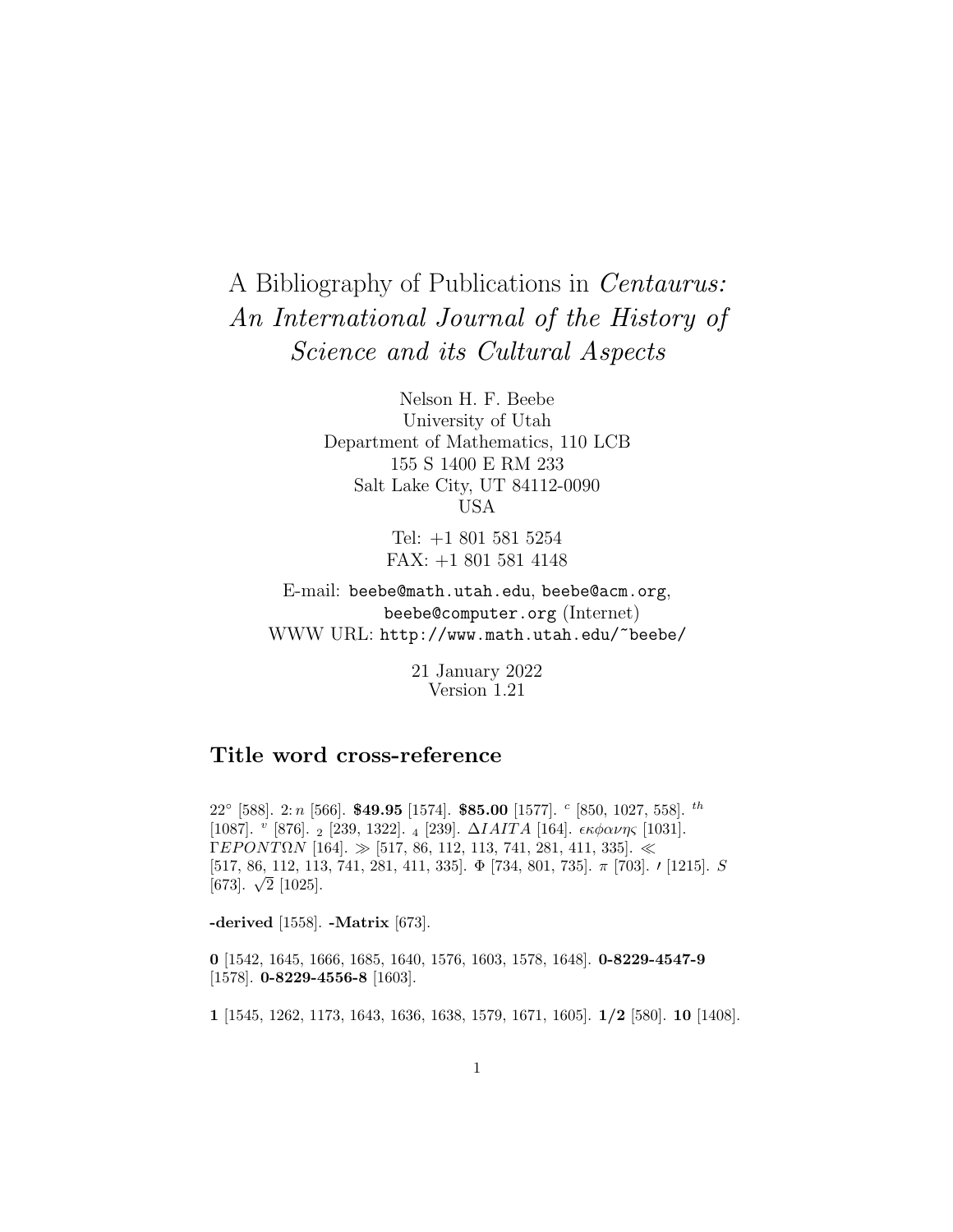**11** [335]. **12th** [107]. **139780226352480** [1651]. **13th** [52]. **14th** [1002, 1006]. **14th-Century** [1002]. **1550** [157]. **1599** [1008]. **15th** [395, 32, 167]. **1650** [1039]. **1669** [636]. **1670** [1335]. **1670-1760** [1335]. **1685** [1013]. **16th** [1478, 1477, 1011, 32, 421, 563, 148, 84, 826, 1054, 339, 200, 555]. **16th-century** [1477]. **1700** [1279]. **1715** [1581]. **1750** [1639]. **1760** [1335]. **1764** [1277]. **1777** [55]. **1786** [182]. **17th** [1478, 1570, 1571, 1638]. **17th-century** [1570, 1571]. **18** [916]. **1800** [1585]. **1810** [1337]. **1820s** [1055]. **1822** [438]. **1822-1972** [438]. **1830s** [1362]. **1834** [1646]. **1840** [1600]. **1840s** [1362]. **1850** [1021, 1338]. **1851-1916** [1654]. **1860s** [1484]. **1870s** [1363]. **1880's** [556, 559]. **1890** [1164]. **1890s** [1210]. **18th** [421, 1482, 1480, 433, 1351, 1223, 146, 194, 1224, 172, 108]. **18th-Century** [433, 1351]. **19** [1559, 1547, 1549, 1561, 1556, 1553, 1546]. **1900** [442, 1154]. **1901** [1251]. **1905** [515]. **1915** [503]. **1918** [1329]. **1920** [1583]. **1920s** [1462]. **1927** [630]. **1935** [1648]. **1940** [1507, 1441, 1217, 1443]. **1942** [1401]. **1944** [799]. **1945** [1073]. **1949** [1132]. **1950** [52]. **1950s** [1201]. **1953** [1098, 1099, 1095, 1097, 1100]. **1960** [1422, 1429]. **1970** [1095, 1097, 1291]. **1970s** [1434, 1433, 1432, 1435]. **1972** [1371, 438]. **1973** [1098, 1099, 1100]. **1980s** [1206]. **19th** [1532, 1482, 1534, 1121, 1390, 1396, 1077, 1555, 1590, 1011, 1604, 1223, 871, 1307, 1365, 41, 592, 212, 1090, 1245]. **19th-Century** [1396, 1390, 1555, 1590, 1307, 1245]. **1st** [488].

**2** [1584, 1524, 1275, 1683, 1602, 1187, 1647, 1539, 1686, 1555]. **2.** [511]. **2000** [1188, 1137]. **2003** [1115]. **2006** [1070]. **2007** [1071]. **2010** [1220]. **2012** [1303]. **2014** [1330, 1403, 1373]. **2016** [1430]. **2020** [1620]. **20th** [1451, 1534, 1480, 1308, 1182, 1365, 1311, 1140]. **20th-century** [1451]. **27** [124]. **28/26** [994]. **2nd** [1642].

**3** [1641, 1586, 1541, 1517, 1543, 1642, 1587]. **31** [1008]. **322** [572]. **33552** [754].

**4** [1600, 1523, 1669, 1582, 1668, 1687, 1522, 1665]. **41004** [916]. **4th** [86, 1171, 1185, 1196, 1220, 754].

**5** [1683, 1540, 1644, 1604, 1544].

**6** [1574, 1667, 1585, 1601, 1518, 1583, 1684]. **621** [343]. **6th** [1330].

**7** [1664, 1580, 1639, 1688, 1581].

**8** [1607, 1650, 1577, 1603, 1637, 1606, 1521, 1689, 1646, 1670, 1649]. **86** [815].

**9** [1519, 1520, 1578, 1573, 1575]. **921/2** [1684]. **96** [74]. **978** [1607, 1650, 1577, 1542, 1545, 1584, 1664, 1645, 1524, 1580, 1683, 1602, 1666, 1685, 1641, 1640, 1586, 1519, 1576, 1540, 1541, 1520, 1600, 1574, 1667, 1643, 1647, 1517,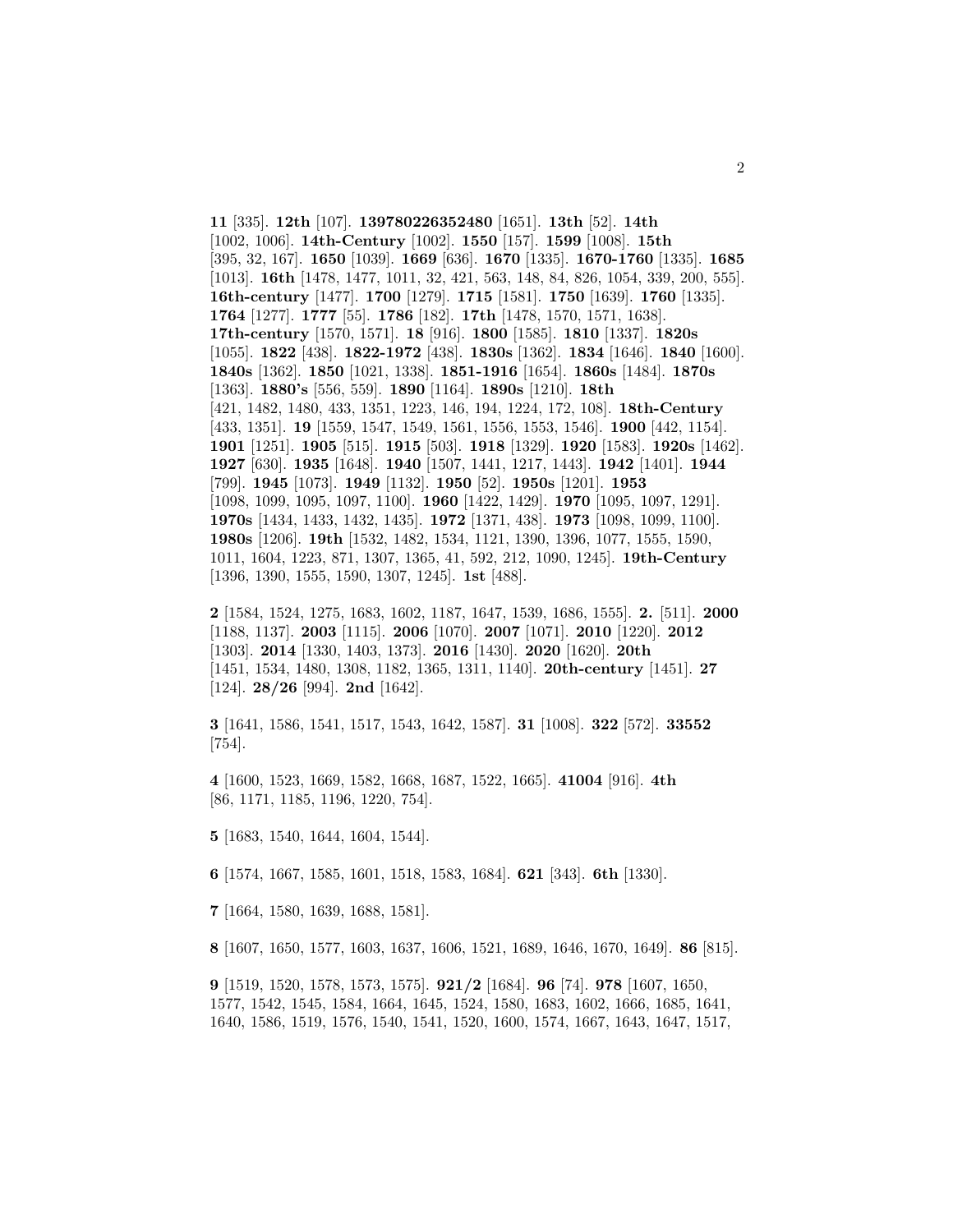1585, 1636, 1543, 1639, 1601, 1637, 1638, 1606, 1523, 1539, 1669, 1579, 1688, 1521, 1689, 1582, 1573, 1575, 1668, 1642, 1671, 1518, 1587, 1646, 1605, 1670, 1583, 1644, 1604, 1649, 1648, 1581, 1687, 1544, 1686, 1522, 1684, 1665]. **978-0-19-091436-3** [1642]. **978-0-19-093378-4** [1668]. **978-0-19-879725-8** [1577]. **978-0-19-882352-0** [1542]. **978-0-19-883795-4** [1687]. **978-0-19-884907-0** [1648]. **978-0-226-50929-7** [1581]. **978-0-226-55337-5** [1544]. **978-0-226-60599-9** [1573]. **978-0-226-70078-6** [1667]. **978-0-262-03726-6** [1518]. **978-0-262-53905-0** [1666]. **978-0-520-29698-5** [1586]. **978-0-520-30549-6** [1601]. **978-0-520-96951-3** [1586]. **978-0-520-97357-2** [1601]. **978-0-674-97201-8** [1670]. **978-0-691-17198-2** [1647]. **978-0-8153-7985-0** [1580]. **978-0-8229-4541-3** [1541]. **978-0-8229-4547-5** [1578]. **978-0-8229-4551-2** [1602]. **978-0-8229-4553-6** [1585]. **978-0-8229-4556-7** [1603]. **978-0-8229-4559-8** [1649]. **978-0-8229-4560-4** [1582]. **978-0-8229-4562-8** [1607]. **978-1-108-40600-0** [1685]. **978-1-108-41830-0** [1576]. **978-1-108-48243-1** [1643]. **978-1-351-21482-7** [1580]. **978-1-4214-2177-3** [1517]. **978-1-4214-3846-7** [1639]. **978-1-4744-4578-8** [1646]. **978-1-55481-387-2** [1584]. **978-1-55753-837-6** [1574]. **978-1-78920-113-0** [1645]. **978-1-899209-24-8** [1650]. **978-2-13-080065-1** [1579]. **978-2-271-11500-3** [1543]. **978-2-271-12300-8** [1606]. **978-2-503-57445-5** [1540]. **978-2-503-58191-0** [1640]. **978-2-503-58603-8** [1689]. **978-2-7132-2726-4** [1523]. **978-3-030-01637-1** [1638]. **978-3-030-04175-5** [1683]. **978-3-030-20598-0** [1664]. **978-3-030-20599-7** [1664]. **978-3-319-54654-4** [1522]. **978-3-319-93652-9** [1519]. **978-3-319-95251-2** [1524]. **978-3-8047-3797-6** [1583]. **978-606-543-951-1** [1545]. **978-84-17945-01-5** [1644]. **978-84-9134-439-1** [1605]. **978-84-9168-164-9** [1575]. **978-87-7304-417-9** [1520]. **978-90-04-24336-1** [1636]. **978-90-04-28481-4** [1665]. **978-90-04-32549-4** [1600]. **978-90-04-33629-2** [1686]. **978-90-04-35263-6** [1587]. **978-90-04-35264-3** [1587]. **978-90-04-36064-8** [1521]. **978-90-04-36574-2** [1539]. **978-90-04-38143-8** [1637]. **978-90-04-38866-6** [1684]. **978-90-04-40056-6** [1636]. **978-90-6299-468-7** [1688]. **978-963-693-300-5** [1604]. **978-981-12-0628-3** [1641]. **978-981-12-1848-4** [1669]. **978-989-8363-41-1** [1671]. **9th** [1002]. **9th-Century** [1002].

 $\bar{a}$ dh [1027].

**ˆınceputul** [1545].

**a-t-il** [718]. **A.** [552]. **A.D.** [287]. **Aaboe** [1071]. **Aage** [648]. **Ab¯u** [349, 558]. **Abacus** [449]. **Abandoned** [1091]. **abbess** [188]. **Abel** [1331, 1169]. **Aberration** [591]. **Abhandlung** [711]. **Abingdon** [1507]. **Above** [1366]. **Abraham** [1011, 527]. **Absolute** [633, 1169]. **Absorption** [831]. **Abstract** [218, 62]. **Abtissin ¨** [188]. **Abu** [523]. **Abwegen** [830]. **Academe** [1141]. **Academia** [1419]. **Academic** [1438, 1362, 1484].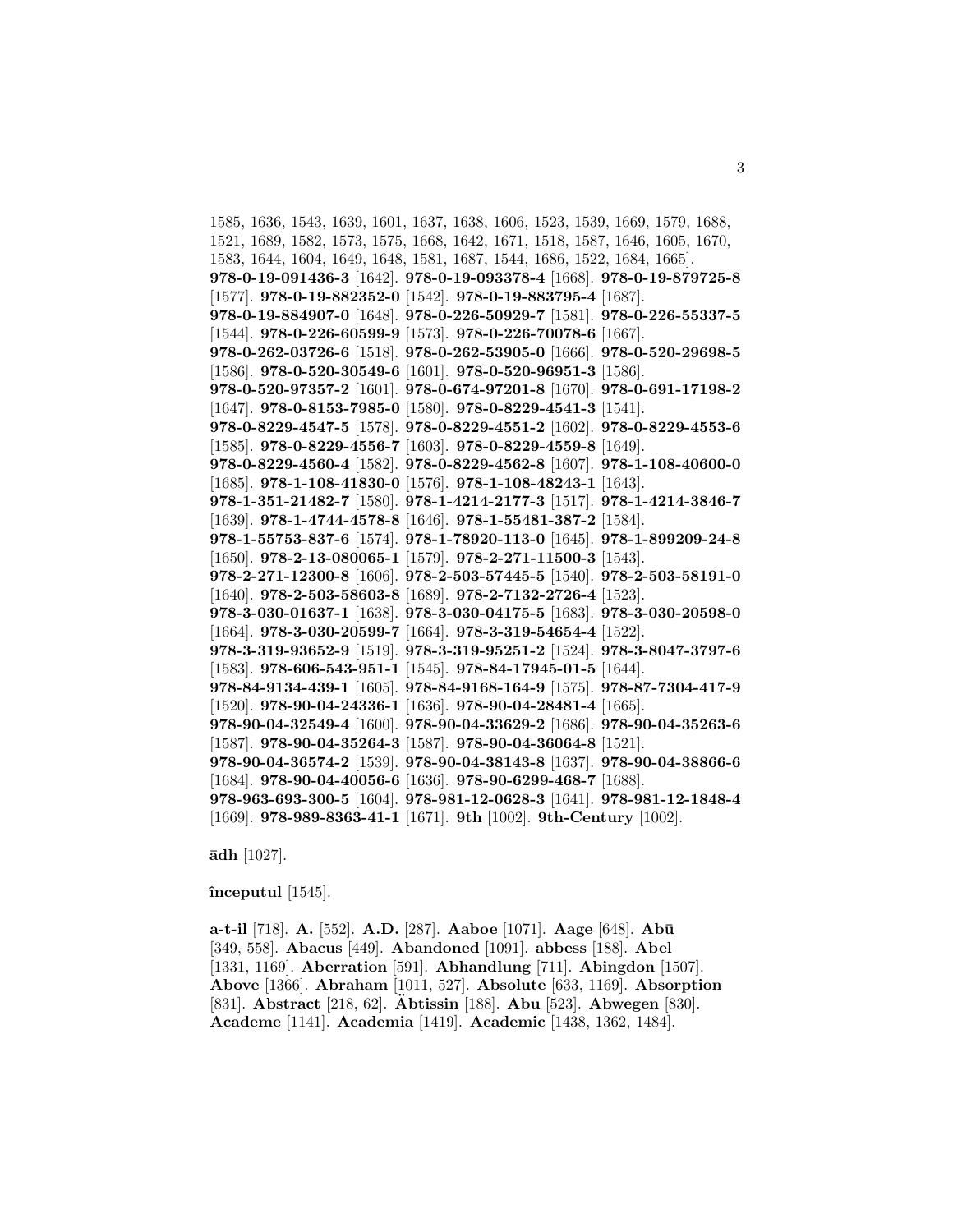**Acad´emie** [1667]. **Academy** [1532, 488, 1455, 1484, 1305]. **accident** [1630]. **Accommodating** [12]. **According** [224, 274, 964, 267, 717, 375]. **Accoucheur** [1527]. **Account** [1160, 330, 1134]. **Accuracies** [640]. **accuracy** [1535]. **Achaemenid** [317]. **Achievement** [1294]. **Achievements** [372]. **Achromatic** [756]. **Achtzehnten** [27]. **Ackermann** [1637, 1398]. **Acolytes** [1338]. **Acquaintance** [479, 38]. **Acronycal** [1014]. **Acronychal** [310]. **Act** [1368, 1734]. **Acta** [1583]. **Action** [1403, 1429, 806]. **Activity** [554]. **Actor** [859]. **Aczel** [1218]. **AD** [1074, 1166, 74, 442]. **Adaptation** [630, 1336]. **Addenda** [360]. **Adding** [1050]. **Address** [1403, 52]. **Adelene** [1355]. **Adelheid** [1340]. **Adjustable** [464]. **Adler** [1670]. **Adoption** [1336]. **Adrian** [1073, 1518]. **Adrien** [1337]. **Adrienne** [1399]. **Advantage** [1153]. **adventure** [1671]. **Advertising** [1269]. **Advisor** [1155]. **Aegyptische** [354]. **aesthetics** [1481]. **Aetna** [554]. **Affair** [1299, 1737]. **Affluence** [1065]. **Aflah** [428, 465]. **Africa** [1675, 1239, 499]. **African** [202, 499, 1612]. **After** [1152, 1314, 534, 1297, 1735, 1512]. **Aftermath** [1132, 1245]. **against** [1559, 623, 1107, 1387, 568]. **Age** [1422, 1392, 1269, 1278, 173, 1291, 1604, 1194, 463, 1213, 1469, 1700, 12, 1744, 1457, 1722, 554, 1383, 1216, 1218]. **Age-old** [173]. **Agenda** [1201]. **Agendas** [1197, 1447]. **Agents** [461]. **Ages** [1253, 81, 64, 150, 159, 158, 291, 24, 427]. **Aggregating** [1264]. **Agricultural** [1365]. **Agust´ı** [1643, 1081]. **Agust´ın** [1507]. **agyptischen ¨** [638]. **Ahargana** [45]. **Ahmad** [1215]. **AIDS** [1393, 1715, 449]. **Air** [105, 610, 165]. **Aire** [589]. **Akademien** [1279]. **Al** [459, 816, 1215, 1027, 632, 384, 768, 380, 811, 816, 996, 1537, 1027, 237, 325, 728, 154, 155, 374, 73, 644, 896, 1215, 776, 224, 821, 533, 558, 409, 649, 384, 736, 768, 493, 868, 558]. **Al-Andalus** [1027]. **al-B**īrūnī [644]. **al-Ba`gdˆadˆı** [768]. **Al-Batt¯an¯ı** [374]. **al-Battani** [409]. **Al-Bitruji** [154, 155]. **al-D¯ın** [632]. **al-D¯ın-T¯us¯ı** [816]. **al-Din** [384]. **al-H¯as¯ıb** [649]. **Al-Haitham** [73]. **Al-Hajjaj** [1537]. **al-Hassan** [1215]. **al-Haytham** [736, 493]. **al-jabr** [380]. **al-Jayyān** [1027]. **al-Kāmil** [868]. **al-Kāshi** [776]. **al-K¯uh** [996]. **Al-K¯uh¯ı** [816]. **al-Kammˆad** [821]. **al-Kh¯azin** [558]. **Al-Khw¯arizm¯ı** [237]. **Al-Khwarizmi** [325]. **al-Kimya** [1215]. **al-Latˆıf** [768]. **al-Mis¯aha** [811]. **al-Munajj¯un** [533]. **al-Nayrızı** [896]. **al-Saf¯aa'ih** [558]. **Al-Samaw'al** [996]. **al-Tadhkirah** [384]. **al-Tusı** [384]. **al-Zarq¯allu** [224]. **Al-Zarqālluh** [728]. **Alan** [1636]. **Albert** [1241, 74, 1050, 608]. **Alberti** [1126, 74]. **Alberto** [1227]. **Albrecht** [55, 92, 55]. **alchemical** [618]. **alchemistische** [618]. **Alchemy** [1215, 439, 1640]. **Alex** [1544]. **Alexander** [1249, 1541, 1175, 1060, 1064, 165]. **Alexandria** [1211]. **Alfonsine** [998, 1678, 1493, 527]. **Alfred** [1382, 1704, 508]. **Algebra** [1168, 855, 595, 815, 1038, 876, 514]. **algebraic** [355]. **algebraischer** [355]. **algorismi** [876]. **Algorithm** [1050]. **Alhacen** [995]. **Alhaseni** [311]. **Alike** [805]. **Allan** [1381]. **Alleged** [37, 6]. **Allegory** [1389]. **Allies** [983, 1284]. **Almagest** [457, 992, 880, 635, 576]. **Almanac** [262, 1685]. **Almanach** [1011, 527]. **almost** [1705, 1370]. **along** [805]. **Alper** [1396]. **Altar** [966]. **Altchinesischer** [137]. **Altdeutsche** [291]. **alten** [113]. **Altenstein** [1065]. **alter** [254]. **Alternative** [1144]. **Alternatives** [817]. **Altertum** [33]. **Altes**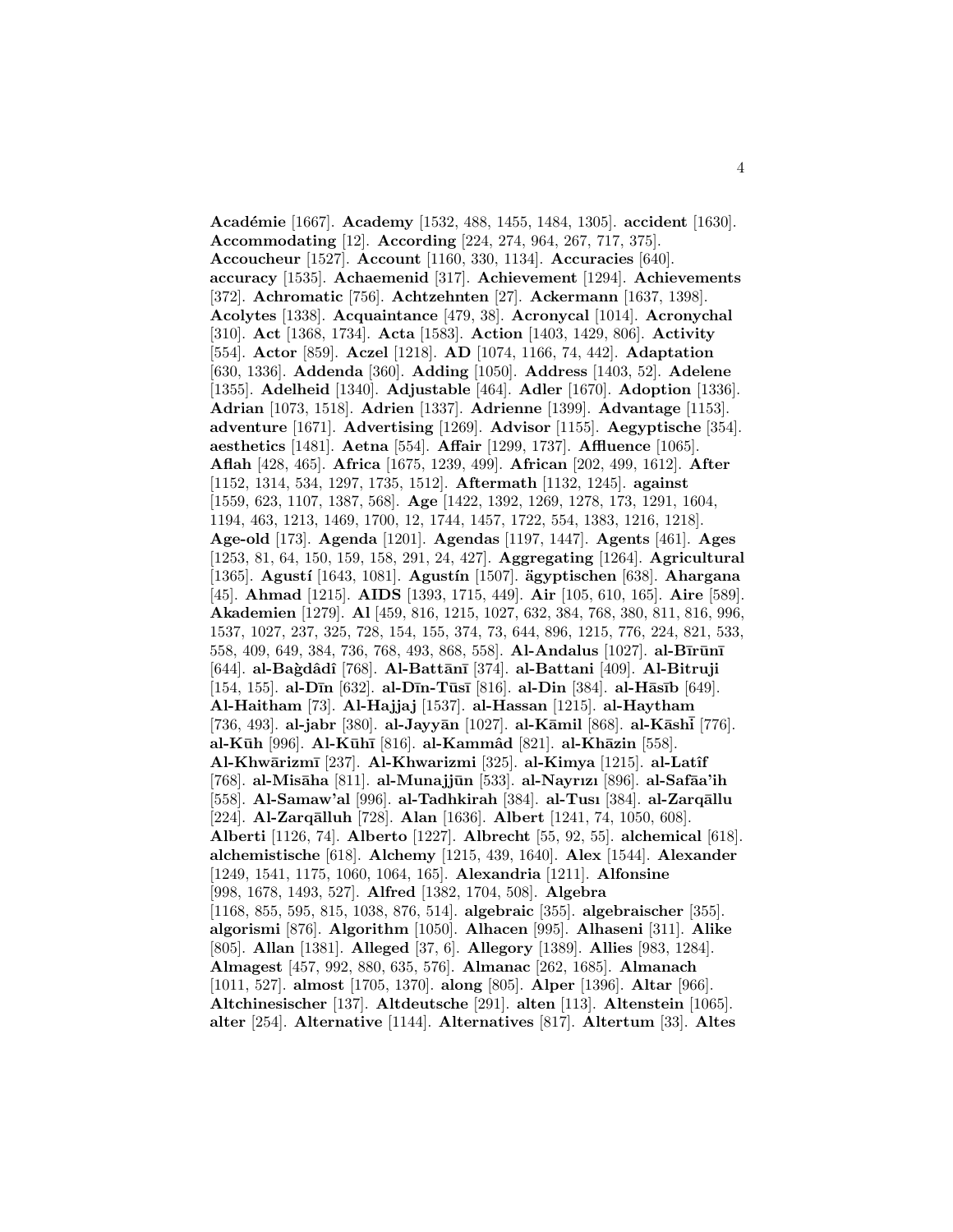[78]. **¨altesten** [618]. **Altindischen** [139, 220]. **altindischer** [54, 181]. **Altmedizin** [12]. **Alvarez ´** [1586]. **am** [893, 555]. **Amakin** [459]. **Amanuenses** [1179]. **Amateur** [172]. **Amateurs** [1311]. **Amazonia** [1420]. **Ameghino** [1414]. **Amelia** [1602]. **America** [1429, 1603, 1164, 1371, 1197, 1560, 1307, 1593, 1729]. **American** [1423, 1418, 1033, 3, 1390, 1470, 1628, 1309, 1321, 1681, 1286, 246, 1202]. **Amir** [1218]. **Among** [62, 1141, 1638, 148]. **Amontons** [350]. **Amputation** [181]. **Amputations** [181]. **Amputations-Lehren** [181]. **Amra** [850]. **Amsterdam** [1021, 1688, 16, 102, 1024]. **Ana** [1671]. **Analemma** [1035]. **analemmatic** [506]. **analemmatique** [506]. **Analogy** [1173, 1187]. **Analyse** [419]. **Analysis** [795, 1033, 1013, 1121, 105, 563, 630, 1169, 915, 505, 873, 523, 68, 880, 419, 1464]. **Anaphoric** [72]. **Anaritius** [896]. **Anatole** [1543]. **Anatomen** [148]. **anatomical** [47]. **anatomically** [53]. **Anatomie** [137, 24]. **anatomies** [1519]. **anatomisch** [53]. **anatomische** [47]. **anatomischen** [46]. **anatomists** [148]. **Anatomy** [567, 1278, 46, 41, 24]. **anciens** [25]. **Ancient** [833, 525, 1683, 320, 60, 603, 966, 94, 85, 120, 145, 135, 640, 575, 1384, 784, 106, 782, 181, 1732, 448, 1173, 1187, 579, 1111, 113, 25, 139, 54, 220, 164, 461]. **and/or** [1222]. **Andalus** [1027]. **Andersen** [1126, 1167]. **Anderson** [1645]. **Andrault** [1521]. **Andr´e** [1238]. **Andreas** [1651, 1686]. **Andrei** [1545]. **Andrew** [1302, 1296, 1278, 1601]. **Androids** [1340]. **Anfängen** [119]. **angeh¨angt** [400]. **Angel** [1575]. **Angela** [1150]. **Angeles** [1021]. **Angels¨achsischen** [47]. **Angle** [1168]. **Anglo** [47]. **Anglo-Saxon** [47]. **An´ıbal** [175]. **Animal** [425]. **Animals** [210]. **animate** [1563]. **Ann** [1639]. **Anne** [1584, 1685]. **Annette** [1641, 1369]. **Annie** [1261]. **Anniversary** [1283]. **anno** [1069]. **annotations** [1686]. **Announcement** [1171, 1185, 1196, 1220, 1229]. **annual** [52]. **Anomaly** [990, 1005]. **Anonymous** [343]. **Anpassung** [1133]. **Ansichten** [540]. **Antecedents** [350]. **Anthony** [1632]. **Anthropocene** [1647]. **Anthropological** [1364]. **Anthropology** [1364, 1604, 1483]. **anti** [1492]. **anti-nuclear** [1492]. **Antike** [164]. **Antikythera** [483, 664]. **Antiquarianism** [1194]. **Antique** [500]. **Antiquity** [1325, 330, 461, 484, 1640, 1688, 33]. **Anton** [1313]. **Antonio** [555]. **Antony** [1234, 1670]. **Anwendungen** [560]. **Anxious** [1602]. **Apatite** [452]. **Apatits** [452]. **apertures** [1570]. **Aphrodisias** [330]. **Apogee** [267]. **apogees** [1678]. **Apollonius** [751, 603, 479]. **Apostate** [661]. **Apostle** [661]. **Appearance** [968, 1389]. **Appendix** [583, 527]. **Appleby** [1346]. **Application** [1227, 1039, 646, 652, 324]. **applications** [560]. **Applied** [1027]. **Appraisal** [515]. **Approach** [1403, 676, 349, 1679, 55]. **Approaches** [697]. **Appropriation** [1332, 1342, 1459]. **approximation** [1025]. **Approximations** [308, 4]. **April** [1071]. **Aquinas** [1519]. **Arab** [717]. **Arabic** [1215, 896, 776, 217, 343, 83, 1011, 114, 107]. **arabischen** [717]. **Arabischer** [107]. **Arabus** [694]. **Arbeit** [1279, 335]. **Arbeiten** [102]. **Arbeitsweise** [55]. **Arboretum** [1486]. **arc** [355, 1017]. **Archaeological** [320, 618]. **archaeology** [1570]. **Archimedean** [417, 577]. **Archimedes**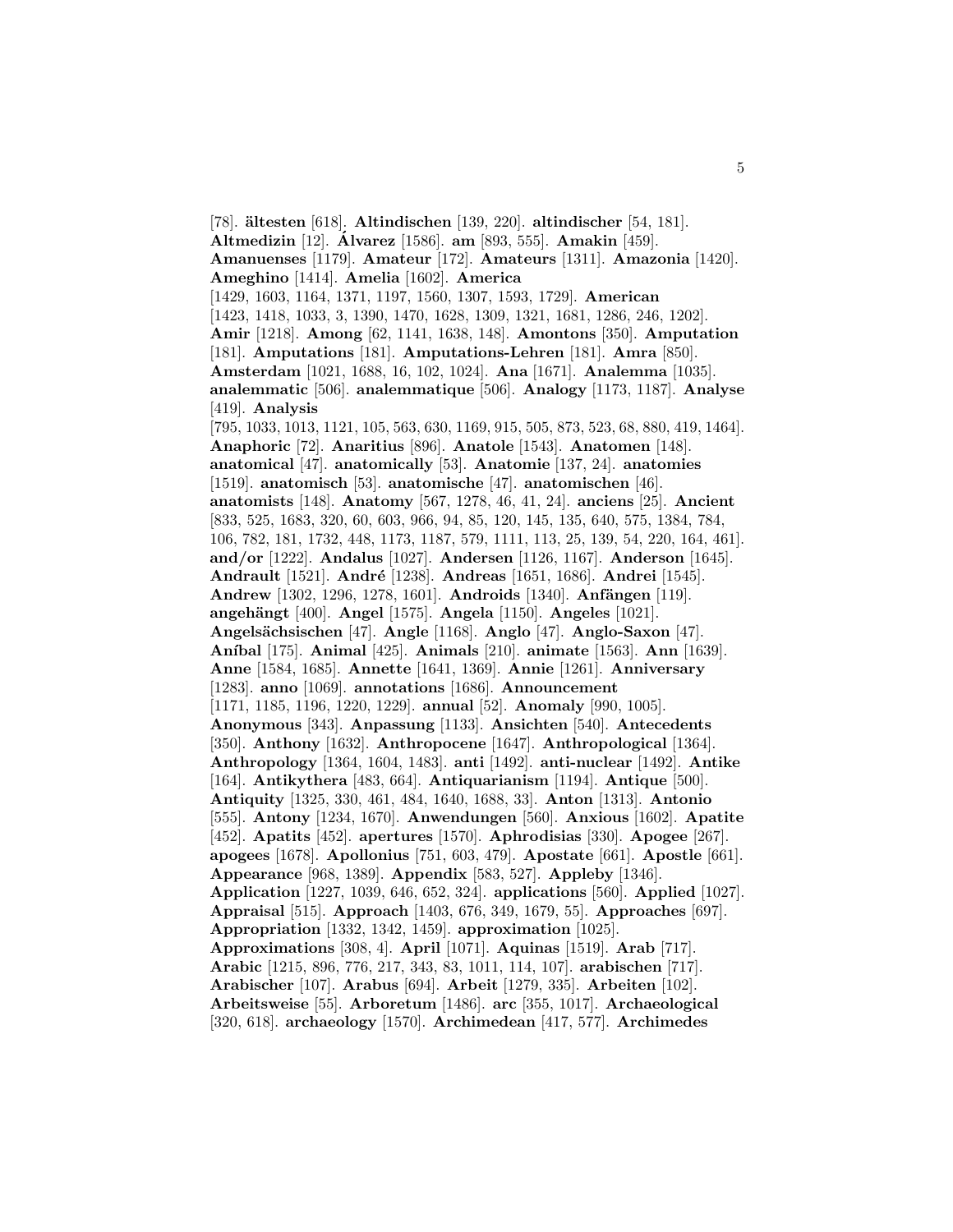[820, 816, 168, 127, 261, 2, 537, 726, 1016]. **Architectural** [1717, 1441]. **archival** [1453]. **Archives** [1104, 1114, 16, 1107, 1111, 1094, 1101, 1286, 1289, 1096, 1287, 1093]. **Archytas** [391, 391]. **Arclength** [336]. **Area** [577]. **Argentina** [1414]. **Argon** [601]. **Argument** [401]. **Argyre** [532, 532]. **Arianrhod** [1352]. **Aristotele** [86]. **Aristotelian** [1238, 494]. **Aristotelischen** [494]. **Aristotle** [1685, 1519, 1074, 1250, 341, 238, 1122, 964, 86]. **Aristyllus** [640]. **Arithmetic** [514, 493, 1464, 1006, 629, 455]. **arithm´etique** [493, 629]. **arithm´etiques** [1006]. **Armillary** [1409]. **Army** [1317]. **Arne** [1137]. **Arons** [867, 867]. **arrows** [1664]. **Arsenal** [1198]. **Art** [1126, 1128, 1170, 1194, 1339, 1736, 8, 1586, 53, 1687, 14, 1440, 1333]. **art-historical** [8]. **Arthur** [1401]. **Article** [889, 890, 1265, 881, 1263, 1266, 1264]. **articles** [1458]. **artifacts** [1625]. **Artificial** [1570, 1125]. **Artisanal** [1472, 1477, 1476, 1505]. **Artisans** [1340]. **Artistic** [1170]. **Arts** [1540, 1481, 1727, 1295]. **Aryan** [1439]. **Arzneibuch** [376]. **Arzte ¨** [220, 14, 1059, 54, 180]. **Arztes** [84]. **Arzteschulen ¨** [12]. **Arztin ¨** [188]. **Ascending** [744]. **Ascensions** [198, 1005]. **Ascham** [1632]. **ascribed** [896]. **Asger** [1071]. **Ash** [1329]. **Ashley** [1194]. **Asia** [1336, 1197]. **Asian** [921, 1556]. **Asif** [1296]. **Aspects** [369, 1027]. **Assamawal** [455]. **Assembly** [1220]. **Assessment** [491, 552, 293]. **assessments** [193]. **assimilation** [107]. **Assimilations** [107]. **Assimilations-Zentren** [107]. **assistance** [1610]. **assistants** [1179]. **Association** [1078]. **Assyrian** [326]. **Astatic** [852]. **Astral** [1405]. **Astrolabe** [764, 72, 551, 394]. **astrolabes** [429]. **Astrolabium** [394, 1411]. **Astrological** [1123, 583, 722, 1027, 582, 868, 1637]. **astrologie** [999]. **Astrology** [1376, 1394, 1076, 584, 1347, 1339, 1696, 1713, 999, 1148]. **astronomica** [1575]. **Astronomical** [318, 1153, 801, 887, 583, 1013, 605, 1497, 582, 632, 1002, 384, 465, 736, 1410, 739, 1035, 178, 197, 868, 720, 124, 693, 289, 1529, 167]. **astronomie** [1689, 231, 335]. **astronomische** [289]. **astronomischen** [167]. **Astronomy** [223, 573, 525, 1161, 1032, 716, 851, 1284, 1406, 1003, 579, 727, 1111, 1014, 349, 738, 825, 834, 846, 879, 152, 1407, 428, 1005, 575, 281, 100, 1617, 1001, 543, 1259, 101, 1678, 1636, 1498, 1529, 231, 335, 498]. **Athanasius** [1043]. **Atlantic** [1607, 1472]. **Atlas** [432]. **atmosphere** [1500]. **atmospheres** [1595]. **Atmospheric** [478, 282, 995]. **Atom** [965, 1489, 1492]. **Atomic** [1392, 1609, 1611, 1700]. **atomism** [699]. **atomistic** [875]. **Atomistik** [699]. **atoms** [1627]. **Attack** [1439]. **Attempt** [338]. **Attempting** [1290, 1613]. **Attempts** [861]. **Attraction** [443]. **attribu´ee** [5]. **Attributed** [401, 896, 5]. **Aubin** [1689]. **audience** [1663]. **Aufgabe** [119, 357]. **aufgefundenes** [92]. **Aufnahme** [12]. **Aufrecht** [1131]. **August** [9, 110, 594]. **Augustin** [24, 711, 711]. **Augustine** [1519, 24]. **ausgehenden** [291, 108]. **ausseren** [46]. **Austria** [1574]. **Auswirkungen** [847]. **Ausz¨uge** [167]. **Author** [1062, 1463]. **Authority** [1552]. **Authors** [998]. **Authorship** [1544]. **Autobiography** [1213]. **Automaton** [1271]. **Autonomie** [1133].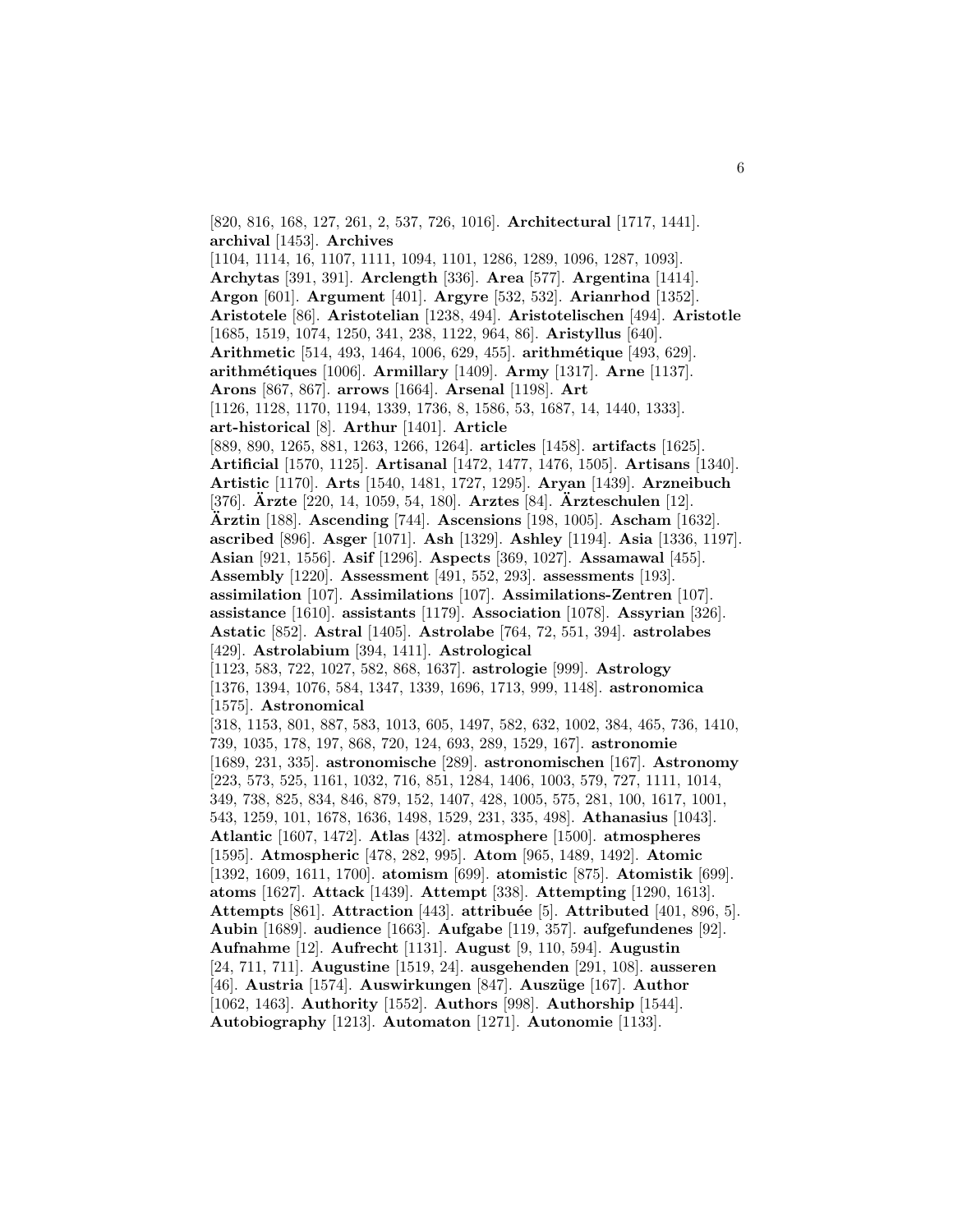**autonomy** [1552]. **autorit´e** [1523]. **autre** [1606]. **Aux** [244]. **Auxiliaries** [94]. **avant** [1240]. **Avempace** [238]. **Avian** [227]. **Awakening** [511]. **Axiom** [2]. **axiomatic** [552]. **Axioms** [417, 467]. **az-Zarqal** [333]. **Azarquiel** [262]. **Azimuth** [764].

**B** [511, 1214, 1081, 281, 484, 498, 224, 318, 794]. **B.C** [578]. **B.M.** [754]. **B¯ır¯un¯ı** [644]. **B¯ır¨un¯ı** [118]. **Baby** [1310]. **Babylon** [317]. **Babylonian** [1683, 335, 93, 126, 223, 573, 574, 734, 733, 801, 872, 1032, 716, 754, 990, 207, 887, 1014, 125, 888, 738, 886, 708, 281, 721, 989, 331, 572, 1038, 231]. **Babylonischen** [125, 231, 335]. **Bacciagaluppi** [1234]. **Back** [1373, 1504]. **Background** [515]. **Bacon** [23, 1565, 1562, 1563]. **Baconian** [1566]. **bacteriology** [48]. **Badash** [1206]. **B¨adekers** [545]. **Badge** [1222]. **Baedeker** [545]. **Baer** [1438, 1483]. **Baert** [375]. **Ba`gdˆadˆı** [768]. **Baghdad** [1002]. **Bahnen** [134]. **Bahr** [1140]. **Bakker** [1539]. **Bakteriologie** [48]. **Ball** [1402]. **Ballester** [487]. **balloons** [1500]. **Balsamital** [26, 26]. **Balthazar** [1481]. **Balthazar-Georges** [1481]. **Baltic** [843]. **Baltimore** [1517, 1639]. **banalization** [1488]. **Bang** [822]. **Banishing** [1489]. **Banks** [1527]. **Bantu** [202]. **Baptiste** [1439, 1068]. **barber** [157]. **Barbiers** [157]. **Barcelona** [1171, 1185, 1196, 1220, 1575, 1144, 1415]. **Barnabas** [1147]. **Barnacle** [158]. **Baron** [423, 166]. **Baroque** [1710, 1343]. **barrels** [219]. **Barrow** [233, 827]. **Bart** [1333]. **Bartholin** [538, 156]. **Bartholinerzeit** [156]. **Bartolomeo** [6, 6]. **Based** [879, 1310, 1632]. **Basel** [1638]. **Basis** [576, 256]. **Bateson** [347]. **Battānī** [374]. **Battani** [409]. **Battery** [881]. **Battista** [1564, 1565, 826, 1562]. **battle** [1559]. **Battles** [1666]. **BC** [1074, 1039, 442, 483]. **Be** [1043, 1558, 1537, 220]. **Beati** [1152]. **Became** [1230]. **Becquerel** [723]. **Bedeutung** [146, 562]. **Been** [1157]. **Beer** [485, 485]. **Before** [895, 1240, 967, 1646, 1581]. **Beginn** [212]. **beginnenden** [41]. **Beginning** [690, 1193, 212]. **Beginnings** [1083, 1455, 119, 1462]. **Behandlung** [194]. **Being** [1439, 439, 1533]. **beings** [1563]. **Beintker** [88, 88]. **Beintker-Kahlenberg** [88, 88]. **Beitrag** [41, 112, 545, 108, 159]. **Beitr¨age** [291]. **bekannten** [38]. **Belege** [254]. **Belgian** [1486]. **Belgique** [35]. **Belgium** [1640, 1540, 1664, 1245, 35]. **Bell** [1375]. **Belt** [32]. **Bemerkungen** [86, 113, 383, 182]. **ben** [363, 410, 680, 1005]. **Benedetti** [826]. **Bengt** [1066]. **Bennett** [1193, 1581]. **Benoˆıt** [1495]. **Bensaude** [1125]. **Bensaude-Vincent** [1125]. **Beobachtungen** [704]. **Beobachtungsfehler** [128]. **Berg** [1583]. **Berghahn** [1645]. **Berghe** [1149]. **Bergmans** [518, 518]. **Bericht** [717]. **berichteten** [704]. **Berichtigung** [335]. **Berlin** [1356, 1279, 1714]. **Bern** [74]. **Bernadette** [1125]. **Bernal** [1105, 1106]. **Bernard** [1237, 1177, 1425, 987, 999]. **Bernardino** [1587]. **Bernat** [851]. **Bernhard** [1213]. **Bernoulli** [1128, 517, 671]. **Bernoullis** [671]. **Berr** [99]. **Berthelot** [1516]. **Bertoloni** [1578, 1085]. **Bertomeu** [1081]. **Berzelius** [226]. **Beta** [251]. **Betim** [1227]. **Betrachtung** [338]. **Better** [1369, 1743]. **Between** [1459, 1365, 1121, 841, 1319, 1232, 1657, 871, 896, 845, 818, 650, 1173, 1187, 1258, 1633, 1419, 264, 1676, 1556, 301, 587, 1024, 1389, 1336, 1035,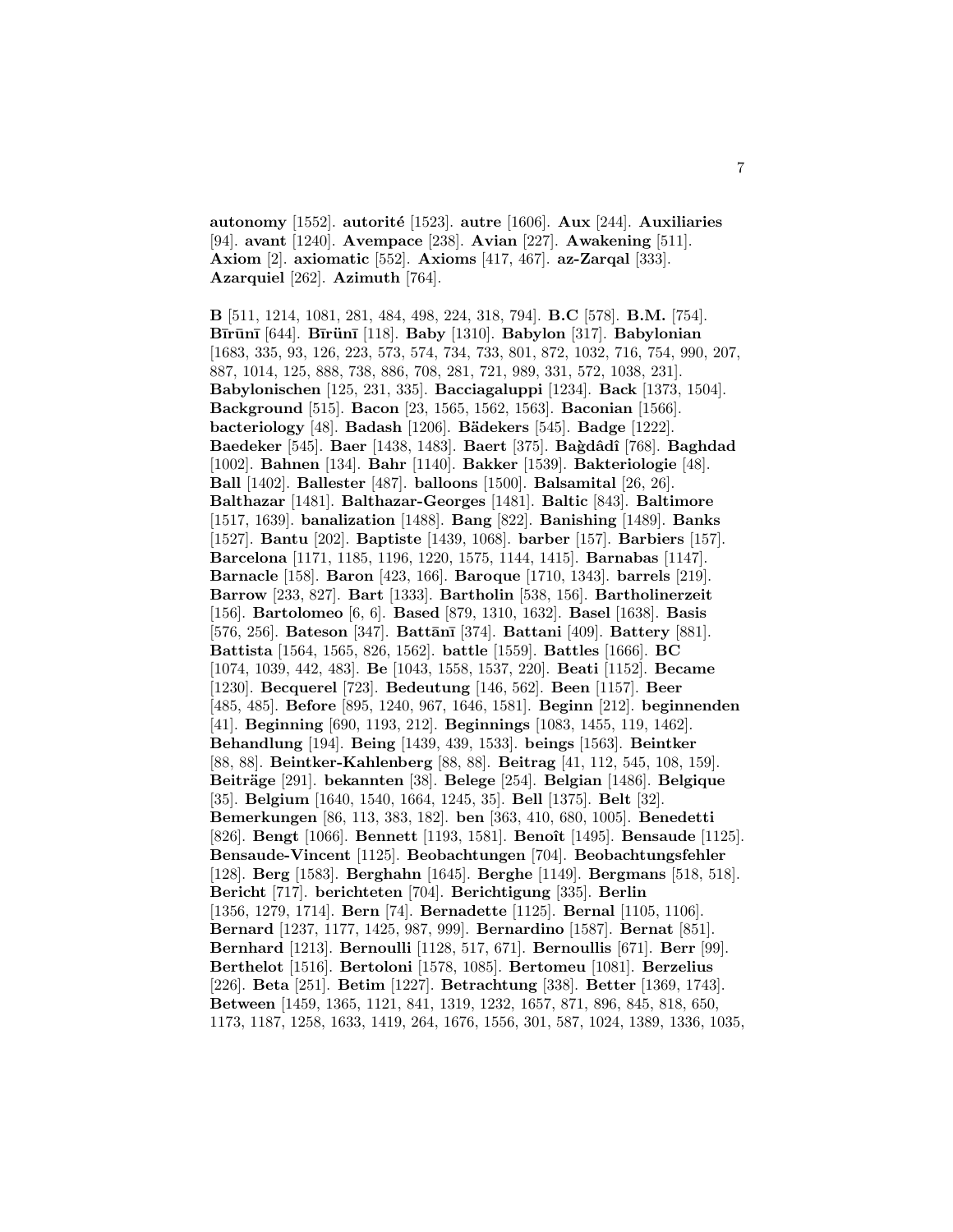44, 1503, 293]. **Beurteilungen** [193]. **Bewahrung** [254]. **Bewegungen** [231, 335]. **Bewegungsempfindungen** [419]. **Bewertung** [247]. **Bewertungen** [234]. **Beyond** [1210, 1357, 1566, 1305, 1733]. **Beziehungen** [1279]. **Bibliographie** [171]. **Bibliography** [487, 648, 549, 171, 513]. **Bibliothek** [594, 157]. **Biblioth`eque** [215]. **Bid** [1317]. **Bidstrup** [790]. **Big** [1317, 822]. **bigamist** [1483]. **Bildgedicht** [618]. **Bill** [1646]. **Bills** [1552]. **Bingen** [188, 188]. **Biocca** [1420]. **Biografi** [1190]. **Biographer** [1655]. **biographical** [1567, 39]. **Biographisches** [39]. **Biological** [1207, 1178, 1282]. **Biology** [1421, 1420, 1712, 1518, 1354, 1235, 1249]. **Biosocial** [1422]. **birefringent** [524]. **Birkhäuser** [1638]. **Birth** [433]. **Birunis** [459]. **bis** [1075, 1583, 44, 518]. **Bisectable** [733]. **bisher** [618]. **bison** [1485]. **Bitruji** [154, 155]. **Bittel** [1649]. **Black** [1586]. **Blackness** [1278]. **Blackwell** [1425]. **Blair** [1639]. **Blattes** [78]. **Bleichmar** [1326]. **Bleisalben** [194]. **Blomstrand** [519]. **blood** [234]. **blossoms** [1480]. **Blue** [1314]. **Blut** [234]. **Blut-Bewertungen** [234]. **BM** [916, 916]. **BnF** [1537]. **Boantza** [1353]. **Bock** [1664]. **Bodies** [791, 649, 387]. **Bodleian** [343]. **Bodoing** [1135]. **Body** [1386, 46, 109, 53, 1665]. **Boelmans** [586]. **Boerhaave** [1295, 1727]. **Boethius** [598]. **bogengleicher** [355]. **bogy** [1489]. **Bohm** [1708, 1184, 1708]. **Bohr** [600, 967]. **Bois** [1155, 1372, 1706, 1158]. **Bois-Reymond** [1155, 1372, 1706, 1158]. **Bokkus** [282]. **Bologna** [1620]. **Boltzmann** [250, 250]. **Bomb** [1314]. **bone** [1518, 1483]. **Bonea** [1602]. **Boner** [1347]. **Bonfils** [1006, 334]. **Book** [1607, 1650, 1442, 141, 696, 750, 923, 949, 950, 951, 952, 953, 954, 955, 956, 957, 958, 959, 960, 961, 962, 963, 924, 925, 926, 927, 928, 929, 930, 931, 932, 933, 934, 935, 936, 937, 938, 939, 940, 941, 942, 943, 944, 945, 946, 947, 948, 900, 922, 1577, 1542, 1545, 1584, 1664, 1645, 1524, 1580, 1683, 1602, 1666, 1685, 1444, 1507, 1641, 1640, 1586, 1519, 1576, 1540, 1541, 1520, 342, 1600, 1574, 1667, 1643, 1647, 1517, 1603, 1585, 1636, 1543, 1639, 1497, 1601, 1637, 1638, 1606]. **Book** [603, 1523, 1539, 649, 1495, 1578, 1496, 1669, 1579, 1688, 1521, 1440, 1567, 1689, 458, 1582, 1573, 1506, 1575, 1555, 1668, 1642, 1441, 1671, 1518, 1587, 1646, 1605, 1670, 1583, 1644, 1604, 1649, 1648, 1651, 1581, 505, 1687, 1544, 1686, 1522, 1684, 1665, 1443, 86, 248, 816]. **Books** [11, 22, 30, 43, 58, 187, 191, 206, 214, 230, 243, 260, 296, 306, 316, 362, 477, 492, 509, 522, 542, 557, 613, 627, 643, 654, 670, 682, 696, 715, 725, 750, 797, 810, 824, 839, 866, 870, 891, 878, 898, 923, 949, 950, 951, 952, 953, 954, 955, 956, 957, 958, 959, 960, 961, 962, 963, 924, 925, 926, 927, 928, 929, 930, 931, 932, 933, 934, 935, 936, 937, 938, 939, 940, 941, 942, 943, 944, 945, 946, 947, 948, 980, 985]. **Books** [1015, 1052, 32, 651, 46]. **Boost** [1314]. **borders** [1733, 1357]. **Borel** [1246]. **born** [684, 1481, 920]. **Borrowed** [683]. **Boscovich** [591]. **Bosom** [1554]. **Boston** [1600, 1684]. **Botanical** [79, 1326, 27]. **Botanik** [421]. **Botanische** [27]. **botany** [421, 1482]. **Boub´ee** [1463]. **boundaries** [1585, 871]. **Bowdich** [1350]. **Bowen** [1636, 1115]. **Bowler** [1178, 1205]. **Boyle** [1519, 472, 1721]. **Bradwardine** [31]. **Braekman** [447]. **Brahe** [360, 982, 729, 1008, 275, 358]. **Brain** [1302, 41, 1726, 33]. **brandy** [150].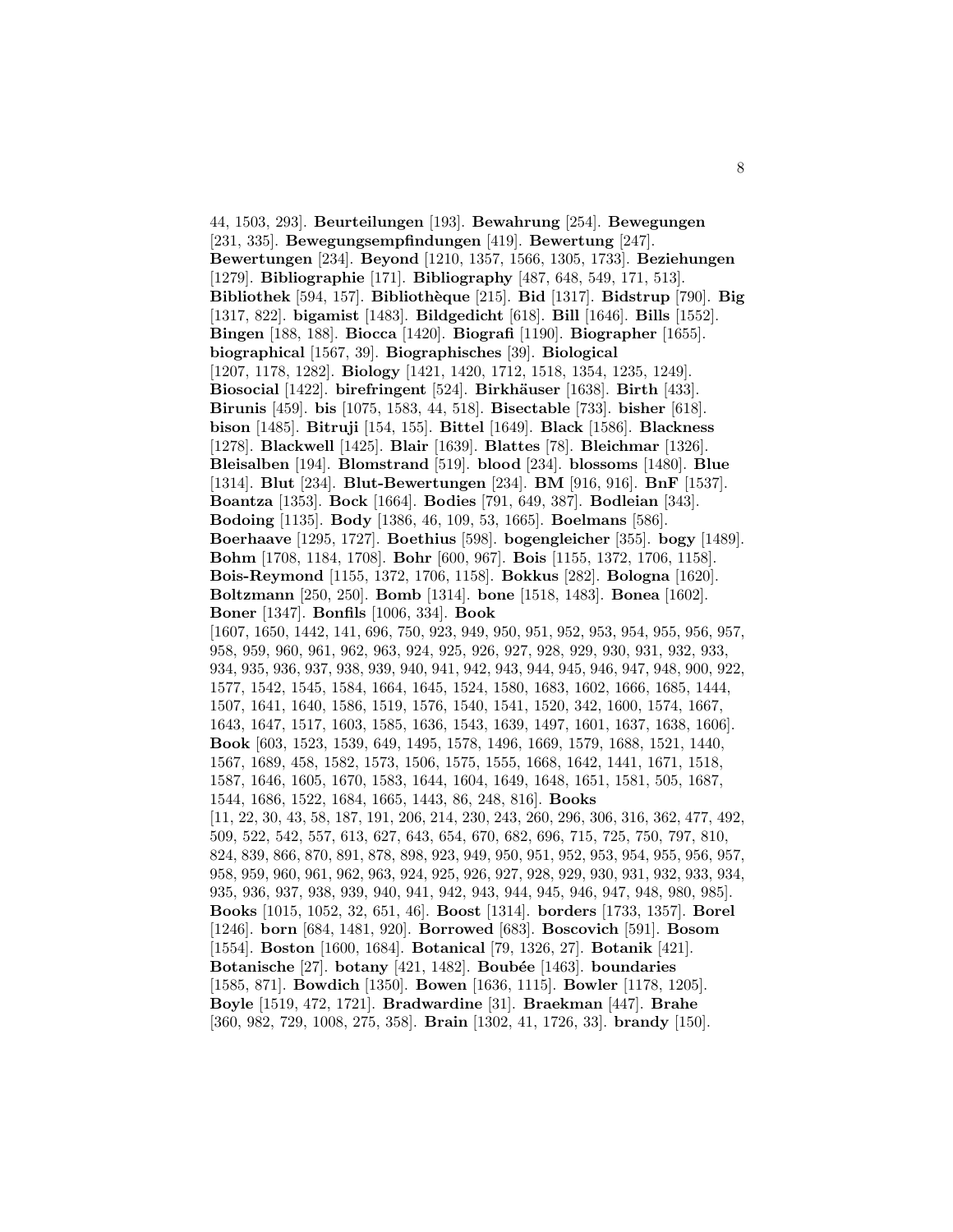**Branntweintraktat** [150]. **Bras** [1543]. **Bravai** [544]. **Bravais** [544]. **Brazil** [1611]. **Brazilian** [1463]. **Breeding** [546]. **Brentjes** [1540]. **Brepols** [1640, 1540, 1689]. **Breslau** [1567]. **Breuer** [419, 419]. **Bricks** [966]. **Bridge** [803]. **Bridge-Builder** [803]. **Bridges** [1445]. **Bridging** [1045]. **Brief** [257, 271, 294, 304, 396, 413, 366, 619, 706, 620, 731, 635, 636, 782, 1652]. **Briefe** [658, 419, 156, 44, 250]. **Briefs** [1522]. **Briefwechsel** [699]. **Bright** [1031, 480]. **Brigitte** [1641, 1134, 1369]. **Brill** [1600, 1636, 1637, 1539, 1521, 1587, 1686, 1684, 1665]. **Brilliant** [1155]. **Britain** [1251, 1429, 1489, 1602, 983, 1388, 1205, 1282]. **britanniques** [1237]. **British** [1237, 1576, 426, 1233, 663, 1633, 370, 388, 114]. **broad** [41]. **Broadview** [1584]. **Brock** [1442]. **Broecke** [1148]. **Brood** [227]. **Brooks** [427]. **Brotons** [1605]. **Brouillon** [751]. **Brownian** [780]. **Bruce** [1241]. **Brummelen** [1174]. **Bruun** [1313]. **B¨uchern** [46]. **Buches** [86]. **Buckland** [1355]. **Budapest** [1604]. **Buffon** [741]. **Builder** [803]. **Building** [1198, 1445, 1522]. **Bulgaria** [286]. **Bulletin** [1681]. **Buoys** [1274]. **Bureaucracies** [1089]. **Bureaucracy** [1362, 1090]. **Burgerbibliothek** [74]. **Burgermeister** [102]. **Buried** [1262, 1275]. **Burnt** [366]. **Bursting** [1226]. **Burzenlande** [182, 182]. **business** [1533]. **Butlerian** [1053]. **Bylica** [1076]. **C** [1295, 1636, 472, 515, 608, 426, 1335, 488, 427, 423, 436, 499, 847, 1073, 44, 1232, 1011]. **C.** [614, 44, 279]. **Cˆome** [5]. **CA** [1586, 1601, 1589, 483, 1039, 1595, 1567, 1245]. **Cadran** [364, 450, 551, 506]. **cadrans** [675, 302]. **Caesarean** [56]. **Cairo** [605]. **Calculate** [444]. **Calculation** [685, 1674]. **Calculations** [921, 1464]. **Calculus** [836, 745, 106, 856]. **Calendar** [483, 727, 1684]. **Calendarium** [1567]. **Calendars** [1123]. **Calendric** [1407]. **calendrical** [1536]. **California** [1021, 1586, 1601]. **Callatay** [432]. **Called** [1439, 1002, 385]. **Callippic** [727]. **Callippopedes** [854]. **Callippus** [854]. **Caloric** [211]. **Calvin** [1519]. **Cambridge** [1666, 1685, 1576, 1643, 1495, 1178, 1518, 1670]. **Campanus** [346]. **Camprub´ı** [1377]. **Can** [220]. **Canada** [1596]. **Canales** [1204]. **cancer** [84, 194, 212, 277, 1681]. **Canham** [1669]. **Capillary** [443, 659]. **Capital** [321, 782]. **Carath´eodory** [799, 799]. **Carath´eodory-Nachfolge** [799]. **Carath´eodory-Succession** [799]. **Career** [790, 1370, 1321, 1313, 1705]. **Carl** [41, 41, 1012]. **Carla** [1649]. **Carne** [1671]. **Carnot** [444]. **Carola** [1180]. **Carolus** [117]. **Carpel** [174]. **carrée** [532]. **Carson** [1392]. **Carsten** [1080]. **Cartesian** [78]. **Cartography** [1618, 1475]. **Carus** [41, 41]. **Case** [889, 831, 1406, 1159, 211, 1141, 567, 1151, 174, 865, 1186, 1092, 1478, 1612, 1500, 1615, 1494, 1501, 1616]. **Case-History** [174]. **Case-Study** [865]. **cases** [1150]. **Cassini** [1689, 1257]. **Cassiodorus** [604]. **Casting** [722]. **Catalana** [1171]. **Catalans** [1220]. **Catalogue** [480]. **Catarata** [1506]. **Catching** [1734, 1368]. **C´atedra** [1496]. **Categories** [1003]. **Category** [384]. **Catherine** [1603]. **Cathryn** [1392]. **Catoptrics** [683]. **Cauchy** [423]. **Causality** [630]. **causation** [1633]. **Cause** [65, 1094, 1261, 128]. **Cavendish** [1584, 1721]. **CE** [1410, 1684]. **Cecil** [19].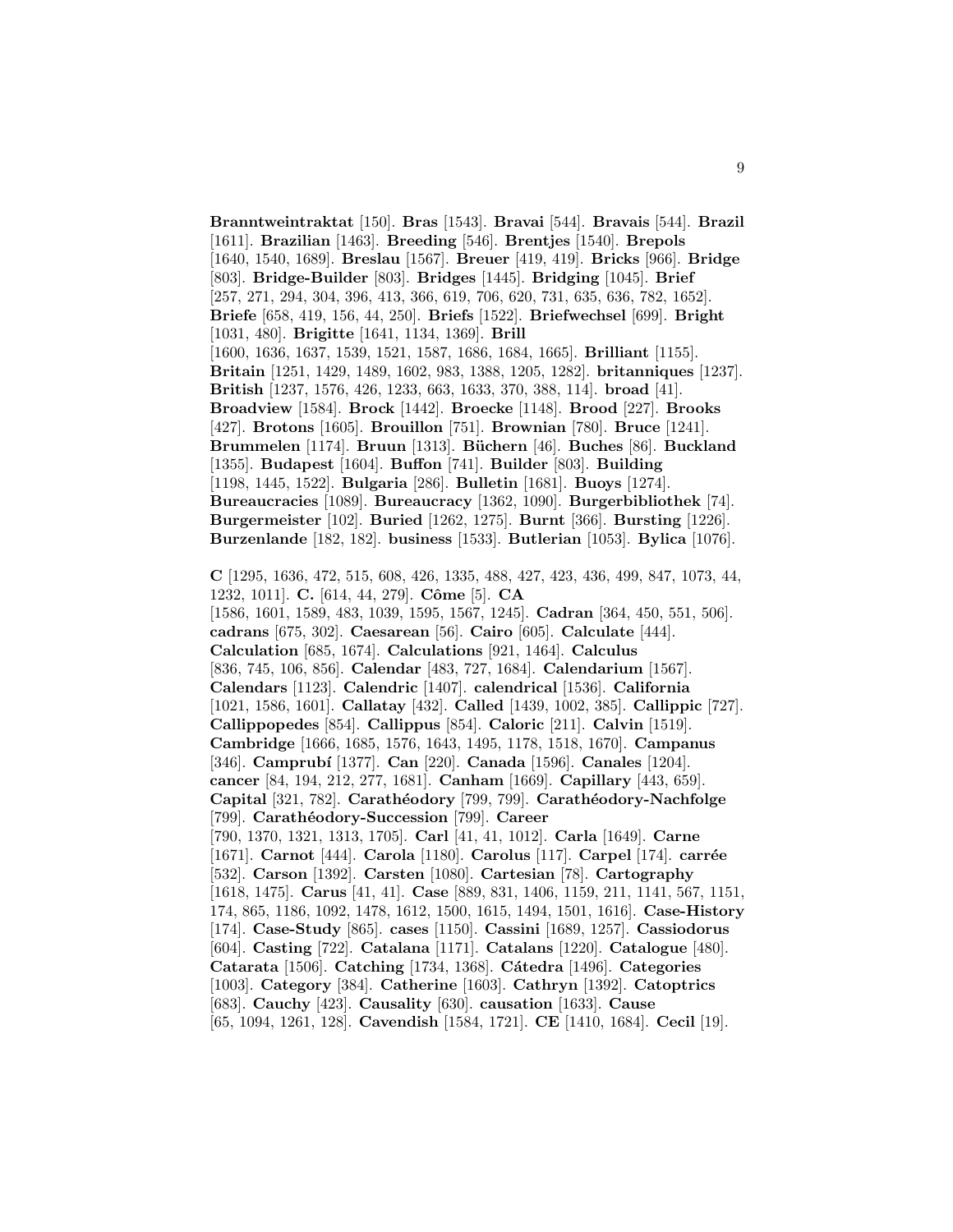**Cedillo** [1575]. **Ceglia** [1665]. **Celebrates** [1283]. **Celebrating** [1460]. **Celestial** [1045, 988, 1300, 326, 1740]. **celestiales** [1575]. **cellulaire** [741]. **cellular** [741]. **census** [1090, 1686]. **Centaurus** [1063, 1093, 335, 1498, 1690, 1538, 1672]. **centenary** [1516]. **center** [107]. **Central** [689, 447, 1229, 1660]. **Centralized** [859]. **Centre** [417]. **Centripetal** [769, 805]. **Centuries** [736, 1223, 1478, 1534, 421, 84, 108, 1604]. **Century** [1153, 754, 1191, 217, 1121, 1027, 1205, 1308, 1239, 1396, 1282, 1077, 1355, 172, 433, 1414, 1351, 1372, 1327, 1087, 1140, 1532, 1451, 1602, 1698, 1576, 1477, 1520, 1482, 1570, 1643, 1390, 1571, 1638, 1480, 1182, 1555, 1590, 1742, 842, 79, 634, 146, 871, 70, 1104, 1307, 395, 787, 144, 1119, 1365, 41, 1706, 563, 1002, 371, 592, 148, 194, 212, 1090, 1006, 1224, 827, 1245, 1311, 1139, 826, 894, 1091, 32, 1734, 1054, 1544, 27, 388, 339, 200, 5, 555, 107, 167, 1577, 1651, 1237, 1325, 1084, 1085, 1368]. **CERN** [1614]. **Certainty** [1203, 1192]. **C´esar** [1689]. **Ch** [1190]. **Chˆatelet** [1352, 1693]. **Chalduns** [240]. **Challenges** [1118]. **Cham** [1683, 1519, 1522]. **chamber** [1483]. **Chang** [1322]. **Change** [1160, 1161, 1163, 1159, 1162, 1663, 501]. **Changed** [1009, 1136]. **Changes** [201, 729, 1604]. **Changing** [1676]. **Chapman** [1381]. **chapter** [86, 876]. **character** [139]. **Charakter** [139]. **Charlene** [1586]. **Charles** [1229, 1510, 812]. **Charts** [1475]. **Chemical** [842, 1295, 681, 135, 1077, 660, 420, 398, 1353, 1513, 1212, 1509, 871, 1695, 1571, 1511, 1727, 1668, 1474, 165]. **Chemicals** [135]. **Chemie** [871, 544]. **chemische** [871, 165]. **Chemist** [1419, 840, 1216, 668]. **Chemistry** [1442, 1294, 1697, 844, 845, 1295, 917, 730, 841, 843, 1378, 286, 871, 1707, 1643, 129, 895, 1727, 1503, 544, 1215, 1080, 1081]. **Chemists** [840, 445, 1668]. **Chen** [1343]. **Chen-Morris** [1343]. **chez** [523]. **Ch'i** [665]. **Ch'i-yao** [665]. **Chicago** [1667, 1497, 1573, 1651, 1581, 1544]. **Chicherin** [1515]. **Children** [1491]. **Chili** [1671]. **Chilton** [1580]. **China** [446, 833, 1568, 1410, 63, 1610, 1464, 470]. **Chinese** [900, 1556, 1550, 1407]. **Chios** [1019]. **Choice** [1311, 1235]. **Cholera** [256, 1555]. **Chord** [392]. **Chr** [699]. **Chr.** [312]. **Christensen** [1190]. **Christiaan** [52]. **Christian** [1184, 1190, 27, 339, 519, 599, 699]. **Christianity** [1261]. **Christine** [1649, 1683]. **Christoph** [1280, 1334, 1539]. **Christopher** [1359]. **Chromosomes** [347]. **Chrysanthemum** [26]. **Chrysokokkes** [334]. **chüeh** [665]. **church** [209, 24, 14]. **Churches** [584]. **chymistry** [1667]. **Ciència** [1171, 1644]. **científicas** [1506]. **Circle** [988, 740, 1542, 671, 1638, 1044]. **Circles** [764]. **Circonsion** [25]. **Circular** [1229, 802]. **Circulation** [1280, 1351, 1171, 1185, 1196, 1680]. **circulature** [1025]. **Circumcision** [25]. **Circumference** [740]. **Cities** [1035]. **city** [1507]. **Civil** [446]. **Civilisations** [60]. **Civilization** [525, 1039, 470, 446, 1648]. **Ckep** [1021]. **claims** [1609]. **Clarifying** [893]. **Clark** [1301]. **Classic** [424, 1468]. **Classical** [1203, 1636, 685, 554]. **Classification** [1382, 1704]. **Classifications** [1439]. **Claudia** [1539]. **Claus** [1539]. **Clausen** [1017, 1017]. **claw** [1016]. **Clay** [145, 462]. **Clear** [1314]. **Cleomedes** [991, 1114]. **cleric** [1483]. **Clifford** [19]. **Climate** [1444, 1723, 1594, 427]. **clivaxo** [209, 208]. **Clock** [72, 1023].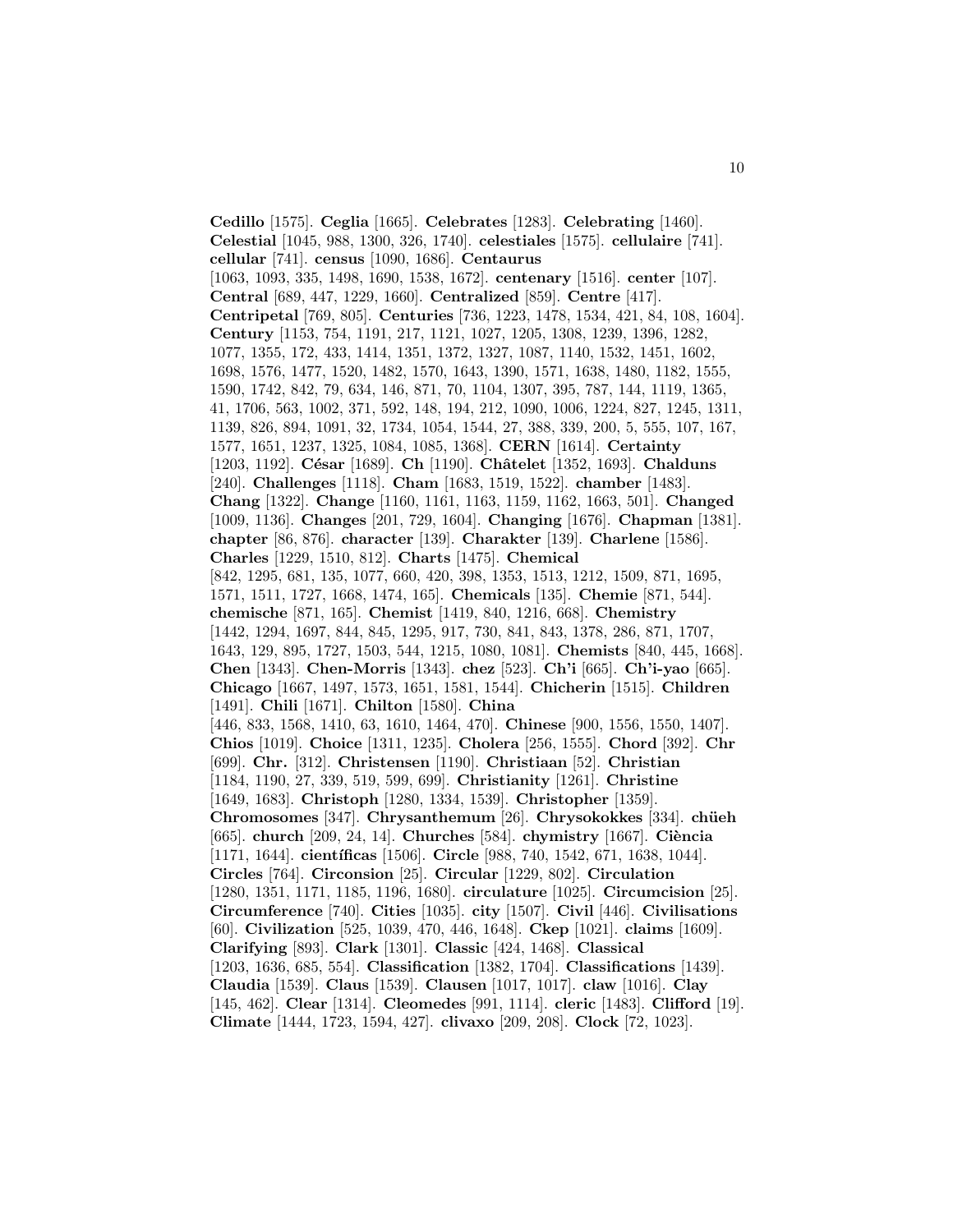**Clocks** [886, 486]. **Closed** [829]. **Club** [1421]. **Cluj** [1545]. **Cluj-Napoca** [1545]. **Cl¨uver** [745]. **CNRS** [1543, 1606]. **Coal** [1164]. **Coca** [1209]. **Coca-Cola** [1209]. **cochineal** [1473]. **Codifications** [1673]. **Coen** [1345]. **cognition** [1539]. **Cognitive** [1163]. **Cogwheels** [1255]. **col** [1640]. **Cola** [1209]. **Cold** [747, 1444, 1370, 1299, 1317, 1316, 1315, 1078, 1522, 1202, 1737, 1420, 1705, 1708, 1500, 1312, 1615, 1723, 1313, 1613]. **Colding** [170]. **Cole** [169]. **Collaboration** [780, 1556]. **Collaborative** [1369, 1743]. **Collected** [52]. **Collecting** [1480, 1306]. **Collection** [132, 395, 1668]. **Collections** [1482, 12, 1481]. **College** [840, 490]. **Colleoni** [6]. **Collider** [1728, 1399]. **collyre** [5]. **Collyria** [461, 461]. **Colonial** [1319, 1631, 1473]. **Colonialism** [1239, 1675]. **Color** [1293, 1348, 1721]. **Colour** [564]. **colours** [1514]. **Column** [318, 734, 801, 735]. **com** [1671]. **combination** [667]. **combinatorial** [1687]. **Combustion** [104, 252]. **Comet** [563, 1176]. **Cometary** [1047]. **Commemorating** [31]. **commemoration** [1516]. **Commemorative** [608, 1209]. **Comment** [1021, 342]. **Commentaries** [456]. **Commentariolus** [527]. **Commentary** [1098, 1113, 1099, 1105, 1109, 1108, 1112, 1106, 1102, 1110, 1103, 1115, 1095, 1097, 1100, 1687, 459]. **comments** [896]. **Commercial** [1530, 1722, 1657, 1383]. **Commitment** [1144]. **Committee** [235, 1274, 1598]. **committees** [1534]. **Commoditization** [1269]. **Common** [1464]. **Communicating** [1330]. **Communication** [1403, 706, 731]. **Communications** [257, 271, 294, 304, 396, 413, 366, 619, 620, 635, 636]. **Communities** [1323]. **Community** [1362, 1077, 1073, 1652, 1522]. **Como** [5]. **Companion** [1425, 1423]. **Companions** [1636, 1425]. **Company** [1533]. **Comparative** [1428]. **Comparing** [1197]. **Comparison** [336, 231, 335]. **Compendium** [651]. **Competing** [983]. **Competition** [406, 1556, 1202]. **completion** [52]. **Complex** [1408]. **Components** [461]. **Compound** [1600]. **Computation** [1027, 45]. **Computational** [1408, 1407]. **Computations** [605]. **Computer** [483, 269]. **Computus** [604]. **Concept** [1118, 1122, 199, 723, 1101, 1169, 130, 116, 540, 1177]. **Conception** [759, 130, 746]. **Concepts** [1163, 1162, 430, 129]. **Conceptual** [1159, 1578]. **Concerning** [710, 738, 1038]. **Conchoid** [324]. **conclusion** [1220]. **conditions** [8]. **Conduct** [425]. **Conductors** [592]. **Conference** [1070, 1171, 1185, 1196, 1220, 1330, 1304, 1620, 1234]. **Confidence** [71]. **Confirmation** [691]. **Conflict** [567]. **Confusion** [1410]. **congress** [20, 1375]. **Congresses** [1320]. **Conic** [479, 4]. **Conical** [365]. **Conics** [751, 603]. **Conies** [609]. **Conjecturing** [1128]. **Conjunction** [578]. **Conjunctions** [1258]. **connaissance** [1240]. **Connection** [752]. **consciousness** [1589]. **consequence** [263, 550, 263]. **consequences** [550]. **Conservation** [451, 170, 402, 301]. **Conservative** [347, 1068]. **Consideration** [389]. **Considerations** [1277]. **considered** [220]. **Conspicuous** [1031]. **Constitution** [139]. **Constructing** [1221, 859]. **Construction** [318, 734, 1281, 1412, 603, 726, 1509, 1564, 1630, 98, 1725, 302, 355]. **Constructions** [689, 537, 966]. **Consulting** [1164]. **Consumption** [881].

11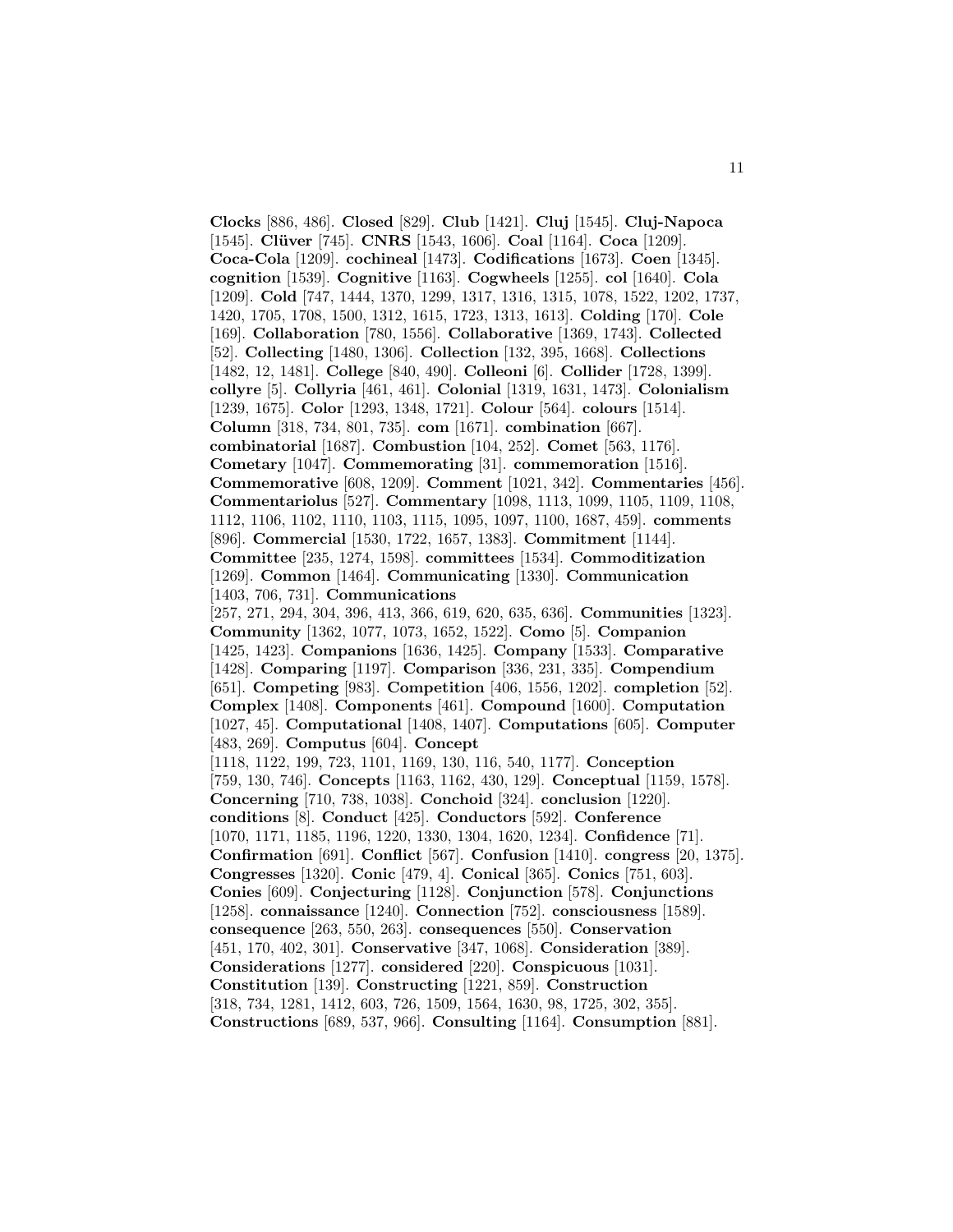**contemporaries** [182]. **Contemporary** [1360, 1186, 1608, 1491, 293]. **Content** [752, 1066]. **Contested** [1291, 1744]. **Context** [611, 919, 1547, 1617]. **contexts** [1631, 1636, 1637]. **Conti** [1493]. **Continued** [1246, 744]. **Continuing** [1303, 544]. **Continuum** [1036]. **Contribution** [3, 1230, 625, 41, 1458, 112, 545, 108, 159]. **Contributions** [196, 593, 1289, 1054, 1641, 291]. **Contributors** [1116]. **Control** [1444, 1681, 1723, 1087]. **Controversial** [1244, 1316]. **Controversy** [1418, 723, 143, 862, 920, 1613, 293, 1684]. **Convergence** [1169]. **Conversion** [402]. **Cooke** [490]. **Cooperation** [1303, 1612]. **Copenhagen** [1520, 841]. **Copernic** [1579]. **Copernican** [1300, 666, 298, 179, 268, 1617, 1740]. **Copernicu** [1238]. **Copernicus** [1074, 460, 1376, 474, 154, 155, 467, 1074, 1238]. **Coptic** [717]. **Corn** [1473]. **cornered** [1017]. **coronavirus** [1558]. **corps** [109]. **Corpses** [1665]. **Corpuscles** [1036]. **Corpuscular** [406]. **correct** [53]. **Correction** [740, 335]. **Corrections** [990]. **Corrects** [341]. **Correlation** [451]. **Correspondence** [1033, 519, 1391, 1456, 1454, 276, 699, 471]. **Corrigendum** [792, 1243, 1622, 1623]. **cortina** [1496]. **Corvinus** [1076]. **cosmic** [1593]. **Cosmo** [1296]. **cosmographical** [1478]. **Cosmography** [1189, 1632]. **cosmolog´ıa** [1605]. **Cosmological** [1347, 1696]. **cosmologique** [1579]. **Cosmology** [525, 1045, 657, 1152, 246, 1252]. **Cosmopolitanism** [1709, 1443]. **Cosmos** [1394, 1713, 1255]. **Costs** [408]. **Coulter** [440, 489]. **Council** [1479, 1621]. **counterfactuality** [964]. **Countries** [1531, 1280]. **Counts** [499]. **Couples** [1369, 1743]. **Court** [1128, 1076]. **CoV** [1555]. **cover** [8]. **Coverage** [1417]. **COVID** [1559, 1547, 1549, 1561, 1556, 1553, 1546]. **COVID-19** [1559, 1547, 1549, 1561, 1556, 1553, 1546]. **Cracow** [1070]. **Cradle** [1310]. **Craft** [1395, 1738]. **Crafting** [1614]. **Craig** [1194]. **Crawford** [1607]. **Creager** [1150]. **Created** [1218]. **Creative** [1351, 1562]. **Creativity** [892]. **Crelle** [1055]. **Cremona** [400, 400]. **Crescent** [237, 794]. **Crespo** [1575]. **Cressey** [1610]. **crest** [6]. **Crete** [1631]. **Crime** [1081]. **Crippa** [1638]. **Crisis** [1148, 1434]. **Cristina** [1348]. **Critical** [1215, 515, 1134, 614, 491, 1169, 338, 86, 383]. **Critical-Assessment** [491]. **Criticism** [630]. **Critics** [1158]. **Croatia** [1660, 1661]. **Crossroads** [1229, 1234]. **Crown** [1394, 1713]. **Crucial** [616]. **Cryogenic** [1078]. **crystal** [1654, 518, 530, 540]. **crystal-forming** [540]. **crystal-structure** [530]. **Crystalli** [524]. **Crystallographers** [144]. **Crystallography** [144]. **crystals** [524]. **Csiszar** [1544]. **Cube** [1168, 708]. **cuerpos** [1575]. **Cultivating** [1320]. **Cultivation** [1127]. **Cultural** [1341, 1247, 1327, 1195, 240, 1610, 1519]. **Culture** [1326, 1357, 1383, 630, 1388, 1282, 1415, 1209, 1542, 1477, 1676, 1722, 1625, 1472, 1648, 1733, 1296, 1233, 499]. **Cultures** [1428, 1340]. **Cumulative** [513]. **Cuneiform** [318]. **Cunoastere** [1545]. **Cupola** [850]. **cure** [270]. **Curiosi** [651]. **Curran** [1278]. **current** [1452, 193]. **Currie** [1518]. **Curt** [915]. **Curtain** [1502]. **Curvature** [685]. **Curved** [655]. **Curves** [698, 324, 854, 163, 355]. **Cybernetic** [1302, 1726]. **Cycle** [763]. **Cycles** [735]. **Cyclical** [746]. **Cycloid** [312, 263]. **Cyclo¨ıde** [375, 375, 263].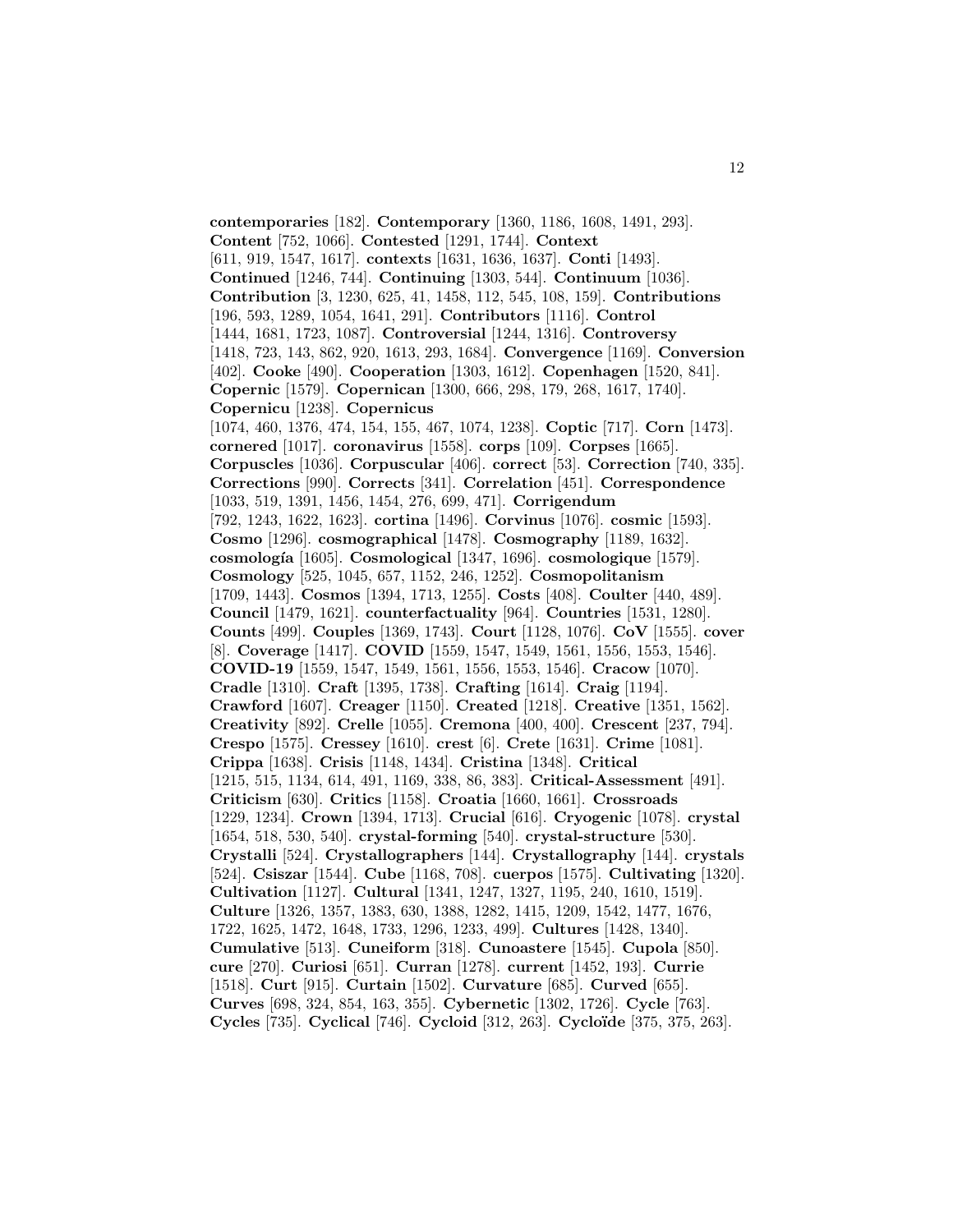**Czech** [1229]. **Czechoslovakia** [845].

**D** [483, 1444, 1272, 1370, 426, 432, 1218, 615]. **D.** [1390]. **D¯ın** [816, 632]. **d'Abū** [811]. **Daily** [1145, 1414]. **Daipha** [1397]. **d'al** [550]. **d'al-Qūī** [550]. **d'al-Q¯uh¯ı** [550]. **D'Alembert** [1459, 646, 652, 1458, 1452, 1456, 1453, 1454, 1455]. **Dalton** [491]. **Damas** [364]. **Damascus** [774, 364]. **Damien** [5]. **Dan** [1190]. **d'analyse** [523]. **Daniel** [1587, 1383, 1686]. **Daniela** [1326]. **d¨anischen** [645]. **Danish** [1146, 235, 865, 1077, 1143, 645]. **dans** [5]. **Danske** [1520]. **Darin** [1394]. **Darkness** [1367, 1169]. **Darrigol** [1325]. **Darstellung** [53]. **Dartres** [76]. Darwin [1646, 1417, 1074, 1590, 1261, 1268]. Daryn [1298]. Dastūr [533]. **Daston** [1124, 1370]. **Data** [1121, 1228, 989, 310, 1453, 39, 815]. **Date** [1211, 650]. **Dates** [640]. **Dating** [885]. **Dauder** [1506]. **Daughter** [1261]. **David** [1708, 1184, 1154, 1689, 1216, 1708]. **Davide** [1638]. **Dawkins** [1249]. **Day** [543, 1424, 437, 484]. **daylight** [118]. **Days** [286, 1023, 92]. **de'Abd** [768]. **Deans** [638]. **Death** [1261, 136]. **Debate** [1172, 818, 1678, 1638, 1503]. **debates** [1633]. **Debating** [1396, 1742]. **Debeaune** [538]. **Deborah** [1345]. **Decades** [842]. **Decanal** [767]. **December** [90]. **decimal** [1006]. **d´ecimales** [1006]. **Deciphering** [1674]. **Decipherment** [525]. **Decline** [211]. **decolonization** [1612]. **d´ecouvert** [718]. **dedications** [1659]. **deduction** [746]. **Deduktion** [746]. **Deep** [1596]. **deepest** [1592]. **Defeater** [279]. **Defection** [1299, 1737]. **Defending** [389]. **Defense** [1202]. **Defining** [1338]. **D´efinition** [814]. **Deflection** [251]. **Deformity** [1233]. **Degree** [580, 1259]. **Degrees** [1341]. **Dekane** [638]. **del** [1575, 1605]. **Delafosse** [544, 544]. **Delian** [391]. **delischen** [391]. **Delisle** [518]. **Delisles** [518]. **delivered** [1021, 52]. **Della** [1564, 1565, 1562, 1563]. **Deltqvivm** [359]. **Demanded** [339]. **Demarcation** [1077]. **demons** [1559]. **demonstrations** [263, 263]. **Demotic** [663, 327]. **D´emotique** [663]. **Denis** [1249]. **Denise** [1338]. **Denmark** [1520, 590, 278, 863, 861, 862, 859]. **Denny** [1136]. **Denounce** [748]. **Density** [780]. **Depression** [996, 1719, 1301]. **depuis** [1237]. **Derivation** [527]. **Derived** [586, 1558]. **derzeitiger** [193]. **Desargues** [752, 751]. **Descartes** [1249, 1127, 301, 1168, 1579]. **Descartesschen** [78]. **Description** [1161, 1409, 606]. **descriptive** [1686]. **Design** [1053, 887]. **Destined** [1603]. **d'Estudis** [1220]. **Detail** [307]. **Details** [624]. **d'Etaples ´** [1542]. **Détente** [1433]. **Determination** [319, 892, 301, 267, 679, 1035, 374]. **Determining** [324, 219]. **Detleff** [745]. **Detr´as** [1496]. **d'Euclide** [814]. **deutsch** [645]. **deutsch-d¨anischen** [645]. **Deutsche** [1133, 150, 88]. **deutscher** [1059]. **Deutung** [128, 112, 74]. **Deux** [302, 5, 429]. **Developed** [349]. **Development** [1365, 534, 681, 1224, 881, 672, 562, 1179, 89, 1483, 1675, 488]. **Devices** [1067]. **Devreese** [1149]. **Dezso** [1604]. **d'Halloy** [1439, 1068]. **d'histoire** [20]. **d'Hist`oria** [1171]. **Dhruv** [1336]. **Diagram** [196]. **Diagrams** [833, 1535]. **Dialog** [112, 514]. **Dialogue** [893, 112]. **Dialogues** [1689]. **diary**

[92]. **D´ıaz** [1575]. **d'Ibn** [493]. **Dickson** [1602]. **Dictum** [173]. **Did**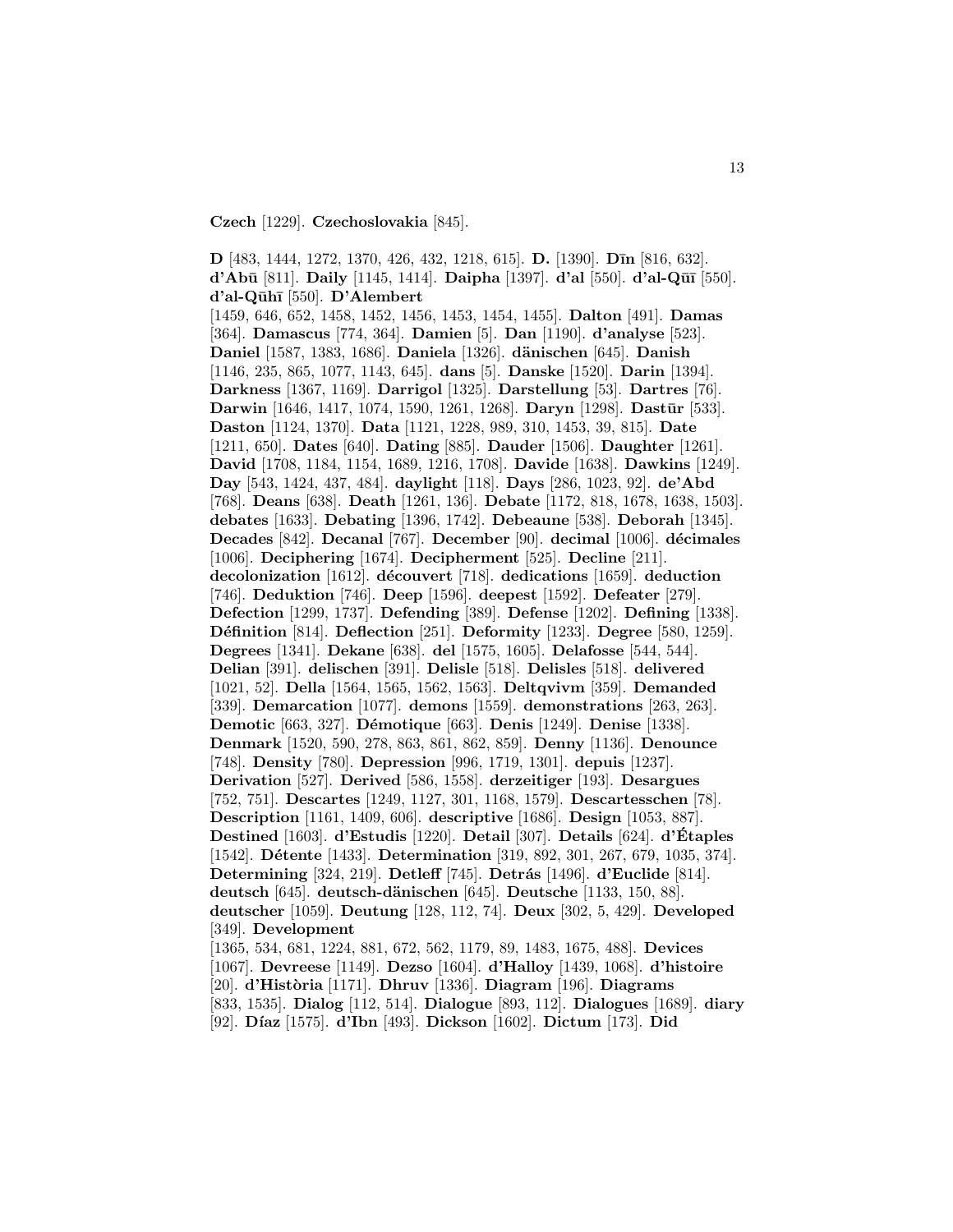[1166, 856, 444, 1298, 40, 1261, 748, 1537, 1720]. **Didactical** [820]. **Dienste** [394]. **Dieter** [1133, 1356]. **Dietrich** [1354]. **Difference** [1576]. **Differences** [784]. **Different** [860]. **Differential** [745]. **Diffusion** [502]. **Digital** [269]. **dimension** [1594]. **Dimensional** [676]. **dimensions** [1596]. **Din** [384]. **Dinosaur** [1572]. **Diocles** [655]. **Diocletian** [136]. **Diokletians** [136]. **Dioptra** [307, 1035]. **diplomacy** [1608, 1627, 1612, 1629, 1614, 1625, 1616]. **diplomacy-knowledge** [1608]. **Diplomat** [1175]. **diplomatic** [1630, 1628]. **diplomats** [1516]. **Dipole** [1120]. **Directing** [1146]. **direction** [746]. **Directions** [1287]. **Dirk** [1664]. **d'Isaac** [532]. **Disagreements** [918]. **disappearance** [712]. **Disaster** [1345, 1702]. **discharge** [1176]. **Disciplinary** [1613]. **Disciplines** [1434]. **discontents** [1645, 1601]. **Discourse** [1245]. **discover** [836]. **Discovered** [121, 718]. **Discoveries** [1346, 1692]. **Discovery** [556, 1413, 623, 1107, 1060, 967, 624, 729, 69, 453, 452, 275, 691, 1594, 1512, 544]. **Discussion** [1070, 614]. **discussions** [264]. **Disdiaclastici** [524]. **disease** [1576, 48, 1554]. **Diseases** [201, 1548]. **Diskussion** [264]. **dispersion** [405]. **Displacement** [1060, 534]. **display** [1691, 1488, 1490, 1398]. **Dispute** [389]. **dissemination** [182, 1680]. **Dissertation** [1687]. **Dissolving** [915]. **Distance** [772, 1151, 1263, 1035, 332, 374, 779, 1476]. **Distances** [343, 680, 649, 1266, 728]. **Distillation** [85]. **Distorted** [1500]. **Distributing** [1534]. **Divided** [1303, 440, 489]. **Divination** [326]. **divine** [1633]. **Division** [218, 650]. **do** [1599, 1405, 1465]. **Dobeil** [19]. **Dobrzycki** [460]. **Doctoral** [1341]. **doctors** [180, 14]. **Doctrine** [283, 277]. **Documenting** [1289]. **Does** [1200, 882]. **dogmas** [254]. **Dogs** [1209]. **Doing** [1546]. **Dokumente** [1583]. **Dollars** [841]. **Dollfus** [432]. **d'Omalius** [1439, 1068]. **Domenico** [1085, 1578]. **Domin** [38, 39]. **Dominguez** [38]. **dominici** [209]. **Dominicus** [208]. **Dominique** [1688]. **Dominis** [555, 555]. **Donald** [1369]. **Donation** [320]. **Done** [1430]. **Dongen** [1270]. **Donna** [1382]. **Doppler** [778]. **Dopplerschen** [778]. **Dordrecht** [1524]. **Dosimetry** [1626]. **Double** [829, 406, 401]. **Double-Argument** [401]. **down** [1593, 1588]. **Dr.** [169]. **Drachmann** [648]. **dragon** [1556]. **Drake** [1265]. **Dravya** [253]. **Drawing** [764]. **Dream** [1388, 54]. **Dreams** [1271]. **drei** [494, 1028, 255]. **Dritten** [1133]. **Drive** [1308]. **Driven** [1001, 1191]. **drops** [5]. **drtava** [247]. **Drucker** [1382]. **Druckfragmente** [241]. **Drugs** [426, 1607]. **drunkenness** [270]. **drunkenness-cure** [270]. **Dry** [881]. **Dubna** [1614]. **Duc** [449]. **Dudley** [1128]. **Duhem** [1262, 1275, 1003]. **d'un** [109, 684]. **Duncan** [1282]. **d'une** [663, 5]. **Dunn** [1637]. **Duplication** [1168]. **Dupré** [1280]. **Durbach** [1233]. **durch** [671, 544, 555]. **During** [461, 1055, 1069, 1420, 1549, 1317, 1059, 1522]. **Dutch** [1383, 447, 889, 1314, 1722, 445, 668, 1020]. **Dyadik** [456]. **Dyeing** [94]. **Dymock** [426]. **Dynamic** [920]. **Dynamics** [710, 1119, 238, 301, 981]. **Dynamik** [699]. **Dynamique** [646, 652, 1455]. **dynamism** [699].

**E.** [1598]. **Earlier** [388]. **Earliest** [135, 1019, 1632, 618]. **earliest-known** [1632]. **Early**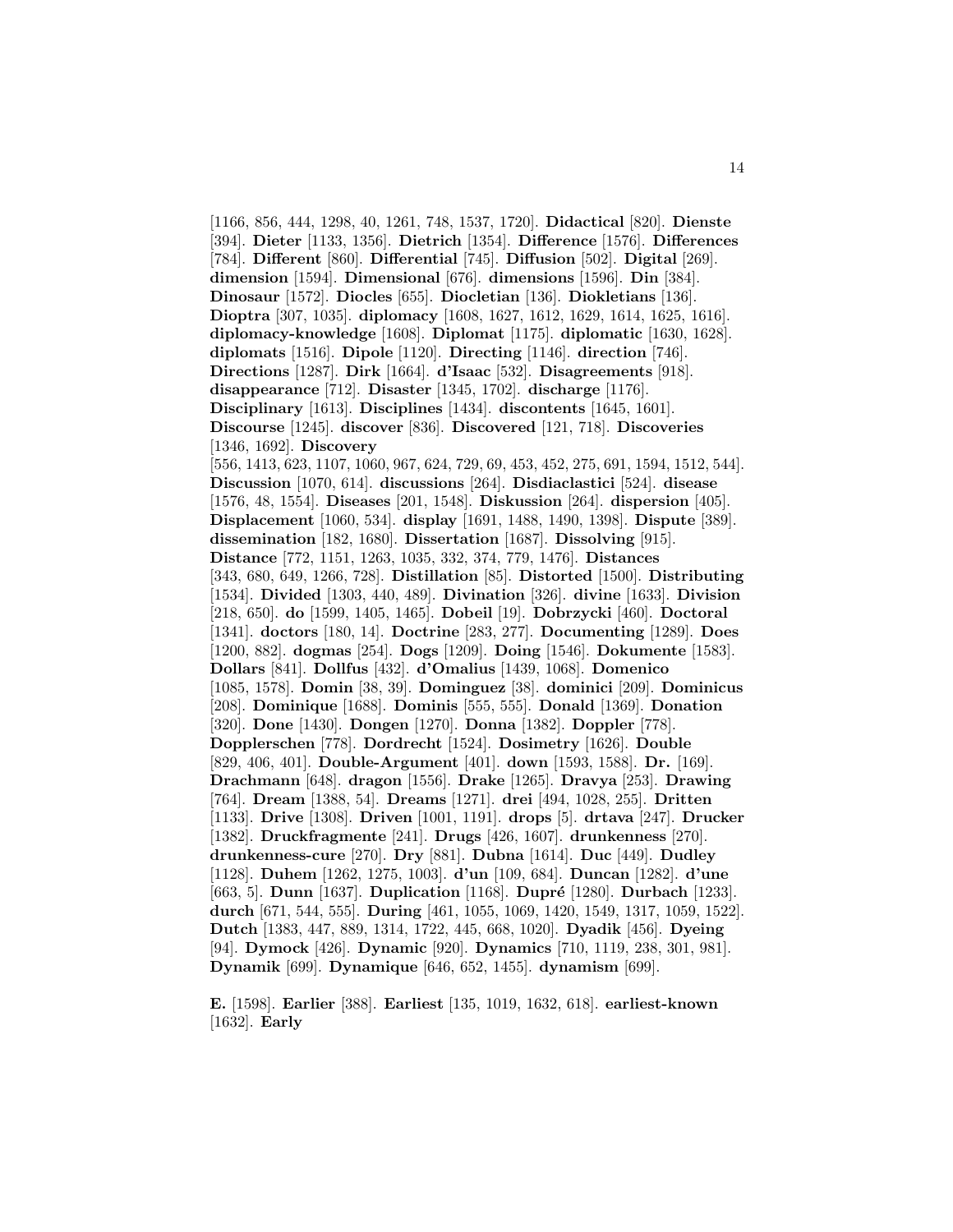[1042, 1376, 1123, 1210, 716, 1358, 851, 1541, 1030, 1365, 61, 727, 617, 1086, 1280, 1405, 507, 756, 1253, 730, 303, 1205, 308, 609, 779, 1151, 1244, 1075, 1539, 1306, 1407, 1362, 1084, 745, 981, 1348, 855, 1008, 286, 412, 392, 479, 1333, 1232, 1665, 1140, 1174, 1437, 1607, 1577, 746, 1451, 1640, 1482, 41, 1551, 1182, 1721, 1635, 1498, 1472, 1475, 1505, 1739, 1474, 144, 264, 1120, 1317, 1316, 1315, 518]. **Early-Modern** [1120]. **Earth** [1178, 1174, 1637, 991, 1114, 1221, 127, 1570, 1121, 1228, 1122, 1057, 1224, 282, 1679, 585, 408, 1058]. **Earthquake** [1345, 1702]. **East** [921, 1197, 221, 1675, 486]. **Eastern** [1660, 14]. **Eating** [1335]. **eccentricity** [1679]. **Echanges ´** [1237]. **Eclipse** [1032, 716, 1030, 921, 323, 1408, 880, 1008, 916, 1671]. **Ecliptic** [319, 125]. **Ecology** [1201]. **Economic** [1197, 1219, 1202, 1674]. **economy** [1674]. **Ecorch´ ´ e** [7]. **ed** [1642]. **Eddington** [1671]. **Eddystone** [1658]. **edge** [1598]. **Edgerton** [1154]. **Edinburgh** [1277, 1646, 1530]. **Edited** [1249, 1072, 1166, 1584, 1251, 1133, 1137, 1357, 1081, 1125, 1082, 1354, 1084, 1291, 1073, 1150, 1021, 1188, 1237, 1179, 1240, 1280, 1334, 1296, 1178, 1329, 1267, 1336, 1217, 1180, 1333, 1232, 1369, 1337, 1645, 1507, 1641, 1640, 1540, 1539, 1521, 1649]. **Edith** [1128]. **editing** [1526]. **edition** [1633]. **Editions** [205, 229, 242, 259, 266, 273, 315, 345, 353, 415, 422, 476, 510, 536, 547, 570, 1543, 1523, 186, 1686, 1606]. **editor** [1533, 808]. **Editorial** [1056, 1063, 1093, 858, 986, 1138, 1506, 1087, 1487, 1546, 1534]. **Editors** [1532, 1530, 1525, 986, 1138, 1534, 1538]. **Editorship** [1526, 1533, 1528, 1531]. **Editura** [1545]. **Edouard ´** [1579]. **Education** [1070, 1238]. **Educator** [803]. **educators** [1668]. **Edvard** [183]. **Edward** [1074, 1350]. **Effect** [556, 559, 615, 1094, 65]. **Effects** [387]. **efforts** [405]. **Efthymios** [1640]. **Eggs** [773]. **Egypt** [767]. **Egyptian** [638, 448, 320, 130, 298, 885, 702]. **Egyptians** [25]. **Egyptienne ´** [130]. **Egyptiens** [25]. **EHESS** [1523]. **Ehrenberg** [599]. **Ehrström** [279]. **Eichentraktate** [291]. **Eighteenth** [1239, 1368, 1576, 79, 1734, 27, 388]. **Eighteenth-Century** [1239, 1576]. **eighth** [1678]. **Eightieth** [1283]. **Eighty** [635]. **Eighty-Thirds** [635]. **Einem** [38, 717]. **Einfluss** [421, 699, 309]. **Einf¨uhrung** [847]. **einige** [215, 400, 128, 254]. **einiger** [193]. **Einstein** [1671, 1714, 1050, 608, 677, 1241, 1356, 1270, 1181]. **Ekliptik** [125]. **Elaine** [1649]. **Elastica** [759]. **Elder** [164]. **Electric** [556, 837, 863, 534, 865, 718]. **Electrical** [760, 1388, 712]. **Electricity** [1387, 1390, 1389, 1674, 1386, 1385, 859, 1176, 1675]. **Electrified** [1386]. **´electriques** [718]. **electroacoustics** [1469]. **Electrodynamics** [556, 559, 791, 623, 1107]. **Electromagnetic** [1210]. **Electron** [723, 830]. **Electrophorus** [755]. **electrotherapeutic** [38]. **electrotherapy** [38]. **elektrischen** [712]. **Elektrizität** [1176]. **Elektronentheorie** [830]. **Elektrotherapeutischen** [38]. **Elektrotherapie** [38]. **Element** [567, 624, 453, 1641, 1511, 1668]. **Elementen** [400]. **Elements** [657, 442, 873, 1509, 1511, 896, 400, 1537, 398, 505, 1536, 814]. **Elena** [1668]. **Elevation** [1591]. **Eleven** [635]. **Eleventh** [1027]. **Elitism** [1144]. **Elizabeth** [1150]. **Ellipse** [685]. **Elmer** [32]. **Elster** [251]. **Elusive**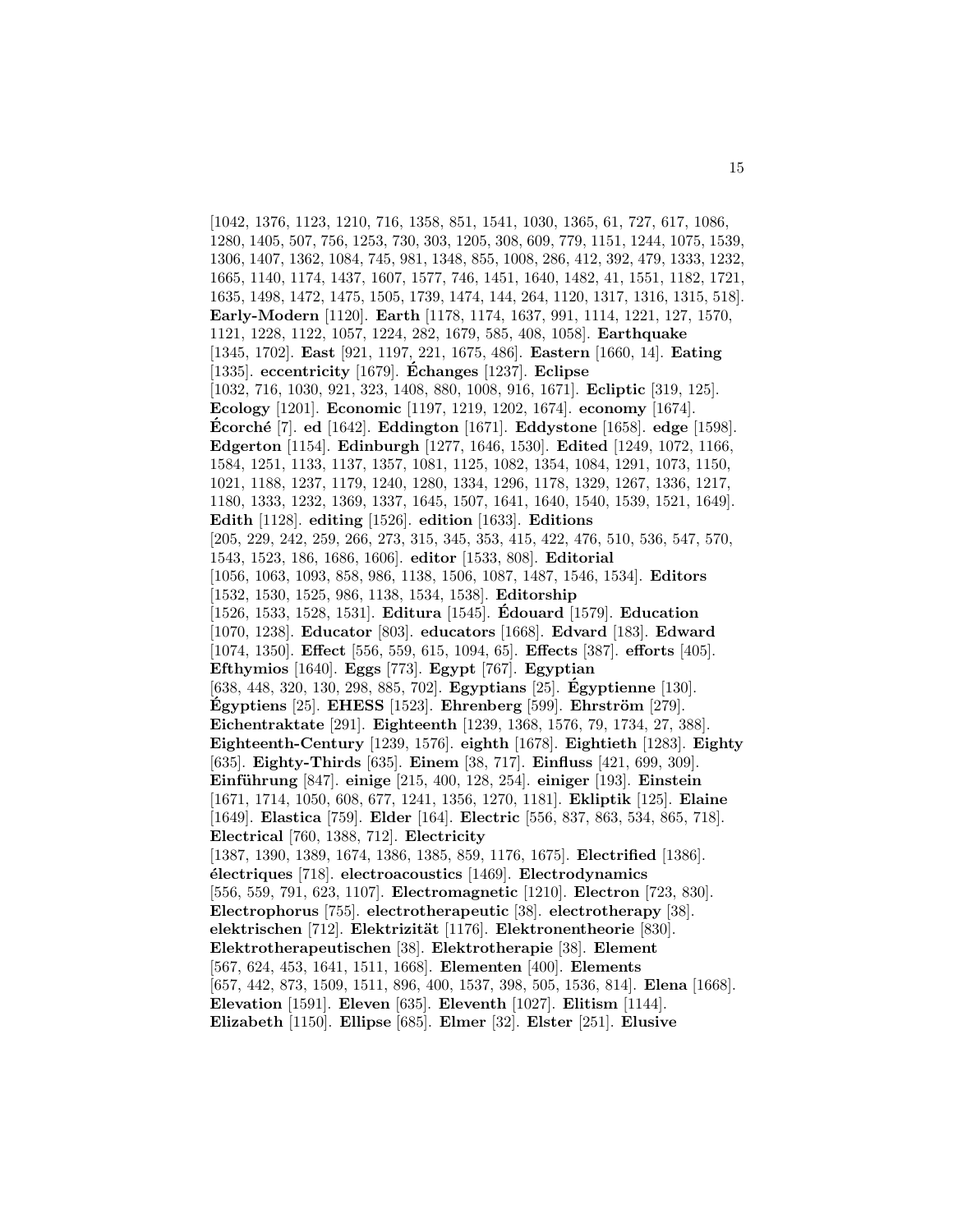[1002, 1308]. **Embryologie** [75]. **embryology** [75]. **Emendation** [418]. **Emerald** [87]. **Emerge** [489]. **emergence** [1535]. **Emerging** [1548]. **Emil** [1155, 807, 1706, 1372]. **Emilie ´** [1352, 1693]. **Emily** [1580]. **Emma** [1335, 1232]. **emotion** [1591]. **Emperor** [136]. **Empire** [1326, 1362, 1329, 326, 1475, 1505, 1598, 1576, 1482, 1742, 1396]. **Empirical** [1118, 1119, 1120, 1117, 1162, 576]. **Empiricism** [1437, 1194]. **Enacting** [1565]. **Encouragements** [1277]. **encyclopaedias** [1531]. **encyclopedia** [1462]. **Encyclopédie** [1458]. **End** [1427, 871, 371, 1619, 555]. **Ende** [555]. **Endemic** [1554]. **ending** [871]. **enemy** [1551]. **Energetic** [1029]. **Energetics** [681]. **Energie** [1029]. **Energy** [1210, 451, 673, 170, 1029, 402, 1611, 1673, 1677]. **enfant** [1543]. **Engineer** [1248]. **Engineering** [446, 1151, 1723, 1287, 1657, 1444]. **Engineers** [1699, 1288, 1377]. **England** [1580, 144, 1571, 1002, 172]. **English** [503, 1194, 1632, 1306, 1044]. **English-language** [1632]. **Enhance** [1288, 1285, 1286, 1289, 1287]. **enlightened** [1453]. **Enlightenment** [1046, 1335, 1604, 463, 1340, 1457, 1707, 1058, 1326, 1193, 1278, 1378]. **Entdeckung** [544]. **Entdeckungsgeschichte** [452]. **Enter** [1389]. **Enterprise** [1199, 1477]. **Entladungsröhre** [1176]. **entre** [1237, 650, 1523]. **entrepreneurship** [1569]. **Entries** [379]. **Entstehungsgeschichte** [778]. **Entwicklung** [562, 89]. **Entwicklungsarbeit** [1179]. **Environment** [1444, 1434, 630, 1723, 826, 1470]. **environmental** [1615]. **Ephemerides** [574, 794, 665]. **Ephemeris** [993]. **Epicycle** [274, 1044]. **Epicycles** [736]. **Epicyclic** [177]. **Epidemic** [256, 1559, 1550, 1554]. **Epidemics** [256, 1619]. **epidemy** [1549]. **Epigenetics** [1421]. **Épiméthée** [1579]. **epistemic** [1577, 1566]. **Epistemological** [1332]. **epistemology** [1557]. **Epistolary** [1323]. **epistulis** [1391]. **Epitome** [1617]. **´epoca** [1605]. **Epoch** [846]. **equal** [355]. **Equation** [697, 401, 616, 798]. **equations** [1515]. **Equator** [478]. **Equatorie** [1406]. **Equatorium** [1001]. **Equatorium-Driven** [1001]. **Equiangular** [805]. **Equilibrium** [417]. **Equinoxes** [478]. **Equipment** [1222]. **Equivalent** [444]. **Era** [1201, 1021, 1432, 1020, 1612]. **Eratosthenes** [635]. **Erforschung** [165]. **Ergänzende** [113]. **Eric** [1130, 1642, 1333, 1668]. **Erich** [895]. **Erickson** [1370]. **Erik** [1137, 1421]. **Erika** [1235]. **Erklärung** [555]. **Ern¨ahrung** [188]. **Ernst** [1155, 1079, 1483, 250, 293, 419, 292, 1033, 250, 293, 419, 255, 171]. **Erratum** [1156, 1624]. **Error** [1010, 563, 310]. **Errors** [333, 128]. **erste** [56]. **ersten** [46, 53, 610]. **Erwin** [616]. **Escorial** [1408]. **ESHS** [1330, 1430, 1303, 1620, 1070, 1304, 1479, 1621, 1403, 1373, 1652, 1466]. **Espa˜na** [1496]. **espa˜nola** [1644]. **especially** [290]. **Essai** [663]. **Essay** [700, 837, 1290, 568, 398, 848, 397, 377, 560, 625, 520, 748, 883, 900, 663]. **essays** [1668, 1086]. **Essential** [283]. **Establishment** [1065, 1284, 1057]. **estate** [215]. **etc** [1179]. **Eternity** [1079]. **Ether** [351, 1577]. **Ethno** [1420]. **Ethno-biology** [1420]. **Etudes ´** [302, 244, 263, 375]. **Euclid** [896, 400, 1537, 562, 964, 758, 817, 505, 815, 873, 1536]. **Euclidean** [400, 628]. **Euclidis** [651]. **Eudemus** [1019]. **Eudoxus** [341, 2, 854]. **Eugen** [1176].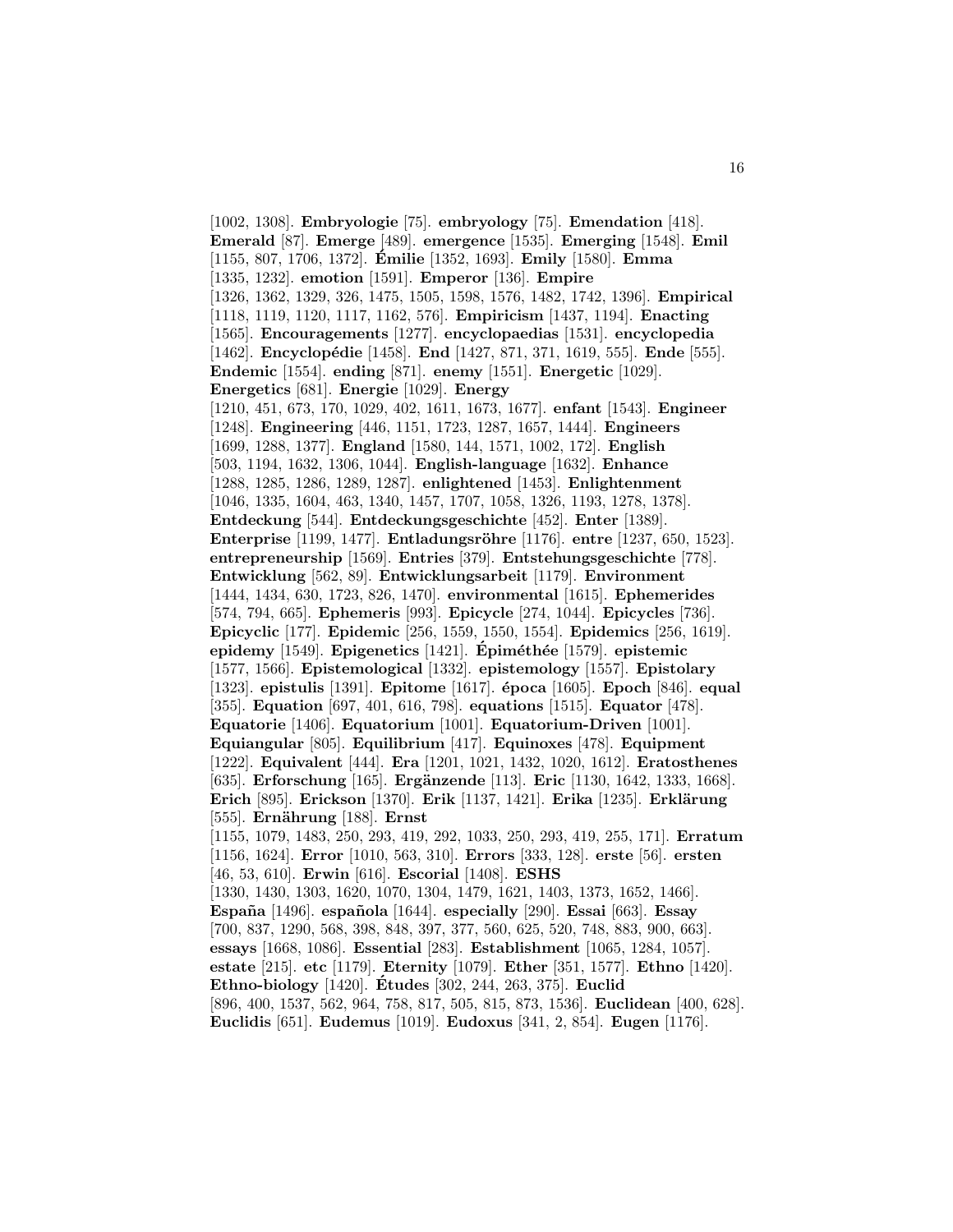**Euklid** [400]. **Euklid-Scholien** [400]. **Euklidinterpretation** [562]. **Eulalia** [1506]. **Euler** [759, 1456, 441, 625]. **Europa** [27]. **Europäische** [1583]. **Europe** [1229, 1639, 1137, 1336, 1232, 1197, 1070, 1445, 1660, 1541, 1303, 1500, 1614, 1501, 1351, 1504, 1690, 1483, 1466, 27, 1253]. **European** [1070, 1171, 1185, 1196, 1220, 1188, 1290, 1555, 1271, 1665, 1063, 1171, 1185, 1196, 1220, 1229, 1330, 1318, 1374, 1404, 1431, 1485, 1290, 1312, 1614, 1319, 1242, 1254, 1273, 1292, 1208, 1260, 1283, 1460, 486]. **Eva** [1140]. **Eve** [1401, 1716]. **Events** [1153, 583, 582]. **Ever** [1430]. **Everest** [1470]. **everyday** [1501]. **Everything** [965]. **Evidence** [836, 1322, 1537, 887, 1567, 254, 1665]. **Evidences** [85]. **Evolution** [67, 546, 1073, 1647, 1646, 1328]. **Evolutionary** [812, 1235]. **Evolventenbildung** [671]. **evolving** [1125]. **Ex** [1391, 1567]. **Exact** [269]. **Examination** [677, 338]. **Example** [330]. **Examples** [1153]. **Exceeding** [1050]. **exceptionalism** [1645]. **excerpts** [96, 167]. **excess** [1023]. **exchange** [1532, 1628]. **exchanged** [44]. **Excluded** [1436]. **Excursions** [1350]. **exemplary** [1150]. **exercise** [357]. **Exercitatio** [192, 192]. **Exhaustion** [835]. **exhibit** [1485]. **Exhibiting** [1489]. **Exhibition** [1364]. **Existence** [964, 475]. **Expanding** [690]. **Expansion** [105]. **Expected** [127]. **Expedition** [1420, 1591, 1470, 1069]. **Expeditions** [1326, 1724, 1359]. **Experience** [1323, 1386, 1437]. **Experiences** [1376, 1289]. **Experiment** [831, 755, 847, 1626, 1626]. **Experimenta** [524]. **Experimental** [1363, 919, 1140, 1437, 887, 1182, 1566, 411]. **Experimentation** [892, 1562]. **Experimente** [847]. **Experimenting** [1585]. **Experiments** [1225, 785, 105, 1226, 285, 252, 1565, 524, 1563, 847]. **Expertise** [1433, 1232, 1609]. **experts** [1609]. **Explanation** [371, 588, 555, 1250]. **Explanations** [1072, 481]. **Explode** [1490]. **exploitation** [1616]. **Exploration** [1296]. **Explorer** [1064]. **Exploring** [1608, 1408]. **export** [1610]. **Expressions** [1341]. **extended** [400]. **External** [1153]. **Extraction** [85, 708]. **Extremal** [539]. **extreme** [650, 1470]. **Exzerpte** [96]. **Eye** [1688].

**F** [502, 44, 512]. **Faber** [1007]. **Fabrica** [8, 1575, 8, 1686]. **fabrique** [1579]. **Fachschrifttums** [89]. **Facilitating** [1078]. **factors** [68]. **facts** [1500]. **Faculty** [1540]. **Fages** [1523]. **Faidra** [1188]. **Failed** [623, 1107, 1252]. **Failure** [251, 1615]. **Fair** [166]. **Fairs** [1401, 1716]. **Faith** [1603, 1079]. **Falkenburg** [1134]. **Fall** [1263, 1399, 1664, 1486, 1728]. **Fallacy** [777]. **False** [829]. **Fame** [166]. **Family** [1306]. **Fantasmas** [1644]. **Fantasy** [1670]. **far** [558]. **Fara** [1236]. **Faraday** [791]. **Fascination** [917]. **Fashioning** [1077]. **Fashions** [1414]. **Fässern** [219]. **Fate** [1101, 116]. **Fates** [1183]. **Father** [389, 244]. **Fatherland** [1214]. **Fats** [120]. **Faults** [1060]. **fear** [1488, 1670]. **Feature** [1431]. **Fechner** [250, 250]. **F´elix** [1575]. **Female** [1308, 1235, 247]. **Feminism** [1308]. **feminist** [1471]. **Femmes** [1689]. **Ferdinand** [830, 830]. **Fermat** [357, 324, 586]. **Fermats** [357]. **Fernando** [1358]. **Fernel** [1230]. **Feuerwerkstext** [200]. **Fever** [279]. **Few** [1235]. **Feynman** [1708, 1184]. **Feza** [1336]. **Fibonacci** [650, 1147]. **Fiction** [1355, 1698]. **Field**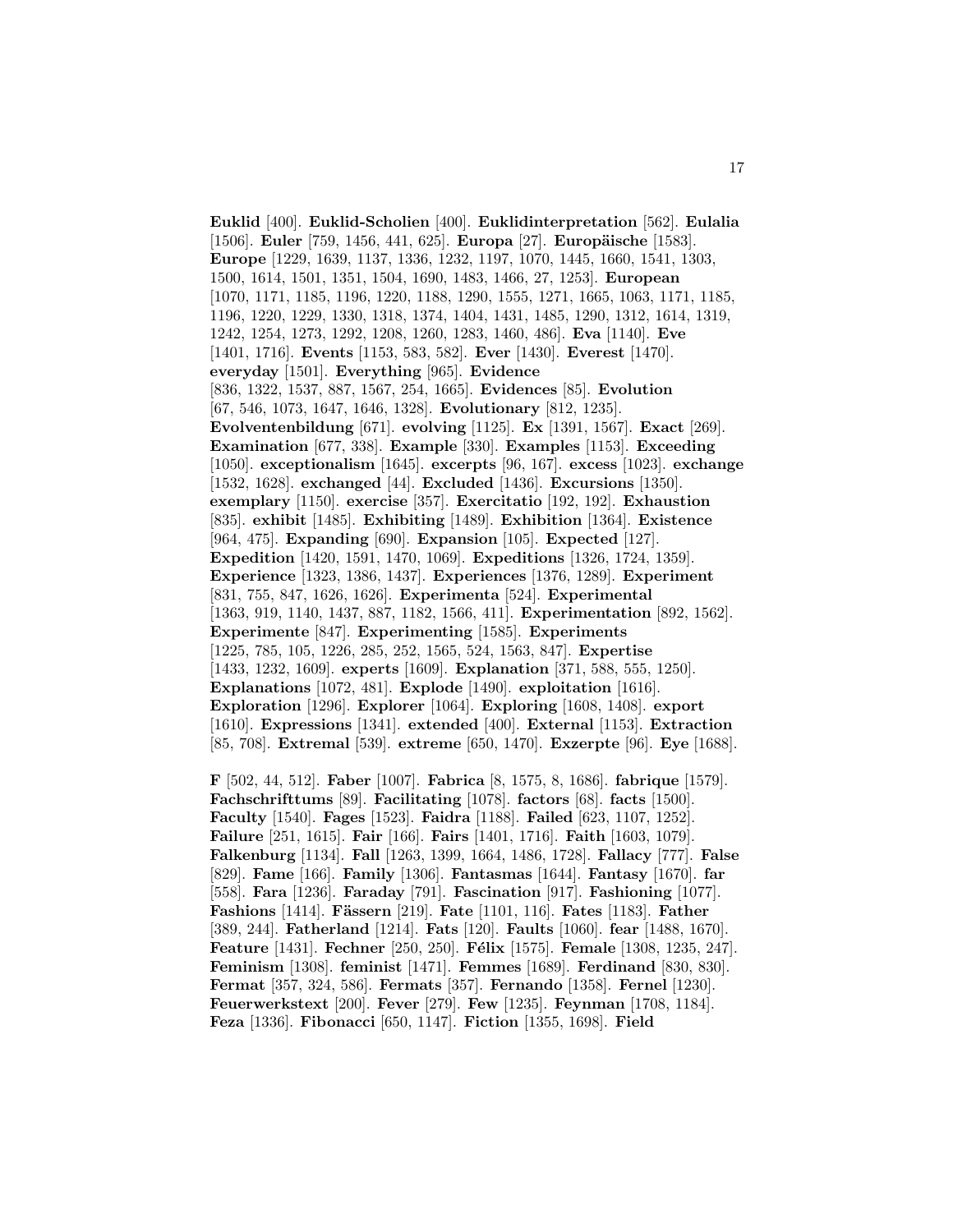[556, 1284, 1419, 1120, 1435, 1223, 1359, 1630, 1724]. **Fieldwork** [1359, 1724]. **Fifteen** [1466]. **Fifth** [1304]. **fifty** [1468]. **Fight** [863]. **Fighting** [1551]. **Figure** [7, 1689]. **figurierte** [46]. **Filling** [816]. **fin** [1144]. **final** [1603]. **Find** [1286]. **Finding** [1007, 433, 728, 1305]. **Finkelstein** [1372]. **Finnish** [525, 279]. **fireworks** [200]. **First** [842, 218, 1229, 1418, 998, 761, 765, 601, 727, 1005, 1410, 794, 40, 1627, 46, 1489, 1023, 663, 650, 1633, 1549, 1552, 53, 1456, 56, 1529, 610, 263, 1514, 1450]. **First-Crescent** [794]. **First-millennium** [1410]. **Fiss** [1401]. **fission** [1611]. **Five** [1375, 1136]. **fixed** [1678, 1493]. **Fizeau** [892]. **fl** [1001]. **Flamsteed** [589, 1257]. **Fleeing** [1183]. **Fleßenk¨amper** [1277]. **Flies** [606]. **flipping** [1560]. **Florence** [320]. **Florentia** [876]. **Florentino** [1414]. **Fluctuations** [780]. **Fluid** [1119, 1001]. **Foerster** [1176]. **fog** [1502]. **Folkerts** [1086]. **followed** [5]. **following** [1450]. **fols** [876]. **FOM** [1314]. **fontium** [1570]. **Food** [1419, 135, 1335, 188]. **football** [1630]. **footnote** [576]. **Footsteps** [1356, 1714]. **Forbes** [433]. **Force** [761, 769, 805, 199, 633, 109, 226]. **Forced** [425]. **Forces** [451, 402, 405]. **Forecasters** [1397, 1703]. **Forecasting** [1685]. **Forensic** [1272]. **Forestry** [1486, 1363]. **Foreword** [1360]. **Forgan** [1247]. **Forging** [1371, 1729]. **forgotten** [713, 302]. **Form** [855, 1514, 1019]. **Formal** [1120, 1117]. **Formal-Empirical** [1120]. **Forman** [630]. **Formation** [1118, 1047, 671]. **forming** [540]. **Forms** [83, 1492]. **Formula** [385, 577]. **Formulation** [646, 652, 385]. **Fors** [1378]. **Forschungen** [1012]. **Forschungs** [1179]. **Forschungs-** [1179]. **Forsten** [1598]. **Forstner** [1184]. **Fortplanzungsstoffes** [247]. **Fortunes** [584]. **forward** [1504]. **Fossil** [132, 1222]. **Foundation** [919, 575, 1614, 1201, 1666]. **Foundations** [801]. **Founder** [599]. **Four** [801, 598, 608, 1236]. **Fourier** [370]. **Fox** [1237, 1327, 1443]. **Fractions** [1246, 744, 1006]. **Frage** [53]. **Fragment** [366]. **Fragments** [168, 241]. **Framework** [775]. **frameworks** [1627]. **France** [1251, 1543, 1606, 1523, 1579, 1327]. **Francesca** [1636]. **Francesco** [1054, 1665]. **Francis** [23, 1129, 1565, 1562]. **Franciscus** [38, 38]. **Franck** [1131]. **franco** [1237]. **franco-britanniques** [1237]. **Francois** [1689, 56]. **Francoist** [1377, 1699, 1494]. **Franconia** [248]. **Franken** [248]. **Frankreich** [1175]. **Franz** [1065, 39]. **Fraser** [475]. **Frauenblattes** [26]. **Freak** [1233]. **Frederika** [1142]. **Free** [1021, 1199, 1501, 1500]. **Freiburg** [395]. **Freiburger** [395]. **Freiherr** [1065]. **French** [455, 1240, 1193, 423, 1581, 500, 532, 1413, 663, 109, 650, 718, 1463, 999, 364, 450, 25, 130, 741, 1006, 429, 506, 675, 99, 1455, 493, 523, 550, 629, 684, 66, 994, 35, 208, 5, 34, 302, 244, 263, 375]. **Frequent** [461]. **Fresco** [850]. **Fresnel** [711]. **Freudenthal** [1219]. **Freundschaft** [1279]. **Friend** [1128]. **Friends** [1611]. **Fries** [241, 241]. **Frontier** [246, 1603]. **Frontiers** [1709, 1443]. **frühe** [264]. **Frühen** [1075, 746, 518]. **Frumer** [1497]. **Fuchs** [339]. **Full** [575]. **Fun** [1488, 1492]. **Function** [716, 794]. **functions** [386]. **Fundación** [1644]. **Funding** [1284, 1314, 1666]. **Funktionen** [386]. **Furada** [1418]. **f¨ureinander** [1718, 1400]. **Further** [197]. **Fusion** [747]. **Future** [1172, 1288, 1285, 1286, 1289, 1672, 1287, 1580, 1603, 1726, 1208, 1669, 1302].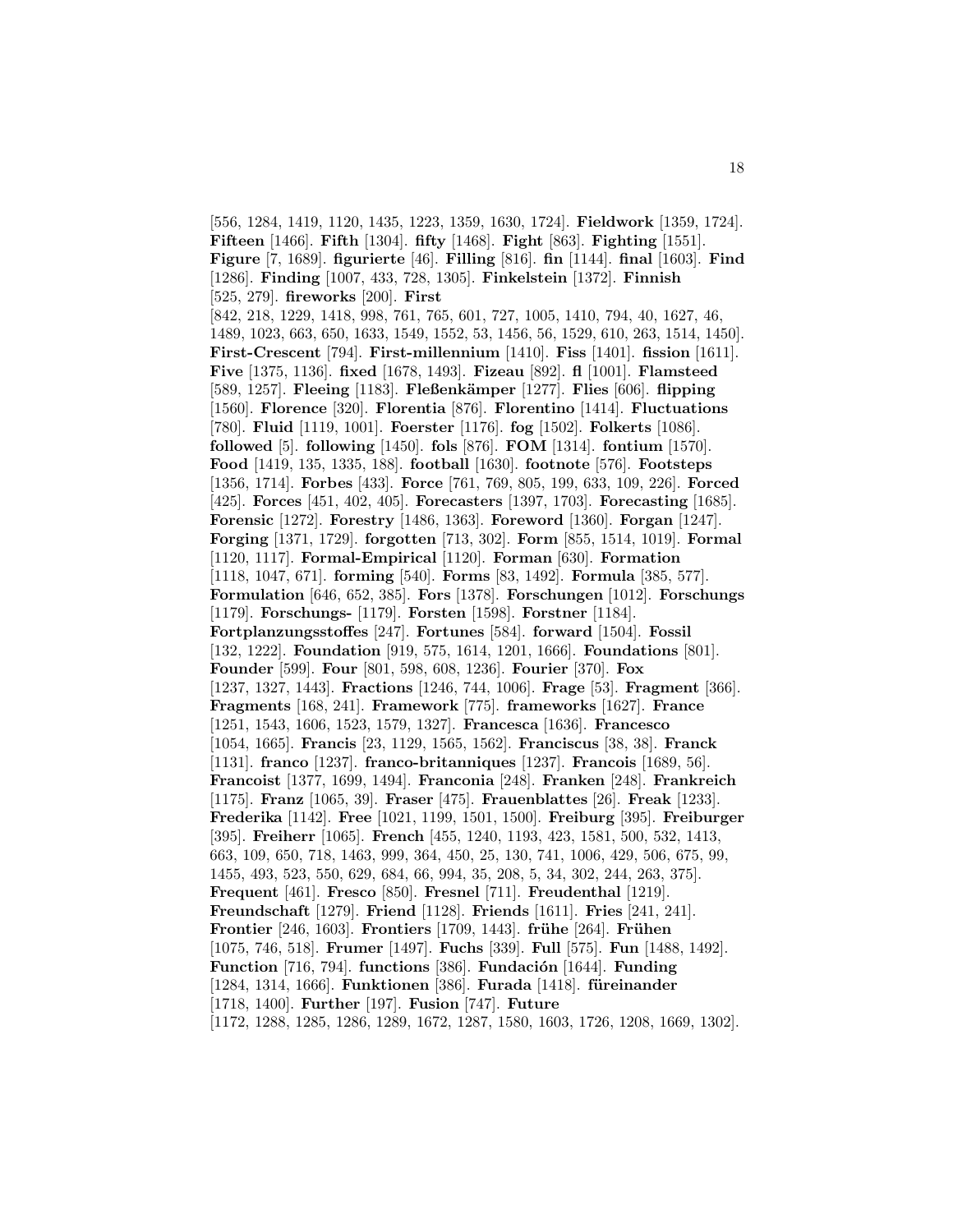**Futures** [1435, 1674]. **futurities** [1586].

**G** [818, 456, 601, 1323, 502, 1074, 1329, 433, 503, 1217, 514]. **Gabriel** [1607, 366, 1372, 366]. **Gabriele** [1152]. **Gaia** [1344, 1730]. **Gal** [1343]. **Galactic** [412]. **Gal´an** [1507, 1643, 1081]. **Galen** [88, 17, 88]. **Galenos** [88]. **Galen¨ubersetzungen** [88]. **Galil´ee** [1240]. **Galileo** [1517, 1240, 1231, 785, 238, 1010, 1152, 568, 1263, 1266, 40, 893, 1741, 748, 1380, 1248]. **Galison** [1109, 1108, 1124, 1110]. **Game** [822, 1490]. **games** [1482]. **Gamow** [822]. **Garc´ıa** [487, 1506]. **Garden** [1320, 421]. **Garrod** [1541]. **Gartenliteratur** [421]. **G¨artnerlehranstalt** [1065]. **Gas** [862]. **gases** [807]. **Gaspard** [803]. **Gastheorie** [807]. **Gaston** [302, 244, 263, 375]. **Gaukroger** [1648]. **Gauß'** [633]. **Gears** [483]. **Gebrannten** [366]. **Gebri** [297]. **Gedenken** [31]. **gedruckten** [46]. **Geert** [1664]. **Gegen¨ubung** [651]. **Gegenwart** [1075, 277]. **geist** [86]. **Geister** [1583]. **Geitel** [251]. **gelten** [220]. **Gender** [1306, 1142, 1139, 1305]. **Gendered** [1649, 1386, 1182]. **Gene** [1393, 1715, 1467]. **Genealogy** [1393, 1715, 1461]. **General** [1220, 1089, 1522]. **Generality** [1403]. **Generation** [1281, 1181, 1725]. **Generic** [1711, 1379]. **genesis** [778]. **Genetical** [430]. **Genetics** [1367, 1467]. **genius** [1714, 1356]. **Geniza** [605]. **Genotype** [546]. **genre** [1566]. **Geo** [1058]. **Geo-Physical** [1058]. **Geodesy** [685, 1618]. **Geoff** [1669]. **Geographic** [1486]. **geographical** [1568, 1529]. **geographical-astronomical** [1529]. **Geography** [657, 1438, 1305]. **Geological** [1350, 1463]. **Geologist** [1222]. **Geologists** [1223]. **Geology** [1225, 1221, 1059, 1698, 1590, 1355]. **Geomagnetic** [601, 633]. **Geomagnetism** [1069, 1228, 1120]. **Geometric** [1168, 113]. **geometrica** [192, 192]. **Geometrical** [795, 1411]. **Geometrie** [1147]. **geometrischen** [113]. **Geometry** [752, 1126, 598, 1039, 655, 685, 1038, 552, 517]. **Geopolitics** [1357, 1733]. **Georg** [651, 1029, 1391, 1493, 27]. **George** [1268, 110, 1545, 1610]. **Georges** [690, 1226, 1481]. **Georgina** [1423]. **Gerard** [400, 400]. **Gerhard** [648]. **geriatrics** [164]. **Geriatrie** [164]. **German** [1132, 437, 1029, 456, 1179, 357, 1176, 1075, 441, 498, 1131, 438, 436, 514, 512, 463, 8, 6, 46, 146, 871, 746, 119, 252, 638, 75, 694, 270, 395, 289, 215, 346, 400, 1459, 128, 134, 182, 830, 96, 210, 313, 366, 421, 47, 1033, 41, 528, 562, 594, 1708, 658, 618, 102, 48, 86, 112, 713, 264, 53, 74, 92, 4, 78, 113, 98, 192, 671, 494, 125, 383, 545, 150, 1059, 386, 338, 148, 84, 136, 194, 212, 277, 355, 240, 17, 88, 139, 799, 232, 806, 138, 12, 54, 181, 180, 179, 193, 220]. **German** [254, 234, 247, 253, 391, 56, 394, 89, 15, 645, 87, 156, 276, 80, 1012, 38, 1017, 712, 159, 452, 55, 778, 717, 847, 157, 241, 44, 188, 291, 376, 250, 293, 419, 560, 108, 610, 667, 95, 309, 636, 27, 39, 24, 1028, 31, 916, 26, 33, 711, 14, 200, 219, 248, 255, 518, 530, 540, 544, 699, 393, 807, 867, 555, 231, 335, 226, 164, 659, 107, 704, 167, 225, 171, 165]. **Germany** [1183, 1585, 1338, 1583, 1589, 1706, 1680, 1677, 863, 1308, 1471, 1158, 1207, 1372]. **Gerontologists** [1422]. **Gerson** [363, 410, 680, 1005]. **Gersonides** [1003, 1004]. **Gervase** [657]. **Geschichte** [252, 41, 108, 95, 26, 1075, 560]. **Gesellschaft** [1133, 498].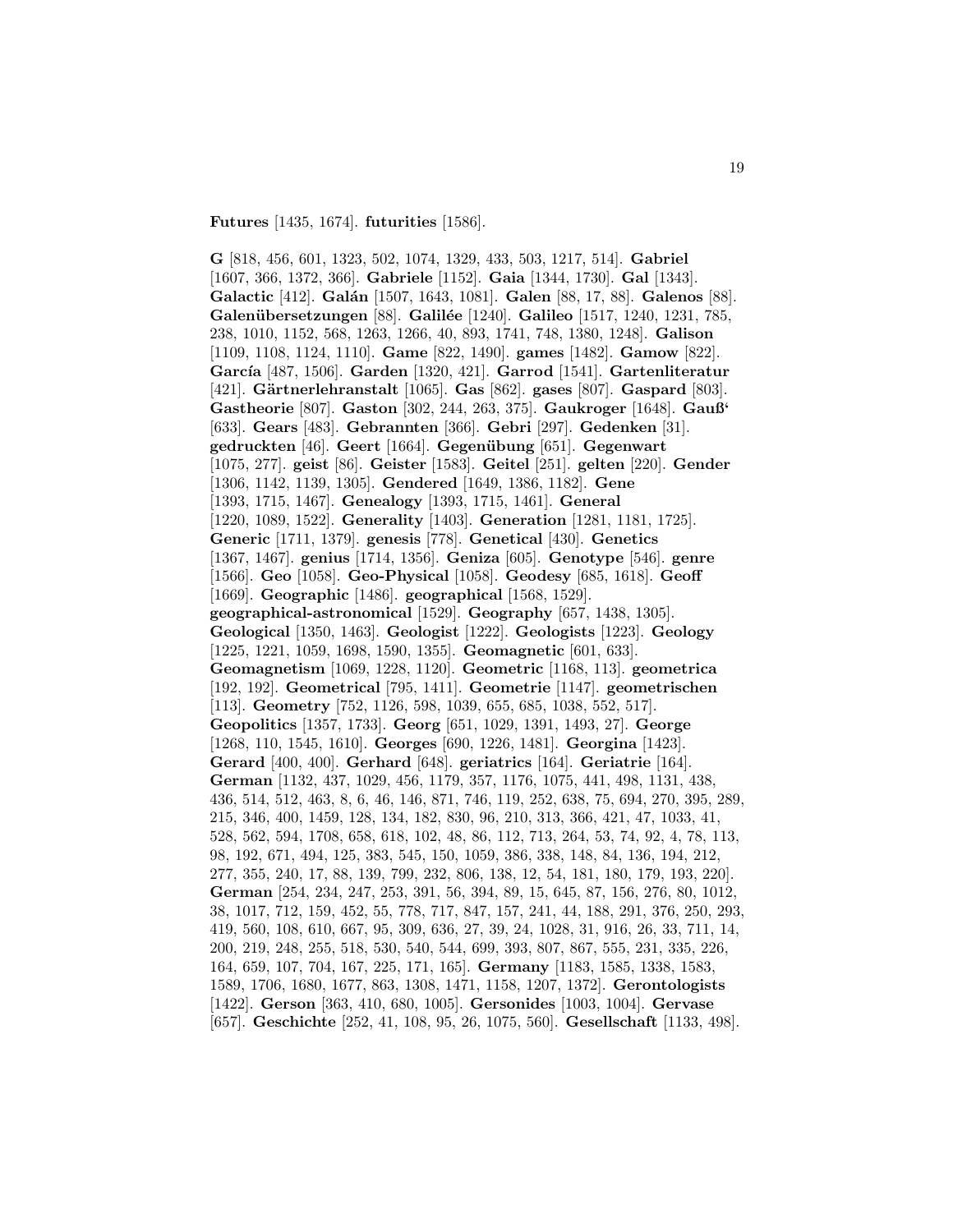**Gesetze** [494]. **Gestalt** [518]. **Gesundheit** [165]. **Gewechselt** [44]. **Ghent** [1209]. **Ghibaudi** [1668]. **Gianfrancesco** [1380, 1741]. **Gideon** [1219]. **Giora** [1177]. **Giorgio** [1637]. **Giovan** [1564, 1565, 1562]. **Giovanni** [826]. **Gittertypen** [544]. **Give** [1261]. **glaciology** [1594]. **Gleanings** [143]. **Glen** [1174]. **Global** [1608, 1183, 1365, 1154, 1057, 1319, 1611, 1671, 1475]. **Globalized** [1435]. **gloss** [395]. **glossary** [270]. **Glossensammlung** [395]. **Glow** [1066]. **God** [1253]. **Goddu** [1238]. **Godin** [1495]. **gods** [1559]. **Goethe** [1213]. **Goitre** [278, 1634]. **Goladipika** [1409]. **Golden** [342, 1383, 1722, 397]. **Goldstein** [1176, 987, 1113, 1177, 1112]. **G´omez** [1575]. **Gondolat** [1604]. **Gone** [830]. **Good** [1127, 1235]. **Goose** [158]. **G¨oppingen** [270]. **Gordin** [1370]. **Gordon** [999]. **Gotfredsen** [183]. **Gottfried** [599, 248, 248]. **Goussier** [1058]. **governance** [1600, 1550]. **Government** [847, 847]. **Grading** [773]. **Granada** [1575]. **Grand** [1252]. **Grandinl** [1082]. **Granollachs** [851]. **Grant** [1074, 847, 458, 847]. **Graphical** [728]. **Gravesande** [1332, 1342]. **Gravitation** [882, 1522]. **Gravitational** [831]. **Gravity** [417, 1633]. **Great** [988, 805, 256, 12, 1245]. **grecque** [994]. **Greece** [1142, 164]. **Greek** [1325, 498, 717, 335, 177, 795, 46, 1640, 641, 683, 738, 1145, 1019, 28, 709, 1143, 993, 855, 994, 392, 33, 231, 702, 164]. **Greek-** [717]. **Greek/German** [164]. **Greeks** [483, 1173, 1187, 62, 113]. **Greene** [1379]. **Greenland** [1317, 1316, 1315]. **Gregor** [1203]. **Gregorio** [1079]. **Gregory** [1638, 4]. **Gregorys** [4]. **Grenzg¨ange** [871]. **Greyerz** [1639]. **grid** [1675]. **Griechen** [113]. **griechisch** [717]. **griechisch-** [717]. **Griechischen** [33, 46, 231, 335, 164]. **Grigorian** [484]. **grossen** [12]. **Ground** [1397, 1703]. **Grounds** [1584]. **Group** [859]. **Grove** [451]. **Growing** [1072]. **Growth** [1172]. **Grundzuege** [41]. **Grundzüge** [240]. **Guereña** [1496]. **Guicciardini** [1192]. **Guidance** [1464]. **guide** [1518]. **Guidelines** [1568]. **Guido** [1234, 1149, 1001]. **Guillaume** [350]. **Guldberg** [660]. **G¨unergun** [1336]. **Gurka** [1604]. **Gustav** [41, 250, 250].

**H** [1442, 1021, 456, 461, 1390, 1401, 1084, 440, 489, 1322, 1247, 424, 1291, 1267, 438, 1217, 668, 1073, 1150, 699, 1359]. **H.** [818, 677, 699]. **H5N1** [1558]. **H¯akimitic** [580]. **H¯as¯ıb** [649]. **Haarlem** [52]. **Habash** [649]. **habitat** [1596]. **Habsburg** [1329]. **Haeckel** [1155, 1079]. **Haitham** [73]. **Hajjaj** [1537]. **Halbleiterforschung** [545]. **Half** [784]. **Hall** [471, 1490, 556, 559]. **Haller** [92, 55]. **Halleri** [74, 74]. **Hallers** [92, 55]. **Halleux** [500]. **Halo** [588]. **Hamilton** [981]. **Hammer** [1222]. **Han** [1687]. **hand** [1016]. **Hände** [1179]. **Handle** [1316]. **Hands** [1259, 1179]. **Handschriften** [594, 291, 167, 96]. **Hannah** [1582]. **Hans** [1166, 270, 1190, 270]. **Hanson** [1194]. **Happy** [871]. **Happy-End** [871]. **Harbsmeier** [1359]. **Hardcover** [1577]. **Harman** [1354]. **harmonic** [244, 263]. **harmonique** [263]. **Harmoniques** [244]. **Harold** [503]. **Harre** [434]. **Harriot** [232, 232, 225]. **Harriott** [142, 160, 166]. **Harrison** [1267, 1426]. **Hartner** [342]. **Hartvig** [1071]. **Harvard** [1670, 1289]. **Harvey** [1519]. **Hasok** [1322]. **Hassan** [1215]. **Hauptsatzes**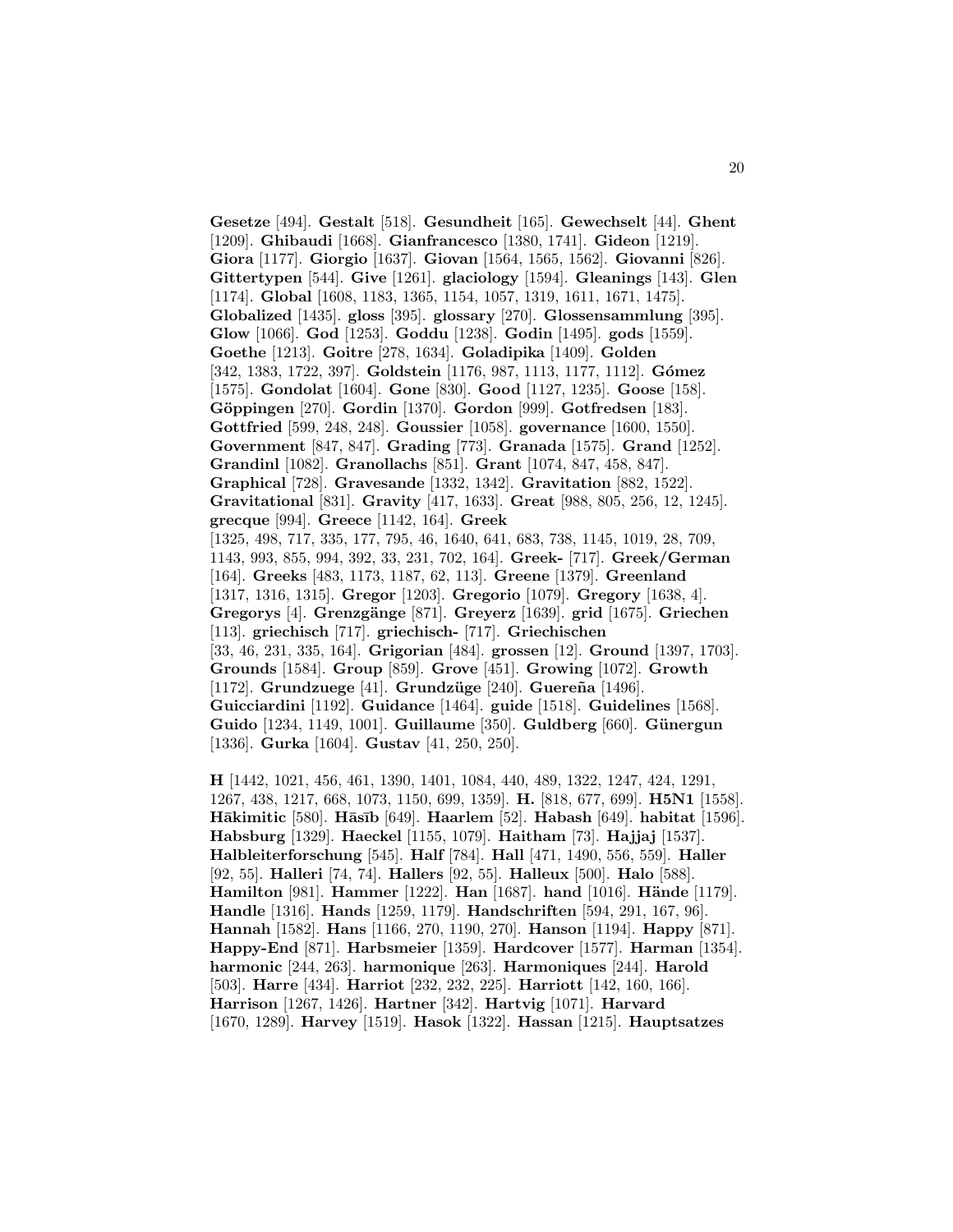[746]. **Haut** [338]. **Haüy** [518, 530, 540]. **Haüys** [530, 540, 518, 544]. **Ha¨uyschen** [544]. **Haytham** [736, 493]. **Hayton** [1394]. **Headlines** [1416]. **Healing** [1717, 1441, 1607]. **Health** [1390, 1717, 1441, 1555, 165]. **Healthy** [1087]. **heart** [1519]. **Heat** [444, 211, 614, 875]. **Heaven** [1001, 1637]. **Heavens** [1174]. **Heaviside** [661]. **Heavy** [742]. **h´eb** [1537]. **Hebammenwesens** [108]. **Hebrew** [656, 158, 1536]. **Hedenus** [1176]. **Hedin** [1591]. **Heiberg** [817]. **Heidelberg** [248]. **Heidelberger** [248]. **Heike** [1078]. **Heilbron** [503]. **heiligen** [14]. **Heilmittelglossar** [270]. **Heim** [1180]. **Heinrich** [146, 313, 837]. **Heisenberg** [1700, 673, 1392]. **held** [1220]. **Helge** [1252, 1520]. **Heliocentric** [460, 1618, 498]. **Heliocentrism** [1238]. **Helium** [1066]. **Hell** [1069]. **Hellenistic** [1161, 727, 1636]. **Helm** [1029]. **Helmholtz** [1155, 1203, 1688, 806, 667, 1158]. **Hendrick** [639]. **Henle** [1155]. **Henri** [99]. **Henrik** [645, 645]. **Henry** [131, 1276, 245]. **Hentschel** [1132, 1428, 1524, 1179]. **Heptagon** [726, 98]. **Her** [1310]. **Herb** [1320]. **Herbert** [1129]. **Here** [1079]. **Heredity** [1053]. **Herman** [1295, 1727]. **Hermann** [1155, 806, 806, 1203]. **Hero** [848]. **Heroic** [1414]. **Heron** [13, 168, 307, 464, 1035, 1211, 577]. **Herring** [1580]. **Herschel** [704, 704]. **Hertz** [718, 787, 837, 791]. **Hertzsprung** [196]. **Herzog** [594, 594]. **Hessler** [1247]. **Heuraet** [639]. **heuristic** [1564]. **Heymans** [1209]. **Heyrovsk´ya** [845]. **Hierarchy** [983]. **High** [673, 785, 376]. **High-Energy** [673]. **Higher** [1252]. **Hildegard** [188, 188]. **Hipparchian** [93, 879]. **Hipparchus** [1030, 1031, 640, 267, 332, 274, 392, 576]. **Hippocrates** [489, 1019]. **Hippopedes** [1005, 854]. **Hirnanatomie** [41]. **Hirnforschung** [33]. **Hirschberg** [1688]. **Hispanic** [3]. **Hispanie** [684]. **Histoire** [35, 1606, 99]. **Historia** [1644]. **Historia/Fundación** [1644]. **Historiam** [74]. **Historian** [292, 918]. **Historians** [1430, 1668]. **Historic** [323]. **Historica** [1583]. **Historical** [1072, 747, 700, 239, 818, 461, 1010, 442, 480, 504, 1311, 1336, 8, 1557, 355, 1550, 1518, 256, 68, 576, 1446, 487, 473]. **Historical-Mathematical** [504]. **Historicize** [1290]. **Histories** [889, 1572, 1305, 1608, 1507, 1541, 1600, 1548, 1597, 1566]. **Historiographic** [1049]. **Historiographical** [1690, 1452]. **Historiography** [1212, 1570]. **historischer** [355]. **History** [1063, 1442, 235, 1070, 1138, 1171, 1185, 1196, 1220, 1229, 1330, 1318, 1360, 1374, 1404, 1431, 1445, 1660, 1361, 1697, 1221, 1540, 829, 1325, 1163, 1118, 1173, 1187, 812, 1126, 201, 1288, 1301, 1003, 227, 278, 3, 600, 1432, 1425, 730, 269, 1717, 1154, 609, 1082, 1244, 1276, 1334, 1075, 1321, 852, 1094, 174, 1178, 1688, 1170, 1521, 1423, 440, 489, 981, 196, 1186, 1319, 426, 1242, 1254, 1273, 1292, 1498, 1441, 1373, 256, 1328, 1212, 1368, 1208, 1260, 1283, 333, 392, 1274, 1460, 26, 1522, 430, 1174, 1202, 1359, 1287, 1663, 1598]. **history** [1682, 1560, 1524, 252, 1580, 1547, 20, 1661, 1574, 41, 74, 1571, 1561, 1719, 1495, 65, 782, 253, 1724, 1573, 18, 99, 1649, 1656, 1662, 1734, 108, 95, 35, 1553, 1466, 1546, 1588, 452, 560, 1650, 1578, 1428, 1204, 1272, 1425, 1236, 1195, 437, 688, 490, 512]. **Hit** [397]. **Hitler** [1694, 1402]. **HIV** [1393, 1715]. **HIV/AIDS** [1393, 1715]. **Hjalmar** [1378]. **Hoax** [1416]. **Hochadel** [1507].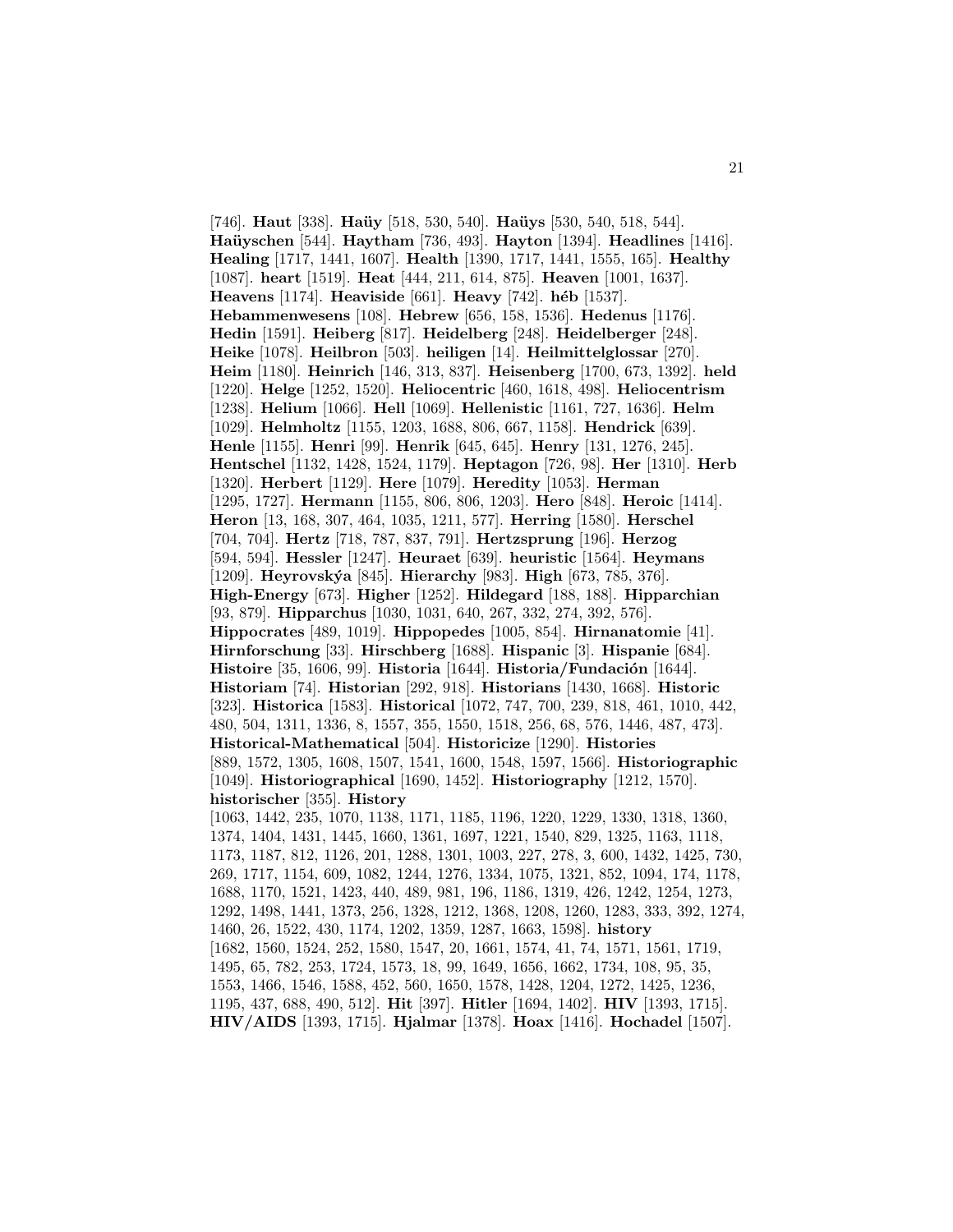**Hoddeson** [1399]. **Hoff** [668]. **Hoffmann** [1133, 1356]. **Holland** [52]. **Holy** [14]. **Homberg** [1667]. **Home** [1310]. **Home-Based** [1310]. **Homocentric** [224, 736, 1005]. **Homosexuality** [1390]. **Hon** [1177]. **Honorary** [1341]. **Honour** [1167]. **Hooijmaijers** [1166]. **Hooke** [769, 149, 104]. **Hooper** [426]. **Hope** [1424]. **Hopkins** [1517, 1639]. **Horizon** [996]. **horizons** [1596]. **Horizontal** [734]. **horizontale** [551]. **hormone** [17]. **Hormonforschung** [17]. **Horns** [342]. **Horoscopes** [989]. **Horrebow** [385, 404]. **Hospital** [1717, 1441, 1092]. **Hosted** [1171]. **Hot** [1316, 822]. **Hotspot** [1350]. **Hour** [688]. **Hours** [721]. **Household** [1306]. **Houses** [767, 1027]. **Howard** [608]. **Howson** [515]. **hTe** [712]. **H¨uckel** [895]. **Hudde** [102, 102]. **Hughes** [615, 1147]. **Huigen** [1239]. **Human** [1253, 1438, 1321, 46, 53]. **humanismo** [1605]. **Humboldt** [1175, 165, 1064, 165]. **humility** [1561]. **Humor** [1492]. **Hund** [512]. **Hungarian** [636]. **Hungary** [1604, 1660, 1076, 256, 1663]. **Hunt** [1316, 1241]. **Hutchinsonianism** [1046]. **Huygen** [311]. **Huygens** [1638, 52, 1258, 802, 588, 312]. **Hydrodynamics** [1118, 807]. **Hydrodynamik** [807]. **Hydrogen** [1244]. **Hyperbola** [603]. **Hyperbola-Construction** [603]. **Hyperbolas** [815]. **Hypotenuse** [833]. **Hypothesis** [1344, 507, 337, 1730, 264, 659, 1261]. **Hypothetical** [233, 411]. **Hyung** [1422].

**IAEA** [1626]. **Iavorenciuc** [1545]. **Iberian** [1473, 1472, 1505, 1492]. **Ibn** [401, 240, 439, 428, 465, 868, 821, 580, 1027, 240, 736, 493, 995, 73]. **Icelandic** [290, 524]. **icon** [1510, 1508]. **Iconography** [1043]. **Ida** [1021, 1217]. **Idea** [174, 67, 1511, 544, 1495]. **Ideas** [752, 518]. **Idee** [544]. **Ideen** [518]. **identification** [638]. **Identifizierung** [638]. **Ideology** [1249, 1144]. **Idiosyncrasy** [756]. **Idol** [1380, 1741]. **If** [1490]. **Ignace** [244, 302, 244, 263, 375]. **Ignaz** [279]. **ihre** [562, 540]. **ihrer** [128, 560]. **II** [1166, 1408, 1075, 816, 559, 1342, 1314, 834, 603, 263, 693]. **IIET** [1361]. **III** [846, 339, 302]. **ill** [1640]. **illness** [136]. **Illustrated** [32, 46]. **Illustrating** [437]. **Ilya** [608]. **Im** [24, 33, 107, 871, 182, 1708, 1133, 1184, 1176, 148, 84, 194, 1131, 394, 1583, 291, 108, 636]. **Image** [1145, 618, 1604, 1539]. **Images** [1144, 1037, 1395, 1738]. **imaginaries** [1616]. **Imagination** [1387, 1388, 1386, 1385, 1692, 1539, 1590, 1346, 1271]. **Imagining** [1491]. **Immanuel** [1006, 334]. **Immaterial** [1067]. **impact** [847, 1183]. **imperatorium** [1411]. **Imperfecta** [95, 95]. **Imperial** [1574]. **Implications** [224, 1082]. **Importance** [673, 146, 128, 562]. **Important** [456]. **Impossibility** [1168, 1638]. **Impression** [590]. **Improvements** [1277]. **in/about** [1662]. **Inaccessible** [1228]. **Including** [105, 330]. **incompatibility** [494]. **Incubation** [81]. **Indebted** [634]. **Independent** [1311, 1449]. **indeterminate** [523]. **indeterminate-analysis** [523]. **ind´etermin´ee** [523]. **Index** [1041, 1062]. **India** [426]. **Indian** [335, 525, 1025, 703, 966, 139, 138, 12, 54, 181, 180, 193, 220, 254, 234, 247, 253, 231, 702]. **Indica** [426]. **Indican** [498]. **Indies** [1598]. **Indifference** [967, 1535]. **Indisch** [253]. **indische** [247, 234]. **indischen** [138, 12, 231, 335].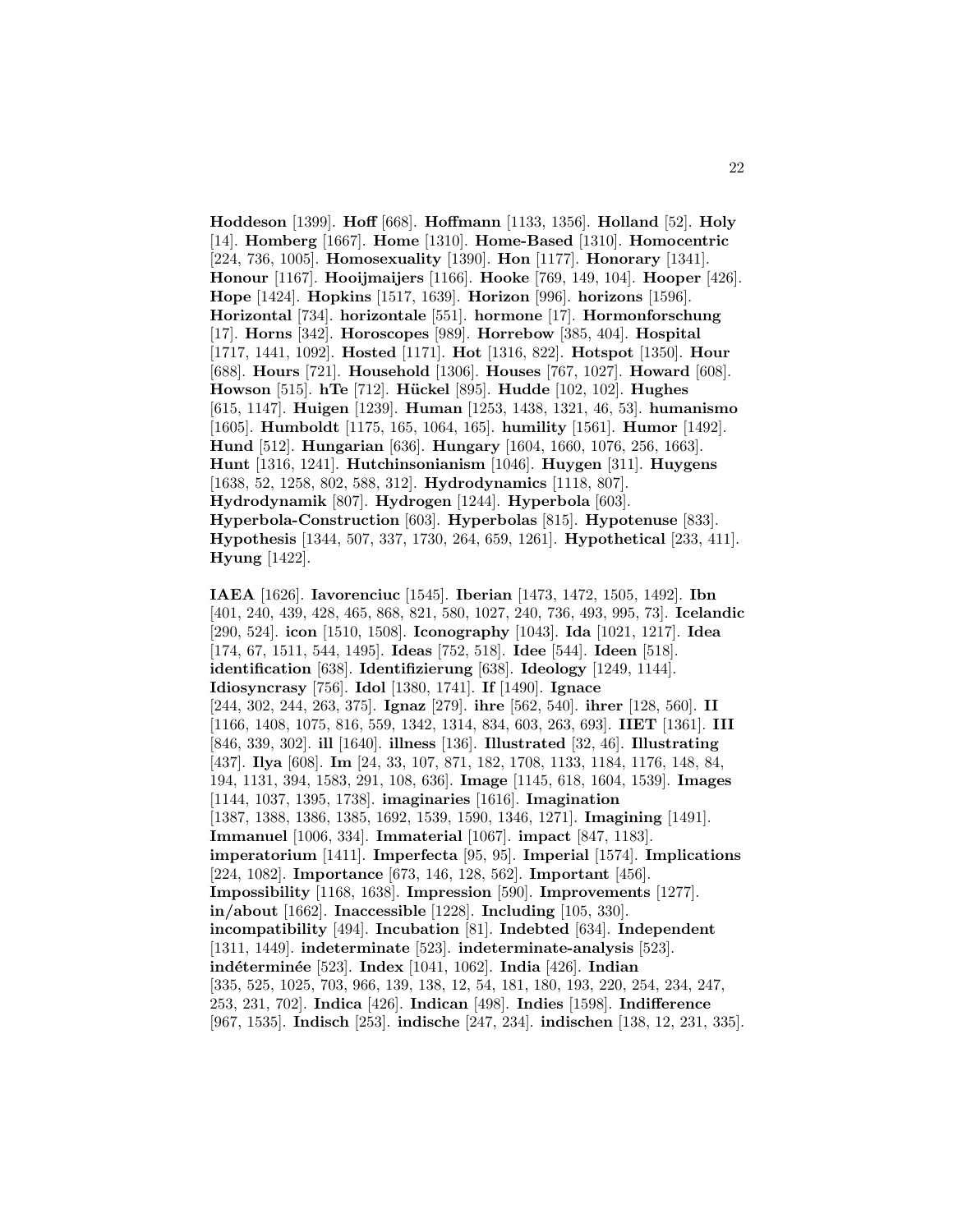**indischer** [180, 193, 254]. **Individual** [771, 1183, 129]. **Individualism** [1024]. **individually** [540]. **individually-integrated** [540]. **individuellen** [540]. **Indivisibles** [827]. **Induction** [592, 615]. **Indus** [525]. **Industrial** [502, 1247]. **Industry** [70, 1104, 1419, 1082, 840]. **infection** [48]. **Infectious** [201, 48]. **Infektion** [48]. **Infektionskrankheit** [48]. **Infinitesimals** [820]. **Influence** [1148, 1540, 370, 660, 1202, 421, 309, 544, 699]. **Influences** [1339]. **influenza** [1558]. **Information** [203, 235, 1053, 1013, 1500]. **Informations** [184, 189]. **infrastructural** [1595]. **Infrastructures** [1137, 1673]. **ingenious** [1658]. **Ingenium** [1136]. **ingenuity** [1541]. **Ingjald** [9]. **Initiative** [1290, 1202]. **Initiatives** [1365, 1615]. **Inner** [381]. **Innovate** [1191]. **Innovation** [1354, 1247, 1712, 1495]. **Innovative** [1309]. **Inquiry** [1049, 1298, 1720]. **Insect** [1362]. **Insights** [1002, 1457]. **Institut** [1220]. **Institute** [1681, 841, 1283, 1209, 1484]. **institutional** [1663]. **Institutionalised** [1024]. **Institutionalization** [1364]. **Institutionalizing** [1090, 1087]. **Instrument** [1002, 1222, 1528]. **Instrumentalism** [1003]. **Instrumente** [1028]. **Instruments** [1221, 790, 1637, 1476, 465, 581, 1224, 1410, 1398, 1223, 1691, 1628, 1563, 1028, 302]. **integrated** [1580, 540]. **Integration** [1059]. **integrierenden** [540]. **Intellectual** [630, 1521, 1414, 1650]. **Intelligence** [1200, 1313]. **Intelligent** [1053]. **Inter** [1201, 1612]. **Inter-African** [1612]. **Inter-war** [1201]. **Interactions** [1237, 1477, 1258, 1631]. **intercalation** [1023]. **interdisciplinary** [1503]. **Interest** [1146, 1246]. **Interests** [1709, 1443]. **interface** [895]. **Internal** [1153, 68]. **International** [1171, 1185, 1196, 1220, 1330, 1304, 1524, 1417, 502, 1073, 1202, 20, 1615, 1555, 1609, 1078]. **internationale** [20]. **Internationalisation** [1078]. **Internationalism** [1313, 1158, 1626]. **interplay** [68]. **Interpolation** [198, 533]. **Interpretation** [342, 284, 74, 1212, 405, 663, 562, 112, 1016, 663]. **Interpreting** [865]. **interreligious** [1631]. **intersecting** [815]. **Intersections** [1539]. **Interstellar** [1066]. **Introduce** [861]. **introduced** [1464]. **Introduction** [986, 1697, 1221, 1526, 369, 473, 1312, 1412, 1405, 860, 1167, 633, 1088, 1498, 1139, 59, 1285, 862, 514, 1117, 1255, 1386, 1385, 1588, 1653, 1128, 847, 1687, 1305, 1442]. **Introductory** [1]. **Inv** [320]. **Inventing** [1413, 1727, 1295]. **Invention** [731, 633, 1355, 872, 1698, 1129, 302, 1586]. **inventory** [1458]. **Inverse** [765, 805]. **Inverse-square** [805]. **inversely** [405]. **Investigation** [759, 744]. **Investigations** [574, 1651, 338]. **Invisible** [1179, 1551]. **involute** [671]. **Involvement** [1246]. **Ioan** [1191]. **iodine** [1634]. **Ionic** [782]. **Iris** [1277]. **iron** [1016, 1502]. **Irrational** [818]. **Irrationalitätsbeweis** [113]. **irrationality** [113]. **Irregular** [379]. **Isaac** [532, 1173, 1187, 1192]. **ISBN** [1607, 1650, 1577, 1542, 1545, 1584, 1664, 1645, 1524, 1580, 1683, 1602, 1666, 1685, 1641, 1640, 1586, 1519, 1576, 1540, 1541, 1520, 1600, 1574, 1667, 1643, 1647, 1517, 1603, 1585, 1636, 1543, 1639, 1601, 1637, 1638, 1606, 1523, 1539, 1578, 1669, 1579, 1688, 1521, 1689, 1582, 1573, 1575, 1668, 1642, 1671, 1518, 1587, 1646, 1605, 1670, 1583, 1644, 1604, 1649, 1648, 1651, 1581, 1687, 1544, 1686, 1522, 1684, 1665]. **Isis** [513]. **Islamic**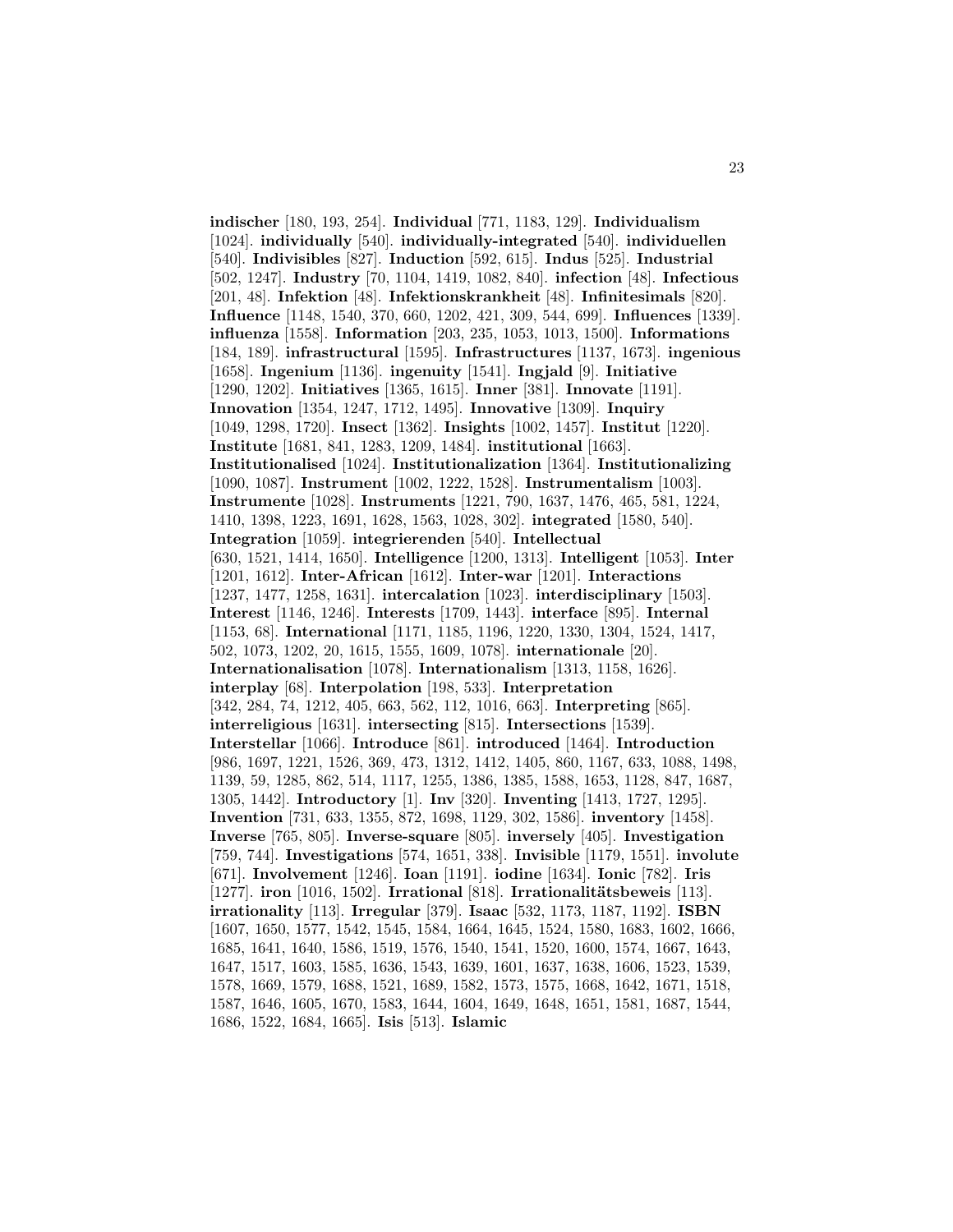[435, 764, 722, 152, 1293, 365, 384]. **Islamicate** [1540]. **Islandici** [524]. **Isles** [114]. **isolation** [15]. **Isolierung** [15]. **Israel** [1445]. **Issues** [1215, 1332, 1342, 1518]. **istorie** [1545]. **Italian** [472, 1339, 622, 1223]. **Italy** [1682, 1551]. **Itinerarium** [1567]. **IV** [879, 375]. **ix** [1607, 1639, 1581]. **IXe** [5].

**J** [487, 473, 1253, 1081, 1205, 1539, 1178, 460, 1241, 426, 503, 488, 1441, 1382, 425, 1347, 1217, 436, 668, 44, 1424, 463, 475, 1359, 1210, 1036]. **J.** [1542, 1541, 845, 668, 44]. **J¯abir** [428, 465]. **Ja** [558]. **jabr** [380]. **Jackson** [1393]. **Jacob** [1128]. **Jacobi** [981]. **Jacobus** [876]. **Jacques** [1217, 1033, 675]. **Jahre** [182, 157, 636]. **Jahren** [44, 89]. **Jahrhundert** [871, 395, 148, 84, 194, 108, 200, 107]. **Jahrhunderts** [146, 421, 41, 212, 27, 555, 167]. **Jaina** [543]. **Jakob** [1155]. **Jakub** [1574]. **James** [1607, 1606, 1296, 1241, 1131, 1191, 1216]. **Jan** [1329, 1574, 16]. **Janelle** [1349]. **Janet** [1395]. **jang** [665]. **jang-tsai-ch¨ueh** [665]. **January** [1071, 1008]. **Japan** [1629, 1497]. **Jaume** [1577]. **Jayy¯an** [1027]. **Jean** [1496, 711, 1439, 1068, 646, 652, 1452, 1230, 723, 1453]. **Jean-Baptiste** [1439, 1068]. **Jeffrey** [1269]. **Jenkins** [1646]. **Jennifer** [1602, 1517]. **Jens** [1583]. **Jeremy** [1379]. **Jeroen** [1270]. **Jer´onimo** [1605]. **Jesper** [790]. **Jesuit** [1152, 1427]. **Jesuits** [748]. **Jewish** [1191, 1684, 450]. **Jimena** [1204]. **Jo** [1281]. **Joan** [1585]. **Joffe** [1686]. **Johann** [658, 102, 146, 658, 102, 517, 671]. **Johannes** [376, 1411]. **Johannsen** [546, 430]. **John** [1683, 1295, 1276, 1178, 1193, 1297, 163, 1212, 1581, 252, 1387, 1408, 1658, 1573, 591, 376, 491]. **Johns** [1517, 1639]. **Johnson** [1324]. **Joint** [1138, 1658]. **Joly** [1237]. **Jonas** [610, 610]. **Jones** [1580, 1127]. **Jordan** [1324]. **Jordanus** [346, 346]. **Jorge** [1644]. **Jørgensen** [519]. **Jorink** [1333]. **Jos** [38]. **Jos.** [38]. **José** [1541, 1081, 1011]. **Josef** [86, 419, 419]. **Joseph** [1607, 470, 446, 1391, 591, 39, 86, 1527, 39]. **Jost** [1131]. **Joule** [847, 105, 303, 847]. **Journal** [1063, 26, 80, 1529, 1544, 1055]. **Journals** [1138, 1534, 1526, 1530, 1531]. **journeys** [1593]. **Joyce** [1346]. **Jozef** [1149]. **Jr** [608]. **Juan** [1575, 1644]. **Jubilees** [1341]. **Judging** [1221]. **Judy** [1370]. **Jugoslavien** [38]. **juif** [450]. **jumatatea** [1545]. **June** [9]. **Jupiter** [1256]. **Jürgen** [1334, 1647]. **Just** [530, 540].

**K¯amil** [811, 868]. **K¯ash¯anı** [1293]. **K¯ash¯i** [776]. **K¯uh** [996]. **K¯uh¯ı** [816]. **Kahlenberg** [88, 88]. **Kaijser** [1137]. **Kaiser** [136, 1180]. **Kaiserschnitt** [56]. **Kalten** [1708, 1184]. **Kamel** [1391]. **Kamerlingh** [1078]. **Kammˆad** [821]. **Kang** [1271]. **Kangro** [424]. **Kant** [1037]. **Kapillarerscheinungen** [659]. **Kapitel** [86]. **Karen** [1401, 1073]. **Kargon** [1401, 1247]. **Karl** [1082, 1324, 1065, 545, 1438, 1483]. **Kasmil** [523]. **Kaspar** [1639]. **Kater** [245]. **Katherine** [1272]. **Katzir** [1334, 1083]. **Keeps** [1122]. **kein** [871]. **Kelvin** [351]. **Kennedy** [583, 459]. **Kenya** [1549]. **Kepler** [1045, 1123, 1696, 773, 772, 775, 774, 771, 1010, 494, 404, 1679, 249, 1617, 589, 310, 485, 1347]. **Kepler-problem** [404]. **Keplerian** [381]. **Keplerschen** [494]. **Kevin** [1580].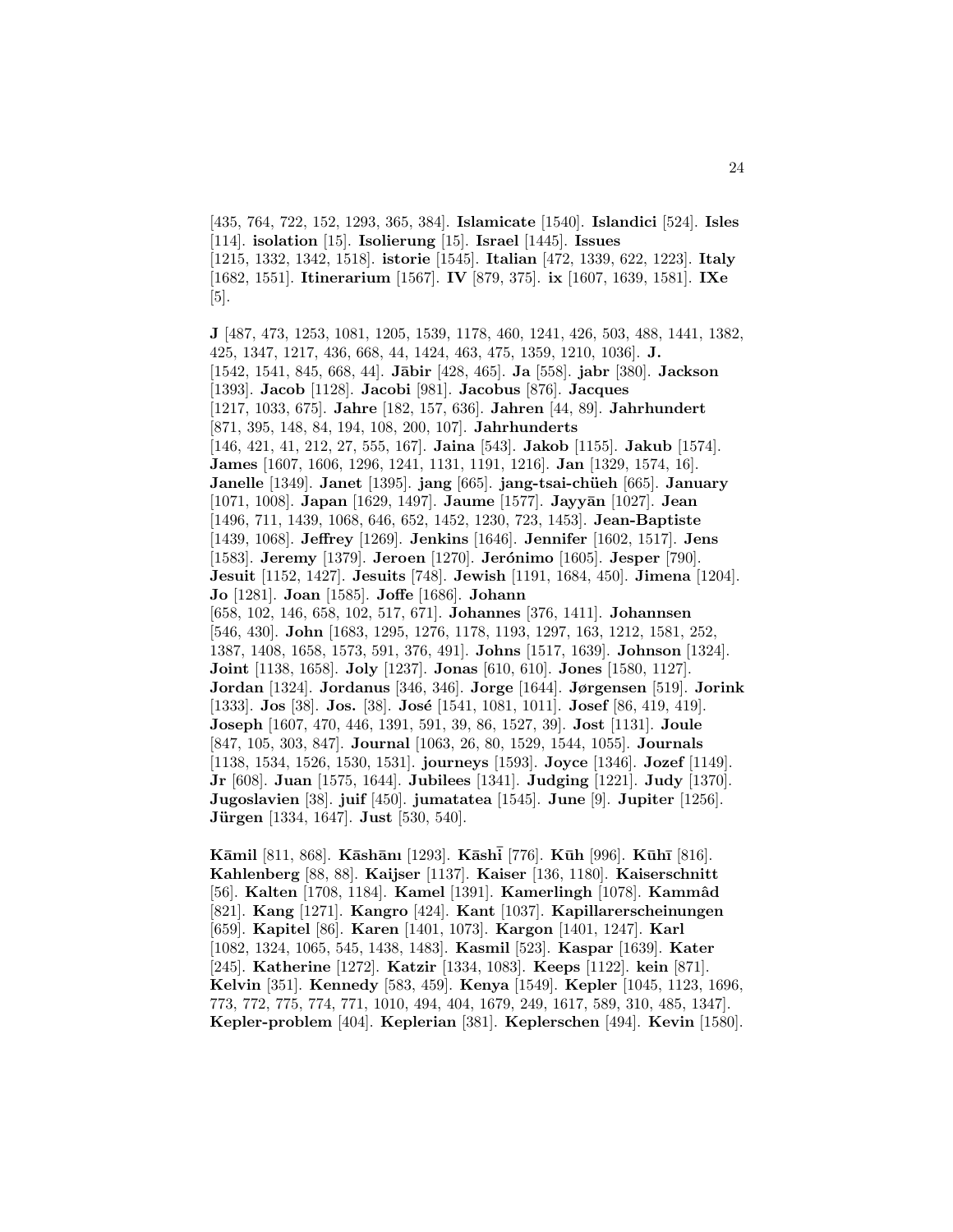**Key** [246]. **Khāzin** [558]. **Khaldun** [240]. **Khalid** [439]. **Khwārizmī** [237]. **Khwarizmi** [325]. **Killing** [1485]. **Kimya** [1215]. **kinetic** [807]. **kinetics** [871]. **Kinetik** [871]. **kinetischen** [807]. **King** [15]. **Kingdom** [1542]. **Kinsey** [1382, 1704]. **Kiprijanov** [1580]. **Kirchenlehrere** [24]. **Kircher** [1043]. **Kirchhoff** [705]. **Kirsti** [1126, 1167, 1170]. **Kisacky** [1441]. **Kitāb** [811, 868]. **Kitab** [459]. **Kitab-Tahdid-Al-Amakin** [459]. **Kjennerud** [9]. **Klaus** [1132, 1428, 1524, 1179]. **Klein** [1370, 1232]. **Kleinliteratur** [291]. **kleinsten** [806]. **kleinster** [518]. **Klep** [1217]. **Klingenstierna** [685]. **Know** [1307, 1298, 1720, 893]. **Knowledge** [79, 1307, 1346, 818, 1365, 227, 1433, 1412, 1280, 630, 1198, 1306, 1362, 1329, 1395, 1351, 1373, 1020, 1117, 475, 1305, 1607, 1608, 1478, 1692, 1507, 1704, 1634, 1680, 1647, 1240, 1635, 1573, 1505, 1544, 1738, 1741, 1649, 1269, 1382, 1380, 1336, 1239]. **Known** [1055, 1632]. **Koenig** [667]. **Kolb** [1399]. **Kombinationstöne** [667]. **Komet** [1176]. **kongelige** [1520]. **K¨onig** [15]. **K¨onnen** [220]. **Konstantin** [1580]. **Konstitution** [139]. **Konstruktion** [98, 355]. **Kontroverse** [293]. **Konzeption** [540]. **Kopelevic** [488]. **kopernikanische** [179]. **koptische** [717]. **Koptisches** [717]. **Körpers** [53]. **Körperteile** [46]. **Kräfte** [540]. **Kragh** [1520, 1084, 1252]. **Kramers** [600]. **Krankheit** [136]. **Krebsbehandlung** [84, 212]. **Krebskrankheit** [194]. **Krebslehre** [277]. **Kreisbogenzweiecke** [1017]. **Kreisrektifikation** [671]. **Kremer** [1398]. **Krieg** [1708, 1184, 1583]. **Krige** [1573]. **Krischel** [1400]. **kristallbildende** [540]. **Kristalle** [530]. **Kristallstrukturtheorie** [518]. **Kristian** [1359]. **Kristin** [1324]. **Kritische** [86, 383]. **kritischen** [338]. **Kronland** [468, 529]. **Krøyer** [645, 645]. **Ktesibios** [37, 464]. **Kuhn** [1213, 1160, 1468, 1279]. **Kulturmorphologie** [240]. **kunstgeschichtlichen** [8]. **Kurven** [355]. **Kuwait** [1676]. **Kyrz** [486].

**L** [511, 1600, 487, 1370, 502, 447, 1421, 440, 489, 441, 503, 1398, 498, 1267, 439, 1369, 372, 593]. **L.** [1603]. **Laar** [668]. **Lab** [1155, 1179]. **Laborassistenten** [1179]. **Laboratories** [842, 1571]. **Laboratory** [1209, 1670, 1078, 1232]. **labours** [1658]. **Lacuna** [816]. **Lærke** [1521]. **Lafayette** [1574]. **Laird** [1266]. **Lalli** [1522]. **Lambert** [146]. **Lamberts** [146]. **Landscape** [1226]. **Language** [1464, 1632, 1599, 629]. **languages** [594]. **langue** [629]. **Lapidaries** [1293]. **Laplace** [406]. **Largent** [1423]. **Larisa** [782]. **Larmor** [1210]. **l'asile** [1543]. **Last** [326, 505, 89]. **Lat** [876]. Latîf [768]. Late [1683, 1202, 1640, 1534, 291, 108, 96, 1388, 1414, 159, 1058]. **Later** [329, 405]. **Lateral** [1060]. **Latin** [1215, 1086, 209, 1560, 896, 74, 524, 736, 1593, 479]. **Latin/German** [74]. **latinus** [1631]. **Latitude** [325]. **Latitudes** [729]. **Lattice** [920, 544]. **launch** [1529]. **Laura** [1155, 1580]. **Laurence** [1251]. **Laurentianus** [994]. **Lavoisier** [1294]. **Law** [746, 772, 539, 1263, 586, 405]. **Lawlor** [1301]. **Lawrence** [1206, 1685, 1667, 1390]. **Lawrence-Mathers** [1685]. **Laws** [1353, 595, 1695, 494, 1150]. **Layers** [1549]. **lead** [194]. **Learned** [1323, 1742, 1396]. **Learning** [1406, 1709, 1443, 1540]. **Least** [806].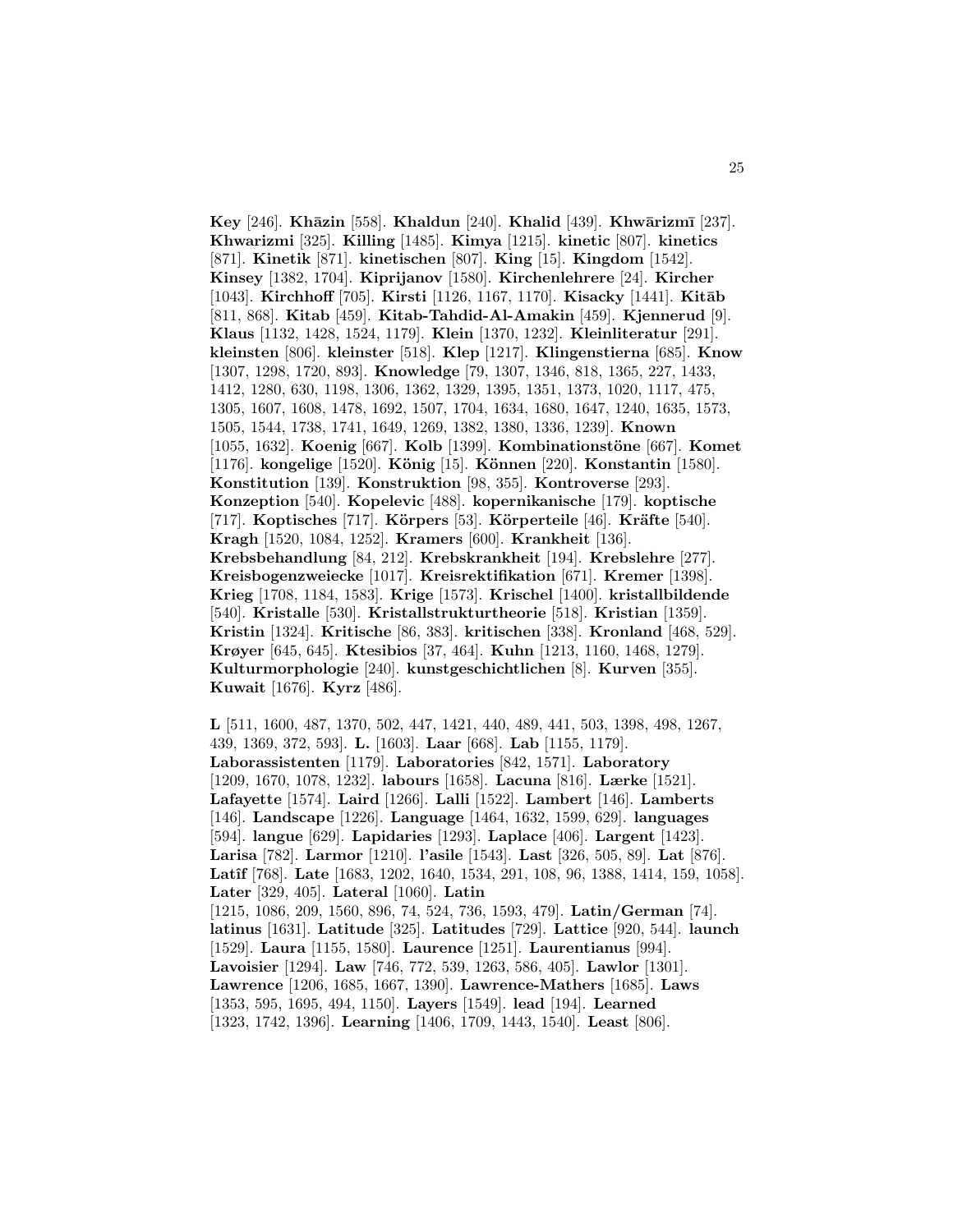**Lebenskraft** [226]. **Lebenstein** [366]. **Lebensteins** [366]. **Lecture** [1430, 1303, 1373]. **Lectures** [608]. **Lef`evre** [1542]. **Legacy** [982, 440, 489, 1654]. **Legal** [1141]. **Legendre** [1037, 1159]. **legends** [138]. **Legitimation** [698]. **Lehner** [1334]. **Lehoux** [1298]. **Lehre** [1029]. **Lehren** [139, 54, 181]. **Lehrern** [148]. **Lehrsätze** [254]. **Leibniz** [1127, 517, 1638, 386, 514, 1687, 456]. **Leibnizens** [386]. **Leibnizian** [745]. **Leiden** [1600, 1636, 1637, 1539, 1521, 1587, 1686, 1684, 1665, 1078]. **Lemaˆıtre** [690]. **Leme** [1227]. **Lemma** [2, 815]. **Lemmerich** [1131]. **Lemov** [1370]. **Length** [1032, 580, 543, 527]. **lengths** [118]. **lens** [1659]. **Lenses** [756]. **Leo** [867]. **Leonardo** [75]. **Leonardos** [75]. **Leong** [1649]. **Leonhart** [339]. **Leopoldina** [1583]. **Leprosy** [151]. **Lepton** [691]. **Letter** [1128, 1208, 387]. **Letters** [169, 321, 808, 503, 658, 15, 44, 156, 1569, 250, 419, 441]. **Lettre** [1689]. **letzten** [89]. **Leunissen** [1250]. **leur** [550]. **level** [1090]. **Levi** [363, 410, 680, 1005]. **Levin** [1247]. **Levine** [1268]. **lexical** [1578]. **librarians** [1532]. **Library** [215, 32, 1463, 157, 594, 74]. **lies** [1506]. **Life** [803, 1127, 1421, 1282, 503, 1165, 1324, 491, 1066, 1518, 1328, 639, 1585, 1135, 1501, 5, 1129, 423, 366]. **Lifting** [435]. **Light** [525, 676, 1173, 1187, 892, 1050, 558, 1256, 409, 1241, 1384, 1169, 1257, 1524, 1461, 1732]. **Lighthouse** [1658]. **Lightman** [1425]. **Lightning** [1387]. **Like** [1395, 1738]. **Lilley** [1098, 1099, 1095, 1097, 1100]. **Lillian** [1399]. **Limits** [1172, 1148, 1378, 1558, 1707]. **Lindemann** [830, 830]. **Linear** [758, 1536]. **Lines** [537]. **Link** [301]. **Linnaeus** [117]. **Lino** [1377]. **Lintsen** [1291]. **Lisa** [1165]. **Lisbon** [1330, 1671, 1345, 1702]. **Lissa** [1600]. **List** [821, 594]. **Listening** [1502]. **Lists** [656]. **Literature** [1390, 384, 158, 1451, 421, 1527, 89, 159, 291]. **little** [532]. **Living** [1657, 1045, 1271]. **Local** [1365, 1362, 1319, 1090]. **Localities** [1351]. **localization** [610]. **Locke** [169]. **Lockyer** [1533]. **locomotion** [1651]. **Loeb** [1033, 425]. **Logic** [1352, 1693]. **Logodaedalus** [1541]. **London** [1650, 1580, 1279, 1581, 1552, 840, 490]. **Long** [201, 779, 1151, 1364, 1321, 1353, 585, 1532, 1695, 1476, 1651]. **Long-Distance** [1151, 779]. **Long-period** [585]. **Longitude** [834, 433, 267]. **Look** [805, 1286]. **Look-Alike** [805]. **Looking** [1093, 1504, 1235]. **Loop** [829]. **L´opez** [487]. **Lord** [351]. **lore** [618, 391, 248]. **Lorentz** [677]. **Lorenz** [1520, 241, 779, 372, 593, 241]. **Lorraine** [1124, 1370, 1235]. **Losee** [473]. **Loss** [1203]. **Lost** [1370, 1705, 711]. **L¨osung** [391]. **Louis** [1496, 1055]. **Louvain** [1148]. **Low** [1280, 1401, 1247, 1531]. **Loyd** [608]. **Lucas** [389]. **Lucidarius** [167]. **Lucier** [1164]. **Lucretius** [763, 875]. **Ludvig** [170, 1520, 779]. **Ludwig** [250, 250]. **Luft** [610, 165]. **Lumières** [1689]. **lunaire** [994]. **Lunar** [317, 734, 801, 990, 767, 363, 410, 888, 825, 401, 442, 328, 728, 794, 989, 1008, 358, 274, 576, 916, 994]. **Lunari** [851]. **Lunbeck** [1150]. **Luso** [1645]. **Luso-tropicalism** [1645]. **L¨uthy** [1539, 1280]. **Lvnæ** [359]. **Lykknes** [1641, 1369]. **Lyman** [967]. **Lynn** [1207].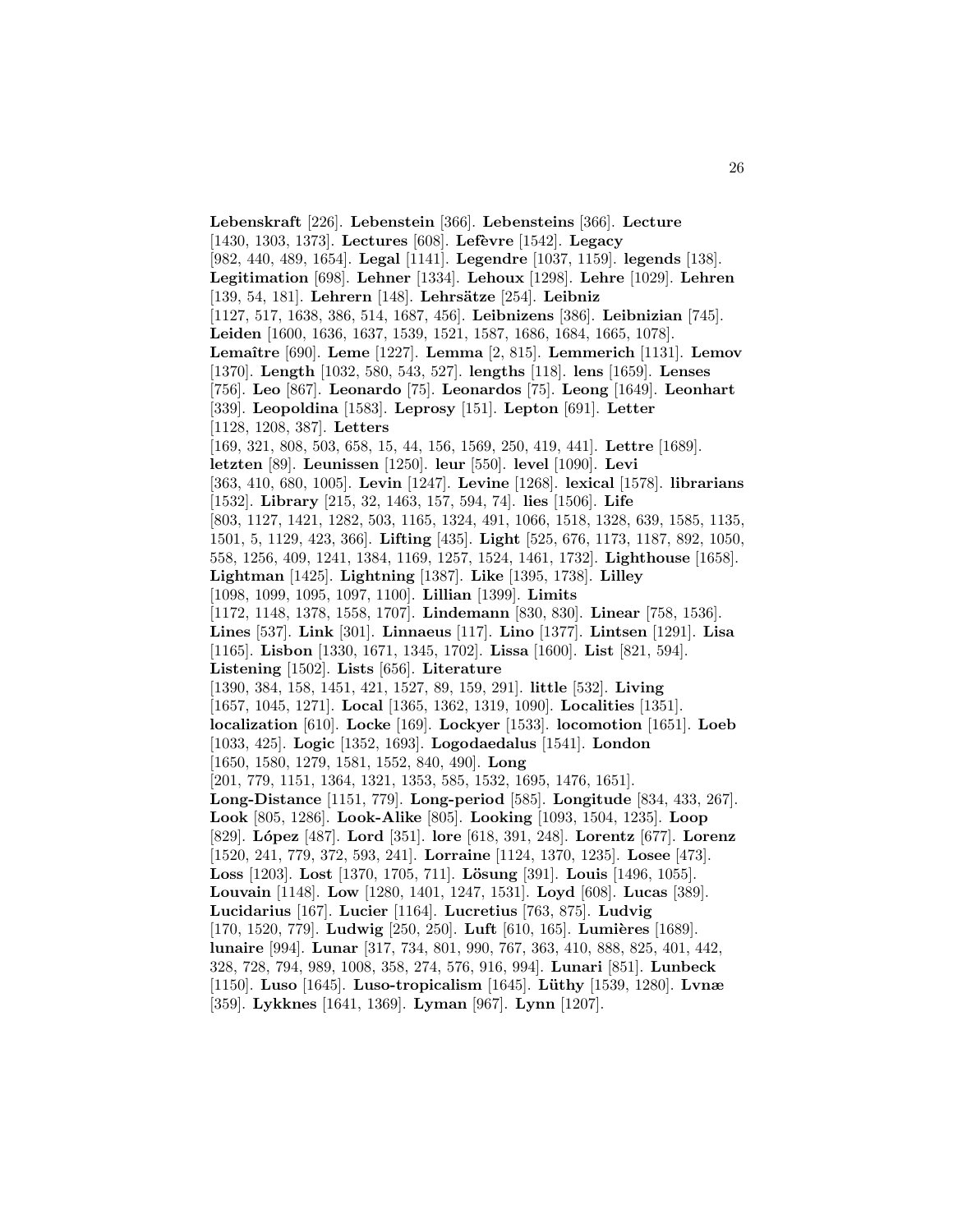[1607, 1021, 1072, 437, 1584, 1667, 487, 192, 1539, 1423, 513, 1189, 1217, 490]. **M.** [192]. **M¯adhava** [740]. **M¯anava** [703]. **M¯us¯a** [868]. **MA** [1666, 1600, 1495, 1518, 1670]. **Maarseveen** [1217]. **Maas** [1166]. **Mach** [171, 292, 1033, 250, 293, 419, 171]. **Machine** [1297, 1735]. **Machines** [1225, 1271, 1136]. **Macmillan** [1519, 1533]. **Made** [1065, 1230, 1626]. **Madeira** [1350]. **Madrid** [1496, 1506, 1644]. **Mads** [519]. **Magic** [1440, 202, 1736, 1149, 1149]. **magistri** [209]. **Magnet** [852]. **Magnetic** [1069, 251, 1120, 633]. **Magnetism** [1121]. **Magnitudes** [716]. **Maimonides** [1003]. **main** [560]. **major** [1457]. **Majorana** [831]. **Make** [40]. **Making** [1507, 1177, 1673, 1377, 1595, 1186, 1143, 1291, 1414, 840, 1492, 1589, 1645, 1699, 1593, 1744, 1542, 1497]. **Malcolmson** [1348]. **Malerei** [53]. **Males** [1235]. **Malleability** [1438]. **Malus** [406]. **Mammoth** [1415]. **Man** [1438, 1604, 1413]. **Manifesto** [1029, 1449]. **manifold** [1654]. **Mansūr** [349]. **Manuscript** [583, 582, 1054, 1631, 74, 5]. **Manuscripta** [92, 92]. **Manuscriptes** [74]. **manuscripts** [46, 1535, 96, 594, 291, 167]. **Manuscriptum** [74]. **manuscrit** [5]. **Manuskripte** [46]. **Many** [1416, 1654]. **many-sided** [1654]. **Map** [689, 885, 1529]. **Mapping** [1652]. **Mara** [1398]. **Maragha** [679]. **Marc** [555]. **Marcaida** [1541]. **Marcantonio** [555]. **March** [110, 90]. **Marchia** [1001]. **Marci** [468, 529]. **Marcial** [1644]. **Marcianus** [1631]. **Marcus** [468, 529]. **Margaret** [1584, 1253, 1371]. **marginalit´e** [1523]. **marginalities** [1662]. **Marg´ocsy** [1383, 1686]. **Mari** [1586]. **Mari-Tere** [1586]. **Maria** [1182, 1189]. **Marian** [780]. **marine** [1596]. **Mario** [1079]. **Mariska** [1250]. **maritime** [1477]. **Marivetz** [1058]. **Marjorie** [1519]. **Mark** [1427, 1666, 1133, 1136, 1129, 1423, 1384, 1180, 1686]. **Market** [1232]. **Marr** [1541]. **Mars** [738, 968, 1679, 1738, 310, 1395]. **Marsh** [343]. **Martin** [1687, 601, 1076]. **Martina** [1247]. **Mary** [1281, 1352, 1368, 1339, 1693, 1701, 1381]. **Masculus** [23]. **Mass** [881, 405]. **Massimo** [1687]. **Master** [163]. **Masters** [1703, 1397]. **Matem´aticas** [1605]. **Material** [1280, 1388, 1629, 1625]. **Materialisten** [220]. **materialists** [220]. **Materialized** [1626]. **Materials** [1600, 1182, 18, 1232]. **Materieteilchen** [518]. **Mateu** [1081]. **Mathematical** [752, 1403, 663, 1126, 761, 759, 1121, 102, 722, 1405, 835, 1192, 1019, 327, 504, 593, 1073, 505, 1054, 589, 639, 1542, 1535, 594]. **Mathematician** [528, 232, 1055, 1567]. **Mathematicians** [1191, 622, 1320, 1183]. **Mathematics** [590, 733, 448, 776, 321, 1331, 370, 1027, 1037, 1086, 1240, 587, 708, 894, 572, 1320, 1174, 900, 1664, 562, 964, 1462, 830, 1230, 1073]. **Mathematik** [830, 562]. **Mathematiker** [528, 232]. **Mathématique** [663]. **Math´ematiques** [1240]. **mathematische** [594]. **Mathematischen** [102]. **Mathers** [1685]. **Matilde** [1671]. **Matrix** [673, 617]. **Matteo** [1248]. **Matter** [1695, 1123, 1210, 1683, 1200, 1036, 1378, 1633, 1707, 518, 1353]. **Matters** [1038]. **Matthew** [1580, 1127, 1607]. **Matthias** [1076, 1583]. **Matthis** [1400]. **Maurolico** [1054]. **Max** [293, 920, 293, 90]. **Maximilian** [1394, 1713, 1069, 15]. **Maximilians** [15]. **Maxwell** [661, 676, 718, 534].

**M**

27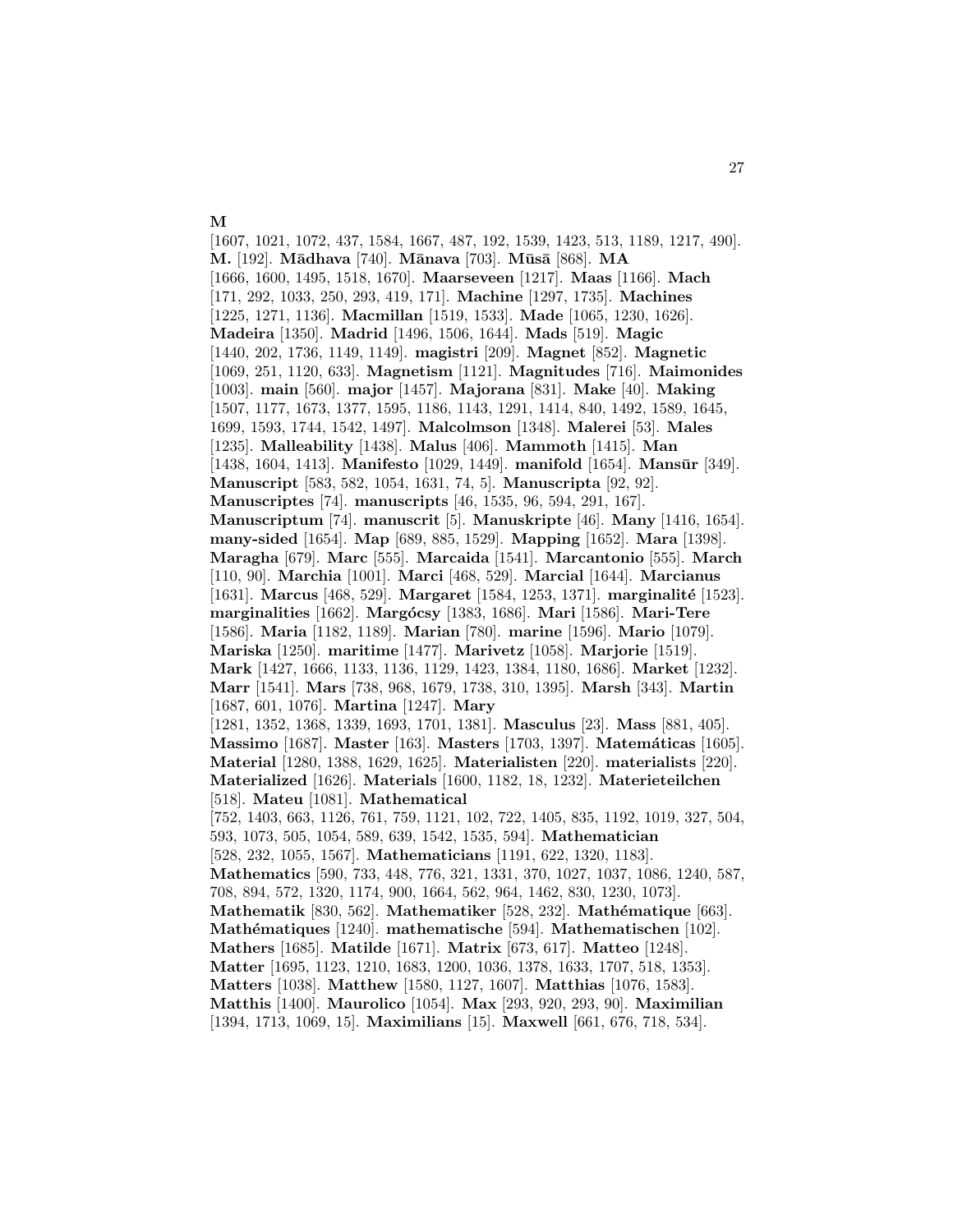**Maxwellian** [556, 559, 661]. **May** [52]. **Mayer** [507, 385, 1651]. **Mayor** [102]. **Mayow** [252, 252]. **McEvoy** [1212]. **McGrath** [1339]. **McKay** [1060]. **McLaughlin** [1219]. **MD** [1517, 1639]. **Me** [1201, 1483]. **Mean** [1034, 331, 576, 650, 231, 335]. **Meaning** [918, 380, 1480, 882]. **Measure** [633]. **Measurement** [991, 1114, 1497]. **Measurements** [1228, 888, 610]. **Measurer** [408]. **Measuring** [1221, 776, 1228, 633, 1675]. **Mécanique** [550]. **Mechanical** [1210, 444, 371, 163, 1259, 560]. **Mechanics** [168, 600, 1085, 625, 1340, 1708, 1179, 494, 550, 1581, 484]. **Mechanik** [494]. **Mechanikern** [1179]. **mechanischen** [560]. **Mechanism** [483, 664, 1203, 1578, 1440, 1347, 1736, 1696]. **mechanistic** [405]. **m´edecine** [20]. **Media** [1413, 1417, 1676]. **Mediaeval** [449]. **Medical** [437, 131, 440, 489, 1101, 1092, 1289, 1569, 1531, 395, 148, 84, 240, 12, 253, 116, 188, 291, 5, 5, 447]. **Medicin** [181]. **Medicinae** [74]. **Medicine** [1138, 1330, 1602, 1576, 1272, 1323, 1081, 202, 1092, 1289, 1194, 1547, 41, 1711, 74, 139, 12, 181, 193, 254, 1582, 18, 68, 1665, 1379]. **Medieval** [1406, 1086, 1539, 458, 1736, 1535, 1537, 1474, 1536, 764, 1685, 421, 594, 322, 579, 1111, 198, 697, 1293, 1000, 629, 684, 720, 1440]. **médiévale** [629, 684]. **Medium** [1059]. **Medizin** [41, 1718, 1400, 139, 193, 254]. **medizingeschichtlich** [253]. **medizinische** [395]. **medizinischen** [148, 240, 291]. **meeting** [52]. **Meetings** [49, 161, 20, 1059]. **Meets** [1319]. **Mega** [1545]. **megawatt** [1675]. **Mehl** [1579]. **meiner** [335]. **Melancholia** [1301, 1719]. **Melanchthon** [179, 179, 1044]. **Melanins** [1367]. **Meldercreutz** [610]. **Meli** [1578, 1085]. **Melissa** [1602]. **M´emoire** [493]. **memories** [1501]. **Memory** [1262, 1275]. **men** [1658]. **Mendel** [481, 611, 285]. **Mendeleev** [1511, 1515]. **Mendelsohn** [501]. **Menschen** [46]. **menschlichen** [53]. **Menso** [1086]. **Mental** [1132, 1524]. **Mentality** [1132]. **mentiras** [1506]. **Menton** [1413]. **Mercury** [134, 322]. **Mere** [1388, 5]. **Meridian** [580]. **Merkspruch** [47]. **Merkur** [134]. **mesmerism** [1680]. **Meson** [596]. **Mesopotamia** [135, 94, 85, 120, 145, 684]. **M´esopotamie** [684]. **Mesotron** [742]. **Messengers** [1280]. **Messungen** [610]. **Metallurgy** [64]. **Metals** [61, 500]. **Metaphysical** [411]. **Metaphysics** [1134]. **Meteorology** [1595, 1685]. **Method** [752, 657, 324, 308, 835, 677, 633, 300, 728, 1353, 915, 720, 1695, 182, 610, 644, 1192, 515]. **M´ethodes** [523]. **Methodological** [1342]. **Methodology** [1123, 411, 496]. **Methods** [752, 764, 1035, 1080, 523]. **metrology** [782]. **Meyer** [807]. **Michael** [1344, 1214, 1370, 1176, 1354, 1399, 1267, 1424, 1359, 1725, 334, 1281]. **microbes** [1557]. **Micropaleontology** [599]. **Mid** [388]. **Mid-Eighteenth** [388]. **Middle** [1253, 1436, 1226, 159, 27, 64, 150, 158, 291, 376, 24]. **midpoint** [4]. **midwifery** [108]. **Might** [1043]. **Miguel** [1575]. **Mihira** [393]. **Milam** [1235]. **Miles** [580]. **Milicent** [1310]. **Military** [1315]. **Millennium** [886, 1410]. **Miller** [1216]. **Mills** [1515]. **Mind** [1021, 1009, 1370, 1217, 71, 1020, 1705, 1518]. **Mineralogy** [420, 1481]. **Minerals** [1227]. **Mines** [1589]. **Miniati** [1398]. **Mining** [1378, 1707].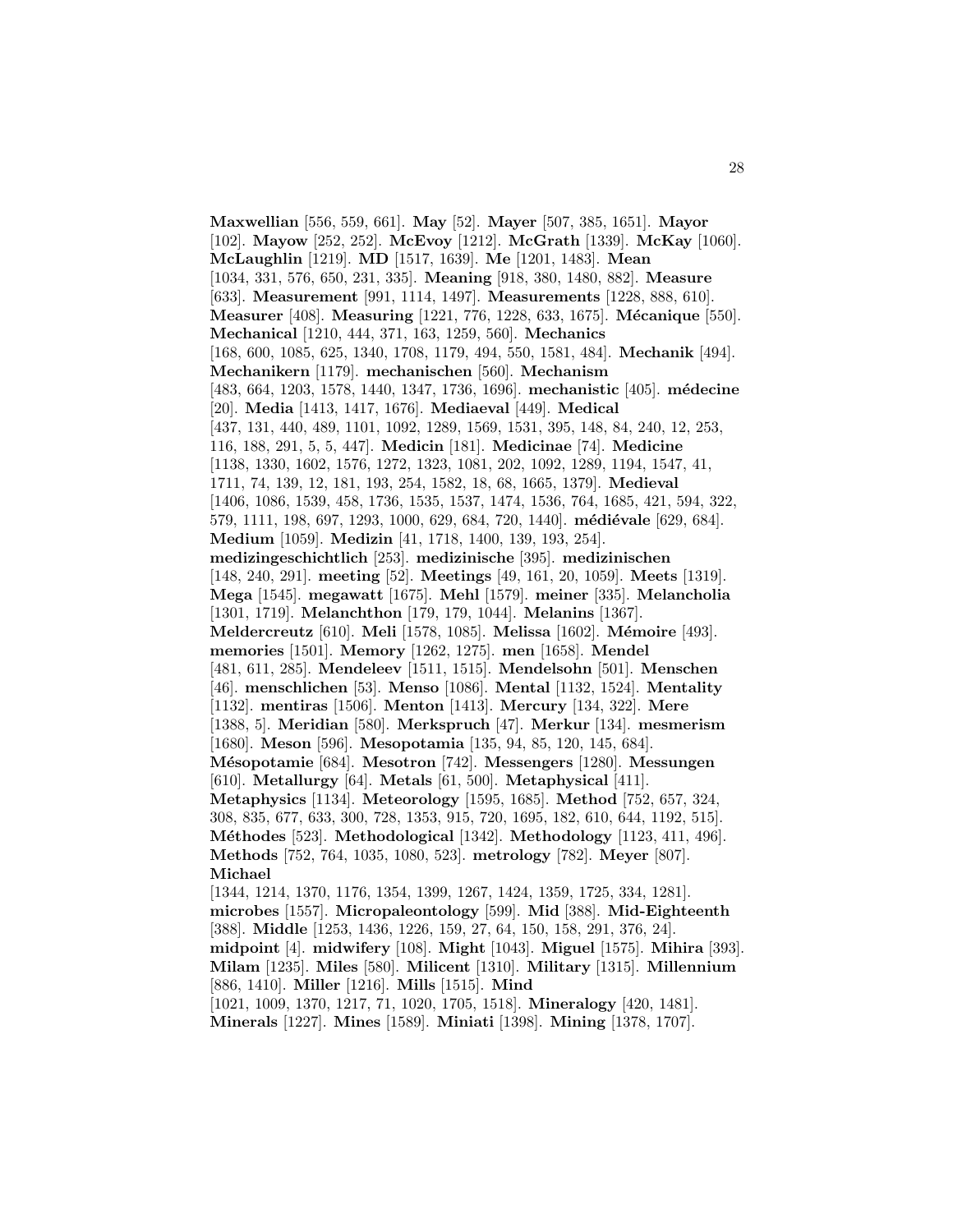**Minsoo** [1271]. **Minutes** [349]. **Miriam** [1247]. **Mirror** [842, 1037]. **Misāha** [811]. **misery** [1462]. **Misinterpretation** [418]. **Misinterpretations** [606]. **Misinterpreted** [831]. **Missile** [1214]. **missiles** [1135, 1214]. **Missing** [1331]. **mistake** [882]. **mistranslation** [1031]. **Misunderstood** [683]. **Mitchell** [1329]. **Mithraic** [739]. **Mitte** [27]. **Mittelalter** [291, 24]. **Mittelalterliche** [594]. **mittelalterlichen** [421]. **Mittelalters** [150]. **mittelhochdeutschen** [376]. **Mittelpunktkegelschnittes** [4]. **Mittelstrass** [463]. **Mittler** [1175]. **mittleren** [231, 335]. **mnemonic** [47]. **mobility** [1590]. **Model** [177, 1225, 754, 761, 777, 363, 410, 879, 882, 405, 1150]. **Modelling** [1172]. **Models** [1210, 579, 1111, 1005, 328, 1524, 1495]. **Modern** [1042, 1358, 1203, 1541, 323, 515, 1280, 1253, 1717, 1075, 1539, 1306, 1407, 1178, 1233, 1441, 1217, 1384, 1080, 1379, 463, 1333, 1232, 1665, 1437, 1607, 1664, 1711, 1551, 1129, 1635, 254, 1472, 1475, 1505, 68, 1732, 1739, 1474, 1120, 408, 1207, 463]. **Modernity** [1401, 1247, 1577, 1602, 1716, 1648, 1640]. **Modernization** [1224, 1291, 1744]. **Mogens** [1521]. **Mohr** [651]. **molecular** [659]. **Molecule** [1244, 741]. **molecules** [711, 540, 544, 741, 711]. **Molekül** [540]. **Molekularhypothese** [659]. **Molek¨ule** [544]. **Molella** [1401]. **monde** [1240, 1523, 1579]. **Mondeklipsen** [916]. **Monge** [1126]. **monograph** [56]. **Monographie** [56]. **Monographs** [1688]. **Montgomery** [1423]. **Montucla** [1168]. **monument** [1630]. **Moon** [988, 574, 575, 100, 249, 520]. **Moreno** [175]. **Morgagni** [121]. **Morgan** [595]. **Morienus** [439]. **Moritz** [713, 713]. **Moroccan** [1627]. **morphology** [240]. **Morris** [1401, 1247, 1343]. **Mortality** [1552]. **Moschee** [394]. **Moscow** [1361, 1283]. **Moseley** [503, 284]. **mosque** [364, 394]. **Mosquée** [364]. **Most** [461]. **mother** [5]. **Motion** [698, 775, 771, 769, 802, 805, 517, 301, 28, 100, 780, 520, 466, 702, 1493]. **Motions** [1034, 1264, 585, 576, 231, 335]. **motus** [468, 529]. **Mount** [1470]. **mountain** [1591]. **Mountains** [1590, 1589]. **mouvement** [109]. **Move** [127]. **movement** [1650, 109, 1678, 383, 419, 472]. **Movements** [425]. **moves** [1573]. **movimiento** [1575]. **Moving** [791, 592, 1351]. **moyenne** [650]. **Mrs** [1350]. **Ms** [343, 1408, 1537]. **Mss** [114]. **Mu** [1027]. **Mu'adh** [995]. **Mugnai** [1687]. **mujeres** [1506]. **Mukhula** [365]. **MUL.APIN** [1023]. **M¨uller** [1155]. **Multidisciplinarity** [1123]. **multilingual** [1574]. **multilinguistic** [1631]. **multiple** [1508]. **multiplication** [717]. **Multiplikationstafeln** [717]. **Munajj¯un** [533]. **M¨unchen** [799]. **Mundane** [1083]. **mundo** [1575]. **Mundus** [1043]. **Munich** [799]. **Municipal** [74]. **Munns** [1444]. **Mu˜noz** [1605]. **Muon** [623, 1107]. **muq¯abalah** [380]. **Muqarnas** [776]. **Murphy** [1582]. **Murs** [1408]. **Musée** [35]. **Museum** [320, 1486, 1484, 1485, 35, 132, 663]. **Museums** [1309, 1485]. **Music** [1054]. **Musical** [882]. **my** [335]. **Myles** [1393]. **mystery** [1016]. **Myth** [1439, 772, 323, 158].

**N** [1150, 239]. **N.** [1686]. **Nabseth** [502]. **Nach** [139, 138, 717]. **Nachfolge** [799]. **Nachlaß** [215]. **Nackten** [618]. **Nadja** [1233]. **N¨aherungen** [4].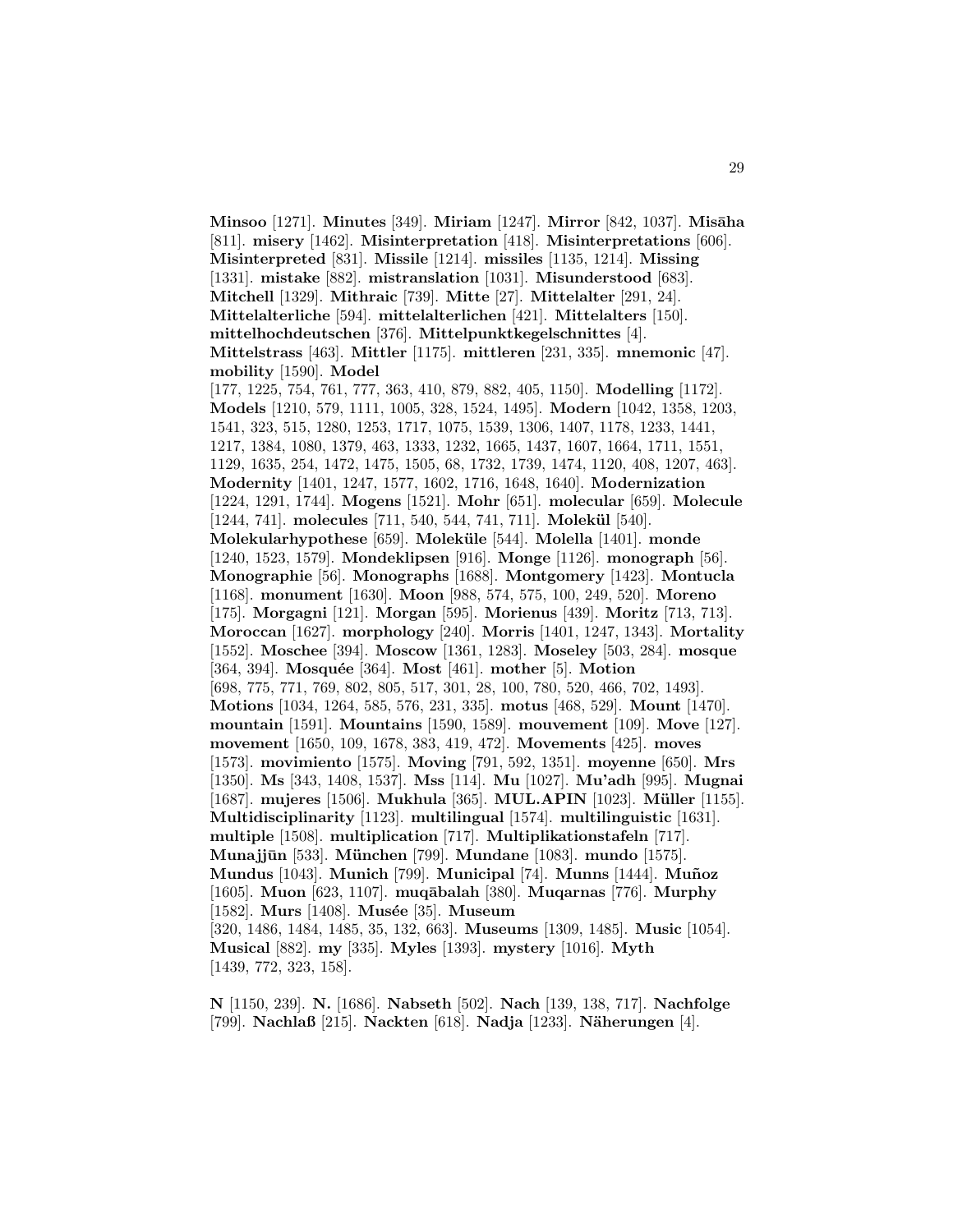**Nahrung** [188]. **Naked** [143, 618]. **name** [638]. **named** [290]. **Namen** [638]. **Nancy** [1323]. **Nanohistorical** [1403]. **Napoca** [1545]. **Napoleon** [1735, 1297]. **narrative** [1560]. **narrative-flipping** [1560]. **narratives** [1150]. **Nas¯ır** [816, 632]. **Nasir** [384]. **Nasr** [349]. **Nathalie** [1337]. **Nation** [1089, 1491]. **National** [235, 889, 1666, 1033, 1709, 1214, 1592, 1180, 1443, 1613, 847, 215]. **Nationale** [215]. **nationales** [847]. **nationalism** [1681]. **Nationality** [1090]. **Nationalization** [1329]. **Nationalsozialismus** [1718, 1400]. **NATO** [1274]. **Natur** [667]. **Natural** [201, 1332, 1342, 1059, 488, 862, 1368, 1213, 1584, 1633, 1571, 1125, 1338, 1566, 1587, 188, 1734, 1598, 688]. **Naturalist** [1324]. **NATURE** [1338, 1160, 1427, 1161, 1163, 1207, 899, 389, 517, 1159, 1253, 1440, 1036, 1267, 445, 1368, 1162, 1736, 1437, 1565, 1734, 667, 699, 1203, 1533]. **Naturel** [1337]. **Naturens** [1190]. **Naturforschende** [498]. **Naturforscher** [1059]. **Naturforseherin** [188]. **Naturphilosophie** [699]. **Naturwissenschaft** [146]. **Naturwissenschaften** [41]. **Naumann** [44, 44]. **nautical** [1478, 1475]. **Nautics** [446]. **Navarro** [1577, 1605]. **Navicula** [1002]. **Navigational** [433]. **Nawbakht** [868]. **Nayrızı** [896]. **Nazi** [1183]. **Neal** [1387]. **Near** [486]. **n´ebuleuses** [1523]. **Needham** [470, 446]. **Neither** [1499]. **Nemorarius** [346, 346]. **Neptune** [69, 1670]. **Nerée** [1463]. **Netherlands** [1021, 1524, 1600, 1637, 1539, 1688, 1521, 1291, 1587, 1217, 1686, 1665, 1284, 860, 1744, 864, 859, 1598, 447, 1333]. **Network** [1391, 1310, 1658]. **Networking** [1139, 1137]. **Networks** [1141]. **Neuburger** [90]. **Neue** [276]. **Neuenschwander** [1303, 1373]. **Neues** [78]. **Neugebauer** [549]. **Neumann** [1012]. **Neumanns** [1012]. **Neuroscience** [1372, 1706]. **Neusis** [537]. **Neusis-Constructions** [537]. **neutrality** [1613]. **neutron** [1512]. **Neuzeit** [1075]. **neuzeitlicherer** [254]. **Never** [1157]. **Newell** [1603]. **Newman** [1125]. **Newspaper** [1146]. **Newspapers** [1418, 1144, 1412, 1143]. **Newton** [233, 471, 1269, 1193, 1192, 405, 1173, 1187, 1332, 1342, 1633, 761, 765, 769, 777, 802, 805, 836, 389, 856, 1047, 564, 199, 149, 283, 539, 588, 882, 520, 589]. **Newtonian** [1352, 1581, 1693, 1046, 411]. **Nexus** [1082, 1608]. **Niccol`o** [1192]. **Niche** [1309]. **Nicholson** [1528]. **Nick** [1380]. **Nicola¨ıdis** [1640]. **Nicol`o** [1493]. **Nicomachus** [694, 694]. **Niels** [338, 80, 338, 87, 80, 1169, 636]. **Nielsen** [1359, 1419, 461]. **Nieto** [1507, 1643, 1081]. **Nieto-Gal´an** [1507, 1643, 1081]. **Nikolai** [1366]. **Nina** [1082]. **Nineteenth** [1325, 144, 1355, 1414, 1372, 1327, 1544, 1602, 1698, 1520, 1651, 1742, 70, 1104, 1153, 787, 1706, 371, 894, 1091]. **Nineteenth-Century** [1355, 1414, 1327, 1602, 1698, 1520, 1742, 1706, 1091]. **Ninth** [505, 5]. **Nirukti** [180]. **Nısh¯ab¯urı** [1293]. **NJ** [1647]. **No** [320, 1230, 1388, 1656, 871, 1149]. **Nobel** [1331]. **Nobili** [760]. **Nocks** [1165]. **nomenclature** [46]. **Nomenklatur** [46]. **Non** [879, 915, 718, 1536]. **Non-Hipparchian** [879]. **non-linear** [1536]. **Non-standard** [915]. **nor** [1499]. **Norden** [1357, 1733]. **Nordic** [1341]. **normalise** [405]. **Norman** [1533]. **North** [1069, 1309]. **Norton** [1072, 1150, 1264]. **Norway** [1634].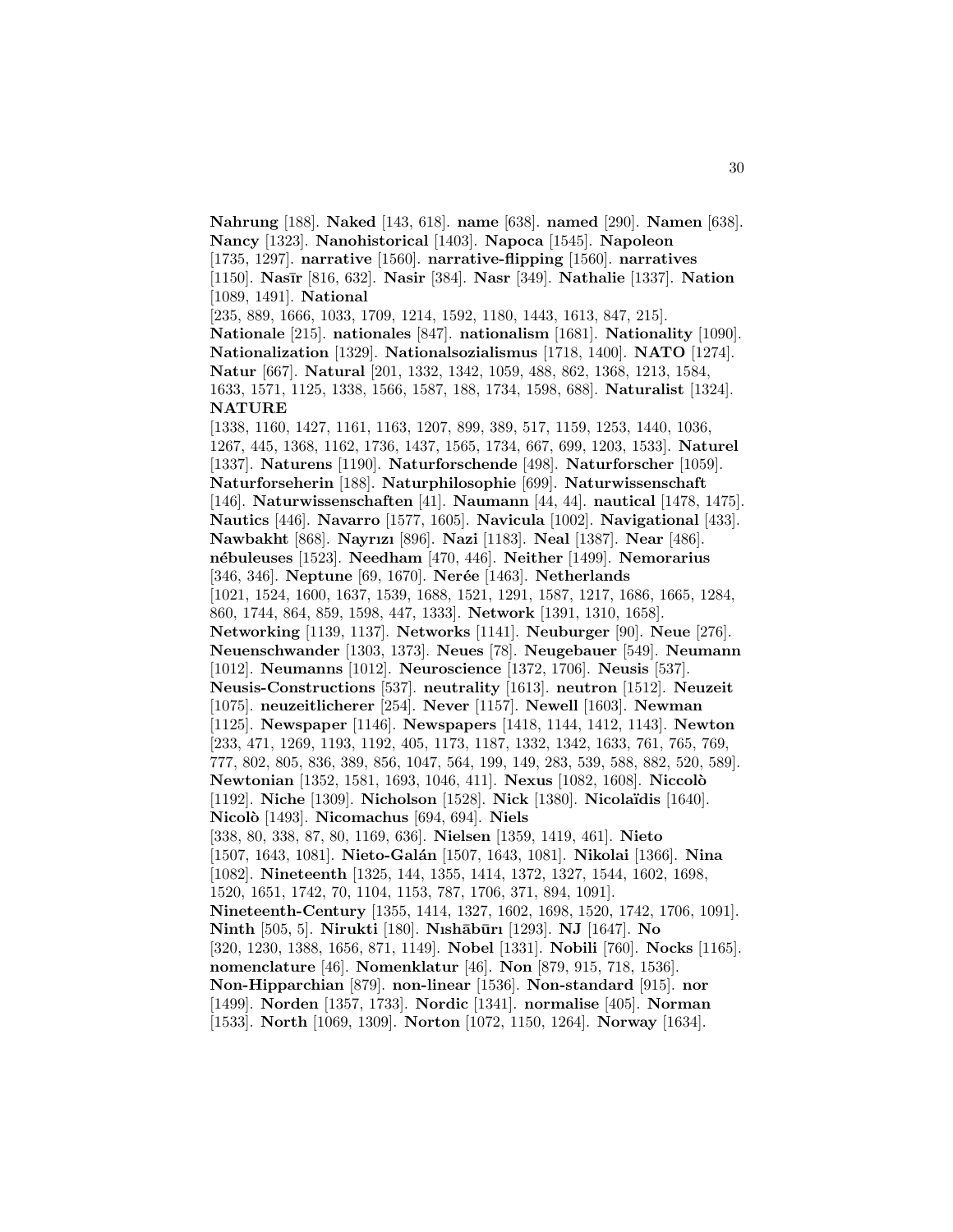**Norwegian** [1419]. **Note** [858, 199, 160, 538, 843, 550, 178, 197, 1465, 493, 550]. **Notebaart** [436]. **Notebook** [351]. **Notes** [184, 189, 203, 235, 783, 786, 788, 1116, 664, 278, 1408, 1128]. **Notices** [187, 191, 206, 214, 230, 296, 306, 316, 362, 373, 382, 416, 477, 492, 509]. **Notion** [1290]. **nouvelle** [663]. **Nova** [524]. **Novel** [1698, 1355]. **November** [1171, 1185, 1196, 1220]. **Nuclear** [1206, 1299, 860, 861, 1142, 1218, 1627, 1489, 1630, 1491, 1625, 1488, 1490, 1737, 1492]. **nuclearity** [1630]. **Nullpunkt** [125]. **Number** [217, 357, 717]. **number-theoretic** [357]. **Numbers** [1267, 572, 499, 505, 784, 1249]. **Numeral** [83]. **Numerology** [709]. **Nunes** [1478]. **Nuremberg** [1582]. **Nursery** [1251]. **Nutrition** [1419, 188]. **NY** [1664, 1645, 1668]. **Nye** [1281]. **Nyhart** [1207].

**O** [1545, 239, 1408, 1322, 457, 486]. **oak** [291]. **Oakland** [1586, 1601]. **Obituaries** [122, 19, 9, 110, 175, 90]. **Obituary** [183]. **object** [1577, 1629, 1628]. **objective** [1499]. **Objectivity** [1124]. **Objects** [1280, 1085, 1480]. **Oblique** [988, 198]. **Obliquity** [319]. **obscure** [893]. **Observation** [573, 326, 128]. **Observational** [1410]. **Observations** [1069, 734, 964, 609, 640, 1350, 768, 880, 704, 182]. **Observatory** [1088, 679]. **Observe** [1465]. **Observers** [1345, 1310, 1702]. **Obstacles** [1163]. **occasion** [52]. **occidentalizare** [1545]. **Occurrence** [436]. **ocean** [1616]. **oceanic** [1476]. **Oceanographic** [1274]. **October** [1229]. **ocular** [1688]. **Oculum** [449]. **Oeders** [27, 27]. **Oersted** [699]. **Oertzen** [1649]. **of/from** [1560]. **Ofer** [1343]. **Office** [1088, 1089]. **Officers** [1479, 1621]. **Official** [1063]. **Ohm** [705]. **Oil** [1676, 1164, 1474]. **Oils** [120]. **Okonomien ¨** [1279]. **Olaf** [576]. **Old** [1154, 1038, 254, 173, 1016, 78, 291, 1422]. **Oldest** [885]. **Ole** [1255, 1259]. **Oliver** [1507, 661]. **Olivier** [1325, 1055]. **Olson** [1074]. **om** [1190]. **Omens** [1267]. **Omnia** [360]. **Omodeo** [1587]. **Oncology** [1681]. **ondes** [718]. **One** [689, 666, 1416, 1028]. **Only** [1055]. **Onnes** [1078]. **Oosterhoff** [1541, 1542]. **openings** [138]. **Opera** [360]. **Operations** [1321, 1006, 1006]. **Ophthalmological** [461]. **Ophthalmology** [1688]. **Opitz** [1369]. **Oppenheimer** [899, 1424]. **Opponent** [745]. **opportunity** [1486]. **Optical** [299, 73, 114, 405]. **Optics** [1325, 1173, 1187, 758, 534, 1339, 1457, 1732, 555, 1384]. **Optikunterricht** [555]. **Optimism** [1245]. **optimist** [1518]. **Oral** [1287, 1597]. **Oran** [1354]. **Orbit** [773, 267, 249]. **Orbits** [710, 442, 134]. **Order** [777, 1695, 1582, 1740, 1300, 1353]. **Ordering** [1324]. **Ordre** [1337]. **Oreopithecus** [1417]. **Orfila** [1081]. **Organic** [1585, 730, 1421, 741]. **Organicism** [1387]. **organiques** [741]. **Organization** [1382, 1704]. **Oriental** [60]. **Orientation** [571]. **Origin** [93, 835, 283, 281, 426, 436, 463, 1486]. **Original** [646, 652, 105, 424, 397]. **origine** [1523]. **origines** [741, 244]. **Origins** [644, 1358, 1281, 1039, 744, 1216, 1181, 741, 1725, 1581, 1739, 244]. **Orinoko.** [1175]. **Ornithologen** [44]. **Ornithologen-Briefe** [44].

**Ornithological** [44]. **O'Rourke** [1519]. **Orphaned** [1627]. **Orson** [246].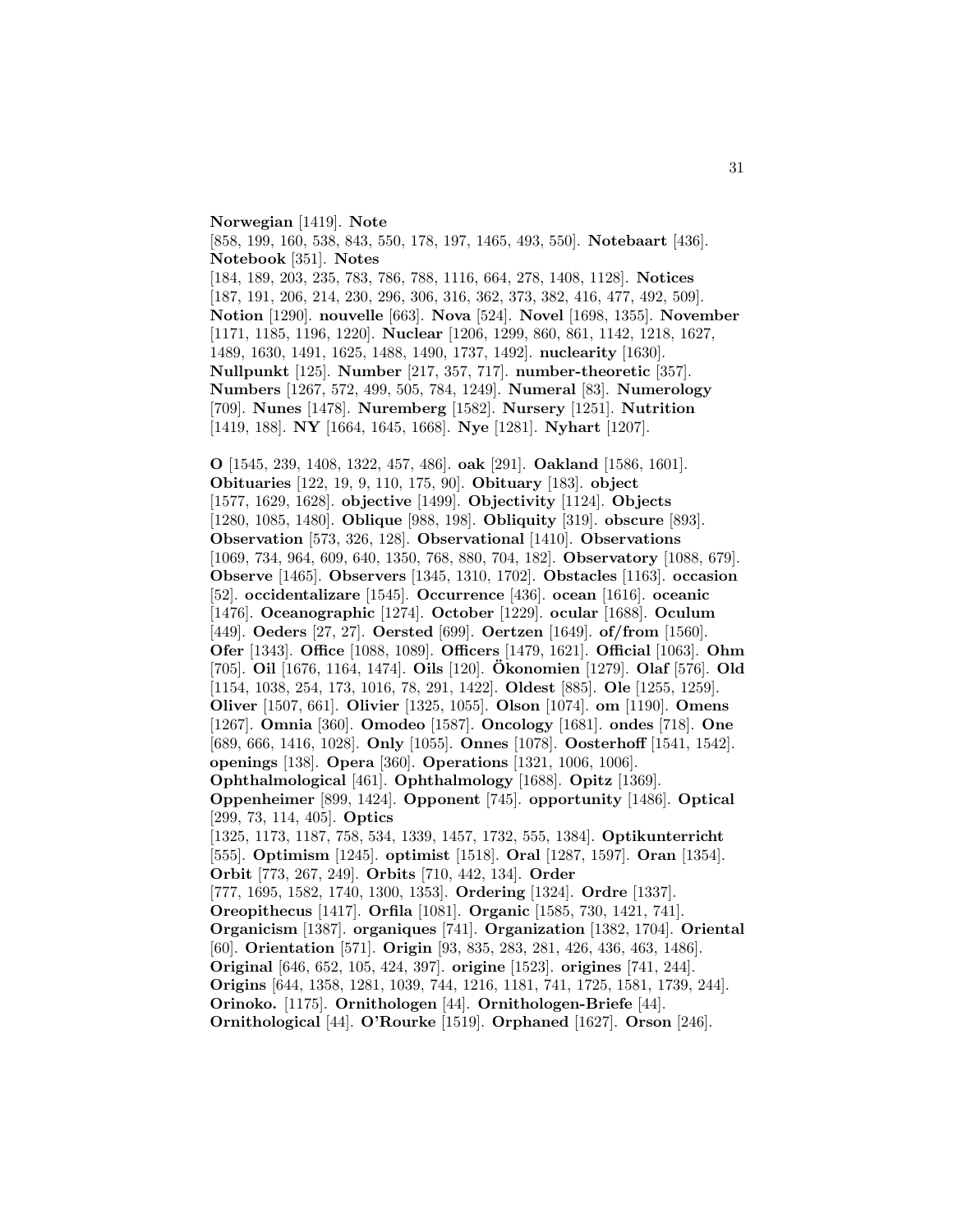**Ørsted** [387, 917, 699, 1190]. **Oscillators** [600]. **Oskar** [807, 807]. **Osler** [1253]. **Osmotic** [668]. **Osteogenesis** [95]. **Osteopsathyrosis** [95]. **Ostkirchenkunst** [14]. **Ostwald** [681]. **Other** [820, 752, 1666]. **Otis** [1155]. **Otto** [549]. **Ottoman** [1396, 1742]. **oubliée** [302]. **our** [227]. **outer** [46]. **outlines** [41]. **Outsider** [1712, 1140, 1354]. **Outskirts** [1140]. **overspecification** [1535]. **Overview** [1172, 1452]. **ownership** [1686]. **Oxford** [1577, 1542, 1668, 1642, 1648, 1687]. **Ozanam** [675].

32

**P** [1657, 1444, 1401, 608, 485, 427, 1656, 309, 335]. **P.** [309, 1497, 1496]. **pˆana** [1545]. **PA** [1607, 1602, 1541, 1603, 1585, 1578, 1582, 1649]. **Padua** [148, 148]. **Paes** [1227]. **Pagan** [1344, 1730]. **page** [1607]. **Pageant** [32]. **painting** [53]. **Palaeontology** [495, 1415]. **Palgrave** [1519]. **Palmerino** [1266]. **Palomares** [1630]. **Pa˜ncasiddh¯antik¯a** [393, 466, 393]. **pandemic** [1560, 1558]. **pandemics** [1556]. **Paolo** [1665]. **Papanelopoulou** [1188]. **Paper** [1143, 1649]. **paperback** [1573]. **Papers** [424, 215, 1618]. **Papiere** [215]. **Papyri** [327]. **Papyrus** [738, 124, 663, 566]. **Parabola** [336]. **Parabolas** [710]. **Paracelse** [34]. **Paracelsus** [96, 277, 96, 277, 34, 489]. **Paracelsus-Exzerpte** [96]. **paradigm** [1461]. **Paradoxes** [915]. **Parallel** [747]. **Parame'svara** [1409]. **Parameters** [93, 679, 527, 720]. **Parasitism** [227]. **Pardies** [302, 244, 263, 375]. **Paris** [1543, 1606, 1523, 1579, 1335, 1279, 215, 1258, 1537, 92]. **Pariser** [215, 92]. **Park** [1415, 1422]. **Parshall** [1073]. **Part** [448, 1209, 1262, 1275, 556, 559, 1173, 1187, 1332, 1342]. **Partial** [801]. **Particle** [1134]. **particles** [518]. **Particularism** [1438]. **Parts** [744, 46]. **Partus** [23]. **Pascal** [1127, 587]. **Paschalis** [604]. **Paschoud** [1337]. **Passage** [1384, 893, 1732]. **Passion** [475, 1482]. **Päßler** [1175]. **Past** [1288, 1669, 1285, 1286, 1289, 1672, 1287, 1580]. **Pasteur** [848]. **pasts** [1549]. **Patents** [1393, 1715]. **Path** [988, 1238]. **Pathologie** [48]. **pathology** [48]. **Patricia** [1236]. **Patrick** [1347]. **Patriots** [1396, 1742]. **Pattern** [499]. **Patterned** [1568]. **Patterns** [501, 489, 1212, 1680]. **Paul** [1021, 1543, 1370, 1164, 1539, 1567, 1217, 630]. **Pauli** 'ssasiddhanta [329]. **Pay** [339]. **peace** [1450]. **Peculiar** [744]. **pedagogy** [1513]. **Peder** [385, 404]. **Pedersen** [457, 576]. **Pedra** [1418]. **Pedro** [1478]. **Peenem¨unde** [1214]. **Peirce** [1510, 812]. **Pelzbuches** [248]. **Peninsula** [1492]. **Penser** [1337]. **P`ere** [244]. **P´erez** [1506]. **Perfect** [505]. **Perga** [479]. **Period** [223, 317, 590, 825, 834, 846, 879, 1075, 430, 1038, 585]. **Periodic** [1130, 398, 1509, 1510, 1641, 1511, 1508, 1669, 1642, 1513, 1512, 1514]. **Periodica** [89]. **periodicals** [89]. **periodicity** [1515]. **Periods** [323, 81, 1663]. **Periphery** [1188, 1319, 1290]. **Perks** [163]. **Perpetuum** [1011, 527]. **Persian** [498, 289, 583, 582, 632, 693]. **Persischen** [289]. **Personal** [1466]. **perspectiva** [209]. **Perspective** [752, 1207, 1126, 758, 1170, 859, 209, 1510, 1456, 355, 1550, 208]. **Perspectives** [1072, 1163, 1312, 1690, 1608, 1446, 1538, 1084]. **persuasive** [1449]. **Pertinens** [74]. **Pesetroig** [487]. **Pest** [182]. **Pestkranken** [15].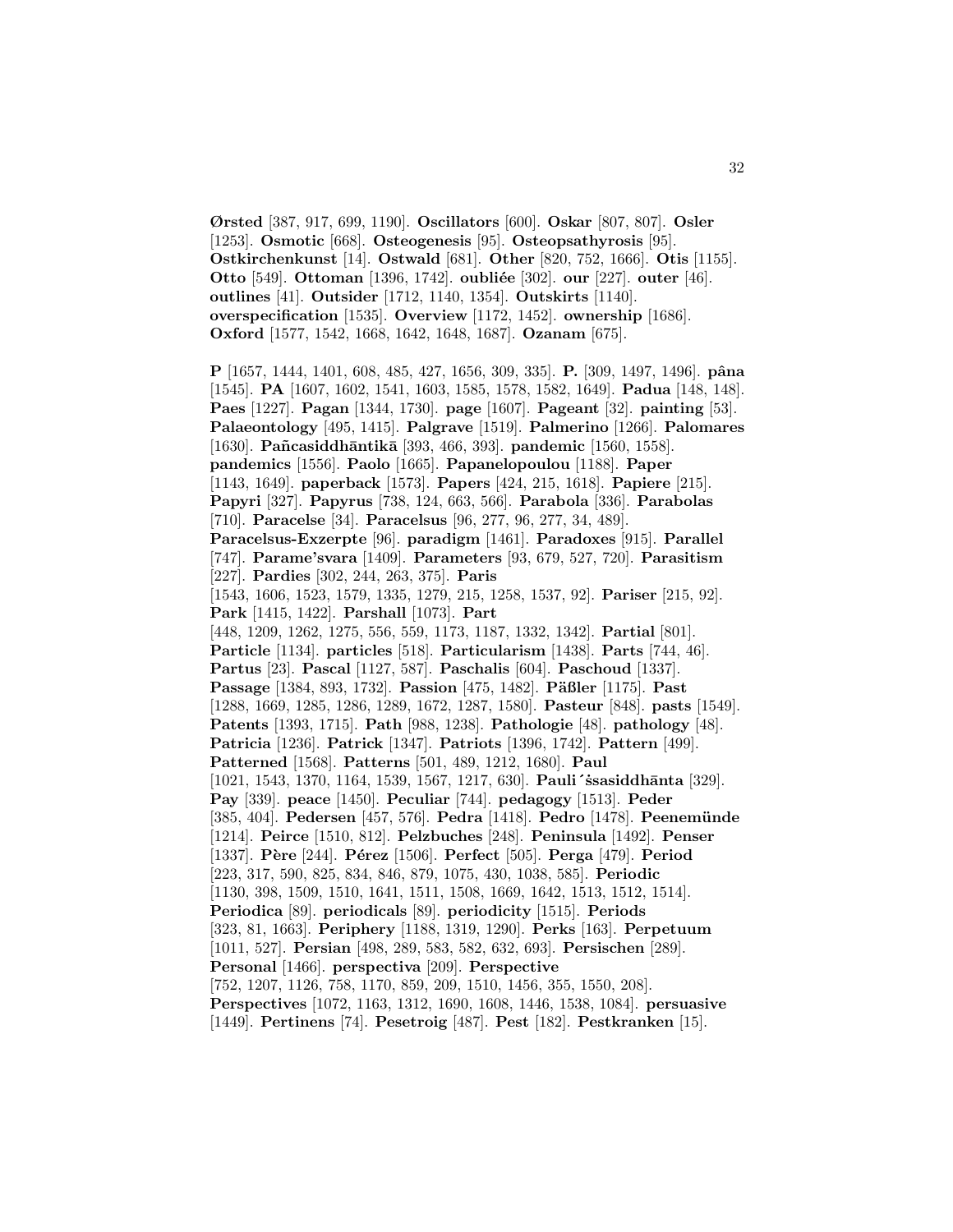**Pestliteratur** [159]. **Pests** [1362]. **Peter**

[1219, 1426, 1124, 1205, 1178, 1267, 255, 255]. **Peterborough** [1584]. **Petersburg** [1484, 1361]. **Petersen** [1214]. **Peterson** [1421]. **petit** [532]. **petroleum** [1676]. **Peurbach** [1493]. **Ph.** [179]. **Phaedra** [1397]. **pharmaceutical** [291]. **Pharmaco** [461]. **Pharmaco-Historical** [461]. **Pharmacographia** [426]. **Pharmacopoeia** [376]. **Pharmacopoeias** [1607]. **Pharmacy** [1075, 1474]. **pharmazeutischen** [291]. **Pharmazie** [1075]. **Phase** [616]. **Phenomena** [760, 1564, 659]. **Phenomenon** [1308]. **Philip** [1402, 1216]. **Philippinensibus**} [1391]. **Phillips** [1654, 1653, 1338]. **philology** [1503]. **Philomaths** [172, 388]. **Philoponus** [238]. **Philosopher** [1474, 993]. **Philosophers** [568, 1668, 1521]. **Philosophical** [1518, 1604, 33, 1527]. **Philosophische** [33]. **Philosophy** [235, 1203, 1332, 1342, 473, 1037, 587, 411, 377, 1238, 1580, 1510, 1448, 699, 1584, 463]. **Phiole** [210]. **Phlogiston** [1157]. **photonics** [1461]. **Photons** [1524]. **Phrenological** [1307]. **Physical** [775, 761, 759, 1121, 515, 446, 1364, 1614, 841, 1139, 840, 1001, 1080, 668, 1058, 1179, 886, 1604, 1483]. **Physician** [1230]. **Physicians** [1059, 490, 54, 220, 1582]. **Physicist** [503, 1131, 867, 1520]. **Physicists** [1132, 1191]. **Physico** [1639]. **Physico-theology** [1639]. **Physics** [1430, 634, 292, 673, 787, 261, 369, 1402, 1314, 233, 446, 1614, 1024, 1241, 424, 593, 1252, 1140, 871, 1682, 895, 1737, 1299, 1083, 1334, 424]. **physics-chemistry** [895]. **Physik** [871]. **Physikalische** [1133]. **physikalischen** [1179]. **Physiker** [1131, 867, 1133]. **physiological** [89]. **physiologischen** [89]. **Phytotrons** [1444, 1723]. **Pickering** [1302]. **Pickstone** [1178]. **Pico** [1148]. **Picture** [1317, 8]. **Pierre** [324]. **Pieter** [375]. **Pietro** [1587]. **Pietsch** [1328]. **Piezoelectricity** [1083]. **Pighetti** [472]. **pile** [1489]. **Pimentel** [1644]. **Piñero** [487]. **pioneering** [38]. **Pionier** [38]. **Pisan** [238]. **Pittsburgh** [1607, 1602, 1541, 1603, 1585, 1578, 1582, 1649]. **Place** [787, 1122]. **Places** [1305, 1592]. **plague** [182, 1551, 15, 159, 1553]. **plan** [247]. **Planck** [293, 918, 919, 293, 424]. **Plane** [72]. **planet** [1730, 1058, 1344]. **Planetary** [126, 177, 710, 773, 775, 771, 224, 343, 680, 1034, 152, 325, 442, 679, 331, 846]. **Planeten** [134]. **Planetenrechnung** [354]. **Planetis** [1406]. **Planets** [381, 432]. **Plant** [546]. **plants** [1482, 1571, 1563]. **Plato** [112, 1122]. **Platons** [112]. **Plausibility** [611, 1231]. **Playing** [1411]. **pleasant** [1492]. **Plimpton** [572]. **Pliny** [688]. **Pluralism** [1322]. **pneumatic** [1564]. **poem** [618]. **Pogrebysski** [484]. **point** [125]. **Points** [988]. **Poland** [1660, 1662]. **Polanyi** [1281, 1725]. **Polar** [1357, 1733]. **Polarity** [601, 1125]. **Polarographic** [845]. **Pole** [1069]. **Police** [1101, 116]. **Policies** [1197, 1201, 1200, 1198, 1199, 1202]. **Policy** [1201, 1163, 1429, 1082, 1634]. **Polish** [1503, 1502]. **Political** [1197, 1341, 1557, 1486, 1462, 1609, 1663]. **Politics** [1376, 1394, 1076, 1206, 1592, 1315, 1142, 1380, 1327, 1516, 1643, 1713, 1471, 1501, 1625, 1613, 1490, 1544, 1741]. **Politik** [1718, 1400]. **Polyedergestalt** [544]. **Polygon** [777]. **Polygons** [710]. **polyhedral** [544]. **Pons** [1644]. **Pontecorvo** [1299, 1737]. **Popper** [1003]. **Popular**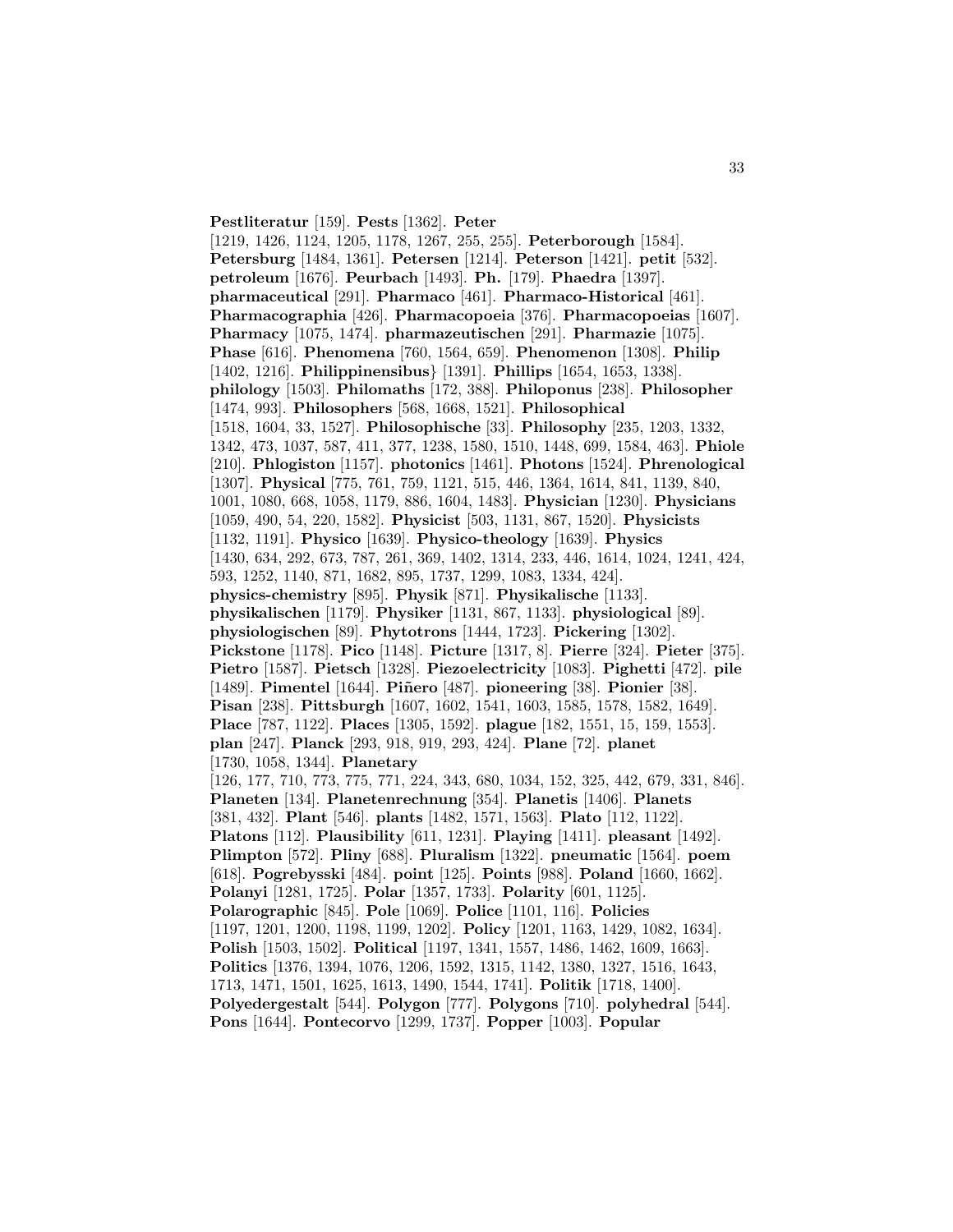[1415, 1451]. **Popularisation** [1251]. **Popularization** [1205]. **Popularizing** [1188]. **population** [1090]. **Porta** [1564, 1565, 1562, 1563]. **Portable** [330]. **Porter** [1021]. **Porto** [1350]. **portraits** [1676]. **Portugal** [1671, 1153, 1224, 1226]. **Portuguese** [842, 1477, 1681, 1475, 894]. **Portuondo** [1189]. **Posidonius** [408]. **Position** [1004, 148, 829]. **Positive** [723]. **Possibilities** [525]. **Possibility** [628]. **Post** [1197, 1201, 1200, 1198, 1199, 1319, 1386, 1202, 1284, 1142]. **Post-Colonial** [1319]. **Post-romantic** [1386]. **Post-War** [1284, 1142]. **Post-WW2** [1197, 1201, 1200, 1198, 1199, 1202]. **postgenomics** [1467]. **Postulate** [1050]. **Postwar** [1303]. **Posy** [992]. **Potassium** [601]. **Potential** [705, 1012]. **Potentialtheorie** [1012]. **pour** [302, 263]. **Pourquoi** [718]. **Power** [761, 863, 860, 865, 861, 1186, 1241, 864, 1482, 1673, 1643, 1491, 1494, 1674, 1562, 540]. **powers** [1006, 1295]. **pp** [1607, 1650, 1577, 1542, 1545, 1584, 1664, 1645, 1524, 1580, 1683, 1602, 1666, 1685, 1641, 1640, 1586, 1519, 1576, 1540, 1541, 1520, 1600, 1574, 1667, 1643, 1647, 1517, 1603, 1585, 1636, 1543, 1639, 1601, 1637, 1638, 1606, 1523, 1539, 1578, 1669, 1579, 1688, 1521, 1689, 1582, 1573, 1575, 1668, 1642, 1671, 1518, 1587, 1646, 1605, 1670, 1583, 1644, 1604, 1649, 1648, 1651, 1581, 1687, 1544, 1686, 1522, 1684, 1665]. **pp.** [1507, 1495, 1506]. **Practica** [1147]. **Practical** [776, 1306, 1505, 589]. **Practice** [1408, 1170, 1410, 1368, 1437, 84, 1734, 1539]. **Practices** [1365, 1405, 1407, 1209, 1476, 1568, 1182, 1592, 1649]. **Practitioners** [1405]. **Pragmatism** [812]. **Prague** [1229, 845, 1615, 1059]. **praktischen** [84]. **pratique** [1689]. **Pratt** [246]. **Pre** [1021, 628, 1020]. **Pre-Euclidean** [628]. **Pre-Statistical** [1021, 1020]. **precession** [298]. **precursor** [17]. **Predecessor** [279]. **Prediction** [1161, 1032, 596, 323]. **Preface** [1385]. **Prehistoric** [1039, 1412]. **Prehistory** [624]. **Preliminary** [144, 410, 1631]. **Preliterate** [60]. **Prelude** [881]. **Premature** [601]. **premier** [663, 650]. **premi`eres** [263]. **preparations** [518]. **preparedness** [1558]. **Prescription** [1403]. **Prescriptions** [447]. **Present** [437, 1549, 1075, 484, 1580, 277, 1669]. **preservation** [254]. **Preserved** [343]. **President** [1208]. **Presidential** [1403]. **presidents** [1466]. **Press** [1607, 1650, 1577, 1542, 1584, 1602, 1666, 1685, 1586, 1576, 1541, 1574, 1667, 1643, 1647, 1517, 1603, 1585, 1639, 1416, 1497, 1601, 1495, 1578, 1145, 1582, 1573, 1415, 1414, 1668, 1642, 1518, 1646, 1670, 1649, 1648, 1651, 1581, 1687, 1544]. **Presses** [1579]. **Preußen** [1175]. **Previously** [105]. **Price** [406, 483]. **Prigogine** [608]. **Princeton** [1647]. **Principal** [426]. **Principe** [1667]. **Principia** [1633, 836, 856]. **Principle** [646, 758, 806, 331, 652, 778, 586]. **principles** [560, 240]. **print** [1542, 241]. **printed** [46]. **Printing** [851]. **Prinzip** [806]. **Prinzipien** [560]. **Prinzips** [778]. **Prior** [586]. **Priority** [567]. **Prize** [1331]. **Probabilism** [1043]. **Probability** [1246, 369, 119]. **Problem** [761, 802, 1438, 433, 538, 493, 995, 1028, 663, 404, 1456, 391, 1679, 684, 500]. **Problema** [311]. **Probl`eme** [493, 663, 1579, 684, 562]. **Problems** [710, 525, 131, 683, 1054, 209, 1448, 562, 391]. **Procedure** [773]. **Procedures** [991, 1114]. **Process** [1650, 1163]. **Processes** [502, 135, 1565]. **processing**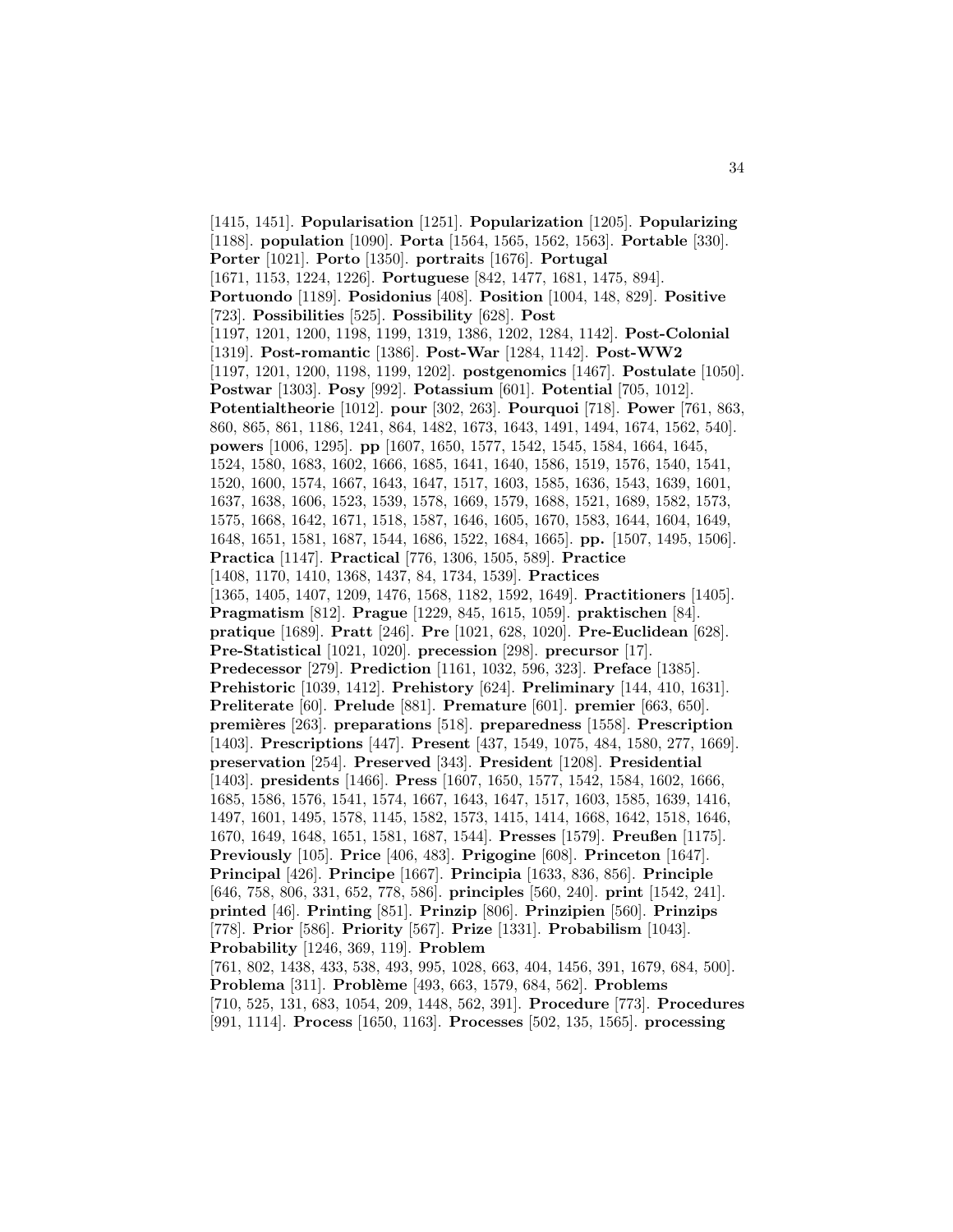[1474]. **Produced** [387]. **Producing** [1307]. **Production** [1351, 1600, 1677]. **Productive** [1662]. **Professional** [1419]. **Professionalisation** [983]. **Professor** [339, 342]. **Prognostication** [1300, 1740]. **Program** [673, 1596, 1610]. **Programme** [672]. **Progress** [67, 66, 1675]. **Project** [79, 1058, 751]. **Projection** [689, 551]. **Projective** [752]. **Prolusione** [1246]. **promise** [1451, 1450, 1449]. **promises** [1448, 1446]. **Promising** [1447]. **promoting** [1491]. **Prony** [803]. **Proof** [1403, 577, 1265]. **proofs** [113, 1665]. **Propagation** [79]. **Proportion** [32]. **proportione** [468, 529]. **Proportionibus** [346, 346]. **Proportions** [628]. **Proposals** [1363]. **Propositions** [836]. **Prospects** [1070]. **Prosperity** [1065]. **Proto** [782]. **Proto-Ionic** [782]. **Proust** [1683]. **Prout** [337]. **Provencal** [629]. **provencale** [629]. **provisional** [594]. **Provisions** [1065, 164]. **Proxy** [1228]. **Prozac** [1301, 1719]. **Prussia** [1065, 1090]. **Psychiatry** [202, 1601]. **psychological** [1449]. **psychologie** [1606]. **psychology** [1518, 1739, 1358]. **Ptolemaeus** [134]. **Ptolemaios** [13]. **Ptolem¨aus** [128]. **Ptolemy** [689, 319, 128, 134, 1034, 1031, 640, 267, 328, 995, 880, 635, 798]. **Public** [1146, 1365, 1230, 1392, 1145, 1282, 1245, 1666, 1700, 1633, 1484]. **publication** [1532]. **Publications** [987, 245, 1055]. **Publicity** [1288]. **Published** [105]. **Publishers** [1540]. **Publishing** [1524, 1569]. **Puerperal** [279]. **puissances** [1006]. **Pun** [505]. **puppiforme** [711]. **puppiformes** [711]. **Purdue** [1574]. **Pursuing** [1241]. **Pursuit** [1159, 1120, 1311]. **Putscher** [437]. **Putting** [1010, 1529]. **Pyramids** [571]. **Pythagorean** [207, 572].

**Q¯u¯ı** [550]. **Q¯uh¯ı** [550]. **quadrants** [429]. **Quadratrix** [324]. **Quadratur** [78]. **Quadratures** [1025]. **quadrierbaren** [1017]. **Quaestiones** [209]. **Qualitative** [177]. **Qualities** [283]. **quand** [650]. **quanta** [1524]. **Quantenhypothese** [264]. **Quantenmechanik** [1708, 1184]. **Quantitative** [89]. **Quantities** [818]. **Quantum** [1430, 918, 623, 1107, 600, 919, 630, 1334, 672, 424, 742, 512, 264, 895, 1708, 1234]. **Quarantine** [1555]. **Queen** [1142]. **Quellen** [376]. **Querner** [438]. **Quest** [1444, 1397, 1723, 1703, 1558]. **Question** [991, 1114, 1300, 1740]. **Questions** [1287, 208]. **quina** [1473]. **Quinlan** [1339]. **Quinlan-McGrath** [1339]. **Quirino** [831]. **Qurra** [224]. **Qusayr** [850].

**R** [987, 1177, 1125, 1354, 1269, 1440, 1130, 1247, 434, 500, 279, 1345, 1443]. **Race** [1438, 1576, 1715, 1393]. **racial** [1645, 1439]. **racine** [532]. **Radio** [1284, 1501, 1501, 1502]. **radioactivity** [1512]. **radioisotopes** [1629]. **radium** [1182]. **Radius** [685]. **Raina** [1336]. **rainbow** [555]. **raison** [650]. **Rajender** [1141]. **Ramakers** [1333]. **Ramazzini** [1570]. **Ram´ee** [309, 309]. **Ram´on** [1541, 1081]. **Raphael** [1517]. **Rapha¨ele** [1541, 1521]. **rapprochement** [650]. **Rates** [660]. **rather** [893]. **Rational** [700, 657, 71, 1429]. **rationality** [1705, 1370]. **Ray** [284, 722, 502]. **Raynaud** [1688]. **Rayner** [1669]. **Rayner-Canham** [1669]. **Rays** [251, 1593]. **Raz** [1343]. **Re** [880, 1548]. **Re-analysis** [880]. **re-emerging** [1548]. **Reactions**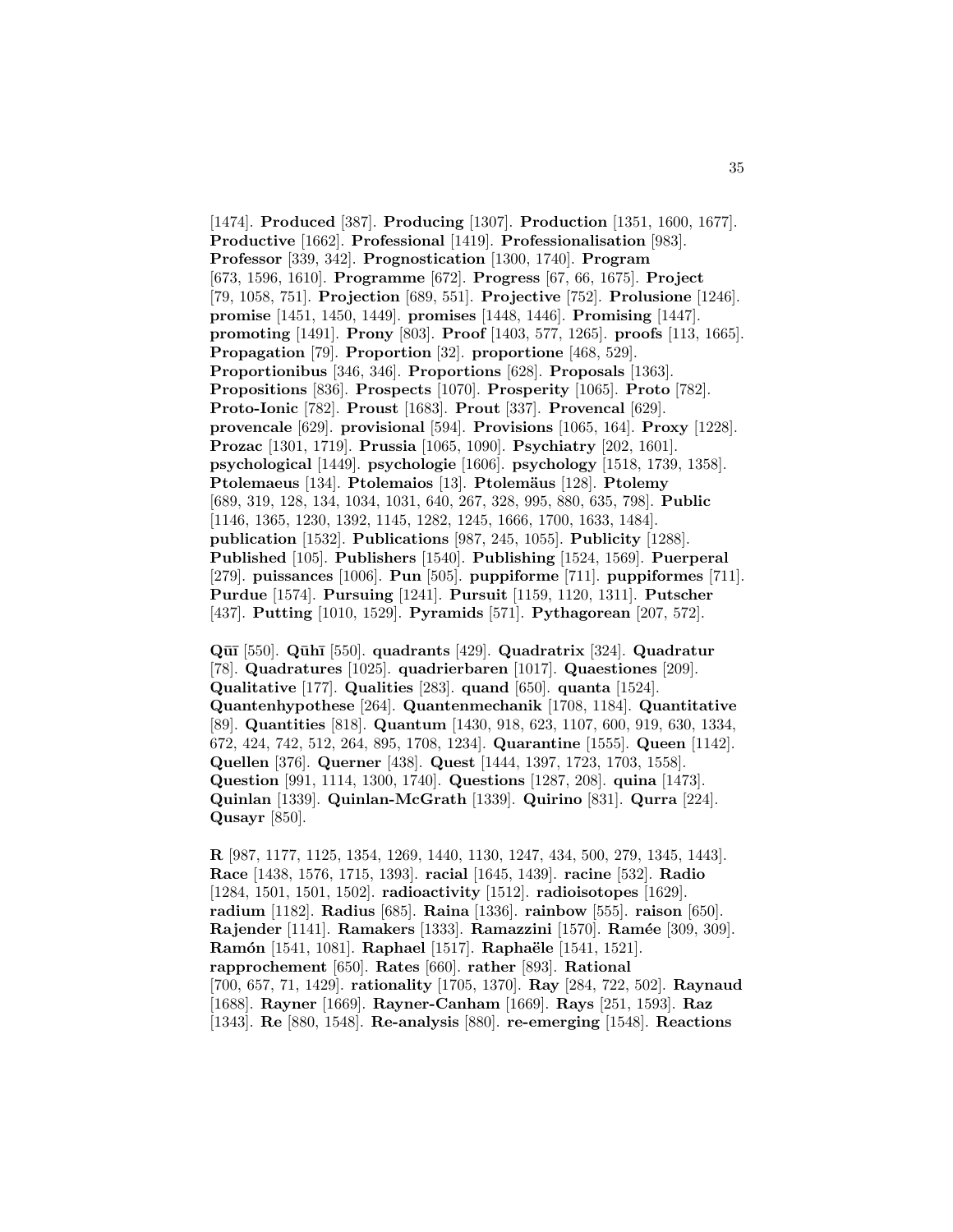[660]. **reactor** [1627, 1489]. **reactors** [1491]. **Read** [1465, 1454]. **Readers** [1633, 1537]. **Reading** [1238, 1517]. **real** [1240]. **Realism** [1003, 1322]. **Realit¨at** [704]. **Reality** [772, 704, 1134]. **Realms** [1045]. **Rearranging** [1080]. **Reason** [1370, 650, 1705]. **R´eaumur** [606, 1368, 1734]. **Rebecca** [1370]. **recalcitrance** [1577]. **Recasting** [1349, 1731]. **Received** [11, 43, 141, 187, 191, 206, 214, 230, 243, 260, 296, 306, 316, 362, 477, 492, 509, 522, 542, 557, 613, 627, 643, 654, 670, 682, 696, 715, 725, 750, 797, 810, 824, 839, 866, 870, 891, 878, 898, 923, 949, 950, 951, 952, 953, 954, 955, 956, 957, 958, 959, 960, 961, 962, 963, 924, 925, 926, 927, 928, 929, 930, 931, 932, 933, 934, 935, 936, 937, 938, 939, 940, 941, 942, 943, 944, 945, 946, 947, 948, 980, 985, 1015, 1052]. **received** [22, 30, 58]. **Recently** [121]. **Reception** [1047, 1515, 460]. **receptions** [1604]. **recette** [5]. **recipe** [5]. **Recipes** [1306, 1635, 1564, 1565, 1566, 255]. **Reciprocals** [379]. **Reconceptualizing** [1509]. **reconciliation** [650]. **Reconfiguring** [1253]. **Reconsideration** [337]. **Reconsidering** [1234]. **Reconstructed** [577]. **Reconstruction** [1410]. **Records** [16]. **Recounting** [1089]. **Recovering** [720]. **Recruitment** [1288]. **Rectification** [312, 671]. **redemption** [1447]. **Reden** [1583]. **rediscovered** [92]. **Reeds** [1038]. **réel** [1240]. **Rees** [313]. **referees** [1534]. **reference** [635]. **Reflected** [1413]. **Reflections** [1160, 829, 854, 1555, 1504, 475, 1690, 1466, 1468]. **Reform** [1295, 1727]. **Reformation** [1582]. **Refraction** [478, 406, 995, 589, 586]. **Reframing** [1309]. **Refrigeration** [1078]. **Refutation** [1263, 1679, 711, 540]. **Regel** [219]. **regelm¨aßige** [518]. **regelm¨aßigen** [98]. **Regenbogens** [555]. **Regime** [1367, 1699, 1377]. **Regiomontanus** [528]. **Region** [1357, 1733]. **Register** [1089]. **Regular** [726, 589, 98, 518]. **regulations** [1555]. **Rehabilitated** [1263]. **Reich** [1402, 1694, 1133]. **Reichborn** [9]. **Reichborn-Kjennerud** [9]. **Reinhard** [1183, 1084]. **Reinhardt** [1080]. **Reinterpretation** [1417]. **Reise** [27]. **rejection** [1459]. **Related** [581]. **Relation** [752, 546, 896, 1633]. **Relations** [223, 63, 645, 1610, 1611, 1609]. **Relationship** [587]. **Relationships** [1341, 1419]. **Relativity** [1181, 1522, 622, 672]. **Relevance** [1317]. **relevant** [74]. **Religion** [1639, 1074, 739, 1426]. **religious** [1447]. **Remak** [1155]. **Remaking** [827]. **Remarks** [820, 735, 617, 968, 86, 113, 383]. **Remote** [1228]. **Renacimiento** [1605]. **Renaissance** [1148, 1376, 1586, 1076, 1587, 1323, 1339]. **René** [530, 540]. **René-Just** [530, 540]. **Ren´ee** [1517]. **Renn** [1647, 1334]. **Rentetzi** [1182]. **Reply** [1266]. **Report** [235, 1620, 717]. **reported** [704]. **Reports** [322]. **Representation** [1049, 53, 1688]. **representations** [1673, 1678]. **reprinting** [1531]. **Reprints** [205, 229, 242, 259, 266, 273, 315, 345, 353, 415, 422, 476, 510, 536, 547, 570, 186]. **reproductive** [247]. **Republic** [1229, 1569]. **reputation** [1569]. **Research** [1166, 831, 1634, 1121, 1362, 633, 1315, 1142, 438, 436, 1073, 1594, 1457, 1528, 1458, 1452, 1179, 545, 17, 1182, 1012, 33, 1274]. **Researches** [787, 303, 299, 445, 73]. **resilience** [1512]. **resistance** [712, 1492]. **Resisted** [805]. **Resistive** [761]. **Resistor** [731]. **Resolution** [771]. **resources** [1480]. **Respect** [436]. **Response** [1138, 1265, 1266, 1263, 1264]. **Ressourcen**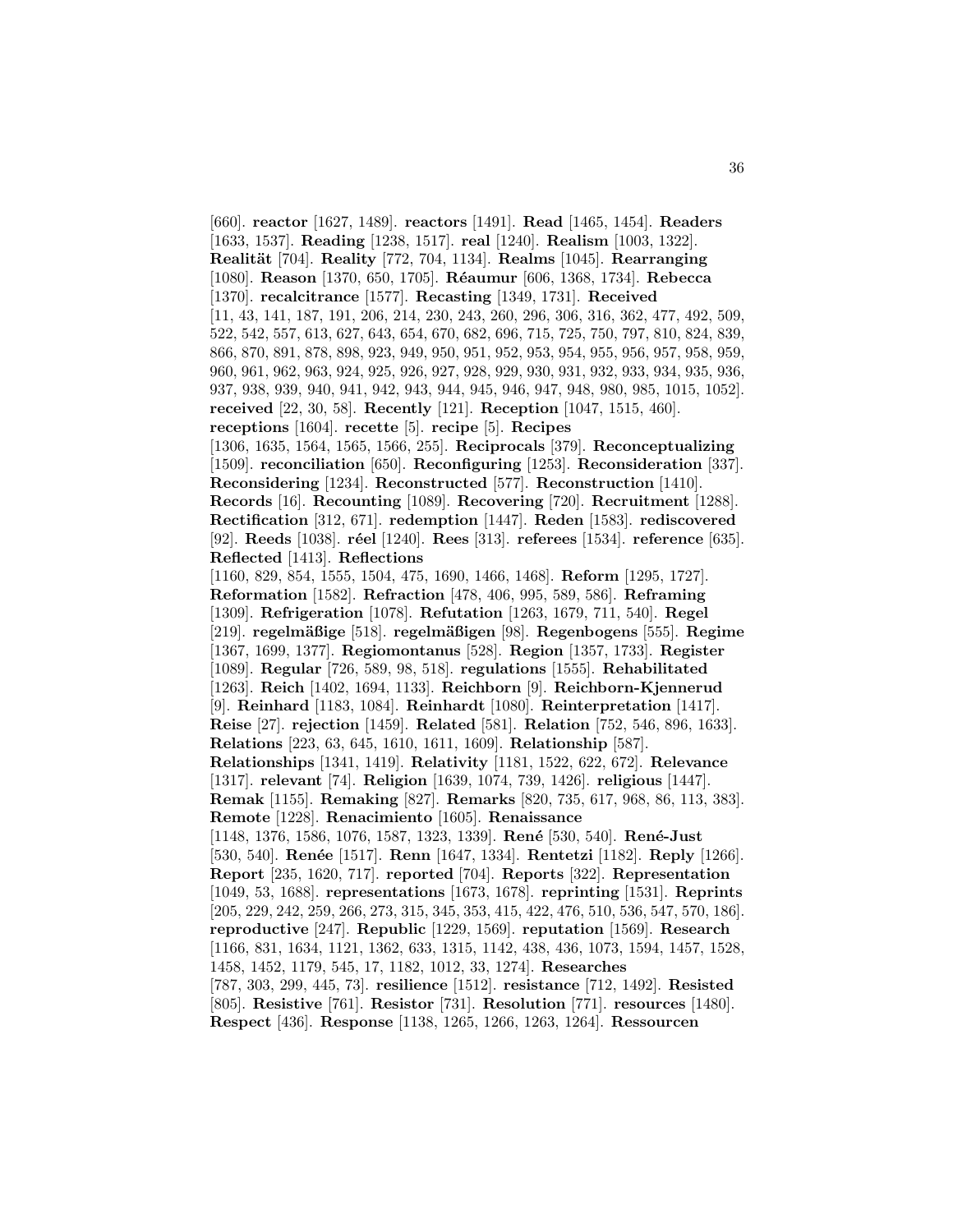[1718, 1400]. **Results** [481, 105]. **Rethinking** [1647, 1681, 1553]. **Retrograde** [1439]. **rev** [916]. **Reveal** [1405]. **Revelations** [439]. **Reversal** [601]. **Review**

[1607, 1650, 1442, 819, 889, 890, 883, 923, 949, 950, 951, 952, 953, 954, 955, 956, 957, 958, 959, 960, 961, 962, 963, 924, 925, 926, 927, 928, 929, 930, 931, 932, 933, 934, 935, 936, 937, 938, 939, 940, 941, 942, 943, 944, 945, 946, 947, 948, 900, 922, 1577, 483, 1542, 1545, 462, 1584, 1664, 1645, 1524, 1580, 1683, 511, 1602, 1666, 700, 1685, 1444, 1507, 1641, 1640, 1586, 1519, 1576, 1540, 1541, 837, 1520, 455, 1600, 1574, 456, 1667, 1643, 1647, 1290, 1517, 470]. **Review** [1603, 1585, 461, 487, 1636, 1543, 472, 515, 473, 1639, 1497, 1601, 1637, 1638, 1606, 446, 435, 502, 459, 447, 1523, 1539, 1495, 471, 1578, 1496, 1669, 1579, 1688, 1521, 1440, 568, 501, 440, 489, 1567, 1689, 485, 458, 460, 1582, 1573, 484, 441, 426, 433, 424, 432, 434, 513, 503, 488, 498, 1506, 1575, 1555, 398, 491, 1668, 1642, 1441, 1671, 1518, 848, 425, 438, 427, 423, 1587, 457, 1646, 1605, 436, 1670, 1583, 499, 514, 439, 1644, 1604, 1649, 1648, 1651, 490, 1581, 397, 486, 500, 1687, 512, 463, 475, 377, 560]. **Review** [625, 1544, 1686, 520, 1522, 1684, 1665, 1443, 748, 1458, 247]. **Reviews** [1132, 1277, 1249, 1344, 10, 21, 29, 36, 42, 51, 57, 77, 82, 91, 97, 103, 111, 115, 123, 133, 140, 147, 153, 162, 176, 190, 204, 213, 216, 222, 228, 236, 258, 265, 280, 288, 295, 305, 314, 340, 344, 348, 352, 356, 361, 367, 378, 390, 399, 403, 407, 414, 431, 454, 469, 482, 497, 516, 521, 526, 531, 535, 541, 548, 553, 561, 565, 569, 597, 602, 607, 612, 621, 626, 631, 637, 642, 647, 653, 662, 669, 674, 678, 686, 687, 692, 695, 701, 707, 714, 719, 724]. **Reviews** [732, 737, 743, 749, 753, 757, 762, 766, 770, 781, 789, 793, 796, 800, 804, 809, 813, 823, 828, 832, 838, 849, 853, 857, 869, 874, 890, 877, 884, 922, 897, 901, 902, 903, 904, 905, 906, 907, 908, 909, 910, 911, 912, 913, 914, 969, 970, 971, 972, 973, 974, 975, 976, 977, 978, 979, 984, 1018, 1022, 1026, 1072, 1427, 1422, 1428, 1166, 1155, 1148, 1188, 1204, 1215, 1358, 1237, 1326, 1203, 1346, 1191, 1251, 1325, 1207, 1295, 1281, 1177, 1126, 1127, 1394, 1219, 1183, 1272, 1234, 1426, 1429, 1133, 1301]. **Reviews** [1381, 1302, 1214, 1377, 1179, 1397, 1124, 1402, 185, 1137, 1136, 1357, 1370, 1164, 1129, 1425, 1323, 357, 1268, 1128, 1086, 1240, 1206, 1280, 1253, 1352, 1356, 1081, 1184, 1401, 1176, 1205, 1299, 1061, 1154, 1125, 1383, 1135, 272, 1082, 1040, 1083, 1079, 1074, 1134, 1190, 1276, 1334, 1075, 1236, 1392, 1296, 1270, 1354, 1421, 1084, 1182, 1178, 1269, 1329, 1395, 1193, 1239, 1192, 1423, 1051, 1297, 1338, 1396, 1282, 1278, 1130, 1241, 1322, 1147, 1300, 1355, 1247, 1165, 1291, 1393, 1189, 1335, 1398, 1279, 1399, 1233, 1324, 398, 1348, 1372, 1131, 1371, 1216, 1353, 1267, 1382]. **Reviews** [1298, 195, 1347, 1380, 1336, 1175, 1217, 1384, 1343, 1328, 1149, 1085, 1080, 1212, 1327, 1378, 1048, 1073, 1194, 1368, 1150, 1180, 397, 1248, 1235, 1252, 1424, 1379, 1339, 377, 1271, 1340, 1218, 1400, 1250, 1333, 1238, 1232, 1181, 1174, 1345, 1349, 1359, 1195, 1369, 1337, 1213, 234]. **Revision** [1169]. **Revisited** [1034]. **Revisiting** [1246]. **Revolution** [1049, 844, 1127, 623, 1107, 1366, 672, 420, 1353, 1212, 66, 381, 1693, 1695, 1219, 1352, 1247, 1181]. **Revolutionary** [1177]. **revolutionibus** [585].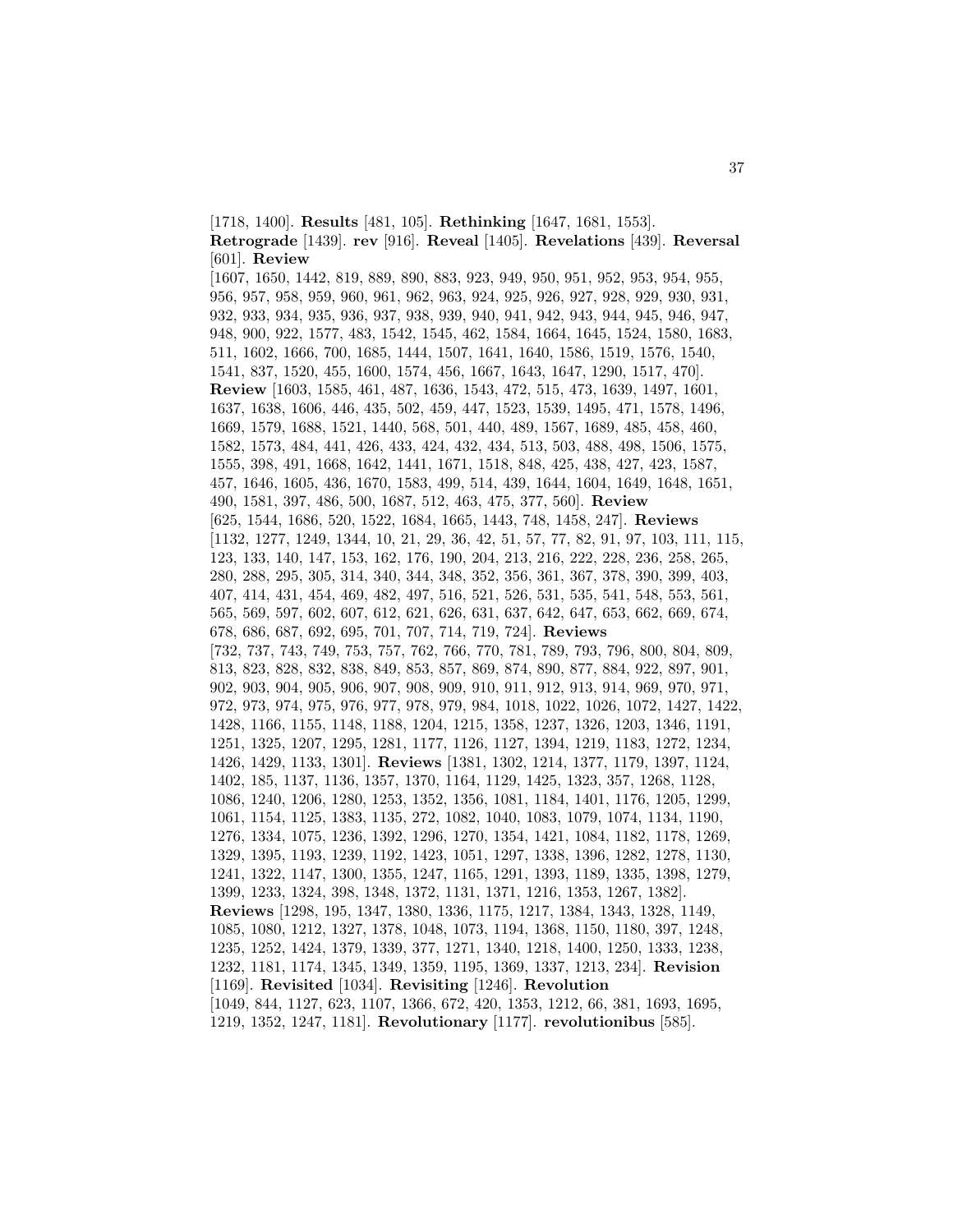**Revolutions** [1252, 1468]. **Reymond** [1155, 1372, 1706, 1158]. **RFE** [1502]. **rhetoric** [1449]. **Rhind** [566]. **Rhodes** [1019]. **Ribot** [1449]. **Ricardo** [1645]. **Ricci** [192]. **Rice** [1073]. **Richard** [1542, 1541, 1708, 1184, 1074, 1398, 1181, 1708, 1637]. **Richmann** [755]. **Richter** [1702, 1345]. **richtigen** [53]. **Riemann** [760]. **Ries** [1359]. **Rigaud** [166]. **Right** [1005]. **Rigor** [835]. **Ring** [478]. **Ringe** [704]. **Rings** [760, 1001, 704]. **Riordan** [1399]. **Rip** [1291]. **Riper** [1135]. **Rise** [1207, 62, 1717, 1399, 843, 1664, 1486, 1582, 1728, 1441]. **Rising** [988, 118]. **Risings** [1014]. **Risk** [1439]. **Risø** [861]. **Ritter** [658, 658]. **Ritual** [966]. **Ritz** [967]. **Rivalry** [1218]. **Rivière** [1413]. **Road** [774, 822, 1615]. **Robb** [552]. **Robert** [1155, 1237, 451, 1401, 1300, 1327, 1424, 104, 472]. **Roberto** [1522]. **Roberts** [1600, 1264]. **Roberval** [300, 336]. **Robison** [591]. **Robot** [1165]. **Robots** [1440, 1395, 1736, 1738]. **Robyn** [1352]. **Rochberg** [1636]. **Rock** [1518]. **Rockefeller** [1201]. **Rockets** [1135]. **Rods** [1664]. **Roemer** [1256]. **Roger** [1650, 591]. **Role** [1049, 600, 1416, 1309, 920, 1179]. **Roles** [1419]. **Rollbild** [137]. **Rolle** [1179]. **romˆanesti** [1545]. **Roman** [461, 825, 834, 846, 879, 435]. **Romania** [1545, 1431, 1501]. **Romans** [1298, 1720]. **Romantic** [1387, 1297, 1735, 1386, 699]. **Romanticism** [756, 1604, 1213, 1731, 1349]. **romantischen** [699]. **Römer** [1257, 1258, 1255, 1259]. **Rommevaux** [1240]. **Ron** [1249]. **Ronald** [1267]. **Rond** [1452, 1453]. **root** [532]. **Roots** [1219, 1119, 1421, 708]. **Roque** [1645]. **Rosen** [1102, 1103]. **Rosewater** [1474]. **Rossiter** [1371]. **Rotation** [412]. **Rothmann** [1009]. **round** [1588, 1070]. **Rousseau** [1213]. **Rousset** [56, 56]. **route** [1453]. **Routes** [1354, 1712]. **Routledge** [1580, 1507]. **Rover** [1395, 1738]. **Royal** [1348, 1455, 490, 1532, 1534, 1721, 1658]. **royale** [1667]. **Rudolf** [1155, 1075, 48]. **ruin** [1518]. **Ru´ız** [175]. **rule** [219, 829]. **Ruler** [1687]. **Ruse** [1344]. **Russell** [196]. **Russia** [1360, 1361, 844, 1365, 1364]. **Russian** [484, 488, 1360, 1482, 1363, 1438, 1362]. **Ruth** [1195]. **Rutten** [601]. **Ryland** [124].

**S** [812, 459, 608, 1278, 1300, 1506, 1217, 1283, 1006, 1145, 583, 617, 1332]. **S-Matrix** [617]. **S.** [1656]. **S.J.** [586]. **S¯utra** [703]. **Sabine** [1240]. **Sacha** [1684]. **Sachse** [1180]. **Sacrobosco** [1632]. **Safāa'ih** [558]. **sagas** [290]. **Sage** [1481]. **Sagen** [138]. **Sagredo** [1380, 299, 1741]. **saints** [5]. **Salary** [339]. **Salazar** [1367]. **Sally** [1602]. **Salomon** [47]. **salves** [194]. **Salviati** [1265]. **Samaw'al** [996]. **Same** [1259]. **Sammelwerke** [12]. **Samuel** [685, 699]. **S´anchez** [1081]. **Sanders** [1510]. **sanitary** [1555]. **Santo** [1350]. **Santos** [1645]. **Saros** [1032]. **SARS** [1556, 1555]. **SARS-CoV-2** [1555]. **Sarton** [110]. **Satellites** [1256]. **Saturn** [47, 641]. **Savant** [1327]. **Savantes** [1523]. **Savants** [1516, 1237]. **Saxon** [47]. **saying** [893]. **Scale** [601]. **Scaling** [1266, 1264]. **Scams** [1412]. **Scandinavia** [151]. **Scandinavian** [1084, 1320]. **Scerri** [1668, 1130, 1642]. **Schädeleröffnungen** [138]. **Schallgeschwindigkeit** [610]. **Schallortungsverfahren** [610]. **SCHCT** [1171]. **Scheme** [198, 825]. **Schemes** [533, 1023]. **Scheuchzer** [132].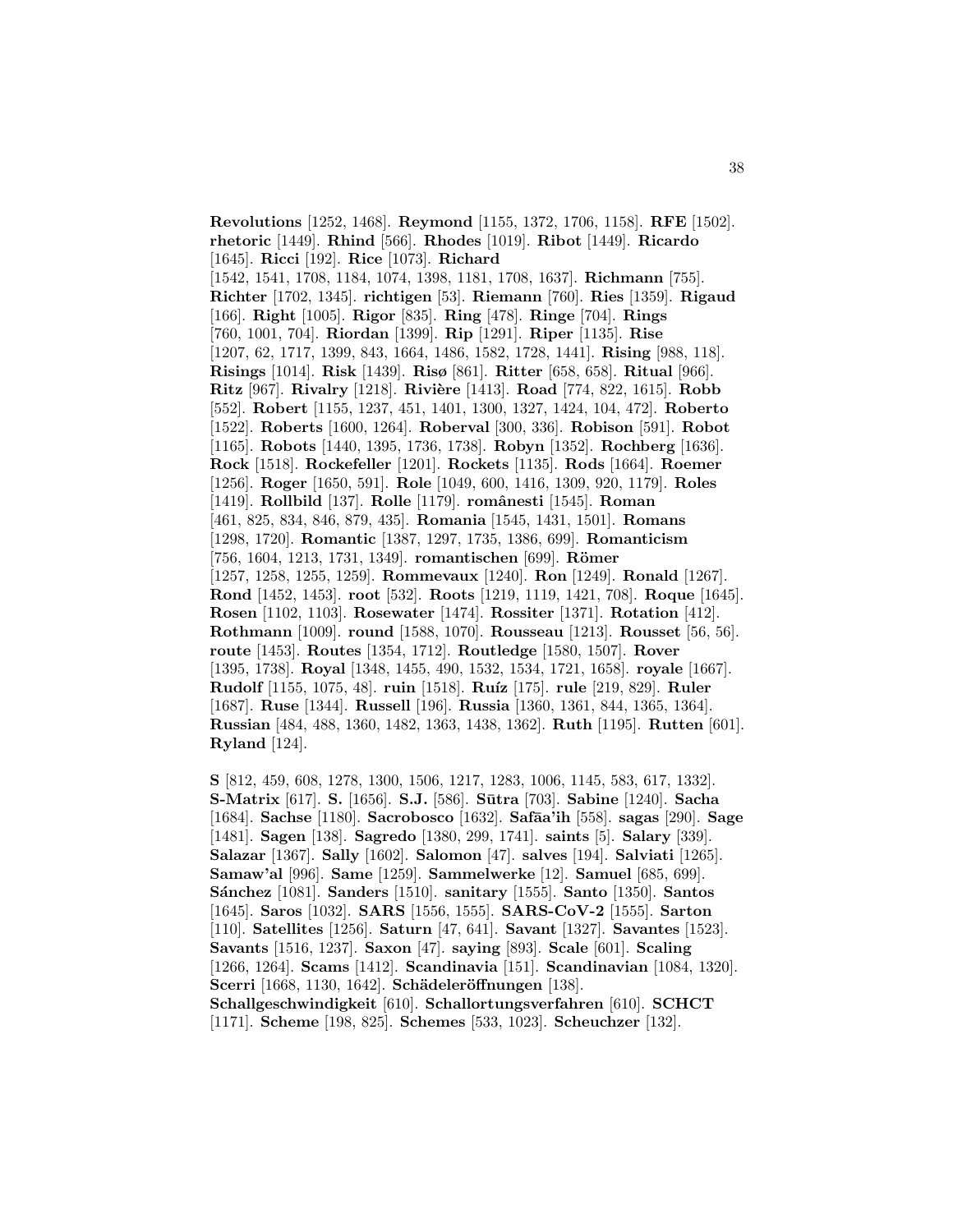**Schiemann** [1203]. **Schioler** [435]. **Schipperges** [438]. **Schism** [440, 489]. **Schlick** [713]. **Schlicks** [713]. **Schmidt** [1419]. **Schmidt-Nielsen** [1419]. **Schmieden** [915]. **Schmitz** [1075]. **Schoener** [376]. **Scholar** [1430, 368, 1096]. **Scholars** [1229, 525, 1359, 1724, 1683]. **Scholarship** [1360, 1311, 408, 1683]. **Scholia** [992, 400]. **Scholien** [400]. **Schöners** [376]. **School** [1289, 845, 668]. **schools** [12]. **Schot** [1291]. **Schreiben** [15]. **Schriften** [38]. **Schr¨odinger** [616]. **Schultze** [1084, 1183]. **Schwann** [1155]. **Schwarz** [1349]. **SCIENCE** [1338, 1197, 1201, 1063, 1146, 1344, 235, 889, 1070, 1138, 1171, 1185, 1196, 1220, 1330, 1360, 1431, 1445, 1427, 1422, 1428, 1042, 1361, 70, 1104, 1188, 1559, 1237, 1221, 1586, 1251, 1163, 60, 347, 812, 899, 1303, 1200, 261, 1434, 1365, 1033, 62, 1426, 61, 1709, 1643, 1290, 1144, 1433, 487, 1470, 515, 1312, 1432, 1425, 1206, 1401, 1205, 983, 1059, 1383, 1082, 1151, 1198, 1392, 1094, 1084, 1152, 1178, 1494, 1269, 67, 1145, 1297, 1396, 1282, 63, 221, 1278, 1245, 1199, 1355, 554, 1143, 1319, 172, 433, 1189, 1373, 1142, 848, 1298, 1435]. **Science** [1327, 71, 1733, 1283, 66, 463, 377, 1333, 1522, 1158, 1345, 1202, 1195, 1287, 1213, 1598, 1305, 1310, 1608, 1660, 1694, 146, 1451, 1469, 1666, 1698, 1507, 1700, 1612, 1701, 1547, 1702, 1486, 1661, 1468, 41, 1710, 1647, 1599, 1636, 1639, 1716, 1450, 1720, 65, 1722, 1597, 1448, 1449, 1446, 1481, 1725, 1573, 1471, 1671, 1616, 1730, 99, 1455, 1670, 1648, 1651, 1662, 1735, 35, 1466, 1742, 1663, 1588, 107, 1171, 1185, 1196, 1220, 1229, 1318, 1374, 1404, 1431, 1290, 1074, 1447, 1242, 1254, 1273, 1292, 1490, 1208, 1260, 1283, 1460, 1580]. **science** [20, 1072, 1281, 1381, 473, 1423, 458, 491, 1267, 1343, 1212, 500, 1250, 511, 1251, 470, 1357, 1205, 446, 1074, 1236, 501, 1336, 1150, 1443]. **Science-Industry** [1082]. **Sciences** [218, 1683, 1358, 1221, 52, 1429, 515, 1405, 269, 1438, 1224, 282, 1266, 1335, 1139, 35, 1666, 1612, 1540, 1463, 1743, 1689, 1587, 1504, 1690, 1739, 1532, 1455, 1484, 1667, 1517, 1518, 1178, 488, 1369]. **Scientific** [1691, 1160, 1049, 1631, 1161, 1346, 1641, 1163, 790, 1177, 1127, 1200, 1219, 472, 1159, 630, 1079, 1276, 160, 1669, 1329, 1448, 677, 245, 1245, 372, 1506, 1616, 826, 438, 496, 645, 1117, 1162, 1218, 1305, 1692, 1468, 1526, 1629, 1530, 1480, 1613, 847, 1604, 1544, 1479, 1621, 1166, 434, 1398]. **scientifique** [1523]. **Scientist** [803, 1064, 188]. **Scientists** [1166, 1059, 1309, 1354, 1436, 1724, 1371, 1286, 1609, 1287, 1712, 1729, 1028, 1164, 1359]. **Scoop** [1418]. **Scoops** [1412]. **Scribal** [1517]. **Script** [525]. **Scrutinized** [1227]. **Scuffles** [1412]. **Scull** [1601]. **Sculteti** [1567]. **Scurvy** [3]. **sea** [1670, 433]. **Seals** [461]. **Search** [1284, 406]. **Searching** [1224]. **Seasonal** [721]. **Sebastian** [1279]. **Sechs** [658]. **secolului** [1545]. **Second** [132, 1204, 37, 777, 539, 1247, 1594, 1070, 746, 886]. **Secret** [1189]. **Secrets** [1427]. **section** [1653, 4, 56]. **Sections** [479]. **sector** [4]. **secular** [1447]. **Sede˜no** [1506]. **Seduced** [1693, 1352]. **Seeber** [544, 544]. **Seed** [143]. **Seeing** [1738, 1221, 1395]. **sein** [699]. **Seine** [8, 847, 376, 540]. **seiner** [618, 92]. **seismograph** [1628]. **Sektor** [4]. **Select** [1277]. **Selected** [1641]. **Selective** [434]. **Self** [615, 1372, 1706, 1340]. **Self-induction** [615]. **Sellers**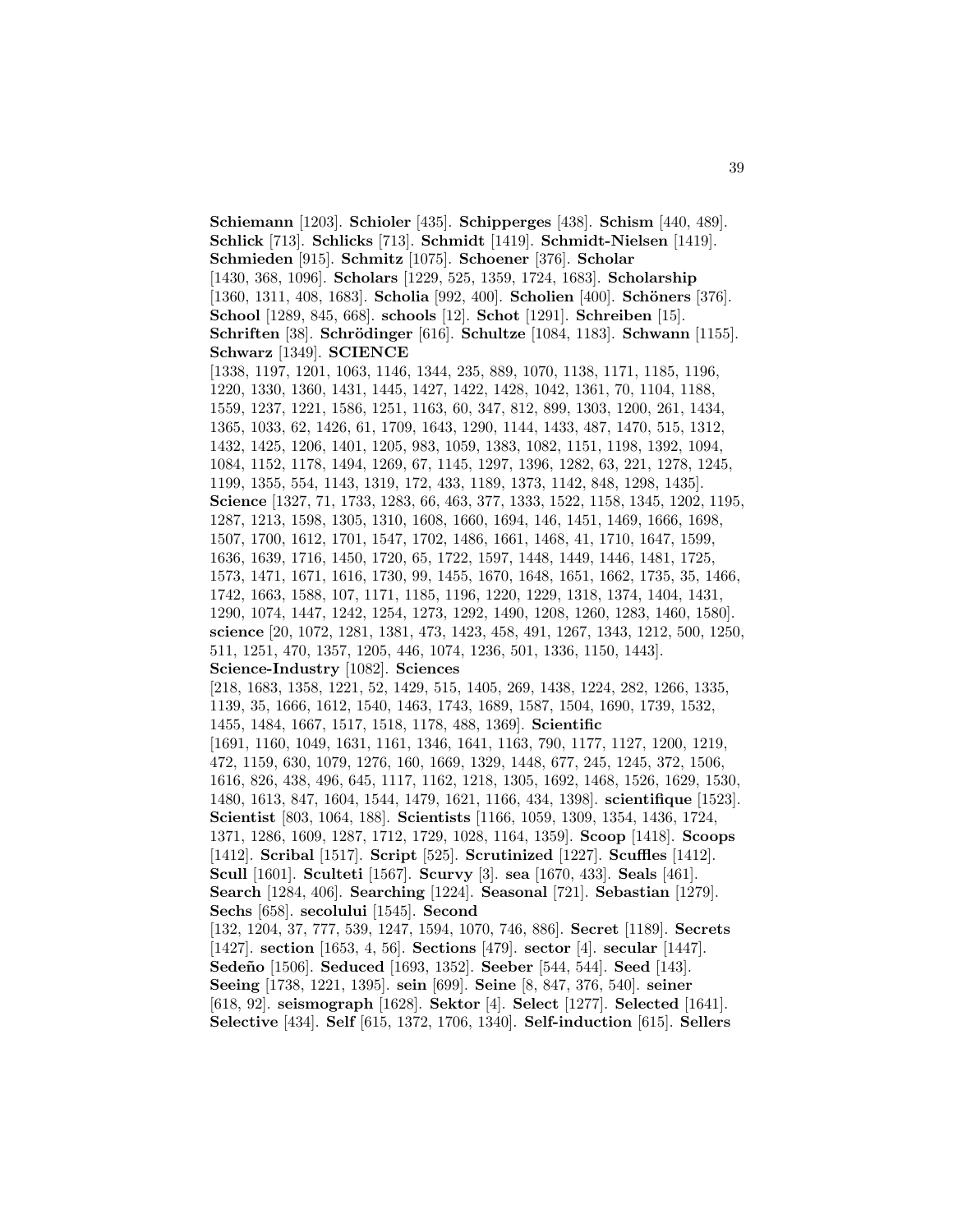[1580]. **Selling** [1317, 1269]. **selon** [375]. **Selskab** [1520]. **semiconductor** [545]. **Semmelweis** [279]. **Senenmut** [968]. **sensations** [419]. **sense** [1650]. **'Senses** [1259]. **Sensing** [1228]. **sentinels** [1556]. **September** [1021, 1070, 1229, 1330]. **Series** [740, 1317, 967, 650]. **Serpent** [1068, 575]. **Service** [685, 1447, 394]. **Serving** [1694, 1402]. **Session** [1375]. **Seth** [1576]. **Sets** [1128, 1664]. **setting** [1473]. **Seventeenth** [1237, 1085, 634, 827]. **Seville** [1477]. **Sex** [1308, 1382, 1704]. **sexo** [1496]. **sexologists** [1471]. **Sexology** [1308]. **Sexual** [1390, 1471]. **Shadows** [1120]. **Shank** [1193, 1267, 1581]. **shape** [518]. **Shaping** [1137, 1648]. **Shaul** [1083, 1334]. **Shazhou** [1568]. **sheet** [78]. **Shield** [1274]. **Shifting** [1080]. **Shinn** [1310]. **Ship** [1375]. **shipment** [1629]. **Ships** [625]. **Shock** [1434, 1154]. **Shores** [1692, 1346]. **Short** [1442, 191, 206, 214, 230, 296, 306, 316, 362, 373, 382, 416, 477, 492, 509, 1697, 888, 1276, 256]. **Short-Time** [888]. **Shorter** [187]. **Shows** [1233]. **Shuttleworth** [1602]. **Shyamala** [1141]. **si** [1545]. **Siam** [1013]. **Sichau** [847]. **Sicht** [355]. **Siddiqi** [1296]. **side** [1657]. **sided** [1654]. **Sidrak** [282]. **Siebenecks** [98]. **si`ecle** [1237, 1144, 1689, 5]. **Siegfried** [1239]. **Siegmund** [1084, 1183]. **Siegmund-Schultze** [1084, 1183]. **Sight** [1384, 1732]. **Sigmund** [1065]. **Significance** [801, 872, 1642, 1130]. **Sigval** [1419]. **Silent** [1280]. **Silke** [1637, 1398]. **Silvanus** [1657, 1654, 1653]. **Silver** [554]. **Sim˜oes** [1671]. **Simon** [1600, 1149, 309, 309, 1659]. **Simone** [1299]. **Simonin** [1618]. **Since** [1154, 1237, 1371, 1729, 1662]. **Sine** [586]. **Singapore** [1641, 1669]. **Siphon** [464]. **Siraisi** [1323]. **site** [112]. **situ**} [1228]. **Six** [334, 658]. **Sixes** [888]. **Sixth** [20]. **Size** [274, 1630]. **Sizes** [343]. **Sizing** [773]. **Sizing-Procedure** [773]. **SJ** [1391]. **skeleton** [130]. **Skepticism** [1300, 1740]. **Sketches** [1302, 1726]. **Skin** [615, 1348, 338, 1721]. **Skin-Effect** [615]. **skinned** [7]. **Skull** [1416, 138]. **Skulls** [1480, 1483]. **Sky** [1314]. **Slater** [600]. **Slavery** [1278]. **slaves** [1656]. **Small** [321, 1312, 606, 291]. **smallest** [518]. **Smallpox** [1092]. **Smaragdreise** [87]. **Smeaton** [1658]. **Smith** [1650, 495, 1384]. **Smoluchowski** [780]. **Snow** [608]. **So-called** [385]. **sobre** [1506]. **Social** [1281, 1219, 1246, 1144, 63, 1088, 1195, 1612, 1574, 1725, 68, 1666]. **Socialism** [1214, 1180]. **socialist** [1501, 867]. **Societat** [1171]. **Société** [20]. **Societies** [49, 161, 60, 20, 1540]. **Society** [1277, 1063, 1070, 1171, 1185, 1196, 1220, 1229, 1330, 1318, 1374, 1404, 1431, 70, 1104, 52, 1288, 1272, 1681, 1396, 1282, 221, 1242, 1254, 1273, 1292, 1372, 1217, 1087, 1091, 1180, 1208, 1260, 1283, 1460, 1706, 1550, 1742, 1534, 1614, 1721, 1658, 1348]. **soil** [1630]. **Solaire** [364, 450, 551, 506]. **solaires** [675, 302]. **Solar** [990, 323, 834, 879, 442, 1066, 374, 333]. **Solid** [493]. **solida** [581]. **solide** [493]. **Solitary** [1201]. **Solomon** [47]. **Solovey** [1666]. **Solution** [404, 391, 311]. **Solutions** [765]. **Solvay** [1234]. **Solving** [433]. **Some** [93, 820, 710, 1160, 574, 128, 449, 1680, 322, 617, 683, 624, 327, 1169, 836, 193, 1483, 215, 400, 254]. **Somerville** [1381, 1352, 1693, 1701]. **Sommerfeld** [264, 264]. **Somnium** [249]. **Somos** [1686]. **Sonja** [1540]. **Sonnenbewegung** [383]. **Sonnenuhr** [394]. **Sophie** [1247]. **Sophus** [519]. **Sørensen** [1084].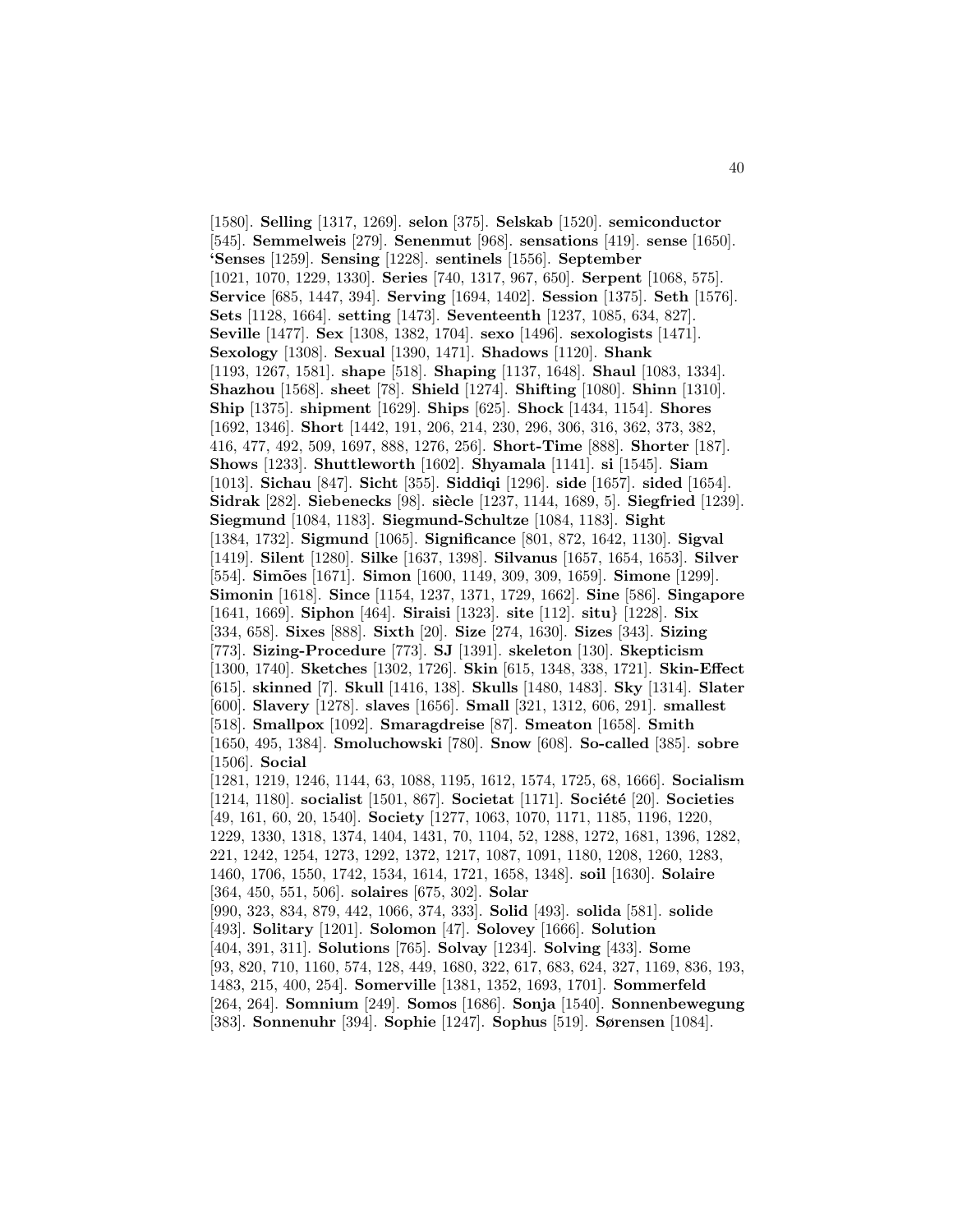**S¨orlin** [1357]. **Sorsby** [462]. **Soul** [1358, 1402, 1694, 1696, 1739, 1347]. **Sound** [1173, 1187, 1469, 610]. **Source** [818, 217, 18, 458]. **Sources** [1632, 1246, 256, 376]. **Sousa** [1671]. **South** [1239, 921, 202]. **sovereignty** [1596]. **Soviet** [1296, 844, 1628, 1462]. **soziale** [1279]. **Sozialist** [867]. **Space** [552, 1296, 1321, 1176, 1574]. **Spaceplane** [1321]. **spaces** [1592, 1555]. **Spain** [1575, 1605, 1644, 1630, 1643, 1494, 684, 487]. **Spanish** [1326, 487, 1189, 1143, 1474]. **Spary** [1335, 1232]. **Späte** [96]. **Sp¨atmittelalters** [159]. **Special** [1375, 672]. **Specialists** [508]. **specialized** [89]. **species** [129, 1646]. **Spectacle** [1437, 1233]. **Spectra** [284]. **Spectrography** [1227]. **Spectrum** [389]. **speculation** [33]. **Speculations** [872, 351, 1252]. **Speed** [892, 1263, 1257, 994, 610]. **Speed-Distance** [1263]. **Speeds** [1266, 1264]. **Spekulation** [33]. **speleology** [1592]. **Spencer** [1129]. **Sphaera** [1632]. **sphera** [581]. **Sphere** [988, 1409, 1410, 1700, 1678, 1632, 1392]. **spheres** [1678]. **Spherical** [349]. **Spiral** [805, 537, 336]. **Spirit** [917, 86]. **Splendid** [455]. **Splendor** [1201]. **Splitting** [873]. **Spotlight** [1197, 1201, 1160, 1161, 1163, 1200, 1288, 1159, 1198, 1199, 1285, 1286, 1289, 1162, 1202, 1287, 1653]. **Sprachen** [594]. **Spread** [744, 173]. **Springer** [1664, 1524, 1683, 1522]. **Spying** [790]. **squarable** [1017]. **Square** [966, 1436, 873, 532, 805]. **squaring** [78, 1638]. **Squelette** [130]. **St** [1484]. **St.** [1361]. **Stability** [1122]. **Stabius** [1411]. **Stage** [1389]. **Stahuis** [1021]. **Staley** [1181]. **Stalin** [1366]. **Stamhuis** [1217]. **Standard** [825, 915]. **Star** [767, 656, 821, 1000, 729, 885]. **Stark** [264, 264]. **Stars** [1031, 480, 1678, 1603, 1493]. **Start** [601]. **State** [1419, 1396, 1327, 1452, 1090, 1550, 1742]. **state-level** [1090]. **States** [1197, 1312, 843, 1629]. **Stations** [1363]. **Statistical** [1021, 1088, 1217, 1020, 1091, 720, 108]. **Statistics** [1090, 1092, 1087, 1091]. **statistische** [108]. **Status** [579, 1111, 436, 964]. **Stavenhagen** [439]. **stealing** [1483]. **Steam** [1216]. **Steele** [1683]. **Steigerwald** [1585]. **Stein** [1065, 608]. **Steinau** [1416]. **Stela** [320]. **Stellar** [640]. **Stelle** [112]. **Stellung** [148]. **Steno** [1521]. **Stensen** [338, 338, 87, 276, 80, 636]. **Stensenbriefe** [276]. **Stensens** [87, 636]. **Step** [672, 1290]. **Stephanus** [993]. **Stephen** [1648, 1686]. **stepping** [1504]. **stéréographique** [551]. **Stern** [1684]. **Steven** [1148]. **Stevin** [309, 1659, 1149]. **Stewardship** [1663]. **stiintei** [1545]. **Stillman** [1265]. **Stockholm** [1615]. **Stoic** [408]. **Stoics** [634]. **Stone** [575]. **stopped** [1483]. **storm** [1131]. **Story** [1155, 1130, 1165, 1135, 1642]. **Strange** [1370, 1321, 1705]. **Strano** [1637]. **Strasbourg** [34]. **Strategic** [1197, 1202]. **Strategy** [475]. **Stratigraphy** [495]. **stresses** [1611]. **strings** [1456]. **Str¨omgren** [1066]. **structural** [544]. **Structure** [722, 518, 530]. **structures** [1468]. **Struggle** [1402, 1694]. **Strukturtheorie** [530, 544]. **Stubbornness** [1020]. **student** [92]. **Studie** [1718, 1400]. **Studien** [386]. **Studienzeit** [92]. **Studies** [1540, 1636, 1010, 825, 834, 846, 879, 1721, 1521, 1186, 1319, 504, 1336, 1359, 386, 1724, 89, 302, 244, 375, 1660, 694, 263, 1215, 1348]. **Study** [1203, 831, 461, 507, 211, 1083, 865, 172, 546, 468, 529, 1631, 1615, 1494, 886,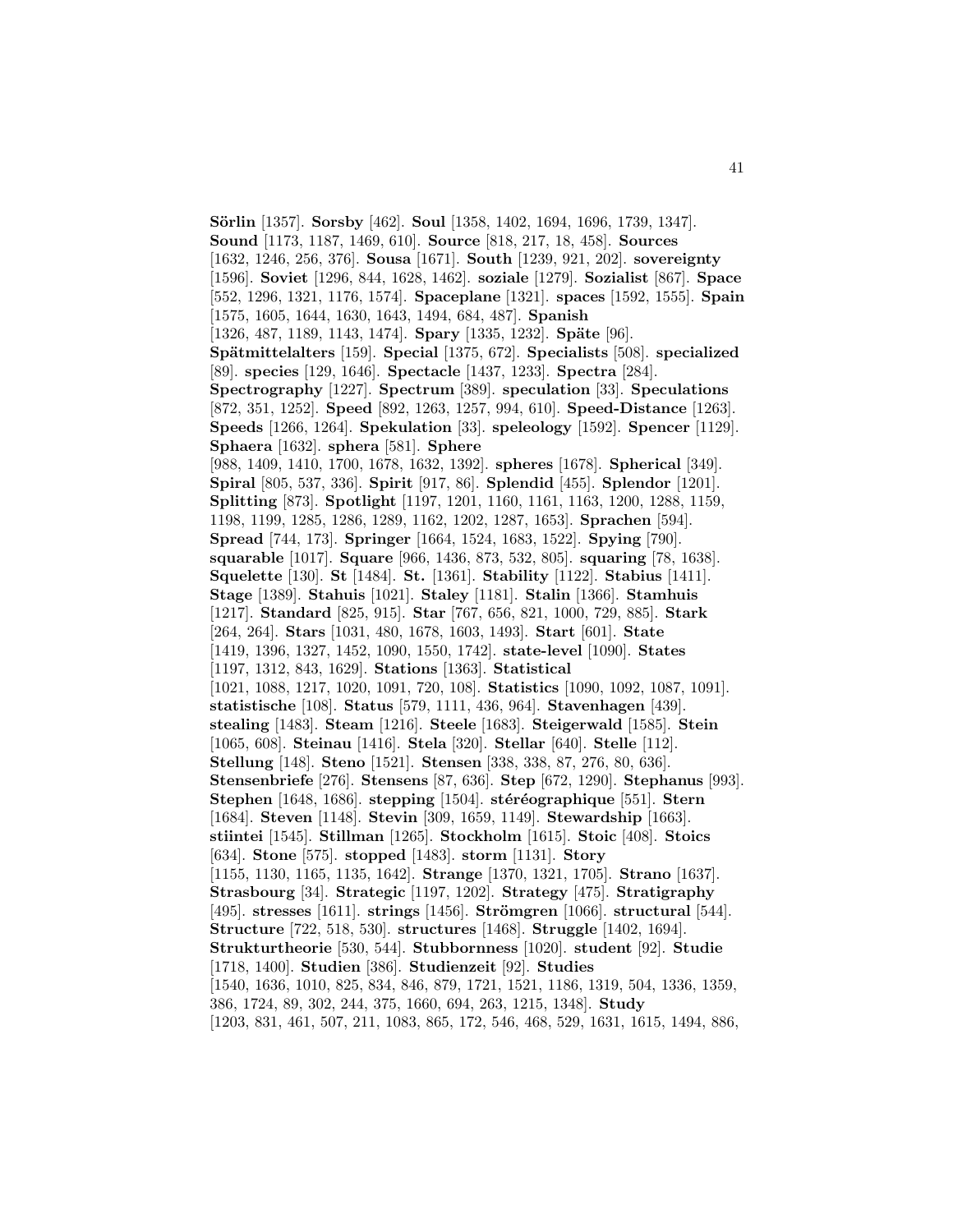1593, 1563, 165, 502]. **Sturm** [1370, 1131]. **Stuttgart** [1583]. **Styles** [1033, 1151]. **suanzhi** [1464]. **Sub** [1274]. **Sub-Committee** [1274]. **Subatomic** [1134]. **Subjected** [387]. **subjective** [1499]. **Sublimation** [85]. **Sublime** [1271]. **substance** [247]. **substantiality** [964]. **subterraneus** [1043]. **Succession** [799]. **Successive** [308]. **Successors** [1411]. **Suff** [270]. **suggested** [405]. **suite** [650]. **suivie** [5]. **S´ulba** [703, 1025]. **Sulba-s´ ´ utras** [1025]. **Sulfides** [445]. **Sulfur** [730]. **Suman** [1576]. **Summaries** [193]. **Summary** [527, 1652]. **Summetria** [1177]. **Sums** [801, 784]. **Sun** [988, 383, 28, 267, 332]. **Sundial** [365, 287, 364, 450, 506, 394]. **Sundials** [644, 330, 675, 302]. **Super** [1399, 1728, 209]. **Superconducting** [1399, 1728]. **superheavy** [1511]. **Supplementary** [113]. **Supply** [1066, 859]. **supposed** [1558]. **Surfaces** [655]. **Surgery** [117]. **Surman** [1574, 1329]. **Surprising** [1305]. **Survey** [525, 239, 144, 894, 576, 434, 457]. **Survival** [1434, 1245, 684]. **Survivance** [684]. **Susanne** [1180]. **Suspensions** [852]. **sútras** [1025]. **Svedberg** [780]. **Sven** [1280, 1082, 1591]. **Sverker** [1357]. **Swammerdam** [16]. **Swan** [1539]. **Swedish** [1532, 1140]. **Swenson** [608]. **Swift** [1721]. **Swindlers** [1164]. **Switzerland** [1683, 1519, 1638, 1522, 1676]. **Sword** [1274]. **swords** [290]. **Sylla** [1128]. **Symbolism** [739]. **symmetric** [386]. **symmetrischen** [386]. **Symmetry** [1177, 1037, 1159]. **Symposium** [474, 1615]. **synth`ese** [99]. **Synthesis** [1347, 1696, 99]. **System** [318, 289, 744, 281, 865, 498, 398, 794, 417, 868, 693, 1509, 1511, 1508, 179, 1513, 717, 574, 1641]. **systematic** [4, 55]. **systematische** [4, 55]. **Systems** [863, 852, 1150]. **Syzygy** [1007].

**T** [435, 1296, 484, 1350, 1149, 475, 718]. **Tūsī** [632, 816]. **Tūsi** [1293]. **Table** [1070, 289, 666, 349, 641, 237, 401, 1007, 1000, 28, 1130, 392, 798, 566, 1510, 1669, 1642, 994, 1512]. **tableau** [1514]. **Tables** [379, 767, 1406, 722, 834, 846, 879, 152, 325, 1407, 268, 688, 178, 197, 720, 693, 717, 998, 527]. **Tablet** [207]. **Tabulated** [442]. **Tachard** [1013]. **Tadhkirah** [384]. **Taesch** [1543]. **Tafeln** [289]. **Tagebuch** [92, 80]. **Tahdid** [459]. **Tail** [1047]. **Tailarach** [1251]. **Tailarach-Vielmas** [1251]. **take** [1537, 1465]. **Taking** [1153]. **Tale** [735, 1206, 784, 1010, 1512]. **talk** [1599]. **Tamil** [100, 178, 197, 101]. **Tang** [1568]. **Tangents** [324, 300]. **Tankelæser** [1190]. **task** [119]. **taste** [1481]. **Tau** [691]. **tautochronism** [263, 375]. **Tautochronisme** [375, 263]. **teacher** [24]. **teachers** [209, 148]. **teaching** [555, 1540]. **teachings** [139, 54, 181]. **Teams** [1395, 1738]. **Technical** [447, 1610]. **Technique** [759, 1282]. **Technological** [1186, 1450, 1461]. **technologies** [1517, 1565, 1488]. **Technology** [1138, 1330, 1428, 1188, 64, 892, 1290, 487, 1401, 446, 1154, 120, 145, 135, 1145, 1297, 63, 1241, 1199, 1143, 1744, 691, 1522, 1716, 1735, 1283, 1171, 1185, 1196, 1573, 1165, 1135, 1291]. **T`ecnica** [1171]. **Teeth** [1068]. **Teleology** [1250]. **Telephony** [779, 1151]. **Telescope** [40]. **Telesio** [1587]. **Television** [1317]. **Tell** [1010]. **Tell-tale** [1010]. **Temminck** [44]. **Temperature** [660]. **Template** [1407]. **temporalities** [1595]. **Temporality** [1408]. **Temporis** [23]. **Tenements** [462]. **Tennis** [1128]. **Tension** [705].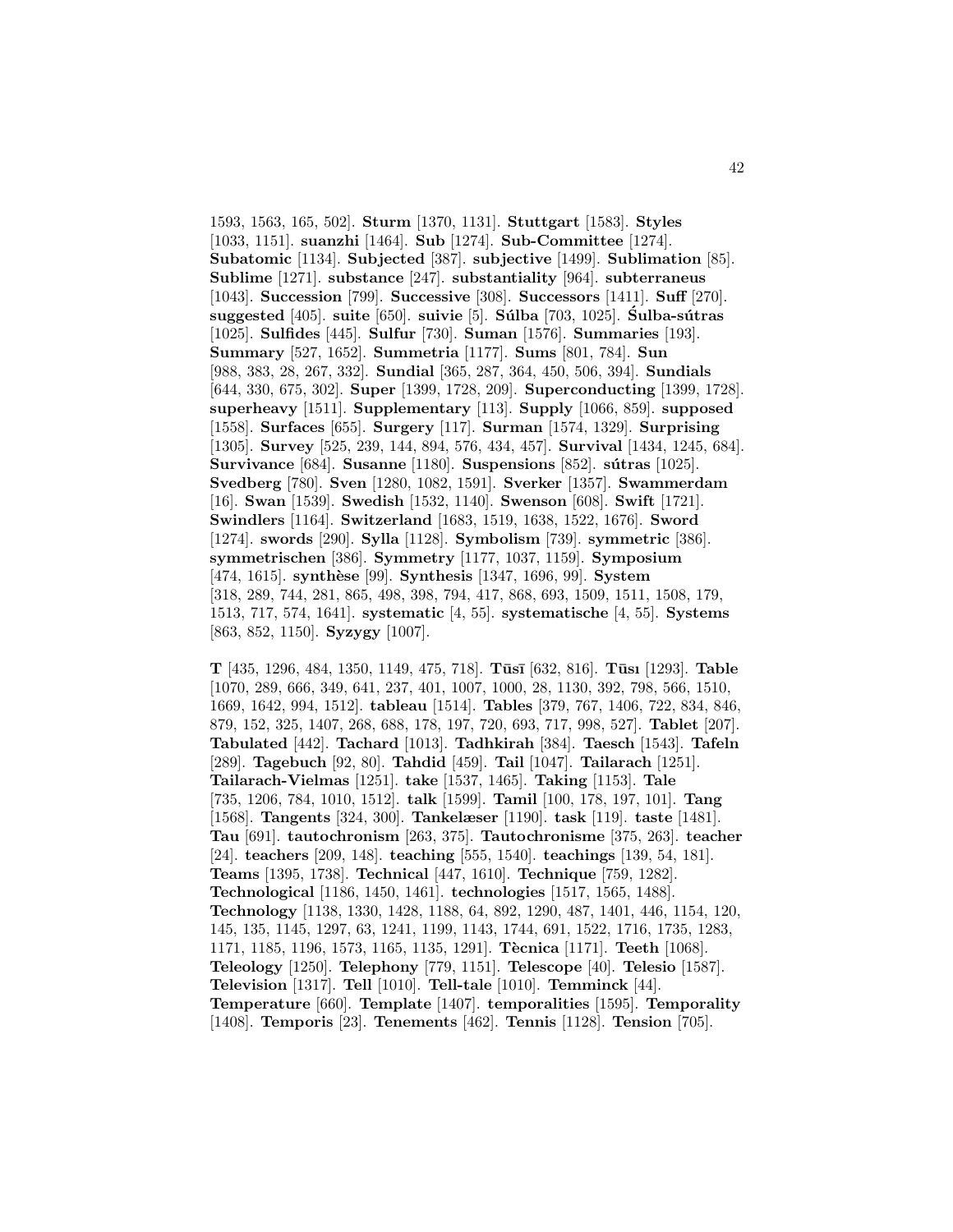**Tensions** [1117]. **Tenth** [1204, 217]. **Tercentenary** [311]. **Tere** [1586]. **Term** [201, 174]. **Terminology** [1503, 1688]. **Terms** [430]. **Terrall** [1368]. **Terre** [1689]. **Terrestrial** [1045, 892, 633, 591]. **Territories** [1426]. **Testament** [439]. **Testamentum** [297]. **tests** [108]. **Text** [218, 817, 1019, 896, 200]. **textbooks** [1463]. **Texte** [713]. **Texten** [383]. **Texts** [317, 318, 574, 736, 702, 713, 383]. **Textual** [1410]. **Teyler** [132]. **Th¯abit** [224]. **Thackray** [501, 491]. **Thales** [323]. **Theaetet** [112]. **Theaetetus** [112]. **Thebes** [968]. **Their** [1422, 1155, 998, 787, 1158, 1641, 128, 562, 1530, 1456, 854, 550, 560, 540, 1609, 519]. **Thell** [1584]. **Theodor** [1155, 250, 780]. **Theodore** [1021, 1328]. **Theodoros** [112, 112]. **Theodoros-Stelle** [112]. **Theological** [1332]. **theology** [1639]. **Theorem** [603, 505]. **théorèmes** [550]. **Theorems** [820, 550]. **theoretic** [357]. **Theoretical** [673, 787, 1421, 1520, 1457]. **Theorie** [386, 240, 711, 659, 244, 741, 263]. **Theories** [126, 443, 990, 1057, 67, 1226, 1646, 1252, 104]. **Theory** [573, 760, 644, 734, 559, 611, 1231, 1126, 1029, 1119, 1234, 406, 217, 224, 680, 1121, 1047, 517, 564, 600, 919, 211, 1293, 967, 630, 779, 965, 628, 554, 418, 546, 331, 417, 1008, 358, 1054, 333, 625, 119, 830, 386, 741, 1539, 240, 298, 1012, 1656, 1618, 711, 518, 530, 544, 393, 807, 244, 263, 659, 460, 512]. **Thera** [1039]. **There** [377]. **Thermo** [1474]. **Thermo-chemical** [1474]. **Thermodynamics** [1262, 1275, 507, 614, 350, 871, 746]. **Thermodynamik** [871, 746]. **Theses** [586]. **Thesis** [1473]. **Thibaud** [1606]. **Thiel** [1583]. **Things** [1367]. **thinking** [1590, 1085]. **Third** [1262, 1275, 1594]. **Thirds** [635]. **Thomas** [1370, 31, 1160, 1429, 142, 166, 232, 1017]. **Thompson** [1657, 1655, 1654, 1653, 1656]. **Thomson** [847, 1036, 847]. **Thomson-Experimente** [847]. **Thoreau** [1213]. **Thought** [347, 489, 434, 1259, 1276, 440]. **Thoughts** [63]. **Thousand** [1236]. **Threat** [1138]. **Three** [268, 328, 651, 494, 550, 1028, 255]. **threefold** [1493]. **thrift** [1635]. **Throughout** [81]. **Throwing** [1461, 1169]. **Thule** [688]. **Thury** [1689]. **Thyrotoxicosis** [278]. **Thyself** [1307]. **Tidal** [1231]. **Tiere** [210]. **tigers** [1556]. **Tiggelen** [1641, 1369]. **Tilbury** [657]. **Tilling** [471]. **Tilt** [1490]. **Time** [1225, 552, 601, 1497, 888, 697, 798, 746, 1555, 1131, 156, 1553, 1546, 475]. **Times** [803, 1602, 118, 1081]. **Timocharis** [727, 640]. **Tiroler** [366]. **Tissue** [1282]. **Titelbild** [8]. **Tod** [136]. **Together** [1128]. **Tokugawa** [1497]. **Toledo** [998]. **Tomb** [968]. **tomus** [360]. **tones** [667]. **Tongwen** [1464]. **Too** [1201, 1316]. **Tool** [1222]. **Tools** [1411, 368, 1096, 1564]. **tooth** [255]. **Tormented** [1155]. **Torquetum** [465]. **Tourniquets** [1375]. **Tower** [785]. **Track** [1350]. **Tractatus** [876]. **Tractional** [698]. **tracts** [346, 291]. **Trade** [1383, 1722]. **trading** [1475]. **Tradition** [46, 831, 501, 1238, 1528, 1086, 1324]. **Traditions** [1334]. **Trafficking** [1182]. **Training** [1070]. **traité** [532, 646, 652, 1455]. **Trajectories** [1186]. **Traktate** [346]. **Trans** [1128]. **Transactions** [1527]. **Transatlantic** [1197, 1201, 1200, 1198, 1199, 1202]. **Transcendental** [698]. **Transformation** [1085, 1080, 544].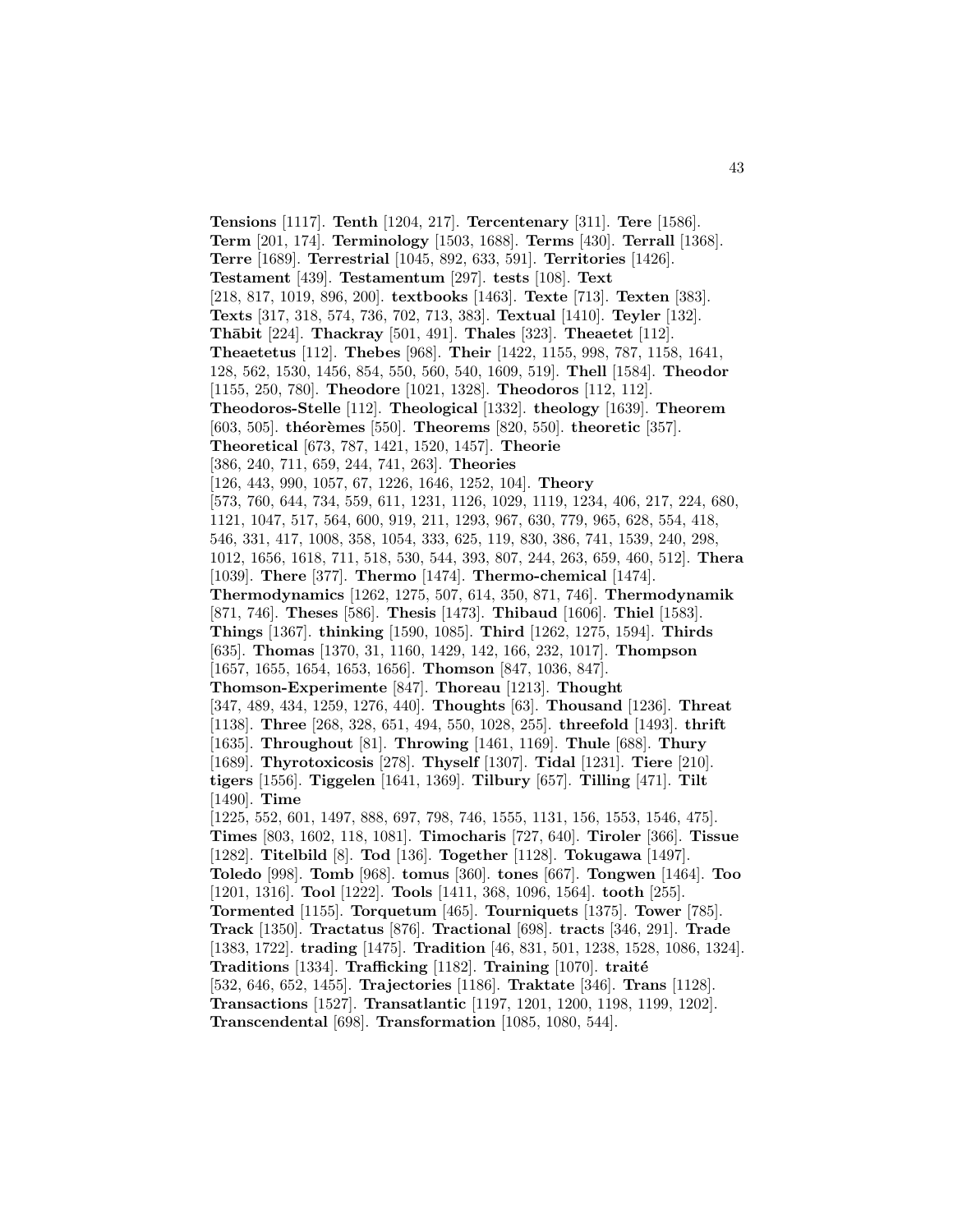**Transformations** [1334, 1433]. **Transforming** [1469]. **Transformism** [1068]. **Transhimalaya** [1591]. **Transit** [1069]. **Transition** [1161, 1203]. **Transits** [322]. **Translated** [1687, 400]. **Translating** [1459]. **translation** [1459]. **translations** [88]. **Transmission** [1053, 1336, 1536]. **Transmitting** [1478]. **transmutation** [1646]. **transmutations** [1667]. **Transnational** [1201, 1137, 1573]. **Trapezia** [733]. **Traum** [54]. **Traum-Lehren** [54]. **travel** [27]. **Travellers** [1239]. **Travelling** [1223]. **Travels** [1351]. **Treating** [1571]. **Treatise** [218, 217, 343, 349, 479, 868, 150, 1536, 711]. **Treatises** [449, 632]. **treatist** [532]. **treatment** [84, 194, 212]. **Trees** [1328]. **trends** [1661]. **Trepidation** [1678, 224]. **Tresch** [1297]. **trials** [746]. **Triangle** [577, 207]. **Triatomic** [1244]. **Tricks** [784]. **Trigonometry** [1030, 392, 1174]. **Triorchidie** [6, 6]. **Trios** [1030]. **Trisection** [1168]. **Trochu** [1606]. **trois** [550]. **Tropical** [527]. **tropicalism** [1645]. **Tropisms** [425]. **True** [1007]. **Truesdell** [1098, 1099, 1095, 614, 1097, 1100]. **Truitt** [1440]. **Truth** [323, 1703, 1397]. **tsai** [665]. **tube** [1176]. **tujing** [1568]. **Tumours** [173]. **Tunnel** [1728, 1399]. **Tunnels** [1119]. **Turchetti** [1299]. **turcs** [429]. **Turin** [826]. **Turkish** [429]. **turmoil** [1462]. **Turn** [1432, 1308, 1505]. **Turnhout** [1640, 1540, 1689]. **Turning** [1528, 1531]. **Tusı** [384]. **Twelfth** [20]. **Twentieth** [1205, 1084, 1282, 1577, 1643, 842, 1119, 1139]. **twentieth-century** [1643, 1139]. **Two** [317, 1153, 896, 735, 1144, 1409, 722, 1408, 632, 697, 1186, 1266, 593, 1035, 302, 1517, 383, 1017, 1028, 5, 713, 429, 15, 241]. **two-cornered** [1017]. **Twopenny** [339]. **Tycho** [982, 729, 1008, 275, 358]. **Tychonic** [1679].

**Tychonis** [360]. **type** [544]. **typically** [1020]. **Tyrolean** [366].

**u.a** [1179]. **U.S.** [1610]. **Überlieferung** [391, 248, 618]. **übersetzt** [400]. **UK** [1650, 1577, 1685, 1576, 1643, 1642, 1646, 1648, 1581, 1687]. **Ukraine** [1491]. **Ulrich** [1175]. **Umayyade** [364]. **Umgestaltung** [544]. **unbekannten** [96]. **Unbound** [1073]. **Unbranding** [1379, 1711]. **Uncertainty** [1397, 1703]. **Underestimated** [848]. **Understanding** [449, 1253, 1216, 1654]. **underwater** [1596]. **Undescribed** [7]. **Unearthing** [1262, 1275]. **Unexamined** [1161]. **Ungarnreise** [636]. **Unification** [559, 1270]. **Union** [844]. **uniqueness** [1593]. **United** [1542, 1637, 1197, 1629]. **Unity** [917]. **Universe** [690, 246, 1493]. **universels** [675]. **Universitaires** [1579]. **Universitat** [1605]. **Universities** [1229, 1574]. **University** [1607, 1021, 1229, 1577, 1542, 1602, 1685, 1586, 1576, 1541, 1574, 1667, 1643, 1647, 1517, 1603, 1585, 1639, 1497, 1601, 1578, 1582, 1573, 1668, 1642, 1646, 1670, 1649, 1648, 1651, 1581, 1687, 1544, 339, 1341, 840, 339]. **Unknown** [720, 96]. **unmaking** [1645]. **Unpublished** [358, 658, 1618]. **Unreasonable** [339]. **unseeing** [1675]. **Unsichtbare** [1179]. **Unstable** [1141]. **Untersuchungen** [338, 89, 108, 694]. **until** [256]. **Untranslated** [23]. **Unusual** [1004, 580]. **Unvereinbarkeit** [494]. **unveröffentlichte** [658]. **Unversitat** [1575]. **Up-and-down** [1593]. **Upheaval** [844]. **Upon** [459]. **Upright** [1131]. **Uranium** [1316, 1218]. **Uranus** [704]. **Urban** [1507, 1247].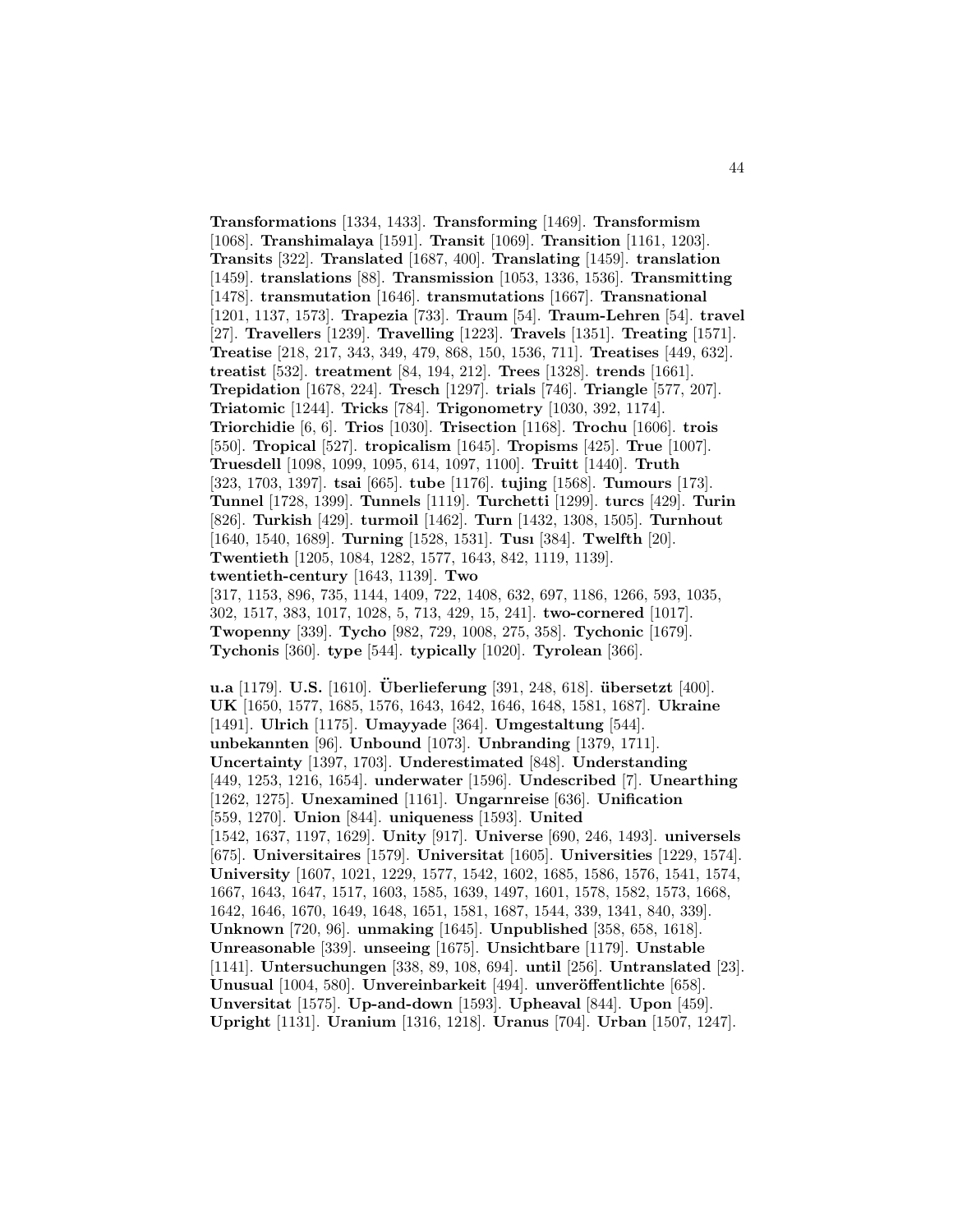**Urinary** [106]. **Urologie** [1718, 1400]. **Ursachen** [128]. **Ursula** [1232]. **Urteil** [293]. **Uruk** [1683]. **USA** [863]. **Use** [442, 480, 1564, 856]. **Used** [998, 461, 836]. **Using** [1307, 1288, 1285, 1286, 1563, 1289, 1287]. **utopia** [1462]. **Utopian** [1297, 1735].

**V** [1214, 1178, 432, 88, 372, 593, 88]. **V-2** [1214]. **V.8** [814]. **Vaccination** [1092]. **vaccine** [1558]. **Val`encia** [1605]. **Valentini** [1234]. **Valleriani** [1248]. **Valley** [525]. **Valson** [423]. **Value** [580, 331]. **Values** [703, 501, 1515, 1508]. **Vanden** [1148, 1149]. **Vanpaemel** [1664]. **van't** [668]. **Varāha** [393, 393]. **Varia** [50, 160, 18, 35, 35]. **Variant** [1678]. **Variation** [275]. **Variations** [603]. **Variet´e** [1389]. **Variety** [177]. **Various** [1020]. **Vasistha** [393, 418, 393]. **Vast** [1169]. **Vat.** [876]. **Vavilov** [1283, 1366]. **Vegetable** [426]. **vegetation** [1571]. **Velocities** [1050]. **Velocity** [676, 1050, 1256, 794]. **Venetian** [1631]. **Venetiis** [1002]. **Ventura** [1645]. **Venus** [134, 1069, 754, 134, 322, 418, 393, 466, 702]. **Venustheorie** [393]. **Verbreitungsart** [182]. **Verbrennungsexperiments** [252]. **vergessene** [713]. **Vergleich** [335, 231]. **Verité** [1389]. **Verlagsgesellschaft** [1583]. **vermeintliche** [6]. **Versammlung** [1059]. **verschollene** [711]. **Verschwinden** [712]. **Version** [816, 358, 1537]. **Versions** [1409]. **Versuch** [338, 847]. **Versuche** [746]. **versus** [996, 149, 166, 1554, 668, 408, 1610]. **Vertesi** [1395]. **Vertical** [1594, 1596, 1589, 1595, 1590]. **Verticalities** [1597, 1588]. **verticality** [1592]. **Very** [1442, 1697, 479]. **Verzeichnis** [594]. **Vesalius** [1686, 8]. **Vesals** [8]. **Vesical** [106]. **Vestiges** [1535]. **via** [1445]. **vial** [210]. **vibrating** [1456]. **Vibration** [387, 263]. **Vibrations** [244]. **victims** [15]. **Victor** [1353, 1605]. **Victorian** [1388, 983, 965, 1089]. **Vidal** [1358]. **Videnskabernes** [1520]. **Vie** [1543, 5]. **Vielmas** [1251]. **Vienna** [1182]. **Vi`ete** [98]. **Vi`etes** [215, 98, 215]. **View** [614, 412, 875]. **Views** [1560, 592, 1210, 540]. **vii** [1602]. **Viii** [131, 1638]. **VIII.31** [1631]. **Villase˜nor** [1586]. **Vinca** [1626]. **Vincent** [1125, 1515]. **Vinci** [75]. **Vinciana** [32]. **Vindicated** [408]. **vipers** [1554]. **Virchow** [1155, 48, 48]. **Virtual** [600, 1620]. **virtue** [1569, 1127]. **Virtuoso** [472, 1194]. **visibilities** [1677]. **Visibility** [152, 237]. **Visible** [1677, 1673, 1326]. **Vision** [1424]. **Visions** [1422, 1383, 860, 1057, 1399, 1722, 1728]. **Visual** [1049, 1326, 1383, 1328, 1535, 1676, 1578, 1722, 1428]. **vital** [226]. **vitality** [1585]. **vitesse** [994]. **Vizinho** [1011]. **Vleuten** [1137]. **V¨ogelin** [563]. **Vogt** [818]. **Vol** [1075, 1583]. **Volcanic** [554]. **Volny** [1523]. **Voltaire** [1581]. **Volterra** [1246]. **Volume** [1093, 1062, 1178, 1688, 219]. **Volumenbestimmung** [219]. **vom** [618, 540, 309]. **Vorarbeiten** [518]. **Voraussetzungen** [8]. **Vorläufer** [17]. **vorläufiges** [594]. **Vormärz** [1059]. **Vortex** [965]. **Voskuhl** [1340]. **Voyage** [87, 636, 1013]. **voyages** [1476]. **vs** [1003, 1037, 865]. **Vuillemin** [1337]. **vulgarisation** [1689].

**W** [1442, 1422, 456, 447, 426, 1393, 1399, 1371, 514, 1328, 704, 1718]. **W.** [704]. **Waage** [660]. **Waddell** [1427]. **Waerden** [511, 498]. **Waetzmann**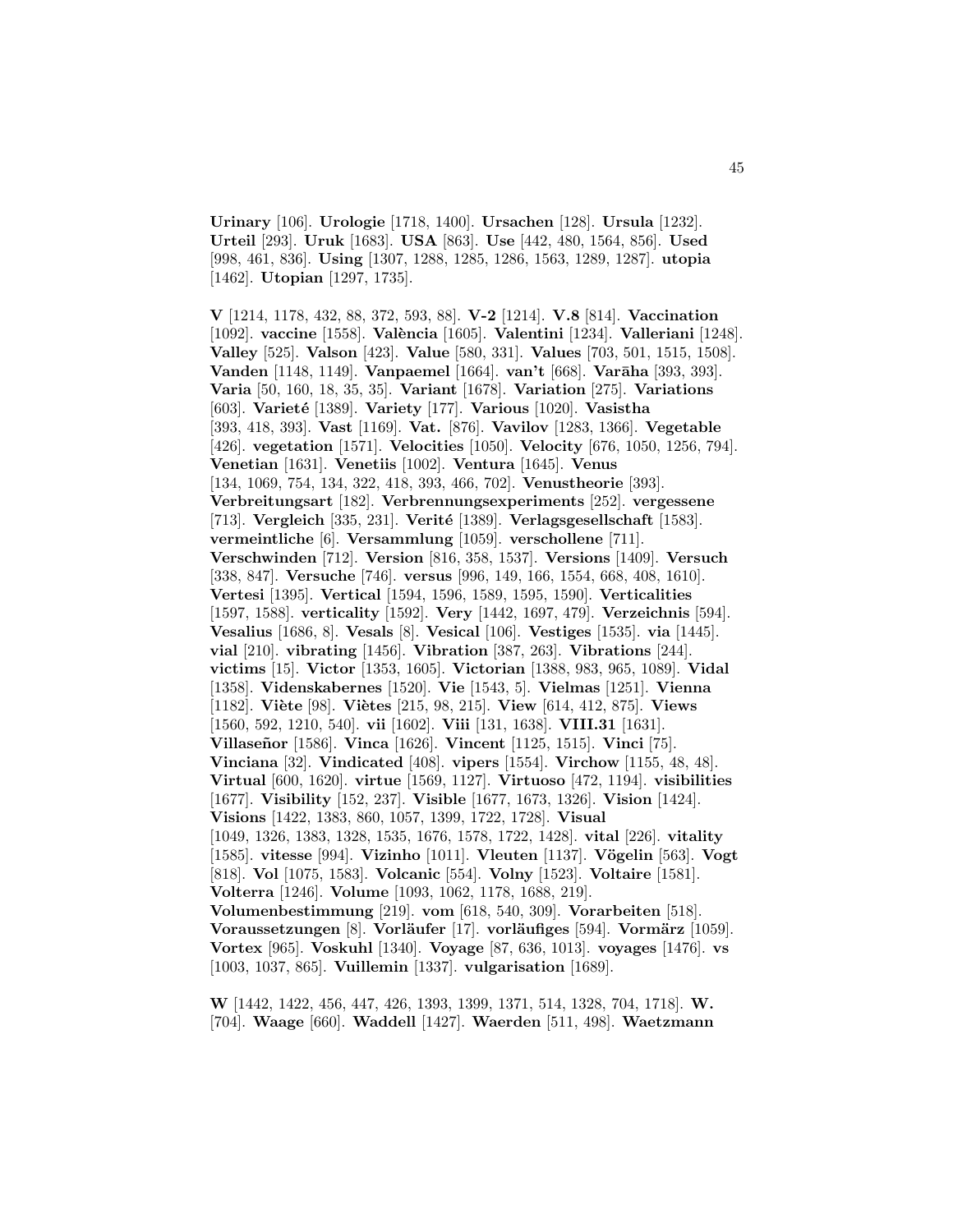[667, 667]. **Wahrscheinlichkeitsrechnung** [119]. **wa'l** [380]. **wa'l-muq¯abalah** [380]. **W¨aldern** [1175]. **Walker** [1133, 1180]. **walking** [1651]. **Wallis** [1602, 827, 225]. **Wappen** [6]. **War** [1166, 844, 1370, 1314, 1401, 1299, 1202, 1201, 1716, 1450, 1737, 1502, 1420, 1284, 1705, 1708, 1500, 1312, 1615, 1450, 1317, 1723, 1316, 1245, 1315, 1313, 1613, 1522, 1142, 1166, 1444]. **Warden** [426]. **Wars** [1193, 1218, 1024, 841]. **wartime** [1610]. **Warwick** [1645]. **Was** [339, 1220, 829, 650, 1417, 1020, 1483]. **wasn't** [1558, 677]. **Wässer** [366]. **Watches** [486]. **Water** [435, 886, 763, 1322, 1023]. **Water-Lifting** [435]. **Waterclock** [464]. **waterclocks** [887]. **waters** [366]. **Watson** [1272]. **Watt** [1241, 1216]. **Watts** [1195]. **Wave** [616]. **Waves** [837, 718, 1501]. **Waxes** [120]. **Way** [1262, 1275, 1364]. **Wayenborgh** [1688]. **Ways** [598, 1020]. **Weal** [1230]. **Weather** [1397, 1685, 1703, 1595]. **weeks** [1549]. **Wegener** [508]. **Weib** [618]. **weiblichen** [247]. **Weimar** [630]. **Weiß** [699, 699]. **Weiterwirken** [544]. **Well** [461]. **Weltraum** [1176]. **Weltsystem** [179]. **wenig** [38]. **Went** [761]. **Wenzel** [1007]. **Were** [998, 400, 1464]. **werk** [86]. **Werke** [88]. **Werrett** [1600]. **West** [1574, 221, 1677, 479]. **Western** [1272, 1549, 594, 968, 1464]. **westlichen** [594]. **Westman** [1300]. **wetting** [247]. **Wheels** [1321, 435]. **Whewell** [496]. **which** [405, 400]. **Whiggish** [1157]. **Whitrow** [513]. **wichtigsten** [560]. **wide** [829]. **Widerlegung** [711, 540]. **Widerstandes** [712]. **Widmalm** [1082]. **wieder** [92]. **Wien** [1050]. **Wigelsworth** [1269]. **Wilding** [1380]. **Wilhelm** [1667, 658, 1176, 519, 1180, 1050, 681, 546, 430, 586]. **Will** [1490]. **William** [169, 1429, 1125, 451, 1528, 1606, 495, 496]. **Willy** [342]. **Wilson** [1687, 1282]. **Winchester** [997]. **Wind** [1119, 865, 1186, 864, 1677, 863]. **Windmills** [436]. **winds** [1677]. **Wings** [1321, 334]. **winning** [1486]. **Winslowiana** [92, 92]. **Winter** [1206]. **Winterl** [917]. **Wirkung** [806]. **Wise** [1072, 1150]. **Wissen** [1279]. **Wissenschaft** [107]. **Wissenschaftler** [1028]. **Wissenschaftliche** [1583]. **wissenschaftlichen** [847]. **Wissenschaftsakademien** [1583]. **Wissenschaftsbeziehungen** [645]. **Within** [1140]. **Without** [1709, 1068, 1050, 495, 1150, 1443]. **Wittich** [1567]. **Wittichi** [1567]. **Wolfenb¨uttel** [594, 594]. **Woman** [1307, 618]. **Women** [1288, 1141, 1471, 1311, 1286, 1729, 1289, 26, 1287, 1641, 1506, 1641, 1309, 1289, 1371, 1195]. **wonderful** [1149]. **Wooden** [7]. **word** [1541]. **worden** [400]. **words** [1656]. **Work** [1042, 455, 1010, 993, 350, 882, 1255, 1349, 639, 552, 1534, 1179, 1731, 335]. **Working** [1649]. **Works** [102, 160, 423, 86, 1456, 52, 88]. **Workshop** [368, 1096]. **World** [1229, 1166, 1376, 1210, 1683, 1346, 1641, 829, 1709, 1381, 1425, 1253, 1716, 1450, 690, 1669, 1371, 1043, 1443, 1692, 1701, 1240, 1729, 1505, 1149, 1314, 1024, 841, 1607, 1189, 1136, 1401]. **World-views** [1210]. **World-wide** [829]. **worldmaking** [1720, 1298]. **worlds** [1472]. **worldviews** [1448]. **worldwide** [1686]. **Worm** [1731, 1349]. **Wormbs** [1082]. **Worse** [1369, 1743]. **Wrestling** [1267]. **Writer** [1268]. **Writing** [23, 1573, 1311]. **Writings** [1405, 38]. **written** [1464]. **Wrong** [830, 817]. **Wrong.** [1417].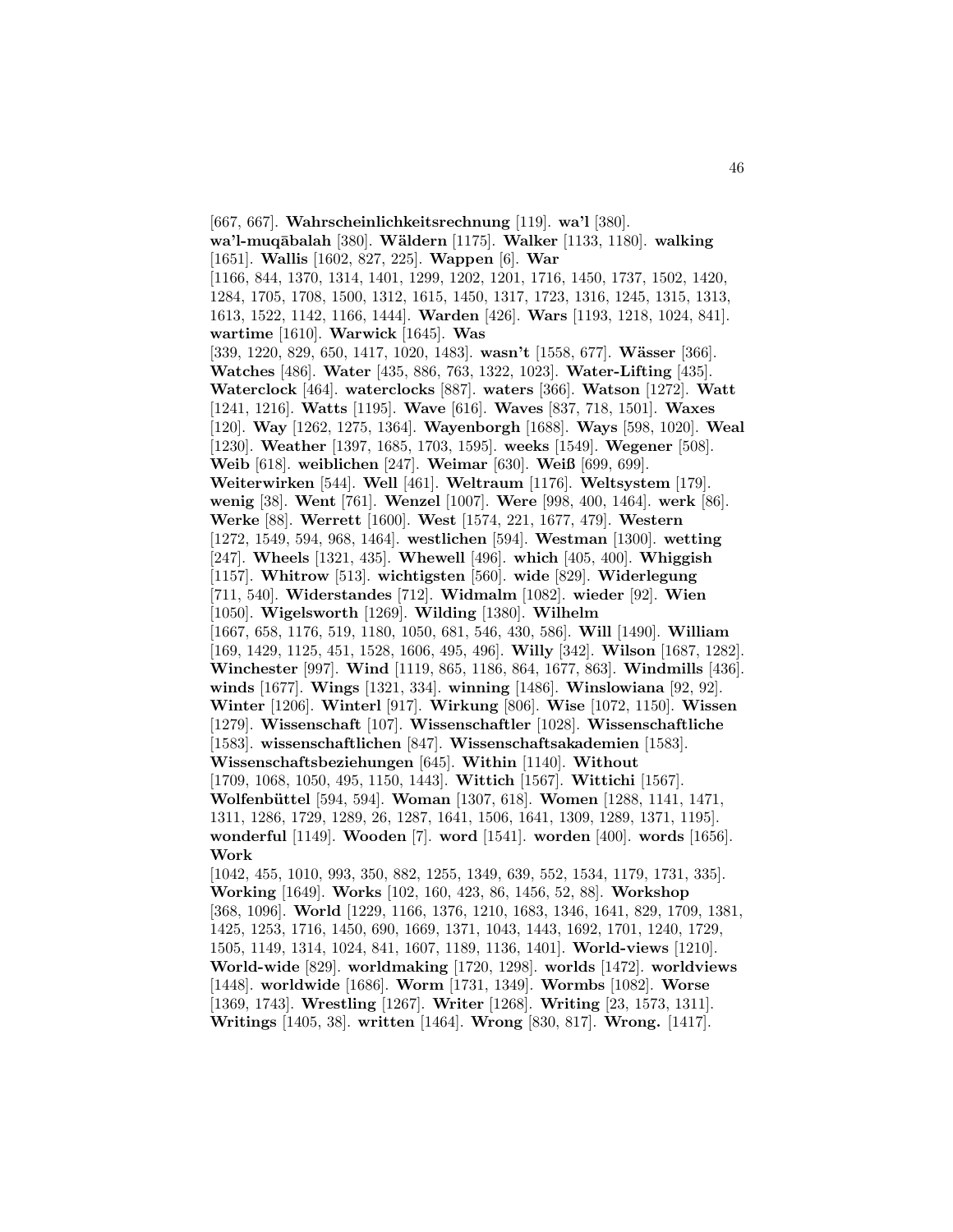**WW2** [1197, 1201, 1200, 1198, 1199, 1202].

**x** [1683, 1666, 1582, 1665, 284]. **X-Ray** [284]. **xii** [1517, 1585, 1578, 1521]. **xiii** [1524, 1580]. **xiii.10** [873]. **xiv** [1542, 1600, 1637, 1522, 360]. **XIVe** [1006]. **XIVth** [736]. **XIX** [1545, 212, 1686]. **XVI** [84, 1539, 1688, 1587]. **XVIIe** [1237]. **XVIII** [194, 1541]. **XVth** [736]. **XX** [1545]. **xxii** [1664, 1684]. **xxiv** [1641]. **xxvii** [1519]. **xxxii** [1636].

**Y¯unus** [580, 401]. **Yalcınkaya** [1396]. **yao** [665]. **Yazid** [439]. **Ydea** [1575]. **Year** [1013, 1236, 527, 636]. **Years** [507, 1682, 1366, 298, 89, 44, 1460, 1466, 1514, 485]. **Yemen** [1000]. **York** [1664, 1645, 1668, 1490]. **Young** [1430]. **Yugoslavia** [38]. **Yukawa** [596, 742]. **Yulia** [1497]. **Yves** [1618].

**Z¯ıij** [558]. **Z¯ıj** [580, 237]. **Z¯ıjes** [644]. **Zach** [166]. **Zacher** [456]. **Zacut** [1011]. **Zacuto** [527]. **Zahlensystem** [717]. **zahlentheoretische** [357]. **Zahnrezepte** [255]. **Zarq¯allu** [224]. **Zarq¯alluh** [728]. **Zarqal** [333]. **Zaslavsky** [499]. **Zbyszewski** [1226]. **Zealand** [1060, 1595]. **Zeichern** [1179]. **Zeit** [1131]. **Zeitgenossen** [182]. **zeitgen¨ossisches** [293]. **Zeitrichtung** [746]. **Zeitvorstellung** [746]. **Zentren** [107]. **zero** [125]. **Zeuthen** [818, 815]. **Zij** [409]. **Zilsel** [1473]. **Zittel** [1539]. **Zodiac** [872, 480]. **zone** [1475]. **Zoologe** [645]. **Zoological** [1484]. **Zoologiques** [768]. **Zoologist** [645]. **Zum** [555, 694, 1065, 113, 31]. **Zur** [1179, 8, 41, 112, 545, 386, 1075, 254, 1012, 159, 291, 108, 219, 807, 53, 194, 12, 391, 452, 778, 419, 26]. **Z¨urcher** [86, 86]. **Zurich** [498]. **Zusammenfassungen** [193]. **zwei** [383, 1028, 713, 15, 241]. **Zweiten** [746]. **Zwischen** [44, 871, 1133, 264, 1175, 293]. **Zyklische** [746].

# **References**

# **Anonymous:1950:I**

[1] Anonymous. Introductory. Centaurus: An International Journal of the History of Science and its Cultural Aspects, 1(1):1, September 1950. CO-DEN CENTA4. ISSN 0008-8994 (print), 1600-0498 (electronic).

#### **Hjelmslev:1950:EAA**

[2] Johannes Hjelmslev. Eudoxus' axiom and Archimedes' lemma. Centaurus: An International Journal of the History of Science and its Cultural Aspects, 1(1):2–11, September 1950. CODEN CENTA4. ISSN 0008-8994 (print), 1600-0498 (electronic).

# **Guerra:1950:HAC**

[3] Francisco Guerra. Hispanic–American contribution to the history of scurvy. Centaurus: An International Journal of the History of Science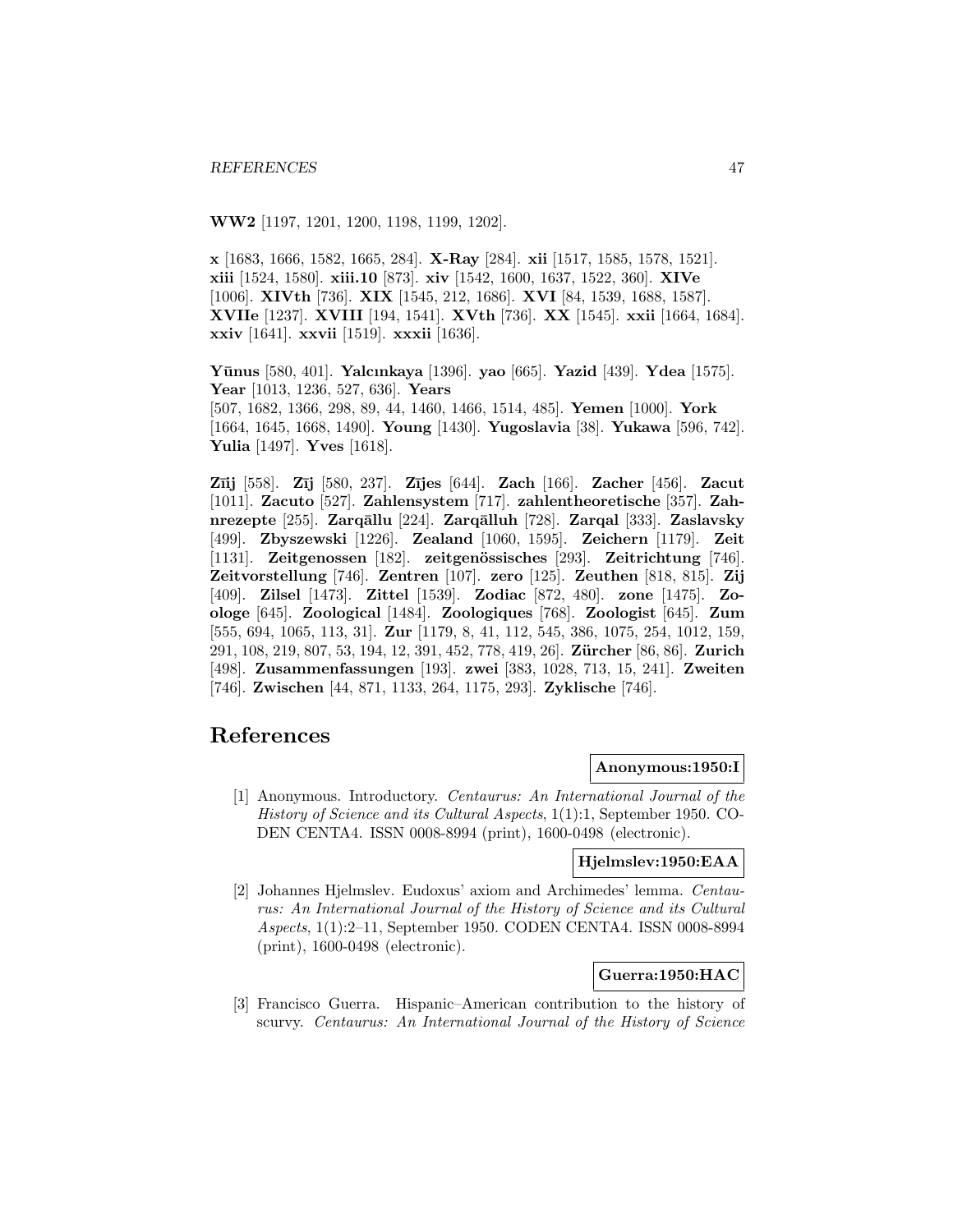and its Cultural Aspects, 1(1):12–23, September 1950. CODEN CENTA4. ISSN 0008-8994 (print), 1600-0498 (electronic).

# **Hofmann:1950:GSN**

[4] Jos. E. Hofmann. Über Gregorys systematische Näherungen für den Sektor eines Mittelpunktkegelschnittes. (German) [On Gregory's systematic approximations for the sector of a midpoint conic section]. Centaurus: An International Journal of the History of Science and its Cultural Aspects, 1(1):24–37, September 1950. CODEN CENTA4. ISSN 0008-8994 (print), 1600-0498 (electronic).

### **Wickersheimer:1950:VSC**

[5] Ernest Wickersheimer. Une vie des saints Côme et Damien dans un manuscrit médical du IXe siècle, suivie d'une recette de collyre attribuée a la m`ere des deux saints (French) [A life of the saints Como and Damien in a medical manuscript of the Ninth Century, followed by a recipe of drops attributed to the mother of the two saints]. Centaurus: An International Journal of the History of Science and its Cultural Aspects, 1 (1):38–42, September 1950. CODEN CENTA4. ISSN 0008-8994 (print), 1600-0498 (electronic).

# **Belloni:1950:WVT**

[6] Luigi Belloni. Uber das Wappen und die vermeintliche Triorchidie von ¨ Bartolomeo Colleoni. (German) [On the crest and the alleged Triorchidie of Bartolomeo Colleoni]. Centaurus: An International Journal of the History of Science and its Cultural Aspects, 1(1):43–61, September 1950. CODEN CENTA4. ISSN 0008-8994 (print), 1600-0498 (electronic).

### **Russell:1950:UWE**

[7] K. F. Russell. An undescribed wooden Ecorché [skinned] figure.  $Centau$ rus: An International Journal of the History of Science and its Cultural Aspects, 1(1):62–65, September 1950. CODEN CENTA4. ISSN 0008- 8994 (print), 1600-0498 (electronic).

# **Artlelt:1950:TFV**

[8] Walter Artlelt. Das Titelbild zur "Fabrica" Vesals und Seine kunstgeschichtlichen Voraussetzungen. (German) [The cover picture for "Fabrica Vesalius" and its art-historical conditions]. Centaurus: An International Journal of the History of Science and its Cultural Aspects, 1 (1):66–77, September 1950. CODEN CENTA4. ISSN 0008-8994 (print), 1600-0498 (electronic).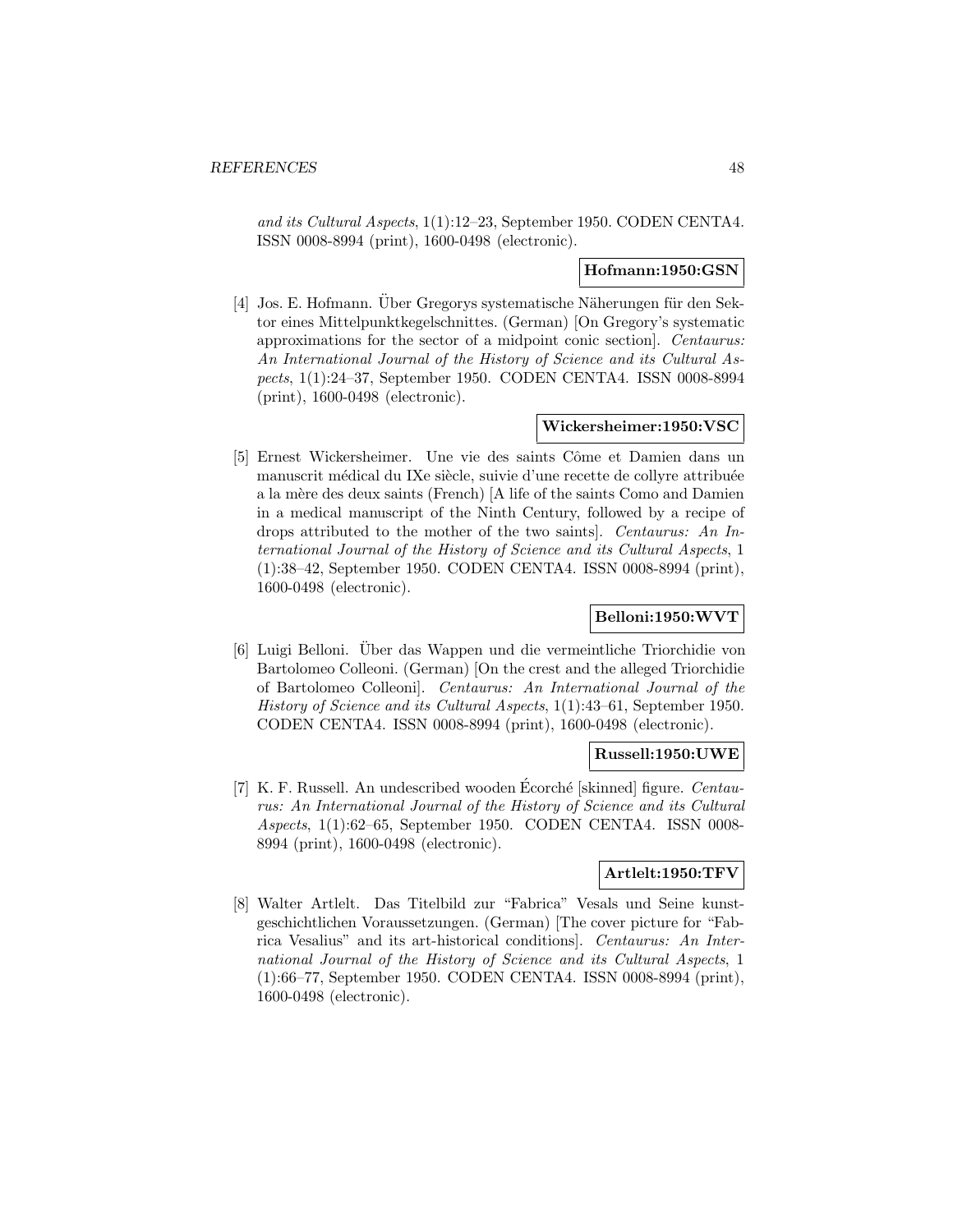#### **Anonymous:1950:OIR**

[9] Anonymous. Obituaries: Ingjald Reichborn-Kjennerud (27 June 1865–7 August 1949). Centaurus: An International Journal of the History of Science and its Cultural Aspects, 1(1):78–86, September 1950. CODEN CENTA4. ISSN 0008-8994 (print), 1600-0498 (electronic).

# **Anonymous:1950:Ra**

[10] Anonymous. Reviews. Centaurus: An International Journal of the History of Science and its Cultural Aspects, 1(1):88–94, September 1950. CODEN CENTA4. ISSN 0008-8994 (print), 1600-0498 (electronic).

# **Anonymous:1950:BRBa**

[11] Anonymous. Books received: Books received. Centaurus: An International Journal of the History of Science and its Cultural Aspects, 1(1): 95–96, September 1950. CODEN CENTA4. ISSN 0008-8994 (print), 1600-0498 (electronic).

# **Muller:1950:AAG**

[12] Reinhold F. G. Müller. Zur Aufnahme der Altmedizin in die grossen Sammelwerke der indischen Arzteschulen. (German) [accommodating age medicine in the great collections of Indian medical schools]. Centaurus: An International Journal of the History of Science and its Cultural Aspects, 1(2):97–116, December 1950. CODEN CENTA4. ISSN 0008-8994 (print), 1600-0498 (electronic).

#### **Drachman:1950:HP**

[13] A. G. Drachman. Heron and Ptolemaios. Centaurus: An International Journal of the History of Science and its Cultural Aspects, 1(2):117–131, December 1950. CODEN CENTA4. ISSN 0008-8994 (print), 1600-0498 (electronic).

# **Wendt:1950:HAO**

[14] C. H. W. Wendt. Die heiligen Ärzte in der Ostkirchenkunst. (German) [Holy doctors in Eastern Church art]. Centaurus: An International Journal of the History of Science and its Cultural Aspects, 1(2):132–138, December 1950. CODEN CENTA4. ISSN 0008-8994 (print), 1600-0498 (electronic).

### **Schadelbauer:1950:ZSK**

[15] Karl Schadelbauer. Zwei Schreiben K¨onig Maximilians ¨uber die Isolierung von Pestkranken. (German) [Two letters of King Maximilian on the isolation of plague victims]. Centaurus: An International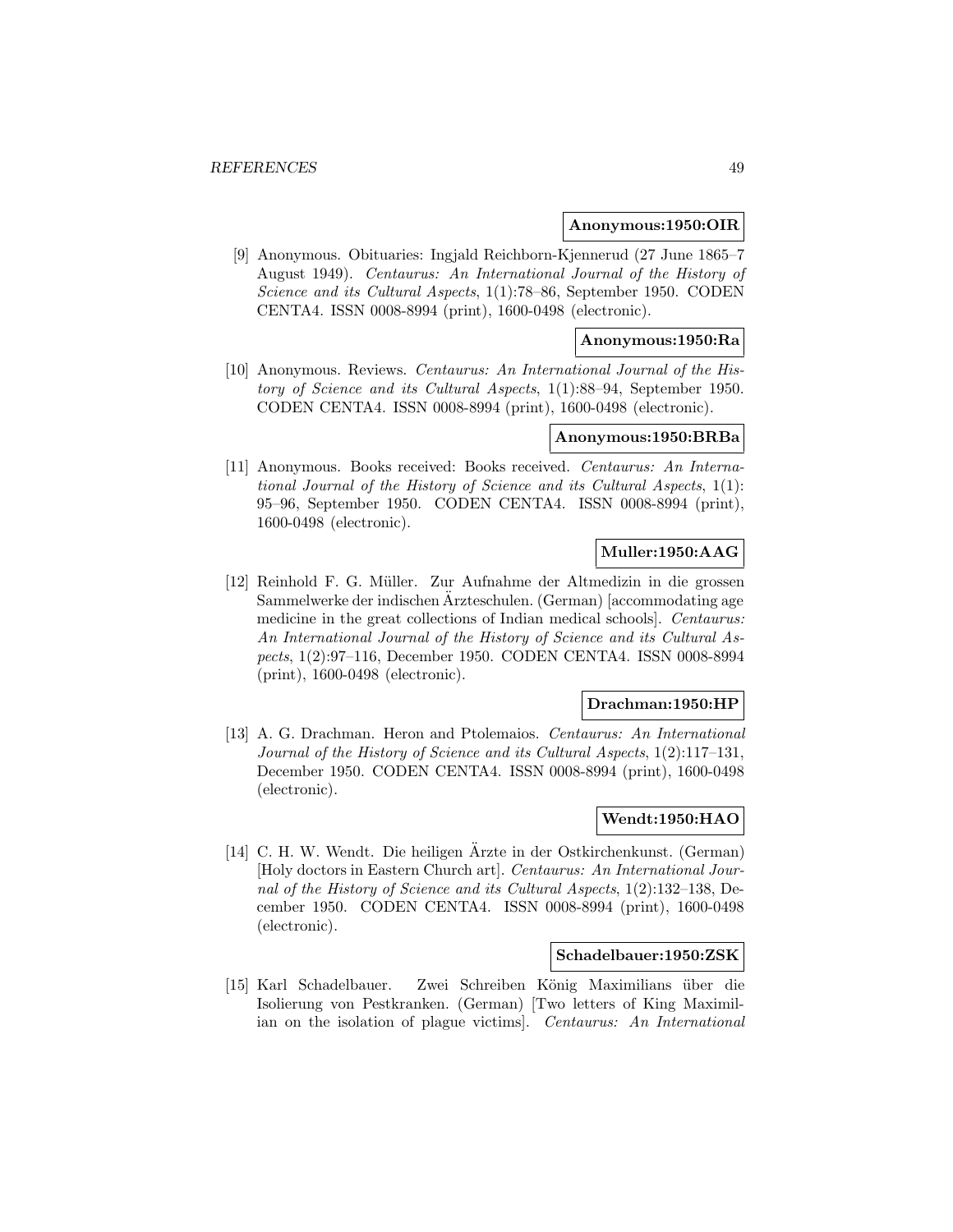Journal of the History of Science and its Cultural Aspects, 1(2):139–142, December 1950. CODEN CENTA4. ISSN 0008-8994 (print), 1600-0498 (electronic).

# **Engell:1950:RJS**

[16] H. Engell. Records on Jan Swammerdam in the Amsterdam archives. Centaurus: An International Journal of the History of Science and its Cultural Aspects, 1(2):143–155, December 1950. CODEN CENTA4. ISSN 0008-8994 (print), 1600-0498 (electronic).

# **Lesky:1950:GVH**

[17] Erna Lesky. Galen als Vorläufer der Hormonforschung. (German) [Galen as a precursor of hormone research]. Centaurus: An International Journal of the History of Science and its Cultural Aspects, 1(2):156–162, December 1950. CODEN CENTA4. ISSN 0008-8994 (print), 1600-0498 (electronic).

# **Ranganathan:1950:VSM**

[18] S. R. Ranganathan. Varia: Source materials for the history of medicine. Centaurus: An International Journal of the History of Science and its Cultural Aspects, 1(2):163–165, December 1950. CODEN CENTA4. ISSN 0008-8994 (print), 1600-0498 (electronic).

# **Anonymous:1950:OCC**

[19] Anonymous. Obituaries: Cecil Clifford Dobeil (1886–1949). Centaurus: An International Journal of the History of Science and its Cultural Aspects, 1(2):166–173, December 1950. CODEN CENTA4. ISSN 0008-8994 (print), 1600-0498 (electronic).

### **Drachmann:1950:SMS**

[20] A. G. Drachmann. Societies and meetings: Sixth international congress for the history of science and Twelfth congress of the Société internationale d'histoire de la médecine. Centaurus: An International Journal of the History of Science and its Cultural Aspects, 1(2):174–175, December 1950. CODEN CENTA4. ISSN 0008-8994 (print), 1600-0498 (electronic).

# **Anonymous:1950:Rb**

[21] Anonymous. Reviews. Centaurus: An International Journal of the History of Science and its Cultural Aspects, 1(2):176–190, December 1950. CODEN CENTA4. ISSN 0008-8994 (print), 1600-0498 (electronic).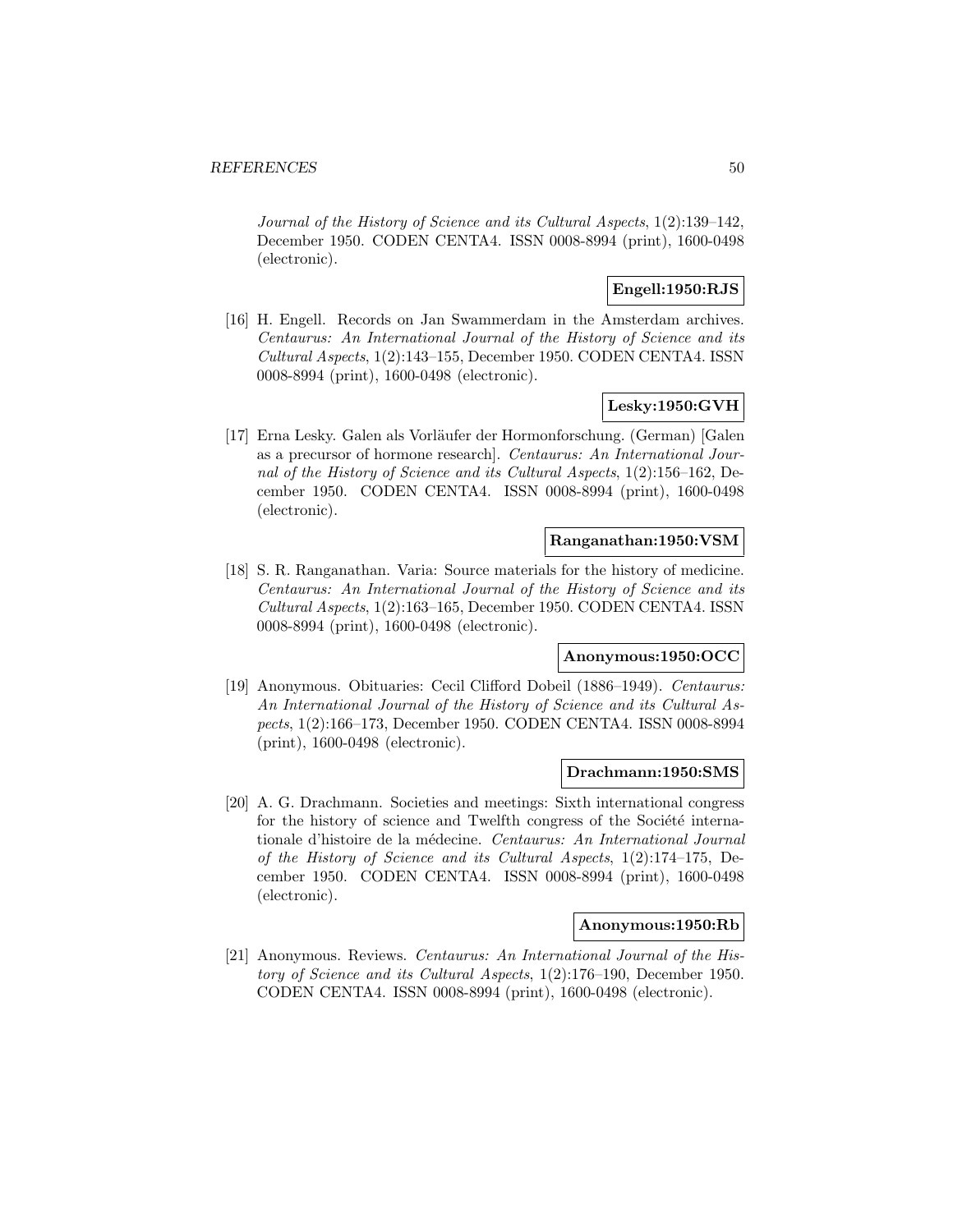#### **Anonymous:1950:BRBb**

[22] Anonymous. Books received: Books received. Centaurus: An International Journal of the History of Science and its Cultural Aspects, 1(2): 191–192, December 1950. CODEN CENTA4. ISSN 0008-8994 (print), 1600-0498 (electronic).

## **Farrington:1951:TPM**

[23] Benjamin Farrington. Temporis Partus Masculus: An untranslated writing of Francis Bacon. Centaurus: An International Journal of the History of Science and its Cultural Aspects, 1(3):193–205, March 1951. CODEN CENTA4. ISSN 0008-8994 (print), 1600-0498 (electronic).

#### **VonDiepgen:1951:KAA**

[24] Paul Von Diepgen. Der Kirchenlehrere Augustin und Die Anatomie Im Mittelalter. (German) [The church teacher Augustine and anatomy of the Middle Ages]. Centaurus: An International Journal of the History of Science and its Cultural Aspects, 1(3):206–211, March 1951. CODEN CENTA4. ISSN 0008-8994 (print), 1600-0498 (electronic).

## **Jonckheere:1951:CAE**

[25] Frans Jonckheere. La circonsion des anciens Egyptiens. (French) [Cir- ´ cumcision of the Ancient Egyptians]. Centaurus: An International Journal of the History of Science and its Cultural Aspects, 1(3):212–234, March 1951. CODEN CENTA4. ISSN 0008-8994 (print), 1600-0498 (electronic).

### **VonMarzell:1951:GFC**

[26] Heinrich Von Marzell and Günther Schmid. Zur Geschichte Des Frauenblattes (Chrysanthemum Balsamital). (German) [history of the journal for women (Chrysanthemum Balsamital)]. Centaurus: An International Journal of the History of Science and its Cultural Aspects, 1(3):235–241, March 1951. CODEN CENTA4. ISSN 0008-8994 (print), 1600-0498 (electronic).

### **VonAnker:1951:GCO**

[27] Jean Von Anker. Georg Christian Oeders Botanische Reise in Europa Um Die Mitte Des Achtzehnten Jahrhunderts. (German) [Georg Christian Oeders botanical travel in Europe in the middle of the Eighteenth Century]. Centaurus: An International Journal of the History of Science and its Cultural Aspects, 1(3):242–265, March 1951. CODEN CENTA4. ISSN 0008-8994 (print), 1600-0498 (electronic).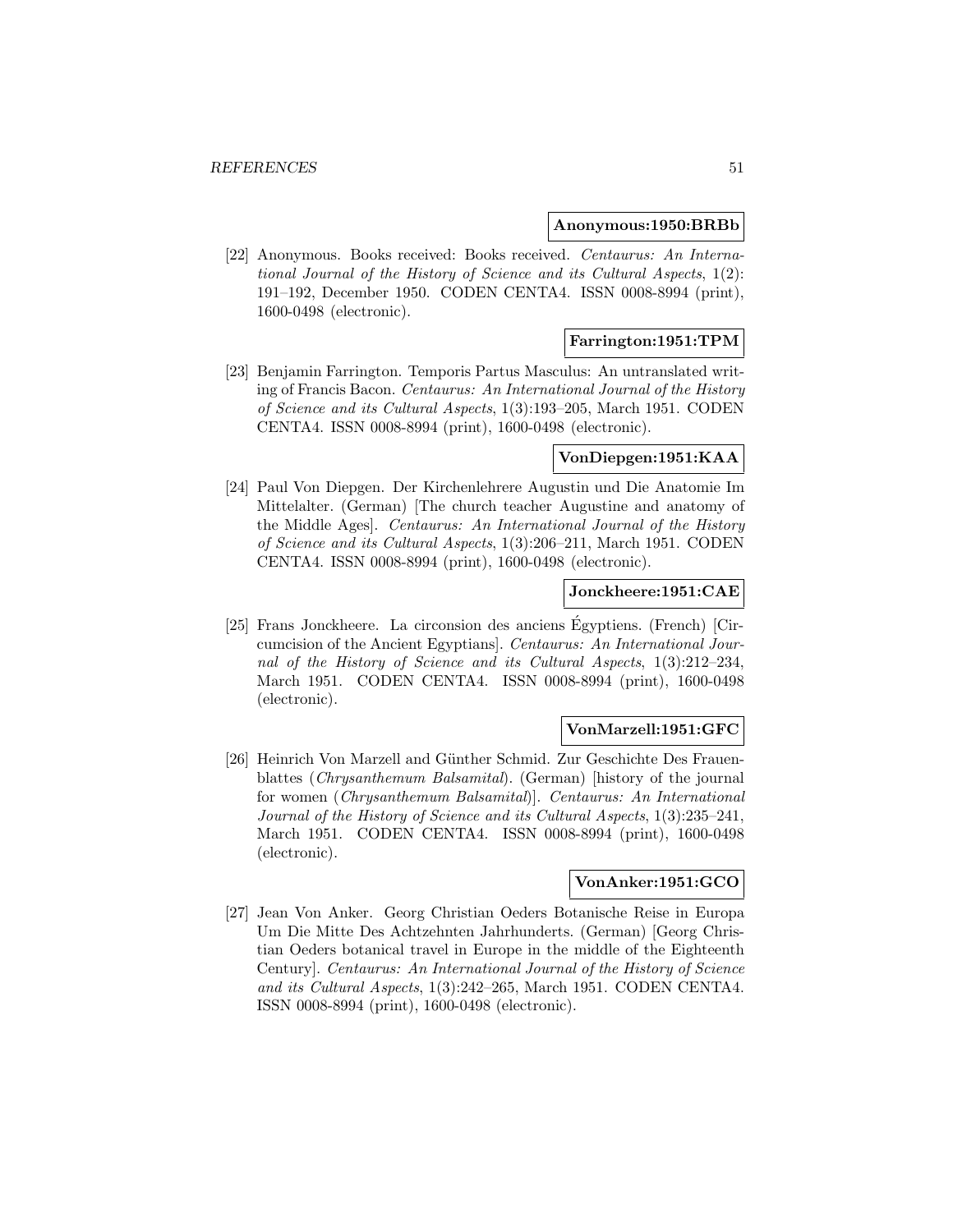#### **Neugebauer:1951:GTM**

[28] O. Neugebauer. A Greek table for the motion of the Sun. Centaurus: An International Journal of the History of Science and its Cultural Aspects, 1(3):266–270, March 1951. CODEN CENTA4. ISSN 0008-8994 (print), 1600-0498 (electronic).

### **Anonymous:1951:Ra**

[29] Anonymous. Reviews. Centaurus: An International Journal of the History of Science and its Cultural Aspects, 1(3):271–289, March 1951. CO-DEN CENTA4. ISSN 0008-8994 (print), 1600-0498 (electronic).

### **Anonymous:1951:BRBa**

[30] Anonymous. Books received: Books received. Centaurus: An International Journal of the History of Science and its Cultural Aspects, 1 (3):290–292, March 1951. CODEN CENTA4. ISSN 0008-8994 (print), 1600-0498 (electronic).

#### **VonHofmann:1951:GTB**

[31] J. E. Von Hofmann. Zum Gedenken An Thomas Bradwardine. (German) [Commemorating Thomas Bradwardine]. Centaurus: An International Journal of the History of Science and its Cultural Aspects, 1(4):293– 308, June 1951. CODEN CENTA4. ISSN 0008-8994 (print), 1600-0498 (electronic).

### **Steinitz:1951:PPI**

[32] Kate Trauman Steinitz. A pageant of proportion in illustrated books of the 15th and 16th Century in the Elmer Belt Library of Vinciana. Centaurus: An International Journal of the History of Science and its Cultural Aspects, 1(4):309–333, June 1951. CODEN CENTA4. ISSN 0008-8994 (print), 1600-0498 (electronic).

# **VonSchlechta:1951:HPS**

[33] Karl Von Schlechta. Hirnforschung und Philosophische Spekulation Im Griechischen Altertum. (German) [Brain research and philosophical speculation in Greek Antiquity]. Centaurus: An International Journal of the History of Science and its Cultural Aspects, 1(4):334–355, June 1951. CODEN CENTA4. ISSN 0008-8994 (print), 1600-0498 (electronic).

## **Wickersheimer:1951:PSF**

[34] Ernest Wickersheimer. Paracelse `a Strasbourg. (French) [Paracelsus in Strasbourg]. Centaurus: An International Journal of the History of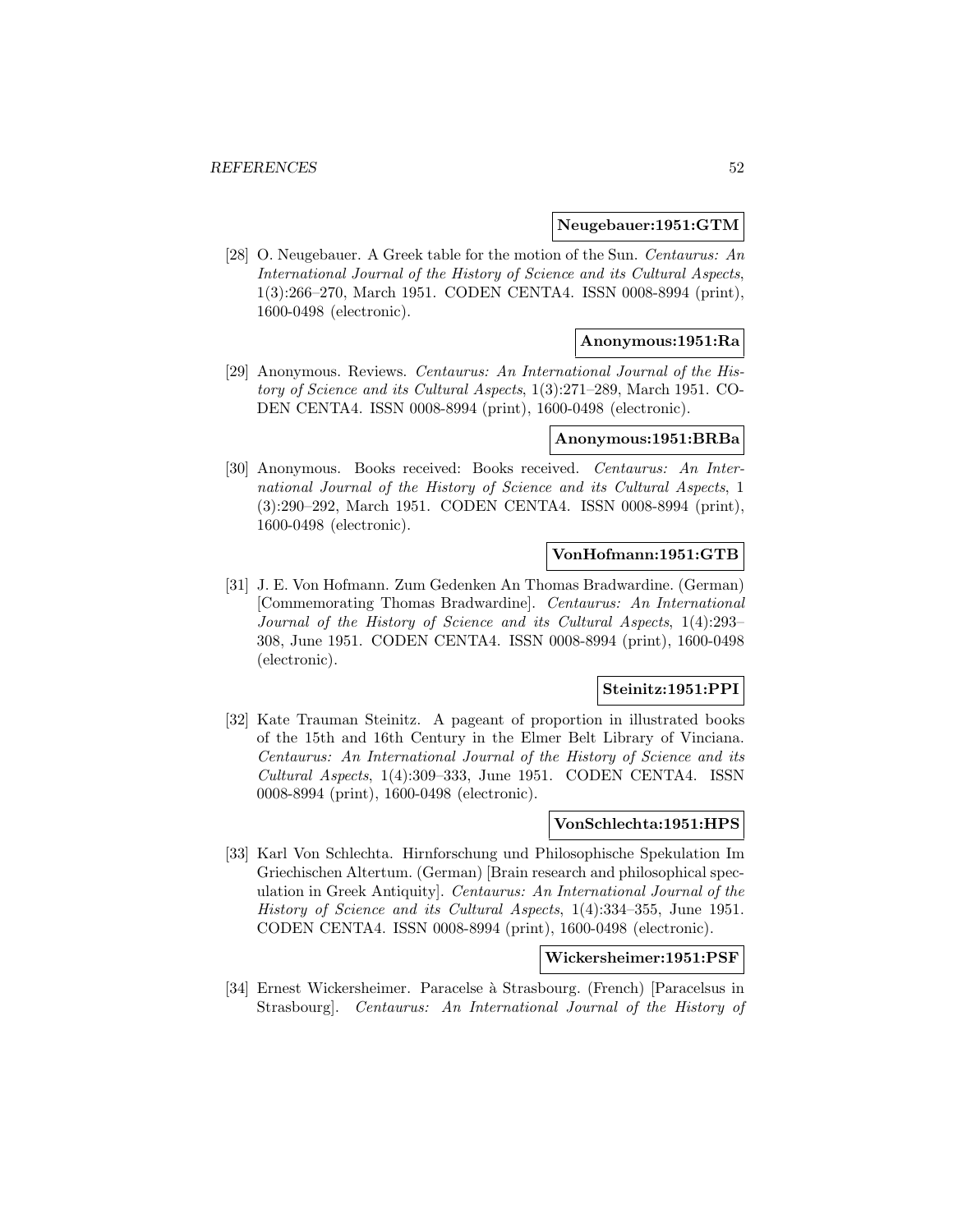Science and its Cultural Aspects, 1(4):356–365, June 1951. CODEN CENTA4. ISSN 0008-8994 (print), 1600-0498 (electronic).

### **VandeVelde:1951:VMH**

[35] A. J. J. Van de Velde. Varia: Un musée de l'histoire des sciences en Belgique. (French) [Varia: a museum of the history of science in Belgium]. Centaurus: An International Journal of the History of Science and its Cultural Aspects, 1(4):366–377, June 1951. CODEN CENTA4. ISSN 0008-8994 (print), 1600-0498 (electronic).

#### **Anonymous:1951:Rb**

[36] Anonymous. Reviews. Centaurus: An International Journal of the History of Science and its Cultural Aspects, 1(4):378–392, June 1951. CO-DEN CENTA4. ISSN 0008-8994 (print), 1600-0498 (electronic).

### **Drachmann:1951:ASK**

[37] A. G. Drachmann. On the alleged second ktesibios. Centaurus: An International Journal of the History of Science and its Cultural Aspects, 2(1):1–10, September 1951. CODEN CENTA4. ISSN 0008-8994 (print), 1600-0498 (electronic).

# **Schmid:1951:ESJ**

[38] Alfred Schmid. Die Elektrotherapeutischen Schriften von Jos. Franciscus Domin. Einem wenig bekannten Pionier der Elektrotherapie in Jugoslavien. (German) [The electrotherapeutic writings of Jos. Franciscus dominguez. An acquaintance of pioneering electrotherapy in Yugoslavia]. Centaurus: An International Journal of the History of Science and its Cultural Aspects, 2(1):11–38, September 1951. CODEN CENTA4. ISSN 0008-8994 (print), 1600-0498 (electronic).

#### **VonBrozovic:1951:BJF**

[39] Leander Von Brozović. Biographisches über Joseph Franz Domin. (German) [Biographical data about Joseph Franz Domin]. Centaurus: An International Journal of the History of Science and its Cultural Aspects, 2(1):38–43, September 1951. CODEN CENTA4. ISSN 0008-8994 (print), 1600-0498 (electronic).

# **Rosen:1951:WDG**

[40] Edward Rosen. When did Galileo make his first telescope? Centaurus: An International Journal of the History of Science and its Cultural Aspects, 2(1):44–51, September 1951. CODEN CENTA4. ISSN 0008-8994 (print), 1600-0498 (electronic).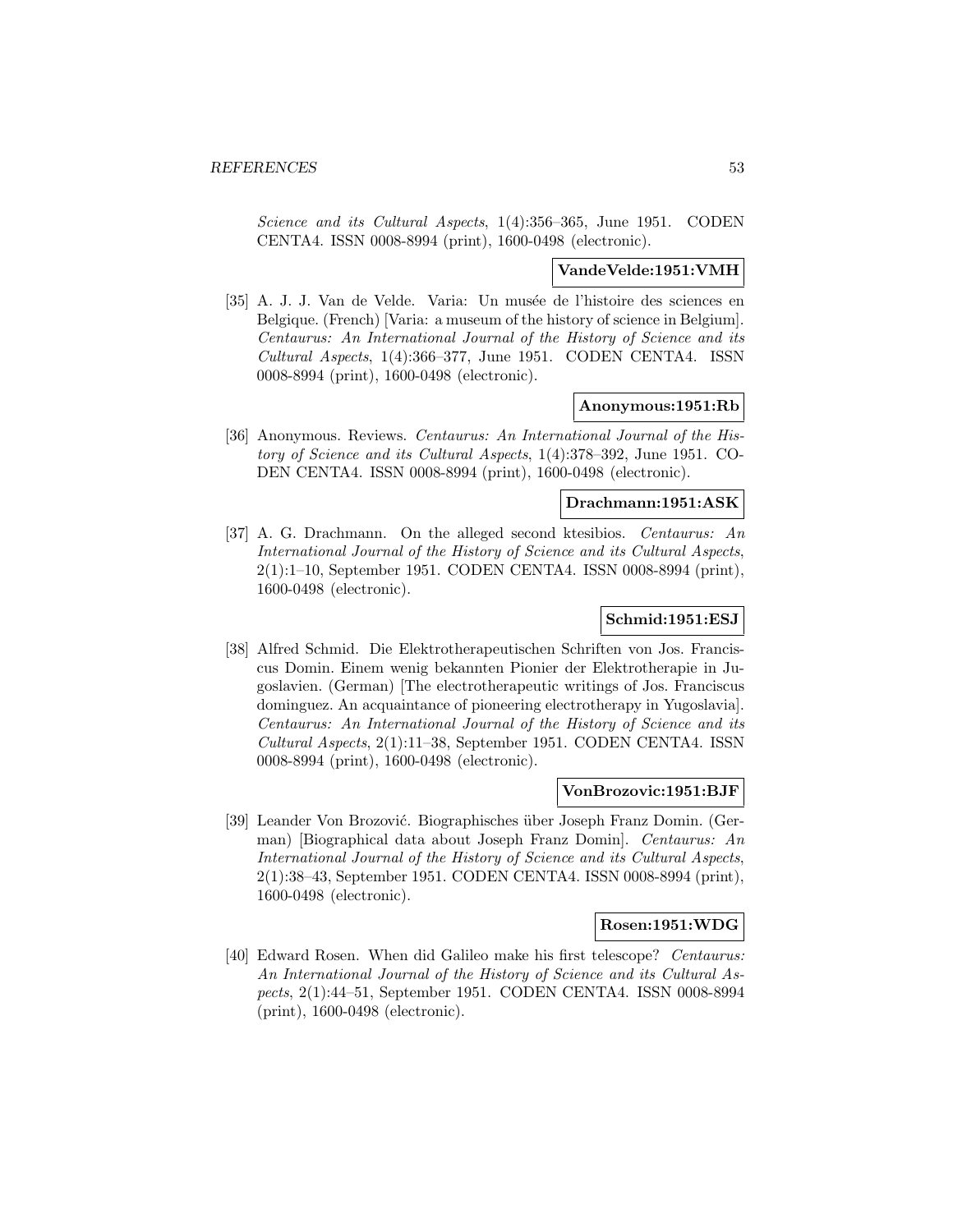#### **Feremutsch:1951:GHC**

[41] Kurt Feremutsch. Die Grundzuege der Hirnanatomie bei Carl Gustav Carus (1789–1869): Ein Beitrag zur Geschichte der Medizin und der Naturwissenschaften des beginnenden 19. Jahrhunderts. (German) [The broad outlines of the brain anatomy of Carl Gustav Carus (1789–1869): A contribution to the history of medicine and science of the early 19th Century]. Centaurus: An International Journal of the History of Science and its Cultural Aspects, 2(1):52–85, September 1951. CODEN CENTA4. ISSN 0008-8994 (print), 1600-0498 (electronic).

## **Anonymous:1951:Rc**

[42] Anonymous. Reviews. Centaurus: An International Journal of the History of Science and its Cultural Aspects, 2(1):86–94, September 1951. CODEN CENTA4. ISSN 0008-8994 (print), 1600-0498 (electronic).

# **Anonymous:1951:BRBb**

[43] Anonymous. Books received: Books received. Centaurus: An International Journal of the History of Science and its Cultural Aspects, 2(1): 95–96, September 1951. CODEN CENTA4. ISSN 0008-8994 (print), 1600-0498 (electronic).

### **Stresemann:1952:OBJ**

[44] Erwin Stresemann and Peter Thomsen. Ornithologen-Briefe Aus Den Jahren 1816 bis 1820 Gewechselt Zwischen J. F. Naumann und C. J. Temminck. (German) [Ornithological letters from the years 1816 to 1820 exchanged between J. F. Naumann and C. J. Temminck]. Centaurus: An International Journal of the History of Science and its Cultural Aspects, 2 (2):97–139, September 1952. CODEN CENTA4. ISSN 0008-8994 (print), 1600-0498 (electronic).

# **Schmidt:1952:CA**

[45] Olaf Schmidt. On the computation of the Ahargana. Centaurus: An International Journal of the History of Science and its Cultural Aspects, 2(2):140–180, September 1952. CODEN CENTA4. ISSN 0008-8994 (print), 1600-0498 (electronic).

## **Belloni:1952:FNA**

[46] Luigi Belloni. Die figurierte Nomenklatur der ausseren Körperteile des Menschen in der Tradition der griechischen Manuskripte und in den ersten gedruckten anatomischen Büchern. (German) [The illustrated nomenclature of the outer parts of the human body in the tradition of Greek manuscripts and the first printed anatomy books]. Centaurus: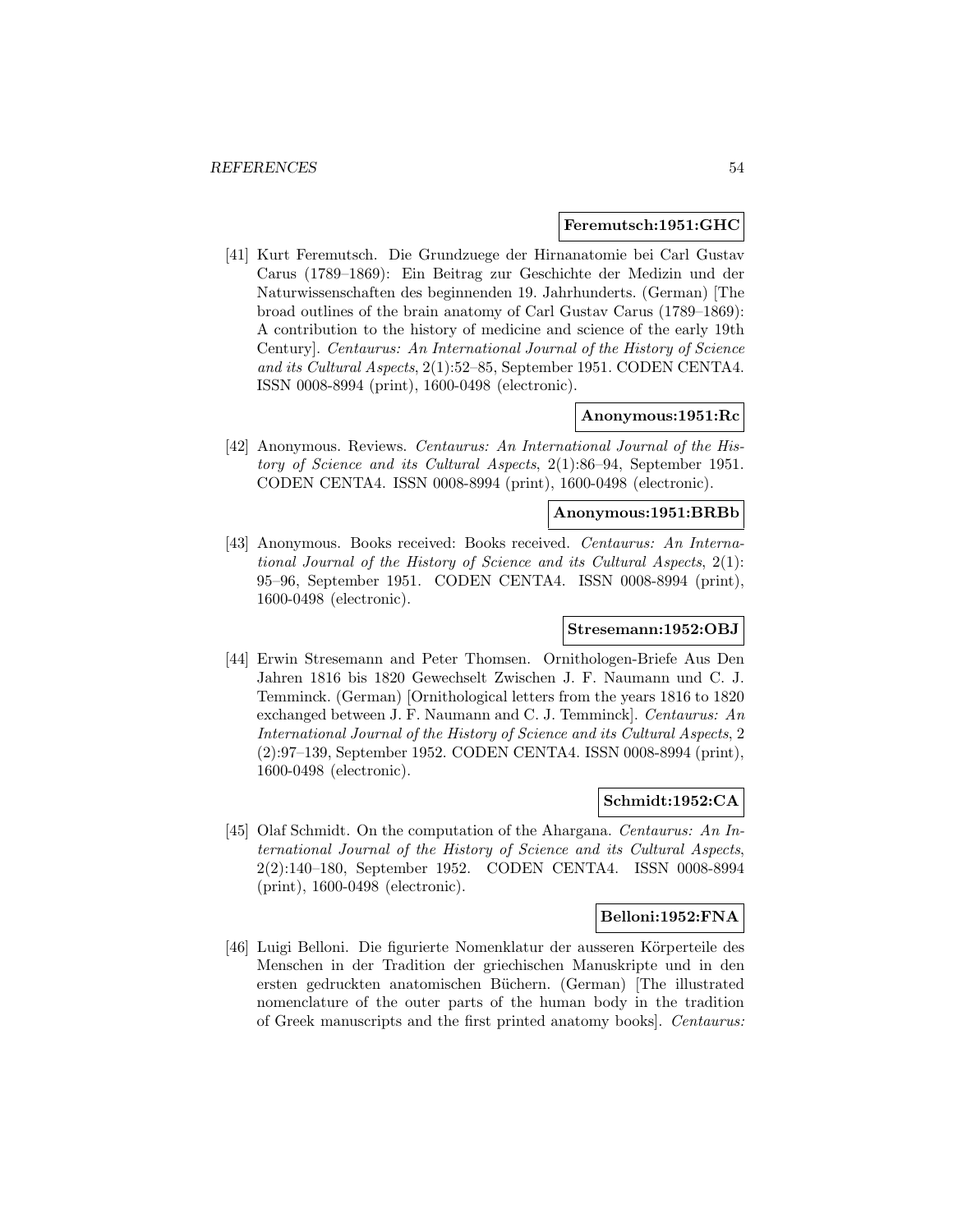An International Journal of the History of Science and its Cultural Aspects, 2(2):181–200, September 1952. CODEN CENTA4. ISSN 0008-8994 (print), 1600-0498 (electronic).

# **Ers:1952:AMA**

[47] Gerhard Ers. Der anatomische Merkspruch des Angelsächsischen Salomon und Saturn. (German) [The anatomical mnemonic of the Anglo-Saxon Solomon and Saturn]. Centaurus: An International Journal of the History of Science and its Cultural Aspects, 2(2):201–204, September 1952. CODEN CENTA4. ISSN 0008-8994 (print), 1600-0498 (electronic).

# **Hasche-Klunder:1952:RVI**

[48] Irmingard Hasche-Klünder. Rudolf Virchow, Infektion und Infektionskrankheit, Bakteriologie und Pathologie. (German) [Rudolf Virchow, infection and infectious disease, bacteriology and pathology]. Centaurus: An International Journal of the History of Science and its Cultural Aspects, 2(2):205–250, September 1952. CODEN CENTA4. ISSN 0008-8994 (print), 1600-0498 (electronic).

### **Anonymous:1952:SM**

[49] Anonymous. Societies and meetings. Centaurus: An International Journal of the History of Science and its Cultural Aspects, 2(2):251, September 1952. CODEN CENTA4. ISSN 0008-8994 (print), 1600-0498 (electronic).

# **Fueter:1952:V**

[50] Ed. Fueter. Varia. Centaurus: An International Journal of the History of Science and its Cultural Aspects, 2(2):252, September 1952. CODEN CENTA4. ISSN 0008-8994 (print), 1600-0498 (electronic).

### **Anonymous:1952:R**

[51] Anonymous. Reviews. Centaurus: An International Journal of the History of Science and its Cultural Aspects, 2(2):253–264, September 1952. CODEN CENTA4. ISSN 0008-8994 (print), 1600-0498 (electronic).

# **Dijksterhuis:1953:CHA**

[52] E. J. Dijksterhuis. Christiaan Huygens: An address delivered at the annual meeting of the Holland Society of Sciences at Haarlem, May 13th, 1950, on the occasion of the completion of Huygens's Collected Works. Centaurus: An International Journal of the History of Science and its Cultural Aspects, 2(3):265–282, March 1953. CODEN CENTA4. ISSN 0008-8994 (print), 1600-0498 (electronic).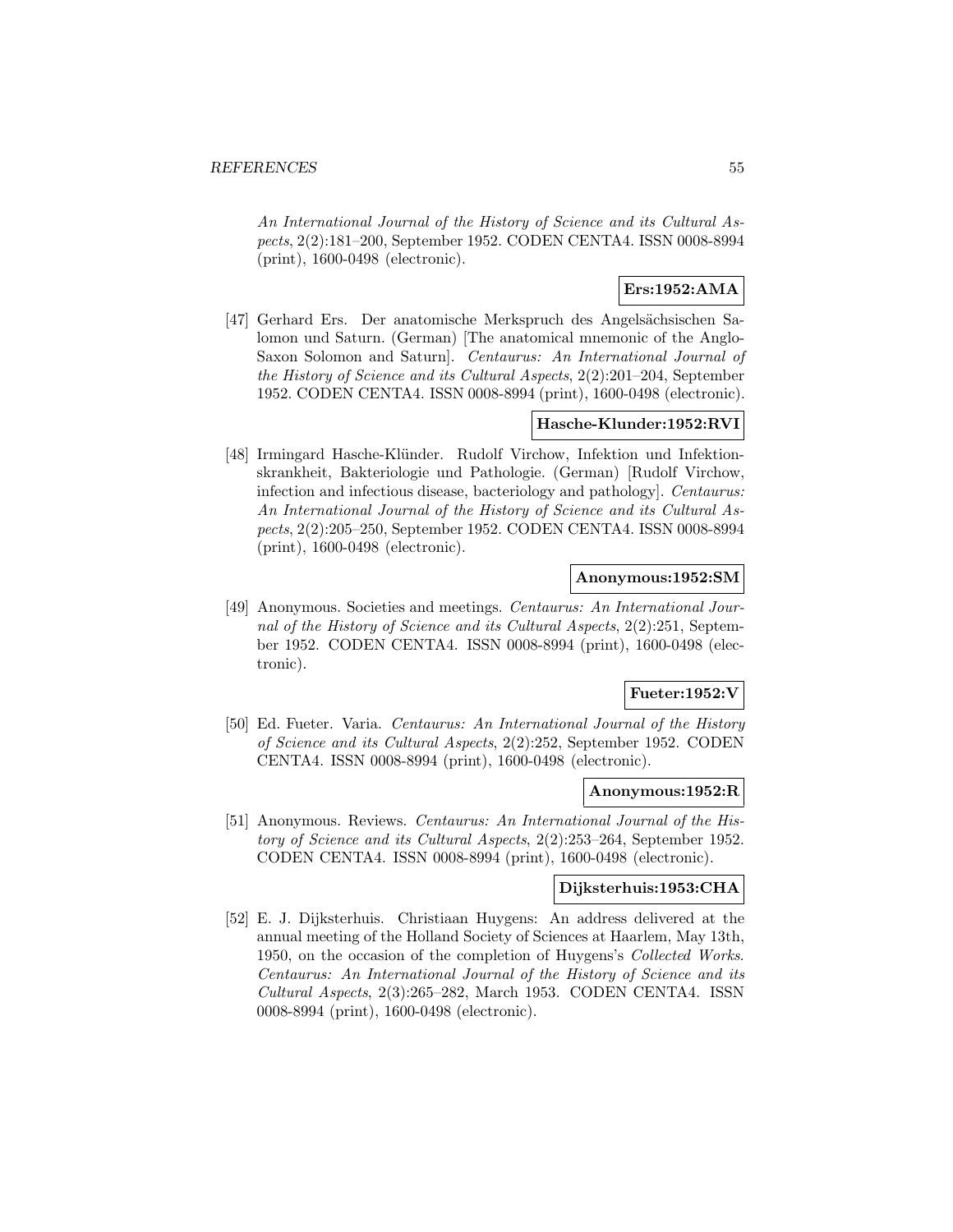### **Herrlinger:1953:FEA**

[53] Robert Herrlinger. Zur Frage der ersten, anatomisch richtigen Darstellung des menschlichen Körpers in der Malerei. (German) [On the first anatomically correct representation of the human body in the art of painting]. Centaurus: An International Journal of the History of Science and its Cultural Aspects, 2(3):283–288, March 1953. CODEN CENTA4. ISSN 0008-8994 (print), 1600-0498 (electronic).

# **Muller:1953:TLA**

[54] Reinhold F. G. Müller. Traum-Lehren altindischer Arzte. (German) [Dream teachings of Ancient Indian physicians]. Centaurus: An International Journal of the History of Science and its Cultural Aspects, 2 (3):289–313, March 1953. CODEN CENTA4. ISSN 0008-8994 (print), 1600-0498 (electronic).

# **Schwarz:1953:SAA**

[55] Georg Theodor Schwarz. Die systematische Arbeitsweise Albrecht von Hallers 1708–1777. (German) [The systematic approach of Albrecht von Haller 1708–1777]. Centaurus: An International Journal of the History of Science and its Cultural Aspects, 2(3):314–348, March 1953. CODEN CENTA4. ISSN 0008-8994 (print), 1600-0498 (electronic).

## **Quecke:1953:FRE**

[56] Kurt Quecke. Fran¸cois Rousset und die erste Monographie ¨uber den Kaiserschnitt. (German) [François Rousset and the first monograph on the Caesarean section]. Centaurus: An International Journal of the History of Science and its Cultural Aspects, 2(3):349–363, March 1953. CO-DEN CENTA4. ISSN 0008-8994 (print), 1600-0498 (electronic).

#### **Anonymous:1953:Ra**

[57] Anonymous. Reviews. Centaurus: An International Journal of the History of Science and its Cultural Aspects, 2(3):364–373, March 1953. CO-DEN CENTA4. ISSN 0008-8994 (print), 1600-0498 (electronic).

# **Anonymous:1953:BRB**

[58] Anonymous. Books received: Books received. Centaurus: An International Journal of the History of Science and its Cultural Aspects, 2(3): 373, March 1953. CODEN CENTA4. ISSN 0008-8994 (print), 1600-0498 (electronic).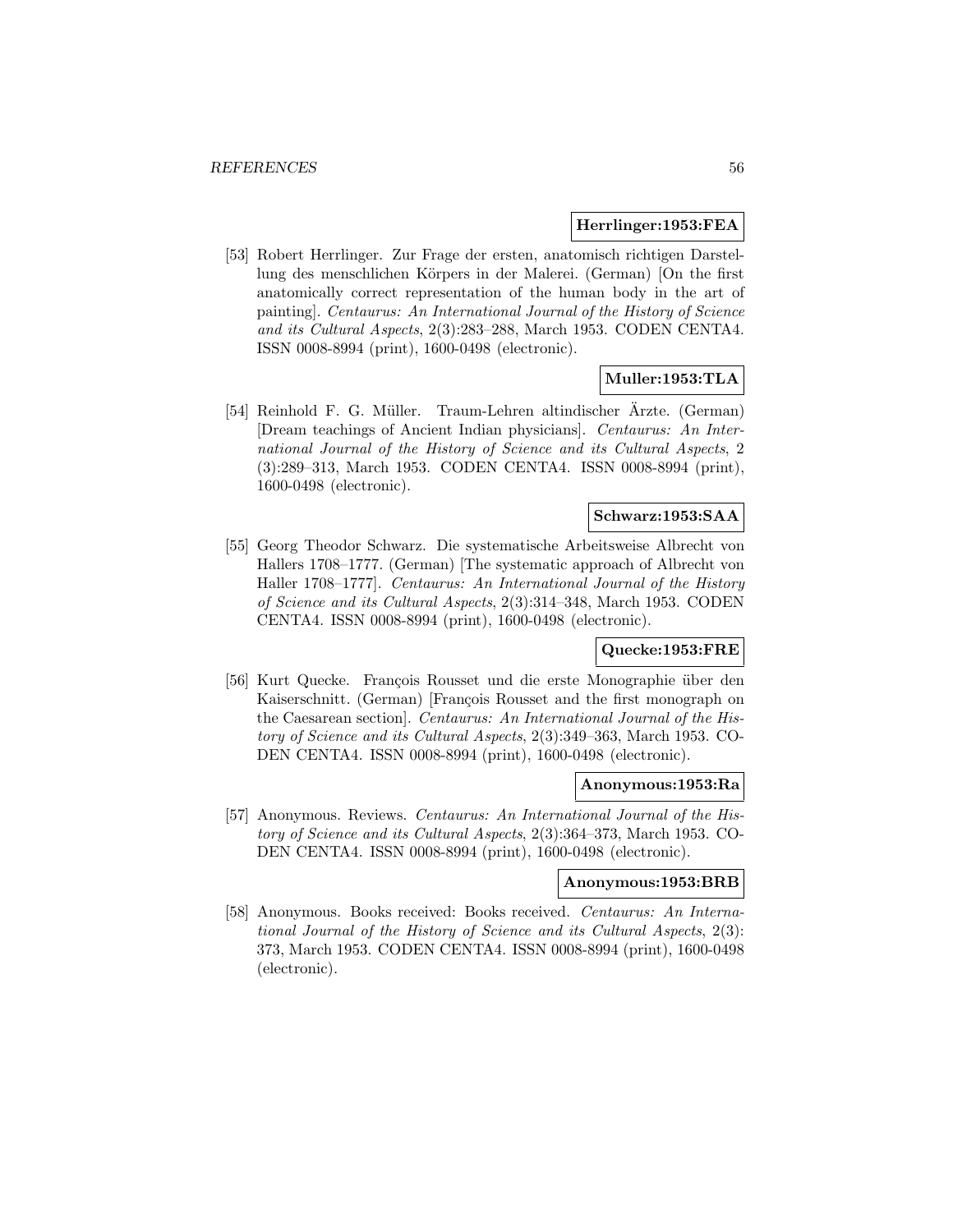# **Rosenfeld:1953:I**

[59] L. Rosenfeld. Introduction. Centaurus: An International Journal of the History of Science and its Cultural Aspects, 3(1):7–11, September 1953. CODEN CENTA4. ISSN 0008-8994 (print), 1600-0498 (electronic).

# **Childe:1953:SPS**

[60] V. Gordon Childe. Science in preliterate societies and the ancient oriental civilisations. Centaurus: An International Journal of the History of Science and its Cultural Aspects, 3(1):12–23, September 1953. CODEN CENTA4. ISSN 0008-8994 (print), 1600-0498 (electronic).

# **Forbes:1953:MES**

[61] R. J. Forbes. Metals and early science. Centaurus: An International Journal of the History of Science and its Cultural Aspects, 3(1):24–31, September 1953. CODEN CENTA4. ISSN 0008-8994 (print), 1600-0498 (electronic).

### **Farrington:1953:RAS**

[62] B. Farrington. The rise of abstract science among the Greeks. Centaurus: An International Journal of the History of Science and its Cultural Aspects, 3(1):32–39, September 1953. CODEN CENTA4. ISSN 0008-8994 (print), 1600-0498 (electronic).

# **Needham:1953:TSR**

[63] Joseph Needham. Thoughts on the social relations of science and technology in China. Centaurus: An International Journal of the History of Science and its Cultural Aspects, 3(1):40–48, September 1953. CODEN CENTA4. ISSN 0008-8994 (print), 1600-0498 (electronic).

#### **Forbes:1953:MTM**

[64] R. J. Forbes. Metallurgy and technology in the Middle Ages. Centaurus: An International Journal of the History of Science and its Cultural Aspects, 3(1):49–57, September 1953. CODEN CENTA4. ISSN 0008-8994 (print), 1600-0498 (electronic).

#### **Lilley:1953:CEH**

[65] S. Lilley. Cause & effect in the history of science. Centaurus: An International Journal of the History of Science and its Cultural Aspects, 3 (1):58–72, September 1953. CODEN CENTA4. ISSN 0008-8994 (print), 1600-0498 (electronic).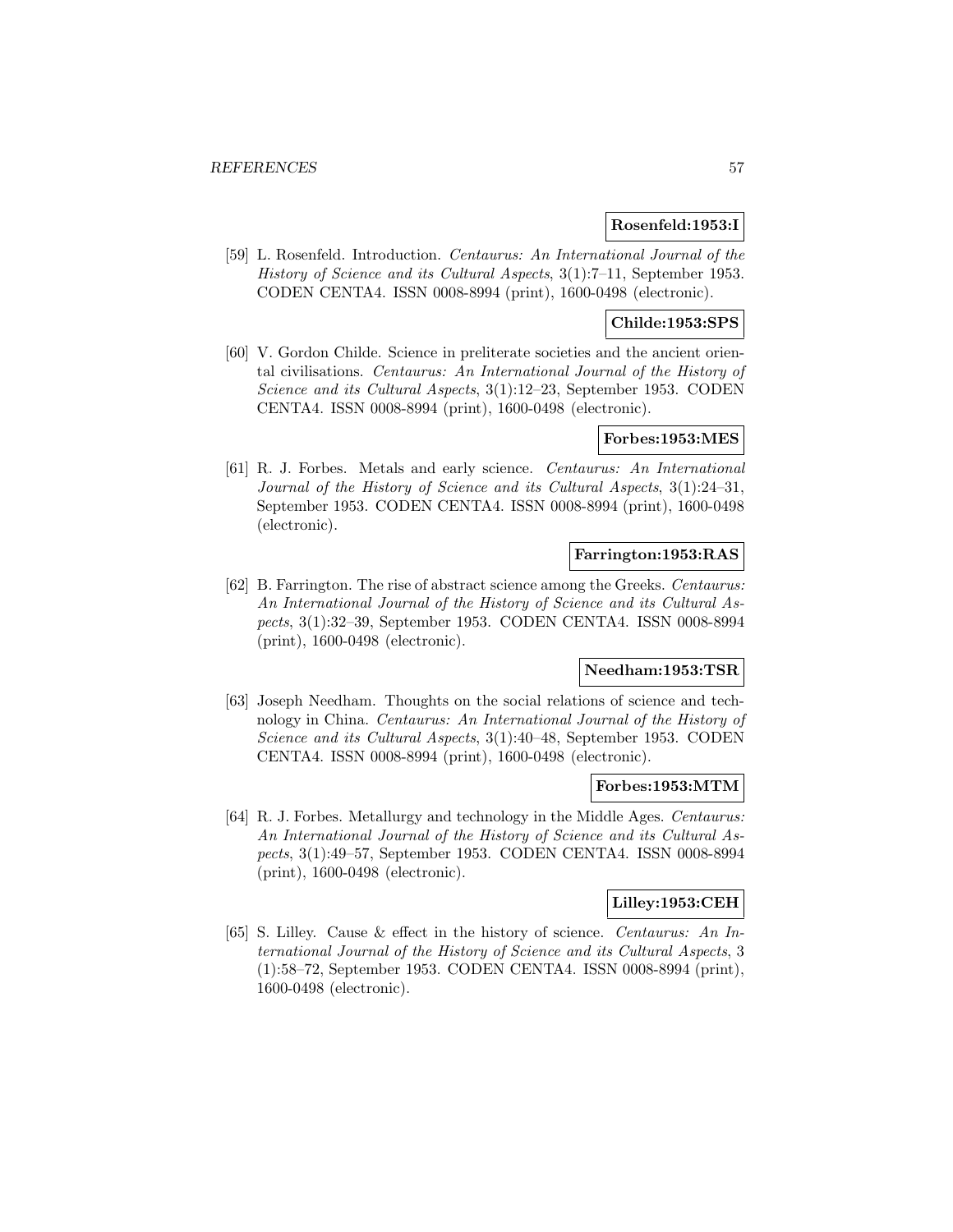### **Taton:1953:FRP**

[66] R. Taton. The French revolution and the progress of science. Centaurus: An International Journal of the History of Science and its Cultural Aspects, 3(1):73–89, September 1953. CODEN CENTA4. ISSN 0008-8994 (print), 1600-0498 (electronic).

# **Mason:1953:IPT**

[67] S. F. Mason. The idea of progress and theories of evolution in science. Centaurus: An International Journal of the History of Science and its Cultural Aspects, 3(1):90–106, September 1953. CODEN CENTA4. ISSN 0008-8994 (print), 1600-0498 (electronic).

### **Shryock:1953:ISI**

[68] Richard H. Shryock. The interplay of social and internal factors in modern medicine: an historical analysis. Centaurus: An International Journal of the History of Science and its Cultural Aspects, 3(1):107–125, September 1953. CODEN CENTA4. ISSN 0008-8994 (print), 1600-0498 (electronic).

## **Pannekoek:1953:DN**

[69] A. Pannekoek. The discovery of Neptune. Centaurus: An International Journal of the History of Science and its Cultural Aspects, 3(1):126–137, September 1953. CODEN CENTA4. ISSN 0008-8994 (print), 1600-0498 (electronic).

#### **Bernal:1953:SIS**

[70] J. D. Bernal. Science, industry and society in the Nineteenth Century. Centaurus: An International Journal of the History of Science and its Cultural Aspects, 3(1):138–165, September 1953. CODEN CENTA4. ISSN 0008-8994 (print), 1600-0498 (electronic).

# **Singer:1953:SCR**

[71] Dorothea Waley Singer. Science and confidence in the rational mind. Centaurus: An International Journal of the History of Science and its Cultural Aspects, 3(1):166–182, September 1953. CODEN CENTA4. ISSN 0008-8994 (print), 1600-0498 (electronic).

### **Drachmann:1953:PAA**

[72] A. G. Drachmann. The plane astrolabe and the anaphoric clock. Centaurus: An International Journal of the History of Science and its Cultural Aspects, 3(1):183–189, September 1953. CODEN CENTA4. ISSN 0008- 8994 (print), 1600-0498 (electronic).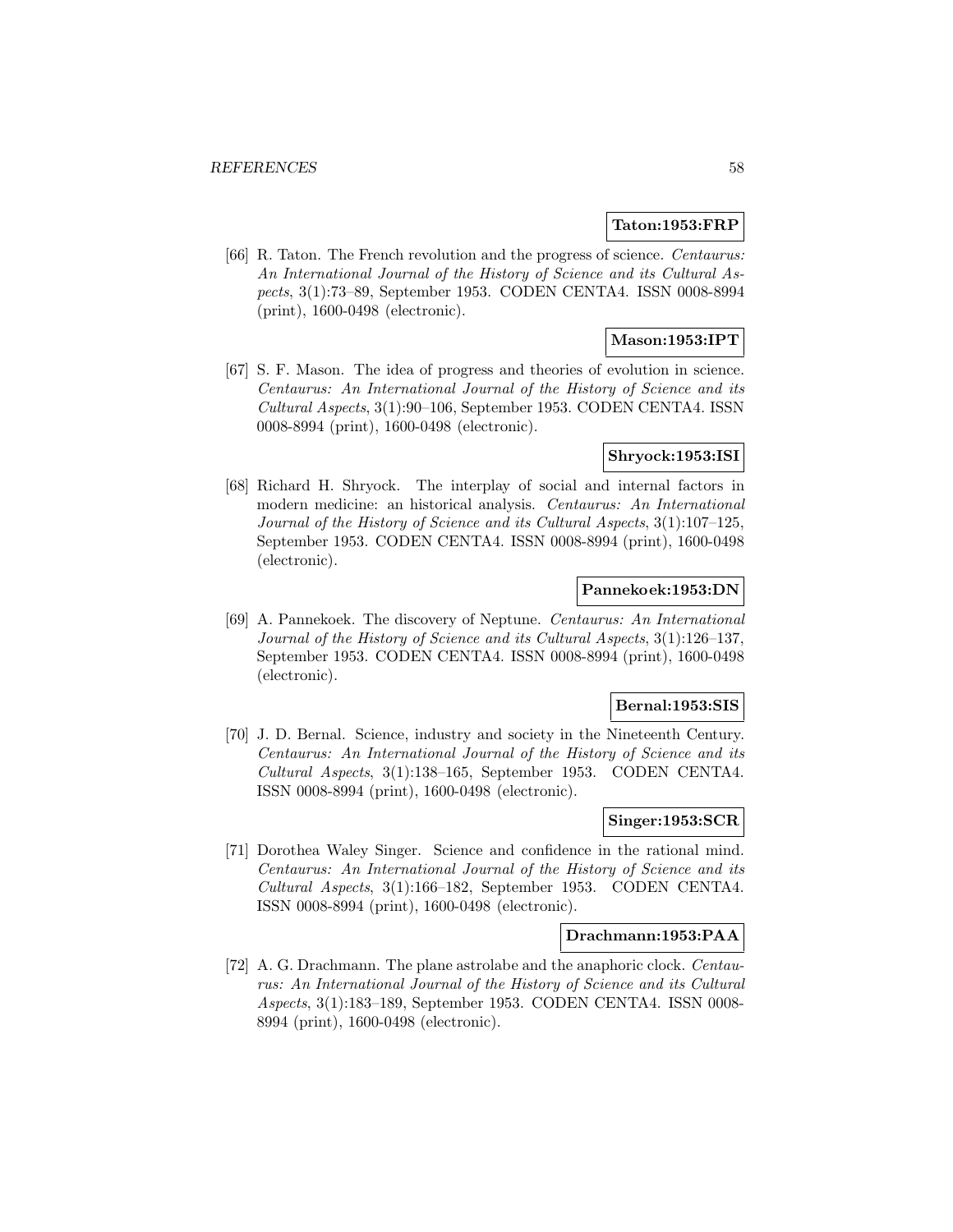### **Winter:1953:ORI**

[73] H. J. J. Winter. The optical researches of Ibn Al-Haitham. Centaurus: An International Journal of the History of Science and its Cultural Aspects, 3(1):190–210, September 1953. CODEN CENTA4. ISSN 0008-8994 (print), 1600-0498 (electronic).

# **Hintzsche:1953:MAH**

[74] Erich Hintzsche. Manuscriptum Alberti Halleri ad Historiam Medicinae Pertinens: (Deutung des Manuscriptes A 96 der Burgerbibliothek Bern). (Latin/German) [Albert Halleri' manuscript of the relevant history of medicine: Interpretation of the manuscript A 96 of the Bern Municipal Library]. Centaurus: An International Journal of the History of Science and its Cultural Aspects, 3(1):211–221, September 1953. CODEN CENTA4. ISSN 0008-8994 (print), 1600-0498 (electronic).

# **Bottger:1953:ELV**

[75] Herbert Böttger. Die Embryologie Leonardos Da Vinci. (German) [The embryology of Leonardo da Vinci]. Centaurus: An International Journal of the History of Science and its Cultural Aspects, 3(1):222–235, September 1953. CODEN CENTA4. ISSN 0008-8994 (print), 1600-0498 (electronic).

# **Ronchese:1953:D**

[76] F. Ronchese. Les dartres. Centaurus: An International Journal of the History of Science and its Cultural Aspects, 3(1):236–243, September 1953. CODEN CENTA4. ISSN 0008-8994 (print), 1600-0498 (electronic).

## **Anonymous:1953:Rb**

[77] Anonymous. Reviews. Centaurus: An International Journal of the History of Science and its Cultural Aspects, 3(1):244–278, September 1953. CODEN CENTA4. ISSN 0008-8994 (print), 1600-0498 (electronic).

### **Hofmann:1954:ANQ**

[78] J. E. Hofmann. Altes und Neues von der Quadratur des Descartesschen Blattes. (German) [Old and new on the squaring of the Cartesian sheet]. Centaurus: An International Journal of the History of Science and its Cultural Aspects, 3(2):279–295, March 1954. CODEN CENTA4. ISSN 0008-8994 (print), 1600-0498 (electronic).

# **Anker:1954:ECP**

[79] Jean Anker. An Eighteenth Century project for the propagation of botanical knowledge. Centaurus: An International Journal of the History of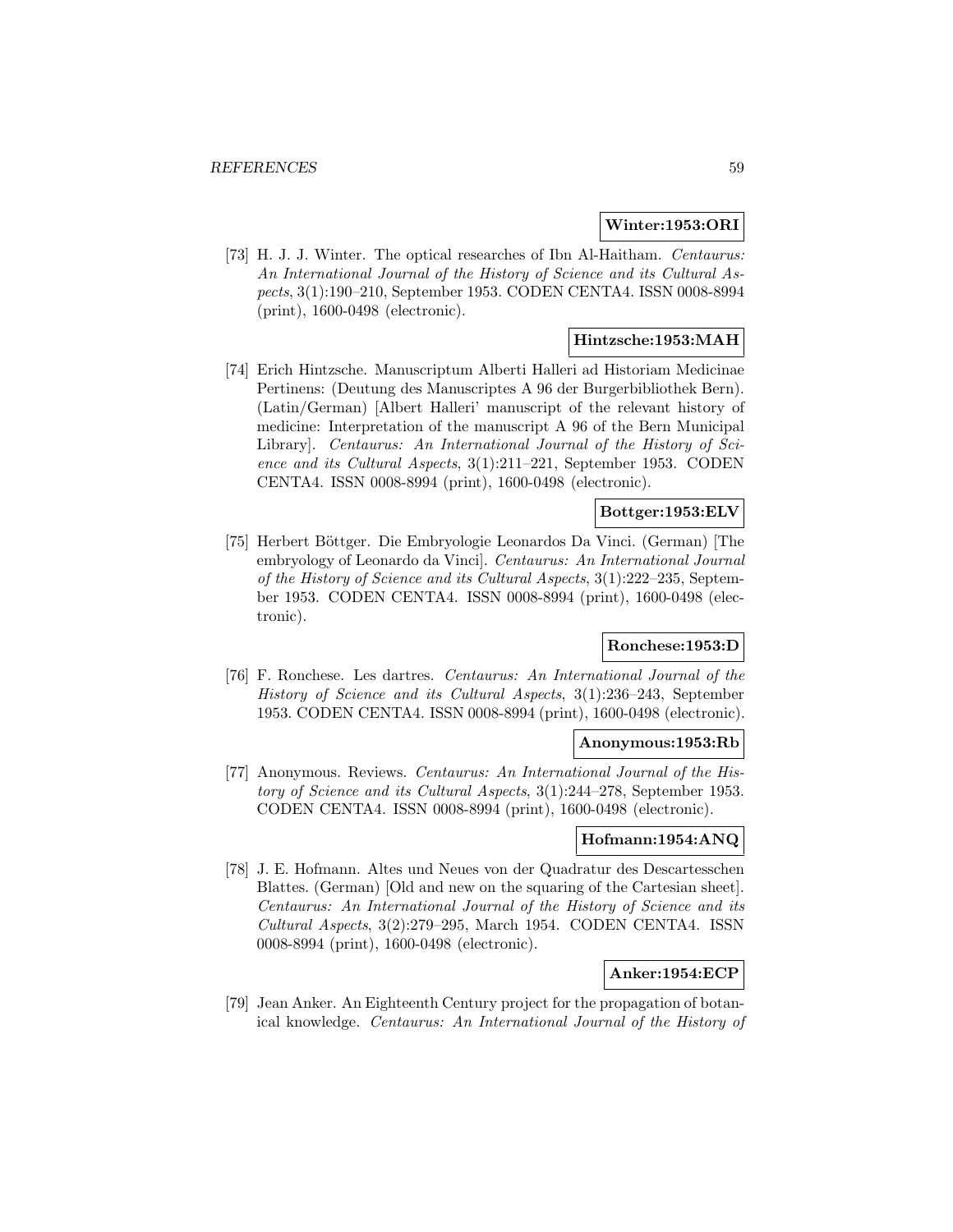Science and its Cultural Aspects, 3(2):296–304, March 1954. CODEN CENTA4. ISSN 0008-8994 (print), 1600-0498 (electronic).

### **Schlichting:1954:TNS**

[80] Th. H. Schlichting. Das Tagebuch von Niels Stensen. (German) [The journal of Niels Stensen]. Centaurus: An International Journal of the History of Science and its Cultural Aspects, 3(2):305–310, March 1954. CODEN CENTA4. ISSN 0008-8994 (print), 1600-0498 (electronic).

# **Nice:1954:IPT**

[81] Margaret Morse Nice. Incubation periods throughout the ages. Centaurus: An International Journal of the History of Science and its Cultural Aspects, 3(2):311–359, March 1954. CODEN CENTA4. ISSN 0008-8994 (print), 1600-0498 (electronic).

### **Anonymous:1954:R**

[82] Anonymous. Reviews. Centaurus: An International Journal of the History of Science and its Cultural Aspects, 3(2):360–374, March 1954. CO-DEN CENTA4. ISSN 0008-8994 (print), 1600-0498 (electronic).

# **Irani:1955:ANF**

[83] Rida A. K. Irani. Arabic numeral forms. Centaurus: An International Journal of the History of Science and its Cultural Aspects, 4(1):1–12, March 1955. CODEN CENTA4. ISSN 0008-8994 (print), 1600-0498 (electronic).

# **Korbler:1955:KPA**

[84] Juraj Körbler. Über die Krebsbehandlung des praktischen Arztes im XVI. Jahrhundert. (German) [On cancer treatment in medical practice of the 16th Centuries]. Centaurus: An International Journal of the History of Science and its Cultural Aspects, 4(1):13–22, March 1955. CODEN CENTA4. ISSN 0008-8994 (print), 1600-0498 (electronic).

### **Levey:1955:EAD**

[85] Martin Levey. Evidences of ancient distillation, sublimation and extraction in Mesopotamia. Centaurus: An International Journal of the History of Science and its Cultural Aspects, 4(1):23–33, March 1955. CO-DEN CENTA4. ISSN 0008-8994 (print), 1600-0498 (electronic).

#### **Heller:1955:KBK**

[86] Siegfried Heller. Kritische Bemerkungen zu dem 4. Kapitel des Buches von Josef Zürcher  $\gg$ Aristoteles' werk und geist«. (German) [Critical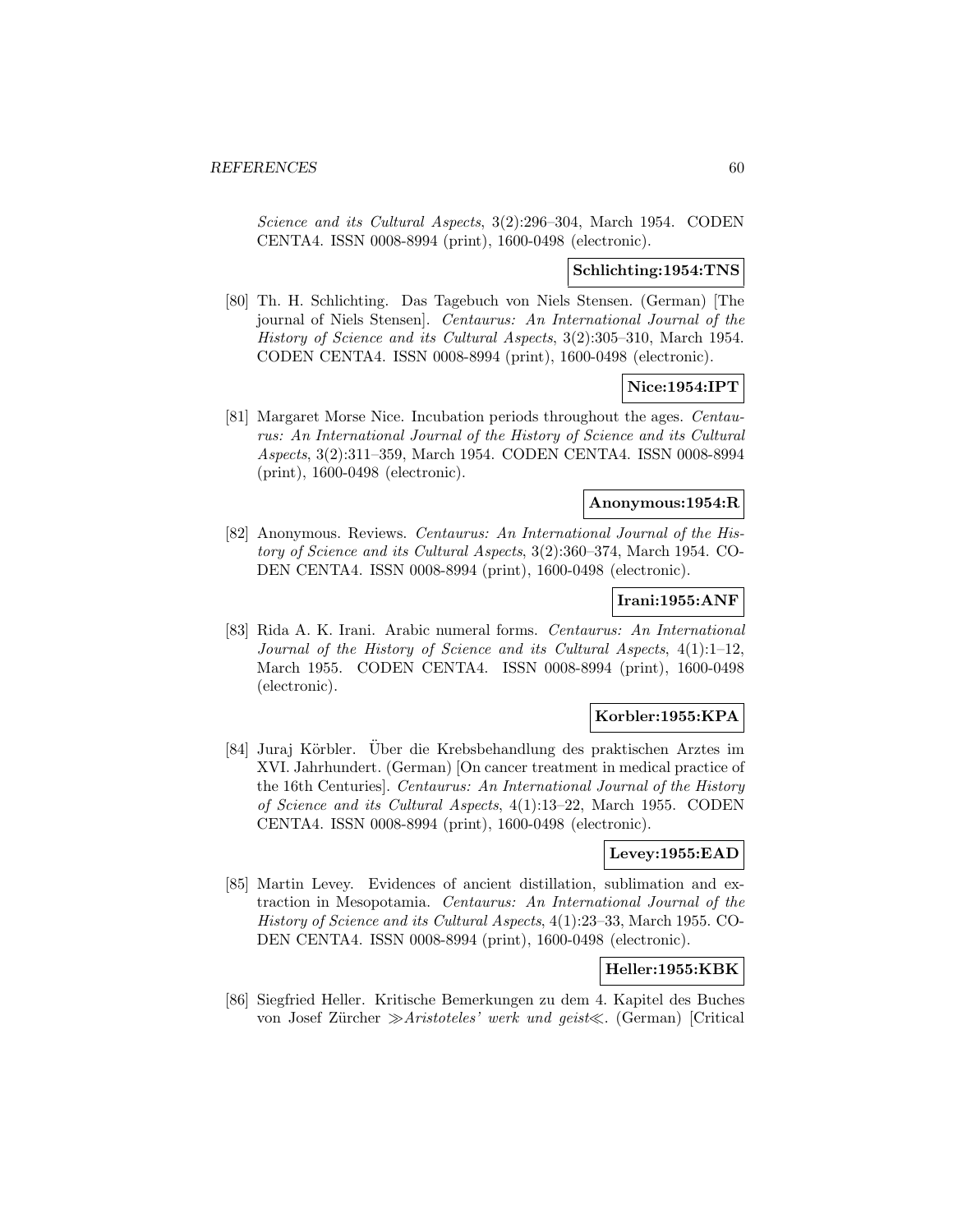remarks on the 4th chapter of the book by Joseph Zürcher Aristotle's works and spirit]. Centaurus: An International Journal of the History of Science and its Cultural Aspects, 4(1):34–50, March 1955. CODEN CENTA4. ISSN 0008-8994 (print), 1600-0498 (electronic).

# **Scherz:1955:NSS**

[87] Gustav Scherz. Niels Stensens Smaragdreise. (German) [Niels Stensen's emerald voyage]. Centaurus: An International Journal of the History of Science and its Cultural Aspects, 4(1):51–57, March 1955. CODEN CENTA4. ISSN 0008-8994 (print), 1600-0498 (electronic).

# **Lesky:1955:DGB**

[88] Erna Lesky. Deutsche Galen¨ubersetzungen zu Beintker-Kahlenberg, Werke des Galenos, V. (German) [German translations of Galen in Beintker-Kahlenberg, Works of Galen, V]. Centaurus: An International Journal of the History of Science and its Cultural Aspects, 4(1):58–62, March 1955. CODEN CENTA4. ISSN 0008-8994 (print), 1600-0498 (electronic).

# **Rothschuh:1955:QUE**

[89] K. E. Rothschuh and A. Schäfer. Quantitative Untersuchungen über die Entwicklung des physiologischen Fachschrifttums (Periodica) in den letzten 150 Jahren. (German) [Quantitative studies on the development of specialized physiological literature (periodicals) in the last 150 years]. Centaurus: An International Journal of the History of Science and its Cultural Aspects, 4(1):63–66, March 1955. CODEN CENTA4. ISSN 0008-8994 (print), 1600-0498 (electronic).

# **Underwood:1955:OMN**

[90] E. Ashworth Underwood. Obituaries: Max Neuburger (8 December 1868–15 March 1955). Centaurus: An International Journal of the History of Science and its Cultural Aspects, 4(1):67–79, March 1955. CO-DEN CENTA4. ISSN 0008-8994 (print), 1600-0498 (electronic).

#### **Anonymous:1955:Ra**

[91] Anonymous. Reviews. Centaurus: An International Journal of the History of Science and its Cultural Aspects, 4(1):80–96, March 1955. CO-DEN CENTA4. ISSN 0008-8994 (print), 1600-0498 (electronic).

# **Hintzsche:1955:AHB**

[92] Erich Hintzsche. Albrecht Hallers "Manuscripta Winslowiana", ein wieder aufgefundenes Tagebuch aus seiner Pariser Studienzeit. (German)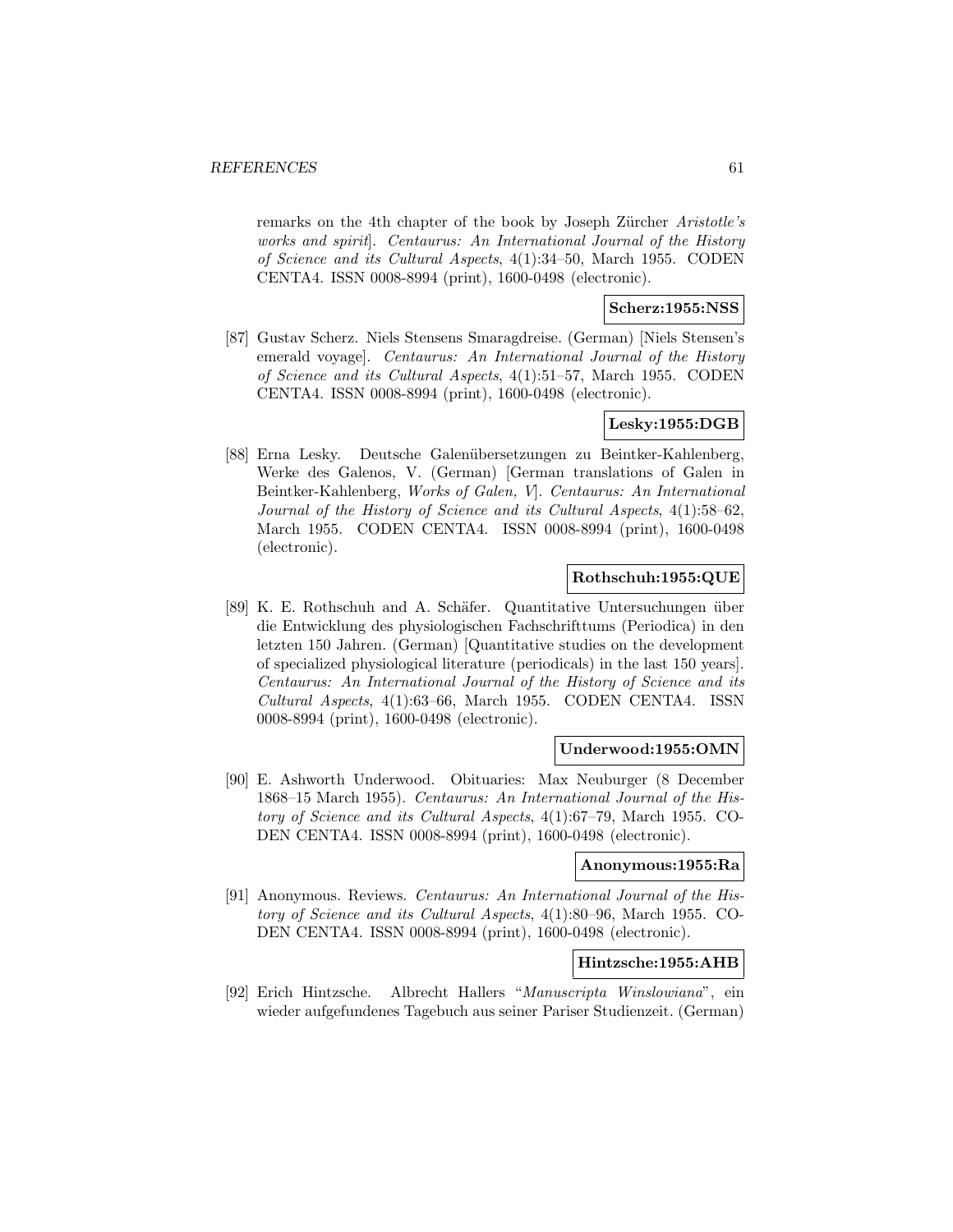[Albrecht Haller's "Manuscripta Winslowiana", a rediscovered diary from his Paris student days]. Centaurus: An International Journal of the History of Science and its Cultural Aspects, 4(2):97–121, September 1955. CODEN CENTA4. ISSN 0008-8994 (print), 1600-0498 (electronic).

# **Aaboe:1955:BOS**

[93] Asger Aaboe. On the Babylonian origin of some Hipparchian parameters. Centaurus: An International Journal of the History of Science and its Cultural Aspects, 4(2):122–125, September 1955. CODEN CENTA4. ISSN 0008-8994 (print), 1600-0498 (electronic).

# **Levey:1955:DAA**

[94] Martin Levey. Dyeing auxiliaries in ancient Mesopotamia. Centaurus: An International Journal of the History of Science and its Cultural Aspects, 4(2):126–131, September 1955. CODEN CENTA4. ISSN 0008-8994 (print), 1600-0498 (electronic).

# **Valentin:1955:GOO**

[95] Bruno Valentin. Die Geschichte der Osteopsathyrosis (Osteogenesis Imperfecta). (German) [The history of osteopsathyrosis (Osteogenesis Imperfecta)]. Centaurus: An International Journal of the History of Science and its Cultural Aspects, 4(2):132–147, September 1955. CODEN CENTA4. ISSN 0008-8994 (print), 1600-0498 (electronic).

# **Eis:1955:SPE**

[96] Gerhard Eis. Späte Paracelsus-Exzerpte aus unbekannten Handschriften. (German) [Late Paracelsus excerpts from unknown manuscripts]. Centaurus: An International Journal of the History of Science and its Cultural Aspects, 4(2):148–162, September 1955. CODEN CENTA4. ISSN 0008-8994 (print), 1600-0498 (electronic).

#### **Anonymous:1955:Rb**

[97] Anonymous. Reviews. Centaurus: An International Journal of the History of Science and its Cultural Aspects, 4(2):163–176, September 1955. CODEN CENTA4. ISSN 0008-8994 (print), 1600-0498 (electronic).

#### **Hofmann:1956:VKR**

[98] Jos. E. Hofmann. Über Viètes Konstruktion des regelmäßigen Siebenecks. (German) [On Viète's construction of the regular heptagon]. Centaurus: An International Journal of the History of Science and its Cultural Aspects, 4(3):177–184, March 1956. CODEN CENTA4. ISSN 0008-8994 (print), 1600-0498 (electronic).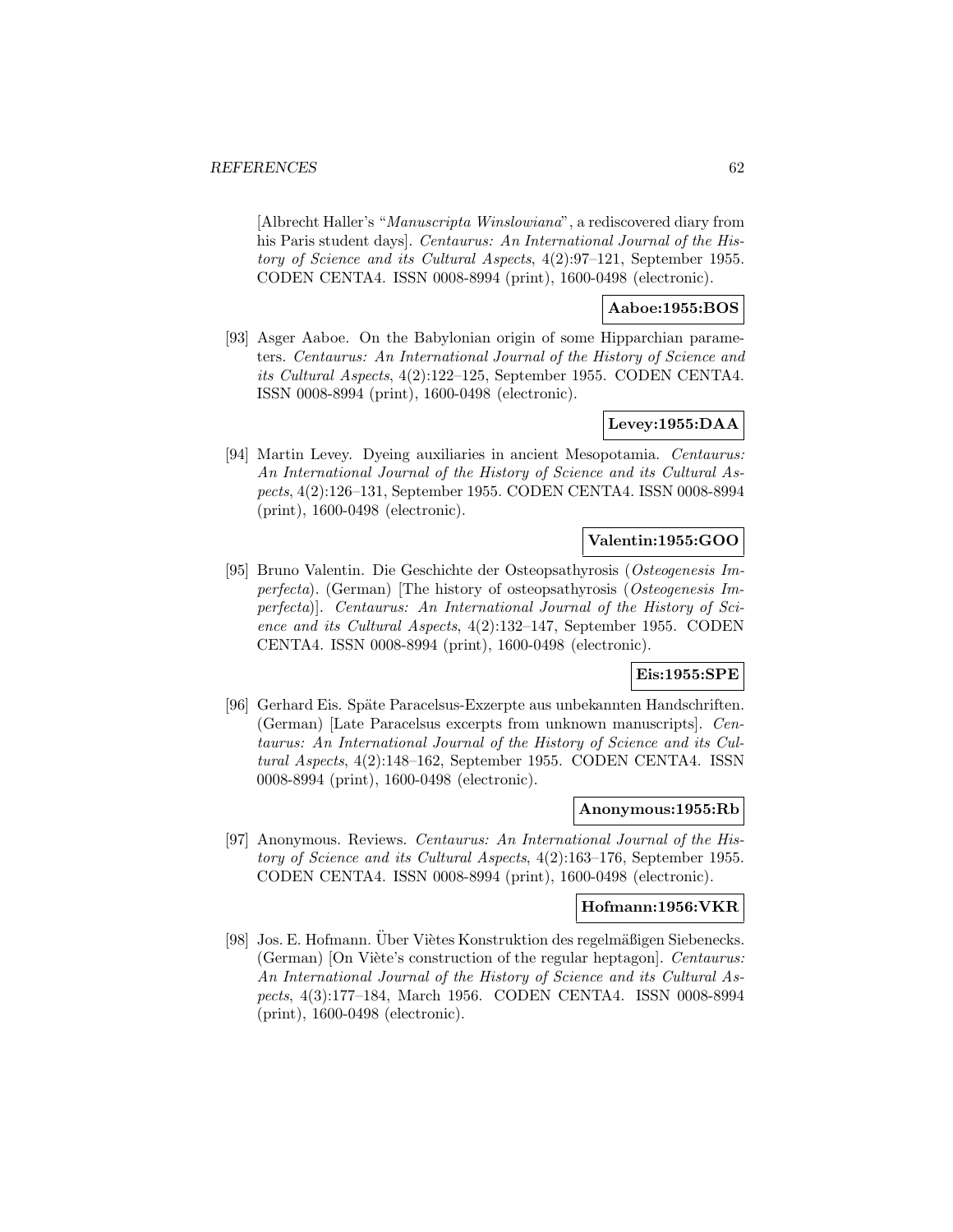#### **Sarton:1956:HBS**

[99] George Sarton. Henri Berr (1863–1954): La synthèse de l'histoire et l'histoire de la science. (French) [Henri Berr (1863–1954): the synthesis of history and the history of science]. Centaurus: An International Journal of the History of Science and its Cultural Aspects, 4(3):185–197, March 1956. CODEN CENTA4. ISSN 0008-8994 (print), 1600-0498 (electronic).

# **Rav:1956:MMT**

[100] I. V. M. Krishna Rav. The motion of the Moon in Tamil astronomy. Centaurus: An International Journal of the History of Science and its Cultural Aspects, 4(3):198–220, March 1956. CODEN CENTA4. ISSN 0008-8994 (print), 1600-0498 (electronic).

#### **VanDerWaerden:1956:TA**

[101] B. L. van der Waerden. Tamil astronomy. Centaurus: An International Journal of the History of Science and its Cultural Aspects, 4(3):221–234, March 1956. CODEN CENTA4. ISSN 0008-8994 (print), 1600-0498 (electronic).

# **Haas:1956:MAJ**

[102] Karlheinz Haas. Die Mathematischen Arbeiten von Johann Hudde (1628–1704) Burgermeister von Amsterdam. (German) [The mathematical works of Johann Hudde (1628–1704), Mayor of Amsterdam]. Centaurus: An International Journal of the History of Science and its Cultural Aspects, 4(3):235–284, March 1956. CODEN CENTA4. ISSN 0008-8994 (print), 1600-0498 (electronic).

## **Anonymous:1956:Ra**

[103] Anonymous. Reviews. Centaurus: An International Journal of the History of Science and its Cultural Aspects, 4(3):285–296, March 1956. CO-DEN CENTA4. ISSN 0008-8994 (print), 1600-0498 (electronic).

# **Turner:1956:RHT**

[104] H. D. Turner. Robert Hooke and theories of combustion. Centaurus: An International Journal of the History of Science and its Cultural Aspects, 4(4):297–310, September 1956. CODEN CENTA4. ISSN 0008-8994 (print), 1600-0498 (electronic).

#### **Hatton:1956:AJE**

[105] A. P. Hatton and L. Rosenfeld. An analysis of Joule's experiments on the expansion of air: (including original results not previously published). Centaurus: An International Journal of the History of Science and its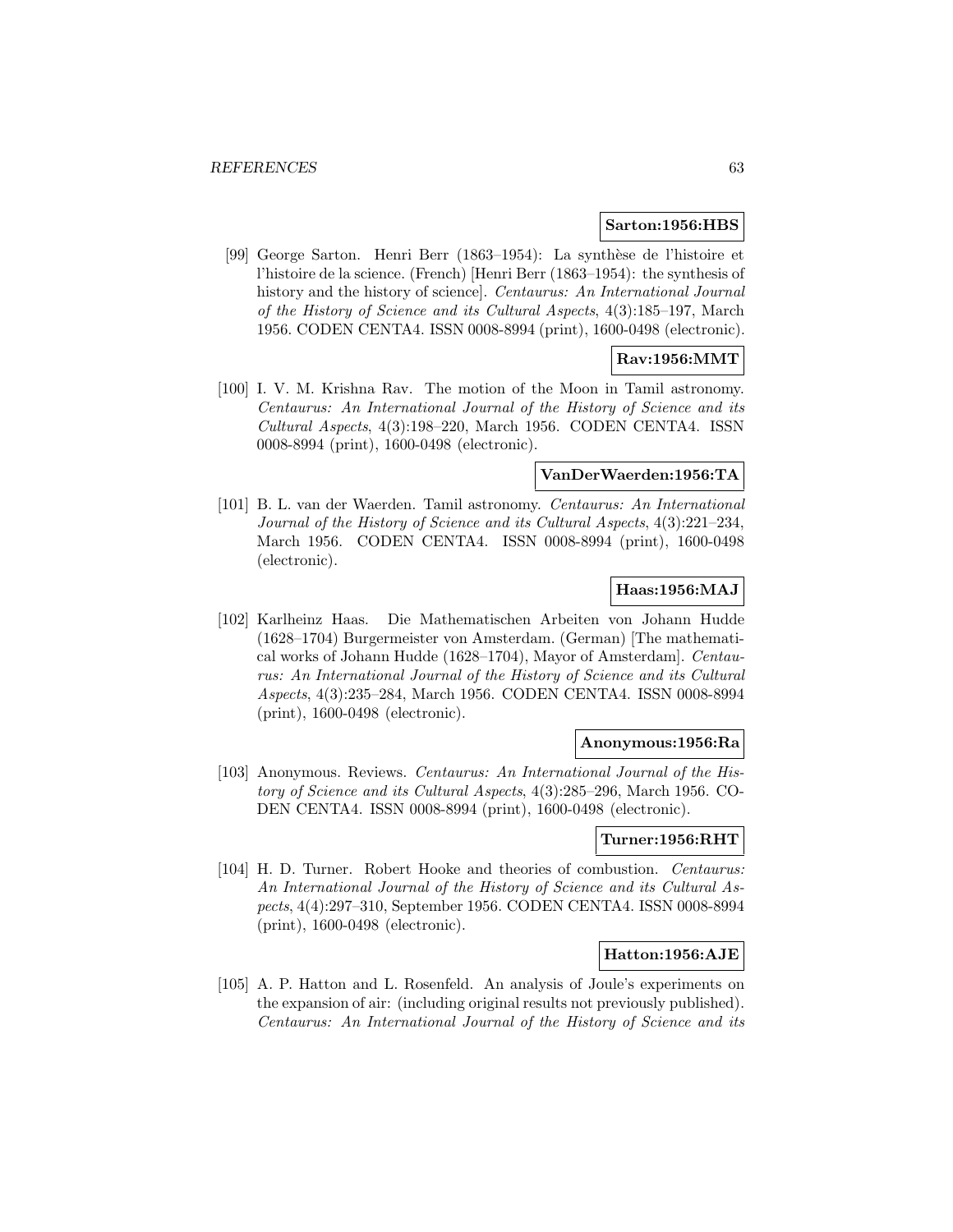Cultural Aspects, 4(4):311–318, September 1956. CODEN CENTA4. ISSN 0008-8994 (print), 1600-0498 (electronic).

#### **Williamson:1956:AUV**

[106] Raymond Williamson. An ancient urinary vesical calculus. Centaurus: An International Journal of the History of Science and its Cultural Aspects, 4(4):319–324, September 1956. CODEN CENTA4. ISSN 0008-8994 (print), 1600-0498 (electronic).

# **vonSchipperges:1956:AZA**

[107] Heinrich von Schipperges. Assimilations-Zentren Arabischer Wissenschaft Im 12. Jahrhundert. (German) [The Arabic science assimilation center in the 12th Century]. Centaurus: An International Journal of the History of Science and its Cultural Aspects, 4(4):325–350, September 1956. CODEN CENTA4. ISSN 0008-8994 (print), 1600-0498 (electronic).

# **Tutzke:1956:SUB**

[108] Dietrich Tutzke. Uber statistische Untersuchungen als Beitrag zur ¨ Geschichte des Hebammenwesens im ausgehenden 18. Jahrhundert. (German) [On statistical tests as a contribution to the history of midwifery in the late 18th Centuries]. Centaurus: An International Journal of the History of Science and its Cultural Aspects, 4(4):351–359, September 1956. CODEN CENTA4. ISSN 0008-8994 (print), 1600-0498 (electronic).

### **Crommelin:1956:FCM**

[109] C. A. Crommelin. La force d'un corps en mouvement. (French) [The force of a body in movement]. Centaurus: An International Journal of the History of Science and its Cultural Aspects, 4(4):360–368, September 1956. CODEN CENTA4. ISSN 0008-8994 (print), 1600-0498 (electronic).

### **Anonymous:1956:OGS**

[110] Anonymous. Obituaries: George Sarton (31 August 1884–22 March 1956). Centaurus: An International Journal of the History of Science and its Cultural Aspects, 4(4):369–381, September 1956. CODEN CENTA4. ISSN 0008-8994 (print), 1600-0498 (electronic).

#### **Anonymous:1956:Rb**

[111] Anonymous. Reviews. Centaurus: An International Journal of the History of Science and its Cultural Aspects, 4(4):382–384, September 1956. CODEN CENTA4. ISSN 0008-8994 (print), 1600-0498 (electronic).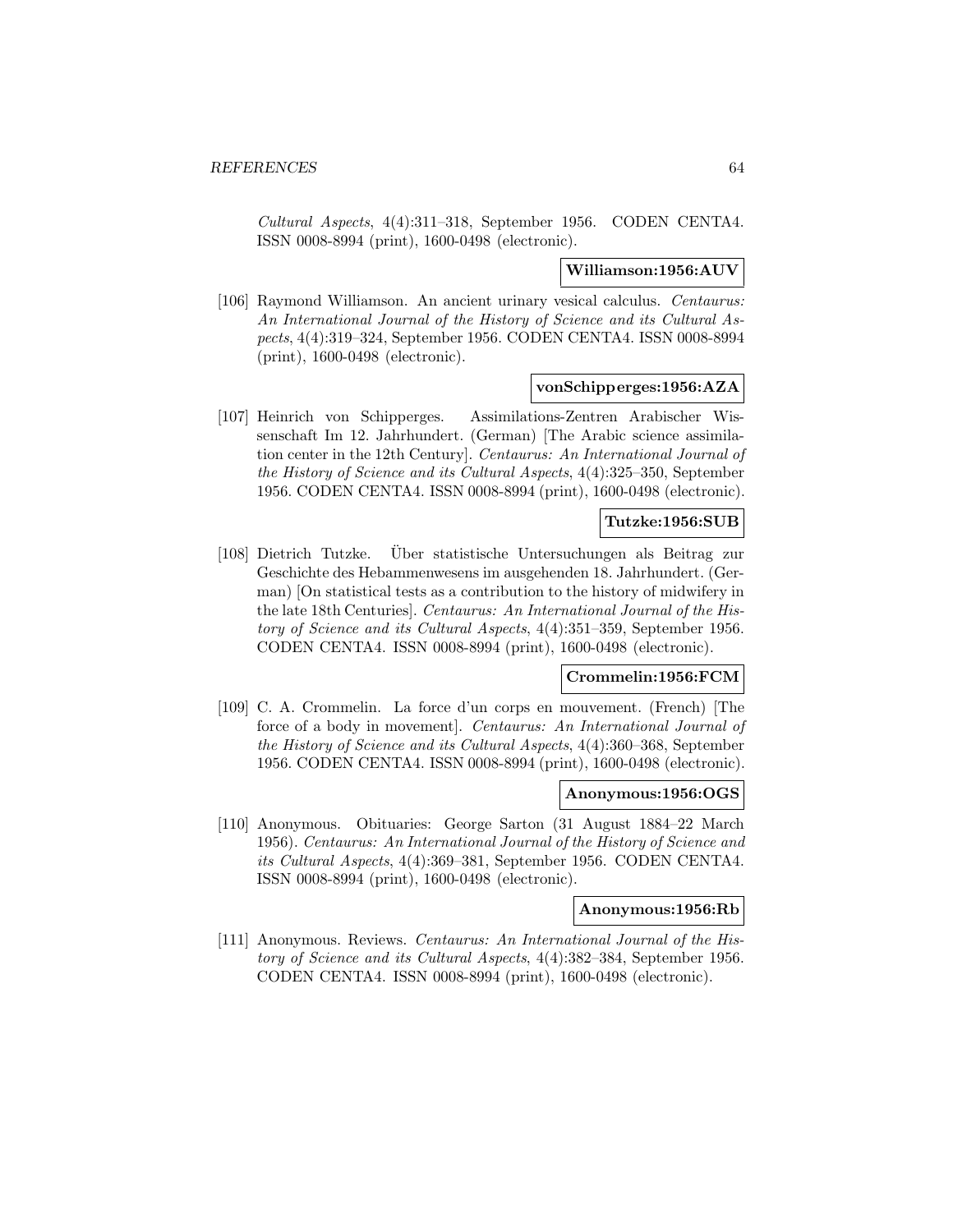### **Heller:1956:BDT**

[112] Siegfried Heller. Ein Beitrag zur Deutung der Theodoros-Stelle in Platons Dialog  $\ll$ Theaetet $\gg$ . (German) [A contribution to the interpretation of Theodoros' site in Plato's Dialogue  $\ll$ Theaetetus $\gg$ . Centaurus: An International Journal of the History of Science and its Cultural Aspects, 5(1):1–58, December 1956. CODEN CENTA4. ISSN 0008-8994 (print), 1600-0498 (electronic).

## **Hofmann:1956:EBG**

[113] Jos. E. Hofmann. Ergänzende Bemerkungen zum  $\ll$  geometrischen $\gg$ Irrationalitätsbeweis der alten Griechen. (German) [Supplementary remarks on  $\ll$  geometric $\gg$  irrationality proofs of the Ancient Greeks. Centaurus: An International Journal of the History of Science and its Cultural Aspects, 5(1):59–72, December 1956. CODEN CENTA4. ISSN 0008-8994 (print), 1600-0498 (electronic).

### **Winter:1956:AOM**

[114] H. J. J. Winter. The Arabic optical mss. in the British Isles. Centaurus: An International Journal of the History of Science and its Cultural Aspects, 5(1):73–88, December 1956. CODEN CENTA4. ISSN 0008-8994 (print), 1600-0498 (electronic).

# **Anonymous:1956:Rc**

[115] Anonymous. Reviews. Centaurus: An International Journal of the History of Science and its Cultural Aspects, 5(1):89–96, December 1956. CODEN CENTA4. ISSN 0008-8994 (print), 1600-0498 (electronic).

## **Rosen:1957:FCM**

[116] George Rosen. The fate of the concept of medical police 1780–1890. Centaurus: An International Journal of the History of Science and its Cultural Aspects, 5(2):97–113, June 1957. CODEN CENTA4. ISSN 0008- 8994 (print), 1600-0498 (electronic).

## **Kock:1957:CLS**

[117] Wolfram Kock. Carolus Linnaeus and surgery. Centaurus: An International Journal of the History of Science and its Cultural Aspects, 5 (2):114–120, June 1957. CODEN CENTA4. ISSN 0008-8994 (print), 1600-0498 (electronic).

# **Lesley:1957:BRT**

[118] Mark Lesley. Būrünī on rising times and daylight lengths. Centaurus: An International Journal of the History of Science and its Cultural Aspects,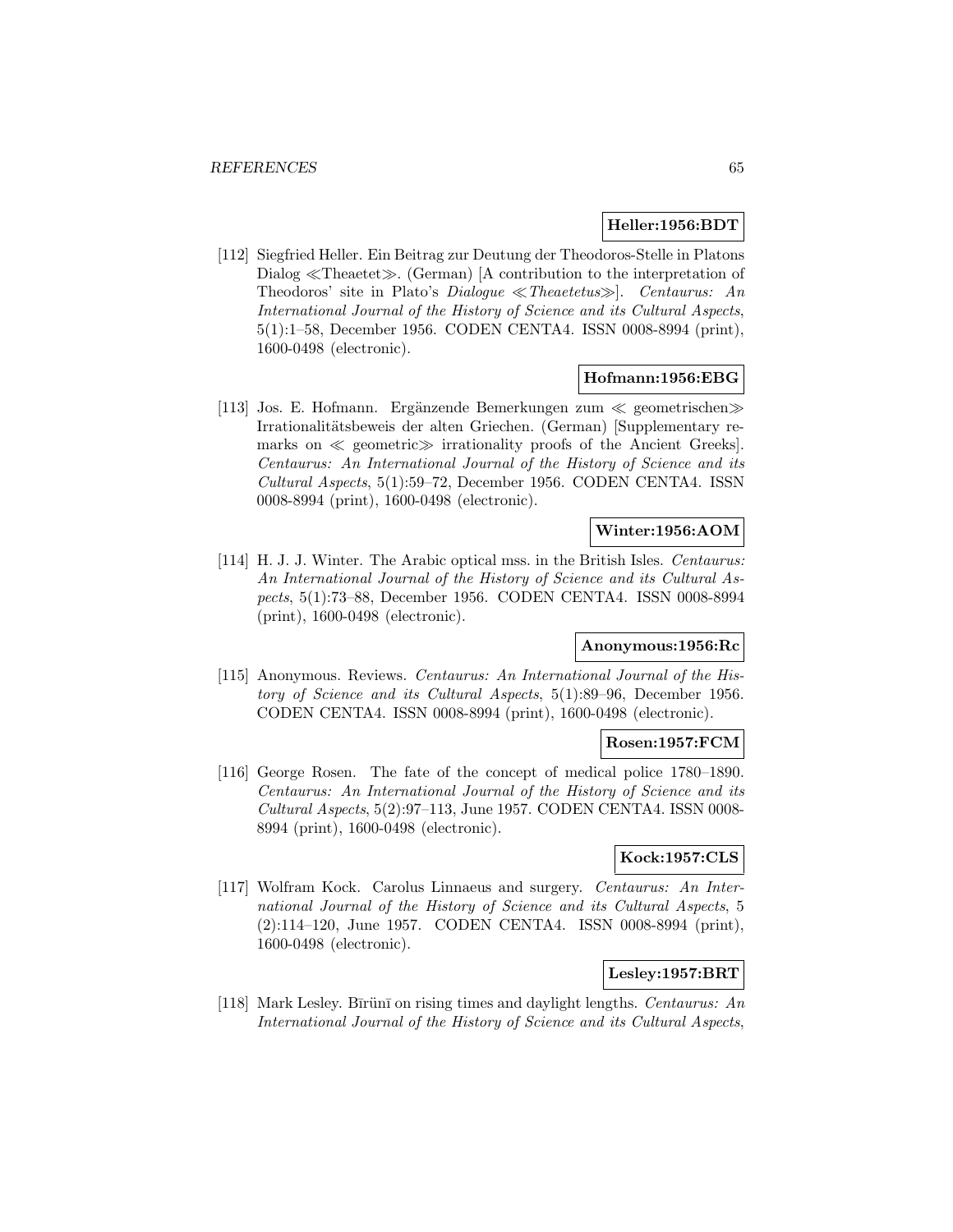5(2):121–141, June 1957. CODEN CENTA4. ISSN 0008-8994 (print), 1600-0498 (electronic).

#### **Biermann:1957:AAW**

[119] Kurt-R. Biermann. Eine Aufgabe aus den Anfängen der Wahrscheinlichkeitsrechnung. (German) [A task from the beginnings of probability theory]. Centaurus: An International Journal of the History of Science and its Cultural Aspects, 5(2):142–150, June 1957. CODEN CENTA4. ISSN 0008-8994 (print), 1600-0498 (electronic).

# **Levey:1957:TOF**

[120] Martin Levey. Technology of oils, fats and waxes in ancient Mesopotamia. Centaurus: An International Journal of the History of Science and its Cultural Aspects, 5(2):151–163, June 1957. CODEN CENTA4. ISSN 0008-8994 (print), 1600-0498 (electronic).

### **Pazzini:1957:RDN**

[121] ?. Pazzini. A recently discovered new Morgagni. Centaurus: An International Journal of the History of Science and its Cultural Aspects, 5(2):164–166, June 1957. CODEN CENTA4. ISSN 0008-8994 (print), 1600-0498 (electronic).

# **Anker:1957:O**

[122] Jean Anker and A. G. Drachmann. Obituaries. Centaurus: An International Journal of the History of Science and its Cultural Aspects, 5 (2):167–169, June 1957. CODEN CENTA4. ISSN 0008-8994 (print), 1600-0498 (electronic).

#### **Anonymous:1957:R**

[123] Anonymous. Reviews. Centaurus: An International Journal of the History of Science and its Cultural Aspects, 5(2):170–175, June 1957. CO-DEN CENTA4. ISSN 0008-8994 (print), 1600-0498 (electronic).

### **vanderWaerden:1958:APR**

[124] B. L. van der Waerden. The astronomical papyrus Ryland 27. Centaurus: An International Journal of the History of Science and its Cultural Aspects, 5(3–4):177–191, June 1958. CODEN CENTA4. ISSN 0008-8994 (print), 1600-0498 (electronic).

# **Huber:1958:NBE**

[125] Peter Huber. Über Den Nullpunkt Der Babylonischen Ekliptik. (German) [On the zero point of the Babylonian ecliptic]. Centaurus: An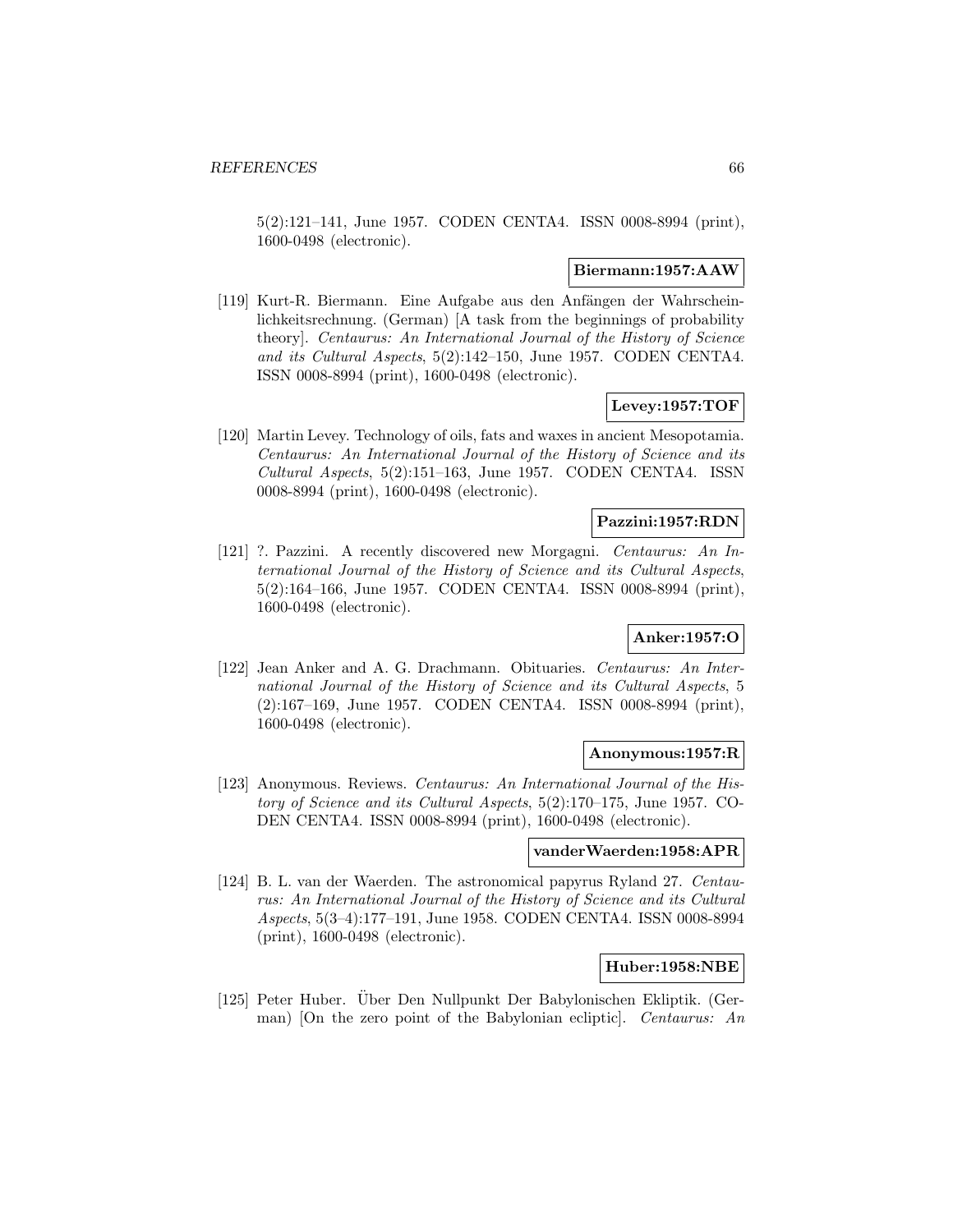International Journal of the History of Science and its Cultural Aspects, 5(3–4):192–208, June 1958. CODEN CENTA4. ISSN 0008-8994 (print), 1600-0498 (electronic).

# **Aaboe:1958:BPT**

[126] Asger Aaboe. On Babylonian planetary theories. Centaurus: An International Journal of the History of Science and its Cultural Aspects, 5 (3–4):209–277, June 1958. CODEN CENTA4. ISSN 0008-8994 (print), 1600-0498 (electronic).

#### **Drachmann:1958:HAE**

[127] A. G. Drachmann. How Archimedes expected to move the Earth. Centaurus: An International Journal of the History of Science and its Cultural Aspects, 5(3–4):278–282, June 1958. CODEN CENTA4. ISSN 0008-8994 (print), 1600-0498 (electronic).

# **Czwalina:1958:EBP**

[128] Arthur Czwalina. Über einige Beobachtungsfehler des Ptolemäus und die Deutung ihrer Ursachen. (German) [some observation errors of Ptolemy and the importance of their cause]. Centaurus: An International Journal of the History of Science and its Cultural Aspects, 5(3–4):283–306, June 1958. CODEN CENTA4. ISSN 0008-8994 (print), 1600-0498 (electronic).

#### **Hooykaas:1958:CIS**

[129] R. Hooykaas. The concepts of "individual" and "species" in chemistry. Centaurus: An International Journal of the History of Science and its Cultural Aspects, 5(3–4):307–322, June 1958. CODEN CENTA4. ISSN 0008-8994 (print), 1600-0498 (electronic).

# **Jonckheere:1958:CED**

[130] Frans Jonckheere. La conception Egyptienne du squelette. (French) [The ´ Egyptian concept of the skeleton]. Centaurus: An International Journal of the History of Science and its Cultural Aspects, 5(3–4):323–338, June 1958. CODEN CENTA4. ISSN 0008-8994 (print), 1600-0498 (electronic).

### **Brinch:1958:MPH**

[131] Ove Brinch. The medical problems of Henry viii. Centaurus: An International Journal of the History of Science and its Cultural Aspects, 5 (3–4):339–369, June 1958. CODEN CENTA4. ISSN 0008-8994 (print), 1600-0498 (electronic).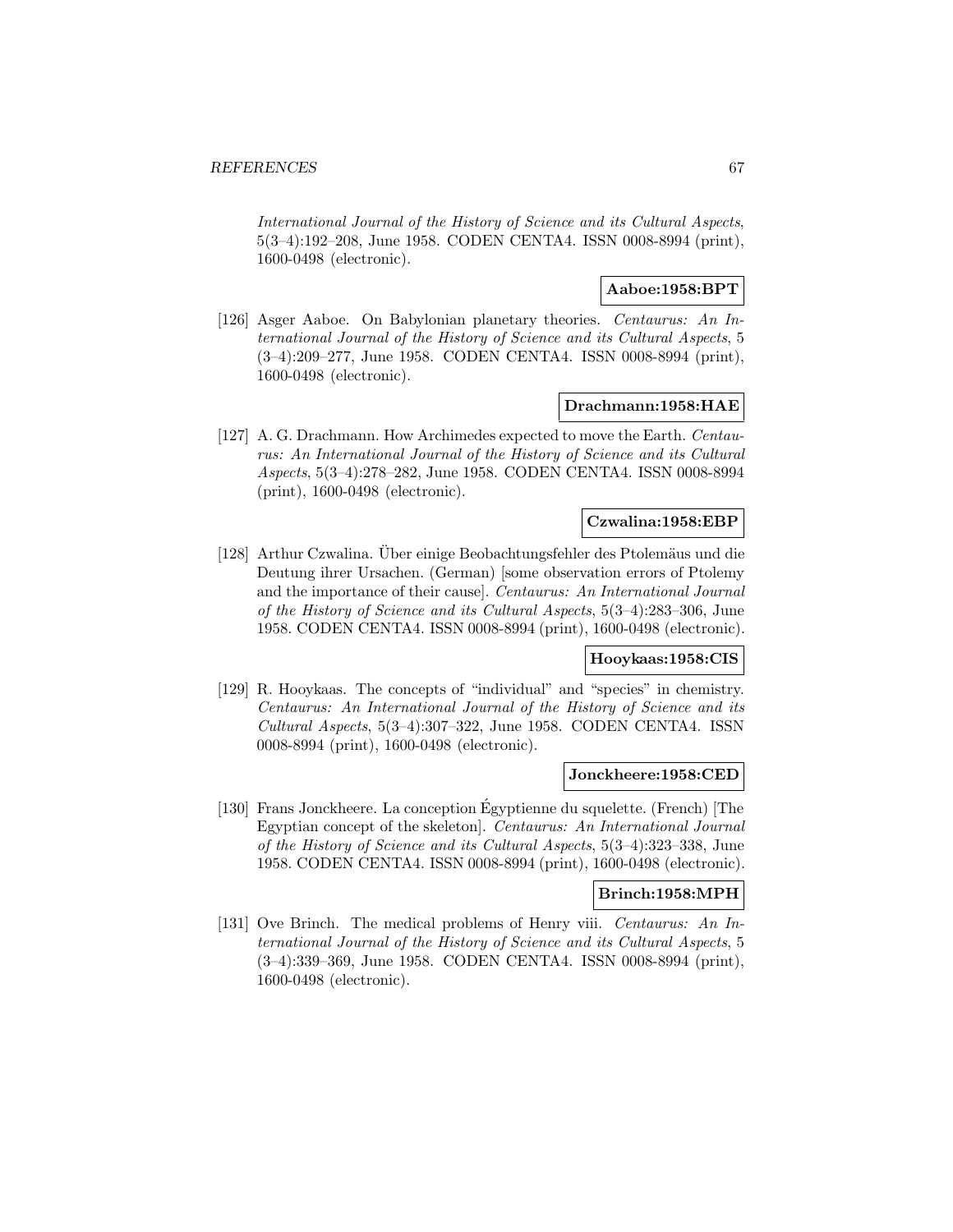### **Altena:1958:SFS**

[132] C. O. van Regteren Altena. A second fossil from Scheuchzer's collection in the Teyler Museum. Centaurus: An International Journal of the History of Science and its Cultural Aspects, 5(3–4):370–372, June 1958. CODEN CENTA4. ISSN 0008-8994 (print), 1600-0498 (electronic).

# **Anonymous:1958:R**

[133] Anonymous. Reviews. Centaurus: An International Journal of the History of Science and its Cultural Aspects, 5(3–4):373–376, June 1958. CO-DEN CENTA4. ISSN 0008-8994 (print), 1600-0498 (electronic).

### **Czwalina:1959:PBP**

[134] Arthur Czwalina. Ptolemaeus, Die Bahnen Der Planeten Venus und Merkur. (German) [Ptolemy, the orbits of Venus and Mercury]. Centaurus: An International Journal of the History of Science and its Cultural Aspects, 6(1):1–35, March 1959. CODEN CENTA4. ISSN 0008-8994 (print), 1600-0498 (electronic).

# **Levey:1959:FTA**

[135] Martin Levey. Food and its technology in ancient mesopotamia: the earliest chemical processes and chemicals. Centaurus: An International Journal of the History of Science and its Cultural Aspects, 6(1):36–51, March 1959. CODEN CENTA4. ISSN 0008-8994 (print), 1600-0498 (electronic).

### **Korbler:1959:KTK**

[136] Juraj Körbler. Krankheit und Tod Kaiser Diokletians. (German) [The illness and death of Emperor Diocletian]. Centaurus: An International Journal of the History of Science and its Cultural Aspects, 6(1):52–54, March 1959. CODEN CENTA4. ISSN 0008-8994 (print), 1600-0498 (electronic).

### **Hintzsche:1959:RAA**

[137] E. Hintzsche. Ein rollbild altchinesischer anatomie. Centaurus: An International Journal of the History of Science and its Cultural Aspects, 6(1):55–67, March 1959. CODEN CENTA4. ISSN 0008-8994 (print), 1600-0498 (electronic).

### **Miiller:1959:SNI**

[138] Reinhold F. G. Miiller. Schädeleröffnungen nach indischen Sagen. (German) [Skull openings in Indian legends]. Centaurus: An International Journal of the History of Science and its Cultural Aspects, 6(1):68–81,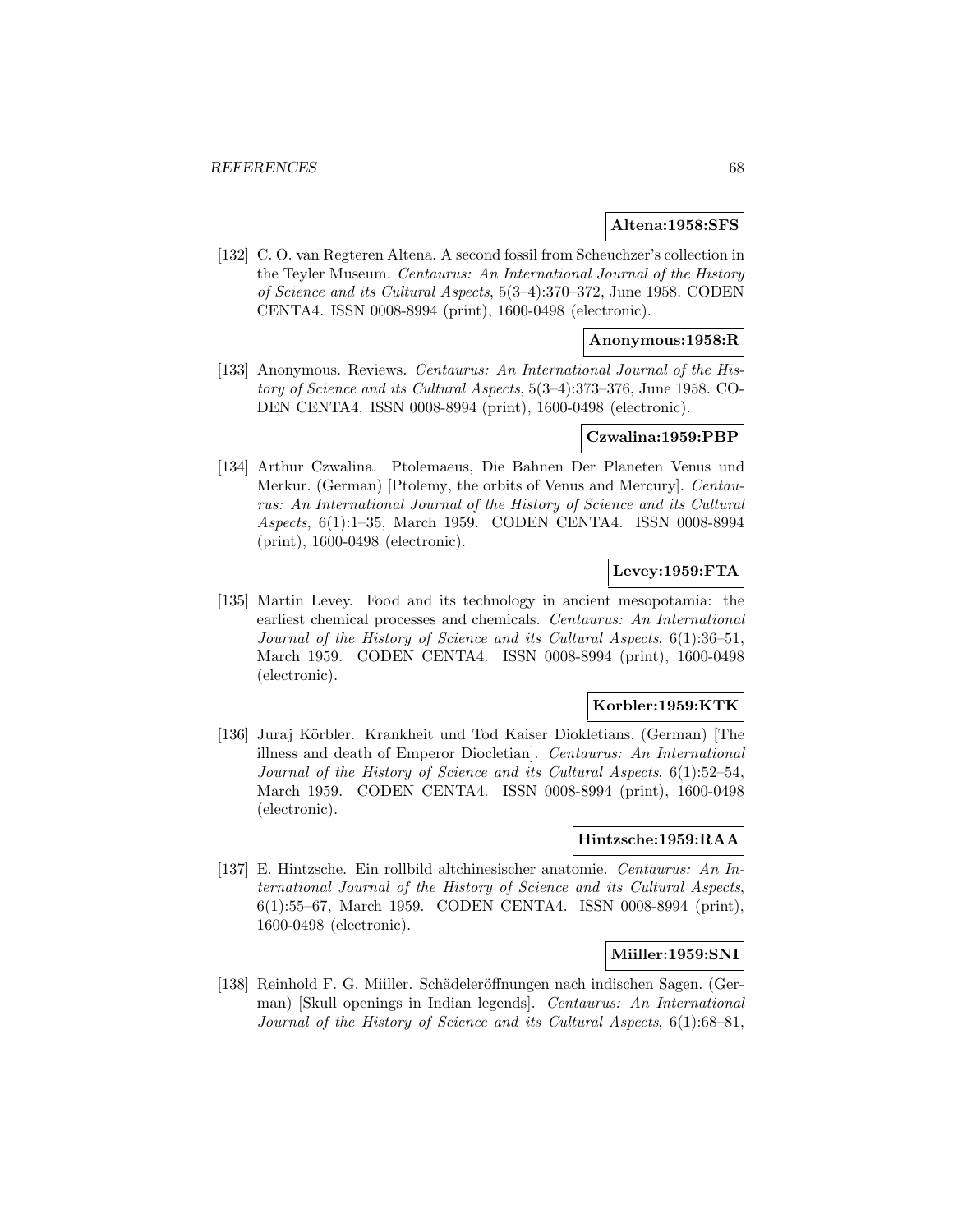March 1959. CODEN CENTA4. ISSN 0008-8994 (print), 1600-0498 (electronic).

# **Lienhard:1959:KCN**

[139] Siegfried Lienhard. Konstitution und Charakter Nach Den Lehren Der Altindischen Medizin. (German) [constitution and character of the teachings of Ancient Indian medicine]. Centaurus: An International Journal of the History of Science and its Cultural Aspects, 6(1):82–93, March 1959. CODEN CENTA4. ISSN 0008-8994 (print), 1600-0498 (electronic).

### **Anonymous:1959:Ra**

[140] Anonymous. Reviews. Centaurus: An International Journal of the History of Science and its Cultural Aspects, 6(1):94–108, March 1959. CO-DEN CENTA4. ISSN 0008-8994 (print), 1600-0498 (electronic).

### **Anonymous:1959:BRB**

[141] Anonymous. Book received: Book received. Centaurus: An International Journal of the History of Science and its Cultural Aspects, 6(1):109–112, March 1959. CODEN CENTA4. ISSN 0008-8994 (print), 1600-0498 (electronic).

# **Lohne:1959:TH**

[142] Johs. Lohne. Thomas Harriott (1560–1621). Centaurus: An International Journal of the History of Science and its Cultural Aspects, 6(2): 113–121, June 1959. CODEN CENTA4. ISSN 0008-8994 (print), 1600- 0498 (electronic).

### **Lorch:1959:GNS**

[143] Jacob W. Lorch. Gleanings on the naked seed controversy. Centaurus: An International Journal of the History of Science and its Cultural Aspects, 6(2):122–128, June 1959. CODEN CENTA4. ISSN 0008-8994 (print), 1600-0498 (electronic).

### **Deas:1959:CCE**

[144] Herbert D. Deas. Crystallography and crystallographers in England in the Early Nineteenth Century: a preliminary survey. Centaurus: An International Journal of the History of Science and its Cultural Aspects, 6(2):129–148, June 1959. CODEN CENTA4. ISSN 0008-8994 (print), 1600-0498 (electronic).

# **Levey:1959:CTA**

[145] Martin Levey. Clay and its technology in ancient Mesopotamia. Centaurus: An International Journal of the History of Science and its Cultural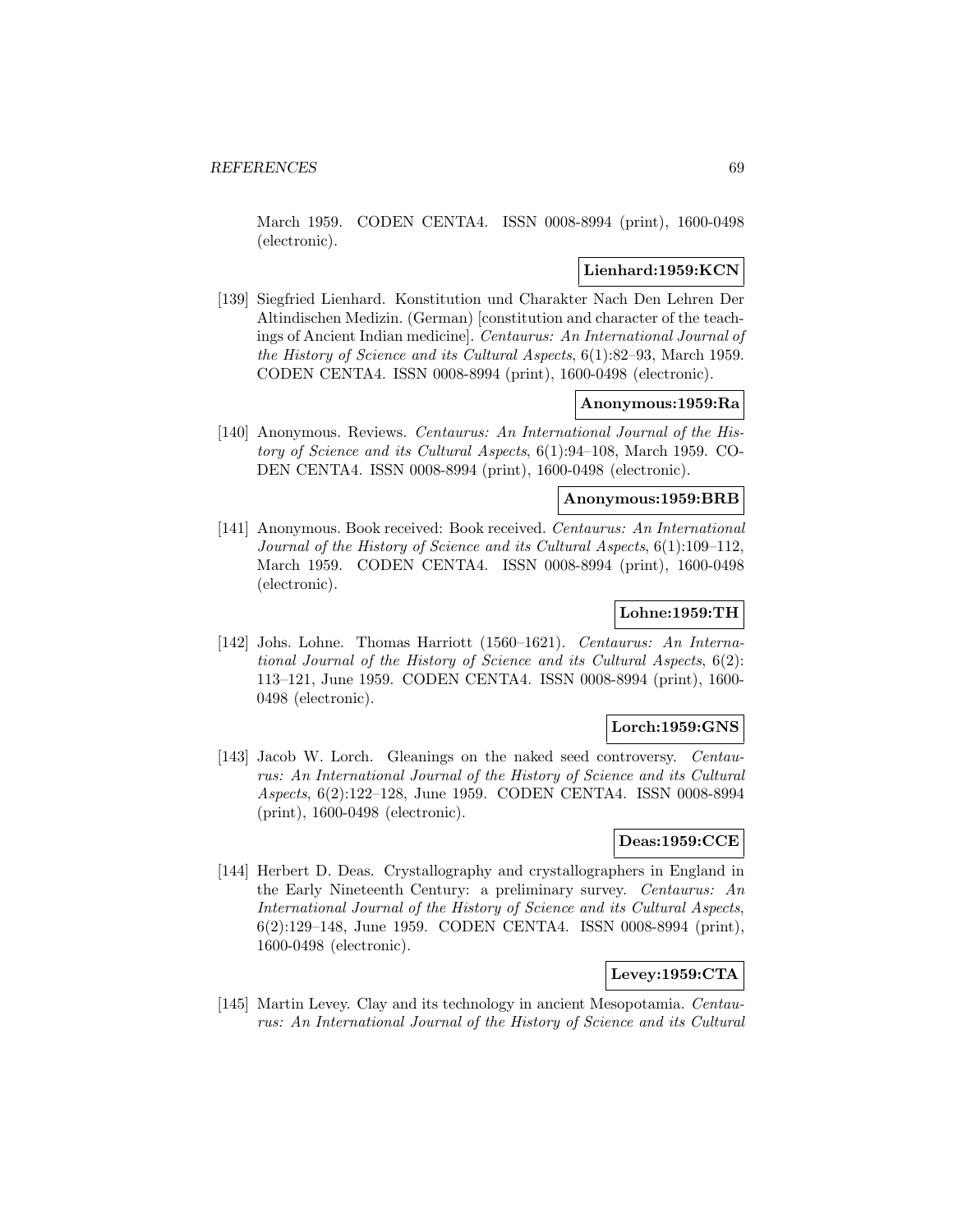Aspects, 6(2):149–156, June 1959. CODEN CENTA4. ISSN 0008-8994 (print), 1600-0498 (electronic).

# **Berger:1959:JHL**

[146] Peter Berger. Johann Heinrich Lamberts Bedeutung in Der Naturwissenschaft Des 18. Jahrhunderts. (German) [Johann Heinrich Lambert's importance in the science of the 18th Century]. Centaurus: An International Journal of the History of Science and its Cultural Aspects, 6 (2):157–254, June 1959. CODEN CENTA4. ISSN 0008-8994 (print), 1600-0498 (electronic).

### **Anonymous:1959:Rb**

[147] Anonymous. Reviews. Centaurus: An International Journal of the History of Science and its Cultural Aspects, 6(2):255–256, June 1959. CO-DEN CENTA4. ISSN 0008-8994 (print), 1600-0498 (electronic).

# **Konig:1960:SAM**

[148] Klaus G. König. Die Stellung der Anatomen unter den medizinischen Lehrern in Padua im 16. Jahrhundert. (German) [The position of anatomists among medical teachers in Padua in the 16th Century]. Centaurus: An International Journal of the History of Science and its Cultural Aspects, 7(1):1–5, September 1960. CODEN CENTA4. ISSN 0008-8994 (print), 1600-0498 (electronic).

# **Lohne:1960:HVN**

[149] Johs Lohne. Hooke versus Newton. Centaurus: An International Journal of the History of Science and its Cultural Aspects, 7(1):6–52, September 1960. CODEN CENTA4. ISSN 0008-8994 (print), 1600-0498 (electronic).

# **Keil:1960:DBM**

[150] Gundolf Keil. Der deutsche Branntweintraktat des Mittelalters. (German) [The German brandy treatise of the Middle Ages]. *Centaurus:* An International Journal of the History of Science and its Cultural Aspects, 7(1):53–100, September 1960. CODEN CENTA4. ISSN 0008-8994 (print), 1600-0498 (electronic).

# **Richards:1960:LS**

[151] Peter Richards. Leprosy in Scandinavia. Centaurus: An International Journal of the History of Science and its Cultural Aspects, 7(1):101–133, September 1960. CODEN CENTA4. ISSN 0008-8994 (print), 1600-0498 (electronic).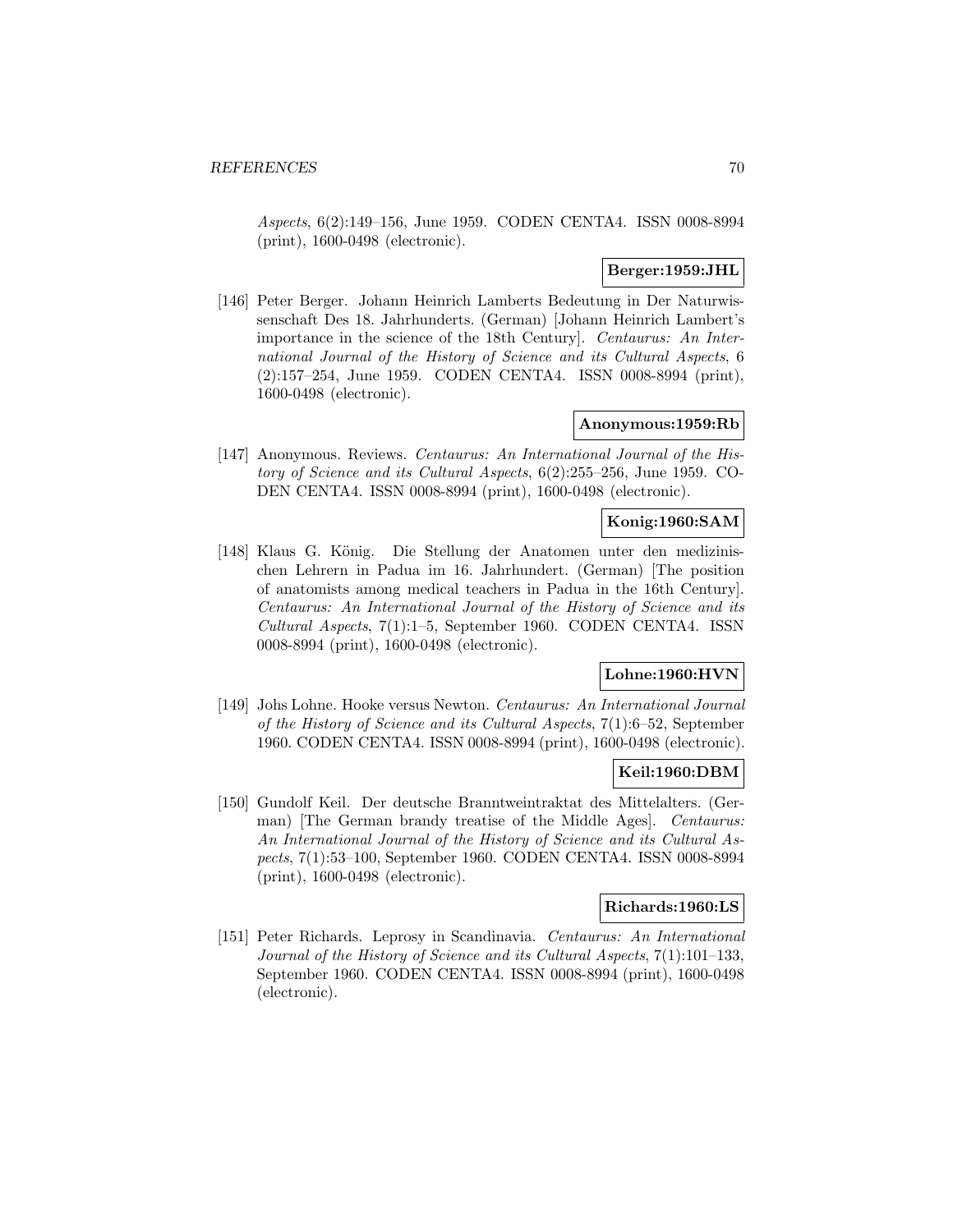## **Kennedy:1960:PVT**

[152] E. S. Kennedy and Muhammad Agha. Planetary visibility tables in Islamic astronomy. Centaurus: An International Journal of the History of Science and its Cultural Aspects, 7(1):134–140, September 1960. CODEN CENTA4. ISSN 0008-8994 (print), 1600-0498 (electronic).

# **Anonymous:1960:Ra**

[153] Anonymous. Reviews. Centaurus: An International Journal of the History of Science and its Cultural Aspects, 7(1):141–143, September 1960. CODEN CENTA4. ISSN 0008-8994 (print), 1600-0498 (electronic).

### **Rosen:1960:CABa**

[154] Edward Rosen. Copernicus and Al-Bitruji. Centaurus: An International Journal of the History of Science and its Cultural Aspects, 7(2):145–151, December 1960. CODEN CENTA4. ISSN 0008-8994 (print), 1600-0498 (electronic).

### **Rosen:1960:CABb**

[155] Edward Rosen. Copernicus and Al-Bitruji. Centaurus: An International Journal of the History of Science and its Cultural Aspects, 7(2):152–156, December 1960. CODEN CENTA4. ISSN 0008-8994 (print), 1600-0498 (electronic).

# **Scherz:1960:BBG**

[156] Gustav Scherz. Briefe aus der Bartholinerzeit. (German) [Letters from the Bartholin time]. Centaurus: An International Journal of the History of Science and its Cultural Aspects, 7(2):157–196, December 1960. CODEN CENTA4. ISSN 0008-8994 (print), 1600-0498 (electronic).

#### **Sokol:1960:BBJ**

[157] Stanisaw Sokól. Die Bibliothek eines Barbiers aus dem Jahre 1550. (German) [The library of a barber from 1550]. Centaurus: An International Journal of the History of Science and its Cultural Aspects, 7(2):197–206, December 1960. CODEN CENTA4. ISSN 0008-8994 (print), 1600-0498 (electronic).

### **Seide:1960:BGM**

[158] Jacob Seide. The barnacle goose myth in the Hebrew literature of the Middle Ages. Centaurus: An International Journal of the History of Science and its Cultural Aspects, 7(2):207–212, December 1960. CODEN CENTA4. ISSN 0008-8994 (print), 1600-0498 (electronic).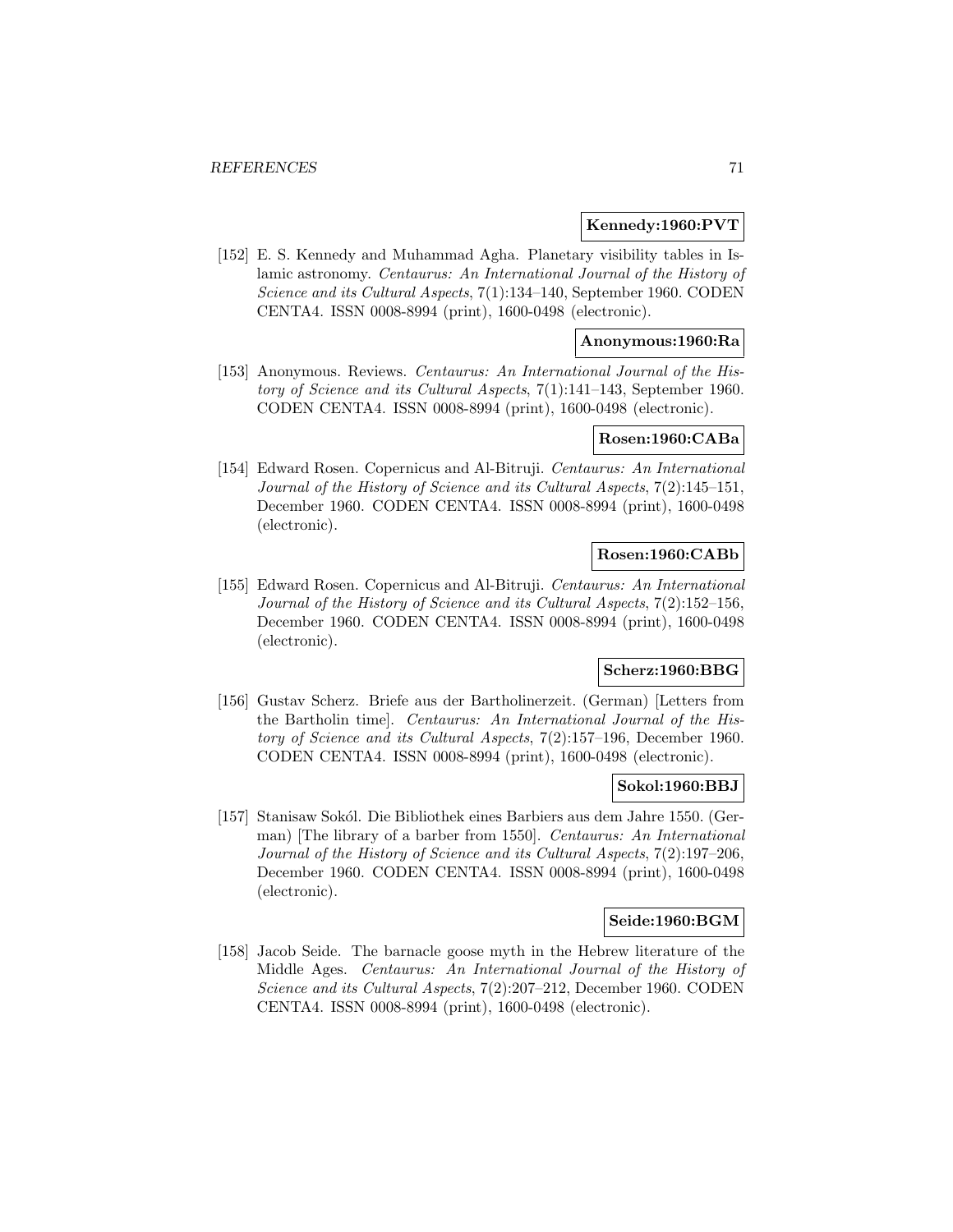#### **Schultheiss:1960:BPS**

[159] Emil Schultheiss. Beitrag zur Pestliteratur des Spätmittelalters. (German) [Contribution to the plague literature of the Late Middle Ages]. Centaurus: An International Journal of the History of Science and its Cultural Aspects, 7(2):213–219, December 1960. CODEN CENTA4. ISSN 0008-8994 (print), 1600-0498 (electronic).

# **Lohne:1960:VNH**

[160] Johns Lohne. Varia: a note on Harriott's scientific works. Centaurus: An International Journal of the History of Science and its Cultural Aspects, 7 (2):220–221, December 1960. CODEN CENTA4. ISSN 0008-8994 (print), 1600-0498 (electronic).

#### **Anonymous:1960:SMS**

[161] Anonymous. Societies and meetings: Societies and meetings. Centaurus: An International Journal of the History of Science and its Cultural Aspects, 7(2):222, December 1960. CODEN CENTA4. ISSN 0008-8994 (print), 1600-0498 (electronic).

#### **Anonymous:1960:Rb**

[162] Anonymous. Reviews. Centaurus: An International Journal of the History of Science and its Cultural Aspects, 7(2):223–235, December 1960. CODEN CENTA4. ISSN 0008-8994 (print), 1600-0498 (electronic).

#### **Pedersen:1963:MJP**

[163] Olaf Pedersen. Master John Perks and his mechanical curves. Centaurus: An International Journal of the History of Science and its Cultural Aspects, 8(1):1–18, March 1963. CODEN CENTA4. ISSN 0008-8994 (print), 1600-0498 (electronic).

### **vonOrth:1963:GGA**

[164] Hermann von Orth. ∆IAIT A ΓEPONTΩN: die Geriatrie der griechischen Antike. (Greek/German) [Elder provisions: geriatrics of Ancient Greece]. Centaurus: An International Journal of the History of Science and its Cultural Aspects, 8(1):19–47, March 1963. CODEN CENTA4. ISSN 0008-8994 (print), 1600-0498 (electronic).

### **vonWatermann:1963:AHC**

[165] Rembert von Watermann. Alexander von Humboldt und die chemische Erforschung der "Gesundheit der Luft". (German) [Alexander von Humboldt and the chemical study of the "health of the air"]. Centaurus: An International Journal of the History of Science and its Cultural Aspects,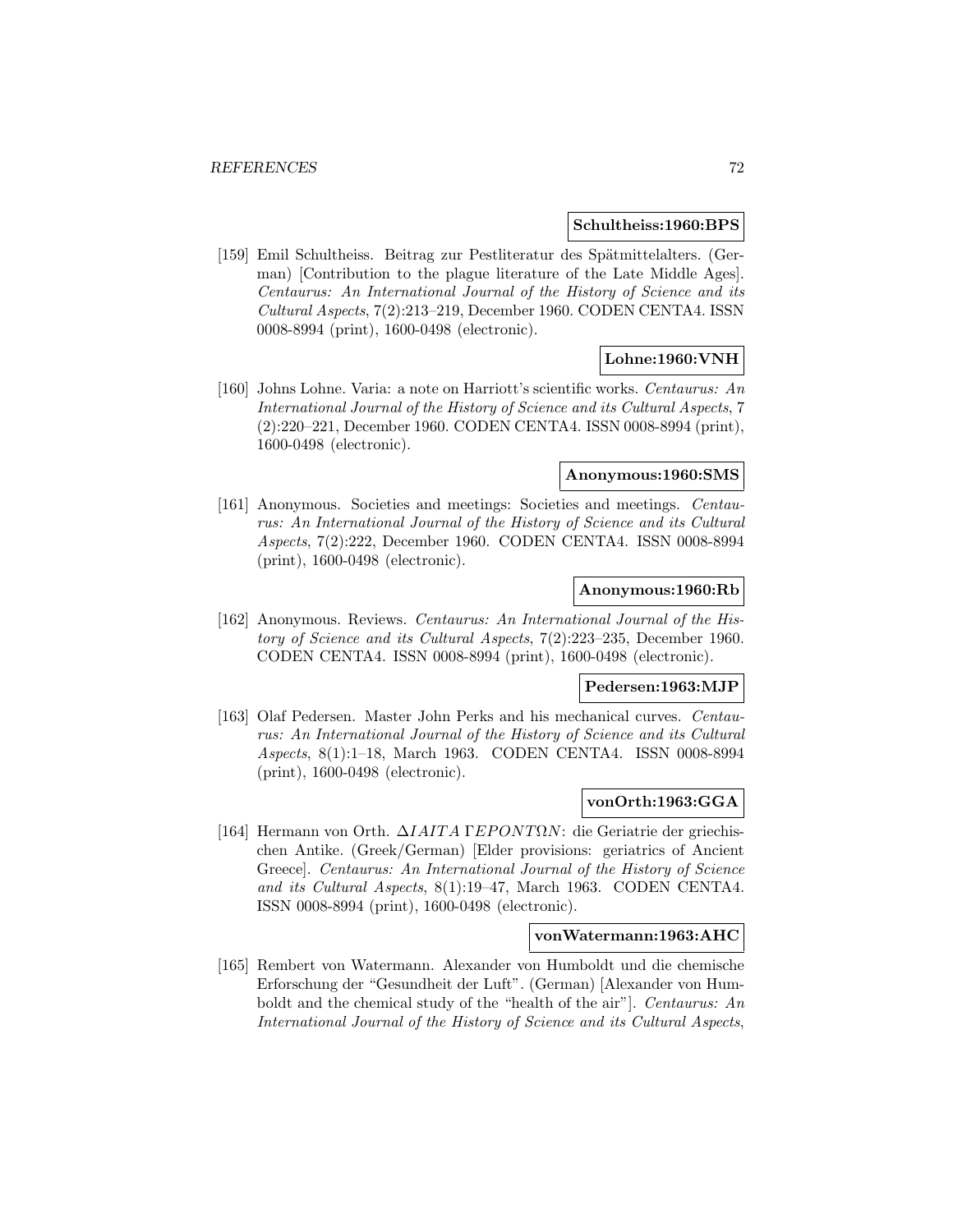8(1):48–68, March 1963. CODEN CENTA4. ISSN 0008-8994 (print), 1600-0498 (electronic).

# **Lohne:1963:FFT**

[166] Johs Lohne. The fair fame of Thomas Harriott: Rigaud versus Baron von Zach. Centaurus: An International Journal of the History of Science and its Cultural Aspects, 8(1):69–84, March 1963. CODEN CENTA4. ISSN 0008-8994 (print), 1600-0498 (electronic).

## **vonSchonfeldt:1963:LAA**

[167] Klaus von Schönfeldt. Lucidarius — Auszüge in astronomischen Handschriften des 15. Jahrhunderts. (German) [Excerpts in astronomical manuscripts of the 15th Century]. Centaurus: An International Journal of the History of Science and its Cultural Aspects, 8(1):85–90, March 1963. CODEN CENTA4. ISSN 0008-8994 (print), 1600-0498 (electronic).

# **Drachman:1963:FAH**

[168] A. G. Drachman. Fragments from Archimedes in Heron's mechanics. Centaurus: An International Journal of the History of Science and its Cultural Aspects, 8(1):91–146, March 1963. CODEN CENTA4. ISSN 0008-8994 (print), 1600-0498 (electronic).

## **Dewhurst:1963:DWC**

[169] Kenneth Dewhurst. Dr. William Cole's (1635–1716) letters to Locke. Centaurus: An International Journal of the History of Science and its Cultural Aspects, 8(1):147–173, March 1963. CODEN CENTA4. ISSN 0008-8994 (print), 1600-0498 (electronic).

# **Dahl:1963:LCC**

[170] Per F. Dahl. Ludvig A. Colding and the conservation of energy. Centaurus: An International Journal of the History of Science and its Cultural Aspects, 8(1):174–188, March 1963. CODEN CENTA4. ISSN 0008-8994 (print), 1600-0498 (electronic).

#### **vonThiele:1963:EMB**

[171] Joachim von Thiele. Ernst Mach — Bibliographie. (German) [Ernst Mach — bibliography. Centaurus: An International Journal of the History of Science and its Cultural Aspects, 8(1):189–237, March 1963. CO-DEN CENTA4. ISSN 0008-8994 (print), 1600-0498 (electronic).

# **Pedersen:1963:PCE**

[172] Olaf Pedersen. The "philomaths" of 18th Century England: a study in amateur science. Centaurus: An International Journal of the History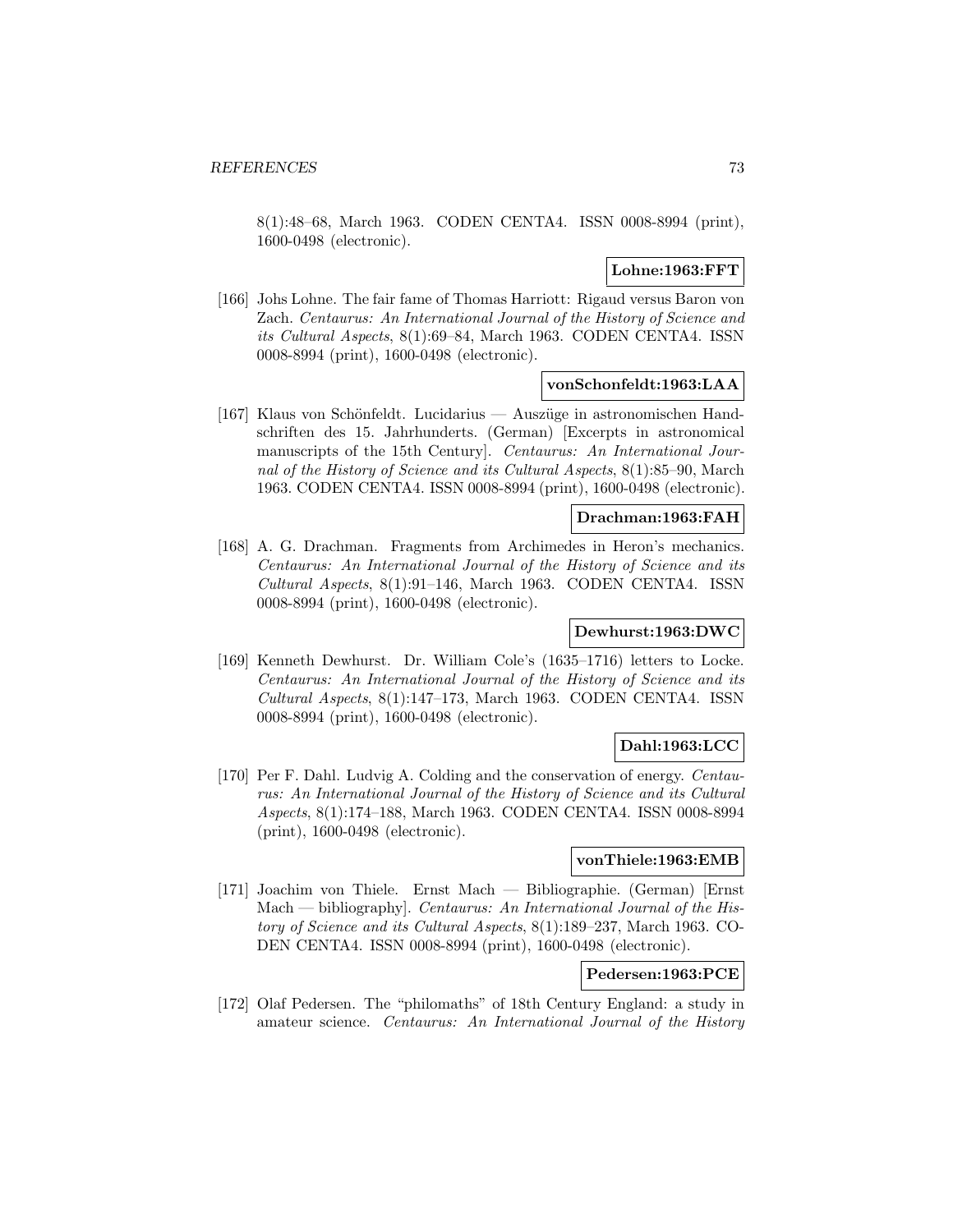of Science and its Cultural Aspects, 8(1):238–262, March 1963. CODEN CENTA4. ISSN 0008-8994 (print), 1600-0498 (electronic).

### **Onuigbo:1963:AOD**

[173] Wilson I. B. Onuigbo. The age-old dictum on the spread of tumours. Centaurus: An International Journal of the History of Science and its Cultural Aspects, 8(1):263–268, March 1963. CODEN CENTA4. ISSN 0008-8994 (print), 1600-0498 (electronic).

# **Lorch:1963:CCH**

[174] J. Lorch. The carpel — a case-history of an idea and a term. Centaurus: An International Journal of the History of Science and its Cultural Aspects, 8(1):269–291, March 1963. CODEN CENTA4. ISSN 0008-8994 (print), 1600-0498 (electronic).

## **Anonymous:1963:OAR**

[175] Anonymous. Obituaries: Aníbal Ruíz Moreno (1907–1960). Centaurus: An International Journal of the History of Science and its Cultural Aspects, 8(1):292–296, March 1963. CODEN CENTA4. ISSN 0008-8994 (print), 1600-0498 (electronic).

## **Anonymous:1963:Ra**

[176] Anonymous. Reviews. Centaurus: An International Journal of the History of Science and its Cultural Aspects, 8(1):297–300, March 1963. CO-DEN CENTA4. ISSN 0008-8994 (print), 1600-0498 (electronic).

# **Aaboe:1963:GQP**

[177] Asger Aaboe. On a Greek qualitative planetary model of the epicyclic variety. Centaurus: An International Journal of the History of Science and its Cultural Aspects, 9(1):1–10, September 1963. CODEN CENTA4. ISSN 0008-8994 (print), 1600-0498 (electronic).

#### **Toomer:1963:NTA**

[178] G. J. Toomer. A note on Tamil astronomical tables. Centaurus: An International Journal of the History of Science and its Cultural Aspects, 9(1):11–15, September 1963. CODEN CENTA4. ISSN 0008-8994 (print), 1600-0498 (electronic).

## **Muller:1963:PMK**

[179] Konrad Müller. Ph. Melanchthon und das kopernikanische Weltsystem. (German) [Ph. Melanchthon and the Copernican system]. Centaurus: An International Journal of the History of Science and its Cultural Aspects,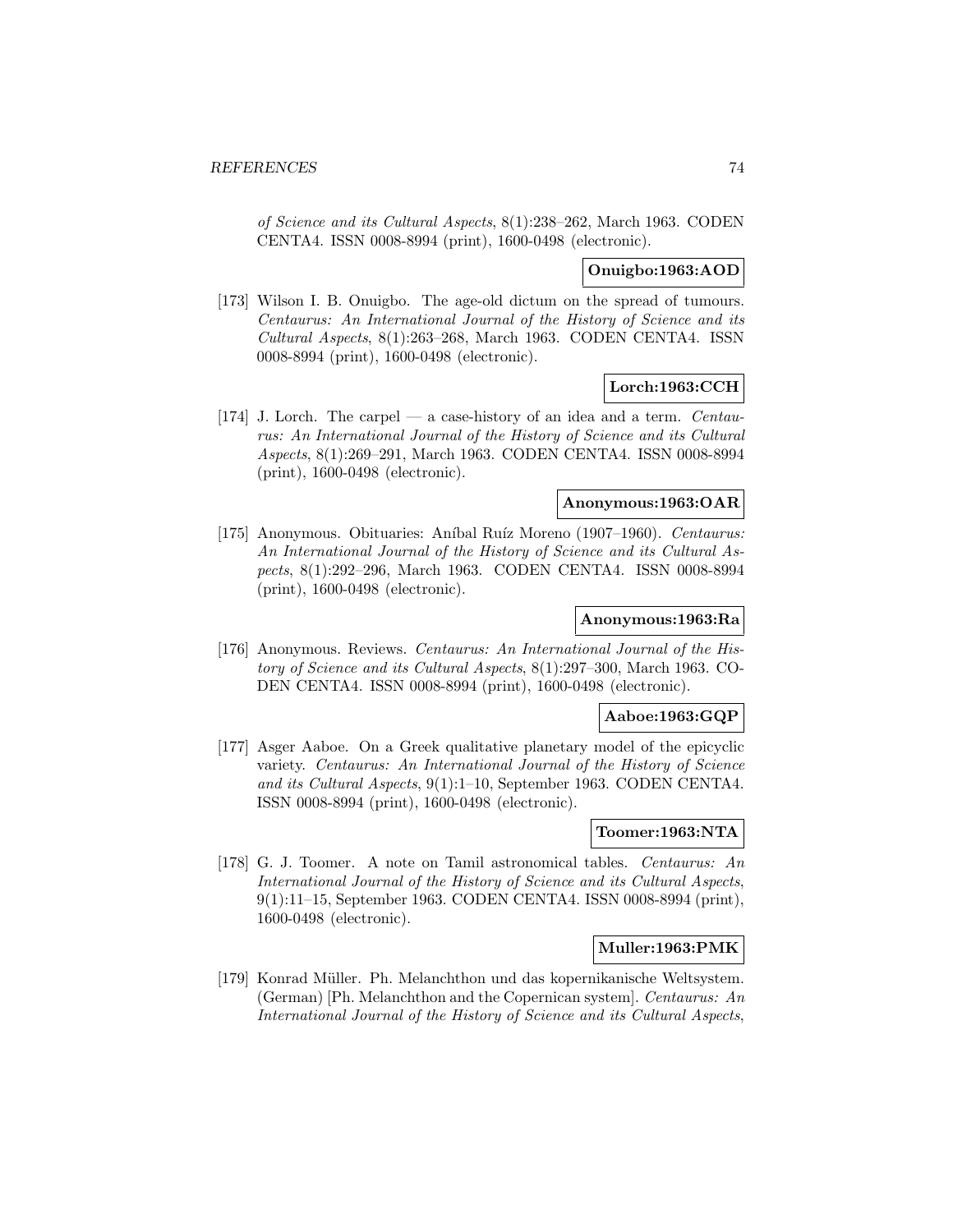9(1):16–28, September 1963. CODEN CENTA4. ISSN 0008-8994 (print), 1600-0498 (electronic).

# **Muller:1963:NIA**

[180] Reinhold F. G. M¨uller. Nirukti indischer Arzte. (German) [Nirukti Indian ¨ doctors]. Centaurus: An International Journal of the History of Science and its Cultural Aspects, 9(1):29–34, September 1963. CODEN CENTA4. ISSN 0008-8994 (print), 1600-0498 (electronic).

# **Muller:1963:ALA**

[181] Reinhold F. G. Müller. Amputations-Lehren in altindischer Medicin?. (German) [Amputation teachings in ancient Indian medicine?]. Centaurus: An International Journal of the History of Science and its Cultural Aspects, 9(1):35–37, September 1963. CODEN CENTA4. ISSN 0008- 8994 (print), 1600-0498 (electronic).

# **Diosi:1963:BZV**

[182] Peter Diosi. Bemerkungen eines Zeitgenossen ¨uber die Verbreitungsart der Pest im Burzenlande im Jahre 1786. (German) [Observations of contemporaries on the method of dissemination of the plague in Burzenlande in 1786]. Centaurus: An International Journal of the History of Science and its Cultural Aspects, 9(1):38–44, September 1963. CODEN CENTA4. ISSN 0008-8994 (print), 1600-0498 (electronic).

## **Snorrason:1963:OEG**

[183] E. Snorrason. Obituary: Edvard Gotfredsen 1899–1963. Centaurus: An International Journal of the History of Science and its Cultural Aspects, 9(1):45–46, September 1963. CODEN CENTA4. ISSN 0008-8994 (print), 1600-0498 (electronic).

#### **Anonymous:1963:NI**

[184] Anonymous. Notes and informations. Centaurus: An International Journal of the History of Science and its Cultural Aspects, 9(1):47–50, September 1963. CODEN CENTA4. ISSN 0008-8994 (print), 1600-0498 (electronic).

# **Herivel:1963:R**

[185] J. W. Herivel, Johannes Lohne, Asger Aaboe, Olaf Schmidt, Axel V. Nielsen, Else Plejl, Olaf Pedersen, Olaf Pedersen, E. Bastholm, Eyvind Bastholm, E. Snorrason, and Vilh. Maller-Christensen. Reviews. Centaurus: An International Journal of the History of Science and its Cultural Aspects, 9(1):51–66, September 1963. CODEN CENTA4. ISSN 0008- 8994 (print), 1600-0498 (electronic).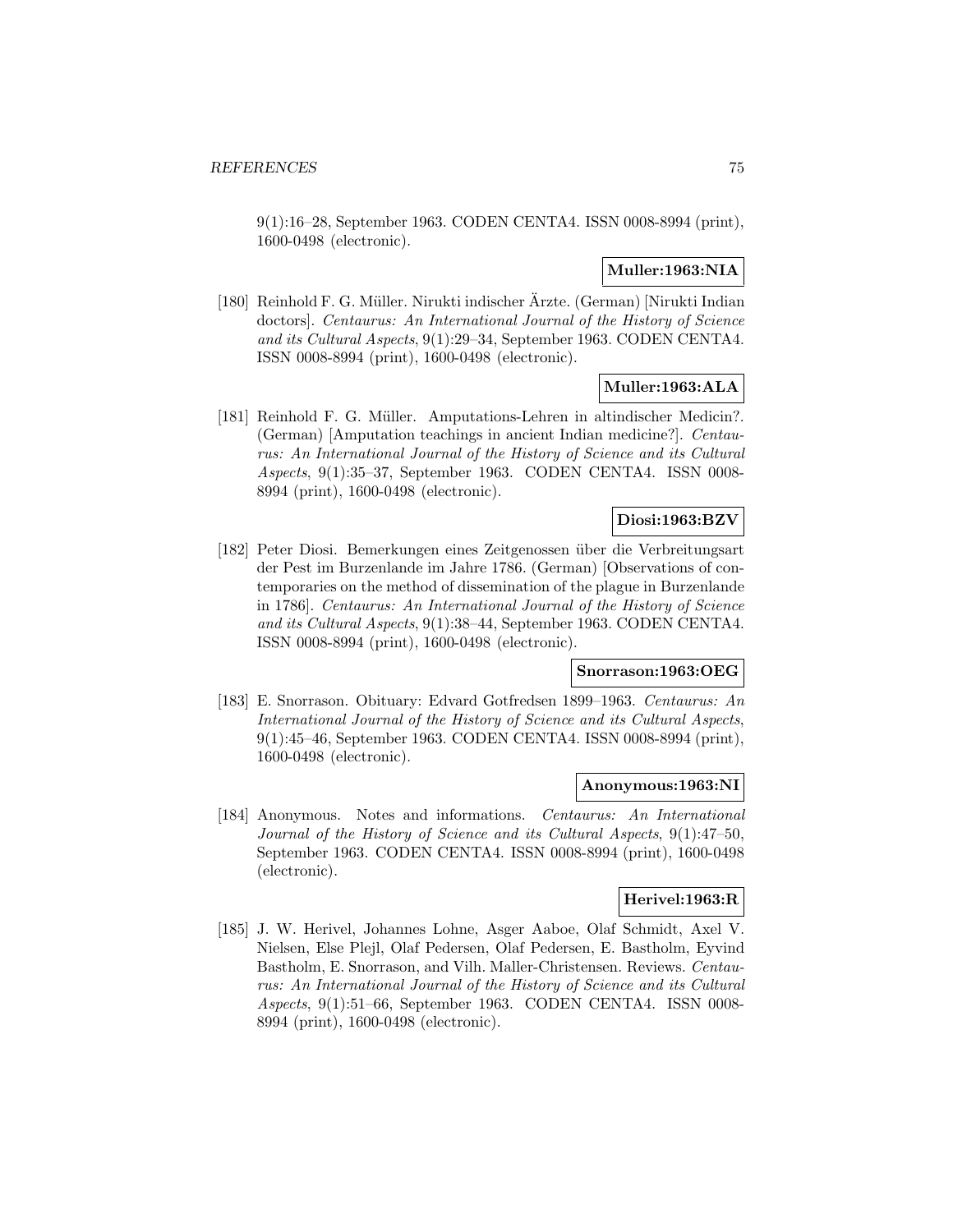### **Scavenius:1963:RNE**

[186] I. Scavenius. Reprints and new editions. Centaurus: An International Journal of the History of Science and its Cultural Aspects, 9(2):67–70, December 1963. CODEN CENTA4. ISSN 0008-8994 (print), 1600-0498 (electronic).

## **Anonymous:1963:SNBa**

[187] Anonymous. Shorter notices of books received. Centaurus: An International Journal of the History of Science and its Cultural Aspects, 9 (2):71–72, December 1963. CODEN CENTA4. ISSN 0008-8994 (print), 1600-0498 (electronic).

## **Strubing:1963:NEH**

[188] E. Strubing. Nahrung und Ernährung bei Hildegard von Bingen,  $\tilde{A}$ btissin,  $\tilde{A}$ rztin und Naturforseherin (1098–1179). (German) [Food and nutrition in Hildegard of Bingen, abbess and medical natural scientist (1098–1179)]. Centaurus: An International Journal of the History of Science and its Cultural Aspects, 9(2):73–124, December 1963. CODEN CENTA4. ISSN 0008-8994 (print), 1600-0498 (electronic).

#### **Anonymous:1963:NIN**

[189] Anonymous. Notes and informations: Notes and informations. Centaurus: An International Journal of the History of Science and its Cultural Aspects, 9(2):125–128, December 1963. CODEN CENTA4. ISSN 0008- 8994 (print), 1600-0498 (electronic).

## **Anonymous:1963:Rb**

[190] Anonymous. Reviews. Centaurus: An International Journal of the History of Science and its Cultural Aspects, 9(2):129–136, December 1963. CODEN CENTA4. ISSN 0008-8994 (print), 1600-0498 (electronic).

# **Anonymous:1963:SNBb**

[191] Anonymous. Short notices of books received. Centaurus: An International Journal of the History of Science and its Cultural Aspects, 9(2): 137–138, December 1963. CODEN CENTA4. ISSN 0008-8994 (print), 1600-0498 (electronic).

#### **Hofmann:1964:BGM**

[192] Jos. E. Hofmann. Uber die *Exercitatio geometrica* des M. A. Ricci. (German) [On the Exercitatio geometrica of M. A. Ricci]. Centaurus: An International Journal of the History of Science and its Cultural Aspects,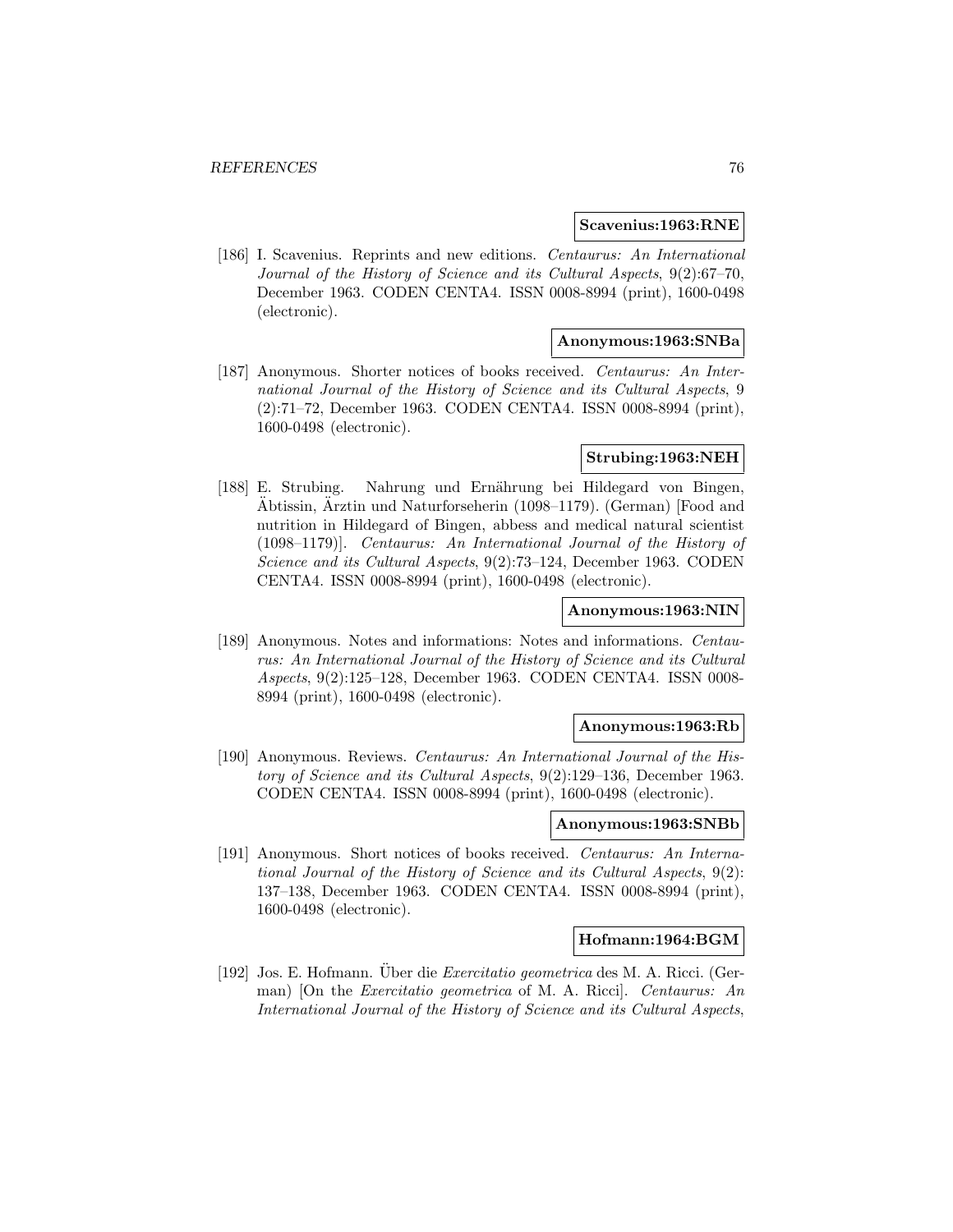9(3):139–193, March 1964. CODEN CENTA4. ISSN 0008-8994 (print), 1600-0498 (electronic).

# **Muller:1964:ZED**

[193] Reinhold F. G. Muller. Zusammenfassungen einiger derzeitiger Beurteilungen indischer Medizin. (German) [Summaries of some current assessments of Indian medicine]. Centaurus: An International Journal of the History of Science and its Cultural Aspects, 9(3):194–211, March 1964. CODEN CENTA4. ISSN 0008-8994 (print), 1600-0498 (electronic).

# **Korbler:1964:BKB**

[194] Juraj Körbler. Zur Behandlung der Krebskrankheit mit Bleisalben im XVIII. Jahrhundert. (German) [On the treatment of cancer with lead salves in the 18th Century]. Centaurus: An International Journal of the History of Science and its Cultural Aspects, 9(3):212–215, March 1964. CODEN CENTA4. ISSN 0008-8994 (print), 1600-0498 (electronic).

## **Rosenfeld:1964:R**

[195] L. Rosenfeld, Else Plejl, and Wilh. Møller-Christensen. Reviews. Centaurus: An International Journal of the History of Science and its Cultural Aspects, 9(3):216–218, March 1964. CODEN CENTA4. ISSN 0008-8994 (print), 1600-0498 (electronic).

# **Nielsen:1964:CHH**

[196] Axel V. Nielsen. Contributions to the history of the Hertzsprung–Russell diagram. Centaurus: An International Journal of the History of Science and its Cultural Aspects, 9(4):219–253, June 1964. CODEN CENTA4. ISSN 0008-8994 (print), 1600-0498 (electronic).

## **Toomer:1964:FNT**

[197] G. J. Toomer. A further note on Tamil astronomical tables. *Centau*rus: An International Journal of the History of Science and its Cultural Aspects, 9(4):254–256, June 1964. CODEN CENTA4. ISSN 0008-8994 (print), 1600-0498 (electronic).

## **Hamadanizadeh:1964:MIS**

[198] Javad Hamadanizadeh. A Medieval interpolation scheme for oblique ascensions. Centaurus: An International Journal of the History of Science and its Cultural Aspects, 9(4):257–265, June 1964. CODEN CENTA4. ISSN 0008-8994 (print), 1600-0498 (electronic).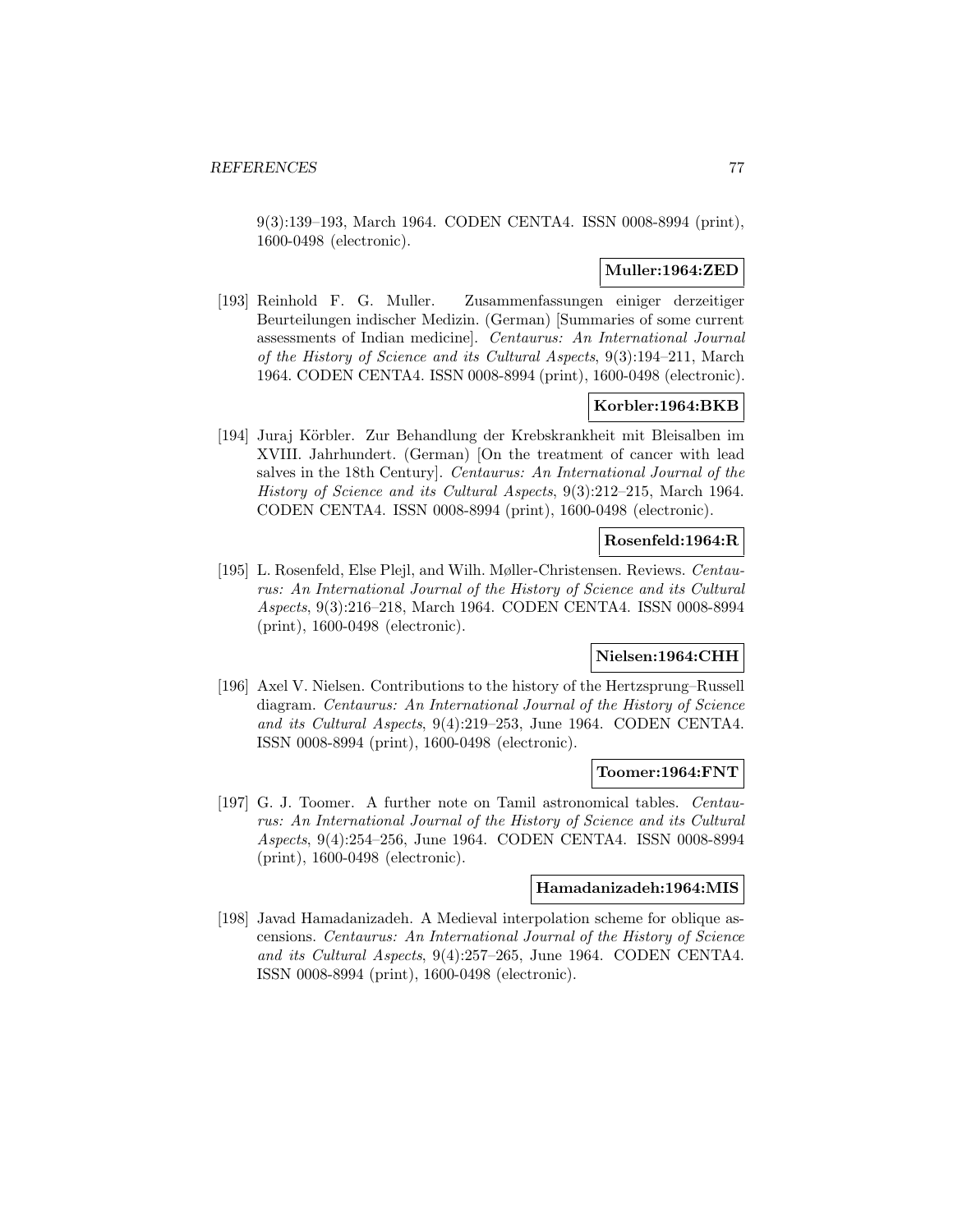### **Knudsen:1964:NNC**

[199] Ole Knudsen. A note on Newton's concept of force. Centaurus: An International Journal of the History of Science and its Cultural Aspects, 9(4):266–271, June 1964. CODEN CENTA4. ISSN 0008-8994 (print), 1600-0498 (electronic).

# **Werlin:1964:FJG**

[200] Josef Werlin. Ein Feuerwerkstext aus dem 16. Jahrhundert. (German) [A fireworks text of the 16th Century]. Centaurus: An International Journal of the History of Science and its Cultural Aspects, 9(4):272– 287, June 1964. CODEN CENTA4. ISSN 0008-8994 (print), 1600-0498 (electronic).

### **Diosi:1964:LTC**

[201] Peter Diosi. Long term changes in the natural history of infectious diseases. Centaurus: An International Journal of the History of Science and its Cultural Aspects, 9(4):288–292, June 1964. CODEN CENTA4. ISSN 0008-8994 (print), 1600-0498 (electronic).

## **Pettersson:1964:MMS**

[202] Olof Pettersson. Magic and medicine in South African Bantu psychiatry. Centaurus: An International Journal of the History of Science and its Cultural Aspects, 9(4):293–316, June 1964. CODEN CENTA4. ISSN 0008-8994 (print), 1600-0498 (electronic).

## **Anonymous:1964:NI**

[203] Anonymous. Notes and information. Centaurus: An International Journal of the History of Science and its Cultural Aspects, 9(4):317–318, June 1964. CODEN CENTA4. ISSN 0008-8994 (print), 1600-0498 (electronic).

## **Anonymous:1964:Ra**

[204] Anonymous. Reviews. Centaurus: An International Journal of the History of Science and its Cultural Aspects, 9(4):319–323, June 1964. CO-DEN CENTA4. ISSN 0008-8994 (print), 1600-0498 (electronic).

### **Anonymous:1964:RNE**

[205] Anonymous. Reprints and new editions. Centaurus: An International Journal of the History of Science and its Cultural Aspects, 9(4):324– 327, June 1964. CODEN CENTA4. ISSN 0008-8994 (print), 1600-0498 (electronic).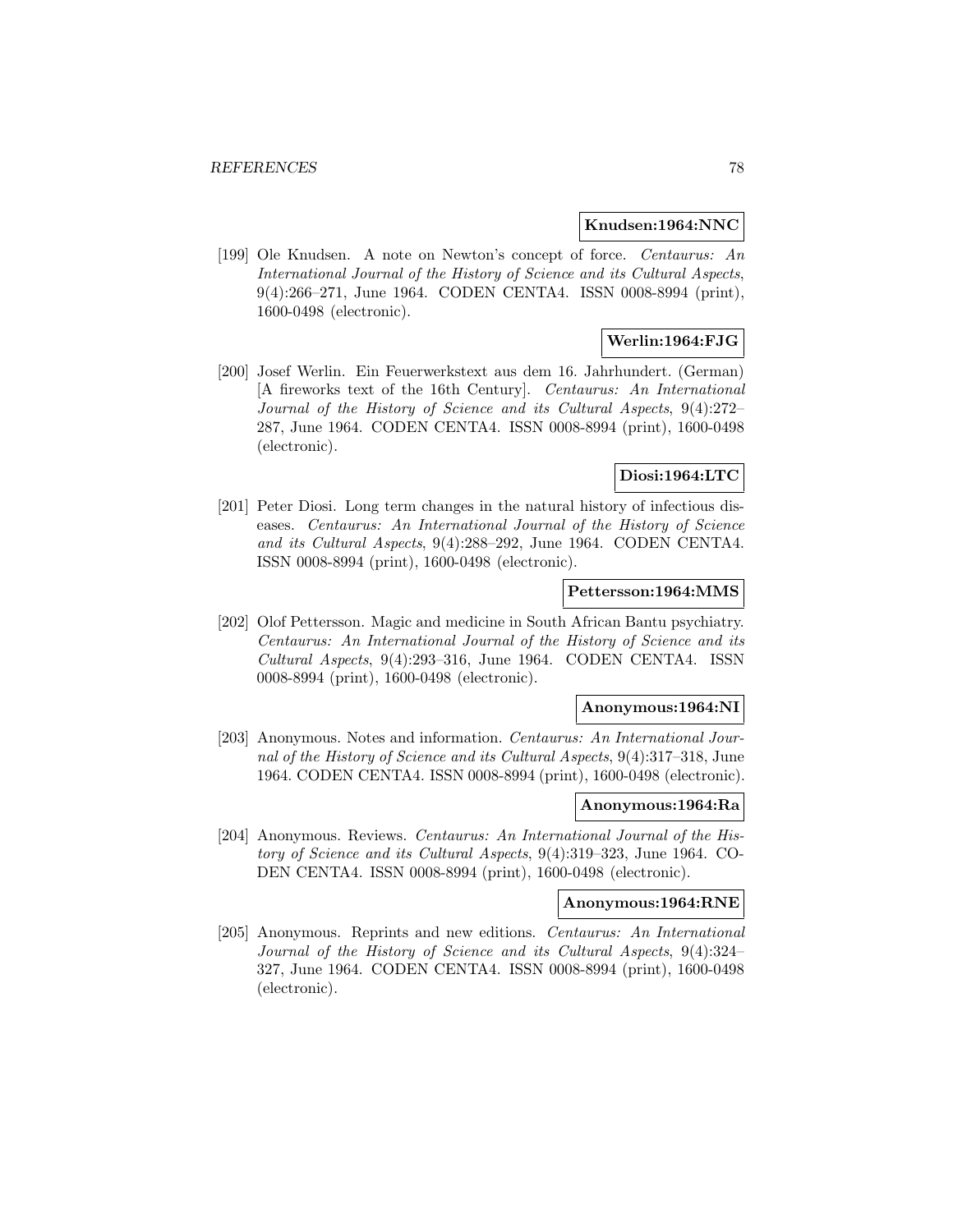#### **Anonymous:1964:SNBa**

[206] Anonymous. Short notices of books received: Short notices of books received. Centaurus: An International Journal of the History of Science and its Cultural Aspects, 9(4):328–329, June 1964. CODEN CENTA4. ISSN 0008-8994 (print), 1600-0498 (electronic).

# **DeSollaPrice:1964:BPT**

[207] Derek J. De Solla Price. The Babylonian "Pythagorean Triangle" tablet. Centaurus: An International Journal of the History of Science and its Cultural Aspects, 10(1):1–13, September 1964. CODEN CENTA4. ISSN 0008-8994 (print), 1600-0498 (electronic).

## **Vescovini:1964:QPD**

[208] Graziella Federici Vescovini. Les questions de 'perspective' de Dominicus de Clivaxo. (French) [The questions of 'perspective' of Dominicus de Clivaxo]. Centaurus: An International Journal of the History of Science and its Cultural Aspects, 10(1):14–18, September 1964. CODEN CENTA4. ISSN 0008-8994 (print), 1600-0498 (electronic).

### **Anonymous:1964:QMD**

[209] Anonymous. Quaestiones magistri dominici de clivaxo super perspectiva. (Latin) [The problems of the church teachers of clivaxo [????] on perspective]. Centaurus: An International Journal of the History of Science and its Cultural Aspects, 10(1):18–28, September 1964. CODEN CENTA4. ISSN 0008-8994 (print), 1600-0498 (electronic).

# **Eis:1964:TPG**

[210] Gerhard Eis. Tiere aus der Phiole. (German) [Animals from the vial]. Centaurus: An International Journal of the History of Science and its Cultural Aspects, 10(1):29–34, September 1964. CODEN CENTA4. ISSN 0008-8994 (print), 1600-0498 (electronic).

## **Kargon:1964:DCT**

[211] Robert Kargon. The decline of the caloric theory of heat: a case study. Centaurus: An International Journal of the History of Science and its Cultural Aspects, 10(1):35–39, September 1964. CODEN CENTA4. ISSN 0008-8994 (print), 1600-0498 (electronic).

# **Korbler:1964:KBX**

[212] Juraj Korbler. Eine Krebsbehandlung zu Beginn des XIX. Jahrhunderts. (German) [A cancer treatment at the beginning of the 19th Century]. Centaurus: An International Journal of the History of Science and its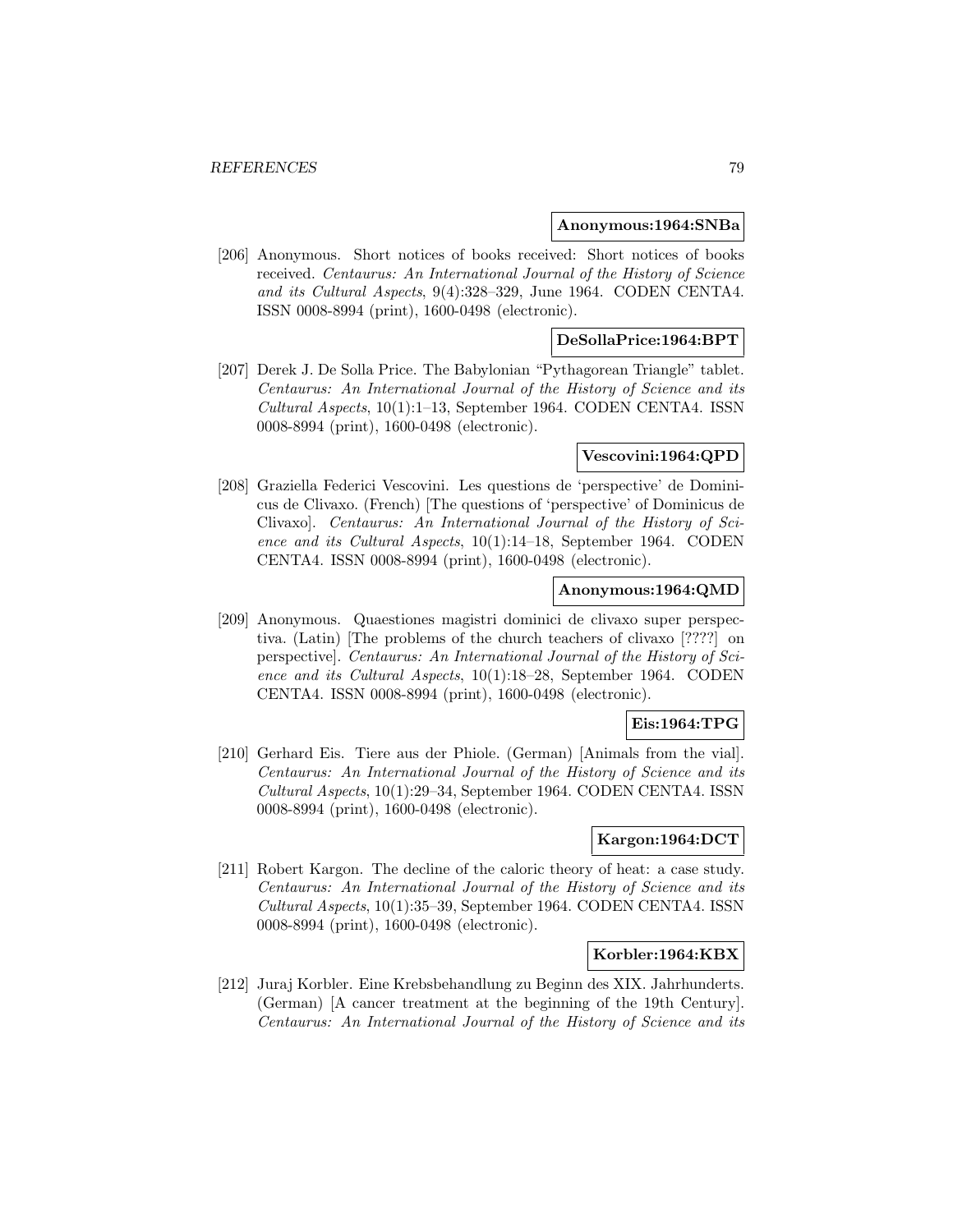Cultural Aspects, 10(1):40–47, September 1964. CODEN CENTA4. ISSN 0008-8994 (print), 1600-0498 (electronic).

### **Anonymous:1964:Rb**

[213] Anonymous. Reviews. Centaurus: An International Journal of the History of Science and its Cultural Aspects, 10(1):48–61, September 1964. CODEN CENTA4. ISSN 0008-8994 (print), 1600-0498 (electronic).

### **Anonymous:1964:SNBb**

[214] Anonymous. Short notices of books received. Centaurus: An International Journal of the History of Science and its Cultural Aspects, 10(1): 62–64, September 1964. CODEN CENTA4. ISSN 0008-8994 (print), 1600-0498 (electronic).

## **Busard:1964:EPV**

[215] H. L. L. Busard. Über einige Papiere aus Viètes Nachlaß in der Pariser Bibliothèque Nationale. (German) [Some papers from Viètes estate in the National Library in Paris]. Centaurus: An International Journal of the History of Science and its Cultural Aspects, 10(2):65–126, December 1964. CODEN CENTA4. ISSN 0008-8994 (print), 1600-0498 (electronic).

# **Anonymous:1964:Rc**

[216] Anonymous. Reviews. Centaurus: An International Journal of the History of Science and its Cultural Aspects, 10(2):127–128, December 1964. CODEN CENTA4. ISSN 0008-8994 (print), 1600-0498 (electronic).

## **Goldstein:1965:TNT**

[217] Bernard R. Goldstein. A treatise on number theory from a Tenth Century Arabic source. Centaurus: An International Journal of the History of Science and its Cultural Aspects, 10(3):129–134, March 1965. CODEN CENTA4. ISSN 0008-8994 (print), 1600-0498 (electronic).

#### **Anonymous:1965:TFT**

[218] Anonymous. Text: The first treatise of the division of abstract sciences. Centaurus: An International Journal of the History of Science and its Cultural Aspects, 10(3):135–160, March 1965. CODEN CENTA4. ISSN 0008-8994 (print), 1600-0498 (electronic).

## **Werlin:1965:RVF**

[219] Josef Werlin. Eine Regel zur Volumenbestimmung von Fässern. (German) [A rule for determining the volume of barrels]. Centaurus: An International Journal of the History of Science and its Cultural Aspects,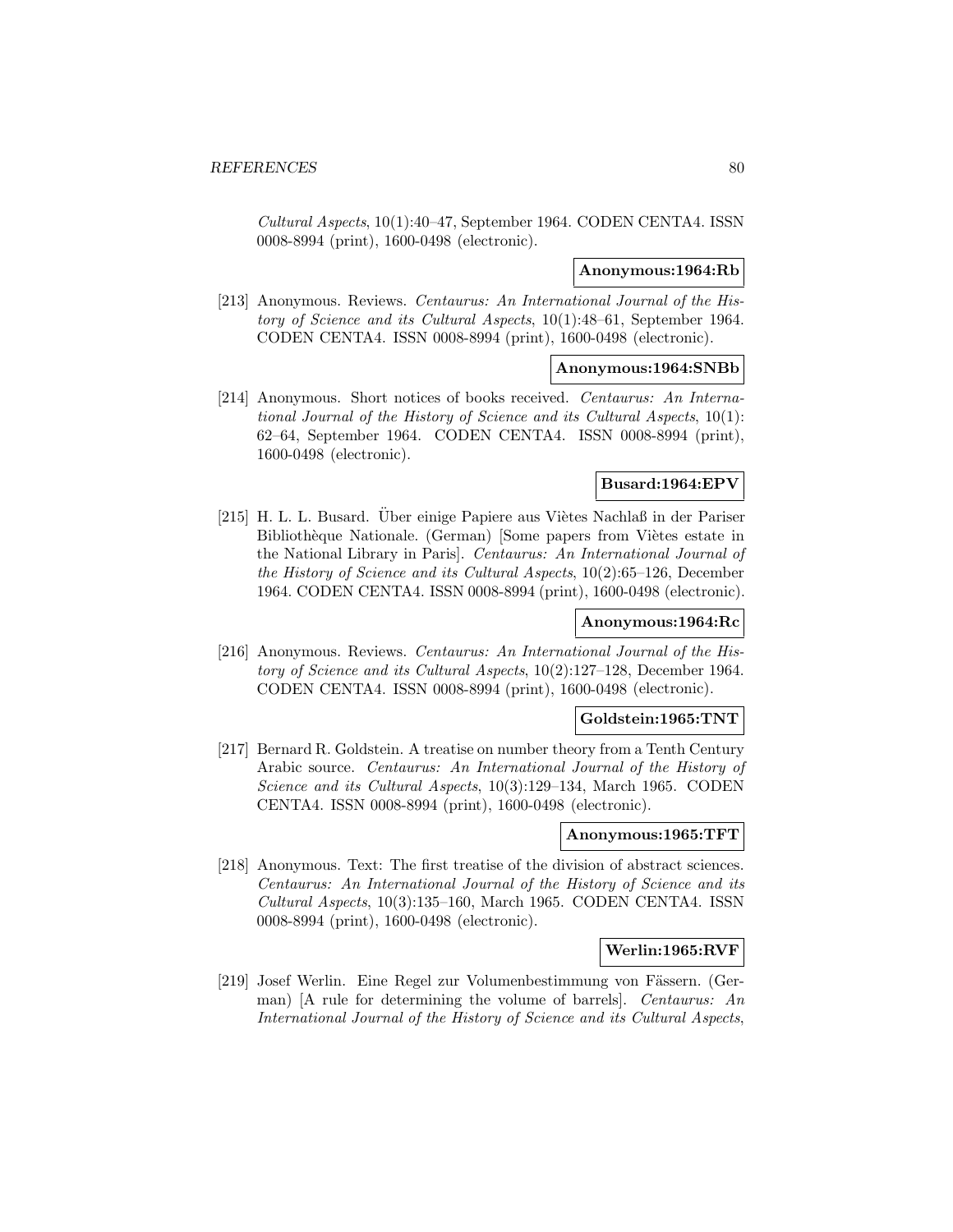10(3):161–164, March 1965. CODEN CENTA4. ISSN 0008-8994 (print), 1600-0498 (electronic).

# **Muller:1965:KAA**

[220] Reinhold F. G. Müller. Können die altindischen Ärzte als Materialisten gelten?. (German) [Can the Ancient Indian physicians be considered materialists?]. Centaurus: An International Journal of the History of Science and its Cultural Aspects, 10(3):165–173, March 1965. CODEN CENTA4. ISSN 0008-8994 (print), 1600-0498 (electronic).

## **Needham:1965:SSE**

[221] Joseph Needham. Science and society in East and west. Centaurus: An International Journal of the History of Science and its Cultural Aspects, 10(3):174–197, March 1965. CODEN CENTA4. ISSN 0008-8994 (print), 1600-0498 (electronic).

## **Anonymous:1965:Ra**

[222] Anonymous. Reviews. Centaurus: An International Journal of the History of Science and its Cultural Aspects, 10(3):198–212, March 1965. CODEN CENTA4. ISSN 0008-8994 (print), 1600-0498 (electronic).

# **Aaboe:1965:PRB**

[223] Asger Aaboe. On period relations in Babylonian astronomy. Centaurus: An International Journal of the History of Science and its Cultural Aspects, 10(4):213–231, June 1965. CODEN CENTA4. ISSN 0008-8994 (print), 1600-0498 (electronic).

# **Goldstein:1965:TTA**

[224] Bernard R. Goldstein. On the theory of trepidation: According to Thabit b. Qurra and al-Zarqāllu and its implications for homocentric planetary theory. Centaurus: An International Journal of the History of Science and its Cultural Aspects, 10(4):232–247, June 1965. CODEN CENTA4. ISSN 0008-8994 (print), 1600-0498 (electronic).

## **vonScriba:1965:WHG**

[225] Christoph J. von Scriba. Wallis und Harriot. (German) [Wallis and Harriot]. Centaurus: An International Journal of the History of Science and its Cultural Aspects, 10(4):248–257, June 1965. CODEN CENTA4. ISSN 0008-8994 (print), 1600-0498 (electronic).

## **vonJorgensen:1965:BLG**

[226] Bent Søren von Jørgensen. Berzelius und die Lebenskraft. (German) [Berzelius and the vital force]. Centaurus: An International Journal of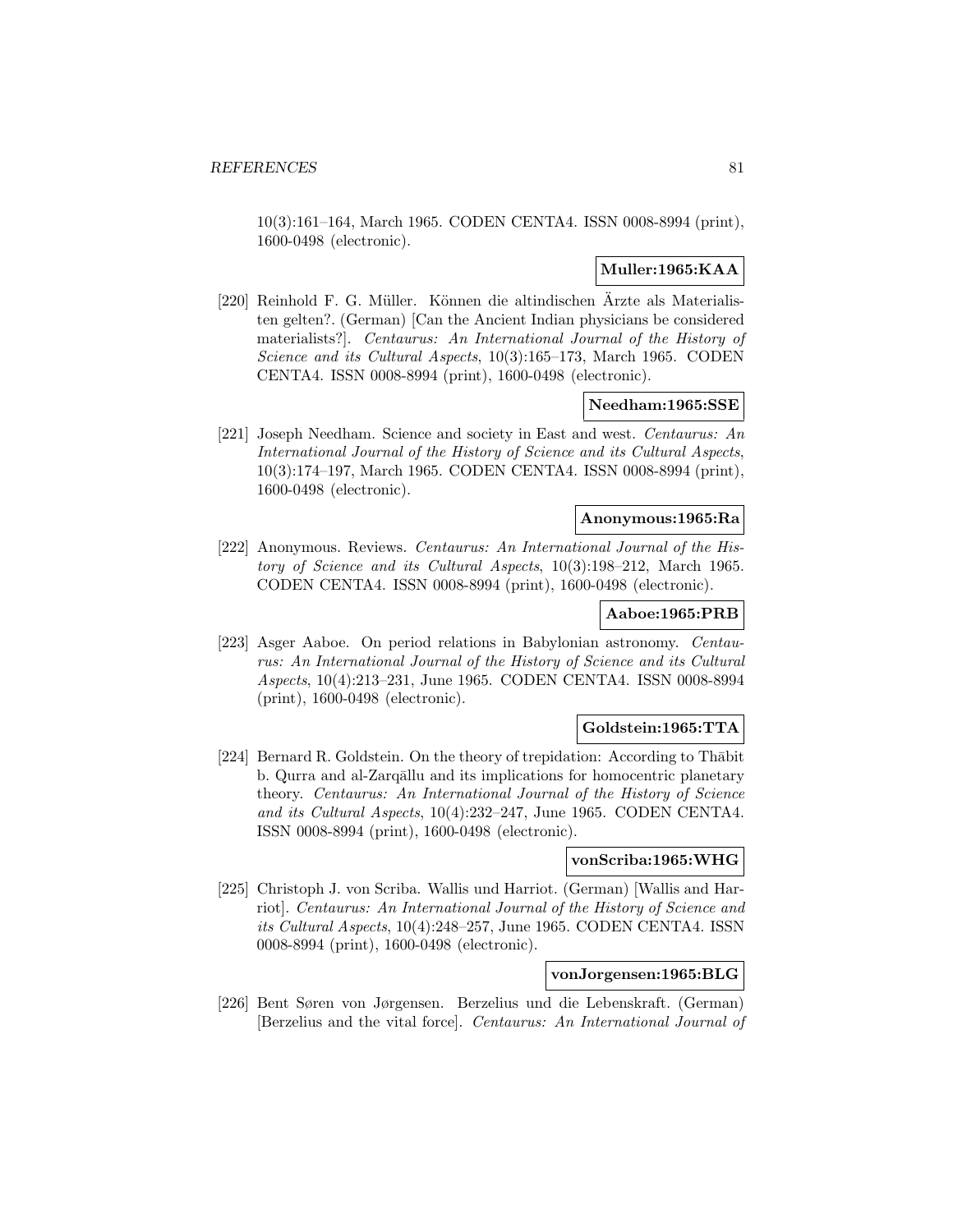the History of Science and its Cultural Aspects, 10(4):258–281, June 1965. CODEN CENTA4. ISSN 0008-8994 (print), 1600-0498 (electronic).

### **Friedmann:1965:HOK**

[227] Herbert Friedmann. The history of our knowledge of avian brood parasitism. Centaurus: An International Journal of the History of Science and its Cultural Aspects, 10(4):282–304, June 1965. CODEN CENTA4. ISSN 0008-8994 (print), 1600-0498 (electronic).

#### **Anonymous:1965:Rb**

[228] Anonymous. Reviews. Centaurus: An International Journal of the History of Science and its Cultural Aspects, 10(4):305–315, June 1965. CO-DEN CENTA4. ISSN 0008-8994 (print), 1600-0498 (electronic).

### **Anonymous:1965:RNE**

[229] Anonymous. Reprints and new editions. Centaurus: An International Journal of the History of Science and its Cultural Aspects, 10(4):316– 317, June 1965. CODEN CENTA4. ISSN 0008-8994 (print), 1600-0498 (electronic).

### **Anonymous:1965:SNB**

[230] Anonymous. Short notices of books received: Short notices of books received. Centaurus: An International Journal of the History of Science and its Cultural Aspects, 10(4):318–320, June 1965. CODEN CENTA4. ISSN 0008-8994 (print), 1600-0498 (electronic).

#### **vanderWaerden:1966:VMB**

[231] B. L. van der Waerden. Vergleich der mittleren Bewegungen in der babylonischen, griechischen und indischen Astronomie. (German) [comparison of the mean motions in the Babylonian, Greek and Indian astronomy]. Centaurus: An International Journal of the History of Science and its Cultural Aspects, 11(1):1–18, March 1966. CODEN CENTA4. ISSN 0008-8994 (print), 1600-0498 (electronic).

## **Lohne:1966:THM**

[232] Vot J. A. Lohne. Thomas Harriot als Mathematiker. (German) [Thomas Harriot as mathematician]. Centaurus: An International Journal of the History of Science and its Cultural Aspects, 11(1):19–45, March 1966. CODEN CENTA4. ISSN 0008-8994 (print), 1600-0498 (electronic).

# **Kargon:1966:NBH**

[233] Robert Kargon. Newton, Barrow and the hypothetical physics. Centaurus: An International Journal of the History of Science and its Cultural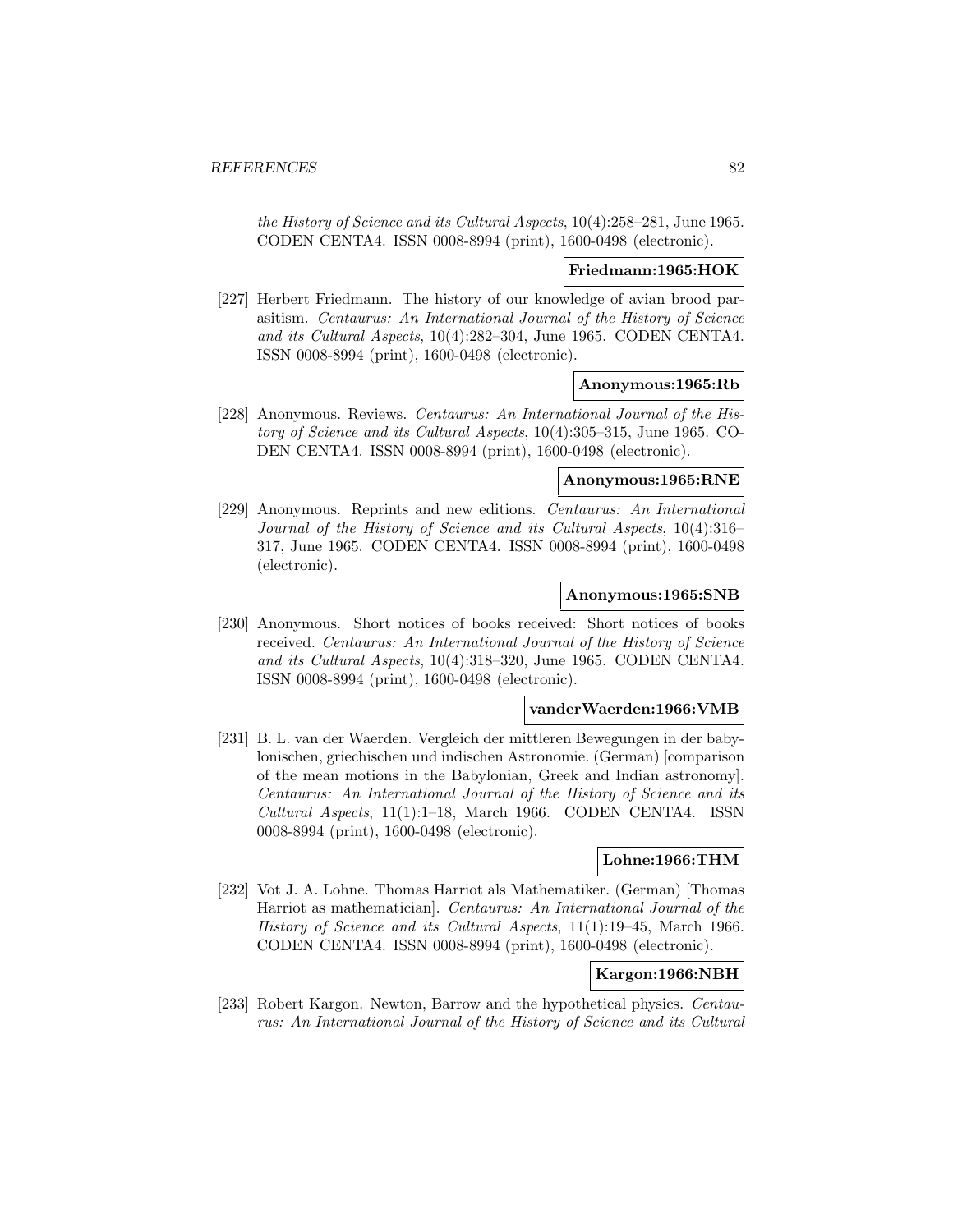Aspects, 11(1):46–56, March 1966. CODEN CENTA4. ISSN 0008-8994 (print), 1600-0498 (electronic).

# **Muller:1966:IBB**

[234] Reinhold F. G. Müller. Indische Blut-Bewertungen. (German) [Indian blood reviews]. Centaurus: An International Journal of the History of Science and its Cultural Aspects, 11(1):57–62, March 1966. CODEN CENTA4. ISSN 0008-8994 (print), 1600-0498 (electronic).

## **Anonymous:1966:NIR**

[235] Anonymous. Notes and information: Report on the Danish national committee for the history and philosophy of science. Centaurus: An International Journal of the History of Science and its Cultural Aspects, 11(1):63–66, March 1966. CODEN CENTA4. ISSN 0008-8994 (print), 1600-0498 (electronic).

## **Anonymous:1966:Ra**

[236] Anonymous. Reviews. Centaurus: An International Journal of the History of Science and its Cultural Aspects, 11(1):67–72, March 1966. CO-DEN CENTA4. ISSN 0008-8994 (print), 1600-0498 (electronic).

# **Kennedy:1966:CVT**

[237] E. S. Kennedy and Mardiros Janjanian. The crescent visibility table in Al-Khwārizmī's  $Z_{ij}$ . Centaurus: An International Journal of the History of Science and its Cultural Aspects, 11(2):73–78, June 1966. CODEN CENTA4. ISSN 0008-8994 (print), 1600-0498 (electronic).

### **Grant:1966:APA**

[238] Edward Grant. Aristotle, Philoponus, Avempace, and Galileo's Pisan dynamics. Centaurus: An International Journal of the History of Science and its Cultural Aspects, 11(2):79–93, June 1966. CODEN CENTA4. ISSN 0008-8994 (print), 1600-0498 (electronic).

## **Cartwright:1966:HS**

[239] Brian S. Cartwright.  $N_2O_4$ : a historical survey. Centaurus: An International Journal of the History of Science and its Cultural Aspects, 11(2):96–110, June 1966. CODEN CENTA4. ISSN 0008-8994 (print), 1600-0498 (electronic).

### **Lauer:1966:GMT**

[240] Hans H. Lauer. Grundzüge einer medizinischen Theorie in der Kulturmorphologie Ibn Chalduns. (German) [Principles of medical theory in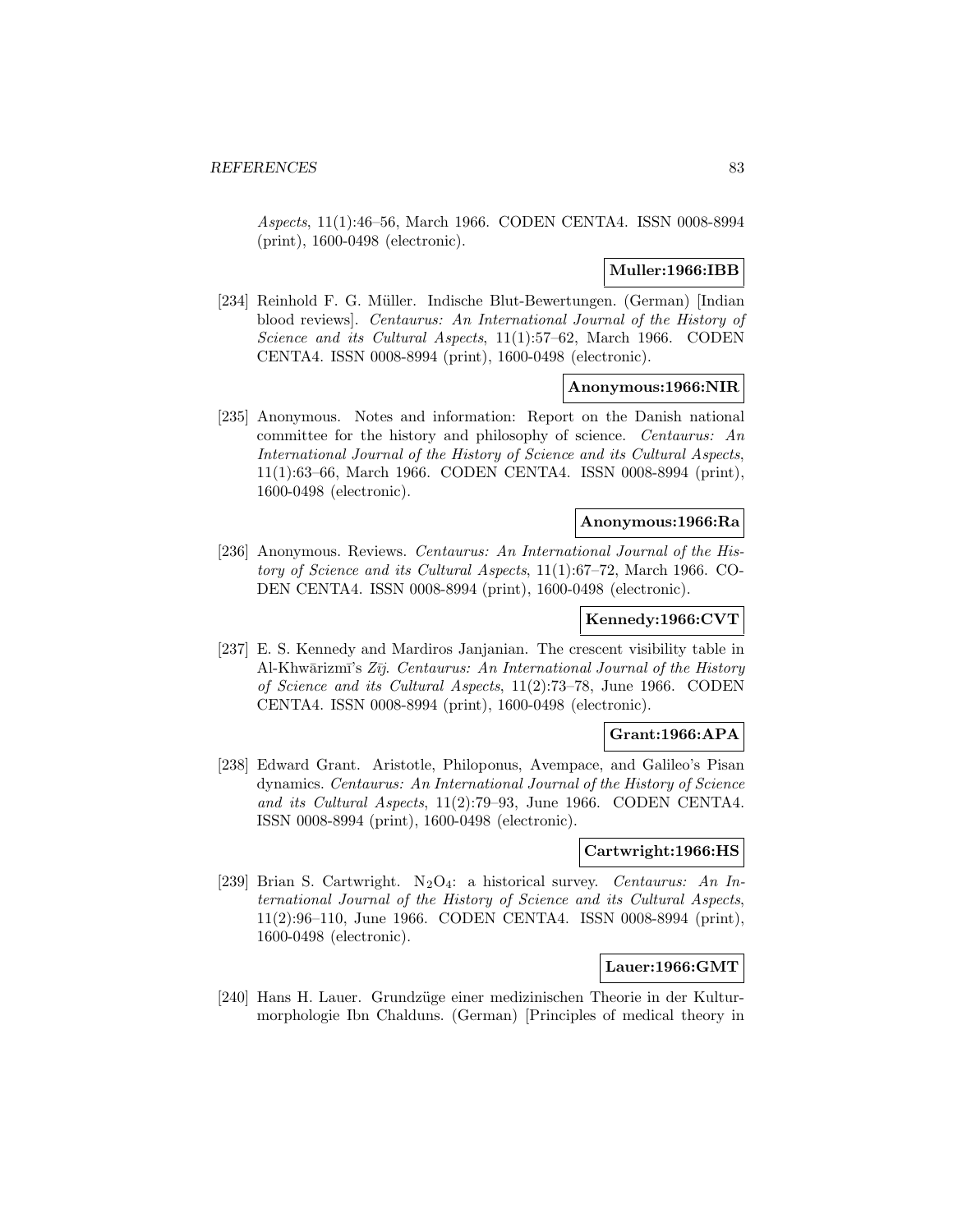the cultural morphology of Ibn Khaldun]. Centaurus: An International Journal of the History of Science and its Cultural Aspects, 11(2):111– 127, June 1966. CODEN CENTA4. ISSN 0008-8994 (print), 1600-0498 (electronic).

## **Sommer:1966:ZDL**

[241] H. Sommer. Zwei Druckfragmente von Lorenz Fries (1483?–1531). (German) [Two print fragments of Lorenz Fries (1483?–1531)]. Centaurus: An International Journal of the History of Science and its Cultural Aspects, 11(2):128–140, June 1966. CODEN CENTA4. ISSN 0008-8994 (print), 1600-0498 (electronic).

# **Anonymous:1966:RNEa**

[242] Anonymous. Reprints and new editions. Centaurus: An International Journal of the History of Science and its Cultural Aspects, 11(2):141– 142, June 1966. CODEN CENTA4. ISSN 0008-8994 (print), 1600-0498 (electronic).

### **Anonymous:1966:BRBa**

[243] Anonymous. Books received: Books received. Centaurus: An International Journal of the History of Science and its Cultural Aspects, 11 (2):143–144, June 1966. CODEN CENTA4. ISSN 0008-8994 (print), 1600-0498 (electronic).

# **ZiggelaarSJ:1966:OTV**

 $[244]$  A. Ziggelaar, S.J. Aux origines de la théorie des vibrations harmoniques: Le Père Ignace Gaston Pardies (1636–1673): Etudes sur Ignace Gaston Pardies I. (French) [On the origins of the theory of harmonic vibrations: Father Ignace Gaston Pardies (1636–1673): studies on Ignace Gaston Pardies I]. Centaurus: An International Journal of the History of Science and its Cultural Aspects, 11(3):145–151, December 1966. CODEN CENTA4. ISSN 0008-8994 (print), 1600-0498 (electronic).

# **Ones:1966:SPH**

[245] Gordon Ones. The scientific publications of Henry Kater. Centaurus: An International Journal of the History of Science and its Cultural Aspects, 11(3):152–189, December 1966. CODEN CENTA4. ISSN 0008- 8994 (print), 1600-0498 (electronic).

## **Skabelund:1966:CAF**

[246] Donald Skabelund. Cosmology on the American frontier: Orson Pratt's key to the universe. Centaurus: An International Journal of the His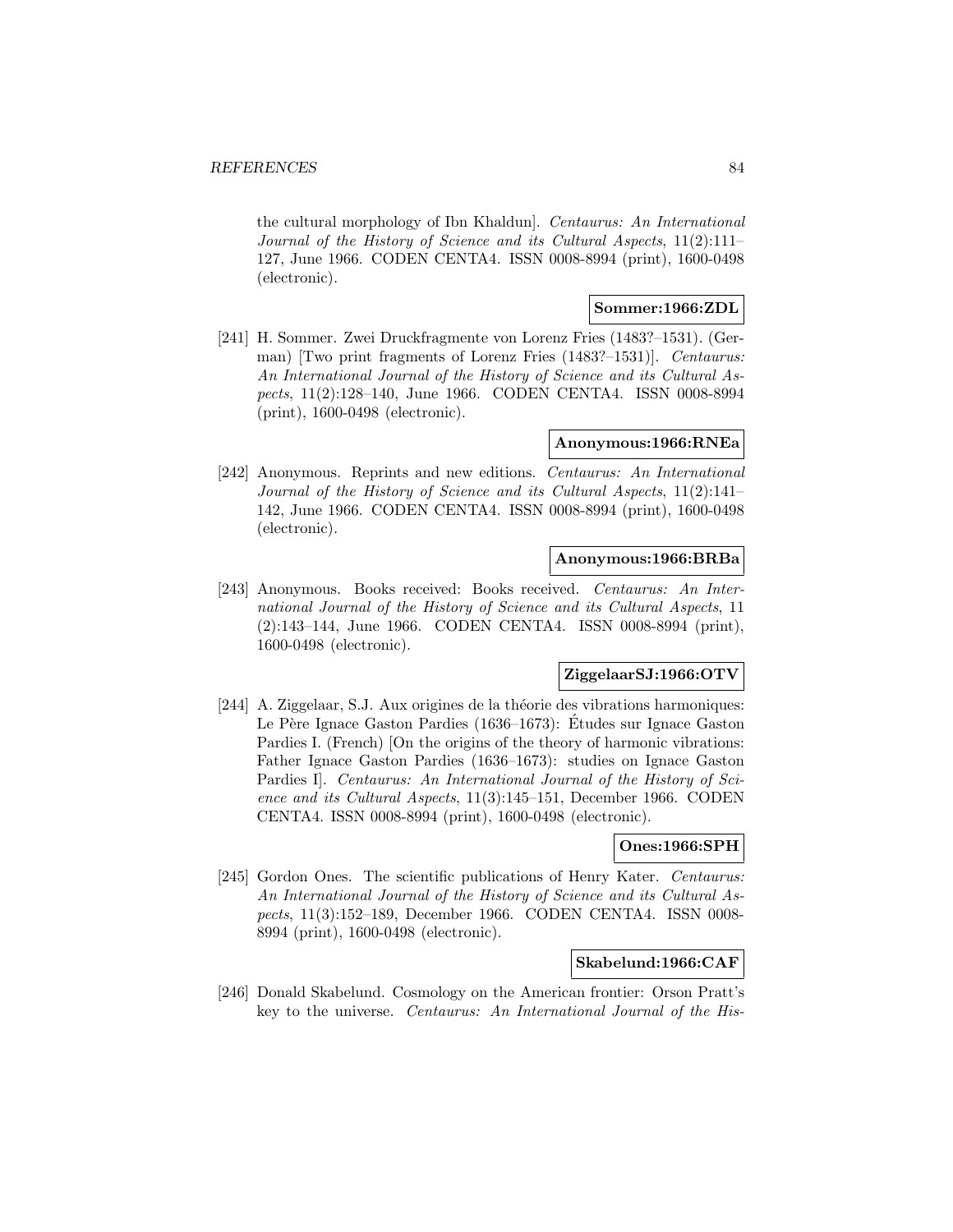tory of Science and its Cultural Aspects, 11(3):190–204, December 1966. CODEN CENTA4. ISSN 0008-8994 (print), 1600-0498 (electronic).

# **Muller:1966:IBW**

[247] Reinhold F. G. Müller. Die indische Bewertung des weiblichen Fortplanzungsstoffes (drtava). (German) [The Indian review of the female reproductive plan wetting substance [????] (drtava) ]. Centaurus: An International Journal of the History of Science and its Cultural Aspects, 11 (3):205–209, December 1966. CODEN CENTA4. ISSN 0008-8994 (print), 1600-0498 (electronic).

# **Werlin:1966:HUP**

[248] Josef Werlin. Eine Heidelberger Überlieferung des Pelzbuches von Gottfried von Franken. (German) [A Heidelberg lore of the fur book by Gottfried of Franconia]. Centaurus: An International Journal of the History of Science and its Cultural Aspects, 11(3):210–214, December 1966. CO-DEN CENTA4. ISSN 0008-8994 (print), 1600-0498 (electronic).

# **Rosen:1966:MOK**

[249] Edward Rosen. The Moon's orbit in Kepler's Somnium. Centaurus: An International Journal of the History of Science and its Cultural Aspects, 11(3):217–221, December 1966. CODEN CENTA4. ISSN 0008- 8994 (print), 1600-0498 (electronic).

# **Thiele:1966:BGT**

[250] Joachim Thiele. Briefe von Gustav Theodor Fechner und Ludwig Boltzmann an Ernst Mach. (German) [Letters of Gustav Theodor Fechner and Ludwig Boltzmann to Ernst Mach]. Centaurus: An International Journal of the History of Science and its Cultural Aspects, 11(3):222–235, December 1966. CODEN CENTA4. ISSN 0008-8994 (print), 1600-0498 (electronic).

## **Badash:1966:EGF**

[251] Lawrence Badash. An Elster and Geitel failure: Magnetic deflection of beta rays. Centaurus: An International Journal of the History of Science and its Cultural Aspects, 11(3):236–240, December 1966. CODEN CENTA4. ISSN 0008-8994 (print), 1600-0498 (electronic).

### **Bohm:1966:JMG**

[252] Walter Böhm. John Mayow und die Geschichte des Verbrennungsexperiments. (German) [John Mayow and the history of combustion experiments]. Centaurus: An International Journal of the History of Sci-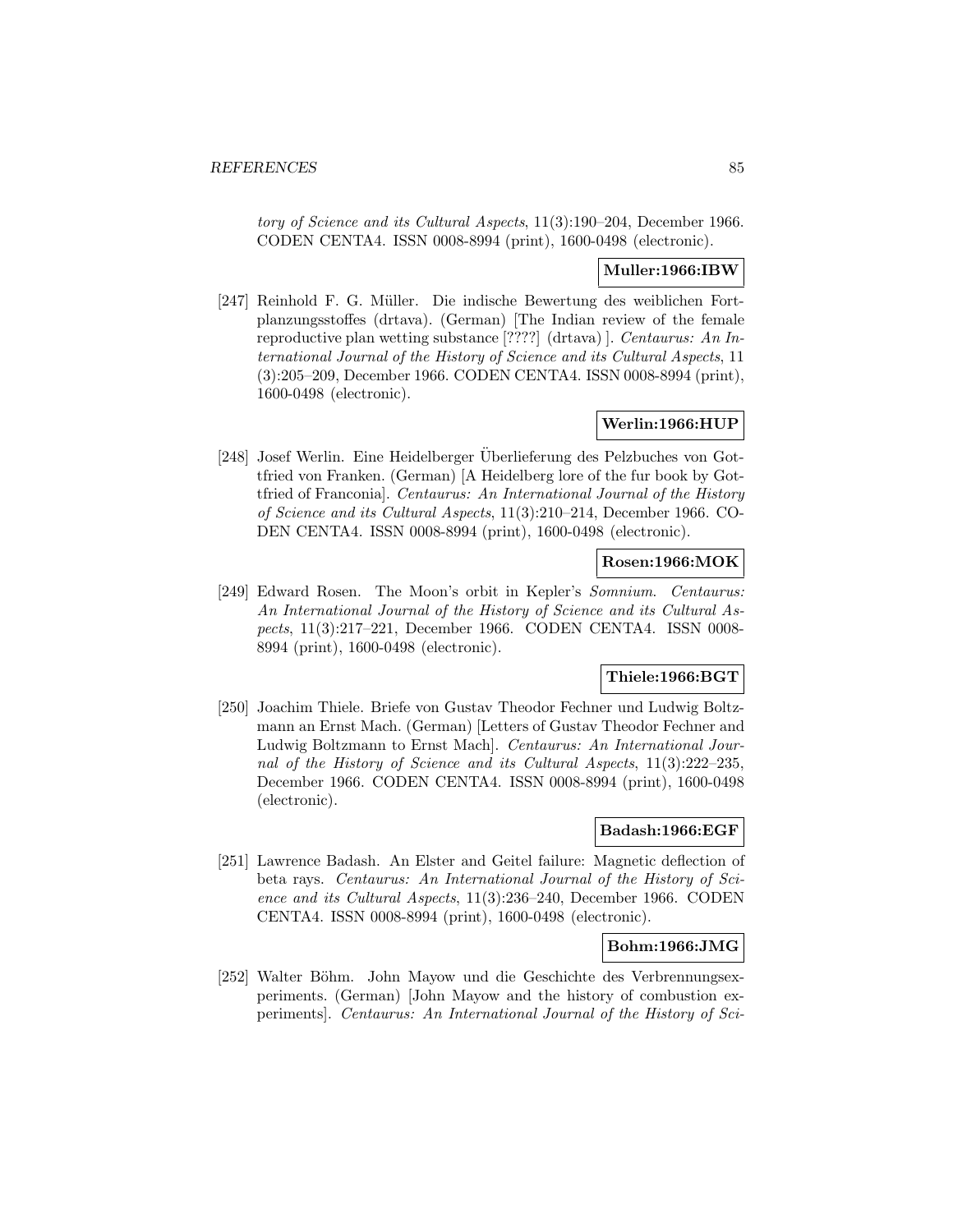ence and its Cultural Aspects, 11(3):241–258, December 1966. CODEN CENTA4. ISSN 0008-8994 (print), 1600-0498 (electronic).

# **Muller:1966:IDM**

[253] Reinhold F. G. Müller. Indisch: Dravya (medizingeschichtlich). (German) [Indian: Dravya (medical history)]. Centaurus: An International Journal of the History of Science and its Cultural Aspects, 11(3):259–260, December 1966. CODEN CENTA4. ISSN 0008-8994 (print), 1600-0498 (electronic).

## **Muller:1966:EBB**

[254] Reinhold F. G. Muller. Einige Belege zur Bewahrung alter Lehrsätze in neuzeitlicherer indischer Medizin. (German) [Some evidence for preservation of old dogmas in modern Indian medicine]. Centaurus: An International Journal of the History of Science and its Cultural Aspects, 11(3): 270–274, December 1966. CODEN CENTA4. ISSN 0008-8994 (print), 1600-0498 (electronic).

# **Werun:1966:DZP**

[255] Josef Werun. Drei Zahnrezepte von Peter Ernst. (German) [Three tooth recipes from Peter Ernst]. Centaurus: An International Journal of the History of Science and its Cultural Aspects, 11(3):275–278, December 1966. CODEN CENTA4. ISSN 0008-8994 (print), 1600-0498 (electronic).

# **Schultheiss:1966:SHE**

[256] Emil Schultheiss and Louis Tardy. Short history of epidemics in Hungary until the great cholera epidemic of 1831 (on the basis of historical sources). Centaurus: An International Journal of the History of Science and its Cultural Aspects, 11(3):279–301, December 1966. CODEN CENTA4. ISSN 0008-8994 (print), 1600-0498 (electronic).

#### **Anonymous:1966:BCB**

[257] Anonymous. Brief communications: Brief communications. Centaurus: An International Journal of the History of Science and its Cultural Aspects, 11(3):302–309, December 1966. CODEN CENTA4. ISSN 0008- 8994 (print), 1600-0498 (electronic).

# **Anonymous:1966:Rb**

[258] Anonymous. Reviews. Centaurus: An International Journal of the History of Science and its Cultural Aspects, 11(3):310–319, December 1966. CODEN CENTA4. ISSN 0008-8994 (print), 1600-0498 (electronic).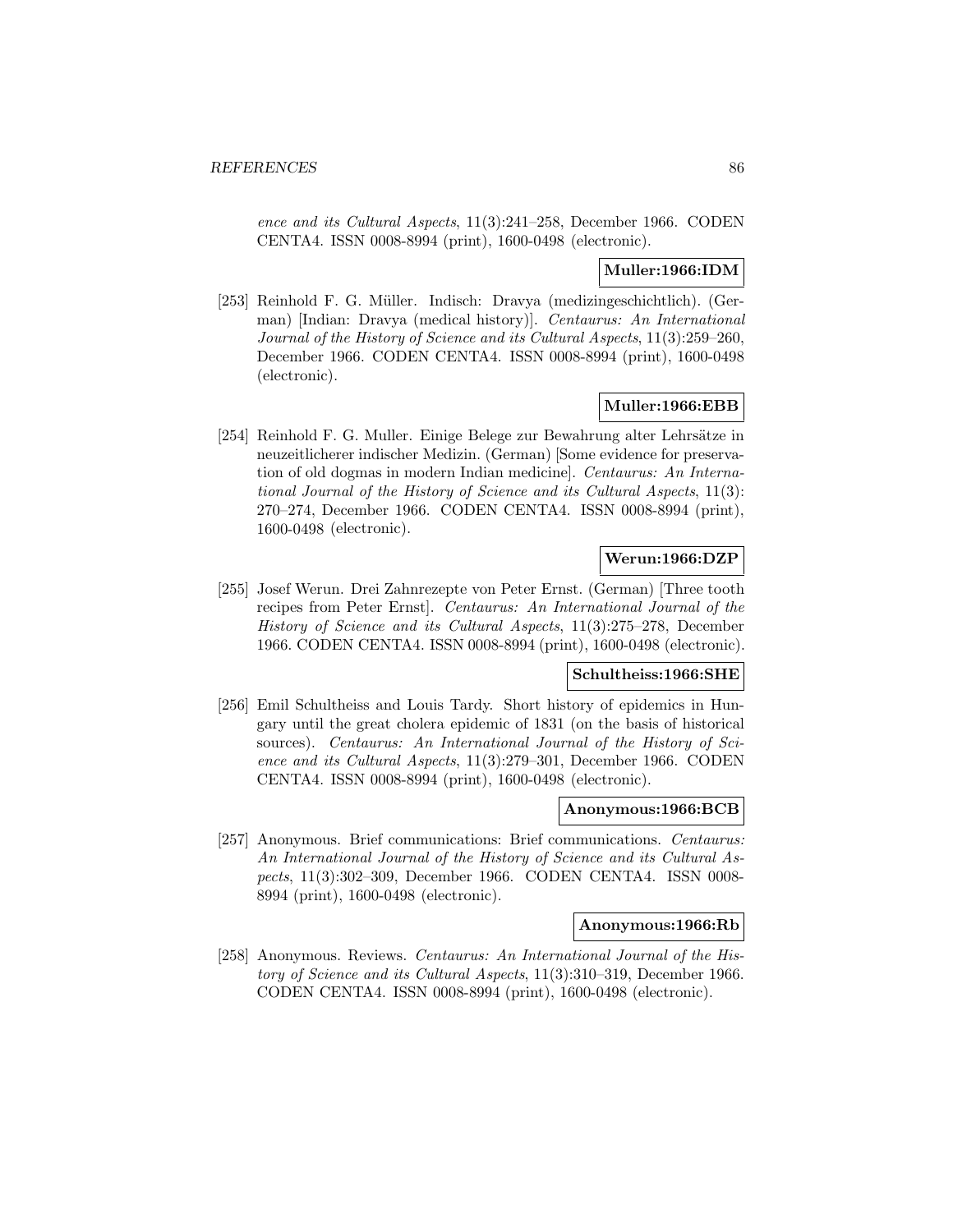#### **Anonymous:1966:RNEb**

[259] Anonymous. Reprints and new editions. Centaurus: An International Journal of the History of Science and its Cultural Aspects, 11(3):320–323, December 1966. CODEN CENTA4. ISSN 0008-8994 (print), 1600-0498 (electronic).

## **Anonymous:1966:BRBb**

[260] Anonymous. Books received: Books received. Centaurus: An International Journal of the History of Science and its Cultural Aspects, 11(3): 324–327, December 1966. CODEN CENTA4. ISSN 0008-8994 (print), 1600-0498 (electronic).

#### **Drachmann:1968:ASP**

[261] A. G. Drachmann. Archimedes and the science of physics. Centaurus: An International Journal of the History of Science and its Cultural Aspects, 12(1):1–11, March 1968. CODEN CENTA4. ISSN 0008-8994 (print), 1600-0498 (electronic).

# **Boutelle:1968:AA**

[262] Marion Boutelle. The almanac of Azarquiel. Centaurus: An International Journal of the History of Science and its Cultural Aspects, 12(1): 12–19, March 1968. CODEN CENTA4. ISSN 0008-8994 (print), 1600- 0498 (electronic).

#### **ZiggelaarSJ:1968:PDD**

[263] August Ziggelaar, S.J. Les premières démonstrations du tautochronisme de la cycloïde, et une conséquence pour la théorie de la vibration harmonique. Etudes sur Ignace Gaston Pardies, II. (French) [The ´ first demonstrations of the cycloid's tautochronism, and a consequence for the theory of harmonic vibration. Studies on Ignace Gaston Pardies]. Centaurus: An International Journal of the History of Science and its Cultural Aspects, 12(1):21–37, March 1968. CODEN CENTA4. ISSN 0008-8994 (print), 1600-0498 (electronic).

# **Hermann:1968:FDZ**

[264] Armin Hermann. Die frühe Diskussion zwischen Stark und Sommerfeld über die Quantenhypothese  $(1)$ . (German) [Early discussions between Stark and Sommerfeld on the quantum hypothesis (1)]. Centaurus: An International Journal of the History of Science and its Cultural Aspects, 12(1):38–59, March 1968. CODEN CENTA4. ISSN 0008-8994 (print), 1600-0498 (electronic).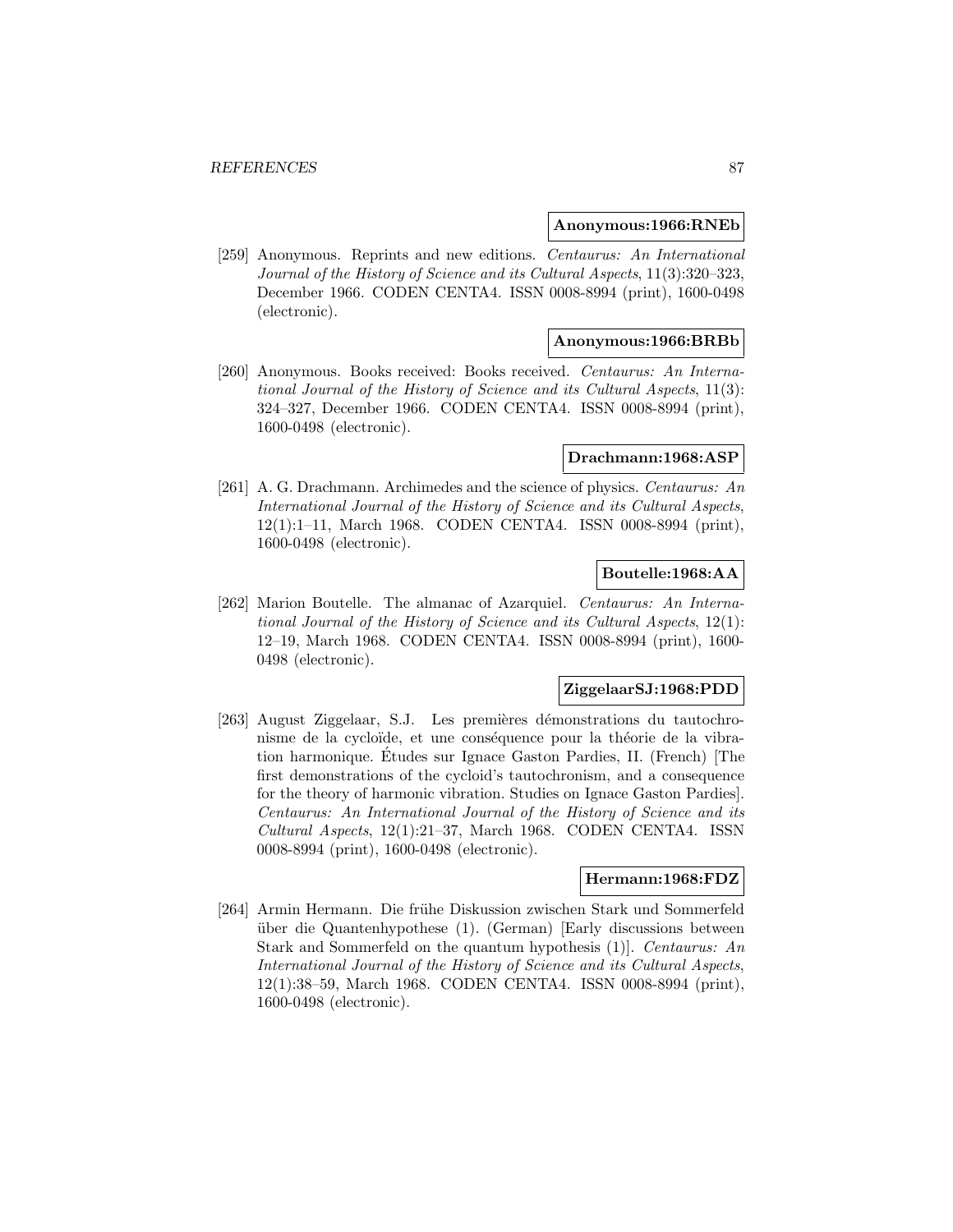#### **Anonymous:1968:Ra**

[265] Anonymous. Reviews. Centaurus: An International Journal of the History of Science and its Cultural Aspects, 12(1):60–70, March 1968. CO-DEN CENTA4. ISSN 0008-8994 (print), 1600-0498 (electronic).

#### **Anonymous:1968:RNEa**

[266] Anonymous. Reprints and new editions. Centaurus: An International Journal of the History of Science and its Cultural Aspects, 12(1):71–72, March 1968. CODEN CENTA4. ISSN 0008-8994 (print), 1600-0498 (electronic).

# **Petersen:1968:DLA**

[267] Viggo M. Petersen and Olaf Schmidt. The determination of the longitude of the apogee of the orbit of the Sun according to Hipparchus and Ptolemy. Centaurus: An International Journal of the History of Science and its Cultural Aspects, 12(2):73–96, June 1968. CODEN CENTA4. ISSN 0008-8994 (print), 1600-0498 (electronic).

# **Neugebauer:1968:TCT**

[268] O. Neugebauer. Three Copernican tables. Centaurus: An International Journal of the History of Science and its Cultural Aspects, 12(2):97– 106, June 1968. CODEN CENTA4. ISSN 0008-8994 (print), 1600-0498 (electronic).

## **Kennedy:1968:DCH**

[269] E. S. Kennedy. The digital computer and the history of the exact sciences. Centaurus: An International Journal of the History of Science and its Cultural Aspects, 12(2):107–113, June 1968. CODEN CENTA4. ISSN 0008-8994 (print), 1600-0498 (electronic).

## **Broszinski:1968:HHS**

[270] Hartmut Broszinski. Das Heilmittelglossar des Hans Suff von Göppingen. (German) [The drunkenness-cure glossary of Hans Suff of Göppingen]. Centaurus: An International Journal of the History of Science and its Cultural Aspects, 12(2):114–131, June 1968. CODEN CENTA4. ISSN 0008-8994 (print), 1600-0498 (electronic).

#### **Anonymous:1968:BCB**

[271] Anonymous. Brief communications: Brief communications. Centaurus: An International Journal of the History of Science and its Cultural Aspects, 12(2):132–137, June 1968. CODEN CENTA4. ISSN 0008-8994 (print), 1600-0498 (electronic).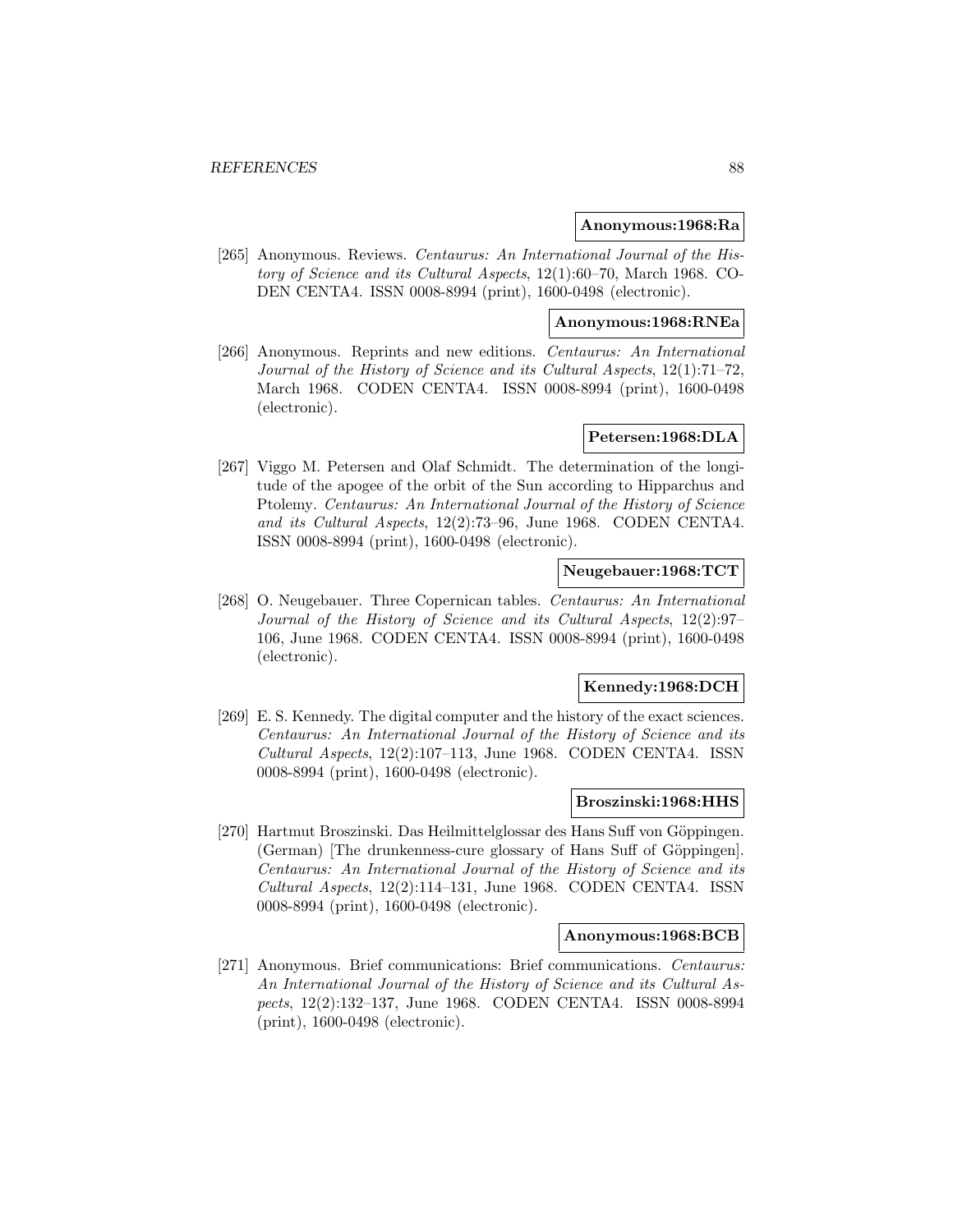## **Knudsen:1968:R**

[272] Ole Knudsen. Reviews. Centaurus: An International Journal of the History of Science and its Cultural Aspects, 12(2):138–141, June 1968. CODEN CENTA4. ISSN 0008-8994 (print), 1600-0498 (electronic).

## **Anonymous:1968:RNEb**

[273] Anonymous. Reprints and new editions. Centaurus: An International Journal of the History of Science and its Cultural Aspects, 12(2):142– 144, June 1968. CODEN CENTA4. ISSN 0008-8994 (print), 1600-0498 (electronic).

## **Toomer:1968:SLE**

[274] G. J. Toomer. The size of the lunar epicycle according to Hipparchus. Centaurus: An International Journal of the History of Science and its Cultural Aspects, 12(3):145–150, September 1968. CODEN CENTA4. ISSN 0008-8994 (print), 1600-0498 (electronic).

## **Thoren:1968:TBD**

[275] Victor E. Thoren. Tycho Brahe's discovery of the variation. Centaurus: An International Journal of the History of Science and its Cultural Aspects, 12(3):151–166, September 1968. CODEN CENTA4. ISSN 0008- 8994 (print), 1600-0498 (electronic).

# **Scherz:1968:NSG**

[276] Gustav Scherz. Neue Stensenbriefe. (German) [New correspondence of Stensen]. Centaurus: An International Journal of the History of Science and its Cultural Aspects, 12(3):167–181, September 1968. CODEN CENTA4. ISSN 0008-8994 (print), 1600-0498 (electronic).

#### **Korbler:1968:KPG**

[277] Juraj Körbler. Die Krebslehre des Paracelsus und die Gegenwart. (German) [The cancer doctrine of Paracelsus and the present]. Centaurus: An International Journal of the History of Science and its Cultural Aspects, 12(3):182–191, September 1968. CODEN CENTA4. ISSN 0008-8994 (print), 1600-0498 (electronic).

## **Greenwald:1968:NHG**

[278] Isidor Greenwald. Notes on the history of goitre and of thyrotoxicosis in Denmark. Centaurus: An International Journal of the History of Science and its Cultural Aspects, 12(3):192–196, September 1968. CODEN CENTA4. ISSN 0008-8994 (print), 1600-0498 (electronic).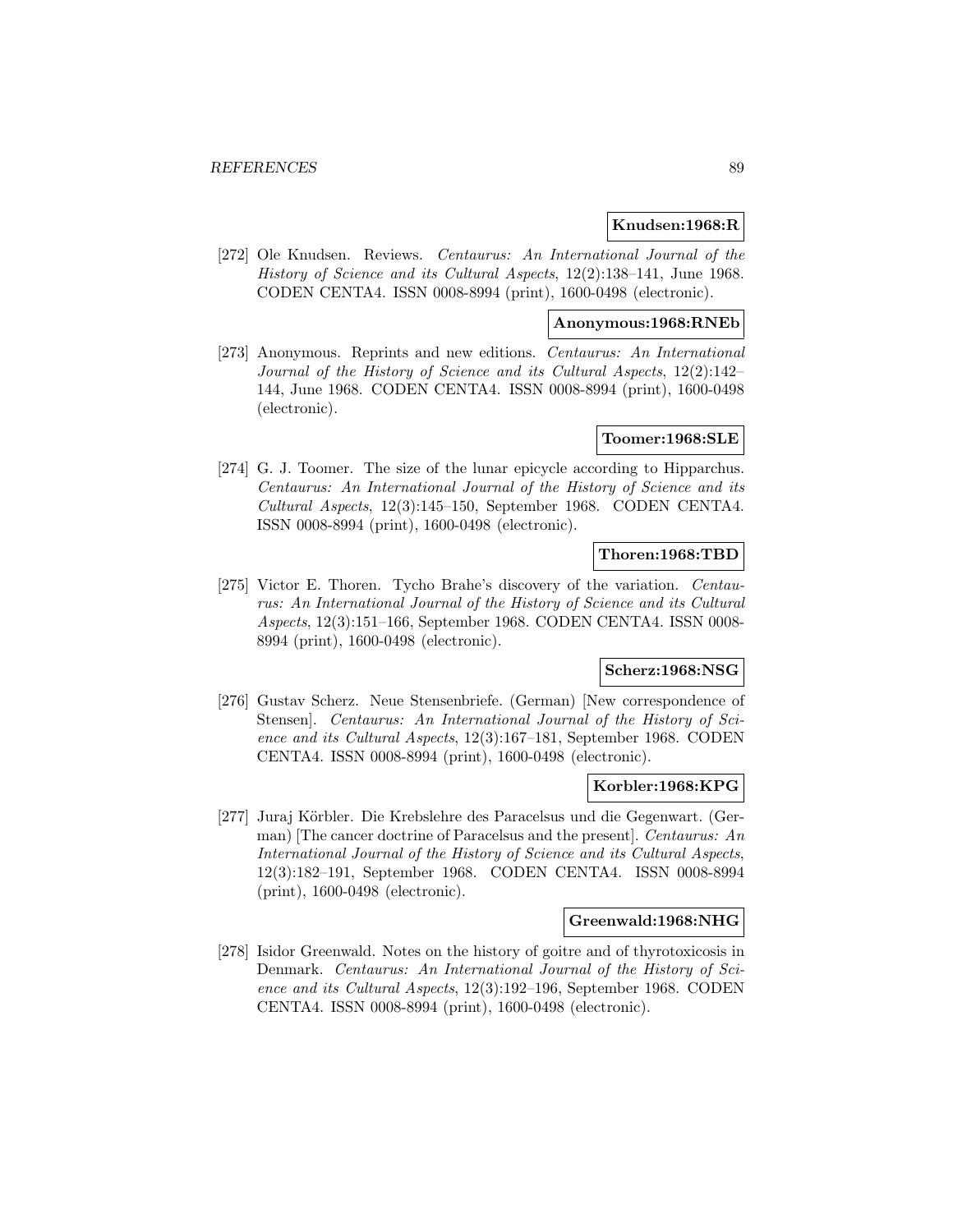#### **Turunen:1968:CRE**

[279] Aarno Turunen. C. R. Ehrström, the Finnish predecessor of Ignaz Semmelweis, the defeater of puerperal fever. Centaurus: An International Journal of the History of Science and its Cultural Aspects, 12(3):197–201, September 1968. CODEN CENTA4. ISSN 0008-8994 (print), 1600-0498 (electronic).

## **Anonymous:1968:Rb**

[280] Anonymous. Reviews. Centaurus: An International Journal of the History of Science and its Cultural Aspects, 12(3):202–208, September 1968. CODEN CENTA4. ISSN 0008-8994 (print), 1600-0498 (electronic).

### **Neugebauer:1968:OBB**

[281] O. Neugebauer. The origin of  $\gg$  System B $\ll$  of Babylonian astronomy. Centaurus: An International Journal of the History of Science and its Cultural Aspects, 12(4):209–214, December 1968. CODEN CENTA4. ISSN 0008-8994 (print), 1600-0498 (electronic). To W. K. Feller as a token of lifelong friendship.

# **Nichols:1968:SBA**

[282] Robert E. Nichols, Jr. Sidrak and Bokkus on the atmospheric and Earth sciences. Centaurus: An International Journal of the History of Science and its Cultural Aspects, 12(4):215–232, December 1968. CODEN CENTA4. ISSN 0008-8994 (print), 1600-0498 (electronic).

#### **McGuire:1968:OND**

[283] I. E. McGuire. The origin of Newton's doctrine of essential qualities. Centaurus: An International Journal of the History of Science and its Cultural Aspects, 12(4):233–260, December 1968. CODEN CENTA4. ISSN 0008-8994 (print), 1600-0498 (electronic).

## **Heimann:1968:MIX**

[284] P. M. Heimann. Moseley's interpretation of X-ray spectra. Centaurus: An International Journal of the History of Science and its Cultural Aspects, 12(4):261–274, December 1968. CODEN CENTA4. ISSN 0008- 8994 (print), 1600-0498 (electronic).

## **vanderWaerden:1968:ME**

[285] B. L. van der Waerden. Mendel's experiments. Centaurus: An International Journal of the History of Science and its Cultural Aspects, 12(4): 275–288, December 1968. CODEN CENTA4. ISSN 0008-8994 (print), 1600-0498 (electronic).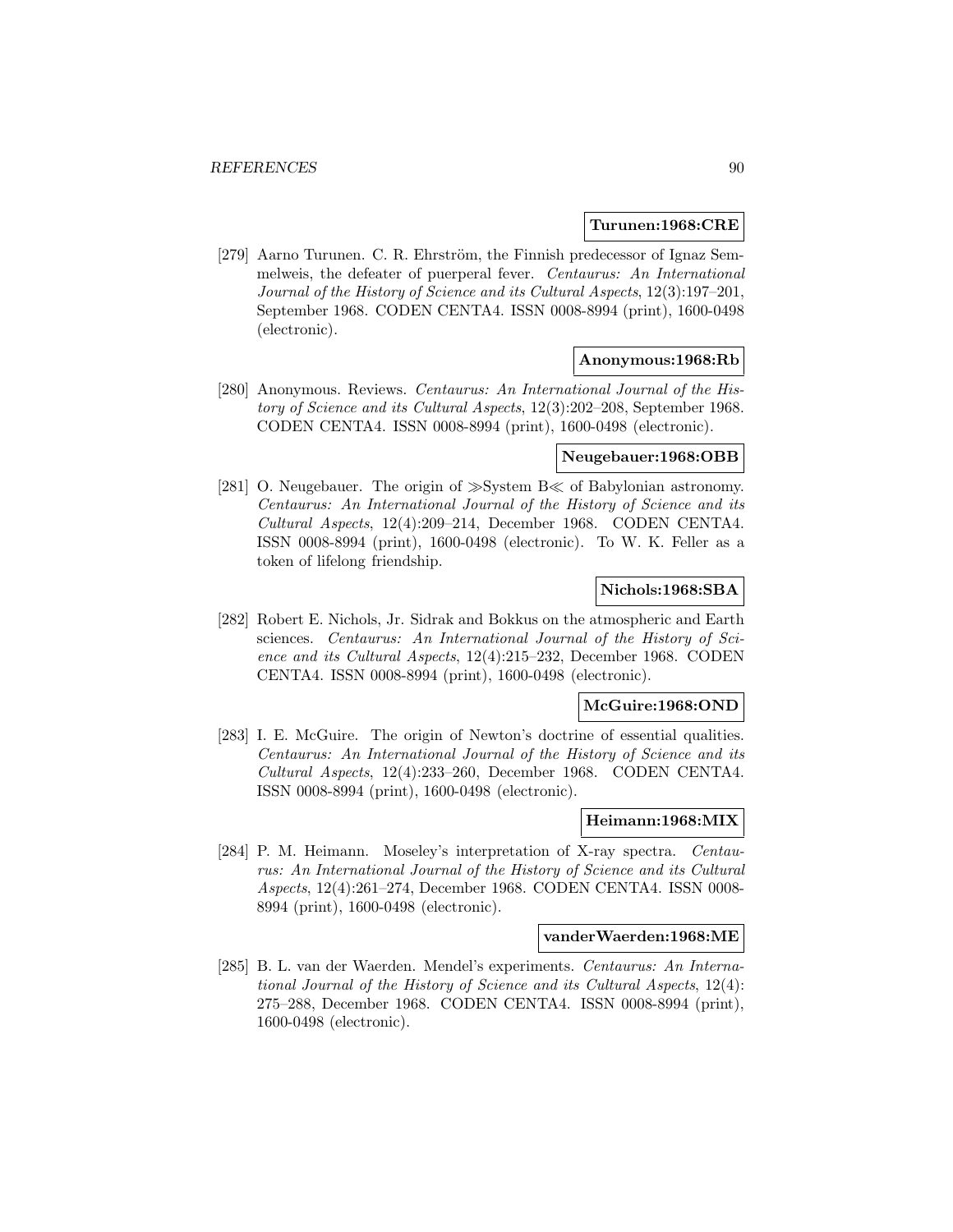#### **Tchorbadjiev:1968:EDC**

[286] S. Tchorbadjiev. The early days of chemistry in Bulgaria. Centaurus: An International Journal of the History of Science and its Cultural Aspects, 12(4):289–302, December 1968. CODEN CENTA4. ISSN 0008- 8994 (print), 1600-0498 (electronic).

# **Nielsen:1968:SAD**

[287] Axel V. Nielsen. A sundial from about 1200 A.D. Centaurus: An International Journal of the History of Science and its Cultural Aspects, 12(4): 303–307, December 1968. CODEN CENTA4. ISSN 0008-8994 (print), 1600-0498 (electronic).

#### **Anonymous:1968:Rc**

[288] Anonymous. Reviews. Centaurus: An International Journal of the History of Science and its Cultural Aspects, 12(4):308–320, December 1968. CODEN CENTA4. ISSN 0008-8994 (print), 1600-0498 (electronic).

#### **Burckhardt:1969:ASP**

[289] J. J. Burckhardt and B. L. van der Waerden. Das astronomische System der Persischen Tafeln I. (German) [The astronomical system of the Persian Table I]. Centaurus: An International Journal of the History of Science and its Cultural Aspects, 13(1):1–28, March 1969. CODEN CENTA4. ISSN 0008-8994 (print), 1600-0498 (electronic).

#### **Drachmann:1969:NSE**

[290] A. G. Drachmann. On the named swords, especially in the Icelandic sagas. Centaurus: An International Journal of the History of Science and its Cultural Aspects, 13(1):29–36, March 1969. CODEN CENTA4. ISSN 0008-8994 (print), 1600-0498 (electronic).

## **Telle:1969:AEM**

[291] Joachim Telle. Altdeutsche Eichentraktate aus medizinischen Handschriften (Beiträge zur pharmazeutischen Kleinliteratur im ausgehenden Mittelalter). (German) [Old German oak tracts of medical manuscripts (contributions to the small pharmaceutical literature of the late Middle Ages)]. Centaurus: An International Journal of the History of Science and its Cultural Aspects, 13(1):37–61, March 1969. CODEN CENTA4. ISSN 0008-8994 (print), 1600-0498 (electronic).

# **Bluh:1969:EMH**

[292] Otto Blüh. Ernst Mach as an historian of physics. Centaurus: An International Journal of the History of Science and its Cultural Aspects,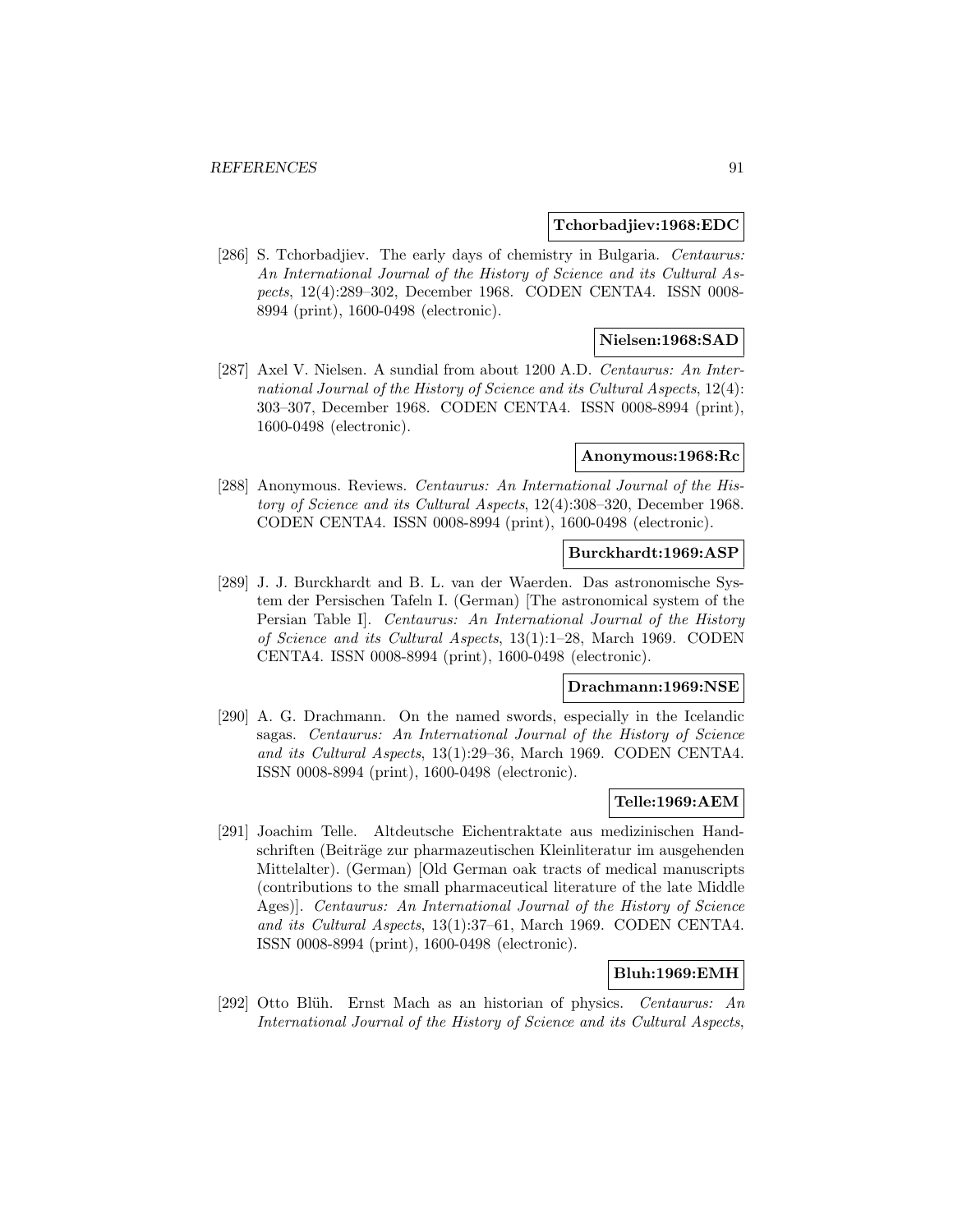13(1):62–84, March 1969. CODEN CENTA4. ISSN 0008-8994 (print), 1600-0498 (electronic).

# **Thiele:1969:ZUK**

[293] Joachim Thiele. Ein zeitgenössisches Urteil über die Kontroverse zwischen Max Planck und Ernst Mach. (German) [A contemporary assessment of the controversy between Max Planck and Ernst Mach]. Centaurus: An International Journal of the History of Science and its Cultural Aspects, 13(1):85–90, March 1969. CODEN CENTA4. ISSN 0008-8994 (print), 1600-0498 (electronic).

## **Anonymous:1969:BCBa**

[294] Anonymous. Brief communications: Brief communications. Centaurus: An International Journal of the History of Science and its Cultural Aspects, 13(1):91–98, March 1969. CODEN CENTA4. ISSN 0008-8994 (print), 1600-0498 (electronic).

# **Anonymous:1969:Ra**

[295] Anonymous. Reviews. Centaurus: An International Journal of the History of Science and its Cultural Aspects, 13(1):99–110, March 1969. CO-DEN CENTA4. ISSN 0008-8994 (print), 1600-0498 (electronic).

## **Anonymous:1969:SNBa**

[296] Anonymous. Short notices of books received: Short notices of books received. Centaurus: An International Journal of the History of Science and its Cultural Aspects, 13(1):111–112, March 1969. CODEN CENTA4. ISSN 0008-8994 (print), 1600-0498 (electronic).

#### **Jorgensen:1969:TG**

[297] Bent Søren Jørgensen. Testamentum gebri. Centaurus: An International Journal of the History of Science and its Cultural Aspects, 13(2):113– 119, June 1969. CODEN CENTA4. ISSN 0008-8994 (print), 1600-0498 (electronic).

#### **Moesgaard:1969:EYC**

[298] Kristian Peder Moesgaard. The 1717 Egyptian years and the Copernican theory of precession. Centaurus: An International Journal of the History of Science and its Cultural Aspects, 13(2):120–138, June 1969. CODEN CENTA4. ISSN 0008-8994 (print), 1600-0498 (electronic).

## **Pedersen:1969:SOR**

[299] Olaf Pedersen. Sagredo's optical researches. Centaurus: An International Journal of the History of Science and its Cultural Aspects, 13(2):139–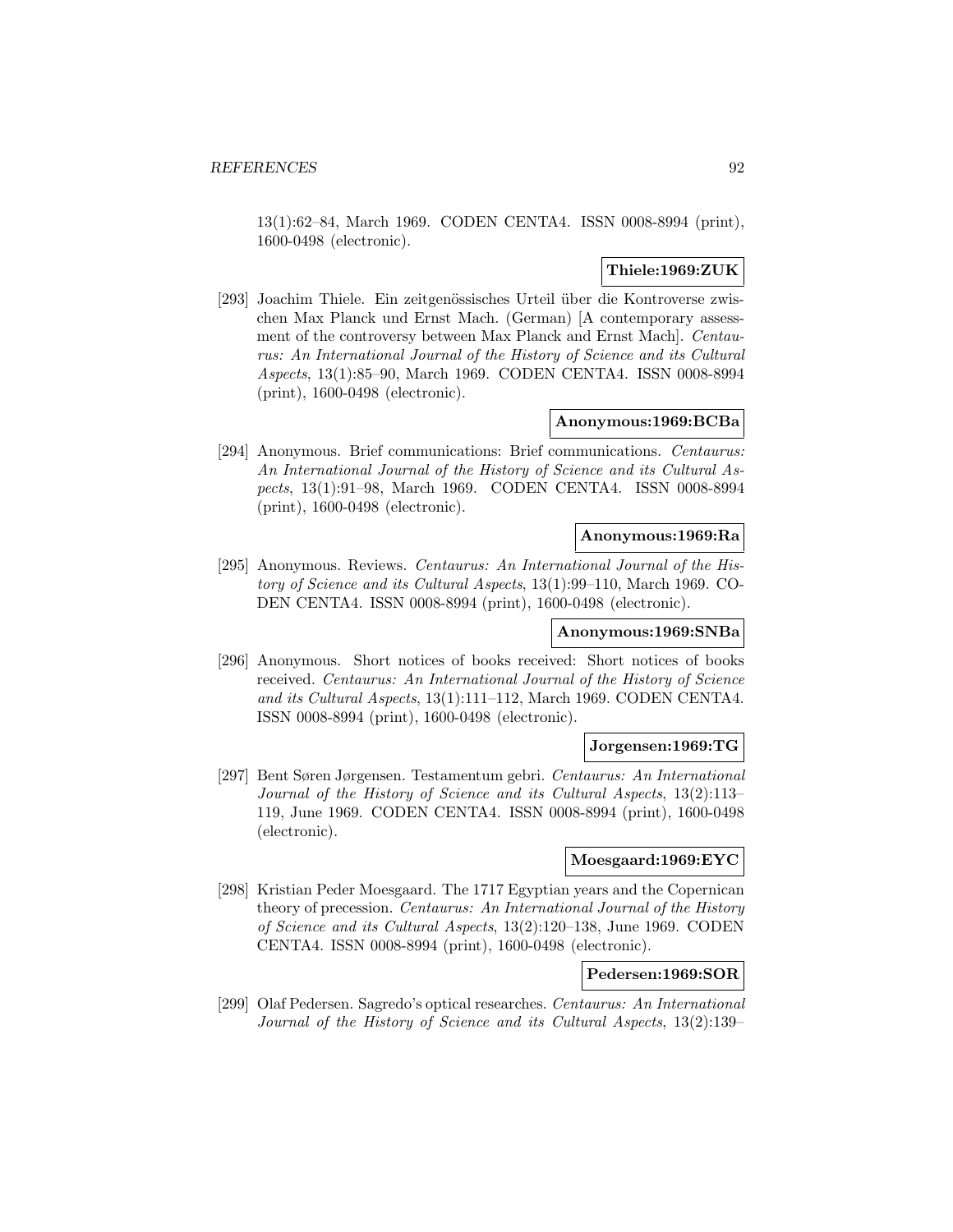150, June 1969. CODEN CENTA4. ISSN 0008-8994 (print), 1600-0498 (electronic).

### **Pedersen:1969:RMT**

[300] Kirsti Møller Pedersen. Roberval's method of tangents. Centaurus: An International Journal of the History of Science and its Cultural Aspects, 13(2):151–182, June 1969. CODEN CENTA4. ISSN 0008-8994 (print), 1600-0498 (electronic).

# **Knudsen:1969:LBD**

[301] Ole Knudsen and Kurt Møller Pedersen. The link between 'determination' and conservation of motion in Descartes' dynamics. Centaurus: An International Journal of the History of Science and its Cultural Aspects, 13(2):183–186, June 1969. CODEN CENTA4. ISSN 0008-8994 (print), 1600-0498 (electronic).

# **Ziggelaar:1969:IOD**

[302] A. Ziggelaar. Une invention oubliée: Deux instruments pour la construction des cadrans solaires: Etudes sur Ignace Gaston Pardies III. (French) ´ [A forgotten invention: Two instruments for the construction of sundials: studies on Ignace Gaston Pardies III]. Centaurus: An International Journal of the History of Science and its Cultural Aspects, 13(2):187– 197, June 1969. CODEN CENTA4. ISSN 0008-8994 (print), 1600-0498 (electronic).

# **Jones:1969:JER**

[303] Gordon Jones. Joule's early researches. Centaurus: An International Journal of the History of Science and its Cultural Aspects, 13(2):198– 219, June 1969. CODEN CENTA4. ISSN 0008-8994 (print), 1600-0498 (electronic).

#### **Anonymous:1969:BCBb**

[304] Anonymous. Brief communications: Brief communications. Centaurus: An International Journal of the History of Science and its Cultural Aspects, 13(2):220–227, June 1969. CODEN CENTA4. ISSN 0008-8994 (print), 1600-0498 (electronic).

# **Anonymous:1969:Rb**

[305] Anonymous. Reviews. Centaurus: An International Journal of the History of Science and its Cultural Aspects, 13(2):228–238, June 1969. CO-DEN CENTA4. ISSN 0008-8994 (print), 1600-0498 (electronic).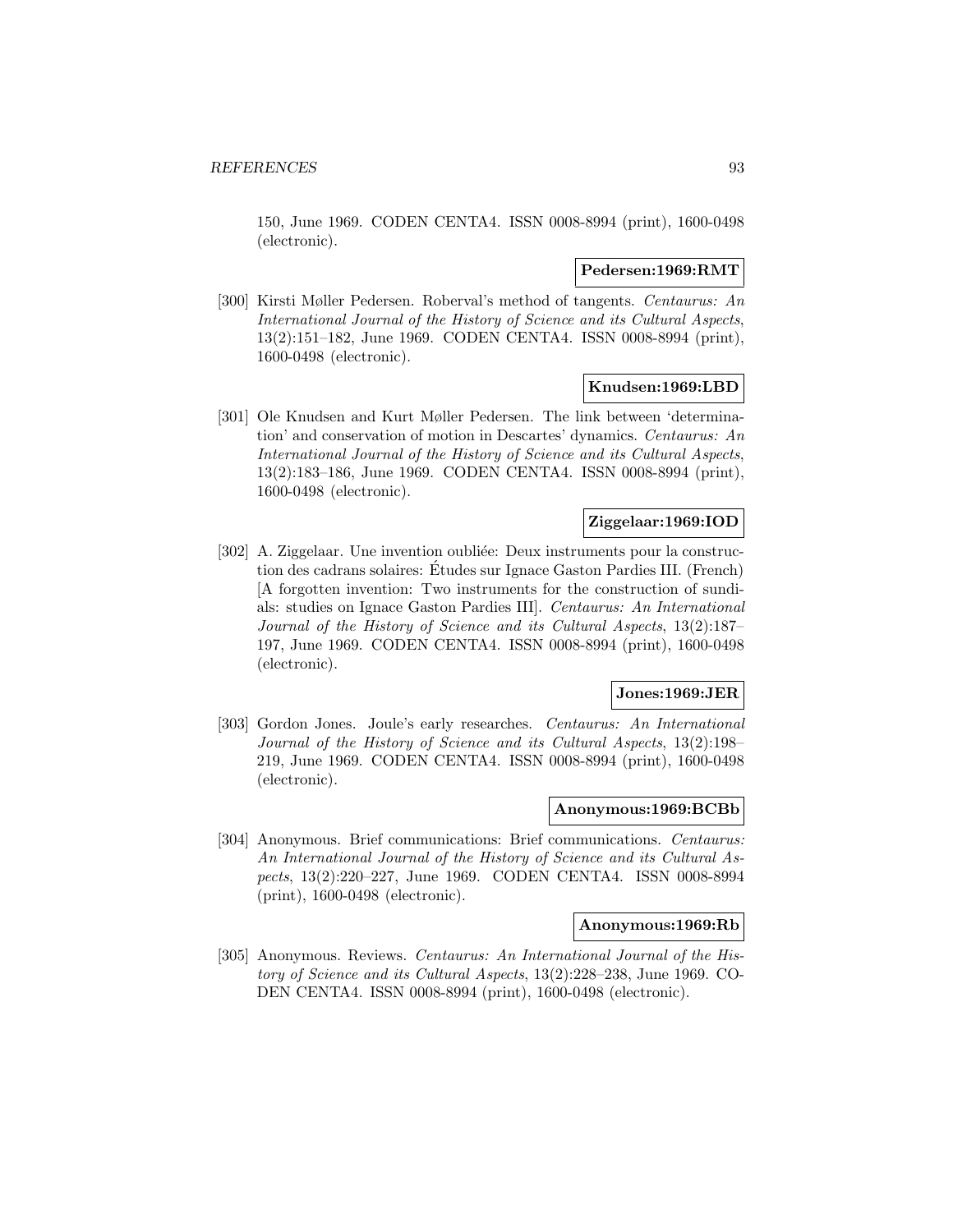#### **Anonymous:1969:SNBb**

[306] Anonymous. Short notices of books received: Short notices of books received. Centaurus: An International Journal of the History of Science and its Cultural Aspects, 13(2):238–240, June 1969. CODEN CENTA4. ISSN 0008-8994 (print), 1600-0498 (electronic).

## **Drachmann:1969:DHD**

[307] A. G. Drachmann. A detail of Heron's dioptra. Centaurus: An International Journal of the History of Science and its Cultural Aspects, 13(3): 241–247, September 1969. CODEN CENTA4. ISSN 0008-8994 (print), 1600-0498 (electronic).

### **Kennedy:1969:EMS**

[308] E. S. Kennedy. An early method of successive approximations. Centaurus: An International Journal of the History of Science and its Cultural Aspects, 13(3):248–250, September 1969. CODEN CENTA4. ISSN 0008- 8994 (print), 1600-0498 (electronic).

# **Verdonk:1969:EPR**

[309] J. J. Verdonk. Vom Einfluß des P. de la Ramée auf Simon Stevin. (German) [On the influence of P. de la Ramée on Simon Stevin]. *Centaurus:* An International Journal of the History of Science and its Cultural Aspects, 13(3):251–262, September 1969. CODEN CENTA4. ISSN 0008- 8994 (print), 1600-0498 (electronic).

#### **Wilson:1969:EKA**

[310] Curtis Wilson. The error in Kepler's acronychal data for Mars. *Centau*rus: An International Journal of the History of Science and its Cultural Aspects, 13(3):263–268, September 1969. CODEN CENTA4. ISSN 0008- 8994 (print), 1600-0498 (electronic).

# **Bruins:1969:PAT**

[311] Evert M. Bruins. Problema Alhaseni at the tercentenary of Huygens' Solution. Centaurus: An International Journal of the History of Science and its Cultural Aspects, 13(3):269–277, September 1969. CODEN CENTA4. ISSN 0008-8994 (print), 1600-0498 (electronic).

## **Sloth:1969:CHR**

[312] Flemming Sloth. Chr. Huygens' rectification of the cycloid. Centaurus: An International Journal of the History of Science and its Cultural Aspects, 13(3):278–284, September 1969. CODEN CENTA4. ISSN 0008- 8994 (print), 1600-0498 (electronic).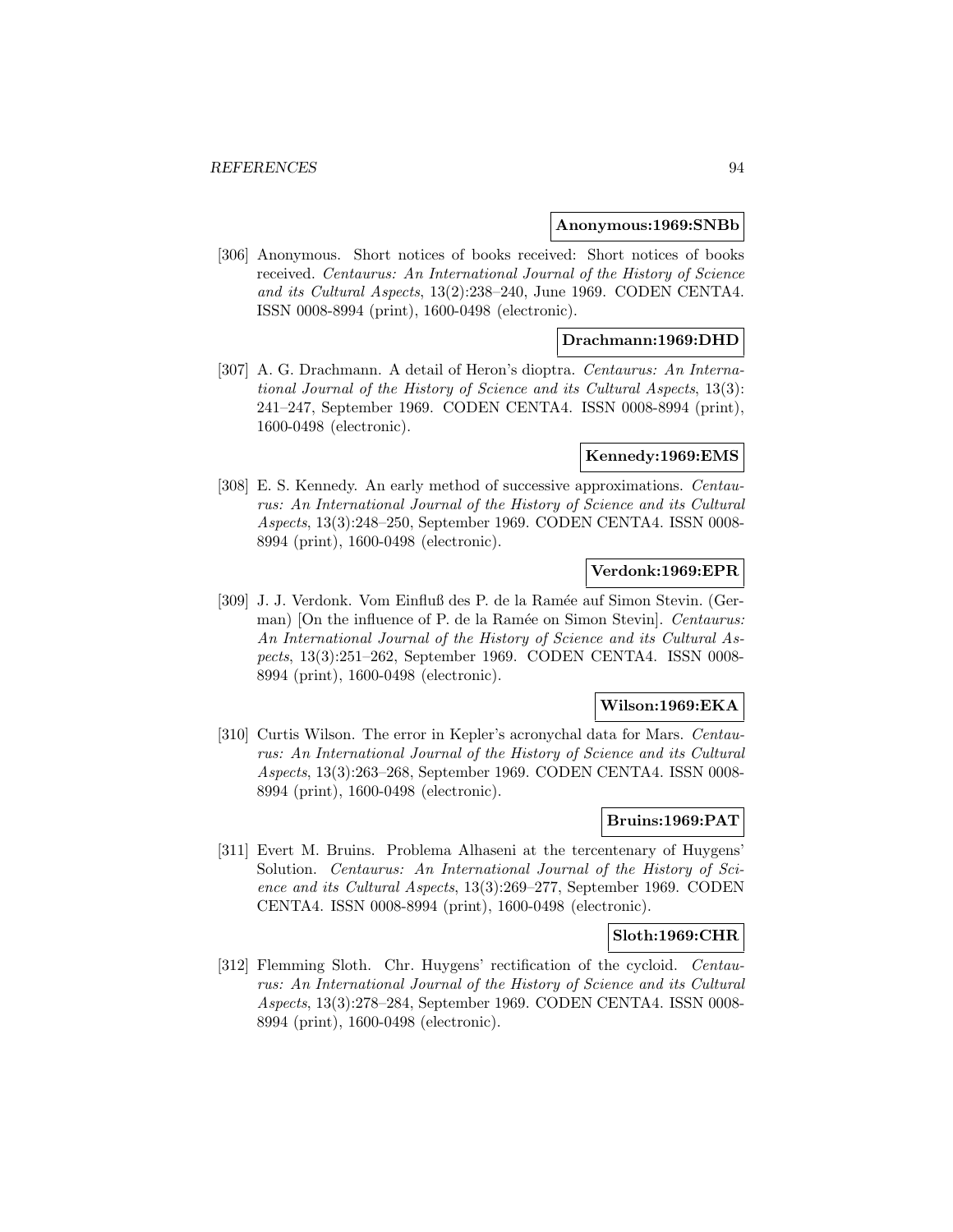# **Eis:1969:HRG**

[313] Gerhard Eis. Zu Heinrich von Rees. (German) [To Heinrich von Rees]. Centaurus: An International Journal of the History of Science and its Cultural Aspects, 13(3):285–290, September 1969. CODEN CENTA4. ISSN 0008-8994 (print), 1600-0498 (electronic).

# **Anonymous:1969:Rc**

[314] Anonymous. Reviews. Centaurus: An International Journal of the History of Science and its Cultural Aspects, 13(3):291–312, September 1969. CODEN CENTA4. ISSN 0008-8994 (print), 1600-0498 (electronic).

### **Anonymous:1969:RNE**

[315] Anonymous. Reprints and new editions. Centaurus: An International Journal of the History of Science and its Cultural Aspects, 13(3):313–315, September 1969. CODEN CENTA4. ISSN 0008-8994 (print), 1600-0498 (electronic).

## **Anonymous:1969:SNBc**

[316] Anonymous. Short notices of books received: Short notices of books received. Centaurus: An International Journal of the History of Science and its Cultural Aspects, 13(3):316–321, September 1969. CODEN CENTA4. ISSN 0008-8994 (print), 1600-0498 (electronic).

## **Aaboe:1969:TLT**

[317] Asger Aaboe and Abraham Sachs. Two lunar texts of the Achaemenid period from Babylon. Centaurus: An International Journal of the History of Science and its Cultural Aspects, 14(1):1–22, December 1969. CODEN CENTA4. ISSN 0008-8994 (print), 1600-0498 (electronic).

#### **Bernsen:1969:CCB**

[318] Lis Bernsen. On the construction of column B in system A of the astronomical cuneiform texts. Centaurus: An International Journal of the History of Science and its Cultural Aspects, 14(1):23–28, December 1969. CODEN CENTA4. ISSN 0008-8994 (print), 1600-0498 (electronic).

#### **Britton:1969:PDO**

[319] John P. Britton. Ptolemy's determination of the obliquity of the ecliptic. Centaurus: An International Journal of the History of Science and its Cultural Aspects, 14(1):29–41, December 1969. CODEN CENTA4. ISSN 0008-8994 (print), 1600-0498 (electronic).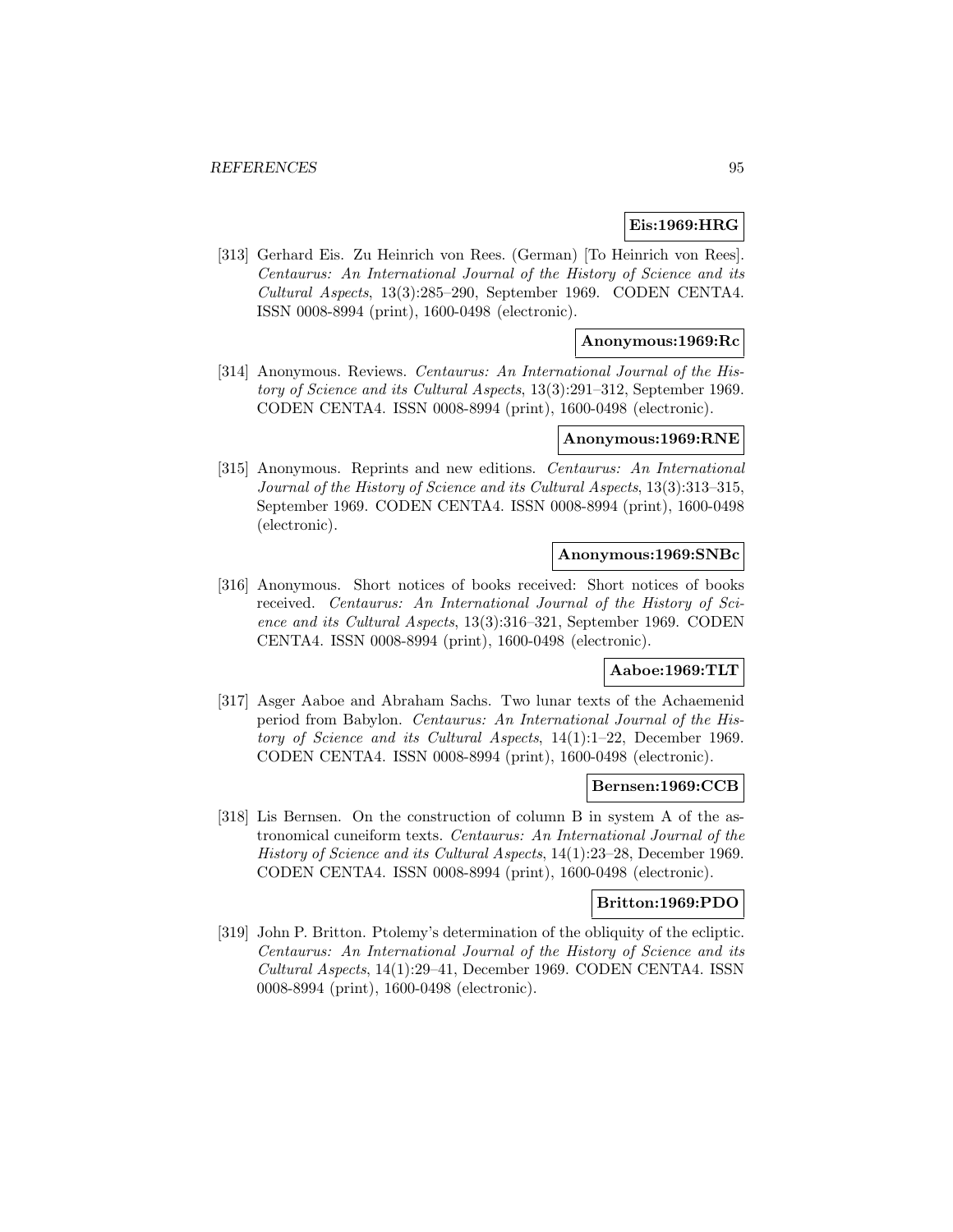#### **Caminos:1969:AED**

[320] Ricardo A. Caminos. An ancient Egyptian donation stela in the archaeological museum of Florence (inv. no. 7207). Centaurus: An International Journal of the History of Science and its Cultural Aspects, 14(1):42–46, December 1969. CODEN CENTA4. ISSN 0008-8994 (print), 1600-0498 (electronic).

### **Drachmann:1969:CLS**

[321] A. G. Drachmann. Capital letters and small letters in mathematics. Centaurus: An International Journal of the History of Science and its Cultural Aspects, 14(1):47–48, December 1969. CODEN CENTA4. ISSN 0008-8994 (print), 1600-0498 (electronic).

#### **Goldstein:1969:SMR**

[322] Bernard R. Goldstein. Some Medieval reports of Venus and Mercury transits. Centaurus: An International Journal of the History of Science and its Cultural Aspects, 14(1):49–59, December 1969. CODEN CENTA4. ISSN 0008-8994 (print), 1600-0498 (electronic).

## **Hartner:1969:EPT**

[323] Willy Hartner. Eclipse periods and Thales' prediction of a solar eclipse: Historic truth and modern myth. Centaurus: An International Journal of the History of Science and its Cultural Aspects, 14(1):60–71, December 1969. CODEN CENTA4. ISSN 0008-8994 (print), 1600-0498 (electronic).

#### **Jensen:1969:PFM**

[324] Claus Jensen. Pierre Fermat's method of determining tangents of curves and its application to the conchoid and the quadratrix. Centaurus: An International Journal of the History of Science and its Cultural Aspects, 14(1):72–85, December 1969. CODEN CENTA4. ISSN 0008-8994 (print), 1600-0498 (electronic).

## **Kennedy:1969:AKP**

[325] A. S. Kennedy and Walid Ukashah. Al-Khwarizmi's planetary latitude tables. Centaurus: An International Journal of the History of Science and its Cultural Aspects, 14(1):86–96, December 1969. CODEN CENTA4. ISSN 0008-8994 (print), 1600-0498 (electronic).

# **Oppenheim:1969:DCO**

[326] A. Leo Oppenheim. Divination and celestial observation in the last Assyrian empire. Centaurus: An International Journal of the History of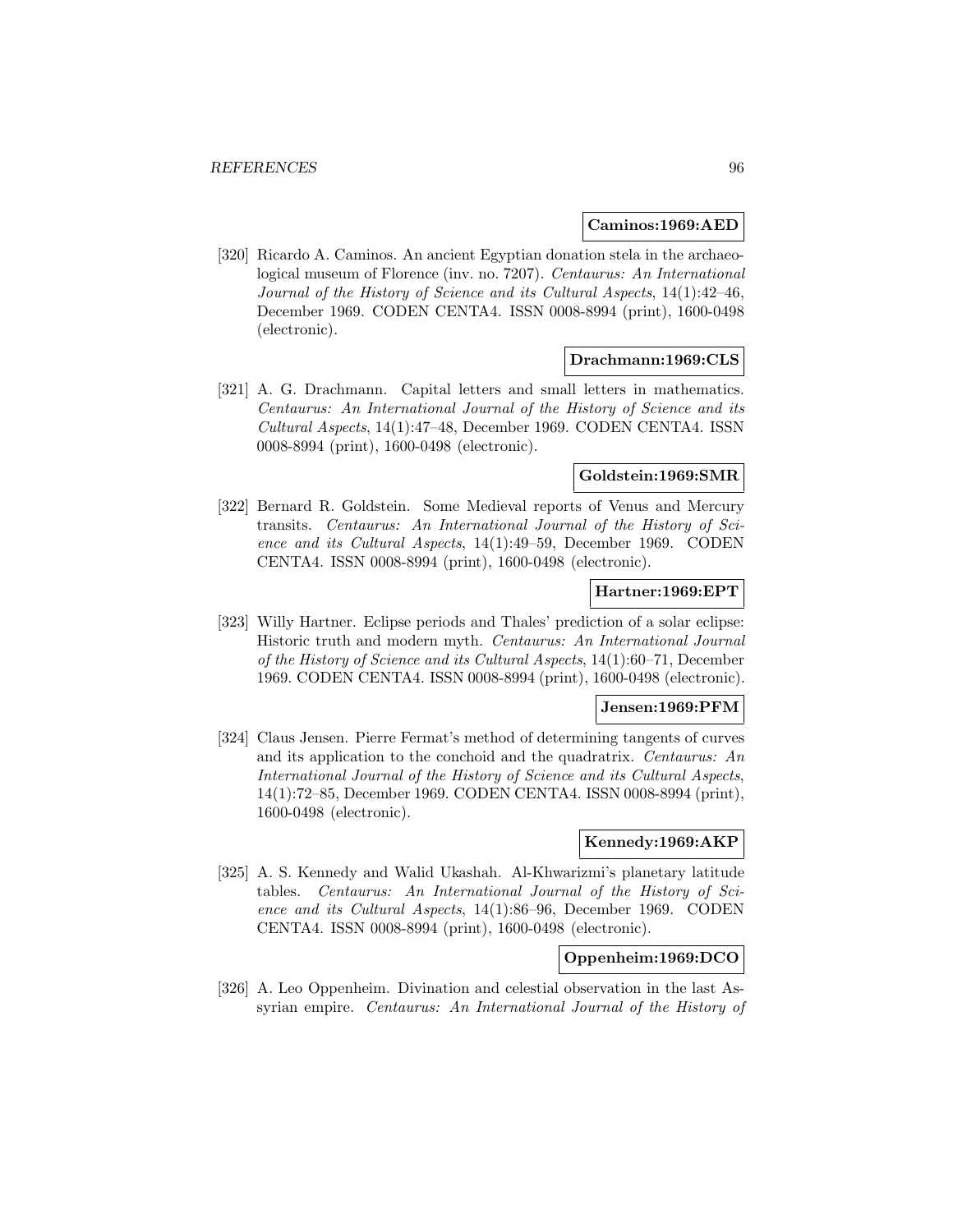Science and its Cultural Aspects, 14(1):97–135, December 1969. CODEN CENTA4. ISSN 0008-8994 (print), 1600-0498 (electronic).

## **Parker:1969:SDM**

[327] Richard A. Parker. Some Demotic mathematical papyri. Centaurus: An International Journal of the History of Science and its Cultural Aspects, 14(1):136–141, December 1969. CODEN CENTA4. ISSN 0008- 8994 (print), 1600-0498 (electronic).

## **Petersen:1969:TLM**

[328] Viggo M. Petersen. The three lunar models of Ptolemy. Centaurus: An International Journal of the History of Science and its Cultural Aspects, 14(1):142–171, December 1969. CODEN CENTA4. ISSN 0008- 8994 (print), 1600-0498 (electronic).

# **Pingree:1969:LPS**

[329] David Pingree. The later Pauli´ssasiddhānta. Centaurus: An International Journal of the History of Science and its Cultural Aspects, 14(1): 172–241, December 1969. CODEN CENTA4. ISSN 0008-8994 (print), 1600-0498 (electronic).

# **DeSollaPrice:1969:PSA**

[330] Derek J. De Solla Price. Portable sundials in antiquity, including an account of a new example from aphrodisias. Centaurus: An International Journal of the History of Science and its Cultural Aspects, 14(1):242–266, December 1969. CODEN CENTA4. ISSN 0008-8994 (print), 1600-0498 (electronic).

## **Schmidt:1969:MVP**

[331] Olaf Schmidt. A mean value principle in Babylonian planetary theory. Centaurus: An International Journal of the History of Science and its Cultural Aspects, 14(1):267–286, December 1969. CODEN CENTA4. ISSN 0008-8994 (print), 1600-0498 (electronic).

## **Swerdlow:1969:HDS**

[332] Noel Swerdlow. Hipparchus on the distance of the Sun. Centaurus: An International Journal of the History of Science and its Cultural Aspects, 14(1):287–305, December 1969. CODEN CENTA4. ISSN 0008- 8994 (print), 1600-0498 (electronic).

## **Toomer:1969:STZ**

[333] G. J. Toomer. The solar theory of az-Zarqal: a history of errors. Centaurus: An International Journal of the History of Science and its Cultural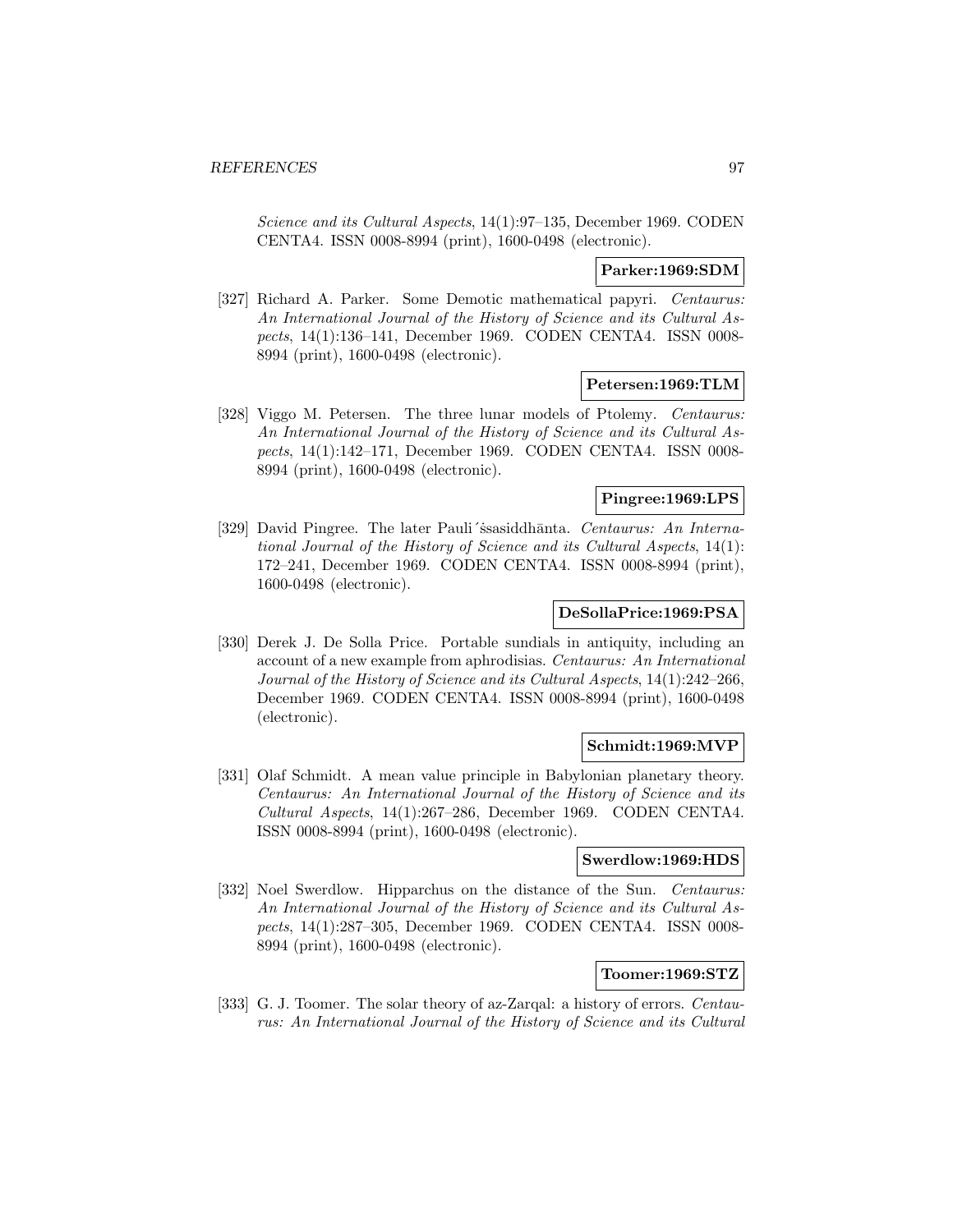Aspects, 14(1):306–336, December 1969. CODEN CENTA4. ISSN 0008- 8994 (print), 1600-0498 (electronic).

# **Solon:1971:SWI**

[334] Peter Solon. The six wings of Immanuel Bonfils and Michael Chrysokokkes. Centaurus: An International Journal of the History of Science and its Cultural Aspects, 15(1):1-20, March 1971. CODEN CENTA4. ISSN 0008-8994 (print), 1600-0498 (electronic).

## **vanderWaerden:1971:BMA**

[335] B. L. van der Waerden. Berichtigung zu meiner Arbeit «Vergleich der mittleren Bewegungen in der babylonischen, griechischen und indischen Astronomie  $\gg$  (Centaurus 11, p. 1–18). (German) [Correction on my work Comparison of mean motions in Babylonian, Greek and Indian astronomy  $\gg$ . Centaurus: An International Journal of the History of Science and its Cultural Aspects, 15(1):21–24, March 1971. CODEN CENTA4. ISSN 0008-8994 (print), 1600-0498 (electronic).

## **Pedersen:1971:RCA**

[336] Kirsti Moller Pedersen. Roberval's comparison of the arclength of a spiral and a parabola. Centaurus: An International Journal of the History of Science and its Cultural Aspects, 15(1):26–43, March 1971. CODEN CENTA4. ISSN 0008-8994 (print), 1600-0498 (electronic).

# **Larder:1971:PHR**

[337] David F. Larder. Prout's hypothesis: a reconsideration. Centaurus: An International Journal of the History of Science and its Cultural Aspects, 15(1):44–50, March 1971. CODEN CENTA4. ISSN 0008-8994 (print), 1600-0498 (electronic).

## **Kohlsaat:1971:UNS**

[338] Heike Kohlsaat and Carl Schirren. Die Untersuchungen von Niels Stensen über die Haut. Versuch einer kritischen Betrachtung. (German) [The investigations of Niels Stensen on the skin. Attempt at a critical examination]. Centaurus: An International Journal of the History of Science and its Cultural Aspects, 15(1):51–71, March 1971. CODEN CENTA4. ISSN 0008-8994 (print), 1600-0498 (electronic).

#### **Warburg:1971:WUC**

[339] Erik Warburg. Was the University of Christian III a twopenny university, or was the salary demanded by Leonhart Fuchs unreasonable? The professors' pay in the 16th Century. Centaurus: An International Journal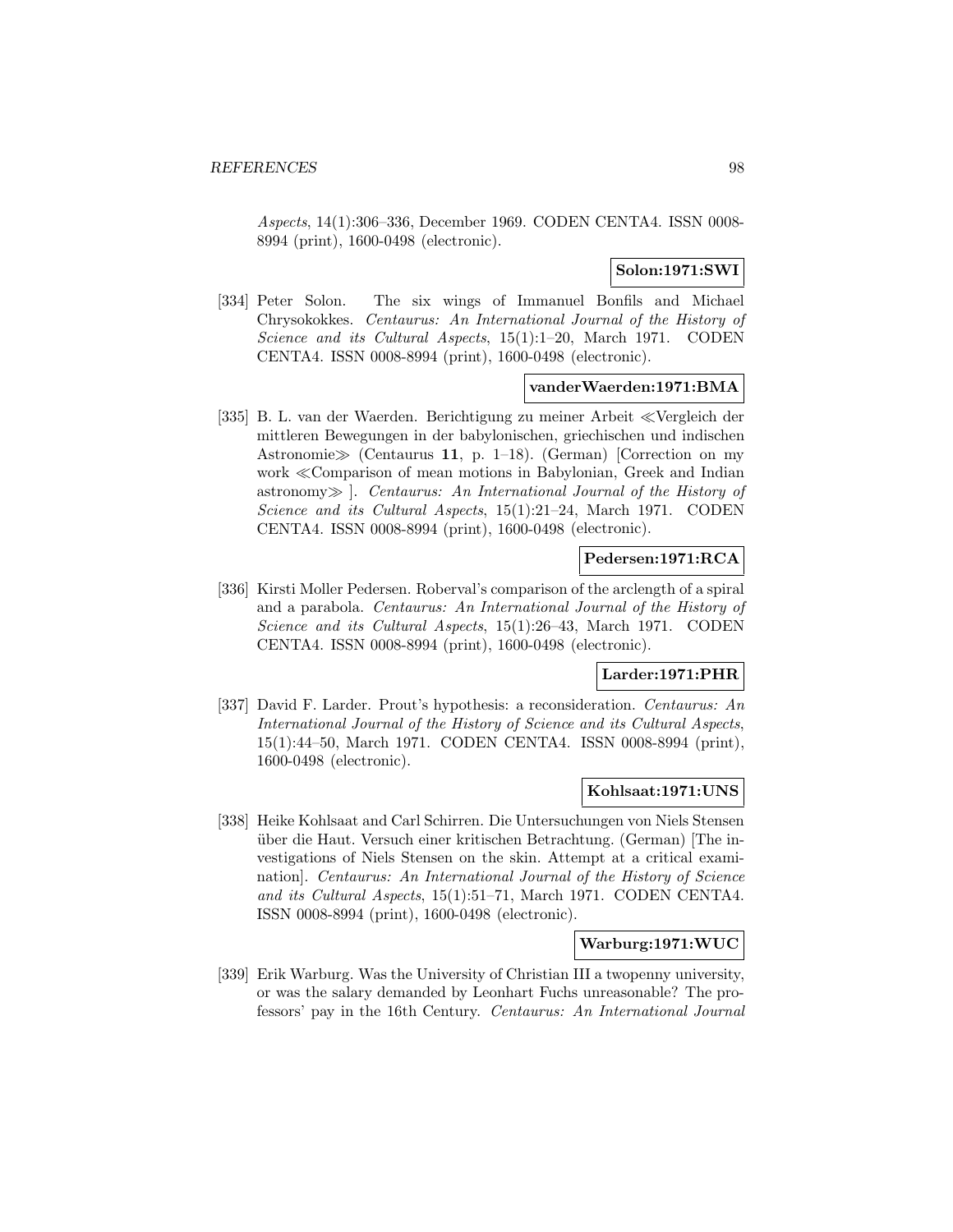of the History of Science and its Cultural Aspects, 15(1):72–106, March 1971. CODEN CENTA4. ISSN 0008-8994 (print), 1600-0498 (electronic).

### **Anonymous:1971:Ra**

[340] Anonymous. Reviews. Centaurus: An International Journal of the History of Science and its Cultural Aspects, 15(1):107–112, March 1971. CODEN CENTA4. ISSN 0008-8994 (print), 1600-0498 (electronic).

## **Bechler:1971:ACE**

[341] Zeev Bechler. Aristotle corrects Eudoxus. Centaurus: An International Journal of the History of Science and its Cultural Aspects, 15(2):113– 123, June 1971. CODEN CENTA4. ISSN 0008-8994 (print), 1600-0498 (electronic).

## **Drachmann:1971:NIG**

[342] A. G. Drachmann. A new interpretation of the golden horns. A comment on Professor Willy Hartner's book. Centaurus: An International Journal of the History of Science and its Cultural Aspects, 15(2):124–134, June 1971. CODEN CENTA4. ISSN 0008-8994 (print), 1600-0498 (electronic).

## **Goldstein:1971:PDS**

[343] Bernard R. Goldstein and Noel Swerdlow. Planetary distances and sizes in an anonymous Arabic treatise preserved in Bodleian Ms. Marsh 621. Centaurus: An International Journal of the History of Science and its Cultural Aspects, 15(2):135–170, June 1971. CODEN CENTA4. ISSN 0008-8994 (print), 1600-0498 (electronic).

### **Anonymous:1971:Rb**

[344] Anonymous. Reviews. Centaurus: An International Journal of the History of Science and its Cultural Aspects, 15(2):171–189, June 1971. CO-DEN CENTA4. ISSN 0008-8994 (print), 1600-0498 (electronic).

#### **Anonymous:1971:RNE**

[345] Anonymous. Reprints and new editions. Centaurus: An International Journal of the History of Science and its Cultural Aspects, 15(2):190– 191, June 1971. CODEN CENTA4. ISSN 0008-8994 (print), 1600-0498 (electronic).

## **Busard:1971:TBP**

[346] H. L. L. Busard. Die Traktate De Proportionibus von Jordanus Nemorarius und Campanus. (German) [The tracts De proportionibus of Jordanus Nemorarius and Campanus]. Centaurus: An International Journal of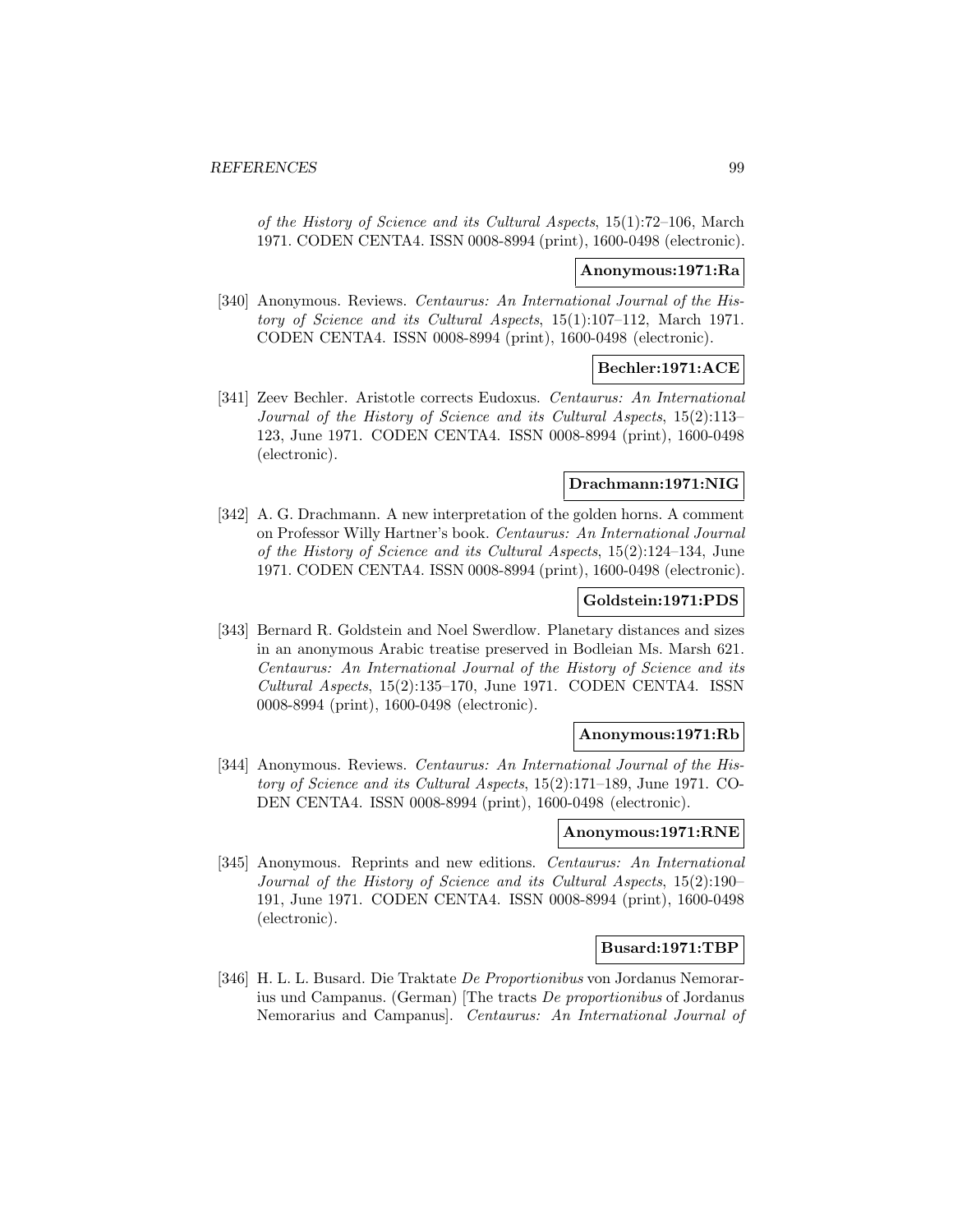the History of Science and its Cultural Aspects, 15(3):193–227, December 1971. CODEN CENTA4. ISSN 0008-8994 (print), 1600-0498 (electronic).

## **Coleman:1971:BCC**

[347] William Coleman. Bateson and chromosomes: Conservative thought in science. Centaurus: An International Journal of the History of Science and its Cultural Aspects, 15(3):228–314, December 1971. CODEN CENTA4. ISSN 0008-8994 (print), 1600-0498 (electronic).

## **Anonymous:1971:Rc**

[348] Anonymous. Reviews. Centaurus: An International Journal of the History of Science and its Cultural Aspects, 15(3):315–328, December 1971. CODEN CENTA4. ISSN 0008-8994 (print), 1600-0498 (electronic).

### **Jensen:1972:ANM**

[349] Claus Jensen. Abū nasr Mansūr's approach to spherical astronomy as developed in his treatise "the table of minutes". Centaurus: An International Journal of the History of Science and its Cultural Aspects, 16(1): 1–19, March 1972. CODEN CENTA4. ISSN 0008-8994 (print), 1600-0498 (electronic).

# **Talbot:1972:ATW**

[350] G. R. Talbot and A. J. Pacey. Antecedents of thermodynamics in the work of Guillaume Amontons. Centaurus: An International Journal of the History of Science and its Cultural Aspects, 16(1):20–40, March 1972. CODEN CENTA4. ISSN 0008-8994 (print), 1600-0498 (electronic).

## **Knudsen:1972:LKN**

[351] Ole Knudsen. From Lord Kelvin's notebook: Ether speculations. Centaurus: An International Journal of the History of Science and its Cultural Aspects, 16(1):41–53, March 1972. CODEN CENTA4. ISSN 0008-8994 (print), 1600-0498 (electronic).

#### **Anonymous:1972:Ra**

[352] Anonymous. Reviews. Centaurus: An International Journal of the History of Science and its Cultural Aspects, 16(1):54–62, March 1972. CO-DEN CENTA4. ISSN 0008-8994 (print), 1600-0498 (electronic).

#### **Anonymous:1972:RNE**

[353] Anonymous. Reprints and new editions. Centaurus: An International Journal of the History of Science and its Cultural Aspects, 16(1):63–64, March 1972. CODEN CENTA4. ISSN 0008-8994 (print), 1600-0498 (electronic).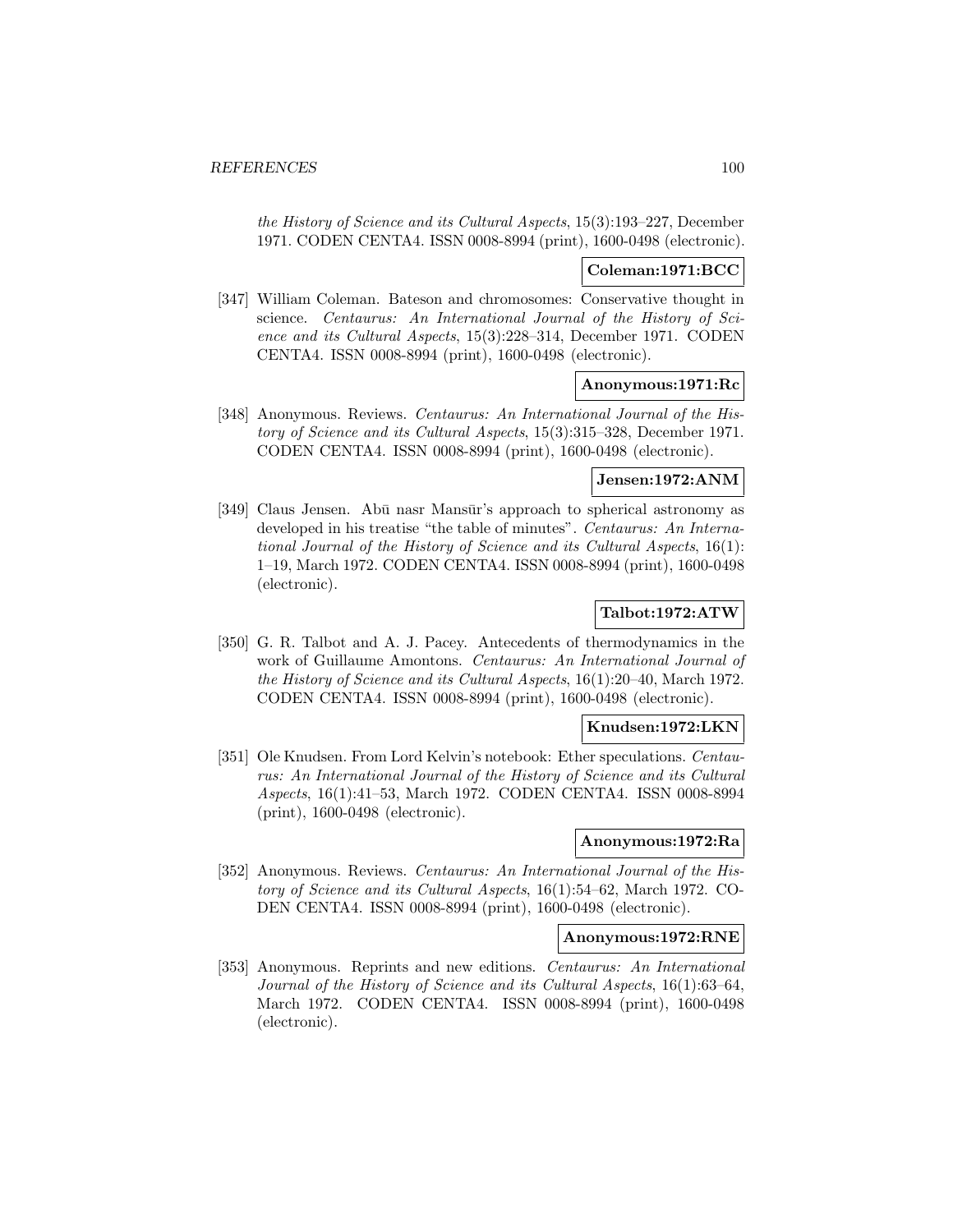#### **vanderWaerden:1972:AP**

[354] B. L. van der Waerden. Aegyptische planetenrechnung. Centaurus: An International Journal of the History of Science and its Cultural Aspects, 16(2):65–91, June 1972. CODEN CENTA4. ISSN 0008-8994 (print), 1600-0498 (electronic).

# **Krieger:1972:KBA**

[355] Helmut Krieger. Konstruktion bogengleicher algebraischer Kurven in historischer Sicht. (German) [Construction of algebraic curves of equal arc in historical perspective]. Centaurus: An International Journal of the History of Science and its Cultural Aspects, 16(2):92–162, June 1972. CODEN CENTA4. ISSN 0008-8994 (print), 1600-0498 (electronic).

#### **Anonymous:1972:Rb**

[356] Anonymous. Reviews. Centaurus: An International Journal of the History of Science and its Cultural Aspects, 16(2):163–168, June 1972. CO-DEN CENTA4. ISSN 0008-8994 (print), 1600-0498 (electronic).

# **Hofmann:1972:RBZ**

[357] J. E. Hofmann. Reviews: *Über eine zahlentheoretische Aufgabe Fermats*. (German) [On a number-theoretic exercise of Fermat]. Centaurus: An International Journal of the History of Science and its Cultural Aspects, 16(3):169–202, September 1972. CODEN CENTA4. ISSN 0008-8994 (print), 1600-0498 (electronic).

## **Thoren:1972:UVT**

[358] Victor E. Thoren. An 'unpublished' version of Tycho Brahe's lunar theory. Centaurus: An International Journal of the History of Science and its Cultural Aspects, 16(3):203–206, September 1972. CODEN CENTA4. ISSN 0008-8994 (print), 1600-0498 (electronic).

## **Iostelii:1972:LD**

[359] M. Melchioris Iöstelii. Lynæ Deltqvivm. Centaurus: An International Journal of the History of Science and its Cultural Aspects, 16(3):207–230, September 1972. CODEN CENTA4. ISSN 0008-8994 (print), 1600-0498 (electronic).

#### **Christianson:1972:ABB**

[360] John Robert Christianson. Addenda to Tychonis Brahe Opera Omnia tomus XIV. Centaurus: An International Journal of the History of Science and its Cultural Aspects, 16(3):231–247, September 1972. CODEN CENTA4. ISSN 0008-8994 (print), 1600-0498 (electronic).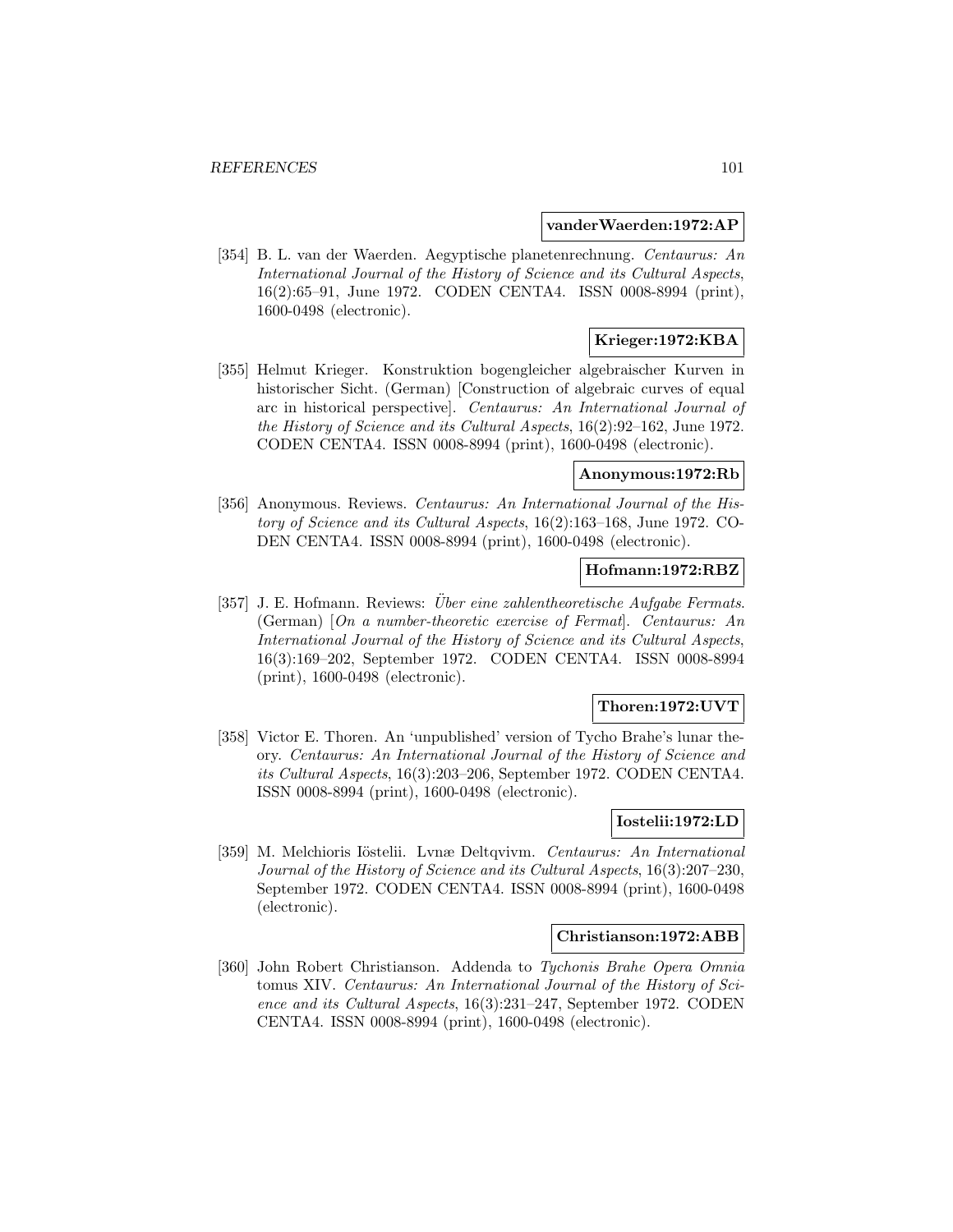### **Anonymous:1972:Rc**

[361] Anonymous. Reviews. Centaurus: An International Journal of the History of Science and its Cultural Aspects, 16(3):248, September 1972. CO-DEN CENTA4. ISSN 0008-8994 (print), 1600-0498 (electronic).

#### **Anonymous:1972:SNB**

[362] Anonymous. Short notices of books received: Short notices of books received. Centaurus: An International Journal of the History of Science and its Cultural Aspects, 16(3):253–256, September 1972. CODEN CENTA4. ISSN 0008-8994 (print), 1600-0498 (electronic).

# **Goldstein:1972:LBG**

[363] Bernard R. Goldstein. Levi ben Gerson's lunar model. Centaurus: An International Journal of the History of Science and its Cultural Aspects, 16 (4):257–284, December 1972. CODEN CENTA4. ISSN 0008-8994 (print), 1600-0498 (electronic).

# **Janin:1972:CSM**

[364] Louis Janin. Le cadran solaire de la Mosquée Umayyade à Damas. (French) [The sundial of the Umayyade mosque in Damascus]. Centaurus: An International Journal of the History of Science and its Cultural Aspects, 16(4):285–298, December 1972. CODEN CENTA4. ISSN 0008-8994 (print), 1600-0498 (electronic).

## **Livingston:1972:MIC**

[365] John Livingston. The Mukhula, an Islamic conical sundial. Centaurus: An International Journal of the History of Science and its Cultural Aspects, 16(4):299–308, December 1972. CODEN CENTA4. ISSN 0008- 8994 (print), 1600-0498 (electronic).

## **Eis:1972:BCT**

[366] Gerhard Eis. Brief communications: Ein Tiroler Fragment der "Gebrannten Wässer" Gabriel von Lebensteins. (German) [A fragment of the Tyrolean "Burnt waters of life" of Gabriel von Lebenstein]. Centaurus: An International Journal of the History of Science and its Cultural Aspects, 16(4):309–319, December 1972. CODEN CENTA4. ISSN 0008- 8994 (print), 1600-0498 (electronic).

## **Anonymous:1972:Rd**

[367] Anonymous. Reviews. Centaurus: An International Journal of the History of Science and its Cultural Aspects, 16(4):320, December 1972. CO-DEN CENTA4. ISSN 0008-8994 (print), 1600-0498 (electronic).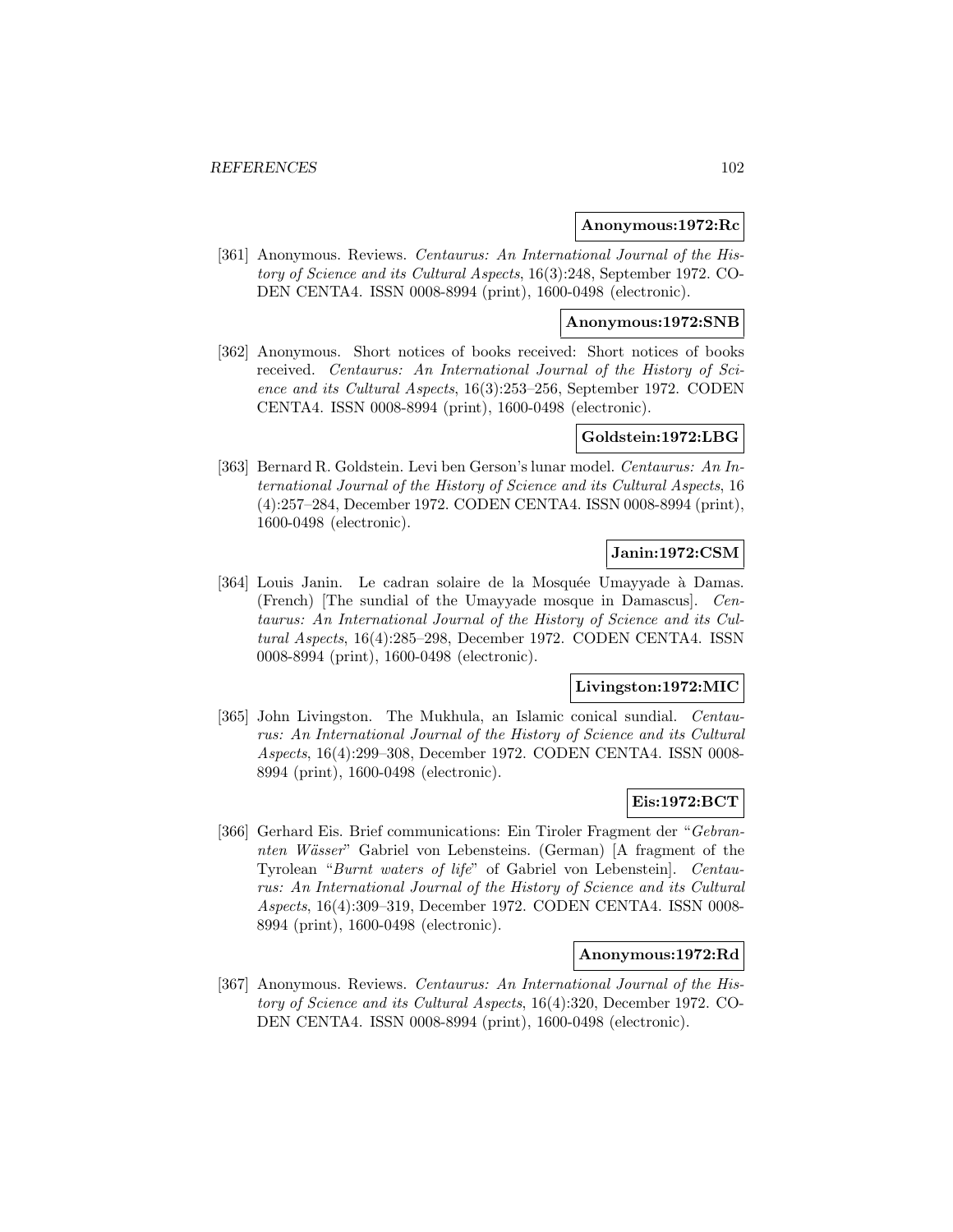### **Truesdell:1973:SWT**

[368] C. Truesdell. The Scholar's workshop and tools. Centaurus: An International Journal of the History of Science and its Cultural Aspects, 17(1):1–10, March 1973. CODEN CENTA4. ISSN 0008-8994 (print), 1600-0498 (electronic).

# **Garber:1973:AIP**

[369] Elizabeth Garber. Aspects of the introduction of probability into physics. Centaurus: An International Journal of the History of Science and its Cultural Aspects, 17(1):11–40, March 1973. CODEN CENTA4. ISSN 0008-8994 (print), 1600-0498 (electronic).

## **Herivel:1973:IFB**

[370] John Herivel. The influence of Fourier on British mathematics. Centaurus: An International Journal of the History of Science and its Cultural Aspects, 17(1):40–57, March 1973. CODEN CENTA4. ISSN 0008-8994 (print), 1600-0498 (electronic).

# **Klein:1973:MEE**

[371] Martin J. Klein. Mechanical explanation at the end of the Nineteenth Century. Centaurus: An International Journal of the History of Science and its Cultural Aspects, 17(1):58–82, March 1973. CODEN CENTA4. ISSN 0008-8994 (print), 1600-0498 (electronic).

## **Pihl:1973:SAV**

[372] Mogens Pihl. The scientific achievements of L. V. Lorenz. Centaurus: An International Journal of the History of Science and its Cultural Aspects, 17(1):83–94, March 1973. CODEN CENTA4. ISSN 0008-8994 (print), 1600-0498 (electronic).

# **Anonymous:1973:SNa**

[373] Anonymous. Short notices. Centaurus: An International Journal of the History of Science and its Cultural Aspects, 17(1):95–96, March 1973. CODEN CENTA4. ISSN 0008-8994 (print), 1600-0498 (electronic).

#### **Swerdlow:1973:ABD**

[374] Noel Swerdlow. Al-Battānī's determination of the solar distance. Centaurus: An International Journal of the History of Science and its Cultural Aspects, 17(2):97–105, June 1973. CODEN CENTA4. ISSN 0008-8994 (print), 1600-0498 (electronic).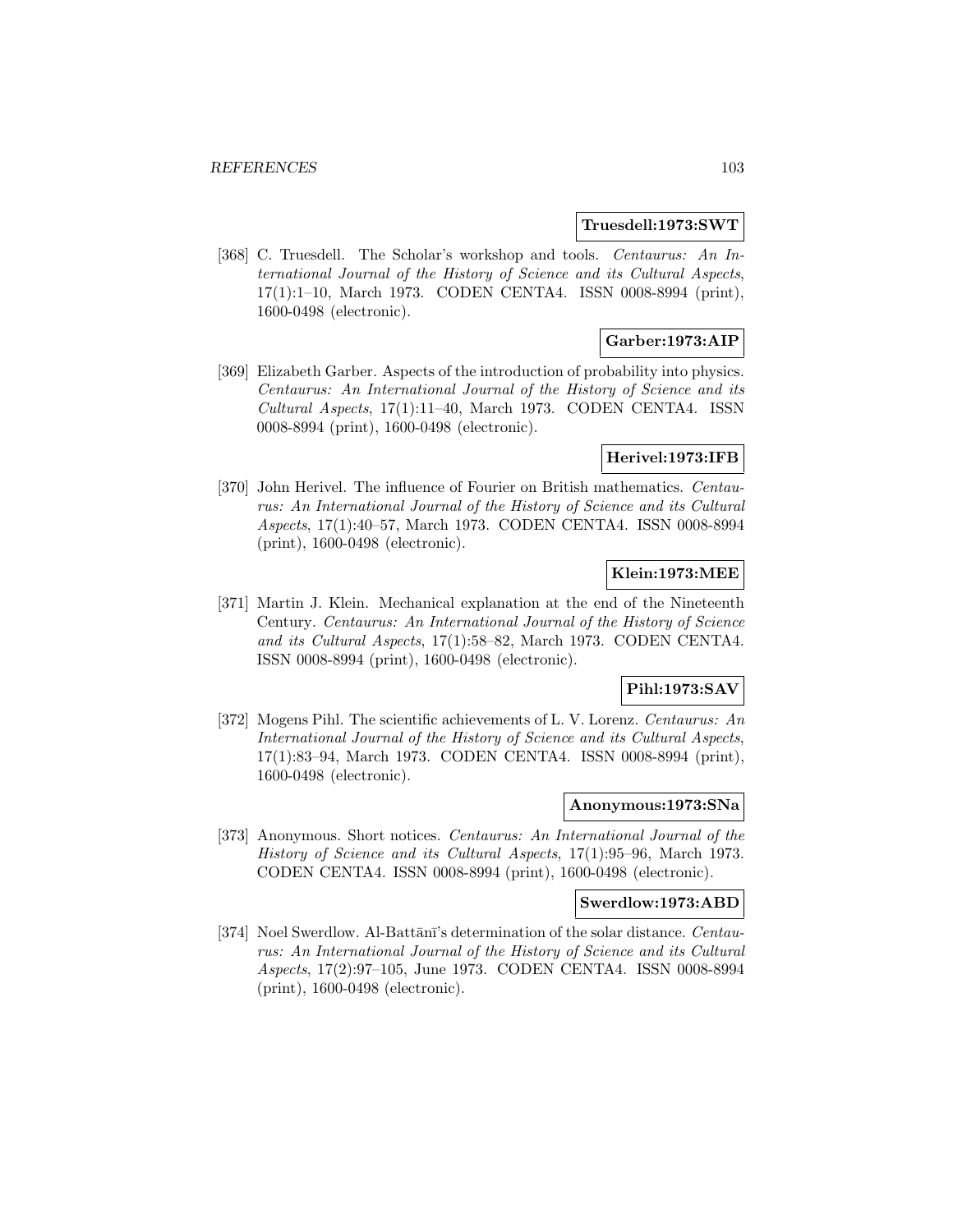## **ZiggelaarSJ:1973:TCS**

[375] August Ziggelaar, S.J. Le tautochronisme de la cycloïde selon Pieter Baert: Etudes sur Ignace Gaston Pardies, IV. (French) The tautochronism of the cycloide according to Pieter Baert: studies on Ignace Gaston Pardies, IV]. Centaurus: An International Journal of the History of Science and its Cultural Aspects, 17(2):106–118, June 1973. CODEN CENTA4. ISSN 0008-8994 (print), 1600-0498 (electronic).

# **Telle:1973:AJS**

[376] Joachim Telle. Das Arzneibuch Johannes Schöners und seine mittelhochdeutschen Quellen. (German) [The pharmacopoeia of John Schoener and his Middle High German sources]. Centaurus: An International Journal of the History of Science and its Cultural Aspects, 17(2):119– 141, June 1973. CODEN CENTA4. ISSN 0008-8994 (print), 1600-0498 (electronic).

## **Truesdell:1973:RBT**

[377] C. Truesdell. Reviews: Is There a Philosophy of Science? An essay review. Centaurus: An International Journal of the History of Science and its Cultural Aspects, 17(2):142–172, June 1973. CODEN CENTA4. ISSN 0008-8994 (print), 1600-0498 (electronic).

# **Anonymous:1973:Ra**

[378] Anonymous. Reviews. Centaurus: An International Journal of the History of Science and its Cultural Aspects, 17(2):173–174, June 1973. CO-DEN CENTA4. ISSN 0008-8994 (print), 1600-0498 (electronic).

# **Bruins:1973:TRI**

[379] Evert M. Bruins. Tables of reciprocals with irregular entries. Centaurus: An International Journal of the History of Science and its Cultural Aspects, 17(3):177–188, September 1973. CODEN CENTA4. ISSN 0008- 8994 (print), 1600-0498 (electronic).

## **Saliba:1973:MAJ**

[380] George A. Saliba. The meaning of al-jabr wa'l-muq $\bar{a}$ balah. Centaurus: An International Journal of the History of Science and its Cultural Aspects, 17(3):189–204, September 1973. CODEN CENTA4. ISSN 0008-8994 (print), 1600-0498 (electronic).

# **Wilson:1973:IPK**

[381] Curtis Wilson. The inner planets and the Keplerian revolution. Centaurus: An International Journal of the History of Science and its Cultural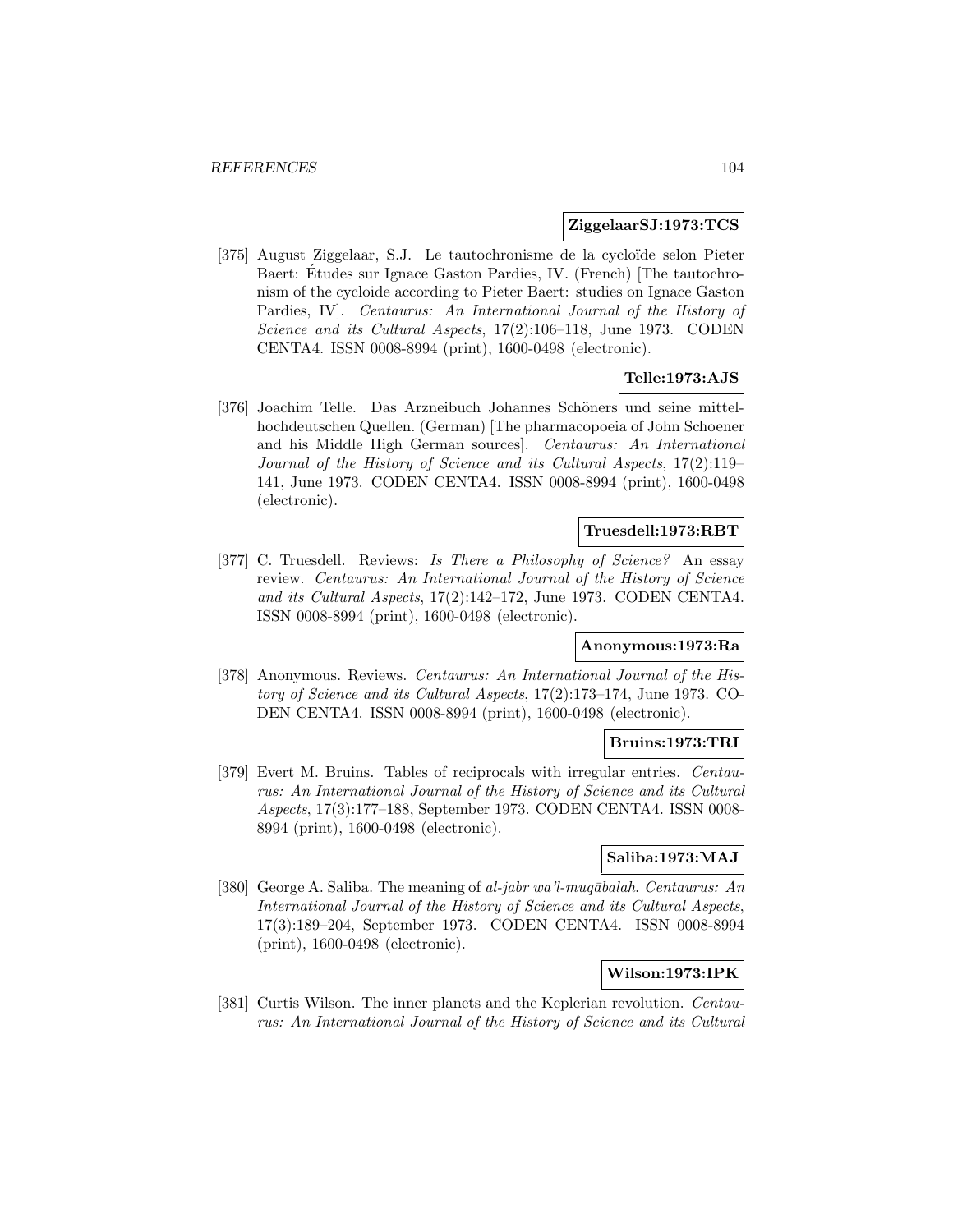Aspects, 17(3):205–248, September 1973. CODEN CENTA4. ISSN 0008- 8994 (print), 1600-0498 (electronic).

### **Anonymous:1973:SNb**

[382] Anonymous. Short notices. Centaurus: An International Journal of the History of Science and its Cultural Aspects, 17(3):249, September 1973. CODEN CENTA4. ISSN 0008-8994 (print), 1600-0498 (electronic).

## **Hubner:1973:KBZ**

[383] Wolfgang Hübner. Kritische Bemerkungen zu zwei Texten über die Sonnenbewegung. (German) [Critical remarks on two texts on the movement of the Sun]. Centaurus: An International Journal of the History of Science and its Cultural Aspects, 17(4):253–259, December 1973. CODEN CENTA4. ISSN 0008-8994 (print), 1600-0498 (electronic).

## **Livingston:1973:NAD**

[384] John W. Livingston. Nasir al-Din al-Tusi's al-Tadhkirah: a category of<br>
Islamic astronomical literature. Conteurse: An International Jeurnal of Islamic astronomical literature. Centaurus: An International Journal of the History of Science and its Cultural Aspects, 17(4):260–275, December 1973. CODEN CENTA4. ISSN 0008-8994 (print), 1600-0498 (electronic).

## **Jorgensen:1973:PHF**

[385] Niels Therkel Jørgensen and Kristian Peder Moesgaard. Peder Horrebow's formulation of the so-called Mayer formula. Centaurus: An International Journal of the History of Science and its Cultural Aspects, 17(4): 276–279, December 1973. CODEN CENTA4. ISSN 0008-8994 (print), 1600-0498 (electronic).

## **Knobloch:1973:LST**

[386] Eberhard Knobloch. Leibnizens Studien zur Theorie der symmetrischen Funktionen. (German) [Leibniz' studies in the theory of symmetric functions]. Centaurus: An International Journal of the History of Science and its Cultural Aspects, 17(4):280–294, December 1973. CODEN CENTA4. ISSN 0008-8994 (print), 1600-0498 (electronic).

# **Tunbridge:1973:LOE**

[387] Paul A. Tunbridge. A letter from ørsted on the effects produced in bodies subjected to vibration. Centaurus: An International Journal of the History of Science and its Cultural Aspects, 17(4):295–300, December 1973. CODEN CENTA4. ISSN 0008-8994 (print), 1600-0498 (electronic).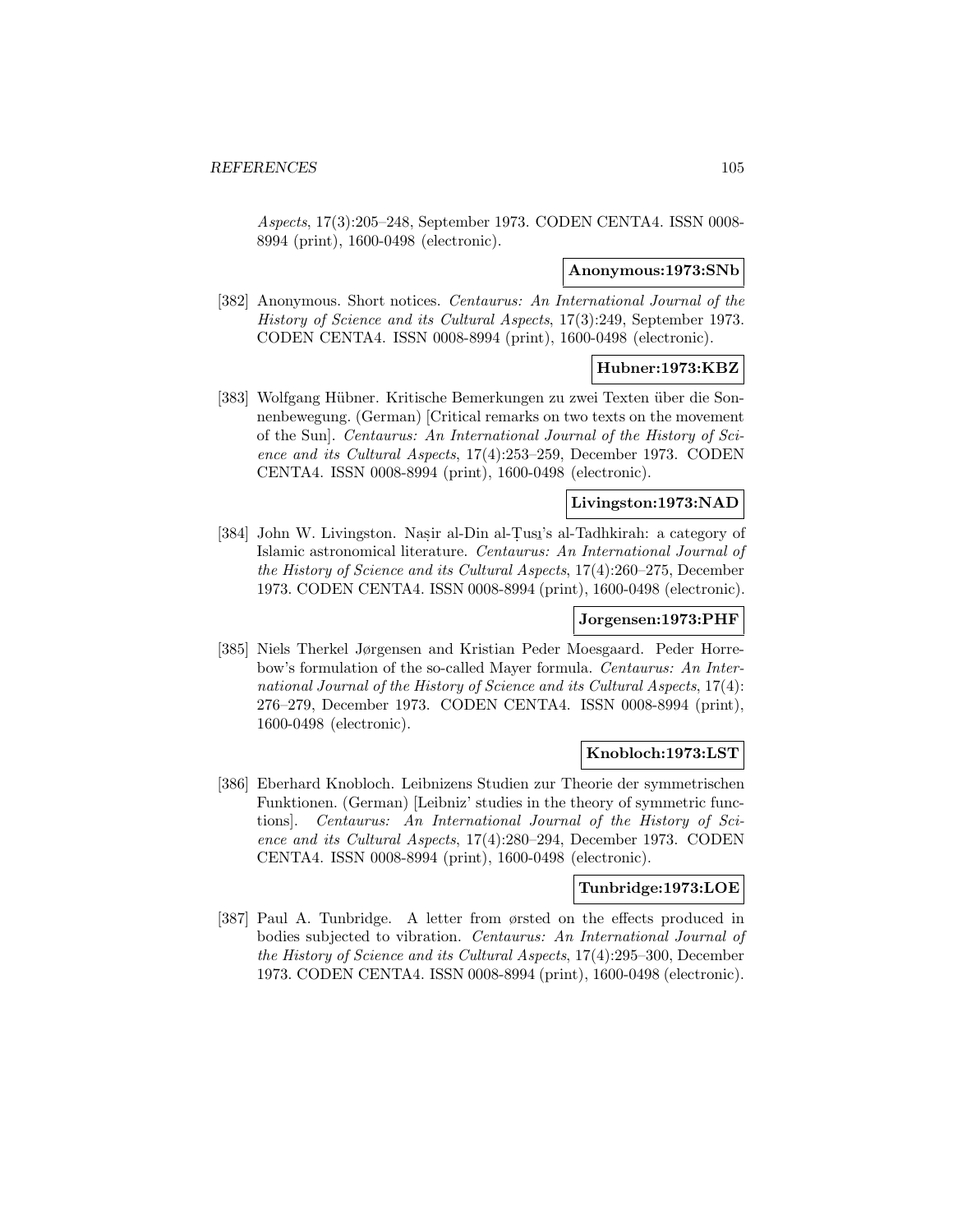### **Wallis:1973:BPM**

[388] P. J. Wallis. British philomaths — Mid-Eighteenth Century and earlier. Centaurus: An International Journal of the History of Science and its Cultural Aspects, 17(4):301–314, December 1973. CODEN CENTA4. ISSN 0008-8994 (print), 1600-0498 (electronic).

# **Gruner:1973:DFL**

[389] S. M. Gruner. Defending Father Lucas: a consideration of the Newton– Lucas dispute on the nature of the spectrum. Centaurus: An International Journal of the History of Science and its Cultural Aspects, 17(4): 315–329, December 1973. CODEN CENTA4. ISSN 0008-8994 (print), 1600-0498 (electronic).

### **Anonymous:1973:Rb**

[390] Anonymous. Reviews. Centaurus: An International Journal of the History of Science and its Cultural Aspects, 17(4):330–334, December 1973. CODEN CENTA4. ISSN 0008-8994 (print), 1600-0498 (electronic).

#### **Neuenschwander:1974:UAL**

[391] E. Neuenschwander. Zur Überlieferung der Archytas — Lösung des delischen Problems. (German) [On the lore of Archytas — solution of the Delian problem]. Centaurus: An International Journal of the History of Science and its Cultural Aspects, 18(1):1–5, March 1974. CODEN CENTA4. ISSN 0008-8994 (print), 1600-0498 (electronic).

## **Toomer:1974:CTH**

[392] G. J. Toomer. The chord table of Hipparchus and the early history of Greek trigonometry. Centaurus: An International Journal of the History of Science and its Cultural Aspects, 18(1):6–28, March 1974. CODEN CENTA4. ISSN 0008-8994 (print), 1600-0498 (electronic).

# **Wirth:1974:VVB**

[393] Peter B. Wirth. Die Venustheorie von Vasistha in der Pañcasiddhāntikā des Varāha Mihira. (German) [The Venus theory of Vasistha in the Pañcasiddhāntikā des Varāha Mihira]. Centaurus: An International Journal of the History of Science and its Cultural Aspects, 18(1):29– 43, March 1974. CODEN CENTA4. ISSN 0008-8994 (print), 1600-0498 (electronic).

# **Rohr:1974:SAI**

[394] Ren´e R. J. Rohr. Sonnenuhr und Astrolabium im Dienste der Moschee. (German) [Sundial and astrolabe in the service of the mosque]. Centau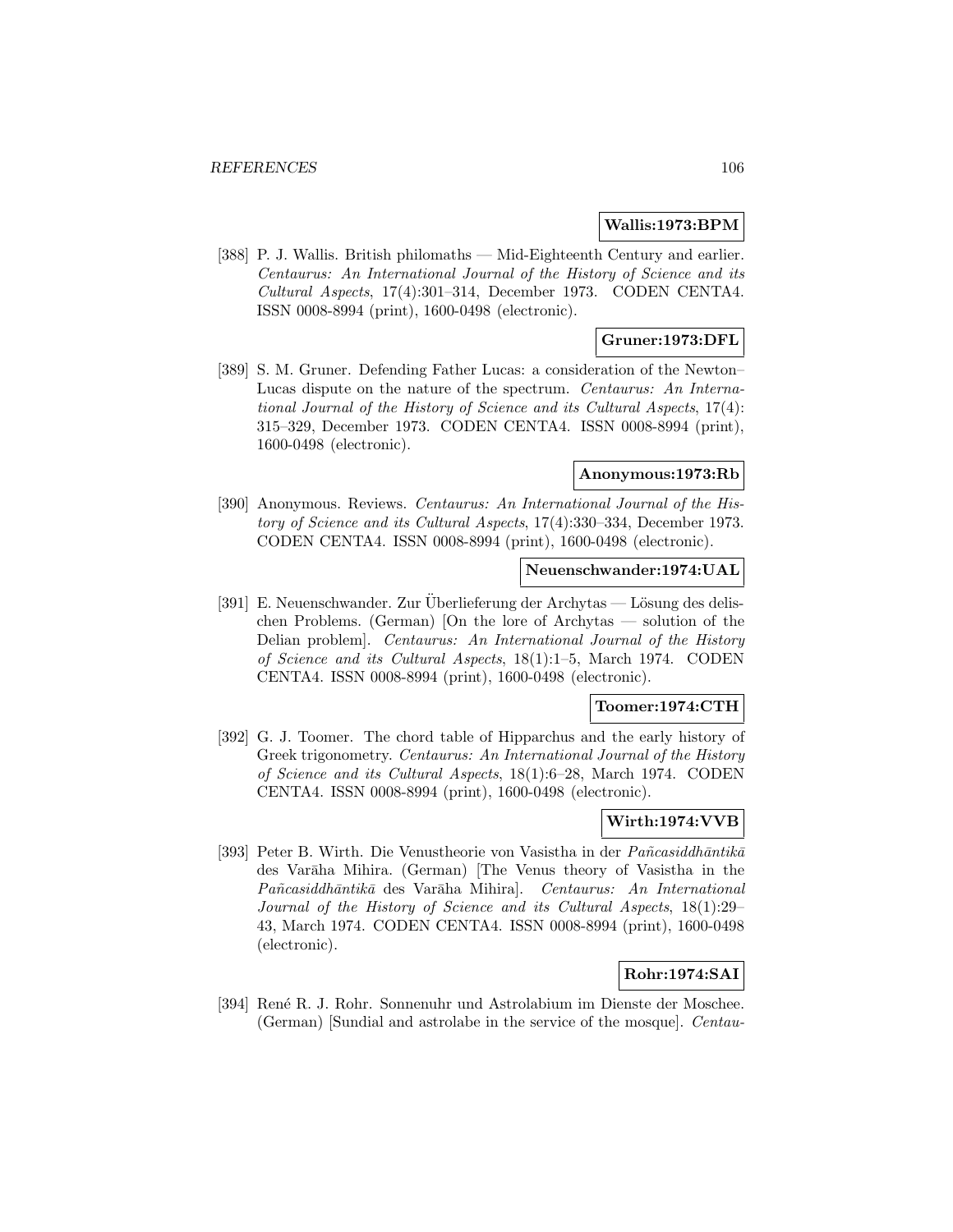rus: An International Journal of the History of Science and its Cultural Aspects, 18(1):44–56, March 1974. CODEN CENTA4. ISSN 0008-8994 (print), 1600-0498 (electronic).

# **Broszinski:1974:FMG**

[395] Hartmut Broszinski. Eine Freiburger medizinische Glossensammlung aus dem 15. Jahrhundert. (German) [A Freiburg medical gloss collection from the 15th Century]. Centaurus: An International Journal of the History of Science and its Cultural Aspects, 18(1):57–63, March 1974. CODEN CENTA4. ISSN 0008-8994 (print), 1600-0498 (electronic).

### **Anonymous:1974:BCBa**

[396] Anonymous. Brief communications: Brief communications. Centaurus: An International Journal of the History of Science and its Cultural Aspects, 18(1):64–69, March 1974. CODEN CENTA4. ISSN 0008-8994 (print), 1600-0498 (electronic).

## **Stromholm:1974:RBG**

[397] Per Strømholm. Reviews: Original Golden Hit. An essay review. Centaurus: An International Journal of the History of Science and its Cultural Aspects, 18(1):70–75, March 1974. CODEN CENTA4. ISSN 0008-8994 (print), 1600-0498 (electronic).

## **Rancke-Madsen:1974:RBP**

[398] E. Rancke-Madsen. Reviews: The Periodic System of Chemical Elements. An essay review. Centaurus: An International Journal of the History of Science and its Cultural Aspects, 18(1):76–80, March 1974. CODEN CENTA4. ISSN 0008-8994 (print), 1600-0498 (electronic).

# **Anonymous:1974:Ra**

[399] Anonymous. Reviews. Centaurus: An International Journal of the History of Science and its Cultural Aspects, 18(1):81–96, March 1974. CO-DEN CENTA4. ISSN 0008-8994 (print), 1600-0498 (electronic).

# **Busard:1974:EES**

[400] H. L. L. Busard. Uber einige Euklid-Scholien, die den Elementen von ¨ Euklid, übersetzt von Gerard von Cremona, angehängt worden sind. (German) [Some Euclidean scholia, which were the Elements of Euclid, translated and extended by Gerard of Cremona]. Centaurus: An International Journal of the History of Science and its Cultural Aspects, 18(2):97–128, June 1974. CODEN CENTA4. ISSN 0008-8994 (print), 1600-0498 (electronic).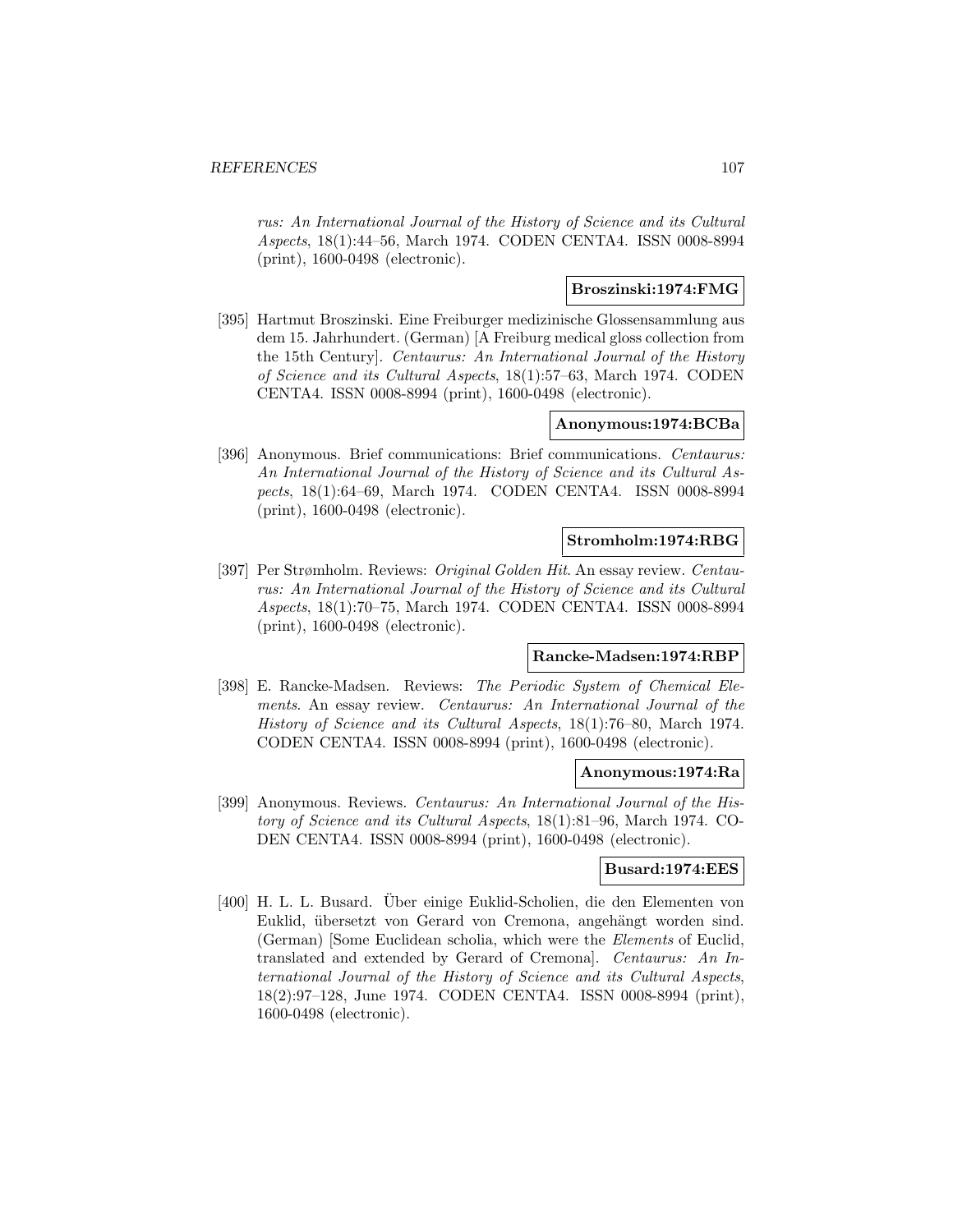## **King:1974:DAT**

[401] David A. King. A double-argument table for the lunar equation attributed to ibn Yūnus. Centaurus: An International Journal of the History of Science and its Cultural Aspects, 18(2):129–146, June 1974. CODEN CENTA4. ISSN 0008-8994 (print), 1600-0498 (electronic).

## **Heimann:1974:CFC**

[402] P. M. Heimann. Conversion of forces and the conservation of energy. Centaurus: An International Journal of the History of Science and its Cultural Aspects, 18(2):147–161, June 1974. CODEN CENTA4. ISSN 0008-8994 (print), 1600-0498 (electronic).

#### **Anonymous:1974:Rb**

[403] Anonymous. Reviews. Centaurus: An International Journal of the History of Science and its Cultural Aspects, 18(2):162–172, June 1974. CO-DEN CENTA4. ISSN 0008-8994 (print), 1600-0498 (electronic).

#### **Jorgensen:1974:PHS**

[404] Niels Therkel Jørgensen. Peder Horrebow's solution of the Keplerproblem. Centaurus: An International Journal of the History of Science and its Cultural Aspects, 18(3):173–183, September 1974. CODEN CENTA4. ISSN 0008-8994 (print), 1600-0498 (electronic).

## **Bechler:1974:NLF**

[405] Z. Bechler. Newton's law of forces which are inversely as the mass: a suggested interpretation of his later efforts to normalise a mechanistic model of optical dispersion. Centaurus: An International Journal of the History of Science and its Cultural Aspects, 18(3):184–222, September 1974. CODEN CENTA4. ISSN 0008-8994 (print), 1600-0498 (electronic).

## **Frankel:1974:SCT**

[406] Eugene Frankel. The search for a corpuscular theory of double refraction: Malus, Laplace and the price competition of 1808. Centaurus: An International Journal of the History of Science and its Cultural Aspects, 18(3):223–245, September 1974. CODEN CENTA4. ISSN 0008-8994 (print), 1600-0498 (electronic).

## **Anonymous:1974:Rc**

[407] Anonymous. Reviews. Centaurus: An International Journal of the History of Science and its Cultural Aspects, 18(3):246–252, September 1974. CODEN CENTA4. ISSN 0008-8994 (print), 1600-0498 (electronic).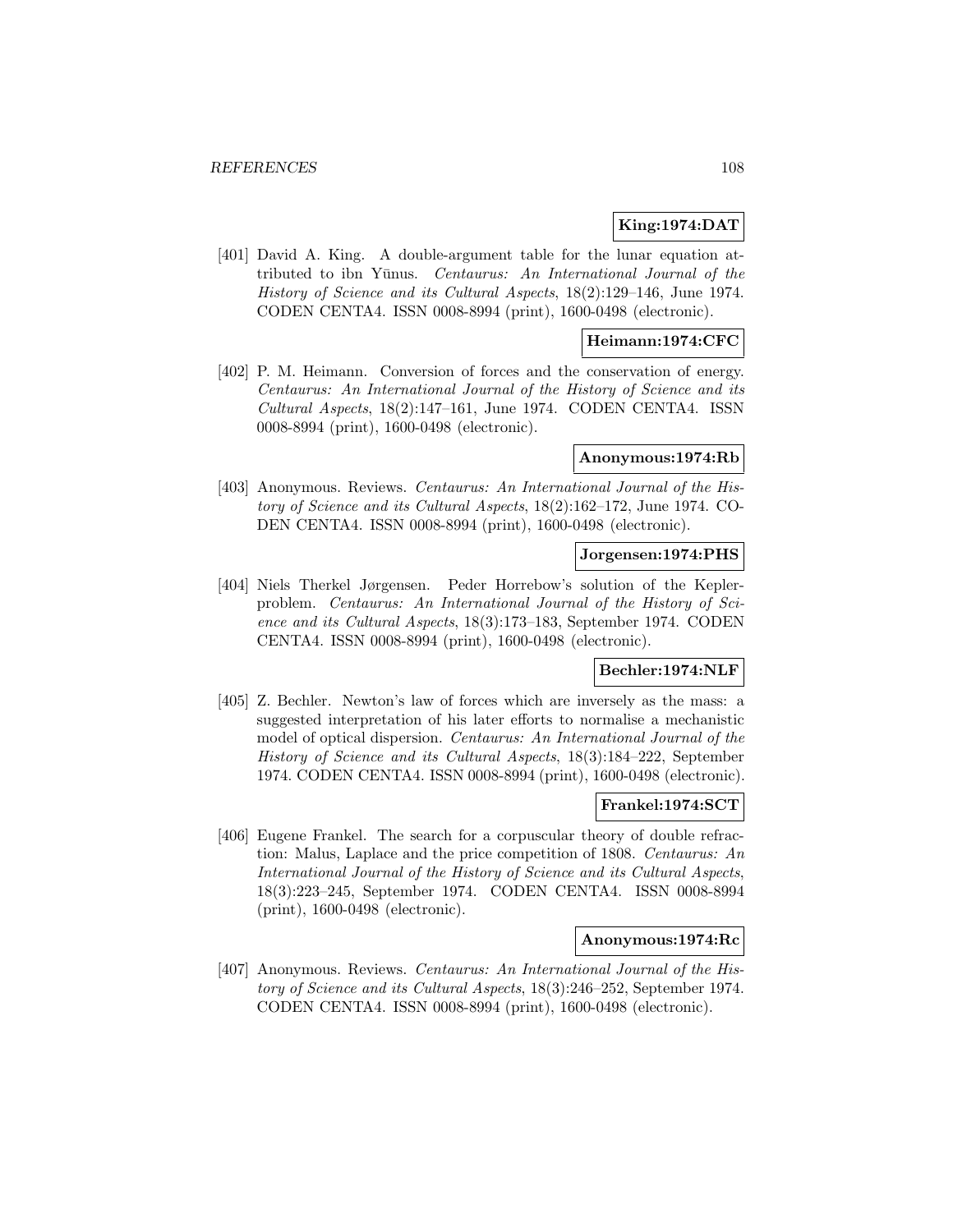# **Taisbak:1974:PVA**

[408] C. M. Taisbak. Posidonius vindicated at all costs? Modern scholarship versus the stoic Earth measurer. Centaurus: An International Journal of the History of Science and its Cultural Aspects, 18(4):253–269, December 1974. CODEN CENTA4. ISSN 0008-8994 (print), 1600-0498 (electronic).

## **Kunitzsch:1974:NLA**

[409] P. Kunitzsch. New light on al-Battani's Zij. Centaurus: An International Journal of the History of Science and its Cultural Aspects, 18(4):270–274, December 1974. CODEN CENTA4. ISSN 0008-8994 (print), 1600-0498 (electronic).

#### **Goldstein:1974:LBG**

[410] Bernard R. Goldstein. Levi ben Gerson's preliminary lunar model. Centaurus: An International Journal of the History of Science and its Cultural Aspects, 18(4):275–288, December 1974. CODEN CENTA4. ISSN 0008-8994 (print), 1600-0498 (electronic).

## **Pampusch:1974:EMH**

[411] Anita M. Pampusch.  $\gg$  experimental $\ll$ ,  $\gg$  metaphysical $\ll$ , and  $\gg$ hypothetical $\ll$  philosophy in Newtonian methodology. Centaurus: An International Journal of the History of Science and its Cultural Aspects, 18(4):289–300, December 1974. CODEN CENTA4. ISSN 0008-8994 (print), 1600-0498 (electronic).

#### **Thoren:1974:EVG**

[412] Victor Thoren, Charles Gow, and Kent Honeycutt. An early view of galactic rotation. Centaurus: An International Journal of the History of Science and its Cultural Aspects, 18(4):301–314, December 1974. CO-DEN CENTA4. ISSN 0008-8994 (print), 1600-0498 (electronic).

## **Anonymous:1974:BCBb**

[413] Anonymous. Brief communications: Brief communications. Centaurus: An International Journal of the History of Science and its Cultural Aspects, 18(4):315–318, December 1974. CODEN CENTA4. ISSN 0008- 8994 (print), 1600-0498 (electronic).

#### **Anonymous:1974:Rd**

[414] Anonymous. Reviews. Centaurus: An International Journal of the History of Science and its Cultural Aspects, 18(4):319–324, December 1974. CODEN CENTA4. ISSN 0008-8994 (print), 1600-0498 (electronic).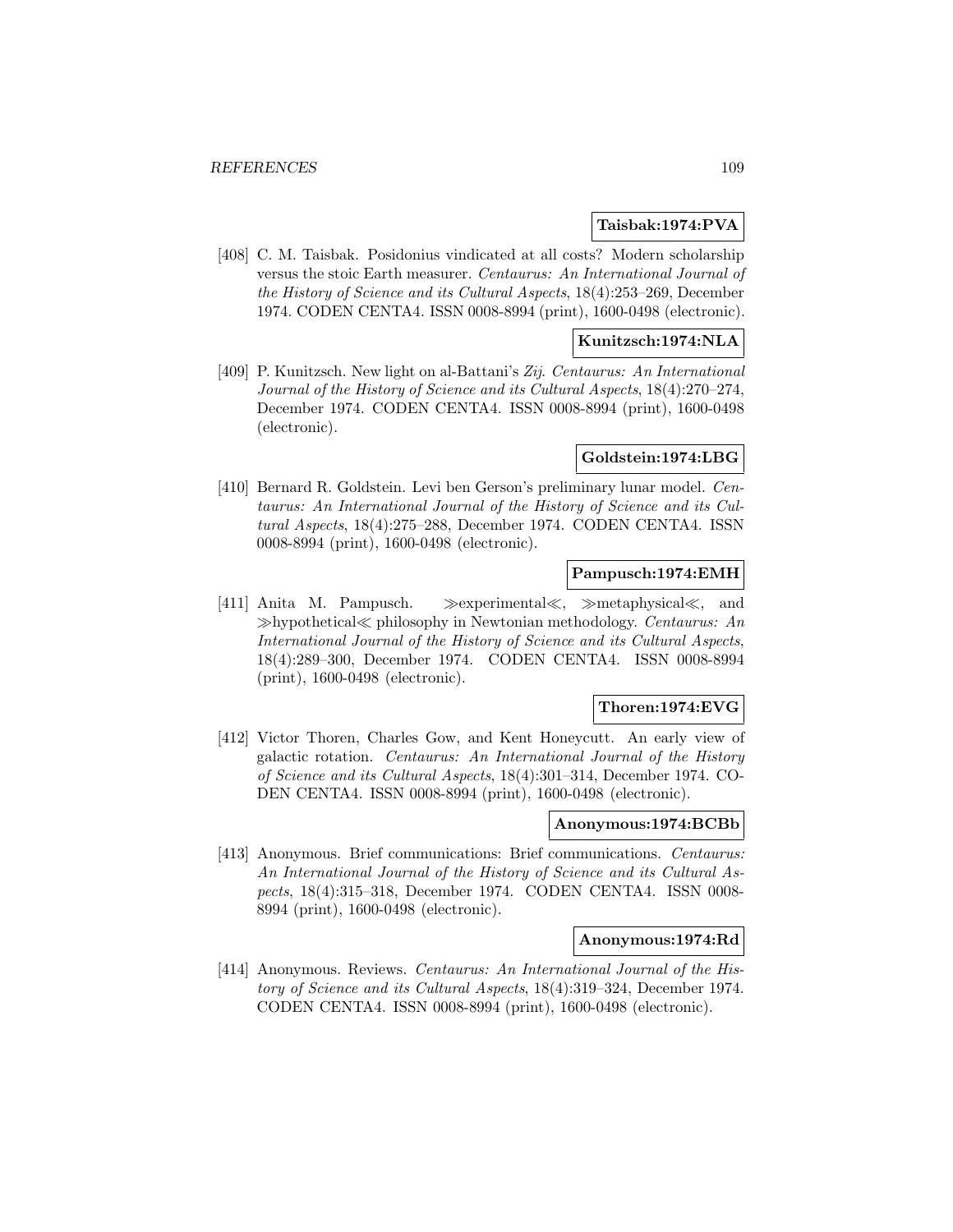#### **Anonymous:1974:RNE**

[415] Anonymous. Reprints and new editions. Centaurus: An International Journal of the History of Science and its Cultural Aspects, 18(4):325, December 1974. CODEN CENTA4. ISSN 0008-8994 (print), 1600-0498 (electronic).

# **Anonymous:1974:SN**

[416] Anonymous. Short notices. Centaurus: An International Journal of the History of Science and its Cultural Aspects, 18(4):326–328, December 1974. CODEN CENTA4. ISSN 0008-8994 (print), 1600-0498 (electronic).

# **Schmidt:1975:SAA**

[417] Olaf Schmidt. A system of axioms for the Archimedean theory of equilibrium and centre of gravity. Centaurus: An International Journal of the History of Science and its Cultural Aspects, 19(1):1–35, March 1975. CODEN CENTA4. ISSN 0008-8994 (print), 1600-0498 (electronic).

### **Pingree:1975:VTV**

[418] David Pingree. Vasistha's theory of Venus: the misinterpretation of an emendation. Centaurus: An International Journal of the History of Science and its Cultural Aspects, 19(1):36–39, March 1975. CODEN CENTA4. ISSN 0008-8994 (print), 1600-0498 (electronic).

# **Thiele:1975:ABB**

[419] J. Thiele. Zur Analyse der Bewegungsempfindungen. Briefe von Josef Breuer an Ernst Mach. (German) [On the analysis of the sensations of movement. Letters of Josef Breuer to Ernst Mach]. Centaurus: An International Journal of the History of Science and its Cultural Aspects, 19(1):40–53, March 1975. CODEN CENTA4. ISSN 0008-8994 (print), 1600-0498 (electronic).

## **Oldroyd:1975:MCR**

[420] D. R. Oldroyd. Mineralogy and the 'chemical revolution'. Centaurus: An International Journal of the History of Science and its Cultural Aspects, 19(1):54–71, March 1975. CODEN CENTA4. ISSN 0008-8994 (print), 1600-0498 (electronic).

#### **Eis:1975:EMB**

[421] Gerhard Eis. Der Einfluss der mittelalterlichen Botanik auf die Gartenliteratur des 16.–18. Jahrhunderts. (German) [The influence of Medieval botany on the garden literature of the 16th–18th Centuries]. Centaurus: An International Journal of the History of Science and its Cultural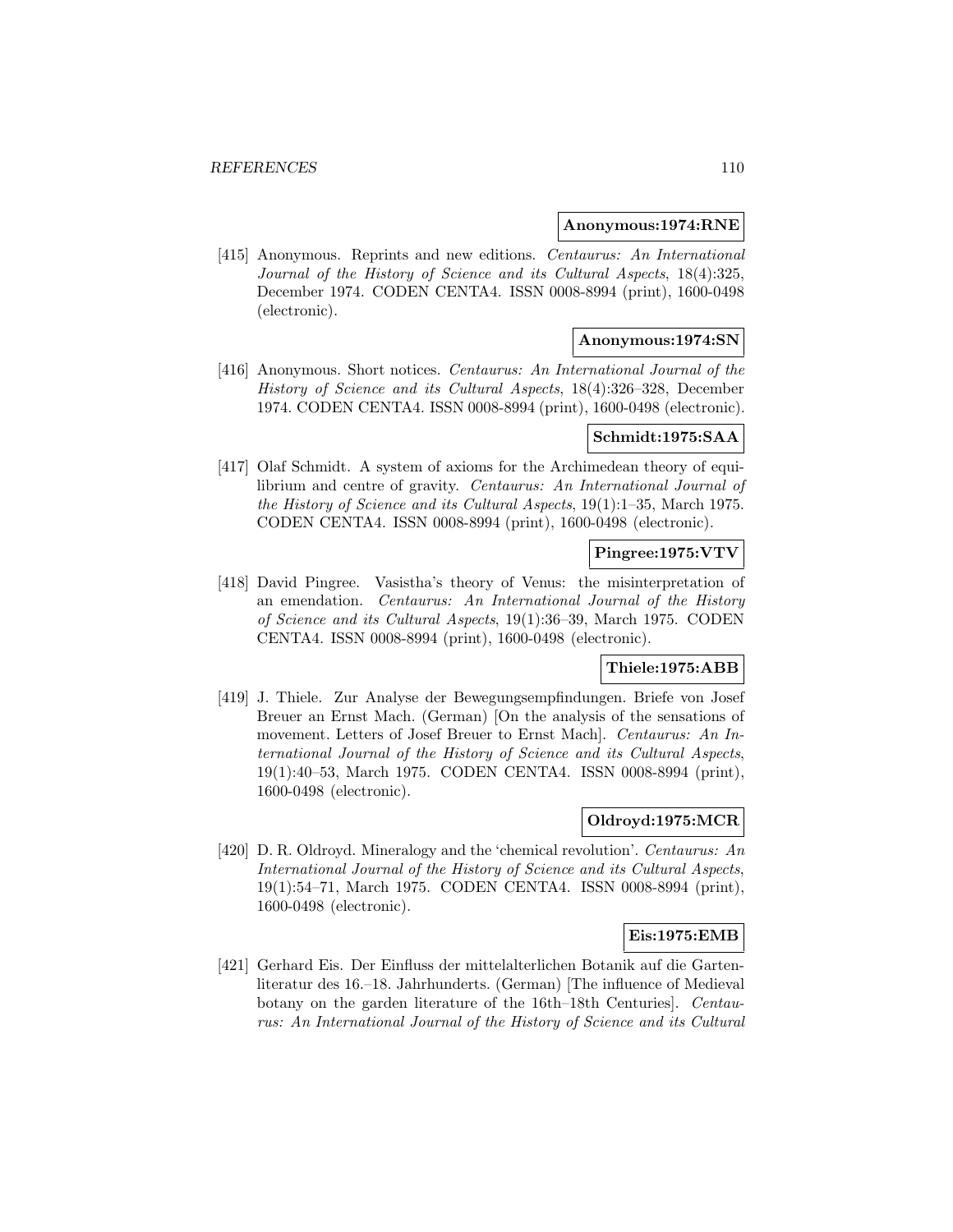Aspects, 19(1):71–80, March 1975. CODEN CENTA4. ISSN 0008-8994 (print), 1600-0498 (electronic).

#### **Anonymous:1975:RNE**

[422] Anonymous. Reprints and new editions. Centaurus: An International Journal of the History of Science and its Cultural Aspects, 19(1):81–84, March 1975. CODEN CENTA4. ISSN 0008-8994 (print), 1600-0498 (electronic).

### **Rosenfeld:1975:RBW**

[423] L. Rosenfeld. Review: Life and Works of Baron Cauchy — French by C. A. Valson. Centaurus: An International Journal of the History of Science and its Cultural Aspects, 19(1):81, ???? 1975. CODEN CENTA4. ISSN 0008-8994 (print), 1600-0498 (electronic).

## **Pedersen:1975:RBO**

[424] K. M. Pedersen. Review: Planck's Original Papers in Quantum Physics — Classic Papers in Physics — by H. Kangro. Centaurus: An International Journal of the History of Science and its Cultural Aspects, 19(1): 81–82, ???? 1975. CODEN CENTA4. ISSN 0008-8994 (print), 1600-0498 (electronic).

# **Rosenfeld:1975:RBM**

[425] L. Rosenfeld. Review: Forced Movements, Tropisms, and Animal Con $duct$  — by J. Loeb. Centaurus: An International Journal of the History of Science and its Cultural Aspects, 19(1):82, ???? 1975. CODEN CENTA4. ISSN 0008-8994.

# **Pedersen:1975:RBI**

[426] O. Pedersen. Review: Pharmacographia Indica — History of Principal Drugs of Vegetable Origin Met with in British India — by W. Dymock, C. J. K. Warden, and D. Hooper. Centaurus: An International Journal of the History of Science and its Cultural Aspects, 19(1):83–84, ???? 1975. CODEN CENTA4. ISSN 0008-8994 (print), 1600-0498 (electronic).

#### **Rosenfeld:1975:RBT**

[427] L. Rosenfeld. Review: *Climate Through Ages* — by C. E. P. Brooks. Centaurus: An International Journal of the History of Science and its Cultural Aspects, 19(1):84, ???? 1975. CODEN CENTA4. ISSN 0008- 8994 (print), 1600-0498 (electronic).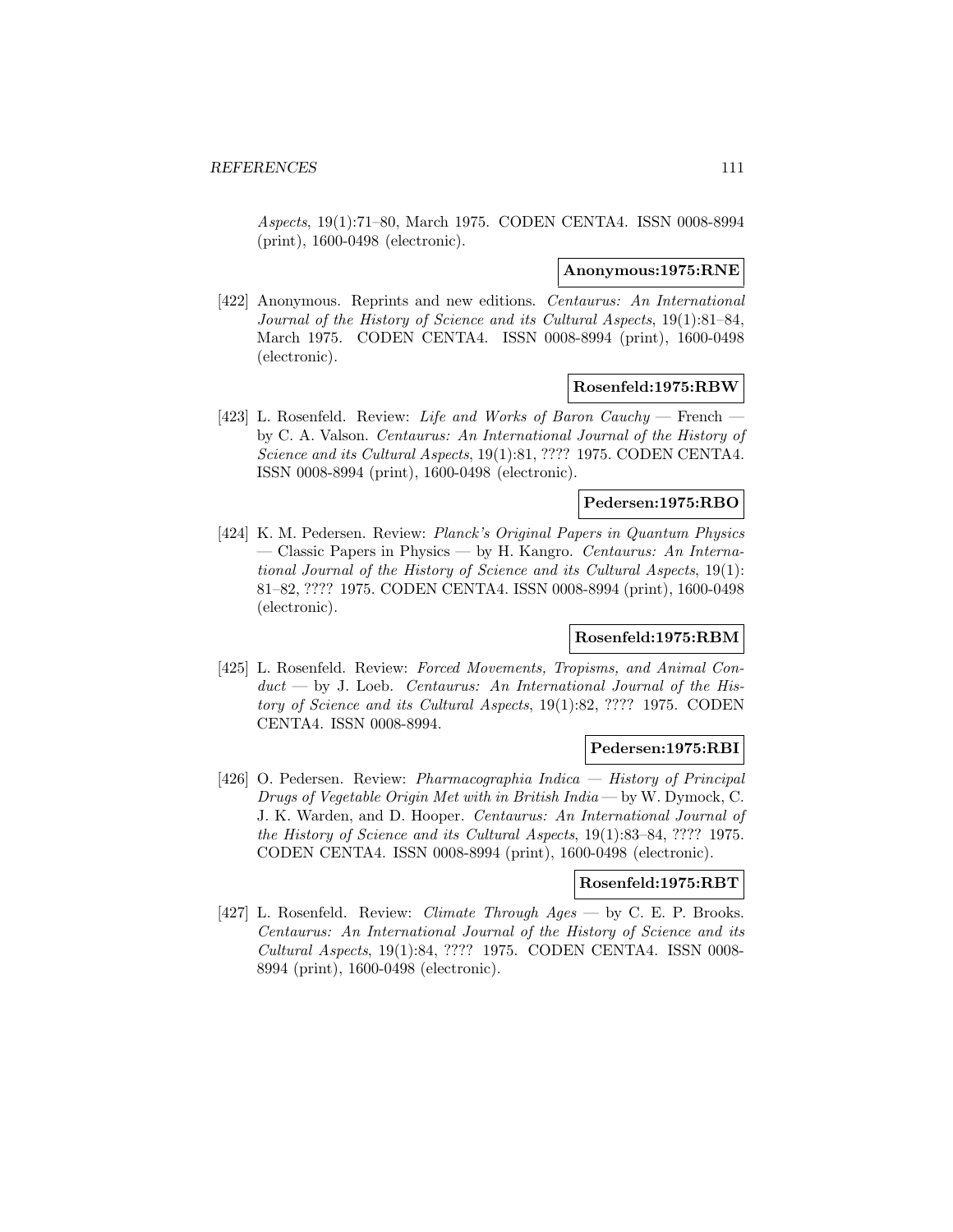### **Lorch:1975:AJI**

[428] R. P. Lorch. The astronomy of Jābir ibn Aflah. Centaurus: An International Journal of the History of Science and its Cultural Aspects, 19(2):85–107, June 1975. CODEN CENTA4. ISSN 0008-8994 (print), 1600-0498 (electronic).

# **Rohr:1975:DAQ**

[429] Ren´e R. J. Rohr and Louis Janin. Deux astrolabes — quadrants turcs. (French) [Two astrolabes — Turkish quadrants]. Centaurus: An International Journal of the History of Science and its Cultural Aspects, 19 (2):108–124, June 1975. CODEN CENTA4. ISSN 0008-8994 (print), 1600-0498 (electronic).

#### **Wanscher:1975:HWJ**

[430] Johan Henrik Wanscher. The history of Wilhelm Johannsen's genetical terms and concepts from the period 1903 to 1926. Centaurus: An International Journal of the History of Science and its Cultural Aspects, 19(2):125–147, June 1975. CODEN CENTA4. ISSN 0008-8994 (print), 1600-0498 (electronic).

#### **Anonymous:1975:Ra**

[431] Anonymous. Reviews. Centaurus: An International Journal of the History of Science and its Cultural Aspects, 19(2):148–156, June 1975. CO-DEN CENTA4. ISSN 0008-8994 (print), 1600-0498 (electronic).

# **Pedersen:1975:RBP**

[432] O. Pedersen. Review: Atlas of Planets — by V. D. Callatay and A. Dollfus. Centaurus: An International Journal of the History of Science and its Cultural Aspects, 19(2):148–149, ???? 1975. CODEN CENTA4. ISSN 0008-8994 (print), 1600-0498 (electronic).

## **Pedersen:1975:RBN**

[433] K. M. Pedersen. Review: Birth of Navigational Science — Solving in 18th-Century of Problem of Finding Longitude at Sea — by E. G. Forbes. Centaurus: An International Journal of the History of Science and its Cultural Aspects, 19(2):149, ???? 1975. CODEN CENTA4. ISSN 0008- 8994 (print), 1600-0498 (electronic).

## **Pedersen:1975:RBT**

[434] O. Pedersen. Review: Scientific Thought 1900–1960 — Selective Sur $vey$  — by R. Harre. Centaurus: An International Journal of the His-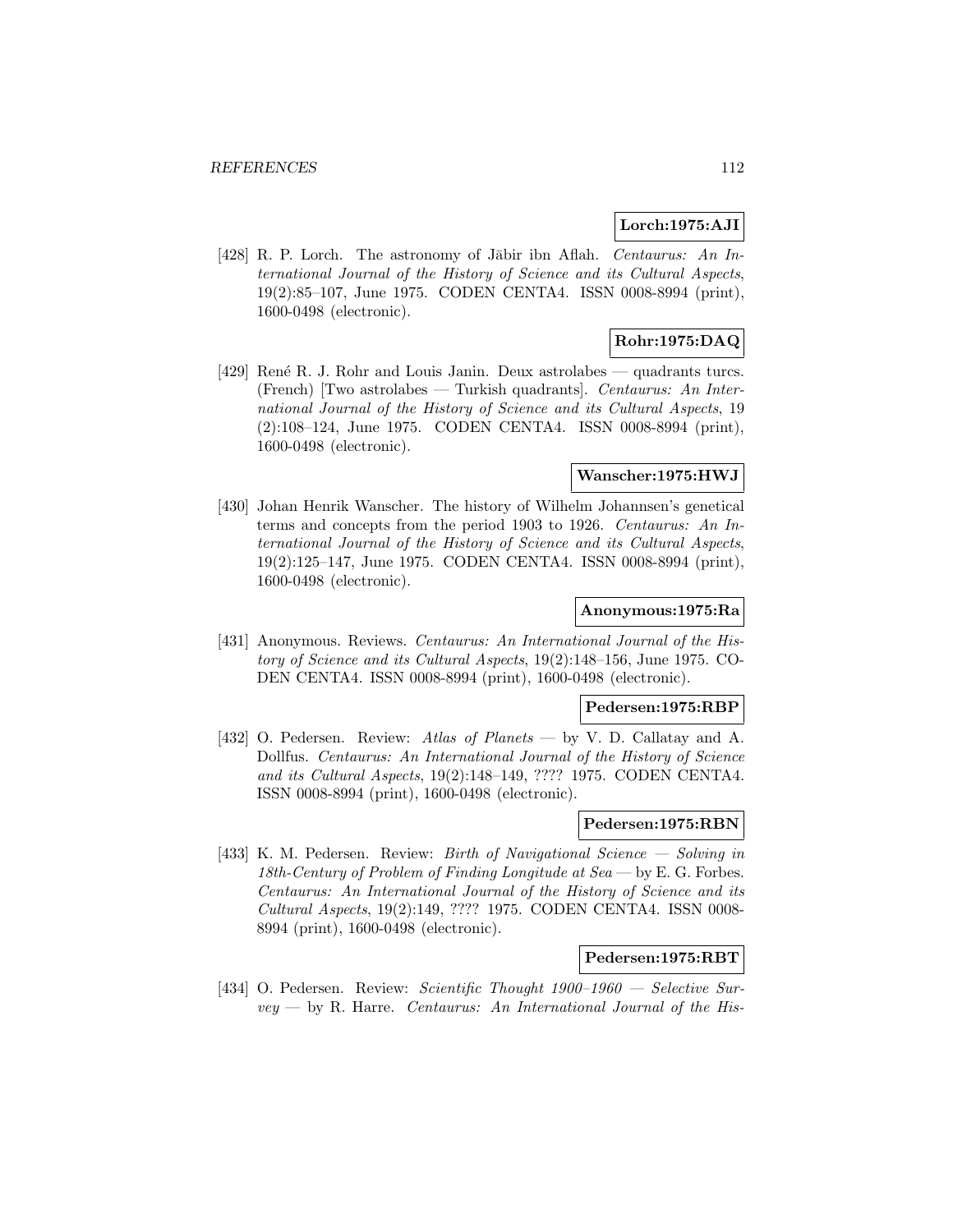tory of Science and its Cultural Aspects, 19(2):150, ???? 1975. CODEN CENTA4. ISSN 0008-8994 (print), 1600-0498 (electronic).

# **Keller:1975:RBI**

[435] A. Keller. Review: Roman and Islamic Water-Lifting Wheels — by T. Schioler. Centaurus: An International Journal of the History of Science and its Cultural Aspects, 19(2):151–152, ???? 1975. CODEN CENTA4. ISSN 0008-8994 (print), 1600-0498 (electronic).

## **Schioler:1975:RBR**

[436] T. Schioler. Review: *Windmills — Research Status with Respect to Ori*gin and  $Occurrence$  – German – by J. C. Notebaart. Centaurus: An International Journal of the History of Science and its Cultural Aspects, 19(2):152–153, ???? 1975. CODEN CENTA4. ISSN 0008-8994 (print), 1600-0498 (electronic).

# **Bastholm:1975:BMI**

[437] E. Bastholm. History of Medical Illustrating. 2. 1600 to Present Day — German — by M. Putscher. Centaurus: An International Journal of the History of Science and its Cultural Aspects, 19(2):153, ???? 1975. CODEN CENTA4. ISSN 0008-8994 (print), 1600-0498 (electronic).

# **Rosenfeld:1975:RBS**

[438] L. Rosenfeld. Review: Toward Scientific Research, 1822-1972 — German — by H. Querner and H. Schipperges. Centaurus: An International Journal of the History of Science and its Cultural Aspects, 19(2):154, ???? 1975. CODEN CENTA4. ISSN 0008-8994 (print), 1600-0498 (electronic).

### **Sheppard:1975:RBA**

[439] H. Sheppard. Review: Testament of Alchemy, Being Revelations of Morienus to Khalid Ibn Yazid — by L. Stavenhagen. Centaurus: An International Journal of the History of Science and its Cultural Aspects, 19(2):154–155, ???? 1975. CODEN CENTA4. ISSN 0008-8994 (print), 1600-0498 (electronic).

#### **Moller-Christensen:1975:RBL**

[440] V. Møller-Christensen. Review: Divided Legacy — History of Schism in Medical Thought — by H. L. Coulter. Centaurus: An International Journal of the History of Science and its Cultural Aspects, 19(2):155, ???? 1975. CODEN CENTA4. ISSN 0008-8994 (print), 1600-0498 (electronic).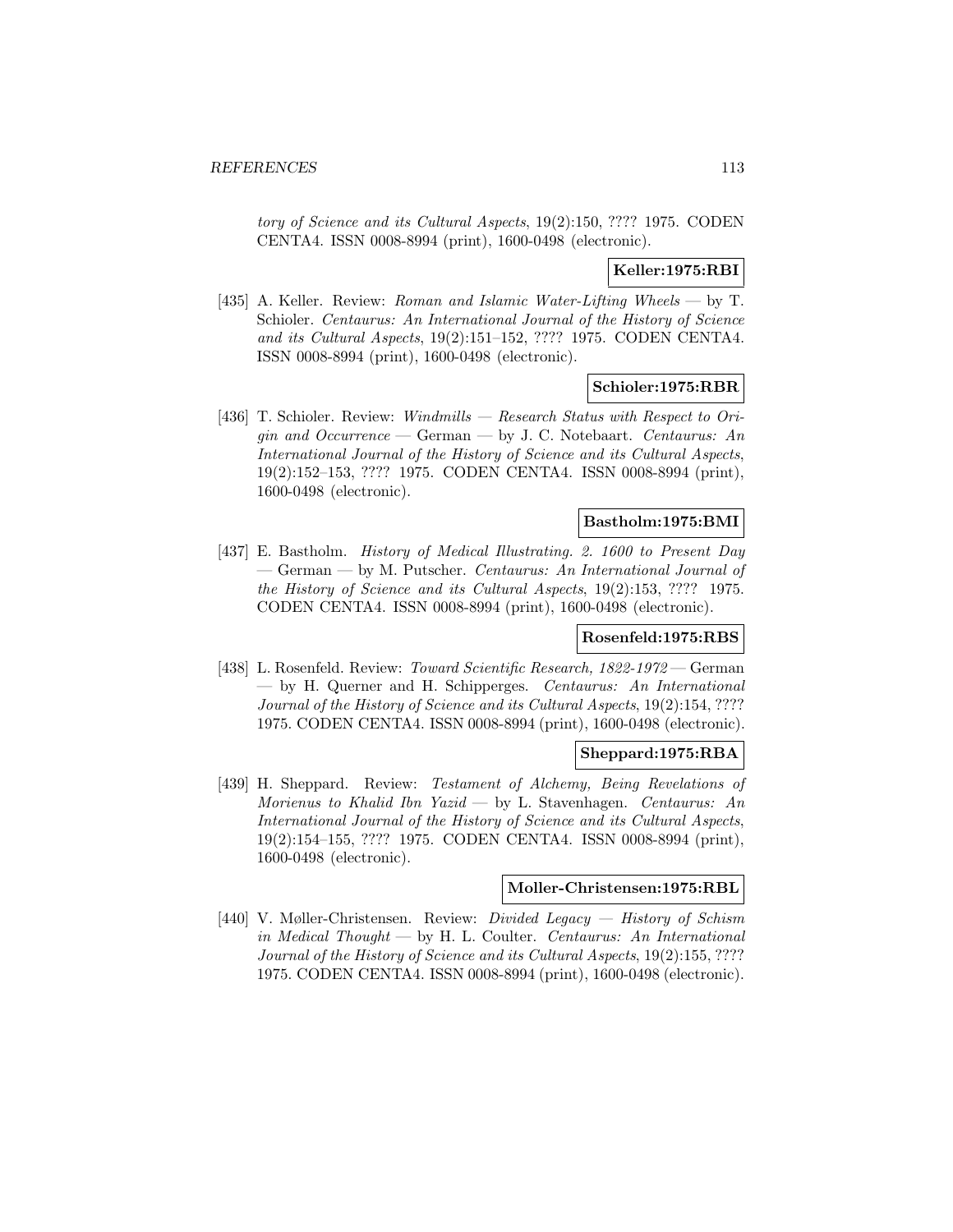#### **Pedersen:1975:RBG**

[441] K. M. Pedersen. Review: Letters — German — by L. Euler. Centaurus: An International Journal of the History of Science and its Cultural Aspects, 19(2):155–156, ???? 1975. CODEN CENTA4. ISSN 0008-8994 (print), 1600-0498 (electronic).

## **Moesgaard:1975:EPL**

[442] K. P. Moesgaard. Elements of planetary, lunar, and solar orbits, 1900 BC to AD 1900, tabulated for historical use. Centaurus: An International Journal of the History of Science and its Cultural Aspects, 19(3):157– 181, ???? 1975. CODEN CENTA4. ISSN 0008-8994 (print), 1600-0498 (electronic).

### **Bikerman:1975:TCA**

[443] J. J. Bikerman. Theories of capillary attraction. Centaurus: An International Journal of the History of Science and its Cultural Aspects, 19 (3):182–206, ???? 1975. CODEN CENTA4. ISSN 0008-8994 (print), 1600-0498 (electronic).

## **Hoyer:1975:HDC**

[444] U. Hoyer. How did Carnot calculate mechanical equivalent of heat? Centaurus: An International Journal of the History of Science and its Cultural Aspects, 19(3):207–219, ???? 1975. CODEN CENTA4. ISSN 0008- 8994 (print), 1600-0498 (electronic).

#### **Snelders:1975:RDC**

[445] H. A. M. Snelders. Researches of Dutch chemists about nature of sulfides. Centaurus: An International Journal of the History of Science and its Cultural Aspects, 19(3):220–237, ???? 1975. CODEN CENTA4. ISSN 0008-8994 (print), 1600-0498 (electronic).

# **Keller:1975:RBC**

[446] A. Keller. Review: Science and Civilization in China. 4. Physics and Physical Technology. 3. Civil Engineering and Nautics — by Joseph Needham. Centaurus: An International Journal of the History of Science and its Cultural Aspects, 19(3):238–239, ???? 1975. CODEN CENTA4. ISSN 0008-8994 (print), 1600-0498 (electronic).

## **Koning:1975:RBT**

[447] D. A. W. Koning. Review: Medical and Technical Prescriptions of Central Netherlands — Dutch — by W. L. Braekman. Centaurus: An International Journal of the History of Science and its Cultural Aspects,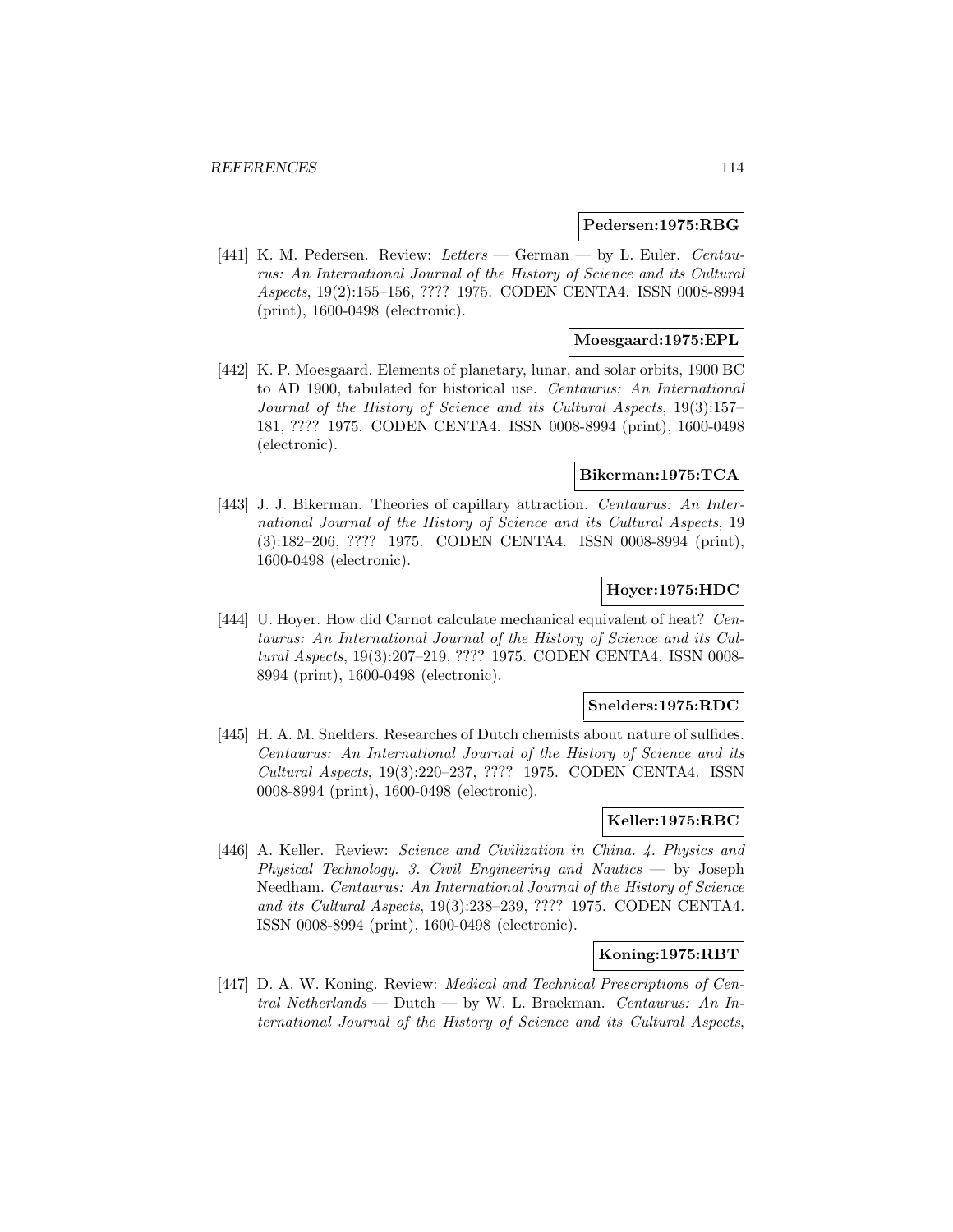19(3):239–240, ???? 1975. CODEN CENTA4. ISSN 0008-8994 (print), 1600-0498 (electronic).

## **Bruins:1975:PAE**

[448] Evert M. Bruins. The part in Ancient Egyptian mathematics. Centaurus: An International Journal of the History of Science and its Cultural Aspects, 19(4):241–251, December 1975. CODEN CENTA4. ISSN 0008- 8994 (print), 1600-0498 (electronic).

# **Evans:1975:DOA**

[449] Gillian R. Evans. Duc Oculum. Aids to understanding in some mediaeval treatises on the abacus. Centaurus: An International Journal of the History of Science and its Cultural Aspects, 19(4):252–263, December 1975. CODEN CENTA4. ISSN 0008-8994 (print), 1600-0498 (electronic).

## **Janin:1975:CSJ**

[450] Louis Janin. Un cadran solaire juif. (French) [A Jewish sundial]. Centaurus: An International Journal of the History of Science and its Cultural Aspects, 19(4):264–272, December 1975. CODEN CENTA4. ISSN 0008- 8994 (print), 1600-0498 (electronic).

# **Cantor:1975:WRG**

[451] G. N. Cantor. William Robert Grove, the correlation of forces, and the conservation of energy. Centaurus: An International Journal of the History of Science and its Cultural Aspects, 19(4):273–290, December 1975. CODEN CENTA4. ISSN 0008-8994 (print), 1600-0498 (electronic).

#### **Schutt:1975:EAG**

[452] Hans-Werner Schütt. Zur Entdeckungsgeschichte des Apatits. (German) [History of the discovery of Apatite]. Centaurus: An International Journal of the History of Science and its Cultural Aspects, 19(4):291–298, December 1975. CODEN CENTA4. ISSN 0008-8994 (print), 1600-0498 (electronic).

#### **Rancke-Madsen:1975:DE**

[453] E. Rancke-Madsen. The discovery of an element. Centaurus: An International Journal of the History of Science and its Cultural Aspects, 19(4): 299–313, December 1975. CODEN CENTA4. ISSN 0008-8994 (print), 1600-0498 (electronic).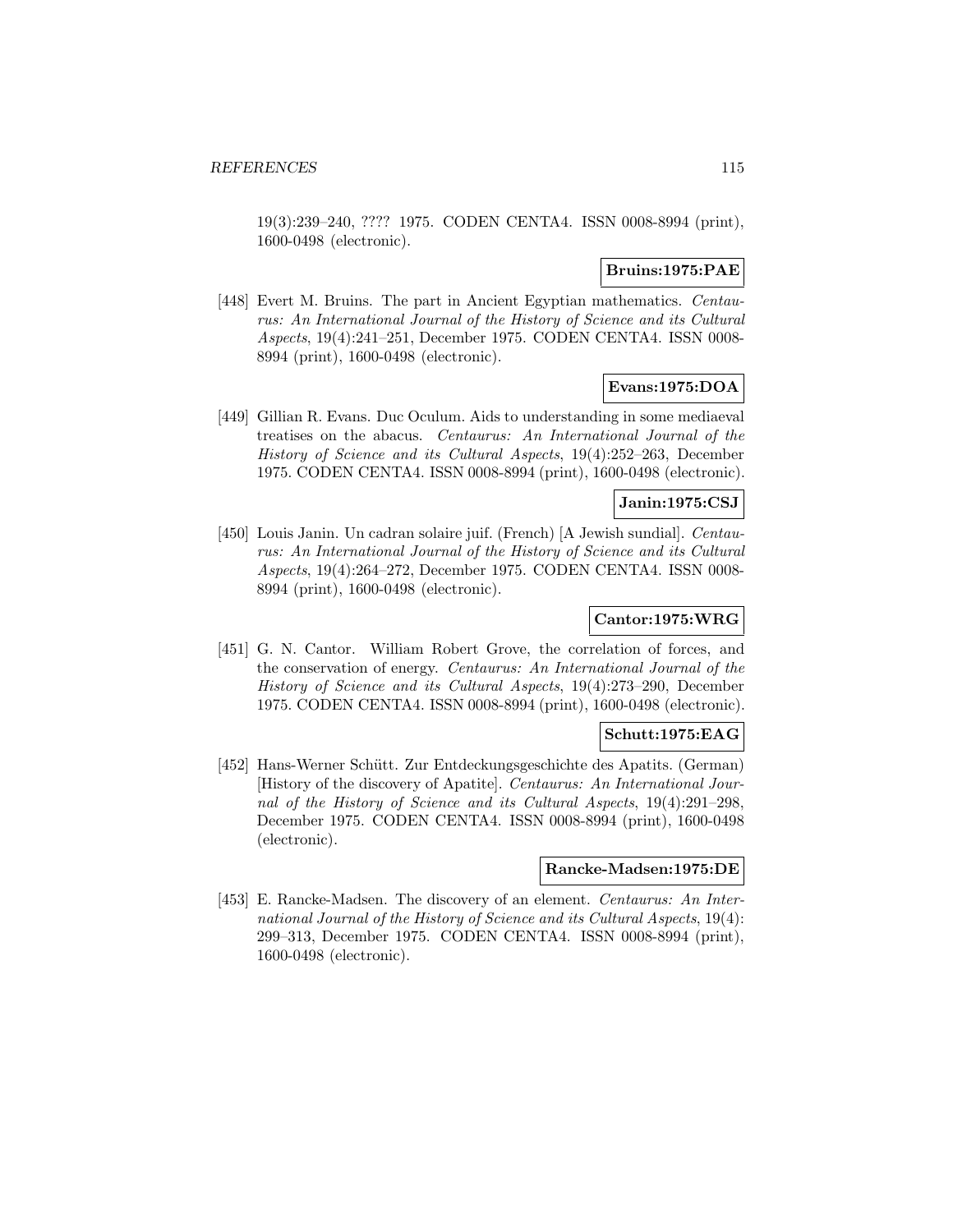#### **Anonymous:1975:Rb**

[454] Anonymous. Reviews. Centaurus: An International Journal of the History of Science and its Cultural Aspects, 19(4):314–328, December 1975. CODEN CENTA4. ISSN 0008-8994 (print), 1600-0498 (electronic).

# **Doldsamplonius:1975:RBW**

[455] Y. Doldsamplonius. Review: Splendid Work on Arithmetic — French by ?. Assamawal. Centaurus: An International Journal of the History of Science and its Cultural Aspects, 19(4):314–315, ???? 1975. CODEN CENTA4. ISSN 0008-8994 (print), 1600-0498 (electronic).

## **Fleckenstein:1975:RBC**

[456] J. O. Fleckenstein. Review: *Important Commentaries on Dyadik by G.* W. Leibniz — German — by H. Zacher. Centaurus: An International Journal of the History of Science and its Cultural Aspects, 19(4):315– 317, ???? 1975. CODEN CENTA4. ISSN 0008-8994 (print), 1600-0498 (electronic).

# **Saliba:1975:RBA**

[457] G. A. Saliba. Review: Survey of Almagest — by O. Pedersen. Centaurus: An International Journal of the History of Science and its Cultural Aspects, 19(4):317–318, ???? 1975. CODEN CENTA4. ISSN 0008-8994 (print), 1600-0498 (electronic).

## **North:1975:RBB**

[458] J. D. North. Review: Source Book in Medieval Science — by E. Grant. Centaurus: An International Journal of the History of Science and its Cultural Aspects, 19(4):319–320, ???? 1975. CODEN CENTA4. ISSN 0008-8994 (print), 1600-0498 (electronic).

## **King:1975:RBU**

[459] D. A. King. Review: Commentary Upon Birunis Kitab-Tahdid-Al-Amakin — by E. S. Kennedy. Centaurus: An International Journal of the History of Science and its Cultural Aspects, 19(4):320–323, ???? 1975. CODEN CENTA4. ISSN 0008-8994 (print), 1600-0498 (electronic).

#### **North:1975:RBC**

[460] J. D. North. Review: Reception of Copernicus Heliocentric Theory by J. Dobrzycki. Centaurus: An International Journal of the History of Science and its Cultural Aspects, 19(4):323–325, ???? 1975. CODEN CENTA4. ISSN 0008-8994 (print), 1600-0498 (electronic).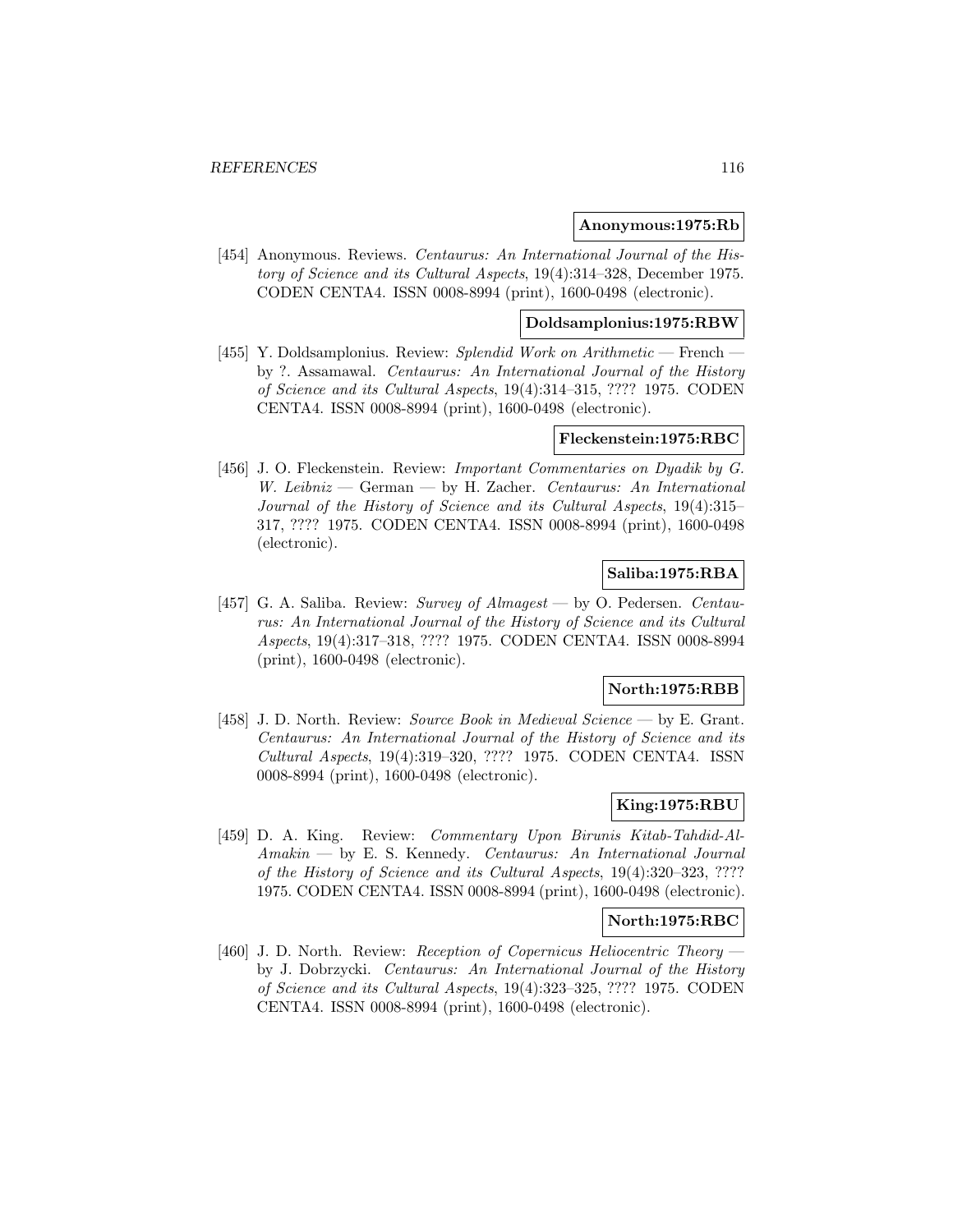#### **Guerra:1975:RBO**

[461] F. Guerra. Review: Ancient Ophthalmological Agents — Pharmaco-Historical Study of Collyria and Seals for Collyria Used During Roman Antiquity, as Well as of Most Frequent Components of Collyria — by H. Nielsen. Centaurus: An International Journal of the History of Science and its Cultural Aspects, 19(4):325, ???? 1975. CODEN CENTA4. ISSN 0008-8994 (print), 1600-0498 (electronic).

### **Bastholm:1975:RBC**

[462] E. Bastholm. Review: Tenements of Clay — by A. Sorsby. Centaurus: An International Journal of the History of Science and its Cultural Aspects, 19(4):326, ???? 1975. CODEN CENTA4. ISSN 0008-8994 (print), 1600-0498 (electronic).

# **Trenn:1975:RBA**

[463] T. J. Trenn. Review: Modern Age and Enlightenment — Origin of Modern Science and Philosophy — German — by J. Mittelstrass. Centaurus: An International Journal of the History of Science and its Cultural Aspects, 19(4):326–328, ???? 1975. CODEN CENTA4. ISSN 0008-8994 (print), 1600-0498 (electronic).

# **Drachmann:1976:KWH**

[464] A. G. Drachmann. Ktesibios's waterclock and Heron's adjustable siphon. Centaurus: An International Journal of the History of Science and its Cultural Aspects, 20(1):1–10, March 1976. CODEN CENTA4. ISSN 0008-8994 (print), 1600-0498 (electronic).

## **Lorch:1976:AIJ**

[465] R. P. Lorch. The astronomical instruments of Jābir ibn Aflah and the Torquetum. Centaurus: An International Journal of the History of Science and its Cultural Aspects, 20(1):11–35, March 1976. CODEN CENTA4. ISSN 0008-8994 (print), 1600-0498 (electronic).

# **vanderWaerden:1976:MVP**

[466] B. L. van der Waerden. On the motion of Venus in the Pañcasiddhāntikā. Centaurus: An International Journal of the History of Science and its Cultural Aspects, 20(1):35–44, March 1976. CODEN CENTA4. ISSN 0008-8994 (print), 1600-0498 (electronic).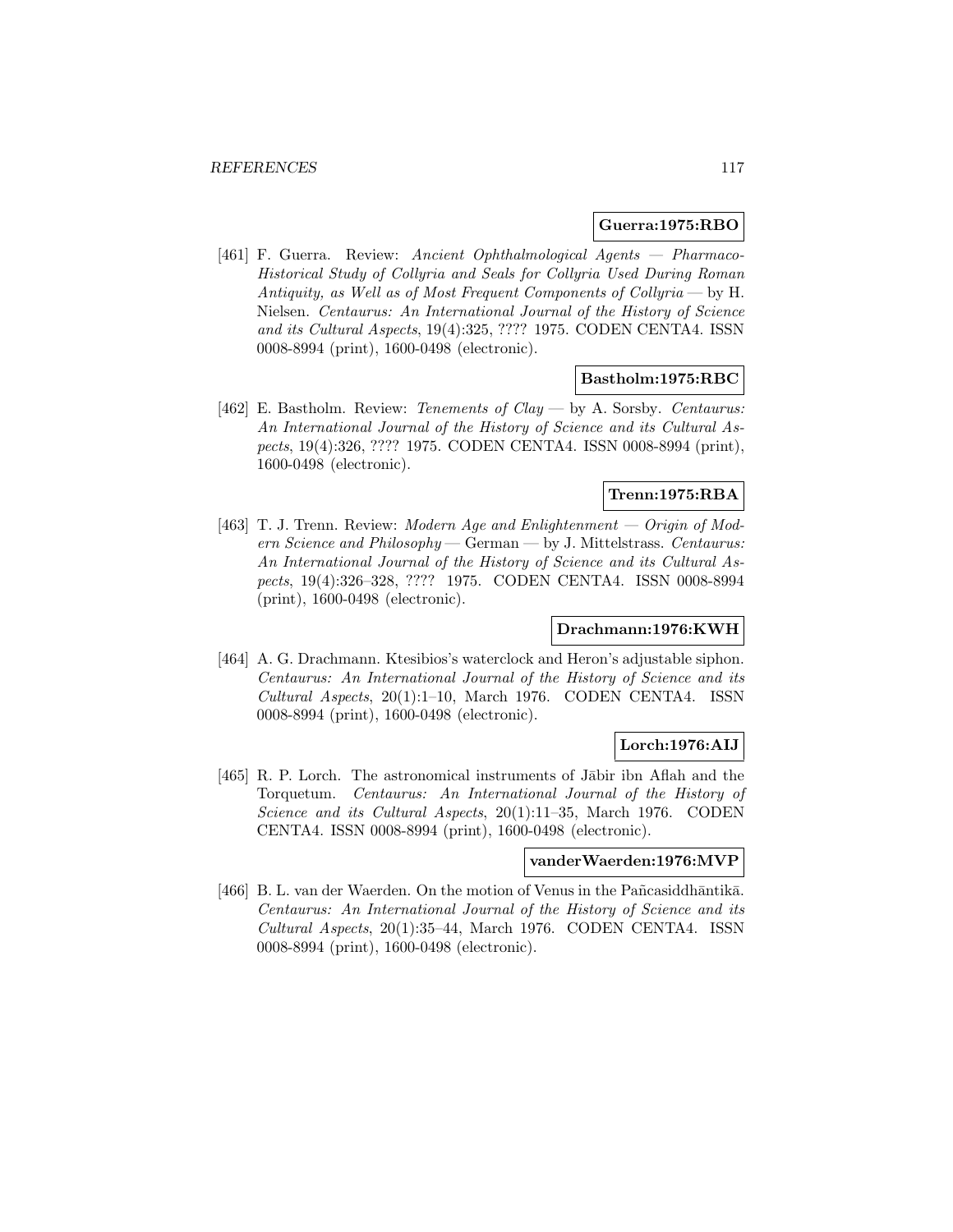## **Rosen:1976:CB**

[467] Edward Rosen. Copernicus' Axioms. Centaurus: An International Journal of the History of Science and its Cultural Aspects, 20(1):44–49, March 1976. CODEN CENTA4. ISSN 0008-8994 (print), 1600-0498 (electronic).

## **Sorensen:1976:SBP**

[468] Knud Erik Sørensen. A study of the De proportione motus by Marcus Marci de Kronland. Centaurus: An International Journal of the History of Science and its Cultural Aspects, 20(1):50–76, March 1976. CODEN CENTA4. ISSN 0008-8994 (print), 1600-0498 (electronic).

## **Anonymous:1976:Ra**

[469] Anonymous. Reviews. Centaurus: An International Journal of the History of Science and its Cultural Aspects, 20(1):77–78, March 1976. CO-DEN CENTA4. ISSN 0008-8994 (print), 1600-0498 (electronic).

# **Glahn:1976:RBC**

[470] E. Glahn. Review: Science and Civilization in China — by Joseph Needham. Centaurus: An International Journal of the History of Science and its Cultural Aspects, 20(1):77–78, ???? 1976. CODEN CENTA4. ISSN 0008-8994 (print), 1600-0498 (electronic).

# **Lohne:1976:RBN**

[471] J. A. Lohne. Review: *Correspondence of Newton*,  $I -$  by Hall and Tilling. Centaurus: An International Journal of the History of Science and its Cultural Aspects, 20(1):78–80, ???? 1976. CODEN CENTA4. ISSN 0008-8994 (print), 1600-0498 (electronic).

# **Hall:1976:RBB**

[472] M. B. Hall. Review: Robert Boyle and Scientific Virtuoso Movement — Italian — by C. Pighetti. Centaurus: An International Journal of the History of Science and its Cultural Aspects, 20(1):80–81, ???? 1976. CODEN CENTA4. ISSN 0008-8994 (print), 1600-0498 (electronic).

# **Heimann:1976:RBI**

[473] P. M. Heimann. Review: Historical Introduction to Philosophy of Science — by J. Losee. Centaurus: An International Journal of the History of Science and its Cultural Aspects, 20(1):81, ???? 1976. CODEN CENTA4. ISSN 0008-8994 (print), 1600-0498 (electronic).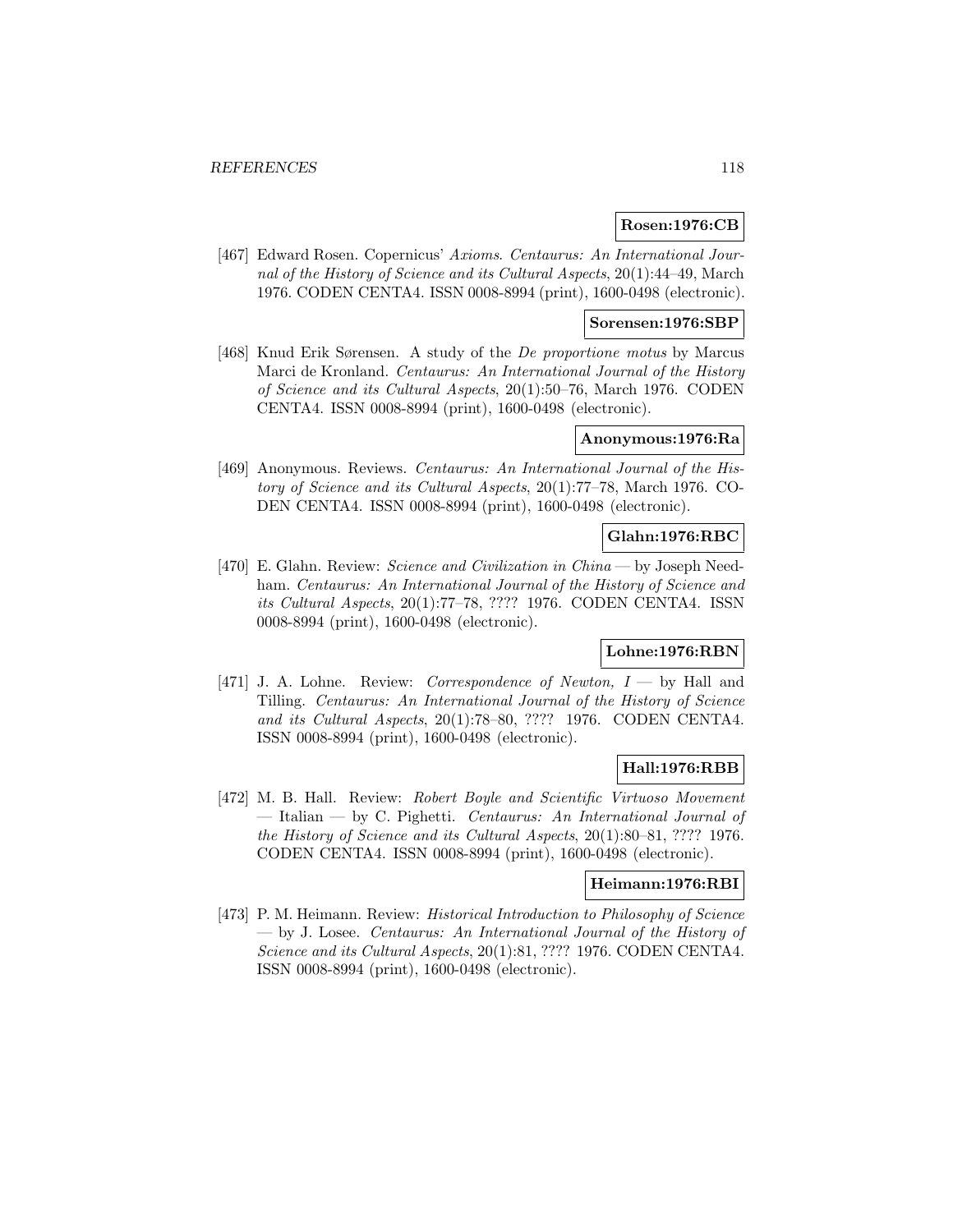### **Moesgaard:1976:SC**

[474] K. P. Moesgaard. Symposium on Copernicus. Centaurus: An International Journal of the History of Science and its Cultural Aspects, 20(1): 81–82, ???? 1976. CODEN CENTA4. ISSN 0008-8994 (print), 1600-0498 (electronic).

# **Trenn:1976:RBP**

[475] T. J. Trenn. Review: Time, Passion, and Knowledge — Reflections on Strategy of Existence — by J. T. Fraser. Centaurus: An International Journal of the History of Science and its Cultural Aspects, 20(1):82– 83, ???? 1976. CODEN CENTA4. ISSN 0008-8994 (print), 1600-0498 (electronic).

#### **Anonymous:1976:RNEa**

[476] Anonymous. Reprints and new editions. Centaurus: An International Journal of the History of Science and its Cultural Aspects, 20(1):84, March 1976. CODEN CENTA4. ISSN 0008-8994 (print), 1600-0498 (electronic).

# **Anonymous:1976:SNBa**

[477] Anonymous. Short notices of books received: Short notices of books received. Centaurus: An International Journal of the History of Science and its Cultural Aspects, 20(1):85–88, March 1976. CODEN CENTA4. ISSN 0008-8994 (print), 1600-0498 (electronic).

## **Bruin:1976:ERE**

[478] Frans Bruin and Margaret Bruin. The equator ring, equinoxes and atmospheric refraction. Centaurus: An International Journal of the History of Science and its Cultural Aspects, 20(2):89–111, June 1976. CODEN CENTA4. ISSN 0008-8994 (print), 1600-0498 (electronic).

## **Unguru:1976:VEA**

[479] Sabetai Unguru. A very early acquaintance with Apollonius of Perga's treatise on conic sections in the Latin West. Centaurus: An International Journal of the History of Science and its Cultural Aspects, 20(2):112– 128, June 1976. CODEN CENTA4. ISSN 0008-8994 (print), 1600-0498 (electronic).

### **Moesgaard:1976:BSZ**

[480] Kristtan Peder Moesgaard and Leif Kahl Kristensen. The bright stars of the zodiac, a catalogue for historical use. Centaurus: An International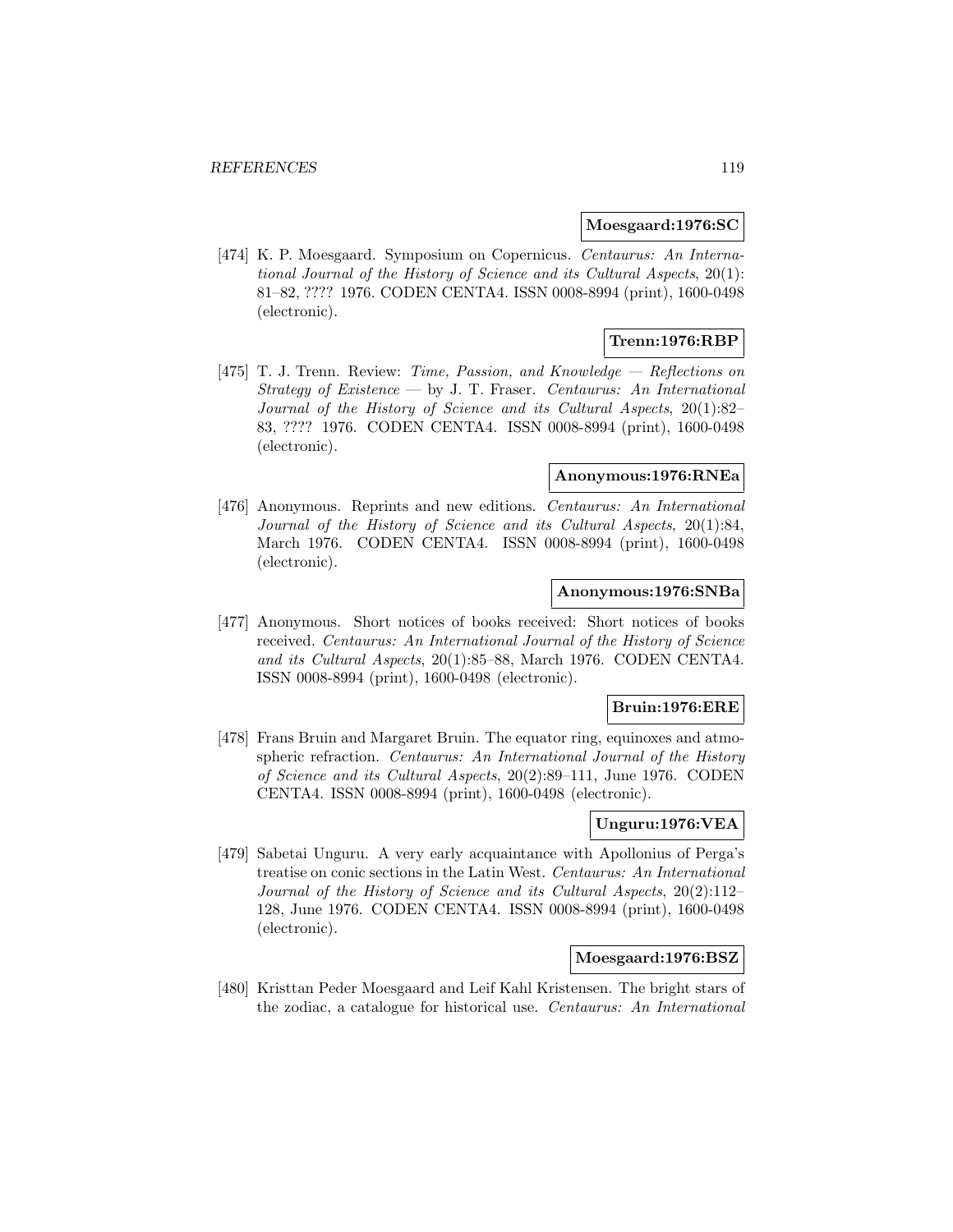Journal of the History of Science and its Cultural Aspects, 20(2):129– 158, June 1976. CODEN CENTA4. ISSN 0008-8994 (print), 1600-0498 (electronic).

# **Campbell:1976:EMR**

[481] Margaret Campbell. Explanations of Mendel's results. Centaurus: An International Journal of the History of Science and its Cultural Aspects, 20(2):159–174, June 1976. CODEN CENTA4. ISSN 0008-8994 (print), 1600-0498 (electronic).

### **Anonymous:1976:Rb**

[482] Anonymous. Reviews. Centaurus: An International Journal of the History of Science and its Cultural Aspects, 20(2):175–184, June 1976. CO-DEN CENTA4. ISSN 0008-8994 (print), 1600-0498 (electronic).

## **Ashfaque:1976:RBG**

[483] S. M. Ashfaque. Review: Gears from Greeks — Antikythera Mechanism — Calendar Computer from ca 80 BC — by D. D. Price. Centaurus: An International Journal of the History of Science and its Cultural Aspects, 20(2):175–176, ???? 1976. CODEN CENTA4. ISSN 0008-8994 (print), 1600-0498 (electronic).

# **Olszewski:1976:RBA**

[484] E. Olszewski. Review: Mechanics from Antiquity to Present Day -Russian — by A. T. Grigorian and I. B. Pogrebysski. Centaurus: An International Journal of the History of Science and its Cultural Aspects, 20(2):176–179, ???? 1976. CODEN CENTA4. ISSN 0008-8994 (print), 1600-0498 (electronic).

### **Neugebauer:1976:RBY**

[485] O. Neugebauer. Review: Kepler, 400 Years — by A. Beer and P. Beer. Centaurus: An International Journal of the History of Science and its Cultural Aspects, 20(2):179, ???? 1976. CODEN CENTA4. ISSN 0008- 8994 (print), 1600-0498 (electronic).

# **Tekeli:1976:RBC**

[486] S. Tekeli. Review: *European Clocks and Watches in the Near East* — by O. Kyrz. Centaurus: An International Journal of the History of Science and its Cultural Aspects, 20(2):179–181, ???? 1976. CODEN CENTA4. ISSN 0008-8994 (print), 1600-0498 (electronic).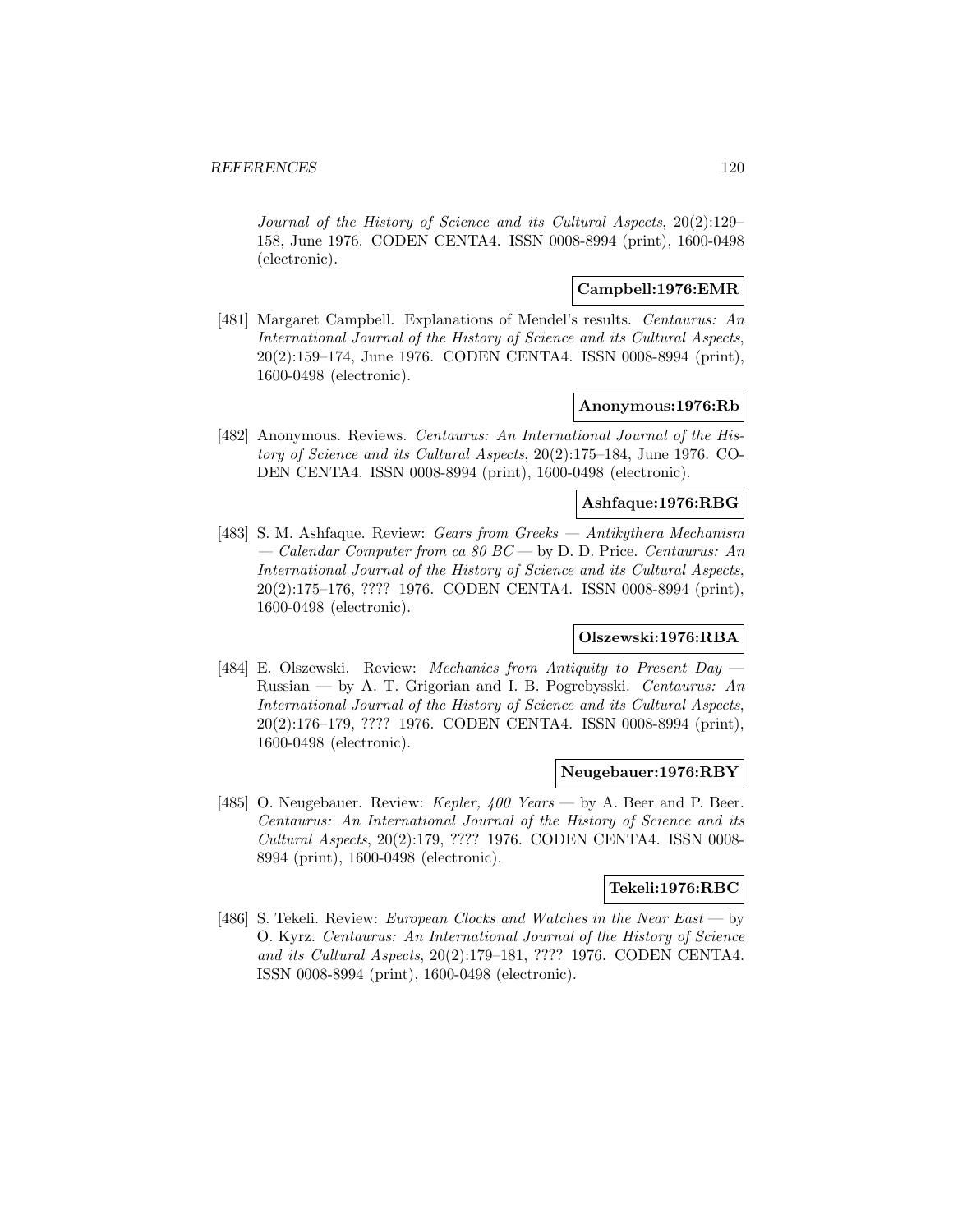### **Guerra:1976:RBB**

[487] F. Guerra. Review: *Historical Bibliography on Science and Technology in*  $Spain$  – Spanish – by J. M. López Piñero, M. Pesetroig, and L. García Ballester. Centaurus: An International Journal of the History of Science and its Cultural Aspects, 20(2):181, ???? 1976. CODEN CENTA4. ISSN 0008-8994 (print), 1600-0498 (electronic).

# **Petri:1976:RBA**

[488] W. Petri. Review: *Development of 1st Academy of Natural Sciences* -Russian — by J. C. Kopelevic. Centaurus: An International Journal of the History of Science and its Cultural Aspects, 20(2):181–182, ???? 1976. CODEN CENTA4. ISSN 0008-8994 (print), 1600-0498 (electronic).

#### **Moller-Christensen:1976:RBL**

[489] V. Møller-Christensen. Review: Divided Legacy — History of Schism in Medical Thought. 1. Patterns Emerge  $-$  Hippocrates to Paracelsus  $\cdot$ by H. L. Coulter. Centaurus: An International Journal of the History of Science and its Cultural Aspects, 20(2):182–183, ???? 1976. CODEN CENTA4. ISSN 0008-8994 (print), 1600-0498 (electronic).

#### **Snorrason:1976:RBR**

[490] E. Snorrason. Review: History of Royal College of Physicians of London — by A. M. Cooke. Centaurus: An International Journal of the History of Science and its Cultural Aspects, 20(2):183–184, ???? 1976. CODEN CENTA4. ISSN 0008-8994 (print), 1600-0498 (electronic).

### **Ranckemadsen:1976:RBD**

[491] E. Ranckemadsen. Review: John Dalton — Critical-Assessment of His Life and  $Science$   $\rightarrow$  by A. Thackray. Centaurus: An International Journal of the History of Science and its Cultural Aspects, 20(2):184, ???? 1976. CODEN CENTA4. ISSN 0008-8994 (print), 1600-0498 (electronic).

### **Anonymous:1976:SNBb**

[492] Anonymous. Short notices of books received. Centaurus: An International Journal of the History of Science and its Cultural Aspects, 20(2): 185–188, June 1976. CODEN CENTA4. ISSN 0008-8994 (print), 1600- 0498 (electronic).

# **Sesiano:1976:MIA**

[493] Jacques Sesiano. Un mémoire d'Ibn al-Haytham sur un problème arithm´etique solide. (French) [A note of Ibn Al-Haytham on a solid arithmetic problem]. Centaurus: An International Journal of the History of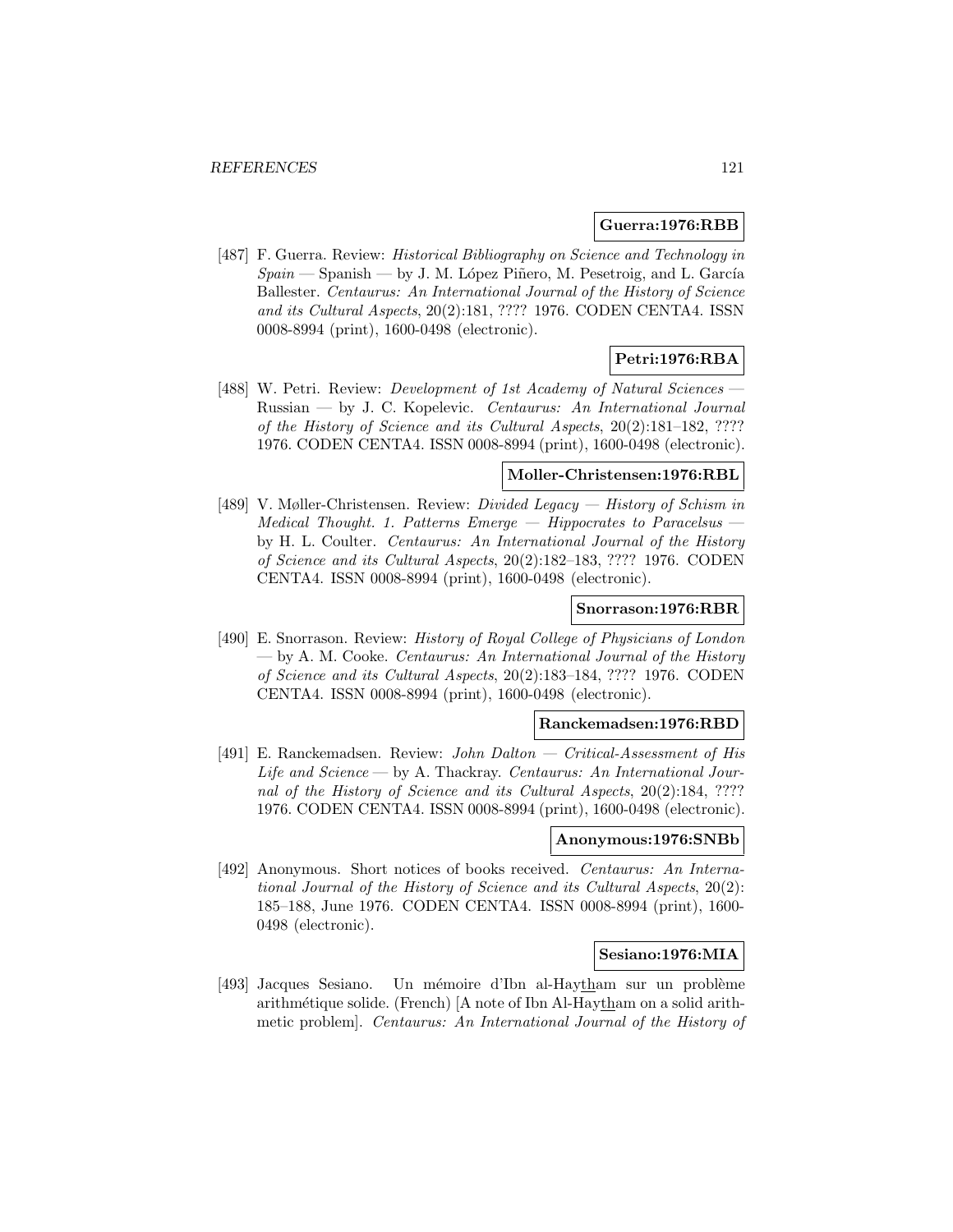Science and its Cultural Aspects, 20(3):189–195, September 1976. CO-DEN CENTA4. ISSN 0008-8994 (print), 1600-0498 (electronic).

# **Hoyer:1976:UDK**

[494] Ulrich Hoyer. Über die Unvereinbarkeit der drei Keplerschen Gesetze mit der Aristotelischen Mechanik. (German) [On the incompatibility of Kepler's three laws with Aristotelian mechanics]. Centaurus: An International Journal of the History of Science and its Cultural Aspects, 20(3): 196–209, September 1976. CODEN CENTA4. ISSN 0008-8994 (print), 1600-0498 (electronic).

# **Laudan:1976:WSS**

[495] Rachel Laudan. William Smith. Stratigraphy without palaeontology. Centaurus: An International Journal of the History of Science and its Cultural Aspects, 20(3):210–226, September 1976. CODEN CENTA4. ISSN 0008-8994 (print), 1600-0498 (electronic).

# **Ruse:1976:SMW**

[496] Michael Ruse. The scientific methodology of William Whewell. *Centau*rus: An International Journal of the History of Science and its Cultural Aspects, 20(3):227–257, September 1976. CODEN CENTA4. ISSN 0008- 8994 (print), 1600-0498 (electronic).

# **Anonymous:1976:Rc**

[497] Anonymous. Reviews. Centaurus: An International Journal of the History of Science and its Cultural Aspects, 20(3):258–267, September 1976. CODEN CENTA4. ISSN 0008-8994 (print), 1600-0498 (electronic).

#### **Pingree:1976:RBS**

[498] D. Pingree. Review: Heliocentric System in Greek, Persian and Indican  $Astronomy - German - Naturforschende Gesellschaft in Zurich - by$ B. L. van der Waerden. Centaurus: An International Journal of the History of Science and its Cultural Aspects, 20(3):258–260, ???? 1976. CODEN CENTA4. ISSN 0008-8994 (print), 1600-0498 (electronic).

# **Scriba:1976:RBC**

[499] C. J. Scriba. Review: Africa Counts — Numbers and Pattern in African Culture — by C. Zaslavsky. Centaurus: An International Journal of the History of Science and its Cultural Aspects, 20(3):260–261, ???? 1976. CODEN CENTA4. ISSN 0008-8994 (print), 1600-0498 (electronic).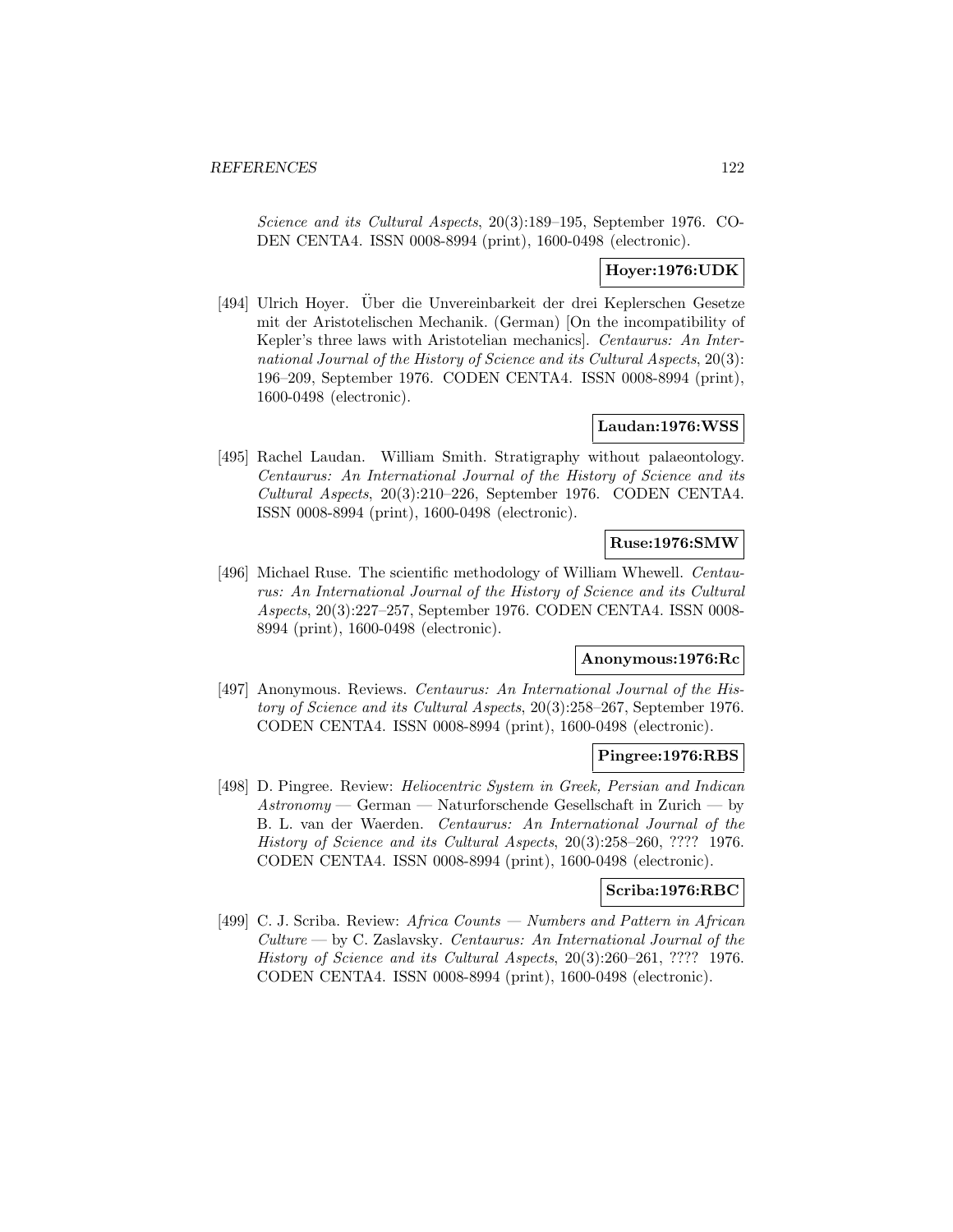### **Telle:1976:RBM**

[500] J. Telle. Review: Problem of Metals in Antique  $Science$  – French by R. Halleux. Centaurus: An International Journal of the History of Science and its Cultural Aspects, 20(3):261–263, ???? 1976. CODEN CENTA4. ISSN 0008-8994 (print), 1600-0498 (electronic).

## **Mehrtens:1976:RBV**

[501] H. Mehrtens. Review: Science and Values — Patterns of Tradition and  $Change \rightarrow by A$ . Thackray and E. Mendelsohn. Centaurus: An International Journal of the History of Science and its Cultural Aspects, 20 (3):263–264, ???? 1976. CODEN CENTA4. ISSN 0008-8994 (print), 1600-0498 (electronic).

## **Keller:1976:RBN**

[502] A. G. Keller. Review: Diffusion of New Industrial Processes — International Study — by L. Nabseth and G. F. Ray. Centaurus: An International Journal of the History of Science and its Cultural Aspects, 20 (3):264–265, ???? 1976. CODEN CENTA4. ISSN 0008-8994 (print), 1600-0498 (electronic).

### **Pedersen:1976:RBG**

[503] K. M. Pedersen. Review: Harold G. J. Moseley: Life and Letters of an English Physicist, 1887–1915 — by J. L. Heilbron. Centaurus: An International Journal of the History of Science and its Cultural Aspects, 20(3):265–266, ???? 1976. CODEN CENTA4. ISSN 0008-8994 (print), 1600-0498 (electronic).

# **Petri:1976:HMS**

[504] W. Petri. Historical-mathematical studies. Centaurus: An International Journal of the History of Science and its Cultural Aspects, 20(3):266– 267, ???? 1976. CODEN CENTA4. ISSN 0008-8994 (print), 1600-0498 (electronic).

#### **Taisbak:1976:PNM**

[505] C. M. Taisbak. Perfect numbers: a mathematical pun? An analysis of the last theorem in the ninth book of Euclid's Elements. Centaurus: An International Journal of the History of Science and its Cultural Aspects, 20 (4):269–275, December 1976. CODEN CENTA4. ISSN 0008-8994 (print), 1600-0498 (electronic).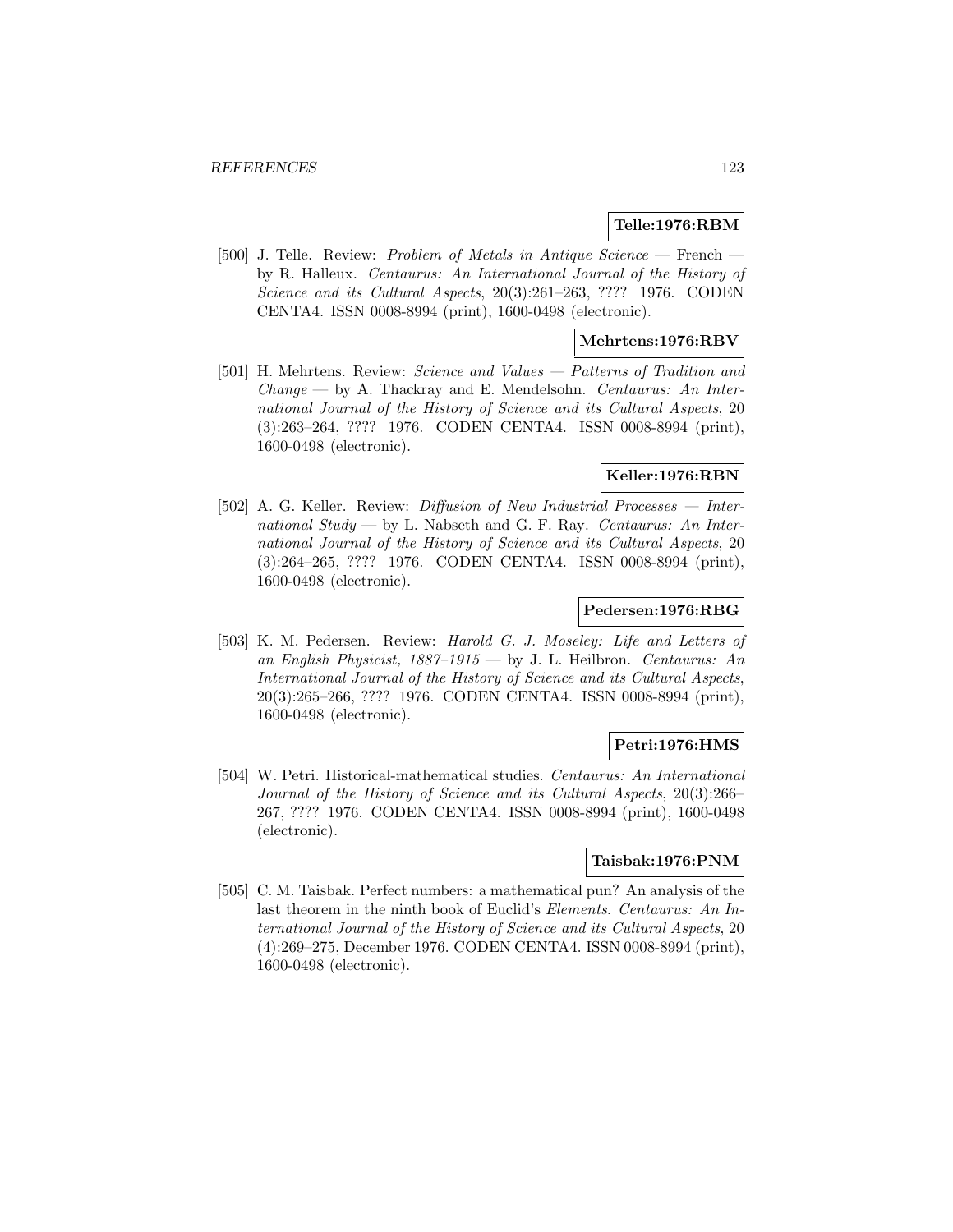### **Rohr:1976:CSA**

[506] Richard Rohr. Le cadran solaire analemmatique. (French) [The analemmatic sundial]. Centaurus: An International Journal of the History of Science and its Cultural Aspects, 20(4):276–278, December 1976. CO-DEN CENTA4. ISSN 0008-8994 (print), 1600-0498 (electronic).

## **Hutchison:1976:MHS**

[507] Keith Hutchison. Mayer's hypothesis: a study of the early years of thermodynamics. Centaurus: An International Journal of the History of Science and its Cultural Aspects, 20(4):279–304, December 1976. CO-DEN CENTA4. ISSN 0008-8994 (print), 1600-0498 (electronic).

## **Frankel:1976:AWS**

[508] Henry Frankel. Alfred Wegener and the specialists. Centaurus: An International Journal of the History of Science and its Cultural Aspects, 20(4): 305–324, December 1976. CODEN CENTA4. ISSN 0008-8994 (print), 1600-0498 (electronic).

#### **Anonymous:1976:SNBc**

[509] Anonymous. Short notices of books received: Short notices of books received. Centaurus: An International Journal of the History of Science and its Cultural Aspects, 20(4):325–326, December 1976. CODEN CENTA4. ISSN 0008-8994 (print), 1600-0498 (electronic).

#### **Anonymous:1976:RNEb**

[510] Anonymous. Reprints and new editions. Centaurus: An International Journal of the History of Science and its Cultural Aspects, 20(4):327–329, December 1976. CODEN CENTA4. ISSN 0008-8994 (print), 1600-0498 (electronic).

### **Brackbernsen:1976:RBA**

[511] L. Brackbernsen. Review: Science Awakening. 2. — by B. L. van der Waerden. Centaurus: An International Journal of the History of Science and its Cultural Aspects, 20(4):327–328, ???? 1976. CODEN CENTA4. ISSN 0008-8994 (print), 1600-0498 (electronic).

### **Thorsen:1976:RBQ**

[512] J. Thorsen. Review: *History of Quantum Theory* — German — by F. Hund. Centaurus: An International Journal of the History of Science and its Cultural Aspects, 20(4):328–329, ???? 1976. CODEN CENTA4. ISSN 0008-8994 (print), 1600-0498 (electronic).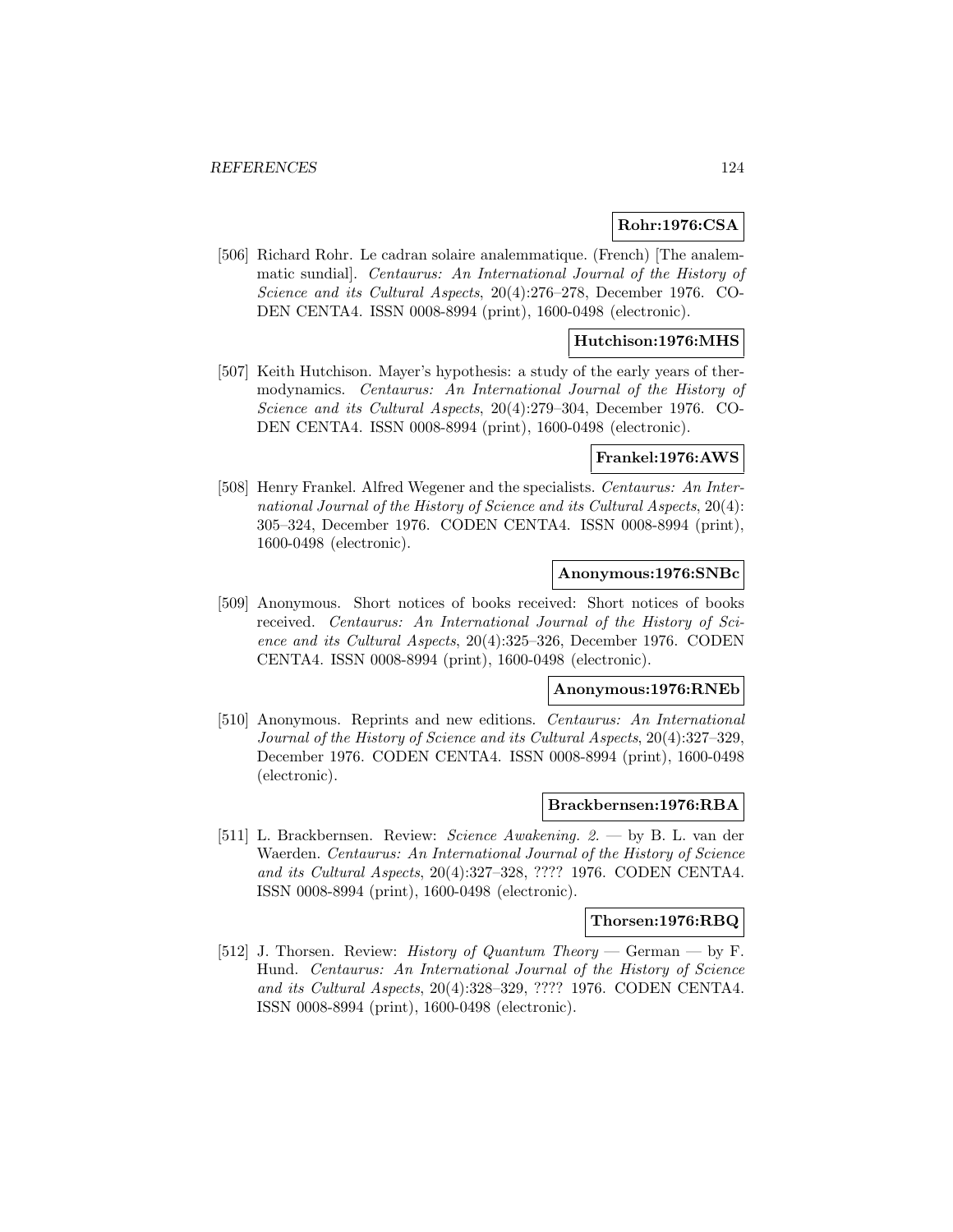#### **Pedersen:1976:RBC**

[513] O. Pedersen. Review: Isis Cumulative Bibliography — by M. Whitrow. Centaurus: An International Journal of the History of Science and its Cultural Aspects, 20(4):330–331, ???? 1976. CODEN CENTA4. ISSN 0008-8994 (print), 1600-0498 (electronic).

# **Scriba:1976:RBI**

[514] C. J. Scriba. Review: Dialog on Introduction to Arithmetic and Algebra — German — by G. W. Leibniz. Centaurus: An International Journal of the History of Science and its Cultural Aspects, 20(4):331–332, ???? 1976. CODEN CENTA4. ISSN 0008-8994 (print), 1600-0498 (electronic).

## **Heimann:1976:RBA**

[515] P. M. Heimann. Review: Method and Appraisal in Physical Sciences — Critical Background to Modern Science,  $1800-1905$  – by C. Howson. Centaurus: An International Journal of the History of Science and its Cultural Aspects, 20(4):332, ???? 1976. CODEN CENTA4. ISSN 0008- 8994 (print), 1600-0498 (electronic).

#### **Anonymous:1976:Rd**

[516] Anonymous. Reviews. Centaurus: An International Journal of the History of Science and its Cultural Aspects, 20(4):330–332, December 1976. CODEN CENTA4. ISSN 0008-8994 (print), 1600-0498 (electronic).

#### **Heimann:1977:GNL**

[517] P. M. Heimann.  $\gg$  geometry and nature $\ll$ : Leibniz and Johann Bernoulli's theory of motion. Centaurus: An International Journal of the History of Science and its Cultural Aspects, 21(1):1–26, March 1977. CODEN CENTA4. ISSN 0008-8994 (print), 1600-0498 (electronic).

### **Wiederkehr:1977:FIR**

[518] Karl Heinrich Wiederkehr. Von frühen Ideen über eine regelmäßige Gestalt kleinster Materieteilchen bis zu Delisles und Bergmans Vorarbeiten für Haüys Kristallstrukturtheorie. (German) [Early ideas of a regular shape smallest particles of matter up to Delisle and Bergmans preparations for haüys' crystal structure theory. (German). Centaurus: An International Journal of the History of Science and its Cultural Aspects, 21(1):27–43, March 1977. CODEN CENTA4. ISSN 0008-8994 (print), 1600-0498 (electronic).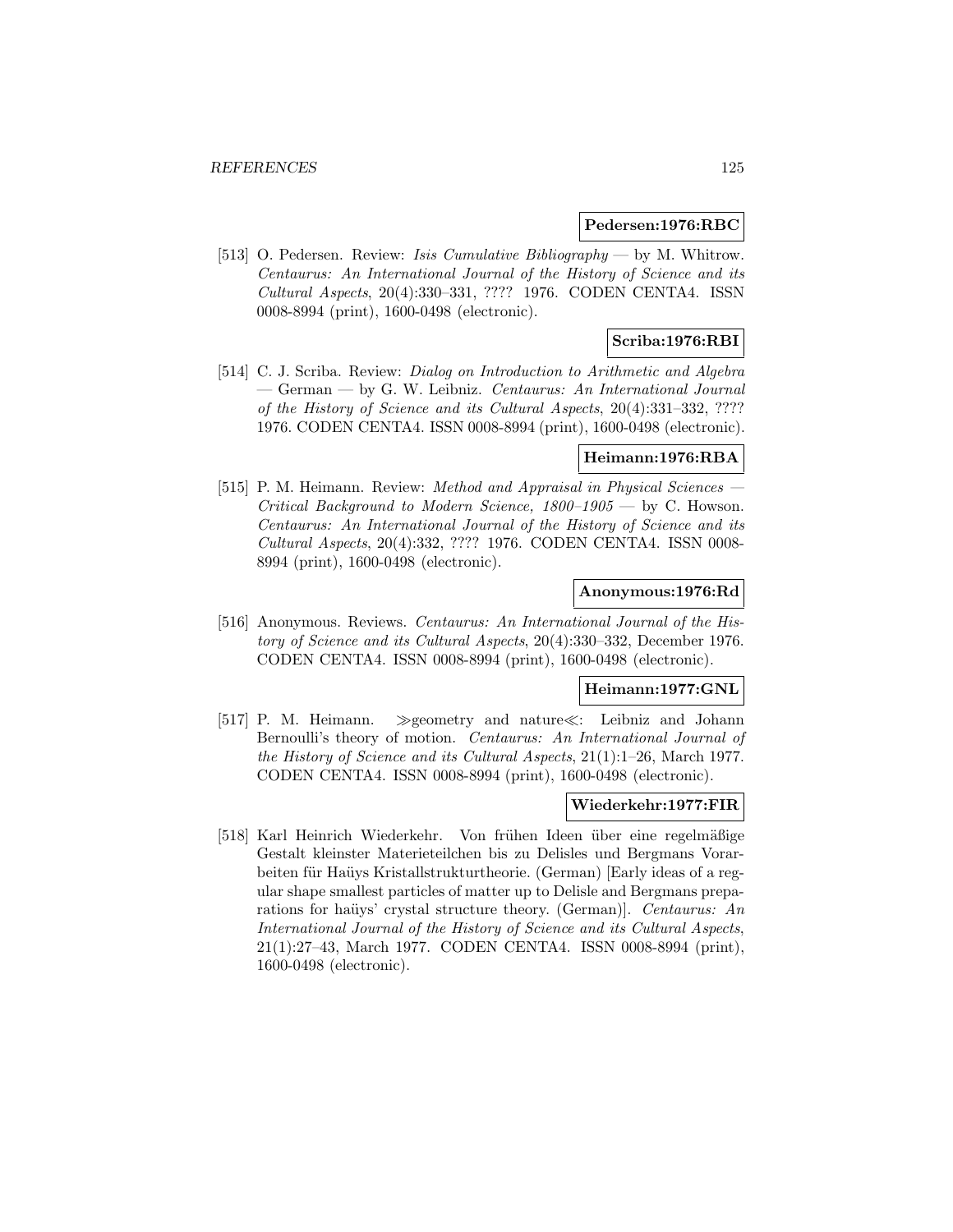### **Kauffman:1977:CWB**

[519] George B. Kauffman. Christian Wilhelm Blomstrand (1826–1897) and Sophus Mads Jørgensen (1837–1914). Their correspondence from 1870 to 1897. Centaurus: An International Journal of the History of Science and its Cultural Aspects, 21(1):44–63, March 1977. CODEN CENTA4. ISSN 0008-8994 (print), 1600-0498 (electronic).

# **Waff:1977:NMM**

[520] Crajg B. Waff. Newton and the motion of the Moon an essay review. Centaurus: An International Journal of the History of Science and its Cultural Aspects, 21(1):64–75, March 1977. CODEN CENTA4. ISSN 0008-8994 (print), 1600-0498 (electronic).

### **Anonymous:1977:Ra**

[521] Anonymous. Reviews. Centaurus: An International Journal of the History of Science and its Cultural Aspects, 21(1):76–84, March 1977. CO-DEN CENTA4. ISSN 0008-8994 (print), 1600-0498 (electronic).

# **Anonymous:1977:BRB**

[522] Anonymous. Books received: Books received. Centaurus: An International Journal of the History of Science and its Cultural Aspects, 21(1): 85–87, March 1977. CODEN CENTA4. ISSN 0008-8994 (print), 1600- 0498 (electronic).

## **Sesiano:1977:MAI**

[523] Jacques Sesiano. Les méthodes d'analyse indéterminée chez Abu Kasmil. (French) [the indeterminate-analysis methods of Abu Kasmil]. Centaurus: An International Journal of the History of Science and its Cultural Aspects, 21(2):89–105, June 1977. CODEN CENTA4. ISSN 0008-8994 (print), 1600-0498 (electronic).

# **Lohne:1977:NEC**

[524] J. A. Lohne. Nova Experimenta Crystalli Islandici Disdiaclastici. (Latin) [new experiments on Icelandic birefringent crystals]. Centaurus: An International Journal of the History of Science and its Cultural Aspects, 21(2):106–148, June 1977. CODEN CENTA4. ISSN 0008-8994 (print), 1600-0498 (electronic).

## **Ashfaque:1977:AIV**

[525] Syed Mohammad Ashfaque. Astronomy in the Indus valley civilization: a survey of the problems and possibilities of the ancient Indian astronomy and cosmology in the light of Indus script decipherment by the Finnish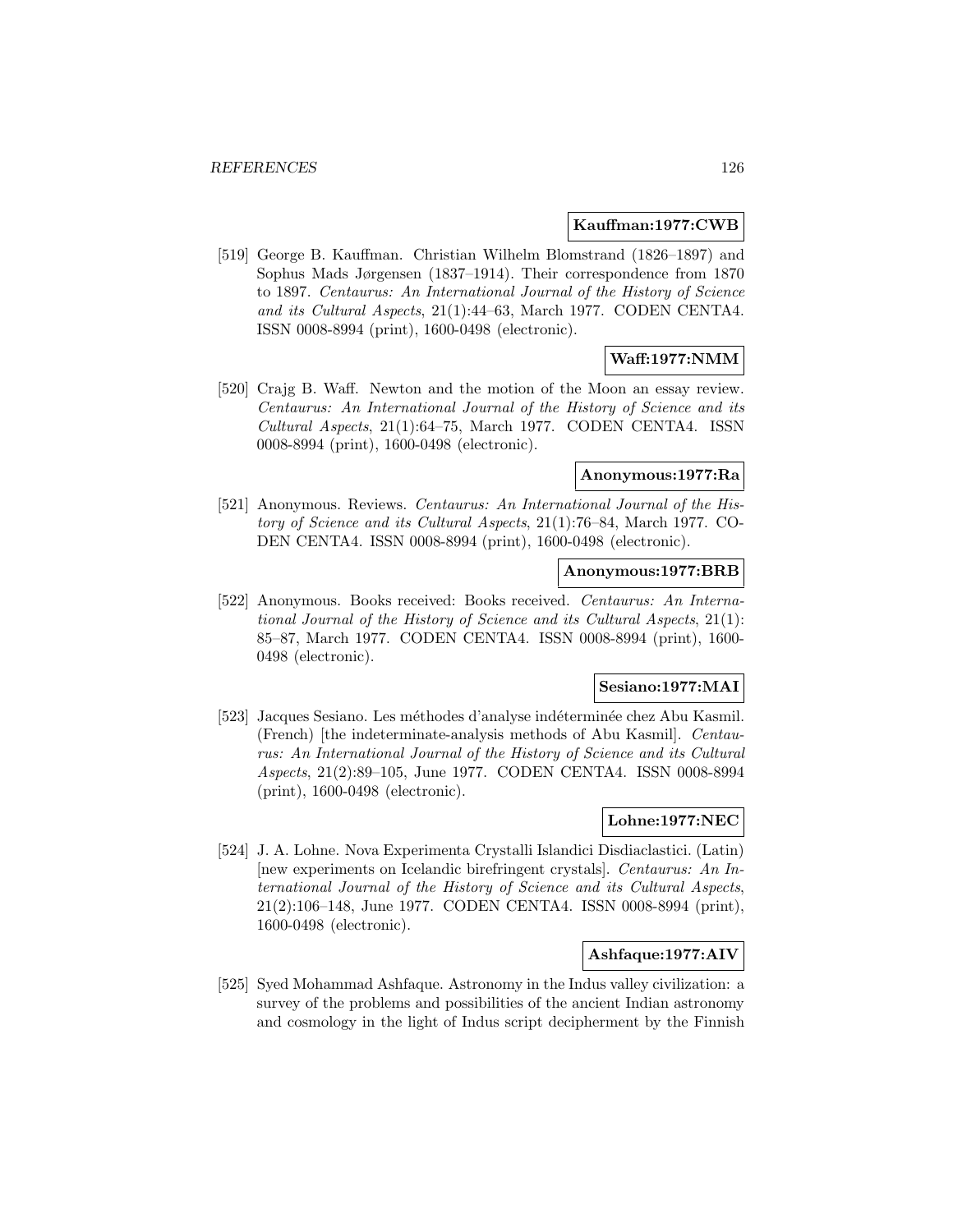scholars. Centaurus: An International Journal of the History of Science and its Cultural Aspects, 21(2):149–193, June 1977. CODEN CENTA4. ISSN 0008-8994 (print), 1600-0498 (electronic).

# **Anonymous:1977:Rb**

[526] Anonymous. Reviews. Centaurus: An International Journal of the History of Science and its Cultural Aspects, 21(2):194–200, June 1977. CO-DEN CENTA4. ISSN 0008-8994 (print), 1600-0498 (electronic).

### **Swerdlow:1977:SDP**

[527] Noel M. Swerdlow. A summary of the derivation of the parameters in the Commentariolus from the Alfonsine Tables with an appendix on the length of the tropical year in Abraham Zacuto's Almanach Perpetuum. Centaurus: An International Journal of the History of Science and its Cultural Aspects, 21(3–4):201–213, December 1977. CODEN CENTA4. ISSN 0008-8994 (print), 1600-0498 (electronic).

# **Folkerts:1977:RMG**

[528] Menso Folkerts. Regiomontanus als Mathematiker. (German) [Regiomontanus as mathematician]. Centaurus: An International Journal of the History of Science and its Cultural Aspects, 21(3–4):214–245, December 1977. CODEN CENTA4. ISSN 0008-8994 (print), 1600-0498 (electronic).

# **Sorensen:1977:SBP**

[529] Knud Erik Sørensen. A study of the De proportione motus by Marcus Marci de Kronland. Centaurus: An International Journal of the History of Science and its Cultural Aspects, 21(3–4):246–277, December 1977. CODEN CENTA4. ISSN 0008-8994 (print), 1600-0498 (electronic).

## **Wiederkehr:1977:RJH**

[530] Karl Heinrich Wiederkehr. René-Just Haüys Strukturtheorie der Kristalle. (German) [René-Just Haüy's crystal-structure theory]. Centaurus: An International Journal of the History of Science and its Cultural Aspects, 21(3–4):278–299, December 1977. CODEN CENTA4. ISSN 0008-8994 (print), 1600-0498 (electronic).

# **Anonymous:1977:Rc**

[531] Anonymous. Reviews. Centaurus: An International Journal of the History of Science and its Cultural Aspects, 21(3–4):300–328, December 1977. CODEN CENTA4. ISSN 0008-8994 (print), 1600-0498 (electronic).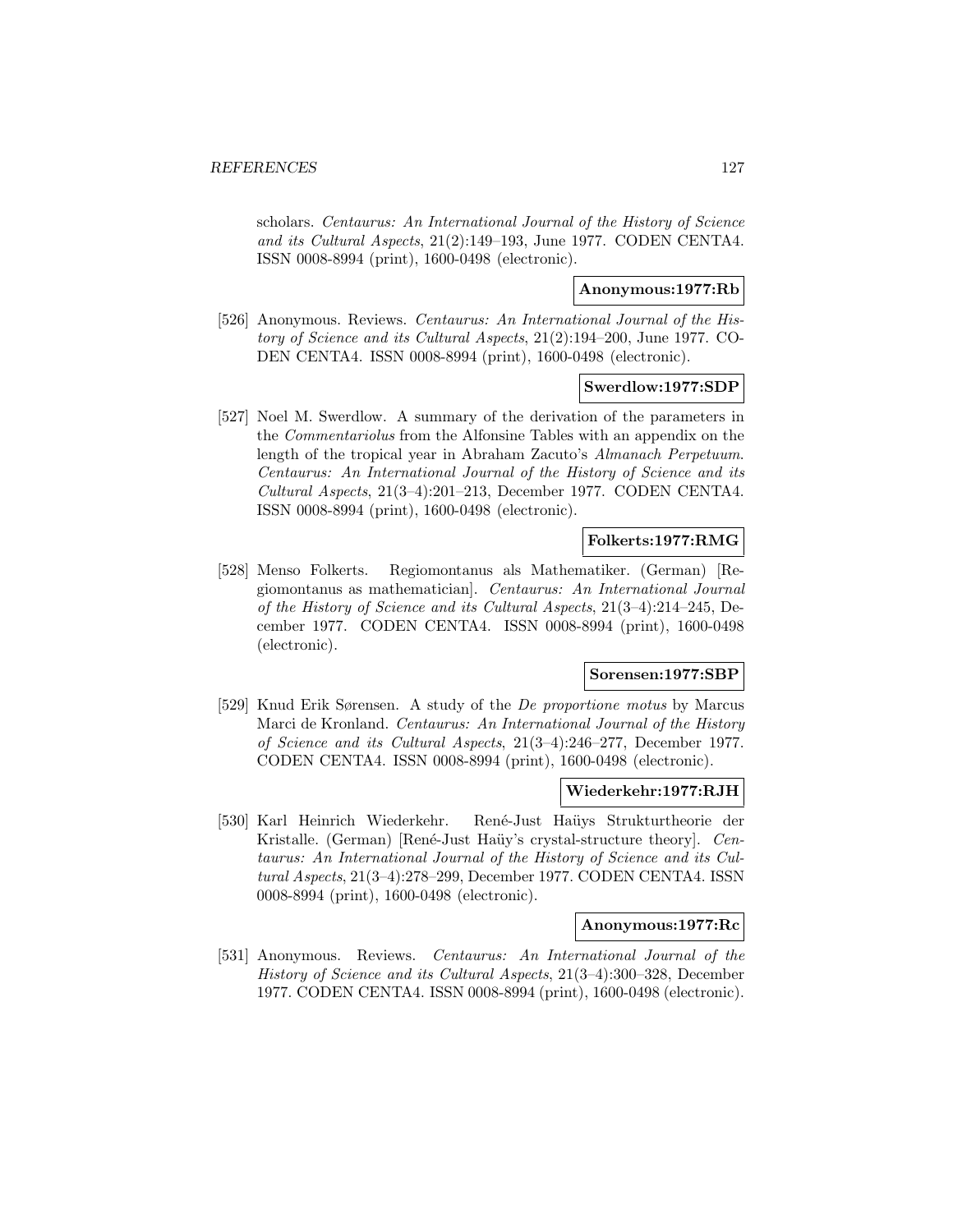## **Allard:1978:PTI**

[532] André Allard. Le petit traité d'Isaac Argyre sur la racine carrée. (French) [The little treatist of Isaac Argyre on the square root]. Centaurus: An International Journal of the History of Science and its Cultural Aspects, 22(1):1–43, September 1978. CODEN CENTA4. ISSN 0008-8994 (print), 1600-0498 (electronic).

### **Hamadanizadeh:1978:ISD**

[533] Javad Hamadanizadeh. Interpolation schemes in Dastūr al-Munajjūn. Centaurus: An International Journal of the History of Science and its Cultural Aspects, 22(1):44–52, September 1978. CODEN CENTA4. ISSN 0008-8994 (print), 1600-0498 (electronic).

### **Knudsen:1978:EDD**

[534] Ole Knudsen. Electric displacement and the development of optics after Maxwell. Centaurus: An International Journal of the History of Science and its Cultural Aspects, 22(1):53–60, September 1978. CODEN CENTA4. ISSN 0008-8994 (print), 1600-0498 (electronic).

# **Anonymous:1978:Ra**

[535] Anonymous. Reviews. Centaurus: An International Journal of the History of Science and its Cultural Aspects, 22(1):61–71, September 1978. CODEN CENTA4. ISSN 0008-8994 (print), 1600-0498 (electronic).

### **Anonymous:1978:RNE**

[536] Anonymous. Reprints and new editions. Centaurus: An International Journal of the History of Science and its Cultural Aspects, 22(1):72–76, September 1978. CODEN CENTA4. ISSN 0008-8994 (print), 1600-0498 (electronic).

## **Knorr:1978:ANC**

[537] Wilbur R. Knorr. Archimedes' Neusis-constructions in spiral lines. Centaurus: An International Journal of the History of Science and its Cultural Aspects, 22(2):77–98, December 1978. CODEN CENTA4. ISSN 0008-8994 (print), 1600-0498 (electronic).

## **Pedersen:1978:NBP**

[538] Kirsti Møller Pedersen. A note on Bartholin and the problem of Debeaune. Centaurus: An International Journal of the History of Science and its Cultural Aspects, 22(2):99–107, December 1978. CODEN CENTA4. ISSN 0008-8994 (print), 1600-0498 (electronic).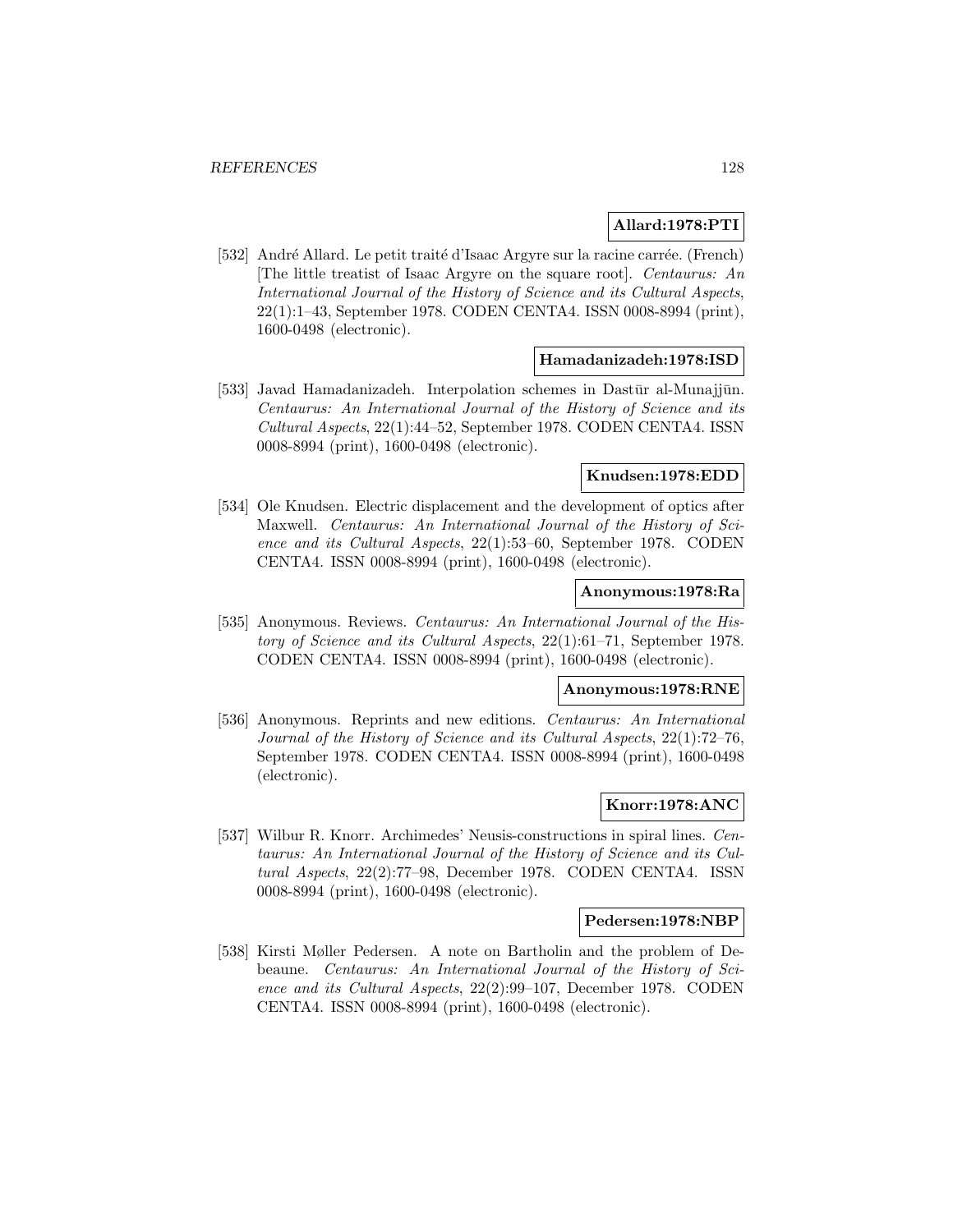#### **Nicholas:1978:NES**

[539] John M. Nicholas. Newton's extremal second law. Centaurus: An International Journal of the History of Science and its Cultural Aspects, 22(2): 108–130, December 1978. CODEN CENTA4. ISSN 0008-8994 (print), 1600-0498 (electronic).

## **Wiederkehr:1978:RJH**

[540] Karl Heinrich Wiederkehr. René-Just Haüys Konzeption vom individuellen integrierenden Molek¨ul, ihre Widerlegung, und seine Ansichten über kristallbildende Kräfte. (German) [René-Just Haüy's concept of individually-integrated molecules, their refutation, and his views on crystal-forming power]. Centaurus: An International Journal of the History of Science and its Cultural Aspects, 22(2):131–156, December 1978. CODEN CENTA4. ISSN 0008-8994 (print), 1600-0498 (electronic).

# **Anonymous:1978:Rb**

[541] Anonymous. Reviews. Centaurus: An International Journal of the History of Science and its Cultural Aspects, 22(2):157–161, December 1978. CODEN CENTA4. ISSN 0008-8994 (print), 1600-0498 (electronic).

#### **Anonymous:1978:BRB**

[542] Anonymous. Books received: Books received. Centaurus: An International Journal of the History of Science and its Cultural Aspects, 22(2): 162–164, December 1978. CODEN CENTA4. ISSN 0008-8994 (print), 1600-0498 (electronic).

#### **Sharma:1979:LDJ**

[543] S. D. Sharma and S. S. Lishk. Length of the day in Jaina astronomy. Centaurus: An International Journal of the History of Science and its Cultural Aspects, 22(3):165–176, March 1979. CODEN CENTA4. ISSN 0008-8994 (print), 1600-0498 (electronic).

## **Wiederkehr:1979:WHI**

[544] Karl Heinrich Wiederkehr. Das Weiterwirken der Haüyschen Idee von der Polyedergestalt der Moleküle in der Chemie, die Umgestaltung der Haüyschen Strukturtheorie durch Seeber und Delafosse, und Bravais' Entdeckung der Gittertypen. (German) [The continuing influence of the idea of the Haüys polyhedral theory of molecules in chemistry, the transformation of Haüys' structural theory by Seeber and Delafosse, and Bravais' discovery of lattice type]. Centaurus: An International Journal of the History of Science and its Cultural Aspects, 22(3):177–186, March 1979. CODEN CENTA4. ISSN 0008-8994 (print), 1600-0498 (electronic).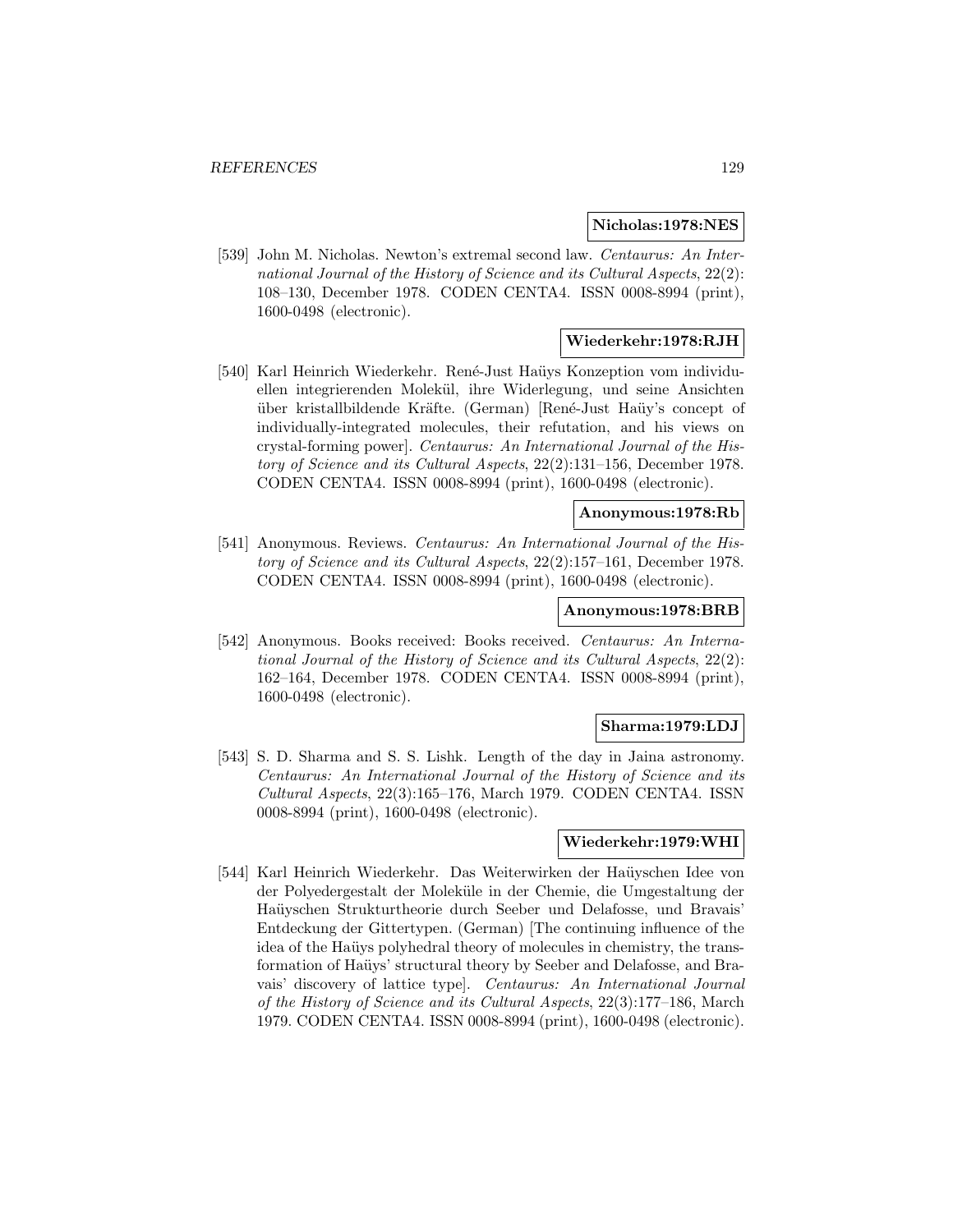## **Kaiser:1979:KBB**

[545] Walter Kaiser. Karl Bädekers Beitrag zur Halbleiterforschung. (German) [Karl Baedeker's contribution to semiconductor research]. Centaurus: An International Journal of the History of Science and its Cultural Aspects, 22(3):187–200, March 1979. CODEN CENTA4. ISSN 0008-8994 (print), 1600-0498 (electronic).

# **Roll-Hansen:1979:GTW**

[546] Nils Roll-Hansen. The genotype theory of Wilhelm Johannsen and its relation to plant breeding and the study of evolution. Centaurus: An International Journal of the History of Science and its Cultural Aspects, 22(3):201–235, March 1979. CODEN CENTA4. ISSN 0008-8994 (print), 1600-0498 (electronic).

# **Anonymous:1979:RNE**

[547] Anonymous. Reprints and new editions. Centaurus: An International Journal of the History of Science and its Cultural Aspects, 22(3):236– 240, March 1979. CODEN CENTA4. ISSN 0008-8994 (print), 1600-0498 (electronic).

#### **Anonymous:1979:Ra**

[548] Anonymous. Reviews. Centaurus: An International Journal of the History of Science and its Cultural Aspects, 22(3):241–256, March 1979. CODEN CENTA4. ISSN 0008-8994 (print), 1600-0498 (electronic).

# **Sachs:1979:ONB**

[549] J. Sachs and G. J. Toomer. Otto Neugebauer, bibliography, 1925–1979. Centaurus: An International Journal of the History of Science and its  $Cultural Aspects, 22(4):257–280, June 1979. CODEN CENTA4. ISSN$ 0008-8994 (print), 1600-0498 (electronic).

### **Sesiano:1979:NTT**

[550] J. Sesiano. Note sur trois théorèmes de mécanique d'al-Qūhī et leur conséquence. (French) [Note on three theorems in mechanics by d'al-Q $\overline{u}$ ] and their consequences]. Centaurus: An International Journal of the History of Science and its Cultural Aspects, 22(4):281–297, June 1979. CODEN CENTA4. ISSN 0008-8994 (print), 1600-0498 (electronic).

# **Janin:1979:ACS**

[551] Louis Janin. Astrolabe et cadran solaire en projection stéréographique horizontale. Centaurus: An International Journal of the History of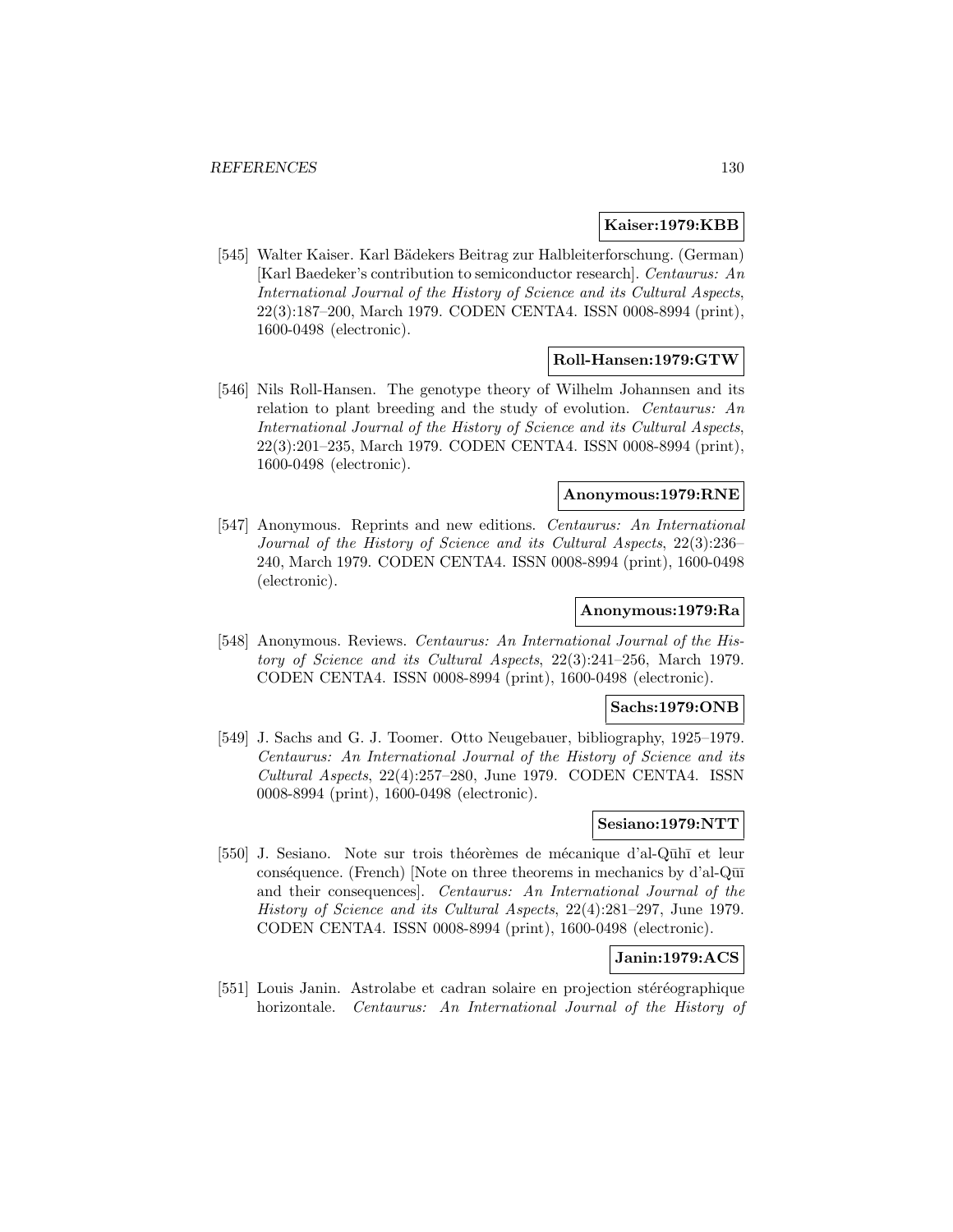Science and its Cultural Aspects, 22(4):298–314, June 1979. CODEN CENTA4. ISSN 0008-8994 (print), 1600-0498 (electronic).

## **Briginshaw:1979:AGS**

[552] A. J. Briginshaw. The axiomatic geometry of space–time: An assessment of the work of A. A. Robb. Centaurus: An International Journal of the History of Science and its Cultural Aspects, 22(4):315–323, June 1979. CODEN CENTA4. ISSN 0008-8994 (print), 1600-0498 (electronic).

# **Anonymous:1979:Rb**

[553] Anonymous. Reviews. Centaurus: An International Journal of the History of Science and its Cultural Aspects, 22(4):324–332, June 1979. CO-DEN CENTA4. ISSN 0008-8994 (print), 1600-0498 (electronic).

# **Paisley:1979:SSA**

[554] P. B. Paisley and D. R. Oldroyd. Science in the Silver Age: Aetna, a classical theory of volcanic activity. Centaurus: An International Journal of the History of Science and its Cultural Aspects, 23(1):1–20, September 1979. CODEN CENTA4. ISSN 0008-8994 (print), 1600-0498 (electronic).

# **Ziggelaar:1979:ERD**

[555] August Ziggelaar. Die Erklärung des Regenbogens durch Marcantonio de Dominis, 1611. Zum Optikunterricht am Ende des 16. Jahrhunderts. (German) [The explanation of the rainbow by Marc Antonio de Dominis, 1611. On teaching optics at the end of the 16th Century]. Centaurus: An International Journal of the History of Science and its Cultural Aspects, 23(1):21–50, September 1979. CODEN CENTA4. ISSN 0008-8994 (print), 1600-0498 (electronic).

#### **Buchwald:1979:HEMa**

[556] J. Z. Buchwald. The Hall effect and Maxwellian electrodynamics in the 1880's. Part I: the discovery of a new electric field. Centaurus: An International Journal of the History of Science and its Cultural Aspects, 23 (1):51–99, September 1979. CODEN CENTA4. ISSN 0008-8994 (print), 1600-0498 (electronic).

### **Anonymous:1979:BRB**

[557] Anonymous. Books received: Books received. Centaurus: An International Journal of the History of Science and its Cultural Aspects, 23(1): 100–104, September 1979. CODEN CENTA4. ISSN 0008-8994 (print), 1600-0498 (electronic).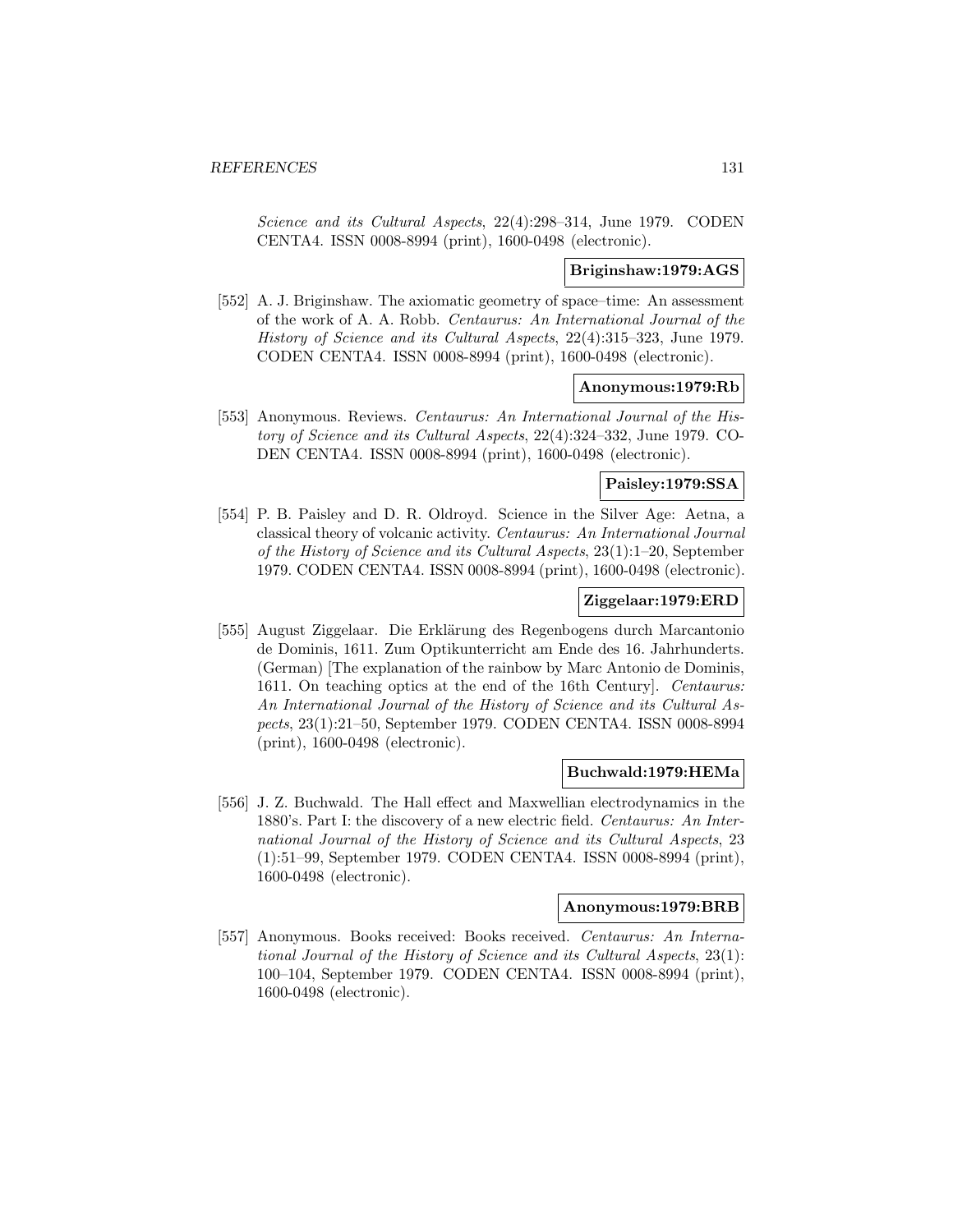# **King:1979:NLB**

[558] David A. King. New light on the Zīij al-Safāa'ih of Abū Ja<sup>c</sup> far al-Khāzin. Centaurus: An International Journal of the History of Science and its Cultural Aspects, 23(2):105–117, December 1979. CODEN CENTA4. ISSN 0008-8994 (print), 1600-0498 (electronic).

## **Buchwald:1979:HEMb**

[559] J. Z. Buchwald. The Hall effect and Maxwellian electrodynamics in the 1880's. Part II: the unification of theory, 1881–1893. Centaurus: An International Journal of the History of Science and its Cultural Aspects, 23 (2):118–162, December 1979. CODEN CENTA4. ISSN 0008-8994 (print), 1600-0498 (electronic).

# **Truesdell:1979:ERB**

[560] C. Truesdell. An essay review of Geschichte der mechanischen Prinzipien und ihrer wichtigsten Anwendungen. (German) [History of mechanical principles and their main applications]. Centaurus: An International Journal of the History of Science and its Cultural Aspects, 23(2):163–175, December 1979. CODEN CENTA4. ISSN 0008-8994 (print), 1600-0498 (electronic).

# **Anonymous:1979:Rc**

[561] Anonymous. Reviews. Centaurus: An International Journal of the History of Science and its Cultural Aspects, 23(2):176, December 1979. CO-DEN CENTA4. ISSN 0008-8994 (print), 1600-0498 (electronic).

### **Folkerts:1980:PEI**

[562] Menso Folkerts. Probleme der Euklidinterpretation und ihre Bedeutung für die Entwicklung der Mathematik. (German) [Problems of Euclid interpretation and their importance for the development of mathematics]. Centaurus: An International Journal of the History of Science and its Cultural Aspects, 23(3):185–215, March 1980. CODEN CENTA4. ISSN 0008-8994 (print), 1600-0498 (electronic).

# **Jervis:1980:VCE**

[563] Jane L. Jervis. Vögelin on the comet of 1532: Error analysis in the 16th Century. Centaurus: An International Journal of the History of Science and its Cultural Aspects, 23(3):216–229, March 1980. CODEN CENTA4. ISSN 0008-8994 (print), 1600-0498 (electronic).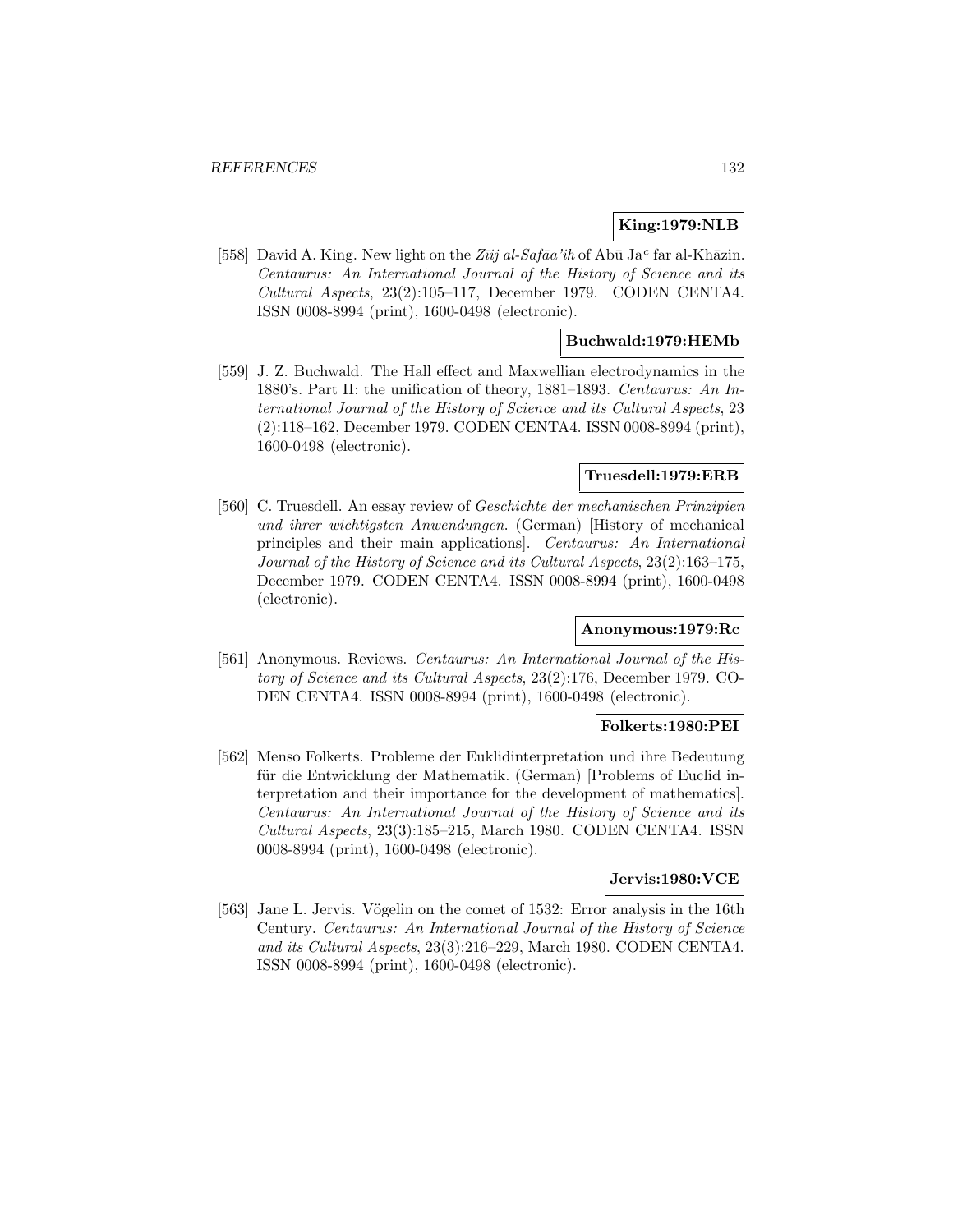### **Hendry:1980:NTC**

[564] John Hendry. Newton's theory of colour. Centaurus: An International Journal of the History of Science and its Cultural Aspects, 23(3):230– 251, March 1980. CODEN CENTA4. ISSN 0008-8994 (print), 1600-0498 (electronic).

## **Anonymous:1980:Ra**

[565] Anonymous. Reviews. Centaurus: An International Journal of the History of Science and its Cultural Aspects, 23(3):252–255, March 1980. CODEN CENTA4. ISSN 0008-8994 (print), 1600-0498 (electronic).

#### **vanderWaerden:1980:TRP**

[566] B. L. van der Waerden. The  $(2:n)$  table in the Rhind Papyrus. Centaurus: An International Journal of the History of Science and its Cultural Aspects, 23(4):259–274, June 1980. CODEN CENTA4. ISSN 0008-8994 (print), 1600-0498 (electronic).

# **Kragh:1980:APC**

[567] Helge Kragh. Anatomy of a priority conflict: the case of element 72. Centaurus: An International Journal of the History of Science and its Cultural Aspects, 23(4):275–301, June 1980. CODEN CENTA4. ISSN 0008-8994 (print), 1600-0498 (electronic).

# **McMullin:1980:GAP**

[568] Ernan McMullin. Galileo against the philosophers an essay review. Centaurus: An International Journal of the History of Science and its Cultural Aspects, 23(4):302–311, June 1980. CODEN CENTA4. ISSN 0008- 8994 (print), 1600-0498 (electronic).

### **Anonymous:1980:Rb**

[569] Anonymous. Reviews. Centaurus: An International Journal of the History of Science and its Cultural Aspects, 23(4):312–313, June 1980. CO-DEN CENTA4. ISSN 0008-8994 (print), 1600-0498 (electronic).

#### **Anonymous:1980:RNE**

[570] Anonymous. Reprints and new editions. Centaurus: An International Journal of the History of Science and its Cultural Aspects, 23(4):329– 332, June 1980. CODEN CENTA4. ISSN 0008-8994 (print), 1600-0498 (electronic).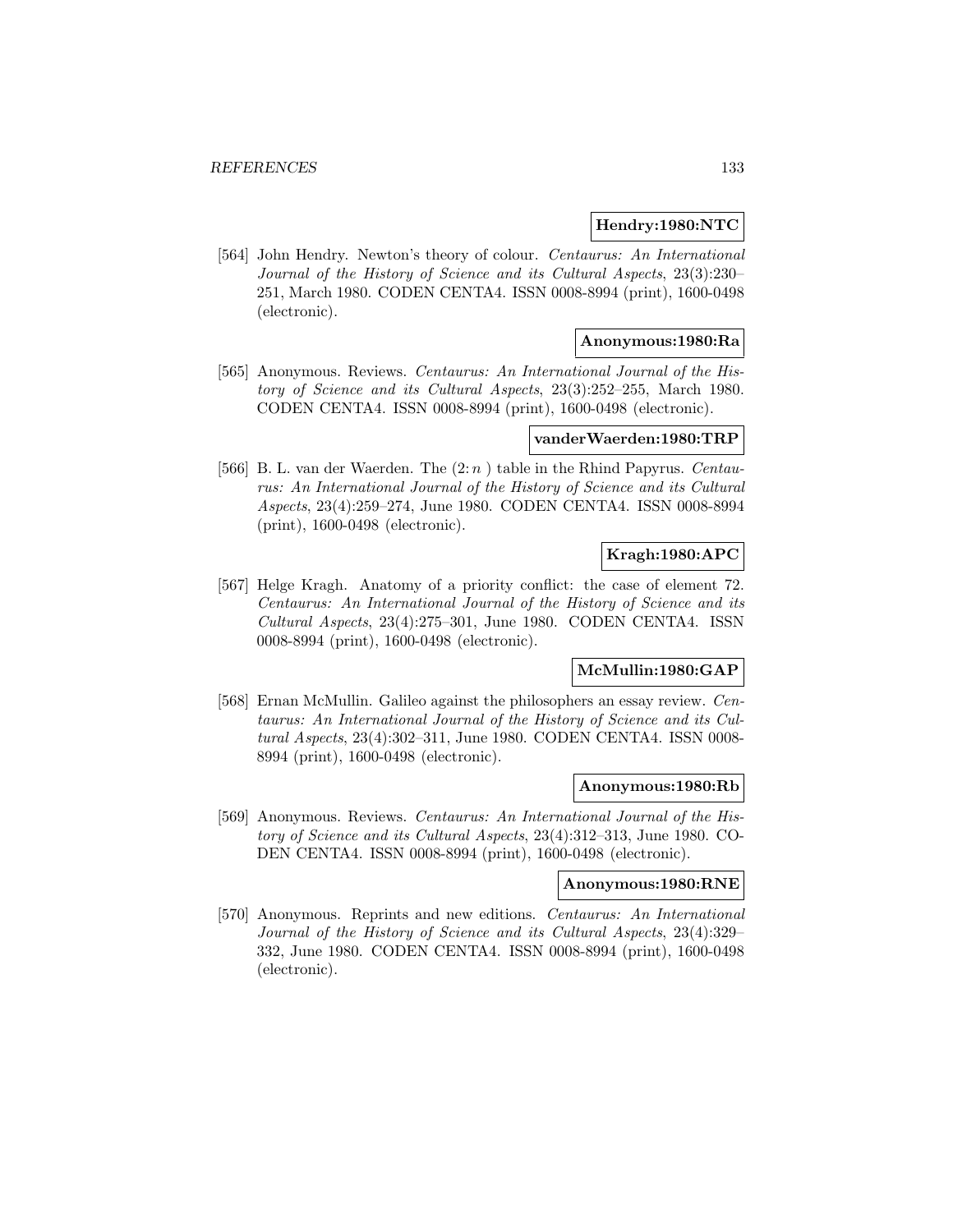#### **Neugebauer:1980:OP**

[571] O. Neugebauer. On the orientation of pyramids. Centaurus: An International Journal of the History of Science and its Cultural Aspects, 24 (1):1–3, September 1980. CODEN CENTA4. ISSN 0008-8994 (print), 1600-0498 (electronic).

## **Schmidt:1980:PPN**

[572] Olaf Schmidt. On Plimpton 322. Pythagorean numbers in Babylonian mathematics. Centaurus: An International Journal of the History of Science and its Cultural Aspects, 24(1):4–13, September 1980. CODEN CENTA4. ISSN 0008-8994 (print), 1600-0498 (electronic).

## **Aaboe:1980:OTB**

[573] Asger Aaboe. Observation and theory in Babylonian astronomy. Centaurus: An International Journal of the History of Science and its Cultural Aspects, 24(1):14–35, September 1980. CODEN CENTA4. ISSN 0008- 8994 (print), 1600-0498 (electronic).

### **Brack-Bernsen:1980:SIE**

[574] Lis Brack-Bernsen. Some investigations on the ephemerides of the Babylonian Moon texts, System A. Centaurus: An International Journal of the History of Science and its Cultural Aspects, 24(1):36–50, September 1980. CODEN CENTA4. ISSN 0008-8994 (print), 1600-0498 (electronic).

#### **Moesgaard:1980:FMS**

[575] Kristian Peder Moesgaard. The full Moon serpent. A foundation stone of ancient astronomy?: the full Moon serpent. A foundation stone of ancient astronomy? Centaurus: An International Journal of the History of Science and its Cultural Aspects, 24(1):51–96, September 1980. CODEN CENTA4. ISSN 0008-8994 (print), 1600-0498 (electronic).

## **Toomer:1980:HEB**

[576] G. J. Toomer. Hipparchus' empirical basis for his lunar mean motions: a historical footnote to Olaf Pedersen, a survey of the Almagest, 161– 64. Centaurus: An International Journal of the History of Science and its Cultural Aspects, 24(1):97–109, September 1980. CODEN CENTA4. ISSN 0008-8994 (print), 1600-0498 (electronic).

### **Taisbak:1980:APH**

[577] Chr. M. Taisbak. An Archimedean proof of Heron's formula for the area of a triangle; reconstructed. Centaurus: An International Journal of the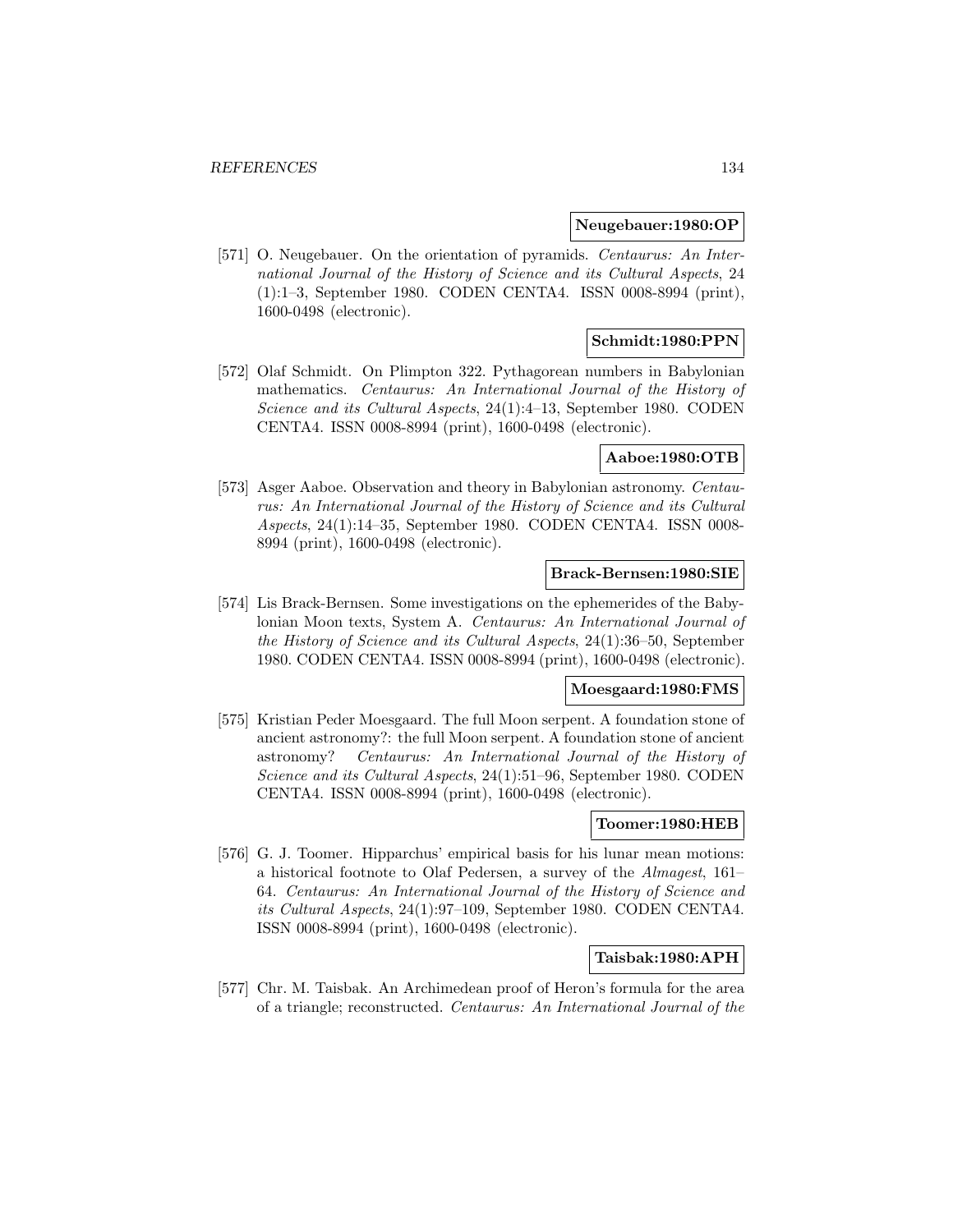History of Science and its Cultural Aspects, 24(1):110–116, September 1980. CODEN CENTA4. ISSN 0008-8994 (print), 1600-0498 (electronic).

#### **vanderWaerden:1980:CBC**

[578] B. L. van der Waerden. The conjunction of 3102 B.C. Centaurus: An International Journal of the History of Science and its Cultural Aspects, 24(1):117–131, September 1980. CODEN CENTA4. ISSN 0008-8994 (print), 1600-0498 (electronic).

### **Goldstein:1980:SMA**

[579] Bernard R. Goldstein. The status of models in Ancient and Medieval astronomy. Centaurus: An International Journal of the History of Science and its Cultural Aspects, 24(1):132–147, September 1980. CODEN CENTA4. ISSN 0008-8994 (print), 1600-0498 (electronic).

### **Hartner:1980:UVL**

[580] Willy Hartner. An unusual value for the length of the meridian degree:  $66$  1/2 miles, in Ibn Yūnus' Hākimitic  $Z\bar{y}$ . Centaurus: An International Journal of the History of Science and its Cultural Aspects, 24(1):148–152, September 1980. CODEN CENTA4. ISSN 0008-8994 (print), 1600-0498 (electronic).

# **Lorch:1980:SSR**

[581] Richard Lorch. The sphera solida and related instruments. *Centau*rus: An International Journal of the History of Science and its Cultural Aspects, 24(1):153–161, September 1980. CODEN CENTA4. ISSN 0008- 8994 (print), 1600-0498 (electronic).

#### **Kennedy:1980:AEP**

[582] E. S. Kennedy. Astronomical events from a Persian astrological manuscript. Centaurus: An International Journal of the History of Science and its Cultural Aspects, 24(1):162–177, September 1980. CODEN CENTA4. ISSN 0008-8994 (print), 1600-0498 (electronic).

# **Gingerich:1980:AKA**

[583] Owen Gingerich. Appendix to E. S. Kennedy "astronomical events from a Persian astrological manuscript". Centaurus: An International Journal of the History of Science and its Cultural Aspects, 24(1):178–180, September 1980. CODEN CENTA4. ISSN 0008-8994 (print), 1600-0498 (electronic).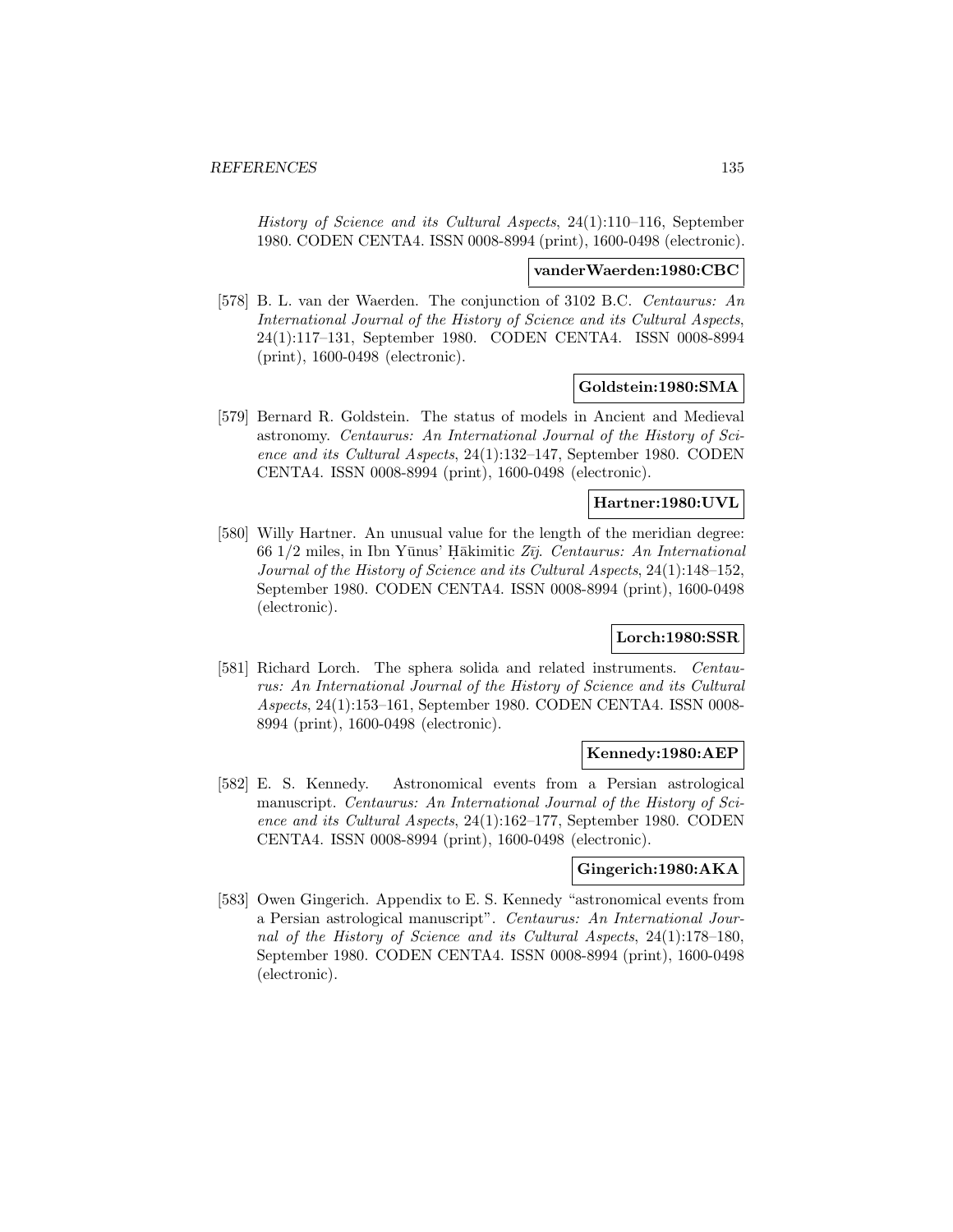### **North:1980:AFC**

[584] J. D. North. Astrology and the fortunes of churches. Centaurus: An International Journal of the History of Science and its Cultural Aspects, 24(1):181–211, September 1980. CODEN CENTA4. ISSN 0008-8994 (print), 1600-0498 (electronic).

### **Swerdlow:1980:LPM**

[585] Noel M. Swerdlow. Long-period motions of the Earth in De revolutionibus. Centaurus: An International Journal of the History of Science and its Cultural Aspects, 24(1):212–245, September 1980. CODEN CENTA4. ISSN 0008-8994 (print), 1600-0498 (electronic).

## **Ziggelaar:1980:SLR**

[586] August Ziggelaar. The Sine Law of Refraction derived from the Principle of Fermat — prior to Fermat? The theses of Wilhelm Boelmans S.J. in 1634. Centaurus: An International Journal of the History of Science and its Cultural Aspects, 24(1):246–262, September 1980. CODEN CENTA4. ISSN 0008-8994 (print), 1600-0498 (electronic).

## **Lutzen:1980:RBP**

[587] Jesper Lützen. The relationship between Pascal's mathematics and his philosophy. Centaurus: An International Journal of the History of Science and its Cultural Aspects, 24(1):263–272, September 1980. CODEN CENTA4. ISSN 0008-8994 (print), 1600-0498 (electronic).

### **Shapiro:1980:NHE**

[588] Alan E. Shapiro. Newton and Huygens' explanation of the 22° halo. Centaurus: An International Journal of the History of Science and its Cultural Aspects, 24(1):273–287, September 1980. CODEN CENTA4. ISSN 0008-8994 (print), 1600-0498 (electronic).

#### **Whiteside:1980:KNF**

[589] D. T. Whiteside. Kepler, Newton and Flamsteed on refraction through a 'regular aire': the mathematical and the practical. Centaurus: An International Journal of the History of Science and its Cultural Aspects, 24(1):288–315, September 1980. CODEN CENTA4. ISSN 0008-8994 (print), 1600-0498 (electronic).

#### **Andersen:1980:IMD**

[590] Kirsti Andersen. An impression of mathematics in Denmark in the period 1600–1800. Centaurus: An International Journal of the History of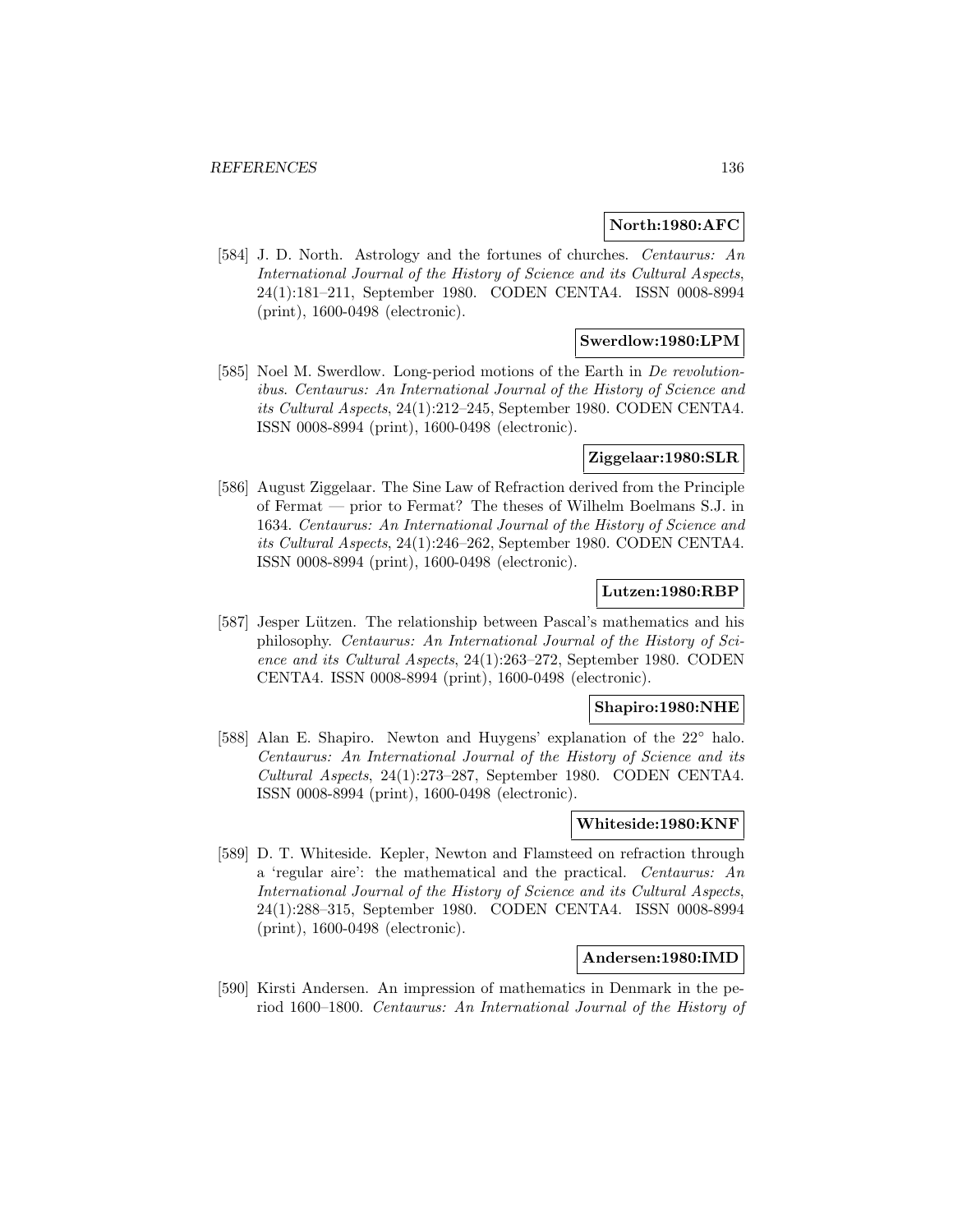Science and its Cultural Aspects, 24(1):316–334, September 1980. CO-DEN CENTA4. ISSN 0008-8994 (print), 1600-0498 (electronic).

### **Pedersen:1980:RJB**

[591] Kurt Møller Pedersen. Roger Joseph Boscovich and John Robison on terrestrial aberration. Centaurus: An International Journal of the History of Science and its Cultural Aspects, 24(1):335–345, September 1980. CODEN CENTA4. ISSN 0008-8994 (print), 1600-0498 (electronic).

### **Knudsen:1980:CVI**

[592] Ole Knudsen. 19th Century views on induction in moving conductors. Centaurus: An International Journal of the History of Science and its Cultural Aspects, 24(1):346–360, September 1980. CODEN CENTA4. ISSN 0008-8994 (print), 1600-0498 (electronic).

# **Pihl:1980:TCV**

[593] Mogens Pihl. Two contributions of L. V. Lorenz to mathematical physics. Centaurus: An International Journal of the History of Science and its Cultural Aspects, 24(1):361–368, September 1980. CODEN CENTA4. ISSN 0008-8994 (print), 1600-0498 (electronic).

# **Folkerts:1981:MMH**

[594] Menso Folkerts. Mittelalterliche mathematische Handschriften in westlichen Sprachen in der Herzog August Bibliothek Wolfenbüttel Ein vorläufiges Verzeichnis. (German) [Mathematical Medieval manuscripts in Western languages in the Herzog August Library in Wolfenbüttel: A provisional list]. Centaurus: An International Journal of the History of Science and its Cultural Aspects, 25(1):1–49, April 1981. CODEN CENTA4. ISSN 0008-8994 (print), 1600-0498 (electronic).

#### **Smith:1981:MLA**

[595] G. C. Smith. De Morgan and the laws of algebra. Centaurus: An International Journal of the History of Science and its Cultural Aspects, 25(1):50–70, April 1981. CODEN CENTA4. ISSN 0008-8994 (print), 1600-0498 (electronic).

# **Brown:1981:YPM**

[596] Laurie M. Brown. Yukawa's prediction of the meson. Centaurus: An International Journal of the History of Science and its Cultural Aspects, 25(1):71–132, April 1981. CODEN CENTA4. ISSN 0008-8994 (print), 1600-0498 (electronic).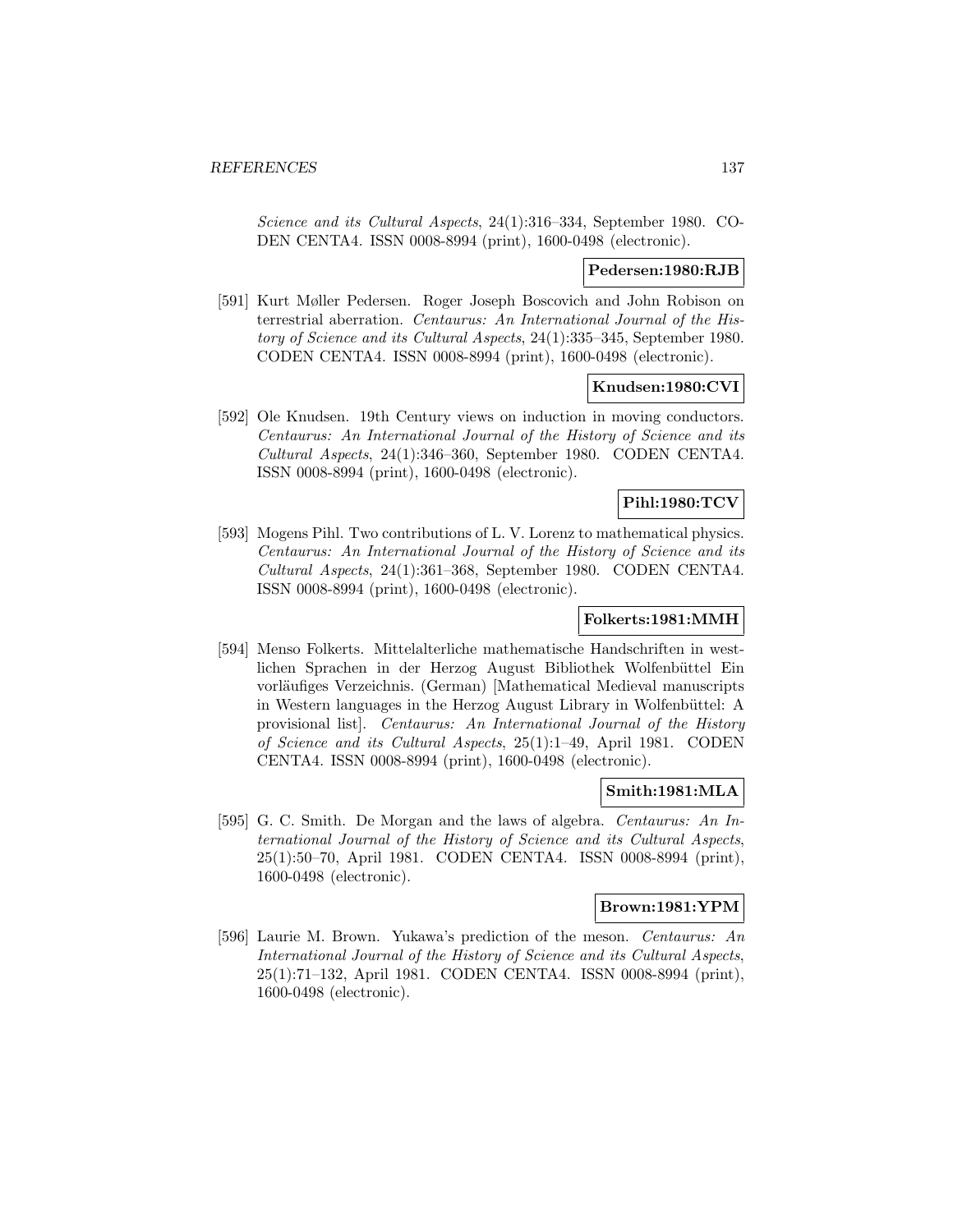#### **Anonymous:1981:Ra**

[597] Anonymous. Reviews. Centaurus: An International Journal of the History of Science and its Cultural Aspects, 25(1):133–154, April 1981. CO-DEN CENTA4. ISSN 0008-8994 (print), 1600-0498 (electronic).

# **Evans:1981:BGF**

[598] Gillian R. Evans. Boethius' geometry and the four ways. Centaurus: An International Journal of the History of Science and its Cultural Aspects, 25(2):161–165, July 1981. CODEN CENTA4. ISSN 0008-8994 (print), 1600-0498 (electronic).

# **Siesser:1981:CGE**

[599] William G. Siesser. Christian Gottfried Ehrenberg: Founder of micropaleontology. Centaurus: An International Journal of the History of Science and its Cultural Aspects, 25(2):166–188, July 1981. CODEN CENTA4. ISSN 0008-8994 (print), 1600-0498 (electronic).

# **Hendry:1981:BKS**

[600] John Hendry. Bohr–Kramers–Slater: a virtual theory of virtual oscillators and its role in the history of quantum mechanics. Centaurus: An International Journal of the History of Science and its Cultural Aspects, 25(2):189–221, July 1981. CODEN CENTA4. ISSN 0008-8994 (print), 1600-0498 (electronic).

# **Glen:1981:FPA**

[601] William Glen. The first potassium–argon geomagnetic polarity reversal time scale; a premature start by Martin G. Rutten. Centaurus: An International Journal of the History of Science and its Cultural Aspects, 25(2):222–238, July 1981. CODEN CENTA4. ISSN 0008-8994 (print), 1600-0498 (electronic).

# **Anonymous:1981:Rb**

[602] Anonymous. Reviews. Centaurus: An International Journal of the History of Science and its Cultural Aspects, 25(2):239–252, July 1981. CO-DEN CENTA4. ISSN 0008-8994 (print), 1600-0498 (electronic).

## **Knorr:1981:HCC**

[603] Wilbur Richard Knorr. The hyperbola-construction in the conics, book II: Ancient variations on a theorem of Apollonius. Centaurus: An International Journal of the History of Science and its Cultural Aspects, 25 (3):253–291, October 1981. CODEN CENTA4. ISSN 0008-8994 (print), 1600-0498 (electronic).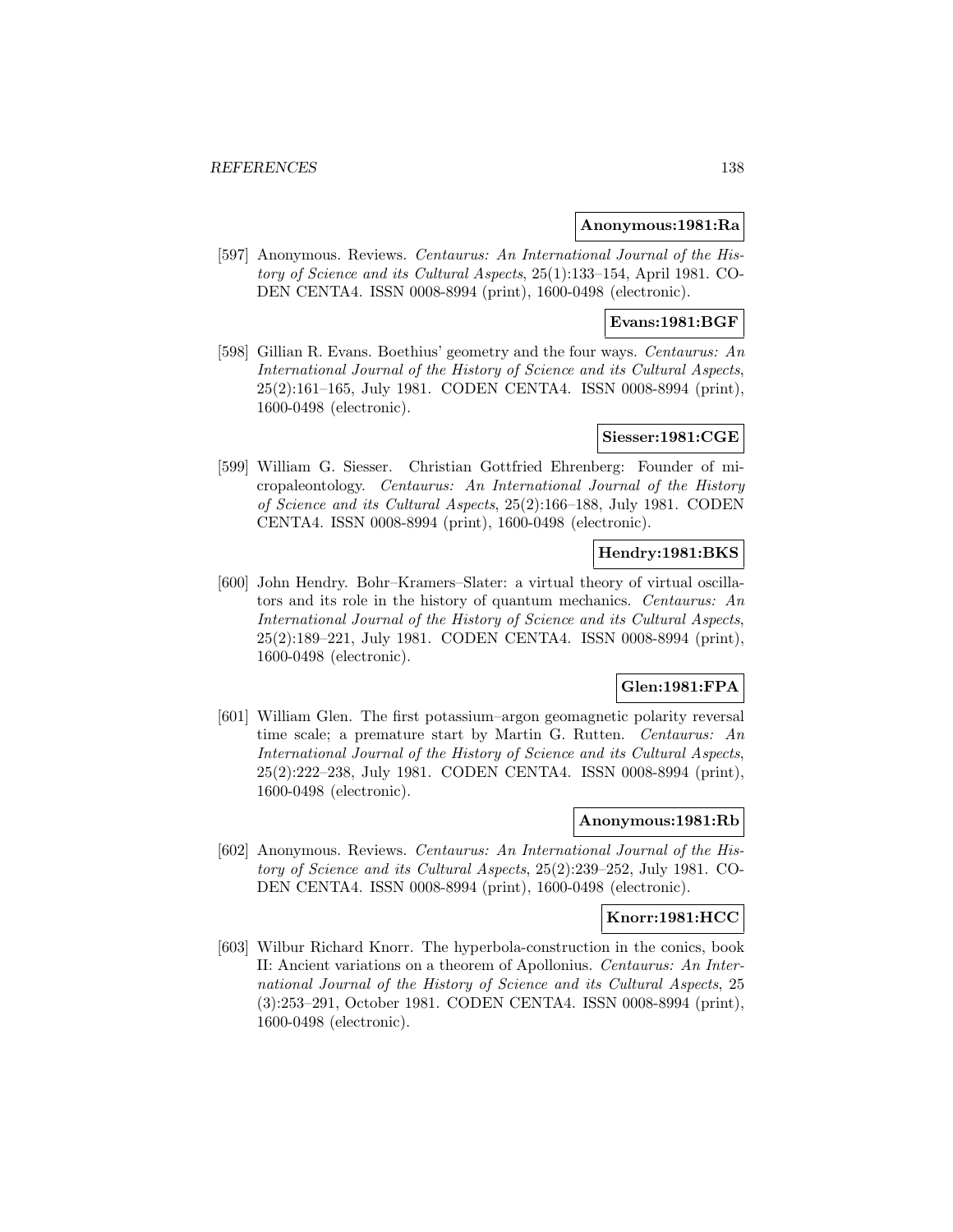#### **Neugebauer:1981:CPC**

[604] O. Neugebauer. On the Computus Paschalis of "Cassiodorus". Centaurus: An International Journal of the History of Science and its Cultural Aspects, 25(3):292–302, October 1981. CODEN CENTA4. ISSN 0008- 8994 (print), 1600-0498 (electronic).

## **Goldstein:1981:ACC**

[605] B. R. Goldstein and D. Pingree. Astronomical computations for 1299 from the Cairo Geniza. Centaurus: An International Journal of the History of Science and its Cultural Aspects, 25(3):303–318, October 1981. CODEN CENTA4. ISSN 0008-8994 (print), 1600-0498 (electronic).

### **Muller:1981:MRD**

[606] Gerhard H. Müller and Marshall R. Wheeler. Misinterpretations of Réaumur's description of small flies. Centaurus: An International Journal of the History of Science and its Cultural Aspects, 25(3):319–327, October 1981. CODEN CENTA4. ISSN 0008-8994 (print), 1600-0498 (electronic).

### **Anonymous:1981:Rc**

[607] Anonymous. Reviews. Centaurus: An International Journal of the History of Science and its Cultural Aspects, 25(3):328–348, October 1981. CODEN CENTA4. ISSN 0008-8994 (print), 1600-0498 (electronic).

### **Klein:1982:AEF**

[608] M. J. Klein. Albert Einstein — four commemorative lectures — Loyd S. Swenson, Jr., C. P. Snow, Howard Stein, and Ilya Prigogine. Centaurus: An International Journal of the History of Science and its Cultural Aspects, 25(3):344–345, October 1982. CODEN CENTA4. ISSN 0008-8994 (print), 1600-0498 (electronic).

# **Knorr:1982:OEH**

[609] Wilbur R. Knorr. Observations on the early history of the conies. Centaurus: An International Journal of the History of Science and its Cultural Aspects, 26(1):1–24, April 1982. CODEN CENTA4. ISSN 0008-8994 (print), 1600-0498 (electronic).

### **Ullmann:1982:EMS**

[610] Dieter Ullmann. Die ersten Messungen der Schallgeschwindigkeit in Luft und das Schallortungsverfahren von Jonas Meldercreutz. (German) [The first measurements of the speed of sound in air and the sound localization method of Jonas Meldercreutz]. Centaurus: An International Journal of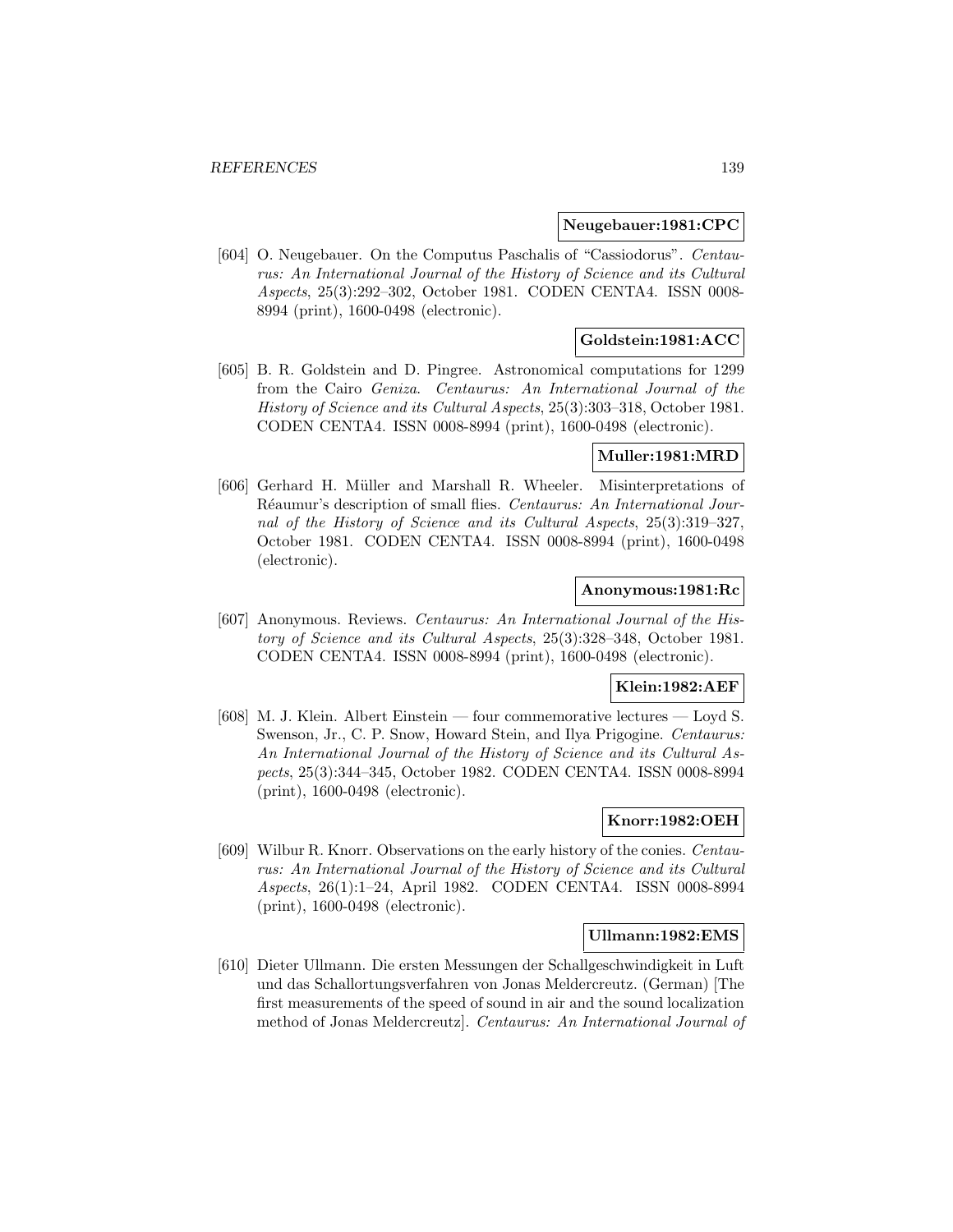the History of Science and its Cultural Aspects, 26(1):25–37, April 1982. CODEN CENTA4. ISSN 0008-8994 (print), 1600-0498 (electronic).

### **Campbell:1982:MTC**

[611] Margaret Campbell. Mendel's theory: Its context and plausibility. Centaurus: An International Journal of the History of Science and its Cultural Aspects, 26(1):38–69, April 1982. CODEN CENTA4. ISSN 0008- 8994 (print), 1600-0498 (electronic).

#### **Anonymous:1982:Ra**

[612] Anonymous. Reviews. Centaurus: An International Journal of the History of Science and its Cultural Aspects, 26(1):70–81, April 1982. CO-DEN CENTA4. ISSN 0008-8994 (print), 1600-0498 (electronic).

#### **Anonymous:1982:BRBa**

[613] Anonymous. Books received: Books received. Centaurus: An International Journal of the History of Science and its Cultural Aspects, 26(1): 82–84, April 1982. CODEN CENTA4. ISSN 0008-8994 (print), 1600-0498 (electronic).

### **Lervig:1982:WHC**

[614] Philip Lervig. What is heat? C. Truesdell's view of thermodynamics. A critical discussion. Centaurus: An International Journal of the History of Science and its Cultural Aspects, 26(2):85–122, July 1982. CODEN CENTA4. ISSN 0008-8994 (print), 1600-0498 (electronic).

#### **Jordan:1982:DHS**

[615] D. W. Jordan. D. E. Hughes self-induction and the skin-effect. Centaurus: An International Journal of the History of Science and its Cultural Aspects, 26(2):123–153, July 1982. CODEN CENTA4. ISSN 0008-8994 (print), 1600-0498 (electronic).

## **Kragh:1982:ESW**

[616] Helge Kragh. Erwin Schrödinger and the wave equation: the crucial phase. Centaurus: An International Journal of the History of Science and its Cultural Aspects, 26(2):154–197, July 1982. CODEN CENTA4. ISSN 0008-8994 (print), 1600-0498 (electronic).

#### **Grythe:1982:SRE**

[617] Inge Grythe. Some remarks on the early S-matrix. Centaurus: An International Journal of the History of Science and its Cultural Aspects, 26(2):198–203, July 1982. CODEN CENTA4. ISSN 0008-8994 (print), 1600-0498 (electronic).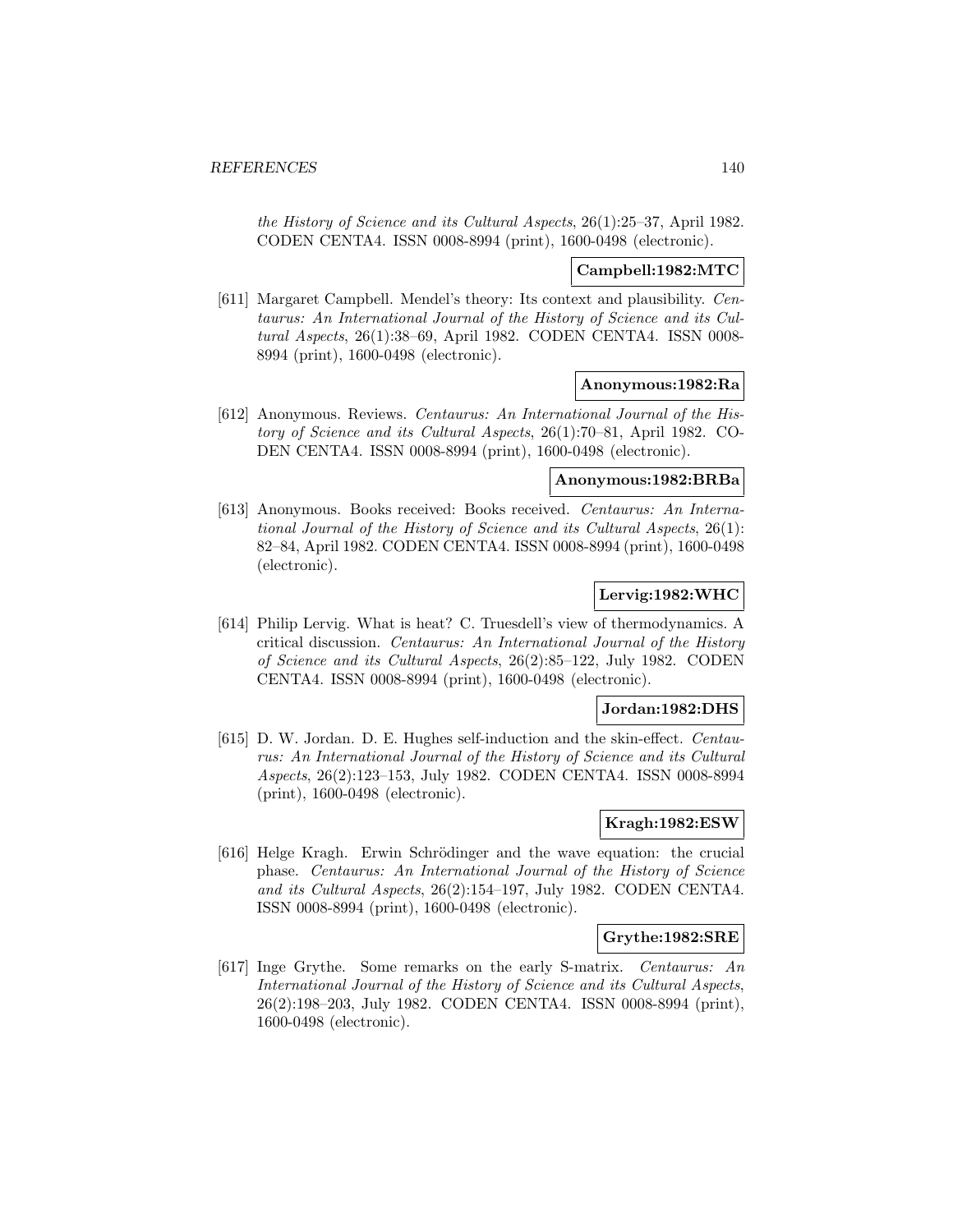## **Haage:1982:ABN**

[618] Bernhard D. Haage. Das alchemistische Bildgedicht vom 'Nackten Weib' in seiner bisher ältesten Überlieferung. (German) [The alchemical image from the poem 'Naked woman' in its earliest archaeological lore]. Centaurus: An International Journal of the History of Science and its Cultural Aspects, 26(2):204–214, July 1982. CODEN CENTA4. ISSN 0008-8994 (print), 1600-0498 (electronic).

# **Evans:1982:BCB**

[619] Gillian R. Evans. Brief communications: Brief communications. Centaurus: An International Journal of the History of Science and its Cultural Aspects, 26(2):215–217, July 1982. CODEN CENTA4. ISSN 0008-8994 (print), 1600-0498 (electronic).

# **King:1982:BCB**

[620] David A. King. Brief communications: Brief communications. Centaurus: An International Journal of the History of Science and its Cultural Aspects, 26(2):217–218, July 1982. CODEN CENTA4. ISSN 0008-8994 (print), 1600-0498 (electronic).

#### **Anonymous:1982:Rb**

[621] Anonymous. Reviews. Centaurus: An International Journal of the History of Science and its Cultural Aspects, 26(2):219–240, July 1982. CO-DEN CENTA4. ISSN 0008-8994 (print), 1600-0498 (electronic).

#### **Goodstein:1982:IMR**

[622] Judith R. Goodstein. The Italian mathematicians of Relativity. Centaurus: An International Journal of the History of Science and its Cultural Aspects, 26(3):241–261, October 1982. CODEN CENTA4. ISSN 0008- 8994 (print), 1600-0498 (electronic).

#### **Galison:1982:DMF**

[623] Peter Galison. The discovery of the muon and the failed revolution against quantum electrodynamics. Centaurus: An International Journal of the History of Science and its Cultural Aspects, 26(3):262–316, October 1982. CODEN CENTA4. ISSN 0008-8994 (print), 1600-0498 (electronic).

### **Melnikov:1982:SDP**

[624] V. P. Mel'nikov. Some details in the prehistory of the discovery of element 72. Centaurus: An International Journal of the History of Science and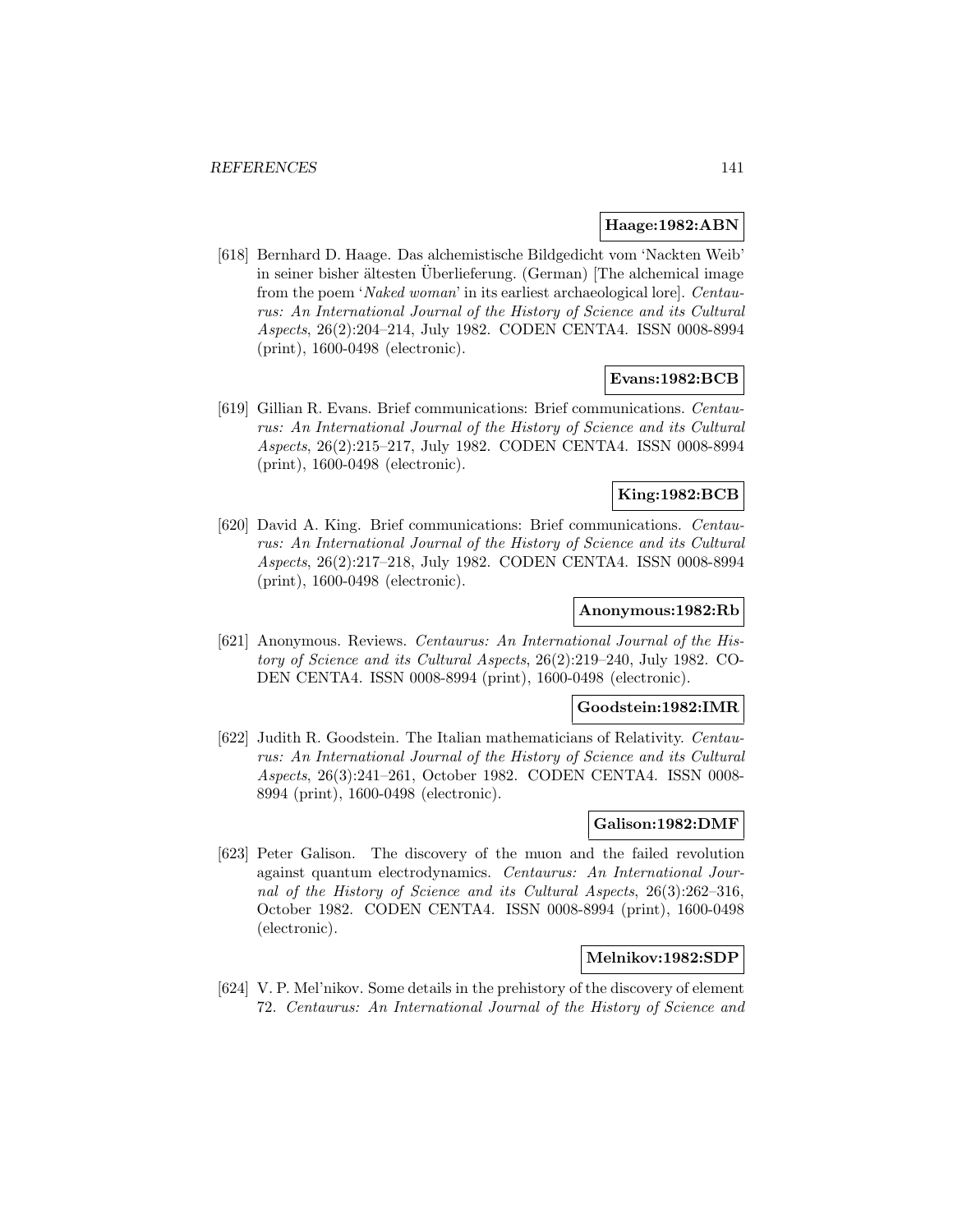its Cultural Aspects, 26(3):317–322, October 1982. CODEN CENTA4. ISSN 0008-8994 (print), 1600-0498 (electronic).

### **Truesdell:1982:ECT**

[625] C. Truesdell. Euler's contribution to the theory of ships and mechanics: An essay review. Centaurus: An International Journal of the History of Science and its Cultural Aspects, 26(3):323–335, October 1982. CODEN CENTA4. ISSN 0008-8994 (print), 1600-0498 (electronic).

# **Anonymous:1982:Rc**

[626] Anonymous. Reviews. Centaurus: An International Journal of the History of Science and its Cultural Aspects, 26(3):336–340, October 1982. CODEN CENTA4. ISSN 0008-8994 (print), 1600-0498 (electronic).

## **Anonymous:1982:BRBb**

[627] Anonymous. Books received: Books received. Centaurus: An International Journal of the History of Science and its Cultural Aspects, 26(3): 341–344, October 1982. CODEN CENTA4. ISSN 0008-8994 (print), 1600-0498 (electronic).

# **Larsen:1984:PPE**

[628] Mogens Esrom Larsen. On the possibility of a pre-Euclidean theory of proportions. Centaurus: An International Journal of the History of Science and its Cultural Aspects, 27(1):1–25, April 1984. CODEN CENTA4. ISSN 0008-8994 (print), 1600-0498 (electronic).

# **Sesiano:1984:AML**

[629] Jacques Sesiano. Une arithmétique médiévale en langue provençale. (French) [A Medieval arithmetic in the Provençal language]. Centaurus: An International Journal of the History of Science and its Cultural Aspects, 27(1):26–75, April 1984. CODEN CENTA4. ISSN 0008-8994 (print), 1600-0498 (electronic).

## **Kraft:1984:ASK**

[630] P. Kraft and P. Kroes. Adaptation of scientific knowledge to an intellectual environment. Paul Forman's "Weimar Culture, Causality, and Quantum Theory, 1918–1927": Analysis and criticism. Centaurus: An International Journal of the History of Science and its Cultural Aspects, 27(1):76–99, April 1984. CODEN CENTA4. ISSN 0008-8994 (print), 1600-0498 (electronic).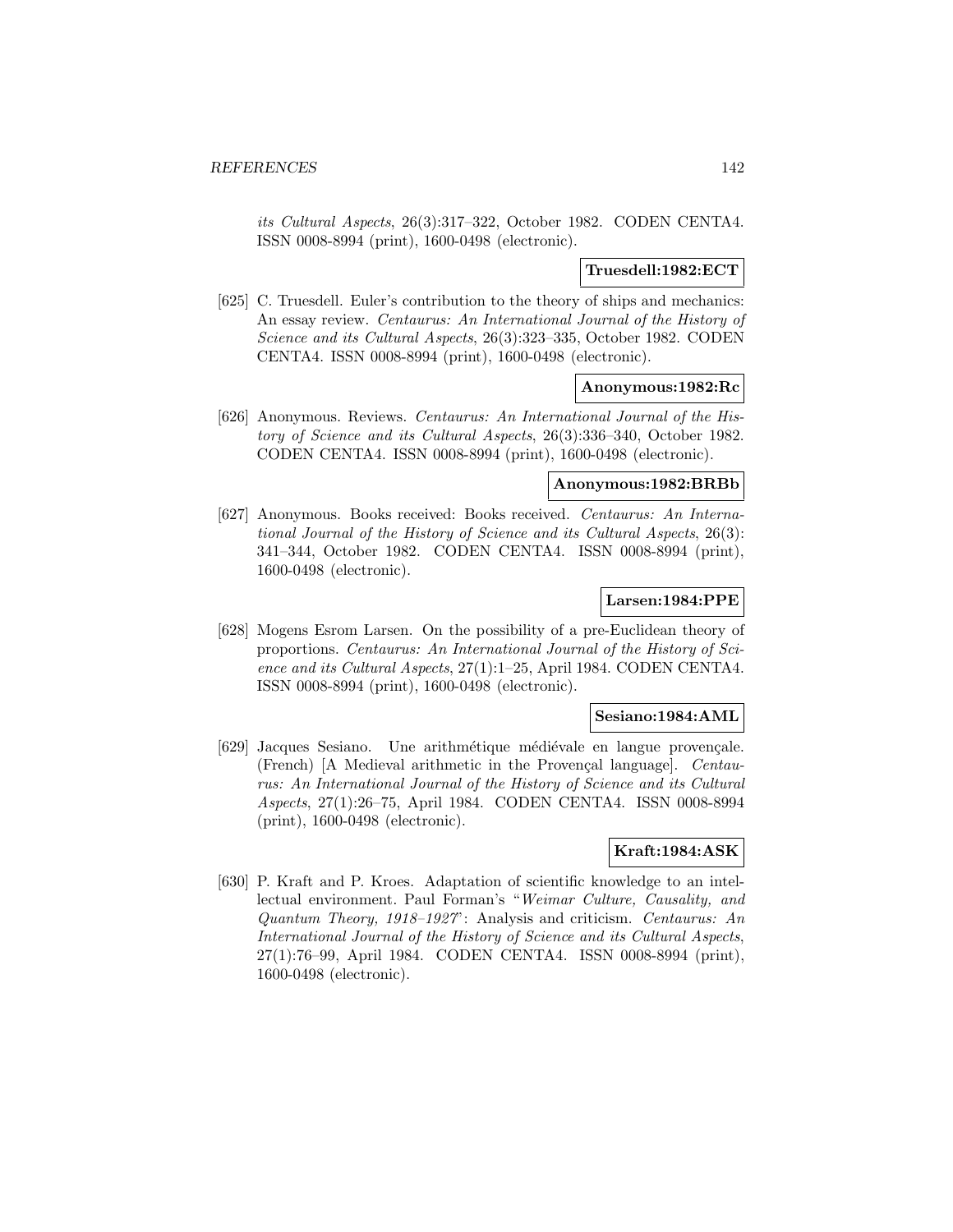#### **Anonymous:1984:Ra**

[631] Anonymous. Reviews. Centaurus: An International Journal of the History of Science and its Cultural Aspects, 27(1):100–108, April 1984. CO-DEN CENTA4. ISSN 0008-8994 (print), 1600-0498 (electronic).

## **Kennedy:1984:TPA**

[632] E. S. Kennedy. Two Persian astronomical treatises by Nasīr al-Dīn al Tūsī. Centaurus: An International Journal of the History of Science and its Cultural Aspects, 27(2):109–120, July 1984. CODEN CENTA4. ISSN 0008-8994 (print), 1600-0498 (electronic).

# **OHara:1984:GMM**

[633] James G. O'Hara. Gauß' method for measuring the terrestrial magnetic force in absolute measure: Its invention and introduction in geomagnetic research. Centaurus: An International Journal of the History of Science and its Cultural Aspects, 27(2):121–147, July 1984. CODEN CENTA4. ISSN 0008-8994 (print), 1600-0498 (electronic).

# **Barker:1984:SCP**

[634] Peter Barker and Bernard R. Goldstein. Is Seventeenth Century physics indebted to the Stoics? Centaurus: An International Journal of the History of Science and its Cultural Aspects, 27(2):148–164, July 1984. CODEN CENTA4. ISSN 0008-8994 (print), 1600-0498 (electronic).

# **Taisbak:1984:BCE**

[635] C. M. Taisbak. Brief communications: Eleven eighty-thirds. Ptolemy's reference to Eratosthenes in Almagest 1.12. Centaurus: An International Journal of the History of Science and its Cultural Aspects, 27(2):165– 167, July 1984. CODEN CENTA4. ISSN 0008-8994 (print), 1600-0498 (electronic).

# **Vida:1984:BCN**

[636] Tivadar Vida. Brief communications: Niels Stensens Ungarnreise im Jahre 1669. (German) [Niels Stensen's Hungarian voyage in the year 1669]. Centaurus: An International Journal of the History of Science and its Cultural Aspects, 27(2):167–172, July 1984. CODEN CENTA4. ISSN 0008-8994 (print), 1600-0498 (electronic).

### **Anonymous:1984:Rb**

[637] Anonymous. Reviews. Centaurus: An International Journal of the History of Science and its Cultural Aspects, 27(2):173–188, July 1984. CO-DEN CENTA4. ISSN 0008-8994 (print), 1600-0498 (electronic).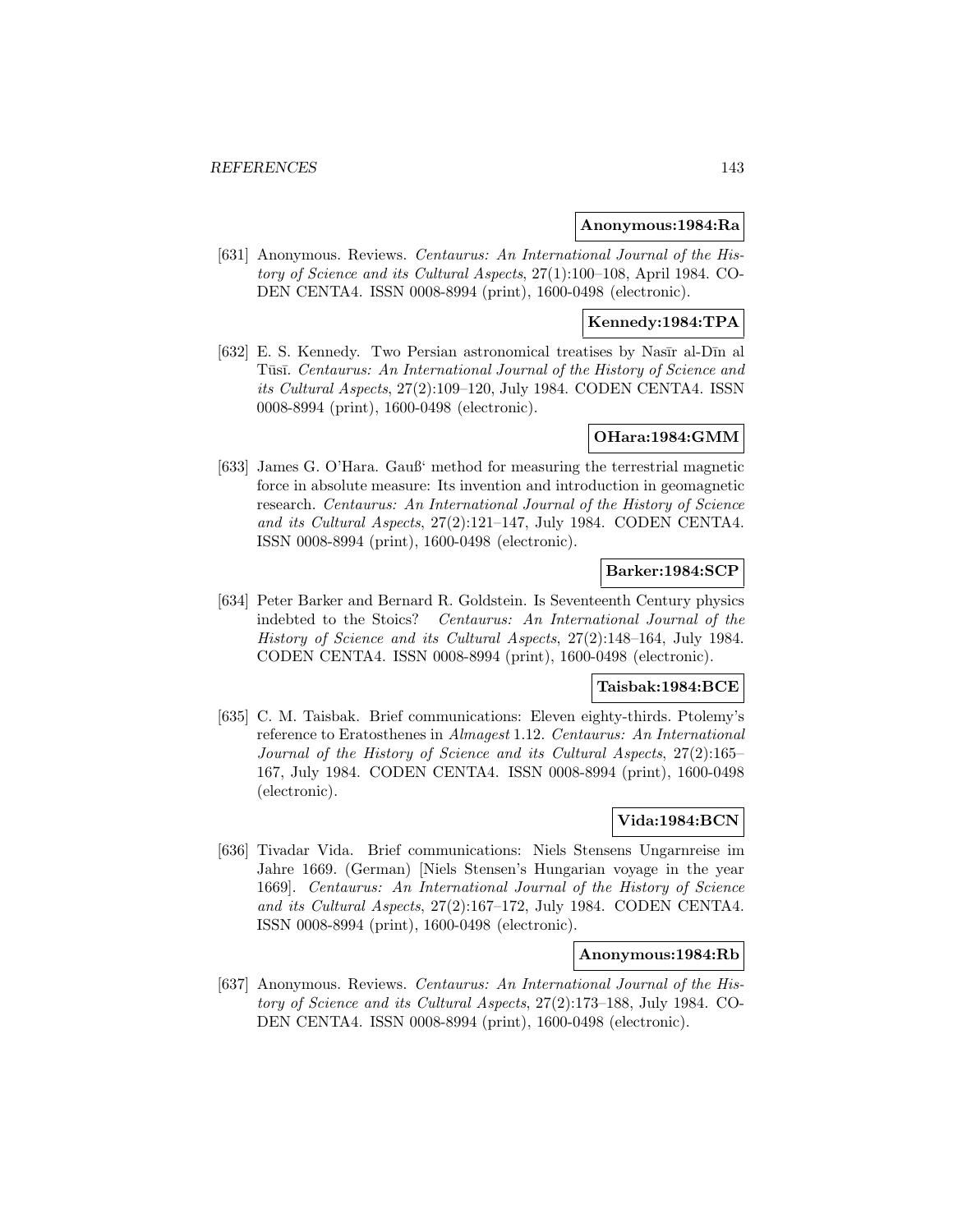## **Boker:1984:NIA**

[638] R. Böker. Über Namen und Identifizierung der ägyptischen Dekane. (German) The name and identification of the Egyptian Deans. Centaurus: An International Journal of the History of Science and its Cultural Aspects, 27(3):189–217, October 1984. CODEN CENTA4. ISSN 0008-8994 (print), 1600-0498 (electronic).

### **vanMaanen:1984:HVH**

[639] Jan A. van Maanen. Hendrick van Heuraet (1634–1660?): His life and mathematical work. Centaurus: An International Journal of the History of Science and its Cultural Aspects, 27(3):218–279, October 1984. CODEN CENTA4. ISSN 0008-8994 (print), 1600-0498 (electronic).

## **Maeyama:1984:ASO**

[640] Y. Maeyama. Ancient stellar observations: Timocharis, Aristyllus, Hipparchus, Ptolemy — the dates and accuracies. Centaurus: An International Journal of the History of Science and its Cultural Aspects, 27 (3):280–310, October 1984. CODEN CENTA4. ISSN 0008-8994 (print), 1600-0498 (electronic).

# **Jones:1984:GST**

[641] Alexander Jones. A Greek Saturn table. Centaurus: An International Journal of the History of Science and its Cultural Aspects, 27(3):311–317, October 1984. CODEN CENTA4. ISSN 0008-8994 (print), 1600-0498 (electronic).

## **Anonymous:1984:Rc**

[642] Anonymous. Reviews. Centaurus: An International Journal of the History of Science and its Cultural Aspects, 27(3):318–336, October 1984. CODEN CENTA4. ISSN 0008-8994 (print), 1600-0498 (electronic).

## **Anonymous:1984:BRB**

[643] Anonymous. Books received: Books received. Centaurus: An International Journal of the History of Science and its Cultural Aspects, 27(3): 337–339, October 1984. CODEN CENTA4. ISSN 0008-8994 (print), 1600-0498 (electronic).

### **Berggren:1985:OAB**

[644] J. L. Berggren. The origins of al-B $\overline{I}$ rūnī's "Method of the Z $\overline{ij}$ es" in the theory of sundials. Centaurus: An International Journal of the History of Science and its Cultural Aspects, 28(1):1–16, April 1985. CODEN CENTA4. ISSN 0008-8994 (print), 1600-0498 (electronic).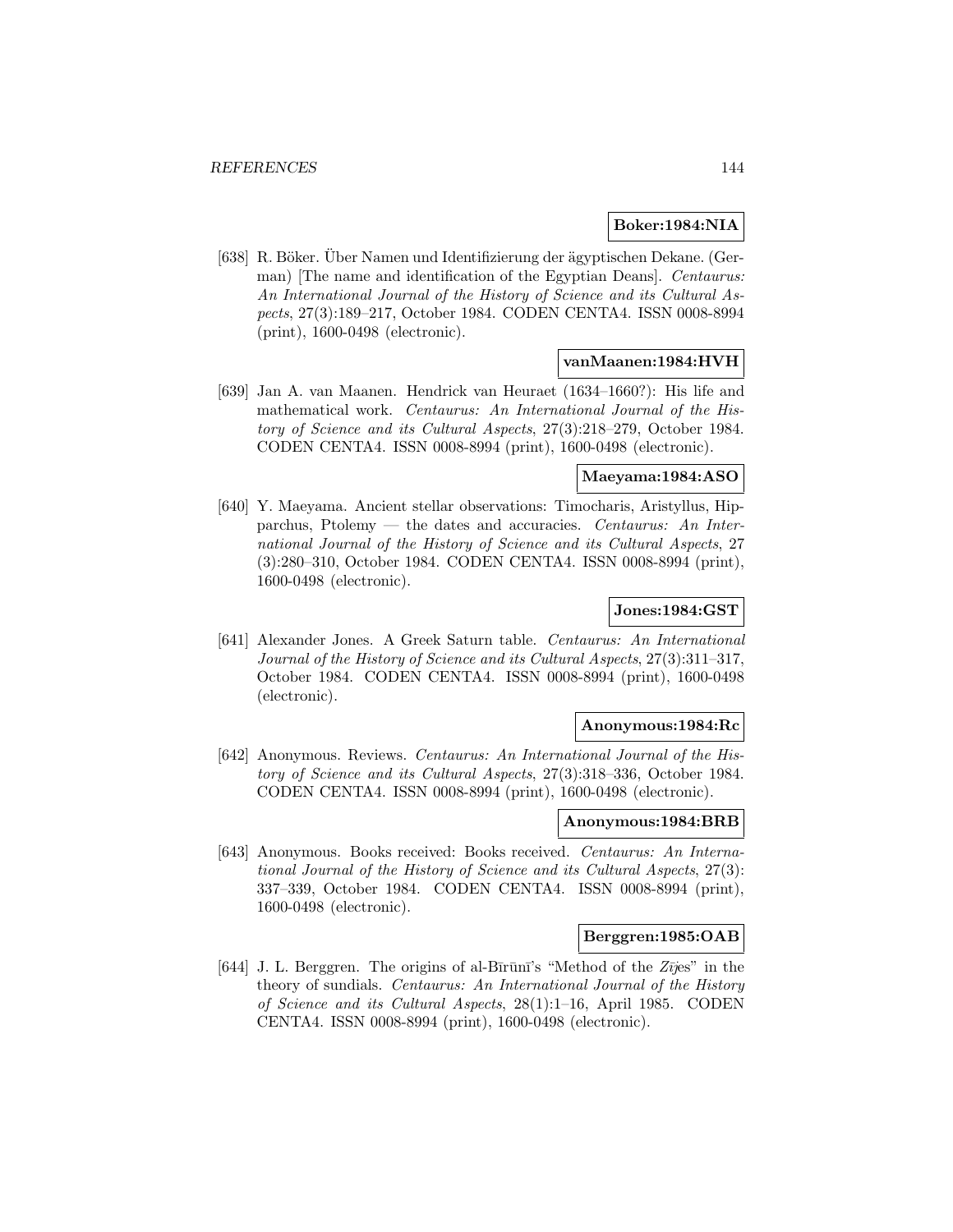#### **Scheele:1985:ZHK**

[645] Irmtraut Scheele. Der Zoologe Henrik Krøyer (1799–1870) und die deutsch-d¨anischen Wissenschaftsbeziehungen. (German) [The zoologist Henrik Krøyer (1799–1870) and German–Danish scientific relations]. Centaurus: An International Journal of the History of Science and its Cultural Aspects, 28(1):17–30, April 1985. CODEN CENTA4. ISSN 0008-8994 (print), 1600-0498 (electronic).

## **Fraser:1985:DPOa**

[646] Craig Fraser. D'Alembert's principle: the original formulation and application in Jean d'Alembert's Traité de Dynamique (1743). Centaurus: An International Journal of the History of Science and its Cultural Aspects, 28(1):31–61, April 1985. CODEN CENTA4. ISSN 0008-8994 (print), 1600-0498 (electronic).

# **Anonymous:1985:Ra**

[647] Anonymous. Reviews. Centaurus: An International Journal of the History of Science and its Cultural Aspects, 28(1):62–93, April 1985. CO-DEN CENTA4. ISSN 0008-8994 (print), 1600-0498 (electronic).

### **Hulden:1985:AGD**

[648] Bjarne Huldén, Kate Larsen, and Olaf Pedersen. Aage Gerhard Drachmann (1891–1980): a bibliography. Centaurus: An International Journal of the History of Science and its Cultural Aspects, 28(2):102–107, July 1985. CODEN CENTA4. ISSN 0008-8994 (print), 1600-0498 (electronic).

### **Langermann:1985:BBD**

[649] Y. Tzvi Langermann. The book of bodies and distances of Habash al-Hāsīb. Centaurus: An International Journal of the History of Science and its Cultural Aspects, 28(2):108–128, July 1985. CODEN CENTA4. ISSN 0008-8994 (print), 1600-0498 (electronic).

## **Curchin:1985:QDP**

[650] Leonard Curchin and Roger Herz-Fischler. De quand date le premier rapprochement entre la suite de Fibonacci et la division en extreme et moyenne raison?. (French) [When was the first reconciliation between the Fibonacci series and division in extreme and mean reason?]. Centaurus: An International Journal of the History of Science and its Cultural Aspects, 28(2):129–138, July 1985. CODEN CENTA4. ISSN 0008-8994 (print), 1600-0498 (electronic).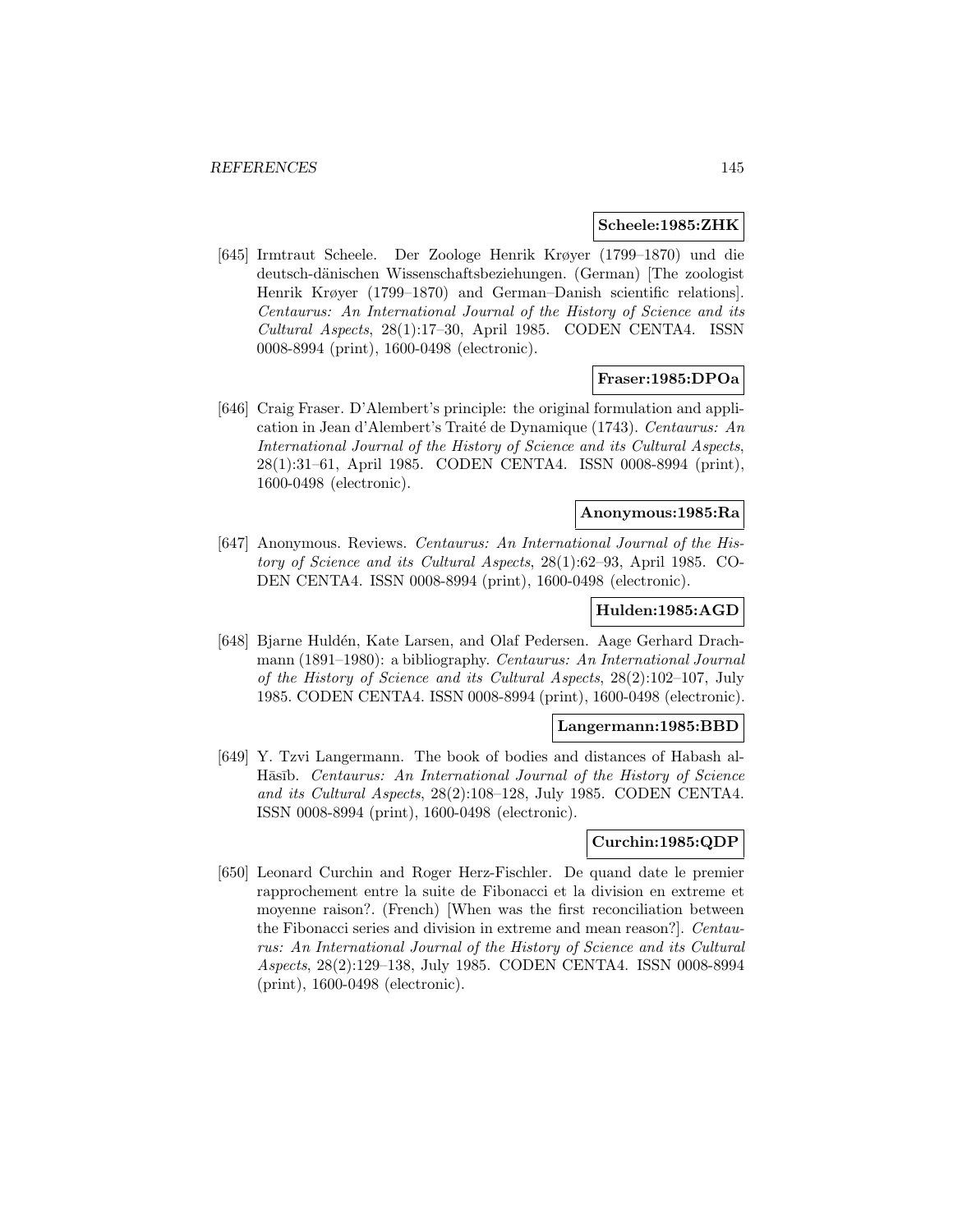### **Andersen:1985:GMT**

[651] Kirsti Andersen and Henrik Meyer. Georg Mohr's three books and the Gegenübung auf Compendium Euclidis Curiosi. Centaurus: An International Journal of the History of Science and its Cultural Aspects, 28 (2):139–144, July 1985. CODEN CENTA4. ISSN 0008-8994 (print), 1600-0498 (electronic).

## **Fraser:1985:DPOb**

[652] Craig Fraser. D'Alembert's Principle: the original formulation and application in Jean d'Alembert's Traité de Dynamique (1743). Centaurus: An International Journal of the History of Science and its Cultural Aspects, 28(2):145–159, July 1985. CODEN CENTA4. ISSN 0008-8994 (print), 1600-0498 (electronic).

## **Anonymous:1985:Rb**

[653] Anonymous. Reviews. Centaurus: An International Journal of the History of Science and its Cultural Aspects, 28(2):160–162, July 1985. CO-DEN CENTA4. ISSN 0008-8994 (print), 1600-0498 (electronic).

#### **Anonymous:1985:BRB**

[654] Anonymous. Books received: Books received. Centaurus: An International Journal of the History of Science and its Cultural Aspects, 28(2): 163–167, July 1985. CODEN CENTA4. ISSN 0008-8994 (print), 1600- 0498 (electronic).

### **Hogenduk:1985:DGC**

[655] Jan P. Hogenduk. Diocles and the geometry of curved surfaces. Centaurus: An International Journal of the History of Science and its Cultural Aspects, 28(3):169–184, October 1985. CODEN CENTA4. ISSN 0008- 8994 (print), 1600-0498 (electronic).

## **Goldstein:1985:SLH**

[656] Bernard R. Goldstein. Star lists in Hebrew. Centaurus: An International Journal of the History of Science and its Cultural Aspects, 28(3):185–208, October 1985. CODEN CENTA4. ISSN 0008-8994 (print), 1600-0498 (electronic).

### **Chekin:1985:ERM**

[657] L. S. Chekin. Elements of the rational method in Gervase of Tilbury's cosmology and geography. Centaurus: An International Journal of the History of Science and its Cultural Aspects, 28(3):209–217, October 1985. CODEN CENTA4. ISSN 0008-8994 (print), 1600-0498 (electronic).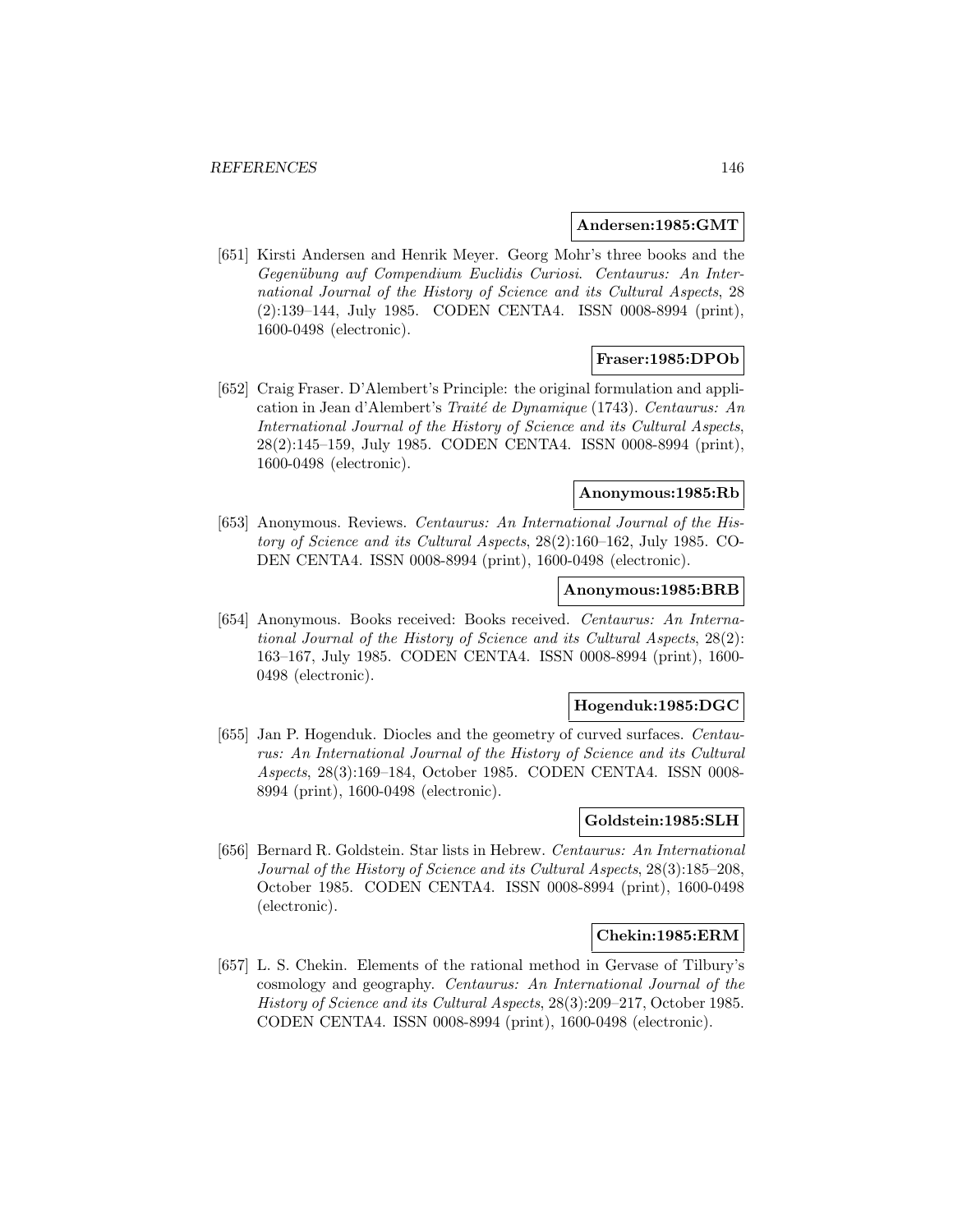# **Guiot:1985:SUB**

[658] Jean-Paul Guiot. Sechs unveröffentlichte Briefe von Johann Wilhelm Ritter (1776–1810). (German) [Six unpublished letters of Johann Wilhelm Ritter (1776–1810)]. Centaurus: An International Journal of the History of Science and its Cultural Aspects, 28(3):218–243, October 1985. CODEN CENTA4. ISSN 0008-8994 (print), 1600-0498 (electronic).

# **vonRuger:1985:MTK**

[659] Alexander von Rüger. Die Molekularhypothese in der Theorie der Kapillarerscheinungen (1805–1873). (German) [The molecular hypothesis in the theory of capillary phenomena (1805–1873)]. Centaurus: An International Journal of the History of Science and its Cultural Aspects, 28 (3):244–276, October 1985. CODEN CENTA4. ISSN 0008-8994 (print), 1600-0498 (electronic).

# **Ohrstrom:1985:GWI**

[660] Peter Øhrstrøm. Guldberg and Waage on the influence of temperature on the rates of chemical reactions. Centaurus: An International Journal of the History of Science and its Cultural Aspects, 28(3):277–287, October 1985. CODEN CENTA4. ISSN 0008-8994 (print), 1600-0498 (electronic).

## **Buchwald:1985:OHM**

[661] Jed Z. Buchwald. Oliver Heaviside, Maxwell's apostle and Maxwellian apostate. Centaurus: An International Journal of the History of Science and its Cultural Aspects, 28(3):288–330, October 1985. CODEN CENTA4. ISSN 0008-8994 (print), 1600-0498 (electronic).

# **Anonymous:1985:Rc**

[662] Anonymous. Reviews. Centaurus: An International Journal of the History of Science and its Cultural Aspects, 28(3):331–348, October 1985. CODEN CENTA4. ISSN 0008-8994 (print), 1600-0498 (electronic).

## **Couchoud:1986:ENI**

[663] Sylvia Couchoud. Essai d'une nouvelle interprétation du premier problème du Papyrus Mathématique Démotique 10520 du British Museum. (French) [Essay on a new interpretation of the first problem of the Demotic Mathematical Papyrus 10520 in the British Museum]. Centaurus: An International Journal of the History of Science and its Cultural Aspects, 29(1):1–4, March 1986. CODEN CENTA4. ISSN 0008-8994 (print), 1600-0498 (electronic).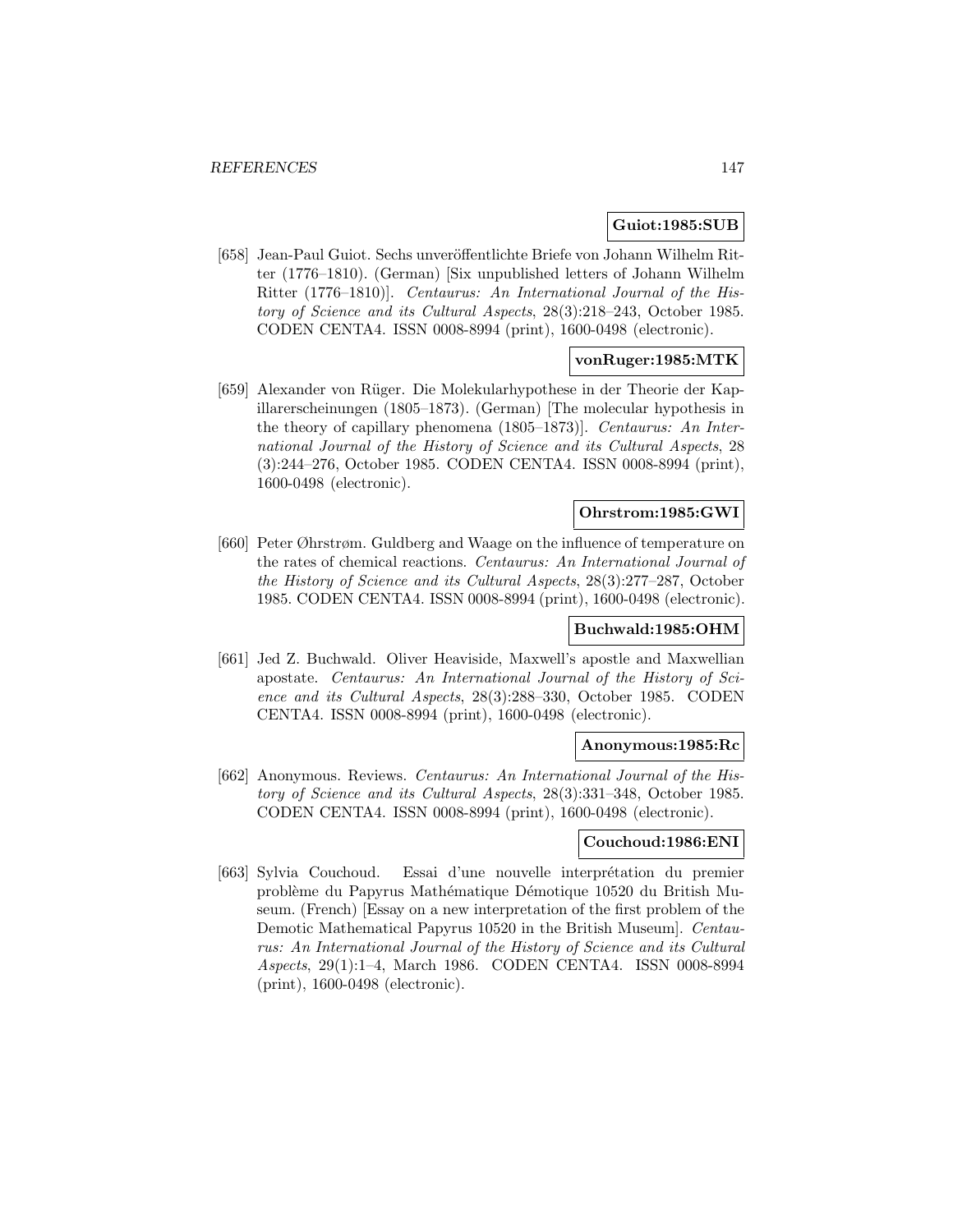### **Bromley:1986:NAM**

[664] Allan G. Bromley. Notes on the Antikythera mechanism. Centaurus: An International Journal of the History of Science and its Cultural Aspects, 29(1):5–27, March 1986. CODEN CENTA4. ISSN 0008-8994 (print), 1600-0498 (electronic).

# **Yano:1986:CYJ**

[665] Michio Yano. The ch'i-yao jang-tsai-chüeh and its ephemerides. Centaurus: An International Journal of the History of Science and its Cultural Aspects, 29(1):28–35, March 1986. CODEN CENTA4. ISSN 0008-8994 (print), 1600-0498 (electronic).

### **Dobrzycki:1986:OCT**

[666] Jerzy Dobrzycki. One Copernican table. Centaurus: An International Journal of the History of Science and its Cultural Aspects, 29(1):36–39, March 1986. CODEN CENTA4. ISSN 0008-8994 (print), 1600-0498 (electronic).

## **Ullmann:1986:HKW**

[667] Dieter Ullmann. Helmholtz–Koenig–Waetzmann und die Natur der Kombinationstöne. (German) [Helmholtz–Koenig–Waetzmann and the nature of the combination tones]. Centaurus: An International Journal of the History of Science and its Cultural Aspects, 29(1):40–52, March 1986. CODEN CENTA4. ISSN 0008-8994 (print), 1600-0498 (electronic).

### **Snelders:1986:DPC**

[668] H. A. M. Snelders. The Dutch physical chemist J. J. van Laar (1860– 1938) versus J. H. van't Hoff's 'Osmotic School'. Centaurus: An International Journal of the History of Science and its Cultural Aspects, 29(1):53–71, March 1986. CODEN CENTA4. ISSN 0008-8994 (print), 1600-0498 (electronic).

## **Anonymous:1986:Ra**

[669] Anonymous. Reviews. Centaurus: An International Journal of the History of Science and its Cultural Aspects, 29(1):72–83, March 1986. CO-DEN CENTA4. ISSN 0008-8994 (print), 1600-0498 (electronic).

### **Anonymous:1986:BRBa**

[670] Anonymous. Books received: Books received. Centaurus: An International Journal of the History of Science and its Cultural Aspects, 29(1): 84–87, March 1986. CODEN CENTA4. ISSN 0008-8994 (print), 1600- 0498 (electronic).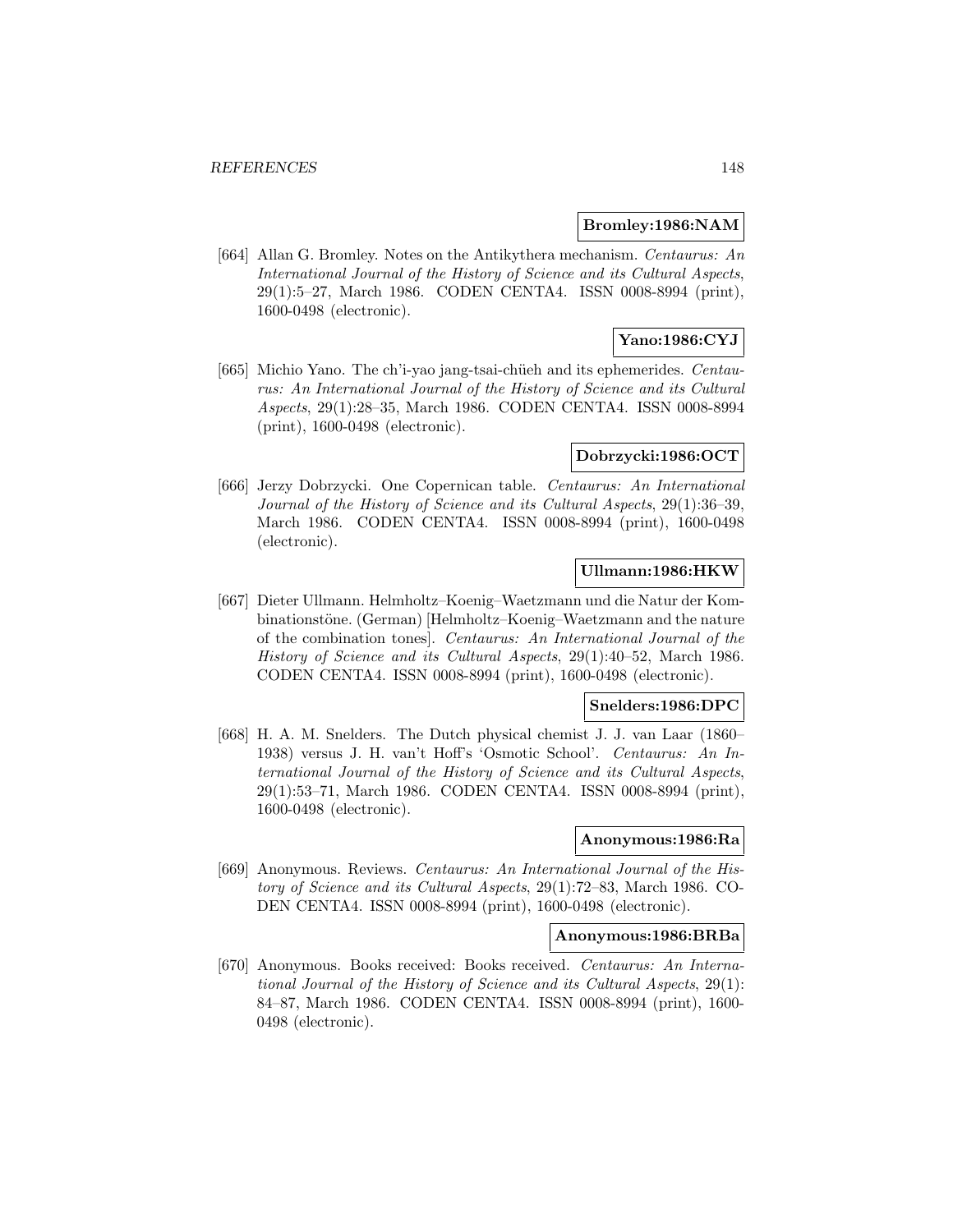#### **Hofmann:1986:JBK**

[671] J. E. Hofmann. Johann Bernoullis Kreisrektifikation durch Evolventenbildung. (German) [Johann Bernoulli's circle rectification by formation of the involute]. Centaurus: An International Journal of the History of Science and its Cultural Aspects, 29(2):89–99, June 1986. CODEN CENTA4. ISSN 0008-8994 (print), 1600-0498 (electronic).

# **Nugayev:1986:SRS**

[672] R. M. Nugayev. Special Relativity as a step in the development of the quantum programme: Revolution in a revolution. Centaurus: An International Journal of the History of Science and its Cultural Aspects, 29(2):100–109, June 1986. CODEN CENTA4. ISSN 0008-8994 (print), 1600-0498 (electronic).

# **Cushing:1986:IHM**

[673] James T. Cushing. The importance of Heisenberg's S-matrix program for the theoretical high-energy physics of the 1950's. Centaurus: An International Journal of the History of Science and its Cultural Aspects, 29(2):110–149, June 1986. CODEN CENTA4. ISSN 0008-8994 (print), 1600-0498 (electronic).

## **Anonymous:1986:Rb**

[674] Anonymous. Reviews. Centaurus: An International Journal of the History of Science and its Cultural Aspects, 29(2):150–164, June 1986. CO-DEN CENTA4. ISSN 0008-8994 (print), 1600-0498 (electronic).

## **Rohr:1986:CSU**

[675] René R. J. Rohr. Les cadrans solaires universels de Jacques Ozanam. (French) [The sundials of Jacques Ozanam]. Centaurus: An International Journal of the History of Science and its Cultural Aspects, 29(3):165–177, September 1986. CODEN CENTA4. ISSN 0008-8994 (print), 1600-0498 (electronic).

# **DAgostino:1986:MDA**

[676] S. D'Agostino. Maxwell's dimensional approach to the velocity of light. Centaurus: An International Journal of the History of Science and its Cultural Aspects, 29(3):178–204, September 1986. CODEN CENTA4. ISSN 0008-8994 (print), 1600-0498 (electronic).

# **Nersessian:1986:WWL**

[677] Nancy J. Nersessian. "Why wasn't Lorentz Einstein?" An examination of the scientific method of H. A. Lorentz. Centaurus: An Interna-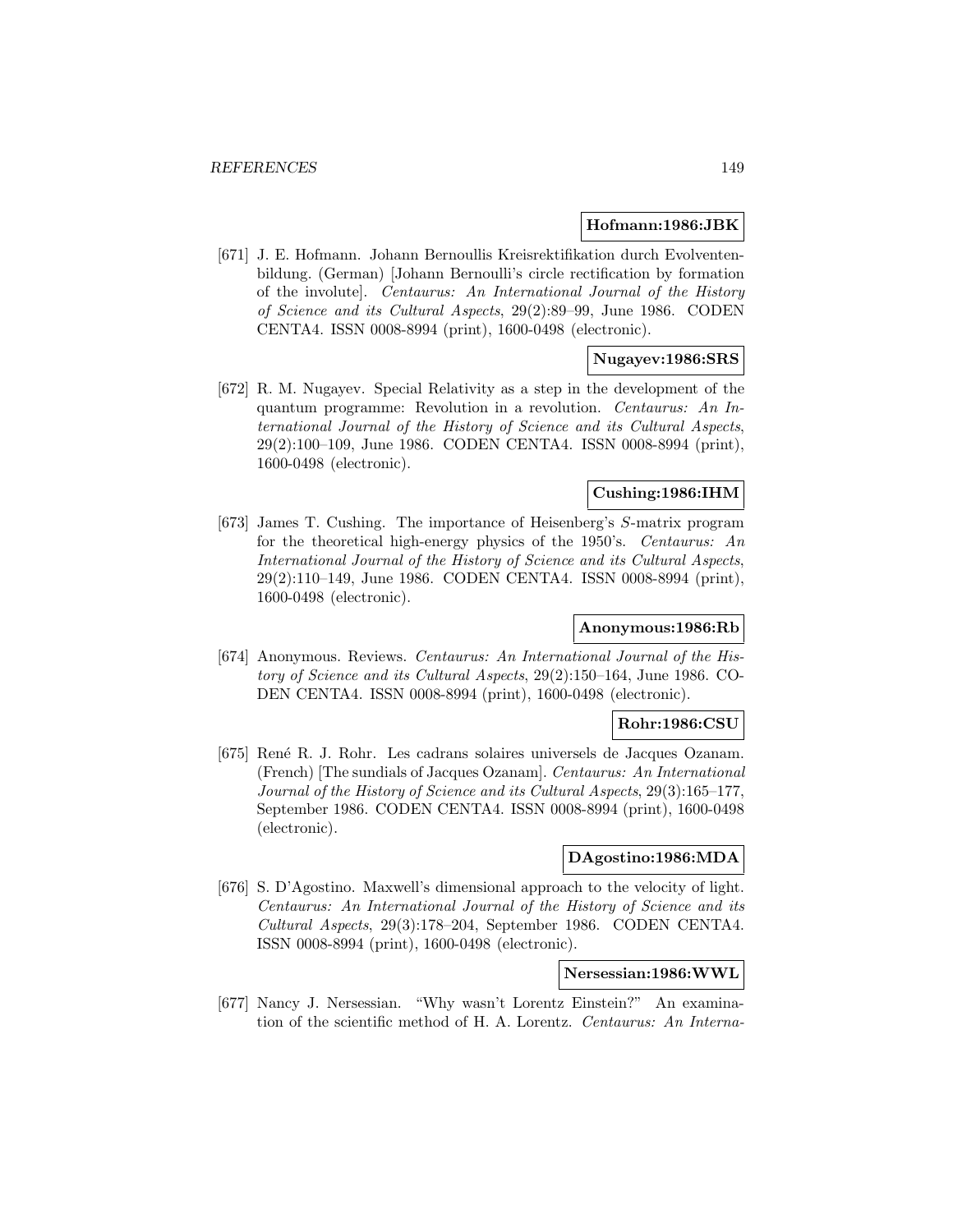tional Journal of the History of Science and its Cultural Aspects, 29(3): 205–242, September 1986. CODEN CENTA4. ISSN 0008-8994 (print), 1600-0498 (electronic). URL http://onlinelibrary.wiley.com/doi/ 10.1111/j.1600-0498.1986.tb00857.x/abstract.

# **Anonymous:1986:Rc**

[678] Anonymous. Reviews. Centaurus: An International Journal of the History of Science and its Cultural Aspects, 29(3):243–248, September 1986. CODEN CENTA4. ISSN 0008-8994 (print), 1600-0498 (electronic).

## **Saliba:1986:DNP**

[679] George Saliba. The determination of new planetary parameters at the Maragha Observatory. Centaurus: An International Journal of the History of Science and its Cultural Aspects, 29(4):249–271, December 1986. CODEN CENTA4. ISSN 0008-8994 (print), 1600-0498 (electronic).

## **Goldstein:1986:LBG**

[680] Bernard R. Goldstein. Levi ben Gerson's theory of planetary distances. Centaurus: An International Journal of the History of Science and its Cultural Aspects, 29(4):272–313, December 1986. CODEN CENTA4. ISSN 0008-8994 (print), 1600-0498 (electronic).

## **Leegwater:1986:DWO**

[681] Arie Leegwater. The development of Wilhelm Ostwald's chemical energetics. Centaurus: An International Journal of the History of Science and its Cultural Aspects, 29(4):314–337, December 1986. CODEN CENTA4. ISSN 0008-8994 (print), 1600-0498 (electronic).

### **Anonymous:1986:BRBb**

[682] Anonymous. Books received: Books received. Centaurus: An International Journal of the History of Science and its Cultural Aspects, 29(4): 338–339, December 1986. CODEN CENTA4. ISSN 0008-8994 (print), 1600-0498 (electronic).

## **Jones:1987:SBM**

[683] Alexander Jones. On some borrowed and misunderstood problems in Greek catoptrics. Centaurus: An International Journal of the History of Science and its Cultural Aspects, 30(1):1–17, April 1987. CODEN CENTA4. ISSN 0008-8994 (print), 1600-0498 (electronic).

## **Sesiano:1987:SMH**

[684] Jacques Sesiano. Survivance médiévale en hispanie d'un problème né en Mésopotamie. (French) [Medieval survival in New Spain of a prob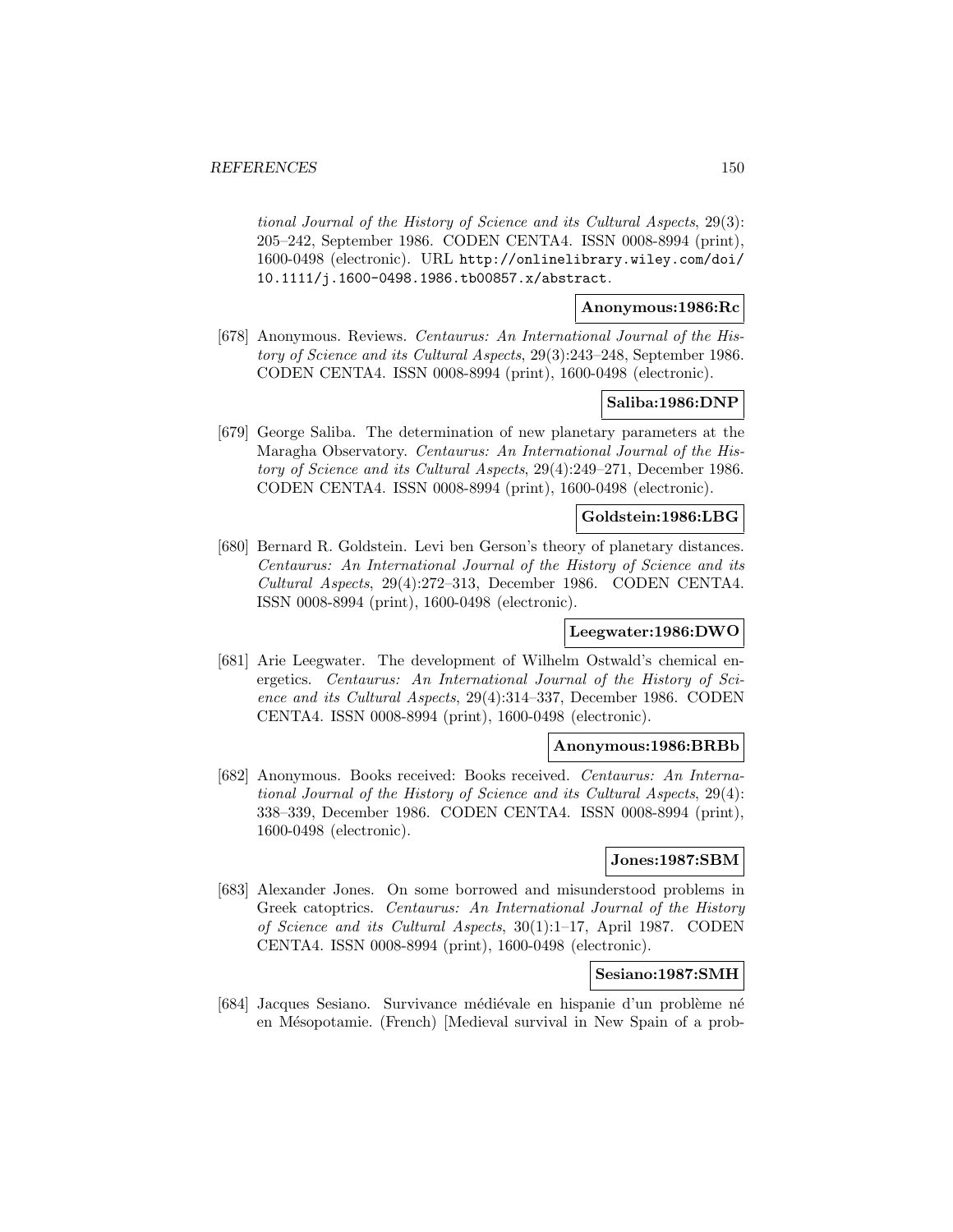lem born in Mesopotamia]. Centaurus: An International Journal of the History of Science and its Cultural Aspects, 30(1):18–61, April 1987. CO-DEN CENTA4. ISSN 0008-8994 (print), 1600-0498 (electronic).

# **Kurola:1987:CGS**

[685] Osmo Kurola. Classical geometry in the service of geodesy: Samuel Klingenstierna's calculation of the radius of curvature of the ellipse. Centaurus: An International Journal of the History of Science and its Cultural Aspects, 30(1):62–85, April 1987. CODEN CENTA4. ISSN 0008-8994 (print), 1600-0498 (electronic).

## **Anonymous:1987:Ra**

[686] Anonymous. Reviews. Centaurus: An International Journal of the History of Science and its Cultural Aspects, 30(1):86–89, April 1987. CO-DEN CENTA4. ISSN 0008-8994 (print), 1600-0498 (electronic).

## **Anonymous:1987:Rb**

[687] Anonymous. Reviews. Centaurus: An International Journal of the History of Science and its Cultural Aspects, 30(1):90–92, April 1987. CO-DEN CENTA4. ISSN 0008-8994 (print), 1600-0498 (electronic).

# **Roseman:1987:HTT**

[688] Christina Horst Roseman. Hour tables and Thule in Pliny's Natural History. Centaurus: An International Journal of the History of Science and its Cultural Aspects, 30(2):93–105, July 1987. CODEN CENTA4. ISSN 0008-8994 (print), 1600-0498 (electronic).

### **Andersen:1987:CPO**

[689] Kirsti Andersen. The central projection in one of Ptolemy's map constructions. Centaurus: An International Journal of the History of Science and its Cultural Aspects, 30(2):106–113, July 1987. CODEN CENTA4. ISSN 0008-8994 (print), 1600-0498 (electronic).

## **Kragh:1987:BWG**

[690] Helge Kragh. The beginning of the world: Georges Lemaître and the expanding universe. Centaurus: An International Journal of the History of Science and its Cultural Aspects, 30(2):114–139, July 1987. CODEN CENTA4. ISSN 0008-8994 (print), 1600-0498 (electronic).

## **Treitel:1987:CTD**

[691] Jonathan Treitel. Confirmation with technology: the discovery of the Tau lepton. Centaurus: An International Journal of the History of Science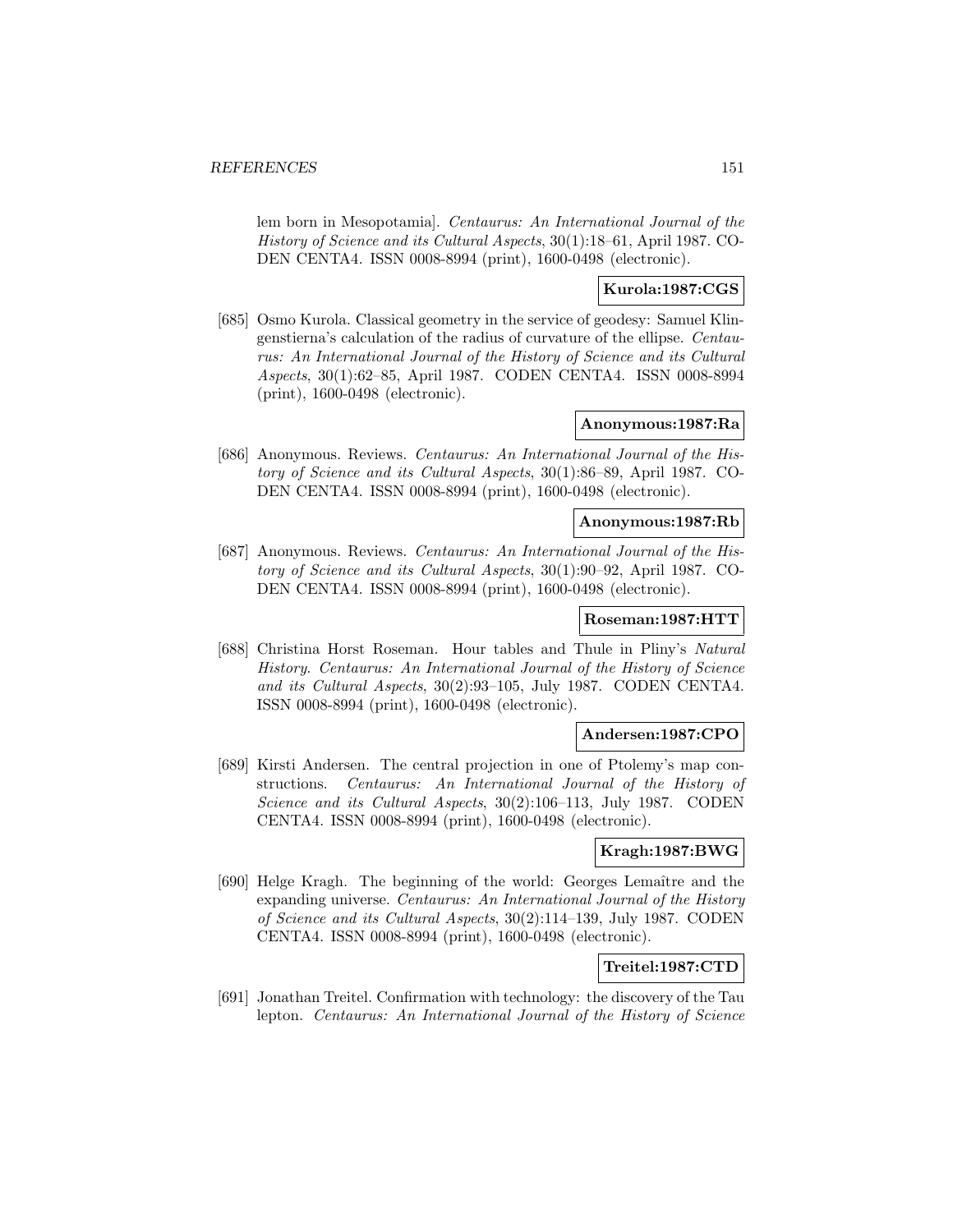and its Cultural Aspects, 30(2):140–180, July 1987. CODEN CENTA4. ISSN 0008-8994 (print), 1600-0498 (electronic).

### **Anonymous:1987:Rc**

[692] Anonymous. Reviews. Centaurus: An International Journal of the History of Science and its Cultural Aspects, 30(2):181–195, July 1987. CO-DEN CENTA4. ISSN 0008-8994 (print), 1600-0498 (electronic).

## **vanderWaerden:1987:ASP**

[693] B. L. van der Waerden. The astronomical system of the Persian tables II. Centaurus: An International Journal of the History of Science and its Cultural Aspects, 30(3):197–211, October 1987. CODEN CENTA4. ISSN 0008-8994 (print), 1600-0498 (electronic).

# **Brentjes:1987:UNA**

[694] Sonja Brentjes. Untersuchungen zum Nicomachus Arabus. (German) [Studies on Nicomachus Arabus]. Centaurus: An International Journal of the History of Science and its Cultural Aspects, 30(3):212–292, October 1987. CODEN CENTA4. ISSN 0008-8994 (print), 1600-0498 (electronic).

# **Anonymous:1987:Rd**

[695] Anonymous. Reviews. Centaurus: An International Journal of the History of Science and its Cultural Aspects, 30(3):293–309, October 1987. CODEN CENTA4. ISSN 0008-8994 (print), 1600-0498 (electronic).

### **Anonymous:1987:BRB**

[696] Anonymous. Book received: Books received. Centaurus: An International Journal of the History of Science and its Cultural Aspects, 30(3): 310–314, October 1987. CODEN CENTA4. ISSN 0008-8994 (print), 1600-0498 (electronic).

### **Kennedy:1988:TMA**

[697] E. S. Kennedy. Two Medieval approaches to the equation of time. Centaurus: An International Journal of the History of Science and its Cultural Aspects, 31(1):1–8, April 1988. CODEN CENTA4. ISSN 0008-8994 (print), 1600-0498 (electronic).

## **Bos:1988:TML**

[698] H. J. M. Bos. Tractional motion and the legitimation of transcendental curves. Centaurus: An International Journal of the History of Science and its Cultural Aspects, 31(1):9–62, April 1988. CODEN CENTA4. ISSN 0008-8994 (print), 1600-0498 (electronic).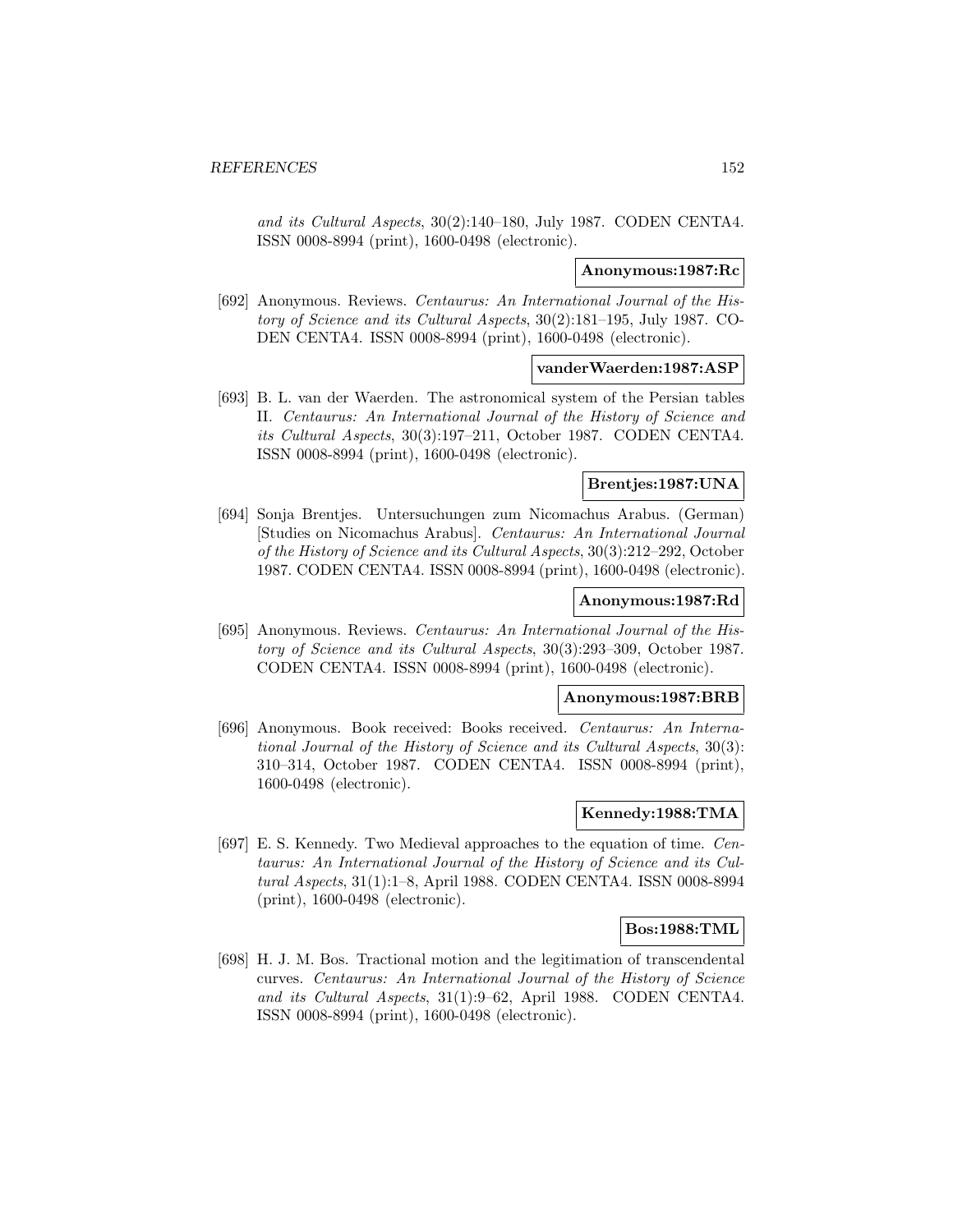### **Wiederkehr:1988:CSW**

[699] K. H. Wiederkehr. Christian Samuel Weiß (1780–1856) unter dem Einfluss der romantischen Naturphilosophie und sein Briefwechsel mit H. Chr. Oersted über Atomistik und Dynamik. (German) [Christian Samuel Weiss (1780–1856) under the influence of Romantic philosophy of nature and his correspondence with H. Chr. Ørsted about atomism and dynamism]. Centaurus: An International Journal of the History of Science and its Cultural Aspects, 31(1):63–85, April 1988. CODEN CENTA4. ISSN 0008-8994 (print), 1600-0498 (electronic).

# **Buchwald:1988:RHE**

[700] Jed Buchwald. The rational and the historical: An essay review. Centaurus: An International Journal of the History of Science and its Cultural Aspects, 31(1):86–92, April 1988. CODEN CENTA4. ISSN 0008-8994 (print), 1600-0498 (electronic).

#### **Anonymous:1988:Ra**

[701] Anonymous. Reviews. Centaurus: An International Journal of the History of Science and its Cultural Aspects, 31(1):93–102, April 1988. CO-DEN CENTA4. ISSN 0008-8994 (print), 1600-0498 (electronic).

## **vanderWaerden:1988:MVG**

[702] B. L. van der Waerden. The motion of Venus in Greek, Egyptian and Indian texts. Centaurus: An International Journal of the History of Science and its Cultural Aspects, 31(2):105–113, July 1988. CODEN CENTA4. ISSN 0008-8994 (print), 1600-0498 (electronic).

## **Gupta:1988:NIV**

[703] R. C. Gupta. New Indian values of  $\pi$  from the Mānava Súlba Sūtra. Centaurus: An International Journal of the History of Science and its Cultural Aspects, 31(2):114–125, July 1988. CODEN CENTA4. ISSN 0008-8994 (print), 1600-0498 (electronic).

### **vonSchmeidler:1988:RWH**

[704] Felix von Schmeidler. Über die Realität der von W. Herschel berichteten Beobachtungen der Ringe des Uranus. (German) [On the reality of the observations of the rings of Uranus reported by W. Herschel]. Centaurus: An International Journal of the History of Science and its Cultural Aspects, 31(2):126–140, July 1988. CODEN CENTA4. ISSN 0008-8994 (print), 1600-0498 (electronic).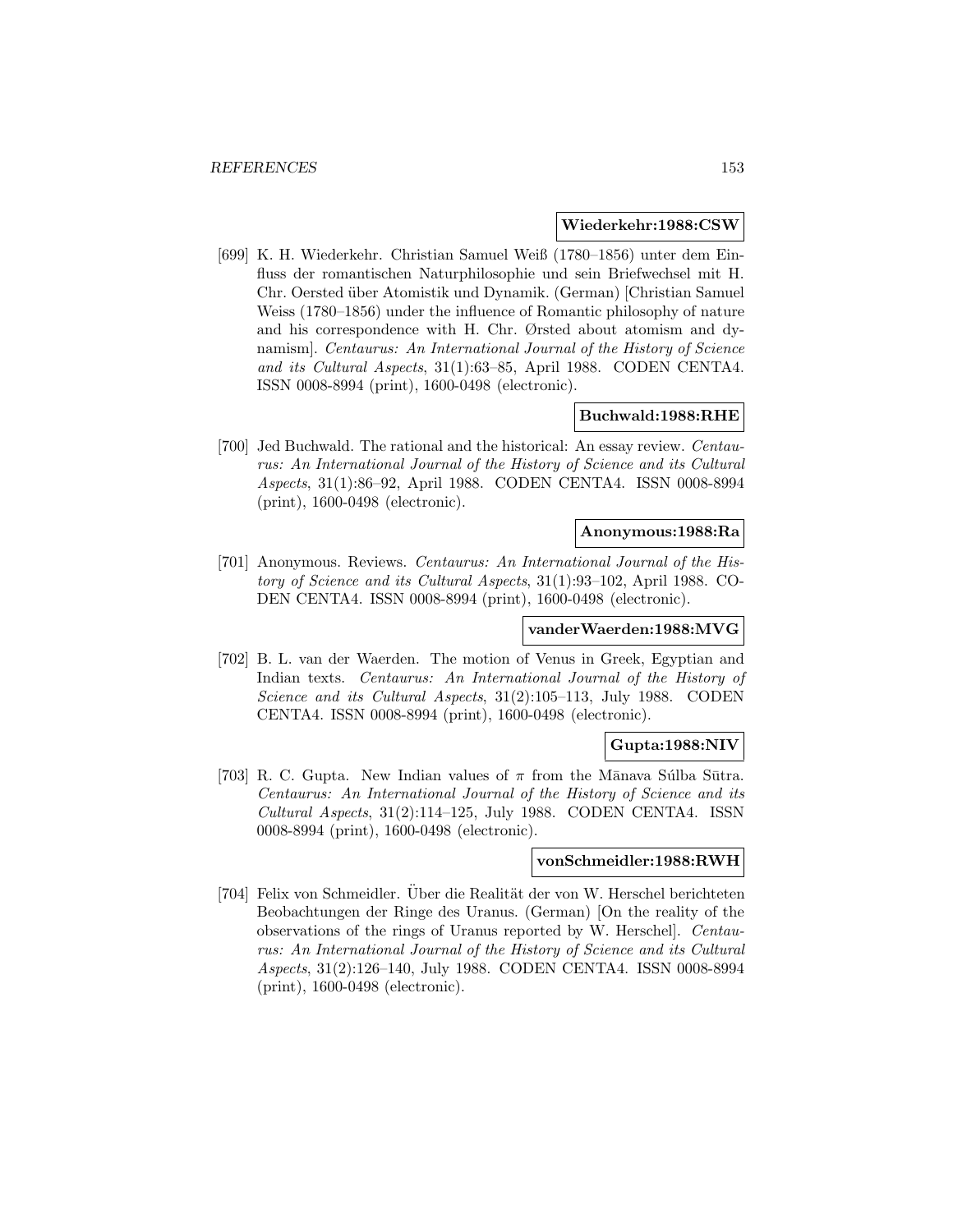## **Archibald:1988:TPO**

[705] Thomas Archibald. Tension and potential from Ohm to Kirchhoff. Centaurus: An International Journal of the History of Science and its Cultural Aspects, 31(2):141–163, July 1988. CODEN CENTA4. ISSN 0008- 8994 (print), 1600-0498 (electronic).

# **Fischer:1988:BC**

[706] K. A. F. Fischer. Brief communication. Centaurus: An International Journal of the History of Science and its Cultural Aspects, 31(2):164– 167, July 1988. CODEN CENTA4. ISSN 0008-8994 (print), 1600-0498 (electronic).

## **Anonymous:1988:Rb**

[707] Anonymous. Reviews. Centaurus: An International Journal of the History of Science and its Cultural Aspects, 31(2):168–180, July 1988. CO-DEN CENTA4. ISSN 0008-8994 (print), 1600-0498 (electronic).

## **Muroi:1988:ECR**

[708] Kazuo Muroi. Extraction of cube roots in Babylonian mathematics. Centaurus: An International Journal of the History of Science and its Cultural Aspects, 31(3):181–188, October 1988. CODEN CENTA4. ISSN 0008-8994 (print), 1600-0498 (electronic).

# **Neugebauer:1988:GN**

[709] O. Neugebauer and G. Saliba. On Greek numerology. Centaurus: An International Journal of the History of Science and its Cultural Aspects, 31 (3):189–206, October 1988. CODEN CENTA4. ISSN 0008-8994 (print), 1600-0498 (electronic).

## **Aiton:1988:PPS**

[710] E. J. Aiton. Polygons and parabolas: Some problems concerning the dynamics of planetary orbits. Centaurus: An International Journal of the History of Science and its Cultural Aspects, 31(3):207–221, October 1988. CODEN CENTA4. ISSN 0008-8994 (print), 1600-0498 (electronic).

## **Weiss:1988:WTM**

[711] Burghard Weiss. Die Widerlegung der Theorie der molécules puppiformes. Eine verschollene Abhandlung von Augustin Jean Fresnel. (German) [The refutation of the theory of puppiforme molecules. A lost treatise of Augustin Jean Fresnel]. Centaurus: An International Journal of the History of Science and its Cultural Aspects, 31(3):222–258, October 1988. CODEN CENTA4. ISSN 0008-8994 (print), 1600-0498 (electronic).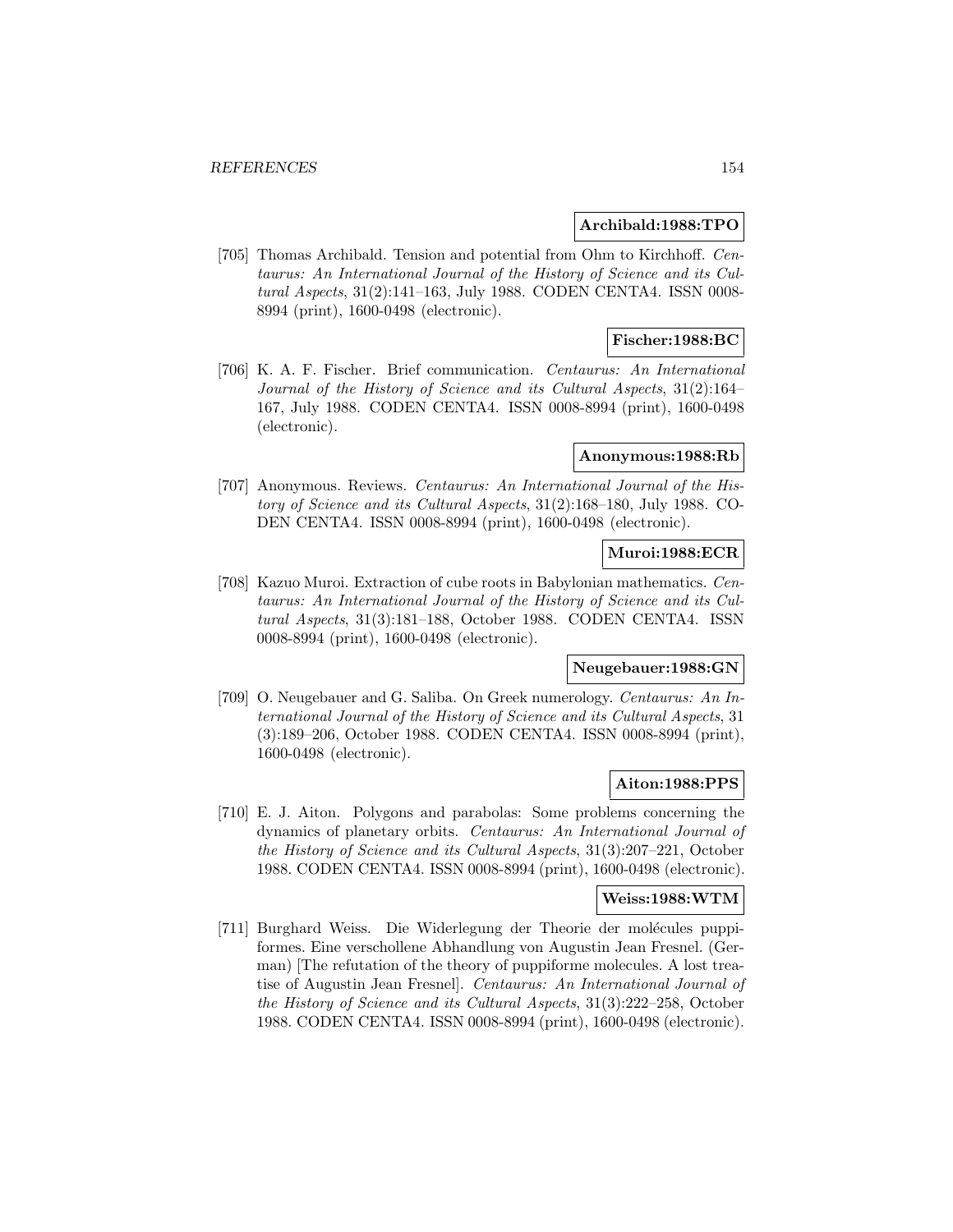### **Schubert:1988:VEW**

[712] Helmut Schübert. Das Verschwinden des elektrischen Widerstandes. (German) [hTe disappearance of electrical resistance]. Centaurus: An International Journal of the History of Science and its Cultural Aspects, 31 (3):259–299, October 1988. CODEN CENTA4. ISSN 0008-8994 (print), 1600-0498 (electronic).

# **Hentschel:1988:ZVT**

[713] Klaus Hentschel. Zwei vergessene Texte Moritz Schlicks. (German) [Two forgotten texts of Moritz Schlick]. Centaurus: An International Journal of the History of Science and its Cultural Aspects, 31(3):300–311, October 1988. CODEN CENTA4. ISSN 0008-8994 (print), 1600-0498 (electronic).

### **Anonymous:1988:Rc**

[714] Anonymous. Reviews. Centaurus: An International Journal of the History of Science and its Cultural Aspects, 31(3):312–337, October 1988. CODEN CENTA4. ISSN 0008-8994 (print), 1600-0498 (electronic).

# **Anonymous:1988:BRB**

[715] Anonymous. Books received: Books received. Centaurus: An International Journal of the History of Science and its Cultural Aspects, 31(3): 338–340, October 1988. CODEN CENTA4. ISSN 0008-8994 (print), 1600-0498 (electronic).

## **Britton:1989:EFE**

[716] John P. Britton. An early function for eclipse magnitudes in Babylonian astronomy. Centaurus: An International Journal of the History of Science and its Cultural Aspects, 32(1):1–52, April 1989. CODEN CENTA4. ISSN 0008-8994 (print), 1600-0498 (electronic).

## **Sesiano:1989:KZG**

[717] Jacques Sesiano. Koptisches Zahlensystem und (griechisch-)koptische Multiplikationstafeln nach einem arabischen Bericht. (German) [Coptic number system and (Greek-) Coptic multiplication tables according to an Arab report]. Centaurus: An International Journal of the History of Science and its Cultural Aspects, 32(1):53–65, April 1989. CODEN CENTA4. ISSN 0008-8994 (print), 1600-0498 (electronic).

### **DAgostino:1989:PHN**

[718] S. D'Agostino. Pourquoi Hertz et non pas Maxwell, a-t-il découvert les ondes électriques?. (French) [Why Hertz, and not Maxwell, discovered electric waves]. Centaurus: An International Journal of the History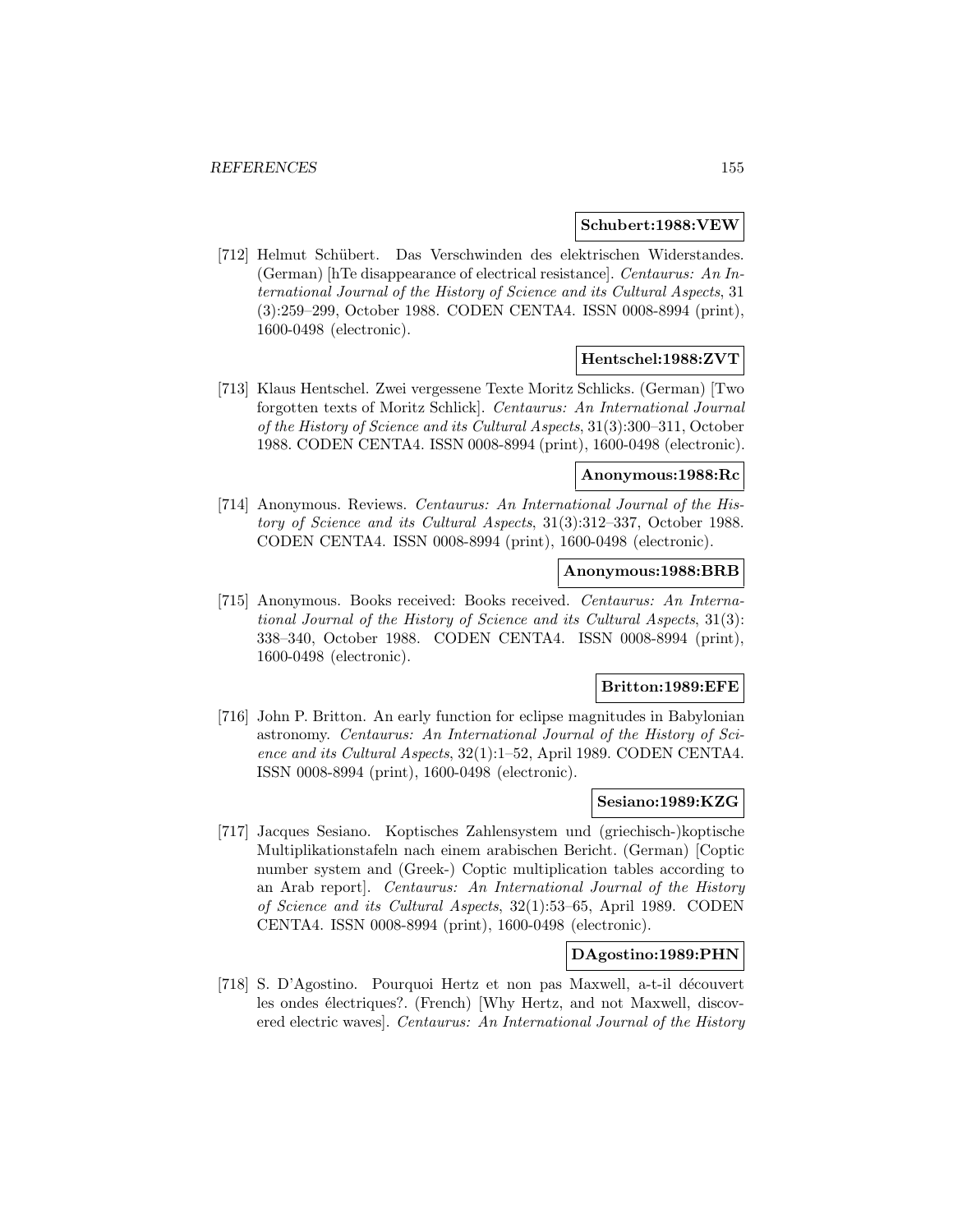of Science and its Cultural Aspects, 32(1):66–76, April 1989. CODEN CENTA4. ISSN 0008-8994 (print), 1600-0498 (electronic).

### **Anonymous:1989:Ra**

[719] Anonymous. Reviews. Centaurus: An International Journal of the History of Science and its Cultural Aspects, 32(1):77–83, April 1989. CO-DEN CENTA4. ISSN 0008-8994 (print), 1600-0498 (electronic).

## **vanDalen:1989:SMR**

[720] Benno van Dalen. A statistical method for recovering unknown parameters from Medieval astronomical tables. Centaurus: An International Journal of the History of Science and its Cultural Aspects, 32(2):85–145, July 1989. CODEN CENTA4. ISSN 0008-8994 (print), 1600-0498 (electronic).

# **Rochberg-Halton:1989:BSH**

[721] Francesca Rochberg-Halton. Babylonian seasonal hours. Centaurus: An International Journal of the History of Science and its Cultural Aspects, 32(2):146–170, July 1989. CODEN CENTA4. ISSN 0008-8994 (print), 1600-0498 (electronic).

# **Hogendijk:1989:MST**

[722] Jan P. Hogendijk. The mathematical structure of two Islamic astrological tables for 'casting the rays'. Centaurus: An International Journal of the History of Science and its Cultural Aspects, 32(2):171–202, July 1989. CODEN CENTA4. ISSN 0008-8994 (print), 1600-0498 (electronic).

# **Kragh:1989:CCJ**

[723] Helge Kragh. Concept and controversy: Jean Becquerel and the positive electron. Centaurus: An International Journal of the History of Science and its Cultural Aspects, 32(2):203–240, July 1989. CODEN CENTA4. ISSN 0008-8994 (print), 1600-0498 (electronic).

## **Anonymous:1989:Rb**

[724] Anonymous. Reviews. Centaurus: An International Journal of the History of Science and its Cultural Aspects, 32(2):241–248, July 1989. CO-DEN CENTA4. ISSN 0008-8994 (print), 1600-0498 (electronic).

### **Anonymous:1989:BRB**

[725] Anonymous. Books received: Books received. Centaurus: An International Journal of the History of Science and its Cultural Aspects, 32(2): 249–256, July 1989. CODEN CENTA4. ISSN 0008-8994 (print), 1600- 0498 (electronic).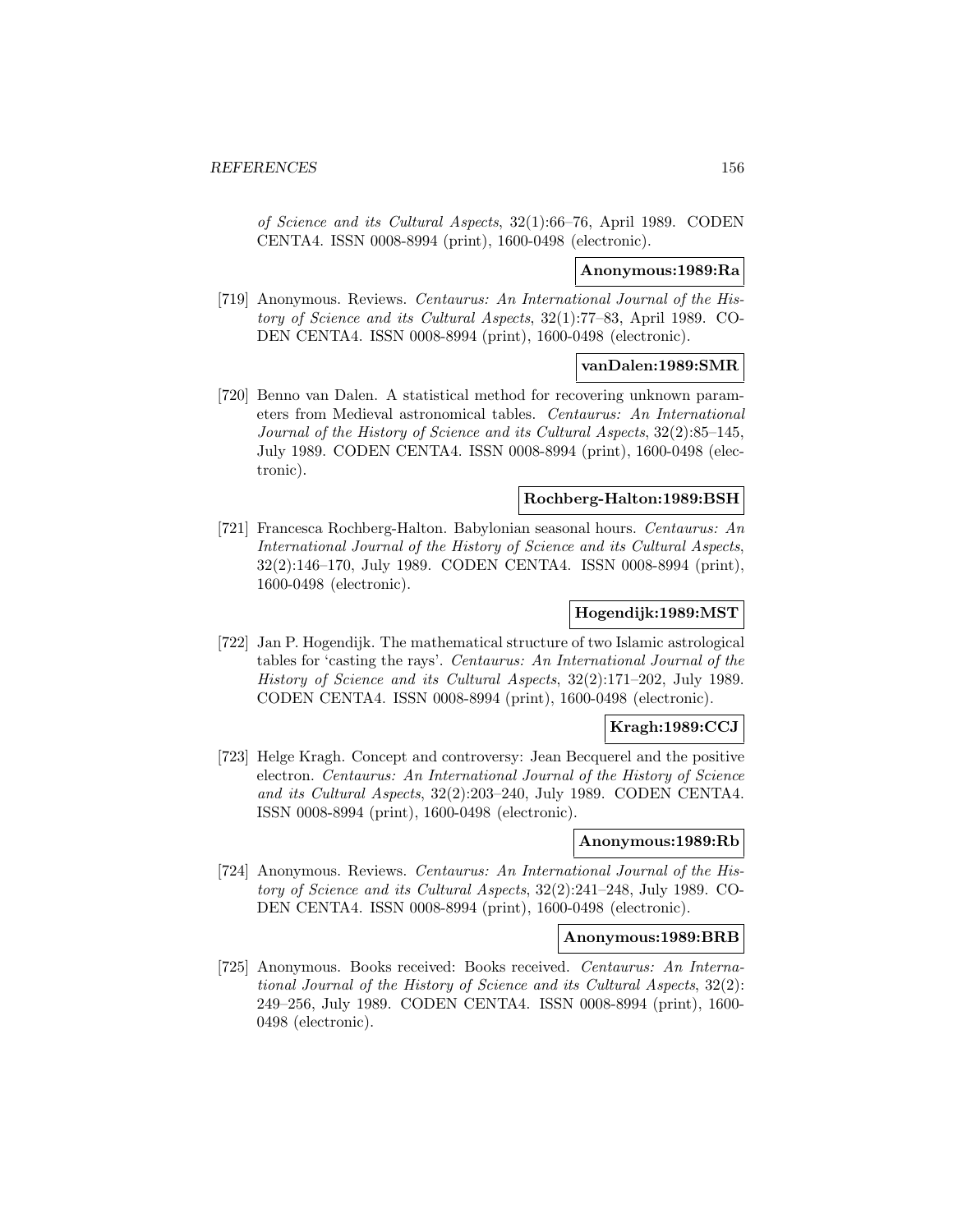## **Knorr:1989:ACR**

[726] Wilbur R. Knorr. On Archimedes' construction of the regular heptagon. Centaurus: An International Journal of the History of Science and its Cultural Aspects, 32(3):257–271, October 1989. CODEN CENTA4. ISSN 0008-8994 (print), 1600-0498 (electronic).

## **Goldstein:1989:EHA**

[727] Bernard R. Goldstein and Alan C. Bowen. On early Hellenistic astronomy: Timocharis and the first Callippic calendar. Centaurus: An International Journal of the History of Science and its Cultural Aspects, 32 (3):272–293, October 1989. CODEN CENTA4. ISSN 0008-8994 (print), 1600-0498 (electronic).

# **Puig:1989:AZG**

[728] Roser Puig. Al-Zarqālluh's graphical method for finding lunar distances. Centaurus: An International Journal of the History of Science and its Cultural Aspects, 32(3):294–309, October 1989. CODEN CENTA4. ISSN 0008-8994 (print), 1600-0498 (electronic).

## **Moesgaard:1989:TBD**

[729] Kristian Peder Moesgaard. Tycho Brahe's discovery of changes in star latitudes. Centaurus: An International Journal of the History of Science and its Cultural Aspects, 32(3):310–323, October 1989. CODEN CENTA4. ISSN 0008-8994 (print), 1600-0498 (electronic).

## **Jensen:1989:EHO**

[730] K. A. Jensen. The early history of organic sulfur chemistry. Centaurus: An International Journal of the History of Science and its Cultural Aspects, 32(3):324–335, October 1989. CODEN CENTA4. ISSN 0008-8994 (print), 1600-0498 (electronic).

# **Kryzhanovsky:1989:BCI**

[731] L. N. Kryzhanovsky. Brief communication: the invention of the resistor. Centaurus: An International Journal of the History of Science and its Cultural Aspects, 32(3):336–339, October 1989. CODEN CENTA4. ISSN 0008-8994 (print), 1600-0498 (electronic).

### **Anonymous:1989:Rc**

[732] Anonymous. Reviews. Centaurus: An International Journal of the History of Science and its Cultural Aspects, 32(3):340–351, October 1989. CODEN CENTA4. ISSN 0008-8994 (print), 1600-0498 (electronic).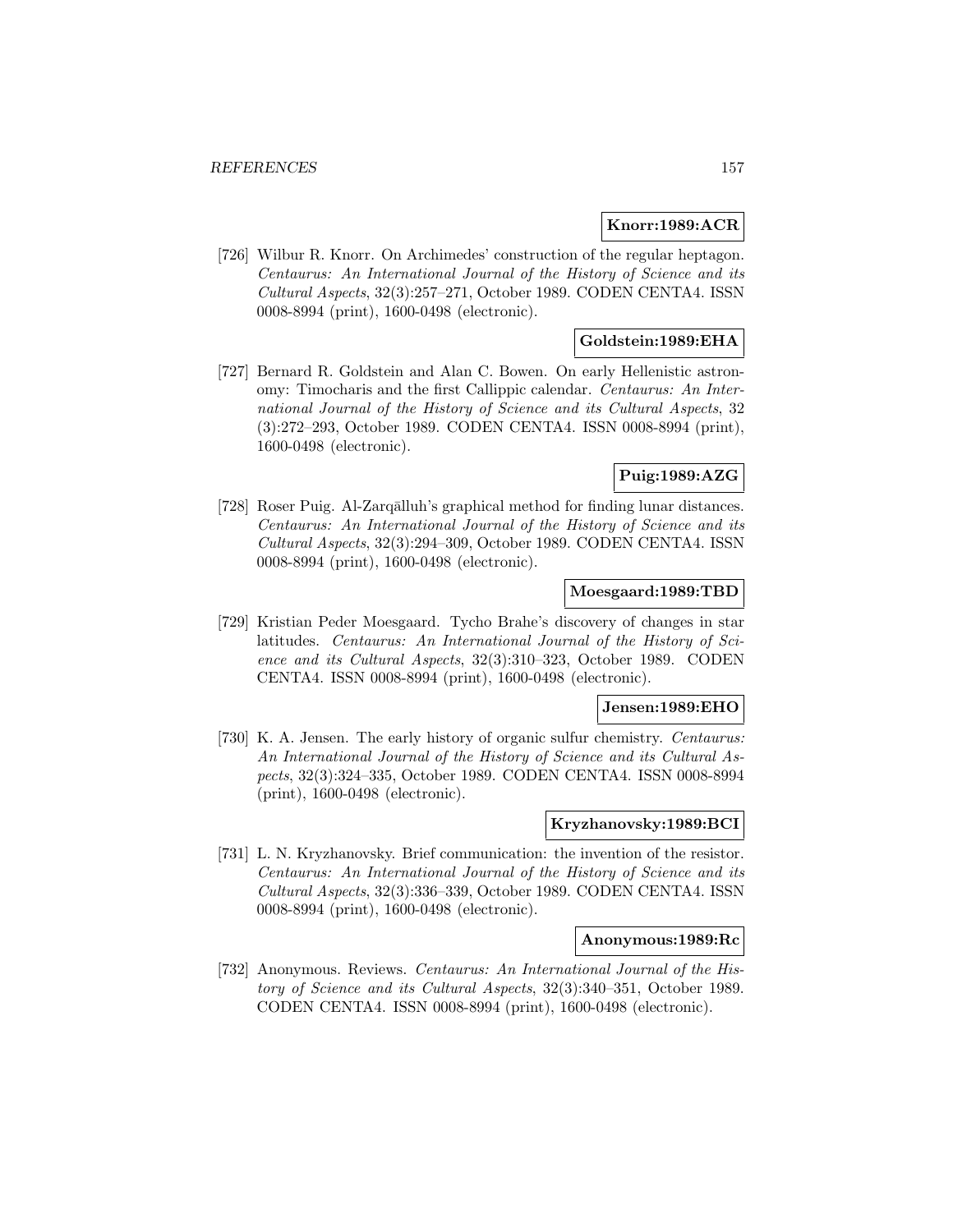### **Brack-Bernsen:1990:BTB**

[733] Lis Brack-Bernsen and Olaf Schmidt. Bisectable trapezia in Babylonian mathematics. Centaurus: An International Journal of the History of Science and its Cultural Aspects, 33(1):1–38, April 1990. CODEN CENTA4. ISSN 0008-8994 (print), 1600-0498 (electronic).

## **Brack-Bernsen:1990:BLT**

[734] Lis Brack-Bernsen. On the Babylonian lunar theory: a construction of column Φ from horizontal observations. Centaurus: An International Journal of the History of Science and its Cultural Aspects, 33(1):39– 56, April 1990. CODEN CENTA4. ISSN 0008-8994 (print), 1600-0498 (electronic).

## **Britton:1990:TTC**

[735] John P. Britton. A tale of two cycles: Remarks on column Φ. Centaurus: An International Journal of the History of Science and its Cultural Aspects, 33(1):57–69, April 1990. CODEN CENTA4. ISSN 0008-8994 (print), 1600-0498 (electronic).

## **Mancha:1990:IAH**

[736] J. L. Mancha. Ibn al-Haytham's homocentric epicycles in Latin astronomical texts of the XIVth and XVth centuries. Centaurus: An International Journal of the History of Science and its Cultural Aspects, 33(1): 70–89, April 1990. CODEN CENTA4. ISSN 0008-8994 (print), 1600-0498 (electronic).

## **Anonymous:1990:Ra**

[737] Anonymous. Reviews. Centaurus: An International Journal of the History of Science and its Cultural Aspects, 33(1):90–91, April 1990. CO-DEN CENTA4. ISSN 0008-8994 (print), 1600-0498 (electronic).

# **Jones:1990:BGA**

[738] Alexander Jones. Babylonian and Greek astronomy in a papyrus concerning Mars. Centaurus: An International Journal of the History of Science and its Cultural Aspects, 33(2):97–114, July 1990. CODEN CENTA4. ISSN 0008-8994 (print), 1600-0498 (electronic).

## **North:1990:ASM**

[739] J. D. North. Astronomical symbolism in the Mithraic religion. Centaurus: An International Journal of the History of Science and its Cultural Aspects, 33(2):115–148, July 1990. CODEN CENTA4. ISSN 0008-8994 (print), 1600-0498 (electronic).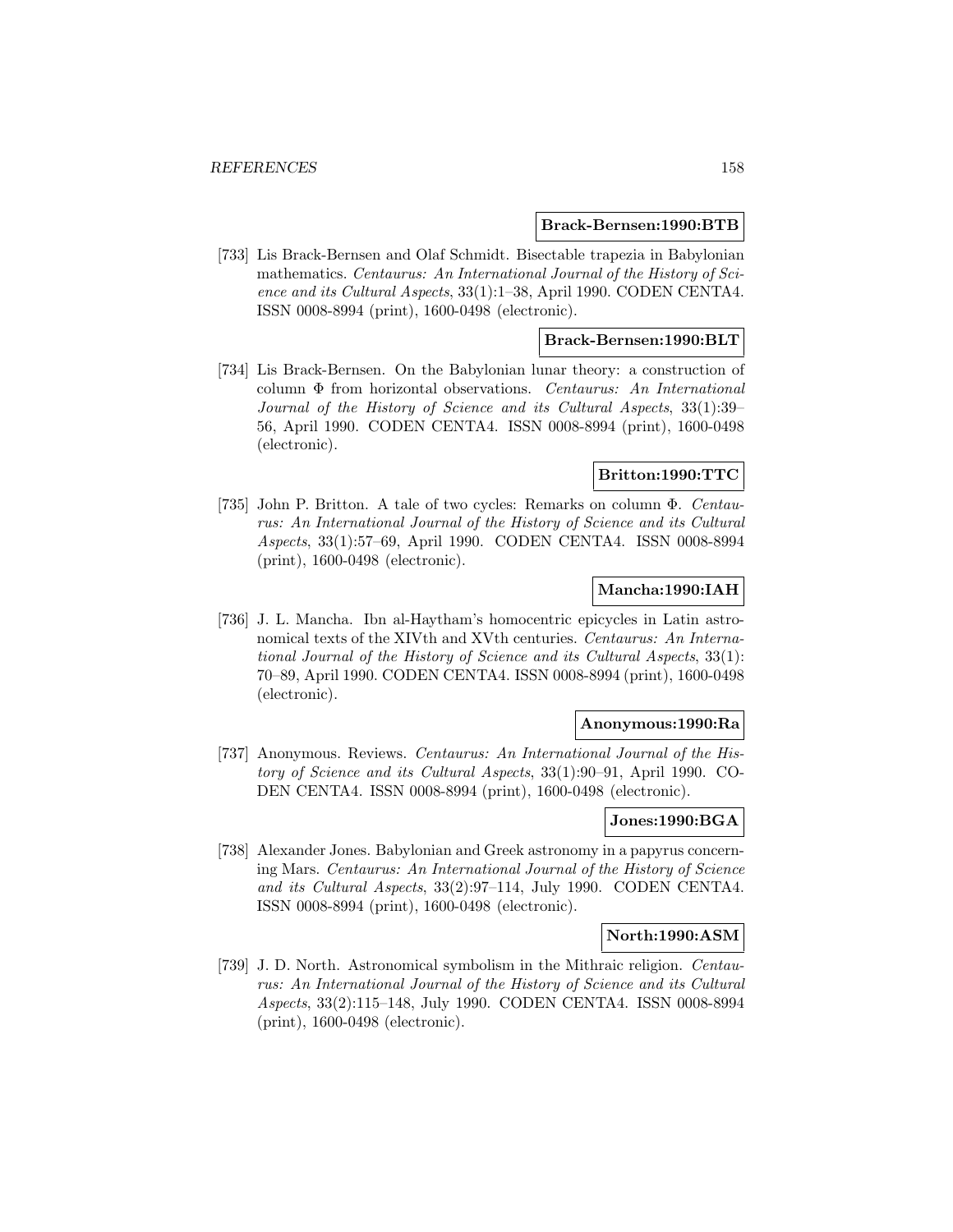## **Hayashi:1990:CMS**

[740] T. Hayashi, T. Kusuba, and M. Yano. The correction of the Mādhava series for the circumference of a circle. Centaurus: An International Journal of the History of Science and its Cultural Aspects, 33(2):149– 174, July 1990. CODEN CENTA4. ISSN 0008-8994 (print), 1600-0498 (electronic).

# **Kubbinga:1990:OTC**

[741] H. H. Kubbinga. Les origines de la théorie cellulaire; les  $\ll$  molécules organiques  $\gg$  de Buffon. (French) The origins of cellular theory: Buffon's 'organic molecules']. Centaurus: An International Journal of the History of Science and its Cultural Aspects, 33(2):175–213, July 1990. CODEN CENTA4. ISSN 0008-8994 (print), 1600-0498 (electronic).

# **Rechenberg:1990:YHQ**

[742] Helmut Rechenberg and Laurie M. Brown. Yukawa's heavy quantum and the mesotron (1935–1937). Centaurus: An International Journal of the History of Science and its Cultural Aspects, 33(2):214–252, July 1990. CODEN CENTA4. ISSN 0008-8994 (print), 1600-0498 (electronic).

## **Anonymous:1990:Rb**

[743] Anonymous. Reviews. Centaurus: An International Journal of the History of Science and its Cultural Aspects, 33(2):253–292, July 1990. CO-DEN CENTA4. ISSN 0008-8994 (print), 1600-0498 (electronic).

## **Hoyrup:1990:PPA**

[744] Jens Høyrup. On parts of parts and ascending continued fractions an investigation of the origins and spread of a peculiar system. Centaurus: An International Journal of the History of Science and its Cultural Aspects, 33(3):293–324, October 1990. CODEN CENTA4. ISSN 0008-8994 (print), 1600-0498 (electronic). Otto Neugebauer in memoriam.

## **Mancosu:1990:DCE**

[745] Paolo Mancosu and Ezio Vailati. Detleff Clüver: An early opponent of the Leibnizian differential calculus. Centaurus: An International Journal of the History of Science and its Cultural Aspects, 33(3):325–344, October 1990. CODEN CENTA4. ISSN 0008-8994 (print), 1600-0498 (electronic).

## **Bierhalter:1990:ZZZ**

[746] Günter Bierhalter. Zyklische Zeitvorstellung, Zeitrichtung und die frühen Versuche einer Deduktion des Zweiten Hauptsatzes der Thermodynamik. (German) [cyclical conception of time, the direction of time, and the early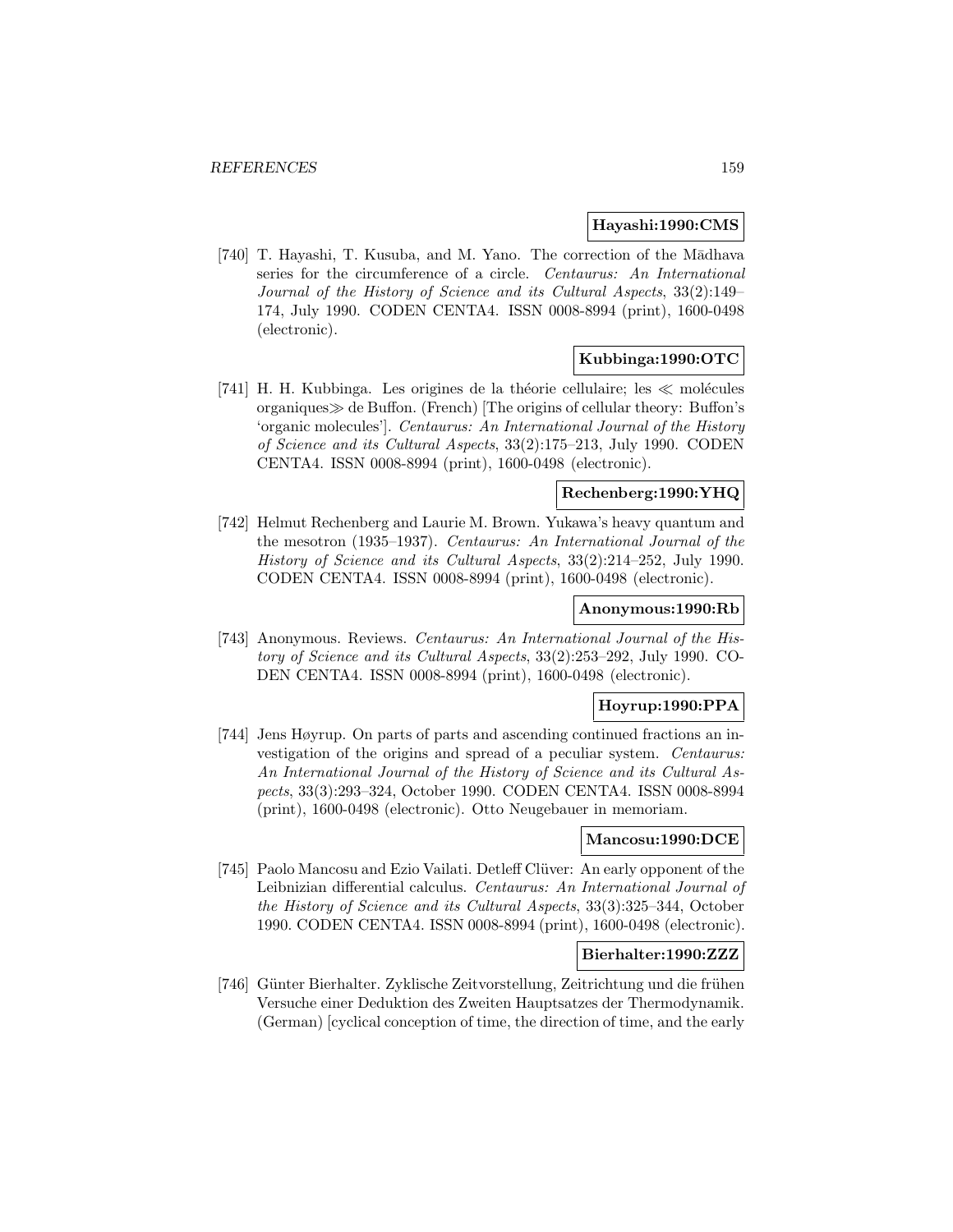trials of a deduction of the Second Law of Thermodynamics]. Centaurus: An International Journal of the History of Science and its Cultural Aspects, 33(3):345–367, October 1990. CODEN CENTA4. ISSN 0008-8994 (print), 1600-0498 (electronic).

# **Britz:1990:CFH**

[747] Dieter Britz. Cold fusion: An historical parallel. Centaurus: An International Journal of the History of Science and its Cultural Aspects, 33 (3):368–372, October 1990. CODEN CENTA4. ISSN 0008-8994 (print), 1600-0498 (electronic).

# **ZiggelaarSJ:1990:DJD**

[748] August Ziggelaar, S.J. Did the Jesuits denounce Galileo?: An essay review. Centaurus: An International Journal of the History of Science and its Cultural Aspects, 33(3):373–377, October 1990. CODEN CENTA4. ISSN 0008-8994 (print), 1600-0498 (electronic).

## **Anonymous:1990:Rc**

[749] Anonymous. Reviews. Centaurus: An International Journal of the History of Science and its Cultural Aspects, 33(3):378–380, October 1990. CODEN CENTA4. ISSN 0008-8994 (print), 1600-0498 (electronic).

### **Anonymous:1990:BRB**

[750] Anonymous. Books received: Book received. Centaurus: An International Journal of the History of Science and its Cultural Aspects, 33(3): 381–388, October 1990. CODEN CENTA4. ISSN 0008-8994 (print), 1600-0498 (electronic).

## **Hogendijk:1991:DBP**

[751] Jan P. Hogendijk. Desargues' Brouillon Project and the conics of Apollonius. Centaurus: An International Journal of the History of Science and its Cultural Aspects, 34(1):1–43, March 1991. CODEN CENTA4. ISSN 0008-8994 (print), 1600-0498 (electronic).

### **Andersen:1991:DMP**

[752] Kirsti Andersen. Desargues' method of perspective its mathematical content, its connection to other perspective methods and its relation to Desargues' ideas on projective geometry. Centaurus: An International Journal of the History of Science and its Cultural Aspects, 34(1):44–91, March 1991. CODEN CENTA4. ISSN 0008-8994 (print), 1600-0498 (electronic).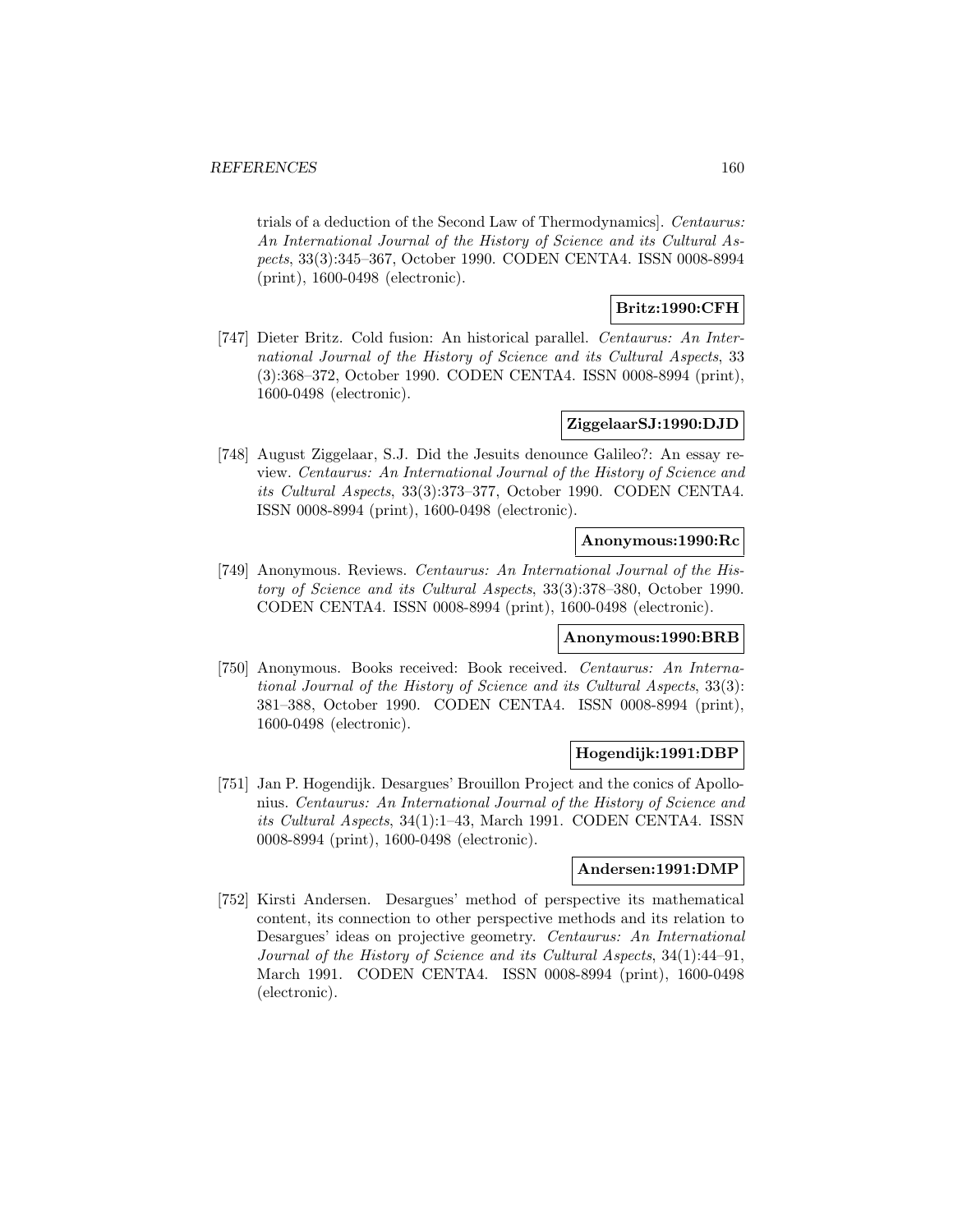### **Anonymous:1991:Ra**

[753] Anonymous. Reviews. Centaurus: An International Journal of the History of Science and its Cultural Aspects, 34(1):92–96, March 1991. CO-DEN CENTA4. ISSN 0008-8994 (print), 1600-0498 (electronic).

# **Britton:1991:CBM**

[754] John P. Britton and Christopher B. F. Walker. A 4th Century Babylonian model for Venus: B.M. 33552. Centaurus: An International Journal of the History of Science and its Cultural Aspects, 34(2):97–118, June 1991. CODEN CENTA4. ISSN 0008-8994 (print), 1600-0498 (electronic).

# **Kryzhanovsky:1991:REE**

[755] Leonid N. Kryzhanovsky. Richmann's experiment and the electrophorus. Centaurus: An International Journal of the History of Science and its Cultural Aspects, 34(2):119–124, June 1991. CODEN CENTA4. ISSN 0008-8994 (print), 1600-0498 (electronic).

# **Hutchison:1991:IAL**

[756] Keith Hutchison. Idiosyncrasy, achromatic lenses, and early romanticism. Centaurus: An International Journal of the History of Science and its Cultural Aspects, 34(2):125–171, June 1991. CODEN CENTA4. ISSN 0008-8994 (print), 1600-0498 (electronic).

# **Anonymous:1991:Rb**

[757] Anonymous. Reviews. Centaurus: An International Journal of the History of Science and its Cultural Aspects, 34(2):172–192, June 1991. CO-DEN CENTA4. ISSN 0008-8994 (print), 1600-0498 (electronic).

# **Knorr:1991:PLP**

[758] Wilbur R. Knorr. On the principle of linear perspective in Euclid's optics. Centaurus: An International Journal of the History of Science and its Cultural Aspects, 34(3):193–210, September 1991. CODEN CENTA4. ISSN 0008-8994 (print), 1600-0498 (electronic).

### **Fraser:1991:MTP**

[759] Craig G. Fraser. Mathematical technique and physical conception in Euler's investigation of the elastica. Centaurus: An International Journal of the History of Science and its Cultural Aspects, 34(3):211–246, September 1991. CODEN CENTA4. ISSN 0008-8994 (print), 1600-0498 (electronic).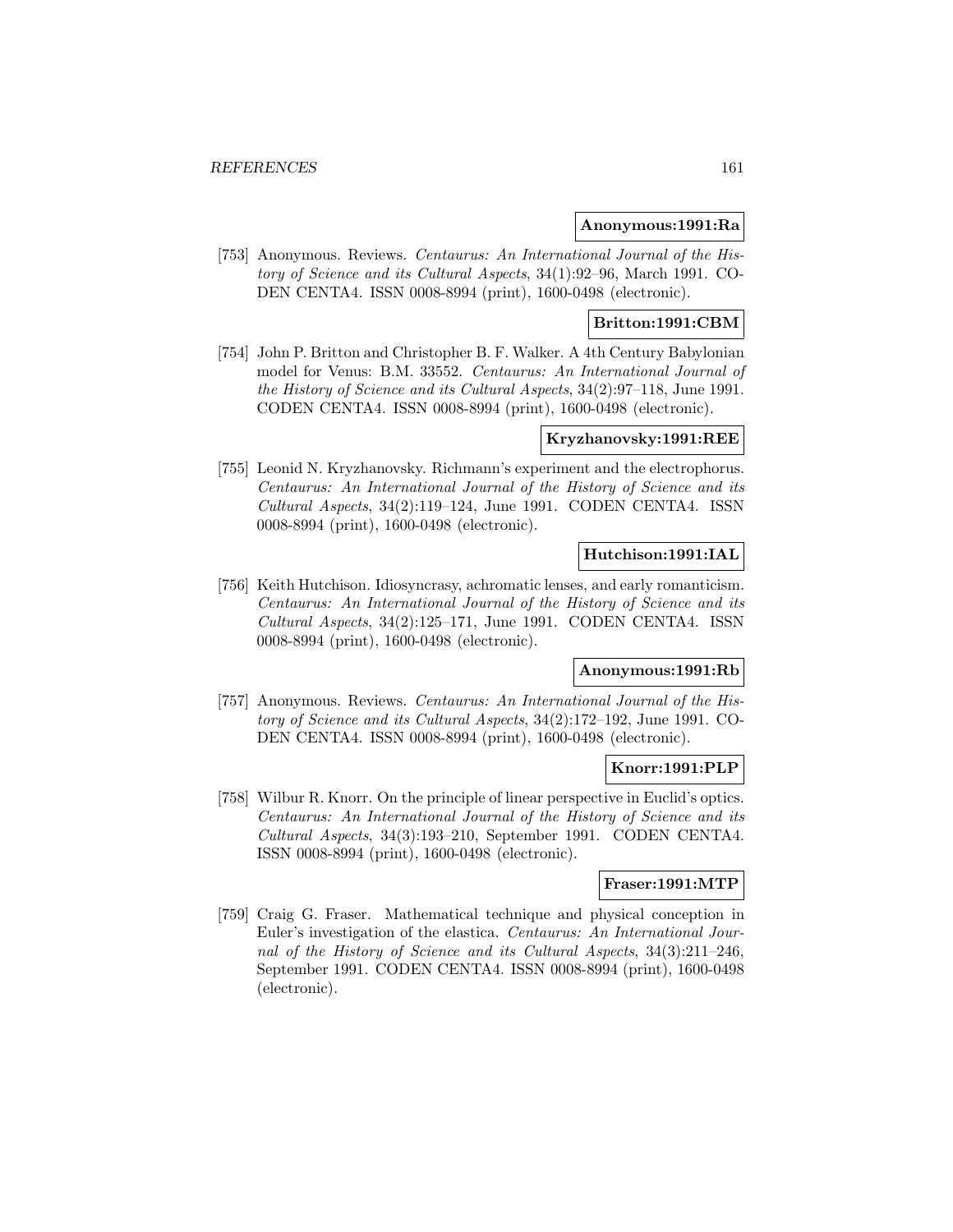## **Archibald:1991:RTE**

[760] Thomas Archibald. Riemann and the theory of electrical phenomena: Nobili's rings. Centaurus: An International Journal of the History of Science and its Cultural Aspects, 34(3):247–271, September 1991. CO-DEN CENTA4. ISSN 0008-8994 (print), 1600-0498 (electronic).

# **Erlichson:1991:HNW**

[761] Herman Erlichson. How Newton went from a mathematical model to a physical model for the problem of a first power resistive force. Centaurus: An International Journal of the History of Science and its Cultural Aspects, 34(3):272–283, September 1991. CODEN CENTA4. ISSN 0008- 8994 (print), 1600-0498 (electronic).

## **Anonymous:1991:Rc**

[762] Anonymous. Reviews. Centaurus: An International Journal of the History of Science and its Cultural Aspects, 34(3):284–288, September 1991. CODEN CENTA4. ISSN 0008-8994 (print), 1600-0498 (electronic).

## **Montserrat:1991:WCL**

[763] Jesús M. Montserrat and Luis Navarro. The water cycle in Lucretius. Centaurus: An International Journal of the History of Science and its Cultural Aspects, 34(4):289–308, December 1991. CODEN CENTA4. ISSN 0008-8994 (print), 1600-0498 (electronic).

### **Berggren:1991:MIM**

[764] J. L. Berggren. Medieval Islamic methods for drawing azimuth circles on the astrolabe. Centaurus: An International Journal of the History of Science and its Cultural Aspects, 34(4):309–344, December 1991. CODEN CENTA4. ISSN 0008-8994 (print), 1600-0498 (electronic).

# **Erlichson:1991:NFI**

[765] Herman Erlichson. Newton's first inverse solutions. Centaurus: An International Journal of the History of Science and its Cultural Aspects, 34 (4):345–366, December 1991. CODEN CENTA4. ISSN 0008-8994 (print), 1600-0498 (electronic).

# **Anonymous:1991:Rd**

[766] Anonymous. Reviews. Centaurus: An International Journal of the History of Science and its Cultural Aspects, 34(4):367–376, December 1991. CODEN CENTA4. ISSN 0008-8994 (print), 1600-0498 (electronic).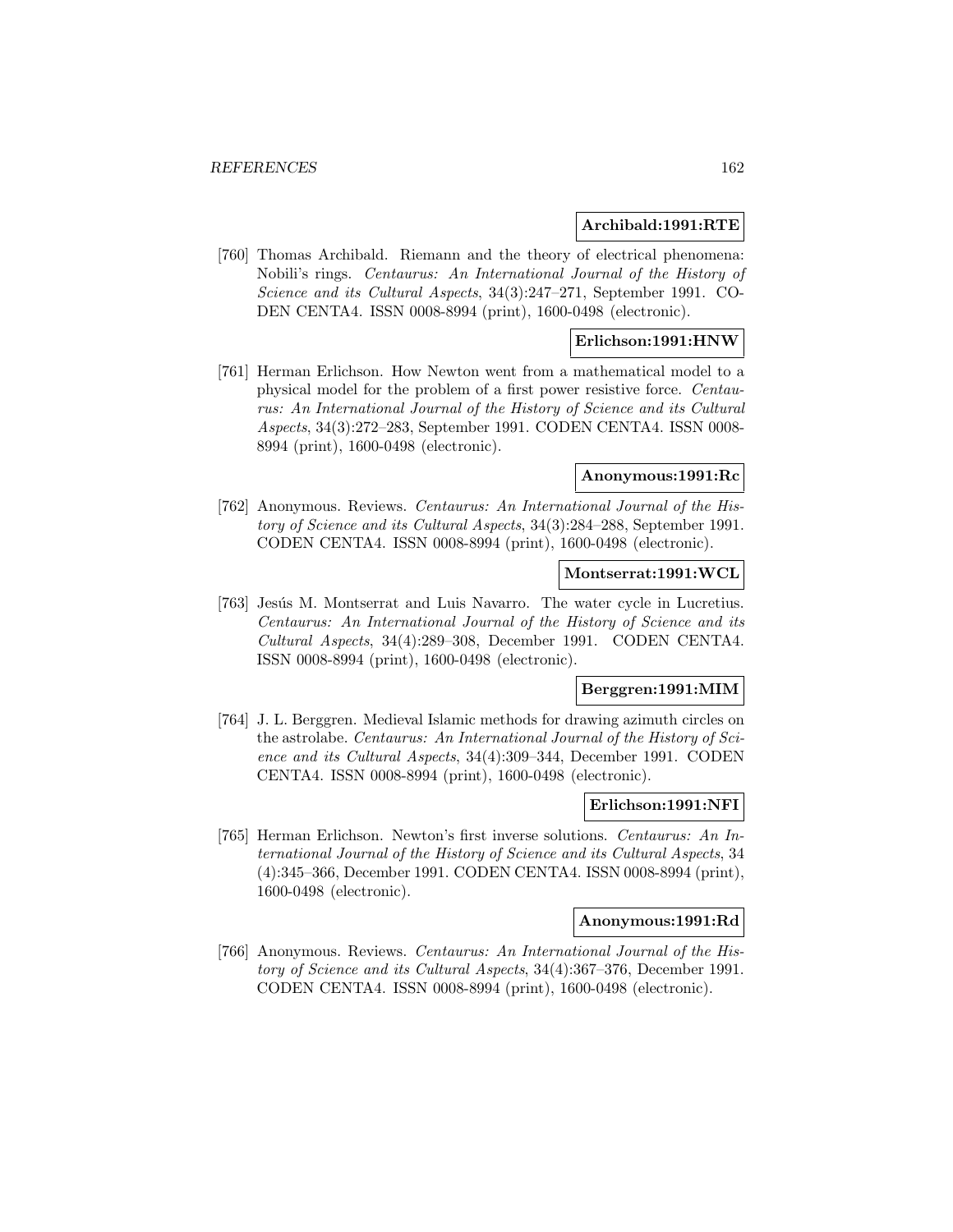### **Christiansen:1992:DST**

[767] H. Dalgas Christiansen. Decanal star tables for lunar houses in Egypt? Centaurus: An International Journal of the History of Science and its Cultural Aspects, 35(1):1–27, April 1992. CODEN CENTA4. ISSN 0008- 8994 (print), 1600-0498 (electronic).

# **Provencal:1992:OZD**

[768] Philippe Provençal. Observations zoologiques de'Abd al-Latîf al-Bagdâdî. Centaurus: An International Journal of the History of Science and its Cultural Aspects, 35(1):28–45, April 1992. CODEN CENTA4. ISSN 0008-8994 (print), 1600-0498 (electronic).

## **Erlichson:1992:NHC**

[769] Herman Erlichson. Newton and Hooke on centripetal force motion. Centaurus: An International Journal of the History of Science and its Cultural Aspects, 35(1):46–63, April 1992. CODEN CENTA4. ISSN 0008- 8994 (print), 1600-0498 (electronic).

## **Anonymous:1992:Ra**

[770] Anonymous. Reviews. Centaurus: An International Journal of the History of Science and its Cultural Aspects, 35(1):64–65, April 1992. CO-DEN CENTA4. ISSN 0008-8994 (print), 1600-0498 (electronic).

# **Davis:1992:KRI**

[771] A. E. L. Davis. Kepler's resolution of individual planetary motion. Centaurus: An International Journal of the History of Science and its Cultural Aspects, 35(2):97–102, July 1992. CODEN CENTA4. ISSN 0008- 8994 (print), 1600-0498 (electronic).

### **Davis:1992:KDL**

[772] A. E. L. Davis. Kepler's 'distance law' — myth not reality. Centaurus: An International Journal of the History of Science and its Cultural Aspects, 35(2):103–120, July 1992. CODEN CENTA4. ISSN 0008-8994 (print), 1600-0498 (electronic).

### **Davis:1992:GEK**

[773] A. E. L. Davis. Grading the eggs (Kepler's sizing-procedure for the planetary orbit). Centaurus: An International Journal of the History of Science and its Cultural Aspects, 35(2):121–142, July 1992. CODEN CENTA4. ISSN 0008-8994 (print), 1600-0498 (electronic).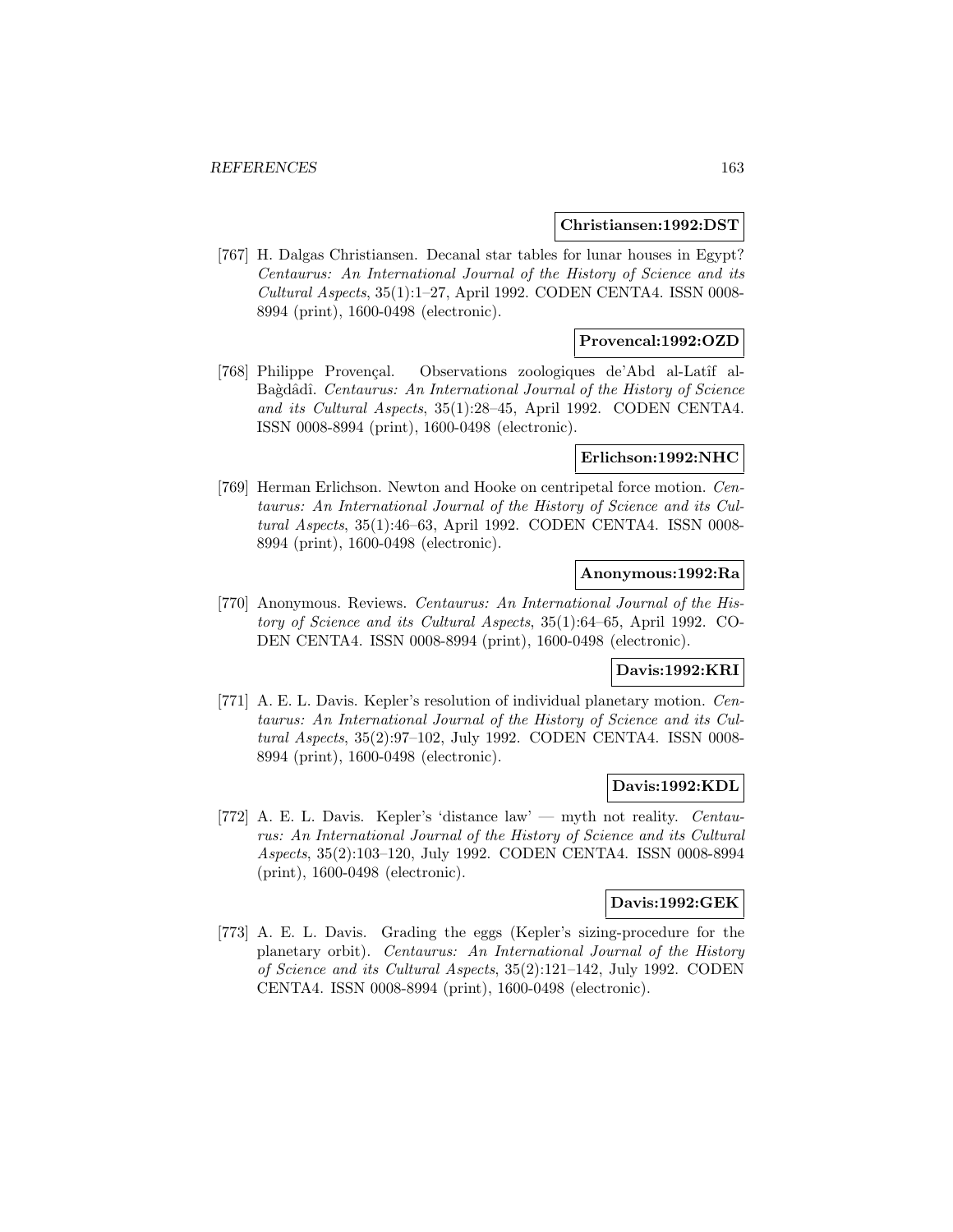## **Davis:1992:KRD**

[774] A. E. L. Davis. Kepler's road to Damascus. Centaurus: An International Journal of the History of Science and its Cultural Aspects, 35(2):143– 164, July 1992. CODEN CENTA4. ISSN 0008-8994 (print), 1600-0498 (electronic).

# **Davis:1992:KPF**

[775] A. E. L. Davis. Kepler's physical framework for planetary motion. Centaurus: An International Journal of the History of Science and its Cultural Aspects, 35(2):165–190, July 1992. CODEN CENTA4. ISSN 0008- 8994 (print), 1600-0498 (electronic).

### **Dold-Samplonius:1992:PAM**

[776] Yvonne Dold-Samplonius. Practical Arabic mathematics: Measuring the Muqarnas by al-Kāshī. Centaurus: An International Journal of the History of Science and its Cultural Aspects, 35(3):193–242, October 1992. CODEN CENTA4. ISSN 0008-8994 (print), 1600-0498 (electronic).

## **Erlichson:1992:NPM**

[777] Herman Erlichson. Newton's polygon model and the second order fallacy. Centaurus: An International Journal of the History of Science and its Cultural Aspects, 35(3):243–258, October 1992. CODEN CENTA4. ISSN 0008-8994 (print), 1600-0498 (electronic).

### **Seidler:1992:EDP**

[778] Jan Seidler and Irena Seidlerová. Zur Entstehungsgeschichte des Dopplerschen Prinzips. (German) [The genesis of Doppler Principle]. Centaurus: An International Journal of the History of Science and its Cultural Aspects, 35(3):259–304, October 1992. CODEN CENTA4. ISSN 0008-8994 (print), 1600-0498 (electronic).

# **Kragh:1992:LLE**

[779] Helge Kragh. Ludvig Lorenz and the early theory of long-distance telephony. Centaurus: An International Journal of the History of Science and its Cultural Aspects, 35(3):305–324, October 1992. CODEN CENTA4. ISSN 0008-8994 (print), 1600-0498 (electronic).

### **Sredniawa:1992:CMS**

[780] Bronisław Średniawa. The collaboration of Marian Smoluchowski and Theodor Svedberg on Brownian motion and density fluctuations. Centaurus: An International Journal of the History of Science and its Cul-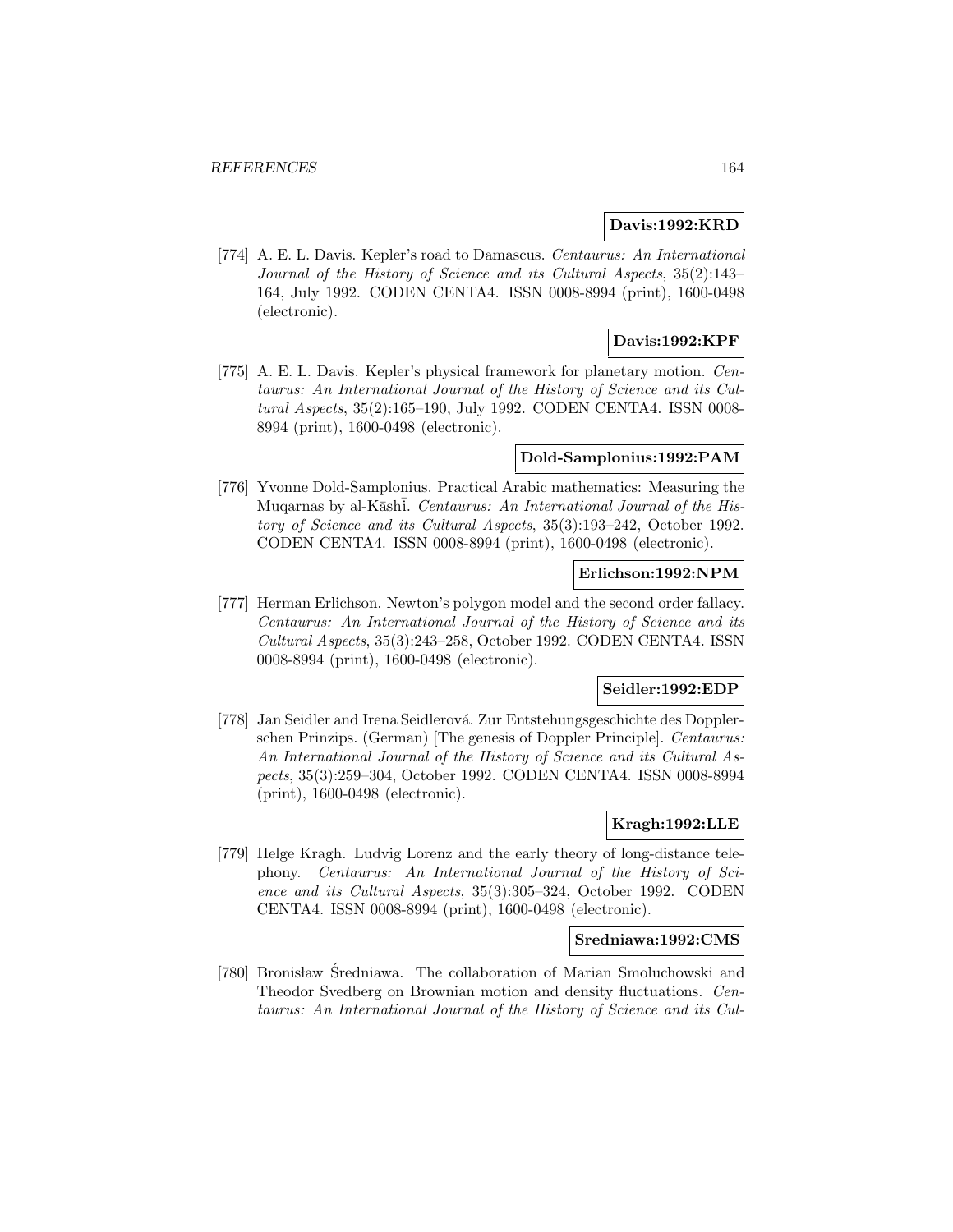tural Aspects, 35(3):325–355, October 1992. CODEN CENTA4. ISSN 0008-8994 (print), 1600-0498 (electronic).

## **Anonymous:1992:Rb**

[781] Anonymous. Reviews. Centaurus: An International Journal of the History of Science and its Cultural Aspects, 35(3):356–375, October 1992. CODEN CENTA4. ISSN 0008-8994 (print), 1600-0498 (electronic).

# **Lorenzen:1993:PIC**

[782] Eivind Lorenzen. The Proto-Ionic capital from Larisa (a brief history of ancient metrology). Centaurus: An International Journal of the History of Science and its Cultural Aspects, 36(1):1–21, April 1993. CODEN CENTA4. ISSN 0008-8994 (print), 1600-0498 (electronic).

# **Anonymous:1993:Na**

[783] Anonymous. Notes. Centaurus: An International Journal of the History of Science and its Cultural Aspects, 36(1):20–21, April 1993. CODEN CENTA4. ISSN 0008-8994 (print), 1600-0498 (electronic).

### **Taisbak:1993:THS**

[784] Christian Marinus Taisbak. A tale of half sums and differences ancient tricks with numbers. Centaurus: An International Journal of the History of Science and its Cultural Aspects, 36(1):22–32, April 1993. CODEN CENTA4. ISSN 0008-8994 (print), 1600-0498 (electronic).

### **Erlichson:1993:GHT**

[785] Herman Erlichson. Galileo and high tower experiments. Centaurus: An International Journal of the History of Science and its Cultural Aspects, 36(1):33–45, April 1993. CODEN CENTA4. ISSN 0008-8994 (print), 1600-0498 (electronic).

### **Anonymous:1993:Nb**

[786] Anonymous. Notes. Centaurus: An International Journal of the History of Science and its Cultural Aspects, 36(1):45, April 1993. CODEN CENTA4. ISSN 0008-8994 (print), 1600-0498 (electronic).

### **DAgostino:1993:HRT**

[787] Salvo D'Agostino. Hertz's researches and their place in Nineteenth Century theoretical physics. Centaurus: An International Journal of the History of Science and its Cultural Aspects, 36(1):46–77, April 1993. CO-DEN CENTA4. ISSN 0008-8994 (print), 1600-0498 (electronic).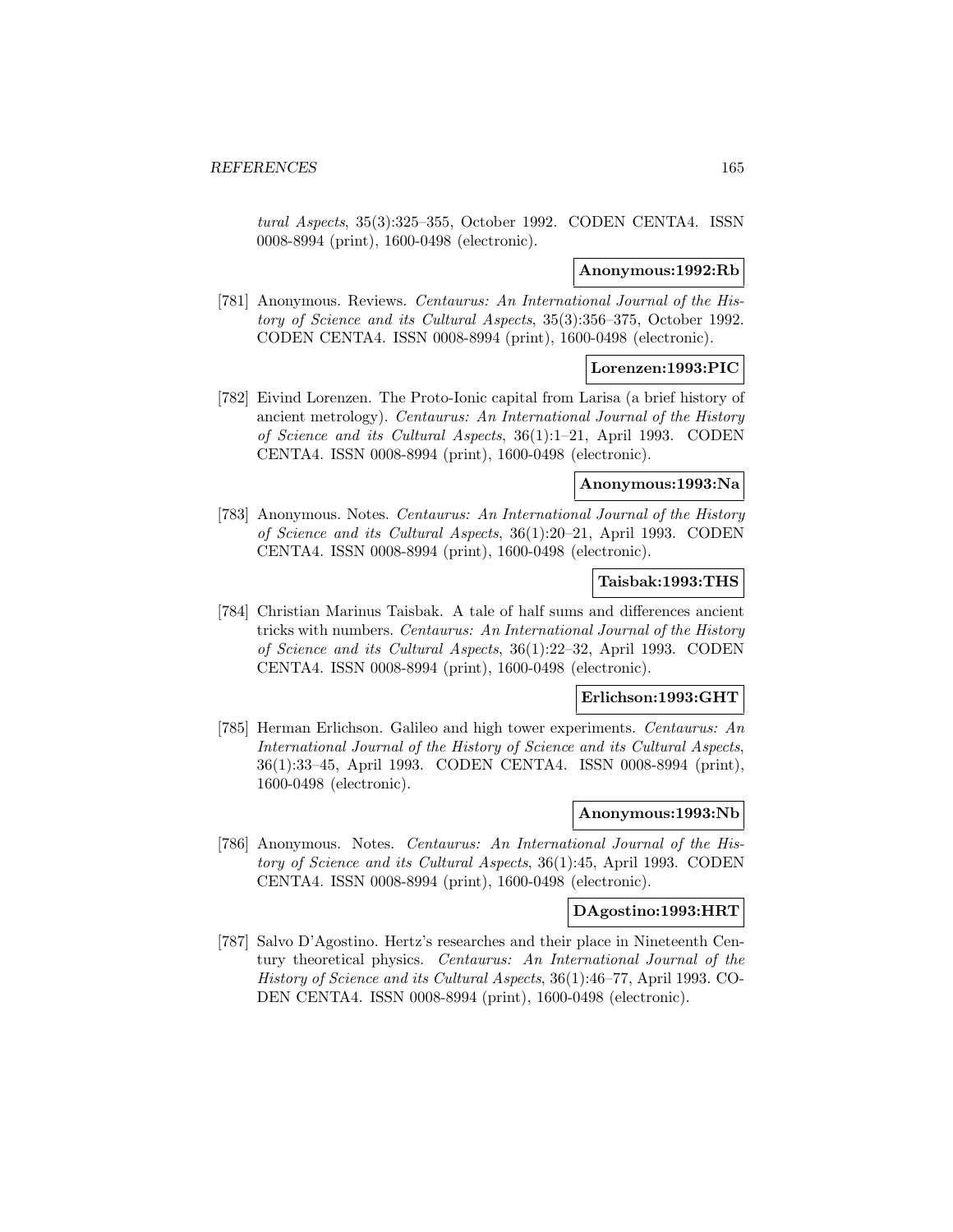### **Anonymous:1993:Nc**

[788] Anonymous. Notes. Centaurus: An International Journal of the History of Science and its Cultural Aspects, 36(1):78–82, April 1993. CODEN CENTA4. ISSN 0008-8994 (print), 1600-0498 (electronic).

### **Anonymous:1993:Ra**

[789] Anonymous. Reviews. Centaurus: An International Journal of the History of Science and its Cultural Aspects, 36(1):83–96, April 1993. CO-DEN CENTA4. ISSN 0008-8994 (print), 1600-0498 (electronic).

# **Christensen:1993:SSI**

[790] Dan Ch. Christensen. Spying on scientific instruments. The career of Jesper Bidstrup. Centaurus: An International Journal of the History of Science and its Cultural Aspects, 36(2):209–244, July 1993. CODEN CENTA4. ISSN 0008-8994 (print), 1600-0498 (electronic).

# **Darrigol:1993:EMB**

[791] Olivier Darrigol. The electrodynamics of moving bodies from Faraday to Hertz. Centaurus: An International Journal of the History of Science and its Cultural Aspects, 36(3):245–360, October 1993. CODEN CENTA4. ISSN 0008-8994 (print), 1600-0498 (electronic).

### **Anonymous:1993:C**

[792] Anonymous. Corrigendum. Centaurus: An International Journal of the History of Science and its Cultural Aspects, 36(3):361, October 1993. CODEN CENTA4. ISSN 0008-8994 (print), 1600-0498 (electronic).

### **Anonymous:1993:Rb**

[793] Anonymous. Reviews. Centaurus: An International Journal of the History of Science and its Cultural Aspects, 36(3):362–381, October 1993. CODEN CENTA4. ISSN 0008-8994 (print), 1600-0498 (electronic).

# **Riley:1994:LVF**

[794] Leigh Riley. The lunar velocity function in system B first-crescent ephemerides. Centaurus: An International Journal of the History of Science and its Cultural Aspects, 37(1):1–51, January 1994. CODEN CENTA4. ISSN 0008-8994 (print), 1600-0498 (electronic).

## **Behboud:1994:GGA**

[795] Ali Behboud. Greek geometrical analysis. Centaurus: An International Journal of the History of Science and its Cultural Aspects, 37(1):52–86,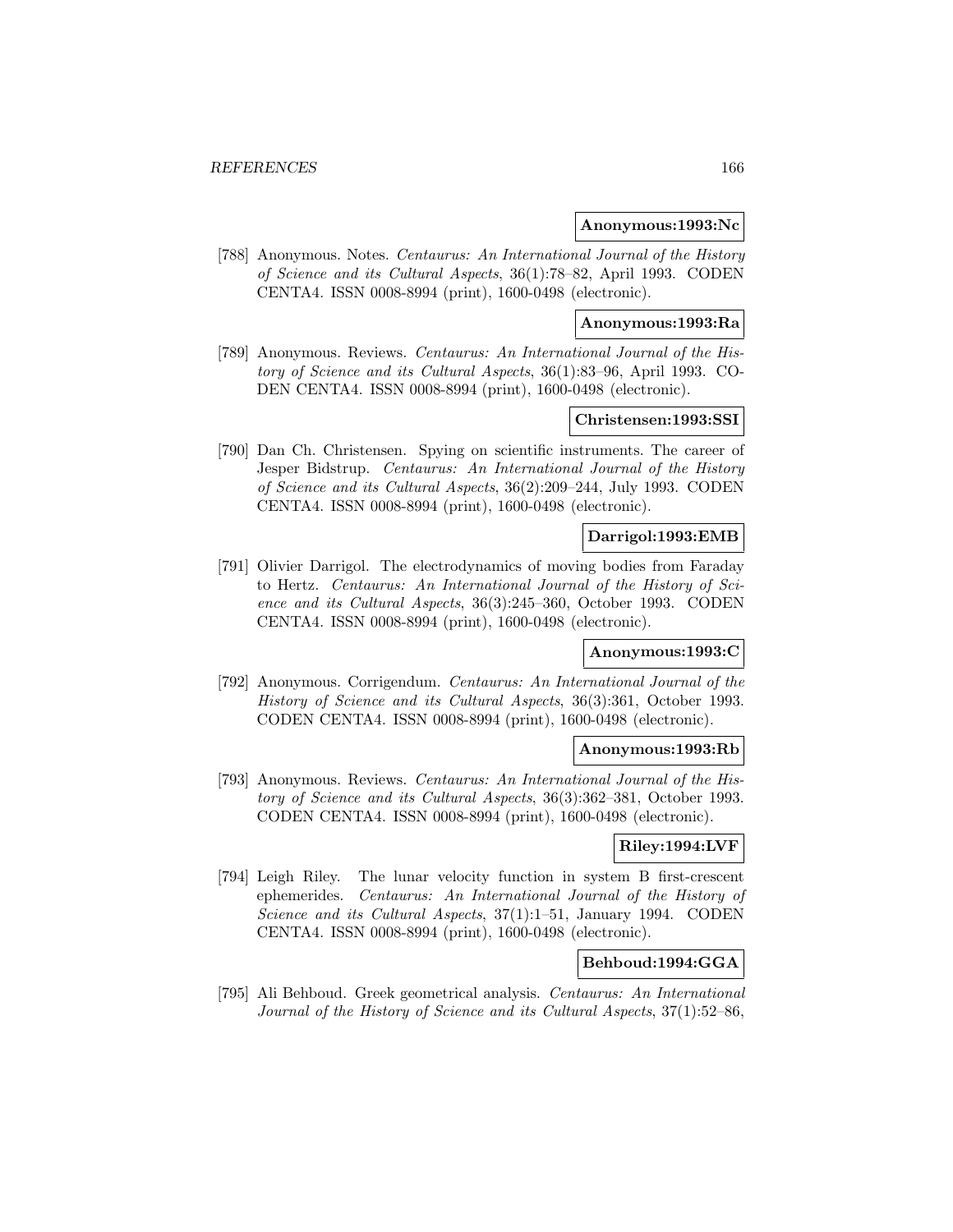January 1994. CODEN CENTA4. ISSN 0008-8994 (print), 1600-0498 (electronic).

## **Anonymous:1994:Ra**

[796] Anonymous. Reviews. Centaurus: An International Journal of the History of Science and its Cultural Aspects, 37(1):87–92, January 1994. CO-DEN CENTA4. ISSN 0008-8994 (print), 1600-0498 (electronic).

## **Anonymous:1994:BRBa**

[797] Anonymous. Books received: Books received. Centaurus: An International Journal of the History of Science and its Cultural Aspects, 37 (1):93–96, January 1994. CODEN CENTA4. ISSN 0008-8994 (print), 1600-0498 (electronic).

## **vanDalen:1994:PTE**

[798] Benno van Dalen. On Ptolemy's table for the equation of time. Centaurus: An International Journal of the History of Science and its Cultural Aspects, 37(2):97–153, April 1994. CODEN CENTA4. ISSN 0008-8994 (print), 1600-0498 (electronic).

# **Litten:1994:CNM**

[799] Freddy Litten. Die Carathéodory-Nachfolge in München 1938–1944. (German) The Carathéodory-succession in Munich 1938–1944]. Centaurus: An International Journal of the History of Science and its Cultural Aspects, 37(2):154–172, April 1994. CODEN CENTA4. ISSN 0008-8994 (print), 1600-0498 (electronic).

### **Anonymous:1994:Rb**

[800] Anonymous. Reviews. Centaurus: An International Journal of the History of Science and its Cultural Aspects, 37(2):173–182, April 1994. CO-DEN CENTA4. ISSN 0008-8994 (print), 1600-0498 (electronic).

### **Brack-Bernsen:1994:FBC**

[801] Lis Brack-Bernsen and Olaf Schmidt. On the foundations of the Babylonian column Φ: Astronomical significance of partial sums of the lunar four. Centaurus: An International Journal of the History of Science and its Cultural Aspects, 37(3):183–209, July 1994. CODEN CENTA4. ISSN 0008-8994 (print), 1600-0498 (electronic).

### **Erlichson:1994:HNP**

[802] Herman Erlichson. Huygens and Newton on the problem of circular motion. Centaurus: An International Journal of the History of Science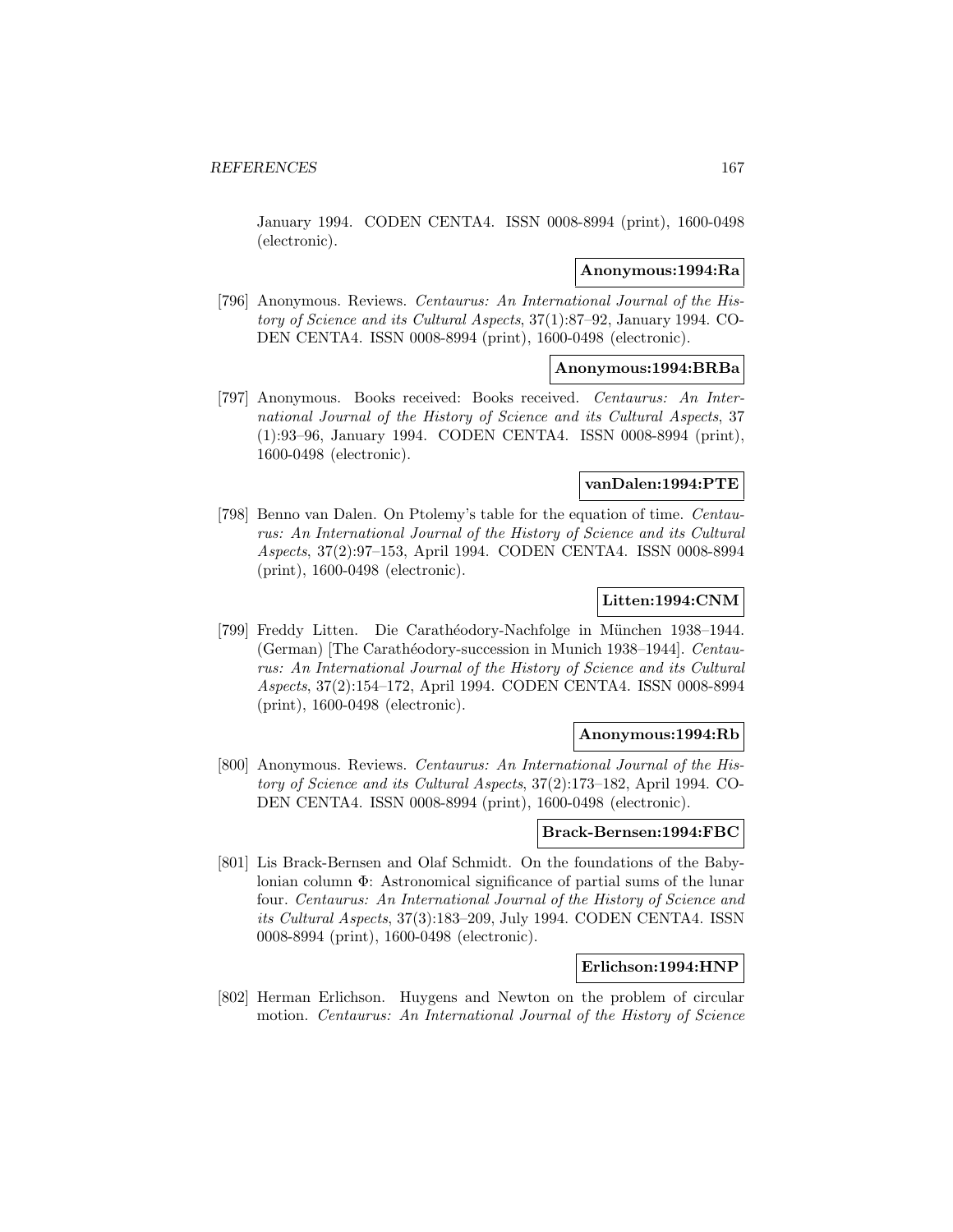and its Cultural Aspects, 37(3):210–229, July 1994. CODEN CENTA4. ISSN 0008-8994 (print), 1600-0498 (electronic).

## **Bradley:1994:PBB**

[803] Margaret Bradley. Prony the bridge-builder: the life and times of Gaspard de Prony, educator and scientist. Centaurus: An International Journal of the History of Science and its Cultural Aspects, 37(3):230– 268, July 1994. CODEN CENTA4. ISSN 0008-8994 (print), 1600-0498 (electronic).

## **Anonymous:1994:Rc**

[804] Anonymous. Reviews. Centaurus: An International Journal of the History of Science and its Cultural Aspects, 37(3):269–278, July 1994. CO-DEN CENTA4. ISSN 0008-8994 (print), 1600-0498 (electronic).

## **Erlichson:1994:RIS**

[805] Herman Erlichson. Resisted inverse-square centripetal force motion along Newton's great 'look-alike', the equiangular spiral. Centaurus: An International Journal of the History of Science and its Cultural Aspects, 37(4): 279–303, December 1994. CODEN CENTA4. ISSN 0008-8994 (print), 1600-0498 (electronic).

### **Mayerhofer:1994:PKW**

[806] Boris Mayerhofer. Das Prinzip der kleinsten Wirkung bei Hermann von Helmholtz. (German) [The Principle of Least Action by Hermann von Helmholtz]. Centaurus: An International Journal of the History of Science and its Cultural Aspects, 37(4):304–320, December 1994. CODEN CENTA4. ISSN 0008-8994 (print), 1600-0498 (electronic).

# **Wolff:1994:HKG**

[807] Stefan L. Wolff. Von der Hydrodynamik zur kinetischen Gastheorie — Oskar Emil Meyer. (German) [On hydrodynamics in the kinetic theory of gases — Oskar Emil Meyer]. Centaurus: An International Journal of the History of Science and its Cultural Aspects, 37(4):321–348, December 1994. CODEN CENTA4. ISSN 0008-8994 (print), 1600-0498 (electronic).

## **Kragh:1994:LE**

[808] Helge Kragh. Letters to the Editor. Centaurus: An International Journal of the History of Science and its Cultural Aspects, 37(4):349–354, December 1994. CODEN CENTA4. ISSN 0008-8994 (print), 1600-0498 (electronic).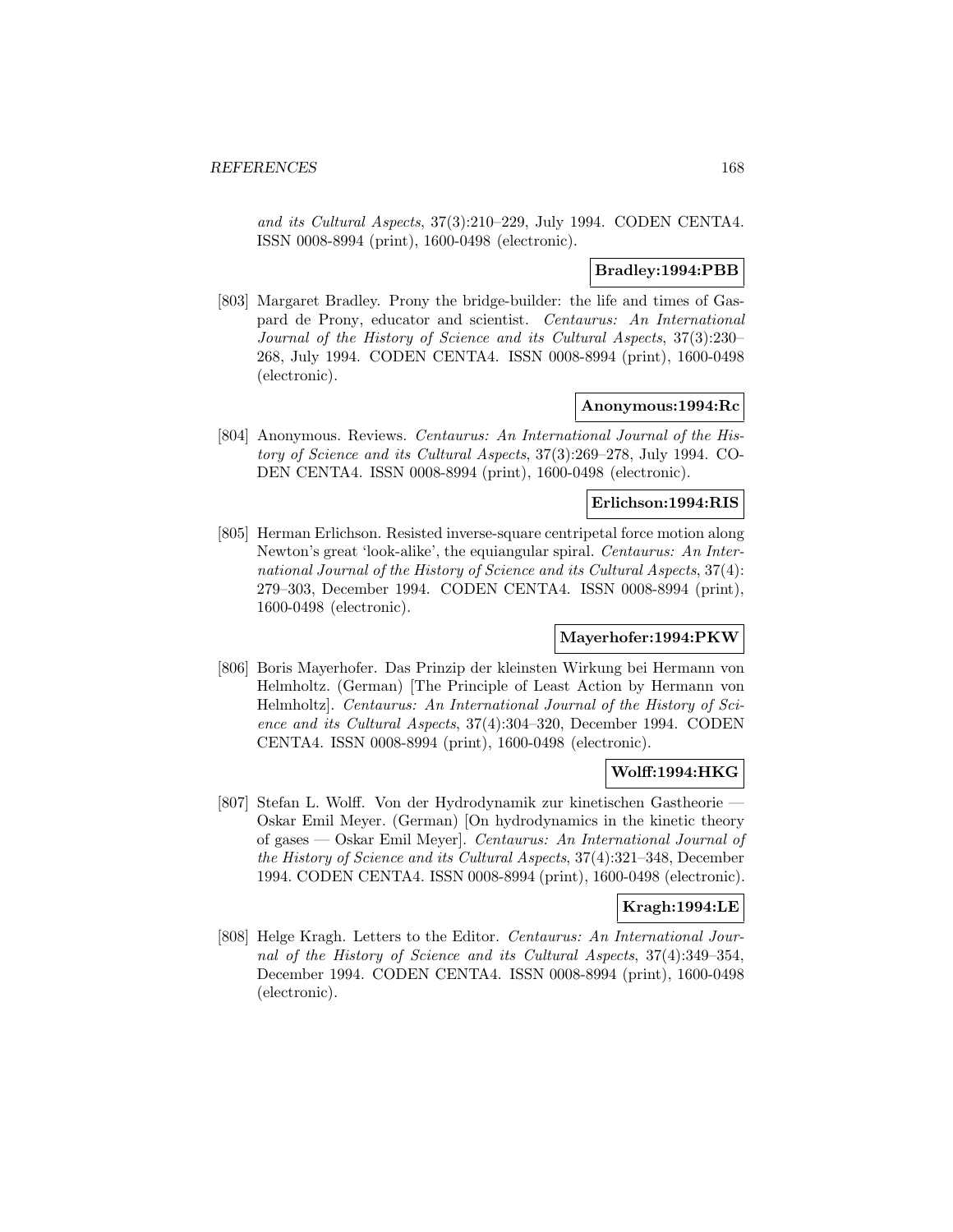### **Anonymous:1994:Rd**

[809] Anonymous. Reviews. Centaurus: An International Journal of the History of Science and its Cultural Aspects, 37(4):355–367, December 1994. CODEN CENTA4. ISSN 0008-8994 (print), 1600-0498 (electronic).

# **Anonymous:1994:BRBb**

[810] Anonymous. Books received: Books received. Centaurus: An International Journal of the History of Science and its Cultural Aspects, 37(4): 368–371, December 1994. CODEN CENTA4. ISSN 0008-8994 (print), 1600-0498 (electronic).

## **Sesiano:1996:KAM**

[811] J. Sesiano. Le Kitāb al-Misāḥa d'Abū Kāmil. Centaurus: An International Journal of the History of Science and its Cultural Aspects, 38 (1):1–21, January 1996. CODEN CENTA4. ISSN 0008-8994 (print), 1600-0498 (electronic).

# **Dauben:1996:CPE**

[812] Joseph W. Dauben. Charles S. Peirce, evolutionary pragmatism and the history of science. *Centaurus: An International Journal of the History* of Science and its Cultural Aspects, 38(1):22–82, January 1996. CODEN CENTA4. ISSN 0008-8994 (print), 1600-0498 (electronic).

## **Anonymous:1996:Ra**

[813] Anonymous. Reviews. Centaurus: An International Journal of the History of Science and its Cultural Aspects, 38(1):83–95, January 1996. CO-DEN CENTA4. ISSN 0008-8994 (print), 1600-0498 (electronic).

# **Vitrac:1996:DVB**

[814] B. Vitrac. La définition V.8 des Eléments d'Euclide. Centaurus: An International Journal of the History of Science and its Cultural Aspects, 38(2-3):97–121, July 1996. CODEN CENTA4. ISSN 0008-8994 (print), 1600-0498 (electronic).

### **Taisbak:1996:ZEB**

[815] Christian Marinus Taisbak. Zeuthen and Euclid's Data 86: Algebra – or a lemma about intersecting hyperbolas? Centaurus: An International Journal of the History of Science and its Cultural Aspects, 38(2-3):122– 139, July 1996. CODEN CENTA4. ISSN 0008-8994 (print), 1600-0498 (electronic).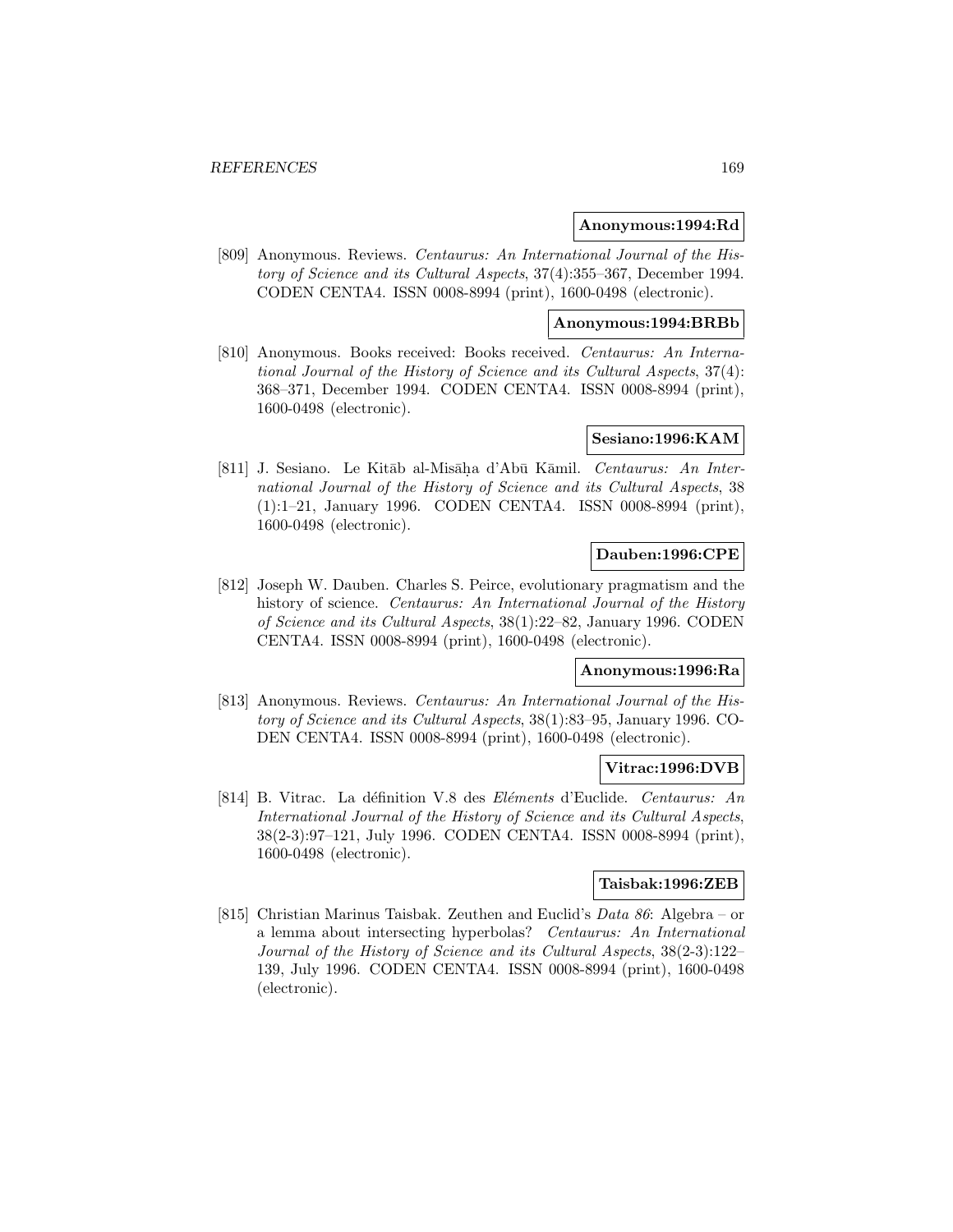### **Berggren:1996:AKF**

[816] J. L. Berggren. Al-Kūhī's "filling a lacuna in Book II of Archimedes" in the version of nasīr al-dīn-Tūsī. Centaurus: An International Journal of the History of Science and its Cultural Aspects, 38(2-3):140–207, July 1996. CODEN CENTA4. ISSN 0008-8994 (print), 1600-0498 (electronic).

## **Knorr:1996:WTE**

[817] Wilbur R. Knorr. The wrong text of Euclid: on Heiberg's text and its alternatives. Centaurus: An International Journal of the History of Science and its Cultural Aspects, 38(2-3):208–276, July 1996. CODEN CENTA4. ISSN 0008-8994 (print), 1600-0498 (electronic).

## **Caving:1996:DBH**

[818] Maurice Caving. The debate between H. G. Zeuthen and H. Vogt (1909– 1915) on the historical source of the knowledge of irrational quantities. Centaurus: An International Journal of the History of Science and its Cultural Aspects, 38(2-3):277–292, July 1996. CODEN CENTA4. ISSN 0008-8994 (print), 1600-0498 (electronic).

### **Anonymous:1996:Rb**

[819] Anonymous. Review. Centaurus: An International Journal of the History of Science and its Cultural Aspects, 38(2-3):293–294, July 1996. CO-DEN CENTA4. ISSN 0008-8994 (print), 1600-0498 (electronic).

### **Aaboe:1996:DOR**

[820] A. Aaboe and J. L. Berggren. Didactical and other remarks on some theorems of Archimedes and infinitesimals. Centaurus: An International Journal of the History of Science and its Cultural Aspects, 38(4):295–316, December 1996. CODEN CENTA4. ISSN 0008-8994 (print), 1600-0498 (electronic).

# **Goldstein:1996:IAK**

[821] Bernard R. Goldstein and José ChabáS. Ibn al-Kammâd's star list. Centaurus: An International Journal of the History of Science and its Cultural Aspects, 38(4):317–334, December 1996. CODEN CENTA4. ISSN 0008-8994 (print), 1600-0498 (electronic).

## **Kragh:1996:GGR**

[822] Helge Kragh. Gamow's game: The road to the Hot Big Bang. Centaurus: An International Journal of the History of Science and its Cultural Aspects, 38(4):335–361, December 1996. CODEN CENTA4. ISSN 0008-8994 (print), 1600-0498 (electronic). URL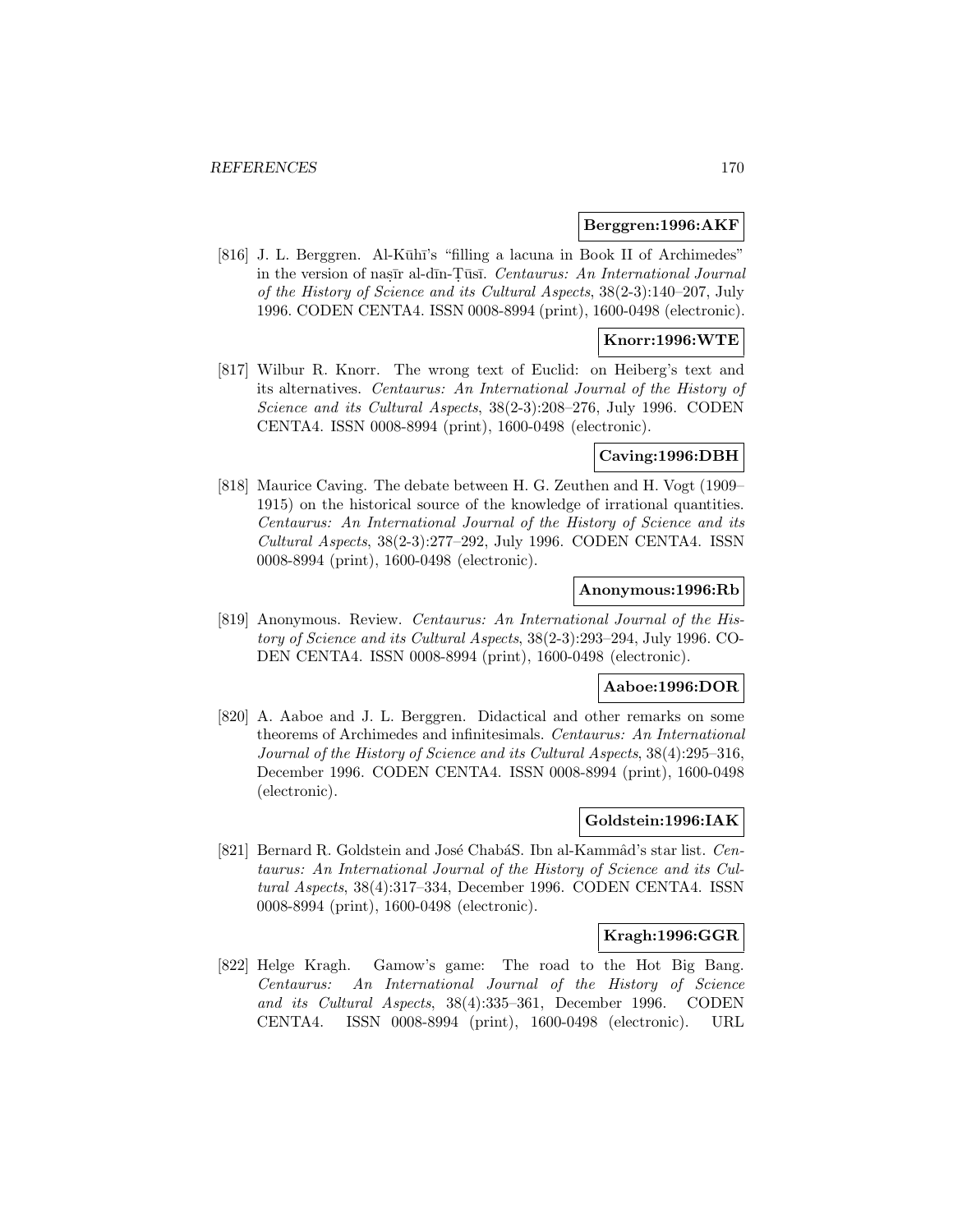http://adsabs.harvard.edu/abs/1996Cent...38..335K; http:/ /onlinelibrary.wiley.com/doi/10.1111/j.1600-0498.1996.tb00020. x/abstract.

## **Anonymous:1996:Rc**

[823] Anonymous. Reviews. Centaurus: An International Journal of the History of Science and its Cultural Aspects, 38(4):362–376, December 1996. CODEN CENTA4. ISSN 0008-8994 (print), 1600-0498 (electronic).

## **Anonymous:1996:BRB**

[824] Anonymous. Books received: Books received. Centaurus: An International Journal of the History of Science and its Cultural Aspects, 38(4): 377–381, December 1996. CODEN CENTA4. ISSN 0008-8994 (print), 1600-0498 (electronic).

## **Jones:1997:SARa**

[825] Alexander Jones. Studies in the astronomy of the Roman period: I. The standard lunar scheme. Centaurus: An International Journal of the History of Science and its Cultural Aspects, 39(1):1–36, January 1997. CODEN CENTA4. ISSN 0008-8994 (print), 1600-0498 (electronic).

# **Roero:1997:GBB**

[826] Clara Silvia Roero. Giovanni Battista Benedetti and the scientific environment of Turin in the 16th Century. Centaurus: An International Journal of the History of Science and its Cultural Aspects, 39(1):37–66, January 1997. CODEN CENTA4. ISSN 0008-8994 (print), 1600-0498 (electronic).

## **Malet:1997:BWR**

[827] Antoni Malet. Barrow, Wallis, and the remaking of Seventeenth Century indivisibles. Centaurus: An International Journal of the History of Science and its Cultural Aspects, 39(1):67–92, January 1997. CODEN CENTA4. ISSN 0008-8994 (print), 1600-0498 (electronic).

### **Anonymous:1997:Ra**

[828] Anonymous. Reviews. Centaurus: An International Journal of the History of Science and its Cultural Aspects, 39(1):93–96, January 1997. CO-DEN CENTA4. ISSN 0008-8994 (print), 1600-0498 (electronic).

## **Chemla:1997:RWW**

[829] Karine Chemla. Reflections on the world-wide history of the Rule of False Double Position, or: How a loop was closed. Centaurus: An International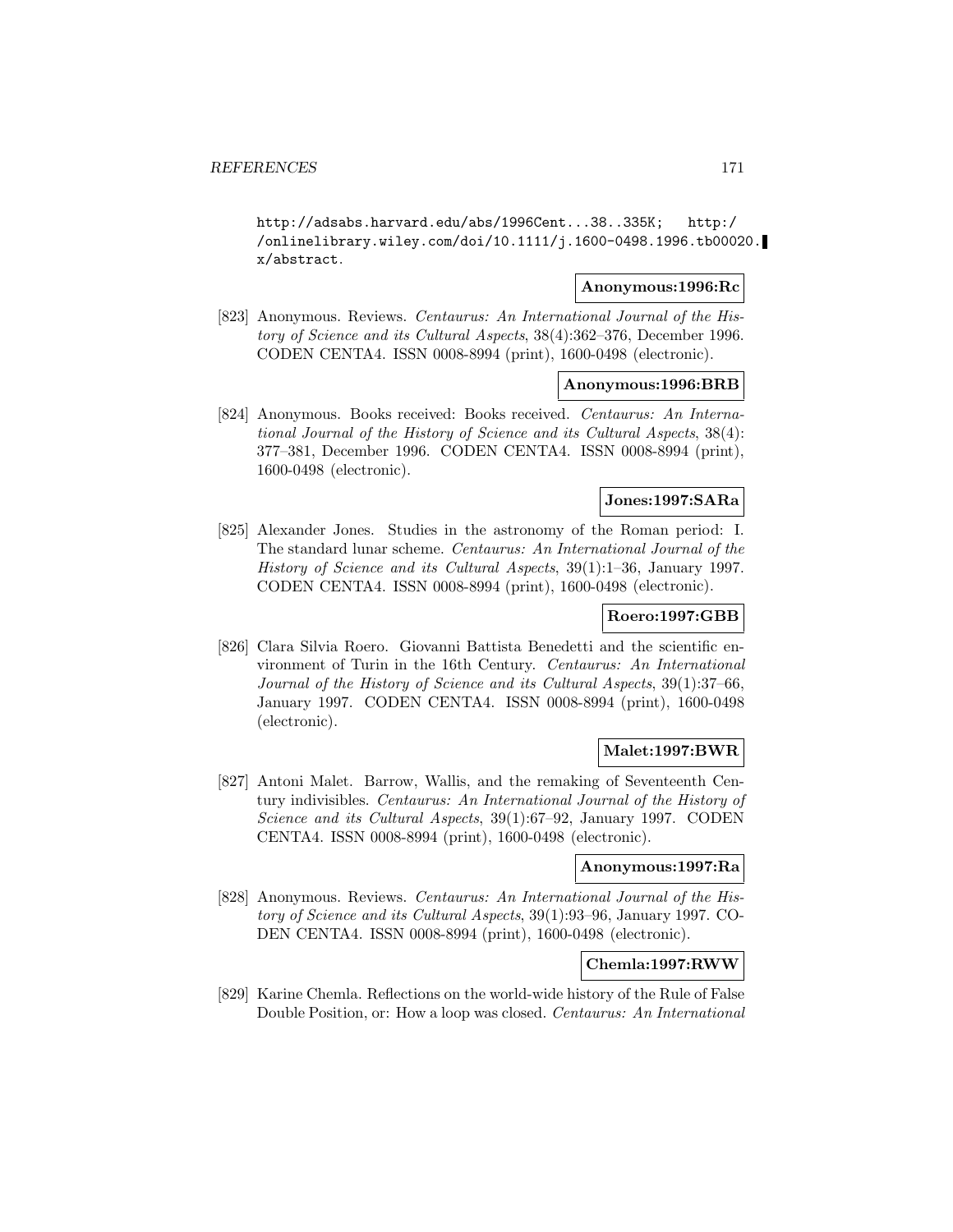Journal of the History of Science and its Cultural Aspects, 39(2):97– 120, April 1997. CODEN CENTA4. ISSN 0008-8994 (print), 1600-0498 (electronic).

# **Eckert:1997:MAF**

[830] Michael Eckert. Mathematik auf Abwegen: Ferdinand Lindemann und die Elektronentheorie. (German) [Mathematics gone wrong: Ferdinand Lindemann and electron theory]. Centaurus: An International Journal of the History of Science and its Cultural Aspects, 39(2):121–140, April 1997. CODEN CENTA4. ISSN 0008-8994 (print), 1600-0498 (electronic).

# **Dragoni:1997:QMR**

[831] Giorgio Dragoni and Giulio Maltese. Quirino Majorana's research on gravitational absorption: a case study in the misinterpreted experiment tradition. Centaurus: An International Journal of the History of Science and its Cultural Aspects, 39(2):141–187, April 1997. CODEN CENTA4. ISSN 0008-8994 (print), 1600-0498 (electronic).

### **Anonymous:1997:Rb**

[832] Anonymous. Reviews. Centaurus: An International Journal of the History of Science and its Cultural Aspects, 39(2):188–192, April 1997. CO-DEN CENTA4. ISSN 0008-8994 (print), 1600-0498 (electronic).

## **Anjing:1997:HDA**

[833] Qu Anjing. On hypotenuse diagrams in ancient China. Centaurus: An International Journal of the History of Science and its Cultural Aspects, 39(3):193–210, July 1997. CODEN CENTA4. ISSN 0008-8994 (print), 1600-0498 (electronic).

# **Jones:1997:SARb**

[834] Alexander Jones. Studies in the astronomy of the Roman period: II. tables for solar longitude. Centaurus: An International Journal of the History of Science and its Cultural Aspects, 39(3):211–229, July 1997. CODEN CENTA4. ISSN 0008-8994 (print), 1600-0498 (electronic).

### **Kouremenos:1997:MRO**

[835] Theokritos Kouremenos. Mathematical rigor and the origin of the exhaustion method. Centaurus: An International Journal of the History of Science and its Cultural Aspects, 39(3):230–252, July 1997. CODEN CENTA4. ISSN 0008-8994 (print), 1600-0498 (electronic).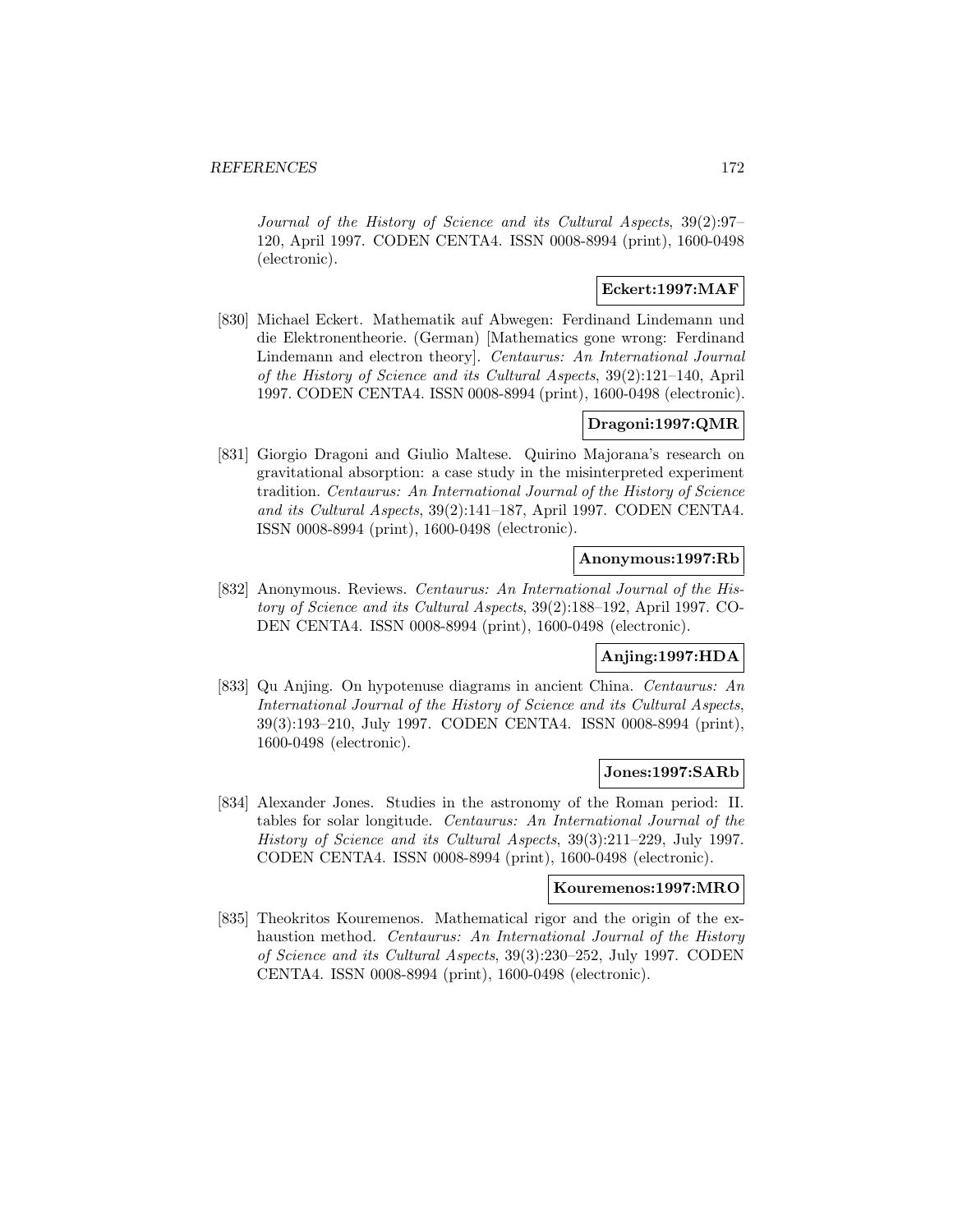### **Erlichson:1997:ENU**

[836] Herman Erlichson. Evidence that Newton used the calculus to discover some of the propositions in his Principia. Centaurus: An International Journal of the History of Science and its Cultural Aspects, 39(3):253– 266, July 1997. CODEN CENTA4. ISSN 0008-8994 (print), 1600-0498 (electronic).

# **DAgostino:1997:HHE**

[837] Salvo D'Agostino. Heinrich Hertz and electric waves: An essay review. Centaurus: An International Journal of the History of Science and its Cultural Aspects, 39(3):267–272, July 1997. CODEN CENTA4. ISSN 0008-8994 (print), 1600-0498 (electronic).

## **Anonymous:1997:Rc**

[838] Anonymous. Reviews. Centaurus: An International Journal of the History of Science and its Cultural Aspects, 39(3):273–284, July 1997. CO-DEN CENTA4. ISSN 0008-8994 (print), 1600-0498 (electronic).

## **Anonymous:1997:BRB**

[839] Anonymous. Books received: Books received. Centaurus: An International Journal of the History of Science and its Cultural Aspects, 39(3): 285–289, July 1997. CODEN CENTA4. ISSN 0008-8994 (print), 1600- 0498 (electronic).

## **Roberts:1997:PCI**

[840] Gerrylynn K. Roberts. Physical chemists for industry: the making of the chemist at University College London, 1914–1939. Centaurus: An International Journal of the History of Science and its Cultural Aspects, 39(4): 291–310, December 1997. CODEN CENTA4. ISSN 0008-8994 (print), 1600-0498 (electronic).

# **Nielsen:1997:IDP**

[841] Anita Kildebaek Nielsen and Helge Kragh. An institute for dollars: Physical chemistry in Copenhagen between the World Wars. Centaurus: An International Journal of the History of Science and its Cultural Aspects, 39(4):311–331, December 1997. CODEN CENTA4. ISSN 0008- 8994 (print), 1600-0498 (electronic).

### **AmorimDaCosta:1997:MPC**

[842] A. M. Amorim Da Costa. The mirror of the Portuguese chemical laboratories in the first decades of the Twentieth Century. Centaurus: An International Journal of the History of Science and its Cultural Aspects, 39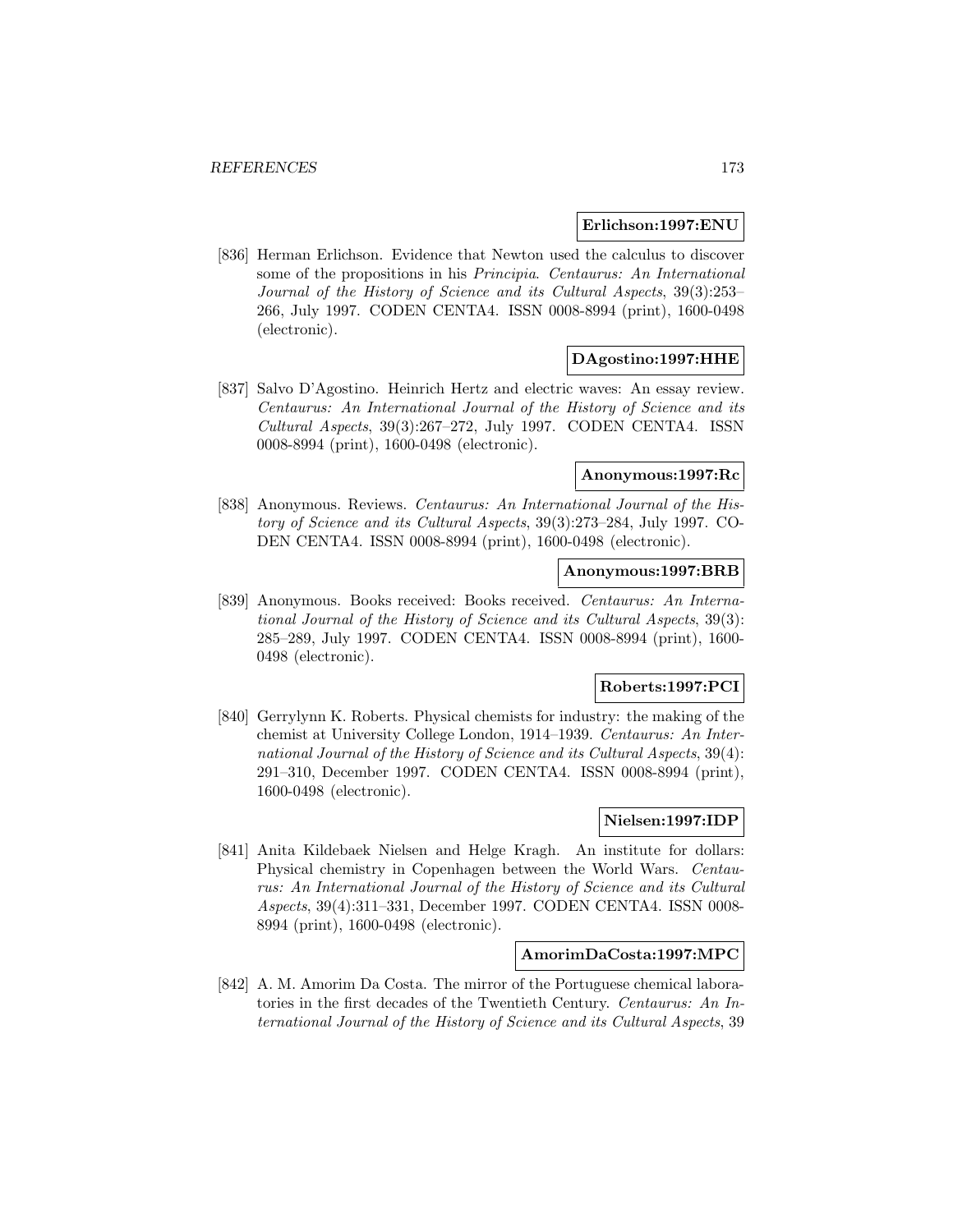(4):332–342, December 1997. CODEN CENTA4. ISSN 0008-8994 (print), 1600-0498 (electronic).

#### **Salkauskas:1997:NRC**

[843] Mudis Salkauskas. A note on the rise of chemistry in the Baltic states. Centaurus: An International Journal of the History of Science and its Cultural Aspects, 39(4):343–348, December 1997. CODEN CENTA4. ISSN 0008-8994 (print), 1600-0498 (electronic).

## **Brooks:1997:CWR**

[844] Nathan M. Brooks. Chemistry in war, revolution, and upheaval: Russia and the Soviet Union, 1900–1929. Centaurus: An International Journal of the History of Science and its Cultural Aspects, 39(4):349–367, December 1997. CODEN CENTA4. ISSN 0008-8994 (print), 1600-0498 (electronic).

## **Calascibetta:1997:CCB**

[845] Franco Calascibetta. Chemistry in Czechoslovakia between 1919 and 1939: J. Heyrovskýa and the Prague Polarographic School. Centaurus: An International Journal of the History of Science and its Cultural Aspects, 39(4):368–381, December 1997. CODEN CENTA4. ISSN 0008- 8994 (print), 1600-0498 (electronic).

# **Jones:1998:SAR**

[846] Alexander Jones. Studies in the astronomy of the Roman period III. Planetary epoch tables. Centaurus: An International Journal of the History of Science and its Cultural Aspects, 40(1):1–41, January 1998. CODEN CENTA4. ISSN 0008-8994 (print), 1600-0498 (electronic).

## **Sichau:1998:NES**

[847] C. Sichau. Ein nationales Experiment und seine Auswirkungen auf einen wissenschaftlichen Versuch: Die Einführung des Government Grant und die Joule–Thomson-Experimente von C. Sichau. (German) [A national experiment and its impact on a scientific experiment: The introduction of the Grant Government and the Joule–Thomson experiments of c. sichau]. Centaurus: An International Journal of the History of Science and its Cultural Aspects, 40(1):42–80, January 1998. CODEN CENTA4. ISSN 0008-8994 (print), 1600-0498 (electronic).

### **Roll-hansen:1998:PUH**

[848] Nils Roll-hansen. Pasteur: an underestimated hero of science: An essay review. Centaurus: An International Journal of the History of Science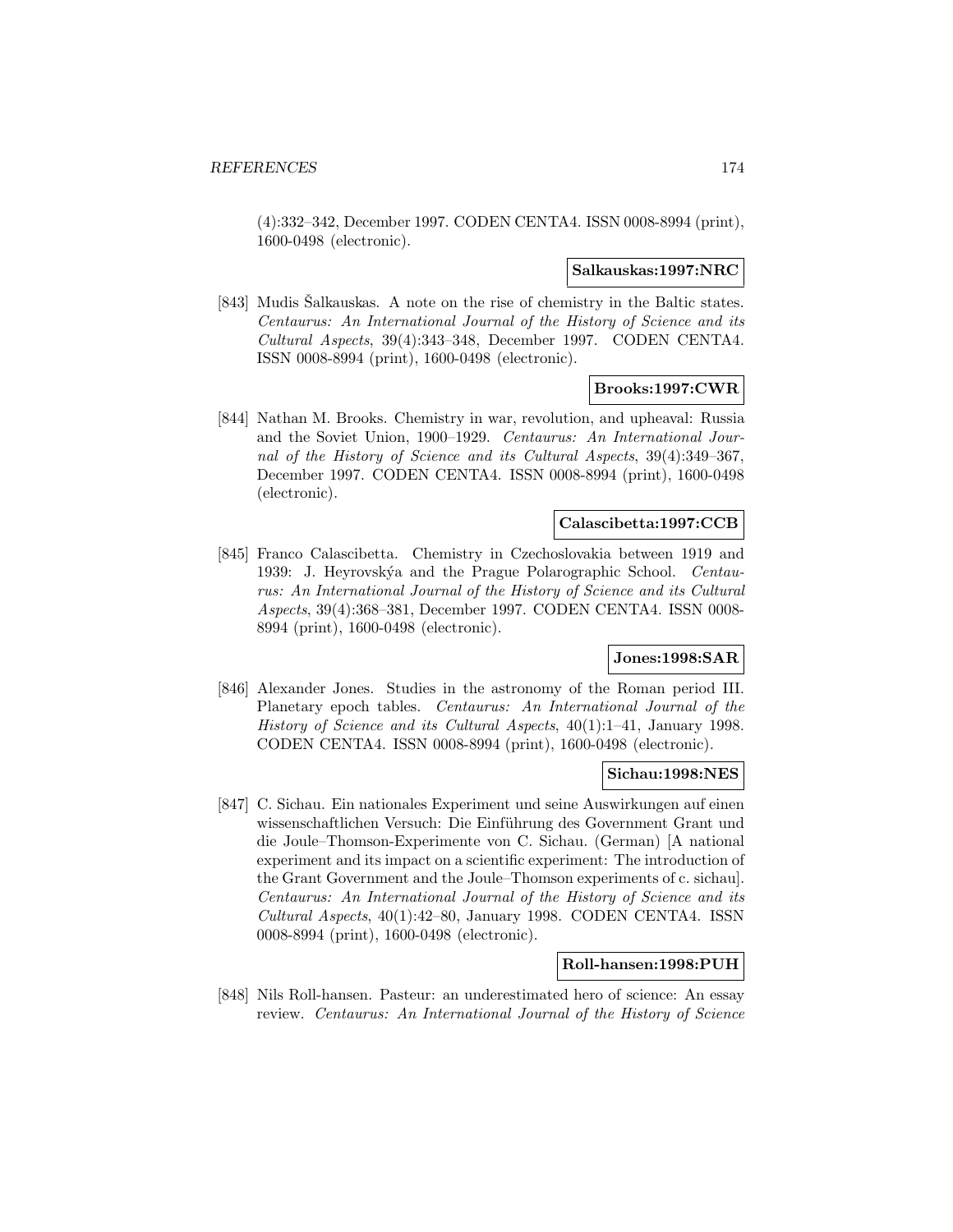and its Cultural Aspects, 40(1):81–93, January 1998. CODEN CENTA4. ISSN 0008-8994 (print), 1600-0498 (electronic).

### **Anonymous:1998:Ra**

[849] Anonymous. Reviews. Centaurus: An International Journal of the History of Science and its Cultural Aspects, 40(1):94–96, January 1998. CO-DEN CENTA4. ISSN 0008-8994 (print), 1600-0498 (electronic).

# **Brunet:1998:FCQ**

[850] J.-P. Brunet, R. Nadal, and Cl. Vibert-Guigue. The fresco of the cupola of Qusayr<sup>c</sup> Amra. Centaurus: An International Journal of the History of Science and its Cultural Aspects, 40(2):97–123, April 1998. CODEN CENTA4. ISSN 0008-8994 (print), 1600-0498 (electronic).

# **Chabaas:1998:EPA**

[851] Joséa Chabáas and Antoni Roca. Early printing of astronomy: the Lunari of Bernat de Granollachs. Centaurus: An International Journal of the History of Science and its Cultural Aspects, 40(2):124–134, April 1998. CODEN CENTA4. ISSN 0008-8994 (print), 1600-0498 (electronic).

## **Lauridsen:1998:HAM**

[852] Emil Kring Lauridsen and Niels Abrahamsen. The history of astatic magnet systems and suspensions. Centaurus: An International Journal of the History of Science and its Cultural Aspects, 40(2):135–169, April 1998. CODEN CENTA4. ISSN 0008-8994 (print), 1600-0498 (electronic).

# **Anonymous:1998:Rb**

[853] Anonymous. Reviews. Centaurus: An International Journal of the History of Science and its Cultural Aspects, 40(2):170–176, April 1998. CO-DEN CENTA4. ISSN 0008-8994 (print), 1600-0498 (electronic).

### **Mendell:1998:REC**

[854] Henry Mendell. Reflections on Eudoxus, Callippus and their curves: Hippopedes and Callippopedes. Centaurus: An International Journal of the History of Science and its Cultural Aspects, 40(3–4):177–275, October 1998. CODEN CENTA4. ISSN 0008-8994 (print), 1600-0498 (electronic).

### **Sesiano:1998:EFG**

[855] J. Sesiano. An early form of Greek algebra. Centaurus: An International Journal of the History of Science and its Cultural Aspects, 40(3–4):276– 302, October 1998. CODEN CENTA4. ISSN 0008-8994 (print), 1600- 0498 (electronic).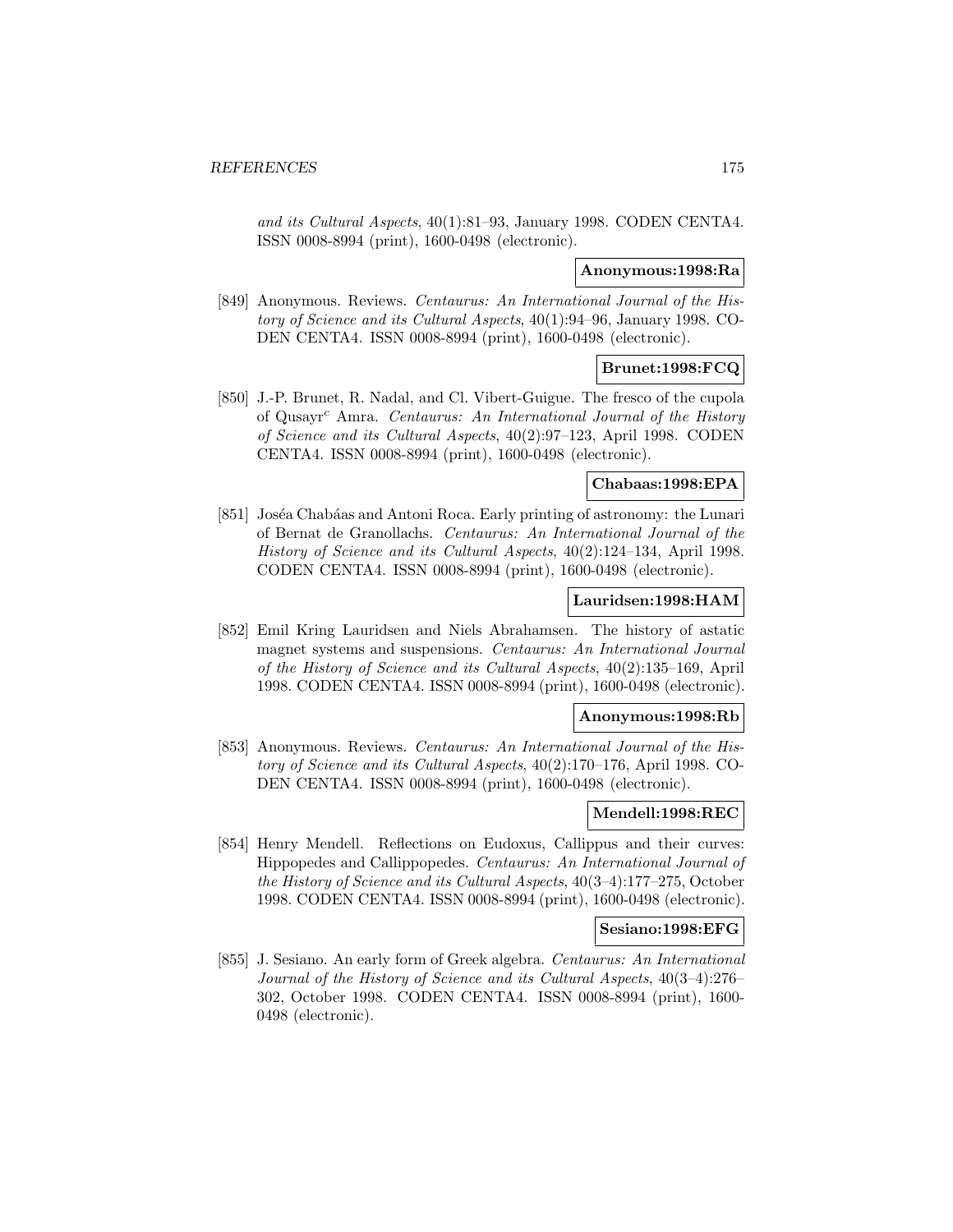### **Guicciardini:1998:DNU**

[856] Niccoló Guicciardini. Did Newton use his calculus in the Principia? Centaurus: An International Journal of the History of Science and its Cultural Aspects, 40(3–4):303–344, October 1998. CODEN CENTA4. ISSN 0008-8994 (print), 1600-0498 (electronic).

## **Anonymous:1998:Rc**

[857] Anonymous. Reviews. Centaurus: An International Journal of the History of Science and its Cultural Aspects, 40(3–4):345–384, October 1998. CODEN CENTA4. ISSN 0008-8994 (print), 1600-0498 (electronic).

### **Anonymous:1999:ENE**

[858] Anonymous. Editorial note: Editorial note. Centaurus: An International Journal of the History of Science and its Cultural Aspects, 41(1–2):1– 2, April 1999. CODEN CENTA4. ISSN 0008-8994 (print), 1600-0498 (electronic).

## **Vleuten:1999:CCE**

[859] Erik V. D. Vleuten. Constructing centralized electricity supply in Denmark and The Netherlands: An actor group perspective. Centaurus: An International Journal of the History of Science and its Cultural Aspects, 41(1–2):3–36, April 1999. CODEN CENTA4. ISSN 0008-8994 (print), 1600-0498 (electronic).

### **Lagaaij:1999:DVP**

[860] J. A. C. Lagaaij and G. P. J. Verbong. Different visions of power the introduction of nuclear power in The Netherlands 1955–1970. Centaurus: An International Journal of the History of Science and its Cultural Aspects, 41(1–2):37–63, April 1999. CODEN CENTA4. ISSN 0008-8994 (print), 1600-0498 (electronic).

# **Nielsen:1999:RAI**

[861] Henry Nielsen, Keld Nielsen, Flemming Petersen, and Hans Siggaard. Risø and the attempts to introduce nuclear power into Denmark. Centaurus: An International Journal of the History of Science and its Cultural Aspects, 41(1–2):64–92, April 1999. CODEN CENTA4. ISSN 0008-8994 (print), 1600-0498 (electronic).

## **Rudiger:1999:NGC**

[862] Mogens Rüdiger. The natural gas controversy the introduction of natural gas in Denmark, 1972–84. Centaurus: An International Journal of the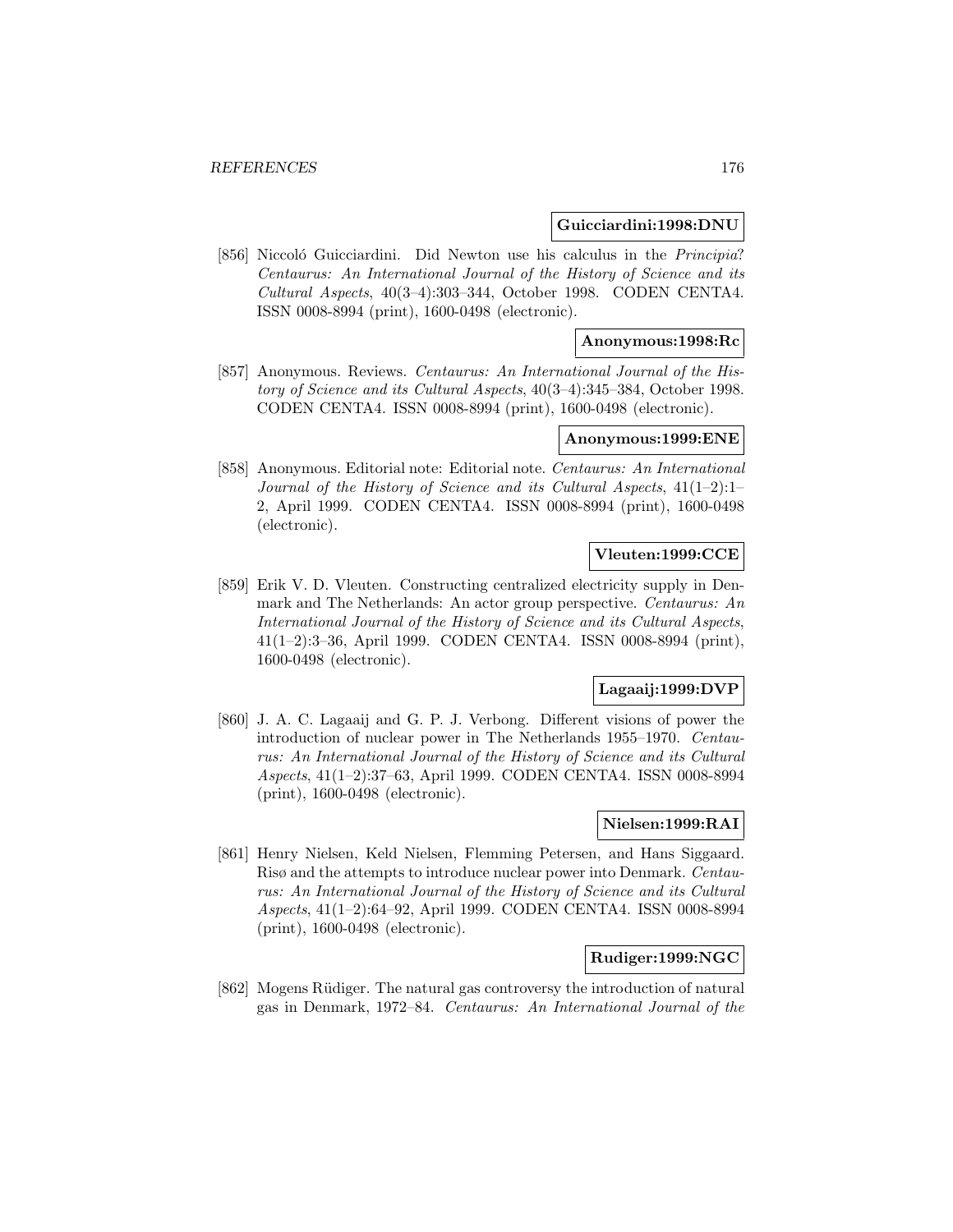History of Science and its Cultural Aspects, 41(1–2):93–111, April 1999. CODEN CENTA4. ISSN 0008-8994 (print), 1600-0498 (electronic).

### **Heymann:1999:FSW**

[863] Matthias Heymann. A fight of systems? Wind power and electric power systems in Denmark, Germany, and the USA. Centaurus: An International Journal of the History of Science and its Cultural Aspects, 41 (1–2):112–136, April 1999. CODEN CENTA4. ISSN 0008-8994 (print), 1600-0498 (electronic).

## **Verbong:1999:WPN**

[864] G. P. J. Verbong. Wind power in The Netherlands, 1970–1995. Centaurus: An International Journal of the History of Science and its Cultural Aspects, 41(1–2):137–160, April 1999. CODEN CENTA4. ISSN 0008- 8994 (print), 1600-0498 (electronic).

## **Nielsen:1999:IWP**

[865] Kristian Hvidtfelt Nielsen. Interpreting wind power vs. the electric power system: a Danish case-study. Centaurus: An International Journal of the History of Science and its Cultural Aspects, 41(1–2):161–177, April 1999. CODEN CENTA4. ISSN 0008-8994 (print), 1600-0498 (electronic).

## **Anonymous:1999:BRBa**

[866] Anonymous. Books received: Books received. Centaurus: An International Journal of the History of Science and its Cultural Aspects, 41 (1–2):178–181, April 1999. CODEN CENTA4. ISSN 0008-8994 (print), 1600-0498 (electronic).

## **Wolff:1999:LAP**

[867] Stefan L. Wolff. Leo Arons — Physiker und Sozialist. (German) [Leo Arons — physicist and socialist]. Centaurus: An International Journal of the History of Science and its Cultural Aspects, 41(3):183–212, July 1999. CODEN CENTA4. ISSN 0008-8994 (print), 1600-0498 (electronic).

### **VanBrummelen:1999:ASM**

[868] Glen Van Brummelen. The astronomical system in Mūsā ibn Nawbakht's astrological treatise, the Kitāb al-Kāmil. Centaurus: An International Journal of the History of Science and its Cultural Aspects, 41(3):213– 243, July 1999. CODEN CENTA4. ISSN 0008-8994 (print), 1600-0498 (electronic).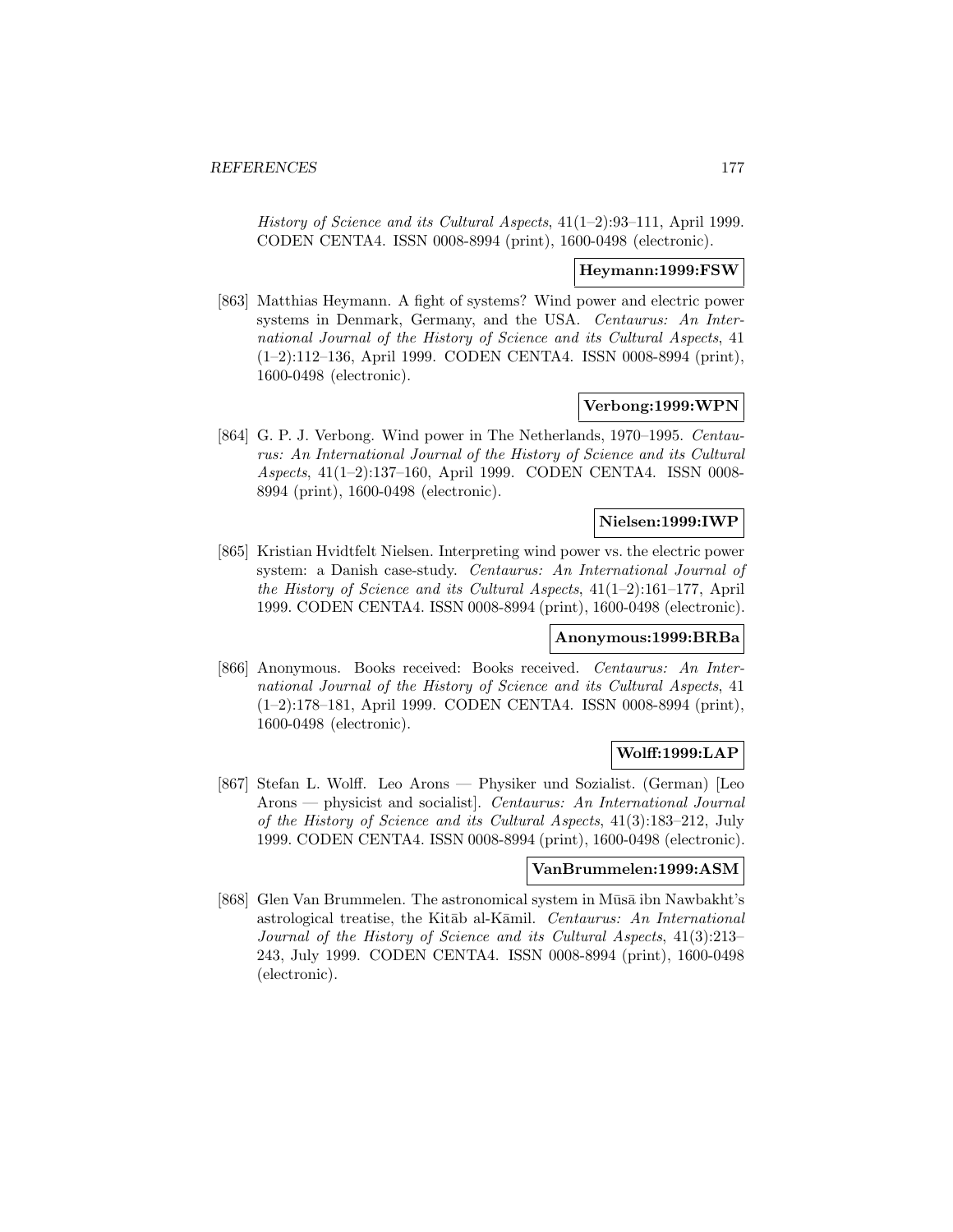### **Anonymous:1999:Ra**

[869] Anonymous. Reviews. Centaurus: An International Journal of the History of Science and its Cultural Aspects, 41(3):244–250, July 1999. CO-DEN CENTA4. ISSN 0008-8994 (print), 1600-0498 (electronic).

# **Anonymous:1999:BRBb**

[870] Anonymous. Books received: Books received. Centaurus: An International Journal of the History of Science and its Cultural Aspects, 41(3): 251, July 1999. CODEN CENTA4. ISSN 0008-8994 (print), 1600-0498 (electronic).

# **Berger:1999:GZP**

[871] Jutta Berger. Grenzgänge zwischen Physik und Chemie: Thermodynamik und chemische Kinetik — kein Happy-End im 19. Jahrhundert. (German) [Boundaries between physics and chemistry: thermodynamics and chemical kinetics — no happy ending in the 19th Century. Centaurus: An International Journal of the History of Science and its Cultural Aspects, 41(4):253–279, October 1999. CODEN CENTA4. ISSN 0008- 8994 (print), 1600-0498 (electronic).

### **Brack-Bernsen:1999:BZS**

[872] Lis Brack-Bernsen and Hermann Hunger. The Babylonian zodiac: Speculations on its invention and significance. Centaurus: An International Journal of the History of Science and its Cultural Aspects, 41(4):280–292, October 1999. CODEN CENTA4. ISSN 0008-8994 (print), 1600-0498 (electronic).

## **Taisbak:1999:SSA**

[873] Christian Marinus Taisbak. Splitting a square analysis of Euclid's elements xiii.10. Centaurus: An International Journal of the History of Science and its Cultural Aspects, 41(4):293–295, October 1999. CODEN CENTA4. ISSN 0008-8994 (print), 1600-0498 (electronic).

### **Anonymous:1999:Rb**

[874] Anonymous. Reviews. Centaurus: An International Journal of the History of Science and its Cultural Aspects, 41(4):296–318, October 1999. CODEN CENTA4. ISSN 0008-8994 (print), 1600-0498 (electronic).

# **Montserrat:2000:AVH**

[875] Jesús M. Montserrat and Luis Navarro. The atomistic view of heat in Lucretius. Centaurus: An International Journal of the History of Science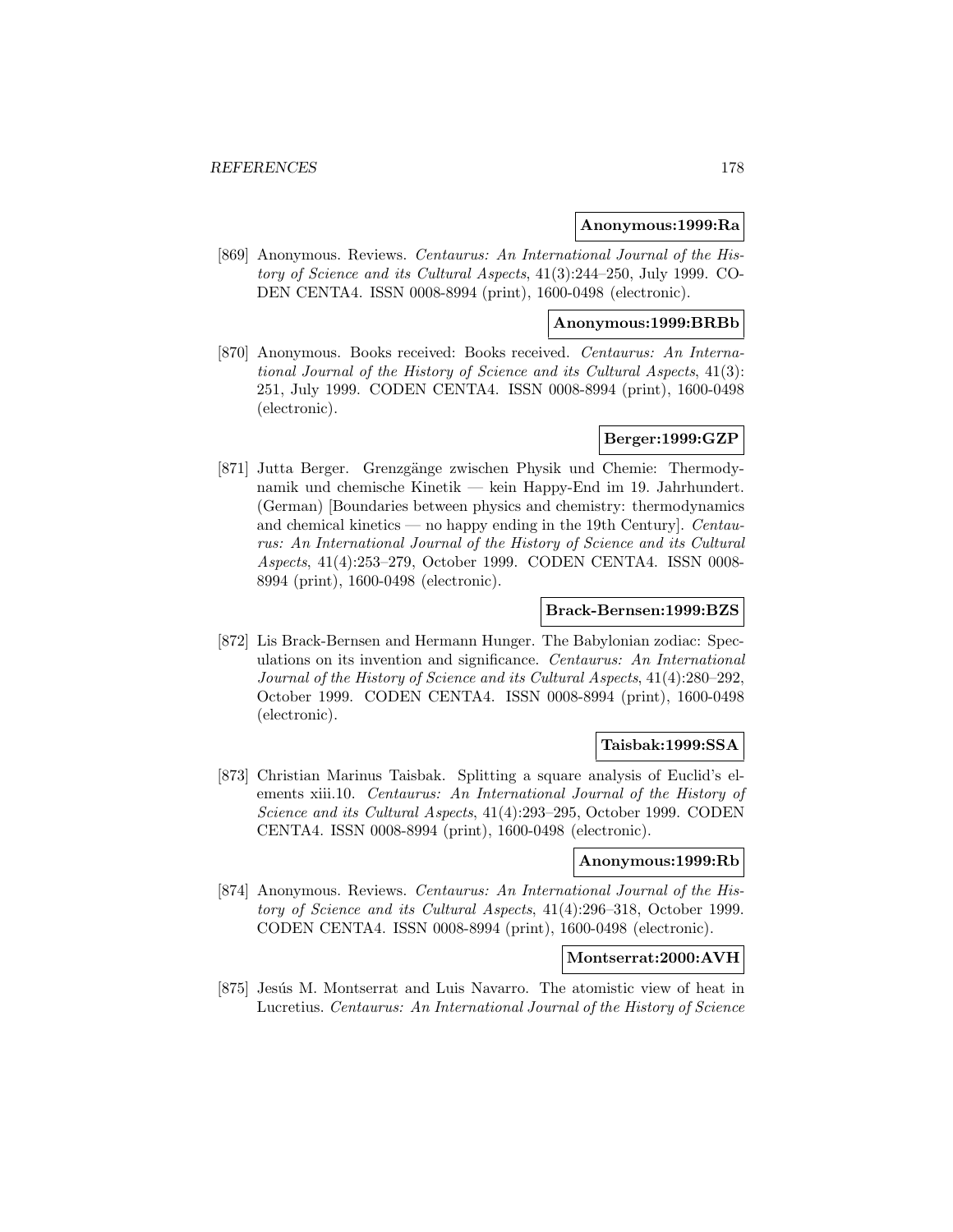and its Cultural Aspects, 42(1):1–20, January 2000. CODEN CENTA4. ISSN 0008-8994 (print), 1600-0498 (electronic).

## **Hoyrup:2000:JFB**

[876] Jens Høyrup. Jacobus de Florentia, Tractatus algorismi (1307), the chapter on algebra (Vat. Lat. 4826, fols  $36^v - 45^v$ ). Centaurus: An International Journal of the History of Science and its Cultural Aspects, 42(1): 21–69, January 2000. CODEN CENTA4. ISSN 0008-8994 (print), 1600- 0498 (electronic).

## **Anonymous:2000:Ra**

[877] Anonymous. Reviews. Centaurus: An International Journal of the History of Science and its Cultural Aspects, 42(1):70–74, January 2000. CO-DEN CENTA4. ISSN 0008-8994 (print), 1600-0498 (electronic).

## **Anonymous:2000:BRB**

[878] Anonymous. Books received: Books received. Centaurus: An International Journal of the History of Science and its Cultural Aspects, 42(1): 75, January 2000. CODEN CENTA4. ISSN 0008-8994 (print), 1600-0498 (electronic).

# **Jones:2000:SAR**

[879] Alexander Jones. Studies in the astronomy of the Roman Period IV solar tables based on a non-Hipparchian model. Centaurus: An International Journal of the History of Science and its Cultural Aspects, 42(2):77– 88, April 2000. CODEN CENTA4. ISSN 0008-8994 (print), 1600-0498 (electronic).

# **Steele:2000:RAE**

[880] John M. Steele. A re-analysis of the eclipse observations in Ptolemy's Almagest. Centaurus: An International Journal of the History of Science and its Cultural Aspects, 42(2):89–108, April 2000. CODEN CENTA4. ISSN 0008-8994 (print), 1600-0498 (electronic).

### **Mertens:2000:DDB**

[881] Joost Mertens. The development of the dry battery: Prelude to a mass consumption article (1882–1908). Centaurus: An International Journal of the History of Science and its Cultural Aspects, 42(2):109–134, April 2000. CODEN CENTA4. ISSN 0008-8994 (print), 1600-0498 (electronic).

# **Tonietti:2000:DNM**

[882] Tito M. Tonietti. Does Newton's musical model of gravitation work?: a mistake and its meaning. Centaurus: An International Journal of the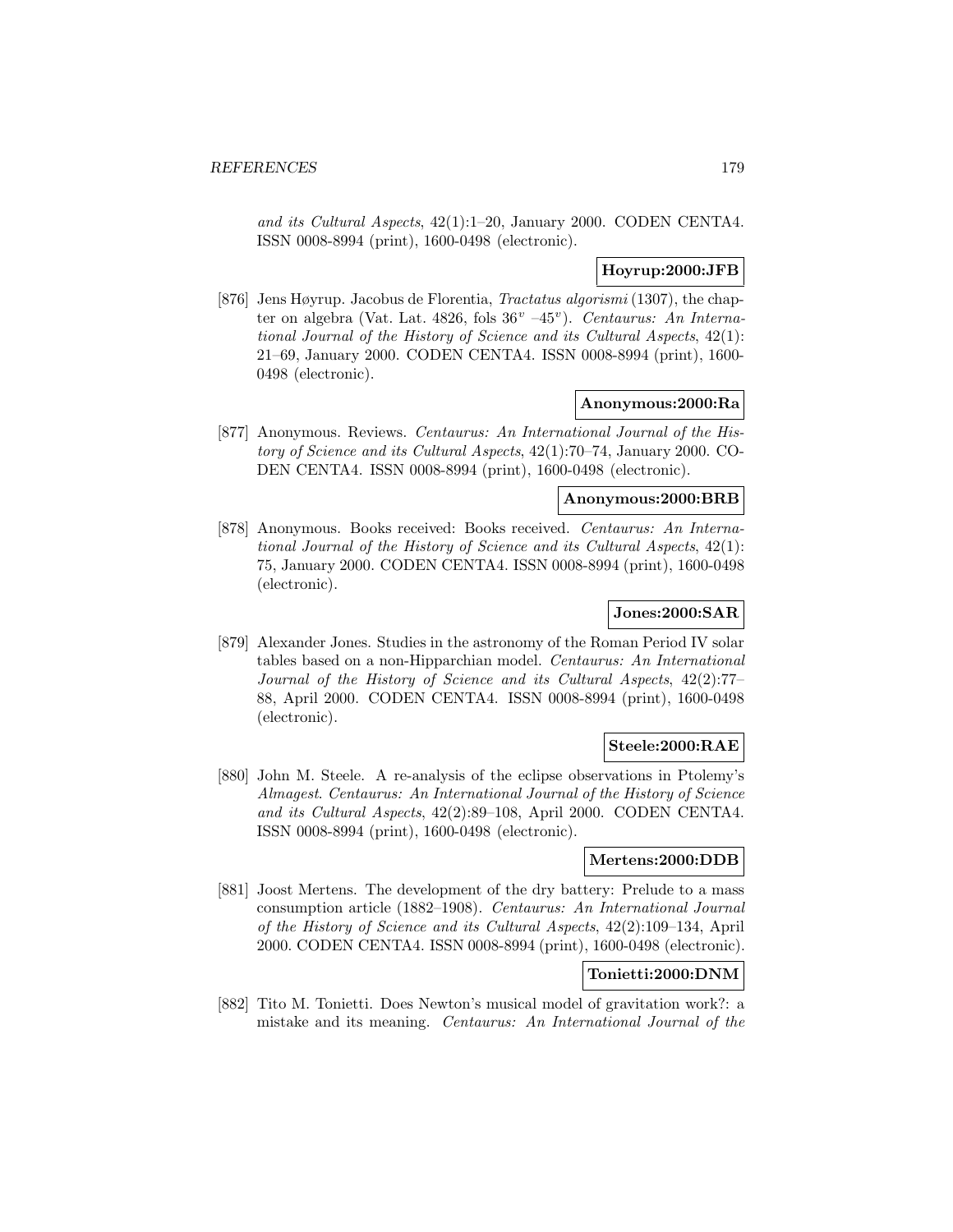History of Science and its Cultural Aspects, 42(2):135–149, April 2000. CODEN CENTA4. ISSN 0008-8994 (print), 1600-0498 (electronic).

### **Anonymous:2000:RER**

[883] Anonymous. Review essay: Review essay. Centaurus: An International Journal of the History of Science and its Cultural Aspects, 42(2):150– 153, April 2000. CODEN CENTA4. ISSN 0008-8994 (print), 1600-0498 (electronic).

## **Anonymous:2000:Rb**

[884] Anonymous. Reviews. Centaurus: An International Journal of the History of Science and its Cultural Aspects, 42(2):154–157, April 2000. CO-DEN CENTA4. ISSN 0008-8994 (print), 1600-0498 (electronic).

# **VonSpaeth:2000:DOE**

[885] Ove Von Spaeth. Dating the oldest Egyptian star map. Centaurus: An International Journal of the History of Science and its Cultural Aspects, 42(3):159–179, July 2000. CODEN CENTA4. ISSN 0008-8994 (print), 1600-0498 (electronic).

## **Michel-Nozieres:2000:SMB**

[886] C. Michel-Nozières. Second Millennium Babylonian water clocks: a physical study. Centaurus: An International Journal of the History of Science and its Cultural Aspects, 42(3):180–209, July 2000. CODEN CENTA4. ISSN 0008-8994 (print), 1600-0498 (electronic).

# **Fermor:2000:DBW**

[887] J. Fermor and J. M. Steele. The design of Babylonian waterclocks: Astronomical and experimental evidence. Centaurus: An International Journal of the History of Science and its Cultural Aspects, 42(3):210–222, July 2000. CODEN CENTA4. ISSN 0008-8994 (print), 1600-0498 (electronic).

# **Huber:2000:BST**

[888] Peter J. Huber. Babylonian short-time measurements: Lunar sixes. Centaurus: An International Journal of the History of Science and its Cultural Aspects, 42(3):223–234, July 2000. CODEN CENTA4. ISSN 0008- 8994 (print), 1600-0498 (electronic).

## **Anonymous:2000:RAN**

[889] Anonymous. Review article: National histories of science, the Dutch case. Centaurus: An International Journal of the History of Science and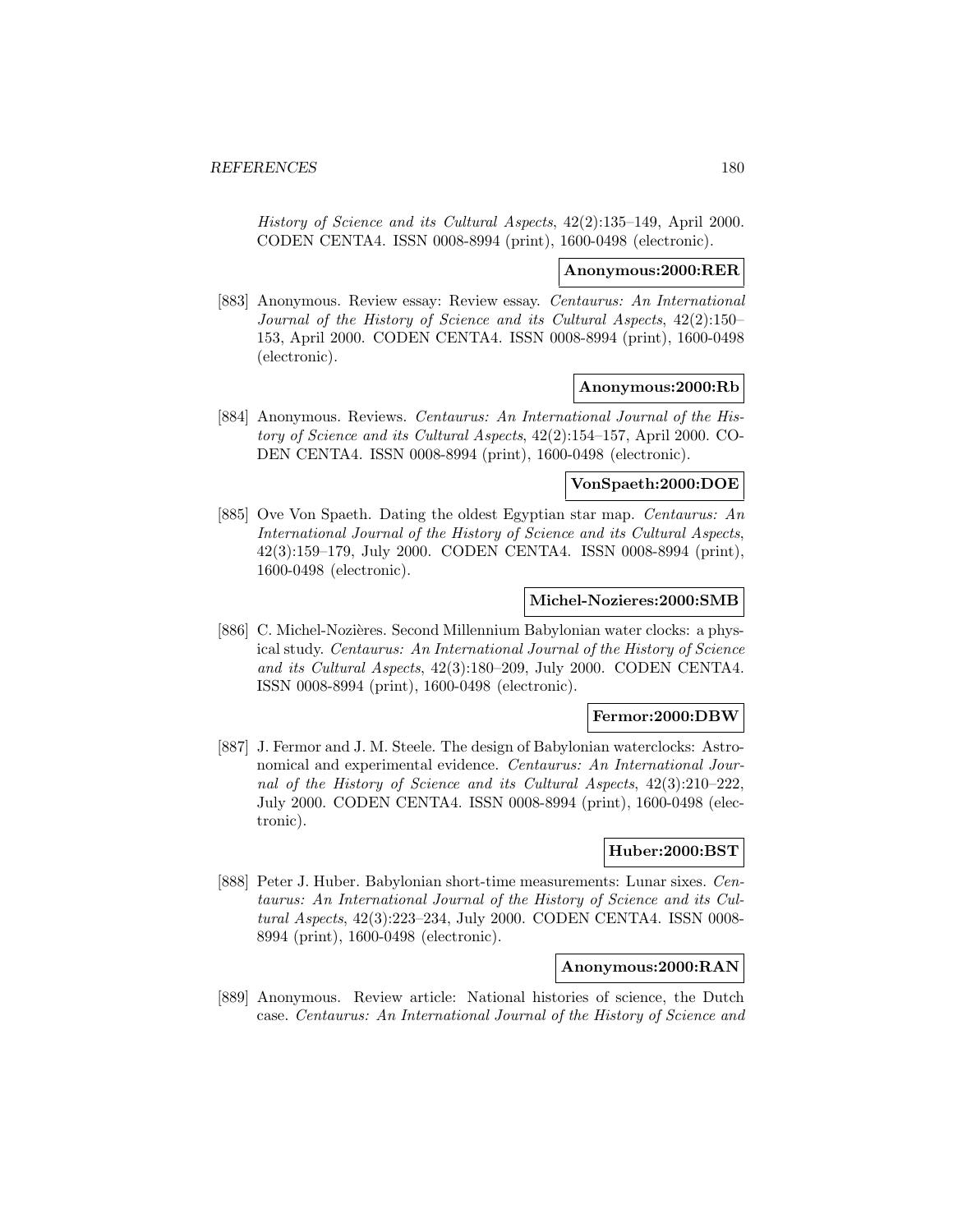its Cultural Aspects, 42(3):235–239, July 2000. CODEN CENTA4. ISSN 0008-8994 (print), 1600-0498 (electronic).

#### **Anonymous:2000:RAR**

[890] Anonymous. Review article: Reviews. Centaurus: An International Journal of the History of Science and its Cultural Aspects, 42(3):240– 247, July 2000. CODEN CENTA4. ISSN 0008-8994 (print), 1600-0498 (electronic).

### **Anonymous:2000:BR**

[891] Anonymous. Books received. Centaurus: An International Journal of the History of Science and its Cultural Aspects, 42(3):248, July 2000. CODEN CENTA4. ISSN 0008-8994 (print), 1600-0498 (electronic).

## **Frercks:2000:CTE**

[892] Jan Frercks. Creativity and technology in experimentation: Fizeau's terrestrial determination of the speed of light. Centaurus: An International Journal of the History of Science and its Cultural Aspects, 42(4):249–287, December 2000. CODEN CENTA4. ISSN 0008-8994 (print), 1600-0498 (electronic).

# **Topper:2000:KWS**

[893] David Topper. "I know that what I am saying is rather obscure ... ": on clarifying a passage in Galileo's dialogue. Centaurus: An International Journal of the History of Science and its Cultural Aspects, 42(4):288–296, December 2000. CODEN CENTA4. ISSN 0008-8994 (print), 1600-0498 (electronic).

## **Saraiva:2000:SPM**

[894] Luis M. Ribeiro Saraiva. A survey of Portuguese mathematics in the Nineteenth Century. Centaurus: An International Journal of the History of Science and its Cultural Aspects, 42(4):297–318, December 2000. CODEN CENTA4. ISSN 0008-8994 (print), 1600-0498 (electronic).

# **Kragh:2001:BQC**

[895] Helge Kragh. Before quantum chemistry: Erich Hückel and the physicschemistry interface. Centaurus: An International Journal of the History of Science and its Cultural Aspects, 43(1):1–16, January 2001. CODEN CENTA4. ISSN 0008-8994 (print), 1600-0498 (electronic).

# **Brentjes:2001:TCE**

[896] Sonja Brentjes. Two comments on Euclid's Elements? On the relation between the Arabic text attributed to al-Nayrızı and the Latin text as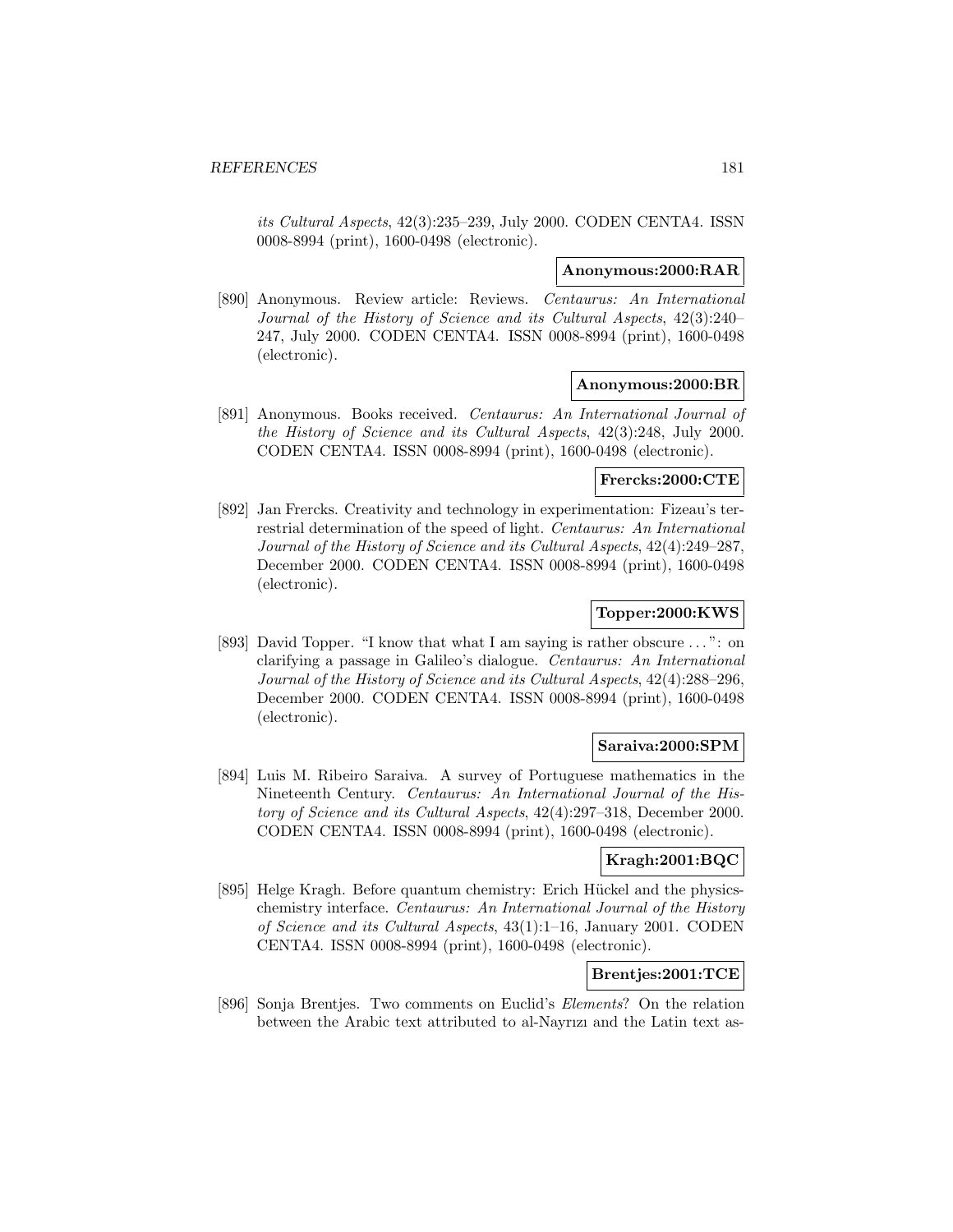cribed to Anaritius. Centaurus: An International Journal of the History of Science and its Cultural Aspects, 43(1):17–55, January 2001. CODEN CENTA4. ISSN 0008-8994 (print), 1600-0498 (electronic).

# **Anonymous:2001:Ra**

[897] Anonymous. Reviews. Centaurus: An International Journal of the History of Science and its Cultural Aspects, 43(1):56–67, January 2001. CO-DEN CENTA4. ISSN 0008-8994 (print), 1600-0498 (electronic).

# **Anonymous:2001:BR**

[898] Anonymous. Books received. Centaurus: An International Journal of the History of Science and its Cultural Aspects, 43(1):68–69, January 2001. CODEN CENTA4. ISSN 0008-8994 (print), 1600-0498 (electronic).

# **Day:2001:ONS**

[899] Michael A. Day. Oppenheimer on the nature of science. Centaurus: An International Journal of the History of Science and its Cultural Aspects, 43(2):73–112, April 2001. CODEN CENTA4. ISSN 0008-8994 (print), 1600-0498 (electronic).

# **Anonymous:2001:BRRa**

[900] Anonymous. Book review: Review essay: Chinese mathematics. Centaurus: An International Journal of the History of Science and its Cultural Aspects, 43(2):113–121, April 2001. CODEN CENTA4. ISSN 0008-8994 (print), 1600-0498 (electronic).

## **Anonymous:2001:Rb**

[901] Anonymous. Reviews. Centaurus: An International Journal of the History of Science and its Cultural Aspects, 43(2):122–135, April 2001. CO-DEN CENTA4. ISSN 0008-8994 (print), 1600-0498 (electronic).

### **Anonymous:2001:Rc**

[902] Anonymous. Reviews. Centaurus: An International Journal of the History of Science and its Cultural Aspects, 43(2):122–135, April 2001. CO-DEN CENTA4. ISSN 0008-8994 (print), 1600-0498 (electronic).

#### **Anonymous:2001:Rd**

[903] Anonymous. Reviews. Centaurus: An International Journal of the History of Science and its Cultural Aspects, 43(2):122–135, April 2001. CO-DEN CENTA4. ISSN 0008-8994 (print), 1600-0498 (electronic).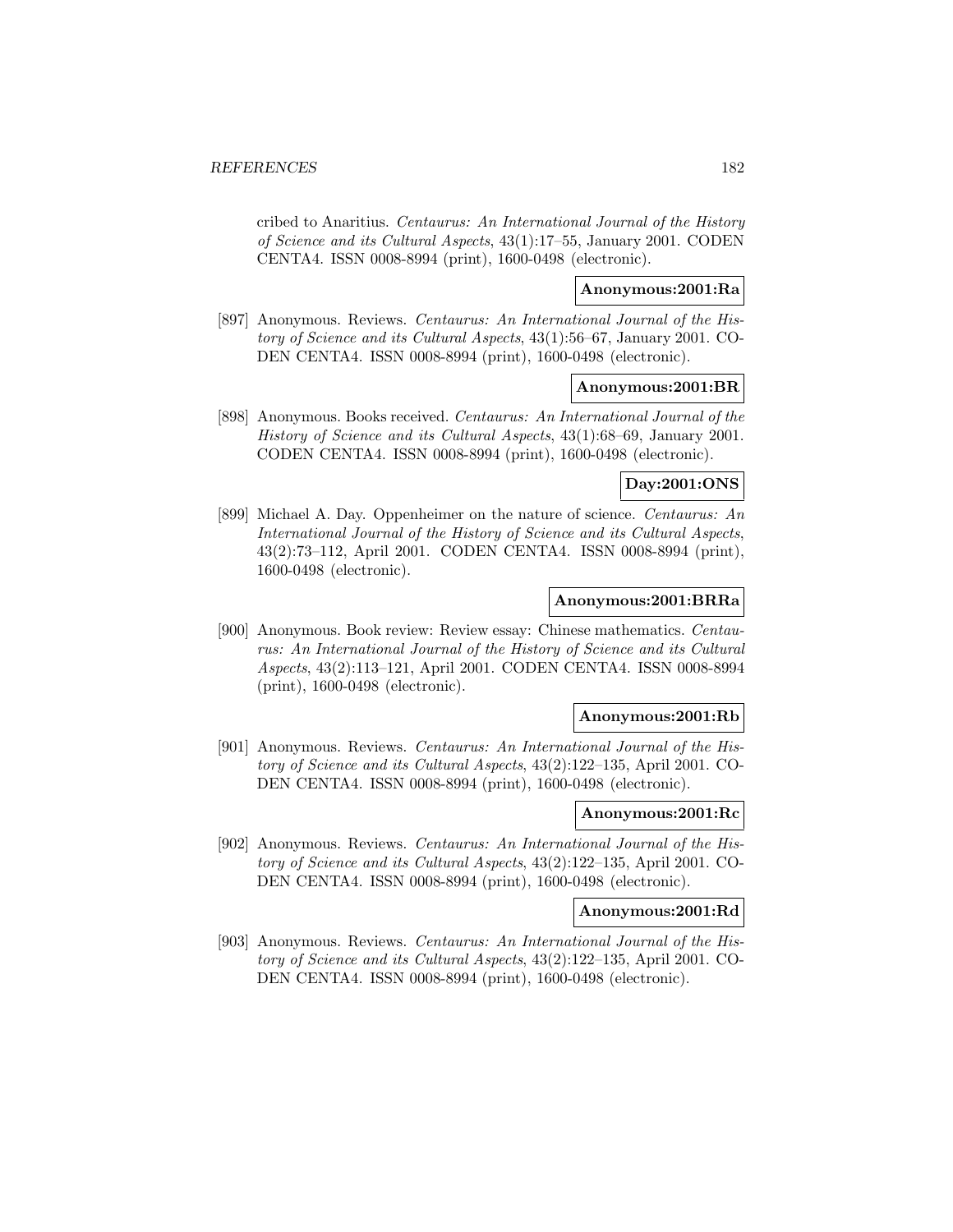#### **Anonymous:2001:Re**

[904] Anonymous. Reviews. Centaurus: An International Journal of the History of Science and its Cultural Aspects, 43(2):122–135, April 2001. CO-DEN CENTA4. ISSN 0008-8994 (print), 1600-0498 (electronic).

# **Anonymous:2001:Rf**

[905] Anonymous. Reviews. Centaurus: An International Journal of the History of Science and its Cultural Aspects, 43(2):122–135, April 2001. CO-DEN CENTA4. ISSN 0008-8994 (print), 1600-0498 (electronic).

# **Anonymous:2001:Rg**

[906] Anonymous. Reviews. Centaurus: An International Journal of the History of Science and its Cultural Aspects, 43(2):122–135, April 2001. CO-DEN CENTA4. ISSN 0008-8994 (print), 1600-0498 (electronic).

# **Anonymous:2001:Rh**

[907] Anonymous. Reviews. Centaurus: An International Journal of the History of Science and its Cultural Aspects, 43(2):122–135, April 2001. CO-DEN CENTA4. ISSN 0008-8994 (print), 1600-0498 (electronic).

# **Anonymous:2001:Ri**

[908] Anonymous. Reviews. Centaurus: An International Journal of the History of Science and its Cultural Aspects, 43(2):122–135, April 2001. CO-DEN CENTA4. ISSN 0008-8994 (print), 1600-0498 (electronic).

## **Anonymous:2001:Rj**

[909] Anonymous. Reviews. Centaurus: An International Journal of the History of Science and its Cultural Aspects, 43(2):122–135, April 2001. CO-DEN CENTA4. ISSN 0008-8994 (print), 1600-0498 (electronic).

# **Anonymous:2001:Rk**

[910] Anonymous. Reviews. Centaurus: An International Journal of the History of Science and its Cultural Aspects, 43(2):122–135, April 2001. CO-DEN CENTA4. ISSN 0008-8994 (print), 1600-0498 (electronic).

## **Anonymous:2001:Rl**

[911] Anonymous. Reviews. Centaurus: An International Journal of the History of Science and its Cultural Aspects, 43(2):122–135, April 2001. CO-DEN CENTA4. ISSN 0008-8994 (print), 1600-0498 (electronic).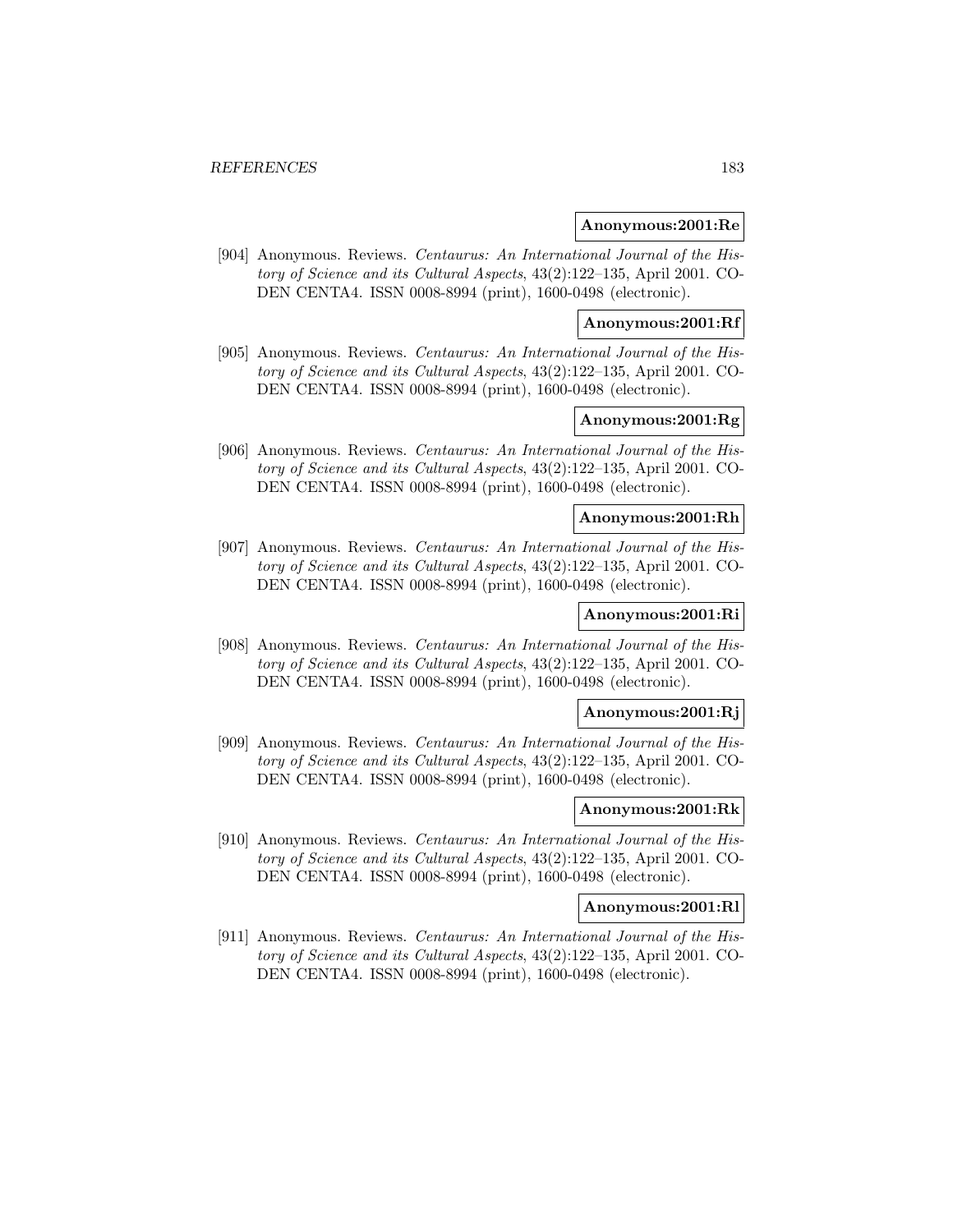#### **Anonymous:2001:Rm**

[912] Anonymous. Reviews. Centaurus: An International Journal of the History of Science and its Cultural Aspects, 43(2):122–135, April 2001. CO-DEN CENTA4. ISSN 0008-8994 (print), 1600-0498 (electronic).

# **Anonymous:2001:Rn**

[913] Anonymous. Reviews. Centaurus: An International Journal of the History of Science and its Cultural Aspects, 43(2):122–135, April 2001. CO-DEN CENTA4. ISSN 0008-8994 (print), 1600-0498 (electronic).

# **Anonymous:2001:Ro**

[914] Anonymous. Reviews. Centaurus: An International Journal of the History of Science and its Cultural Aspects, 43(2):122–135, April 2001. CO-DEN CENTA4. ISSN 0008-8994 (print), 1600-0498 (electronic).

# **Spalt:2001:CSN**

[915] Detlef D. Spalt. Curt Schmieden's non-standard analysis — a method of dissolving the standard paradoxes of analysis. Centaurus: An International Journal of the History of Science and its Cultural Aspects, 43(3–4):137–175, October 2001. CODEN CENTA4. ISSN 0008-8994 (print), 1600-0498 (electronic).

# **VonKoch:2001:MBR**

[916] Johannes Von Koch. Die Mondeklipsen von BM 41004 rev. 18. (German) [The lunar eclipse of BM 41004 rev. 18]. Centaurus: An International Journal of the History of Science and its Cultural Aspects, 43(3–4):176– 183, October 2001. CODEN CENTA4. ISSN 0008-8994 (print), 1600- 0498 (electronic).

#### **Jacobsen:2001:SUO**

[917] Anja Skaar Jacobsen. Spirit and unity: Ørsted's fascination by Winterl's chemistry. Centaurus: An International Journal of the History of Science and its Cultural Aspects, 43(3–4):184–218, October 2001. CODEN CENTA4. ISSN 0008-8994 (print), 1600-0498 (electronic).

### **Darrigol:2001:HDM**

[918] Olivier Darrigol. The historians' disagreements over the meaning of Planck's quantum. Centaurus: An International Journal of the History of Science and its Cultural Aspects, 43(3–4):219–239, October 2001. CODEN CENTA4. ISSN 0008-8994 (print), 1600-0498 (electronic).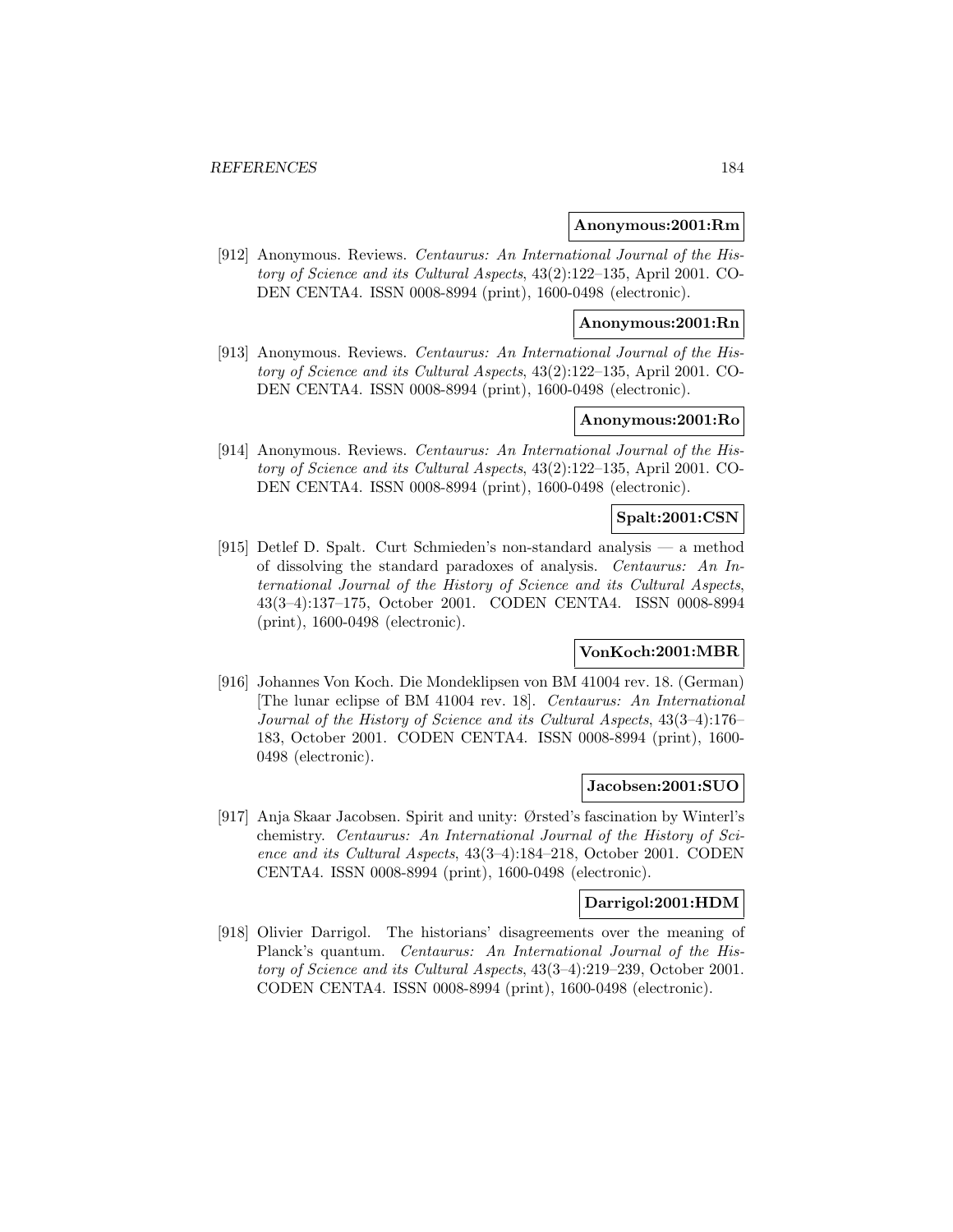### **Hoffmann:2001:ECP**

[919] Dieter Hoffmann. On the experimental context of Planck's foundation of quantum theory. Centaurus: An International Journal of the History of Science and its Cultural Aspects, 43(3–4):240–259, October 2001. CODEN CENTA4. ISSN 0008-8994 (print), 1600-0498 (electronic).

# **Singh:2001:MBR**

[920] Rajinder Singh. Max Born's role in the lattice dynamic controversy. Centaurus: An International Journal of the History of Science and its Cultural Aspects, 43(3–4):260–277, October 2001. CODEN CENTA4. ISSN 0008-8994 (print), 1600-0498 (electronic).

#### **Gislen:2001:SEA**

[921] Lars Gislén and J. C. Eade. South East Asian eclipse calculations. Centaurus: An International Journal of the History of Science and its Cultural Aspects, 43(3–4):278–307, October 2001. CODEN CENTA4. ISSN 0008-8994 (print), 1600-0498 (electronic).

### **Anonymous:2001:BRRb**

[922] Anonymous. Book review: Reviews. Centaurus: An International Journal of the History of Science and its Cultural Aspects, 43(3–4):308–310, October 2001. CODEN CENTA4. ISSN 0008-8994 (print), 1600-0498 (electronic).

#### **Anonymous:2001:BRBa**

[923] Anonymous. Book review: Books received. Centaurus: An International Journal of the History of Science and its Cultural Aspects, 43(3–4):311– 313, October 2001. CODEN CENTA4. ISSN 0008-8994 (print), 1600- 0498 (electronic).

## **Anonymous:2001:BRBb**

[924] Anonymous. Book review: Books received. Centaurus: An International Journal of the History of Science and its Cultural Aspects, 43(3–4):311– 313, October 2001. CODEN CENTA4. ISSN 0008-8994 (print), 1600- 0498 (electronic).

## **Anonymous:2001:BRBc**

[925] Anonymous. Book review: Books received. Centaurus: An International Journal of the History of Science and its Cultural Aspects, 43(3–4):311– 313, October 2001. CODEN CENTA4. ISSN 0008-8994 (print), 1600- 0498 (electronic).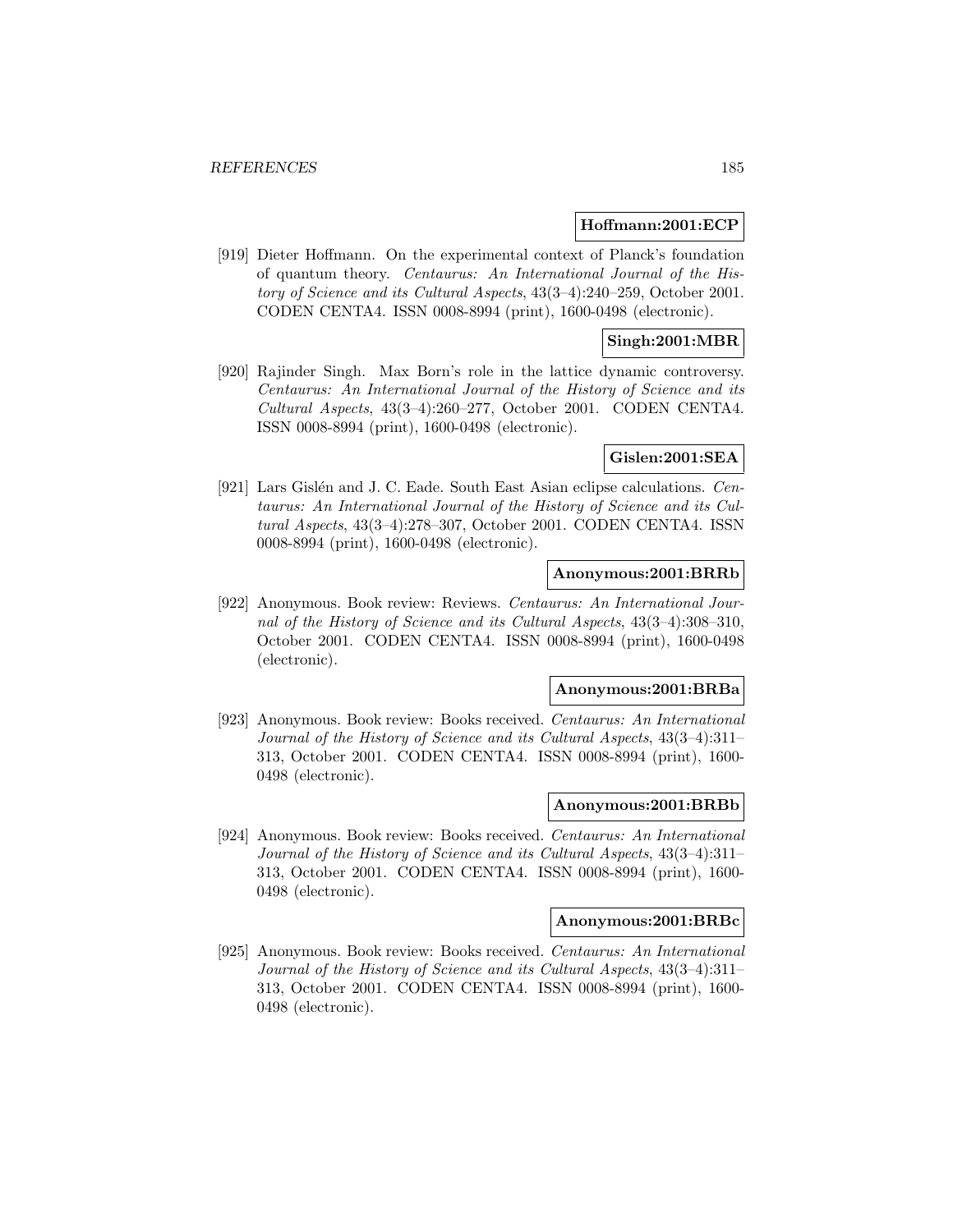#### **Anonymous:2001:BRBd**

[926] Anonymous. Book review: Books received. Centaurus: An International Journal of the History of Science and its Cultural Aspects, 43(3–4):311– 313, October 2001. CODEN CENTA4. ISSN 0008-8994 (print), 1600- 0498 (electronic).

## **Anonymous:2001:BRBe**

[927] Anonymous. Book review: Books received. Centaurus: An International Journal of the History of Science and its Cultural Aspects, 43(3–4):311– 313, October 2001. CODEN CENTA4. ISSN 0008-8994 (print), 1600- 0498 (electronic).

#### **Anonymous:2001:BRBf**

[928] Anonymous. Book review: Books received. Centaurus: An International Journal of the History of Science and its Cultural Aspects, 43(3–4):311– 313, October 2001. CODEN CENTA4. ISSN 0008-8994 (print), 1600- 0498 (electronic).

### **Anonymous:2001:BRBg**

[929] Anonymous. Book review: Books received. Centaurus: An International Journal of the History of Science and its Cultural Aspects, 43(3–4):311– 313, October 2001. CODEN CENTA4. ISSN 0008-8994 (print), 1600- 0498 (electronic).

#### **Anonymous:2001:BRBh**

[930] Anonymous. Book review: Books received. Centaurus: An International Journal of the History of Science and its Cultural Aspects, 43(3–4):311– 313, October 2001. CODEN CENTA4. ISSN 0008-8994 (print), 1600- 0498 (electronic).

## **Anonymous:2001:BRBi**

[931] Anonymous. Book review: Books received. Centaurus: An International Journal of the History of Science and its Cultural Aspects, 43(3–4):311– 313, October 2001. CODEN CENTA4. ISSN 0008-8994 (print), 1600- 0498 (electronic).

## **Anonymous:2001:BRBj**

[932] Anonymous. Book review: Books received. Centaurus: An International Journal of the History of Science and its Cultural Aspects, 43(3–4):311– 313, October 2001. CODEN CENTA4. ISSN 0008-8994 (print), 1600- 0498 (electronic).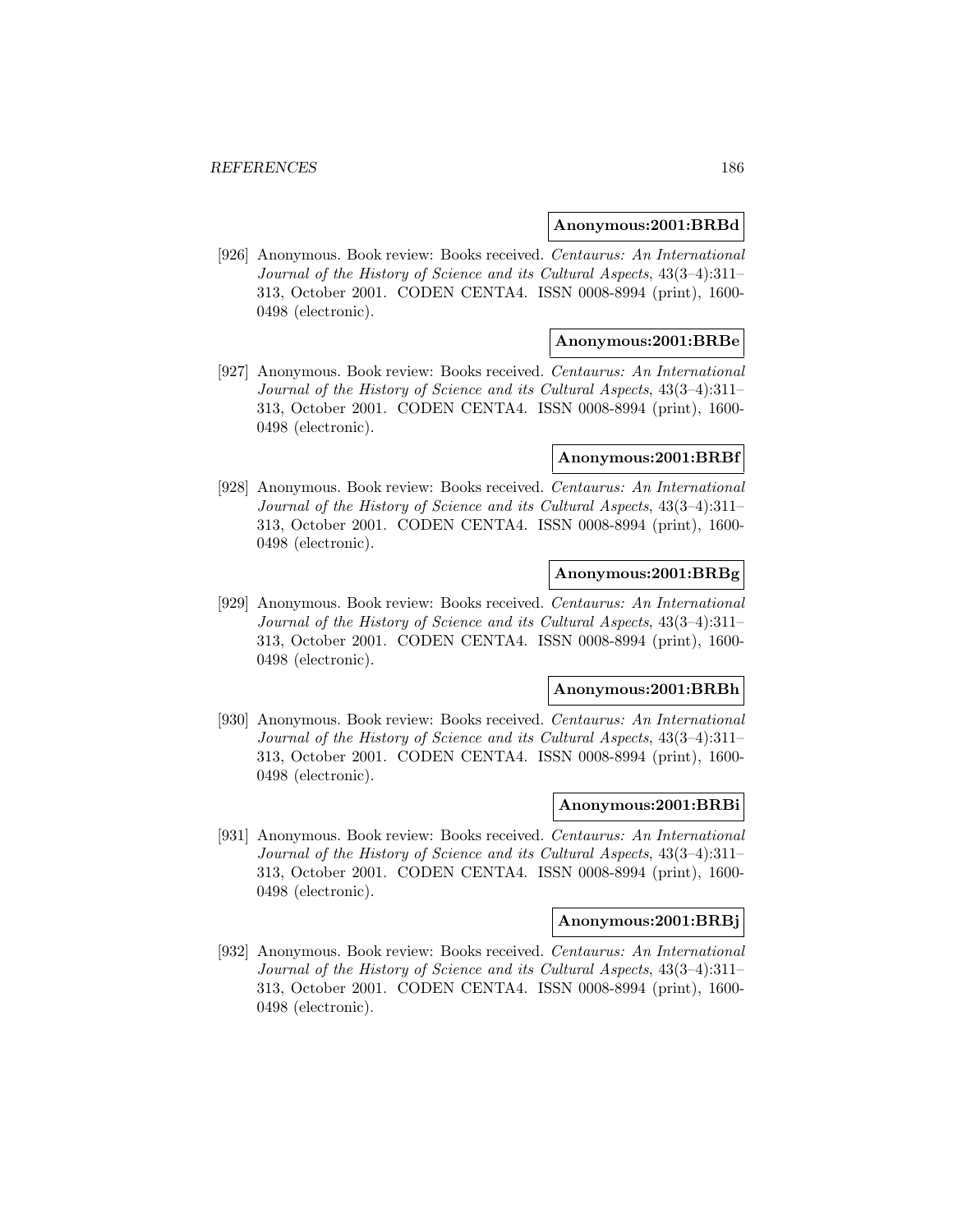#### **Anonymous:2001:BRBk**

[933] Anonymous. Book review: Books received. Centaurus: An International Journal of the History of Science and its Cultural Aspects, 43(3–4):311– 313, October 2001. CODEN CENTA4. ISSN 0008-8994 (print), 1600- 0498 (electronic).

### **Anonymous:2001:BRBl**

[934] Anonymous. Book review: Books received. Centaurus: An International Journal of the History of Science and its Cultural Aspects, 43(3–4):311– 313, October 2001. CODEN CENTA4. ISSN 0008-8994 (print), 1600- 0498 (electronic).

#### **Anonymous:2001:BRBm**

[935] Anonymous. Book review: Books received. Centaurus: An International Journal of the History of Science and its Cultural Aspects, 43(3–4):311– 313, October 2001. CODEN CENTA4. ISSN 0008-8994 (print), 1600- 0498 (electronic).

### **Anonymous:2001:BRBn**

[936] Anonymous. Book review: Books received. Centaurus: An International Journal of the History of Science and its Cultural Aspects, 43(3–4):311– 313, October 2001. CODEN CENTA4. ISSN 0008-8994 (print), 1600- 0498 (electronic).

#### **Anonymous:2001:BRBo**

[937] Anonymous. Book review: Books received. Centaurus: An International Journal of the History of Science and its Cultural Aspects, 43(3–4):311– 313, October 2001. CODEN CENTA4. ISSN 0008-8994 (print), 1600- 0498 (electronic).

# **Anonymous:2001:BRBp**

[938] Anonymous. Book review: Books received. Centaurus: An International Journal of the History of Science and its Cultural Aspects, 43(3–4):311– 313, October 2001. CODEN CENTA4. ISSN 0008-8994 (print), 1600- 0498 (electronic).

## **Anonymous:2001:BRBq**

[939] Anonymous. Book review: Books received. Centaurus: An International Journal of the History of Science and its Cultural Aspects, 43(3–4):311– 313, October 2001. CODEN CENTA4. ISSN 0008-8994 (print), 1600- 0498 (electronic).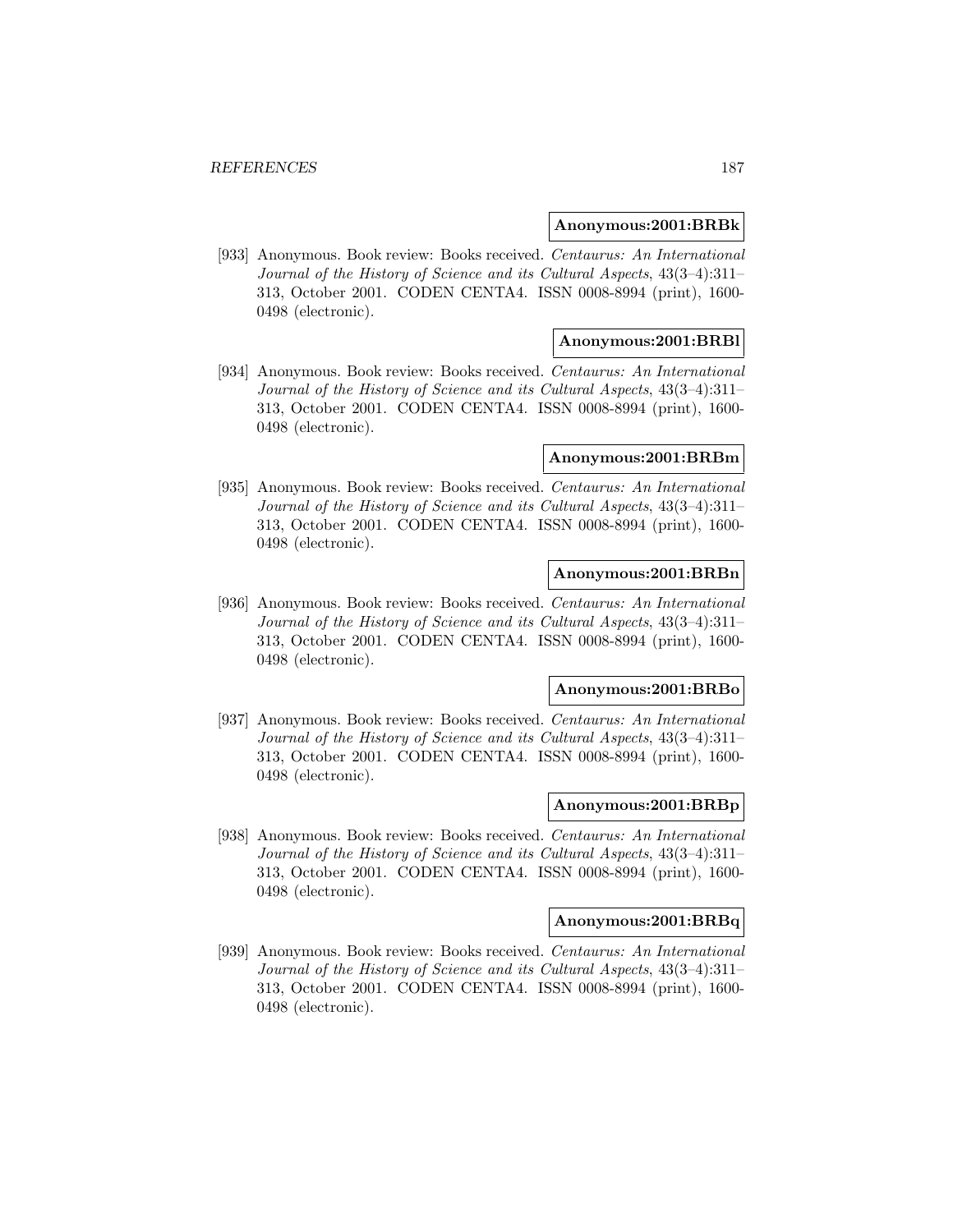#### **Anonymous:2001:BRBr**

[940] Anonymous. Book review: Books received. Centaurus: An International Journal of the History of Science and its Cultural Aspects, 43(3–4):311– 313, October 2001. CODEN CENTA4. ISSN 0008-8994 (print), 1600- 0498 (electronic).

## **Anonymous:2001:BRBs**

[941] Anonymous. Book review: Books received. Centaurus: An International Journal of the History of Science and its Cultural Aspects, 43(3–4):311– 313, October 2001. CODEN CENTA4. ISSN 0008-8994 (print), 1600- 0498 (electronic).

#### **Anonymous:2001:BRBt**

[942] Anonymous. Book review: Books received. Centaurus: An International Journal of the History of Science and its Cultural Aspects, 43(3–4):311– 313, October 2001. CODEN CENTA4. ISSN 0008-8994 (print), 1600- 0498 (electronic).

### **Anonymous:2001:BRBu**

[943] Anonymous. Book review: Books received. Centaurus: An International Journal of the History of Science and its Cultural Aspects, 43(3–4):311– 313, October 2001. CODEN CENTA4. ISSN 0008-8994 (print), 1600- 0498 (electronic).

#### **Anonymous:2001:BRBv**

[944] Anonymous. Book review: Books received. Centaurus: An International Journal of the History of Science and its Cultural Aspects, 43(3–4):311– 313, October 2001. CODEN CENTA4. ISSN 0008-8994 (print), 1600- 0498 (electronic).

## **Anonymous:2001:BRBw**

[945] Anonymous. Book review: Books received. Centaurus: An International Journal of the History of Science and its Cultural Aspects, 43(3–4):311– 313, October 2001. CODEN CENTA4. ISSN 0008-8994 (print), 1600- 0498 (electronic).

## **Anonymous:2001:BRBx**

[946] Anonymous. Book review: Books received. Centaurus: An International Journal of the History of Science and its Cultural Aspects, 43(3–4):311– 313, October 2001. CODEN CENTA4. ISSN 0008-8994 (print), 1600- 0498 (electronic).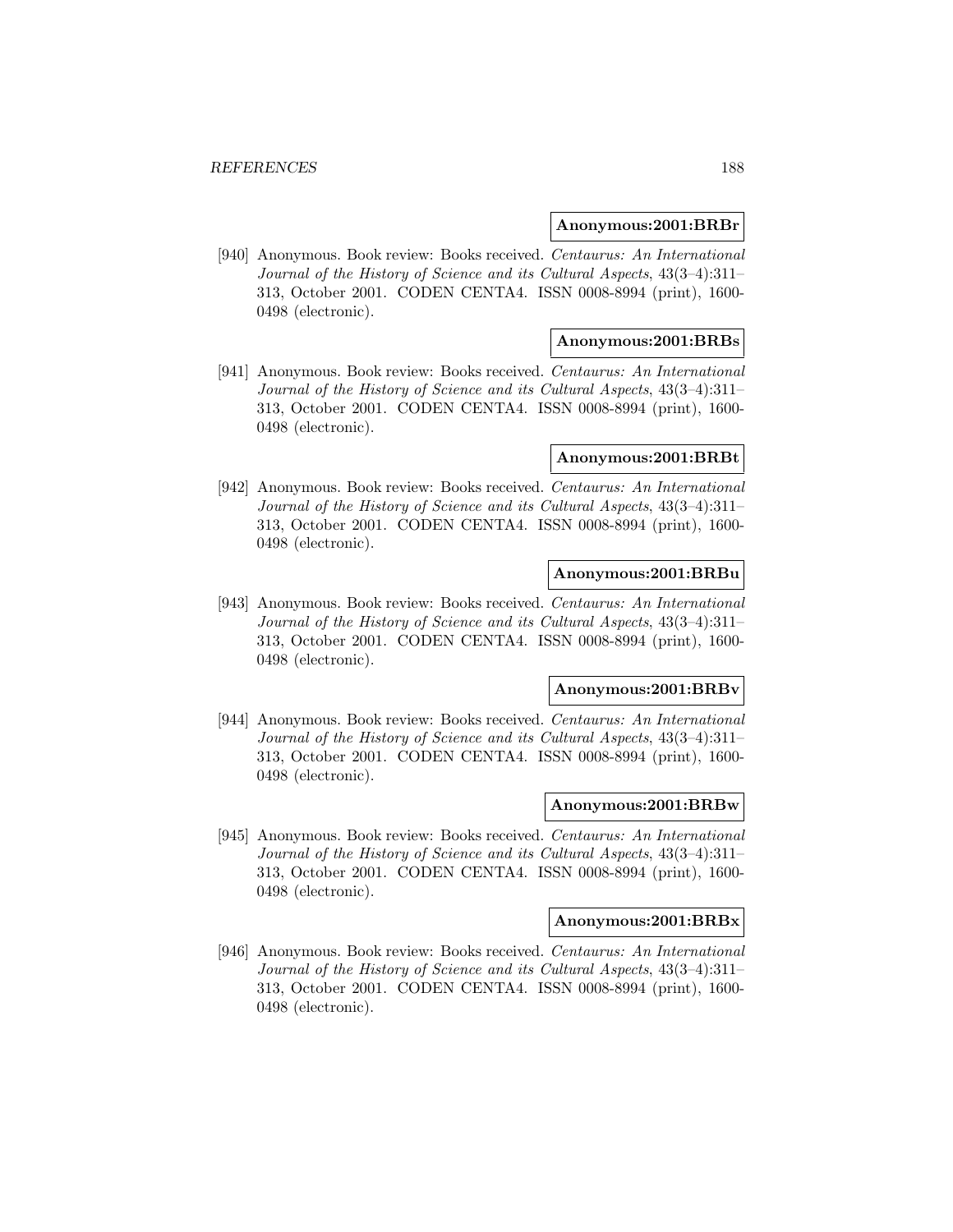#### **Anonymous:2001:BRBy**

[947] Anonymous. Book review: Books received. Centaurus: An International Journal of the History of Science and its Cultural Aspects, 43(3–4):311– 313, October 2001. CODEN CENTA4. ISSN 0008-8994 (print), 1600- 0498 (electronic).

## **Anonymous:2001:BRBz**

[948] Anonymous. Book review: Books received. Centaurus: An International Journal of the History of Science and its Cultural Aspects, 43(3–4):311– 313, October 2001. CODEN CENTA4. ISSN 0008-8994 (print), 1600- 0498 (electronic).

#### **Anonymous:2001:BRBaa**

[949] Anonymous. Book review: Books received. Centaurus: An International Journal of the History of Science and its Cultural Aspects, 43(3–4):311– 313, October 2001. CODEN CENTA4. ISSN 0008-8994 (print), 1600- 0498 (electronic).

## **Anonymous:2001:BRBab**

[950] Anonymous. Book review: Books received. Centaurus: An International Journal of the History of Science and its Cultural Aspects, 43(3–4):311– 313, October 2001. CODEN CENTA4. ISSN 0008-8994 (print), 1600- 0498 (electronic).

#### **Anonymous:2001:BRBac**

[951] Anonymous. Book review: Books received. Centaurus: An International Journal of the History of Science and its Cultural Aspects, 43(3–4):311– 313, October 2001. CODEN CENTA4. ISSN 0008-8994 (print), 1600- 0498 (electronic).

## **Anonymous:2001:BRBad**

[952] Anonymous. Book review: Books received. Centaurus: An International Journal of the History of Science and its Cultural Aspects, 43(3–4):311– 313, October 2001. CODEN CENTA4. ISSN 0008-8994 (print), 1600- 0498 (electronic).

#### **Anonymous:2001:BRBae**

[953] Anonymous. Book review: Books received. Centaurus: An International Journal of the History of Science and its Cultural Aspects, 43(3–4):311– 313, October 2001. CODEN CENTA4. ISSN 0008-8994 (print), 1600- 0498 (electronic).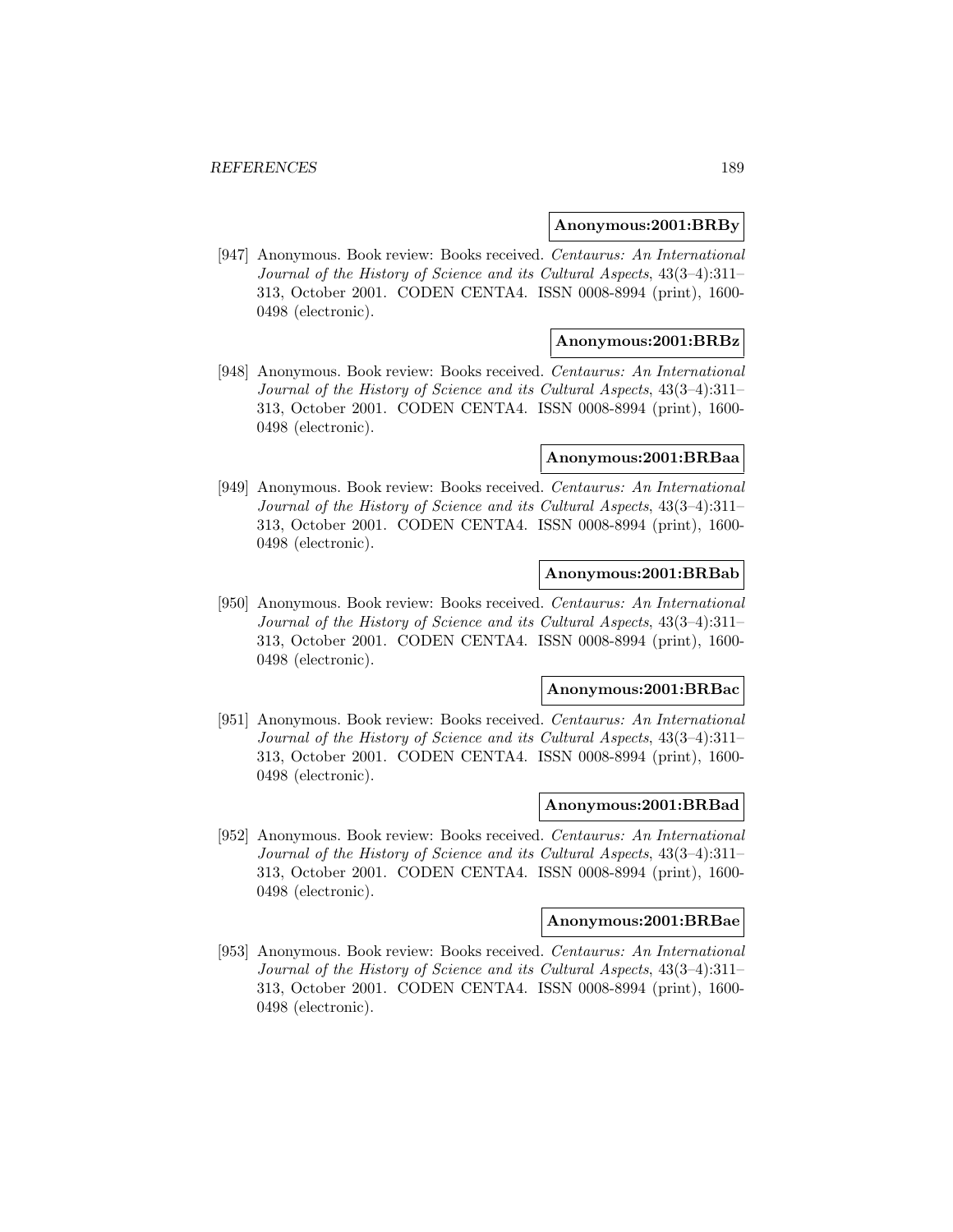#### **Anonymous:2001:BRBaf**

[954] Anonymous. Book review: Books received. Centaurus: An International Journal of the History of Science and its Cultural Aspects, 43(3–4):311– 313, October 2001. CODEN CENTA4. ISSN 0008-8994 (print), 1600- 0498 (electronic).

## **Anonymous:2001:BRBag**

[955] Anonymous. Book review: Books received. Centaurus: An International Journal of the History of Science and its Cultural Aspects, 43(3–4):311– 313, October 2001. CODEN CENTA4. ISSN 0008-8994 (print), 1600- 0498 (electronic).

#### **Anonymous:2001:BRBah**

[956] Anonymous. Book review: Books received. Centaurus: An International Journal of the History of Science and its Cultural Aspects, 43(3–4):311– 313, October 2001. CODEN CENTA4. ISSN 0008-8994 (print), 1600- 0498 (electronic).

#### **Anonymous:2001:BRBai**

[957] Anonymous. Book review: Books received. Centaurus: An International Journal of the History of Science and its Cultural Aspects, 43(3–4):311– 313, October 2001. CODEN CENTA4. ISSN 0008-8994 (print), 1600- 0498 (electronic).

#### **Anonymous:2001:BRBaj**

[958] Anonymous. Book review: Books received. Centaurus: An International Journal of the History of Science and its Cultural Aspects, 43(3–4):311– 313, October 2001. CODEN CENTA4. ISSN 0008-8994 (print), 1600- 0498 (electronic).

#### **Anonymous:2001:BRBak**

[959] Anonymous. Book review: Books received. Centaurus: An International Journal of the History of Science and its Cultural Aspects, 43(3–4):311– 313, October 2001. CODEN CENTA4. ISSN 0008-8994 (print), 1600- 0498 (electronic).

#### **Anonymous:2001:BRBal**

[960] Anonymous. Book review: Books received. Centaurus: An International Journal of the History of Science and its Cultural Aspects, 43(3–4):311– 313, October 2001. CODEN CENTA4. ISSN 0008-8994 (print), 1600- 0498 (electronic).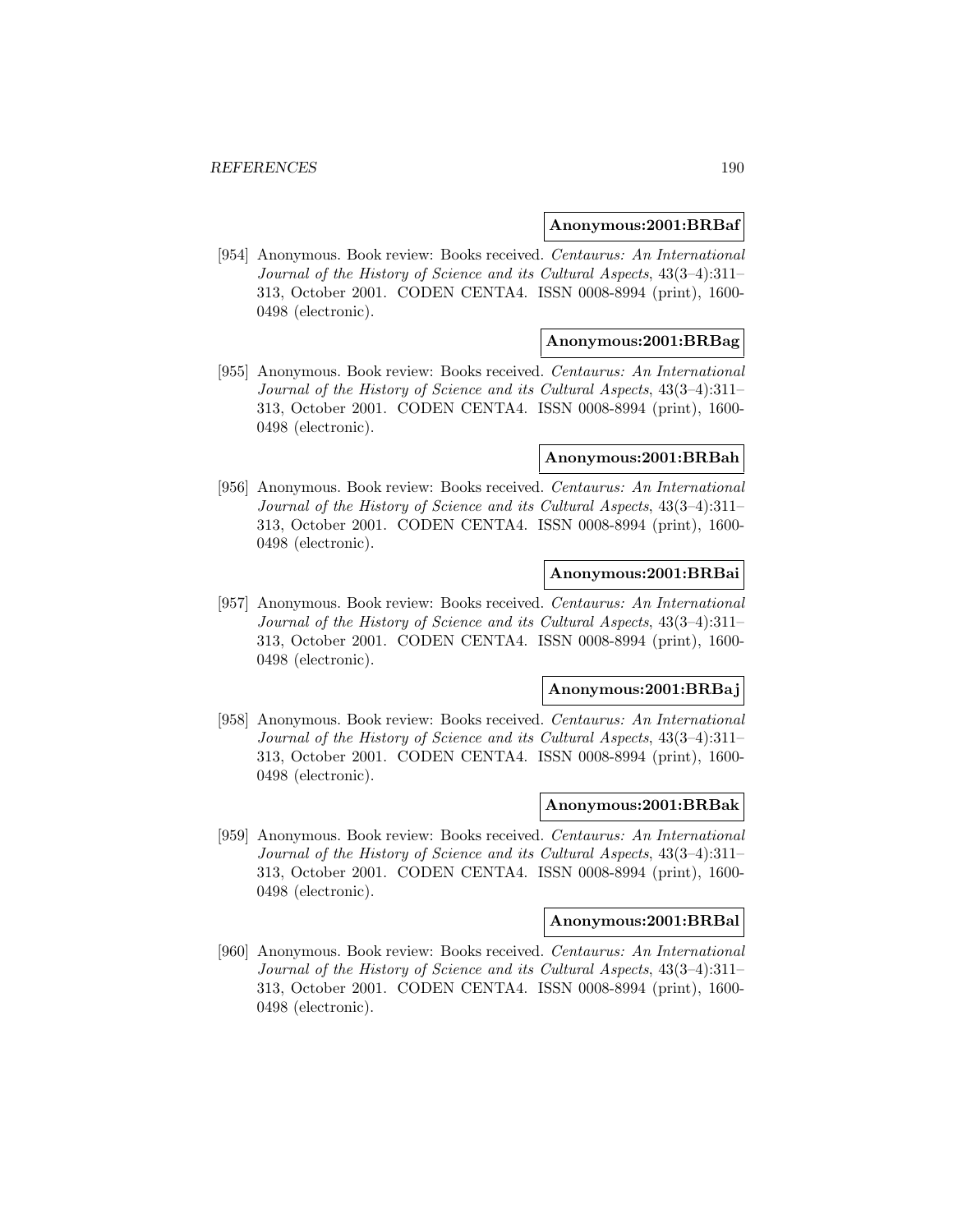#### **Anonymous:2001:BRBam**

[961] Anonymous. Book review: Books received. Centaurus: An International Journal of the History of Science and its Cultural Aspects, 43(3–4):311– 313, October 2001. CODEN CENTA4. ISSN 0008-8994 (print), 1600- 0498 (electronic).

### **Anonymous:2001:BRBan**

[962] Anonymous. Book review: Books received. Centaurus: An International Journal of the History of Science and its Cultural Aspects, 43(3–4):311– 313, October 2001. CODEN CENTA4. ISSN 0008-8994 (print), 1600- 0498 (electronic).

#### **Anonymous:2001:BRBao**

[963] Anonymous. Book review: Books received. Centaurus: An International Journal of the History of Science and its Cultural Aspects, 43(3–4):311– 313, October 2001. CODEN CENTA4. ISSN 0008-8994 (print), 1600- 0498 (electronic).

## **Hoyrup:2002:ESC**

[964] Jens Høyrup. Existence, substantiality, and counterfactuality observations on the status of mathematics according to Aristotle, Euclid, and others. Centaurus: An International Journal of the History of Science and its Cultural Aspects, 44(1–2):1–31, July 2002. CODEN CENTA4. ISSN 0008-8994 (print), 1600-0498 (electronic).

# **Kragh:2002:VAV**

[965] Helge Kragh. The vortex atom: a Victorian theory of everything. Centaurus: An International Journal of the History of Science and its Cultural Aspects, 44(1–2):32–114, July 2002. CODEN CENTA4. ISSN 0008-8994 (print), 1600-0498 (electronic).

# **Knudsen:2002:ACS**

[966] Toke Lindegaard Knudsen. On altar constructions with square bricks in ancient Indian ritual. Centaurus: An International Journal of the History of Science and its Cultural Aspects, 44(1–2):115–126, July 2002. CODEN CENTA4. ISSN 0008-8994 (print), 1600-0498 (electronic).

#### **Konno:2002:RDL**

[967] Hiroyuki Konno. Ritz's discovery of the Lyman series before 1913 and Lyman's indifference to the Bohr theory. Centaurus: An International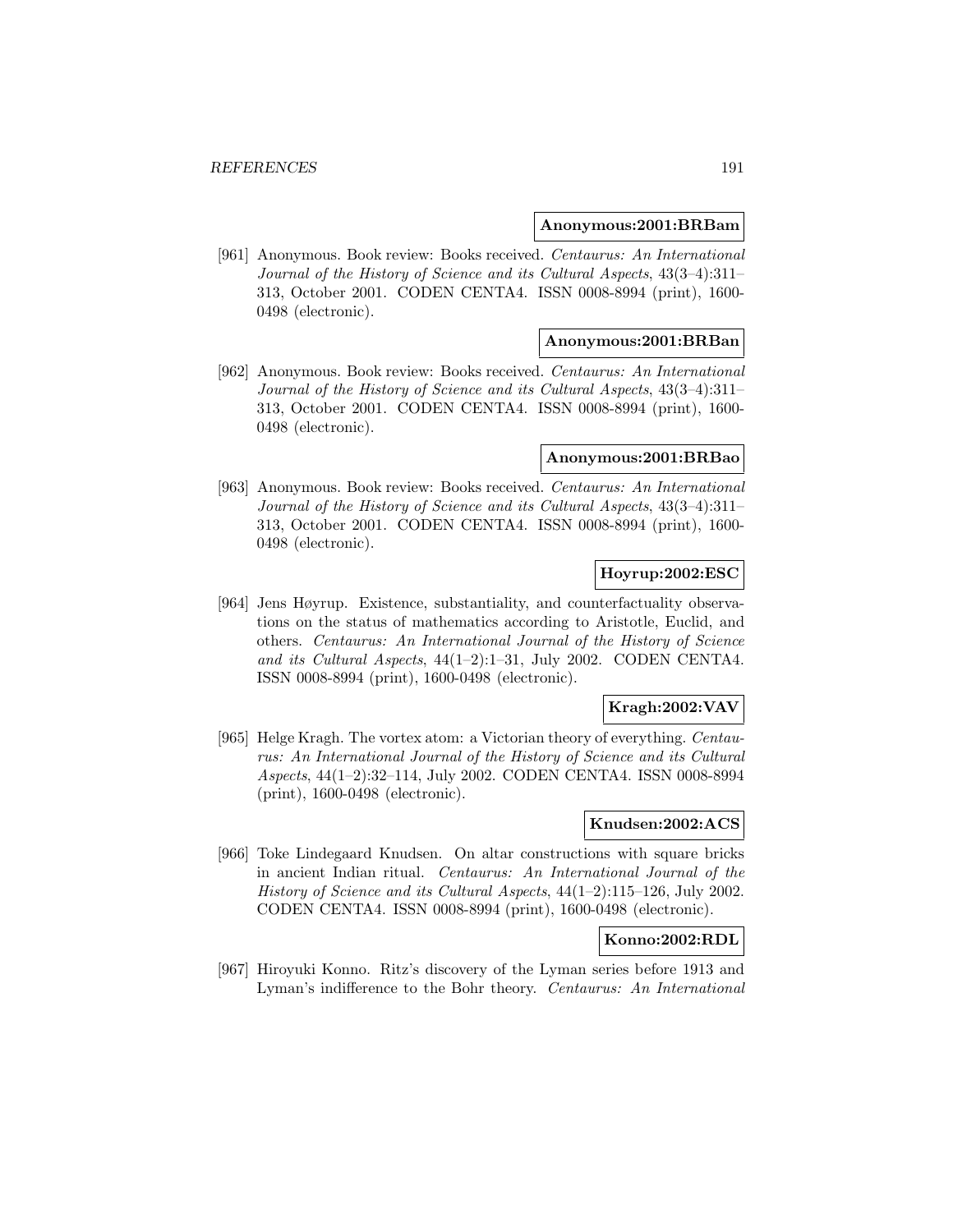Journal of the History of Science and its Cultural Aspects, 44(1–2):127– 139, July 2002. CODEN CENTA4. ISSN 0008-8994 (print), 1600-0498 (electronic).

# **Leitz:2002:RAA**

[968] Christian Leitz. Remarks about the appearance of Mars in the Tomb of Senenmut in Western Thebes. Centaurus: An International Journal of the History of Science and its Cultural Aspects, 44(1–2):140–142, July 2002. CODEN CENTA4. ISSN 0008-8994 (print), 1600-0498 (electronic).

### **Anonymous:2002:Ra**

[969] Anonymous. Reviews. Centaurus: An International Journal of the History of Science and its Cultural Aspects, 44(1–2):143–144, July 2002. CODEN CENTA4. ISSN 0008-8994 (print), 1600-0498 (electronic).

## **Anonymous:2002:Rb**

[970] Anonymous. Reviews. Centaurus: An International Journal of the History of Science and its Cultural Aspects, 44(1–2):144–145, July 2002. CODEN CENTA4. ISSN 0008-8994 (print), 1600-0498 (electronic).

# **Anonymous:2002:Rc**

[971] Anonymous. Reviews. Centaurus: An International Journal of the History of Science and its Cultural Aspects, 44(1–2):145–146, July 2002. CODEN CENTA4. ISSN 0008-8994 (print), 1600-0498 (electronic).

### **Anonymous:2002:Rd**

[972] Anonymous. Reviews. Centaurus: An International Journal of the History of Science and its Cultural Aspects, 44(1–2):146–147, July 2002. CODEN CENTA4. ISSN 0008-8994 (print), 1600-0498 (electronic).

### **Anonymous:2002:Re**

[973] Anonymous. Reviews. Centaurus: An International Journal of the History of Science and its Cultural Aspects, 44(1–2):147–148, July 2002. CODEN CENTA4. ISSN 0008-8994 (print), 1600-0498 (electronic).

#### **Anonymous:2002:Rf**

[974] Anonymous. Reviews. Centaurus: An International Journal of the History of Science and its Cultural Aspects, 44(1–2):148–149, July 2002. CODEN CENTA4. ISSN 0008-8994 (print), 1600-0498 (electronic).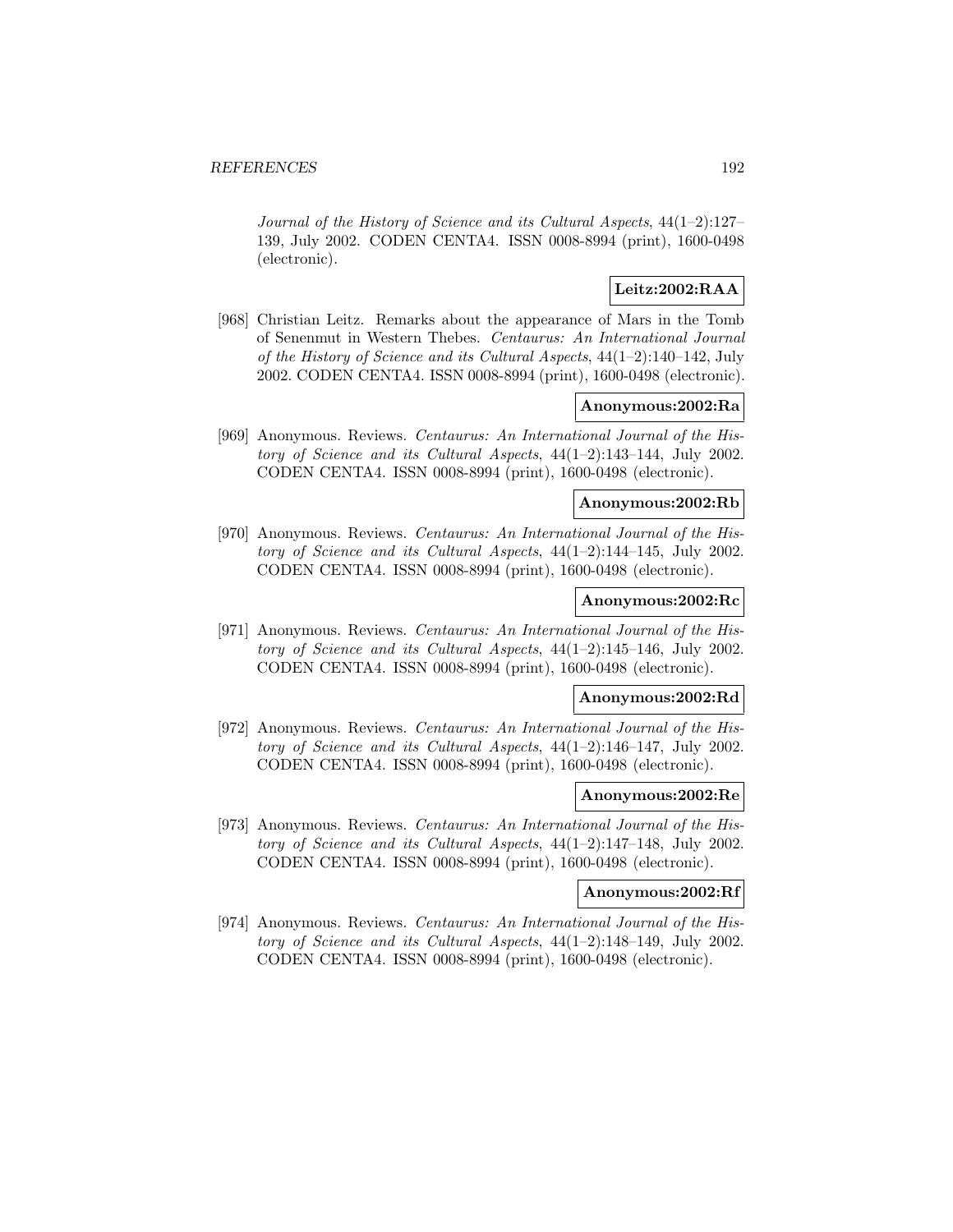### **Anonymous:2002:Rg**

[975] Anonymous. Reviews. Centaurus: An International Journal of the History of Science and its Cultural Aspects, 44(1–2):149–150, July 2002. CODEN CENTA4. ISSN 0008-8994 (print), 1600-0498 (electronic).

# **Anonymous:2002:Rh**

[976] Anonymous. Reviews. Centaurus: An International Journal of the History of Science and its Cultural Aspects, 44(1–2):150–151, July 2002. CODEN CENTA4. ISSN 0008-8994 (print), 1600-0498 (electronic).

# **Anonymous:2002:Ri**

[977] Anonymous. Reviews. Centaurus: An International Journal of the History of Science and its Cultural Aspects, 44(1–2):151–153, July 2002. CODEN CENTA4. ISSN 0008-8994 (print), 1600-0498 (electronic).

# **Anonymous:2002:Rj**

[978] Anonymous. Reviews. Centaurus: An International Journal of the History of Science and its Cultural Aspects, 44(1–2):153–154, July 2002. CODEN CENTA4. ISSN 0008-8994 (print), 1600-0498 (electronic).

# **Anonymous:2002:Rk**

[979] Anonymous. Reviews. Centaurus: An International Journal of the History of Science and its Cultural Aspects, 44(1–2):154–155, July 2002. CODEN CENTA4. ISSN 0008-8994 (print), 1600-0498 (electronic).

#### **Anonymous:2002:BR**

[980] Anonymous. Books received. Centaurus: An International Journal of the History of Science and its Cultural Aspects, 44(1–2):156–157, July 2002. CODEN CENTA4. ISSN 0008-8994 (print), 1600-0498 (electronic).

#### **Nakane:2002:EHH**

[981] Michiyo Nakane and Craig G. Fraser. The early history of Hamilton– Jacobi dynamics 1834–1837. Centaurus: An International Journal of the History of Science and its Cultural Aspects, 44(3–4):161–227, December 2002. CODEN CENTA4. ISSN 0008-8994 (print), 1600-0498 (electronic).

# **Christianson:2002:LTB**

[982] J. R. Christianson. The legacy of Tycho Brahe. Centaurus: An International Journal of the History of Science and its Cultural Aspects, 44(3–4): 228–247, December 2002. CODEN CENTA4. ISSN 0008-8994 (print), 1600-0498 (electronic).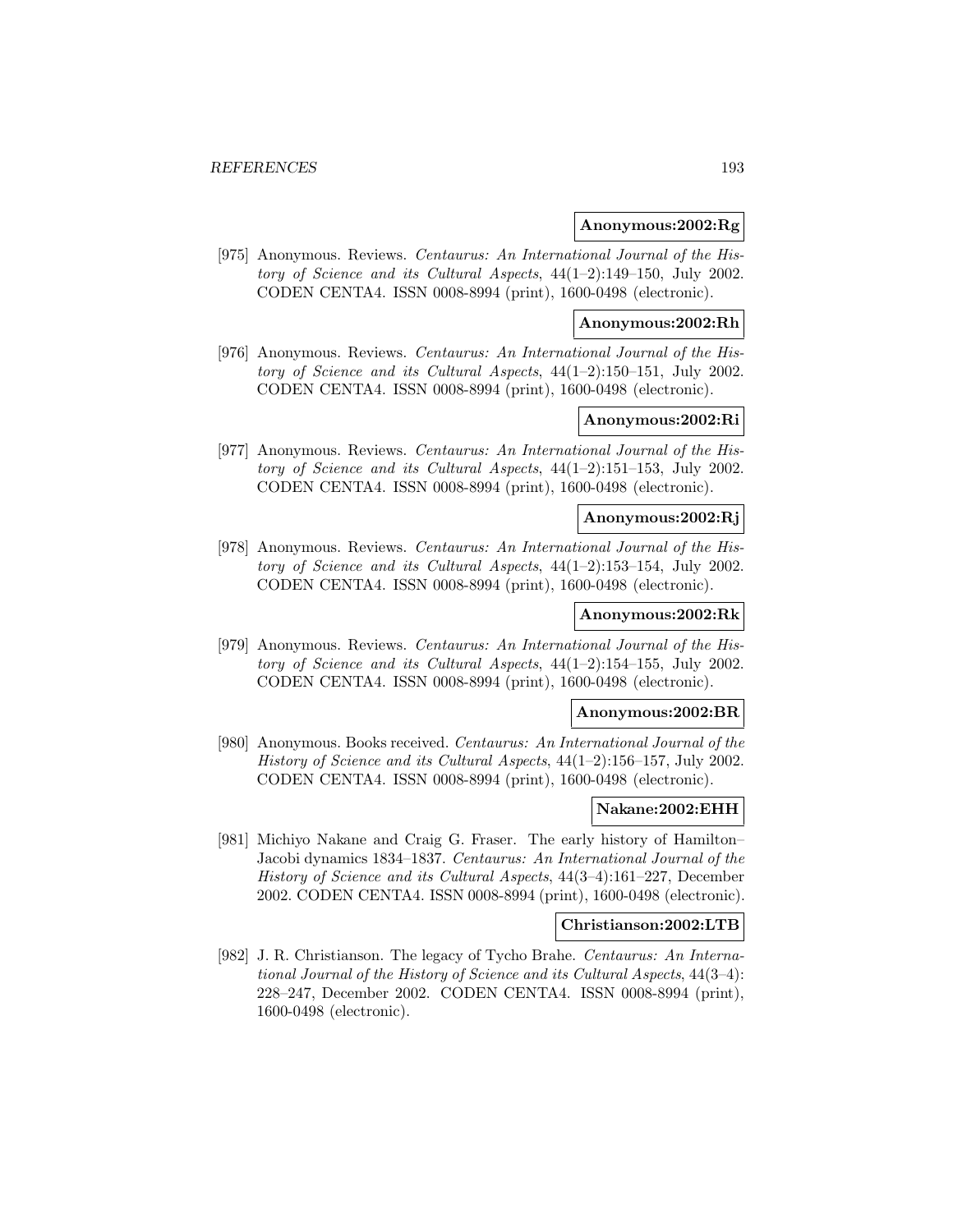## **Kjaergaard:2002:CAP**

[983] Peter C. Kjærgaard. Competing allies: Professionalisation and the hierarchy of science in Victorian Britain. Centaurus: An International Journal of the History of Science and its Cultural Aspects, 44(3–4):248–288, December 2002. CODEN CENTA4. ISSN 0008-8994 (print), 1600-0498 (electronic).

# **Anonymous:2002:Rl**

[984] Anonymous. Reviews. Centaurus: An International Journal of the History of Science and its Cultural Aspects, 44(3–4):289–310, December 2002. CODEN CENTA4. ISSN 0008-8994 (print), 1600-0498 (electronic).

## **Anonymous:2002:BRB**

[985] Anonymous. Books received: Books received. Centaurus: An International Journal of the History of Science and its Cultural Aspects, 44 (3–4):311, December 2002. CODEN CENTA4. ISSN 0008-8994 (print), 1600-0498 (electronic).

# **Anonymous:2003:EEI**

[986] Anonymous. Editorial: Editors' introduction. Centaurus: An International Journal of the History of Science and its Cultural Aspects, 45 (1-4):1–3, December 2003. CODEN CENTA4. ISSN 0008-8994 (print), 1600-0498 (electronic).

#### **Anonymous:2003:PBR**

[987] Anonymous. Publications of Bernard R. Goldstein. Centaurus: An International Journal of the History of Science and its Cultural Aspects, 45 (1-4):4–15, December 2003. CODEN CENTA4. ISSN 0008-8994 (print), 1600-0498 (electronic).

## **Brack-Bernsen:2003:PMR**

[988] Lis Brack-Bernsen. The path of the moon, the rising points of the sun, and the oblique great circle on the celestial sphere. Centaurus: An International Journal of the History of Science and its Cultural Aspects, 45 (1-4):16–31, December 2003. CODEN CENTA4. ISSN 0008-8994 (print), 1600-0498 (electronic).

## **Rochberg:2003:LDB**

[989] Francesca Rochberg. Lunar data in Babylonian horoscopes. Centaurus: An International Journal of the History of Science and its Cultural Aspects, 45(1-4):32–45, December 2003. CODEN CENTA4. ISSN 0008-8994 (print), 1600-0498 (electronic).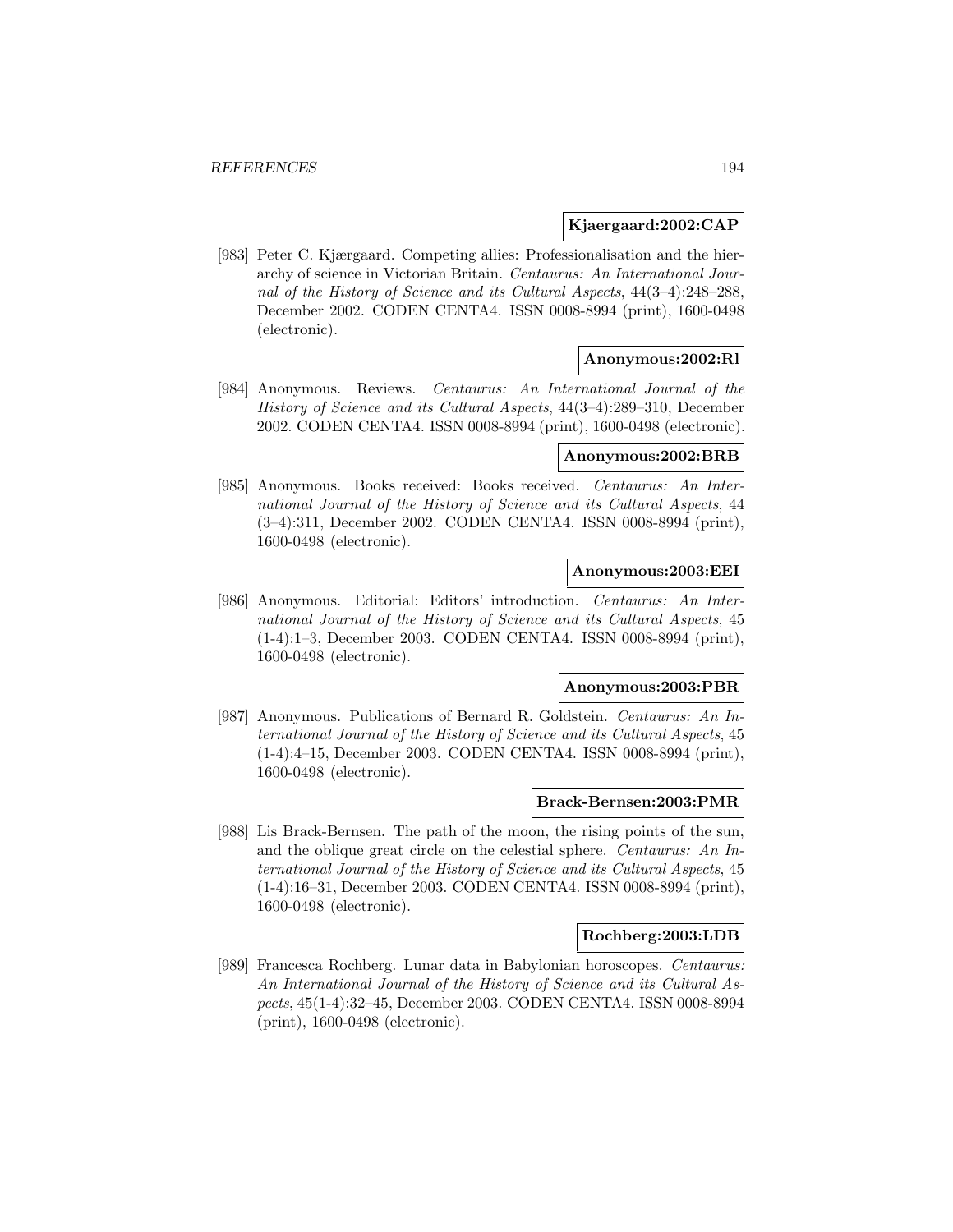#### **Britton:2003:CSA**

[990] John P. Britton. On corrections for solar anomaly in Babylonian lunar theories. Centaurus: An International Journal of the History of Science and its Cultural Aspects, 45(1-4):46–58, December 2003. CODEN CENTA4. ISSN 0008-8994 (print), 1600-0498 (electronic).

# **Bowen:2003:CME**

[991] Alan C. Bowen. Cleomedes and the measurement of the Earth: a question of procedures. Centaurus: An International Journal of the History of Science and its Cultural Aspects, 45(1-4):59–68, December 2003. CODEN CENTA4. ISSN 0008-8994 (print), 1600-0498 (electronic).

## **Jones:2003:PBS**

[992] Alexander Jones. A posy of Almagest scholia. Centaurus: An International Journal of the History of Science and its Cultural Aspects, 45 (1-4):69–78, December 2003. CODEN CENTA4. ISSN 0008-8994 (print), 1600-0498 (electronic).

# **Pingree:2003:GEW**

[993] David Pingree. A Greek ephemeris for 796: the work of Stephanus the Philosopher? Centaurus: An International Journal of the History of Science and its Cultural Aspects, 45(1-4):79–82, December 2003. CODEN CENTA4. ISSN 0008-8994 (print), 1600-0498 (electronic).

#### **Tihon:2003:TGV**

[994] Anne Tihon. Une table grecque de vitesse lunaire (Laurentianus 28/26). (French) [A Greek table of lunar speed (Laurentianus 28/26)]. Centaurus: An International Journal of the History of Science and its Cultural Aspects, 45(1-4):83–99, December 2003. CODEN CENTA4. ISSN 0008- 8994 (print), 1600-0498 (electronic).

# **Smith:2003:PAI**

[995] A. Mark Smith. Ptolemy, Alhacen, and Ibn Mu'adh and the problem of atmospheric refraction. Centaurus: An International Journal of the History of Science and its Cultural Aspects, 45(1-4):100–115, December 2003. CODEN CENTA4. ISSN 0008-8994 (print), 1600-0498 (electronic).

## **Berggren:2003:ASV**

[996] J. L. Berggren and Glen Van Brummelen. Al-Samaw'al versus al-Kūh? on the depression of the horizon. Centaurus: An International Journal of the History of Science and its Cultural Aspects, 45(1-4):116–129,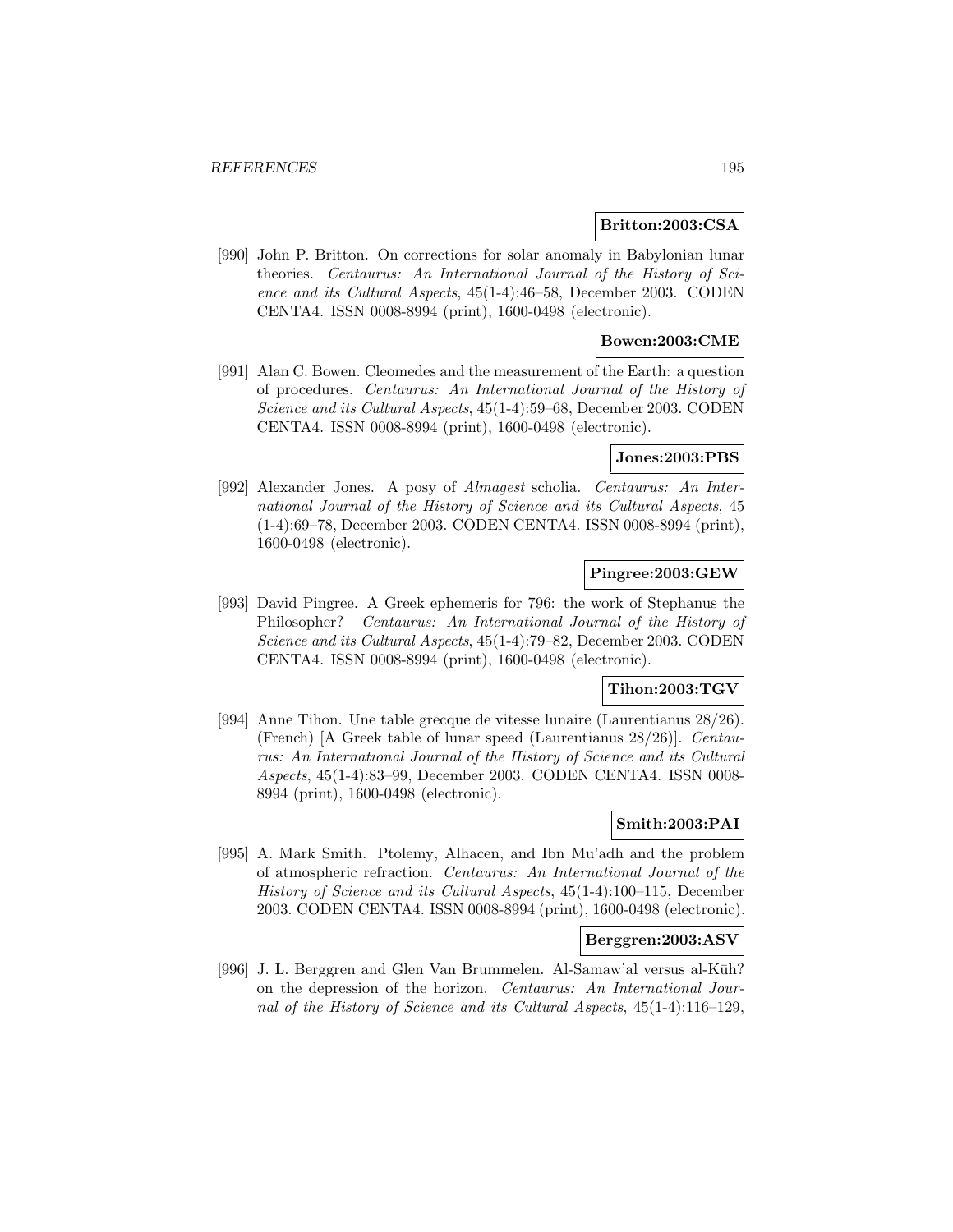December 2003. CODEN CENTA4. ISSN 0008-8994 (print), 1600-0498 (electronic).

# **North:2003:W**

[997] John North. Winchester 1067. Centaurus: An International Journal of the History of Science and its Cultural Aspects, 45(1-4):130–141, December 2003. CODEN CENTA4. ISSN 0008-8994 (print), 1600-0498 (electronic).

# **Chabas:2003:WAT**

[998] José Chabás. Were the Alfonsine Tables of Toledo first used by their authors? Centaurus: An International Journal of the History of Science and its Cultural Aspects, 45(1-4):142–150, December 2003. CODEN CENTA4. ISSN 0008-8994 (print), 1600-0498 (electronic).

## **Jacquart:2003:BGA**

[999] Danielle Jacquart. Bernard de Gordon et l'astrologie. (French) [Bernard de Gordon and astrology]. Centaurus: An International Journal of the History of Science and its Cultural Aspects, 45(1-4):151–158, December 2003. CODEN CENTA4. ISSN 0008-8994 (print), 1600-0498 (electronic).

## **Kunitzsch:2003:STM**

[1000] Paul Kunitzsch and Y. Tzvi Langermann. A star table from Medieval Yemen. Centaurus: An International Journal of the History of Science and its Cultural Aspects, 45(1-4):159–174, December 2003. CODEN CENTA4. ISSN 0008-8994 (print), 1600-0498 (electronic).

## **Shank:2003:RFH**

[1001] Michael H. Shank. Rings in a fluid heaven: the equatorium-driven physical astronomy of Guido de Marchia (fl. 1292–1310). Centaurus: An International Journal of the History of Science and its Cultural Aspects, 45(1-4):175–203, December 2003. CODEN CENTA4. ISSN 0008-8994 (print), 1600-0498 (electronic).

#### **King:2003:CEC**

[1002] David A. King. 14th-Century England or 9th-Century Baghdad? New insights on the elusive astronomical instrument called Navicula de Venetiis. Centaurus: An International Journal of the History of Science and its Cultural Aspects, 45(1-4):204–226, December 2003. CODEN CENTA4. ISSN 0008-8994 (print), 1600-0498 (electronic).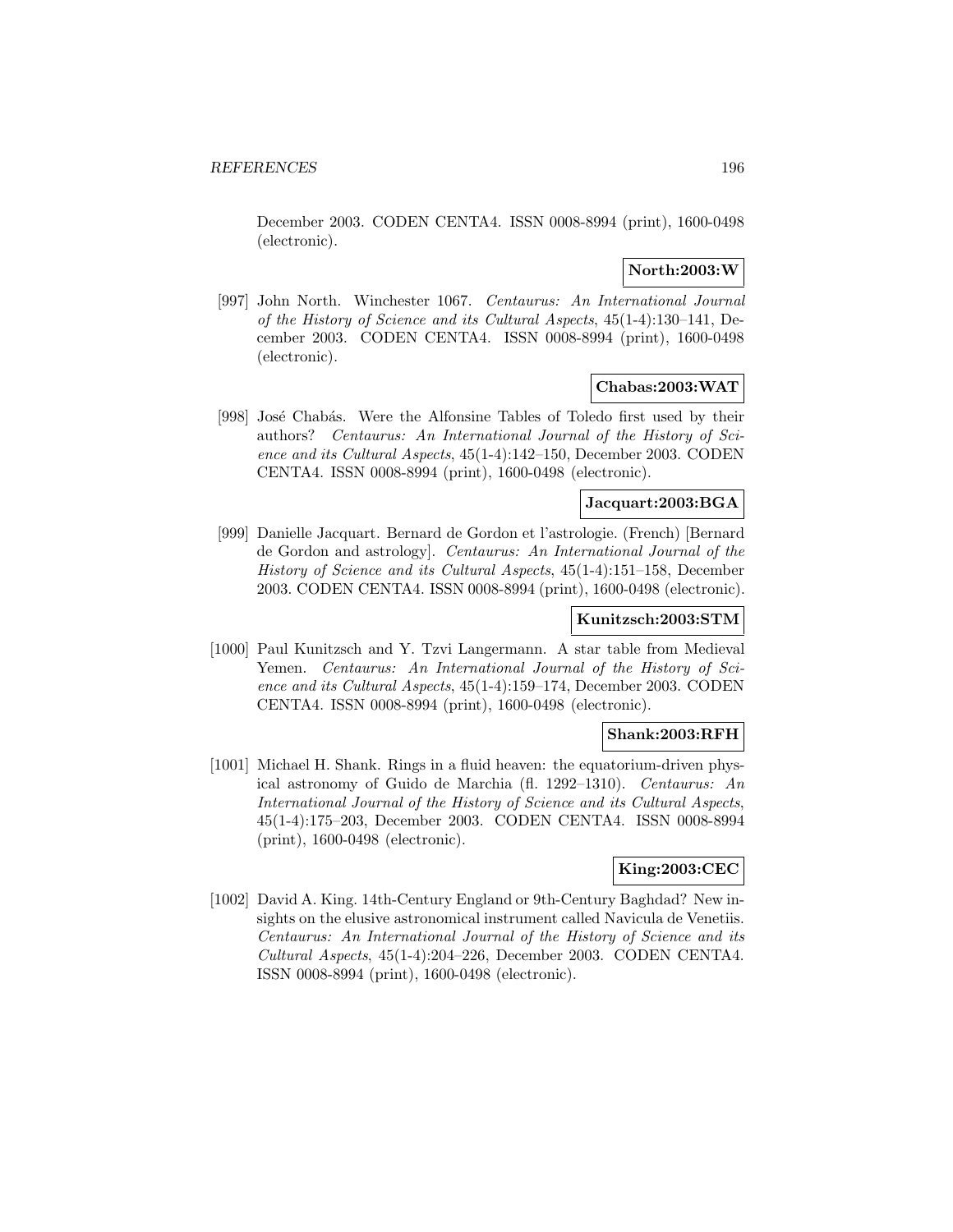#### **Freudenthal:2003:IRC**

[1003] Gad Freudenthal. 'Instrumentalism' and 'realism' as categories in the history of astronomy: Duhem vs. Popper, Maimonides vs. Gersonides. Centaurus: An International Journal of the History of Science and its Cultural Aspects, 45(1-4):227–248, December 2003. CODEN CENTA4. ISSN 0008-8994 (print), 1600-0498 (electronic).

# **Glasner:2003:GUP**

[1004] Ruth Glasner. Gersonides unusual position on "position". Centaurus: An International Journal of the History of Science and its Cultural Aspects, 45(1-4):249–263, December 2003. CODEN CENTA4. ISSN 0008-8994 (print), 1600-0498 (electronic).

## **Mancha:2003:RAH**

[1005] J. L. Mancha. Right ascensions and Hippopedes: Homocentric models in Levi ben Gerson's astronomy I. first anomaly. Centaurus: An International Journal of the History of Science and its Cultural Aspects, 45(1-4): 264–283, December 2003. CODEN CENTA4. ISSN 0008-8994 (print), 1600-0498 (electronic).

# **Levy:2003:IBX**

[1006] Tony Lévy. Immanuel Bonfils (XIVe s.): fractions décimales, puissances de 10 et opérations arithmétiques. (French) [Immanuel Bonfils (14th Century): decimal fractions, powers of 10, and arithmetic operations]. Centaurus: An International Journal of the History of Science and its Cultural Aspects, 45(1-4):284–304, December 2003. CODEN CENTA4. ISSN 0008-8994 (print), 1600-0498 (electronic).

## **Kremer:2003:WFT**

[1007] Richard L. Kremer. Wenzel Faber's table for finding true syzygy. Centaurus: An International Journal of the History of Science and its Cultural Aspects, 45(1-4):305–329, December 2003. CODEN CENTA4. ISSN 0008-8994 (print), 1600-0498 (electronic).

# **Swerdlow:2004:TBE**

[1008] N. M. Swerdlow. Tycho Brahe's early lunar theory and the lunar eclipse of 31 January 1599. Centaurus: An International Journal of the History of Science and its Cultural Aspects, 46(1):1–40, February 2004. CODEN CENTA4. ISSN 0008-8994 (print), 1600-0498 (electronic).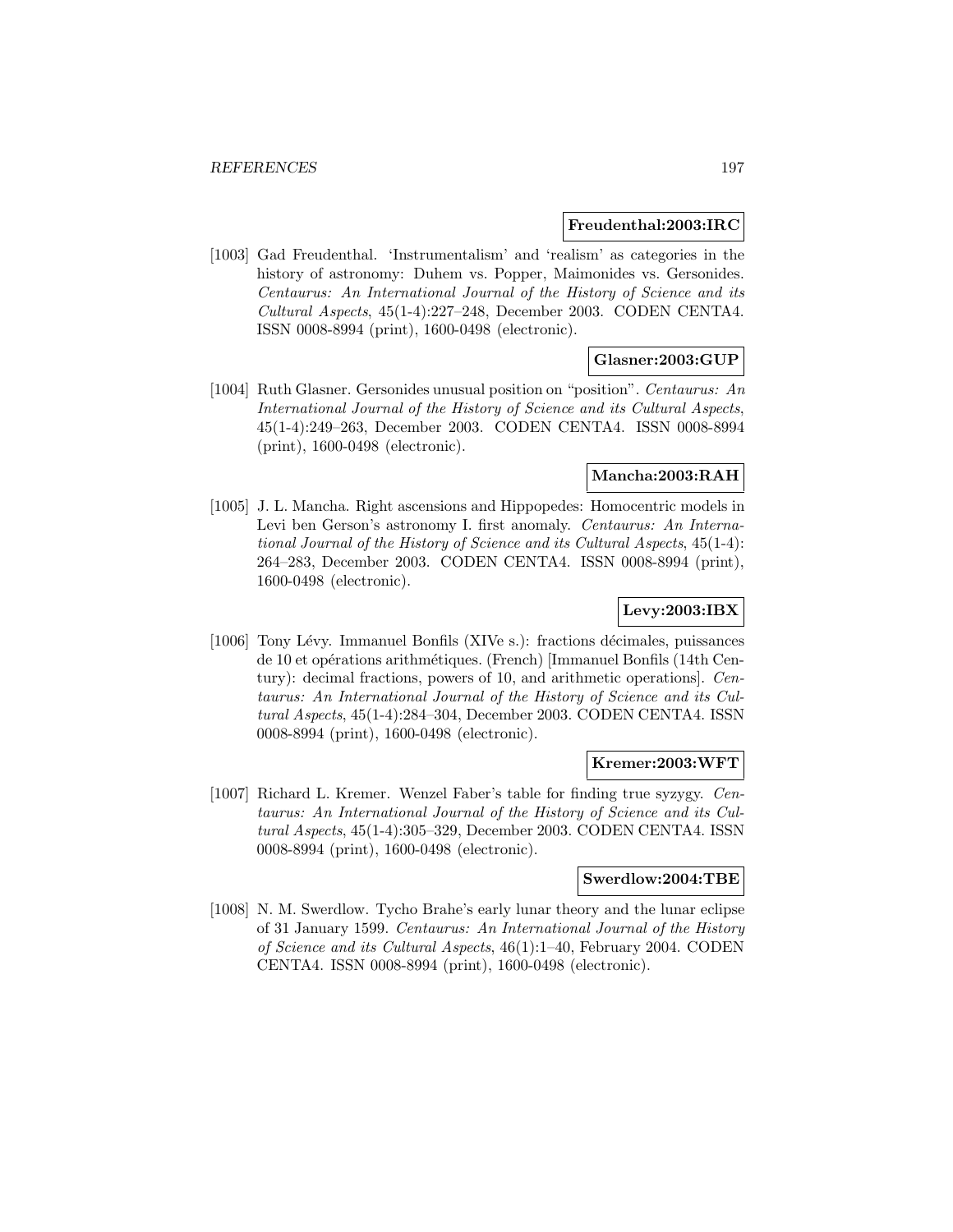### **Barker:2004:HRC**

[1009] Peter Barker. How Rothmann changed his mind. Centaurus: An International Journal of the History of Science and its Cultural Aspects, 46 (1):41–57, February 2004. CODEN CENTA4. ISSN 0008-8994 (print), 1600-0498 (electronic).

# **Hon:2004:PEH**

[1010] Giora Hon. Putting error to (historical) work: Error as a tell-tale in the studies of Kepler and Galileo. Centaurus: An International Journal of the History of Science and its Cultural Aspects, 46(1):58–81, February 2004. CODEN CENTA4. ISSN 0008-8994 (print), 1600-0498 (electronic).

# **Samso:2004:AZJ**

[1011] Julio Samsó. Abraham Zacut and José Vizinho's Almanach Perpetuum in Arabic (16th–19th C.). Centaurus: An International Journal of the History of Science and its Cultural Aspects, 46(1):82–97, February 2004. CODEN CENTA4. ISSN 0008-8994 (print), 1600-0498 (electronic).

# **Schlote:2004:CNF**

[1012] Karl-Heinz Schlote. Carl Neumanns Forschungen zur Potentialtheorie. (German) [Carl Neumann's research on potential theory]. Centaurus: An International Journal of the History of Science and its Cultural Aspects, 46(2):99–132, April 2004. CODEN CENTA4. ISSN 0008-8994 (print), 1600-0498 (electronic).

# **Gislen:2004:AAI**

[1013] Lars Gislén. Analysis of the astronomical information in Tachard: "Voyage to Siam in the Year 1685". Centaurus: An International Journal of the History of Science and its Cultural Aspects, 46(2):133–144, April 2004. CODEN CENTA4. ISSN 0008-8994 (print), 1600-0498 (electronic).

# **Hollywood:2004:ARB**

[1014] Louise Hollywood and John M. Steele. Acronycal risings in Babylonian astronomy. Centaurus: An International Journal of the History of Science and its Cultural Aspects, 46(2):145–162, April 2004. CODEN CENTA4. ISSN 0008-8994 (print), 1600-0498 (electronic).

#### **Anonymous:2004:BRB**

[1015] Anonymous. Books received: Books received. Centaurus: An International Journal of the History of Science and its Cultural Aspects, 46 (2):163–188, April 2004. CODEN CENTA4. ISSN 0008-8994 (print), 1600-0498 (electronic).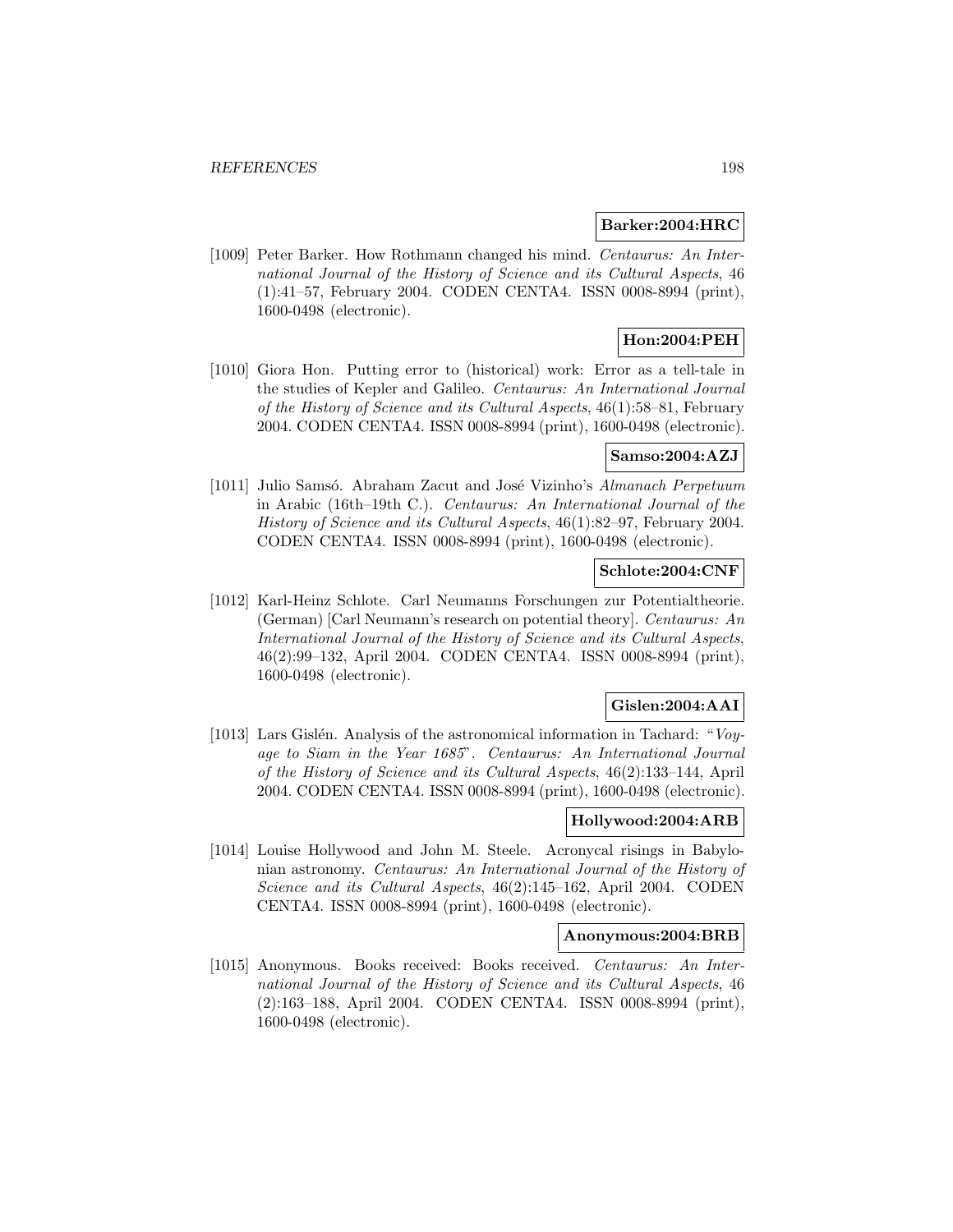## **Young:2004:AIH**

[1016] C. K. Young. Archimedes's iron hand or claw – a new interpretation of an old mystery. Centaurus: An International Journal of the History of Science and its Cultural Aspects, 46(3):189–207, August 2004. CODEN CENTA4. ISSN 0008-8994 (print), 1600-0498 (electronic).

# **Schonbeck:2004:TCQ**

[1017] J. Schönbeck. Thomas Clausen und die quadrierbaren Kreisbogenzweiecke. (German) [Thomas Clausen and the squarable two-cornered arc]. Centaurus: An International Journal of the History of Science and its Cultural Aspects, 46(3):208–229, August 2004. CODEN CENTA4. ISSN 0008-8994 (print), 1600-0498 (electronic).

### **Anonymous:2004:Ra**

[1018] Anonymous. Reviews. Centaurus: An International Journal of the History of Science and its Cultural Aspects, 46(3):230–241, August 2004. CODEN CENTA4. ISSN 0008-8994 (print), 1600-0498 (electronic).

### **Netz:2004:ERH**

[1019] Reviel Netz. Eudemus of Rhodes, Hippocrates of Chios and the earliest form of a Greek mathematical text. Centaurus: An International Journal of the History of Science and its Cultural Aspects, 46(4):243–286, December 2004. CODEN CENTA4. ISSN 0008-8994 (print), 1600-0498 (electronic).

#### **Stamhuis:2004:SVW**

[1020] Ida H. Stamhuis and Paul M. M. Klep. The stubbornness of various ways of knowledge was not typically Dutch; the statistical mind in a pre-statistical era. Centaurus: An International Journal of the History of Science and its Cultural Aspects, 46(4):287–317, December 2004. CO-DEN CENTA4. ISSN 0008-8994 (print), 1600-0498 (electronic).

# **Anonymous:2004:CSM**

[1021] Anonymous. Comment on: The Statistical Mind in a Pre-Statistical Era: The Netherlands 1750–1850, edited by Paul M. M. Ckep and Ida H. Stahuis delivered at The Free University of Amsterdam on September 4, 2002 by Theodore M. Porter, University of California in Los Angeles. Centaurus: An International Journal of the History of Science and its Cultural Aspects, 46(4):318–330, December 2004. CODEN CENTA4. ISSN 0008-8994 (print), 1600-0498 (electronic).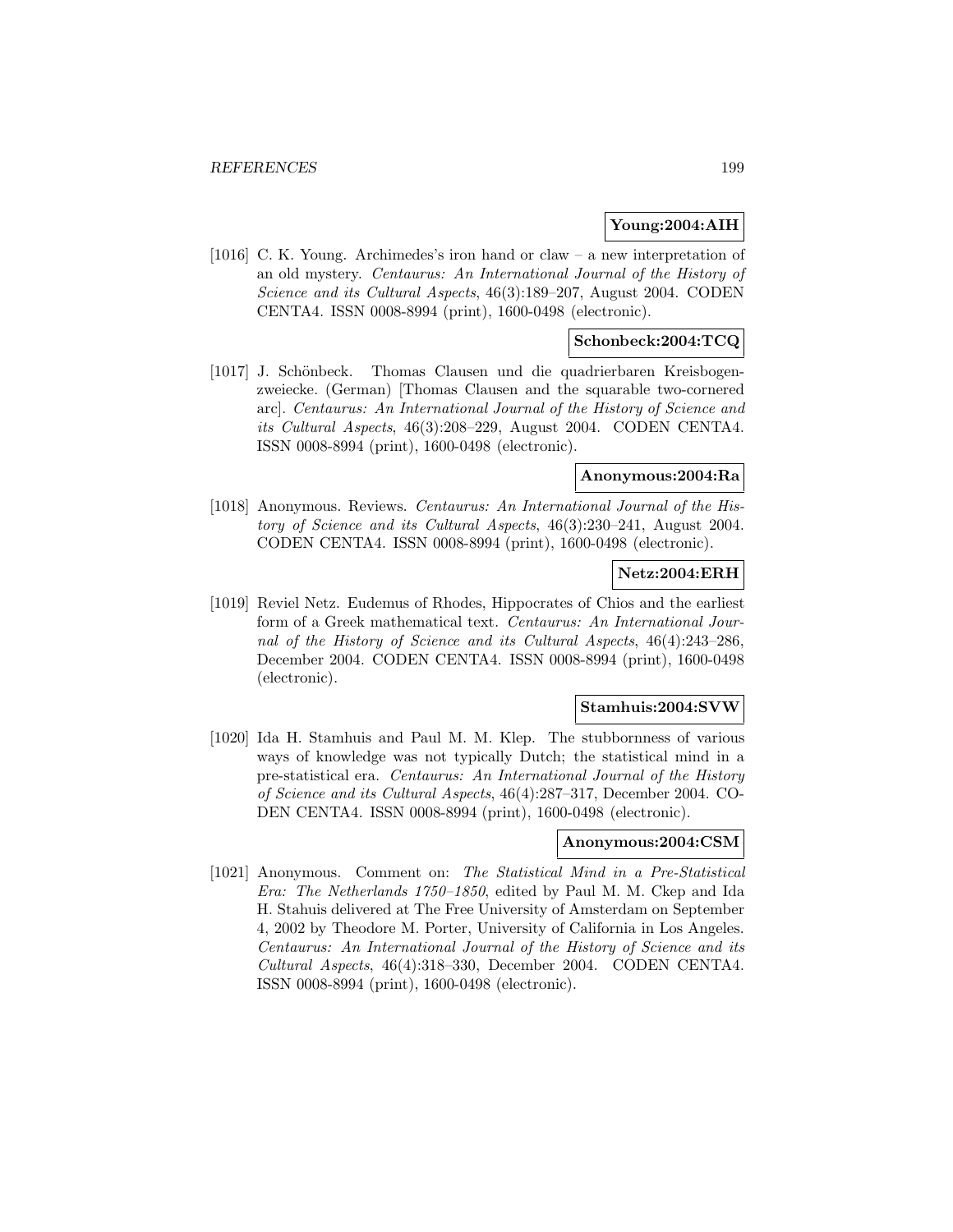#### **Anonymous:2004:Rb**

[1022] Anonymous. Reviews. Centaurus: An International Journal of the History of Science and its Cultural Aspects, 46(4):331–332, December 2004. CODEN CENTA4. ISSN 0008-8994 (print), 1600-0498 (electronic).

#### **Brack-Bernsen:2005:DEM**

[1023] Lis Brack-Bernsen. The "days in excess" from MUL.APIN on the "first intercalation" and "water clock" schemes from MUL.APIN. Centaurus: An International Journal of the History of Science and its Cultural Aspects, 47(1):1–29, February 2005. CODEN CENTA4. ISSN 0008-8994 (print), 1600-0498 (electronic).

# **Maas:2005:IIA**

[1024] Ad Maas. Institutionalised individualism Amsterdam physics between the World Wars. Centaurus: An International Journal of the History of Science and its Cultural Aspects, 47(1):30–59, February 2005. CODEN CENTA4. ISSN 0008-8994 (print), 1600-0498 (electronic).

# **Delire:2005:QCA**

[1025] Jean Michel Delire. Quadratures, circulature and the approximation of  $\sqrt{2}$  in the Indian Sulba-sútras. Centaurus: An International Journal of the History of Science and its Cultural Aspects, 47(1):60–71, February 2005. CODEN CENTA4. ISSN 0008-8994 (print), 1600-0498 (electronic).

# **Anonymous:2005:R**

[1026] Anonymous. Reviews. Centaurus: An International Journal of the History of Science and its Cultural Aspects, 47(1):72–85, February 2005. CODEN CENTA4. ISSN 0008-8994 (print), 1600-0498 (electronic).

## **Hogendijk:2005:AME**

[1027] Jan P. Hogendijk. Applied mathematics in Eleventh Century Al-Andalus: Ibn  $\text{Mu}^c$  and  $\text{Au}^c$  and his computation of astrological houses and aspects. Centaurus: An International Journal of the History of Science and its Cultural Aspects, 47(2):87–114, May 2005. CODEN CENTA4. ISSN 0008-8994 (print), 1600-0498 (electronic).

#### **VonHeering:2005:PZW**

[1028] Peter Von Heering and Daniel Osewold. Ein Problem, zwei Wissenschaftler, drei Instrumente. (German) [One problem, two scientists, three instruments]. Centaurus: An International Journal of the History of Science and its Cultural Aspects, 47(2):115–139, May 2005. CODEN CENTA4. ISSN 0008-8994 (print), 1600-0498 (electronic).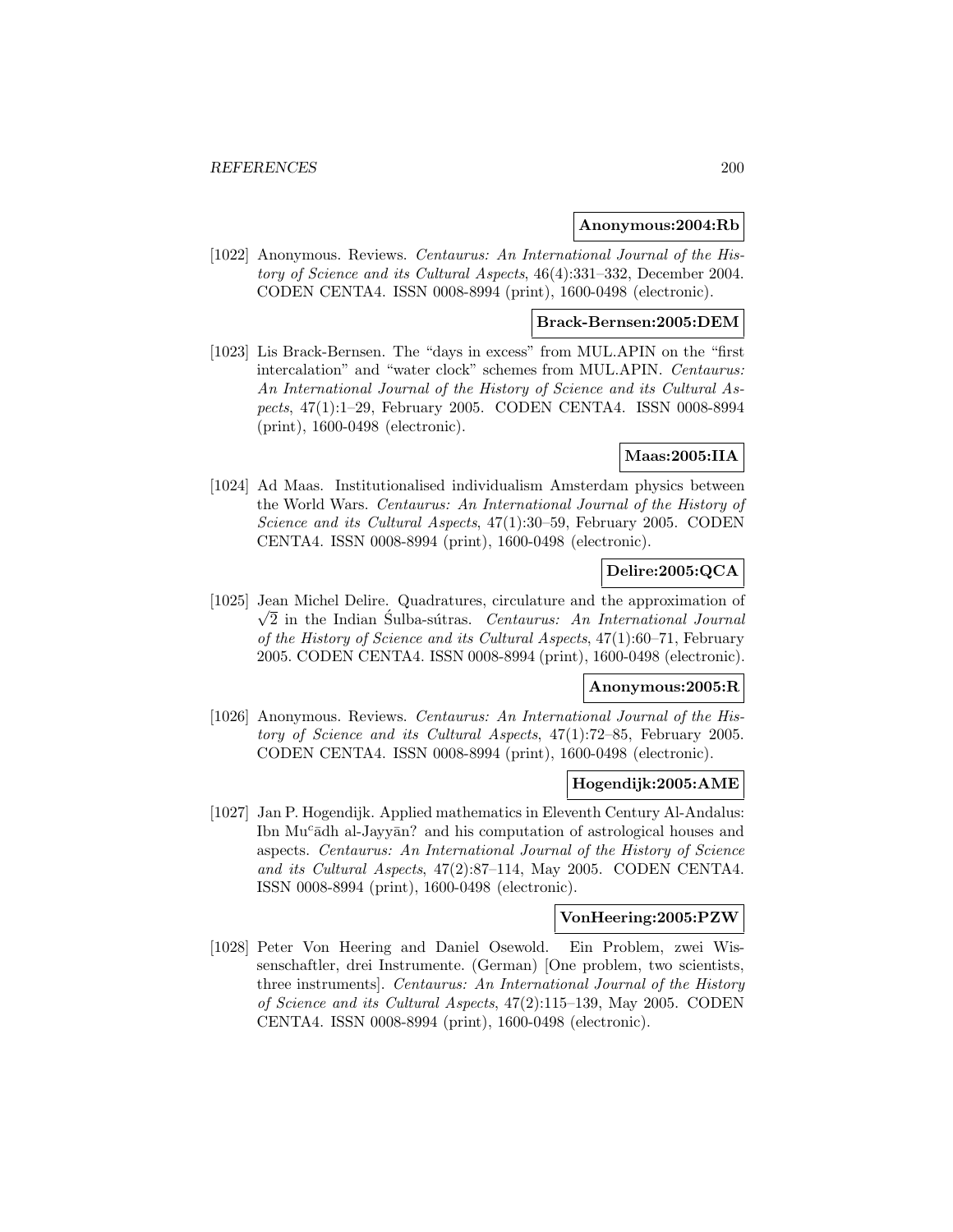### **Deltete:2005:BLE**

[1029] Robert J. Deltete. Die Lehre von der Energie. (German) [The Theory of Energy]: Georg Helm's energetic manifesto. Centaurus: An International Journal of the History of Science and its Cultural Aspects, 47(2):140– 162, May 2005. CODEN CENTA4. ISSN 0008-8994 (print), 1600-0498 (electronic).

# **Duke:2005:HET**

[1030] Dennis W. Duke. Hipparchus' eclipse trios and early trigonometry. Centaurus: An International Journal of the History of Science and its Cultural Aspects, 47(2):163–177, May 2005. CODEN CENTA4. ISSN 0008- 8994 (print), 1600-0498 (electronic).

### **Macfarlane:2005:BCS**

[1031] Roger T. Macfarlane and Paul S. Mills. Bright and conspicuous stars in Ptolemy and Hipparchus: on the mistranslation of  $\epsilon \kappa \phi \alpha \nu \eta \varsigma$ . Centaurus: An International Journal of the History of Science and its Cultural Aspects, 47(2):178–180, May 2005. CODEN CENTA4. ISSN 0008-8994 (print), 1600-0498 (electronic).

## **Brack-Bernsen:2005:EPL**

[1032] Lis Brack-Bernsen and John M. Steele. Eclipse prediction and the length of the Saros in Babylonian astronomy. Centaurus: An International Journal of the History of Science and its Cultural Aspects, 47(3):181–206, September 2005. CODEN CENTA4. ISSN 0008-8994 (print), 1600-0498 (electronic).

# **Fangerau:2005:NSJ**

[1033] Heiner Fangerau and Irmgard Müller. National styles? Jacques Loeb's analysis of German and American science around 1900 in his correspondence with Ernst Mach. Centaurus: An International Journal of the History of Science and its Cultural Aspects, 47(3):207–225, September 2005. CODEN CENTA4. ISSN 0008-8994 (print), 1600-0498 (electronic).

## **Jones:2005:PPM**

[1034] Alexander Jones and Dennis Duke. Ptolemy's planetary mean motions revisited. Centaurus: An International Journal of the History of Science and its Cultural Aspects, 47(3):226–235, September 2005. CODEN CENTA4. ISSN 0008-8994 (print), 1600-0498 (electronic).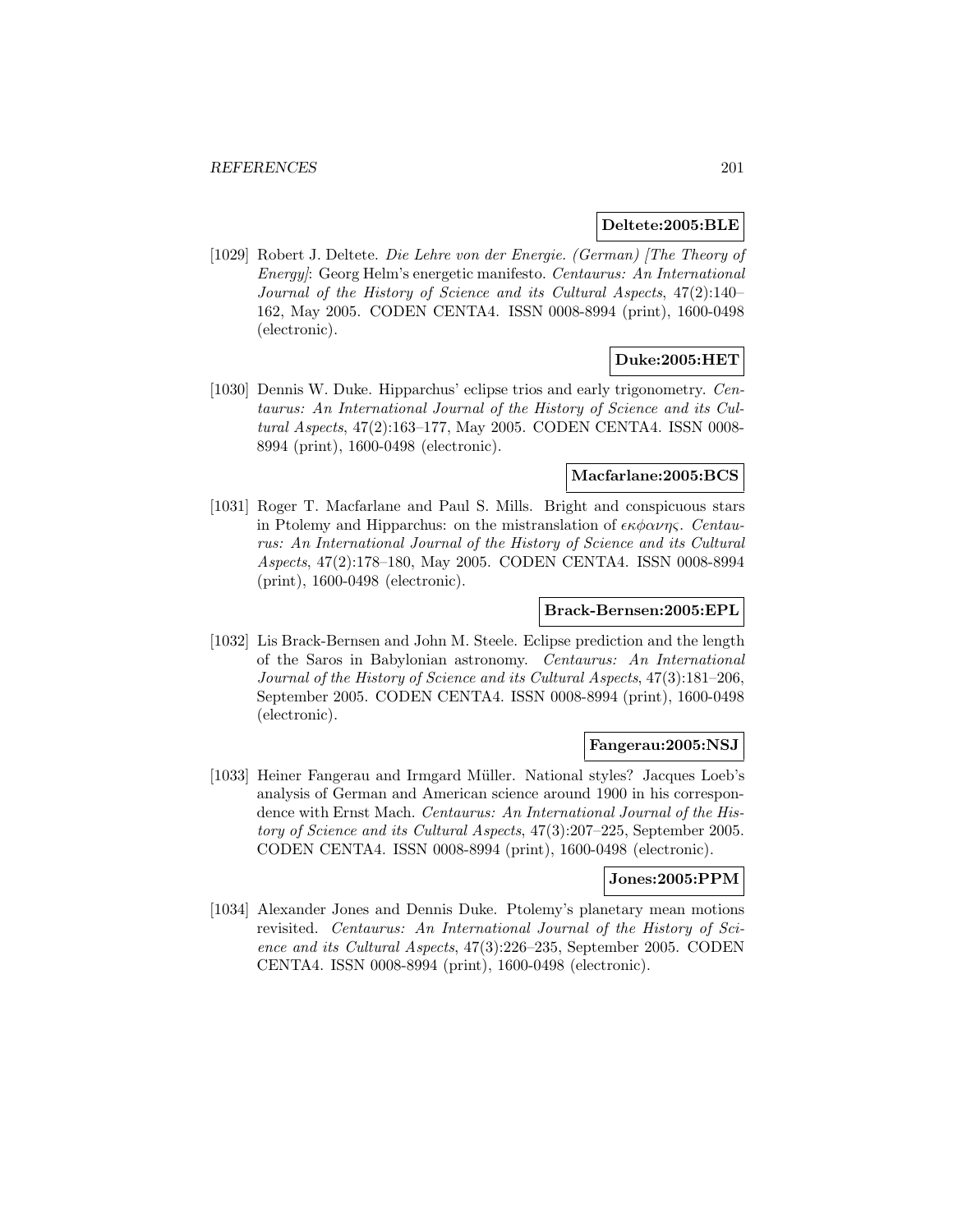## **Sidoli:2005:HDA**

[1035] Nathan Sidoli. Heron's dioptra 35 and analemma methods: An astronomical determination of the distance between two cities. Centaurus: An International Journal of the History of Science and its Cultural Aspects, 47(3):236–258, September 2005. CODEN CENTA4. ISSN 0008-8994 (print), 1600-0498 (electronic).

### **Navarro:2005:JJT**

[1036] Jaume Navarro. J. J. Thomson on the nature of matter: Corpuscles and the continuum. Centaurus: An International Journal of the History of Science and its Cultural Aspects, 47(4):259–282, October 2005. CODEN CENTA4. ISSN 0008-8994 (print), 1600-0498 (electronic).

# **Hon:2005:KVL**

[1037] Giora Hon. Kant vs. Legendre on symmetry: Mirror images in philosophy and mathematics. Centaurus: An International Journal of the History of Science and its Cultural Aspects, 47(4):283–297, October 2005. CODEN CENTA4. ISSN 0008-8994 (print), 1600-0498 (electronic).

## **Yuste:2005:AGO**

[1038] Piedad Yuste. Algebra and geometry in the old Babylonian period: Matters concerning reeds. Centaurus: An International Journal of the History of Science and its Cultural Aspects, 47(4):298–315, October 2005. CODEN CENTA4. ISSN 0008-8994 (print), 1600-0498 (electronic).

#### **Fragoulis:2005:OAG**

[1039] D. Fragoulis, A. Skembris, C. Papaodysseus, P. Rousopoulos, Th. Panagopoulos, M. Panagopoulos, C. Triantafyllou, A. Vlachopoulos, and C. Doumas. Origins and application of geometry in the Thera prehistoric civilization ca. 1650 BC. Centaurus: An International Journal of the History of Science and its Cultural Aspects, 47(4):316–340, October 2005. CODEN CENTA4. ISSN 0008-8994 (print), 1600-0498 (electronic).

# **Kragh:2005:R**

[1040] Helge Kragh. Reviews. Centaurus: An International Journal of the History of Science and its Cultural Aspects, 47(4):341–343, October 2005. CODEN CENTA4. ISSN 0008-8994 (print), 1600-0498 (electronic).

#### **Anonymous:2005:I**

[1041] Anonymous. Index. *Centaurus: An International Journal of the His*tory of Science and its Cultural Aspects, 47(4):344–346, October 2005. CODEN CENTA4. ISSN 0008-8994 (print), 1600-0498 (electronic).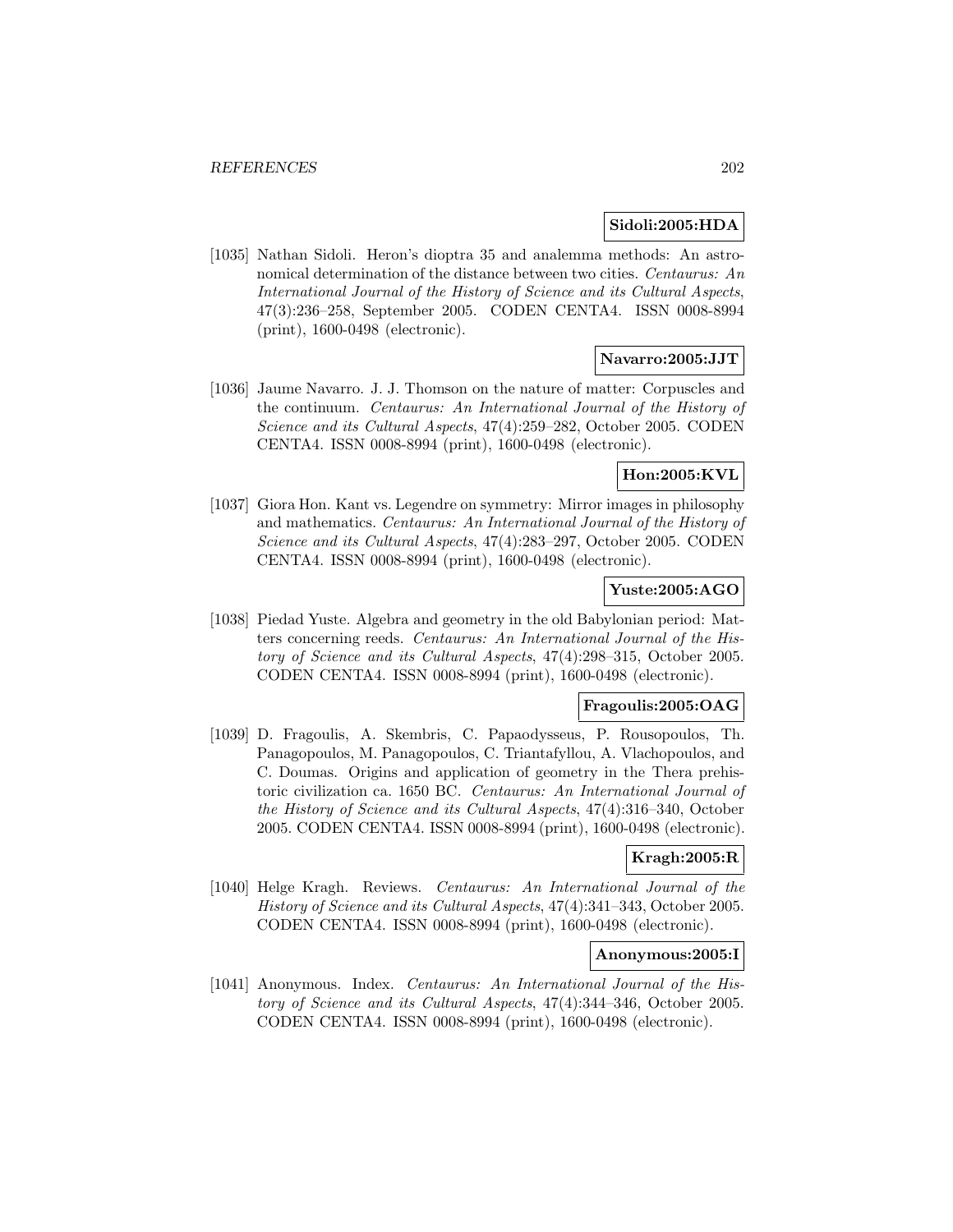### **Barker:2006:NWE**

[1042] Peter Barker. New work in early modern science. Centaurus: An International Journal of the History of Science and its Cultural Aspects, 48(1):1–2, January 2006. CODEN CENTA4. ISSN 0008-8994 (print), 1600-0498 (electronic).

# **Waddell:2006:WIM**

[1043] Mark A. Waddell. The world, as it might be: Iconography and probabilism in the Mundus subterraneus of Athanasius Kircher. Centaurus: An International Journal of the History of Science and its Cultural Aspects, 48(1):3–22, January 2006. CODEN CENTA4. ISSN 0008-8994 (print), 1600-0498 (electronic).

## **Tredwell:2006:MCE**

[1044] Katherine A. Tredwell. The Melanchthon Circle's English epicycle. Centaurus: An International Journal of the History of Science and its Cultural Aspects, 48(1):23–31, January 2006. CODEN CENTA4. ISSN 0008- 8994 (print), 1600-0498 (electronic).

## **Boner:2006:KLC**

[1045] Patrick J. Boner. Kepler's living cosmology: Bridging the celestial and terrestrial realms. Centaurus: An International Journal of the History of Science and its Cultural Aspects, 48(1):32–39, January 2006. CODEN CENTA4. ISSN 0008-8994 (print), 1600-0498 (electronic).

#### **Friesen:2006:HNE**

[1046] John Friesen. Hutchinsonianism and the Newtonian enlightenment. Centaurus: An International Journal of the History of Science and its Cultural Aspects, 48(1):40–49, January 2006. CODEN CENTA4. ISSN 0008- 8994 (print), 1600-0498 (electronic).

## **Heidarzadeh:2006:RNT**

[1047] Tofigh Heidarzadeh. The reception of Newton's theory of cometary tail formation. Centaurus: An International Journal of the History of Science and its Cultural Aspects, 48(1):50–65, January 2006. CODEN CENTA4. ISSN 0008-8994 (print), 1600-0498 (electronic).

#### **Sorensen:2006:R**

[1048] Henrik Kragh Sørensen and Charlotte Methuen. Reviews. Centaurus: An International Journal of the History of Science and its Cultural Aspects, 48(1):66–68, January 2006. CODEN CENTA4. ISSN 0008-8994 (print), 1600-0498 (electronic).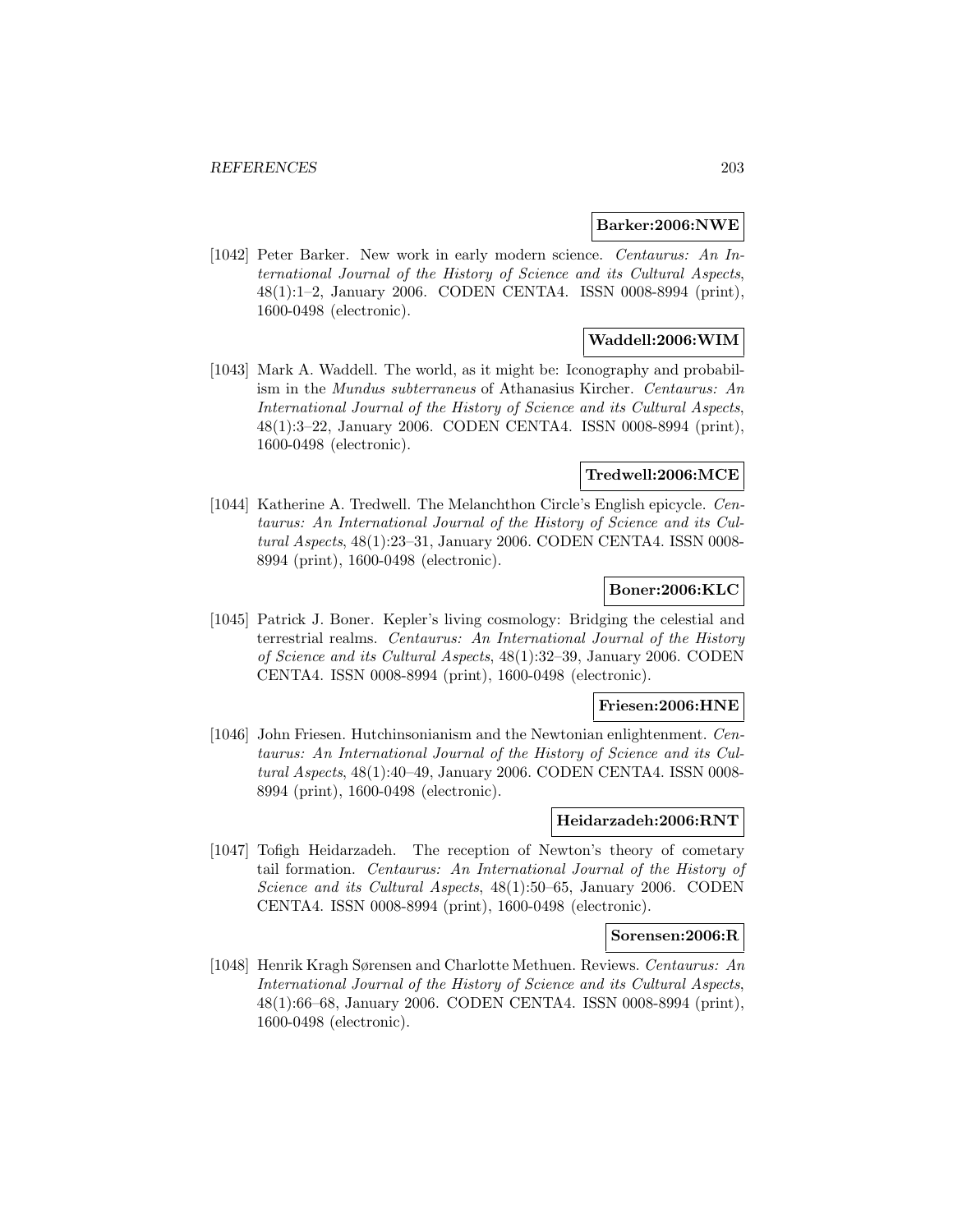## **Baldasso:2006:RVR**

[1049] Renzo Baldasso. The role of visual representation in the scientific revolution: a historiographic inquiry. Centaurus: An International Journal of the History of Science and its Cultural Aspects, 48(2):69–88, April 2006. CODEN CENTA4. ISSN 0008-8994 (print), 1600-0498 (electronic).

# **Hon:2006:AVE**

[1050] Giora Hon and Bernard R. Goldstein. Adding velocities without exceeding the velocity of light: Wilhelm Wien's algorithm (1904) and Albert Einstein's light postulate (1905). Centaurus: An International Journal of the History of Science and its Cultural Aspects, 48(2):89–113, April 2006. CODEN CENTA4. ISSN 0008-8994 (print), 1600-0498 (electronic).

## **Moesgaard:2006:R**

[1051] Kristian Peder Moesgaard, Peder Anker, Mark Clark, Marta Gómez Martínez, Anja Skaar Jacobsen, Jole Shackelford, Michael Eckert, Jacqueline Stedall, Kristian Hvidtfelt Nielsen, and Helge Kragh. Reviews. Centaurus: An International Journal of the History of Science and its Cultural Aspects, 48(2):114–129, April 2006. CODEN CENTA4. ISSN 0008-8994 (print), 1600-0498 (electronic).

# **Anonymous:2006:BRB**

[1052] Anonymous. Books received: Books received. Centaurus: An International Journal of the History of Science and its Cultural Aspects, 48 (2):130–131, April 2006. CODEN CENTA4. ISSN 0008-8994 (print), 1600-0498 (electronic).

# **Forsdyke:2006:HTI**

[1053] Donald R. Forsdyke. Heredity as transmission of information: Butlerian 'intelligent design'. Centaurus: An International Journal of the History of Science and its Cultural Aspects, 48(3):133–148, July 2006. CODEN CENTA4. ISSN 0008-8994 (print), 1600-0498 (electronic).

#### **Tonietti:2006:MCF**

[1054] Tito M. Tonietti. The mathematical contributions of Francesco Maurolico to the theory of music of the 16th Century (the problems of a manuscript). Centaurus: An International Journal of the History of Science and its Cultural Aspects, 48(3):149–200, July 2006. CODEN CENTA4. ISSN 0008-8994 (print), 1600-0498 (electronic).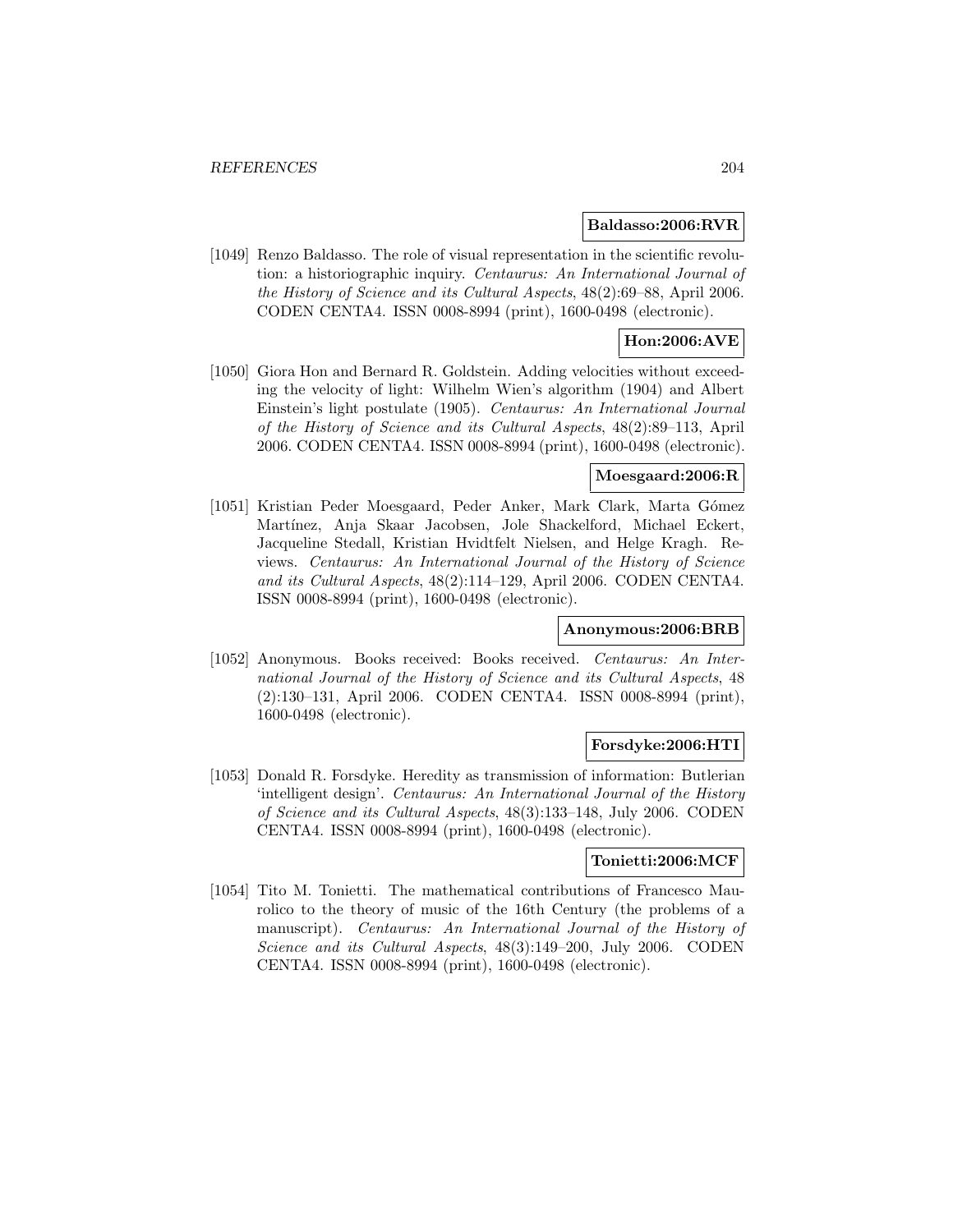#### **Sorensen:2006:LOM**

[1055] Henrik Kragh Sørensen. Louis Olivier: a mathematician only known through his publications in Crelle's Journal during the 1820s. Centaurus: An International Journal of the History of Science and its Cultural Aspects, 48(3):201–231, July 2006. CODEN CENTA4. ISSN 0008-8994 (print), 1600-0498 (electronic).

# **Andersen:2006:E**

[1056] Hanne Andersen. Editorial. Centaurus: An International Journal of the History of Science and its Cultural Aspects, 48(4):233, October 2006. CODEN CENTA4. ISSN 0008-8994 (print), 1600-0498 (electronic).

## **Magruder:2006:GVE**

[1057] Kerry V. Magruder. Global visions and the establishment of theories of the Earth. Centaurus: An International Journal of the History of Science and its Cultural Aspects, 48(4):234–257, October 2006. CODEN CENTA4. ISSN 0008-8994 (print), 1600-0498 (electronic).

# **Taylor:2006:MGP**

[1058] Kenneth L. Taylor. Marivetz, Goussier, and Planet Earth: a Late Enlightenment geo-physical project. Centaurus: An International Journal of the History of Science and its Cultural Aspects, 48(4):258–283, October 2006. CODEN CENTA4. ISSN 0008-8994 (print), 1600-0498 (electronic).

# **Klemun:2006:NSG**

[1059] Marianne Klemun. Natural science and geology as a medium of integration: the Versammlung deutscher Naturforscher und Ärzte in Prague in 1837 and the meetings of German natural scientists and physicians during the 'Vormärz' (1822–1848). Centaurus: An International Journal of the History of Science and its Cultural Aspects, 48(4):284–297, October 2006. CODEN CENTA4. ISSN 0008-8994 (print), 1600-0498 (electronic).

# **Grapes:2006:AMD**

[1060] Rodney Grapes. Alexander McKay and the discovery of lateral displacement on faults in New Zealand. Centaurus: An International Journal of the History of Science and its Cultural Aspects, 48(4):298–313, October 2006. CODEN CENTA4. ISSN 0008-8994 (print), 1600-0498 (electronic).

# **Kjaergaard:2006:R**

[1061] Peter C. Kjærgaard, Rajinder Singh, Fokko Jan Dijksterhuis, Micah Ross, Donald B. Wagner, Paolo Palmieri, Helge Kragh, Bruce J. Hunt, Christian Forstner, Marie Louise Thomsen, Adrian Rice, Jens Høyrup,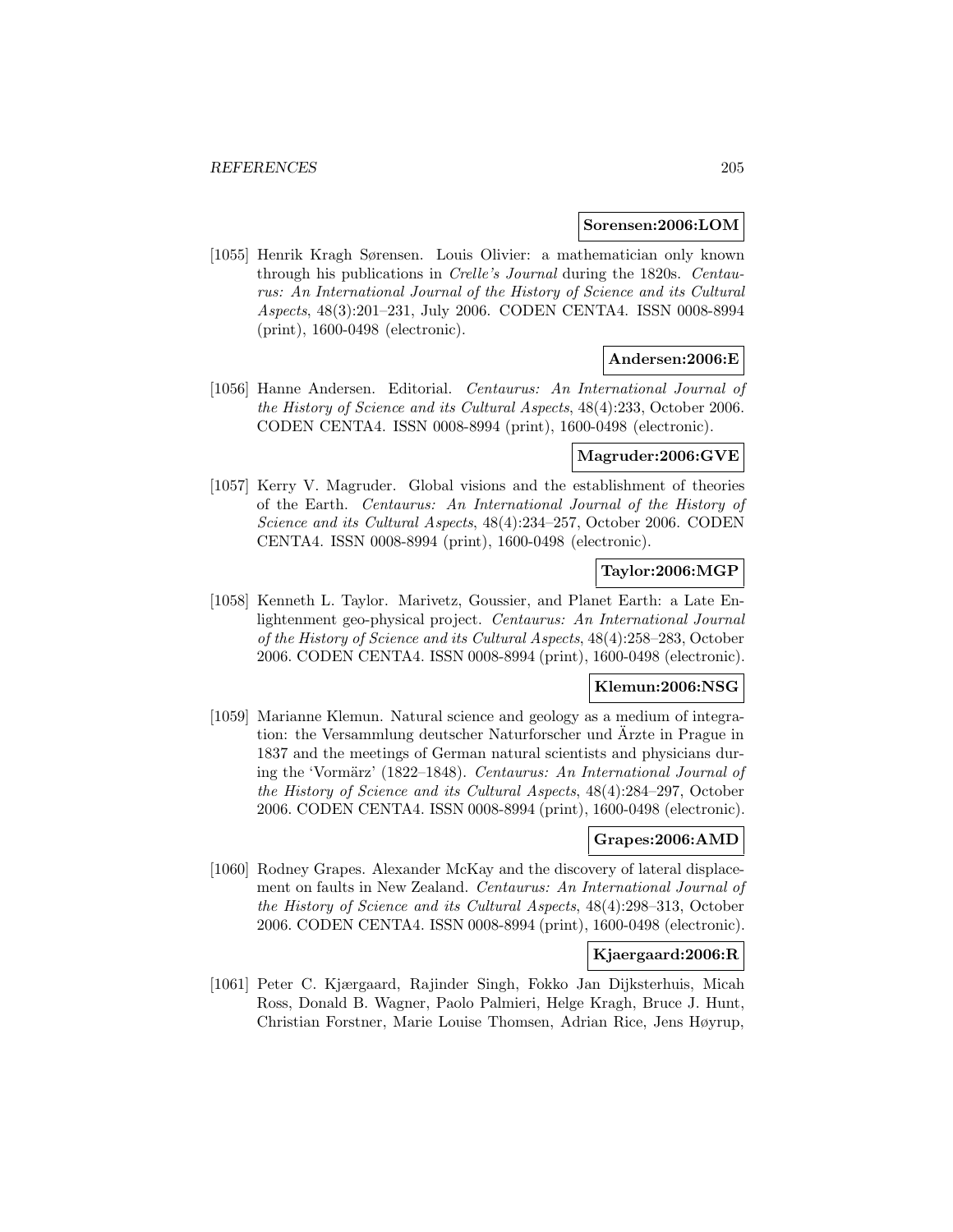Henrik Knudsen, Peter C. Kjærgaard, Henry Nielsen, Giora Hon, and Helge Kragh. Reviews. Centaurus: An International Journal of the History of Science and its Cultural Aspects, 48(4):314–336, October 2006. CODEN CENTA4. ISSN 0008-8994 (print), 1600-0498 (electronic).

# **Anonymous:2006:AII**

[1062] Anonymous. Author index: Index for volume 48. Centaurus: An International Journal of the History of Science and its Cultural Aspects, 48 (4):337–339, October 2006. CODEN CENTA4. ISSN 0008-8994 (print), 1600-0498 (electronic).

## **Andersen:2007:ECO**

[1063] Hanne Andersen. Editorial: Centaurus — the official journal of the European society for the history of science. Centaurus: An International Journal of the History of Science and its Cultural Aspects, 49(1):1–2, February 2007. CODEN CENTA4. ISSN 0008-8994 (print), 1600-0498 (electronic).

## **Knobloch:2007:AHE**

[1064] Eberhard Knobloch. Alexander von Humboldt — the explorer and the scientist. Centaurus: An International Journal of the History of Science and its Cultural Aspects, 49(1):3–14, February 2007. CODEN CENTA4. ISSN 0008-8994 (print), 1600-0498 (electronic).

# **Brusch:2007:PMP**

[1065] Björn Brüsch. Provisions made for prosperity and affluence: Karl Sigmund Franz Freiherr von Stein zum Altenstein and the establishment of the Gärtnerlehranstalt in Prussia. Centaurus: An International Journal of the History of Science and its Cultural Aspects, 49(1):15–55, February 2007. CODEN CENTA4. ISSN 0008-8994 (print), 1600-0498 (electronic).

## **Rebsdorf:2007:BSI**

[1066] Simon O. Rebsdorf. Bengt Strömgren: Interstellar glow, helium content, and solar life supply, 1932–1940. Centaurus: An International Journal of the History of Science and its Cultural Aspects, 49(1):56–79, February 2007. CODEN CENTA4. ISSN 0008-8994 (print), 1600-0498 (electronic).

# **Frercks:2007:ID**

[1067] Jan Frercks. Immaterial devices. Centaurus: An International Journal of the History of Science and its Cultural Aspects, 49(2):81–113, May 2007. CODEN CENTA4. ISSN 0008-8994 (print), 1600-0498 (electronic).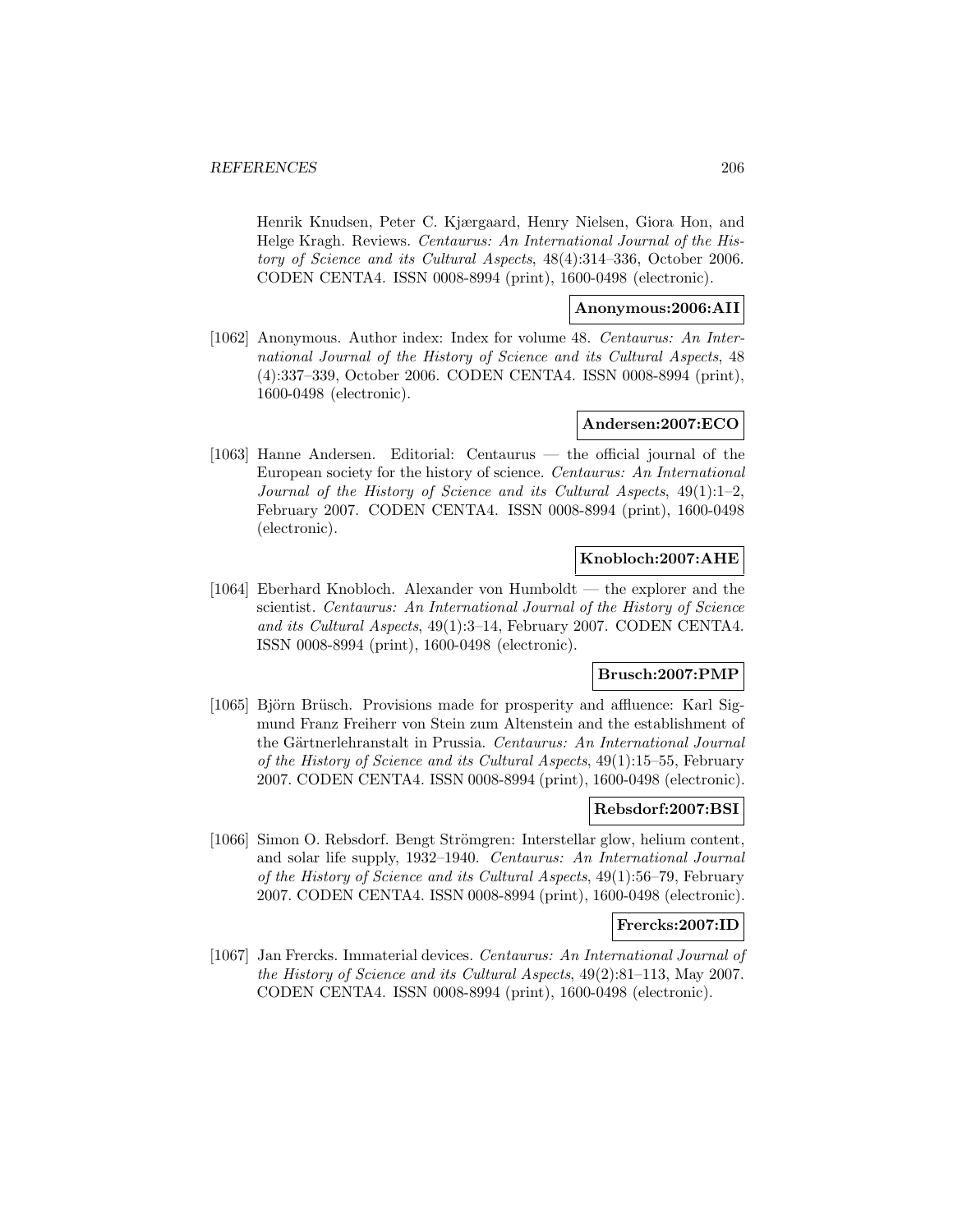## **DeBont:2007:STC**

[1068] Raf De Bont. A serpent without teeth. The conservative transformism of Jean-Baptiste d'Omalius d'Halloy (1783–1875). Centaurus: An International Journal of the History of Science and its Cultural Aspects, 49(2):114–137, May 2007. CODEN CENTA4. ISSN 0008-8994 (print), 1600-0498 (electronic).

# **Aspaas:2007:GNP**

[1069] Per Pippin Aspaas and Truls Lynne Hansen. Geomagnetism by the North Pole, anno 1769: the magnetic observations of Maximilian Hell during his Venus Transit Expedition. Centaurus: An International Journal of the History of Science and its Cultural Aspects, 49(2):138–164, May 2007. CODEN CENTA4. ISSN 0008-8994 (print), 1600-0498 (electronic).

# **Anonymous:2007:EHS**

[1070] Anonymous. ESHS: History of Science in Education and Training in Europe: What new prospects? Round table discussion at the Second European Society for the History of Science Conference in Cracow on 9 September 2006. Centaurus: An International Journal of the History of Science and its Cultural Aspects, 49(2):165–171, May 2007. CODEN CENTA4. ISSN 0008-8994 (print), 1600-0498 (electronic).

# **Berggren:2007:AHA**

[1071] Len Berggren. Asger Hartvig Aaboe: 26 April 1922 to 19 January 2007. Centaurus: An International Journal of the History of Science and its Cultural Aspects, 49(2):172–177, May 2007. CODEN CENTA4. ISSN 0008-8994 (print), 1600-0498 (electronic).

## **Arabatzis:2007:RBE**

[1072] Theodore Arabatzis. Reviews: Growing Explanations. Historical Perspectives on Recent Science — Edited by M. Norton Wise. Centaurus: An International Journal of the History of Science and its Cultural Aspects, 49(2):178–179, May 2007. CODEN CENTA4. ISSN 0008-8994 (print), 1600-0498 (electronic).

# **Sorensen:2007:RBU**

[1073] Henrik Kragh Sørensen. Reviews: Mathematics Unbound: the Evolution of an International Mathematical Research Community, 1800–1945 — Edited by Karen H. Parshall and Adrian C. Rice. Centaurus: An International Journal of the History of Science and its Cultural Aspects, 49(2):179–181, May 2007. CODEN CENTA4. ISSN 0008-8994 (print), 1600-0498 (electronic).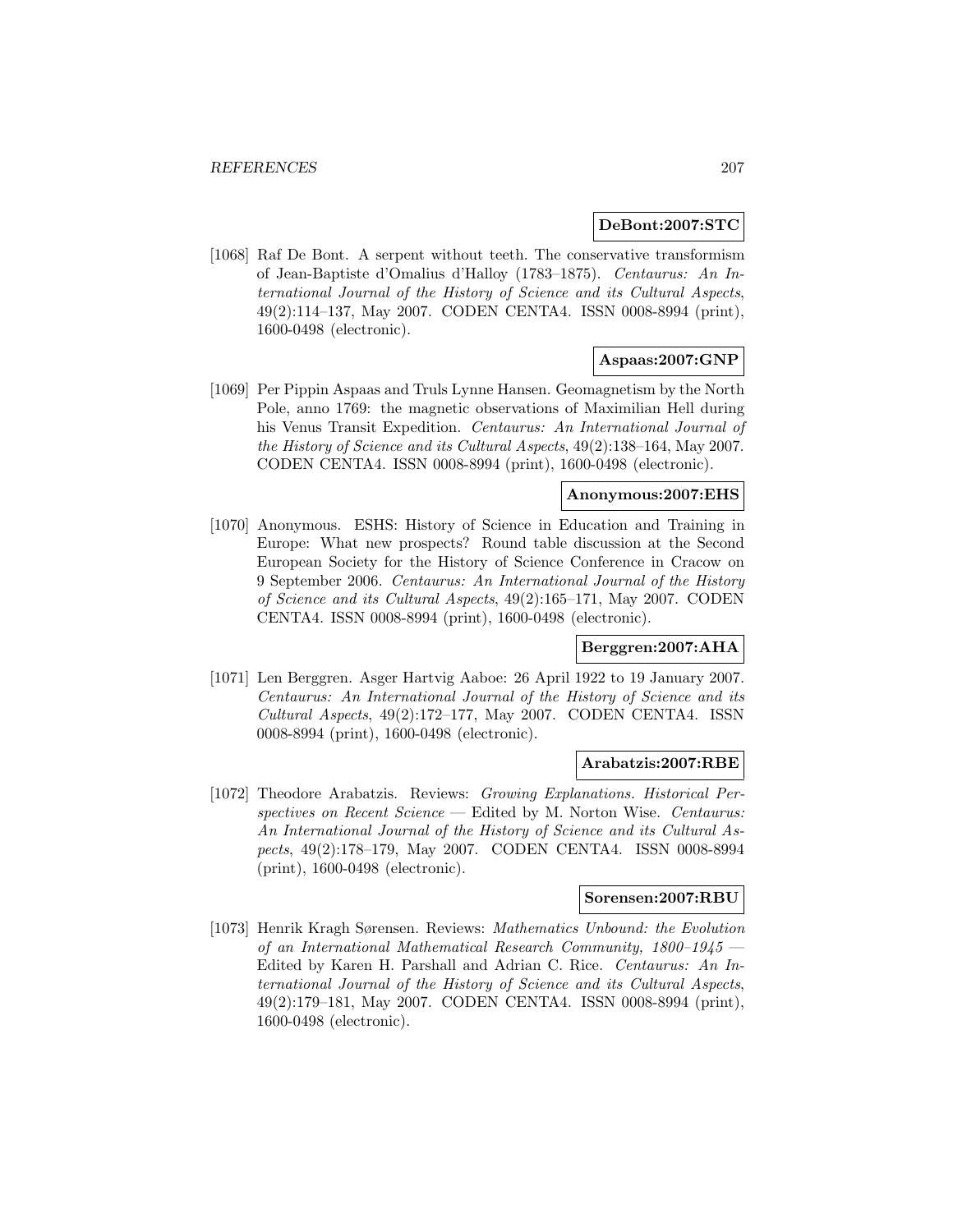## **Kragh:2007:RBR**

[1074] Helge Kragh. Reviews: Science and Religion, 400 BC–AD 1550: From Aristotle to Copernicus — by Edward Grant and Science and Religion,  $1450-1900$ : From Copernicus to Darwin — by Richard G. Olson. Centaurus: An International Journal of the History of Science and its Cultural Aspects, 49(2):181–182, May 2007. CODEN CENTA4. ISSN 0008- 8994 (print), 1600-0498 (electronic).

## **Kruse:2007:RBP**

[1075] Poul R. Kruse. Reviews: Geschichte der Pharmazie. Vol. II: Von der Frühen Neuzeit bis zur Gegenwart. (German) [History of Pharmacy. Vol II: From the Early Modern Period to the Present $\ell$  by Rudolf Schmitz. Centaurus: An International Journal of the History of Science and its Cultural Aspects, 49(2):182–183, May 2007. CODEN CENTA4. ISSN 0008-8994 (print), 1600-0498 (electronic).

## **Hayton:2007:MBC**

[1076] Darin Hayton. Martin Bylica at the Court of Matthias Corvinus: Astrology and politics in Renaissance Hungary. Centaurus: An International Journal of the History of Science and its Cultural Aspects, 49(3):185–198, August 2007. CODEN CENTA4. ISSN 0008-8994 (print), 1600-0498 (electronic).

# **Nielsen:2007:FDD**

[1077] Anita Kildebæk Nielsen. Fashioning and demarcation of the Danish chemical community in the 19th century. Centaurus: An International Journal of the History of Science and its Cultural Aspects, 49(3):199–226, August 2007. CODEN CENTA4. ISSN 0008-8994 (print), 1600-0498 (electronic).

# **VanDelft:2007:FLC**

[1078] Dirk VanDelft. Facilitating Leiden's cold: the International Association of Refrigeration and the internationalisation of Heike Kamerlingh Onnes's Cryogenic Laboratory. Centaurus: An International Journal of the History of Science and its Cultural Aspects, 49(3):227–245, August 2007. CODEN CENTA4. ISSN 0008-8994 (print), 1600-0498 (electronic).

## **Kragh:2007:RBH**

[1079] Helge Kragh. Reviews: From Here to Eternity. Ernst Haeckel and Scientific Faith — by Mario A. Di Gregorio. Centaurus: An International Journal of the History of Science and its Cultural Aspects, 49(3):246–247,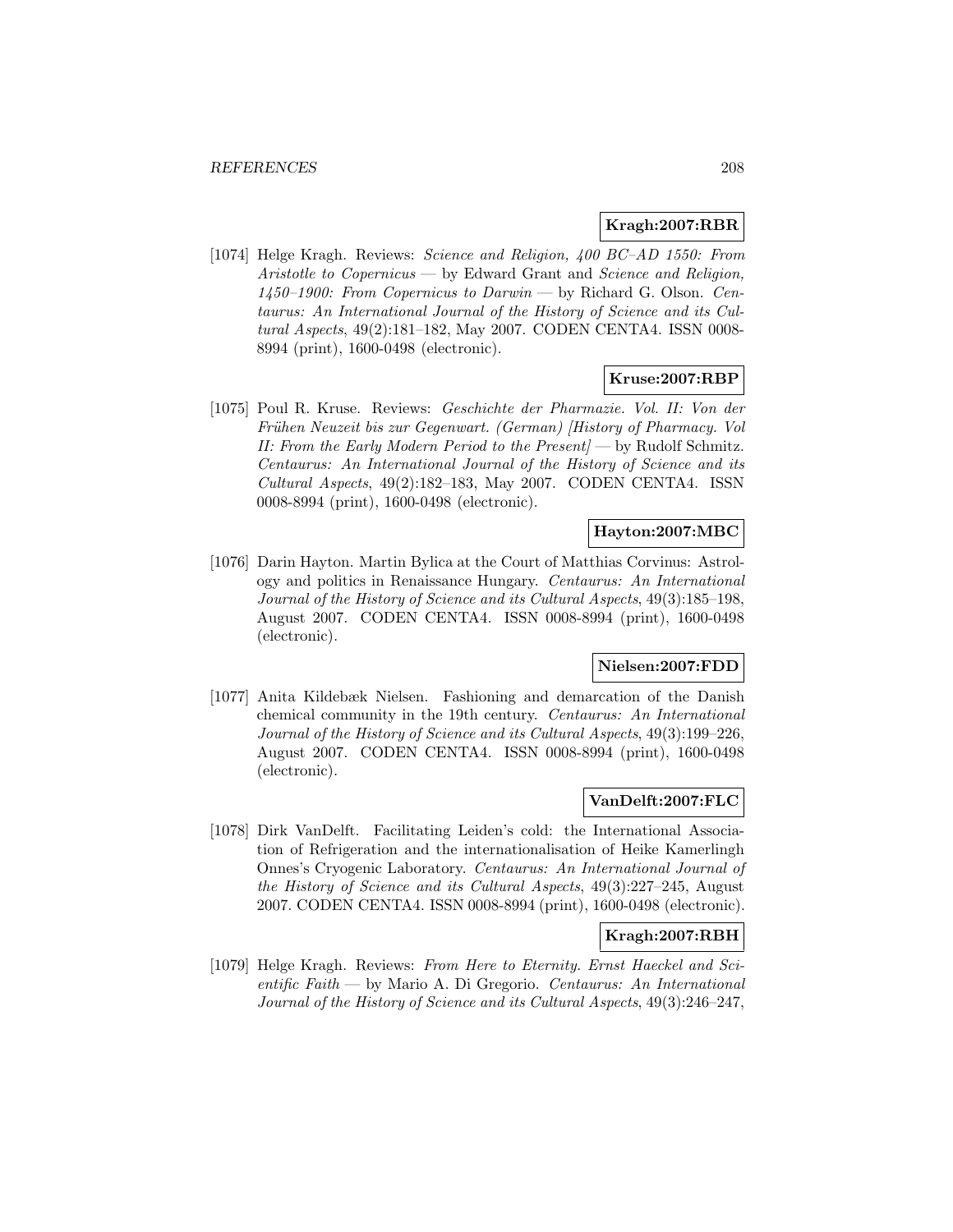August 2007. CODEN CENTA4. ISSN 0008-8994 (print), 1600-0498 (electronic).

### **Simoes:2007:RBR**

[1080] Ana Simões. Reviews: Shifting and Rearranging: Physical Methods and the Transformation of Modern Chemistry — by Carsten Reinhardt. Centaurus: An International Journal of the History of Science and its Cultural Aspects, 49(3):247–248, August 2007. CODEN CENTA4. ISSN 0008-8994 (print), 1600-0498 (electronic).

### **Jacobsen:2007:RBM**

[1081] Anja Skaar Jacobsen. Reviews: Chemistry, Medicine, and Crime: Mateu J. B. Orfila (1787–1853) and His Times — Edited by José Ramón Bertomeu–Sánchez; Agustí Nieto-Galan. Centaurus: An International Journal of the History of Science and its Cultural Aspects, 49(3):249, August 2007. CODEN CENTA4. ISSN 0008-8994 (print), 1600-0498 (electronic).

## **Knudsen:2007:RBS**

[1082] Henrik Knudsen. Reviews: The Science-Industry Nexus: History, Policy, Implications — Edited by Karl Grandinl; Nina Wormbs; Sven Widmalm. Centaurus: An International Journal of the History of Science and its Cultural Aspects, 49(3):250–251, August 2007. CODEN CENTA4. ISSN 0008-8994 (print), 1600-0498 (electronic).

# **Kragh:2007:RBB**

[1083] Helge Kragh. Reviews: The Beginnings of Piezoelectricity. A Study in Mundane Physics — by Shaul Katzir. Centaurus: An International Journal of the History of Science and its Cultural Aspects, 49(3):251–252, August 2007. CODEN CENTA4. ISSN 0008-8994 (print), 1600-0498 (electronic).

# **Lykknes:2007:RBS**

[1084] Annette Lykknes. Reviews: Perspectives on Scandinavian Science in the Early Twentieth Century — Edited by Reinhard Siegmund-Schultze; H. Kragh Sørensen. Centaurus: An International Journal of the History of Science and its Cultural Aspects, 49(3):253–254, August 2007. CODEN CENTA4. ISSN 0008-8994 (print), 1600-0498 (electronic).

## **Shapiro:2007:RBO**

[1085] Alan E. Shapiro. Reviews: Thinking with Objects: the Transformation of Mechanics in the Seventeenth Century — by Domenico Bertoloni Meli.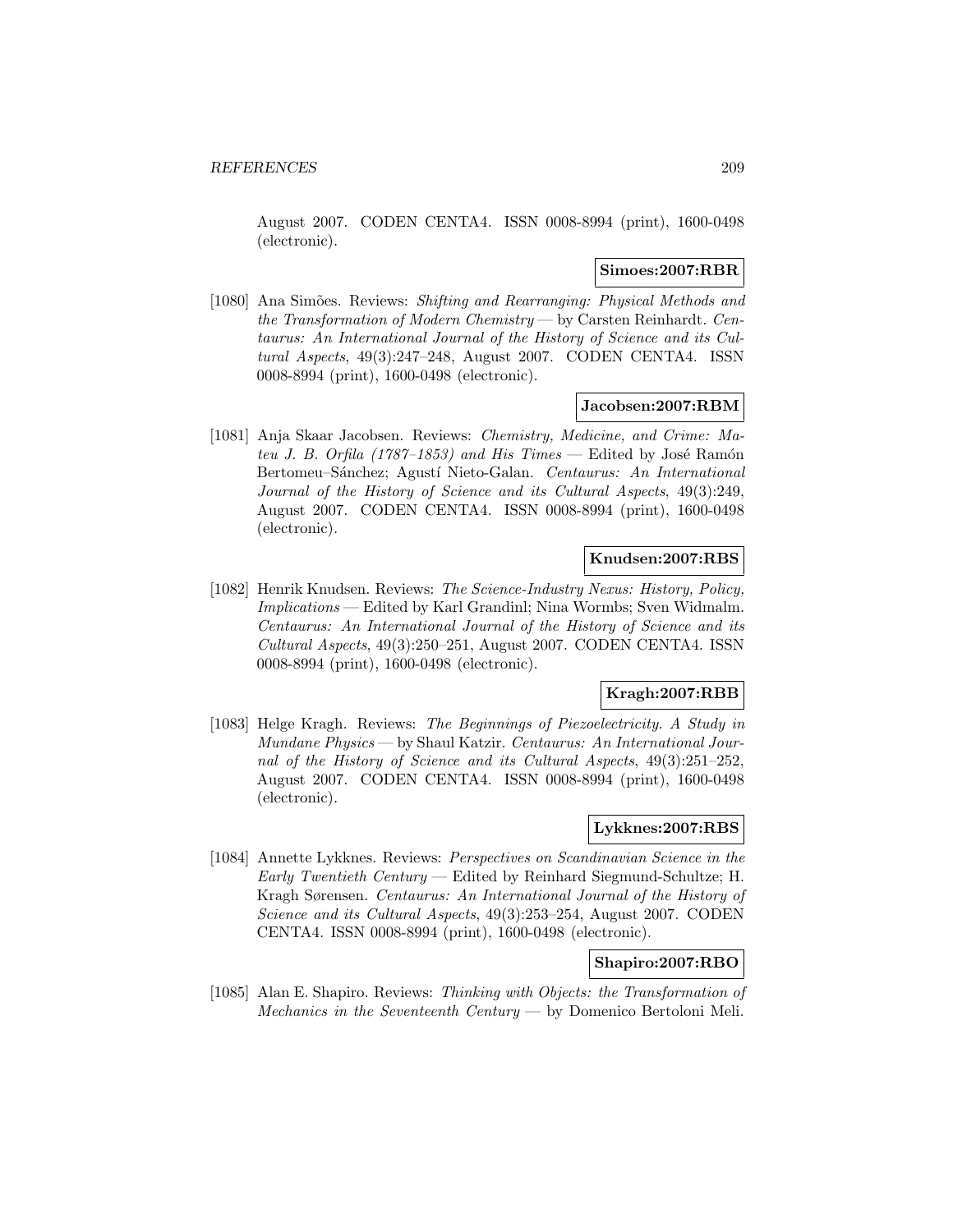Centaurus: An International Journal of the History of Science and its Cultural Aspects, 49(3):254–255, August 2007. CODEN CENTA4. ISSN 0008-8994 (print), 1600-0498 (electronic).

# **Hoyrup:2007:RBE**

[1086] Jens Høyrup. Reviews: Essays on Early Medieval Mathematics: the Latin Tradition — by Menso Folkerts. Centaurus: An International Journal of the History of Science and its Cultural Aspects, 49(3):255–256, August 2007. CODEN CENTA4. ISSN 0008-8994 (print), 1600-0498 (electronic).

## **Stamhuis:2007:ECH**

[1087] Ida H. Stamhuis and Hanne. Andersen. Editorial: the control of a healthy society: Institutionalizing statistics in the  $19^{th}$  century. Centaurus: An International Journal of the History of Science and its Cultural Aspects, 49(4):257, November 2007. CODEN CENTA4. ISSN 0008-8994 (print), 1600-0498 (electronic).

# **Porter:2007:ISO**

[1088] Theodore M. Porter. Introduction: the statistical office as a social observatory. Centaurus: An International Journal of the History of Science and its Cultural Aspects, 49(4):258–260, November 2007. CODEN CENTA4. ISSN 0008-8994 (print), 1600-0498 (electronic).

## **Wolfenstein:2007:RNG**

[1089] Gabriel K. Wolfenstein. Recounting the nation: the general register office and Victorian bureaucracies. Centaurus: An International Journal of the History of Science and its Cultural Aspects, 49(4):261–288, November 2007. CODEN CENTA4. ISSN 0008-8994 (print), 1600-0498 (electronic).

## **Labbe:2007:ISN**

[1090] Morgane Labbé. Institutionalizing the statistics of nationality in Prussia in the 19th Century (from local bureaucracy to state-level census of population). Centaurus: An International Journal of the History of Science and its Cultural Aspects, 49(4):289–306, November 2007. CODEN CENTA4. ISSN 0008-8994 (print), 1600-0498 (electronic).

# **Stamhuis:2007:NCS**

[1091] Ida H. Stamhuis. A Nineteenth-Century statistical society that abandoned statistics. Centaurus: An International Journal of the History of Science and its Cultural Aspects, 49(4):307–336, November 2007. CO-DEN CENTA4. ISSN 0008-8994 (print), 1600-0498 (electronic).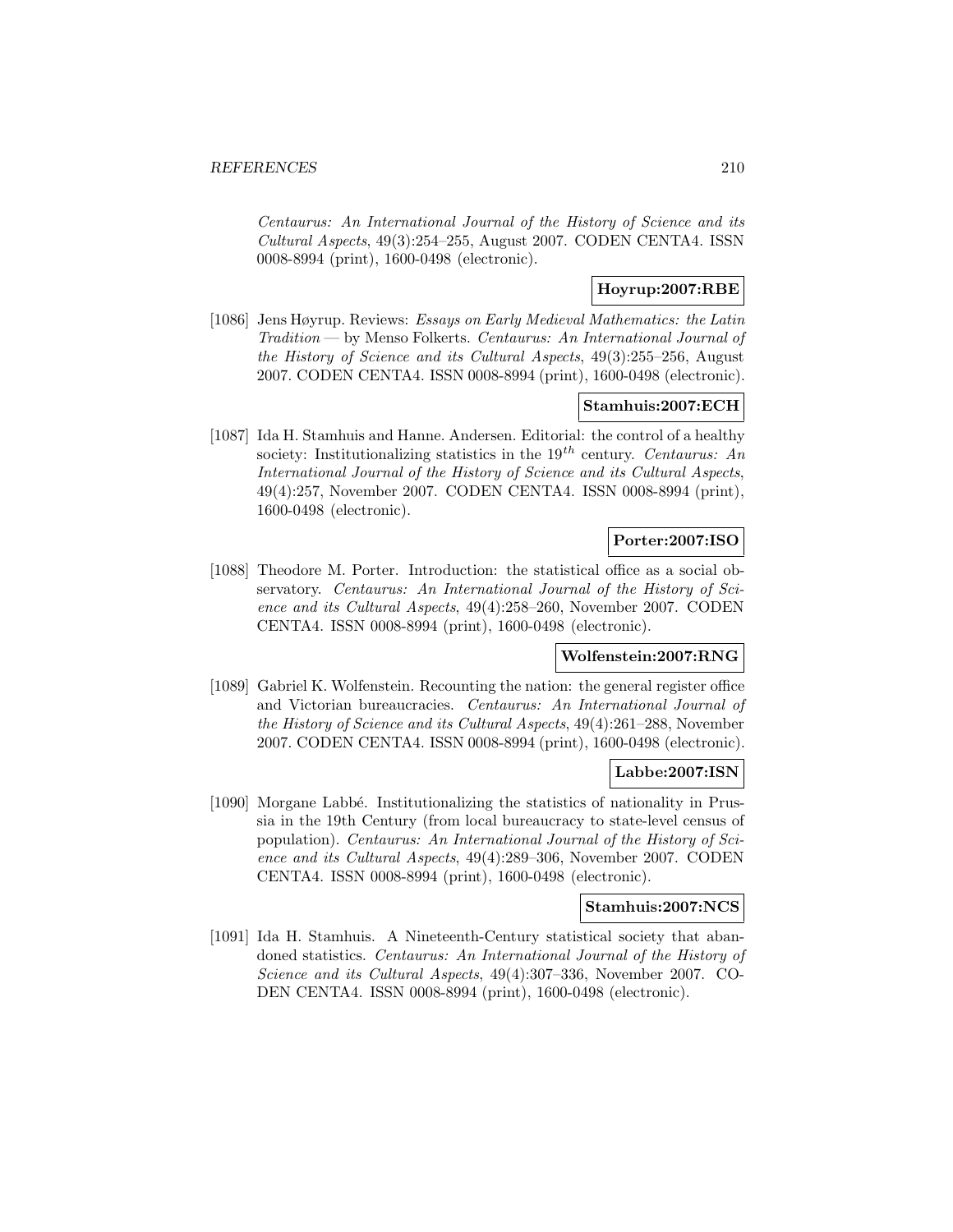#### **Rusnock:2007:MSH**

[1092] Andrea Rusnock. Medical statistics and hospital medicine: the case of the smallpox vaccination. Centaurus: An International Journal of the History of Science and its Cultural Aspects, 49(4):337–359, November 2007. CODEN CENTA4. ISSN 0008-8994 (print), 1600-0498 (electronic).

## **Andersen:2008:ECV**

[1093] Hanne Andersen. Editorial: Centaurus at volume 50: Looking into the archives. Centaurus: An International Journal of the History of Science and its Cultural Aspects, 50(1–2):1–3, February 2008. CODEN CENTA4. ISSN 0008-8994 (print), 1600-0498 (electronic).

### **Lilley:2008:ACE**

[1094] S. Lilley. From the archives: Cause & effect in the history of science. Centaurus: An International Journal of the History of Science and its Cultural Aspects, 50(1–2):4–18, February 2008. CODEN CENTA4. ISSN 0008-8994 (print), 1600-0498 (electronic).

## **Kragh:2008:CLT**

[1095] Helge Kragh. Commentary 01 on Lilley 1953 and Truesdell 1970. Centaurus: An International Journal of the History of Science and its Cultural Aspects, 50(1–2):19–20, February 2008. CODEN CENTA4. ISSN 0008-8994 (print), 1600-0498 (electronic).

#### **Truesdell:2008:ASW**

[1096] C Truesdell. From the archives: the Scholar's workshop and tools. Centaurus: An International Journal of the History of Science and its Cultural Aspects, 50(1–2):21–30, February 2008. CODEN CENTA4. ISSN 0008-8994 (print), 1600-0498 (electronic).

# **Pedersen:2008:CCL**

[1097] Kurt Møller Pedersen. Commentary: Commentary 02 on Lilley 1953 and Truesdell 1970. Centaurus: An International Journal of the History of Science and its Cultural Aspects, 50(1–2):31, February 2008. CODEN CENTA4. ISSN 0008-8994 (print), 1600-0498 (electronic).

# **Arabatzis:2008:CCL**

[1098] Theodore Arabatzis. Commentary: Commentary 03 on Lilley 1953 and Truesdell 1973. Centaurus: An International Journal of the History of Science and its Cultural Aspects,  $50(1-2)$ :32-36, February 2008. CODEN CENTA4. ISSN 0008-8994 (print), 1600-0498 (electronic).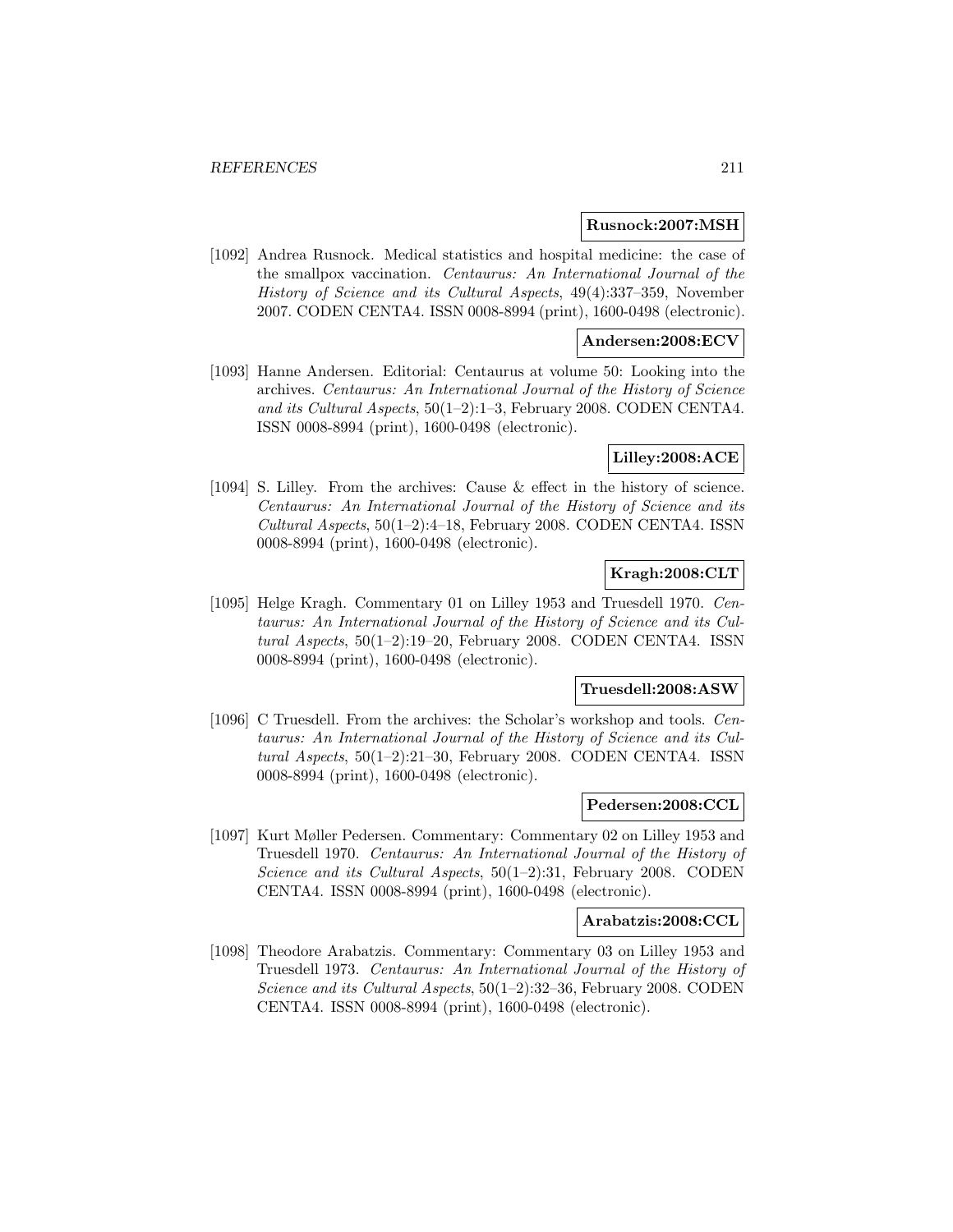## **Chang:2008:CCL**

[1099] Hasok Chang. Commentary: Commentary 04 on Lilley 1953 and Truesdell 1973. Centaurus: An International Journal of the History of Science and its Cultural Aspects, 50(1–2):37–42, February 2008. CODEN CENTA4. ISSN 0008-8994 (print), 1600-0498 (electronic).

# **Schickore:2008:CCL**

[1100] Jutta Schickore. Commentary: Commentary 05 on Lilley 1953 and Truesdell 1973. Centaurus: An International Journal of the History of Science and its Cultural Aspects, 50(1–2):43–45, February 2008. CODEN CENTA4. ISSN 0008-8994 (print), 1600-0498 (electronic).

## **Rosen:2008:AFC**

[1101] George Rosen. From the archives: the fate of the concept of medical police 1780–1890. Centaurus: An International Journal of the History of Science and its Cultural Aspects,  $50(1-2)$ :46-62, February 2008. CODEN CENTA4. ISSN 0008-8994 (print), 1600-0498 (electronic).

## **Hamlin:2008:CCR**

[1102] Christopher Hamlin. Commentary: Commentary 01 on Rosen 1957. Centaurus: An International Journal of the History of Science and its Cultural Aspects, 50(1–2):63–69, February 2008. CODEN CENTA4. ISSN 0008-8994 (print), 1600-0498 (electronic).

## **Knipper:2008:CCR**

[1103] Michael Knipper. Commentary: Commentary 02 on Rosen 1957. Centaurus: An International Journal of the History of Science and its Cultural Aspects, 50(1–2):70–72, February 2008. CODEN CENTA4. ISSN 0008-8994 (print), 1600-0498 (electronic).

# **Bernal:2008:ASI**

[1104] J. D. Bernal. From the archives: Science, industry and society in the Nineteenth Century. Centaurus: An International Journal of the History of Science and its Cultural Aspects, 50(1–2):73–100, February 2008. CODEN CENTA4. ISSN 0008-8994 (print), 1600-0498 (electronic).

## **Cowan:2008:CCB**

[1105] Ruth Schwartz Cowan. Commentary: Commentary 01 on Bernal 1953. Centaurus: An International Journal of the History of Science and its Cultural Aspects,  $50(1-2):101-102$ , February 2008. CODEN CENTA4. ISSN 0008-8994 (print), 1600-0498 (electronic).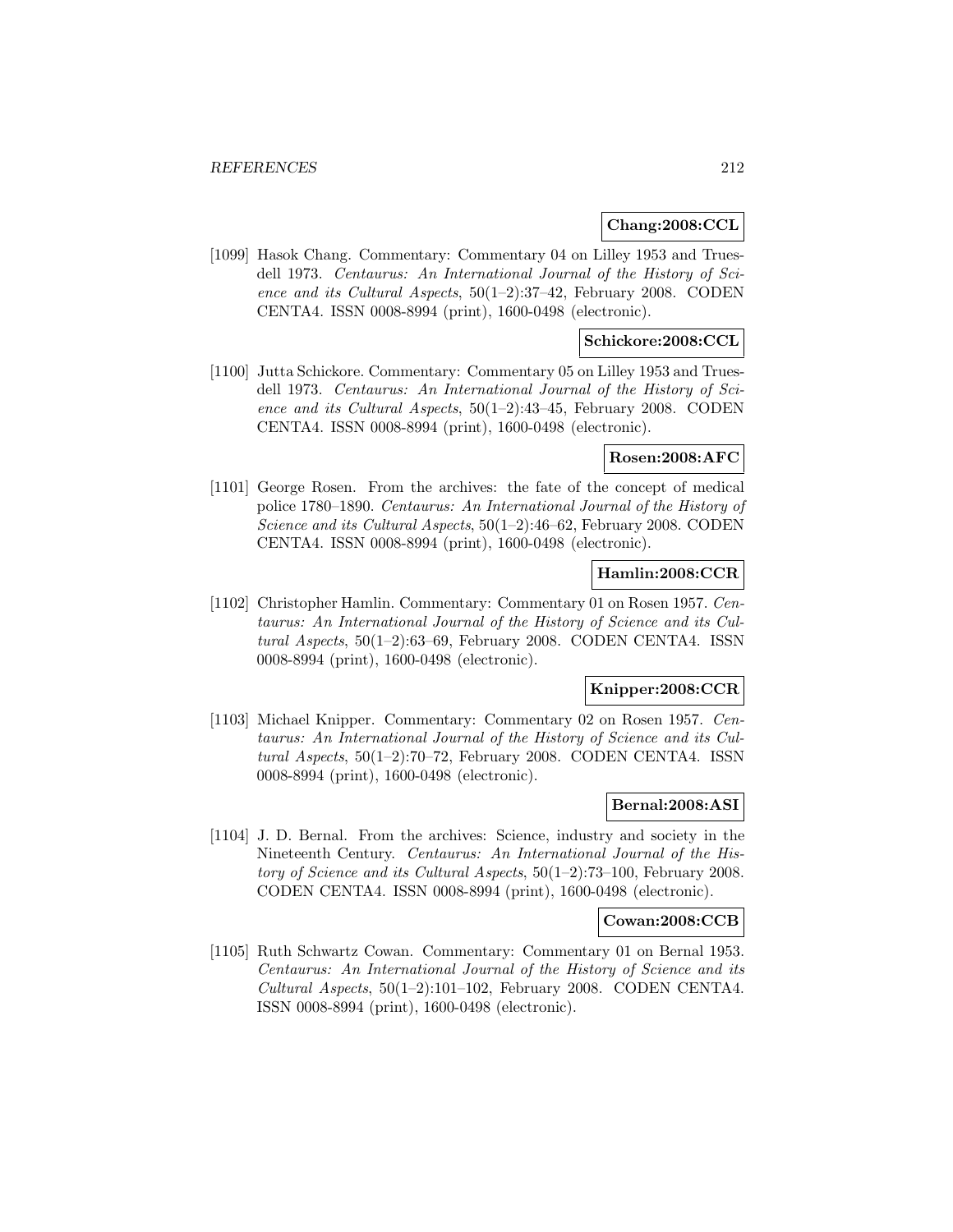## **Haard:2008:CCB**

[1106] Mikael Hård. Commentary: Commentary 02 on Bernal 1953. Centaurus: An International Journal of the History of Science and its Cultural Aspects, 50(1–2):103–104, February 2008. CODEN CENTA4. ISSN 0008- 8994 (print), 1600-0498 (electronic).

# **Galison:2008:ADM**

[1107] Peter Galison. From the archives: the discovery of the muon and the failed revolution against quantum electrodynamics. Centaurus: An International Journal of the History of Science and its Cultural Aspects, 50(1–2):105–159, February 2008. CODEN CENTA4. ISSN 0008-8994 (print), 1600-0498 (electronic).

# **Galison:2008:CCG**

[1108] Peter Galison. Commentary: Commentary 01 on Galison 1982. Centaurus: An International Journal of the History of Science and its Cultural Aspects, 50(1–2):160–161, February 2008. CODEN CENTA4. ISSN 0008-8994 (print), 1600-0498 (electronic).

## **Franklin:2008:CCG**

[1109] Allan Franklin. Commentary: Commentary 02 on Galison 1982. Centaurus: An International Journal of the History of Science and its Cultural Aspects, 50(1–2):162–165, February 2008. CODEN CENTA4. ISSN 0008-8994 (print), 1600-0498 (electronic).

## **Kaiser:2008:CCG**

[1110] David Kaiser. Commentary: Commentary 03 on Galison 1983. Centaurus: An International Journal of the History of Science and its Cultural Aspects, 50(1–2):166–167, February 2008. CODEN CENTA4. ISSN 0008-8994 (print), 1600-0498 (electronic).

# **Goldstein:2008:ASM**

[1111] Bernard R. Goldstein. From the archives: the status of models in Ancient and Medieval astronomy. Centaurus: An International Journal of the History of Science and its Cultural Aspects,  $50(1-2)$ :168-183, February 2008. CODEN CENTA4. ISSN 0008-8994 (print), 1600-0498 (electronic).

## **Goldstein:2008:CCG**

[1112] Bernard R. Goldstein. Commentary: Commentary 01 on Goldstein 1980. Centaurus: An International Journal of the History of Science and its Cultural Aspects,  $50(1-2):184-188$ , February 2008. CODEN CENTA4. ISSN 0008-8994 (print), 1600-0498 (electronic).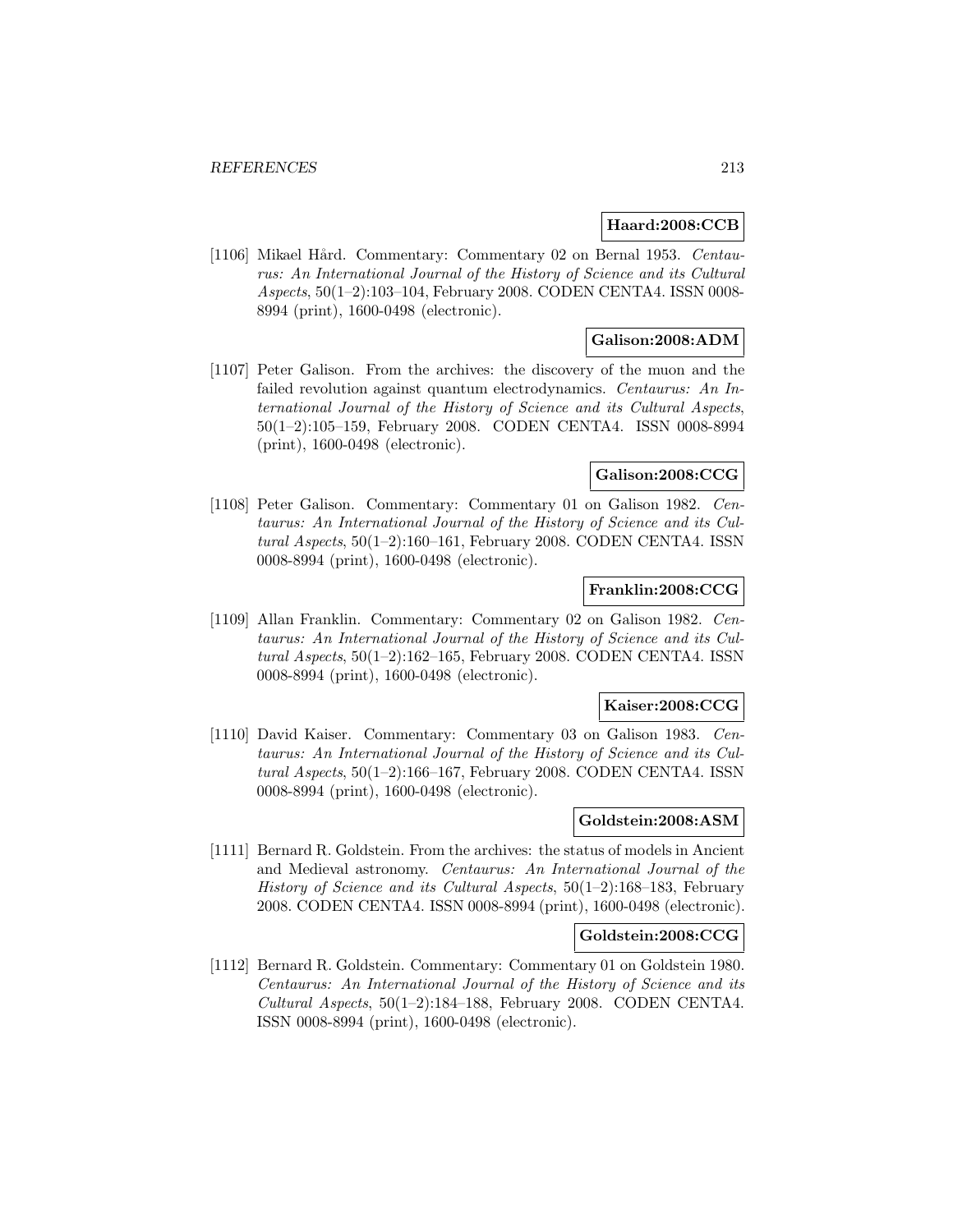### **Barker:2008:CCG**

[1113] Peter Barker. Commentary: Commentary 02 on Goldstein 1980. Centaurus: An International Journal of the History of Science and its Cultural Aspects, 50(1–2):189–194, February 2008. CODEN CENTA4. ISSN 0008-8994 (print), 1600-0498 (electronic).

## **Bowen:2008:ACM**

[1114] Alan C. Bowen. From the archives: Cleomedes and the measurement of the Earth: a question of procedures. Centaurus: An International Journal of the History of Science and its Cultural Aspects, 50(1–2):195– 204, February 2008. CODEN CENTA4. ISSN 0008-8994 (print), 1600- 0498 (electronic).

### **Knobloch:2008:CB**

[1115] Eberhard Knobloch. Commentary on Bowen 2003. Centaurus: An International Journal of the History of Science and its Cultural Aspects, 50 (1–2):205, February 2008. CODEN CENTA4. ISSN 0008-8994 (print), 1600-0498 (electronic).

## **Anonymous:2008:NCN**

[1116] Anonymous. Notes on contributors: Notes on contributors. Centaurus: An International Journal of the History of Science and its Cultural Aspects, 50(1–2):206–209, February 2008. CODEN CENTA4. ISSN 0008- 8994 (print), 1600-0498 (electronic).

#### **Steinle:2008:IEF**

[1117] Friedrich Steinle and Gregor Schiemann. Introduction: the empirical and the formal — tensions in scientific knowledge. Centaurus: An International Journal of the History of Science and its Cultural Aspects, 50 (3):211–213, August 2008. CODEN CENTA4. ISSN 0008-8994 (print), 1600-0498 (electronic).

# **Darrigol:2008:ECC**

[1118] Olivier Darrigol. Empirical challenges and concept formation in the history of hydrodynamics. Centaurus: An International Journal of the History of Science and its Cultural Aspects, 50(3):214–232, August 2008. CODEN CENTA4. ISSN 0008-8994 (print), 1600-0498 (electronic).

# **Eckert:2008:TWT**

[1119] Michael Eckert. Theory from wind tunnels: Empirical roots of Twentieth Century fluid dynamics. Centaurus: An International Journal of the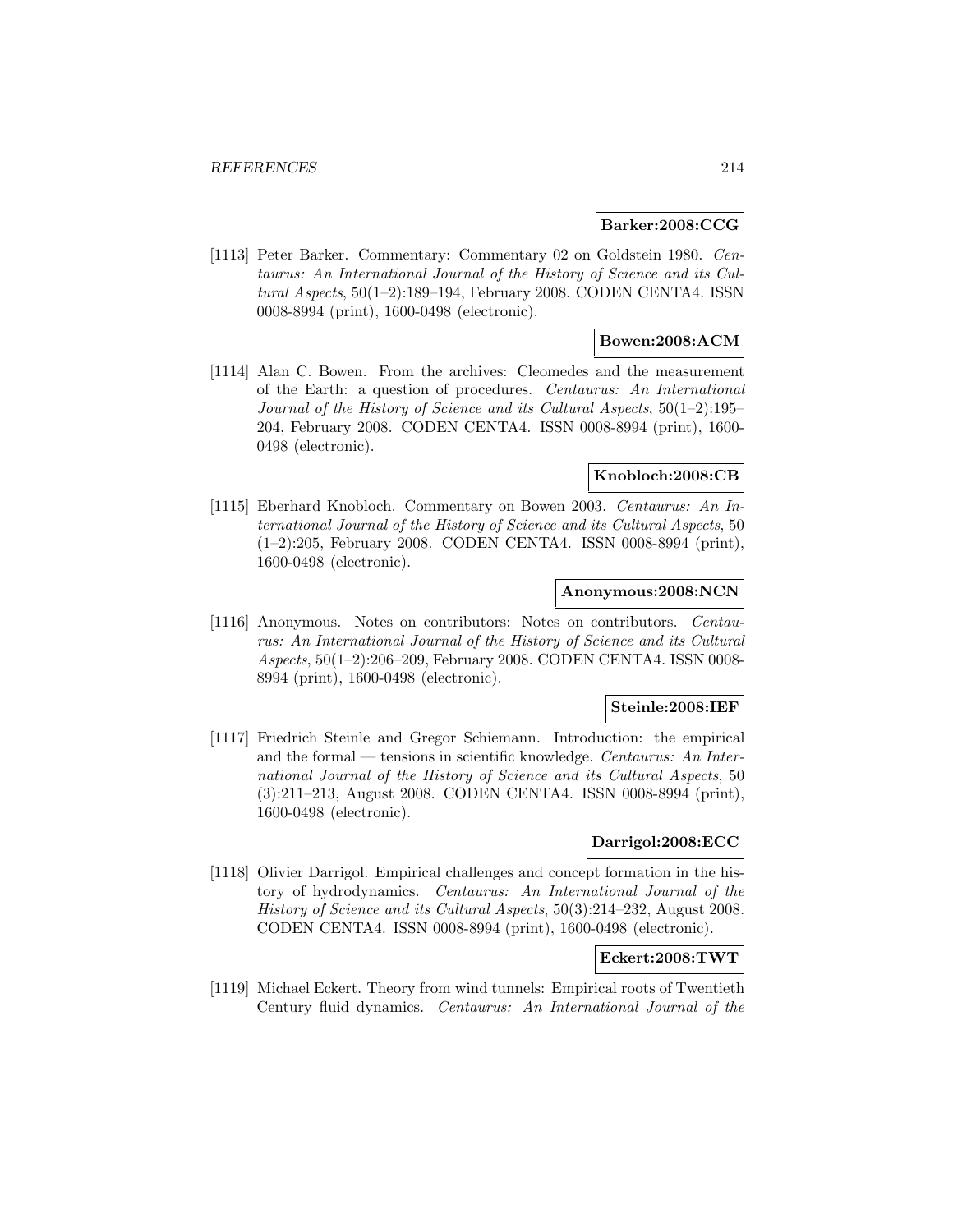History of Science and its Cultural Aspects, 50(3):233–253, August 2008. CODEN CENTA4. ISSN 0008-8994 (print), 1600-0498 (electronic).

## **Jonkers:2008:PMS**

[1120] Art. R. T. Jonkers. The pursuit of magnetic shadows: the formalempirical dipole field of Early-Modern geomagnetism. Centaurus: An International Journal of the History of Science and its Cultural Aspects, 50(3):254–289, August 2008. CODEN CENTA4. ISSN 0008-8994 (print), 1600-0498 (electronic).

## **Good:2008:BDM**

[1121] Gregory A. Good. Between data, mathematical analysis and physical theory: Research on Earth's magnetism in the 19th century. Centaurus: An International Journal of the History of Science and its Cultural Aspects, 50(3):290–304, August 2008. CODEN CENTA4. ISSN 0008-8994 (print), 1600-0498 (electronic).

# **Hon:2008:WKE**

[1122] Giora Hon and Bernard R. Goldstein. What keeps the Earth in its place? The concept of stability in Plato and Aristotle. Centaurus: An International Journal of the History of Science and its Cultural Aspects, 50(4):305–323, November 2008. CODEN CENTA4. ISSN 0008-8994 (print), 1600-0498 (electronic).

# **Boner:2008:KEA**

[1123] Patrick J. Boner. Kepler's early astrological calendars: Matter, methodology and multidisciplinarity. Centaurus: An International Journal of the History of Science and its Cultural Aspects, 50(4):324–328, November 2008. CODEN CENTA4. ISSN 0008-8994 (print), 1600-0498 (electronic).

#### **Hentschel:2008:RBL**

[1124] Klaus Hentschel. Reviews: Objectivity — by Lorraine Daston and Peter Galison. Centaurus: An International Journal of the History of Science and its Cultural Aspects, 50(4):329–330, November 2008. CODEN CENTA4. ISSN 0008-8994 (print), 1600-0498 (electronic).

# **Klein:2008:RBA**

[1125] Ursula Klein. Reviews: The artificial and the natural: an evolving polarity — Edited by Bernadette Bensaude-Vincent and William R. Newman. Centaurus: An International Journal of the History of Science and its Cultural Aspects, 50(4):330–332, November 2008. CODEN CENTA4. ISSN 0008-8994 (print), 1600-0498 (electronic).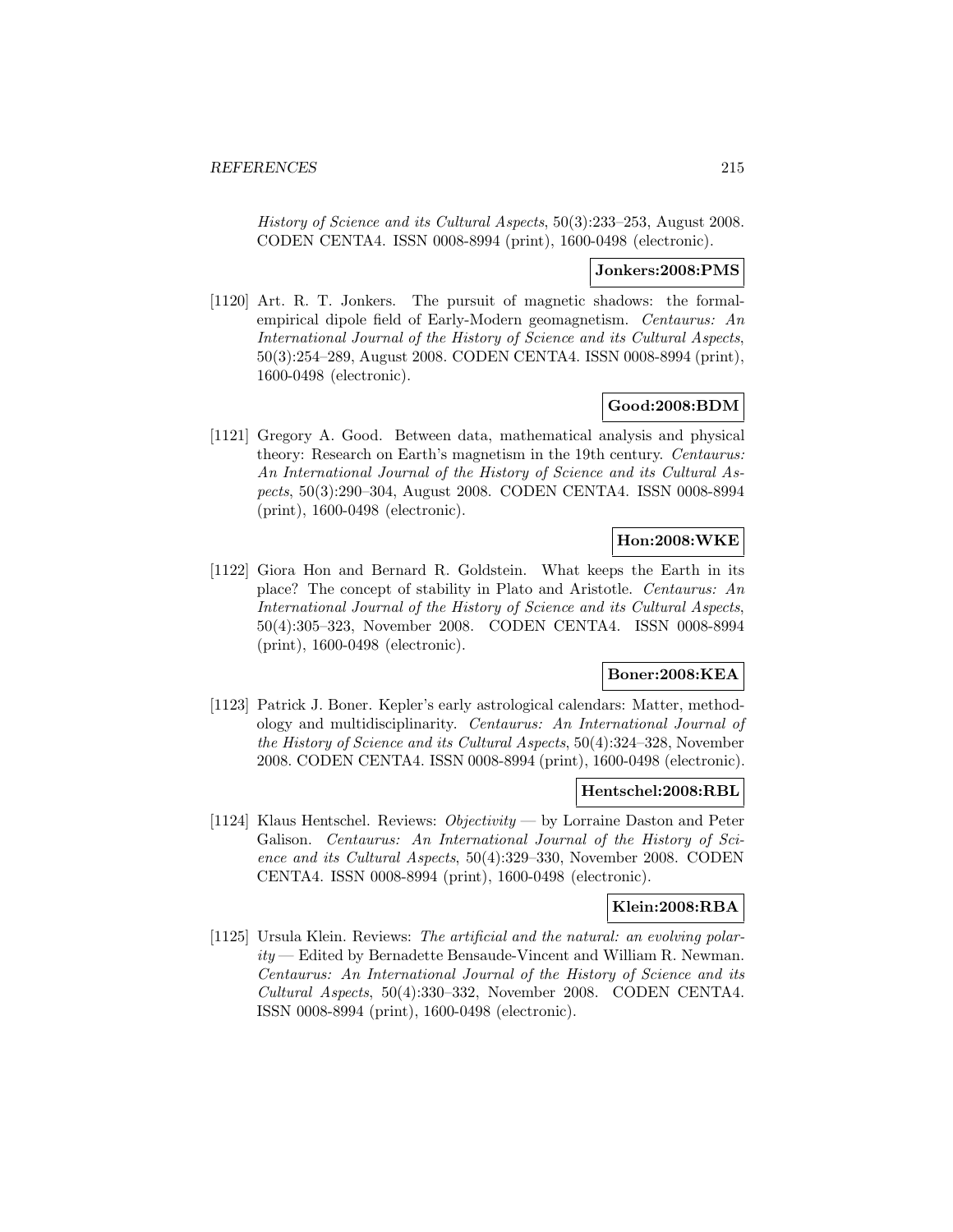## **Davis:2008:RBG**

[1126] Philip J. Davis. Reviews: The Geometry of An Art: the History of the Mathematical Theory of Perspective from Alberti to Monge  $-$  by Kirsti Andersen. Centaurus: An International Journal of the History of Science and its Cultural Aspects, 50(4):332–334, November 2008. CODEN CENTA4. ISSN 0008-8994 (print), 1600-0498 (electronic).

# **Dijksterhuis:2008:RBG**

[1127] Fokko Jan Dijksterhuis. Reviews: The Good Life in the Scientific Revolution. Descartes, Pascal, Leibniz, and the Cultivation of Virtue  $-$  by Matthew Jones. Centaurus: An International Journal of the History of Science and its Cultural Aspects, 50(4):334–335, November 2008. CO-DEN CENTA4. ISSN 0008-8994 (print), 1600-0498 (electronic).

# **Hon:2008:RBA**

[1128] Giora Hon. Reviews: The Art of Conjecturing, Together with Letter to a Friend on Sets in Court Tennis — by Jacob Bernoulli (Trans. with an introduction and notes by Edith Dudley Sylla). Centaurus: An International Journal of the History of Science and its Cultural Aspects, 50(4): 335–337, November 2008. CODEN CENTA4. ISSN 0008-8994 (print), 1600-0498 (electronic).

# **Hjermitslev:2008:RBS**

[1129] Hans Henrik Hjermitslev. Reviews: Herbert Spencer and the invention of modern life — by Mark Francis. Centaurus: An International Journal of the History of Science and its Cultural Aspects, 50(4):338–339, November 2008. CODEN CENTA4. ISSN 0008-8994 (print), 1600-0498 (electronic).

#### **Nielsen:2008:RBP**

[1130] Anita Kildebæk Nielsen. Reviews: The Periodic Table: Its Story and Its Significance — by Eric R. Scerri. Centaurus: An International Journal of the History of Science and its Cultural Aspects, 50(4):339–341, November 2008. CODEN CENTA4. ISSN 0008-8994 (print), 1600-0498 (electronic).

# **Reiter:2008:RBI**

[1131] Wolfgang L. Reiter. Reviews: Aufrecht im Sturm der Zeit: Der Physiker James Franck 1882–1964. (German) [Upright in the storm of time: the physicist James Franck  $1882-1964$   $-$  by Jost Lemmerich. Centaurus: An International Journal of the History of Science and its Cultural Aspects, 50(4):341–342, November 2008. CODEN CENTA4. ISSN 0008- 8994 (print), 1600-0498 (electronic).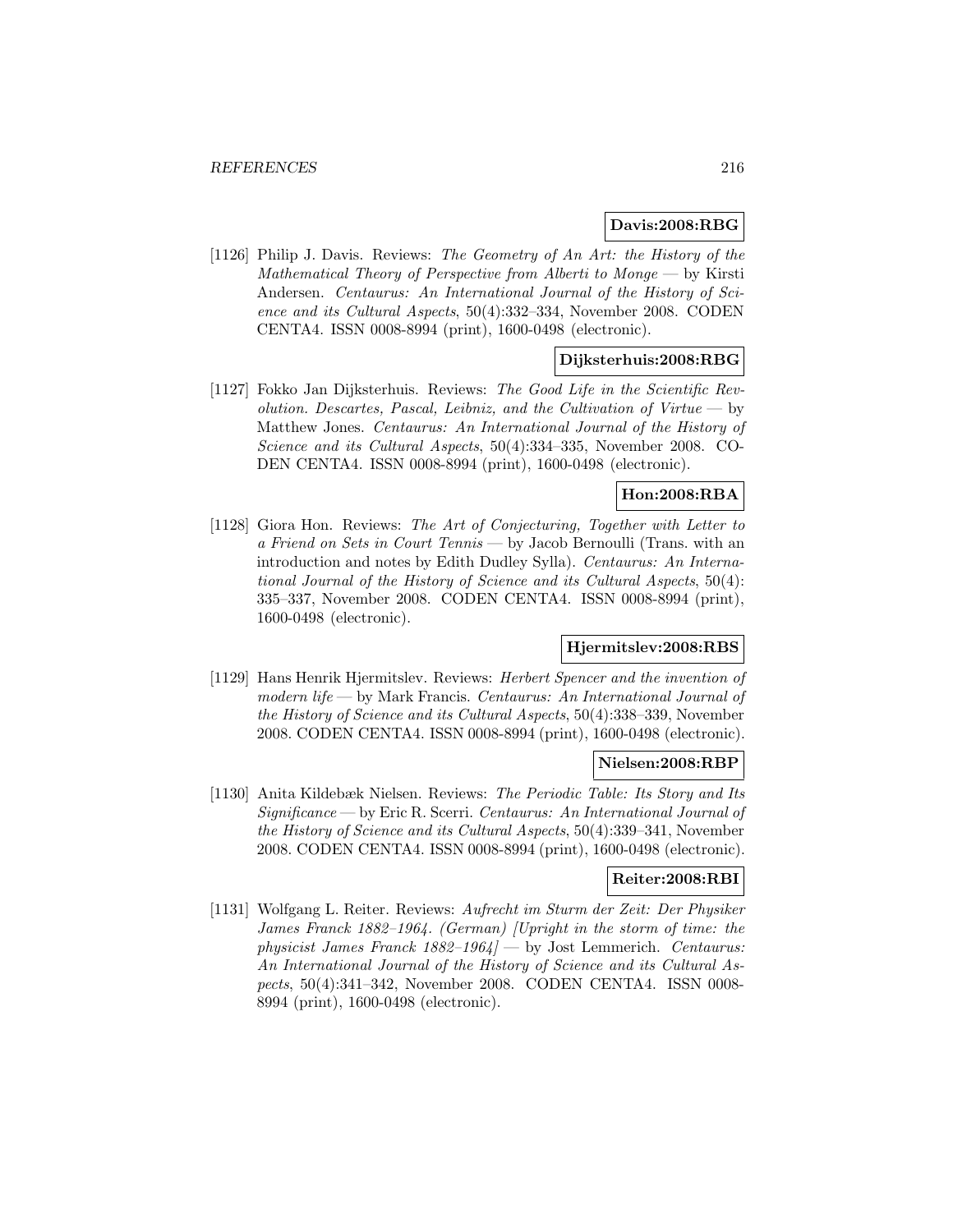# **Aaserud:2008:RBM**

[1132] Finn Aaserud. Reviews: The Mental Aftermath: the Mentality of German Physicists  $1945-1949$  — by Klaus Hentschel. Centaurus: An International Journal of the History of Science and its Cultural Aspects, 50(4): 342–343, November 2008. CODEN CENTA4. ISSN 0008-8994 (print), 1600-0498 (electronic).

# **Forstner:2008:RBZ**

[1133] Christian Forstner. Reviews: Physiker zwischen Autonomie und Anpassung. Die Deutsche Physikalische Gesellschaft im Dritten Reich — Edited by Dieter Hoffmann and Mark Walker. Centaurus: An International Journal of the History of Science and its Cultural Aspects, 50(4): 344–345, November 2008. CODEN CENTA4. ISSN 0008-8994 (print), 1600-0498 (electronic).

# **Kragh:2008:RBM**

[1134] Helge Kragh. Reviews: Particle Metaphysics: a Critical Account of Sub $atomic\, Reality$  by Brigitte Falkenburg. Centaurus: An International Journal of the History of Science and its Cultural Aspects, 50(4):345, November 2008. CODEN CENTA4. ISSN 0008-8994 (print), 1600-0498 (electronic).

# **Knopp:2008:RBM**

[1135] Matthias Knopp. Reviews: Rockets and missiles: the life story of a technology — by A. Bodoing van Riper. Centaurus: An International Journal of the History of Science and its Cultural Aspects, 50(4):346–347, November 2008. CODEN CENTA4. ISSN 0008-8994 (print), 1600-0498 (electronic).

#### **Heymann:2008:RBF**

[1136] Matthias Heymann. Reviews: Ingenium: five machines that changed the world — by Mark Denny. Centaurus: An International Journal of the History of Science and its Cultural Aspects, 50(4):347, November 2008. CODEN CENTA4. ISSN 0008-8994 (print), 1600-0498 (electronic).

# **Heymann:2008:RBE**

[1137] Matthias Heymann. Reviews: Networking Europe. Transnational Infrastructures and the Shaping of Europe, 1850–2000 — Edited by Erik van der Vleuten and Arne Kaijser. Centaurus: An International Journal of the History of Science and its Cultural Aspects, 50(4):348–349, November 2008. CODEN CENTA4. ISSN 0008-8994 (print), 1600-0498 (electronic).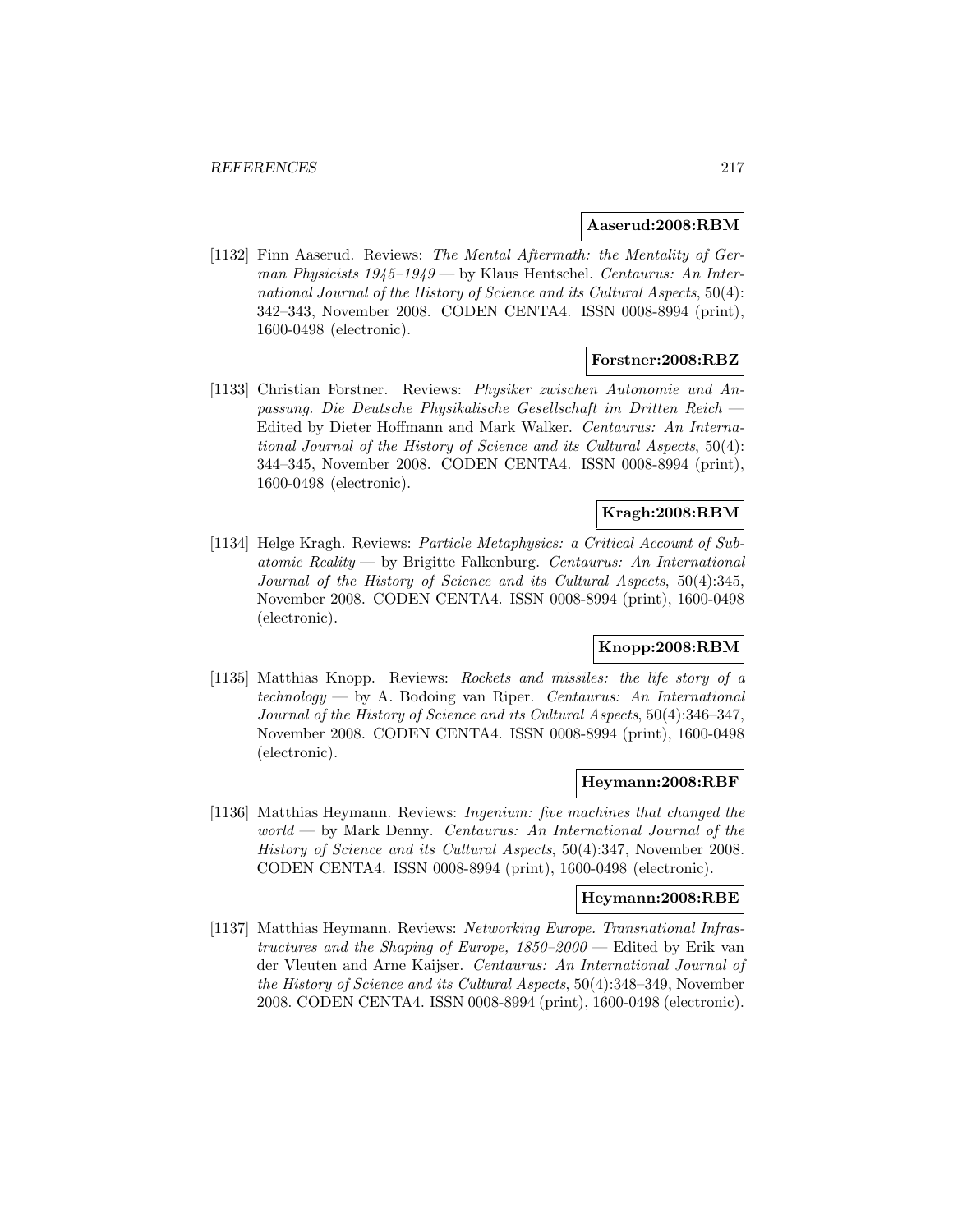#### **Anonymous:2009:EJU**

[1138] Anonymous. Editorial: Journals under threat: a joint response from history of science, technology and medicine Editors. Centaurus: An International Journal of the History of Science and its Cultural Aspects, 51(1):1–4, February 2009. CODEN CENTA4. ISSN 0008-8994 (print), 1600-0498 (electronic).

## **Rentetzi:2009:IGN**

[1139] Maria Rentetzi and Sally G. Kohlstedt. Introduction: Gender and networking in Twentieth-Century physical sciences. Centaurus: An International Journal of the History of Science and its Cultural Aspects, 51 (1):5–11, February 2009. CODEN CENTA4. ISSN 0008-8994 (print), 1600-0498 (electronic).

# **Wennerholm:2009:OPE**

[1140] Staffan Wennerholm. On the outskirts of physics: Eva von Bahr as an outsider within in early 20th Century Swedish experimental physics. Centaurus: An International Journal of the History of Science and its Cultural Aspects, 51(1):12–36, February 2009. CODEN CENTA4. ISSN 0008-8994 (print), 1600-0498 (electronic).

# **Kohlstedt:2009:UNA**

[1141] Sally G. Kohlstedt and Suzanne M. Fischer. Unstable networks among women in academe: the legal case of Shyamala Rajender. Centaurus: An International Journal of the History of Science and its Cultural Aspects, 51(1):37–62, February 2009. CODEN CENTA4. ISSN 0008-8994 (print), 1600-0498 (electronic).

#### **Rentetzi:2009:GSP**

[1142] Maria Rentetzi. Gender, science and politics: Queen Frederika and nuclear research in Post-war Greece. Centaurus: An International Journal of the History of Science and its Cultural Aspects, 51(1):63–87, February 2009. CODEN CENTA4. ISSN 0008-8994 (print), 1600-0498 (electronic).

# **Papanelopoulou:2009:MPS**

[1143] Faidra Papanelopoulou and Peter C. Kjærgaard. Making the paper: Science and technology in Spanish, Greek and Danish newspapers around 1900. Centaurus: An International Journal of the History of Science and its Cultural Aspects, 51(2):89–96, May 2009. CODEN CENTA4. ISSN 0008-8994 (print), 1600-0498 (electronic).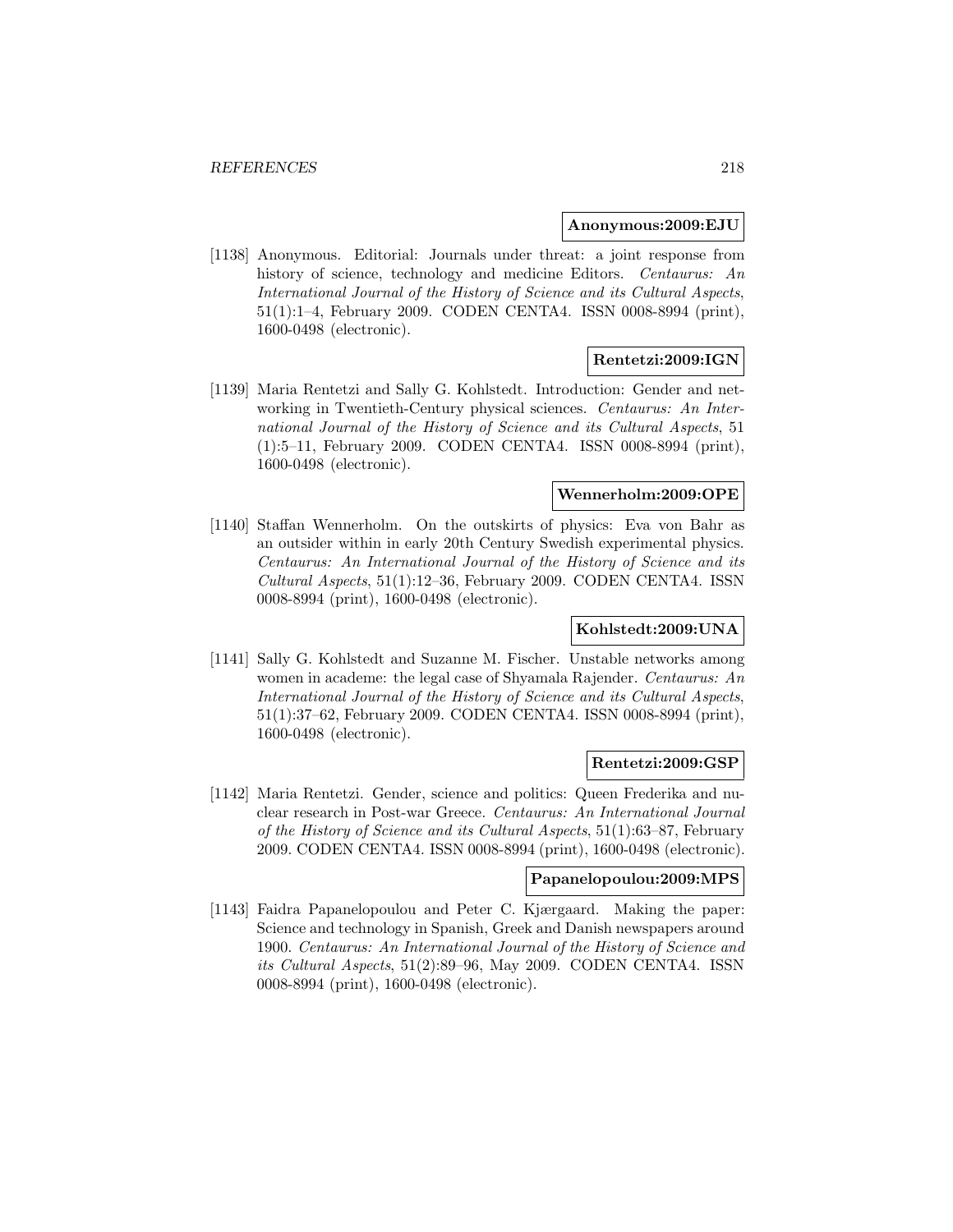#### **Gonzalez-Silva:2009:IES**

[1144] Matiana González-Silva and Néstor Herran. Ideology, elitism and social commitment: Alternative images of science in two fin de siècle Barcelona newspapers. Centaurus: An International Journal of the History of Science and its Cultural Aspects, 51(2):97–115, May 2009. CODEN CENTA4. ISSN 0008-8994 (print), 1600-0498 (electronic).

# **Mergoupi-Savaidou:2009:PIS**

[1145] Eirini Mergoupi-Savaidou, Faidra Papanelopoulou, and Spyros Tzokas. The public image(s) of science and technology in the Greek daily press, 1908–1910. Centaurus: An International Journal of the History of Science and its Cultural Aspects, 51(2):116–142, May 2009. CODEN CENTA4. ISSN 0008-8994 (print), 1600-0498 (electronic).

# **Andersen:2009:DPI**

[1146] Casper Andersen and Hans H. Hjermitslev. Directing public interest: Danish newspaper science 1900–1903. Centaurus: An International Journal of the History of Science and its Cultural Aspects, 51(2):143–167, May 2009. CODEN CENTA4. ISSN 0008-8994 (print), 1600-0498 (electronic).

### **Oaks:2009:RBB**

[1147] Jeffrey A. Oaks. Reviews: Fibonacci's De Practica Geometrie — by Barnabas Hughes. Centaurus: An International Journal of the History of Science and its Cultural Aspects, 51(2):168–169, May 2009. CODEN CENTA4. ISSN 0008-8994 (print), 1600-0498 (electronic).

## **Boner:2009:RBL**

[1148] Patrick J. Boner. Reviews: The Limits of Influence: Pico, Louvain, and the Crisis of Renaissance Astrology — by Steven Vanden Broecke. Centaurus: An International Journal of the History of Science and its Cultural Aspects, 51(2):169–170, May 2009. CODEN CENTA4. ISSN 0008-8994 (print), 1600-0498 (electronic).

#### **Shackelford:2009:RBN**

[1149] Jole Shackelford. Reviews: 'Magic is no magic', the wonderful world of Simon Stevin — by Jozef T. Devreese and Guido Vanden Berghe. Centaurus: An International Journal of the History of Science and its Cultural Aspects, 51(2):170–171, May 2009. CODEN CENTA4. ISSN 0008-8994 (print), 1600-0498 (electronic).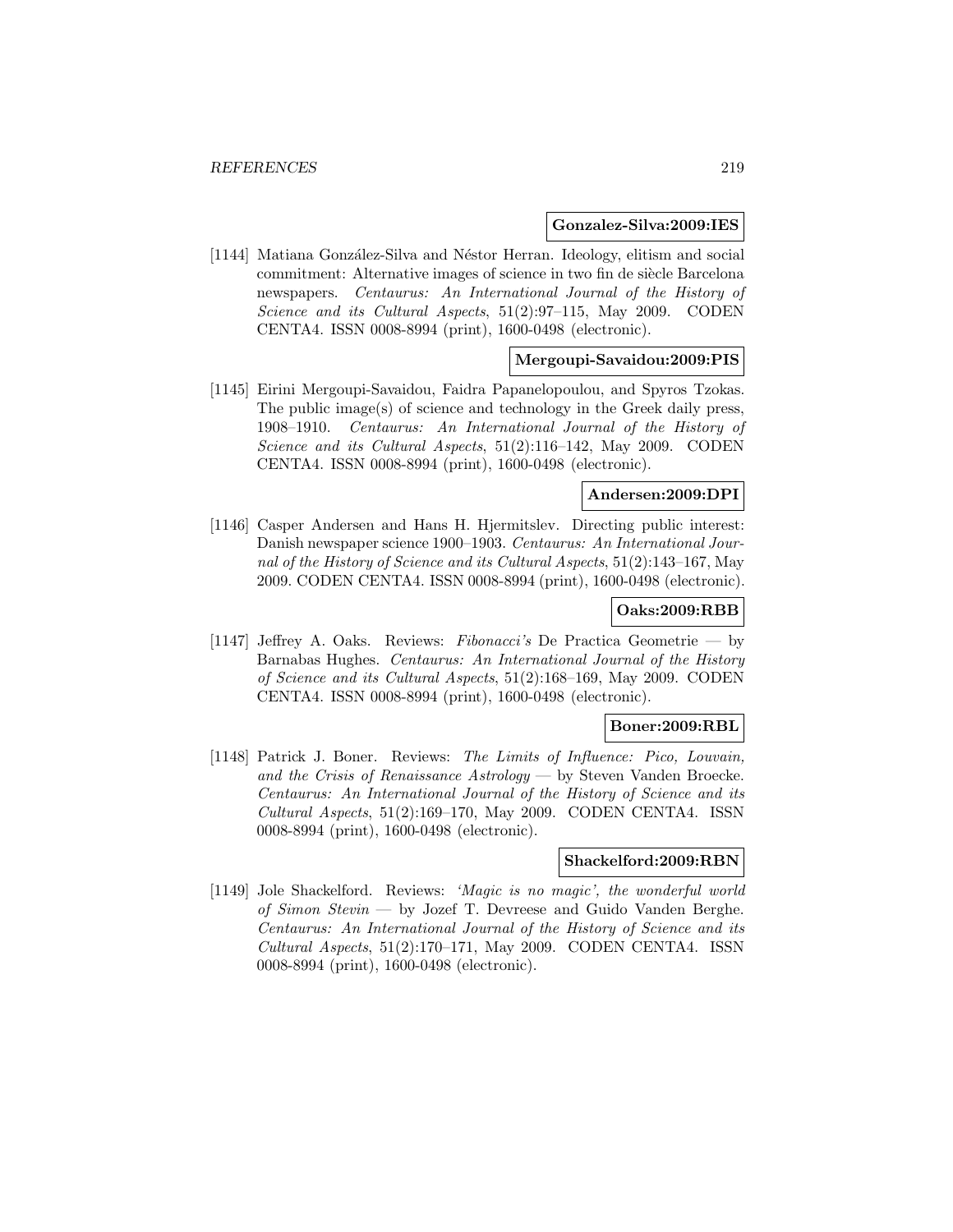#### **Steigerwald:2009:RBL**

[1150] Joan Steigerwald. Reviews: Science without laws: model systems, cases, exemplary narratives — Edited by Angela N. H. Creager, Elizabeth Lunbeck and N. Norton Wise. Centaurus: An International Journal of the History of Science and its Cultural Aspects, 51(2):172–173, May 2009. CODEN CENTA4. ISSN 0008-8994 (print), 1600-0498 (electronic).

# **Kragh:2009:SSE**

[1151] Helge Kragh. Styles of science and engineering: the case of early longdistance telephony. Centaurus: An International Journal of the History of Science and its Cultural Aspects, 51(3):175–188, August 2009. CODEN CENTA4. ISSN 0008-8994 (print), 1600-0498 (electronic).

# **Magruder:2009:JSA**

[1152] Kerry V. Magruder. Jesuit science after Galileo: the cosmology of Gabriele Beati. Centaurus: An International Journal of the History of Science and its Cultural Aspects, 51(3):189–212, August 2009. CODEN CENTA4. ISSN 0008-8994 (print), 1600-0498 (electronic).

# **Bonifacio:2009:TIA**

[1153] Vitor Bonifácio, Isabel Malaquias, and João Fernandes. Taking internal advantage of external events — two astronomical examples from Nineteenth Century Portugal. Centaurus: An International Journal of the History of Science and its Cultural Aspects, 51(3):213–234, August 2009. CODEN CENTA4. ISSN 0008-8994 (print), 1600-0498 (electronic).

# **Kjaergaard:2009:RBS**

[1154] Peter C. Kjærgaard. Reviews: The Shock of the Old: Technology and Global History Since 1900 — by David Edgerton. Centaurus: An International Journal of the History of Science and its Cultural Aspects, 51 (3):235–236, August 2009. CODEN CENTA4. ISSN 0008-8994 (print), 1600-0498 (electronic).

### **Becker:2009:RBL**

[1155] Daniel Becker. Reviews: Müller's Lab. The Story of Jakob Henle, Theodor Schwann, Emil du Bois-Reymond, Hermann von Helmholtz, Rudolf Virchow, Robert Remak, Ernst Haeckel, and Their Brilliant, Tormented Advisor — by Laura Otis. Centaurus: An International Journal of the History of Science and its Cultural Aspects, 51(3):236–237, August 2009. CODEN CENTA4. ISSN 0008-8994 (print), 1600-0498 (electronic).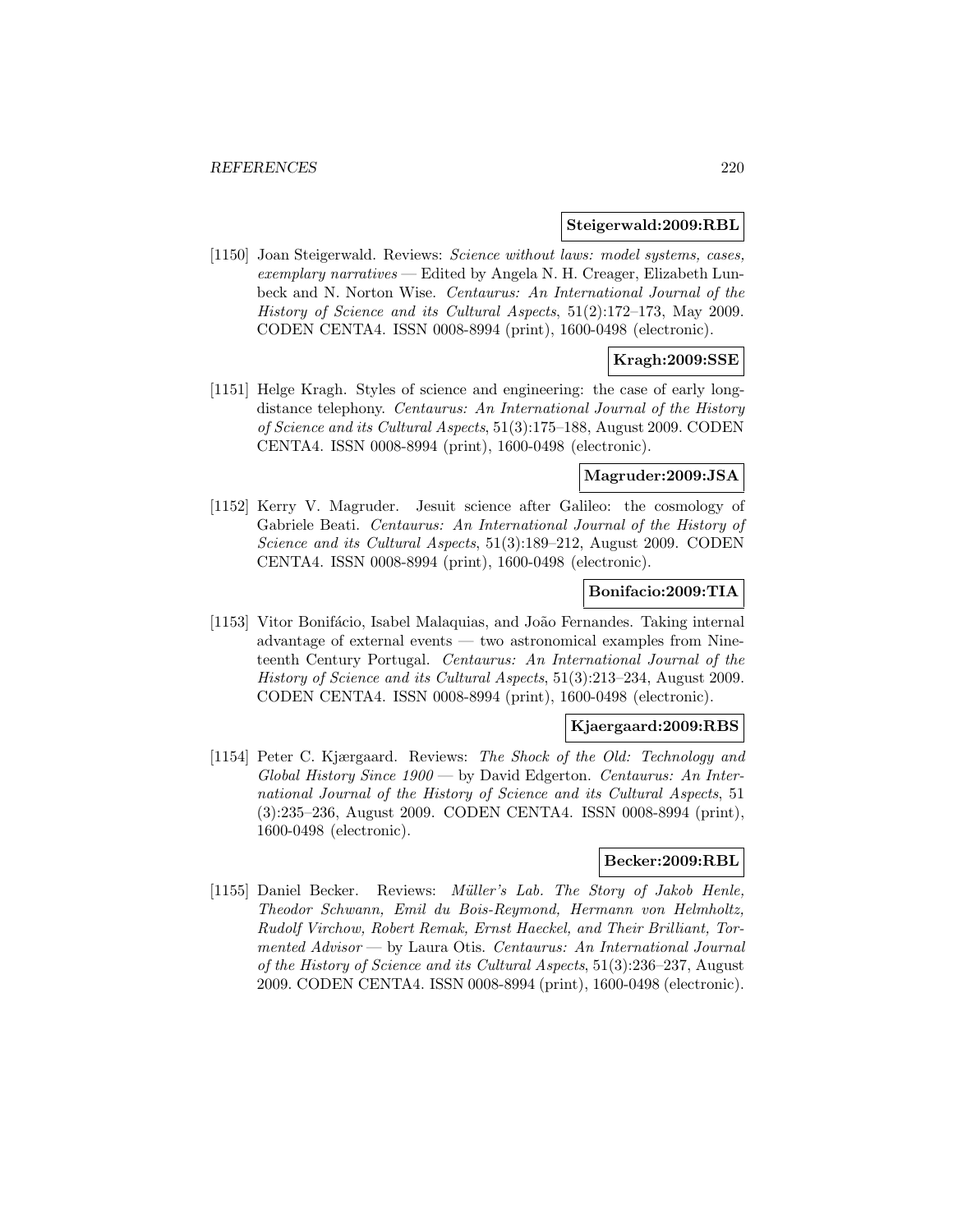### **Anonymous:2009:E**

[1156] Anonymous. Erratum. Centaurus: An International Journal of the History of Science and its Cultural Aspects, 51(3):238, August 2009. CODEN CENTA4. ISSN 0008-8994 (print), 1600-0498 (electronic).

# **Chang:2009:WNB**

[1157] Hasok Chang. We have never been whiggish (about phlogiston). Centaurus: An International Journal of the History of Science and its Cultural Aspects, 51(4):239–264, November 2009. CODEN CENTA4. ISSN 0008- 8994 (print), 1600-0498 (electronic).

# **Wegener:2009:SIG**

[1158] Daan Wegener. Science and internationalism in Germany: Helmholtz, Du Bois-Reymond and their critics. Centaurus: An International Journal of the History of Science and its Cultural Aspects, 51(4):265–287, November 2009. CODEN CENTA4. ISSN 0008-8994 (print), 1600-0498 (electronic).

# **Hon:2009:SNS**

[1159] Giora Hon and Bernard R. Goldstein. Spotlight on: the nature of scientific change: in pursuit of conceptual change: the case of Legendre and symmetry. Centaurus: An International Journal of the History of Science and its Cultural Aspects, 51(4):288–293, November 2009. CODEN CENTA4. ISSN 0008-8994 (print), 1600-0498 (electronic).

## **Ariew:2009:SNS**

[1160] Roger Ariew. Spotlight on: The nature of scientific change: Some reflections on Thomas Kuhn's account of scientific change. Centaurus: An International Journal of the History of Science and its Cultural Aspects, 51(4):294–298, November 2009. CODEN CENTA4. ISSN 0008-8994 (print), 1600-0498 (electronic).

# **Bowen:2009:SNS**

[1161] Alan C. Bowen. Spotlight on: the nature of scientific change: From description to prediction: an unexamined transition in Hellenistic astronomy. Centaurus: An International Journal of the History of Science and its Cultural Aspects, 51(4):299–304, November 2009. CODEN CENTA4. ISSN 0008-8994 (print), 1600-0498 (electronic).

### **Steinle:2009:SNS**

[1162] Friedrich Steinle. Spotlight on: the nature of scientific change: Scientific change and empirical concepts. Centaurus: An International Journal of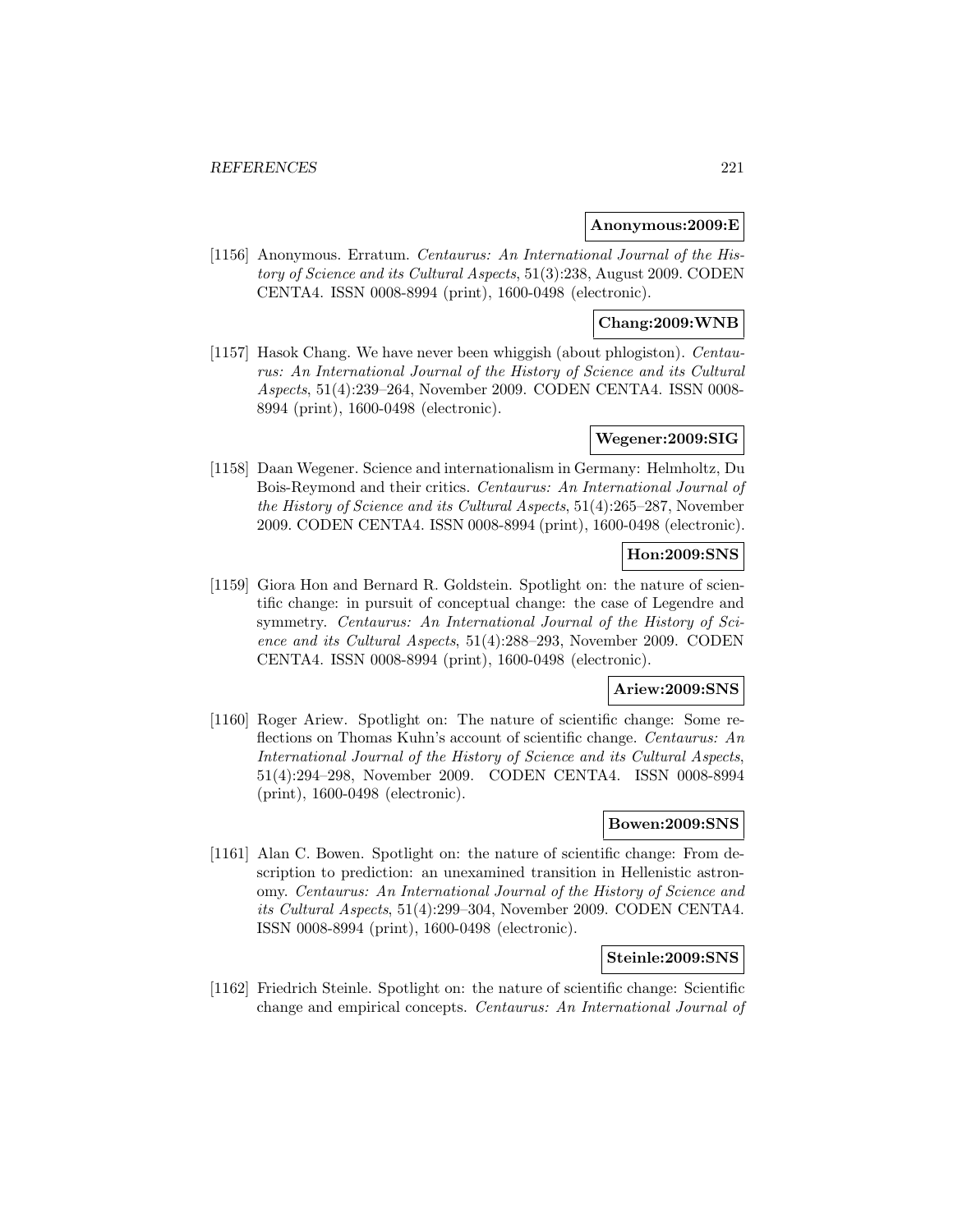the History of Science and its Cultural Aspects, 51(4):305–313, November 2009. CODEN CENTA4. ISSN 0008-8994 (print), 1600-0498 (electronic).

# **Chen:2009:SNS**

[1163] Xiang Chen and Peter Barker. Spotlight on: the nature of scientific change: Process concepts and cognitive obstacles to change: Perspectives on the history of science and science policy. Centaurus: An International Journal of the History of Science and its Cultural Aspects, 51(4):314–320, November 2009. CODEN CENTA4. ISSN 0008-8994 (print), 1600-0498 (electronic).

# **Hinton:2009:RBS**

[1164] Diana Davids Hinton. Reviews: Scientists and Swindlers: Consulting on Coal and Oil in America, 1820–1890 — by Paul Lucier. Centaurus: An International Journal of the History of Science and its Cultural Aspects, 51(4):321–322, November 2009. CODEN CENTA4. ISSN 0008-8994 (print), 1600-0498 (electronic).

### **Pedersen:2009:RBR**

[1165] Marco Nørskov Pedersen. Reviews: The Robot: the Life Story of a Technology — by Lisa Nocks. Centaurus: An International Journal of the History of Science and its Cultural Aspects, 51(4):323–324, November 2009. CODEN CENTA4. ISSN 0008-8994 (print), 1600-0498 (electronic).

# **Barker:2009:RBR**

[1166] Peter Barker. Reviews: Scientific Research in World War II: What Scientists Did in the  $War -$  Edited by Ad Maas and Hans Hooijmaijers. Centaurus: An International Journal of the History of Science and its Cultural Aspects, 51(4):324–326, November 2009. CODEN CENTA4. ISSN 0008-8994 (print), 1600-0498 (electronic).

# **Lutzen:2010:IHK**

[1167] Jesper L¨utzen and Henrik Kragh Sørensen. Introduction: in honour of Kirsti Andersen. Centaurus: An International Journal of the History of Science and its Cultural Aspects, 52(1):1–3, February 2010. CODEN CENTA4. ISSN 0008-8994 (print), 1600-0498 (electronic).

#### **Lutzen:2010:AGI**

[1168] Jesper Lützen. The algebra of geometric impossibility: Descartes and Montucla on the impossibility of the duplication of the cube and the trisection of the angle. Centaurus: An International Journal of the History of Science and its Cultural Aspects, 52(1):4–37, February 2010. CODEN CENTA4. ISSN 0008-8994 (print), 1600-0498 (electronic).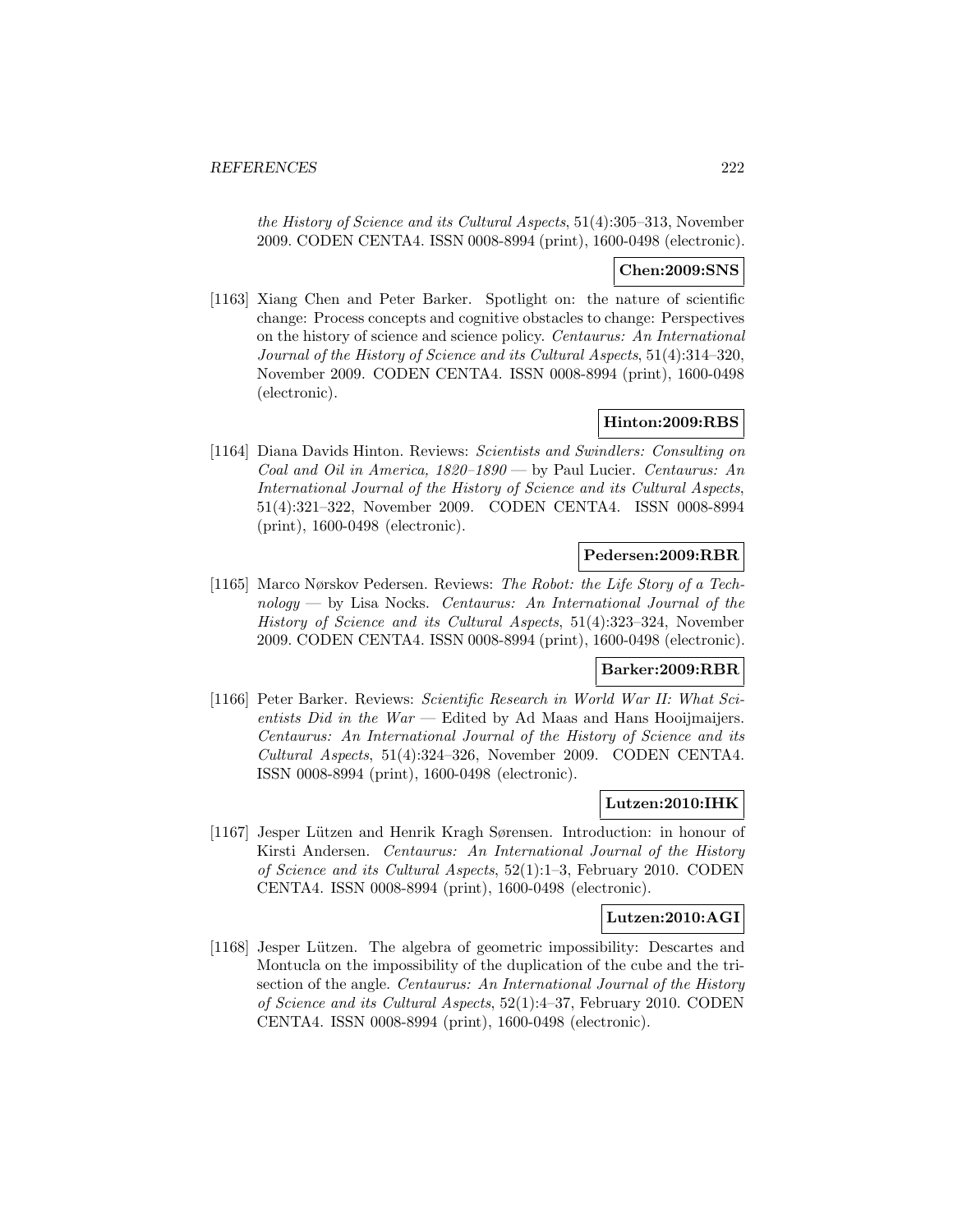#### **Sorensen:2010:TSL**

[1169] Henrik Kragh Sørensen. Throwing some light on the vast darkness that is analysis: Niels Henrik Abel's critical revision and the concept of absolute convergence. Centaurus: An International Journal of the History of Science and its Cultural Aspects, 52(1):38–72, February 2010. CODEN CENTA4. ISSN 0008-8994 (print), 1600-0498 (electronic).

## **Marcussen:2010:KAH**

[1170] Marianne Marcussen. To Kirsti: 'From Art History with Love... ' perspective: Then and now, and artistic practice. Centaurus: An International Journal of the History of Science and its Cultural Aspects, 52 (1):73–88, February 2010. CODEN CENTA4. ISSN 0008-8994 (print), 1600-0498 (electronic).

# **Anonymous:2010:ESHa**

[1171] Anonymous. European Society for the History of Science —- announcement: 4th International Conference of the European Society for the History of Science (Barcelona, 18–20 November 2010) Hosted by: Societat Catalana d'Història de la Ciència i de la Tècnica (SCHCT) the circulation of science and technology. Centaurus: An International Journal of the History of Science and its Cultural Aspects, 52(1):89–90, February 2010. CODEN CENTA4. ISSN 0008-8994 (print), 1600-0498 (electronic).

# **Blanchard:2010:MFO**

[1172] Elodie Vieille Blanchard. Modelling the future: an overview of the 'limits to growth' debate. Centaurus: An International Journal of the History of Science and its Cultural Aspects, 52(2):91–116, May 2010. CODEN CENTA4. ISSN 0008-8994 (print), 1600-0498 (electronic).

## **Darrigol:2010:ABLa**

[1173] Olivier Darrigol. The analogy between light and sound in the history of optics from the Ancient Greeks to Isaac Newton. Part 1. Centaurus: An International Journal of the History of Science and its Cultural Aspects, 52(2):117–155, May 2010. CODEN CENTA4. ISSN 0008-8994 (print), 1600-0498 (electronic).

### **Wepster:2010:RBM**

[1174] Steven Wepster. Reviews: The Mathematics of the Heavens and the Earth: the Early History of Trigonometry — by Glen van Brummelen. Centaurus: An International Journal of the History of Science and its Cultural Aspects, 52(2):156–157, May 2010. CODEN CENTA4. ISSN 0008-8994 (print), 1600-0498 (electronic).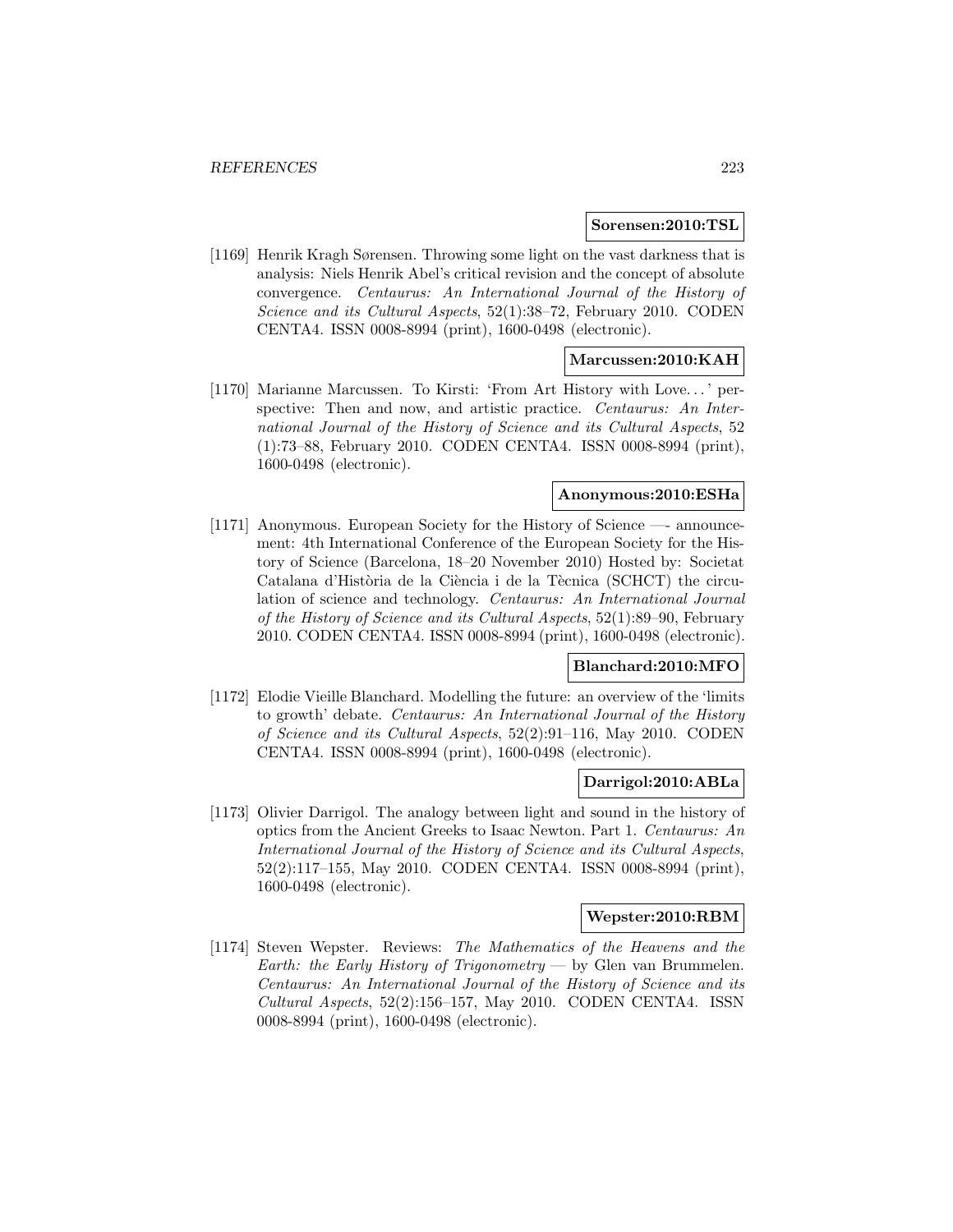### **Rupke:2010:RBD**

[1175] Nicolaas Rupke. Reviews: Ein 'Diplomat aus den Wäldern des Orinoko.' Alexander von Humboldt als Mittler zwischen Preußen und Frankreich by Ulrich Päßler. Centaurus: An International Journal of the History of Science and its Cultural Aspects, 52(2):157–158, May 2010. CODEN CENTA4. ISSN 0008-8994 (print), 1600-0498 (electronic).

# **Katzir:2010:RBK**

[1176] Shaul Katzir. Reviews: Der Komet in der Entladungsröhre Eugen Goldstein, Wilhelm Foerster und die Elektrizität im Weltraum. (German) [The comet in the discharge tube: Eugen Goldstein, Wilhelm Foerster and electricity in space  $\vert$   $\vert$  by Michael Hedenus. Centaurus: An International Journal of the History of Science and its Cultural Aspects, 52(2):158–160, May 2010. CODEN CENTA4. ISSN 0008-8994 (print), 1600-0498 (electronic).

### **Darvas:2010:RBS**

[1177] György Darvas. Reviews: From Summetria to Symmetry: the Making of a Revolutionary Scientific Concept — by Giora Hon and Bernard R. Goldstein. Centaurus: An International Journal of the History of Science and its Cultural Aspects, 52(2):160–162, May 2010. CODEN CENTA4. ISSN 0008-8994 (print), 1600-0498 (electronic).

#### **Maienschein:2010:RBC**

[1178] Jane Maienschein. Reviews: The Cambridge History of Science. Volume 6. The Modern Biological and Earth Sciences — edited by Peter J. Bowler and John V. Pickstone. Centaurus: An International Journal of the History of Science and its Cultural Aspects, 52(2):162–163, May 2010. CODEN CENTA4. ISSN 0008-8994 (print), 1600-0498 (electronic).

### **Heering:2010:RBH**

[1179] Peter Heering. Reviews: Unsichtbare Hände. Zur Rolle von Laborassistenten, Mechanikern, Zeichern u.a. Amanuenses in der physikalischen Forschungs- und Entwicklungsarbeit. (German) [Invisible hands. On the role of lab assistants, mechanics, Zeichern [??], etc. Amanuenses in physical research and development work – edited by Klaus Hentschel. Centaurus: An International Journal of the History of Science and its Cultural Aspects, 52(2):163–164, May 2010. CODEN CENTA4. ISSN 0008- 8994 (print), 1600-0498 (electronic).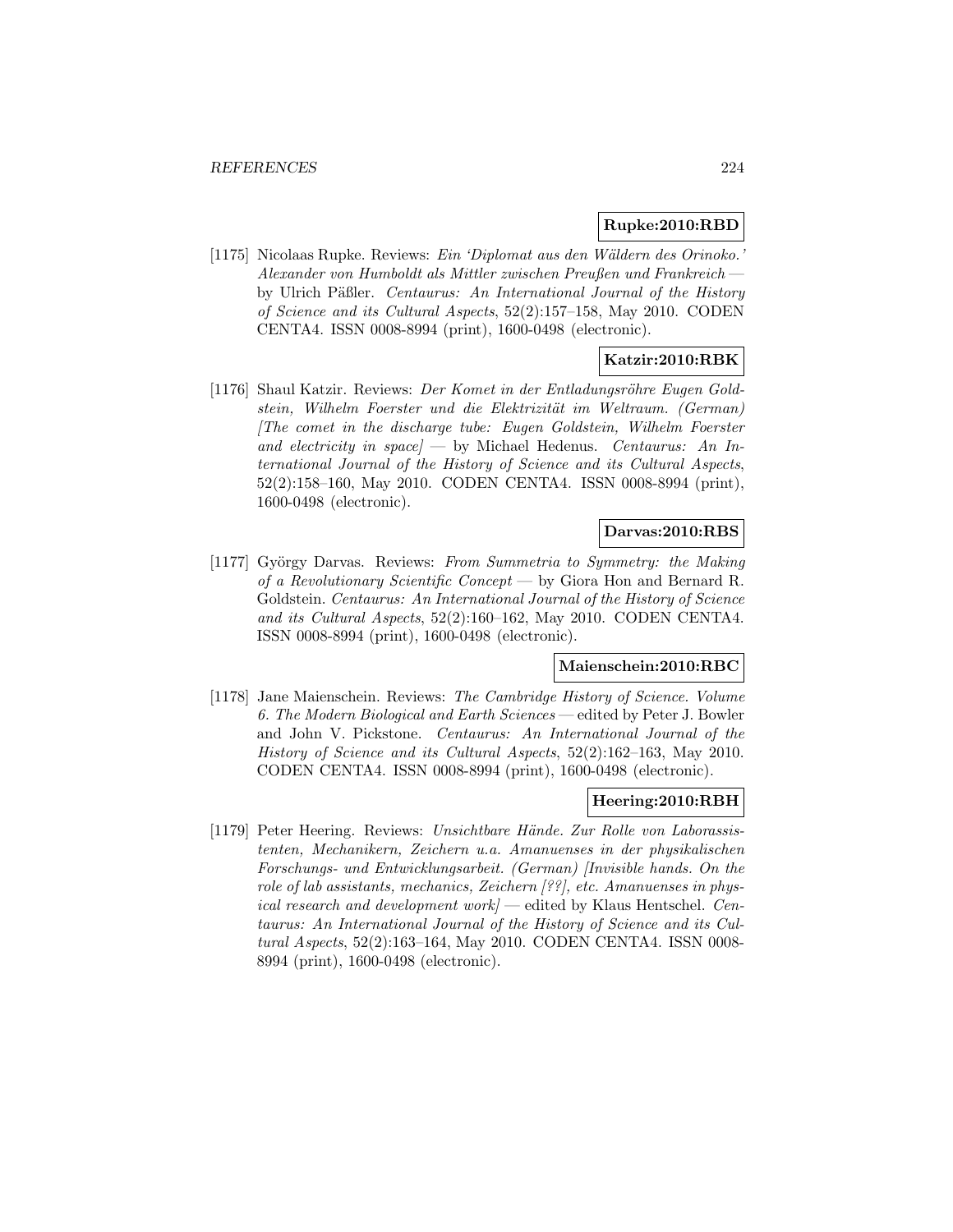#### **Steinhauser:2010:RBK**

[1180] Thomas Steinhauser. Reviews: The Kaiser Wilhelm Society under National Socialism — edited by Susanne Heim, Carola Sachse and Mark Walker. Centaurus: An International Journal of the History of Science and its Cultural Aspects, 52(2):164–166, May 2010. CODEN CENTA4. ISSN 0008-8994 (print), 1600-0498 (electronic).

### **Wazeck:2010:RBG**

[1181] Milena Wazeck. Reviews: Einstein's Generation: the Origins of the Rel $ativity$   $Revolution$   $\rightarrow$  by Richard Staley. *Centaurus: An International* Journal of the History of Science and its Cultural Aspects, 52(2):166– 168, May 2010. CODEN CENTA4. ISSN 0008-8994 (print), 1600-0498 (electronic).

# **Lykknes:2010:RBM**

[1182] Annette Lykknes. Reviews: Trafficking materials and gendered experimental practices: radium research in early 20th century Vienna  $-$  by Maria Rentetzi. Centaurus: An International Journal of the History of Science and its Cultural Aspects, 52(2):168–170, May 2010. CODEN CENTA4. ISSN 0008-8994 (print), 1600-0498 (electronic).

# **Eckert:2010:RBF**

[1183] Michael Eckert. Reviews: Mathematicians Fleeing from Nazi Germany. Individual Fates and Global Impact — by Reinhard Siegmund-Schultze. Centaurus: An International Journal of the History of Science and its Cultural Aspects, 52(2):170–171, May 2010. CODEN CENTA4. ISSN 0008-8994 (print), 1600-0498 (electronic).

#### **Jacobsen:2010:RBI**

[1184] Anja Skaar Jacobsen. Reviews: Quantenmechanik im Kalten Krieg: David Bohm und Richard Feynman — by Christian Forstner. Centaurus: An International Journal of the History of Science and its Cultural Aspects, 52(2):171–172, May 2010. CODEN CENTA4. ISSN 0008-8994 (print), 1600-0498 (electronic).

# **Anonymous:2010:ESHb**

[1185] Anonymous. European Society for the History of Science — announcement: 4th International Conference of the European Society for the History of Science, Barcelona, 18–20 November 2010: the circulation of science and technology. Centaurus: An International Journal of the History of Science and its Cultural Aspects, 52(2):173–174, May 2010. CODEN CENTA4. ISSN 0008-8994 (print), 1600-0498 (electronic).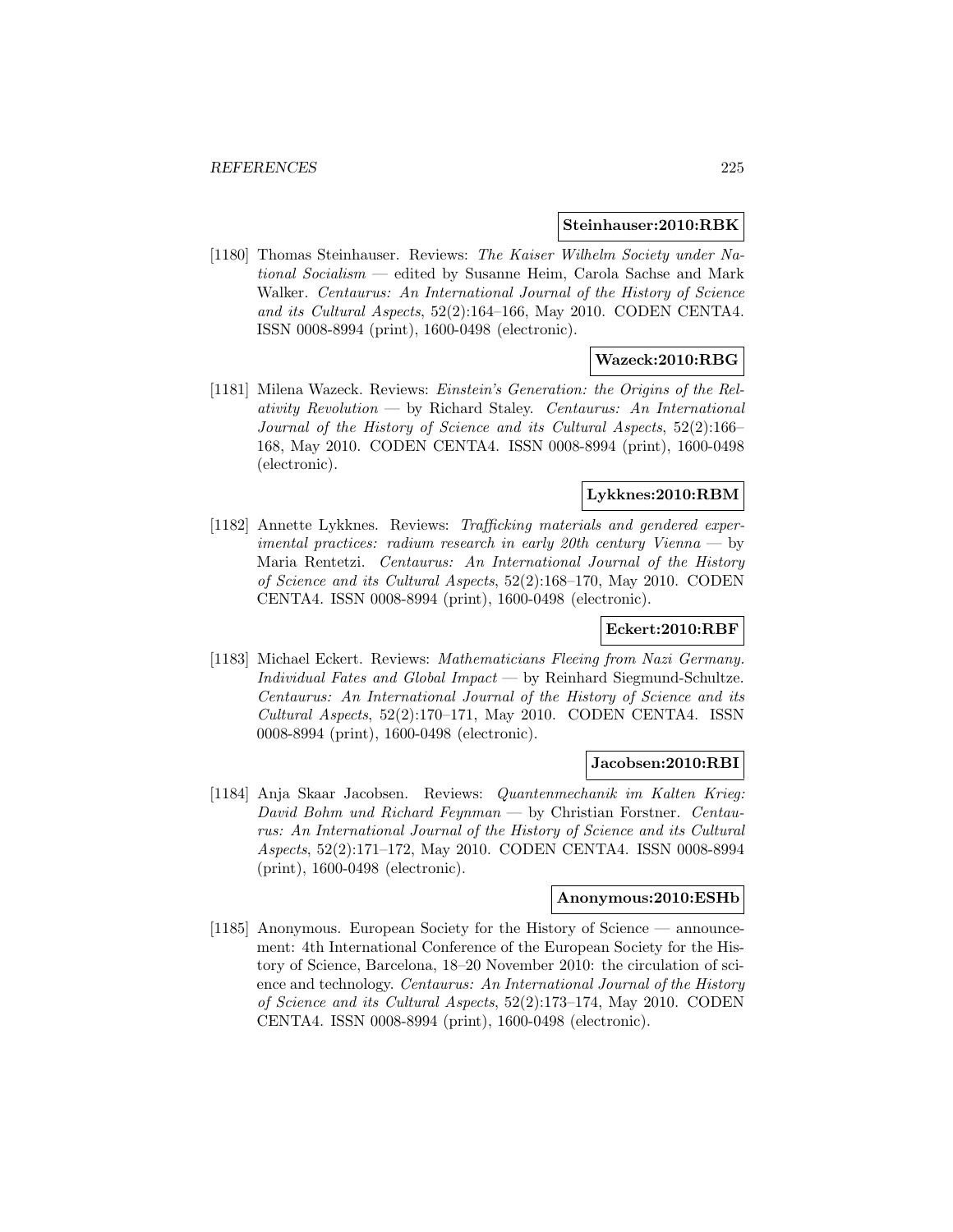### **Nielsen:2010:TTM**

[1186] Kristian H. Nielsen. Technological trajectories in the making: Two case studies from the contemporary history of wind power. Centaurus: An International Journal of the History of Science and its Cultural Aspects, 52(3):175–205, August 2010. CODEN CENTA4. ISSN 0008-8994 (print), 1600-0498 (electronic).

# **Darrigol:2010:ABLb**

[1187] Olivier Darrigol. The analogy between light and sound in the history of optics from the Ancient Greeks to Isaac Newton. Part 2. Centaurus: An International Journal of the History of Science and its Cultural Aspects, 52(3):206–257, August 2010. CODEN CENTA4. ISSN 0008-8994 (print), 1600-0498 (electronic).

# **Bowler:2010:RBS**

[1188] Peter J. Bowler. Reviews: Popularizing Science and Technology in the European Periphery,  $1800-2000$  — edited by Faidra Papanelopoulou. Centaurus: An International Journal of the History of Science and its Cultural Aspects, 52(3):258–259, August 2010. CODEN CENTA4. ISSN 0008-8994 (print), 1600-0498 (electronic).

# **Perez:2010:RBS**

[1189] Nuria Valverde Pérez. Reviews: Secret Science: Spanish Cosmography and the New World — by María M. Portuondo. Centaurus: An International Journal of the History of Science and its Cultural Aspects, 52 (3):259–260, August 2010. CODEN CENTA4. ISSN 0008-8994 (print), 1600-0498 (electronic).

# **Kragh:2010:RBT**

[1190] Helge Kragh. Reviews: Naturens Tankelæser: En Biografi om Hans Christian Ørsted — by Dan Ch. Christensen. Centaurus: An International Journal of the History of Science and its Cultural Aspects, 52 (3):260–262, August 2010. CODEN CENTA4. ISSN 0008-8994 (print), 1600-0498 (electronic).

# **Cantor:2010:RBI**

[1191] Geoffrey Cantor. Reviews: Driven to Innovate: a Century of Jewish Mathematicians and Physicists — by Ioan James. Centaurus: An International Journal of the History of Science and its Cultural Aspects, 52 (3):262–264, August 2010. CODEN CENTA4. ISSN 0008-8994 (print), 1600-0498 (electronic).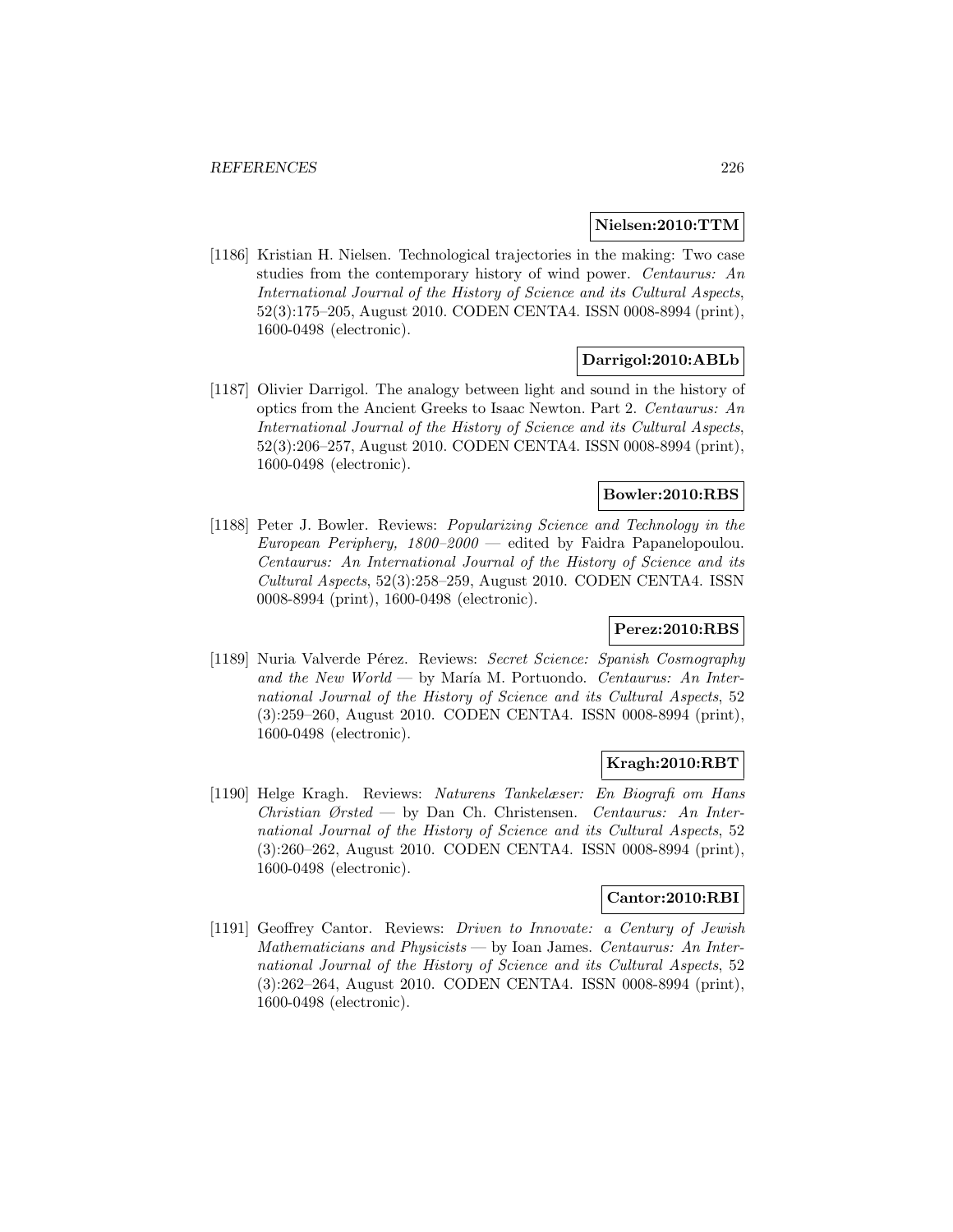# **Meli:2010:RBN**

[1192] Domenico Bertoloni Meli. Reviews: Isaac Newton on Mathematical Cer $tainty$  and  $Method$  — by Niccolò Guicciardini. Centaurus: An International Journal of the History of Science and its Cultural Aspects, 52 (3):264–265, August 2010. CODEN CENTA4. ISSN 0008-8994 (print), 1600-0498 (electronic).

# **Mazzotti:2010:RBN**

[1193] Massimo Mazzotti. Reviews: The Newton Wars and the Beginning of the French Enlightenment — by John Bennett Shank. Centaurus: An International Journal of the History of Science and its Cultural Aspects, 52(3):265–267, August 2010. CODEN CENTA4. ISSN 0008-8994 (print), 1600-0498 (electronic).

# **Spary:2010:RBE**

[1194] Emma Spary. Reviews: The English Virtuoso: Art, Medicine and Antiquarianism in the Age of Empiricism — by Craig Ashley Hanson. Centaurus: An International Journal of the History of Science and its Cultural Aspects, 52(3):267–268, August 2010. CODEN CENTA4. ISSN 0008-8994 (print), 1600-0498 (electronic).

# **Wils:2010:RBS**

[1195] Kaat Wils. Reviews: Women in Science. A Social and Cultural History — by Ruth Watts. Centaurus: An International Journal of the History of Science and its Cultural Aspects, 52(3):268–270, August 2010. CODEN CENTA4. ISSN 0008-8994 (print), 1600-0498 (electronic).

# **Anonymous:2010:ESHc**

[1196] Anonymous. European Society for the History of Science — announcement: 4th International Conference of the European Society for the History of Science, Barcelona, 18–20 November 2010 the circulation of science and technology. Centaurus: An International Journal of the History of Science and its Cultural Aspects, 52(3):271–272, August 2010. CODEN CENTA4. ISSN 0008-8994 (print), 1600-0498 (electronic).

# **Abir-Am:2010:SPWa**

[1197] Pnina G. Abir-Am. Spotlight on post-WW2 transatlantic science policies: Comparing strategic, political, and economic agendas in the United States of America, Europe, and East Asia. Centaurus: An International Journal of the History of Science and its Cultural Aspects, 52(4):273–279, November 2010. CODEN CENTA4. ISSN 0008-8994 (print), 1600-0498 (electronic).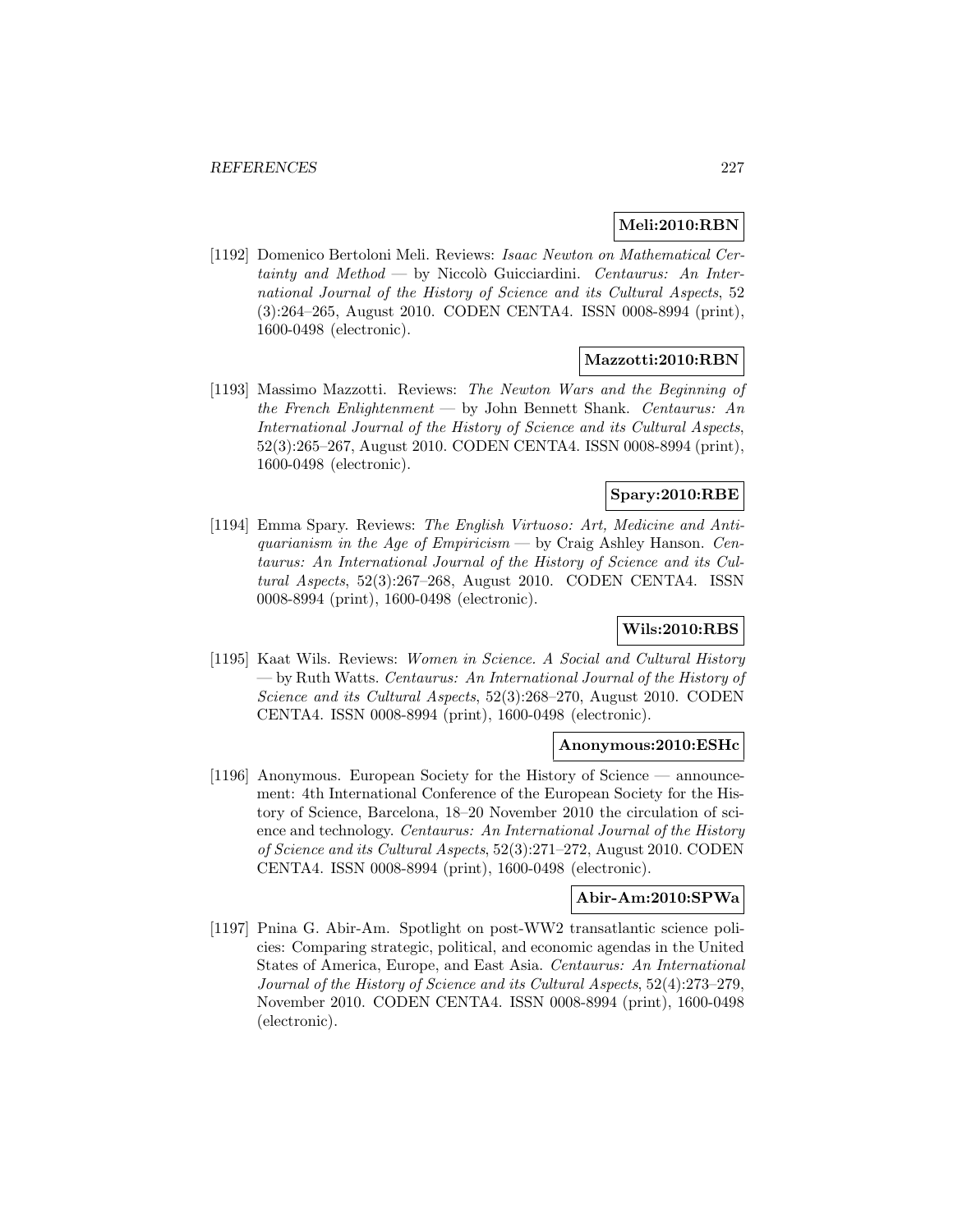## **Krige:2010:SPW**

[1198] John Krige. Spotlight on: Post-WW2 transatlantic science policies: Building the arsenal of knowledge. Centaurus: An International Journal of the History of Science and its Cultural Aspects, 52(4):280–296, November 2010. CODEN CENTA4. ISSN 0008-8994 (print), 1600-0498 (electronic).

# **Oreskes:2010:SPW**

[1199] Naomi Oreskes. Spotlight on: Post-WW2 transatlantic science policies: Science, technology and free enterprise. Centaurus: An International Journal of the History of Science and its Cultural Aspects, 52(4):297–310, November 2010. CODEN CENTA4. ISSN 0008-8994 (print), 1600-0498 (electronic).

# **Doel:2010:SPW**

[1200] Ronald E. Doel. Spotlight on: Post-WW2 transatlantic science policies: Does scientific intelligence matter? Centaurus: An International Journal of the History of Science and its Cultural Aspects, 52(4):311–322, November 2010. CODEN CENTA4. ISSN 0008-8994 (print), 1600-0498 (electronic).

# **Abir-Am:2010:SPWb**

[1201] Pnina G. Abir-Am. Spotlight on: Post-WW2 transatlantic science policies: the Rockefeller Foundation and the post-WW2 transnational ecology of science policy: from solitary splendor in the inter-war era to a 'me too' agenda in the 1950s. Centaurus: An International Journal of the History of Science and its Cultural Aspects, 52(4):323–337, November 2010. CODEN CENTA4. ISSN 0008-8994 (print), 1600-0498 (electronic).

## **Westwick:2010:SPW**

[1202] Peter J. Westwick. Spotlight on: Post-WW2 transatlantic science policies: the international history of the strategic defense initiative: American influence and economic competition in the late cold war. Centaurus: An International Journal of the History of Science and its Cultural Aspects, 52(4):338–351, November 2010. CODEN CENTA4. ISSN 0008- 8994 (print), 1600-0498 (electronic).

## **Cahan:2010:RBH**

[1203] David Cahan. Reviews: Hermann von Helmholtz's Mechanism: the Loss of Certainty. A Study on the Transition from Classical to Modern Philosophy of Nature — by Gregor Schiemann. Centaurus: An International Journal of the History of Science and its Cultural Aspects, 52(4):352–353,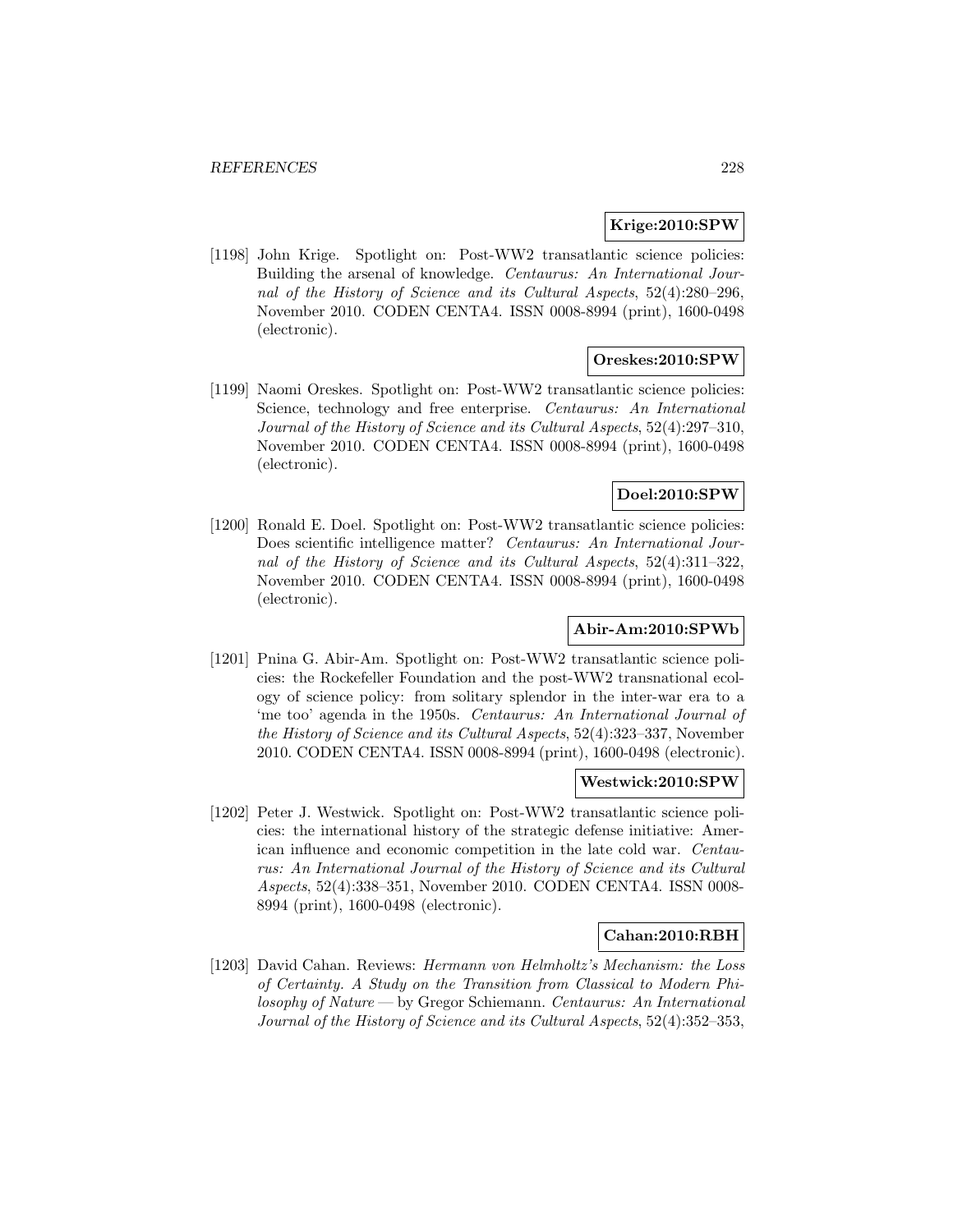November 2010. CODEN CENTA4. ISSN 0008-8994 (print), 1600-0498 (electronic).

# **Brain:2010:RBT**

[1204] Robert Brain. Reviews: A Tenth of a Second: a History — by Jimena Canales. Centaurus: An International Journal of the History of Science and its Cultural Aspects, 52(4):353–355, November 2010. CODEN CENTA4. ISSN 0008-8994 (print), 1600-0498 (electronic).

# **Keene:2010:RBA**

[1205] Melanie Keene. Reviews: Science for All: the Popularization of Science in Early Twentieth–Century Britain — by Peter J. Bowler. Centaurus: An International Journal of the History of Science and its Cultural Aspects, 52(4):355–356, November 2010. CODEN CENTA4. ISSN 0008- 8994 (print), 1600-0498 (electronic).

## **Hughes:2010:RBN**

[1206] Jeff Hughes. Reviews: A Nuclear Winter's Tale: Science and Politics in the  $1980s$  — by Lawrence Badash. Centaurus: An International Journal of the History of Science and its Cultural Aspects, 52(4):356–358, November 2010. CODEN CENTA4. ISSN 0008-8994 (print), 1600-0498 (electronic).

## **Cittadino:2010:RBN**

[1207] Eugene Cittadino. Reviews: Modern Nature: the Rise of the Biological Perspective in Germany — by Lynn K. Nyhart. Centaurus: An International Journal of the History of Science and its Cultural Aspects, 52(4): 358–360, November 2010. CODEN CENTA4. ISSN 0008-8994 (print), 1600-0498 (electronic).

#### **Strbanova:2010:ESH**

[1208] Soña Štrbáňová. European Society for the History of Science — letter from the Future President. Centaurus: An International Journal of the History of Science and its Cultural Aspects, 52(4):361–362, November 2010. CODEN CENTA4. ISSN 0008-8994 (print), 1600-0498 (electronic).

#### **VanBosstraeten:2011:DCC**

[1209] Truus Van Bosstraeten. Dogs and Coca-Cola: Commemorative practices as part of laboratory culture at the Heymans Institute Ghent, 1902–1970. Centaurus: An International Journal of the History of Science and its Cultural Aspects, 53(1):1–30, February 2011. CODEN CENTA4. ISSN 0008-8994 (print), 1600-0498 (electronic).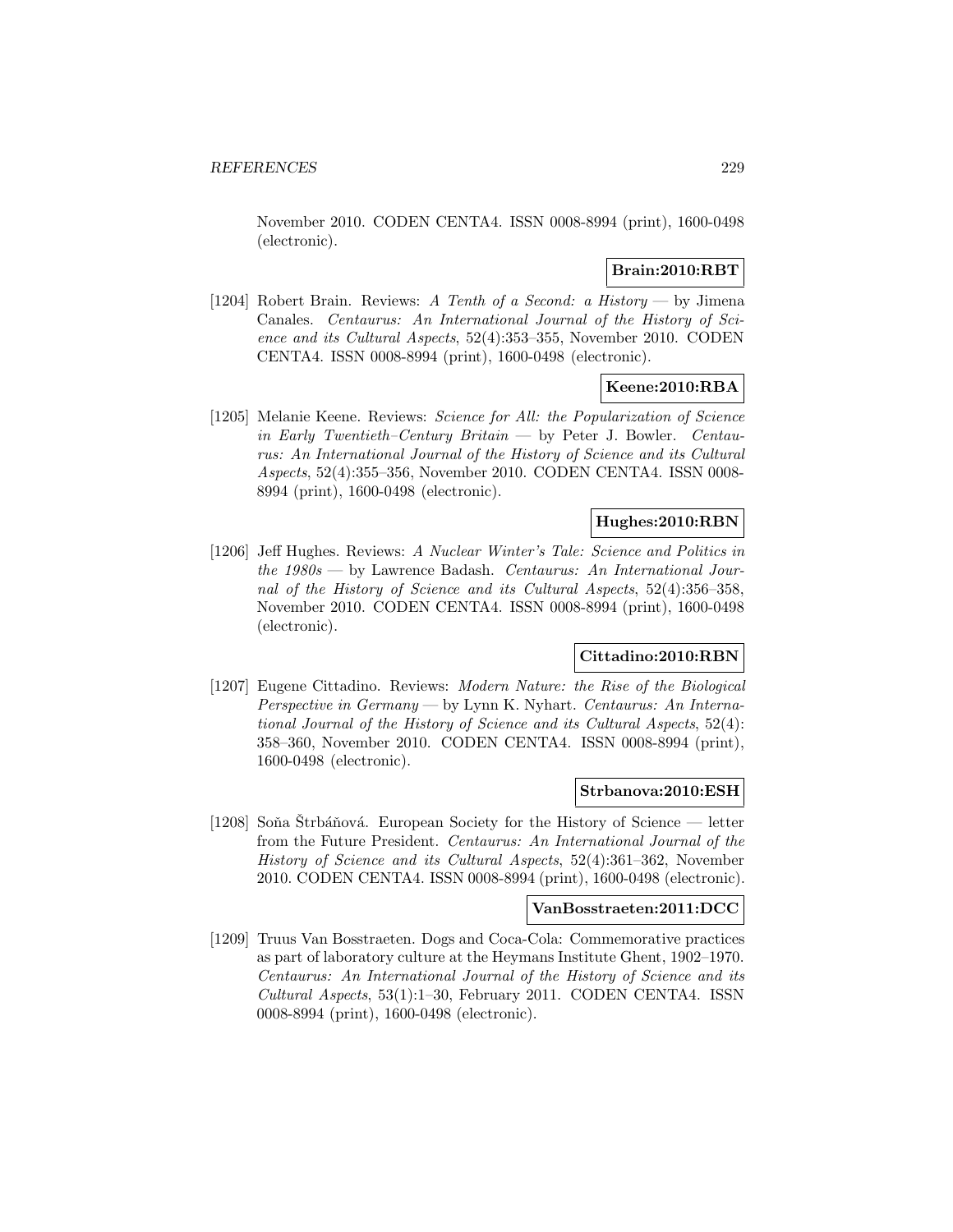#### **Bordoni:2011:BEM**

[1210] Stefano Bordoni. Beyond electromagnetic and mechanical world-views: J. Larmor's models of matter and energy in the early 1890s. Centaurus: An International Journal of the History of Science and its Cultural Aspects, 53(1):31–54, February 2011. CODEN CENTA4. ISSN 0008-8994 (print), 1600-0498 (electronic).

# **Sidoli:2011:HAD**

[1211] Nathan Sidoli. Heron of Alexandria's date. Centaurus: An International Journal of the History of Science and its Cultural Aspects, 53(1):55–61, February 2011. CODEN CENTA4. ISSN 0008-8994 (print), 1600-0498 (electronic).

# **Simon:2011:RBH**

[1212] Jonathan Simon. Reviews: the Historiography of the Chemical Revolution: Patterns of Interpretation in the History of Science — by John McEvoy. Centaurus: An International Journal of the History of Science and its Cultural Aspects, 53(1):62–63, February 2011. CODEN CENTA4. ISSN 0008-8994 (print), 1600-0498 (electronic).

# **Zemplen:2011:RBN**

[1213] Gábor A. Zemplén. Reviews: Autobiography and Natural Science in the Age of Romanticism: Rousseau, Goethe, Thoreau — by Kuhn Bernhard. Centaurus: An International Journal of the History of Science and its Cultural Aspects, 53(1):63–65, February 2011. CODEN CENTA4. ISSN 0008-8994 (print), 1600-0498 (electronic).

## **Giffard:2011:RBF**

[1214] Hermione Giffard. Reviews: Missiles for the Fatherland: Peenemünde, National Socialism and the V-2 Missile — by Michael B. Petersen. Centaurus: An International Journal of the History of Science and its Cultural Aspects, 53(1):65–67, February 2011. CODEN CENTA4. ISSN 0008-8994 (print), 1600-0498 (electronic).

# **Brentjes:2011:RBA**

[1215] Sonja Brentjes. Reviews: Studies in al-Kimyal: Critical Issues in Latin and Arabic Alchemy and Chemistry — Ahmad Y. al-Hassan. Centaurus: An International Journal of the History of Science and its Cultural Aspects, 53(1):67, February 2011. CODEN CENTA4. ISSN 0008-8994 (print), 1600-0498 (electronic).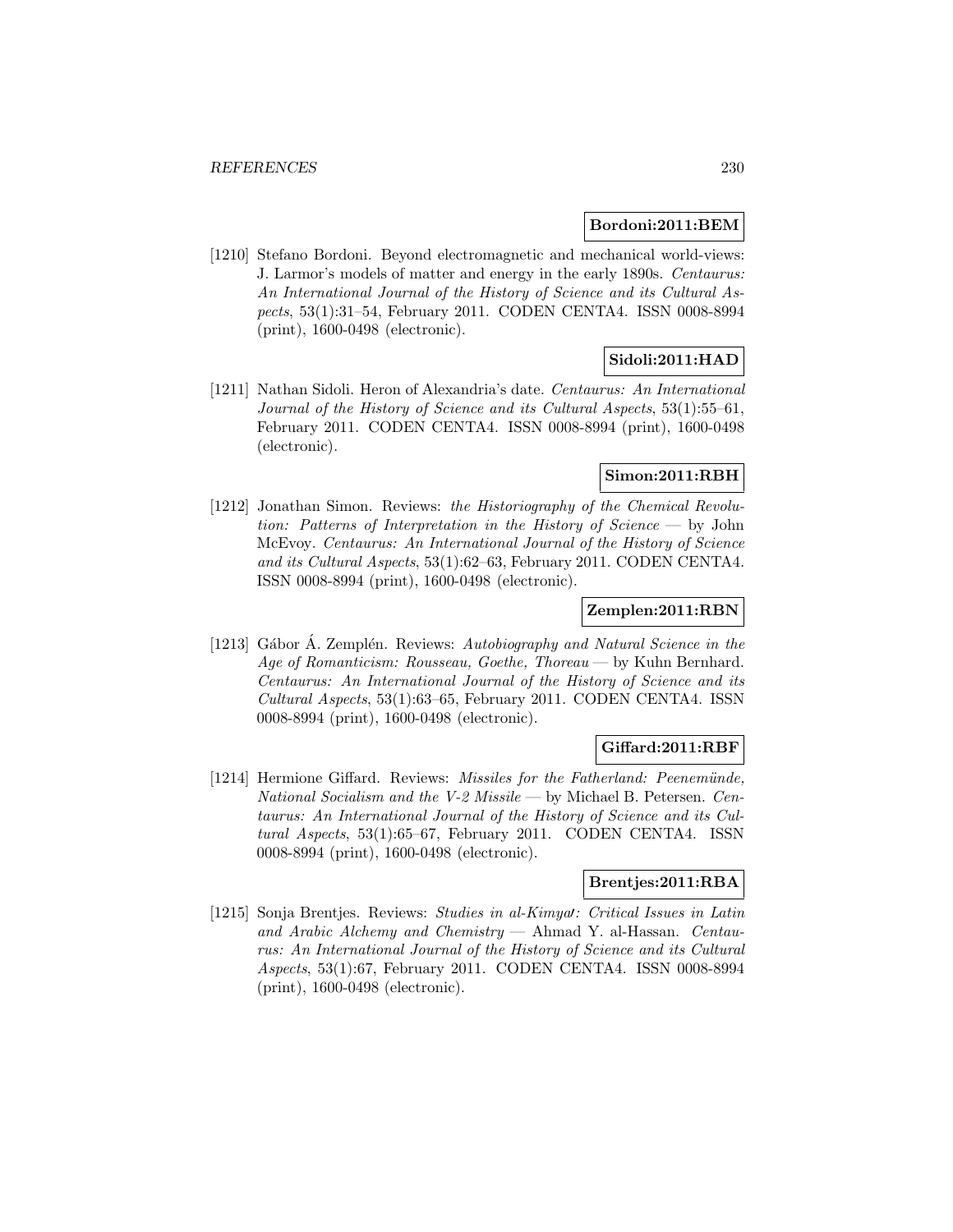# **Roberts:2011:RBW**

[1216] Lissa Roberts. Reviews: James Watt, Chemist: Understanding the Origins of the Steam  $Age$   $-$  by David Philip Miller. Centaurus: An International Journal of the History of Science and its Cultural Aspects, 53 (1):68–69, February 2011. CODEN CENTA4. ISSN 0008-8994 (print), 1600-0498 (electronic).

## **Saetnan:2011:RBS**

[1217] Ann Saetnan. Reviews: The Statistical Mind in Modern Society. The Netherlands  $1850-1940$  — edited by Jacques G. S. J. van Maarseveen, Paul M. M. Klep & Ida H. Stamhuis. Centaurus: An International Journal of the History of Science and its Cultural Aspects, 53(1):69–71, February 2011. CODEN CENTA4. ISSN 0008-8994 (print), 1600-0498 (electronic).

# **Turchetti:2011:RBW**

[1218] Simone Turchetti. Reviews: Uranium Wars. The Scientific Rivalry That Created the Nuclear  $Age - by$  Amir D. Aczel. Centaurus: An International Journal of the History of Science and its Cultural Aspects, 53 (1):71–73, February 2011. CODEN CENTA4. ISSN 0008-8994 (print), 1600-0498 (electronic).

# **Dupre:2011:RBS**

[1219] Sven Dupré. Reviews: the Social and Economic Roots of the Scientific  $Revolution$  — by Gideon Freudenthal & Peter McLaughlin. Centaurus: An International Journal of the History of Science and its Cultural Aspects, 53(1):73–74, February 2011. CODEN CENTA4. ISSN 0008-8994 (print), 1600-0498 (electronic).

#### **Anonymous:2011:ESHa**

[1220] Anonymous. European Society for the History of Science — announcement: the 2010 General Assembly was held at the conclusion of the 4th International Conference of the European Society for the History of Science, in the Institut d'Estudis Catalans, Barcelona, on 20 November 2010. Centaurus: An International Journal of the History of Science and its Cultural Aspects, 53(1):75–76, February 2011. CODEN CENTA4. ISSN 0008-8994 (print), 1600-0498 (electronic).

### **Carneiro:2011:ISI**

[1221] Ana Carneiro and Marianne Klemun. Instruments of science — instruments of geology; introduction to Seeing and measuring, constructing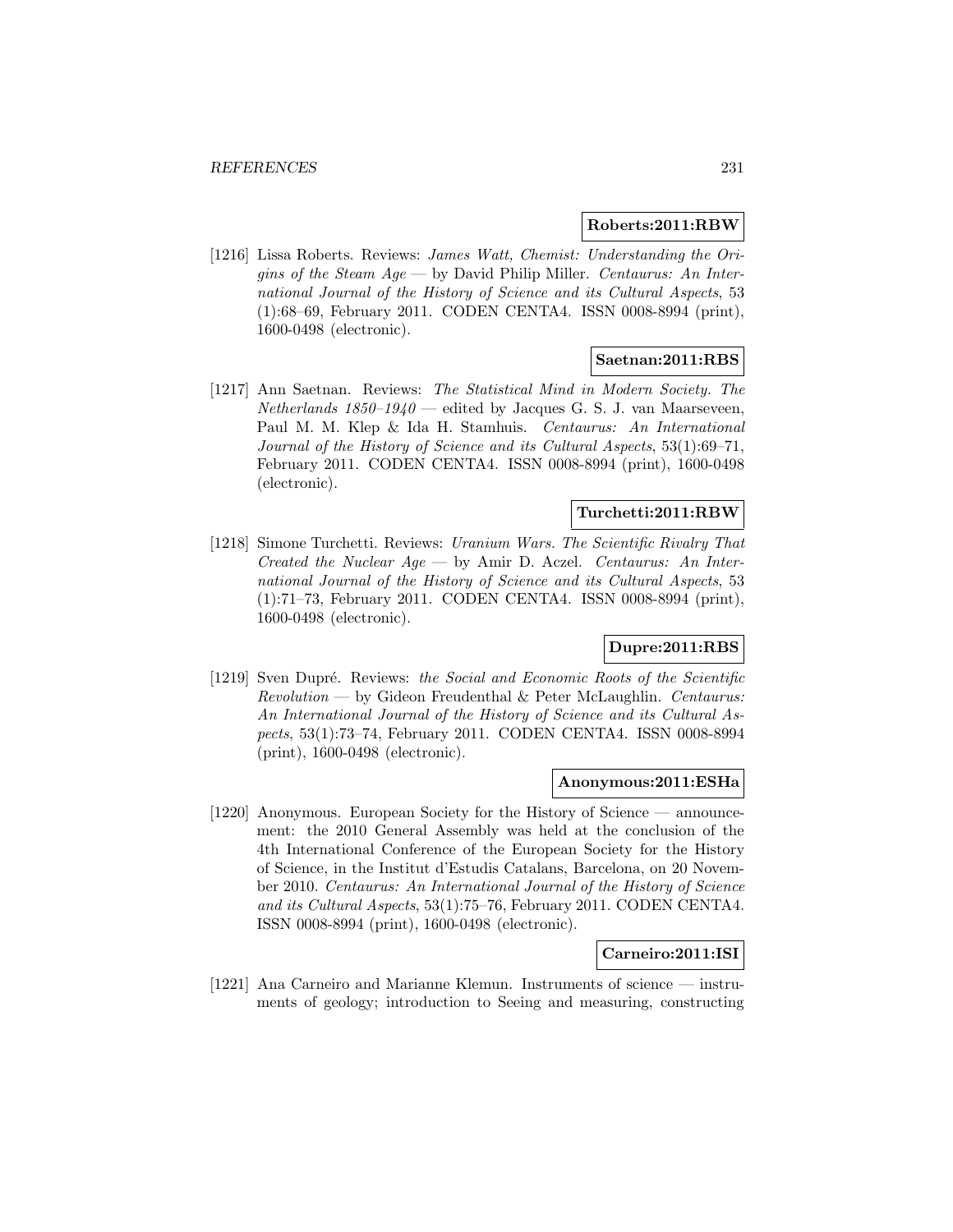and judging: Instruments in the history of the Earth sciences. Centaurus: An International Journal of the History of Science and its Cultural Aspects, 53(2):77–85, May 2011. CODEN CENTA4. ISSN 0008-8994 (print), 1600-0498 (electronic).

# **Klemun:2011:GHF**

[1222] Marianne Klemun. The Geologist's hammer — 'fossil' tool, equipment, instrument and/or badge? Centaurus: An International Journal of the History of Science and its Cultural Aspects, 53(2):86–101, May 2011. CODEN CENTA4. ISSN 0008-8994 (print), 1600-0498 (electronic).

# **Vaccari:2011:TII**

[1223] Ezio Vaccari. Travelling with instruments: Italian geologists in the field in the 18th and 19th centuries. Centaurus: An International Journal of the History of Science and its Cultural Aspects, 53(2):102–115, May 2011. CODEN CENTA4. ISSN 0008-8994 (print), 1600-0498 (electronic).

# **Malaquias:2011:SMI**

[1224] Isabel Malaquias and Manuel S. Pinto. Searching for modernization instruments in the development of Earth sciences in Portugal (18th Century). Centaurus: An International Journal of the History of Science and its Cultural Aspects, 53(2):116–134, May 2011. CODEN CENTA4. ISSN 0008-8994 (print), 1600-0498 (electronic).

# **Brandstetter:2011:TMM**

[1225] Thomas Brandstetter. Time machines: Model experiments in geology. Centaurus: An International Journal of the History of Science and its Cultural Aspects, 53(2):135–145, May 2011. CODEN CENTA4. ISSN 0008-8994 (print), 1600-0498 (electronic).

## **Mota:2011:BLM**

[1226] Teresa Salomé Mota. A bursting landscape in the middle of Portugal: Theories and experiments by Georges Zbyszewski. Centaurus: An International Journal of the History of Science and its Cultural Aspects, 53(2):146–163, May 2011. CODEN CENTA4. ISSN 0008-8994 (print), 1600-0498 (electronic).

#### **DeMFigueiroa:2011:MSA**

[1227] Silvia F. De M. Figueirôa. Minerals scrutinized: Alberto Betim Paes Leme (1883–1938) and the application of spectrography. Centaurus: An International Journal of the History of Science and its Cultural Aspects, 53(2):164–175, May 2011. CODEN CENTA4. ISSN 0008-8994 (print), 1600-0498 (electronic).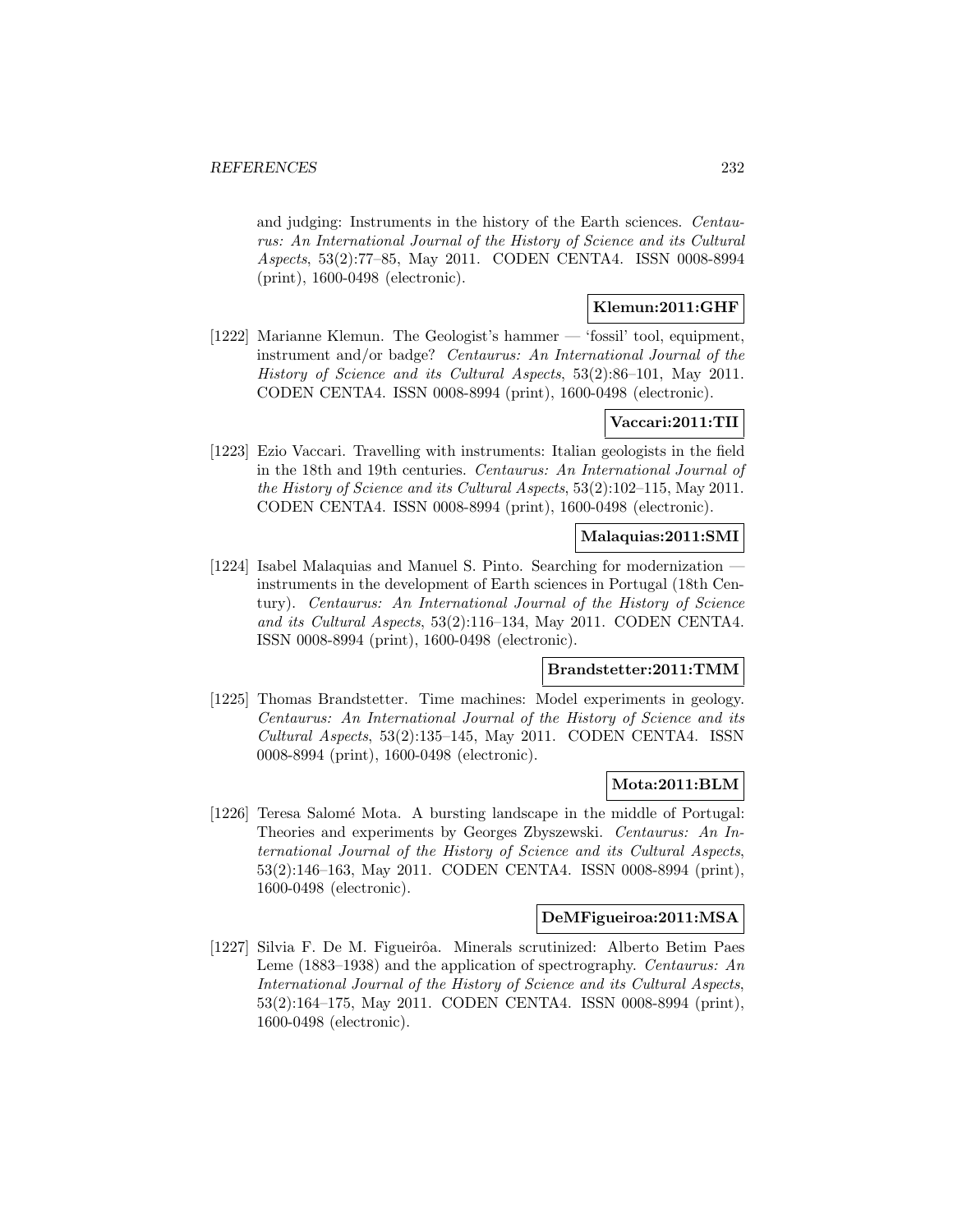# **Good:2011:MIE**

[1228] Gregory A. Good. Measuring the inaccessible Earth: Geomagnetism, in situ measurements, remote sensing, and proxy data. Centaurus: An International Journal of the History of Science and its Cultural Aspects, 53(2):176–189, May 2011. CODEN CENTA4. ISSN 0008-8994 (print), 1600-0498 (electronic).

## **Anonymous:2011:ESHb**

[1229] Anonymous. European Society for the History of Science — announcement: Universities in Central Europe — Crossroads of Scholars from all over the World 29 September 2011–1 October, 2011, Charles University in Prague, Czech Republic, first circular. Centaurus: An International Journal of the History of Science and its Cultural Aspects, 53(2):190– 191, May 2011. CODEN CENTA4. ISSN 0008-8994 (print), 1600-0498 (electronic).

### **Henry:2011:MMN**

[1230] John Henry. 'Mathematics made no contribution to the public weal': Why Jean Fernel (1497–1558) became a physician. Centaurus: An International Journal of the History of Science and its Cultural Aspects, 53 (3):193–220, August 2011. CODEN CENTA4. ISSN 0008-8994 (print), 1600-0498 (electronic).

### **Clutton-Brock:2011:PGT**

[1231] Martin Clutton-Brock and David Topper. The plausibility of Galileo's tidal theory. Centaurus: An International Journal of the History of Science and its Cultural Aspects, 53(3):221–235, August 2011. CODEN CENTA4. ISSN 0008-8994 (print), 1600-0498 (electronic).

#### **Walton:2011:RBE**

[1232] Steven A. Walton. Reviews: Materials and Expertise in Early Modern Europe: Between Market and Laboratory — edited by Ursula Klein and Emma C. Spary. Centaurus: An International Journal of the History of Science and its Cultural Aspects, 53(3):236–237, August 2011. CODEN CENTA4. ISSN 0008-8994 (print), 1600-0498 (electronic).

#### **Qureshi:2011:RBD**

[1233] Sadiah Qureshi. Reviews: Spectacle of Deformity: Freak Shows and  $Modern$  British Culture — by Nadja Durbach. Centaurus: An International Journal of the History of Science and its Cultural Aspects, 53 (3):237–238, August 2011. CODEN CENTA4. ISSN 0008-8994 (print), 1600-0498 (electronic).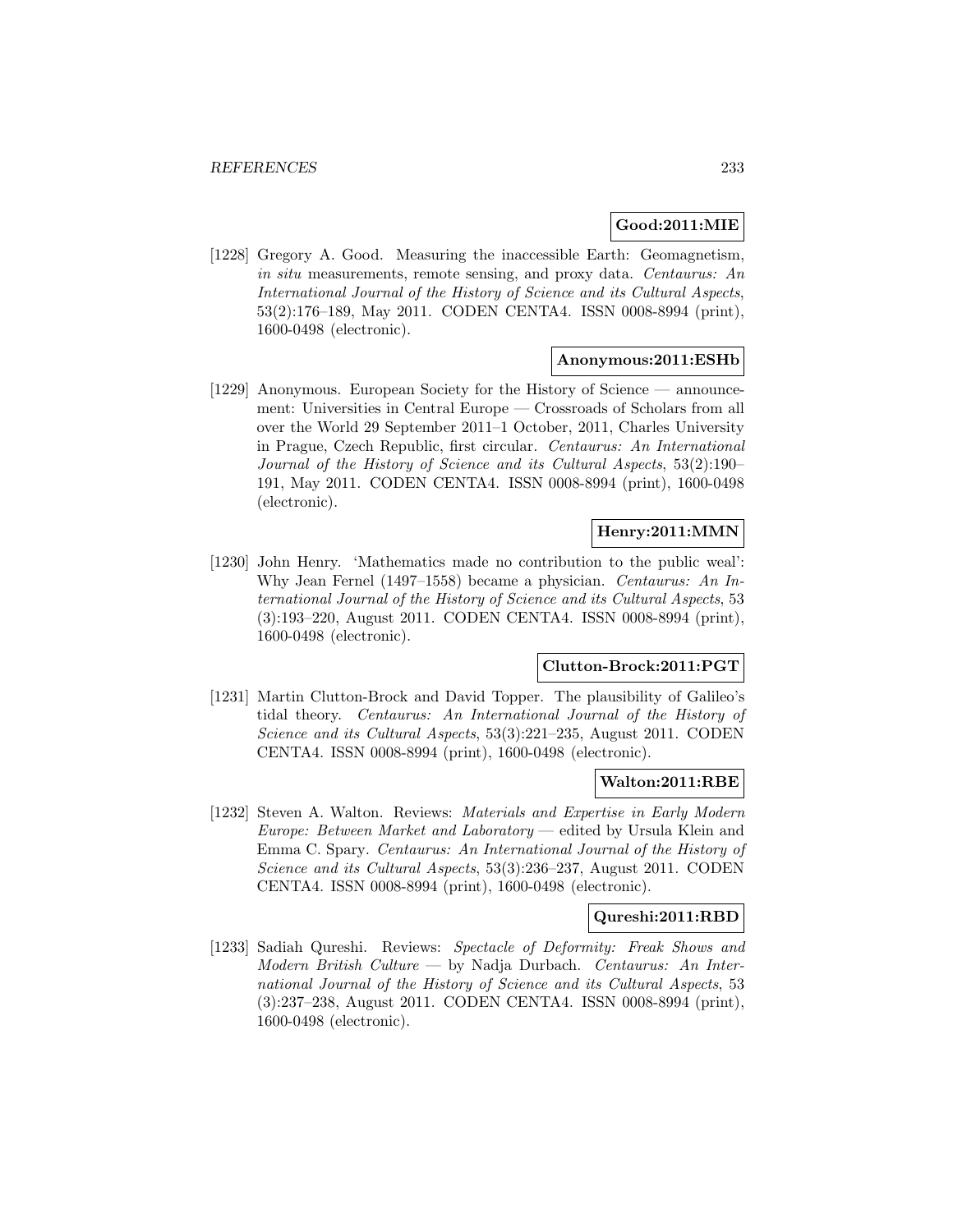## **Faye:2011:RBT**

[1234] Jan Faye. Reviews: Quantum Theory at the Crossroads. Reconsidering the 1927 Solvay Conference — by Guido Bacciagaluppi and Antony Valentini. Centaurus: An International Journal of the History of Science and its Cultural Aspects, 53(3):238–240, August 2011. CODEN CENTA4. ISSN 0008-8994 (print), 1600-0498 (electronic).

# **Thomas:2011:RBF**

[1235] Marion Thomas. Reviews: Looking for a Few Good Males. Female Choice in Evolutionary Biology — by Erika Lorraine Milam. Centaurus: An International Journal of the History of Science and its Cultural Aspects, 53(3):240–242, August 2011. CODEN CENTA4. ISSN 0008-8994 (print), 1600-0498 (electronic).

# **Kwa:2011:RBF**

[1236] Chunglin Kwa. Reviews: Science: a Four Thousand Year History — by Patricia Fara. Centaurus: An International Journal of the History of Science and its Cultural Aspects, 53(3):242–244, August 2011. CODEN CENTA4. ISSN 0008-8994 (print), 1600-0498 (electronic).

#### **Brockliss:2011:RBF**

[1237] Laurence Brockliss. Reviews: Echanges franco-britanniques entre savants ´ depuis le XVIIe siècle. Franco–British Interactions in Science since the Seventeenth Century — edited by Robert Fox and Bernard Joly. Centaurus: An International Journal of the History of Science and its Cultural Aspects, 53(3):244–245, August 2011. CODEN CENTA4. ISSN 0008- 8994 (print), 1600-0498 (electronic).

#### **Vermij:2011:RBA**

[1238] Rienk Vermij. Reviews: Copernicus and the Aristotelian Tradition. Education, Reading, and Philosophy in Copernicus' Path to Heliocentrism by André Goddu. Centaurus: An International Journal of the History of Science and its Cultural Aspects, 53(3):245–247, August 2011. CODEN CENTA4. ISSN 0008-8994 (print), 1600-0498 (electronic).

# **McClellan:2011:RBC**

[1239] James E. McClellan III. Reviews: Knowledge and Colonialism: Eighteenth-Century Travellers in South Africa — by Siegfried Huigen. Centaurus: An International Journal of the History of Science and its Cultural Aspects, 53(3):247–248, August 2011. CODEN CENTA4. ISSN 0008-8994 (print), 1600-0498 (electronic).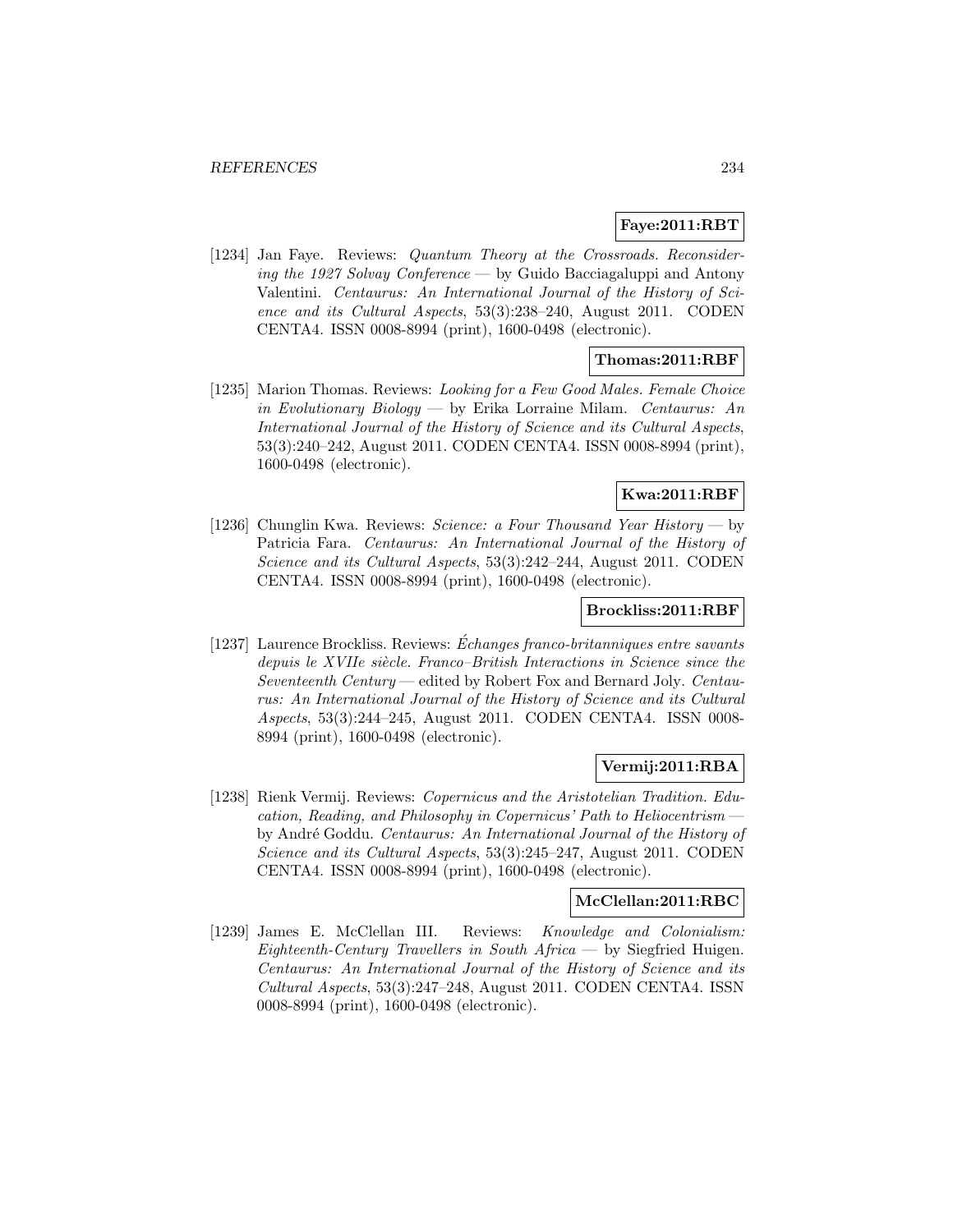## **Hoyrup:2011:RBC**

[1240] Jens Høyrup. Reviews: Mathématiques et connaissance du monde réel avant Galilée. (French) [Mathematics and knowledge of the real world before Galileo] — edited by Rommevaux, Sabine. Centaurus: An International Journal of the History of Science and its Cultural Aspects, 53 (3):248–251, August 2011. CODEN CENTA4. ISSN 0008-8994 (print), 1600-0498 (electronic).

### **Nuvolari:2011:RBP**

[1241] Alessandro Nuvolari. Reviews: Pursuing Power and Light. Technology and Physics from James Watt and Albert Einstein — by Bruce J. Hunt. Centaurus: An International Journal of the History of Science and its Cultural Aspects, 53(3):251–252, August 2011. CODEN CENTA4. ISSN 0008-8994 (print), 1600-0498 (electronic).

# **Pisano:2011:ESHa**

[1242] Raffaele Pisano and M. Rosa Massa-Esteve. European Society for the History of Science. Centaurus: An International Journal of the History of Science and its Cultural Aspects, 53(3):253–254, August 2011. CODEN CENTA4. ISSN 0008-8994 (print), 1600-0498 (electronic).

## **Anonymous:2011:C**

[1243] Anonymous. Corrigendum. Centaurus: An International Journal of the History of Science and its Cultural Aspects, 53(3):255, August 2011. CODEN CENTA4. ISSN 0008-8994 (print), 1600-0498 (electronic).

# **Kragh:2011:CME**

[1244] Helge Kragh. A controversial molecule: the early history of triatomic hydrogen. Centaurus: An International Journal of the History of Science and its Cultural Aspects, 53(4):257–279, November 2011. CODEN CENTA4. ISSN 0008-8994 (print), 1600-0498 (electronic).

# **Onghena:2011:SCS**

[1245] Sofie Onghena. The survival of 19th-Century scientific optimism: the public discourse on science in Belgium in the aftermath of the Great War (ca. 1919–1930). Centaurus: An International Journal of the History of Science and its Cultural Aspects, 53(4):280–305, November 2011. CODEN CENTA4. ISSN 0008-8994 (print), 1600-0498 (electronic).

# **Durand:2011:RSB**

[1246] Antonin Durand and Laurent Mazliak. Revisiting the sources of Borel's interest in probability: Continued fractions, social involvement,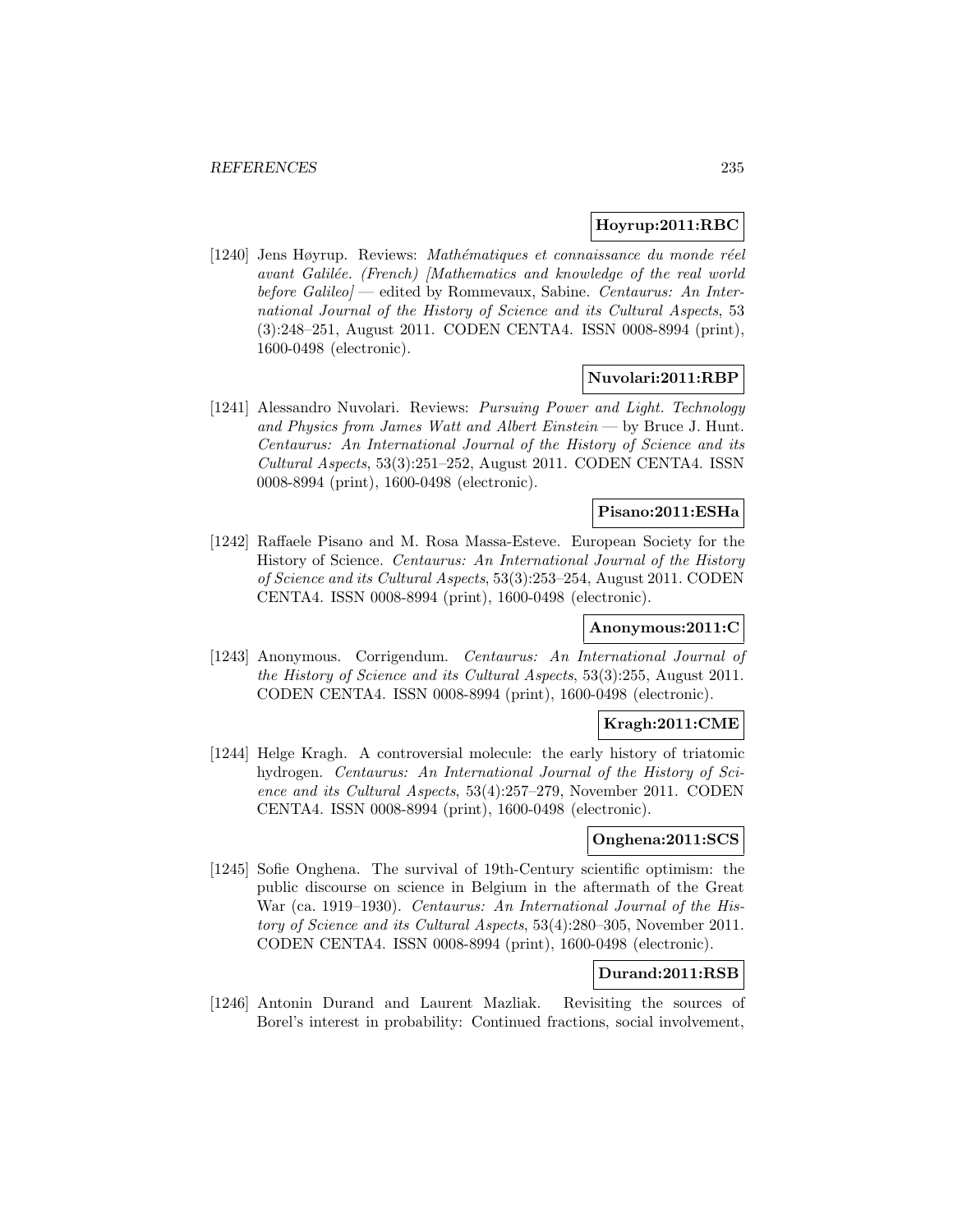Volterra's prolusione. Centaurus: An International Journal of the History of Science and its Cultural Aspects, 53(4):306–332, November 2011. CODEN CENTA4. ISSN 0008-8994 (print), 1600-0498 (electronic).

# **Peckham:2011:RBM**

[1247] Robert Peckham. Reviews: Urban Modernity: Cultural Innovation in the Second Industrial Revolution — by Miriam R. Levin, Sophie Forgan, Martina Hessler, Robert H. Kargon and Morris Low. Centaurus: An International Journal of the History of Science and its Cultural Aspects, 53(4):333–334, November 2011. CODEN CENTA4. ISSN 0008-8994 (print), 1600-0498 (electronic).

# **Tarrant:2011:RBE**

[1248] Neil Tarrant. Reviews: Galileo Engineer — by Matteo Valleriani. Centaurus: An International Journal of the History of Science and its Cultural Aspects, 53(4):334–336, November 2011. CODEN CENTA4. ISSN 0008-8994 (print), 1600-0498 (electronic).

### **Allen:2011:RBI**

[1249] Garland E. Allen. Reviews: *Biology and Ideology: from Descartes to* Dawkins — Edited by Denis Alexander and Ron Numbers. Centaurus: An International Journal of the History of Science and its Cultural Aspects, 53(4):336–338, November 2011. CODEN CENTA4. ISSN 0008- 8994 (print), 1600-0498 (electronic).

# **Valleriani:2011:RBT**

[1250] Matteo Valleriani. Reviews: Explanation and Teleology in Aristotle's Science — by Mariska Leunissen. Centaurus: An International Journal of the History of Science and its Cultural Aspects, 53(4):338–340, November 2011. CODEN CENTA4. ISSN 0008-8994 (print), 1600-0498 (electronic).

# **Chappey:2011:RBN**

[1251] Jean-Luc Chappey. Reviews: Science in the Nursery. The Popularisation of Science in Britain and France, 1761–1901 — Edited by Laurence Tailarach-Vielmas. Centaurus: An International Journal of the History of Science and its Cultural Aspects, 53(4):340–342, November 2011. CO-DEN CENTA4. ISSN 0008-8994 (print), 1600-0498 (electronic).

### **Thomas:2011:RBS**

[1252] William Thomas. Reviews: Higher Speculations: Grand Theories and Failed Revolutions in Physics and Cosmology — by Helge Kragh. Cen-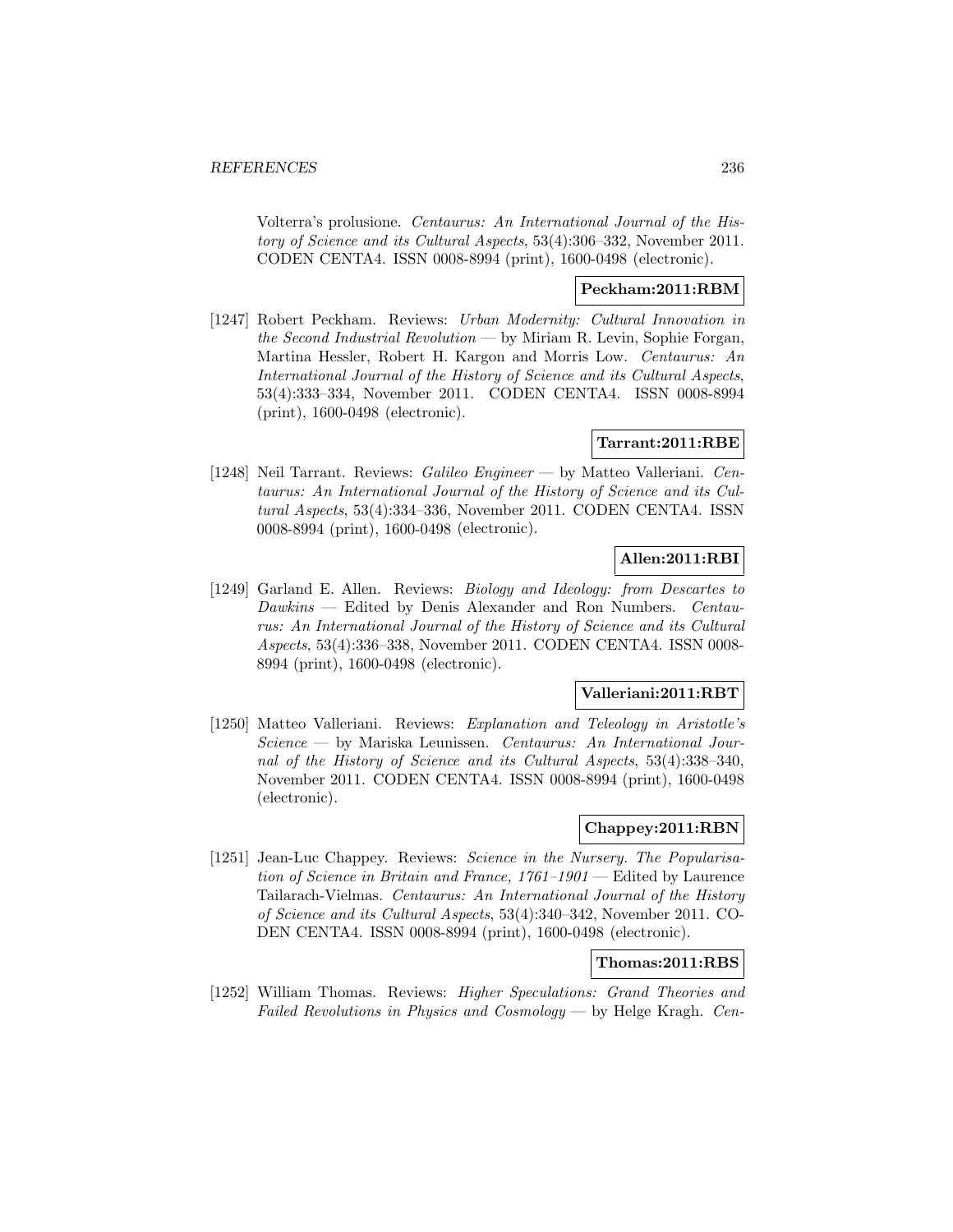taurus: An International Journal of the History of Science and its Cultural Aspects, 53(4):342–343, November 2011. CODEN CENTA4. ISSN 0008-8994 (print), 1600-0498 (electronic).

# **Hutton:2011:RBW**

[1253] Sarah Hutton. Reviews: Reconfiguring the World: Nature, God, and Human Understanding from the Middle Ages to Early Modern Europe — by Margaret J. Osler. Centaurus: An International Journal of the History of Science and its Cultural Aspects, 53(4):343–345, November 2011. CODEN CENTA4. ISSN 0008-8994 (print), 1600-0498 (electronic).

# **Pisano:2011:ESHb**

[1254] Raffaele Pisano. European Society for the History of Science. Centaurus: An International Journal of the History of Science and its Cultural Aspects, 53(4):346–347, November 2011. CODEN CENTA4. ISSN 0008- 8994 (print), 1600-0498 (electronic).

# **Tybjerg:2012:ICC**

[1255] Karin Tybjerg. Introduction: Cosmos and cogwheels — the work of Ole Rømer (1644–1710). Centaurus: An International Journal of the History of Science and its Cultural Aspects, 54(1):1–3, February 2012. CODEN CENTA4. ISSN 0008-8994 (print), 1600-0498 (electronic).

## **Kristensen:2012:RJS**

[1256] Leif Kahl Kristensen and Kurt Møller Pedersen. Roemer, Jupiter's satellites and the velocity of light. Centaurus: An International Journal of the History of Science and its Cultural Aspects, 54(1):4–38, February 2012. CODEN CENTA4. ISSN 0008-8994 (print), 1600-0498 (electronic).

## **Willmoth:2012:RFC**

[1257] Frances Willmoth. Römer, Flamsteed, Cassini and the speed of light. Centaurus: An International Journal of the History of Science and its Cultural Aspects, 54(1):39–57, February 2012. CODEN CENTA4. ISSN 0008-8994 (print), 1600-0498 (electronic).

### **Dijksterhuis:2012:CPI**

[1258] Fokko Jan Dijksterhuis. Conjunctions in Paris: Interactions between Rømer and Huygens. Centaurus: An International Journal of the History of Science and its Cultural Aspects, 54(1):58–76, February 2012. CODEN CENTA4. ISSN 0008-8994 (print), 1600-0498 (electronic).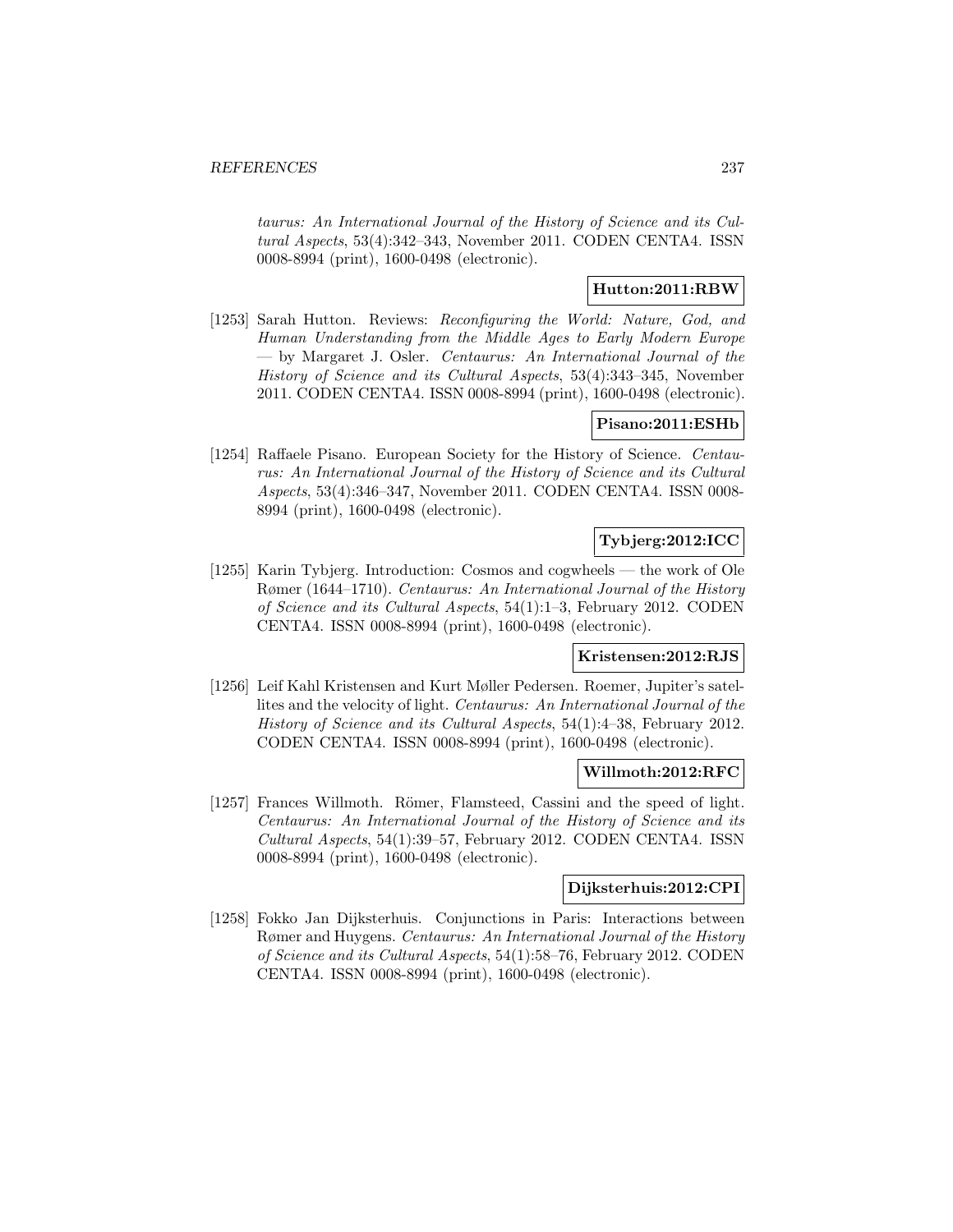## **Tybjerg:2012:SHS**

[1259] Karin Tybjerg. 'Senses and Hands to the Same Degree as Thought' — Ole Rømer's mechanical astronomy. Centaurus: An International Journal of the History of Science and its Cultural Aspects, 54(1):77–102, February 2012. CODEN CENTA4. ISSN 0008-8994 (print), 1600-0498 (electronic).

### **Strbanova:2012:ESHa**

[1260] Soňa Štrbáňová and Milada Sekyrková. European Society for the History of Science. Centaurus: An International Journal of the History of Science and its Cultural Aspects, 54(1):103–104, February 2012. CODEN CENTA4. ISSN 0008-8994 (print), 1600-0498 (electronic).

# **VanWyhe:2012:AHD**

[1261] John Van Wyhe and Mark J. Pallen. The 'Annie Hypothesis': Did the death of his daughter cause Darwin to 'give up Christianity'? Centaurus: An International Journal of the History of Science and its Cultural Aspects, 54(2):105–123, May 2012. CODEN CENTA4. ISSN 0008-8994 (print), 1600-0498 (electronic).

# **Bordoni:2012:UBMa**

[1262] Stefano Bordoni. Unearthing a buried memory: Duhem's third way to thermodynamics. Part 1. Centaurus: An International Journal of the History of Science and its Cultural Aspects, 54(2):124–147, May 2012. CODEN CENTA4. ISSN 0008-8994 (print), 1600-0498 (electronic).

#### **Norton:2012:ARA**

[1263] John D. Norton and Bryan W. Roberts. Article with response: Article: Galileo's refutation of the speed-distance law of fall rehabilitated. Centaurus: An International Journal of the History of Science and its Cultural Aspects, 54(2):148–164, May 2012. CODEN CENTA4. ISSN 0008-8994 (print), 1600-0498 (electronic).

#### **Palmerino:2012:ARR**

[1264] Carla Rita Palmerino. Article with response: Response: Aggregating speeds and scaling motions: a response to Norton and Roberts. Centaurus: An International Journal of the History of Science and its Cultural Aspects, 54(2):165–176, May 2012. CODEN CENTA4. ISSN 0008-8994 (print), 1600-0498 (electronic).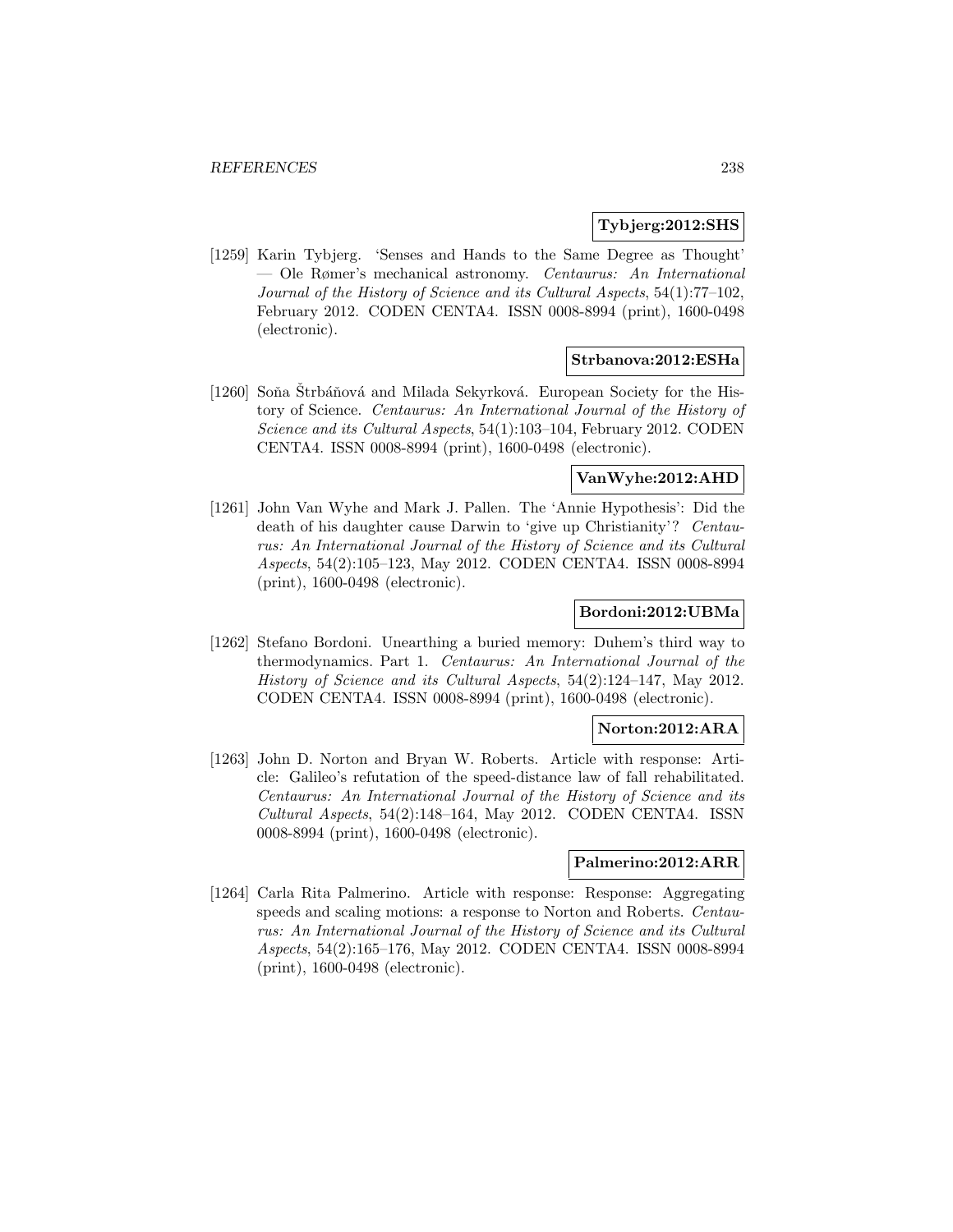# **Laird:2012:ARR**

[1265] W. R. Laird. Article with response: Response: Stillman Drake on Salviati's Proof. Centaurus: An International Journal of the History of Science and its Cultural Aspects, 54(2):177–181, May 2012. CODEN CENTA4. ISSN 0008-8994 (print), 1600-0498 (electronic).

# **Norton:2012:ARR**

[1266] John D. Norton and Bryan W. Roberts. Article with response: Reply to response: the scaling of speeds and distances in Galileo's two new sciences: a reply to Palmerino and Laird. Centaurus: An International Journal of the History of Science and its Cultural Aspects, 54(2):182– 191, May 2012. CODEN CENTA4. ISSN 0008-8994 (print), 1600-0498 (electronic).

# **Robson:2012:RBN**

[1267] Eleanor Robson. Reviews: Wrestling with Nature: From Omens to Science — edited by Peter Harrison, Ronald L. Numbers and Michael H. Shank. Centaurus: An International Journal of the History of Science and its Cultural Aspects, 54(2):192–193, May 2012. CODEN CENTA4. ISSN 0008-8994 (print), 1600-0498 (electronic).

## **Holmes:2012:RBW**

[1268] John Holmes. Reviews: Darwin the Writer — by George Levine. Centaurus: An International Journal of the History of Science and its Cultural Aspects, 54(2):193–194, May 2012. CODEN CENTA4. ISSN 0008-8994 (print), 1600-0498 (electronic).

# **Mandelbrote:2012:RBS**

[1269] Scott Mandelbrote. Reviews: Selling Science in the Age of Newton. Advertising and the Commoditization of Knowledge  $-$  by Jeffrey R. Wigelsworth. Centaurus: An International Journal of the History of Science and its Cultural Aspects, 54(2):194–196, May 2012. CODEN CENTA4. ISSN 0008-8994 (print), 1600-0498 (electronic).

#### **Lehner:2012:RBU**

[1270] Christoph Lehner. Reviews: Einstein's Unification — by Jeroen van Dongen. Centaurus: An International Journal of the History of Science and its Cultural Aspects, 54(2):196–199, May 2012. CODEN CENTA4. ISSN 0008-8994 (print), 1600-0498 (electronic).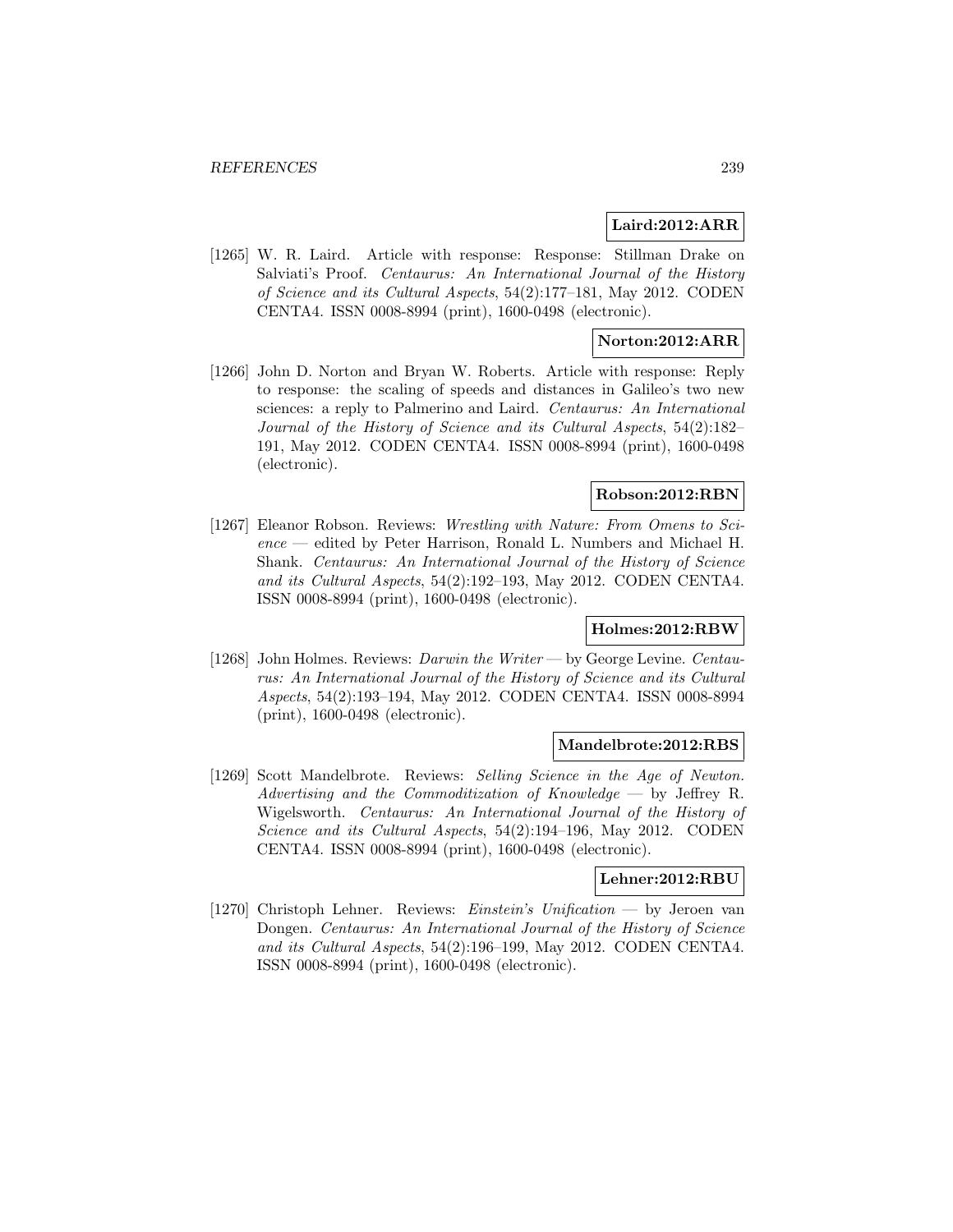### **Truitt:2012:RBD**

[1271] E. R. Truitt. Reviews: Sublime Dreams of Living Machines: the Automaton in the European Imagination — by Minsoo Kang. Centaurus: An International Journal of the History of Science and its Cultural Aspects, 54(2):199–200, May 2012. CODEN CENTA4. ISSN 0008-8994 (print), 1600-0498 (electronic).

# **Fangerau:2012:RBM**

[1272] Heiner Fangerau. Reviews: Forensic Medicine in Western Society: a History — by Katherine D. Watson. Centaurus: An International Journal of the History of Science and its Cultural Aspects, 54(2):200–201, May 2012. CODEN CENTA4. ISSN 0008-8994 (print), 1600-0498 (electronic).

#### **Pisano:2012:ESHa**

[1273] Raffaele Pisano. European Society for the History of Science. Centaurus: An International Journal of the History of Science and its Cultural Aspects, 54(2):202–203, May 2012. CODEN CENTA4. ISSN 0008-8994 (print), 1600-0498 (electronic).

## **Turchetti:2012:SSB**

[1274] Simone Turchetti. Sword, shield and buoys: a history of the NATO Sub-Committee on Oceanographic Research, 1959–1973. Centaurus: An International Journal of the History of Science and its Cultural Aspects, 54(3):205–231, August 2012. CODEN CENTA4. ISSN 0008-8994 (print), 1600-0498 (electronic).

### **Bordoni:2012:UBMb**

[1275] Stefano Bordoni. Unearthing a buried memory: Duhem's third way to thermodynamics. Part 2. Centaurus: An International Journal of the History of Science and its Cultural Aspects, 54(3):232–249, August 2012. CODEN CENTA4. ISSN 0008-8994 (print), 1600-0498 (electronic).

#### **Kragh:2012:RBS**

[1276] Helge Kragh. Reviews: A Short History of Scientific Thought — by John Henry. Centaurus: An International Journal of the History of Science and its Cultural Aspects, 54(3):250–251, August 2012. CODEN CENTA4. ISSN 0008-8994 (print), 1600-0498 (electronic).

#### **Ahnert:2012:RBE**

[1277] Thomas Ahnert. Reviews: Considerations, Encouragements, Improvements. Die Select Society in Edinburgh,  $1754-1764$  — by Iris Fleßenkämper. Centaurus: An International Journal of the History of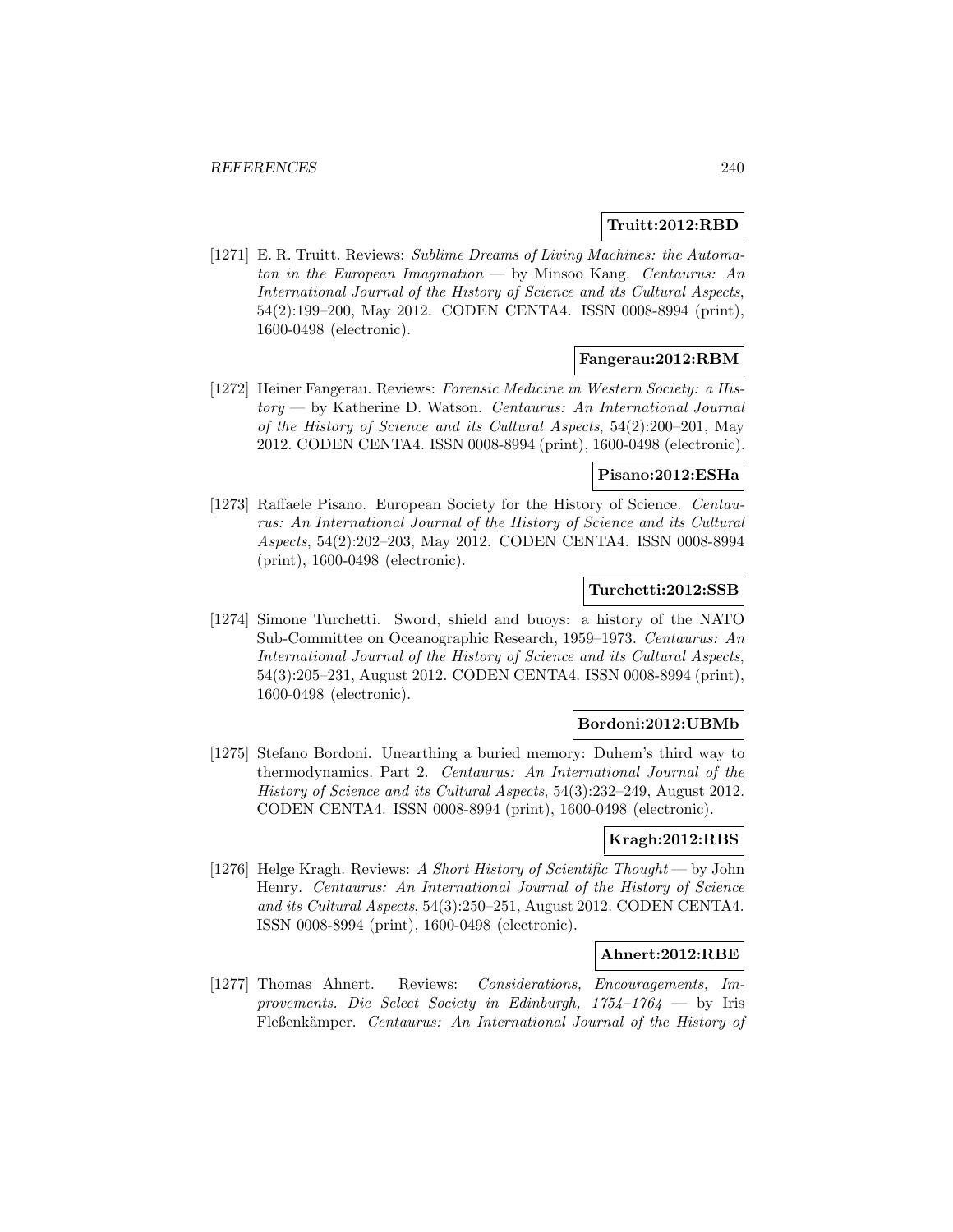Science and its Cultural Aspects, 54(3):251–252, August 2012. CODEN CENTA4. ISSN 0008-8994 (print), 1600-0498 (electronic).

### **Niekerk:2012:RBA**

[1278] Carl Niekerk. Reviews: The Anatomy of Blackness: Science and Slavery in an Age of Enlightenment — by Andrew S. Curran. Centaurus: An International Journal of the History of Science and its Cultural Aspects, 54(3):252–254, August 2012. CODEN CENTA4. ISSN 0008-8994 (print), 1600-0498 (electronic).

## **Phillips:2012:RBA**

[1279] Denise Phillips. Reviews: Wissen, Arbeit, Freundschaft. Okonomien und ¨ soziale Beziehungen an den Akademien in London, Paris und Berlin um  $1700$  — by Sebastian Kühn. Centaurus: An International Journal of the History of Science and its Cultural Aspects, 54(3):254–255, August 2012. CODEN CENTA4. ISSN 0008-8994 (print), 1600-0498 (electronic).

# **Hunter:2012:RBM**

[1280] Matthew C. Hunter. Reviews: Silent Messengers: the Circulation of Material Objects of Knowledge in the Early Modern Low Countries edited by Sven Dupré and Christoph Lüthy. Centaurus: An International Journal of the History of Science and its Cultural Aspects, 54(3):255–257, August 2012. CODEN CENTA4. ISSN 0008-8994 (print), 1600-0498 (electronic).

## **Dahms:2012:RBP**

[1281] Hans-Joachim Dahms. Reviews: Michael Polanyi and his Generation. Origins of the Social Construction of Science — by Mary Jo Nye. Centaurus: An International Journal of the History of Science and its Cultural Aspects, 54(3):257–259, August 2012. CODEN CENTA4. ISSN 0008-8994 (print), 1600-0498 (electronic).

## **Nathoo:2012:RBC**

[1282] Ayesha Nathoo. Reviews: Tissue Culture in Science and Society: the Public Life of a Biological Technique in Twentieth Century Britain by Duncan Wilson. Centaurus: An International Journal of the History of Science and its Cultural Aspects, 54(3):259–261, August 2012. CODEN CENTA4. ISSN 0008-8994 (print), 1600-0498 (electronic).

# **Strbanova:2012:ESHb**

[1283] Soňa Strbáňová. European Society for the History of Science: the Moscow S. I. Vavilov Institute for the History of Science and Technology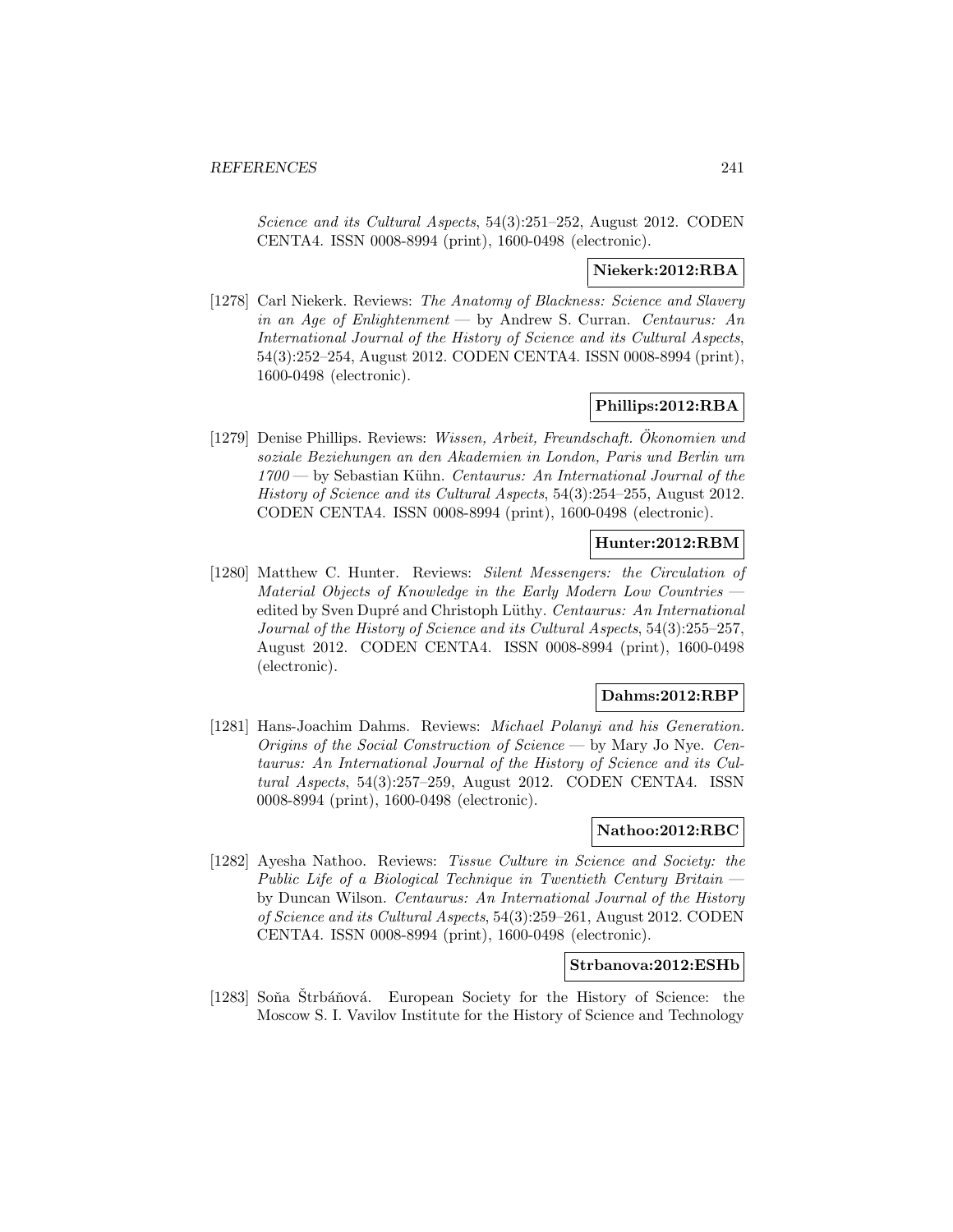celebrates its eightieth anniversary. Centaurus: An International Journal of the History of Science and its Cultural Aspects, 54(3):262–264, August 2012. CODEN CENTA4. ISSN 0008-8994 (print), 1600-0498 (electronic).

# **Elbers:2012:ENF**

[1284] Astrid Elbers. The establishment of the new field of radio astronomy in the Post-War Netherlands: a search for Allies and funding. Centaurus: An International Journal of the History of Science and its Cultural Aspects, 54(4):265–285, November 2012. CODEN CENTA4. ISSN 0008- 8994 (print), 1600-0498 (electronic).

# **Rossiter:2012:SUPa**

[1285] Margaret W. Rossiter. Spotlight on: Using the past to enhance the future: Introduction to spotlight on using the past to enhance the future. Centaurus: An International Journal of the History of Science and its Cultural Aspects, 54(4):286–287, November 2012. CODEN CENTA4. ISSN 0008-8994 (print), 1600-0498 (electronic).

# **Rossiter:2012:SUPb**

[1286] Margaret W. Rossiter. Spotlight on: Using the past to enhance the future: the more you look, the more you find: Archives of recent American women scientists. Centaurus: An International Journal of the History of Science and its Cultural Aspects, 54(4):288–291, November 2012. CO-DEN CENTA4. ISSN 0008-8994 (print), 1600-0498 (electronic).

#### **Zanish-Belcher:2012:SUP**

[1287] Tanya Zanish-Belcher. Spotlight on: Using the past to enhance the future: the archives of women in science and engineering and future directions for oral history: Questions for women scientists. Centaurus: An International Journal of the History of Science and its Cultural Aspects, 54(4):292–298, November 2012. CODEN CENTA4. ISSN 0008-8994 (print), 1600-0498 (electronic).

## **Eller:2012:SUP**

[1288] Troy Eller. Spotlight on: Using the past to enhance the future: Publicity, recruitment, and history: Society of women engineers. Centaurus: An International Journal of the History of Science and its Cultural Aspects, 54(4):299–304, November 2012. CODEN CENTA4. ISSN 0008-8994 (print), 1600-0498 (electronic).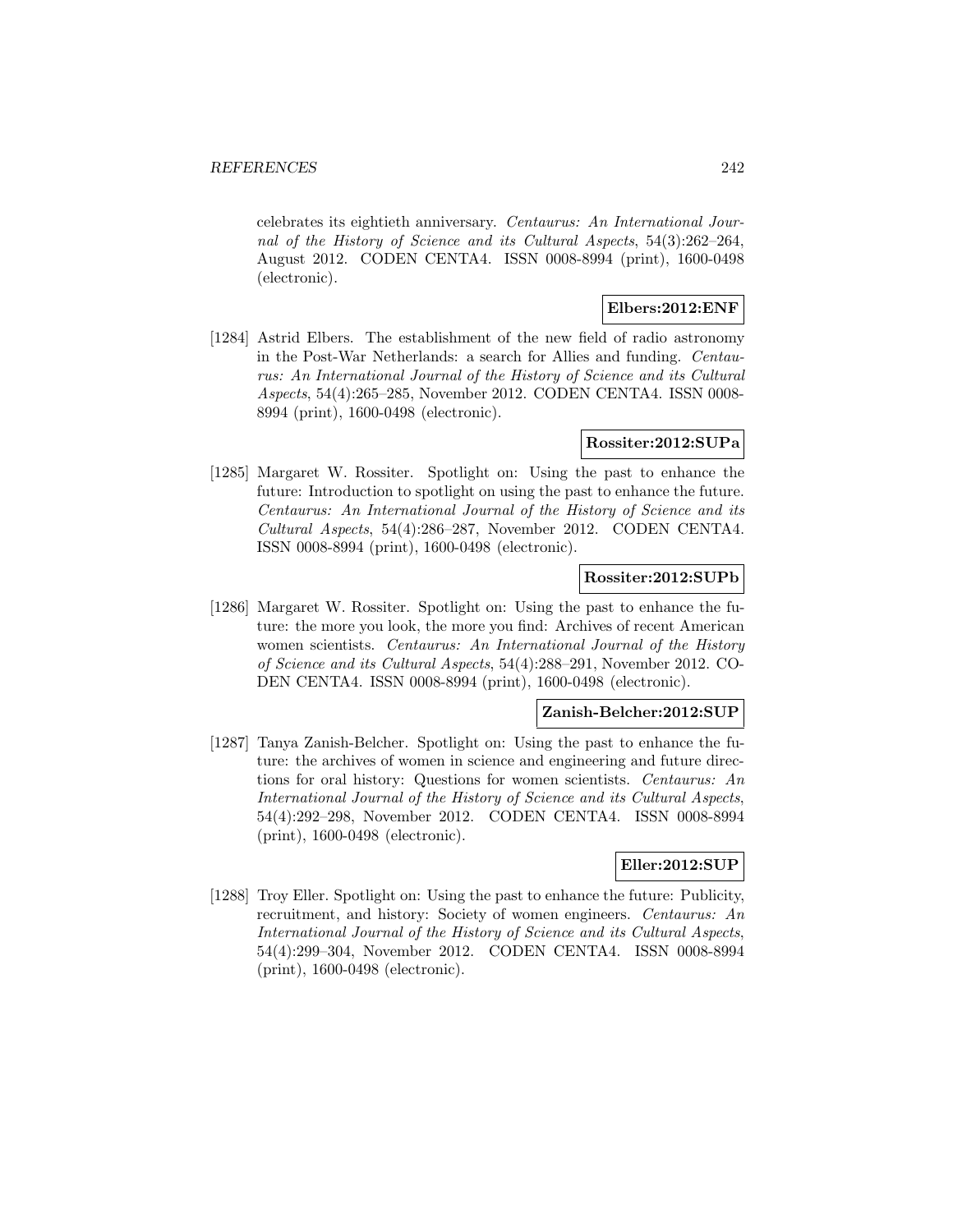## **Sedgwick:2012:SUP**

[1289] Jessica Sedgwick. Spotlight on: Using the past to enhance the future: the archives for women in medicine: Documenting Women's experiences and contributions at Harvard medical school. Centaurus: An International Journal of the History of Science and its Cultural Aspects, 54(4):305–310, November 2012. CODEN CENTA4. ISSN 0008-8994 (print), 1600-0498 (electronic).

## **Gavroglu:2012:ERS**

[1290] Kostas Gavroğlu. Essay review: the STEP (Science and Technology in the European Periphery) initiative: Attempting to historicize the notion of European science. Centaurus: An International Journal of the History of Science and its Cultural Aspects, 54(4):311–327, November 2012. CODEN CENTA4. ISSN 0008-8994 (print), 1600-0498 (electronic).

# **Peeters:2012:RBM**

[1291] Evert Peeters. Reviews: Technology and the Making of The Netherlands. The Age of Contested Modernization,  $1890-1970$  – Edited by Schot H. Lintsen and A. Rip. Centaurus: An International Journal of the History of Science and its Cultural Aspects, 54(4):328–329, November 2012. CODEN CENTA4. ISSN 0008-8994 (print), 1600-0498 (electronic).

#### **Pisano:2012:ESHb**

[1292] Raffaele Pisano. European Society for the History of Science. Centaurus: An International Journal of the History of Science and its Cultural Aspects, 54(4):330–331, November 2012. CODEN CENTA4. ISSN 0008- 8994 (print), 1600-0498 (electronic).

### **Kirchner:2013:CTM**

[1293] Eric Kirchner and Mohammad Bagheri. Color theory in Medieval Islamic lapidaries: Nıshābūrı, Tūsı and Kāshānı. Centaurus: An International Journal of the History of Science and its Cultural Aspects, 55(1):1–19, February 2013. CODEN CENTA4. ISSN 0008-8994 (print), 1600-0498 (electronic).

# **Blumenthal:2013:LAC**

[1294] Geoffrey Blumenthal. On Lavoisier's achievement in chemistry. Centaurus: An International Journal of the History of Science and its Cultural Aspects, 55(1):20–47, February 2013. CODEN CENTA4. ISSN 0008-8994 (print), 1600-0498 (electronic).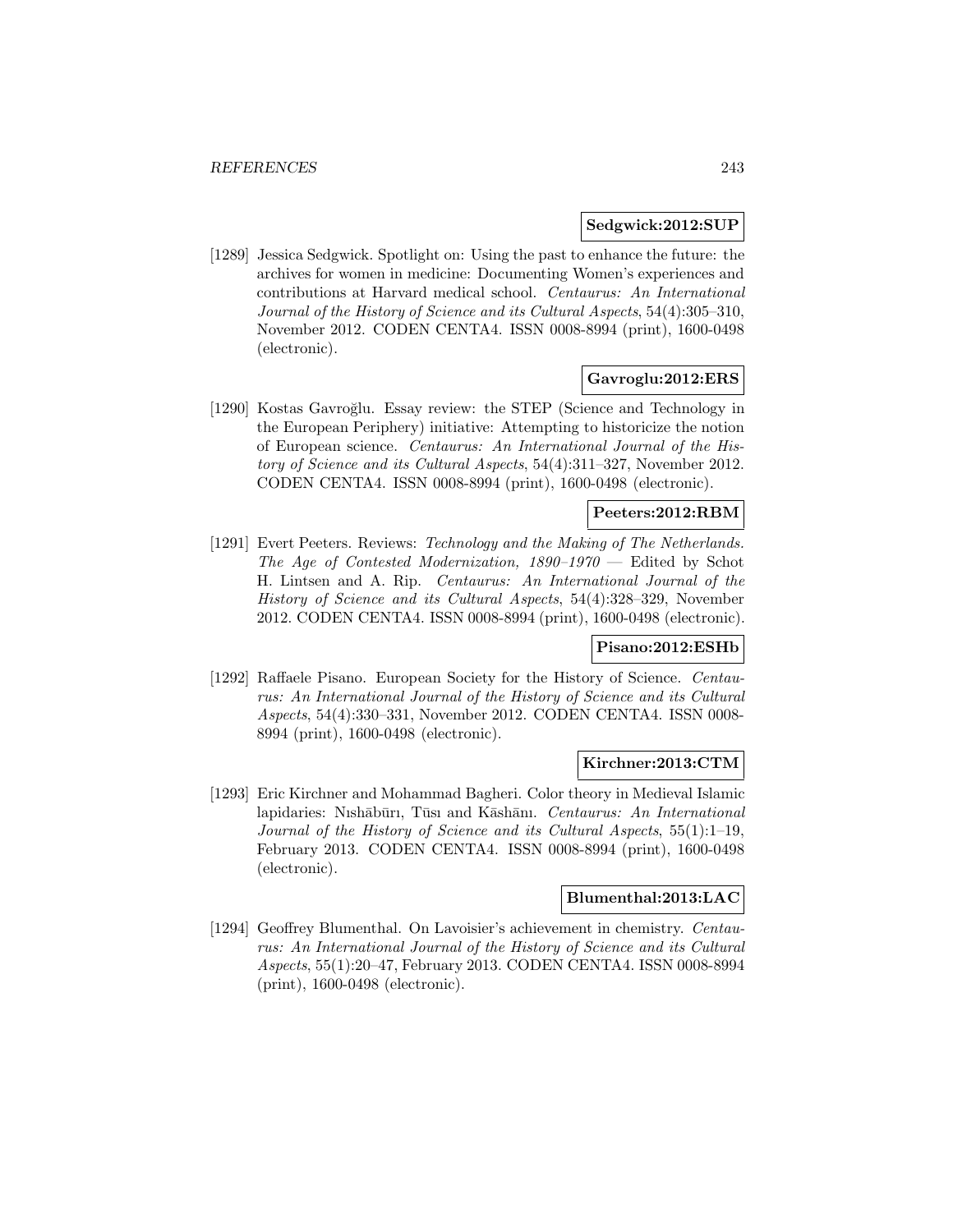### **Cook:2013:RBC**

[1295] Harold J. Cook. Reviews: Inventing Chemistry: Herman Boerhaave and the Reform of the Chemical Arts — by John C. Powers. Centaurus: An International Journal of the History of Science and its Cultural Aspects, 55(1):48–49, February 2013. CODEN CENTA4. ISSN 0008-8994 (print), 1600-0498 (electronic).

# **Lamy:2013:RBC**

[1296] Jérôme Lamy. Reviews: Into the Cosmo. Space Exploration and Soviet Culture — edited by James T. Andrew and Asif A. Siddiqi. Centaurus: An International Journal of the History of Science and its Cultural Aspects, 55(1):49–50, February 2013. CODEN CENTA4. ISSN 0008-8994 (print), 1600-0498 (electronic).

# **Muller-Sievers:2013:RBR**

[1297] Helmut Muller-Sievers. Reviews: The Romantic Machine. Utopian Science and Technology after Napoleon — by John Tresch. Centaurus: An International Journal of the History of Science and its Cultural Aspects, 55(1):50–52, February 2013. CODEN CENTA4. ISSN 0008-8994 (print), 1600-0498 (electronic).

# **Romano:2013:RBD**

[1298] Elisa Romano. Reviews: What Did the Romans Know? An Inquiry into Science and Worldmaking — by Daryn Lehoux. Centaurus: An International Journal of the History of Science and its Cultural Aspects, 55(1):52–54, February 2013. CODEN CENTA4. ISSN 0008-8994 (print), 1600-0498 (electronic).

## **Kemper:2013:RBP**

[1299] Claudia Kemper. Reviews: The Pontecorvo Affair: a Cold War Defection and Nuclear Physics — by Simone Turchetti. Centaurus: An International Journal of the History of Science and its Cultural Aspects, 55(1):54–56, February 2013. CODEN CENTA4. ISSN 0008-8994 (print), 1600-0498 (electronic).

# **Omodeo:2013:RBC**

[1300] Pietro D. Omodeo. Reviews: The Copernican Question: Prognostication, Skepticism, and Celestial Order — by Robert S. Westman. Centaurus: An International Journal of the History of Science and its Cultural Aspects, 55(1):56–58, February 2013. CODEN CENTA4. ISSN 0008-8994 (print), 1600-0498 (electronic).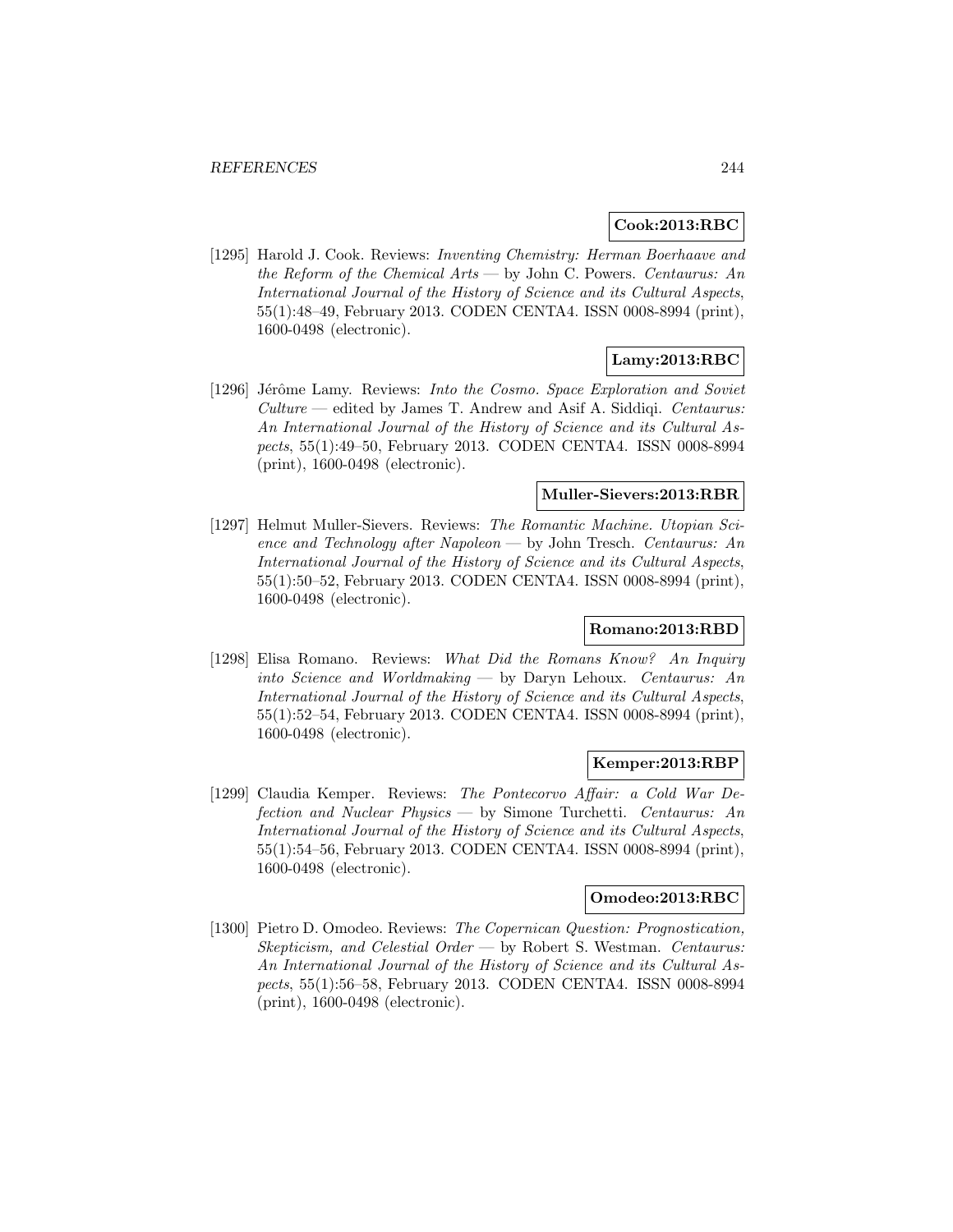# **Freis:2013:RBM**

[1301] David Freis. Reviews: From Melancholia to Prozac: a History of Depression — Clark Lawlor. Centaurus: An International Journal of the History of Science and its Cultural Aspects, 55(1):58–59, February 2013. CODEN CENTA4. ISSN 0008-8994 (print), 1600-0498 (electronic).

# **Garcia-Sancho:2013:RBC**

[1302] Miguel Garcia-Sancho. Reviews: The Cybernetic Brain: Sketches of Another Future — by Andrew Pickering. Centaurus: An International Journal of the History of Science and its Cultural Aspects, 55(1):59–61, February 2013. CODEN CENTA4. ISSN 0008-8994 (print), 1600-0498 (electronic).

## **Debru:2013:NLE**

[1303] Claude Debru. Neuenschwander Lecture, ESHS 2012: Postwar science in divided Europe: a continuing cooperation. Centaurus: An International Journal of the History of Science and its Cultural Aspects, 55(1):62–69, February 2013. CODEN CENTA4. ISSN 0008-8994 (print), 1600-0498 (electronic).

#### **Anonymous:2013:FIC**

[1304] Anonymous. Fifth International Conference of the ESHS. Centaurus: An International Journal of the History of Science and its Cultural Aspects, 55(1):70–71, February 2013. CODEN CENTA4. ISSN 0008-8994 (print), 1600-0498 (electronic).

### **vonOertzen:2013:FSS**

[1305] Christine von Oertzen, Maria Rentetzi, and Elizabeth S. Watkins. Finding science in surprising places: Gender and the geography of scientific knowledge. Introduction to 'beyond the academy: Histories of gender and knowledge'. Centaurus: An International Journal of the History of Science and its Cultural Aspects, 55(2):73–80, May 2013. CODEN CENTA4. ISSN 0008-8994 (print), 1600-0498 (electronic).

### **Leong:2013:CKF**

[1306] Elaine Leong. Collecting knowledge for the family: Recipes, gender and practical knowledge in the early modern English household. Centaurus: An International Journal of the History of Science and its Cultural Aspects, 55(2):81–103, May 2013. CODEN CENTA4. ISSN 0008-8994 (print), 1600-0498 (electronic).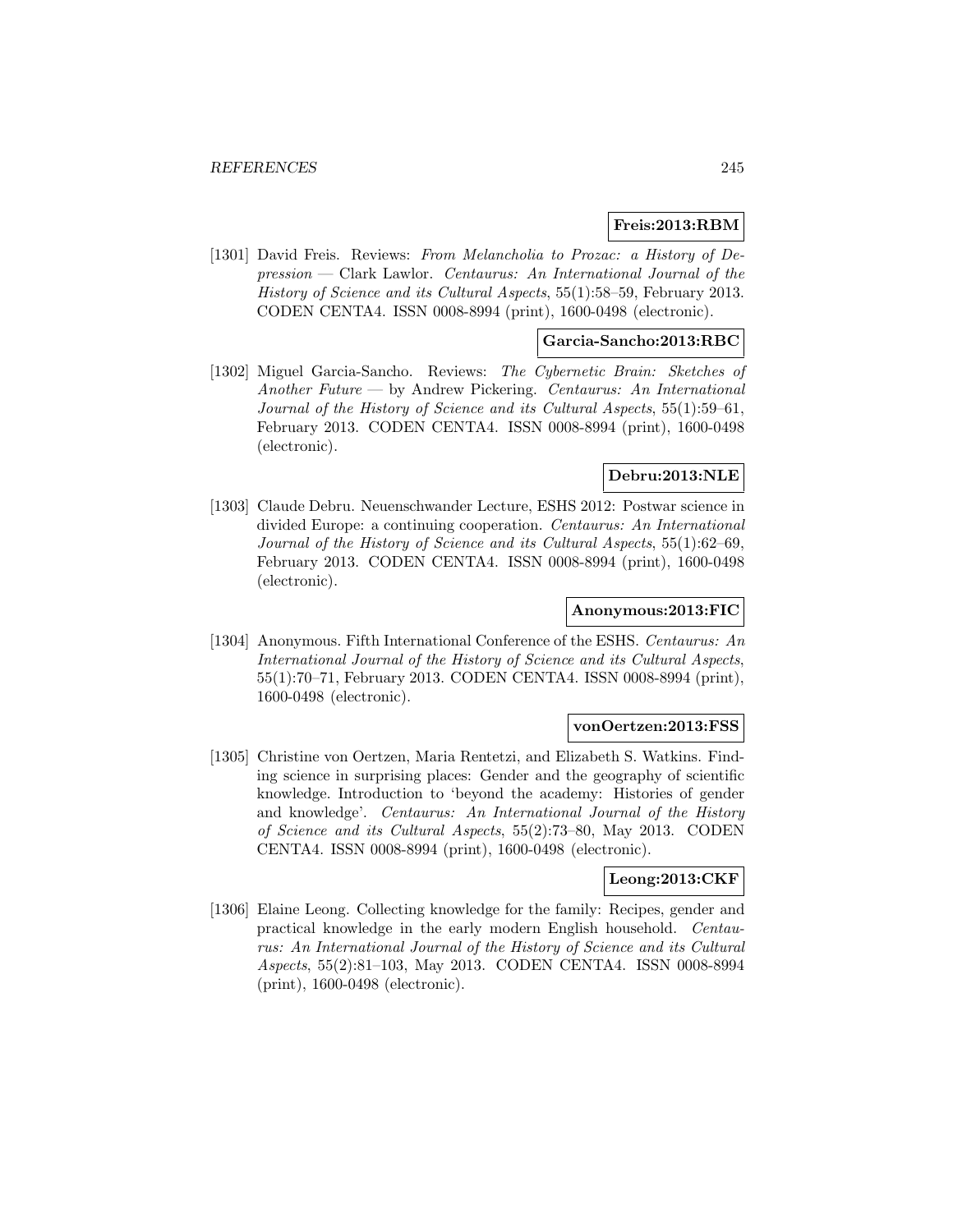### **Bittel:2013:WKT**

[1307] Carla Bittel. Woman, know thyself: Producing and using phrenological knowledge in 19th-Century America. Centaurus: An International Journal of the History of Science and its Cultural Aspects, 55(2):104– 130, May 2013. CODEN CENTA4. ISSN 0008-8994 (print), 1600-0498 (electronic).

# **Leng:2013:EPF**

[1308] Kirsten Leng. An 'elusive' phenomenon: Feminism, sexology and the female sex drive in Germany at the turn of the 20th century. Centaurus: An International Journal of the History of Science and its Cultural Aspects, 55(2):131–152, May 2013. CODEN CENTA4. ISSN 0008-8994 (print), 1600-0498 (electronic).

# **Kohlstedt:2013:INS**

[1309] Sally Gregory Kohlstedt. Innovative niche scientists: Women's role in reframing North American museums, 1880–1930. Centaurus: An International Journal of the History of Science and its Cultural Aspects, 55 (2):153–174, May 2013. CODEN CENTA4. ISSN 0008-8994 (print), 1600-0498 (electronic).

## **vonOertzen:2013:SCM**

[1310] Christine von Oertzen. Science in the cradle: Milicent Shinn and her home-based network of baby observers, 1890–1910. Centaurus: An International Journal of the History of Science and its Cultural Aspects, 55(2):175–195, May 2013. CODEN CENTA4. ISSN 0008-8994 (print), 1600-0498 (electronic).

#### **Pomata:2013:ACW**

[1311] Gianna Pomata. Amateurs by choice: Women and the pursuit of independent scholarship in 20th Century historical writing. Centaurus: An International Journal of the History of Science and its Cultural Aspects, 55(2):196–219, May 2013. CODEN CENTA4. ISSN 0008-8994 (print), 1600-0498 (electronic).

# **Heymann:2013:IPC**

[1312] Matthias Heymann and Janet Martin-Nielsen. Introduction: Perspectives on Cold War science in small European states. Centaurus: An International Journal of the History of Science and its Cultural Aspects, 55(3):221–242, August 2013. CODEN CENTA4. ISSN 0008-8994 (print), 1600-0498 (electronic).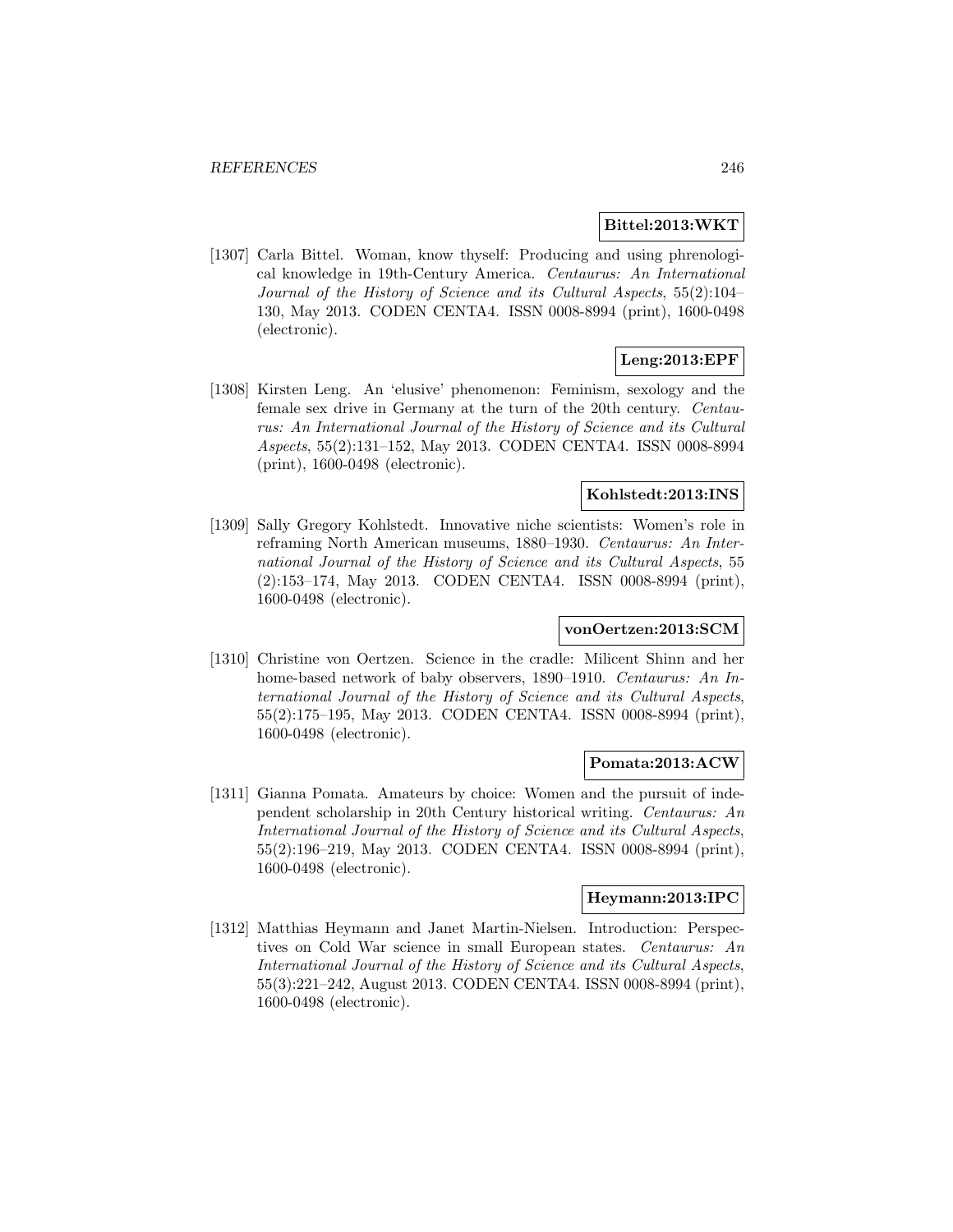## **Roberts:2013:IIC**

[1313] Peder Roberts. Intelligence and internationalism: The Cold War career of Anton Bruun. Centaurus: An International Journal of the History of Science and its Cultural Aspects, 55(3):243–263, August 2013. CODEN CENTA4. ISSN 0008-8994 (print), 1600-0498 (electronic).

# **Hoeneveld:2013:CBS**

[1314] Friso Hoeneveld and Jeroen van Dongen. Out of a clear blue sky? FOM, the bomb, and the boost in Dutch physics funding after World War II. Centaurus: An International Journal of the History of Science and its Cultural Aspects, 55(3):264–293, August 2013. CODEN CENTA4. ISSN 0008-8994 (print), 1600-0498 (electronic).

### **Petersen:2013:PUM**

[1315] Nikolaj Petersen. The politics of US military research in Greenland in the Early Cold War. Centaurus: An International Journal of the History of Science and its Cultural Aspects, 55(3):294–318, August 2013. CODEN CENTA4. ISSN 0008-8994 (print), 1600-0498 (electronic).

### **Nielsen:2013:THH**

[1316] Henry Nielsen and Henrik Knudsen. Too hot to handle: The controversial hunt for uranium in Greenland in the Early Cold War. Centaurus: An International Journal of the History of Science and its Cultural Aspects, 55(3):319–343, August 2013. CODEN CENTA4. ISSN 0008-8994 (print), 1600-0498 (electronic).

## **Kinney:2013:SGB**

[1317] D. J. Kinney. Selling Greenland: The big picture television series and the Army's bid for relevance during the Early Cold War. Centaurus: An International Journal of the History of Science and its Cultural Aspects, 55(3):344–357, August 2013. CODEN CENTA4. ISSN 0008-8994 (print), 1600-0498 (electronic).

### **Anonymous:2013:ESHa**

[1318] Anonymous. The European Society for the History of Science. Centaurus: An International Journal of the History of Science and its Cultural Aspects, 55(3):358–359, August 2013. CODEN CENTA4. ISSN 0008- 8994 (print), 1600-0498 (electronic).

# **Patiniotis:2013:BLG**

[1319] Manolis Patiniotis. Between the local and the global: History of science in the European periphery meets post-colonial studies. Centaurus: An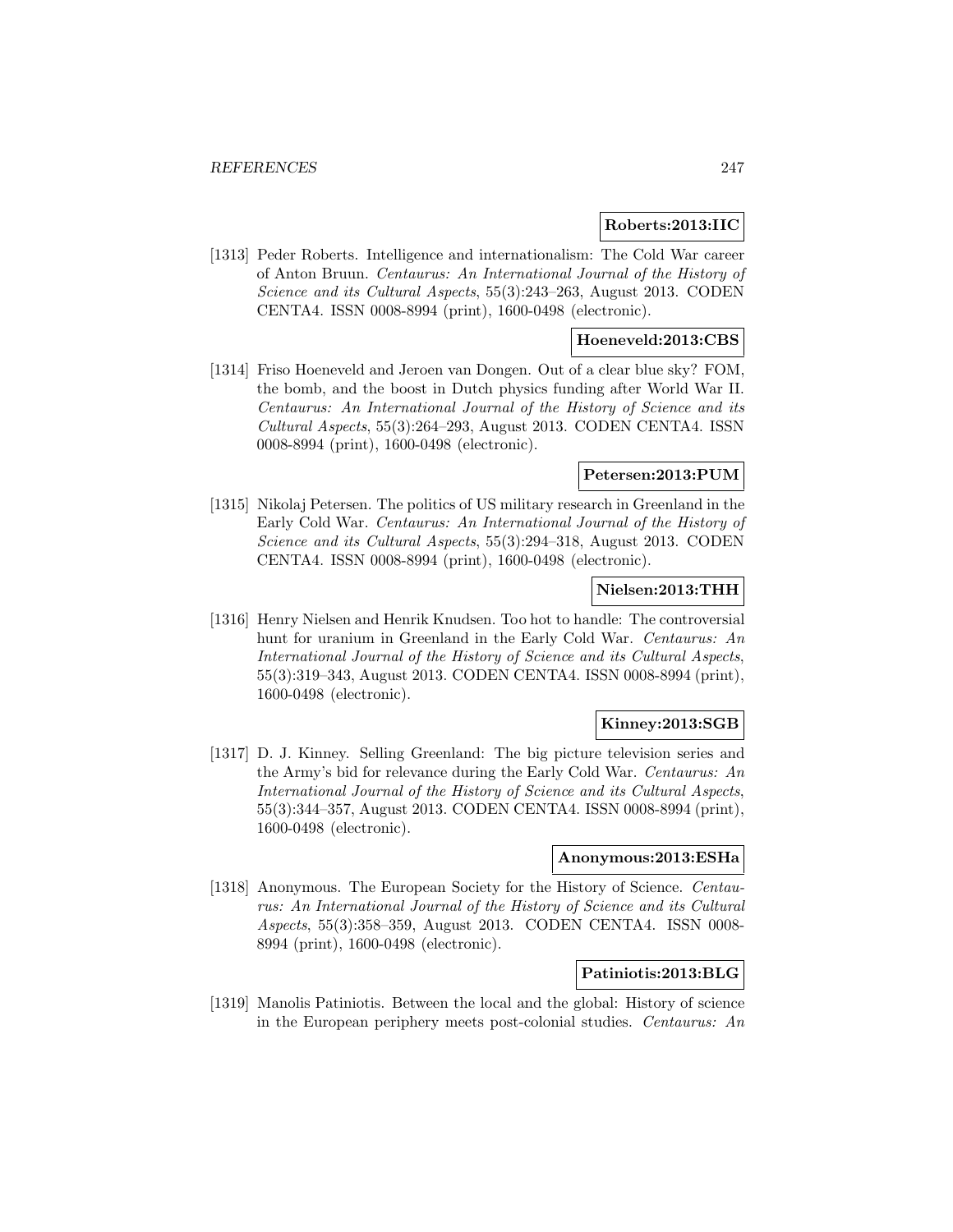International Journal of the History of Science and its Cultural Aspects, 55(4):361–384, November 2013. CODEN CENTA4. ISSN 0008-8994 (print), 1600-0498 (electronic).

# **Turner:2013:CHG**

[1320] Laura E. Turner and Henrik Kragh Sørensen. Cultivating the herb garden of Scandinavian mathematics: The congresses of Scandinavian mathematicians, 1909–1925. Centaurus: An International Journal of the History of Science and its Cultural Aspects, 55(4):385–411, November 2013. CODEN CENTA4. ISSN 0008-8994 (print), 1600-0498 (electronic).

# **Launius:2013:SCA**

[1321] Roger D. Launius. The strange career of the American spaceplane: The long history of wings and wheels in human space operations. Centaurus: An International Journal of the History of Science and its Cultural Aspects, 55(4):412–432, November 2013. CODEN CENTA4. ISSN 0008- 8994 (print), 1600-0498 (electronic).

# **Nye:2013:RBW**

[1322] Mary Jo Nye. Reviews: Is Water  $H_2O$ ? Evidence, Realism and Pluralism — by Hasok Chang. Centaurus: An International Journal of the History of Science and its Cultural Aspects, 55(4):433–434, November 2013. CODEN CENTA4. ISSN 0008-8994 (print), 1600-0498 (electronic).

# **Hodson:2013:RBL**

[1323] Niall Hodson. Reviews: *Communities of Learned Experience: Epistolary Medicine in the Renaissance* — by Nancy G. Siraisi. *Centaurus: An* International Journal of the History of Science and its Cultural Aspects, 55(4):435–436, November 2013. CODEN CENTA4. ISSN 0008-8994 (print), 1600-0498 (electronic).

# **Raby:2013:RBL**

[1324] Megan Raby. Reviews: Ordering Life: Karl Jordan and the Naturalist Tradition — by Kristin Johnson. Centaurus: An International Journal of the History of Science and its Cultural Aspects, 55(4):437–438, November 2013. CODEN CENTA4. ISSN 0008-8994 (print), 1600-0498 (electronic).

## **Chen-Morris:2013:RBH**

[1325] Raz Chen-Morris. Reviews: A History of Optics from Greek Antiquity to the Nineteenth Century — by Olivier Darrigol. Centaurus: An International Journal of the History of Science and its Cultural Aspects, 55(4): 438–439, November 2013. CODEN CENTA4. ISSN 0008-8994 (print), 1600-0498 (electronic).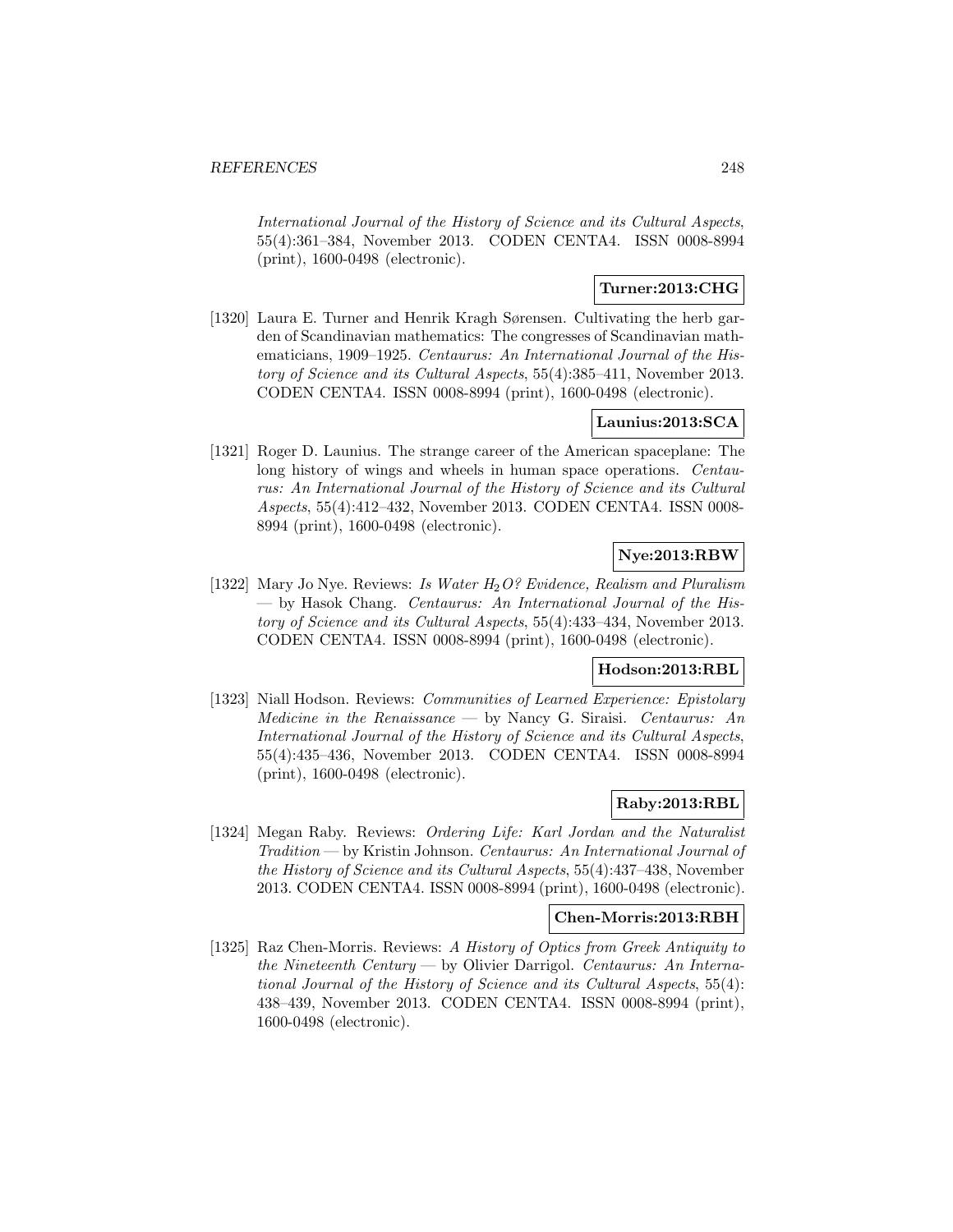#### **Brockmann:2013:RBE**

[1326] Sophie Brockmann. Reviews: Visible Empire: Botanical Expeditions and Visual Culture in the Spanish Enlightenment — by Daniela Bleichmar. Centaurus: An International Journal of the History of Science and its Cultural Aspects, 55(4):439–441, November 2013. CODEN CENTA4. ISSN 0008-8994 (print), 1600-0498 (electronic).

## **Simon:2013:RBS**

[1327] Jonathan Simon. Reviews: The Savant and the State: Science and Cultural Politics in Nineteenth-Century France — Robert Fox. Centaurus: An International Journal of the History of Science and its Cultural Aspects, 55(4):441–443, November 2013. CODEN CENTA4. ISSN 0008- 8994 (print), 1600-0498 (electronic).

# **Sepkoski:2013:RBL**

[1328] David Sepkoski. Reviews: Trees of Life: A Visual History of Evolution — Theodore W. Pietsch. Centaurus: An International Journal of the History of Science and its Cultural Aspects, 55(4):443–444, November 2013. CODEN CENTA4. ISSN 0008-8994 (print), 1600-0498 (electronic).

### **Marchetti:2013:RBN**

[1329] Christian Marchetti. Reviews: The Nationalization of Scientific Knowledge in the Habsburg Empire 1848–1918 — edited by Mitchell G. Ash and Jan Surman. Centaurus: An International Journal of the History of Science and its Cultural Aspects, 55(4):444–446, November 2013. CODEN CENTA4. ISSN 0008-8994 (print), 1600-0498 (electronic).

# **Anonymous:2013:ESH**

[1330] Anonymous. European Society for the History of Science: 6th International Conference of the ESHS "Communicating Science, Technology And Medicine" Lisbon, 4–6 September 2014. Centaurus: An International Journal of the History of Science and its Cultural Aspects, 55(4): 447–448, November 2013. CODEN CENTA4. ISSN 0008-8994 (print), 1600-0498 (electronic).

# **Helsvig:2014:APM**

[1331] Kim G. Helsvig. The Abel prize: The missing Nobel in mathematics? Centaurus: An International Journal of the History of Science and its Cultural Aspects, 56(1):1–30, February 2014. CODEN CENTA4. ISSN 0008-8994 (print), 1600-0498 (electronic).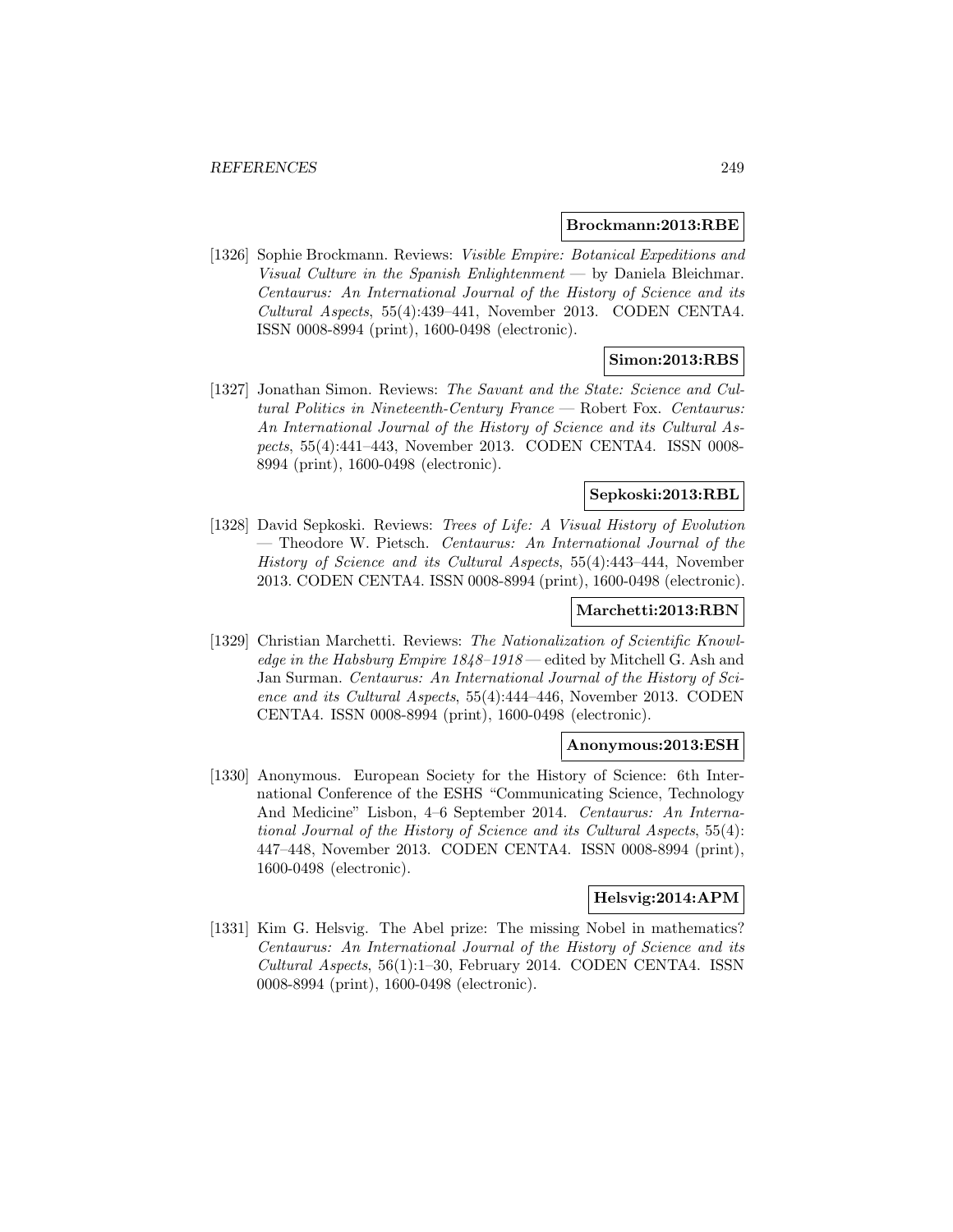### **Ducheyne:2014:GANa**

[1332] Steffen Ducheyne. 's Gravesande's appropriation of Newton's natural philosophy, Part I: Epistemological and theological issues. Centaurus: An International Journal of the History of Science and its Cultural Aspects, 56(1):31–55, February 2014. CODEN CENTA4. ISSN 0008-8994 (print), 1600-0498 (electronic).

# **Vermeir:2014:RBS**

[1333] Koen Vermeir. Reviews: Art and Science in the Early Modern Netherlands — edited by Eric Jorink and Bart Ramakers. Centaurus: An International Journal of the History of Science and its Cultural Aspects, 56 (1):56–57, February 2014. CODEN CENTA4. ISSN 0008-8994 (print), 1600-0498 (electronic).

# **Kragh:2014:RBT**

[1334] Helge Kragh. Reviews: Traditions and Transformations in the History of Quantum Physics — edited by Shaul Katzir, Christoph Lehner, and Jürgen Renn. Centaurus: An International Journal of the History of Science and its Cultural Aspects, 56(1):58–59, February 2014. CODEN CENTA4. ISSN 0008-8994 (print), 1600-0498 (electronic).

# **Perez:2014:RBE**

[1335] Nuria Valverde Pérez. Reviews: Eating the Enlightenment. Food and the Sciences in Paris,  $1670-1760$  — by Emma C. Spary. Centaurus: An International Journal of the History of Science and its Cultural Aspects, 56(1):59–61, February 2014. CODEN CENTA4. ISSN 0008-8994 (print), 1600-0498 (electronic).

# **Roy:2014:RBB**

[1336] Tirthankar Roy. Reviews: Science between Europe and Asia: Historical Studies on the Transmission, Adoption and Adaptation of Knowledge edited by Feza Günergun and Dhruv Raina. Centaurus: An International Journal of the History of Science and its Cultural Aspects, 56(1):61–62, February 2014. CODEN CENTA4. ISSN 0008-8994 (print), 1600-0498 (electronic).

## **Wolfe:2014:RBO**

[1337] Charles T. Wolfe. Reviews: Penser L'Ordre Naturel, 1680–1810 — edited by Adrien Paschoud and Nathalie Vuillemin. Centaurus: An International Journal of the History of Science and its Cultural Aspects, 56(1): 62–65, February 2014. CODEN CENTA4. ISSN 0008-8994 (print), 1600- 0498 (electronic).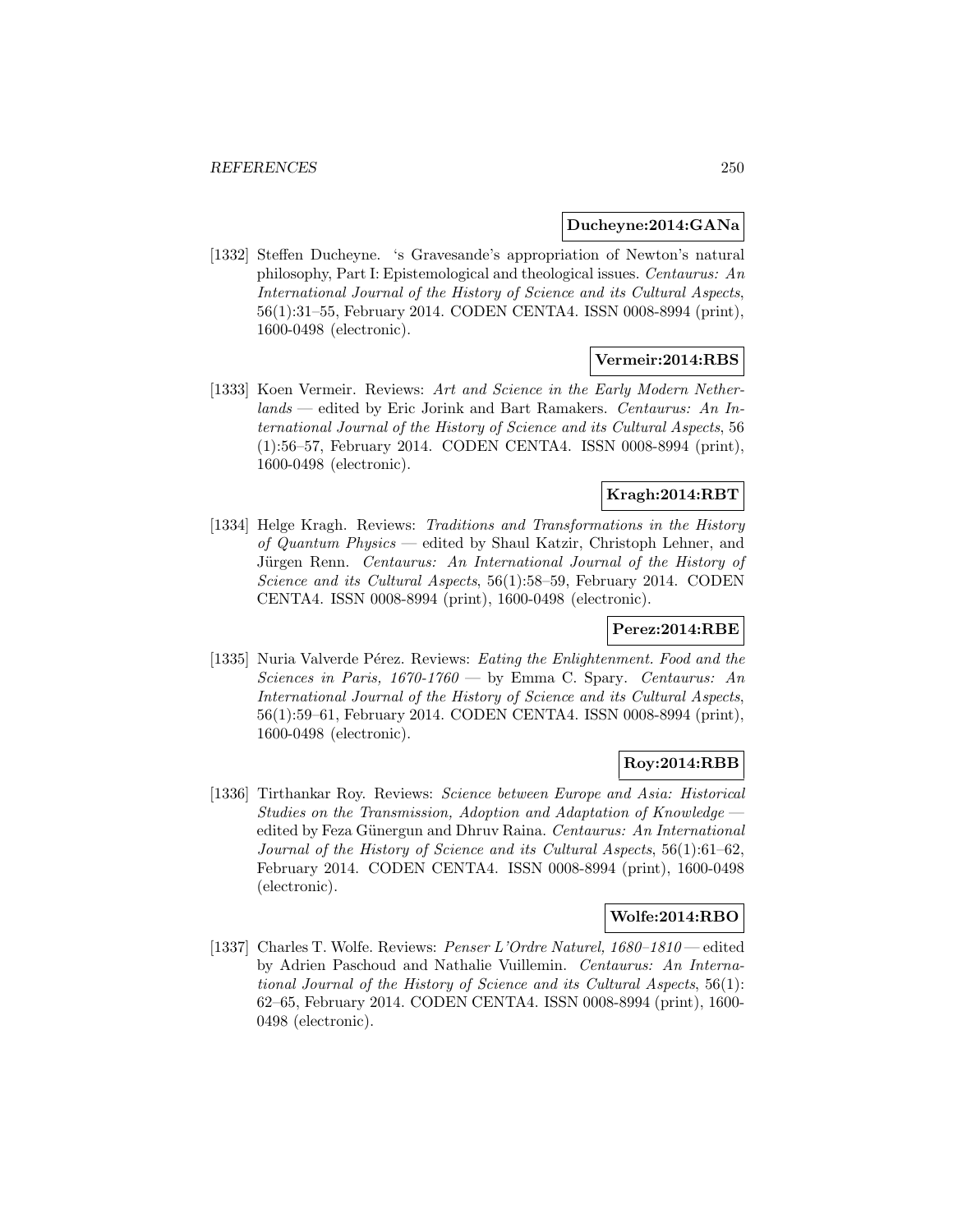### **Muller-Wille:2014:RBN**

[1338] Staffan Müller-Wille. Reviews: Acolytes of NATURE: Defining natural SCIENCE in Germany, 1770–1850 — by Denise Phillips. Centaurus: An International Journal of the History of Science and its Cultural Aspects, 56(1):65–67, February 2014. CODEN CENTA4. ISSN 0008-8994 (print), 1600-0498 (electronic).

# **Tramelli:2014:RBA**

[1339] Barbara Tramelli. Reviews: Influences: Art, Optics and Astrology in the Italian Renaissance — by Mary Quinlan-McGrath. Centaurus: An International Journal of the History of Science and its Cultural Aspects, 56(1):67–68, February 2014. CODEN CENTA4. ISSN 0008-8994 (print), 1600-0498 (electronic).

# **Truitt:2014:RBE**

[1340] E. R. Truitt. Reviews: Androids in the Enlightenment: Mechanics, Artisans, and Cultures of the Self — by Adelheid Voskuhl. Centaurus: An International Journal of the History of Science and its Cultural Aspects, 56(1):68–70, February 2014. CODEN CENTA4. ISSN 0008-8994 (print), 1600-0498 (electronic).

# **Dhondt:2014:HDD**

[1341] Pieter Dhondt. Honorary doctoral degrees as expressions of political and cultural relationships at Nordic University jubilees (1840–1911). Centaurus: An International Journal of the History of Science and its Cultural Aspects, 56(2):71–96, May 2014. CODEN CENTA4. ISSN 0008-8994 (print), 1600-0498 (electronic).

#### **Ducheyne:2014:GANb**

[1342] Steffen Ducheyne. 's Gravesande's appropriation of Newton's natural philosophy, Part II: Methodological issues. Centaurus: An International Journal of the History of Science and its Cultural Aspects, 56(2):97– 120, May 2014. CODEN CENTA4. ISSN 0008-8994 (print), 1600-0498 (electronic).

# **Schneider:2014:RBS**

[1343] Ivo Schneider. Reviews: *Baroque Science* — by Ofer Gal and Raz Chen-Morris. Centaurus: An International Journal of the History of Science and its Cultural Aspects, 56(2):121–123, May 2014. CODEN CENTA4. ISSN 0008-8994 (print), 1600-0498 (electronic).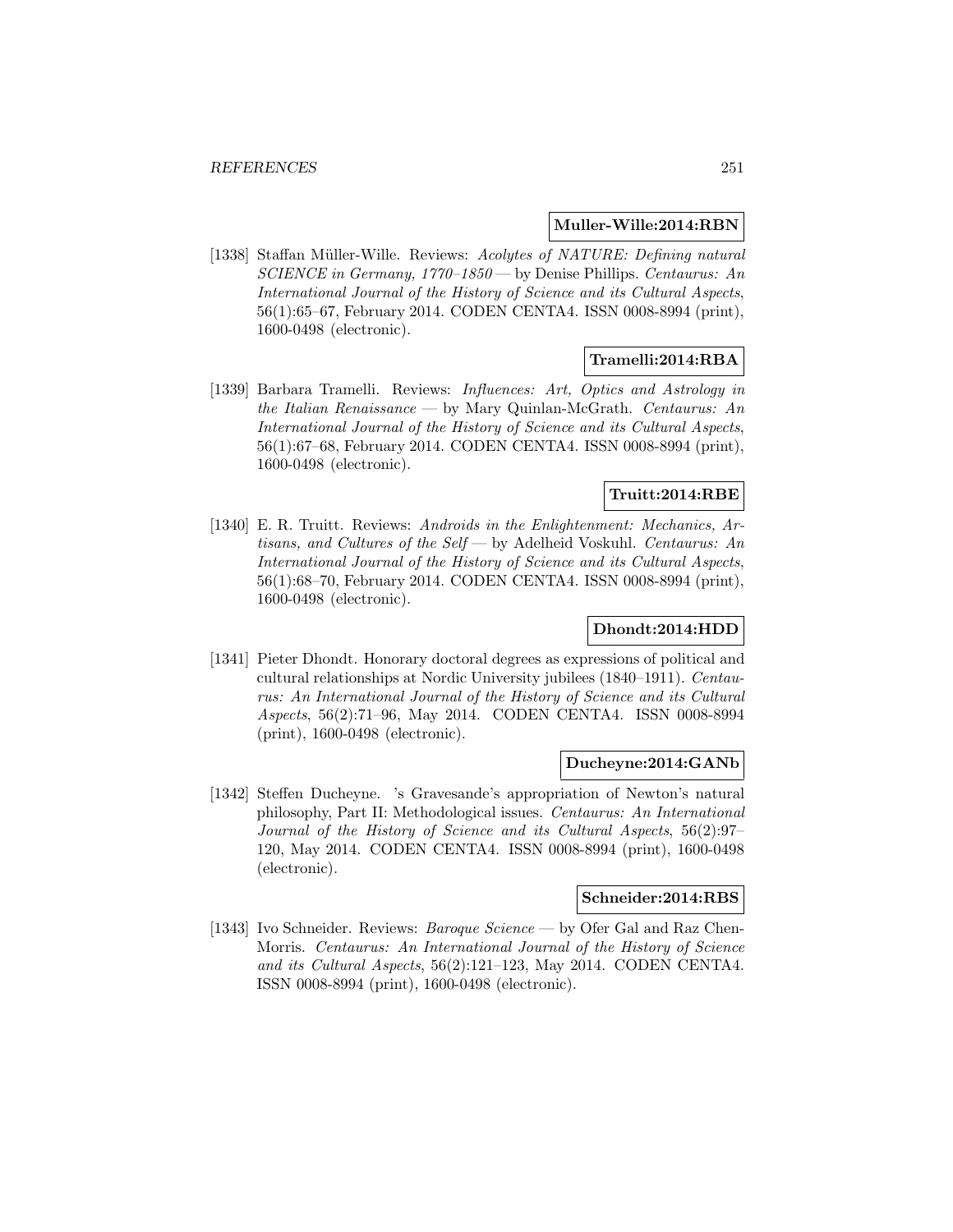# **Anker:2014:RGH**

[1344] Peder Anker. Reviews: The Gaia Hypothesis: Science on a Pagan Planet — by Michael Ruse. Centaurus: An International Journal of the History of Science and its Cultural Aspects, 56(2):123–124, May 2014. CODEN CENTA4. ISSN 0008-8994 (print), 1600-0498 (electronic).

# **Westermann:2014:REO**

[1345] Andrea Westermann. Reviews: The Earthquake Observers. Disaster Science from Lisbon to Richter — by Deborah R. Coen. Centaurus: An International Journal of the History of Science and its Cultural Aspects, 56(2):124–126, May 2014. CODEN CENTA4. ISSN 0008-8994 (print), 1600-0498 (electronic).

#### **Canizares-Esguerra:2014:RSK**

[1346] Jorge Canizares-Esguerra. Reviews: Shores of Knowledge: New World Discoveries and the Scientific Imagination — by Joyce Appleby. Centaurus: An International Journal of the History of Science and its Cultural Aspects, 56(2):126–128, May 2014. CODEN CENTA4. ISSN 0008-8994 (print), 1600-0498 (electronic).

### **Rothman:2014:RKC**

[1347] Aviva Rothman. Reviews: Kepler's Cosmological Synthesis: Astrology, Mechanism and the Soul — by Patrick J. Boner. Centaurus: An International Journal of the History of Science and its Cultural Aspects, 56(2):128–129, May 2014. CODEN CENTA4. ISSN 0008-8994 (print), 1600-0498 (electronic).

# **Reinarz:2014:RSS**

[1348] Jonathan Reinarz. Reviews: Studies of Skin Color in the Early Royal Society — by Cristina Malcolmson. Centaurus: An International Journal of the History of Science and its Cultural Aspects, 56(2):129–131, May 2014. CODEN CENTA4. ISSN 0008-8994 (print), 1600-0498 (electronic).

### **White:2014:RWW**

[1349] Deborah Elise White. Reviews: Worm Work: Recasting Romanticism — by Janelle A. Schwarz. Centaurus: An International Journal of the History of Science and its Cultural Aspects, 56(2):131–133, May 2014. CODEN CENTA4. ISSN 0008-8994 (print), 1600-0498 (electronic).

# **Orr:2014:NOG**

[1350] Mary Orr. New observations on a geological hotspot track: Excursions in Madeira and Porto Santo (1825) by Mrs T. Edward Bowdich. Centaurus: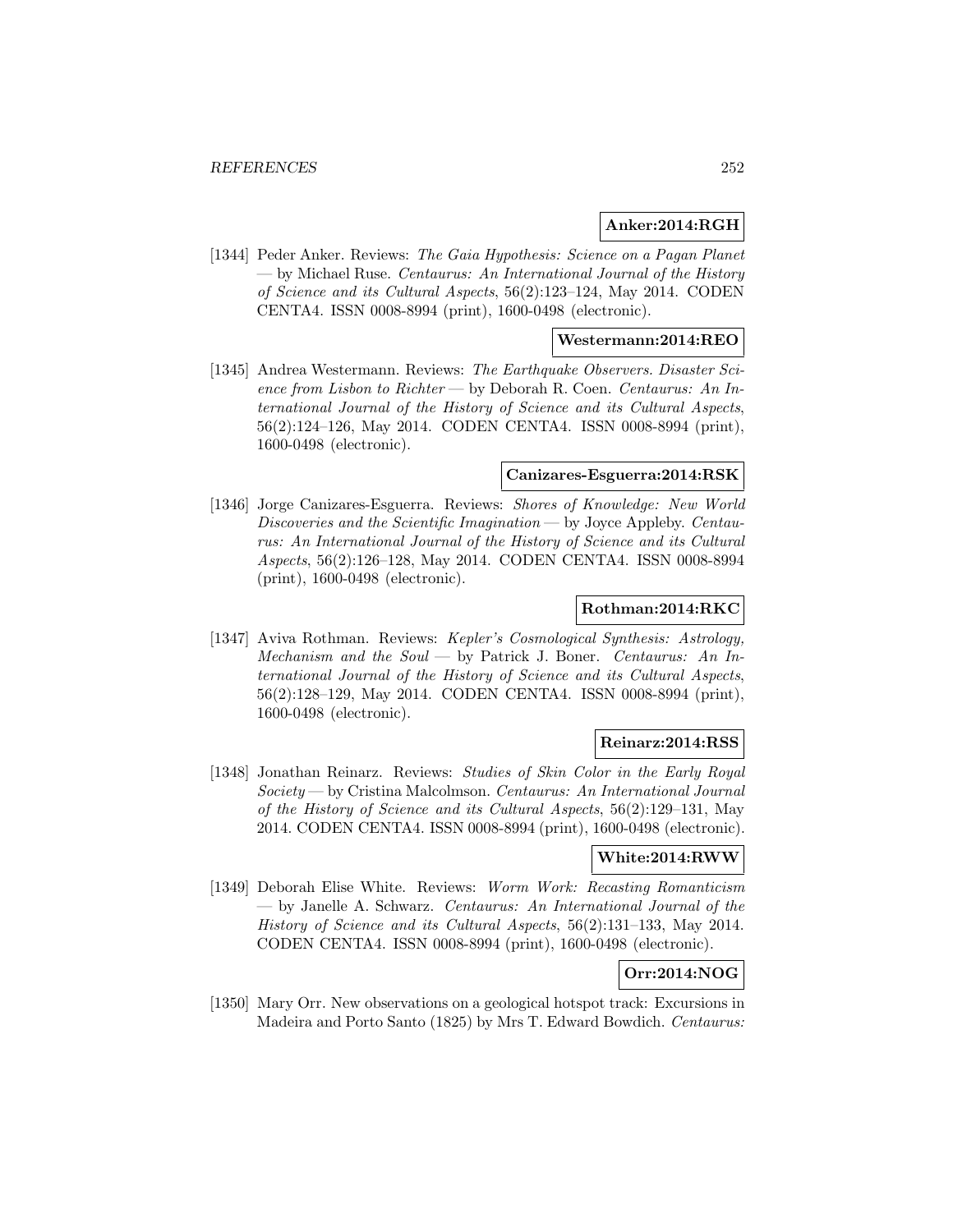An International Journal of the History of Science and its Cultural Aspects, 56(3):135–166, August 2014. CODEN CENTA4. ISSN 0008-8994 (print), 1600-0498 (electronic).

# **Raposo:2014:MLC**

[1351] Pedro M. P. Raposo, Ana Simões, Manolis Patiniotis, and José R. Bertomeu-Sánchez. Moving localities and creative circulation: Travels as knowledge production in 18th-century Europe. Centaurus: An International Journal of the History of Science and its Cultural Aspects, 56 (3):167–188, August 2014. CODEN CENTA4. ISSN 0008-8994 (print), 1600-0498 (electronic).

# **Hutton:2014:RSL**

[1352] Sarah Hutton. Reviews: Seduced by Logic: Émilie du Châtelet, Mary Somerville and the Newtonian Revolution — by Robyn Arianrhod. Centaurus: An International Journal of the History of Science and its Cultural Aspects, 56(3):189–190, August 2014. CODEN CENTA4. ISSN 0008-8994 (print), 1600-0498 (electronic).

# **Roberts:2014:RMM**

[1353] Lissa Roberts. Reviews: Matter and Method in the Long Chemical Revolution: Laws of Another Order — by Victor Boantza. Centaurus: An International Journal of the History of Science and its Cultural Aspects, 56(3):190–192, August 2014. CODEN CENTA4. ISSN 0008-8994 (print), 1600-0498 (electronic).

# **Loison:2014:ROS**

[1354] Laurent Loison. Reviews: Outsider Scientists: Routes to Innovation in Biology — Edited by Oran Harman and Michael R. Dietrich. Centaurus: An International Journal of the History of Science and its Cultural Aspects, 56(3):192–194, August 2014. CODEN CENTA4. ISSN 0008-8994 (print), 1600-0498 (electronic).

## **Page:2014:RNS**

[1355] Michael Page. Reviews: Novel Science: Fiction and the Invention of Nineteenth-Century Geology — by Adelene Buckland. Centaurus: An International Journal of the History of Science and its Cultural Aspects, 56(3):194–195, August 2014. CODEN CENTA4. ISSN 0008-8994 (print), 1600-0498 (electronic).

# **Illy:2014:REB**

[1356] József Illy. Reviews: Einstein's Berlin: In the Footsteps of a Genius — by Dieter Hoffmann. Centaurus: An International Journal of the History of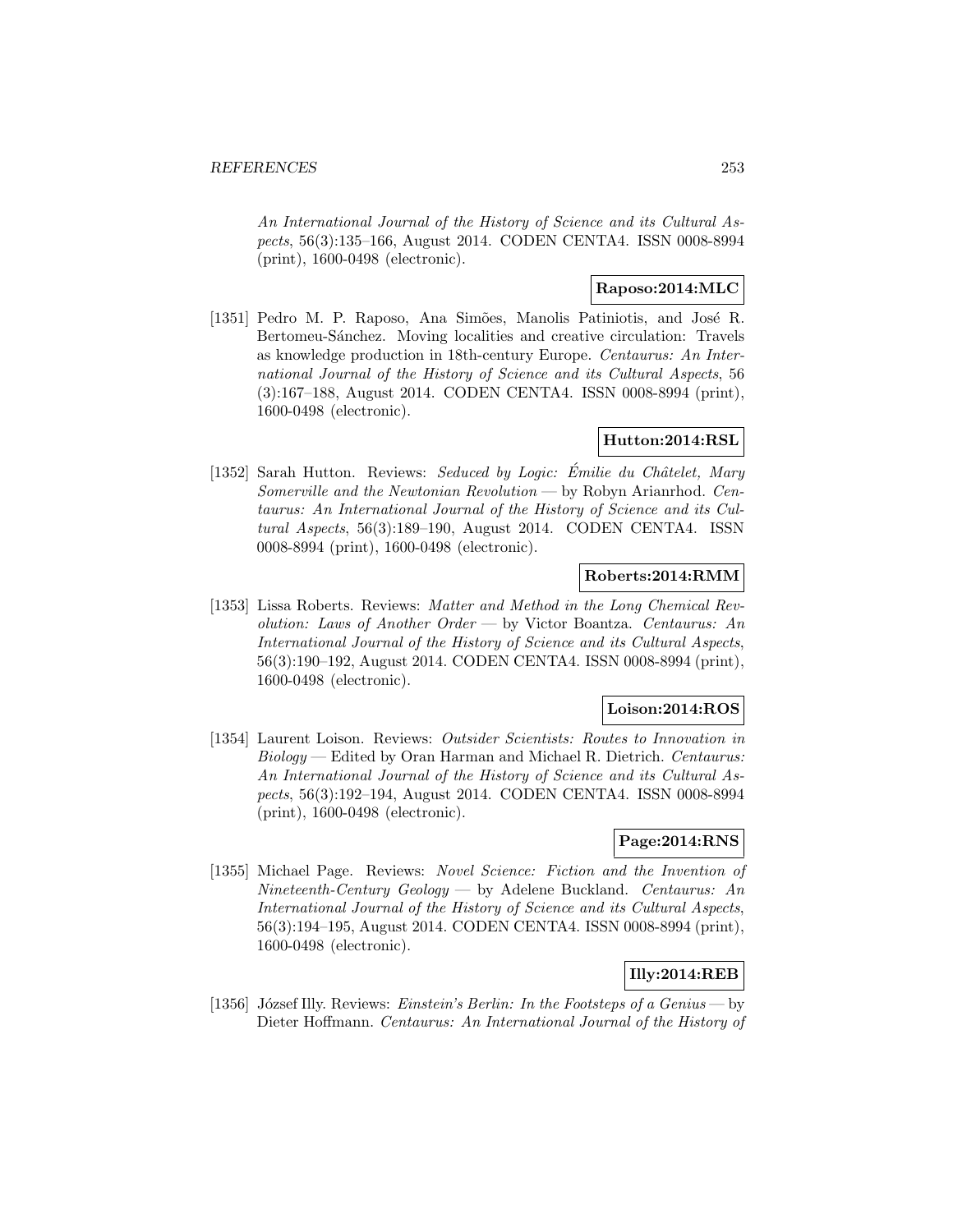Science and its Cultural Aspects, 56(3):195–197, August 2014. CODEN CENTA4. ISSN 0008-8994 (print), 1600-0498 (electronic).

#### **Heymann:2014:RSG**

[1357] Matthias Heymann. Reviews: Science, Geopolitics and Culture in the Polar Region. Norden Beyond Borders — Edited by Sverker Sörlin. Centaurus: An International Journal of the History of Science and its Cultural Aspects, 56(3):197–198, August 2014. CODEN CENTA4. ISSN 0008-8994 (print), 1600-0498 (electronic).

## **Brock:2014:RSS**

[1358] Adrian C. Brock. Reviews: The Sciences of the Soul: The Early Modern Origins of Psychology — by Fernando Vidal. Centaurus: An International Journal of the History of Science and its Cultural Aspects, 56 (3):198–200, August 2014. CODEN CENTA4. ISSN 0008-8994 (print), 1600-0498 (electronic).

## **Wille:2014:RSS**

[1359] Robert-Jan Wille. Reviews: Scientists and Scholars in the Field. Studies in the History of Fieldwork and Expeditions — by Kristian H. Nielsen, Michael Harbsmeier and Christopher J. Ries. Centaurus: An International Journal of the History of Science and its Cultural Aspects, 56(3): 200–201, August 2014. CODEN CENTA4. ISSN 0008-8994 (print), 1600- 0498 (electronic).

#### **Anonymous:2014:FCR**

[1360] Anonymous. Foreword: Contemporary Russian scholarship on the history of science in Russia. Centaurus: An International Journal of the History of Science and its Cultural Aspects, 56(4):203–204, November 2014. CODEN CENTA4. ISSN 0008-8994 (print), 1600-0498 (electronic).

## **Bayuk:2014:HSR**

[1361] Dimitri A. Bayuk. History of science in Russia: The IIET in Moscow and St. Petersburg. Centaurus: An International Journal of the History of Science and its Cultural Aspects, 56(4):205–228, November 2014. CODEN CENTA4. ISSN 0008-8994 (print), 1600-0498 (electronic).

#### **Loskutova:2014:ERI**

[1362] Marina Loskutova. Early research on insect pests in the Russian empire: Bureaucracy, academic community and local knowledge in the 1830s–1840s. Centaurus: An International Journal of the History of Science and its Cultural Aspects, 56(4):229–253, November 2014. CODEN CENTA4. ISSN 0008-8994 (print), 1600-0498 (electronic).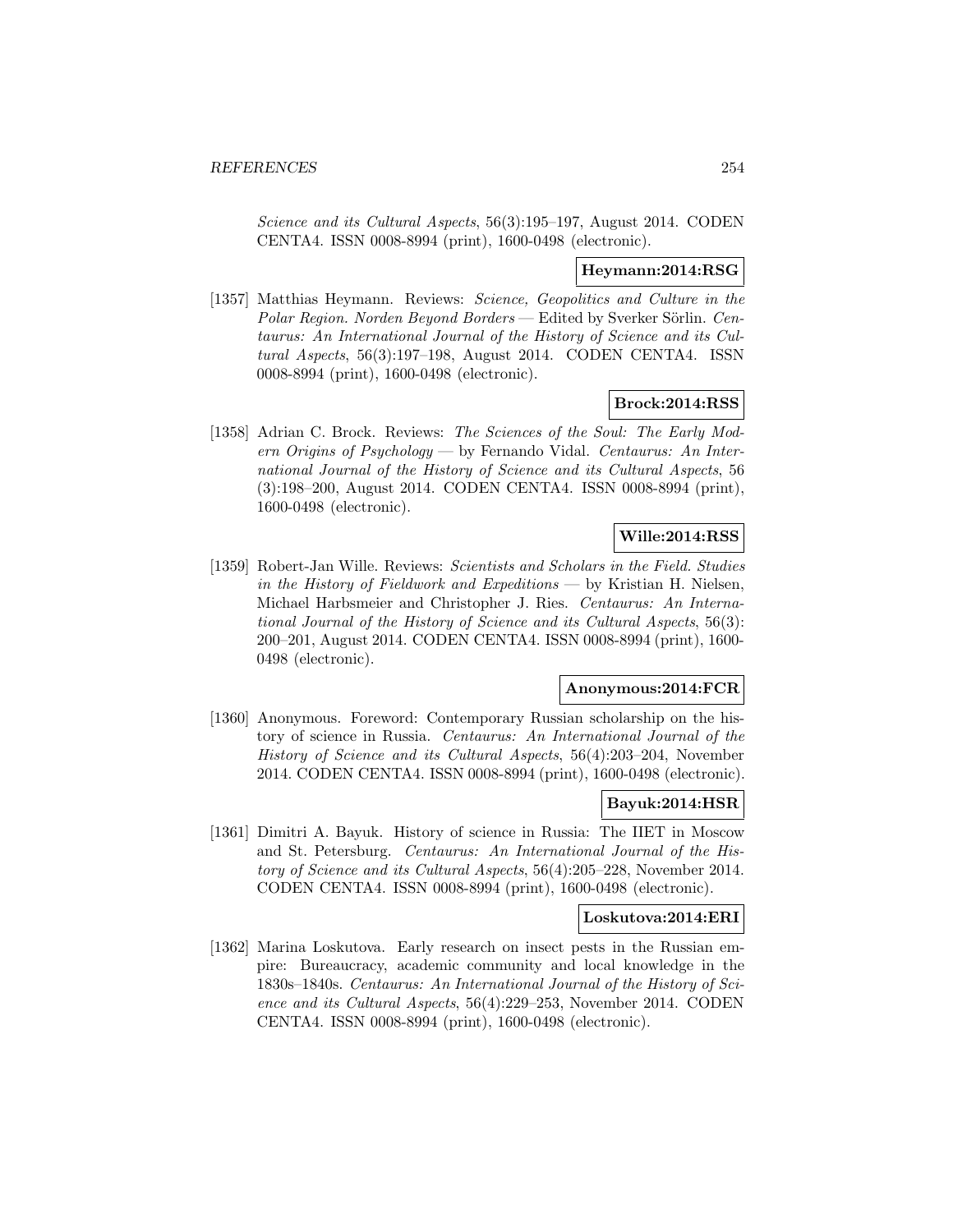#### **Fedotova:2014:FES**

[1363] Anastasia Fedotova. Forestry experimental stations: Russian proposals of the 1870s. Centaurus: An International Journal of the History of Science and its Cultural Aspects, 56(4):254–274, November 2014. CODEN CENTA4. ISSN 0008-8994 (print), 1600-0498 (electronic).

# **Krivosheina:2014:LWA**

[1364] Galina Krivosheina. Long way to the anthropological exhibition: The institutionalization of physical anthropology in Russia. Centaurus: An International Journal of the History of Science and its Cultural Aspects, 56(4):275–304, November 2014. CODEN CENTA4. ISSN 0008-8994 (print), 1600-0498 (electronic).

# **Elina:2014:BLP**

[1365] Olga Elina. Between local practices and global knowledge: Public initiatives in the development of agricultural science in Russia in the 19th Century and early 20th Century. Centaurus: An International Journal of the History of Science and its Cultural Aspects, 56(4):305–329, November 2014. CODEN CENTA4. ISSN 0008-8994 (print), 1600-0498 (electronic).

## **Kolchinsky:2014:NVY**

[1366] Eduard I. Kolchinsky. Nikolai Vavilov in the years of Stalin's 'revolution from above' (1929–1932). Centaurus: An International Journal of the History of Science and its Cultural Aspects, 56(4):330–358, November 2014. CODEN CENTA4. ISSN 0008-8994 (print), 1600-0498 (electronic).

## **DoMarGago:2015:TDG**

[1367] Maria Do Mar Gago. Things of darkness: Genetics, melanins and the regime of Salazar (1936–1952). Centaurus: An International Journal of the History of Science and its Cultural Aspects, 57(1):1–27, February 2015. CODEN CENTA4. ISSN 0008-8994 (print), 1600-0498 (electronic).

## **Spary:2015:RCN**

[1368] E. C. Spary. Reviews: *Catching Nature in the Act: Réaumur and the* Practice of Natural History in the Eighteenth Century — by Mary Terrall. Centaurus: An International Journal of the History of Science and its Cultural Aspects, 57(1):28–29, February 2015. CODEN CENTA4. ISSN 0008-8994 (print), 1600-0498 (electronic).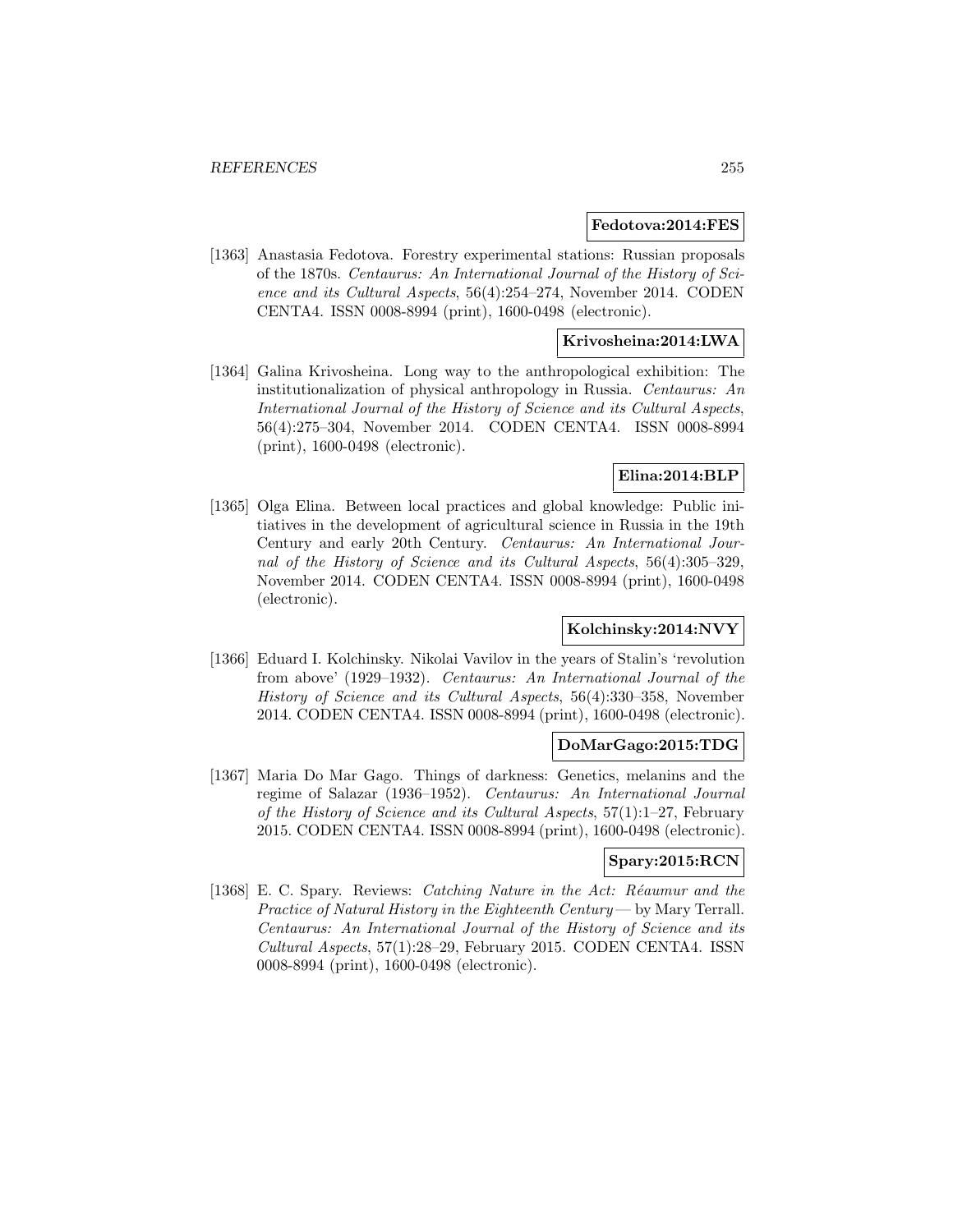# **Wils:2015:RBW**

[1369] Kaat Wils. Reviews: For Better or For Worse? Collaborative Couples in the Sciences — edited by Annette Lykknes, Donald L. Opitz and Brigitte Van Tiggelen. Centaurus: An International Journal of the History of Science and its Cultural Aspects, 57(1):29–31, February 2015. CODEN CENTA4. ISSN 0008-8994 (print), 1600-0498 (electronic).

# **Heymann:2015:RHR**

[1370] Matthias Heymann. Reviews: How Reason almost Lost its Mind: The Strange Career of Cold War Rationality — by Paul Erickson, Judy L. Klein, Lorraine Daston, Rebecca Lemov, Thomas Sturm and Michael D. Gordin. Centaurus: An International Journal of the History of Science and its Cultural Aspects, 57(1):31–33, February 2015. CODEN CENTA4. ISSN 0008-8994 (print), 1600-0498 (electronic).

# **Rentetzi:2015:RWS**

[1371] Maria Rentetzi. Reviews: Women Scientists in America: Forging a New World since 1972 — by Margaret W. Rossiter. Centaurus: An International Journal of the History of Science and its Cultural Aspects, 57 (1):33–35, February 2015. CODEN CENTA4. ISSN 0008-8994 (print), 1600-0498 (electronic).

# **Reiss:2015:RED**

[1372] Christian Reiß. Reviews: Emil du Bois-Reymond: Neuroscience, Self and Society in Nineteenth Century Germany — by Gabriel Finkelstein. Centaurus: An International Journal of the History of Science and its Cultural Aspects, 57(1):35–36, February 2015. CODEN CENTA4. ISSN 0008-8994 (print), 1600-0498 (electronic).

## **Renn:2015:NLE**

[1373] Jürgen Renn. Neuenschwander Lecture, ESHS 2014: From the history of science to the history of knowledge — and back. Centaurus: An International Journal of the History of Science and its Cultural Aspects, 57(1):37–53, February 2015. CODEN CENTA4. ISSN 0008-8994 (print), 1600-0498 (electronic).

### **Anonymous:2015:ESHa**

[1374] Anonymous. European Society for the History of Science. Centaurus: An International Journal of the History of Science and its Cultural Aspects, 57(1):54–60, February 2015. CODEN CENTA4. ISSN 0008-8994 (print), 1600-0498 (electronic).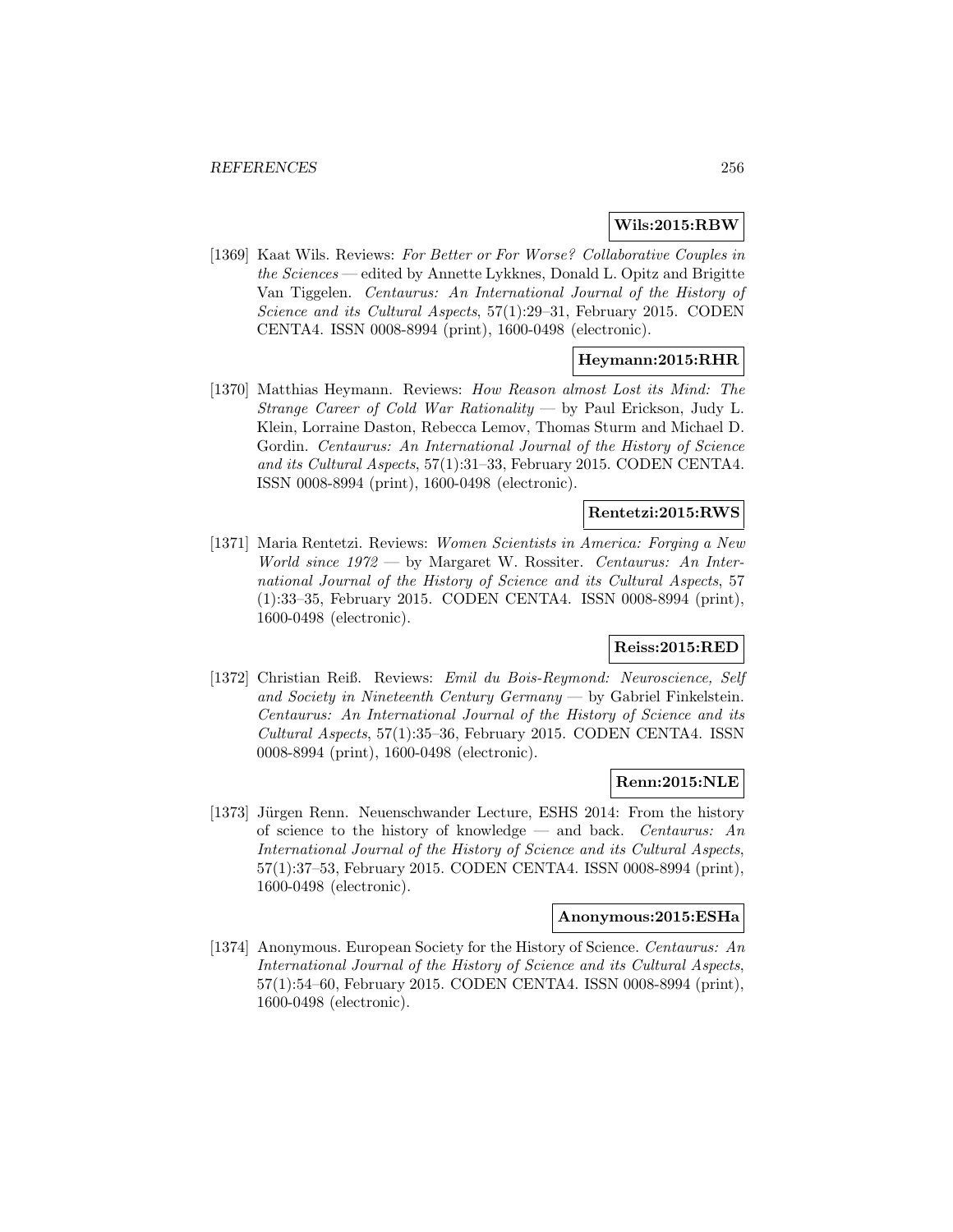### **Chilvers:2015:FTS**

[1375] Christopher A. J. Chilvers. Five tourniquets and a ship's bell: The special session at the 1931 Congress. Centaurus: An International Journal of the History of Science and its Cultural Aspects, 57(2):61–95, May 2015. CODEN CENTA4. ISSN 0008-8994 (print), 1600-0498 (electronic).

## **Blumenthal:2015:ACE**

[1376] Geoffrey Blumenthal. Astrology and Copernicus's early experiences in the world of Renaissance politics. Centaurus: An International Journal of the History of Science and its Cultural Aspects, 57(2):96–115, May 2015. CODEN CENTA4. ISSN 0008-8994 (print), 1600-0498 (electronic).

# **Giffard:2015:REM**

[1377] Hermione Giffard. Reviews: *Engineers and the Making of the Francoist*  $Regime$  — by Lino Camprubí. Centaurus: An International Journal of the History of Science and its Cultural Aspects, 57(2):116–117, May 2015. CODEN CENTA4. ISSN 0008-8994 (print), 1600-0498 (electronic).

### **Simon:2015:RLM**

[1378] Jonathan Simon. Reviews: The Limits of Matter: Chemistry, Mining and Enlightenment — by Hjalmar Fors. Centaurus: An International Journal of the History of Science and its Cultural Aspects, 57(2):117– 119, May 2015. CODEN CENTA4. ISSN 0008-8994 (print), 1600-0498 (electronic).

#### **Timmermann:2015:RGU**

[1379] Carsten Timmermann. Reviews: Generic: The Unbranding of Modern Medicine — by Jeremy A. Greene. Centaurus: An International Journal of the History of Science and its Cultural Aspects, 57(2):119–120, May 2015. CODEN CENTA4. ISSN 0008-8994 (print), 1600-0498 (electronic).

# **Rothman:2015:RGI**

[1380] Aviva Rothman. Reviews: Galileo's Idol: Gianfrancesco Sagredo & the Politics of Knowledge — by Nick Wilding. Centaurus: An International Journal of the History of Science and its Cultural Aspects, 57(2):120– 122, May 2015. CODEN CENTA4. ISSN 0008-8994 (print), 1600-0498 (electronic).

### **Fulford:2015:RMS**

[1381] Tim Fulford. Reviews: Mary Somerville and the World of Science by Allan Chapman. Centaurus: An International Journal of the History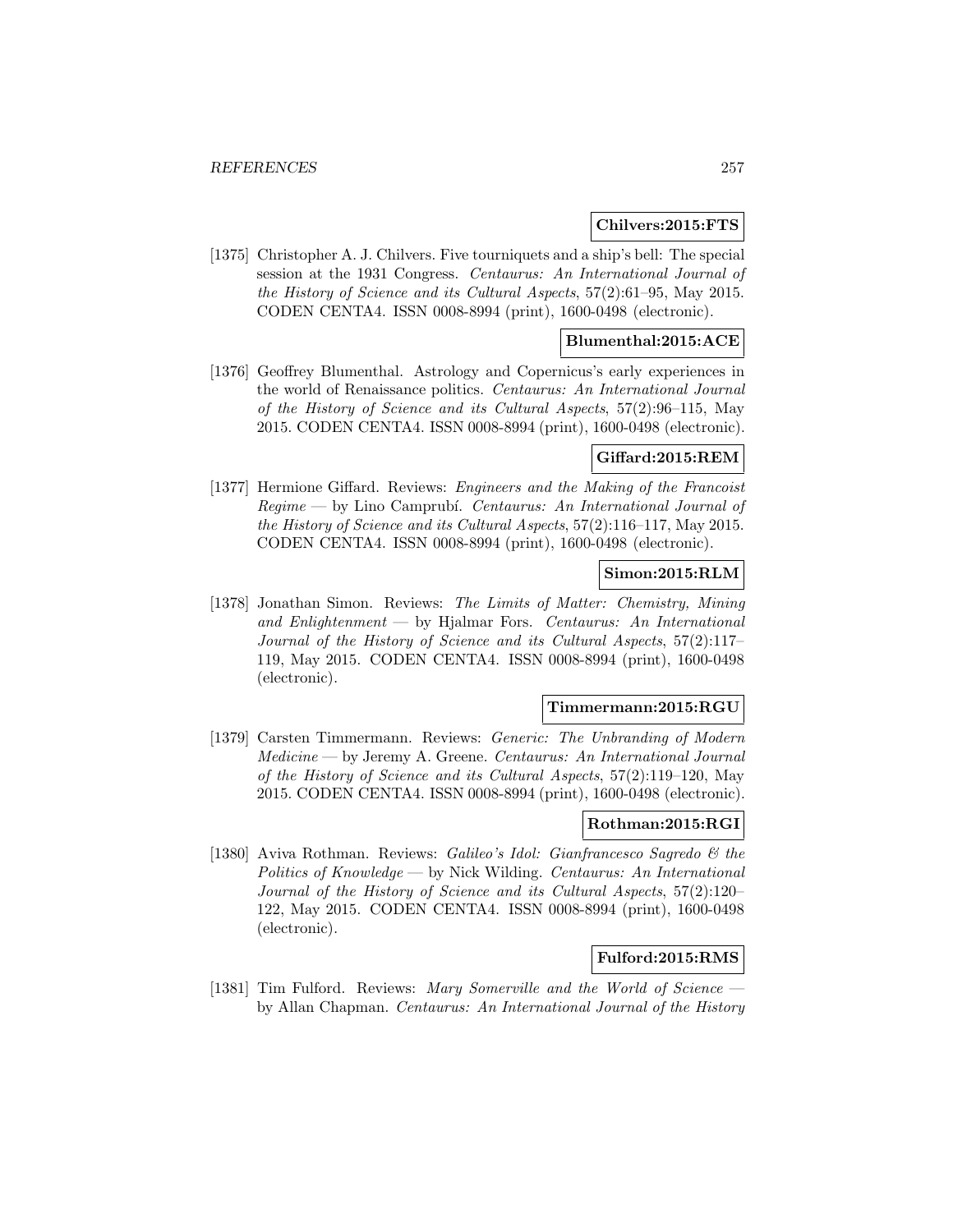of Science and its Cultural Aspects, 57(2):122–123, May 2015. CODEN CENTA4. ISSN 0008-8994 (print), 1600-0498 (electronic).

# **Rocha:2015:RCS**

[1382] Leon Antonio Rocha. Reviews: The Classification of Sex: Alfred Kinsey and the Organization of Knowledge — by Donna J. Drucker. Centaurus: An International Journal of the History of Science and its Cultural Aspects, 57(2):123–125, May 2015. CODEN CENTA4. ISSN 0008-8994 (print), 1600-0498 (electronic).

# **Knoeff:2015:RCV**

[1383] Rina Knoeff. Reviews: Commercial Visions: Science, Trade and Visual Culture in the Dutch Golden  $Age - by$  Dániel Margócsy. Centaurus: An International Journal of the History of Science and its Cultural Aspects, 57(2):125–126, May 2015. CODEN CENTA4. ISSN 0008-8994 (print), 1600-0498 (electronic).

# **Schemmel:2015:RSL**

[1384] Matthias Schemmel. Reviews: From Sight to Light: The Passage from Ancient to Modern Optics — by A. Mark Smith. Centaurus: An International Journal of the History of Science and its Cultural Aspects, 57(2):126–128, May 2015. CODEN CENTA4. ISSN 0008-8994 (print), 1600-0498 (electronic).

# **Vermeir:2015:IPE**

[1385] Koen Vermeir. Introduction: Preface: Electricity and imagination. Centaurus: An International Journal of the History of Science and its Cultural Aspects, 57(3):129–130, August 2015. CODEN CENTA4. ISSN 0008-8994 (print), 1600-0498 (electronic).

#### **Vermeir:2015:EIP**

[1386] Koen Vermeir. Electricity and imagination: Post-romantic electrified experience and the gendered body. An introduction. Centaurus: An International Journal of the History of Science and its Cultural Aspects, 57(3):131–155, August 2015. CODEN CENTA4. ISSN 0008-8994 (print), 1600-0498 (electronic).

## **Gilmore:2015:JNL**

[1387] Paul Gilmore. John Neal's lightning imagination: Electricity against romantic organicism. Centaurus: An International Journal of the History of Science and its Cultural Aspects, 57(3):156–172, August 2015. CODEN CENTA4. ISSN 0008-8994 (print), 1600-0498 (electronic).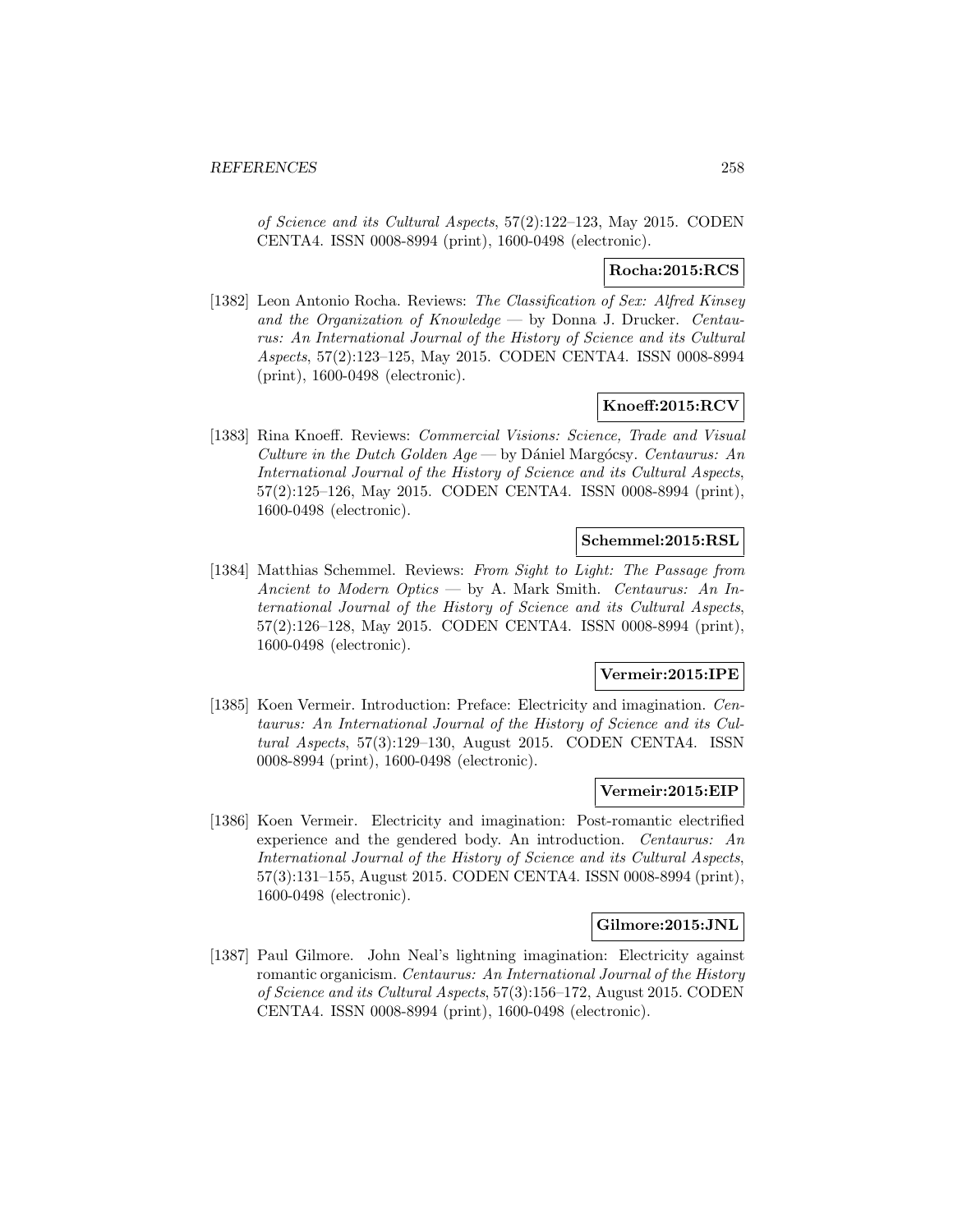#### **Morus:2015:NMD**

[1388] Iwan Rhys Morus. No mere dream: Material culture and electrical imagination in Late Victorian Britain. Centaurus: An International Journal of the History of Science and its Cultural Aspects, 57(3):173–191, August 2015. CODEN CENTA4. ISSN 0008-8994 (print), 1600-0498 (electronic).

# **Otto:2015:EEA**

[1389] Ulf Otto. Enter electricity: An allegory's stage appearance between Verité and Varieté. Centaurus: An International Journal of the History of Science and its Cultural Aspects, 57(3):192–211, August 2015. CODEN CENTA4. ISSN 0008-8994 (print), 1600-0498 (electronic).

# **Halliday:2015:EHC**

[1390] Sam Halliday. Electricity and homosexuality: from 19th-century American sexual health literature to D. H. Lawrence. Centaurus: An International Journal of the History of Science and its Cultural Aspects, 57 (3):212–228, August 2015. CODEN CENTA4. ISSN 0008-8994 (print), 1600-0498 (electronic).

# **Kroupa:2015:EEP**

[1391] Sebestian Kroupa. Ex epistulis Philippinensibus: Georg Joseph Kamel SJ (1661–1706) and his correspondence network. Centaurus: An International Journal of the History of Science and its Cultural Aspects, 57(4): 229–259, November 2015. CODEN CENTA4. ISSN 0008-8994 (print), 1600-0498 (electronic).

# **Lalli:2015:RHA**

[1392] Roberto Lalli. Reviews: Heisenberg in the Atomic Age: Science and the Public Sphere — by Cathryn Carson. Centaurus: An International Journal of the History of Science and its Cultural Aspects, 57(4):260–261, November 2015. CODEN CENTA4. ISSN 0008-8994 (print), 1600-0498 (electronic).

### **Pemberton:2015:RGG**

[1393] Stephen Pemberton. Reviews: The Genealogy of a Gene: Patents, HIV/ AIDS, and Race — by Myles W. Jackson. Centaurus: An International Journal of the History of Science and its Cultural Aspects, 57(4):261–263, November 2015. CODEN CENTA4. ISSN 0008-8994 (print), 1600-0498 (electronic).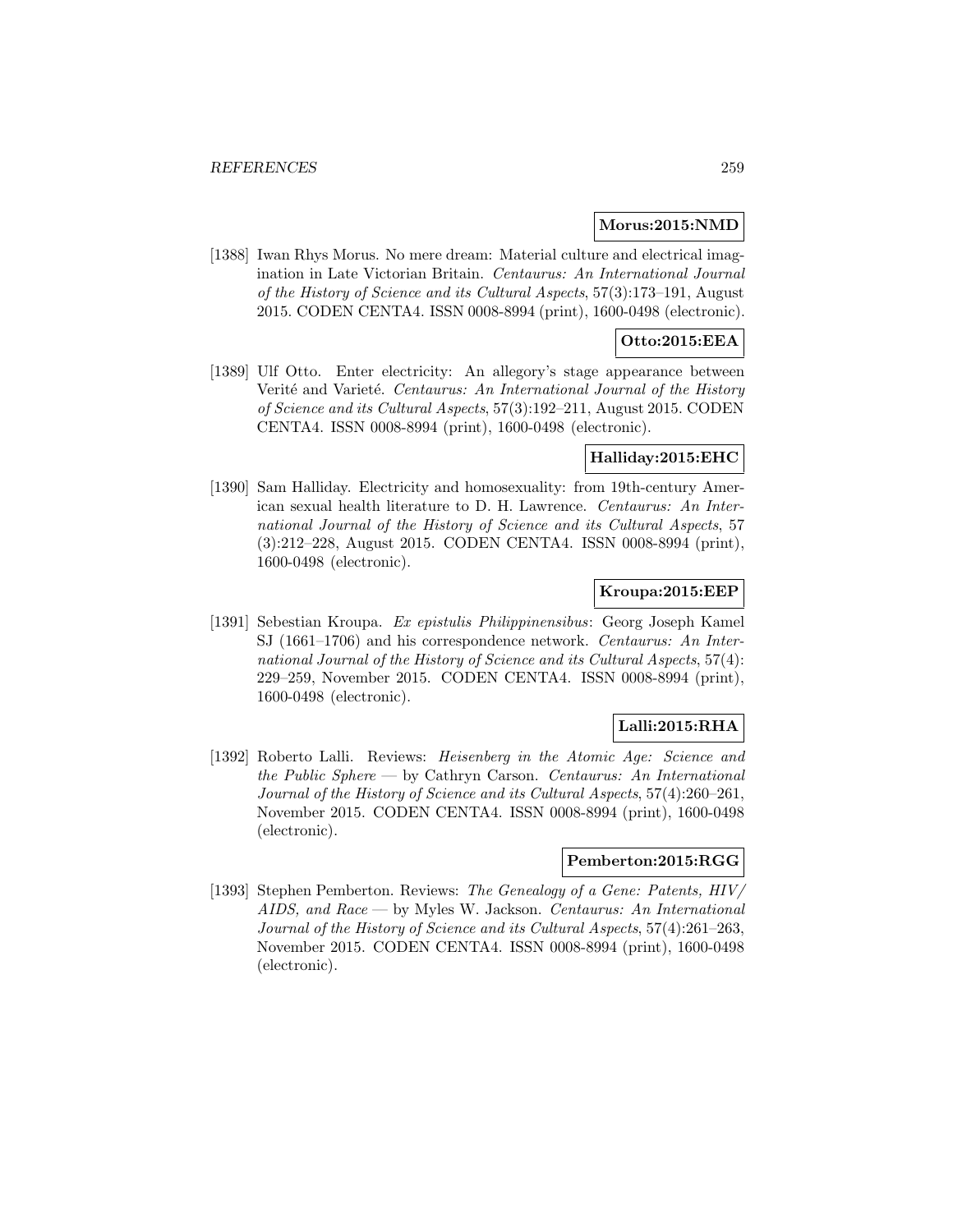## **Dooley:2015:RCC**

[1394] Brendan Dooley. Reviews: The Crown and the Cosmos. Astrology and the Politics of Maximilian  $I$  — by Darin Hayton. Centaurus: An International Journal of the History of Science and its Cultural Aspects, 57(4): 263–265, November 2015. CODEN CENTA4. ISSN 0008-8994 (print), 1600-0498 (electronic).

#### **Marktanner:2015:RSL**

[1395] Alina Marktanner. Reviews: Seeing Like a Rover. How Robots, Teams and Images Craft Knowledge of Mars — by Janet Vertesi. Centaurus: An International Journal of the History of Science and its Cultural Aspects, 57(4):265–266, November 2015. CODEN CENTA4. ISSN 0008-8994 (print), 1600-0498 (electronic).

# **Murphy:2015:RLP**

[1396] Jane Murphy. Reviews: Learned Patriots: Debating Science, State, and Society in the 19th-Century Ottoman Empire — by Alper Yalçınkaya. Centaurus: An International Journal of the History of Science and its Cultural Aspects, 57(4):266–268, November 2015. CODEN CENTA4. ISSN 0008-8994 (print), 1600-0498 (electronic).

## **Henderson:2015:RMU**

[1397] Gabriel Henderson. Reviews: Masters of Uncertainty: Weather Forecasters and the Quest for Ground Truth — by Phaedra Daipha. Centaurus: An International Journal of the History of Science and its Cultural Aspects, 57(4):268–269, November 2015. CODEN CENTA4. ISSN 0008- 8994 (print), 1600-0498 (electronic).

#### **Perkins:2015:RSI**

[1398] Emma Perkins. Reviews: Scientific Instruments on Display — by Silke Ackermann, Richard L. Kremer and Mara Miniati. Centaurus: An International Journal of the History of Science and its Cultural Aspects, 57(4): 269–271, November 2015. CODEN CENTA4. ISSN 0008-8994 (print), 1600-0498 (electronic).

# **Pisano:2015:RTV**

[1399] Raffaele Pisano. Reviews: Tunnel Visions: The Rise and Fall of the Superconducting Super Collider — by Michael Riordan, Lillian Hoddeson and Adrienne W. Kolb. Centaurus: An International Journal of the History of Science and its Cultural Aspects, 57(4):271–273, November 2015. CODEN CENTA4. ISSN 0008-8994 (print), 1600-0498 (electronic).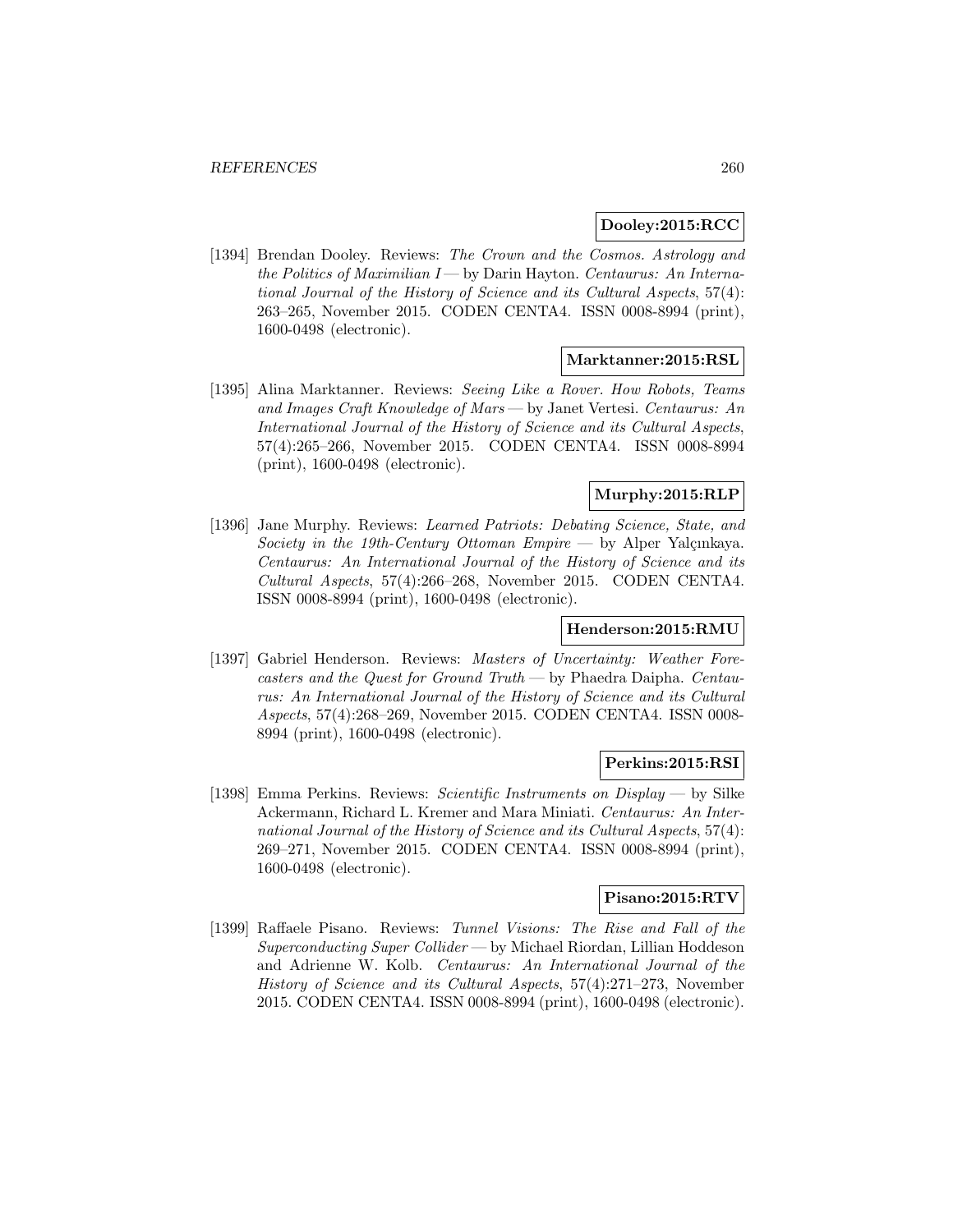## **Turda:2015:RUN**

[1400] Marius Turda. Reviews: Urologie und Nationalsozialismus. Eine Studie zu Medizin und Politik als Ressourcen füreinander — by Matthis Krischel. Centaurus: An International Journal of the History of Science and its Cultural Aspects, 57(4):273–274, November 2015. CODEN CENTA4. ISSN 0008-8994 (print), 1600-0498 (electronic).

# **Kangaslahti:2015:RWF**

[1401] Kate Kangaslahti. Reviews: *World's Fairs on the Eve of War: Science*, Technology and Modernity, 1937–1942 — by Robert H. Kargon, Karen Fiss, Morris Low and Arthur P. Molella. Centaurus: An International Journal of the History of Science and its Cultural Aspects, 57(4):274–276, November 2015. CODEN CENTA4. ISSN 0008-8994 (print), 1600-0498 (electronic).

# **Hentschel:2015:RSR**

[1402] Klaus Hentschel. Reviews: Serving the Reich: The Struggle for the Soul of Physics under Hitler — by Philip Ball. Centaurus: An International Journal of the History of Science and its Cultural Aspects, 57(4):276–277, November 2015. CODEN CENTA4. ISSN 0008-8994 (print), 1600-0498 (electronic).

## **Chemla:2015:PAE**

[1403] Karine Chemla. Presidential address ESHS 2014: Proof, generality and the prescription of mathematical action: A nanohistorical approach to communication. Centaurus: An International Journal of the History of Science and its Cultural Aspects, 57(4):278–300, November 2015. CO-DEN CENTA4. ISSN 0008-8994 (print), 1600-0498 (electronic).

#### **Anonymous:2015:ESHb**

[1404] Anonymous. European Society for the History of Science. Centaurus: An International Journal of the History of Science and its Cultural Aspects, 57(4):301–306, November 2015. CODEN CENTA4. ISSN 0008-8994 (print), 1600-0498 (electronic).

## **Husson:2016:IHD**

[1405] Matthieu Husson and Richard L. Kremer. Introduction: How do writings in the early astral sciences reveal mathematical practices and practitioners? Centaurus: An International Journal of the History of Science and its Cultural Aspects, 58(1–2):1–5, February/May 2016. CODEN CENTA4. ISSN 0008-8994 (print), 1600-0498 (electronic).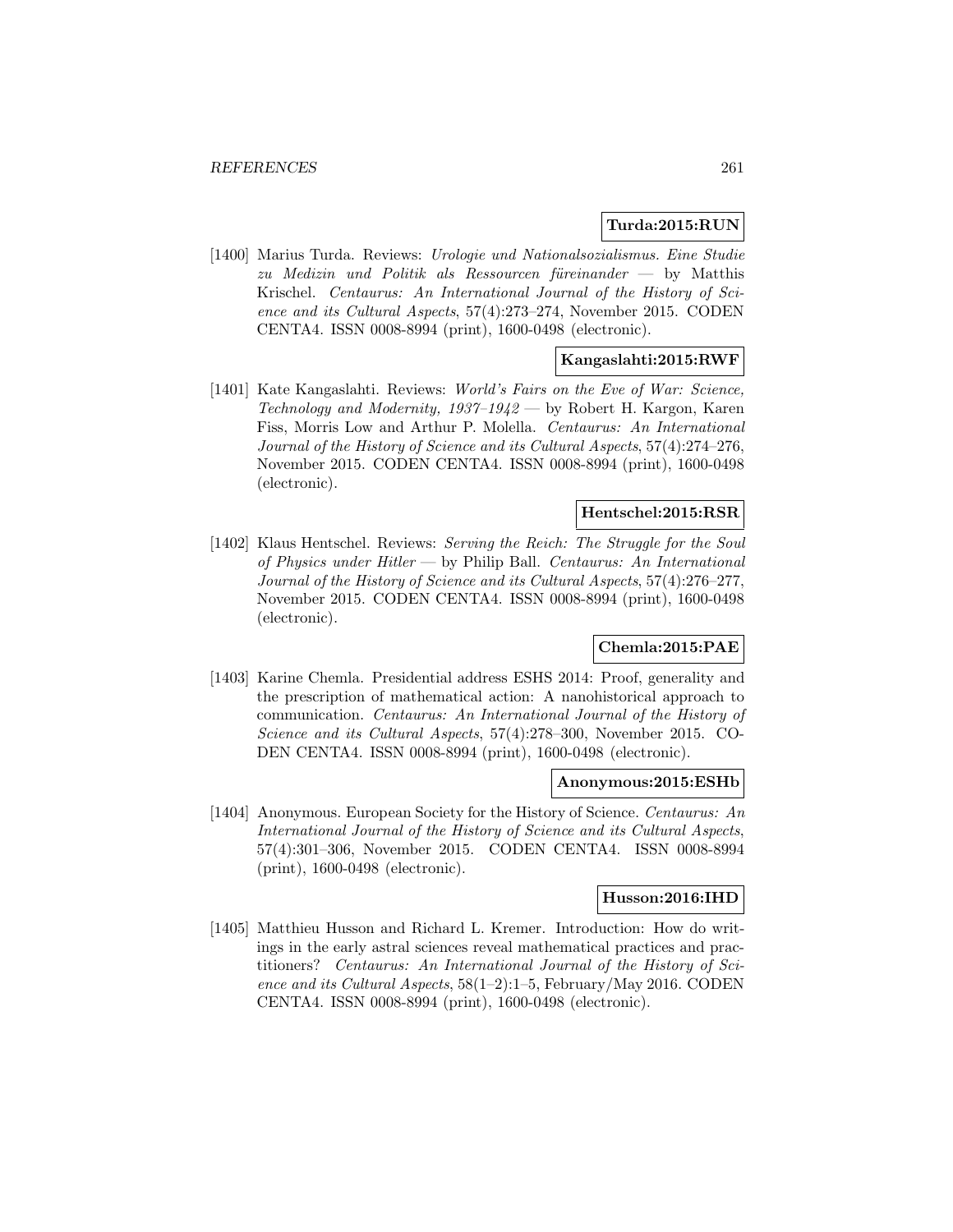## **Falk:2016:LMA**

[1406] Seb Falk. Learning medieval astronomy through tables: The case of the equatorie of the planetis. Centaurus: An International Journal of the History of Science and its Cultural Aspects, 58(1–2):6–25, February/May 2016. CODEN CENTA4. ISSN 0008-8994 (print), 1600-0498 (electronic).

# **Li:2016:TTC**

[1407] Liang Li. Template tables and computational practices in early modern Chinese calendric astronomy. Centaurus: An International Journal of the History of Science and its Cultural Aspects, 58(1–2):26–45, February/May 2016. CODEN CENTA4. ISSN 0008-8994 (print), 1600-0498 (electronic).

#### **Husson:2016:ETC**

[1408] Matthieu Husson. Exploring the temporality of complex computational practice: Two eclipse notes by John of Murs in the ms Escorial O II 10. Centaurus: An International Journal of the History of Science and its Cultural Aspects,  $58(1-2)$ : 46-65, February/May 2016. CODEN CENTA4. ISSN 0008-8994 (print), 1600-0498 (electronic).

## **Hirose:2016:TVD**

[1409] Sho Hirose. Two versions of a description of the armillary sphere in Parame'svara's Goladipika. Centaurus: An International Journal of the History of Science and its Cultural Aspects,  $58(1-2):66-86$ , February/ May 2016. CODEN CENTA4. ISSN 0008-8994 (print), 1600-0498 (electronic).

# **Morgan:2016:SCT**

[1410] Daniel Patrick Morgan. Sphere confusion: A textual reconstruction of astronomical instruments and observational practice in first-millennium CE China. Centaurus: An International Journal of the History of Science and its Cultural Aspects, 58(1–2):87–103, February/May 2016. CODEN CENTA4. ISSN 0008-8994 (print), 1600-0498 (electronic).

## **Kremer:2016:PGT**

[1411] Richard L. Kremer. Playing with geometrical tools: Johannes Stabius's Astrolabium imperatorium (1515) and its successors. Centaurus: An International Journal of the History of Science and its Cultural Aspects, 58(1–2):104–134, February/May 2016. CODEN CENTA4. ISSN 0008- 8994 (print), 1600-0498 (electronic).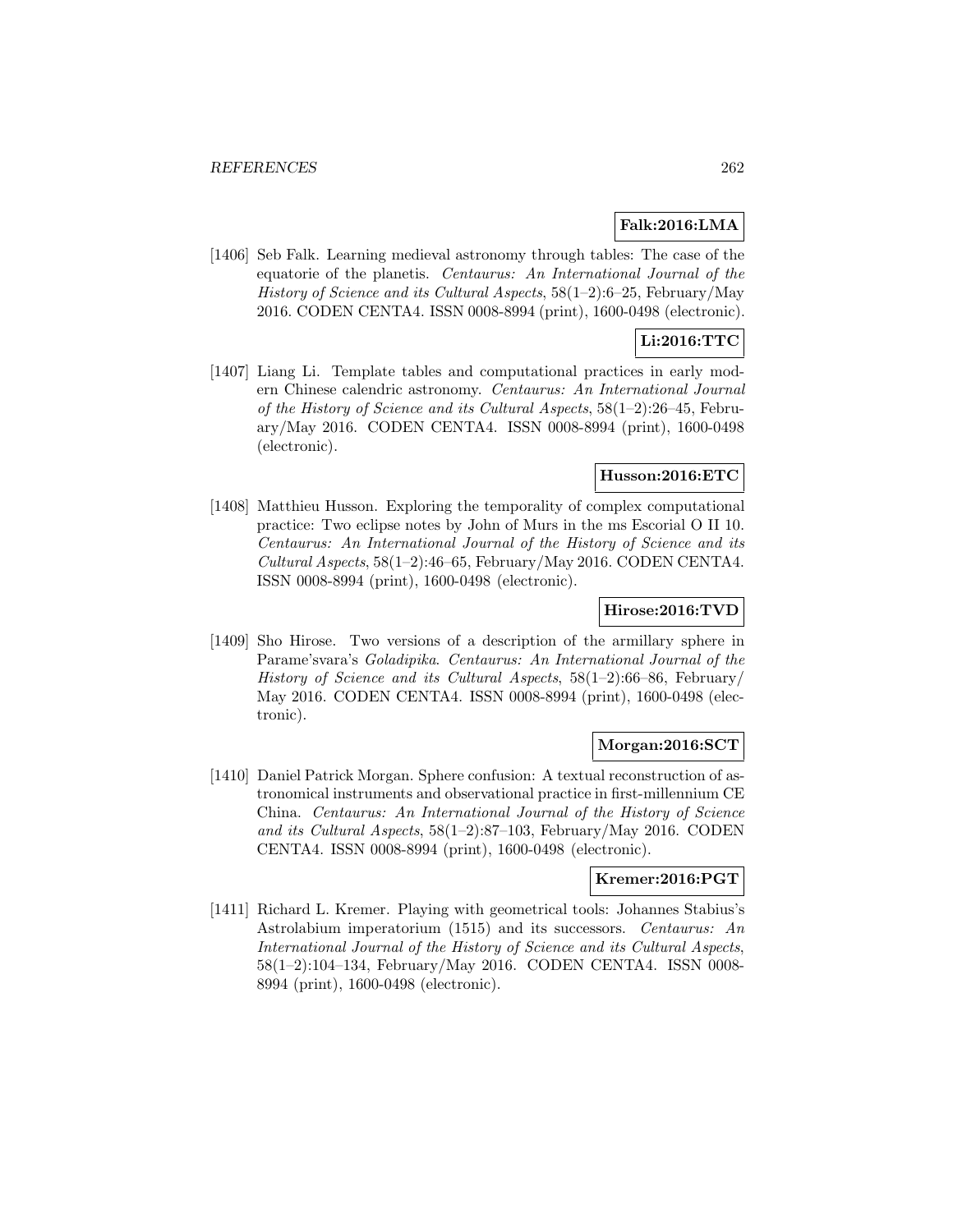### **Hochadel:2016:ISS**

[1412] Oliver Hochadel, Miquel Carandell Baruzzi, and Clara Florensa. Introduction: Scuffles, scoops and scams: The construction of prehistoric knowledge in newspapers. Centaurus: An International Journal of the History of Science and its Cultural Aspects, 58(3):135–147, August 2016. CODEN CENTA4. ISSN 0008-8994 (print), 1600-0498 (electronic).

# **Cataldi:2016:IMM**

 $[1413]$  Maddalena Cataldi. Inventing the Menton Man. Rivière's discovery as reflected in the French media. Centaurus: An International Journal of the History of Science and its Cultural Aspects, 58(3):148–165, August 2016. CODEN CENTA4. ISSN 0008-8994 (print), 1600-0498 (electronic).

## **Podgorny:2016:DPF**

[1414] Irina Podgorny. The daily press fashions a heroic intellectual: The making of Florentino Ameghino in Late Nineteenth-Century Argentina. Centaurus: An International Journal of the History of Science and its Cultural Aspects, 58(3):166–184, August 2016. CODEN CENTA4. ISSN 0008-8994 (print), 1600-0498 (electronic).

## **Plana:2016:MPP**

[1415] Laura Valls Plana. A mammoth in the park: Palaeontology, press and popular culture in Barcelona (1870–1910). Centaurus: An International Journal of the History of Science and its Cultural Aspects, 58(3):185–202, August 2016. CODEN CENTA4. ISSN 0008-8994 (print), 1600-0498 (electronic).

## **Hochadel:2016:OSM**

[1416] Oliver Hochadel. One skull and many headlines: The role of the press in the Steinau Hoax of 1911. Centaurus: An International Journal of the History of Science and its Cultural Aspects, 58(3):203–218, August 2016. CODEN CENTA4. ISSN 0008-8994 (print), 1600-0498 (electronic).

#### **Florensa:2016:DWW**

[1417] Clara Florensa. 'Darwin was wrong.' The international media coverage of the Oreopithecus ' reinterpretation (1956–1959). Centaurus: An International Journal of the History of Science and its Cultural Aspects, 58 (3):219–238, August 2016. CODEN CENTA4. ISSN 0008-8994 (print), 1600-0498 (electronic).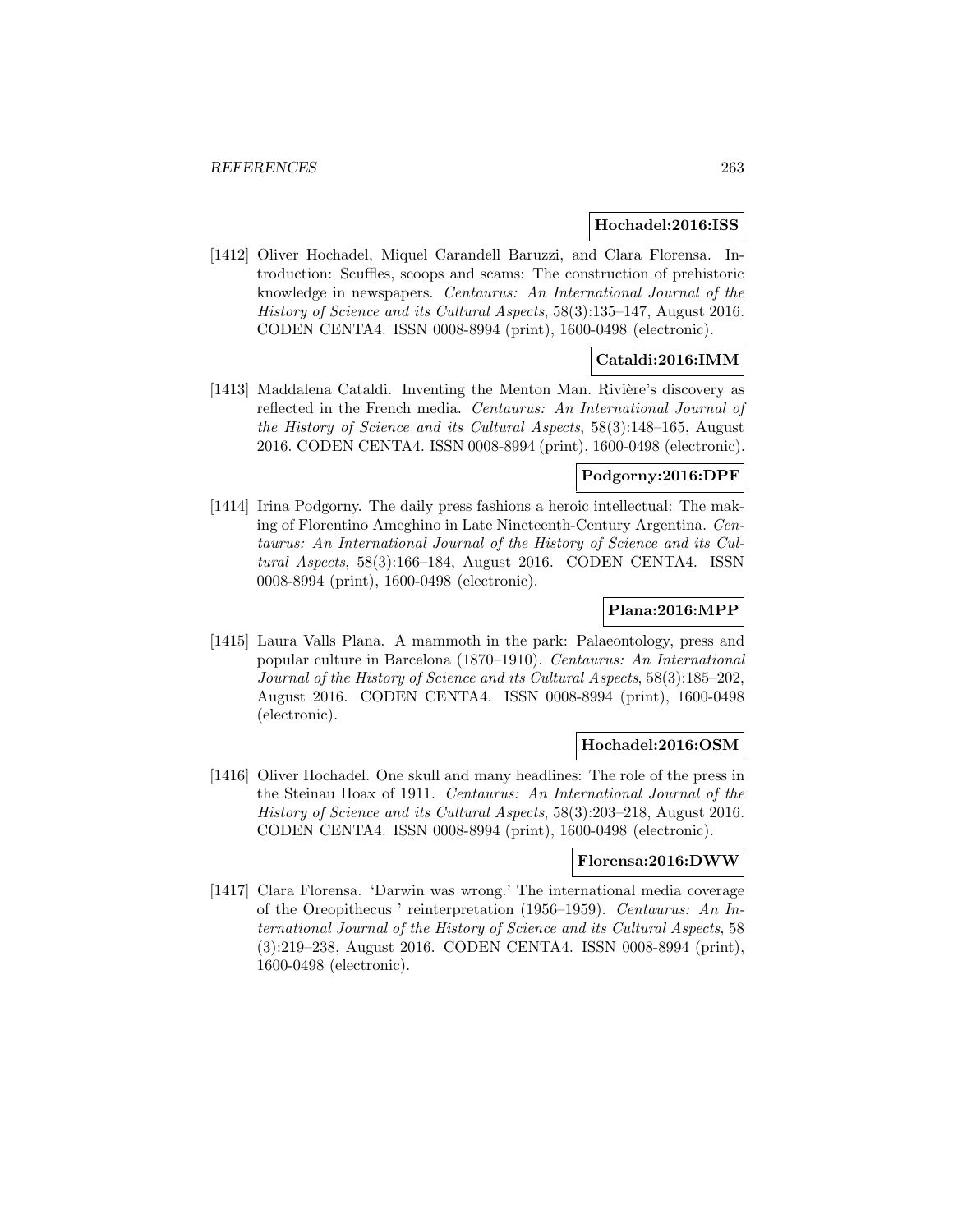### **Baruzzi:2016:FAS**

[1418] Miquel Carandell Baruzzi. The first American scoop: The Pedra Furada controversy in newspapers (1978–2015). Centaurus: An International Journal of the History of Science and its Cultural Aspects, 58(3):239– 256, August 2016. CODEN CENTA4. ISSN 0008-8994 (print), 1600-0498 (electronic).

# **Elvbakken:2016:RBA**

[1419] Kari Tove Elvbakken and Annette Lykknes. Relationships between academia, state and industry in the field of food and nutrition: The Norwegian chemist Sigval Schmidt-Nielsen (1877–1956) and his professional roles, 1900–1950. Centaurus: An International Journal of the History of Science and its Cultural Aspects, 58(4):257–280, November 2016. CODEN CENTA4. ISSN 0008-8994 (print), 1600-0498 (electronic).

# **Cozzoli:2016:EBD**

[1420] Daniele Cozzoli. Ethno-biology during the Cold War: Biocca's expedition to Amazonia. Centaurus: An International Journal of the History of Science and its Cultural Aspects, 58(4):281–309, November 2016. CO-DEN CENTA4. ISSN 0008-8994 (print), 1600-0498 (electronic).

## **Loison:2016:RLO**

[1421] Laurent Loison. Reviews: The Life Organic, The Theoretical Biology Club and the Roots of Epigenetics — by Erik L. Peterson. Centaurus: An International Journal of the History of Science and its Cultural Aspects, 58(4):310–311, November 2016. CODEN CENTA4. ISSN 0008-8994 (print), 1600-0498 (electronic).

# **Au:2016:ROA**

[1422] Sokhieng Au. Reviews: *Old Age, New Science: Gerontologists and Their* Biosocial Visions,  $1900-1960$  — by Hyung W. Park. Centaurus: An International Journal of the History of Science and its Cultural Aspects, 58(4):311–313, November 2016. CODEN CENTA4. ISSN 0008-8994 (print), 1600-0498 (electronic).

# **Mody:2016:RCH**

[1423] Cyrus C. M. Mody. Reviews: A Companion to the History of American Science — by Georgina M. Montgomery and Mark A. Largent. Centaurus: An International Journal of the History of Science and its Cultural Aspects, 58(4):313–315, November 2016. CODEN CENTA4. ISSN 0008- 8994 (print), 1600-0498 (electronic).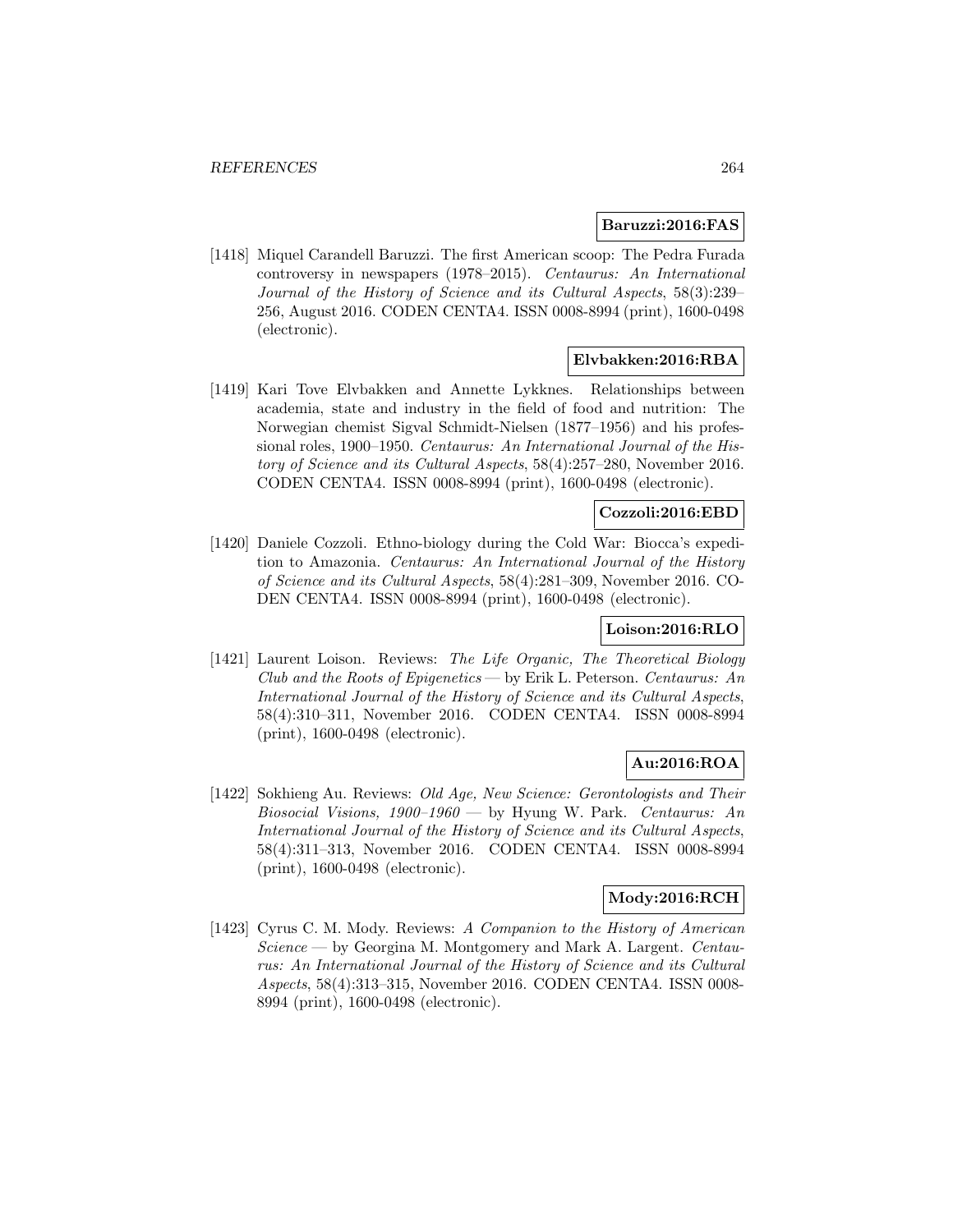## **Thorpe:2016:RHV**

[1424] Charles Thorpe. Reviews: The Hope and Vision of J. Robert Oppenheimer — by Michael A. Day. Centaurus: An International Journal of the History of Science and its Cultural Aspects, 58(4):315–316, November 2016. CODEN CENTA4. ISSN 0008-8994 (print), 1600-0498 (electronic).

# **Hochadel:2016:RCH**

[1425] Oliver Hochadel. Reviews: A Companion to the History of Science, Blackwell Companions to World History— by Bernard Lightman. Centaurus: An International Journal of the History of Science and its Cultural Aspects, 58(4):316–318, November 2016. CODEN CENTA4. ISSN 0008-8994 (print), 1600-0498 (electronic).

## **Flipse:2016:RTS**

[1426] Abraham C. Flipse. Reviews: The Territories of Science and Religion by Peter Harrison. Centaurus: An International Journal of the History of Science and its Cultural Aspects, 58(4):318–320, November 2016. CO-DEN CENTA4. ISSN 0008-8994 (print), 1600-0498 (electronic).

#### **Aspaas:2016:RJS**

[1427] Per Pippin Aspaas. Reviews: Jesuit Science and the End of Nature's Secrets— by Mark A. Waddell. Centaurus: An International Journal of the History of Science and its Cultural Aspects, 58(4):320–322, November 2016. CODEN CENTA4. ISSN 0008-8994 (print), 1600-0498 (electronic).

#### **Baldasso:2016:RVC**

[1428] Renzo Baldasso. Reviews: Visual Cultures in Science and Technology. A Comparative History— by Klaus Hentschel. Centaurus: An International Journal of the History of Science and its Cultural Aspects, 58(4):322–324, November 2016. CODEN CENTA4. ISSN 0008-8994 (print), 1600-0498 (electronic).

# **Fontaine:2016:RRA**

[1429] Philippe Fontaine. Reviews: Rational Action: The Sciences of Policy in Britain and America, 1940–1960— by William Thomas. Centaurus: An International Journal of the History of Science and its Cultural Aspects, 58(4):324–326, November 2016. CODEN CENTA4. ISSN 0008-8994 (print), 1600-0498 (electronic).

## **Badino:2016:YSL**

[1430] Massimiliano Badino. Young Scholar Lecture ESHS 2016: What have the historians of quantum physics ever done for us? Centaurus: An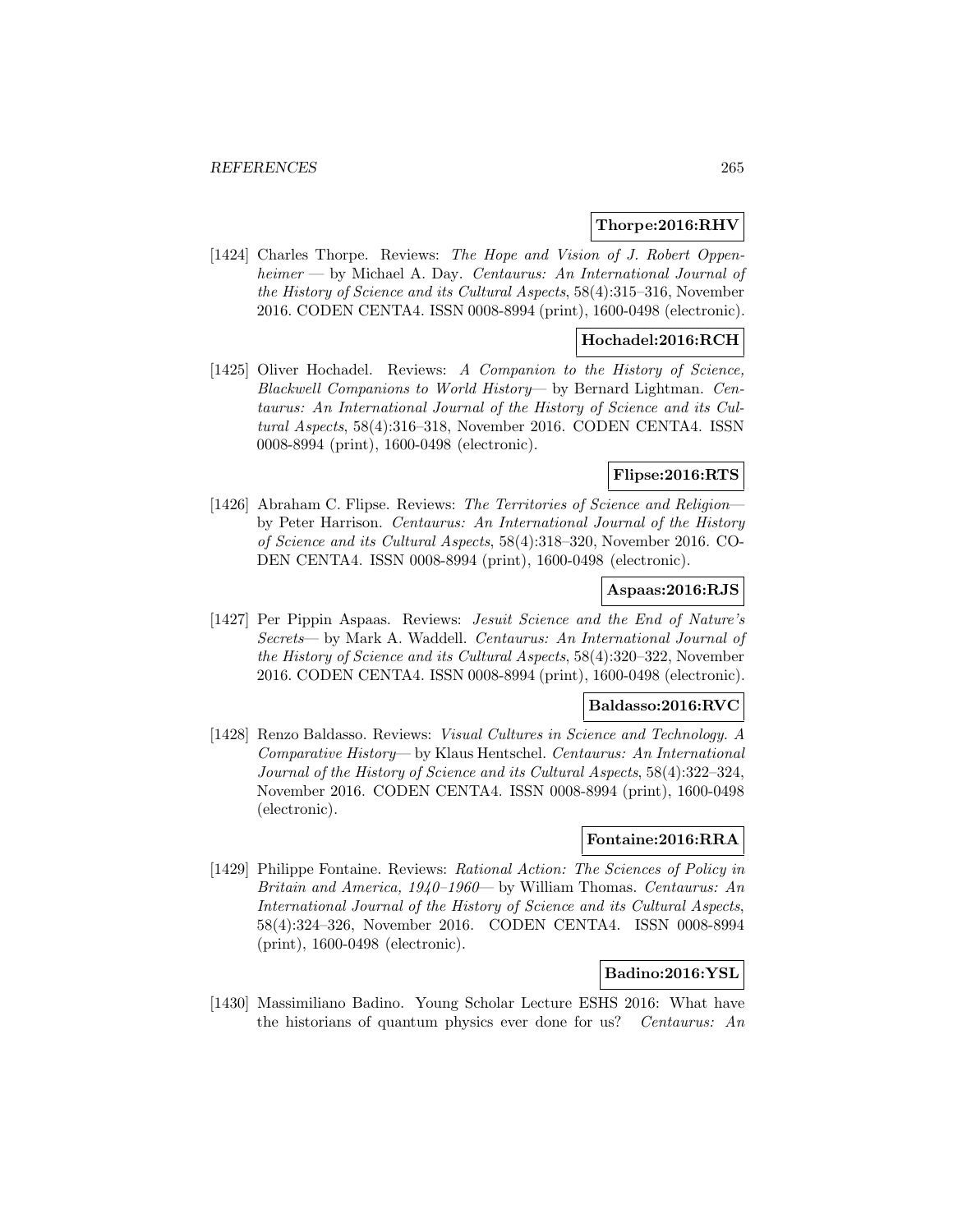International Journal of the History of Science and its Cultural Aspects, 58(4):327–346, November 2016. CODEN CENTA4. ISSN 0008-8994 (print), 1600-0498 (electronic).

# **Anonymous:2016:ESH**

[1431] Anonymous. European Society for the History of Science: New feature: Now history of science in Romania. Centaurus: An International Journal of the History of Science and its Cultural Aspects, 58(4):347–352, November 2016. CODEN CENTA4. ISSN 0008-8994 (print), 1600-0498 (electronic).

# **Heymann:2017:TEH**

[1432] Matthias Heymann. 1970s: Turn of an era in the history of science? Centaurus: An International Journal of the History of Science and its Cultural Aspects, 59(1–2):1–9, February–May 2017. CODEN CENTA4. ISSN 0008-8994 (print), 1600-0498 (electronic). URL https: //onlinelibrary.wiley.com/doi/abs/10.1111/1600-0498.12146.

# **Graf:2017:DST**

[1433] Rüdiger Graf. Détente science? Transformations of knowledge and expertise in the 1970s. Centaurus: An International Journal of the History of Science and its Cultural Aspects,  $59(1-2):10-25$ , February–May 2017. CODEN CENTA4. ISSN 0008-8994 (print), 1600-0498 (electronic). URL https://onlinelibrary.wiley.com/doi/abs/10.1111/ 1600-0498.12148.

# **Egan:2017:SSC**

[1434] Michael Egan. Survival science: Crisis disciplines and the shock of the environment in the 1970s. Centaurus: An International Journal of the History of Science and its Cultural Aspects, 59(1–2):26–39, February– May 2017. CODEN CENTA4. ISSN 0008-8994 (print), 1600-0498 (electronic). URL https://onlinelibrary.wiley.com/doi/abs/10.1111/ 1600-0498.12149.

# **Seefried:2017:GSF**

[1435] Elke Seefried. Globalized science. The 1970s futures field. Centaurus: An International Journal of the History of Science and its Cultural Aspects, 59(1–2):40–57, February–May 2017. CODEN CENTA4. ISSN 0008-8994 (print), 1600-0498 (electronic). URL https://onlinelibrary.wiley. com/doi/abs/10.1111/1600-0498.12150.

# **Mody:2017:SSE**

[1436] Cyrus C. M. Mody. Square scientists and the excluded middle. Centaurus: An International Journal of the History of Science and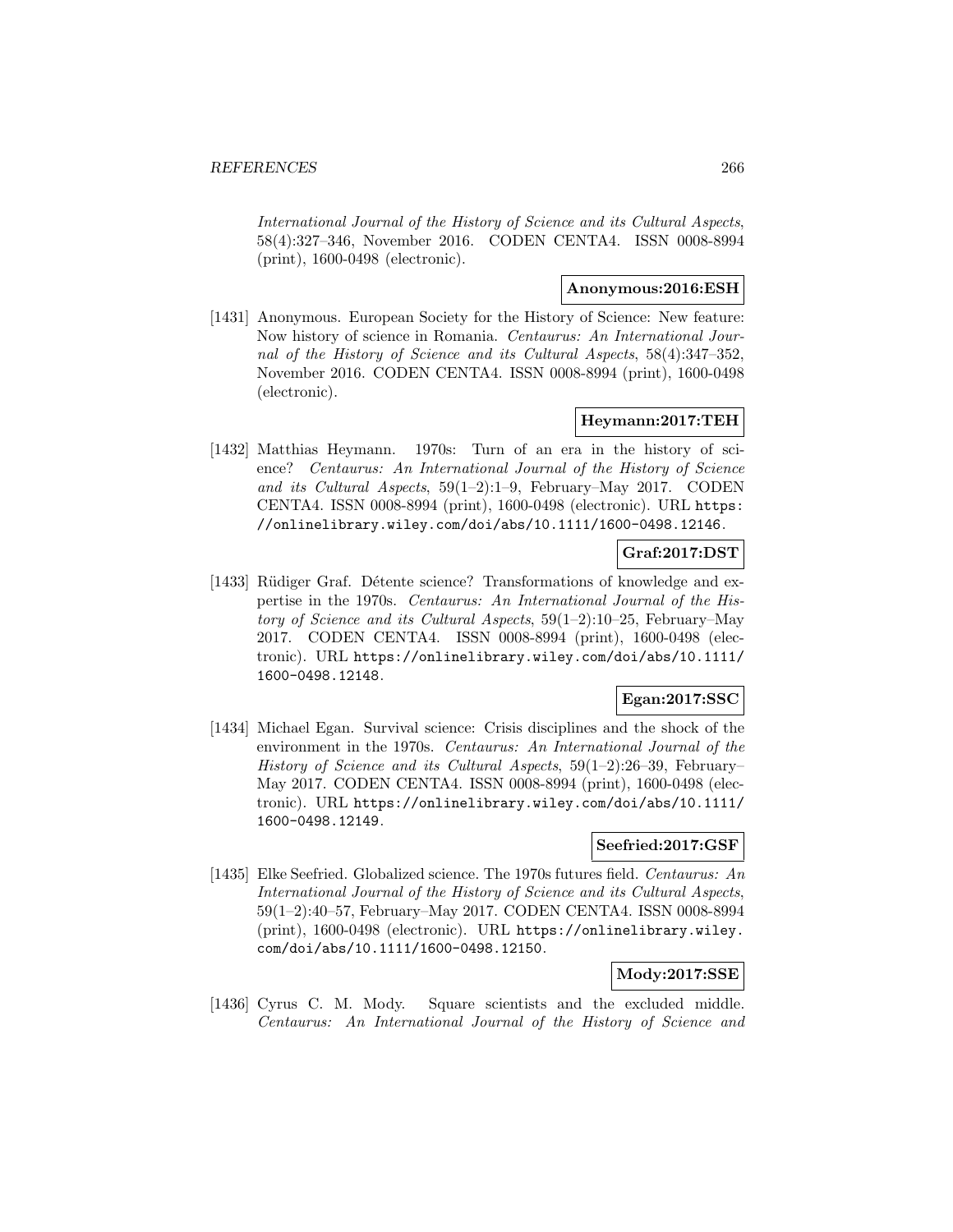its Cultural Aspects, 59(1–2):58–71, February–May 2017. CODEN CENTA4. ISSN 0008-8994 (print), 1600-0498 (electronic). URL https: //onlinelibrary.wiley.com/doi/abs/10.1111/1600-0498.12147.

# **Young:2017:NSE**

[1437] Mark Thomas Young. Nature as spectacle; experience and empiricism in early modern experimental practice. Centaurus: An International Journal of the History of Science and its Cultural Aspects, 59(1–2):72– 96, February–May 2017. CODEN CENTA4. ISSN 0008-8994 (print), 1600-0498 (electronic). URL https://onlinelibrary.wiley.com/doi/ abs/10.1111/1600-0498.12155.

# **Knight:2017:GRM**

[1438] Nathaniel Knight. Geography, race and the malleability of man: Karl von Baer and the problem of academic particularism in the Russian human sciences. Centaurus: An International Journal of the History of Science and its Cultural Aspects, 59(1–2):97–121, February–May 2017. CODEN CENTA4. ISSN 0008-8994 (print), 1600-0498 (electronic). URL https: //onlinelibrary.wiley.com/doi/abs/10.1111/1600-0498.12154.

# **Couttenier:2017:RBC**

[1439] Maarten Couttenier. 'With the risk of being called retrograde'. Racial classifications and the attack on the Aryan myth by Jean-Baptiste d'Omalius d'Halloy (1783–1875). Centaurus: An International Journal of the History of Science and its Cultural Aspects, 59(1–2):122–151, February–May 2017. CODEN CENTA4. ISSN 0008-8994 (print), 1600- 0498 (electronic). URL https://onlinelibrary.wiley.com/doi/abs/ 10.1111/1600-0498.12144.

## **Margocsy:2017:BRM**

[1440] Dániel Margócsy. Book review: Medieval Robots: Mechanism, Magic, Nature, and  $Art$  — by E. R. Truitt. Centaurus: An International Journal of the History of Science and its Cultural Aspects, 59(1–2):152–153, February–May 2017. CODEN CENTA4. ISSN 0008-8994 (print), 1600- 0498 (electronic). URL https://onlinelibrary.wiley.com/doi/abs/ 10.1111/1600-0498.12139.

# **Reinarz:2017:BRR**

[1441] Jonathan Reinarz. Book review: Rise of the Modern Hospital: An Architectural History of Health and Healing,  $1870-1940$  – by J. Kisacky. Centaurus: An International Journal of the History of Science and its Cultural Aspects, 59(1–2):153–155, February–May 2017. CODEN CENTA4. ISSN 0008-8994 (print), 1600-0498 (electronic). URL https: //onlinelibrary.wiley.com/doi/abs/10.1111/1600-0498.12151.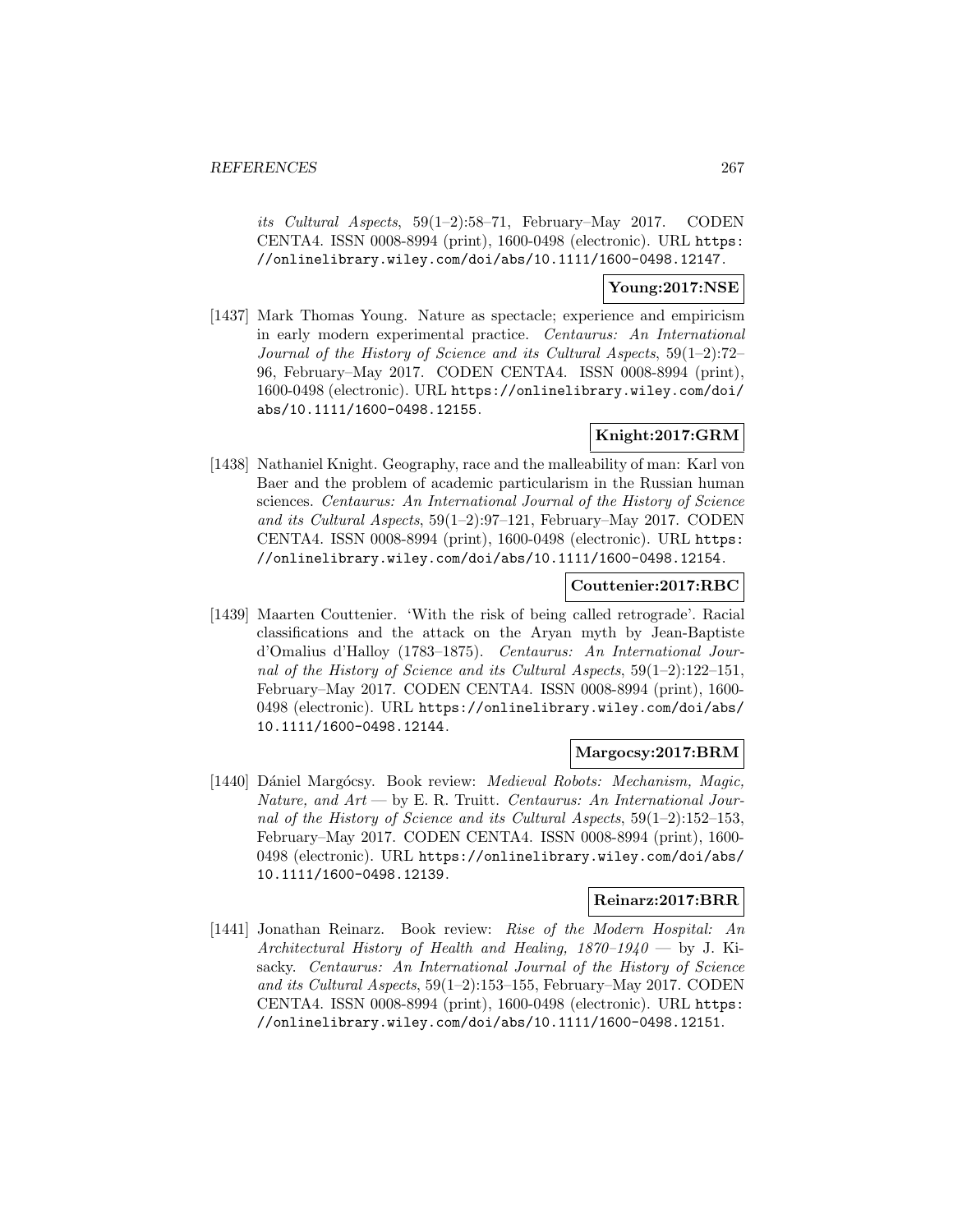## **Anderson:2017:HCV**

[1442] Robert G. W. Anderson. Book review: The History of Chemistry. A Very Short Introduction — by W. H. Brock. Centaurus: An International Journal of the History of Science and its Cultural Aspects, 59(1–2):155– 156, February–May 2017. CODEN CENTA4. ISSN 0008-8994 (print), 1600-0498 (electronic). URL https://onlinelibrary.wiley.com/doi/ abs/10.1111/1600-0498.12152.

## **Widmalm:2017:SFC**

[1443] Sven Widmalm. Book review: Science without Frontiers: Cosmopolitanism and National Interests in the World of Learning, 1870–1940 by R. Fox. Centaurus: An International Journal of the History of Science and its Cultural Aspects, 59(1–2):156–157, February–May 2017. CODEN CENTA4. ISSN 0008-8994 (print), 1600-0498 (electronic). URL https: //onlinelibrary.wiley.com/doi/abs/10.1111/1600-0498.12153.

### **Camprubi:2017:BRE**

[1444] Lino Camprubi. Book review: Engineering the Environment. Phytotrons and the Quest for Climate Control in the Cold War — by D. P. Munns. Centaurus: An International Journal of the History of Science and its Cultural Aspects, 59(1–2):157–159, February–May 2017. CODEN CENTA4. ISSN 0008-8994 (print), 1600-0498 (electronic). URL https: //onlinelibrary.wiley.com/doi/abs/10.1111/1600-0498.12156.

## **Anonymous:2017:IEB**

[1445] Anonymous. Israel and Europe. Building bridges via the history of science. Centaurus: An International Journal of the History of Science and its Cultural Aspects, 59(1–2):160–165, February–May 2017. CODEN CENTA4. ISSN 0008-8994 (print), 1600-0498 (electronic). URL https: //onlinelibrary.wiley.com/doi/abs/10.1111/1600-0498.12145.

#### **Mulberger:2017:PSH**

[1446] Annette Mülberger and Jaume Navarro. The promises of science. Historical perspectives. Centaurus: An International Journal of the History of Science and its Cultural Aspects, 59(3):167–172, August 2017. CODEN CENTA4. ISSN 0008-8994 (print), 1600-0498 (electronic). URL https: //onlinelibrary.wiley.com/doi/abs/10.1111/1600-0498.12157.

#### **Navarro:2017:PRS**

[1447] Jaume Navarro. Promising redemption. Science at the service of secular and religious agendas. Centaurus: An International Journal of the History of Science and its Cultural Aspects, 59(3):173–188, August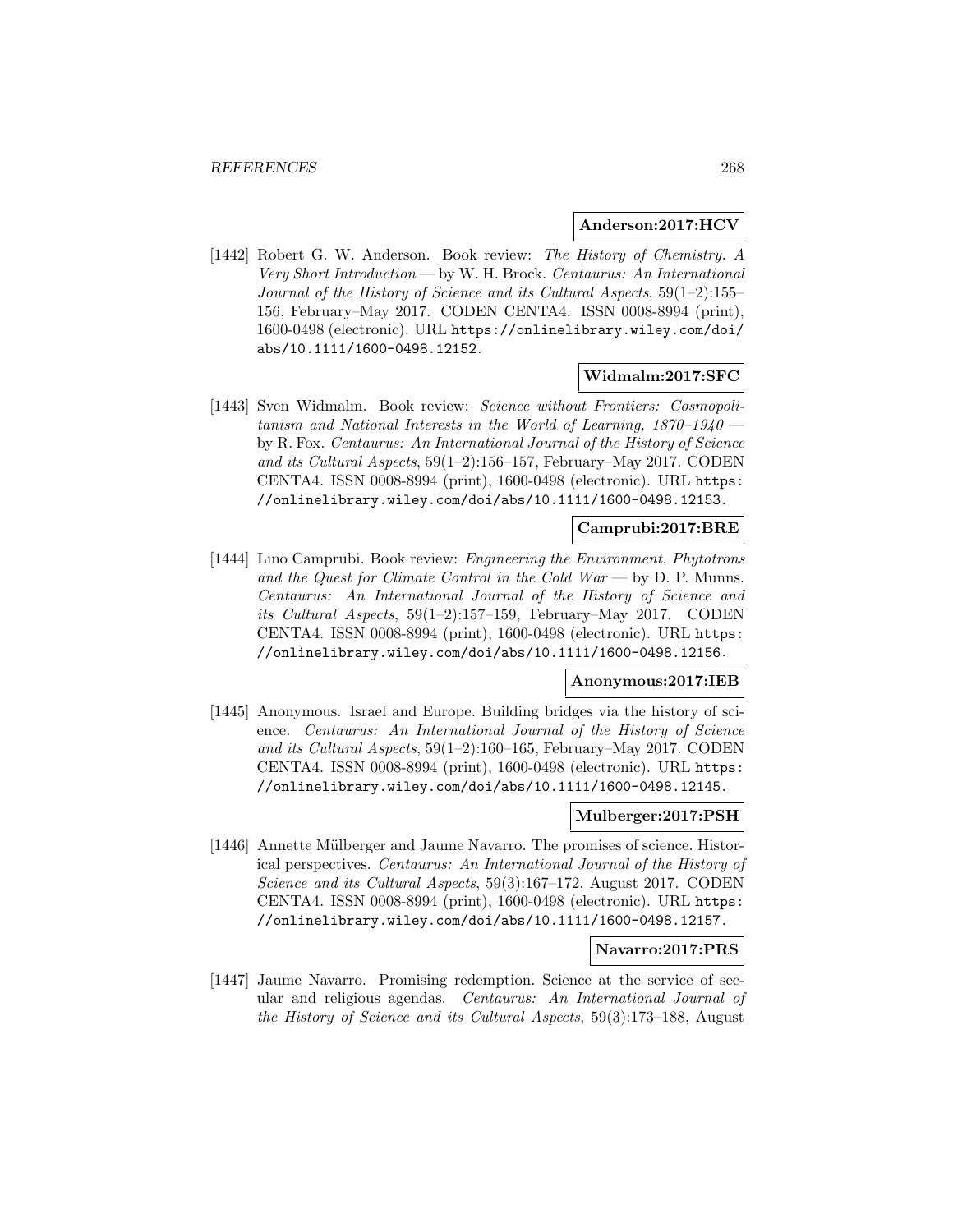2017. CODEN CENTA4. ISSN 0008-8994 (print), 1600-0498 (electronic). URL https://onlinelibrary.wiley.com/doi/abs/10.1111/ 1600-0498.12158.

# **Mormann:2017:SWP**

[1448] Thomas Mormann. Scientific worldviews as promises of science and problems of philosophy of science. Centaurus: An International Journal of the History of Science and its Cultural Aspects, 59(3):189–203, August 2017. CODEN CENTA4. ISSN 0008-8994 (print), 1600-0498 (electronic). URL https://onlinelibrary.wiley.com/doi/abs/10.1111/ 1600-0498.12159.

# **Mulberger:2017:PRM**

[1449] Annette Mülberger. The persuasive rhetoric of a manifesto (1870): Ribot's promise of an "independent" psychological science. Centaurus: An International Journal of the History of Science and its Cultural Aspects, 59(3):204–222, August 2017. CODEN CENTA4. ISSN 0008-8994 (print), 1600-0498 (electronic). URL https://onlinelibrary.wiley.com/doi/ abs/10.1111/1600-0498.12160.

## **Katzir:2017:SWP**

[1450] Shaul Katzir. "In war or in peace:" the technological promise of science following the First World War. Centaurus: An International Journal of the History of Science and its Cultural Aspects, 59(3):223–237, August 2017. CODEN CENTA4. ISSN 0008-8994 (print), 1600-0498 (electronic). URL https://onlinelibrary.wiley.com/doi/abs/10.1111/ 1600-0498.12161.

## **Bowler:2017:PSE**

[1451] Peter J. Bowler. The promise of science in early 20th-century popular literature. Centaurus: An International Journal of the History of Science and its Cultural Aspects, 59(3):238–250, August 2017. CODEN CENTA4. ISSN 0008-8994 (print), 1600-0498 (electronic). URL https: //onlinelibrary.wiley.com/doi/abs/10.1111/1600-0498.12162.

## **Guilbaud:2017:HOC**

[1452] Alexandre Guilbaud and Christophe Schmit. A historiographical overview of the current state of research into Jean Le Rond D'Alembert (1717–1783). Centaurus: An International Journal of the History of Science and its Cultural Aspects, 59(4):251–262, November 2017. CODEN CENTA4. ISSN 0008-8994 (print), 1600-0498 (electronic). URL https: //onlinelibrary.wiley.com/doi/abs/10.1111/1600-0498.12168.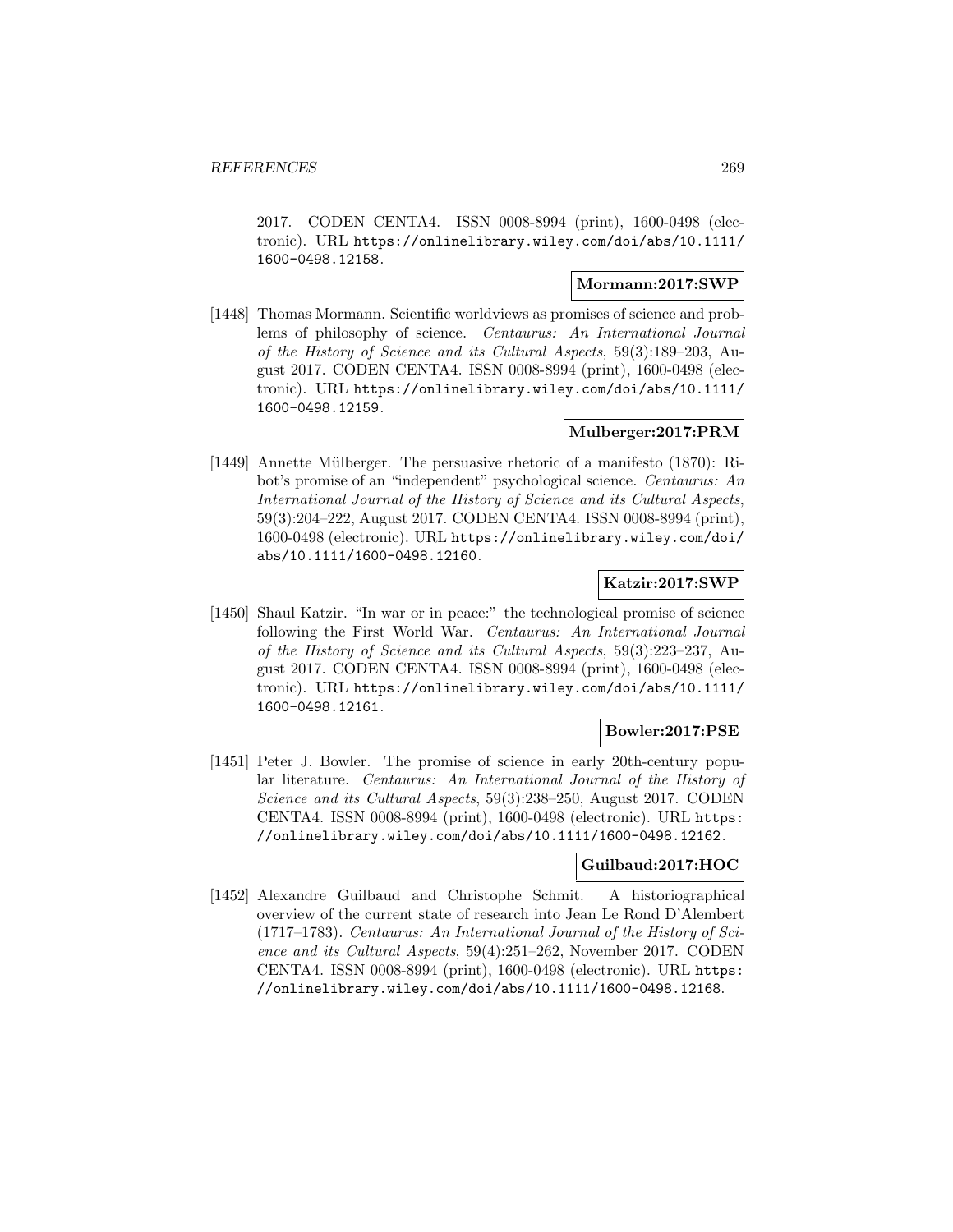## **Launay:2017:JRA**

[1453] Françoise Launay. From Jean Le Rond to D'Alembert: a route enlightened by new archival data. Centaurus: An International Journal of the History of Science and its Cultural Aspects, 59(4):263–273, November 2017. CODEN CENTA4. ISSN 0008-8994 (print), 1600-0498 (electronic). URL https://onlinelibrary.wiley.com/doi/abs/10.1111/ 1600-0498.12170.

# **Passeron:2017:HRA**

[1454] Irène Passeron. How to read D'Alembert's correspondence? Centaurus: An International Journal of the History of Science and its Cultural Aspects, 59(4):274–284, November 2017. CODEN CENTA4. ISSN 0008- 8994 (print), 1600-0498 (electronic). URL https://onlinelibrary. wiley.com/doi/abs/10.1111/1600-0498.12165.

## **Schmit:2017:BNS**

[1455] Christophe Schmit. Beginnings of a new science. D'Alembert's  $Trait\acute{e}$ de dynamique and the French Royal Academy of Sciences around 1740. Centaurus: An International Journal of the History of Science and its Cultural Aspects, 59(4):285–299, November 2017. CODEN CENTA4. ISSN 0008-8994 (print), 1600-0498 (electronic). URL https: //onlinelibrary.wiley.com/doi/abs/10.1111/1600-0498.12167.

## **Jouve:2017:FWA**

[1456] Guillame Jouve. The first works of D'Alembert and Euler about the problem of vibrating strings from the perspective of their correspondence. Centaurus: An International Journal of the History of Science and its Cultural Aspects, 59(4):300–307, November 2017. CODEN CENTA4. ISSN 0008-8994 (print), 1600-0498 (electronic). URL https: //onlinelibrary.wiley.com/doi/abs/10.1111/1600-0498.12171.

## **Ferlin:2017:NIM**

[1457] Fabrice Ferlin. New insights into major theoretical research in optics in the Age of Enlightenment. Centaurus: An International Journal of the History of Science and its Cultural Aspects, 59(4):308–319, November 2017. CODEN CENTA4. ISSN 0008-8994 (print), 1600-0498 (electronic). URL https://onlinelibrary.wiley.com/doi/abs/10.1111/ 1600-0498.12163.

# **Guilbaud:2017:DCE**

[1458] Alexandre Guilbaud. D'Alembert's contribution to the *Encyclopédie*: A review of research on the inventory of his articles. Centaurus: An International Journal of the History of Science and its Cultural Aspects,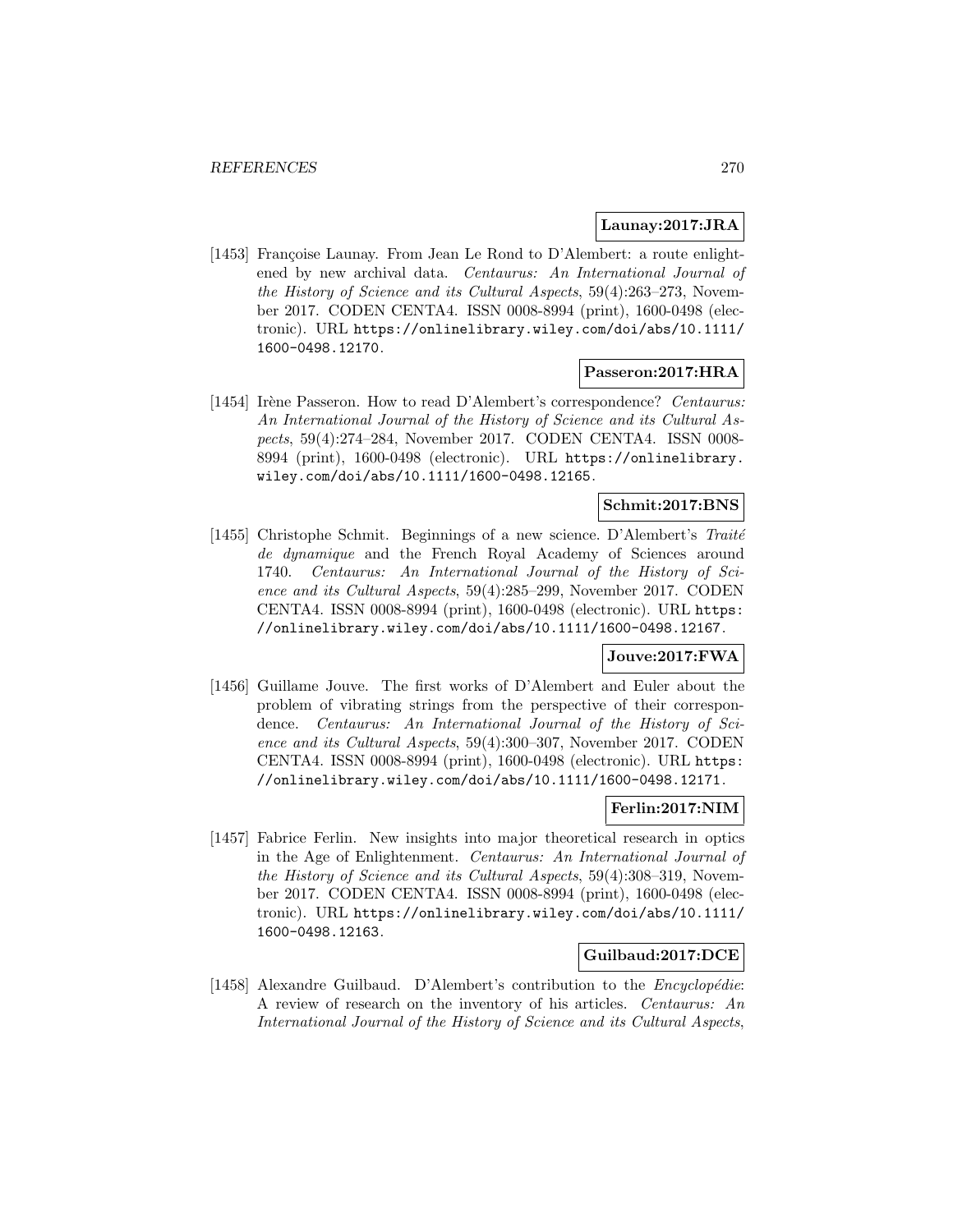59(4):320–328, November 2017. CODEN CENTA4. ISSN 0008-8994 (print), 1600-0498 (electronic). URL https://onlinelibrary.wiley. com/doi/abs/10.1111/1600-0498.12166.

## **Comtesse:2017:BAR**

[1459] Dagmar Comtesse and Moritz Epple. Between appropriation and rejection: Translating D'Alembert into German, and D'Alembert on translation. Centaurus: An International Journal of the History of Science and its Cultural Aspects, 59(4):329–341, November 2017. CODEN CENTA4. ISSN 0008-8994 (print), 1600-0498 (electronic). URL https: //onlinelibrary.wiley.com/doi/abs/10.1111/1600-0498.12164.

#### **Vermeir:2018:CYE**

[1460] Koen Vermeir. Celebrating 15 years of the European Society for the History of Science. Centaurus: An International Journal of the History of Science and its Cultural Aspects, 60(1–2):1–2, February–May 2018. CODEN CENTA4. ISSN 0008-8994 (print), 1600-0498 (electronic).

### **Krasnodebski:2018:TLP**

[1461] Marcin Krasnodebski. Throwing light on photonics: The genealogy of a technological paradigm. Centaurus: An International Journal of the History of Science and its Cultural Aspects, 60(1–2):3–24, February–May 2018. CODEN CENTA4. ISSN 0008-8994 (print), 1600-0498 (electronic).

# **Mazliak:2018:BSE**

[1462] Laurent Mazliak. The beginnings of the Soviet encyclopedia. The utopia and misery of mathematics in the political turmoil of the 1920s. Centaurus: An International Journal of the History of Science and its Cultural Aspects, 60(1–2):25–51, February–May 2018. CODEN CENTA4. ISSN 0008-8994 (print), 1600-0498 (electronic).

## **Figueiroa:2018:FAB**

[1463] Silvia Fernanda de M. Figueirôa. A French author in a Brazilian library: Nerée Boubée (1806–1862) and his textbooks on geological sciences. Centaurus: An International Journal of the History of Science and its Cultural Aspects, 60(1–2):52–68, February–May 2018. CODEN CENTA4. ISSN 0008-8994 (print), 1600-0498 (electronic).

## **Zhu:2018:HWW**

[1464] Yiwen Zhu. How were Western written calculations introduced into China? — an analysis of the *Tongwen suanzhi* (arithmetic guidance in the common language, 1613). Centaurus: An International Journal of the History of Science and its Cultural Aspects,  $60(1-2):69-86$ ,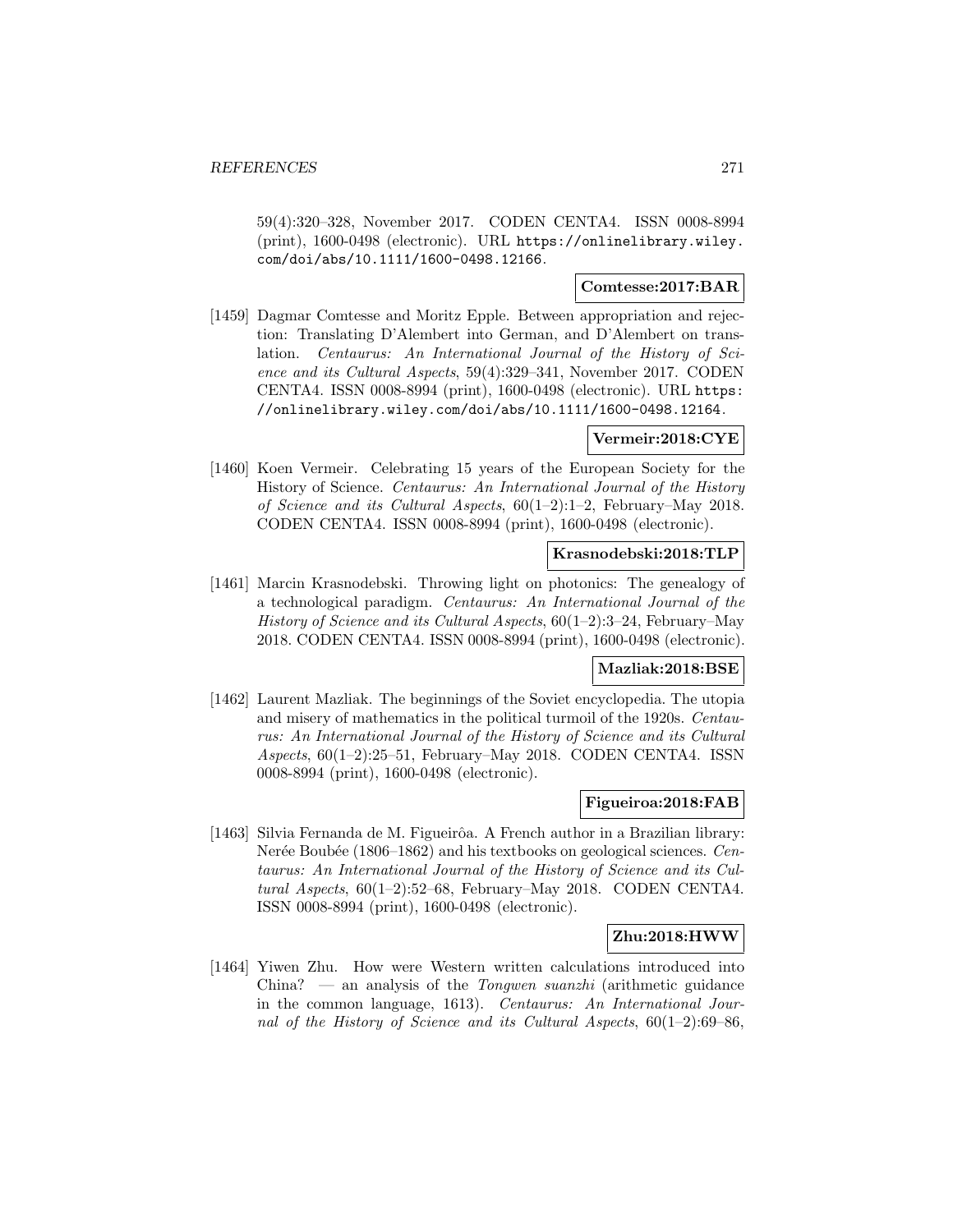February–May 2018. CODEN CENTA4. ISSN 0008-8994 (print), 1600- 0498 (electronic).

## **Leong:2018:RDO**

[1465] Elaine Leong. Read. Do. Observe. Take note! Centaurus: An International Journal of the History of Science and its Cultural Aspects, 60 (1–2):87–103, February–May 2018. CODEN CENTA4. ISSN 0008-8994 (print), 1600-0498 (electronic).

# **Vermeir:2018:FYH**

[1466] Koen Vermeir, Claude Debru, Robert Fox, Eberhard Knobloch, Helge Kragh, Sona Strbánová, Fabio Bevilacqua, Karine Chemla, and Antoni Malet. Fifteen years of the history of science in Europe: Personal reflections by the ESHS presidents. Centaurus: An International Journal of the History of Science and its Cultural Aspects, 60(1–2):104–123, February–May 2018. CODEN CENTA4. ISSN 0008-8994 (print), 1600- 0498 (electronic).

# **Loison:2018:GGP**

[1467] Laurent Loison. The gene: From genetics to postgenomics. Centaurus: An International Journal of the History of Science and its Cultural Aspects, 60(1–2):124–125, February–May 2018. CODEN CENTA4. ISSN 0008-8994 (print), 1600-0498 (electronic).

# **Dyck:2018:KSS**

[1468] Maarten Van Dyck. Kuhn's structures of scientific revolutions at fifty. Reflections on a science classic. Centaurus: An International Journal of the History of Science and its Cultural Aspects, 60(1–2):126–128, February– May 2018. CODEN CENTA4. ISSN 0008-8994 (print), 1600-0498 (electronic).

# **Bruyninckx:2018:AET**

[1469] Joeri Bruyninckx. The age of electroacoustics: Transforming science and sound. Centaurus: An International Journal of the History of Science and its Cultural Aspects, 60(1–2):128–130, February–May 2018. CODEN CENTA4. ISSN 0008-8994 (print), 1600-0498 (electronic).

#### **Heggie:2018:SEE**

[1470] Vanessa Heggie. Science in an extreme environment: The 1963 American Mount Everest expedition. Centaurus: An International Journal of the History of Science and its Cultural Aspects, 60(1–2):130–131, February– May 2018. CODEN CENTA4. ISSN 0008-8994 (print), 1600-0498 (electronic).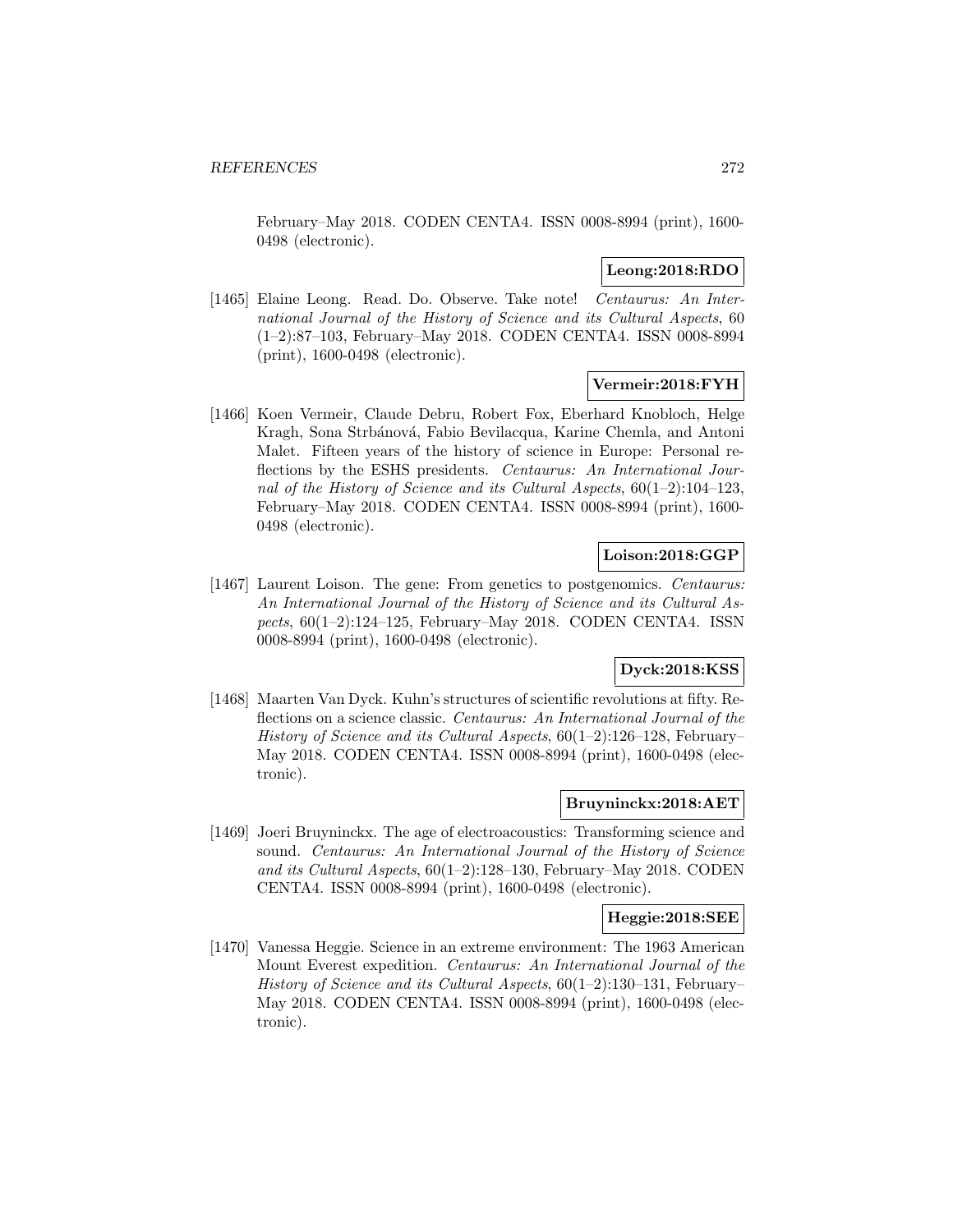#### **Oosterhuis:2018:SPF**

[1471] Harry Oosterhuis. Sexual politics and feminist science: Women sexologists in Germany 1900–1933. Centaurus: An International Journal of the History of Science and its Cultural Aspects,  $60(1-2)$ :131-133, February– May 2018. CODEN CENTA4. ISSN 0008-8994 (print), 1600-0498 (electronic).

# **Sanchez:2018:ACE**

[1472] Antonio Sánchez and Henrique Leitão. Artisanal culture in early modern Iberian and Atlantic worlds. Centaurus: An International Journal of the History of Science and its Cultural Aspects, 60(3):135–140, August 2018. CODEN CENTA4. ISSN 0008-8994 (print), 1600-0498 (electronic).

# **Eamon:2018:CCQ**

[1473] William Eamon. Corn, cochineal, and quina: The "Zilsel Thesis" in a colonial Iberian setting. Centaurus: An International Journal of the History of Science and its Cultural Aspects, 60(3):141–158, August 2018. CODEN CENTA4. ISSN 0008-8994 (print), 1600-0498 (electronic).

# **Vos:2018:RPO**

[1474] Paula De Vos. Rosewater and philosophers' oil: Thermo-chemical processing in medieval and early modern Spanish pharmacy. Centaurus: An International Journal of the History of Science and its Cultural Aspects, 60(3):159–172, August 2018. CODEN CENTA4. ISSN 0008-8994 (print), 1600-0498 (electronic).

# **Sanchez:2018:CEG**

[1475] Antonio Sánchez. Charts for an empire. A global trading zone in early modern Portuguese nautical cartography. Centaurus: An International Journal of the History of Science and its Cultural Aspects, 60(3):173–188, August 2018. CODEN CENTA4. ISSN 0008-8994 (print), 1600-0498 (electronic).

# **Leitao:2018:IAP**

[1476] Henrique Leitão. Instruments and artisanal practices in long distance oceanic voyages. Centaurus: An International Journal of the History of Science and its Cultural Aspects, 60(3):189–202, August 2018. CODEN CENTA4. ISSN 0008-8994 (print), 1600-0498 (electronic).

# **Collins:2018:IPA**

[1477] Edward Collins. Interactions of Portuguese artisanal culture in the maritime enterprise of 16th-century Seville. Centaurus: An International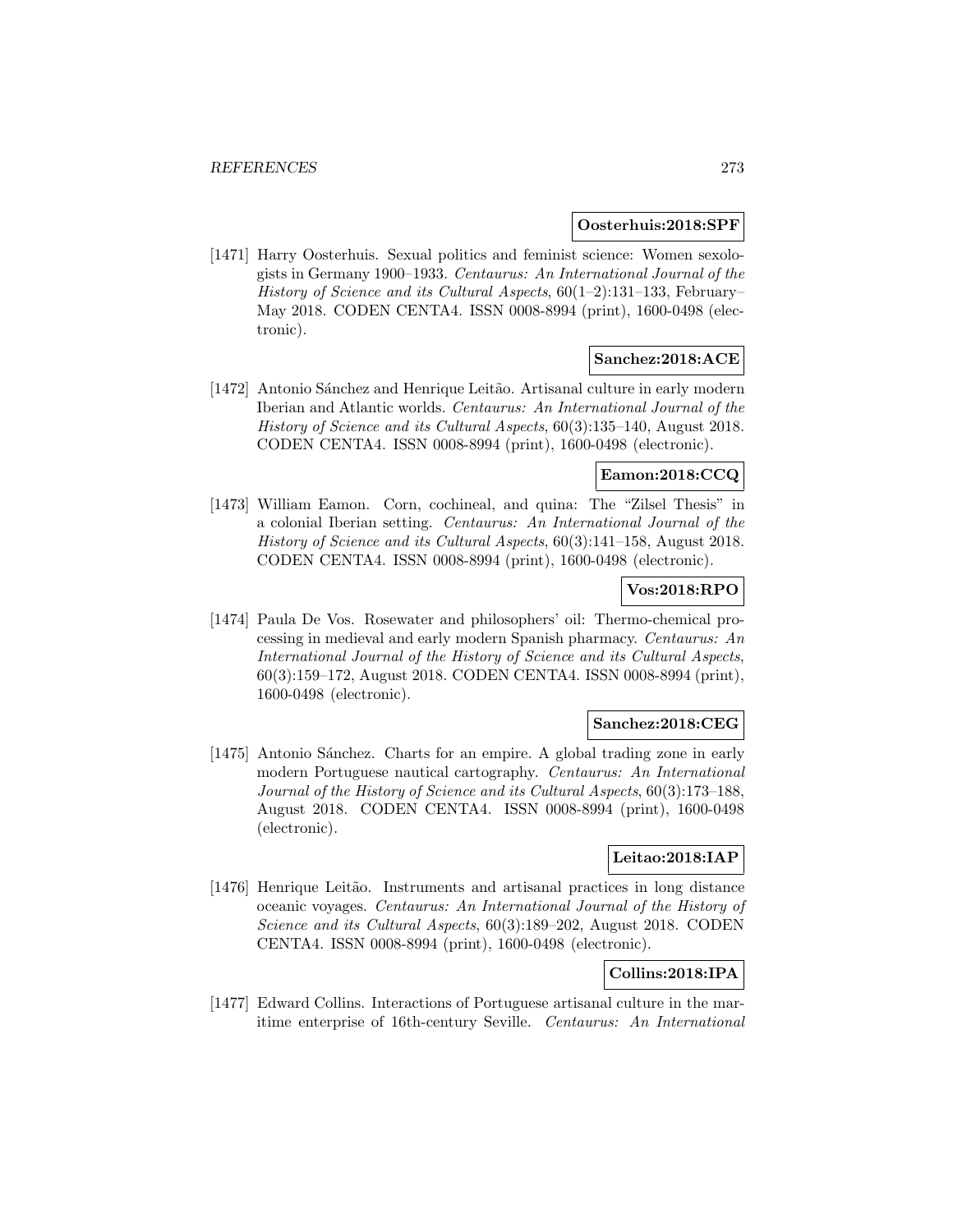Journal of the History of Science and its Cultural Aspects, 60(3):203– 215, August 2018. CODEN CENTA4. ISSN 0008-8994 (print), 1600-0498 (electronic).

# **Almeida:2018:TNC**

[1478] Bruno Almeida. Transmitting nautical and cosmographical knowledge in the 16th and 17th centuries: The case of Pedro Nunes. Centaurus: An International Journal of the History of Science and its Cultural Aspects, 60(3):216–229, August 2018. CODEN CENTA4. ISSN 0008-8994 (print), 1600-0498 (electronic).

## **Anonymous:2018:EOS**

[1479] Anonymous. The ESHS officers and the Scientific Council. Centaurus: An International Journal of the History of Science and its Cultural Aspects, 60(3):230, August 2018. CODEN CENTA4. ISSN 0008-8994 (print), 1600-0498 (electronic).

# **Klemun:2018:SBC**

[1480] Marianne Klemun, Marina Loskutova, and Anastasia Fedotova. Skulls and blossoms: Collecting and the meaning of scientific objects as resources from the 18th to the 20th century. Centaurus: An International Journal of the History of Science and its Cultural Aspects, 60(4):231–237, November 2018. CODEN CENTA4. ISSN 0008-8994 (print), 1600-0498 (electronic).

## **Napolitani:2018:SBT**

[1481] Maddalena Napolitani. "Born with the taste for science and the arts": The science and the aesthetics of Balthazar-Georges Sage's mineralogy collections, 1783–1825. Centaurus: An International Journal of the History of Science and its Cultural Aspects, 60(4):238–256, November 2018. CODEN CENTA4. ISSN 0008-8994 (print), 1600-0498 (electronic).

# **Elina:2018:PPC**

[1482] Olga Elina. A passion for plants: Collections and power games in botany in the Russian Empire from the 18th to the early 19th century. Centaurus: An International Journal of the History of Science and its Cultural Aspects, 60(4):257–275, November 2018. CODEN CENTA4. ISSN 0008- 8994 (print), 1600-0498 (electronic).

### **Tammiksaar:2018:SWS**

[1483] Erki Tammiksaar and Ken Kalling. "I was stealing some skulls from the bone chamber when a bigamist cleric stopped me." Karl Ernst von Baer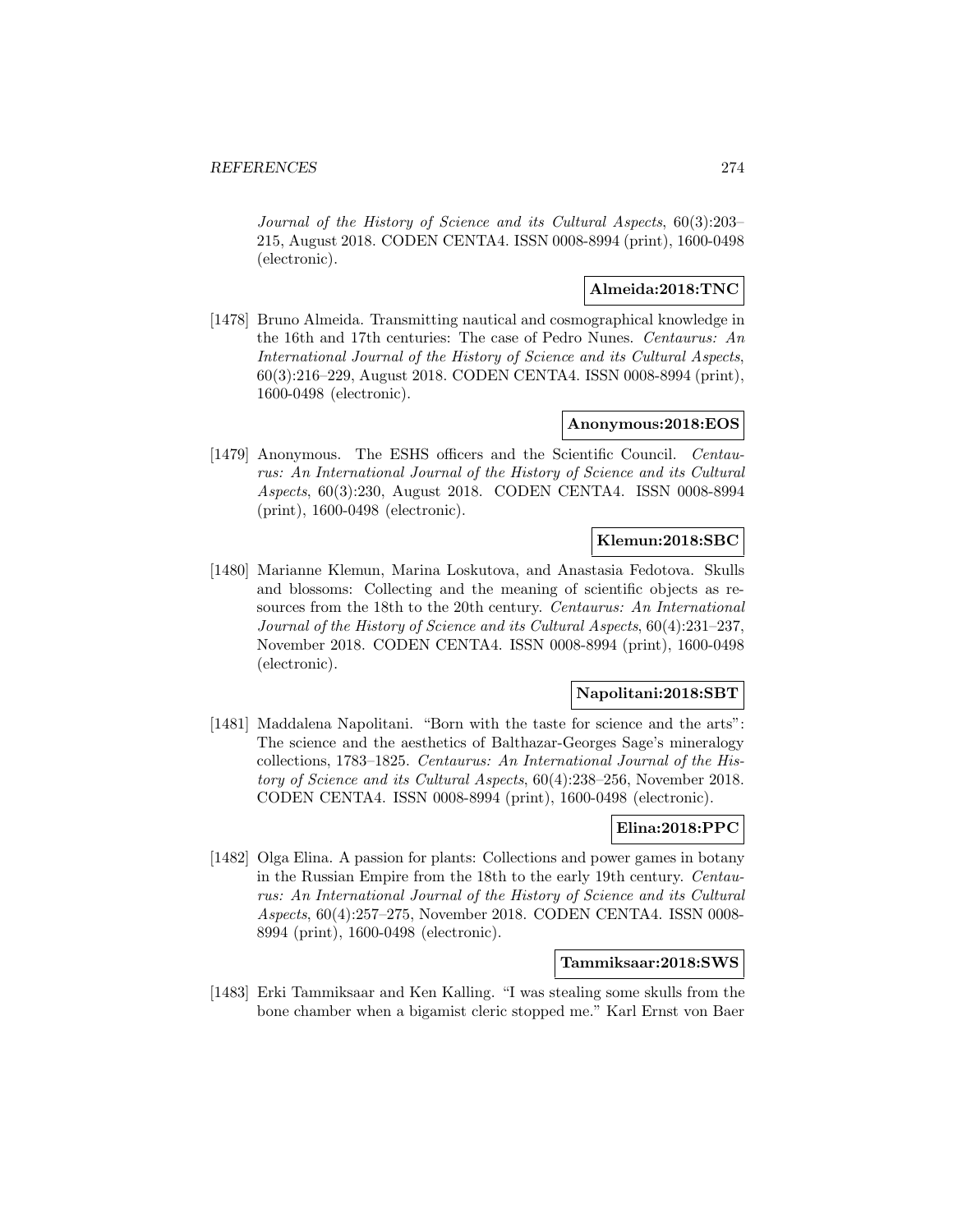and the development of physical anthropology in Europe. Centaurus: An International Journal of the History of Science and its Cultural Aspects, 60(4):276–293, November 2018. CODEN CENTA4. ISSN 0008-8994 (print), 1600-0498 (electronic).

## **Slepkova:2018:ZMS**

[1484] Nadezhda V. Slepkova and Tatiana I. Yusupova. The Zoological Museum of the St. Petersburg Academy of Sciences, 1860s–1910: From an academic institute to a public museum. Centaurus: An International Journal of the History of Science and its Cultural Aspects, 60(4):294–314, November 2018. CODEN CENTA4. ISSN 0008-8994 (print), 1600-0498 (electronic).

## **Fedotova:2018:KME**

[1485] Anastasia Fedotova, Tomasz Samojlik, and Piotr Daszkiewicz. Killing for museums: European bison as a museum exhibit. Centaurus: An International Journal of the History of Science and its Cultural Aspects, 60(4):315–332, November 2018. CODEN CENTA4. ISSN 0008-8994 (print), 1600-0498 (electronic).

# **Diagre-Vanderpelen:2018:RFB**

[1486] Denis Diagre-Vanderpelen. The rise and fall of the Belgian Forestry Museum and Geographic Arboretum (1900–1980): A political origin and a winning opportunity for science? Centaurus: An International Journal of the History of Science and its Cultural Aspects, 60(4):333–349, November 2018. CODEN CENTA4. ISSN 0008-8994 (print), 1600-0498 (electronic).

## **Vermeir:2019:E**

[1487] Koen Vermeir. Editorial. Centaurus: An International Journal of the History of Science and its Cultural Aspects, 61(1–2):1, February 2019. CODEN CENTA4. ISSN 0008-8994 (print), 1600-0498 (electronic).

## **Sastre-Juan:2019:FFB**

[1488] Jaume Sastre-Juan and Jaume Valentines-Alvarez. Fun and fear: The banalization of nuclear technologies through display. Centaurus: An International Journal of the History of Science and its Cultural Aspects, 61 (1–2):2–13, February 2019. CODEN CENTA4. ISSN 0008-8994 (print), 1600-0498 (electronic).

# **Boyle:2019:SBA**

[1489] Alison Boyle. "Banishing the atom pile bogy": Exhibiting Britain's first nuclear reactor. Centaurus: An International Journal of the History of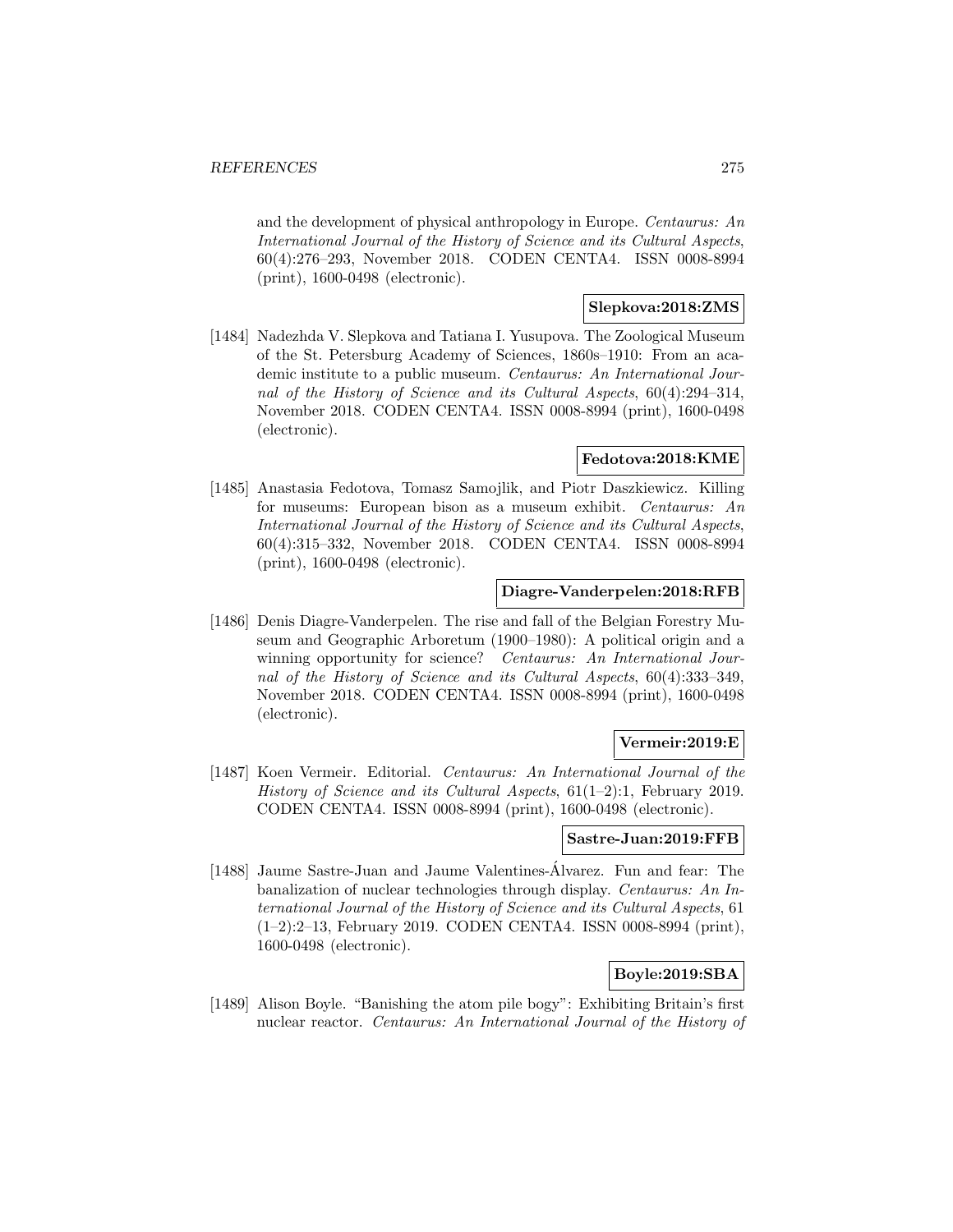Science and its Cultural Aspects, 61(1–2):14–32, February 2019. CODEN CENTA4. ISSN 0008-8994 (print), 1600-0498 (electronic).

### **Sastre-Juan:2019:SIY**

[1490] Jaume Sastre-Juan. "If You Tilt This game, will it explode?": The politics of nuclear display at the New York Hall of Science (1966–1973). Centaurus: An International Journal of the History of Science and its Cultural Aspects,  $61(1-2):33-50$ , February 2019. CODEN CENTA4. ISSN 0008-8994 (print), 1600-0498 (electronic).

### **Kasperski:2019:CNR**

[1491] Tatiana Kasperski. Children, nation and reactors: Imagining and promoting nuclear power in contemporary Ukraine. Centaurus: An International Journal of the History of Science and its Cultural Aspects, 61 (1–2):51–69, February 2019. CODEN CENTA4. ISSN 0008-8994 (print), 1600-0498 (electronic).

## **Valentines-Alvarez:2019:MFA**

[1492] Jaume Valentines-Álvarez and Ana Macaya-Andrés. Making fun of the atom: Humor and pleasant forms of anti-nuclear resistance in the Iberian Peninsula, 1974–1984. Centaurus: An International Journal of the History of Science and its Cultural Aspects, 61(1–2):70–90, February 2019. CODEN CENTA4. ISSN 0008-8994 (print), 1600-0498 (electronic).

# **Nothaft:2019:AUN**

[1493] C. Philipp E. Nothaft. An Alfonsine universe: Nicolò Conti and Georg Peurbach on the threefold motion of the fixed stars. Centaurus: An International Journal of the History of Science and its Cultural Aspects, 61(1–2):91–110, February 2019. CODEN CENTA4. ISSN 0008-8994 (print), 1600-0498 (electronic).

### **Malet:2019:SPF**

[1494] Antoni Malet. Science and power: Francoist Spain (1939–1975) as a case study. Centaurus: An International Journal of the History of Science and its Cultural Aspects, 61(1–2):111–132, February 2019. CODEN CENTA4. ISSN 0008-8994 (print), 1600-0498 (electronic).

#### **Lecuyer:2019:BRM**

[1495] Christophe Lécuyer. Book review: *Models of innovation: The history of* an idea, by Benoît Godin, Cambridge, MA: MIT Press, 2017, 344 pp. Centaurus: An International Journal of the History of Science and its Cultural Aspects,  $61(1-2):133-134$ , February 2019. CODEN CENTA4. ISSN 0008-8994 (print), 1600-0498 (electronic).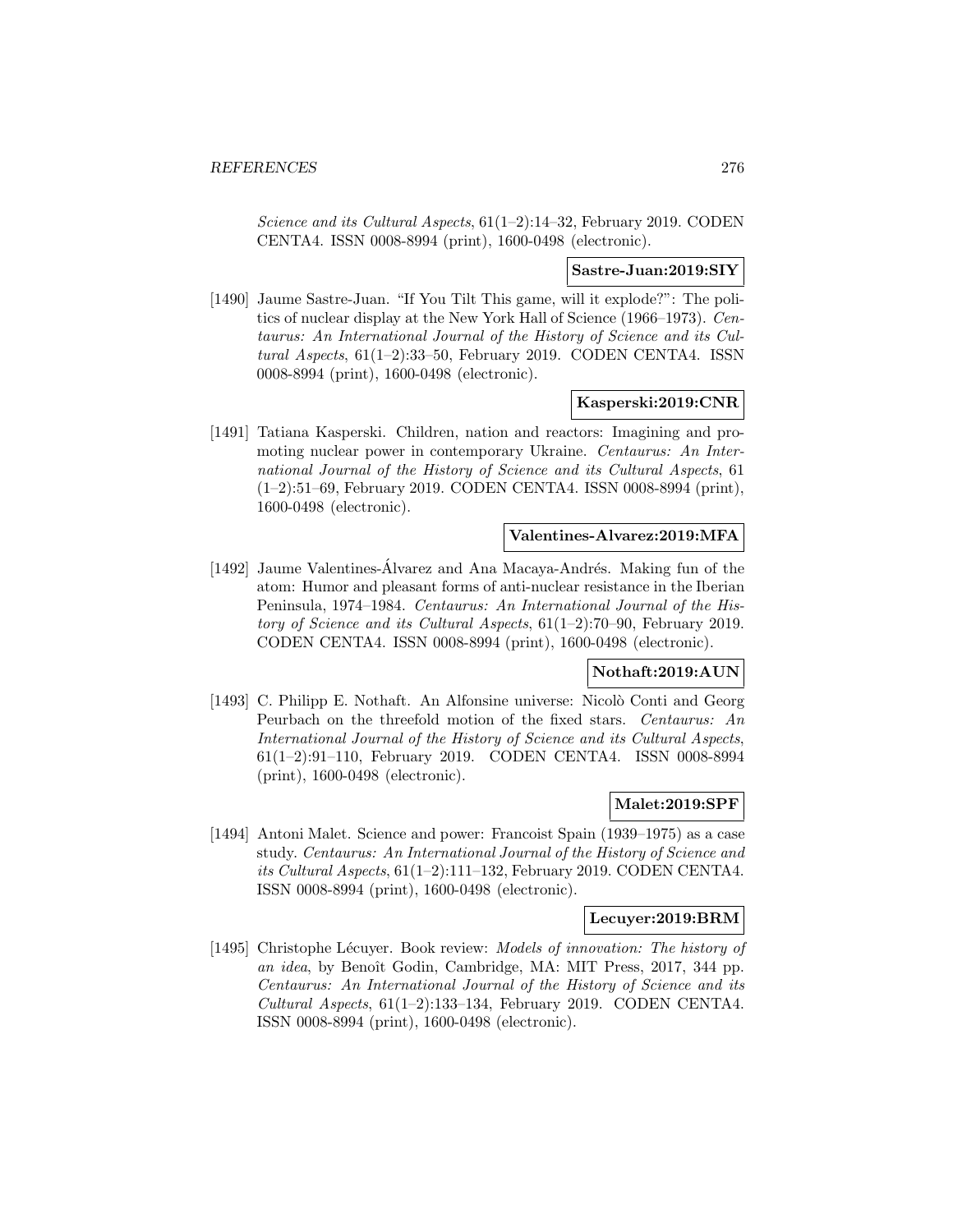#### **Loredo-Narciandi:2019:BRD**

[1496] José Carlos Loredo-Narciandi. Book review: Detrás de la cortina. El sexo en España (1790–1950), by Jean Louis Guereña, Madrid: Cátedra 2018, 630 p. Centaurus: An International Journal of the History of Science and its Cultural Aspects, 61(1–2):135–136, February 2019. CODEN CENTA4. ISSN 0008-8994 (print), 1600-0498 (electronic).

# **Horiuchi:2019:BRM**

[1497] Annick Horiuchi. Book review: Making Time: Astronomical Time Measurement in Tokugawa Japan, by Yulia Frumer, Chicago, IL: University of Chicago Press, 2018, 272 p. Centaurus: An International Journal of the History of Science and its Cultural Aspects, 61(1–2):137–139, February 2019. CODEN CENTA4. ISSN 0008-8994 (print), 1600-0498 (electronic).

# **Regier:2019:IHE**

[1498] Jonathan Regier and Koen Vermeir. Introduction: History of early astronomy in Centaurus. Centaurus: An International Journal of the History of Science and its Cultural Aspects, 61(1–2):139–142, February 2019. CODEN CENTA4. ISSN 0008-8994 (print), 1600-0498 (electronic).

# **Rev:2019:NON**

[1499] István Rév. Neither objective nor subjective. Centaurus: An International Journal of the History of Science and its Cultural Aspects, 61 (3):143–152, August 2019. CODEN CENTA4. ISSN 0008-8994 (print), 1600-0498 (electronic).

# **Georgiev:2019:CWA**

[1500] Georgi Georgiev. Cold War atmosphere: Distorted information and facts in the case of Free Europe balloons. Centaurus: An International Journal of the History of Science and its Cultural Aspects, 61(3):153–177, August 2019. CODEN CENTA4. ISSN 0008-8994 (print), 1600-0498 (electronic).

#### **Petrinca:2019:RWM**

[1501] Ruxandra Petrinca. Radio waves, memories, and the politics of everyday life in socialist Romania: The case of Radio Free Europe. Centaurus: An International Journal of the History of Science and its Cultural Aspects, 61(3):178–199, August 2019. CODEN CENTA4. ISSN 0008-8994 (print), 1600-0498 (electronic).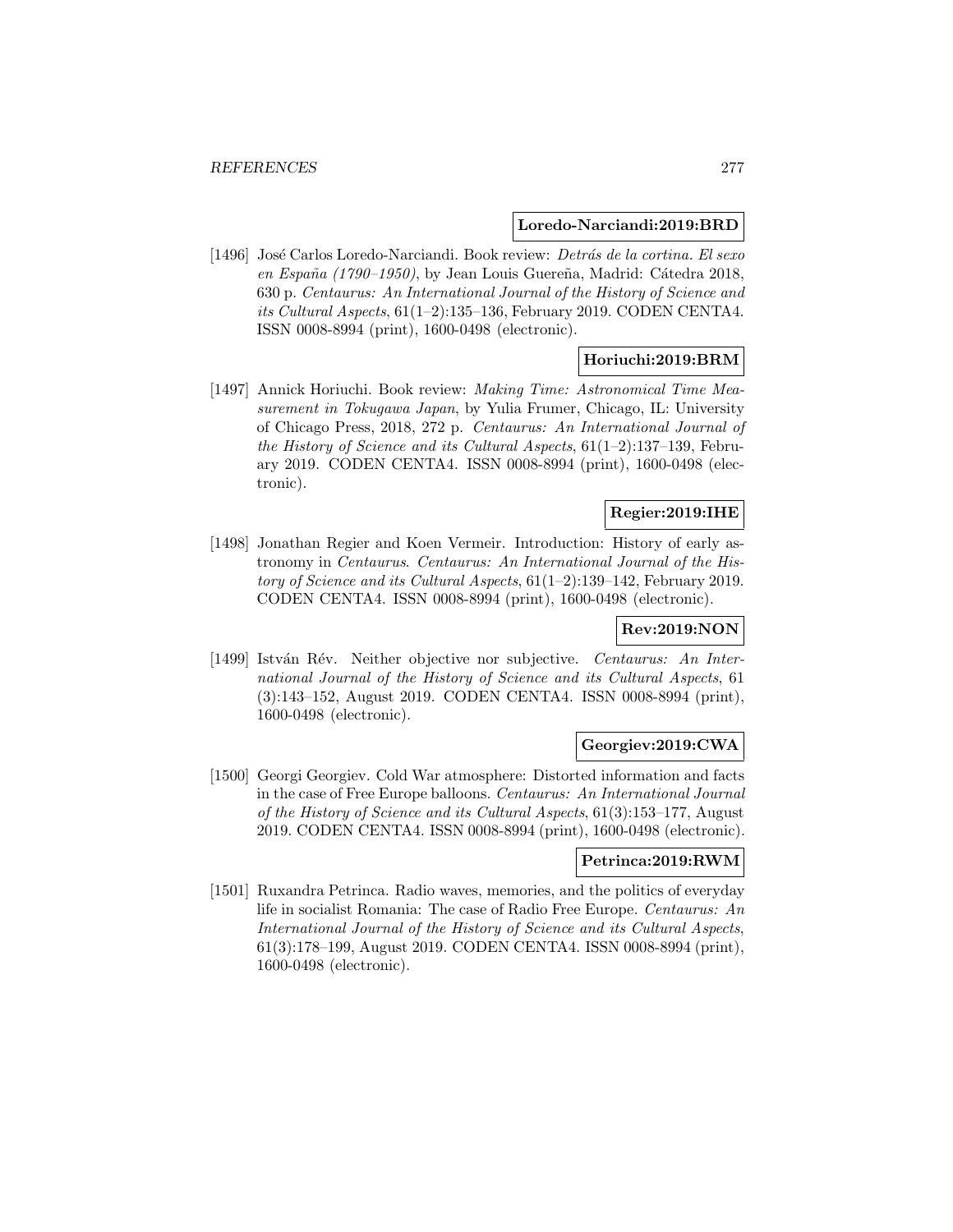### **Walewska-Choptiany:2019:LTI**

[1502] Joanna Walewska-Choptiany. Listening through the Iron Curtain: RFE and Polish Radio in the "fog of war". Centaurus: An International Journal of the History of Science and its Cultural Aspects, 61(3):200– 231, August 2019. CODEN CENTA4. ISSN 0008-8994 (print), 1600-0498 (electronic).

# **Surman:2019:TBC**

[1503] Jan Surman. Terminology between chemistry and philology: A Polish interdisciplinary debate in 1900? Centaurus: An International Journal of the History of Science and its Cultural Aspects, 61(3):232–253, August 2019. CODEN CENTA4. ISSN 0008-8994 (print), 1600-0498 (electronic).

#### **Simoes:2019:LBS**

[1504] Ana Simões. Looking back, stepping forward: Reflections on the sciences in Europe. Centaurus: An International Journal of the History of Science and its Cultural Aspects, 61(3):254–267, August 2019. CODEN CENTA4. ISSN 0008-8994 (print), 1600-0498 (electronic).

# **Sanchez:2019:PKE**

[1505] Antonio Sánchez. Practical knowledge and empire in the early modern Iberian world. Towards an artisanal turn. Centaurus: An International Journal of the History of Science and its Cultural Aspects, 61(3):268–281, August 2019. CODEN CENTA4. ISSN 0008-8994 (print), 1600-0498 (electronic).

## **Pla:2019:BRG**

[1506] Mònica Balltondre Pla. Book review: García, Dauder, S., Sedeño, Eulalia Pérez. Las "mentiras" científicas sobre las mujeres [Scientific "lies" about women]. Editorial Catarata, Madrid, 2017, 256 pp. Centaurus: An International Journal of the History of Science and its Cultural Aspects, 61(3):282–284, August 2019. CODEN CENTA4. ISSN 0008-8994 (print), 1600-0498 (electronic).

## **Canedo-Rodriguez:2019:BRE**

[1507] Montserrat Cañedo-Rodríguez. Book review: Edited by Oliver Hochadel, Agustín Nieto-Galán. Urban histories of science. Making knowledge in the city, 1820–1940. Abingdon: Routledge, 2019, 252 pp. Centaurus: An International Journal of the History of Science and its Cultural Aspects, 61(3):284–285, August 2019. CODEN CENTA4. ISSN 0008-8994 (print), 1600-0498 (electronic).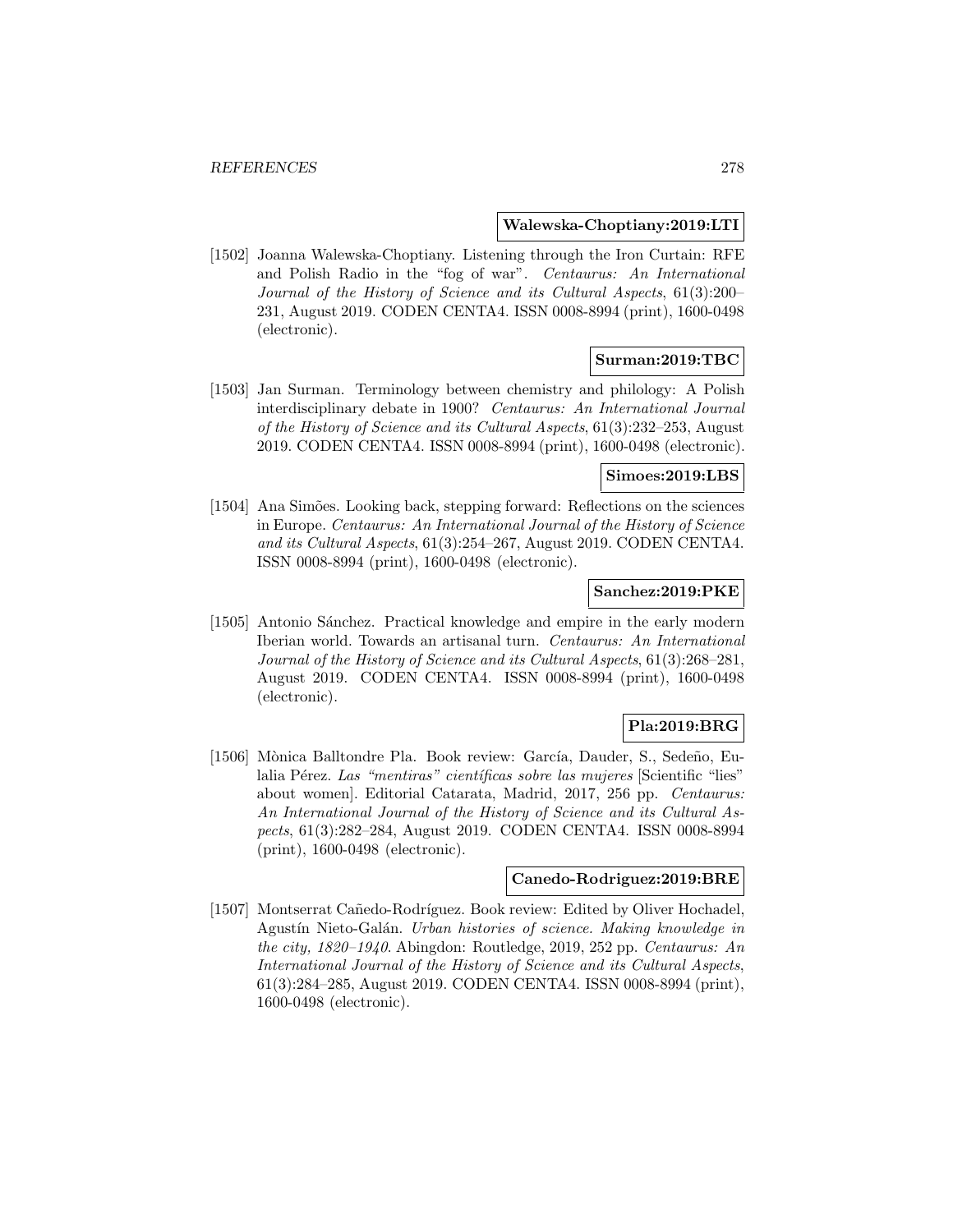## **Lykknes:2019:PSM**

[1508] Annette Lykknes and Brigitte Van Tiggelen. The periodic system: The (multiple) values of an icon. Centaurus: An International Journal of the History of Science and its Cultural Aspects, 61(4):287–298, November 2019. CODEN CENTA4. ISSN 0008-8994 (print), 1600-0498 (electronic).

# **Bensaude-Vincent:2019:RCE**

[1509] Bernadette Bensaude-Vincent. Reconceptualizing chemical elements through the construction of the periodic system. Centaurus: An International Journal of the History of Science and its Cultural Aspects, 61(4): 299–310, November 2019. CODEN CENTA4. ISSN 0008-8994 (print), 1600-0498 (electronic).

## **Campbell:2019:PTI**

[1510] Chris Campbell. The periodic table as an icon: A perspective from the philosophy of Charles Sanders Peirce. Centaurus: An International Journal of the History of Science and its Cultural Aspects, 61(4):311–328, November 2019. CODEN CENTA4. ISSN 0008-8994 (print), 1600-0498 (electronic).

## **Kragh:2019:PSI**

[1511] Helge Kragh. The periodic system and the idea of a chemical element: From Mendeleev to superheavy elements. Centaurus: An International Journal of the History of Science and its Cultural Aspects, 61(4):329–344, November 2019. CODEN CENTA4. ISSN 0008-8994 (print), 1600-0498 (electronic).

# **VanTiggelen:2019:TRP**

[1512] Brigitte Van Tiggelen and Annette Lykknes. A tale of resilience: The periodic table after radioactivity and the discovery of the neutron. Centaurus: An International Journal of the History of Science and its Cultural Aspects, 61(4):345–359, November 2019. CODEN CENTA4. ISSN 0008-8994 (print), 1600-0498 (electronic).

## **Robinson:2019:CPP**

[1513] Ann E. Robinson. Chemical pedagogy and the periodic system. Centaurus: An International Journal of the History of Science and its Cultural Aspects, 61(4):360–378, November 2019. CODEN CENTA4. ISSN 0008- 8994 (print), 1600-0498 (electronic).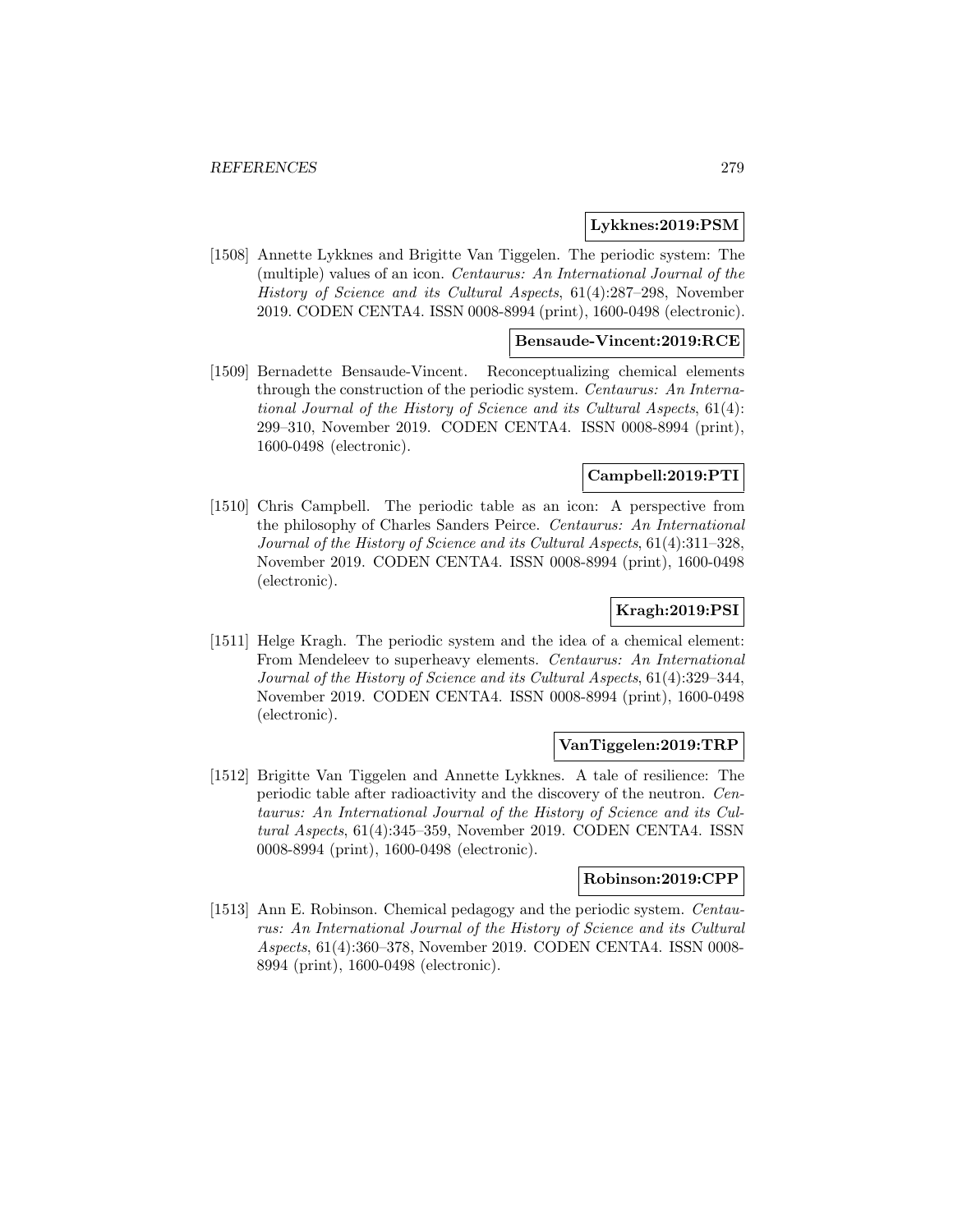#### **vonWulfingen:2019:PTF**

[1514] Bettina Bock von Wülfingen. The periodic tableau: Form and colours in the first 100 years. Centaurus: An International Journal of the History of Science and its Cultural Aspects, 61(4):379–404, November 2019. CODEN CENTA4. ISSN 0008-8994 (print), 1600-0498 (electronic).

# **Pulkkinen:2019:VPM**

[1515] Karoliina Pulkkinen. Values and periodicity: Mendeleev's reception of the equations of Mills, Chicherin, and Vincent. Centaurus: An International Journal of the History of Science and its Cultural Aspects, 61(4): 405–423, November 2019. CODEN CENTA4. ISSN 0008-8994 (print), 1600-0498 (electronic).

# **Fox:2019:SDP**

[1516] Robert Fox. Savants and diplomats: The politics of commemoration at the Berthelot centenary, 1927. Centaurus: An International Journal of the History of Science and its Cultural Aspects, 61(4):424–442, November 2019. CODEN CENTA4. ISSN 0008-8994 (print), 1600-0498 (electronic).

### **Giannetto:2019:BRR**

[1517] Enrico Giannetto. Book review: Raphael, Renée [Jennifer]. Reading Galileo: Scribal technologies and the two new sciences. Baltimore, MD: Johns Hopkins University Press, 2017, xii + 265 pp. ISBN: 978-1-4214- 2177-3. Centaurus: An International Journal of the History of Science and its Cultural Aspects, 61(4):443–444, November 2019. CODEN CENTA4. ISSN 0008-8994 (print), 1600-0498 (electronic).

# **Rieppel:2019:BRA**

[1518] Lukas Rieppel. Book review: Adrian Currie. Rock, bone, and ruin: An optimist's guide to the historical sciences. Cambridge, MA: MIT Press. Life and mind: Philosophical issues in biology and psychology, 2018, 376 pp. ISBN: 978-0-262-03726-6. Centaurus: An International Journal of the History of Science and its Cultural Aspects, 61(4):444–446, November 2019. CODEN CENTA4. ISSN 0008-8994 (print), 1600-0498 (electronic).

# **Cellamare:2019:BRM**

[1519] Davide Cellamare. Book review: Marjorie O'Rourke Boyle. Cultural anatomies of the heart in Aristotle, Augustine, Aquinas, Calvin, and Harvey. Cham, Switzerland: Palgrave Macmillan, 2018, xxvii + 171 pp. ISBN: 978-3-319-93652-9. Centaurus: An International Journal of the History of Science and its Cultural Aspects, 61(4):446–448, November 2019. CODEN CENTA4. ISSN 0008-8994 (print), 1600-0498 (electronic).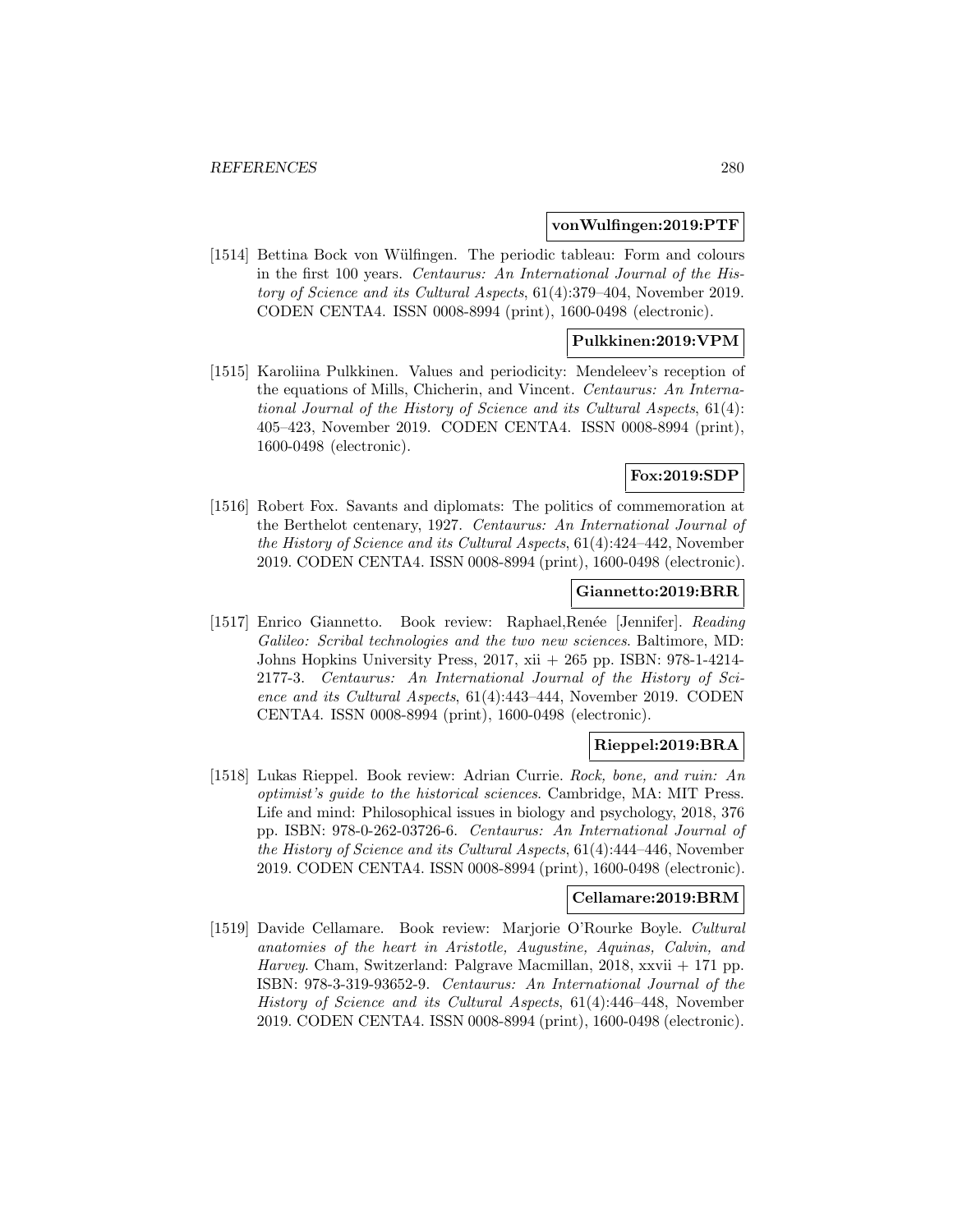#### **Darrigol:2019:BRH**

[1520] Olivier Darrigol. Book review: Helge Kragh. Ludvig Lorenz: A nineteenth-century theoretical physicist. Copenhagen, Denmark: Det kongelige Danske Videnskabernes Selskab, 2018, 280 pp. ISBN 978-87- 7304-417-9. Centaurus: An International Journal of the History of Science and its Cultural Aspects, 61(4):448–449, November 2019. CODEN CENTA4. ISSN 0008-8994 (print), 1600-0498 (electronic).

## **Mare:2019:BRE**

[1521] Lucio Mare. Book review: Edited by Andrault, Raphaële, Lærke, Mogens. Steno and the philosophers. Leiden, The Netherlands: Brill. Brill's Studies in Intellectual History, 2018, xii + 291 pp. ISBN: 978-90-04- 36064-8. Centaurus: An International Journal of the History of Science and its Cultural Aspects, 61(4):449–451, November 2019. CODEN CENTA4. ISSN 0008-8994 (print), 1600-0498 (electronic).

## **Walter:2019:BRR**

[1522] Scott A. Walter. Book review: Roberto Lalli. Building the general relativity and gravitation community during the Cold War. Cham, Switzerland: Springer. Springer Briefs in History of Science and Technology, 2017, xiv  $+$  168 pp. ISBN: 978-3-319-54654-4. Centaurus: An International Journal of the History of Science and its Cultural Aspects, 61(4):451–453, November 2019. CODEN CENTA4. ISSN 0008-8994 (print), 1600-0498 (electronic).

# **Kragh:2019:BRV**

[1523] Helge Kragh. Book review: Volny Fages. Savantes nébuleuses: L'origine du monde entre marginalité et autorité scientifique (1860–1920). Paris, France: Editions EHESS, 2018, 362 pp. ISBN: 978-2-7132-2726-4. Centaurus: An International Journal of the History of Science and its Cultural Aspects, 61(4):453–455, November 2019. CODEN CENTA4. ISSN 0008-8994 (print), 1600-0498 (electronic).

### **Blum:2019:BRH**

[1524] Alexander S. Blum. Book review: Hentschel, Klaus. Photons: The history and mental models of light quanta. Dordrecht, The Netherlands: Springer International Publishing, 2018, xiii + 231 pp. ISBN: 978-3-319- 95251-2. Centaurus: An International Journal of the History of Science and its Cultural Aspects, 61(4):455–456, November 2019. CODEN CENTA4. ISSN 0008-8994 (print), 1600-0498 (electronic).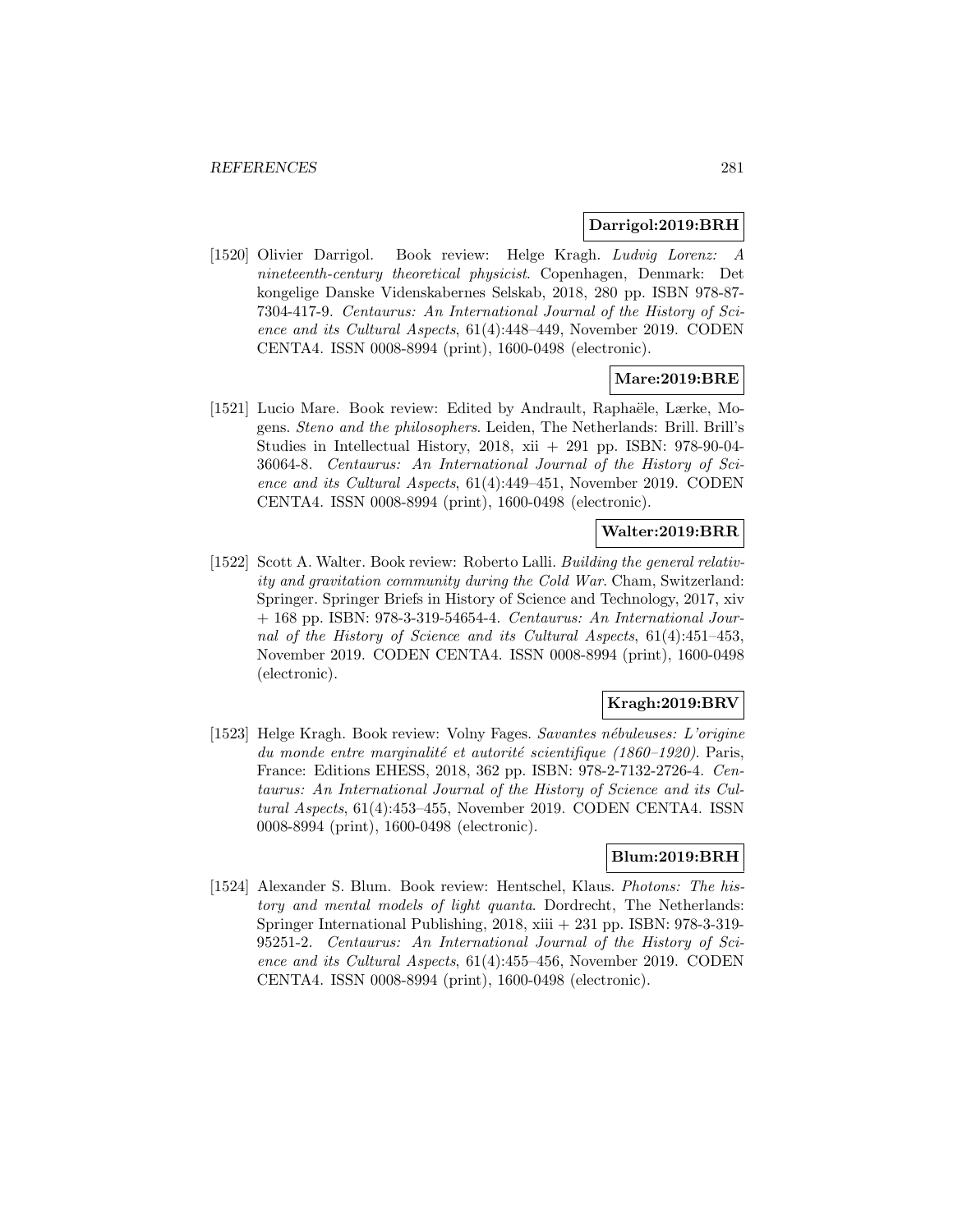## **Vermeir:2020:WAE**

[1525] Koen Vermeir. What about editors? Centaurus: An International Journal of the History of Science and its Cultural Aspects, 62(1):1–4, February 2020. CODEN CENTA4. ISSN 0008-8994 (print), 1600-0498 (electronic).

# **Fyfe:2020:IEE**

[1526] Aileen Fyfe and Anna Gielas. Introduction: Editorship and the editing of scientific journals, 1750–1950. Centaurus: An International Journal of the History of Science and its Cultural Aspects, 62(1):5–20, February 2020. CODEN CENTA4. ISSN 0008-8994 (print), 1600-0498 (electronic).

## **Moxham:2020:ALJ**

[1527] Noah Moxham. "Accoucheur of literature": Joseph Banks and the Philosophical Transactions, 1778–1820. Centaurus: An International Journal of the History of Science and its Cultural Aspects, 62(1):21–37, February 2020. CODEN CENTA4. ISSN 0008-8994 (print), 1600-0498 (electronic).

### **Gielas:2020:TTI**

[1528] Anna Gielas. Turning tradition into an instrument of research: The editorship of William Nicholson (1753–1815). Centaurus: An International Journal of the History of Science and its Cultural Aspects, 62(1):38–53, February 2020. CODEN CENTA4. ISSN 0008-8994 (print), 1600-0498 (electronic).

#### **Stoeger:2020:PAM**

[1529] Alexander Stoeger. Putting astronomy on the map: The launch of the first geographical-astronomical journal. Centaurus: An International Journal of the History of Science and its Cultural Aspects, 62(1):54–68, February 2020. CODEN CENTA4. ISSN 0008-8994 (print), 1600-0498 (electronic).

# **Jenkins:2020:CSJ**

[1530] Bill Jenkins. Commercial scientific journals and their editors in Edinburgh, 1819–1832. Centaurus: An International Journal of the History of Science and its Cultural Aspects, 62(1):69–81, February 2020. CODEN CENTA4. ISSN 0008-8994 (print), 1600-0498 (electronic).

### **Vandendriessche:2020:TJE**

[1531] Joris Vandendriessche. Turning journals into encyclopaedias: Medical editorship and reprinting in the Low Countries (1815–1860). Centaurus: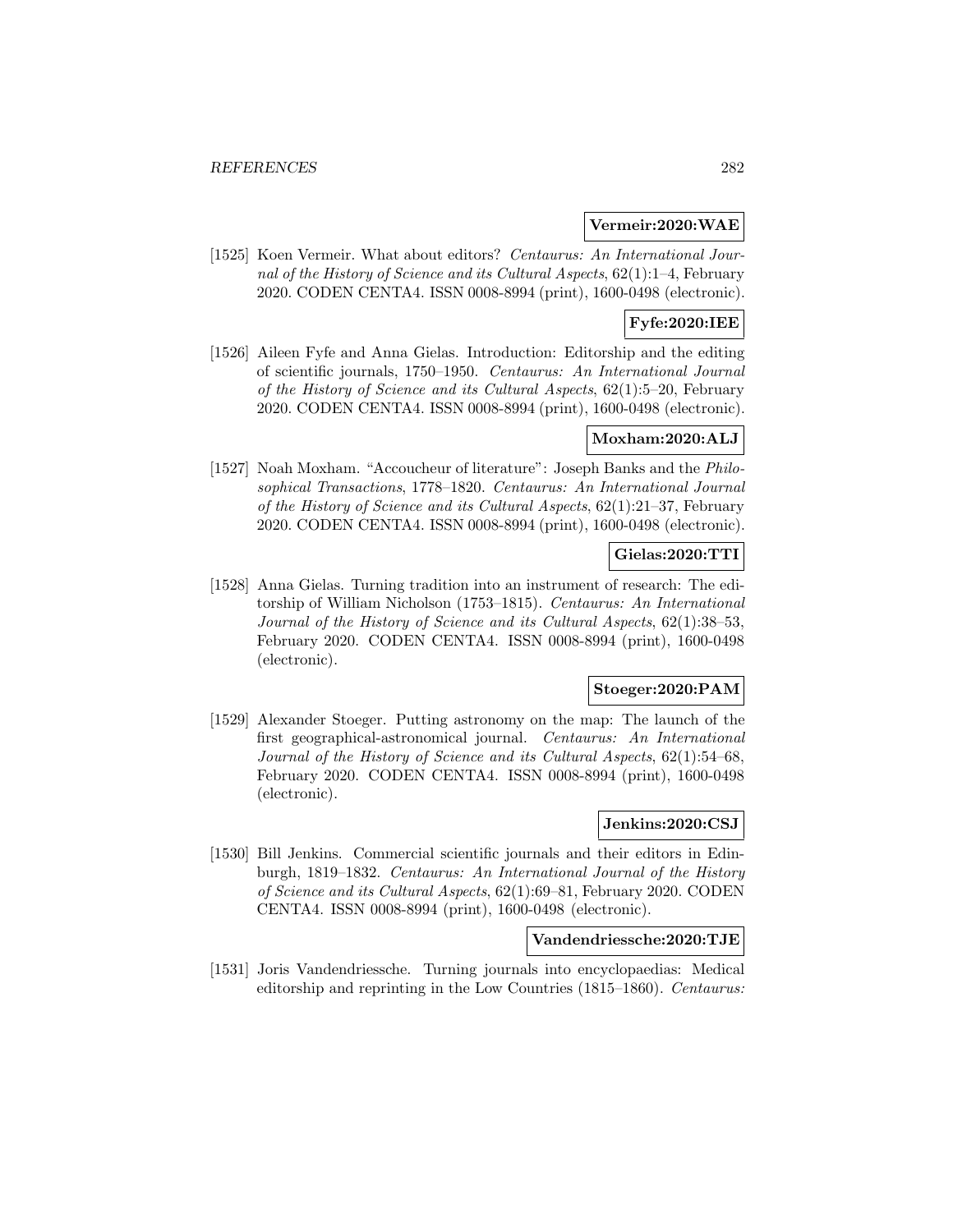An International Journal of the History of Science and its Cultural Aspects, 62(1):82–97, February 2020. CODEN CENTA4. ISSN 0008-8994 (print), 1600-0498 (electronic).

# **Beckman:2020:ELP**

[1532] Jenny Beckman. Editors, librarians, and publication exchange: The Royal Swedish Academy of Sciences in the long 19th century. Centaurus: An International Journal of the History of Science and its Cultural Aspects, 62(1):98–110, February 2020. CODEN CENTA4. ISSN 0008- 8994 (print), 1600-0498 (electronic).

# **Baldwin:2020:BBE**

[1533] Melinda Baldwin. The business of being an editor: Norman Lockyer, Macmillan and Company, and the editorship of Nature, 1869–1919. Centaurus: An International Journal of the History of Science and its Cultural Aspects, 62(1):111–124, February 2020. CODEN CENTA4. ISSN 0008-8994 (print), 1600-0498 (electronic).

# **Fyfe:2020:ERC**

[1534] Aileen Fyfe. Editors, referees, and committees: Distributing editorial work at the Royal Society journals in the late 19th and 20th centuries. Centaurus: An International Journal of the History of Science and its Cultural Aspects, 62(1):125–140, February 2020. CODEN CENTA4. ISSN 0008-8994 (print), 1600-0498 (electronic).

## **Carman:2020:VEO**

[1535] Christián C. Carman. Vestiges of the emergence of overspecification and indifference to visual accuracy in the mathematical diagrams of medieval manuscripts. Centaurus: An International Journal of the History of Science and its Cultural Aspects,  $62(1):141-157$ , February 2020. CODEN CENTA4. ISSN 0008-8994 (print), 1600-0498 (electronic).

# **Wartenberg:2020:NLT**

[1536] Ilana Wartenberg. A non-linear transmission of Euclid's Elements in a medieval Hebrew calendrical treatise. Centaurus: An International Journal of the History of Science and its Cultural Aspects, 62(1):158–180, February 2020. CODEN CENTA4. ISSN 0008-8994 (print), 1600-0498 (electronic).

## **Elior:2020:WDM**

[1537] Ofer Elior. What did medieval readers take to be "Al-Hajjaj's version" of Euclid's *Elements*? The evidence of MS Paris, BnF, héb. 1011. Centaurus: An International Journal of the History of Science and its Cultural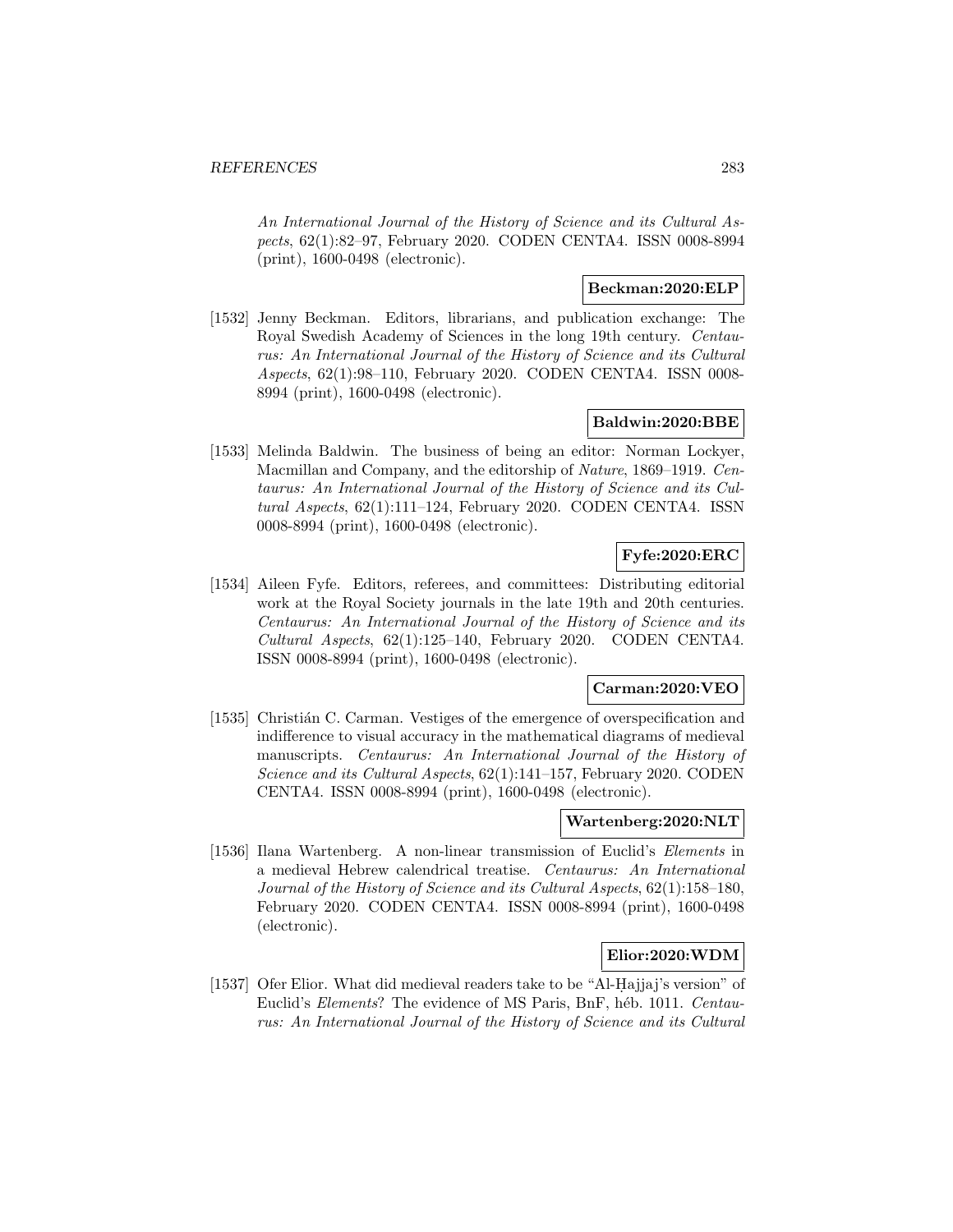Aspects, 62(1):181–197, February 2020. CODEN CENTA4. ISSN 0008- 8994 (print), 1600-0498 (electronic).

## **Vermeir:2020:CEP**

[1538] Koen Vermeir. Centaurus at 70: Editors' perspectives. Centaurus: An International Journal of the History of Science and its Cultural Aspects, 62(1):198–205, February 2020. CODEN CENTA4. ISSN 0008-8994 (print), 1600-0498 (electronic).

### **Kusukawa:2020:BRE**

[1539] Sachiko Kusukawa. Book review: Edited by Christoph L¨uthy, Claudia Swan, Paul J. J. M. Bakker, Claus Zittel. Image, imagination, and cognition: Medieval and Early Modern theory and practice. Leiden, The Netherlands: Brill. Intersections 55, 2018. xvi + 324 pp. ISBN: 978- 90-04-36574-2. Centaurus: An International Journal of the History of Science and its Cultural Aspects, 62(1):206–208, February 2020. CODEN CENTA4. ISSN 0008-8994 (print), 1600-0498 (electronic).

#### **Chaney:2020:BRE**

[1540] Eric Chaney. Book review: Edited by Sonja Brentjes. Teaching and learning the sciences in Islamicate societies (800–1700). Turnhout, Belgium: Brepols Publishers, Studies on the Faculty of Arts, History and Influence 3, 2019, 334 pp. ISBN 978-2-503-57445-5. Centaurus: An International Journal of the History of Science and its Cultural Aspects, 62 (1):208–209, February 2020. CODEN CENTA4. ISSN 0008-8994 (print), 1600-0498 (electronic).

#### **Corneanu:2020:BRM**

[1541] Sorana Corneanu. Book review: Marr, Alexander, Garrod, Raphaële, Ramón Marcaida, José, Oosterhoff, Richard J.. Logodaedalus: word histories of ingenuity in Early Modern Europe. Pittsburgh, PA: University of Pittsburgh Press, 2018, xviii + 358 pp. ISBN: 978-0-8229-4541-3. Centaurus: An International Journal of the History of Science and its Cultural Aspects, 62(1):209–211, February 2020. CODEN CENTA4. ISSN 0008-8994 (print), 1600-0498 (electronic).

# **Axworthy:2020:BRO**

[1542] Angela Axworthy. Book review: Oosterhoff, Richard J.. Making mathematical culture: University and print in the circle of Lefèvre d'Étaples. Oxford, United Kingdom: Oxford University Press, 2018, xiv + 276 pp. ISBN: 978-0-19-882352-0. Centaurus: An International Journal of the History of Science and its Cultural Aspects, 62(1):211–213, February 2020. CODEN CENTA4. ISSN 0008-8994 (print), 1600-0498 (electronic).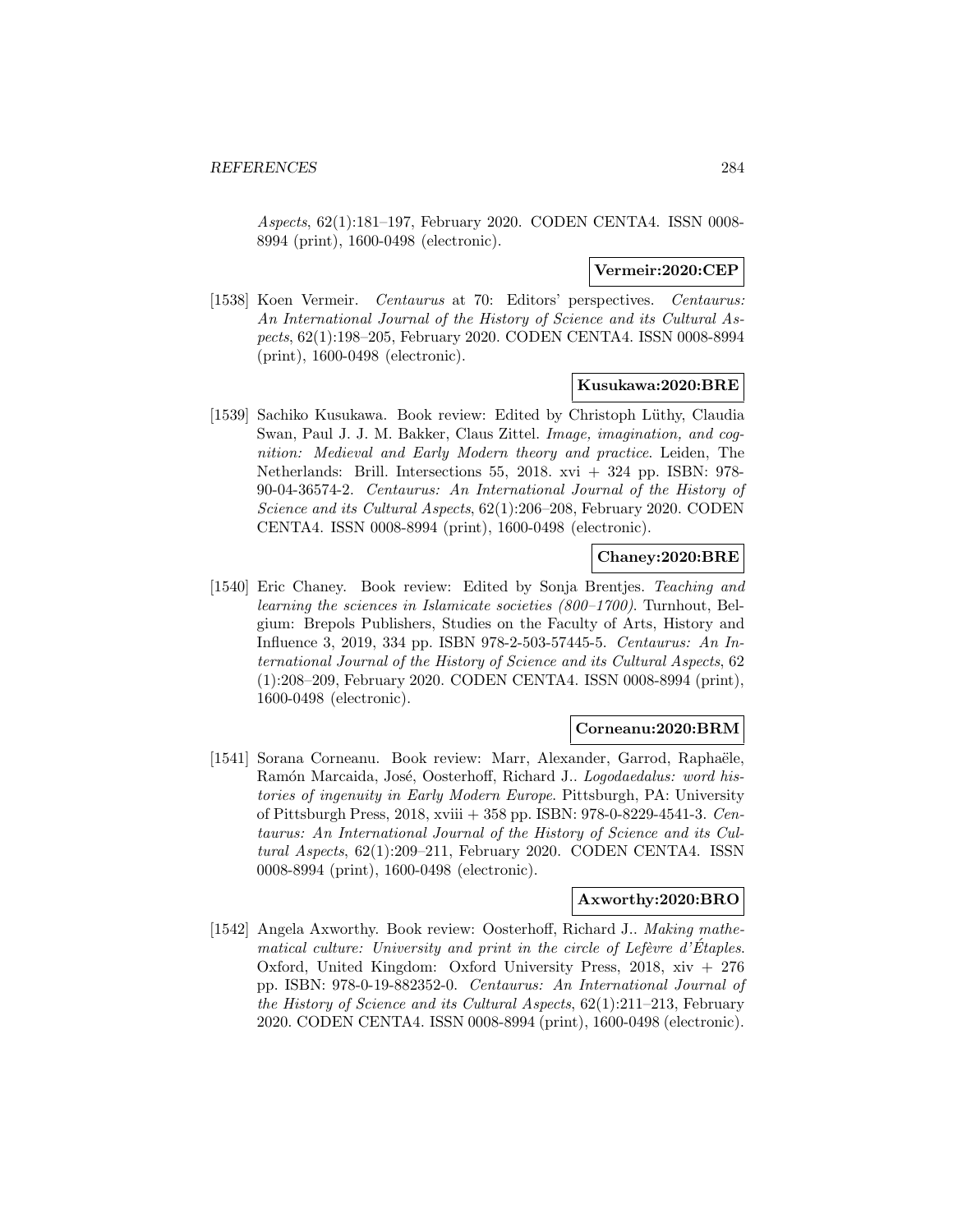### **Hajek:2020:BRB**

[1543] Kim M. Hajek. Book review: Le Bras, Anatole. Un enfant à l'asile. Vie de Paul Taesch (1874–1914). Paris, France: CNRS Editions, 2018, 298 pp. ISBN: 978-2-271-11500-3. Centaurus: An International Journal of the History of Science and its Cultural Aspects,  $62(1):213-215$ , February 2020. CODEN CENTA4. ISSN 0008-8994 (print), 1600-0498 (electronic).

## **Vandendriessche:2020:BRC**

[1544] Joris Vandendriessche. Book review: Csiszar, Alex. The scientific journal: Authorship and the politics of knowledge in the Nineteenth Century. Chicago, IL: Chicago University Press, 2018, 368 pp. ISBN: 978-0-226- 55337-5. Centaurus: An International Journal of the History of Science and its Cultural Aspects, 62(1):216–217, February 2020. CODEN CENTA4. ISSN 0008-8994 (print), 1600-0498 (electronic).

# **Babes:2020:BRG**

[1545] Ovidiu Babes. Book review: George Andrei Iavorenciuc. Cunoastere si occidentalizare: O istorie a stiintei romˆanesti de la jumatatea secolului XIX pâna la începutul secolului XX. Cluj-Napoca, Romania: Editura Mega, 2018, 494 pp. ISBN: 978-606-543-951-1. Centaurus: An International Journal of the History of Science and its Cultural Aspects, 62 (1):218, February 2020. CODEN CENTA4. ISSN 0008-8994 (print), 1600-0498 (electronic).

## **Vermeir:2020:EDH**

[1546] Koen Vermeir. Editorial: Doing history in the time of COVID-19. Centaurus: An International Journal of the History of Science and its Cultural Aspects, 62(2):219–222, May 2020. CODEN CENTA4. ISSN 0008- 8994 (print), 1600-0498 (electronic).

#### **Charters:2020:HSM**

[1547] Erica Charters and Richard A. McKay. The history of science and medicine in the context of COVID-19. Centaurus: An International Journal of the History of Science and its Cultural Aspects, 62(2):223– 233, May 2020. CODEN CENTA4. ISSN 0008-8994 (print), 1600-0498 (electronic).

### **Green:2020:EDR**

[1548] Monica H. Green. Emerging diseases, re-emerging histories. Centaurus: An International Journal of the History of Science and its Cultural Aspects, 62(2):234–247, May 2020. CODEN CENTA4. ISSN 0008-8994 (print), 1600-0498 (electronic).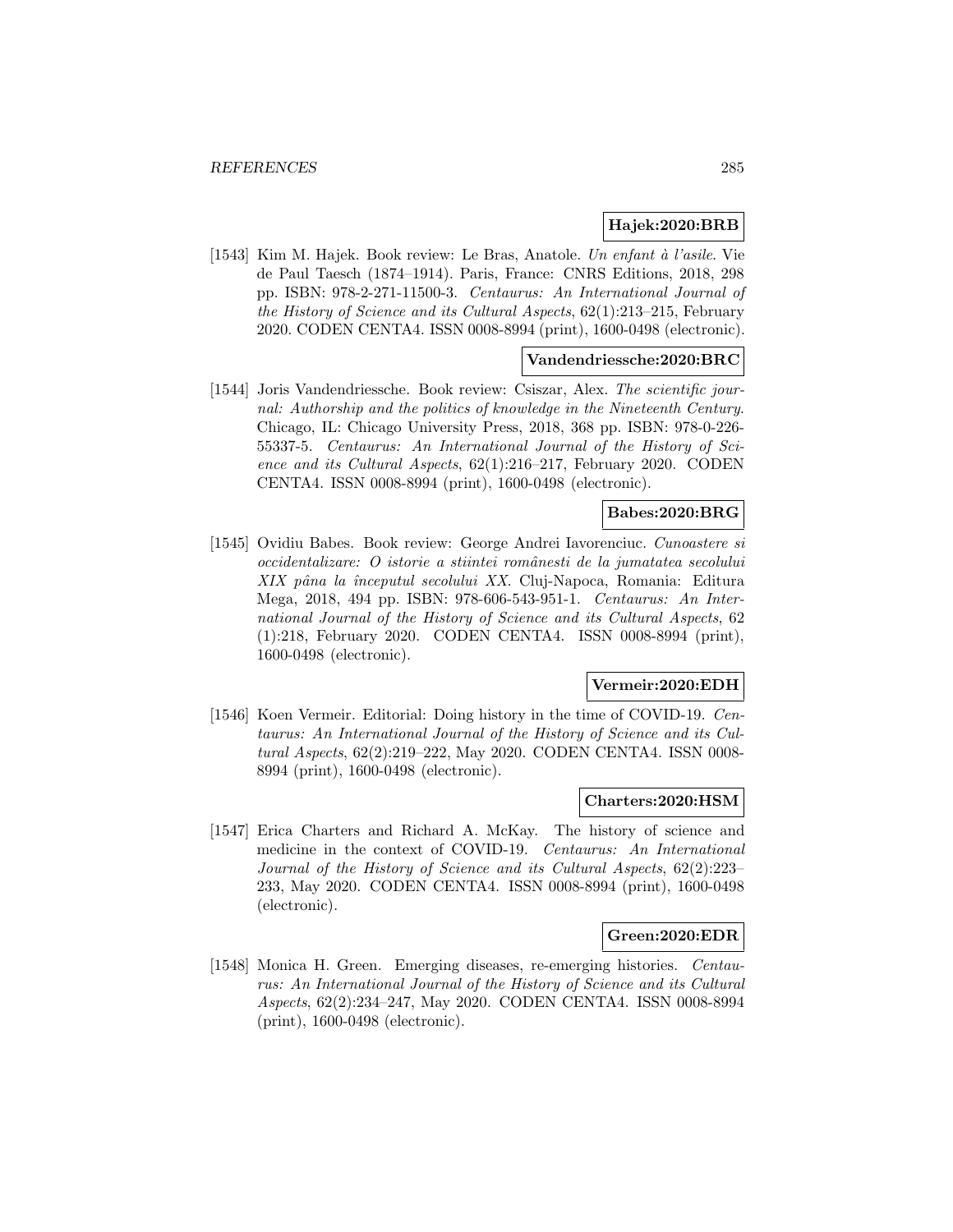#### **Geissler:2020:LEP**

[1549] P. Wenzel Geissler and Ruth J. Prince. Layers of epidemy: Present pasts during the first weeks of COVID-19 in western Kenya. Centaurus: An International Journal of the History of Science and its Cultural Aspects, 62(2):248–256, May 2020. CODEN CENTA4. ISSN 0008-8994 (print), 1600-0498 (electronic).

# **Leung:2020:CSS**

[1550] Angela Ki Che Leung. Chinese state and society in epidemic governance: a historical perspective. Centaurus: An International Journal of the History of Science and its Cultural Aspects, 62(2):257–262, May 2020. CODEN CENTA4. ISSN 0008-8994 (print), 1600-0498 (electronic).

#### **Henderson:2020:IEF**

[1551] John Henderson. The invisible enemy: Fighting the plague in early modern Italy. Centaurus: An International Journal of the History of Science and its Cultural Aspects, 62(2):263–274, May 2020. CODEN CENTA4. ISSN 0008-8994 (print), 1600-0498 (electronic).

# **Heitman:2020:AAF**

[1552] Kristin Heitman. Authority, autonomy and the first London Bills of Mortality. Centaurus: An International Journal of the History of Science and its Cultural Aspects, 62(2):275–284, May 2020. CODEN CENTA4. ISSN 0008-8994 (print), 1600-0498 (electronic).

## **Varlik:2020:RHP**

[1553] Nükhet Varlik. Rethinking the history of plague in the time of COVID-19. Centaurus: An International Journal of the History of Science and its Cultural Aspects, 62(2):285–293, May 2020. CODEN CENTA4. ISSN 0008-8994 (print), 1600-0498 (electronic).

# **Pelling:2020:BVE**

[1554] Margaret Pelling. "Bosom vipers": Endemic versus epidemic disease. Centaurus: An International Journal of the History of Science and its Cultural Aspects, 62(2):294–301, May 2020. CODEN CENTA4. ISSN 0008-8994 (print), 1600-0498 (electronic).

#### **Pouget:2020:BRQ**

[1555] Benoît Pouget. Book review: *Quarantine, cholera, and international* health spaces: Reflections on 19th-century European sanitary regulations in the time of SARS-CoV-2. Centaurus: An International Journal of the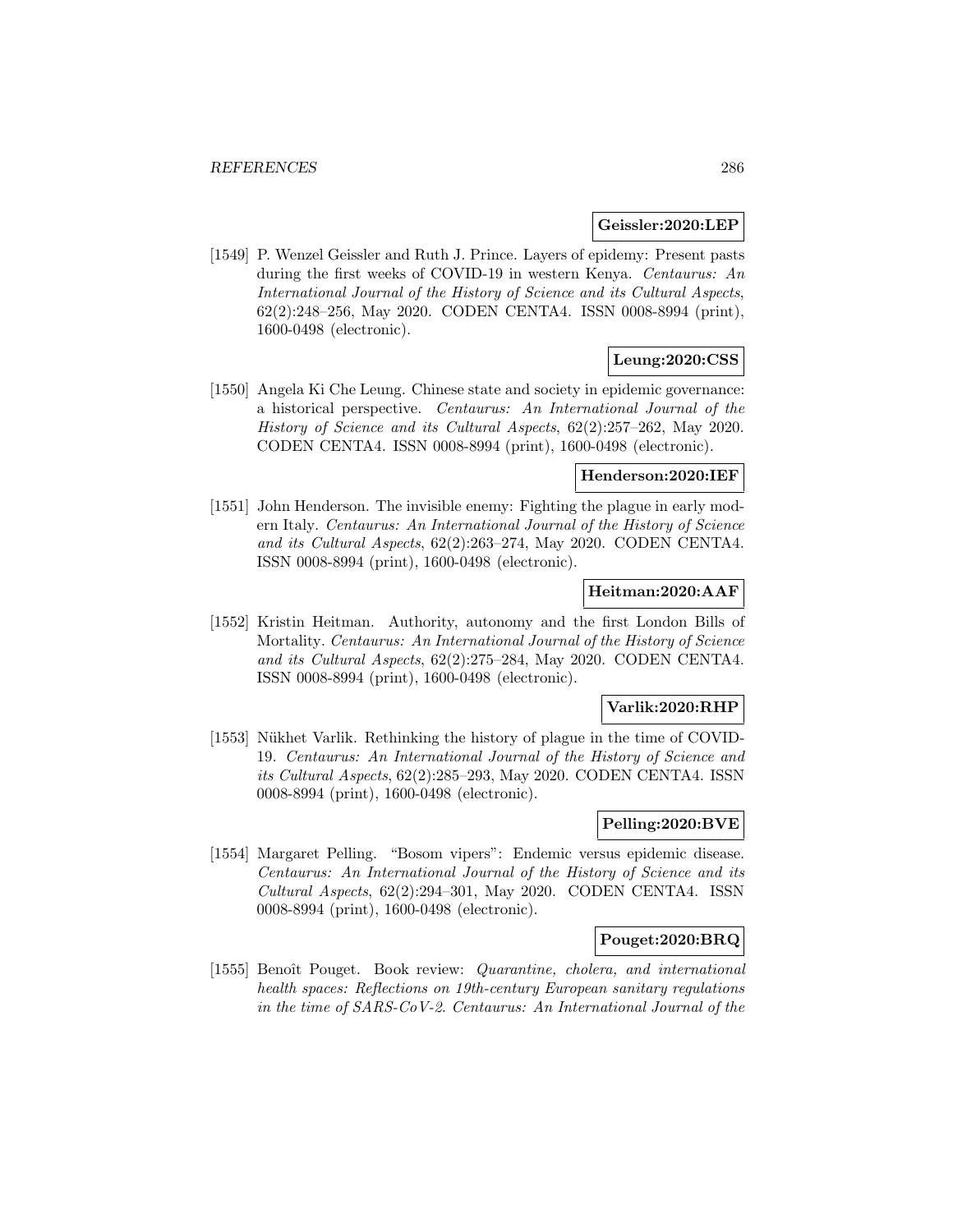History of Science and its Cultural Aspects, 62(2):302–310, May 2020. CODEN CENTA4. ISSN 0008-8994 (print), 1600-0498 (electronic).

## **Keck:2020:ATC**

[1556] Frédéric Keck. Asian tigers and the Chinese dragon: Competition and collaboration between sentinels of pandemics from SARS to COVID-19. Centaurus: An International Journal of the History of Science and its Cultural Aspects, 62(2):311–320, May 2020. CODEN CENTA4. ISSN 0008-8994 (print), 1600-0498 (electronic).

#### **DAbramo:2020:HPE**

[1557] Flavio D'Abramo and Sybille Neumeyer. A historical and political epistemology of microbes. Centaurus: An International Journal of the History of Science and its Cultural Aspects, 62(2):321–330, May 2020. CODEN CENTA4. ISSN 0008-8994 (print), 1600-0498 (electronic).

# **Dolan:2020:IWS**

[1558] Brian Dolan. It wasn't supposed to be a coronavirus: The quest for an influenza A(H5N1)-derived vaccine and the limits of pandemic preparedness. Centaurus: An International Journal of the History of Science and its Cultural Aspects, 62(2):331–343, May 2020. CODEN CENTA4. ISSN 0008-8994 (print), 1600-0498 (electronic).

## **Bretelle-Establet:2020:SDG**

[1559] Florence Bretelle-Establet. Science, demons, and gods in the battle against the COVID-19 epidemic. Centaurus: An International Journal of the History of Science and its Cultural Aspects, 62(2):344–353, May 2020. CODEN CENTA4. ISSN 0008-8994 (print), 1600-0498 (electronic).

#### **Birn:2020:HNF**

[1560] Anne-Emanuelle Birn. How to have narrative-flipping history in a pandemic: Views of/from Latin America. Centaurus: An International Journal of the History of Science and its Cultural Aspects, 62(2):354–369, May 2020. CODEN CENTA4. ISSN 0008-8994 (print), 1600-0498 (electronic).

### **Jones:2020:CHH**

[1561] David S. Jones. COVID-19, history, and humility. Centaurus: An International Journal of the History of Science and its Cultural Aspects, 62(2):370–380, May 2020. CODEN CENTA4. ISSN 0008-8994 (print), 1600-0498 (electronic).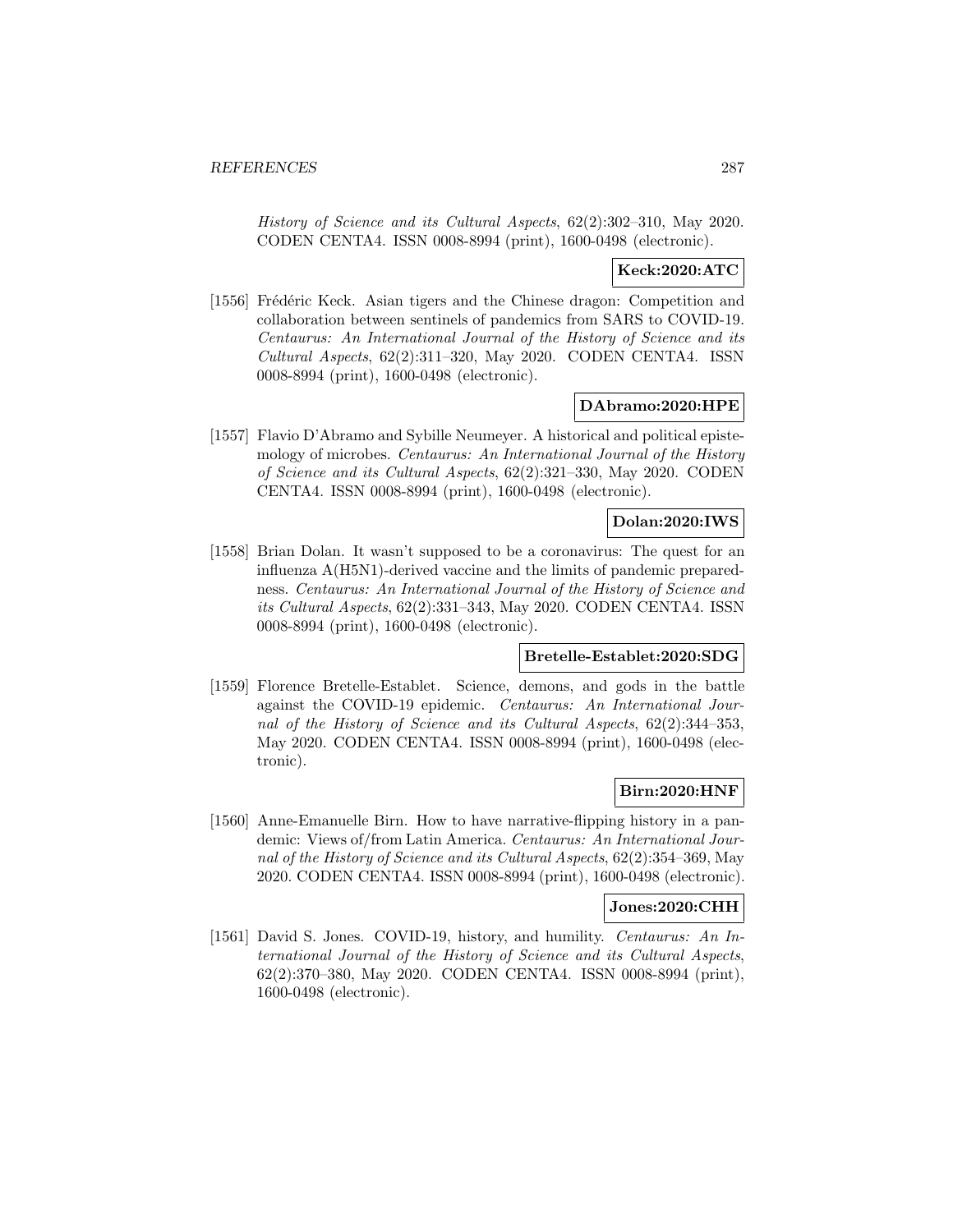## **Rusu:2020:GBD**

[1562] Doina-Cristina Rusu and Dana Jalobeanu. Giovan Battista Della Porta and Francis Bacon on the creative power of experimentation. Centaurus: An International Journal of the History of Science and its Cultural Aspects, 62(3):381–392, August 2020. CODEN CENTA4. ISSN 0008-8994 (print), 1600-0498 (electronic).

# **Rusu:2020:UIS**

[1563] Doina-Cristina Rusu. Using instruments in the study of animate beings: Della Porta's and Bacon's experiments with plants. Centaurus: An International Journal of the History of Science and its Cultural Aspects, 62 (3):393–405, August 2020. CODEN CENTA4. ISSN 0008-8994 (print), 1600-0498 (electronic).

# **Borrelli:2020:GBD**

[1564] Arianna Borrelli. Giovan Battista Della Porta's construction of pneumatic phenomena and his use of recipes as heuristic tools. Centaurus: An International Journal of the History of Science and its Cultural Aspects, 62(3):406–424, August 2020. CODEN CENTA4. ISSN 0008-8994 (print), 1600-0498 (electronic).

## **Jalobeanu:2020:ERG**

[1565] Dana Jalobeanu. Enacting recipes: Giovan Battista Della Porta and Francis Bacon on technologies, experiments, and processes of nature. Centaurus: An International Journal of the History of Science and its Cultural Aspects, 62(3):425–446, August 2020. CODEN CENTA4. ISSN 0008-8994 (print), 1600-0498 (electronic).

## **Pastorino:2020:BRB**

[1566] Cesare Pastorino. Beyond recipes: The Baconian natural and experimental histories as an epistemic genre. Centaurus: An International Journal of the History of Science and its Cultural Aspects, 62(3):447–464, August 2020. CODEN CENTA4. ISSN 0008-8994 (print), 1600-0498 (electronic).

# **Morawiec:2020:BRI**

[1567] Adam Morawiec. Book review: Itinerarium Wittichi ex Calendarium Sculteti: New biographical evidence on the Breslau mathematician Paul Wittich (ca. 1546–ca. 1587). Centaurus: An International Journal of the History of Science and its Cultural Aspects, 62(3):465–478, August 2020. CODEN CENTA4. ISSN 0008-8994 (print), 1600-0498 (electronic).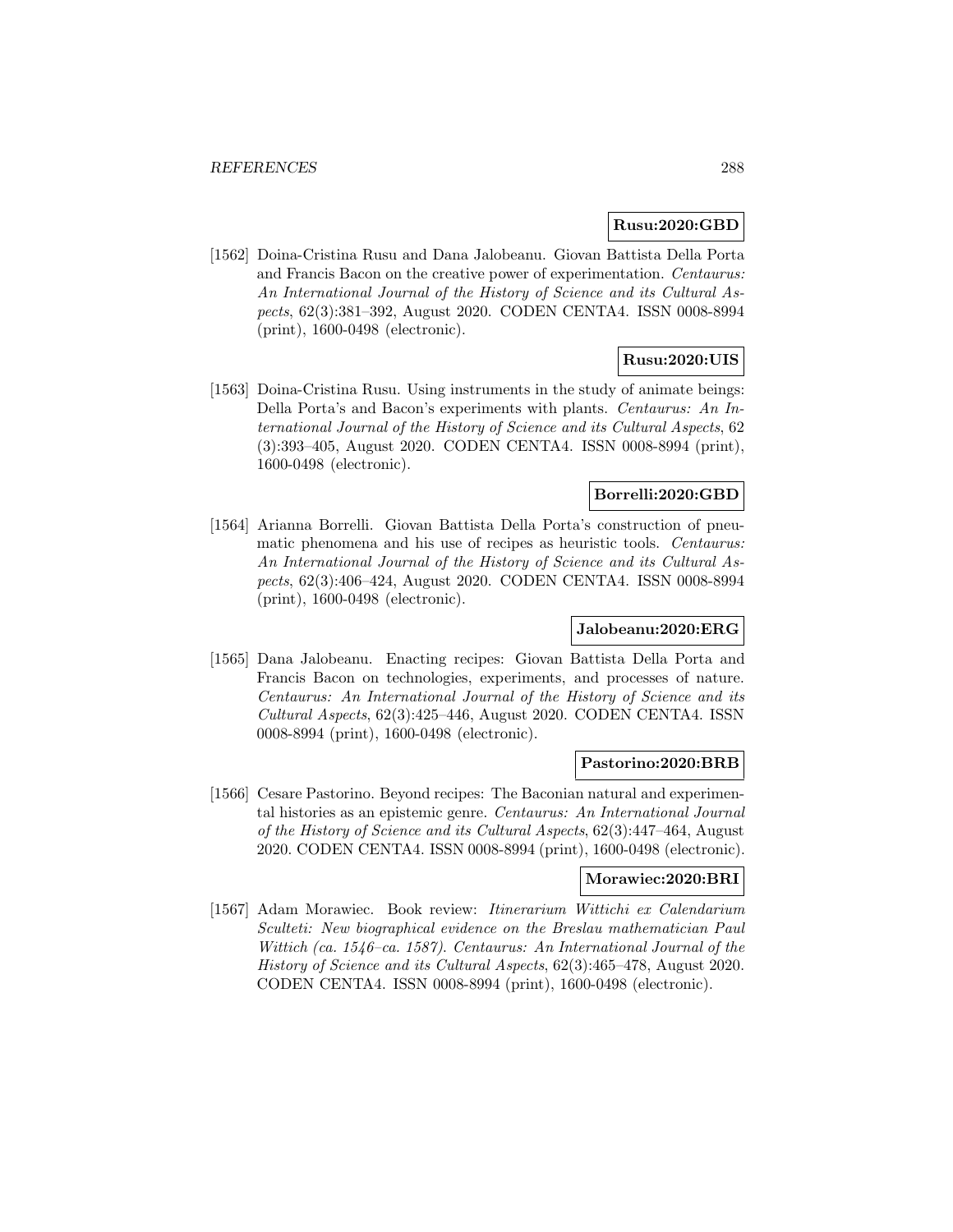### **Lycas:2020:PGS**

[1568] Alexis Lycas. The patterned guidelines of Shazhou (Shazhou tujing) and geographical practices in Tang China. Centaurus: An International Journal of the History of Science and its Cultural Aspects, 62(3):479–497, August 2020. CODEN CENTA4. ISSN 0008-8994 (print), 1600-0498 (electronic).

# **Spary:2020:PVM**

[1569] E. C. Spary. Publishing virtue: Medical entrepreneurship and reputation in the Republic of Letters. Centaurus: An International Journal of the History of Science and its Cultural Aspects, 62(3):498–521, August 2020. CODEN CENTA4. ISSN 0008-8994 (print), 1600-0498 (electronic).

## **Eric:2020:AAA**

[1570] Cindy Hodoba Eric. Artificial apertures: The archaeology of Ramazzini's De fontium in 17th-century Earth historiography. Centaurus: An International Journal of the History of Science and its Cultural Aspects, 62(3):522–541, August 2020. CODEN CENTA4. ISSN 0008-8994 (print), 1600-0498 (electronic).

### **Jalobeanu:2020:TPL**

[1571] Dana Jalobeanu and Oana Matei. Treating plants as laboratories: A chemical natural history of vegetation in 17th-century England. Centaurus: An International Journal of the History of Science and its Cultural Aspects, 62(3):542–561, August 2020. CODEN CENTA4. ISSN 0008- 8994 (print), 1600-0498 (electronic).

## **Manias:2020:DH**

[1572] Chris Manias. Dinosaur histories. Centaurus: An International Journal of the History of Science and its Cultural Aspects, 62(3):562–565, August 2020. CODEN CENTA4. ISSN 0008-8994 (print), 1600-0498 (electronic).

## **Olsakova:2020:BRJ**

[1573] Doubravka Olsáková. Book review: John Krige, How knowledge moves. Writing the transnational history of science and technology. Chicago, IL: The University of Chicago Press, 2019, 408 pp., paperback. ISBN: 978- 0-226-60599-9. Centaurus: An International Journal of the History of Science and its Cultural Aspects, 62(3):566–567, August 2020. CODEN CENTA4. ISSN 0008-8994 (print), 1600-0498 (electronic).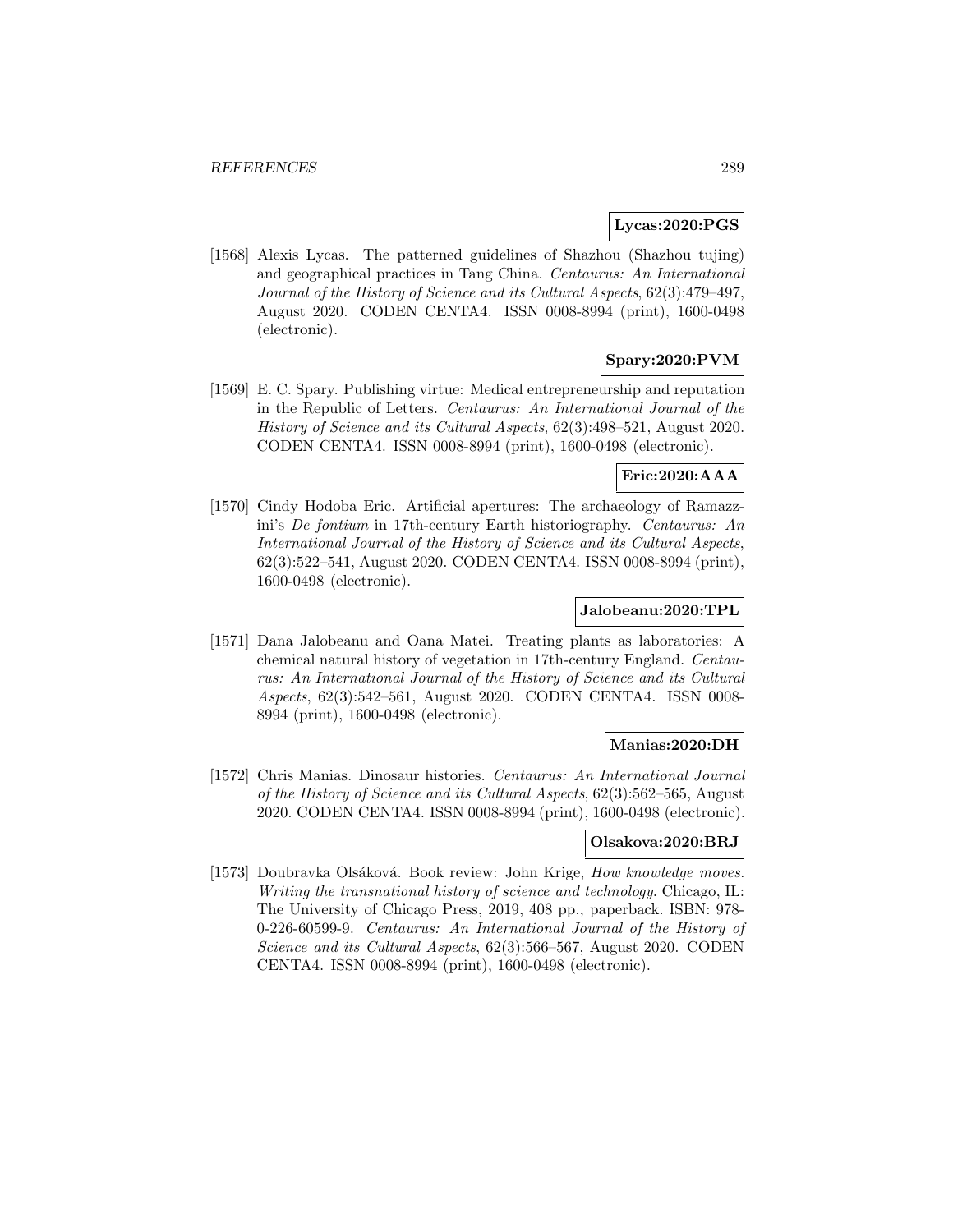### **Duque:2020:BRJ**

[1574] Carl Antonius Lemke Duque. Book review: Jan Jakub, Surman Universities in Imperial Austria 1848–1918. A social history of a multilingual space. West Lafayette, IN: Purdue University Press, 2019, 460 pp., \$49.95, ISBN: 978-1-55753-837-6. Centaurus: An International Journal of the History of Science and its Cultural Aspects, 62(3):567–570, August 2020. CODEN CENTA4. ISSN 0008-8994 (print), 1600-0498 (electronic).

#### **Portuondo:2020:BRY**

[1575] María M. Portuondo. Book review: Ydea astronomica de la fabrica del mundo y movimiento de los cuerpos celestiales. Cedillo Díaz, Juan Miguel Angel Granada Félix Gómez Crespo Barcelona, Spain: Unversitat de Barcelona, 2019, 484 pp. ISBN: 978-84-9168-164-9. Centaurus: An International Journal of the History of Science and its Cultural Aspects, 62 (3):570–571, August 2020. CODEN CENTA4. ISSN 0008-8994 (print), 1600-0498 (electronic).

## **Chakrabarti:2020:BRS**

[1576] Pratik Chakrabarti. Book review: Suman, Seth, Difference and disease: Medicine, race, and the eighteenth-century British Empire. Cambridge, UK: Cambridge University Press, 2018, 336 pp. ISBN: 978-1-108-41830- 0. Centaurus: An International Journal of the History of Science and its Cultural Aspects, 62(3):572–573, August 2020. CODEN CENTA4. ISSN 0008-8994 (print), 1600-0498 (electronic).

## **Arabatzis:2020:BRJ**

[1577] Theodore Arabatzis. Book review: Jaume Navarro, *Ether and modernity:* The recalcitrance of an epistemic object in the early twentieth century. Oxford, UK: Oxford University Press, 2018, 272 pp., Hardcover, \$85.00. ISBN: 978-0-19-879725-8. Centaurus: An International Journal of the History of Science and its Cultural Aspects, 62(3):573–575, August 2020. CODEN CENTA4. ISSN 0008-8994 (print), 1600-0498 (electronic).

#### **Lopez:2020:BRD**

[1578] Susana G´omez L´opez. Book review: Domenico Bertoloni, Meli Mechanism. A visual, lexical, and conceptual history. Pittsburgh, PA: University of Pittsburgh Press, 2019, xii+188 pp. ISBN: 978-0-8229-4547-5; 0-8229-4547-9. Centaurus: An International Journal of the History of Science and its Cultural Aspects, 62(3):576–577, August 2020. CODEN CENTA4. ISSN 0008-8994 (print), 1600-0498 (electronic).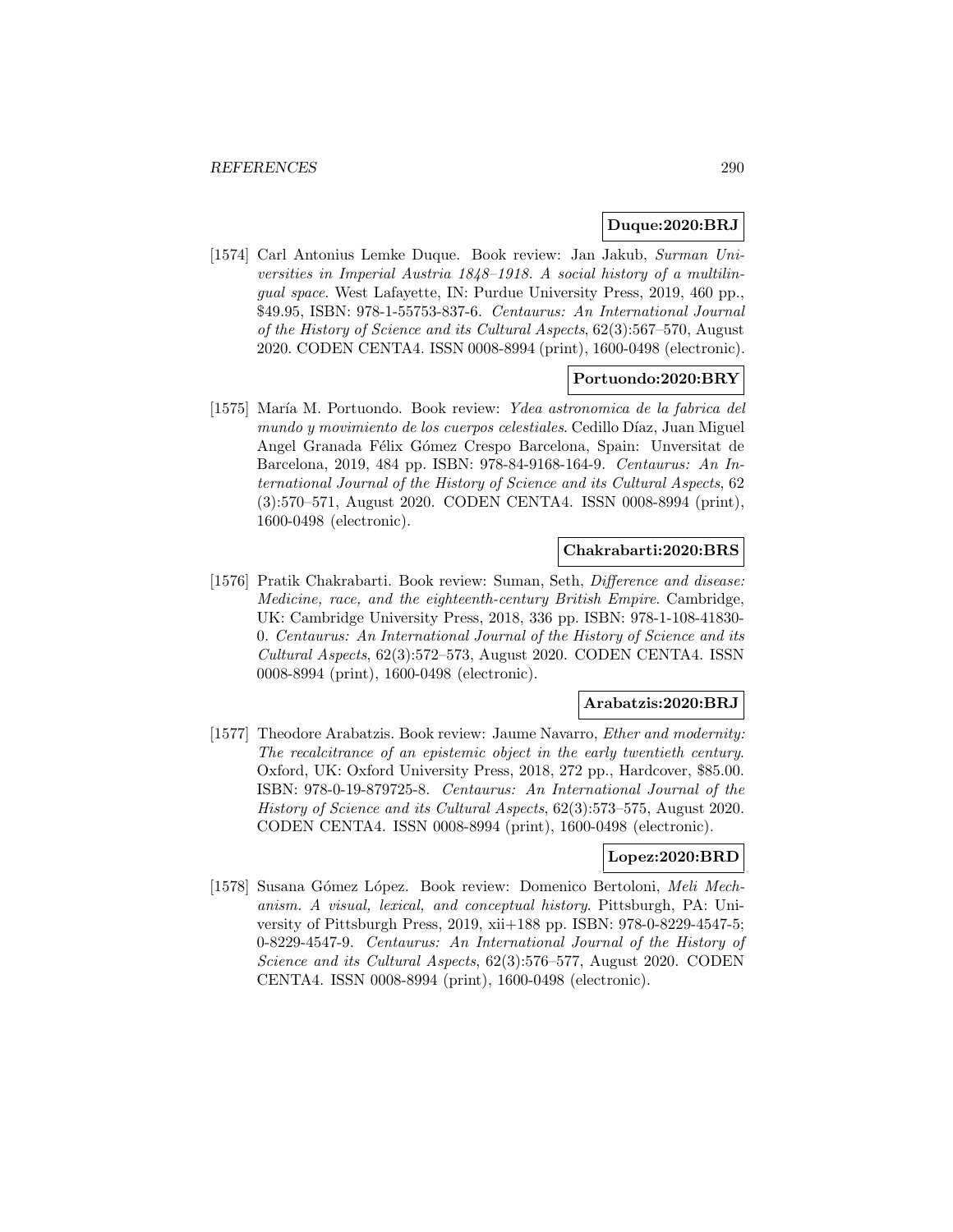## **Malara:2020:BRM**

[1579] Ivan Malara. Book review: Mehl, Edouard. *Descartes et la fabrique*  $du$  monde. Le problème cosmologique, de Copernic à Descartes. Paris, France: Presses Universitaires de France. Épiméthée, 2019, 424 pp. ISBN: 978-2-13-080065-1. Centaurus: An International Journal of the History of Science and its Cultural Aspects, 62(3):578–579, August 2020. CODEN CENTA4. ISSN 0008-8994 (print), 1600-0498 (electronic).

## **Borrelli:2020:BRE**

[1580] Arianna Borrelli. Book review: Emily, Herring, Kevin Matthew Jones, Konstantin Kiprijanov, Laura Sellers Chilton. The past, present, and future of integrated history and philosophy of science. London, England: Routledge, 2019, xiii+256 pp. ISBN: 978-0-8153-7985-0; 978-1-351- 21482-7. Centaurus: An International Journal of the History of Science and its Cultural Aspects, 62(3):579–581, August 2020. CODEN CENTA4. ISSN 0008-8994 (print), 1600-0498 (electronic).

# **Storni:2020:BRS**

[1581] Marco Storni. Book review: Shank, John Bennett. Before Voltaire: The French origins of "Newtonian mechanics", 1680–1715. Chicago, IL and London, UK: The University of Chicago Press,  $2018$ , ix  $+444$  pp. ISBN: 978-0-226-50929-7. Centaurus: An International Journal of the History of Science and its Cultural Aspects, 62(3):581–583, August 2020. CODEN CENTA4. ISSN 0008-8994 (print), 1600-0498 (electronic).

## **Nutton:2020:BRM**

[1582] Vivian Nutton. Book review: Murphy, Hannah. A new order of medicine. The rise of physicians in Reformation Nuremberg. Pittsburgh, PA: University of Pittsburgh Press, 2019,  $x + 262$  pp. ISBN: 978-0-8229-4560-4. Centaurus: An International Journal of the History of Science and its Cultural Aspects, 62(3):583–584, August 2020. CODEN CENTA4. ISSN 0008-8994 (print), 1600-0498 (electronic).

## **Schwarz:2020:BRB**

[1583] Angela Schwarz. Book review: Berg Matthias, Thiel Jens. Europäische Wissenschaftsakademien im "Krieg der Geister". Reden und Dokumente 1914 bis 1920 (Acta Historica Leopoldina, Vol. 72). Stuttgart, Germany: Wissenschaftliche Verlagsgesellschaft, 2018, 319 pp. ISBN: 978-3-8047- 3797-6. Centaurus: An International Journal of the History of Science and its Cultural Aspects, 62(3):584–586, August 2020. CODEN CENTA4. ISSN 0008-8994 (print), 1600-0498 (electronic).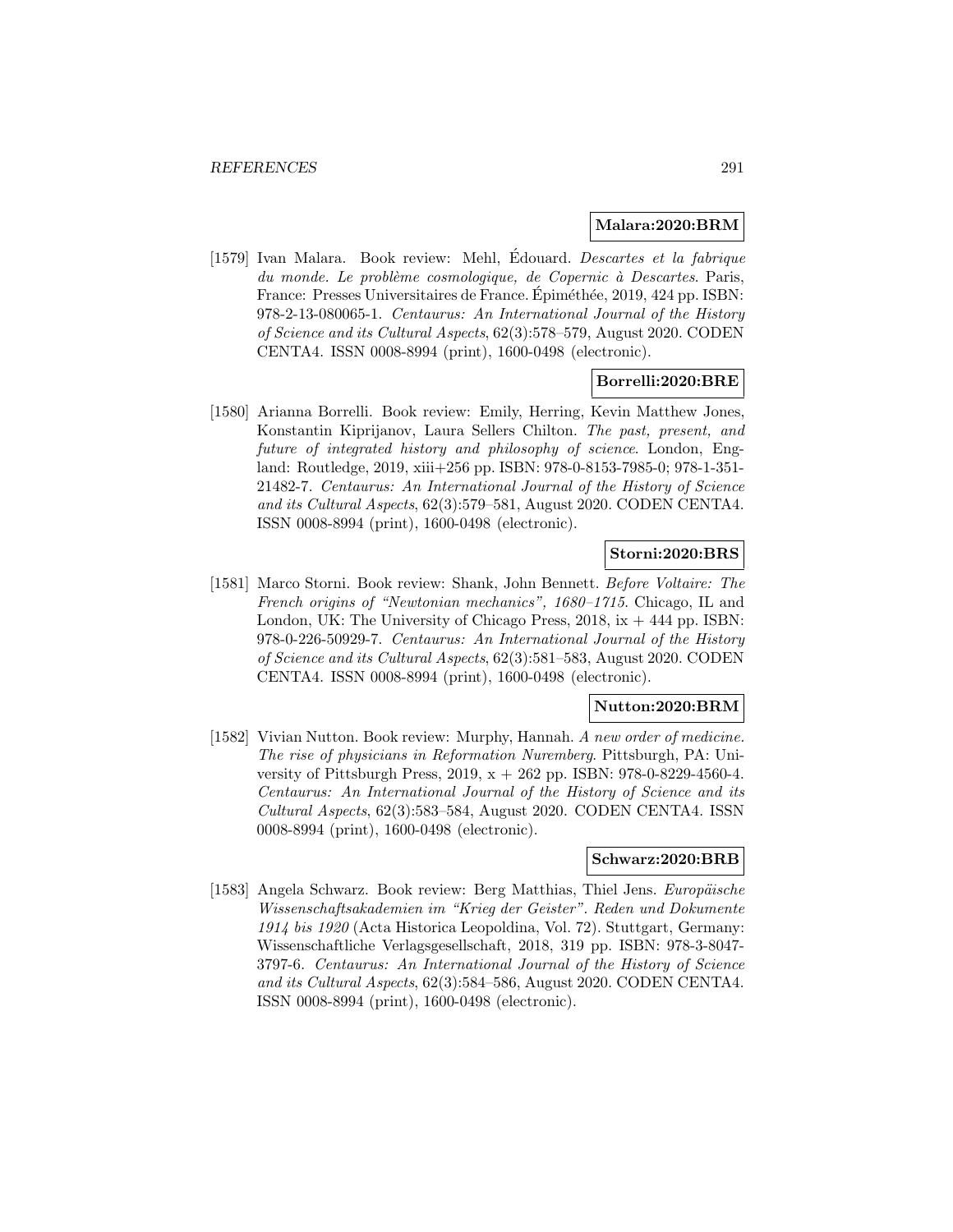### **Begley:2020:BRC**

[1584] Justin Begley. Book review: Cavendish, Margaret. Edited by Anne M. Thell. Grounds of natural philosophy. Peterborough, ON: Broadview Press, 2020, 264 pp. ISBN: 978-1-55481-387-2. Centaurus: An International Journal of the History of Science and its Cultural Aspects, 62 (3):586–588, August 2020. CODEN CENTA4. ISSN 0008-8994 (print), 1600-0498 (electronic).

## **Gregory:2020:BRS**

[1585] Frederick Gregory. Book review: Steigerwald, Joan. Experimenting at the boundaries of life: Organic vitality in Germany around 1800. Pittsburgh, PA: University of Pittsburgh Press, 2019, xii + 460 pp. ISBN: 978-0-8229- 4553-6. Centaurus: An International Journal of the History of Science and its Cultural Aspects, 62(3):588–589, August 2020. CODEN CENTA4. ISSN 0008-8994 (print), 1600-0498 (electronic).

## **Celani:2020:BRA**

[1586] Ruben Celani. Book review: Álvarez Mari-Tere, Villaseñor Black Charlene. Renaissance futurities: Science, art, invention. Oakland, CA: University of California Press, 2019, 238 pp. ISBN: 978-0-520-29698-5; 978- 0-520-96951-3. Centaurus: An International Journal of the History of Science and its Cultural Aspects, 62(3):590–592, August 2020. CODEN CENTA4. ISSN 0008-8994 (print), 1600-0498 (electronic).

## **Rusu:2020:BRO**

[1587] Doina-Cristina Rusu. Book review: Omodeo Pietro Daniel. Bernardino Telesio and the natural sciences in the Renaissance. Leiden, The Netherlands: Brill, 2019, xvi + 285 pp. ISBN: 978-90-04-35263-6; 978-90-04- 35264-3. Centaurus: An International Journal of the History of Science and its Cultural Aspects, 62(3):592–594, August 2020. CODEN CENTA4. ISSN 0008-8994 (print), 1600-0498 (electronic).

## **vonHardenberg:2020:IRR**

[1588] Wilko Graf von Hardenberg and Martin Mahony. Introduction — up, down, round and round: Verticalities in the history of science. Centaurus: An International Journal of the History of Science and its Cultural Aspects, 62(4):595–611, November 2020. CODEN CENTA4. ISSN 0008- 8994 (print), 1600-0498 (electronic).

### **Anthony:2020:MMM**

[1589] Patrick Anthony. Mines, mountains, and the making of a vertical consciousness in Germany ca. 1800. Centaurus: An International Journal of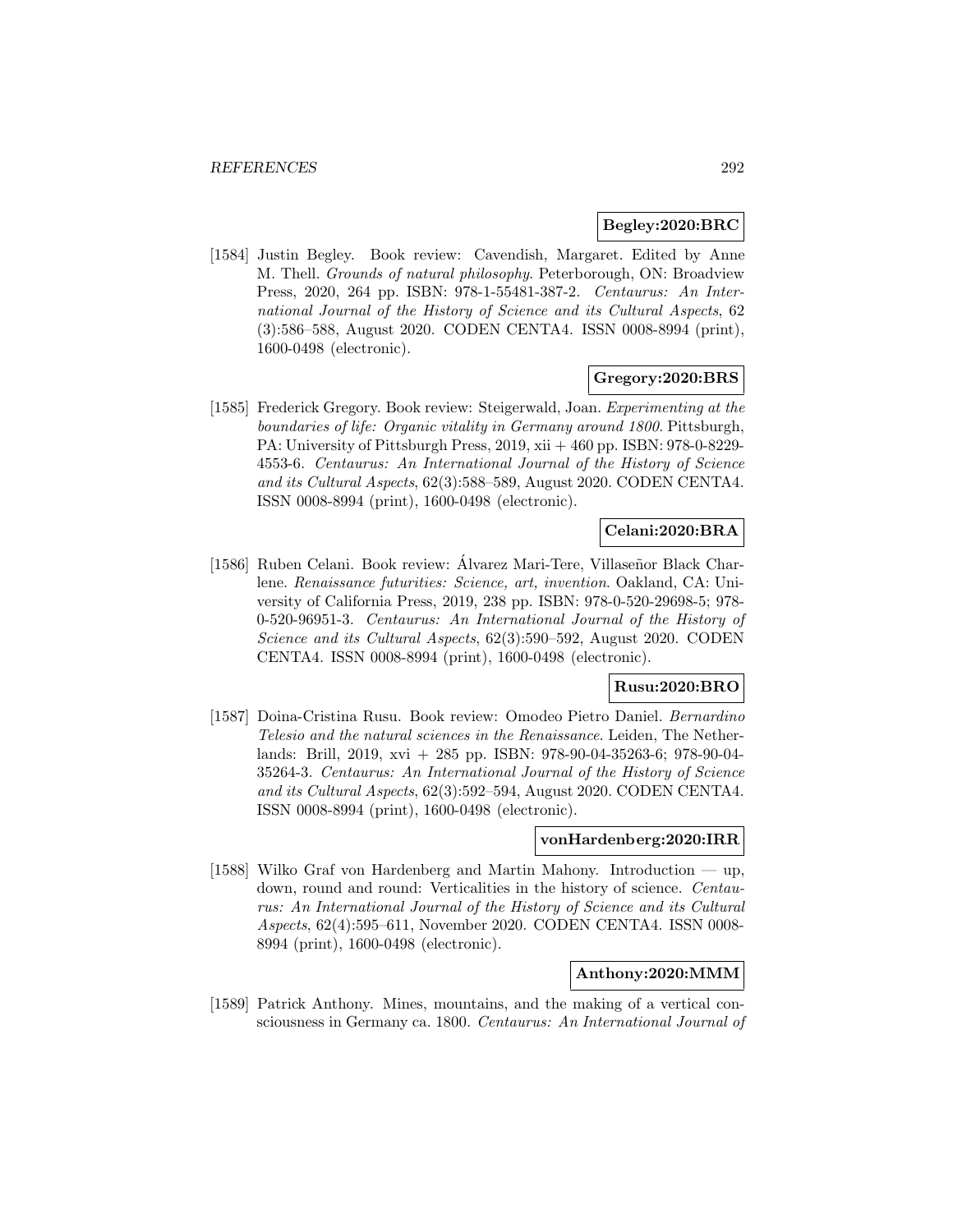the History of Science and its Cultural Aspects, 62(4):612–630, November 2020. CODEN CENTA4. ISSN 0008-8994 (print), 1600-0498 (electronic).

## **Reidy:2020:DVT**

[1590] Michael S. Reidy. Darwin's vertical thinking: Mountains, mobility, and the imagination in 19th-century geology. Centaurus: An International Journal of the History of Science and its Cultural Aspects, 62(4):631–646, November 2020. CODEN CENTA4. ISSN 0008-8994 (print), 1600-0498 (electronic).

#### **Bergwik:2020:EES**

[1591] Staffan Bergwik. Elevation and emotion: Sven Hedin's mountain expedition to Transhimalaya, 1906–1908. Centaurus: An International Journal of the History of Science and its Cultural Aspects, 62(4):647–669, November 2020. CODEN CENTA4. ISSN 0008-8994 (print), 1600-0498 (electronic).

## **Mattes:2020:NSD**

[1592] Johannes Mattes. National spaces and deepest places: Politics and practices of verticality in speleology. Centaurus: An International Journal of the History of Science and its Cultural Aspects, 62(4):670–696, November 2020. CODEN CENTA4. ISSN 0008-8994 (print), 1600-0498 (electronic).

## **Minor:2020:JML**

[1593] Adriana Minor. Up-and-down journeys: The making of Latin America's uniqueness for the study of cosmic rays. Centaurus: An International Journal of the History of Science and its Cultural Aspects, 62(4):697–719, November 2020. CODEN CENTA4. ISSN 0008-8994 (print), 1600-0498 (electronic).

#### **Achermann:2020:VGS**

[1594] Dania Achermann. Vertical glaciology: The second discovery of the third dimension in climate research. Centaurus: An International Journal of the History of Science and its Cultural Aspects, 62(4):720–743, November 2020. CODEN CENTA4. ISSN 0008-8994 (print), 1600-0498 (electronic).

## **Henry:2020:MWV**

[1595] Matthew Henry. Making weather vertical: Meteorology and the temporalities of infrastructural atmospheres in New Zealand, ca. 1920–1950. Centaurus: An International Journal of the History of Science and its Cultural Aspects, 62(4):744–762, November 2020. CODEN CENTA4. ISSN 0008-8994 (print), 1600-0498 (electronic).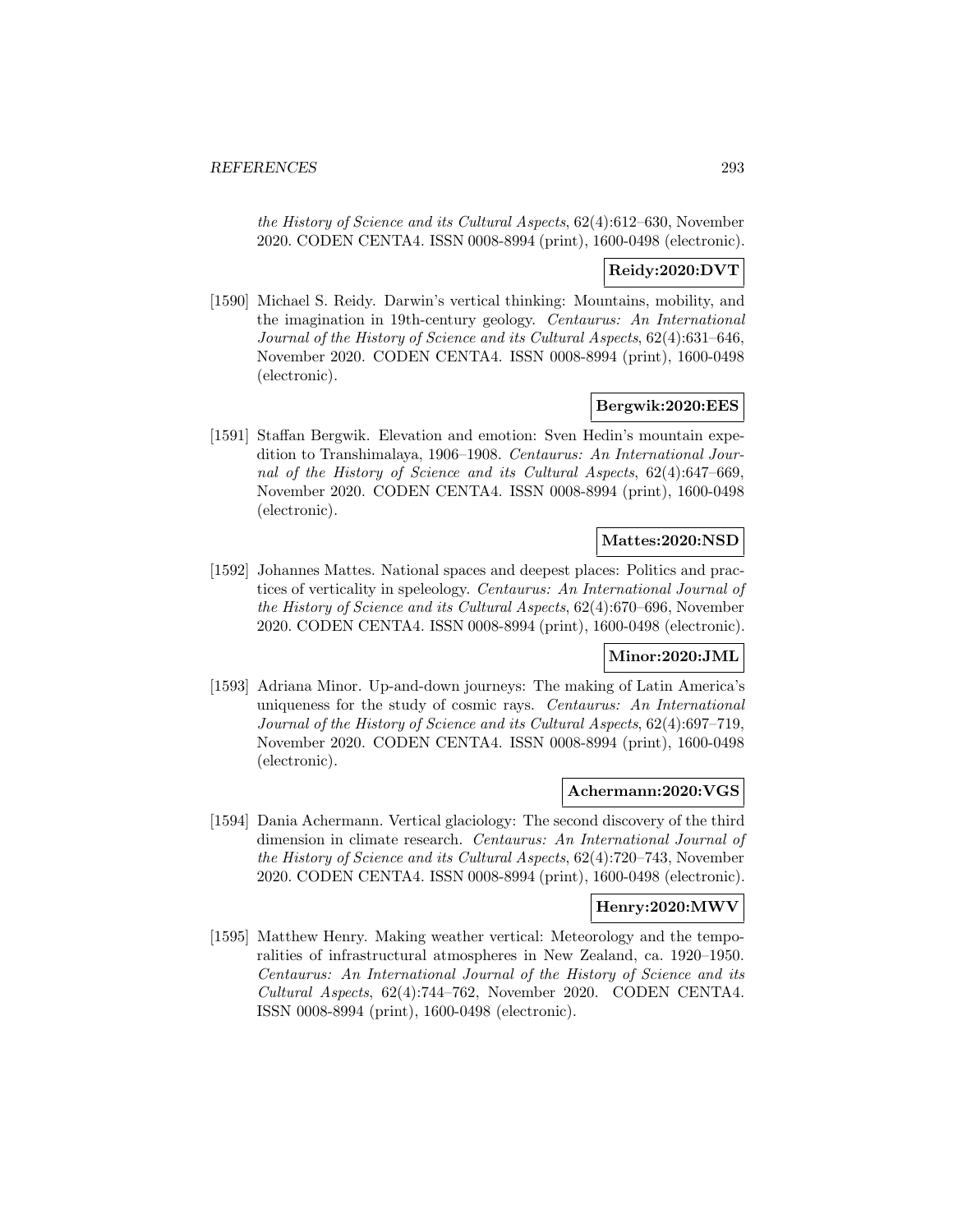### **Adler:2020:DHC**

[1596] Antony Adler. Deep horizons: Canada's underwater habitat program and vertical dimensions of marine sovereignty. Centaurus: An International Journal of the History of Science and its Cultural Aspects, 62(4):763–782, November 2020. CODEN CENTA4. ISSN 0008-8994 (print), 1600-0498 (electronic).

## **Merchant:2020:VOH**

[1597] Paul Merchant. Verticalities in oral histories of science. Centaurus: An International Journal of the History of Science and its Cultural Aspects, 62(4):783–796, November 2020. CODEN CENTA4. ISSN 0008-8994 (print), 1600-0498 (electronic).

#### **vanWingerden:2020:SEE**

[1598] Pieter van Wingerden. Science on the edge of empire: E. A. Forsten (1811–1843) and the Natural History Committee (1820–1850) in the Netherlands Indies. Centaurus: An International Journal of the History of Science and its Cultural Aspects, 62(4):797–821, November 2020. CODEN CENTA4. ISSN 0008-8994 (print), 1600-0498 (electronic).

### **Gordin:2020:WDW**

[1599] Michael D. Gordin. What do we talk about when we talk about language and science? Centaurus: An International Journal of the History of Science and its Cultural Aspects, 62(4):822–825, November 2020. CODEN CENTA4. ISSN 0008-8994 (print), 1600-0498 (electronic).

# **Dupre:2020:BRL**

[1600] Sven Dupré. Book review: Lissa L. Roberts, Simon Werrett. Compound histories: Materials, governance and production, 1760–1840. Leiden, The Netherlands and Boston, MA: Brill, 2018, xiv — 388 pp. ISBN: 978-90- 04-32549-4. Centaurus: An International Journal of the History of Science and its Cultural Aspects, 62(4):826–828, November 2020. CODEN CENTA4. ISSN 0008-8994 (print), 1600-0498 (electronic).

## **Huertas:2020:BRA**

[1601] Rafael Huertas. Book review: Andrew, Scull. Psychiatry and its discontents. Oakland, CA: University of California Press, 2019, 345 pp. ISBN: 978-0-520-97357-2; 978-0-520-30549-6. Centaurus: An International Journal of the History of Science and its Cultural Aspects, 62(4): 828–830, November 2020. CODEN CENTA4. ISSN 0008-8994 (print), 1600-0498 (electronic).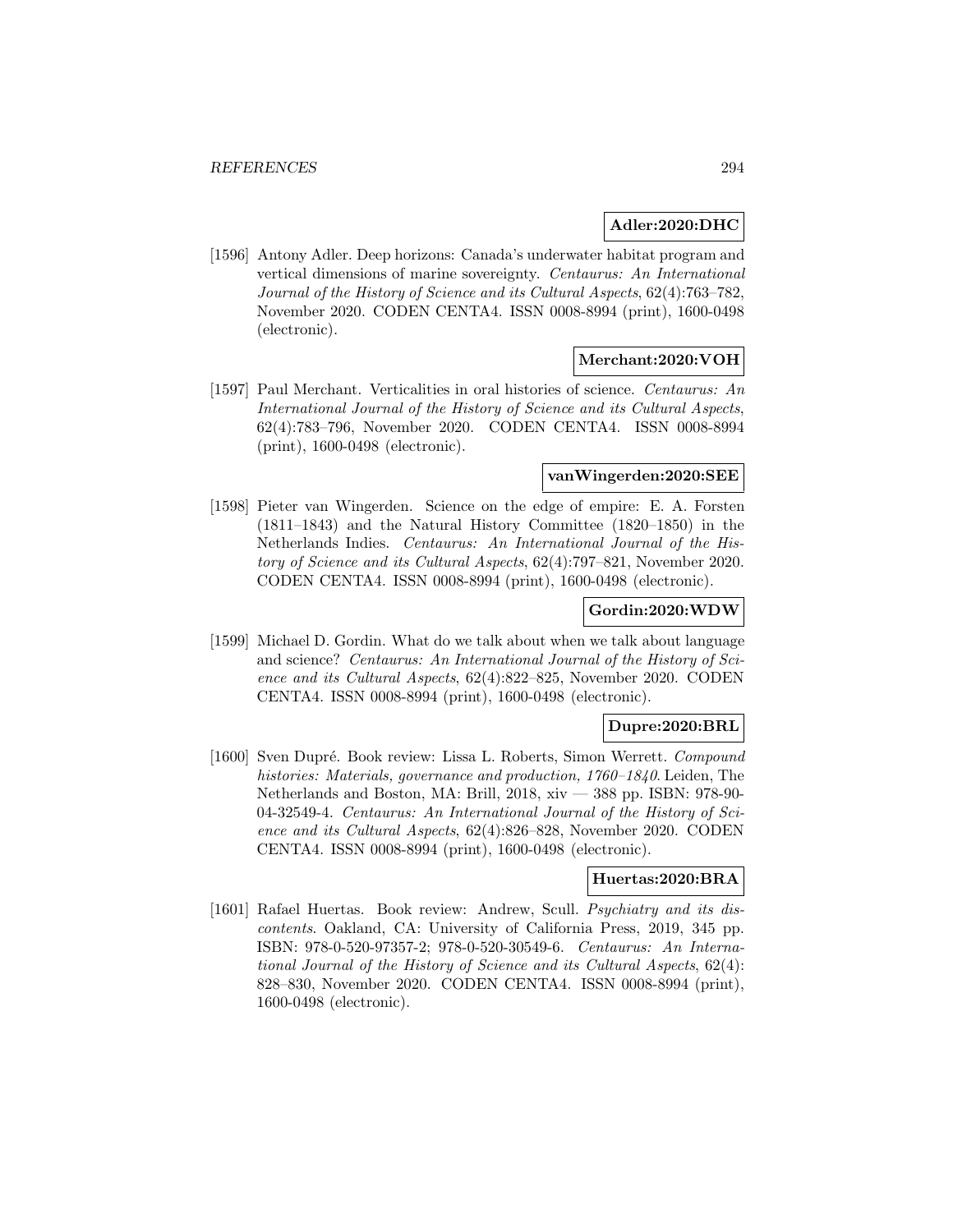## **Brain:2020:BRB**

[1602] Robert Brain. Book review: Bonea, Amelia, Dickson, Melissa, Shuttleworth, Sally, Wallis, Jennifer. Anxious Times: Medicine & modernity in nineteenth-century Britain. Pittsburgh, PA: University of Pittsburgh Press, 2019, vii + 312 pp. ISBN: 978-0-8229-4551-2. Centaurus: An International Journal of the History of Science and its Cultural Aspects, 62(4):830–832, November 2020. CODEN CENTA4. ISSN 0008-8994 (print), 1600-0498 (electronic).

#### **Gonzalez:2020:BRN**

[1603] Daniel López González. Book review: Newell Catherine L.. Destined for the stars: Faith, the future and America's final frontier. Pittsburgh, PA: University of Pittsburgh Press, 2019, 292 pp. ISBN: 978-0-8229-4556-7; 0-8229-4556-8. Centaurus: An International Journal of the History of Science and its Cultural Aspects, 62(4):832–833, November 2020. CO-DEN CENTA4. ISSN 0008-8994 (print), 1600-0498 (electronic).

## **Smith:2020:BRD**

[1604] Roger Smith. Book review: Dezső Gurka, Changes in the image of man from the Enlightenment to the Age of Romanticism: Philosophical and scientific receptions of (physical) anthropology in the 18–19th centuries. Budapest, Hungary: Gondolat, 2019, 280 pp. ISBN: 978-963-693-300- 5. Centaurus: An International Journal of the History of Science and its Cultural Aspects, 62(4):834–835, November 2020. CODEN CENTA4. ISSN 0008-8994 (print), 1600-0498 (electronic).

#### **Sanchez:2020:BRN**

[1605] Mariana Sanchez. Book review: Navarro Brotons Víctor. Jerónimo Muñoz: Matemáticas, cosmología y humanismo en la época del Renacimiento. València, Spain: Universitat de València, 2019, 324 pp. ISBN: 978-84-9134-439-1. Centaurus: An International Journal of the History of Science and its Cultural Aspects, 62(4):835–837, November 2020. CODEN CENTA4. ISSN 0008-8994 (print), 1600-0498 (electronic).

## **Jesus:2020:BRT**

[1606] Paulo Jesus. Book review: Thibaud, Trochu. William James: Une autre histoire de la psychologie. Paris, France: CNRS Éditions, 2018, 375 pp. ISBN: 978-2-271-12300-8. Centaurus: An International Journal of the History of Science and its Cultural Aspects, 62(4):837–839, November 2020. CODEN CENTA4. ISSN 0008-8994 (print), 1600-0498 (electronic).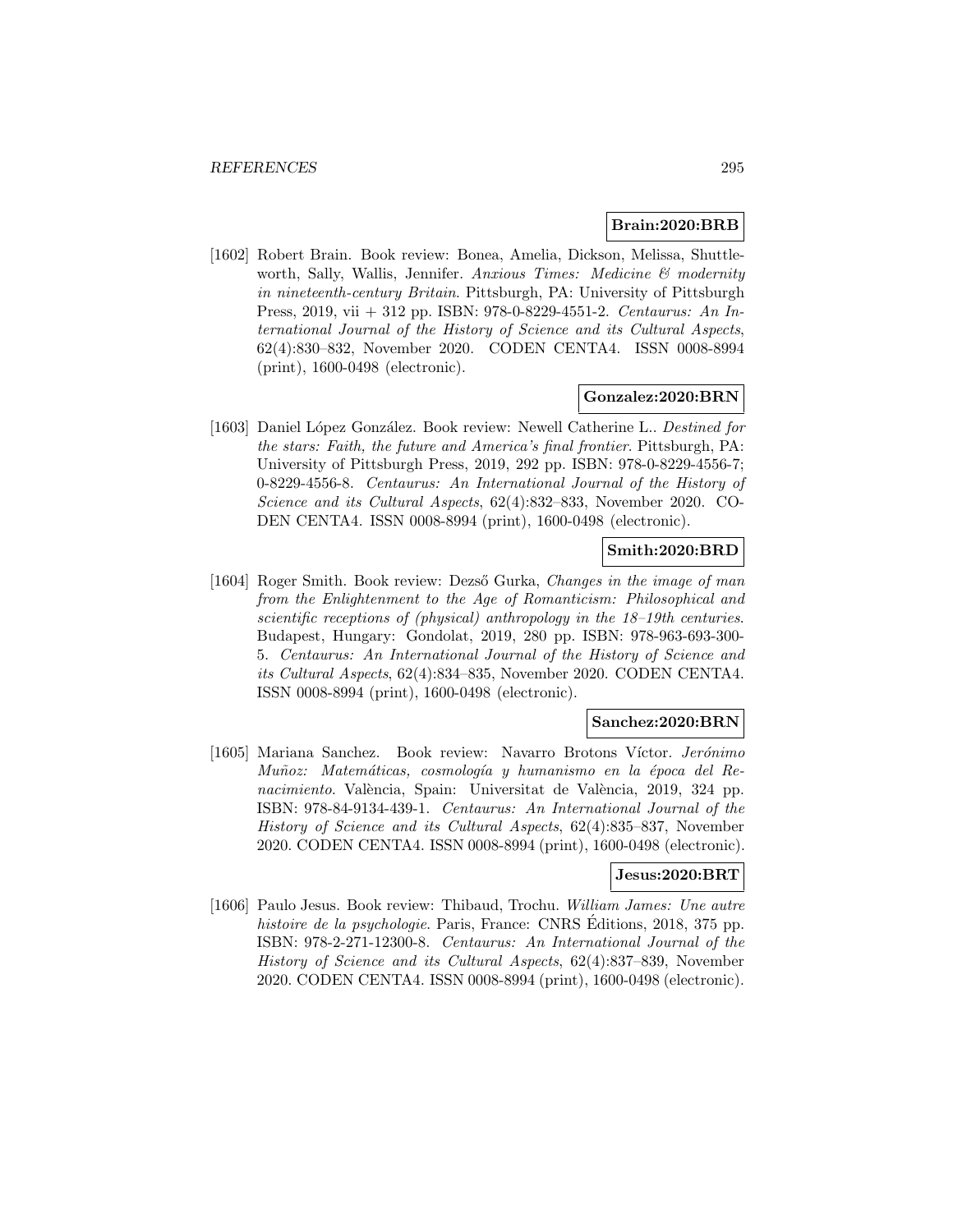#### **Achim:2020:BRM**

[1607] Miruna Achim. Book review: Matthew James Crawford, Joseph M. Gabriel. Drugs on the page: Pharmacopoeias and healing knowledge in the early modern Atlantic world. Pittsburgh, PA: University of Pittsburgh Press, 2019. ix + 384 pp. ISBN: 978-0-8229-4562-8. Centaurus: An International Journal of the History of Science and its Cultural Aspects, 62(4):839–841, November 2020. CODEN CENTA4. ISSN 0008- 8994 (print), 1600-0498 (electronic).

## **Adamson:2021:GPS**

[1608] Matthew Adamson and Roberto Lalli. Global perspectives on science diplomacy: Exploring the diplomacy-knowledge nexus in contemporary histories of science. Centaurus: An International Journal of the History of Science and its Cultural Aspects, 63(1):1–16, February 2021. CODEN CENTA4. ISSN 0008-8994 (print), 1600-0498 (electronic).

# **Zaidi:2021:SPE**

[1609] S. Waqar H. Zaidi. Scientists as political experts: Atomic scientists and their claims for expertise on international relations, 1945–1947. Centaurus: An International Journal of the History of Science and its Cultural Aspects, 63(1):17–31, February 2021. CODEN CENTA4. ISSN 0008-8994 (print), 1600-0498 (electronic).

# **Zhang:2021:TAV**

[1610] Li Zhang and Yanmei Zhu. Technical assistance versus cultural export: George Cressey and the U.S. Cultural Relations Program in wartime China, 1942–1946. Centaurus: An International Journal of the History of Science and its Cultural Aspects, 63(1):32–50, February 2021. CODEN CENTA4. ISSN 0008-8994 (print), 1600-0498 (electronic).

### **Adamson:2021:FFU**

[1611] Matthew Adamson and Simone Turchetti. Friends in fission: US–Brazil relations and the global stresses of atomic energy, 1945–1955. Centaurus: An International Journal of the History of Science and its Cultural Aspects, 63(1):51–66, February 2021. CODEN CENTA4. ISSN 0008-8994 (print), 1600-0498 (electronic).

#### **Castelo:2021:IAC**

[1612] Cláudia Castelo and Frederico Agoas. Inter-African cooperation in the social sciences in the era of decolonization: a case of science diplomacy. Centaurus: An International Journal of the History of Science and its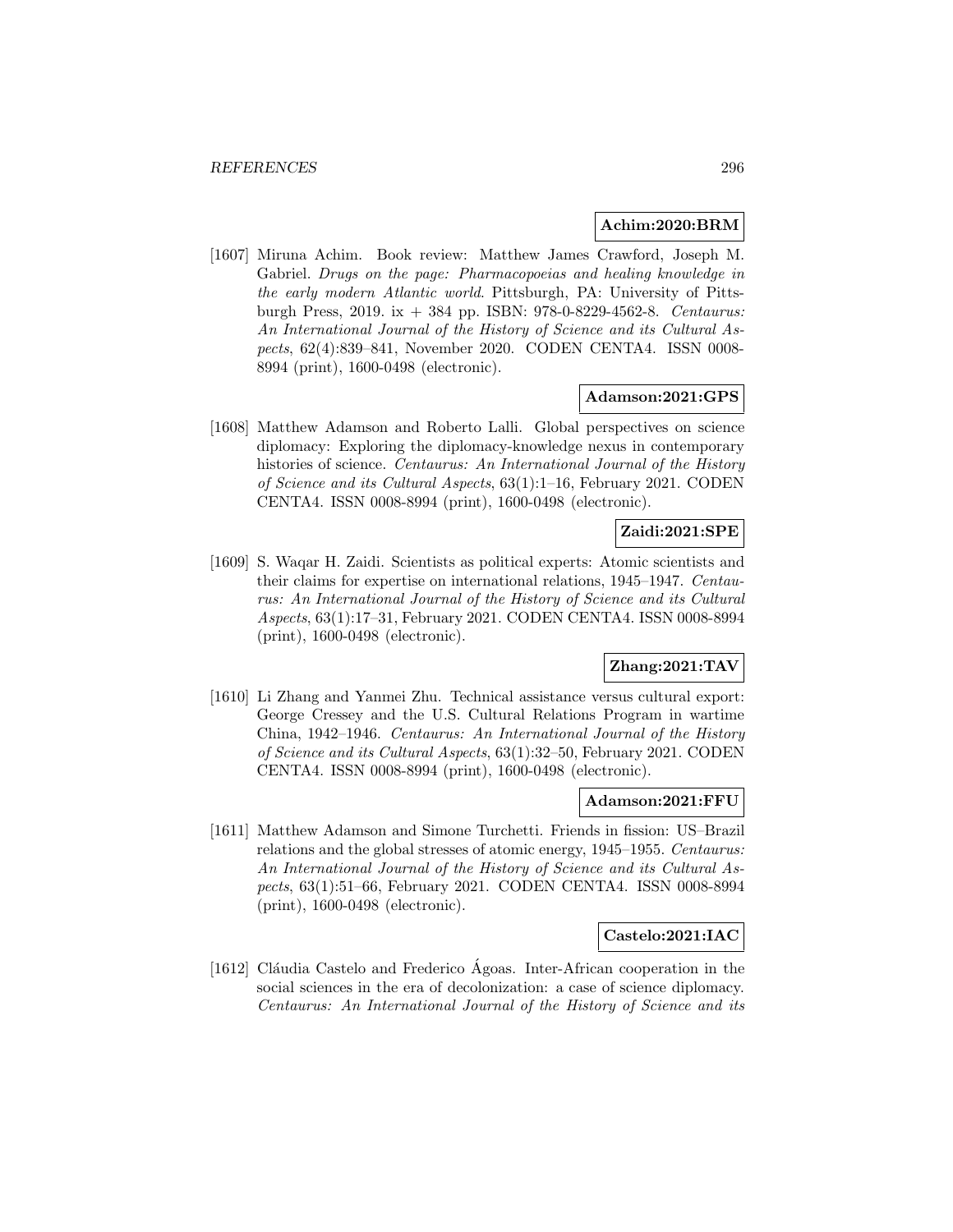Cultural Aspects, 63(1):67–83, February 2021. CODEN CENTA4. ISSN 0008-8994 (print), 1600-0498 (electronic).

### **Robinson:2021:AND**

[1613] Ann E. Robinson. Attempting neutrality: Disciplinary and national politics in a Cold War scientific controversy. Centaurus: An International Journal of the History of Science and its Cultural Aspects, 63(1):84–102, February 2021. CODEN CENTA4. ISSN 0008-8994 (print), 1600-0498 (electronic).

## **Lalli:2021:CEC**

[1614] Roberto Lalli. Crafting Europe from CERN to Dubna: Physics as diplomacy in the foundation of the European Physical Society. *Centaurus:* An International Journal of the History of Science and its Cultural Aspects, 63(1):103–131, February 2021. CODEN CENTA4. ISSN 0008-8994 (print), 1600-0498 (electronic).

# **Janac:2021:RSC**

[1615] Jirí Janác and Doubravka Olsáková. On the road to Stockholm: A case study of the failure of Cold War international environmental initiatives (Prague Symposium, 1971). Centaurus: An International Journal of the History of Science and its Cultural Aspects, 63(1):132–149, February 2021. CODEN CENTA4. ISSN 0008-8994 (print), 1600-0498 (electronic).

# **Robinson:2021:SIS**

[1616] Sam Robinson. Scientific imaginaries and science diplomacy: The case of ocean exploitation. Centaurus: An International Journal of the History of Science and its Cultural Aspects, 63(1):150–170, February 2021. CODEN CENTA4. ISSN 0008-8994 (print), 1600-0498 (electronic).

#### **Rothman:2021:KEC**

[1617] Aviva Rothman. Kepler's epitome of Copernican astronomy in context. Centaurus: An International Journal of the History of Science and its Cultural Aspects, 63(1):171–191, February 2021. CODEN CENTA4. ISSN 0008-8994 (print), 1600-0498 (electronic).

## **Storni:2021:CGH**

[1618] Marco Storni. Cartography, geodesy, and the heliocentric theory: Yves Simonin's unpublished papers. Centaurus: An International Journal of the History of Science and its Cultural Aspects, 63(1):192–209, February 2021. CODEN CENTA4. ISSN 0008-8994 (print), 1600-0498 (electronic).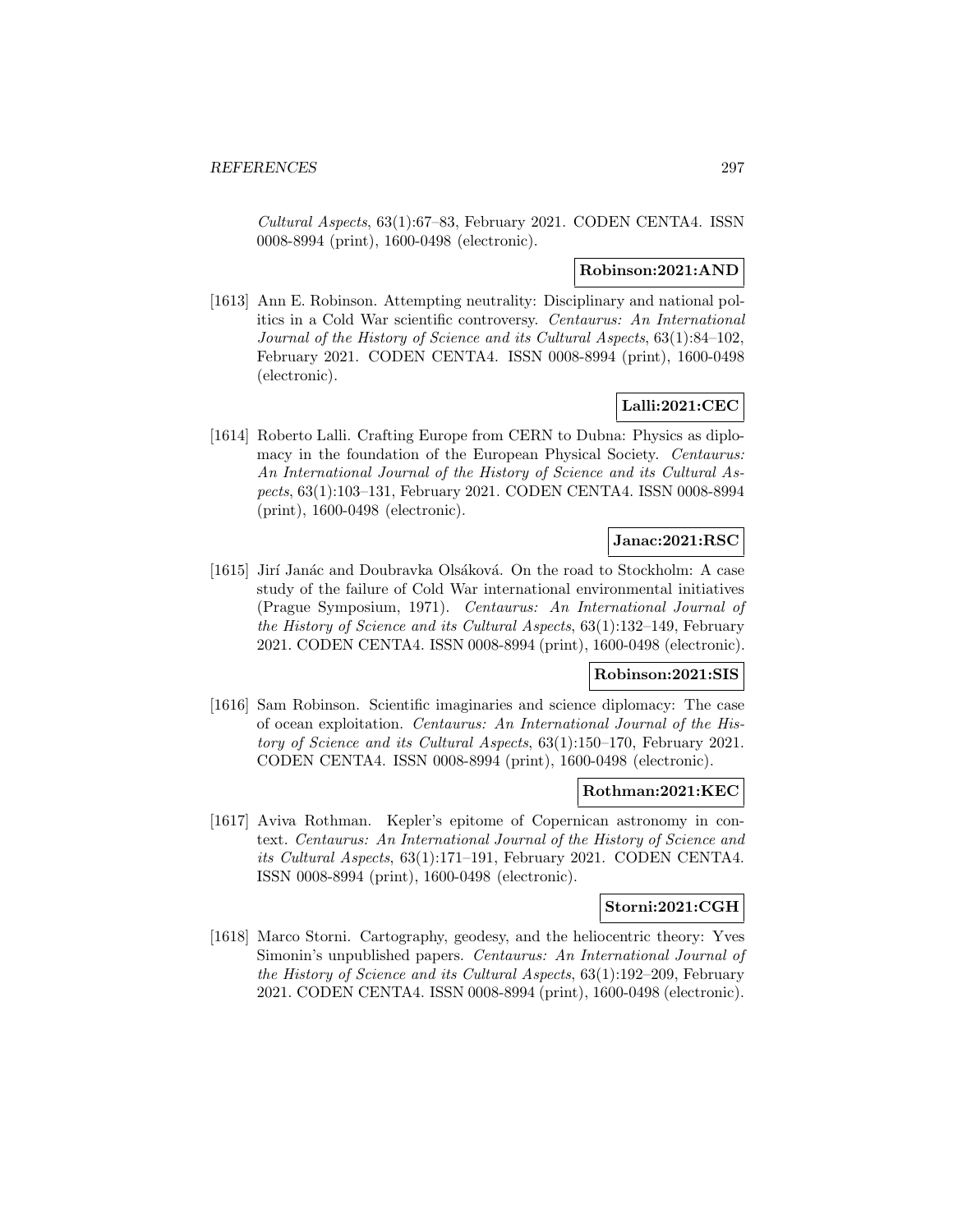#### **Charters:2021:HEE**

[1619] Erica Charters and Kristin Heitman. How epidemics end. Centaurus: An International Journal of the History of Science and its Cultural Aspects, 63(1):210–224, February 2021. CODEN CENTA4. ISSN 0008-8994 (print), 1600-0498 (electronic).

## **Savoia:2021:VBE**

[1620] Paolo Savoia. Virtual Bologna ESHS 2020 conference report. Centaurus: An International Journal of the History of Science and its Cultural Aspects, 63(1):225–227, February 2021. CODEN CENTA4. ISSN 0008-8994 (print), 1600-0498 (electronic).

### **Anonymous:2021:EOS**

[1621] Anonymous. The ESHS Officers and the Scientific Council. Centaurus: An International Journal of the History of Science and its Cultural Aspects, 63(1):228, February 2021. CODEN CENTA4. ISSN 0008-8994 (print), 1600-0498 (electronic).

### **Anonymous:2021:Ca**

[1622] Anonymous. Corrigendum. Centaurus: An International Journal of the History of Science and its Cultural Aspects, 63(1):229, February 2021. CODEN CENTA4. ISSN 0008-8994 (print), 1600-0498 (electronic).

## **Anonymous:2021:Cb**

[1623] Anonymous. Corrigendum. Centaurus: An International Journal of the History of Science and its Cultural Aspects, 63(1):230, February 2021. CODEN CENTA4. ISSN 0008-8994 (print), 1600-0498 (electronic).

#### **Anonymous:2021:E**

[1624] Anonymous. Erratum. Centaurus: An International Journal of the History of Science and its Cultural Aspects, 63(1):231, February 2021. CO-DEN CENTA4. ISSN 0008-8994 (print), 1600-0498 (electronic).

### **Rentetzi:2021:MCP**

[1625] Maria Rentetzi and Kenji Ito. The material culture and politics of artifacts in nuclear diplomacy. Centaurus: An International Journal of the History of Science and its Cultural Aspects, 63(2):233–243, May 2021. CODEN CENTA4. ISSN 0008-8994 (print), 1600-0498 (electronic).

## **Higuchi:2021:MIH**

[1626] Toshihiro Higuchi and Jacques E. C. Hymans. Materialized internationalism: How the IAEA made the Vinca Dosimetry Experiment, and how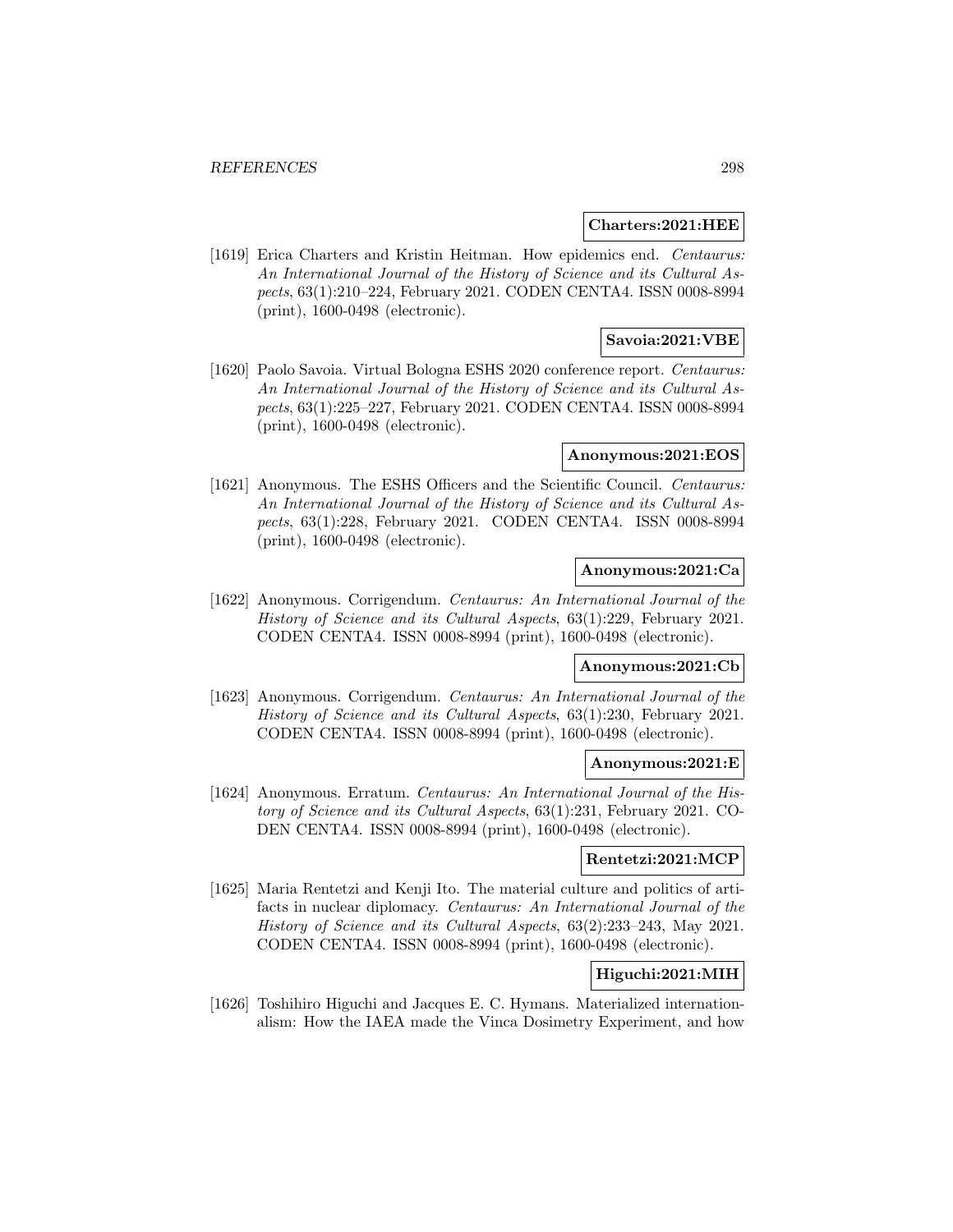the experiment made the IAEA. Centaurus: An International Journal of the History of Science and its Cultural Aspects, 63(2):244–261, May 2021. CODEN CENTA4. ISSN 0008-8994 (print), 1600-0498 (electronic).

## **Adamson:2021:OAF**

[1627] Matthew Adamson. Orphaned atoms: The first Moroccan reactor and the frameworks of nuclear diplomacy. Centaurus: An International Journal of the History of Science and its Cultural Aspects, 63(2):262–276, May 2021. CODEN CENTA4. ISSN 0008-8994 (print), 1600-0498 (electronic).

## **Jacobsen:2021:SDO**

[1628] Lif Lund Jacobsen, Irina Fedorova, and Julia Lajus. The seismograph as a diplomatic object: The Soviet–American exchange of instruments, 1958– 1964. Centaurus: An International Journal of the History of Science and its Cultural Aspects, 63(2):277–295, May 2021. CODEN CENTA4. ISSN 0008-8994 (print), 1600-0498 (electronic).

# **Ito:2021:SOM**

[1629] Kenji Ito. The scientific object and material diplomacy: The shipment of radioisotopes from the United States to Japan in 1950. Centaurus: An International Journal of the History of Science and its Cultural Aspects, 63(2):296–319, May 2021. CODEN CENTA4. ISSN 0008-8994 (print), 1600-0498 (electronic).

# **Florensa:2021:NMS**

[1630] Clara Florensa. A nuclear monument the size of a football field: The diplomatic construction of soil nuclearity in the Palomares accident (Spain, 1966). Centaurus: An International Journal of the History of Science and its Cultural Aspects, 63(2):320–338, May 2021. CODEN CENTA4. ISSN 0008-8994 (print), 1600-0498 (electronic).

## **Bardi:2021:SIC**

[1631] Alberto Bardi. Scientific interactions in colonial, multilinguistic, and interreligious contexts: Venetian Crete and the manuscript Marcianus latinus VIII.31 (2614). A preliminary study. Centaurus: An International Journal of the History of Science and its Cultural Aspects, 63(2):339– 352, May 2021. CODEN CENTA4. ISSN 0008-8994 (print), 1600-0498 (electronic).

## **Brannon:2021:SAA**

[1632] James Brannon. The Sphere of Anthony Ascham: Sources for the earliest-known English-language cosmography based on Sacrobosco's De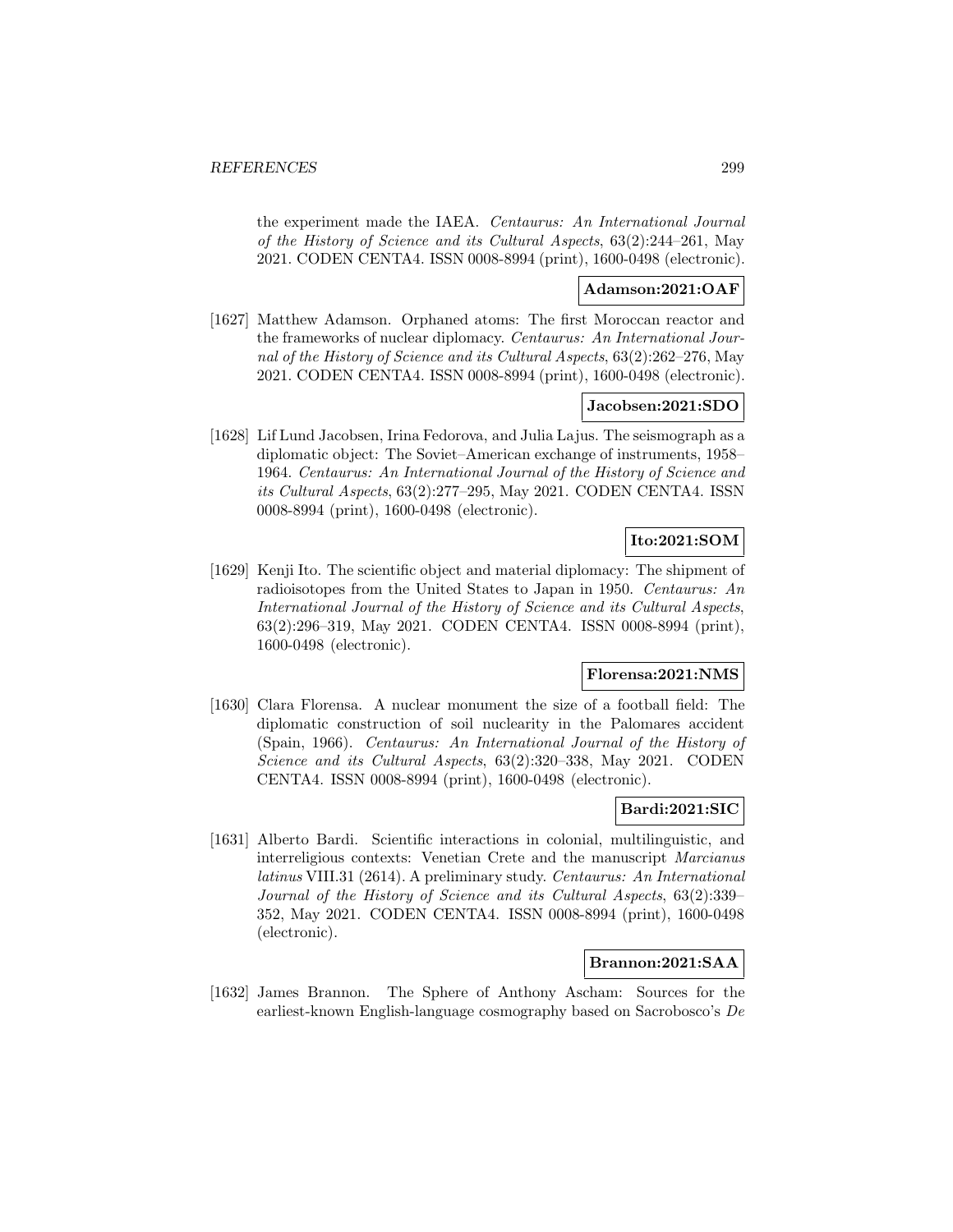Sphaera. Centaurus: An International Journal of the History of Science and its Cultural Aspects, 63(2):353–380, May 2021. CODEN CENTA4. ISSN 0008-8994 (print), 1600-0498 (electronic).

# **Ducheyne:2021:RFE**

[1633] Steffen Ducheyne and Jip van Besouw. Readers of the first edition of Newton's Principia on the relation between gravity, matter, and divine and natural causation: British public debates, 1687–1713. Centaurus: An International Journal of the History of Science and its Cultural Aspects, 63(2):381–395, May 2021. CODEN CENTA4. ISSN 0008-8994 (print), 1600-0498 (electronic).

## **Elvbakken:2021:RKP**

[1634] Kari Tove Elvbakken and Helle Margrete Meltzer. Research, knowledge, and policy on goitre and iodine in Norway (1850–2016). Centaurus: An International Journal of the History of Science and its Cultural Aspects, 63(2):396–415, May 2021. CODEN CENTA4. ISSN 0008-8994 (print), 1600-0498 (electronic).

## **Matei:2021:RTE**

[1635] Oana Matei. Recipes and thrift in early modern and modern knowledge. Centaurus: An International Journal of the History of Science and its Cultural Aspects, 63(2):416–420, May 2021. CODEN CENTA4. ISSN 0008-8994 (print), 1600-0498 (electronic).

## **Gysembergh:2021:BRA**

[1636] Victor Gysembergh. Book review: Alan C. Bowen and Francesca Rochberg. Hellenistic astronomy: The science in its contexts, Brill's Companions to Classical Studies, Leiden: Brill, 2020, xxxii  $+ 751$  pp. ISBN: 978-90-04-40056-6; 978-90-04-24336-1. Centaurus: An International Journal of the History of Science and its Cultural Aspects, 63(2): 421–422, May 2021. CODEN CENTA4. ISSN 0008-8994 (print), 1600- 0498 (electronic).

## **Husson:2021:BRR**

[1637] Matthieu Husson. Book review: Richard Dunn, Silke Ackermann, Giorgio Strano. Heaven and earth united: Instruments in astrological contexts. Leiden, The Netherlands: Brill, 2018, xiv + 286 pp. ISBN: 978-90-04- 38143-8. Centaurus: An International Journal of the History of Science and its Cultural Aspects, 63(2):423–424, May 2021. CODEN CENTA4. ISSN 0008-8994 (print), 1600-0498 (electronic).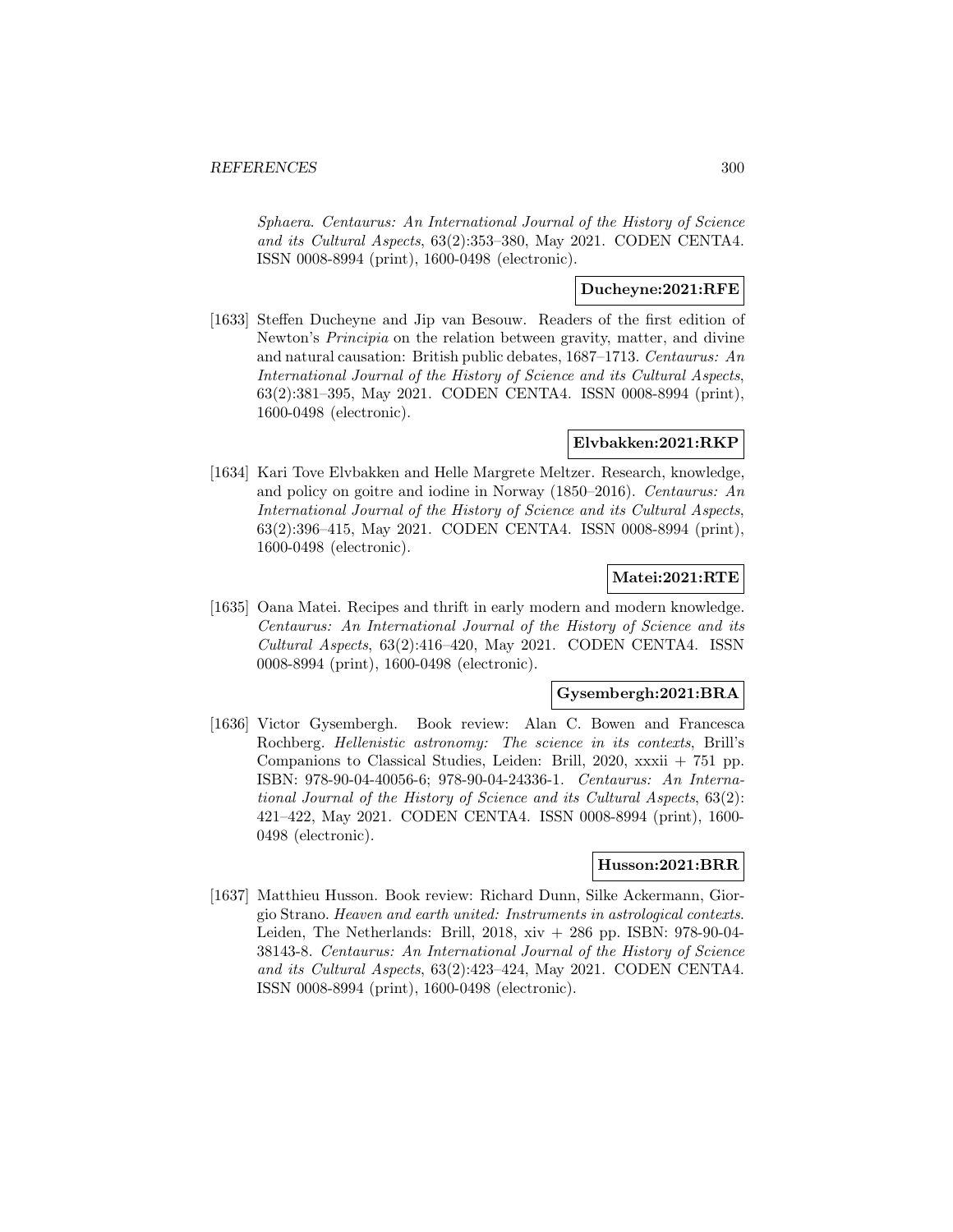#### **Jesseph:2021:BRC**

[1638] Douglas Jesseph. Book review: Crippa, Davide. The impossibility of squaring the circle in the 17th century: A debate among Gregory, Huygens and Leibniz. Basel, Switzerland: Birkhäuser, 2019, viii  $+$  184 pp. ISBN: 978-3-030-01637-1. Centaurus: An International Journal of the History of Science and its Cultural Aspects, 63(2):424–427, May 2021. CODEN CENTA4. ISSN 0008-8994 (print), 1600-0498 (electronic).

## **Henry:2021:BRA**

[1639] John Henry. Book review: Ann Blair and Kaspar Greyerz. Physicotheology: Religion and science in Europe, 1650–1750. Baltimore, MD: Johns Hopkins University Press, 2020, ix + 274 pp. ISBN: 978-1-4214- 3846-7. Centaurus: An International Journal of the History of Science and its Cultural Aspects, 63(2):427–429, May 2021. CODEN CENTA4. ISSN 0008-8994 (print), 1600-0498 (electronic).

## **Caudano:2021:BRE**

[1640] Anne-Laurence Caudano. Book review: Edited by Efthymios Nicolaïdis, Greek alchemy from late antiquity to early modernity, Turnhout, Belgium: Brepols, 2018, 198 pp. + 21 col. ill. ISBN: 978-2-503-58191-0. Centaurus: An International Journal of the History of Science and its Cultural Aspects, 63(2):430–431, May 2021. CODEN CENTA4. ISSN 0008-8994 (print), 1600-0498 (electronic).

#### **Carneiro:2021:BRE**

[1641] Ana Carneiro. Book review: Edited by Annette Lykknes, Brigitte Tiggelen. Women in their element: Selected women's contributions to the pe $riodic system$ . Singapore, Singapore: World Scientific, 2019, xxiv  $+ 531$ pp. ISBN: 978-981-12-0628-3. Centaurus: An International Journal of the History of Science and its Cultural Aspects, 63(2):431–433, May 2021. CODEN CENTA4. ISSN 0008-8994 (print), 1600-0498 (electronic).

# **Rayner-Canham:2021:BRS**

[1642] Geoff Rayner-Canham. Book review: Scerri, Eric. The periodic table: Its story and its significance (2nd ed.). Oxford, UK: Oxford University Press, 2020, 504 pp. ISBN: 978-0-19-091436-3. Centaurus: An International Journal of the History of Science and its Cultural Aspects, 63(2):433– 434, May 2021. CODEN CENTA4. ISSN 0008-8994 (print), 1600-0498 (electronic).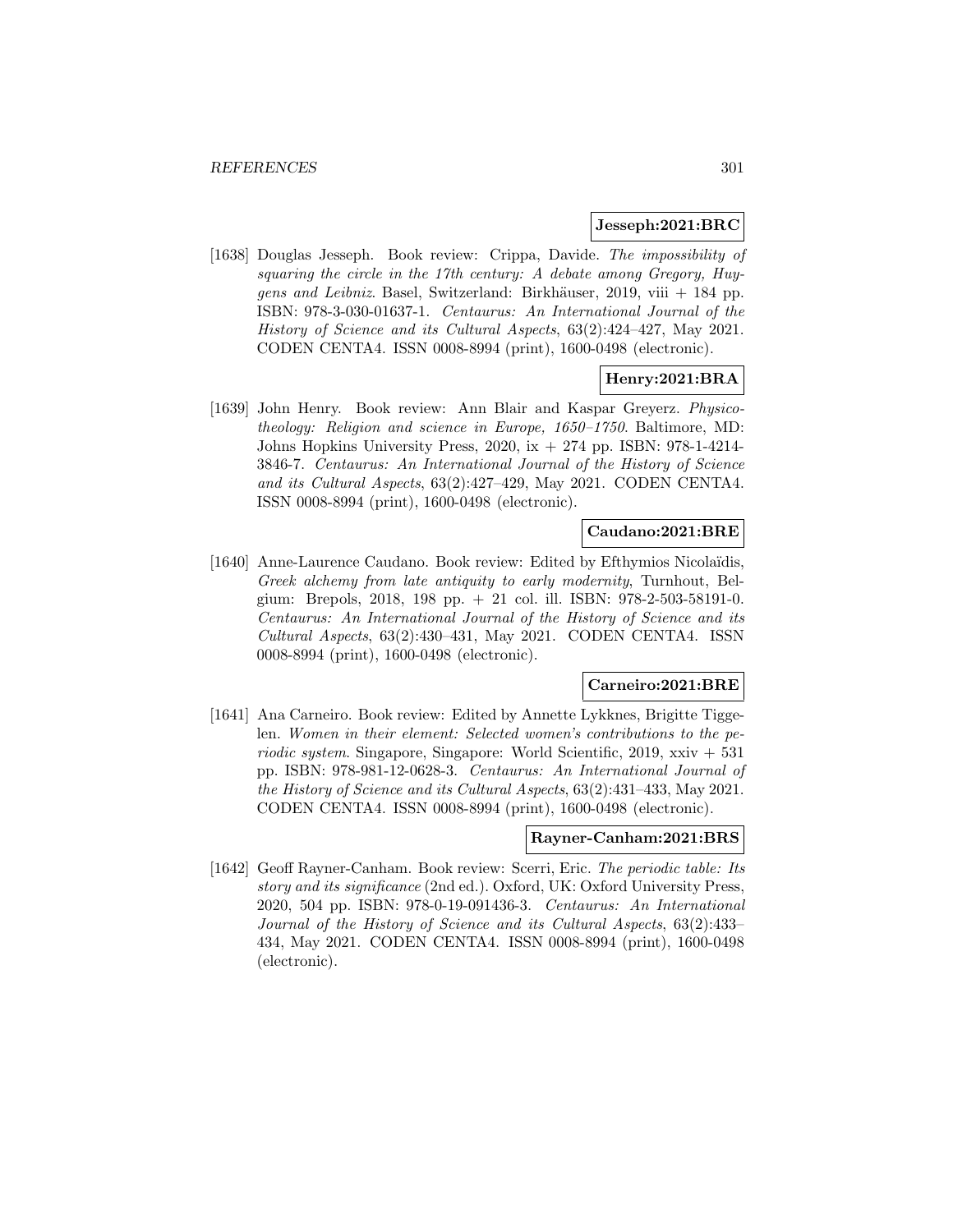#### **Gamez:2021:BRN**

[1643] Santiago Guzmán Gámez. Book review: Nieto-Galan, Agustí. The politics of chemistry: Science and power in twentieth-century Spain. Cambridge, UK: Cambridge University Press, 2019, 284 pp. ISBN: 978-1-108- 48243-1. Centaurus: An International Journal of the History of Science and its Cultural Aspects, 63(2):435–436, May 2021. CODEN CENTA4. ISSN 0008-8994 (print), 1600-0498 (electronic).

### **Slater:2021:BRP**

[1644] John Slater. Book review: Pimentel, Juan. Fantasmas de la ciencia española. Madrid, Spain: Marcial Pons Historia/Fundación Jorge Juan, 2020, 418 pp. ISBN: 978-84-17945-01-5. Centaurus: An International Journal of the History of Science and its Cultural Aspects, 63(2):436– 438, May 2021. CODEN CENTA4. ISSN 0008-8994 (print), 1600-0498 (electronic).

### **Berlivet:2021:BRE**

[1645] Luc Berlivet. Book review: Edited by Anderson, Warwick, Roque, Ricardo, Santos, Ricardo Ventura. Luso-tropicalism and its discontents: The making and unmaking of racial exceptionalism. New York, NY: Berghahn, 2019, 316 pp. ISBN: 978-1-78920-113-0. Centaurus: An International Journal of the History of Science and its Cultural Aspects, 63(2):438–440, May 2021. CODEN CENTA4. ISSN 0008-8994 (print), 1600-0498 (electronic).

## **Sanchez-Gonzalez:2021:BRJ**

[1646] José Carlos Sánchez-González. Book review: Jenkins, Bill. Evolution before Darwin: Theories of the transmutation of species in Edinburgh, 1804–1834. Edinburgh, UK: Edinburgh University Press, 2019, 232 pp. ISBN: 978-1-4744-4578-8. Centaurus: An International Journal of the History of Science and its Cultural Aspects, 63(2):440–442, May 2021. CODEN CENTA4. ISSN 0008-8994 (print), 1600-0498 (electronic).

#### **Gaukroger:2021:BRJ**

[1647] Stephen Gaukroger. Book review: Jürgen Renn. evolution of knowledge: Rethinking science for the Anthropocene. Princeton, NJ: Princeton University Press, 2020, 584 pp. ISBN: 978-0-691-17198-2. Centaurus: An International Journal of the History of Science and its Cultural Aspects, 63(2):442–444, May 2021. CODEN CENTA4. ISSN 0008-8994 (print), 1600-0498 (electronic).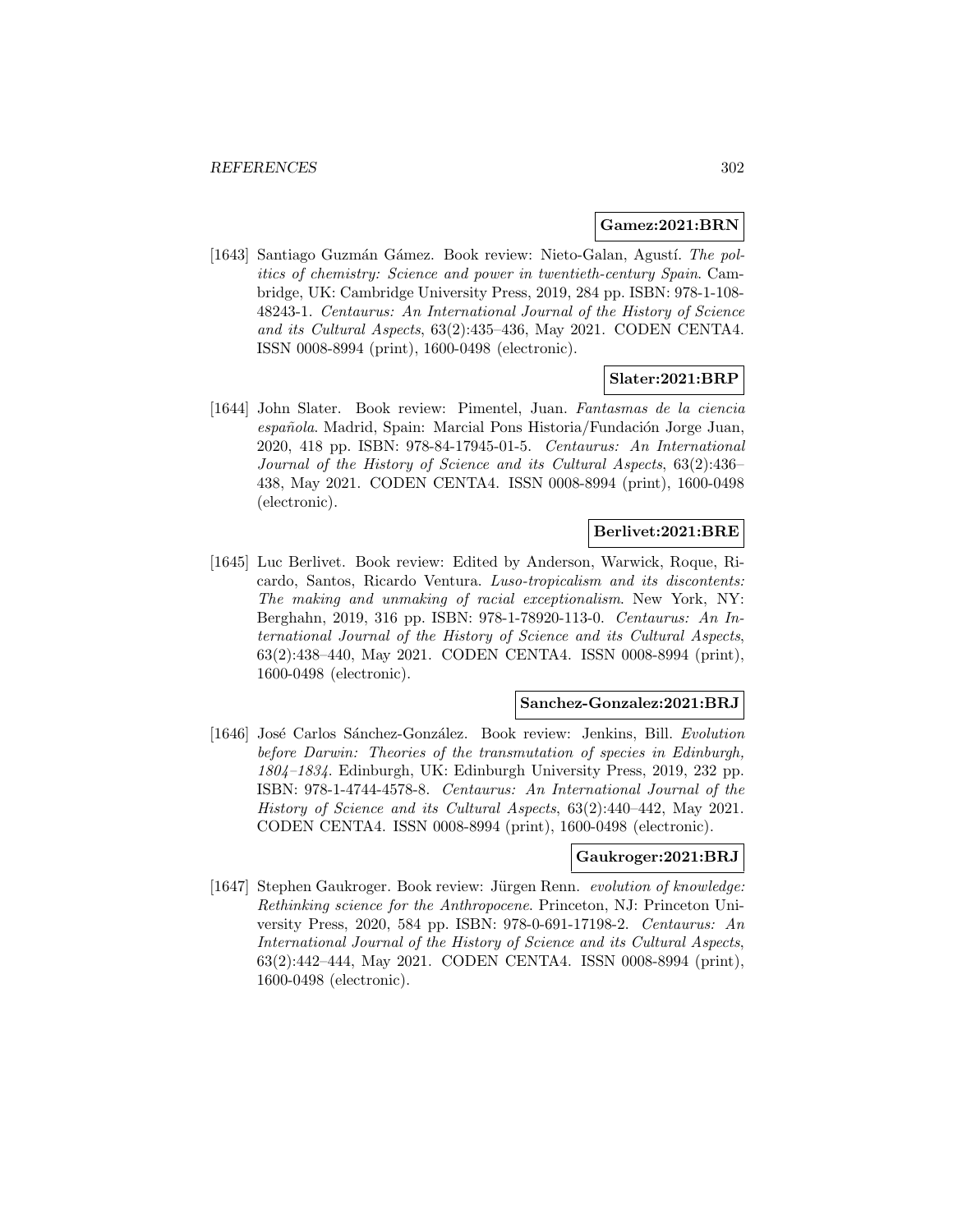### **Smith:2021:BRG**

[1648] Roger Smith. Book review: Gaukroger, Stephen. Civilization and the culture of science: Science and the shaping of modernity, 1795–1935. Oxford, UK: Oxford University Press, 2020, 519 pp. ISBN: 978-0-19- 884907-0. Centaurus: An International Journal of the History of Science and its Cultural Aspects, 63(2):444–446, May 2021. CODEN CENTA4. ISSN 0008-8994 (print), 1600-0498 (electronic).

## **Smith:2021:BRE**

[1649] Bonnie G. Smith. Book review: Edited by Bittel Carla, Leong Elaine, von Oertzen Christine. Working with paper: Gendered practices in the history of knowledge. Pittsburgh, PA: University of Pittsburgh Press, 2019, 310 pp. ISBN: 978-0-8229-4559-8. Centaurus: An International Journal of the History of Science and its Cultural Aspects, 63(2):446– 447, May 2021. CODEN CENTA4. ISSN 0008-8994 (print), 1600-0498 (electronic).

## **Alvarez:2021:BRS**

[1650] Teresa Álvarez. Book review: Smith, Roger. The sense of movement: An intellectual history. London, UK: Process Press, 2019, 444 pp. ISBN: 978-1-899209-24-8. Centaurus: An International Journal of the History of Science and its Cultural Aspects, 63(2):448–449, May 2021. CODEN CENTA4. ISSN 0008-8994 (print), 1600-0498 (electronic).

## **Smith:2021:BRM**

[1651] Roger Smith. Book review: Mayer, Andreas. The science of walking: Investigations into locomotion in the long nineteenth century. Chicago, IL: University of Chicago Press, 2020, 232 pp. ISBN: 139780226328355; 139780226352480. Centaurus: An International Journal of the History of Science and its Cultural Aspects, 63(2):449–451, May 2021. CODEN CENTA4. ISSN 0008-8994 (print), 1600-0498 (electronic).

### **Simoes:2021:MEC**

[1652] Ana Simões and Maria Paula Diogo. Mapping the ESHS community: A brief summary. Centaurus: An International Journal of the History of Science and its Cultural Aspects, 63(2):452, May 2021. CODEN CENTA4. ISSN 0008-8994 (print), 1600-0498 (electronic).

## **Gooday:2021:SPT**

[1653] Graeme Gooday. Silvanus Phillips Thompson (1851–1916): an introduction to the spotlight section. Centaurus: An International Journal of the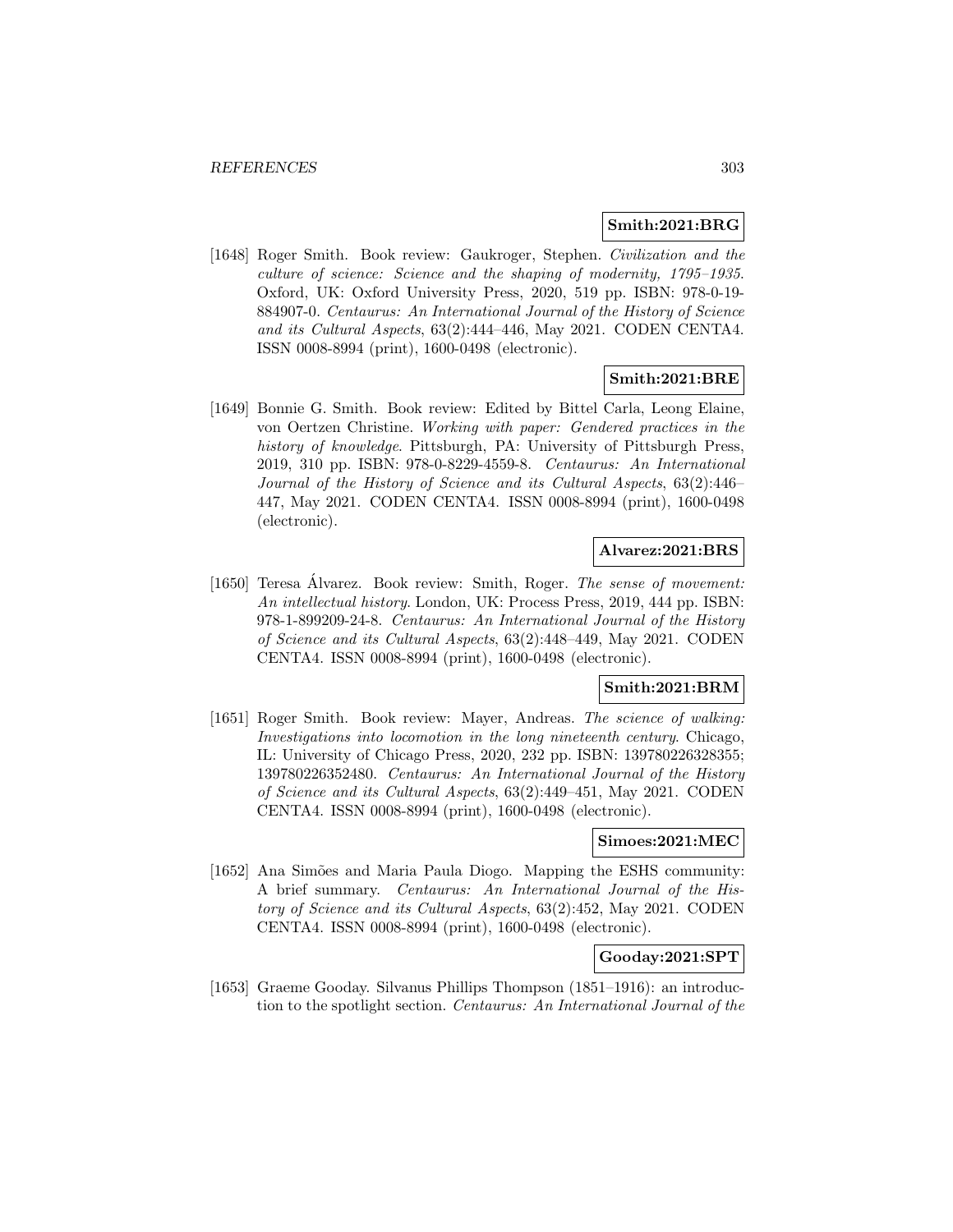History of Science and its Cultural Aspects, 63(3):453–458, August 2021. CODEN CENTA4. ISSN 0008-8994 (print), 1600-0498 (electronic).

## **Gooday:2021:SMS**

[1654] Graeme Gooday. "A many-sided crystal": Understanding the manifold legacy of Silvanus Phillips Thompson (1851-1916). Centaurus: An International Journal of the History of Science and its Cultural Aspects, 63 (3):459–474, August 2021. CODEN CENTA4. ISSN 0008-8994 (print), 1600-0498 (electronic).

## **Cantor:2021:TB**

[1655] Geoffrey Cantor. Thompson, biographer. Centaurus: An International Journal of the History of Science and its Cultural Aspects, 63(3):475–488, August 2021. CODEN CENTA4. ISSN 0008-8994 (print), 1600-0498 (electronic).

### **Stanley:2021:NSW**

[1656] Matthew Stanley. No slaves to words: S. P. Thompson's theory of history. Centaurus: An International Journal of the History of Science and its Cultural Aspects, 63(3):489–498, August 2021. CODEN CENTA4. ISSN 0008-8994 (print), 1600-0498 (electronic).

## **Arapostathis:2021:LBC**

[1657] Stathis Arapostathis and Anna Guagnini. Living in between: the commercial side of Silvanus P. Thompson's engineering. Centaurus: An International Journal of the History of Science and its Cultural Aspects, 63 (3):499–512, August 2021. CODEN CENTA4. ISSN 0008-8994 (print), 1600-0498 (electronic).

## **Morris:2021:SJL**

[1658] Andrew M. A. Morris. "The joint labours of ingenious men": John Smeaton's Royal Society network and the Eddystone Lighthouse. Centaurus: An International Journal of the History of Science and its Cultural Aspects, 63(3):513–531, August 2021. CODEN CENTA4. ISSN 0008-8994 (print), 1600-0498 (electronic).

# **Vermij:2021:SST**

[1659] Rienk Vermij. Simon Stevin through the lens of his dedications. Centaurus: An International Journal of the History of Science and its Cultural Aspects, 63(3):532–545, August 2021. CODEN CENTA4. ISSN 0008- 8994 (print), 1600-0498 (electronic).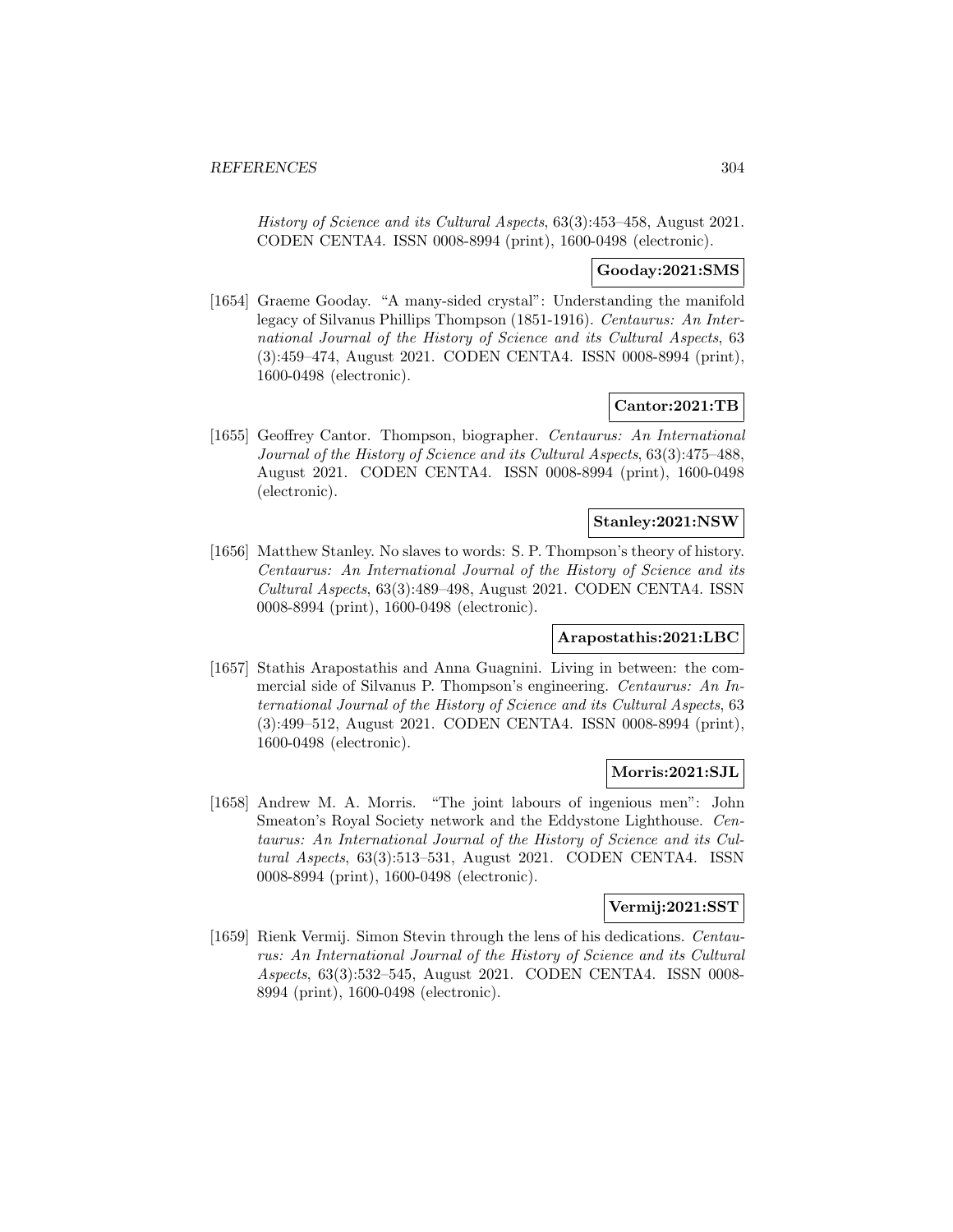## **Ash:2021:HSC**

[1660] Mitchell G. Ash. History of science in Central and Eastern Europe: Studies from Poland, Hungary, and Croatia. Centaurus: An International Journal of the History of Science and its Cultural Aspects, 63(3): 546–552, August 2021. CODEN CENTA4. ISSN 0008-8994 (print), 1600- 0498 (electronic).

# **Duancic:2021:RTH**

[1661] Vedran Duancić. Recent trends in the history of science in Croatia. Centaurus: An International Journal of the History of Science and its Cultural Aspects, 63(3):553–568, August 2021. CODEN CENTA4. ISSN 0008-8994 (print), 1600-0498 (electronic).

## **Surman:2021:PMH**

[1662] Jan Surman. Productive marginalities: the history of science in/about Poland since 1989. Centaurus: An International Journal of the History of Science and its Cultural Aspects, 63(3):569–584, August 2021. CODEN CENTA4. ISSN 0008-8994 (print), 1600-0498 (electronic).

## **Zemplen:2021:HSH**

[1663] Gábor Á. Zemplén. History of science in Hungary: Stewardship and audience in periods of institutional and political change. Centaurus: An International Journal of the History of Science and its Cultural Aspects, 63(3):585–602, August 2021. CODEN CENTA4. ISSN 0008-8994 (print), 1600-0498 (electronic).

#### **Bendegem:2021:BRB**

[1664] Jean Paul Van Bendegem. Book review: De Bock, Dirk & Vanpaemel, Geert. Rods, sets and arrows: the rise and fall of modern mathematics in Belgium. New York, NY: Springer, 2019, xxii  $+$  293 pp. ISBN: 978-3-030-20598-0; 978-3-030-20599-7. Centaurus: An International Journal of the History of Science and its Cultural Aspects, 63(3):603–604, August 2021. CODEN CENTA4. ISSN 0008-8994 (print), 1600-0498 (electronic).

### **Watson:2021:BRF**

[1665] Katherine D. Watson. Book review: Francesco Paolo Ceglia. The body of evidence: Corpses and proofs in Early Modern European medicine. Leiden, The Netherlands: Brill, 2020, x + 355 pp. ISBN: 978-90-04- 28481-4. Centaurus: An International Journal of the History of Science and its Cultural Aspects, 63(3):604–606, August 2021. CODEN CENTA4. ISSN 0008-8994 (print), 1600-0498 (electronic).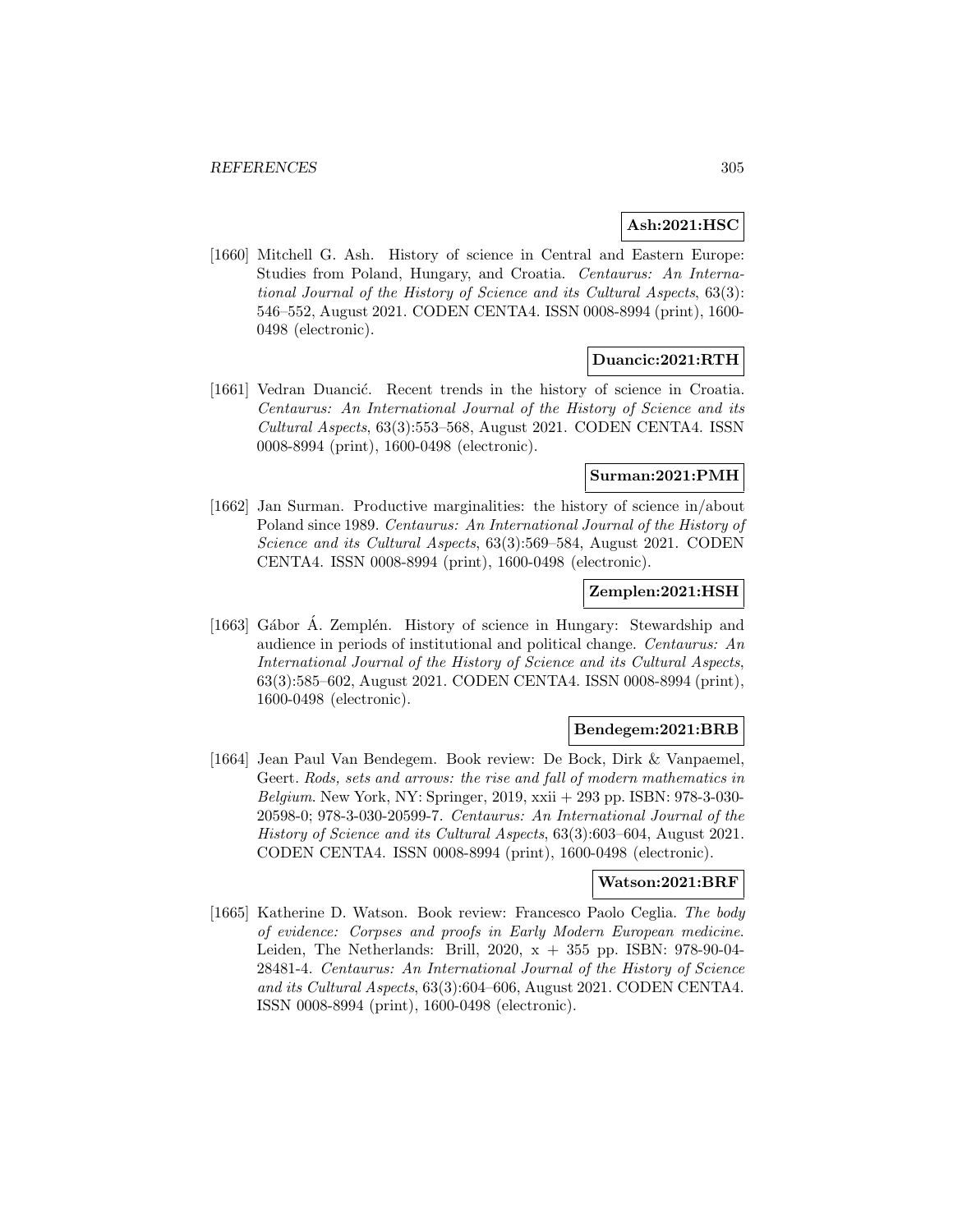#### **Bryson:2021:BRS**

[1666] Dennis Bryson. Book review: Solovey, Mark. Social science for what? Battles over public funding for the "other sciences" at the National Science Foundation. Cambridge, MA: MIT Press,  $2020$ ,  $398 + x$  pp. ISBN: 978-0-262-53905-0. Centaurus: An International Journal of the History of Science and its Cultural Aspects, 63(3):606–608, August 2021. CO-DEN CENTA4. ISSN 0008-8994 (print), 1600-0498 (electronic).

#### **Franckowiak:2021:BRL**

[1667] Rémi Franckowiak. Book review: Lawrence M. Principe. The transmutations of chymistry: Wilhelm Homberg and the Académie royale des sciences. Chicago, IL: The University of Chicago Press, 2020, 464 pp. ISBN: 978-0-226-70078-6. Centaurus: An International Journal of the History of Science and its Cultural Aspects, 63(3):609–611, August 2021. CODEN CENTA4. ISSN 0008-8994 (print), 1600-0498 (electronic).

# **Rayner-Canham:2021:BRE**

[1668] Geoff Rayner-Canham. Book review: Eric Scerri, Ghibaudi, Elena. What is a chemical element? A collection of essays by chemists, philosophers, historians, and educators. New York, NY: Oxford University Press, 2020, 312 pp. ISBN: 978-0-19-093378-4. Centaurus: An International Journal of the History of Science and its Cultural Aspects, 63(3):611–613, August 2021. CODEN CENTA4. ISSN 0008-8994 (print), 1600-0498 (electronic).

## **Lykknes:2021:BRR**

[1669] Annette Lykknes. Book review: Rayner-Canham, Geoff. The periodic table: Past, present, and future. Singapore: World Scientific, 2020, 312 pp. ISBN: 978-981-12-1848-4. Centaurus: An International Journal of the History of Science and its Cultural Aspects, 63(3):613–614, August 2021. CODEN CENTA4. ISSN 0008-8994 (print), 1600-0498 (electronic).

## **Schotte:2021:BRA**

[1670] Margaret Schotte. Book review: Adler, Antony. Neptune's laboratory: Fantasy, fear, and science at sea. Cambridge, MA: Harvard University Press, 2019, 256 pp. ISBN: 978-0-674-97201-8. Centaurus: An International Journal of the History of Science and its Cultural Aspects, 63 (3):614–616, August 2021. CODEN CENTA4. ISSN 0008-8994 (print), 1600-0498 (electronic).

## **Renn:2021:BRS**

[1671] Jürgen Renn. Book review: Simões, Ana, Sousa, Ana Matilde. The global adventure of science: Einstein, Eddington and the eclipse. Lisbon, Portu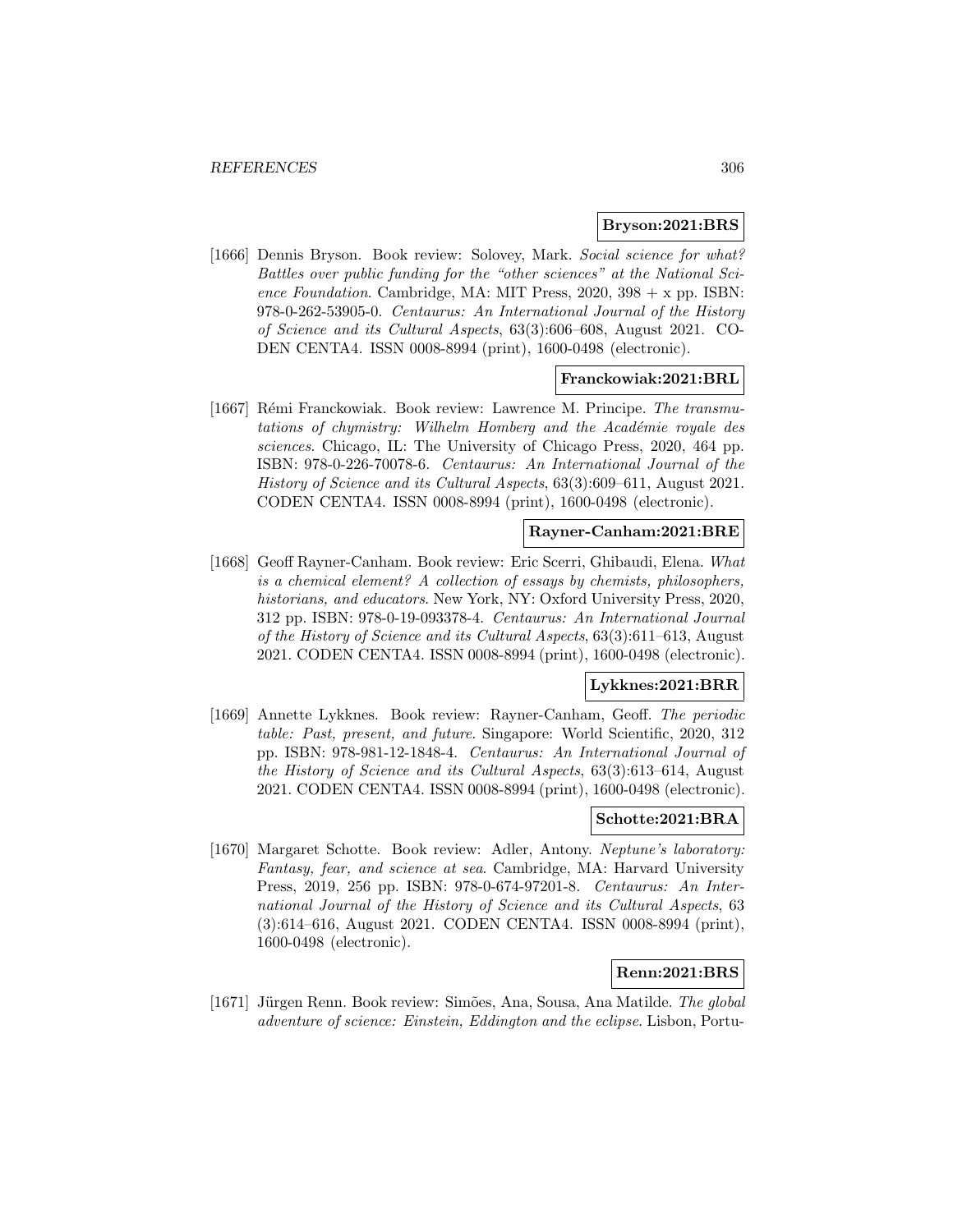gal: Chili com Carne, 2019, 245 pp. ISBN: 978-989-8363-41-1. Centaurus: An International Journal of the History of Science and its Cultural Aspects, 63(3):616–617, August 2021. CODEN CENTA4. ISSN 0008-8994 (print), 1600-0498 (electronic).

## **Vermeir:2021:CPF**

[1672] Koen Vermeir. Centaurus: Past and future. Centaurus: An International Journal of the History of Science and its Cultural Aspects, 63(4):619–620, November 2021. CODEN CENTA4. ISSN 0008-8994 (print), 1600-0498 (electronic).

## **Frey:2021:MPV**

[1673] Felix Frey and Jonas Schädler. Making power visible: Codifications, infrastructures, and representations of energy. Centaurus: An International Journal of the History of Science and its Cultural Aspects, 63(4): 621–630, November 2021. CODEN CENTA4. ISSN 0008-8994 (print), 1600-0498 (electronic).

#### **Russ:2021:DEF**

[1674] Daniela Russ. Deciphering economic futures: Electricity, calculation, and the power economy, 1880–1930. Centaurus: An International Journal of the History of Science and its Cultural Aspects, 63(4):631–650, November 2021. CODEN CENTA4. ISSN 0008-8994 (print), 1600-0498 (electronic).

## **vanderStraeten:2021:MPM**

[1675] Jonas van der Straeten. Measuring progress in megawatt: Colonialism, development, and the "unseeing" electricity grid in East Africa. Centaurus: An International Journal of the History of Science and its Cultural Aspects, 63(4):651–674, November 2021. CODEN CENTA4. ISSN 0008- 8994 (print), 1600-0498 (electronic).

## **Hindelang:2021:OMC**

[1676] Laura Hindelang. Oil media: Changing portraits of petroleum in visual culture between the US, Kuwait, and Switzerland. Centaurus: An International Journal of the History of Science and its Cultural Aspects, 63(4): 675–694, November 2021. CODEN CENTA4. ISSN 0008-8994 (print), 1600-0498 (electronic).

#### **Hesse:2021:VWP**

[1677] Nicole Hesse. Visible winds: The production of new visibilities of wind energy in West Germany, 1973–1991. Centaurus: An International Journal of the History of Science and its Cultural Aspects, 63(4):695–713,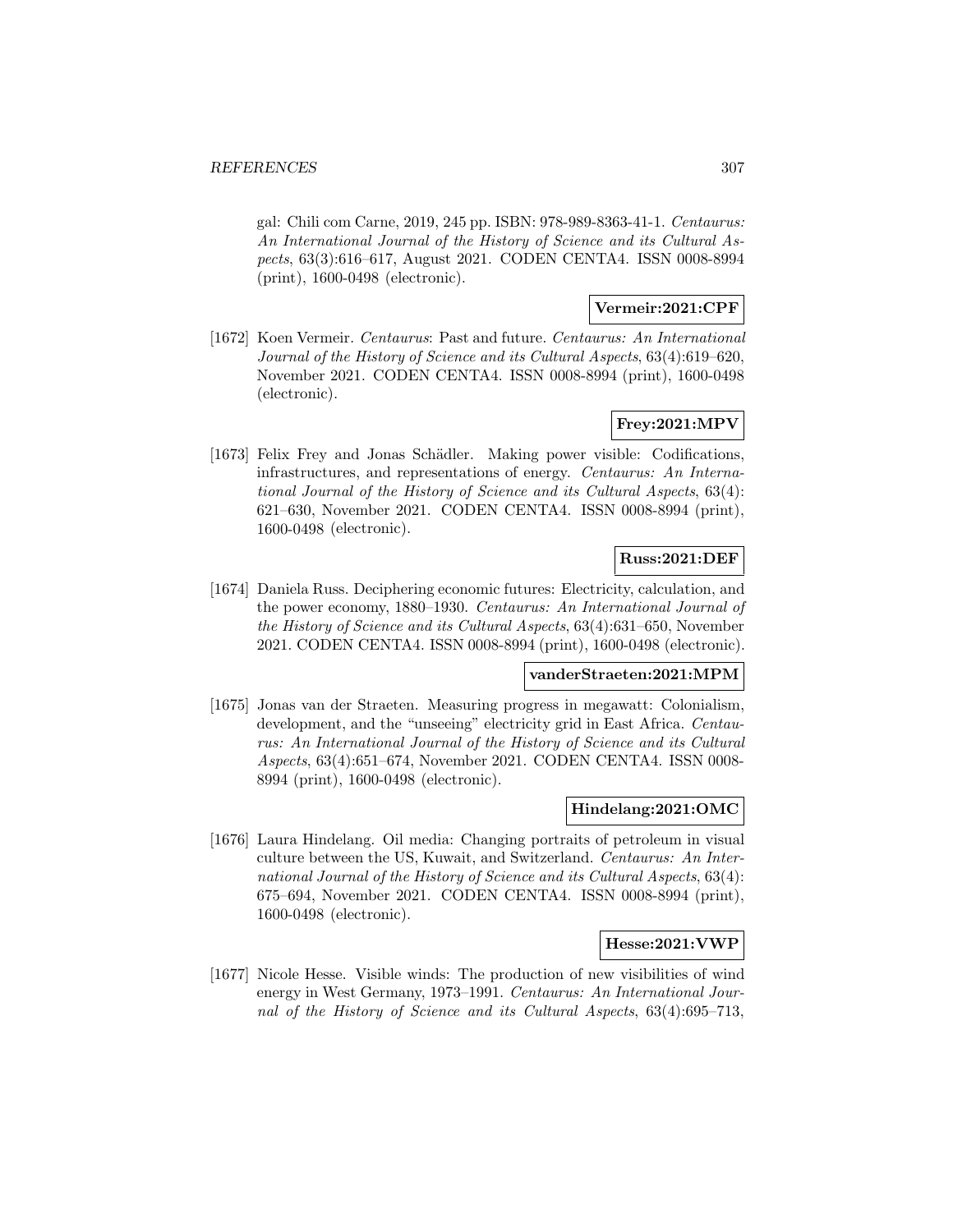November 2021. CODEN CENTA4. ISSN 0008-8994 (print), 1600-0498 (electronic).

## **Gessner:2021:TSV**

[1678] Samuel Gessner. Trepidation spheres: Variant representations of the eighth sphere and the debate about the movement of the apogees and the fixed stars in Alfonsine astronomy. Centaurus: An International Journal of the History of Science and its Cultural Aspects, 63(4):714–754, November 2021. CODEN CENTA4. ISSN 0008-8994 (print), 1600-0498 (electronic).

# **Recio:2021:EEK**

[1679] Gonzalo Luis Recio. The Earth's eccentricity in Kepler's refutation of the Tychonic approach to the problem of Mars. Centaurus: An International Journal of the History of Science and its Cultural Aspects, 63(4):755–761, November 2021. CODEN CENTA4. ISSN 0008-8994 (print), 1600-0498 (electronic).

## **Gantet:2021:DMG**

[1680] Claire Gantet. The dissemination of mesmerism in Germany (1784– 1815): Some patterns of the circulation of knowledge. Centaurus: An International Journal of the History of Science and its Cultural Aspects, 63(4):762–778, November 2021. CODEN CENTA4. ISSN 0008-8994 (print), 1600-0498 (electronic).

## **Medori:2021:ASC**

[1681] Beatriz Medori. The American Society for the Control of Cancer in the Portuguese Institute of Oncology's Bulletin: Rethinking nationalism. Centaurus: An International Journal of the History of Science and its Cultural Aspects, 63(4):779–803, November 2021. CODEN CENTA4. ISSN 0008-8994 (print), 1600-0498 (electronic).

## **Bevilacqua:2021:YHP**

[1682] Fabio Bevilacqua and Salvatore Esposito. 40 years of history of physics in Italy. Centaurus: An International Journal of the History of Science and its Cultural Aspects, 63(4):804–806, November 2021. CODEN CENTA4. ISSN 0008-8994 (print), 1600-0498 (electronic).

#### **Brack-Bernsen:2021:BRC**

[1683] Lis Brack-Bernsen. Book review: Christine Proust and John Steele. Scholars and scholarship in Late Babylonian Uruk. Cham, Switzerland: Springer, Why the Sciences of the Ancient World Matter  $2$ , 2019,  $x + 274$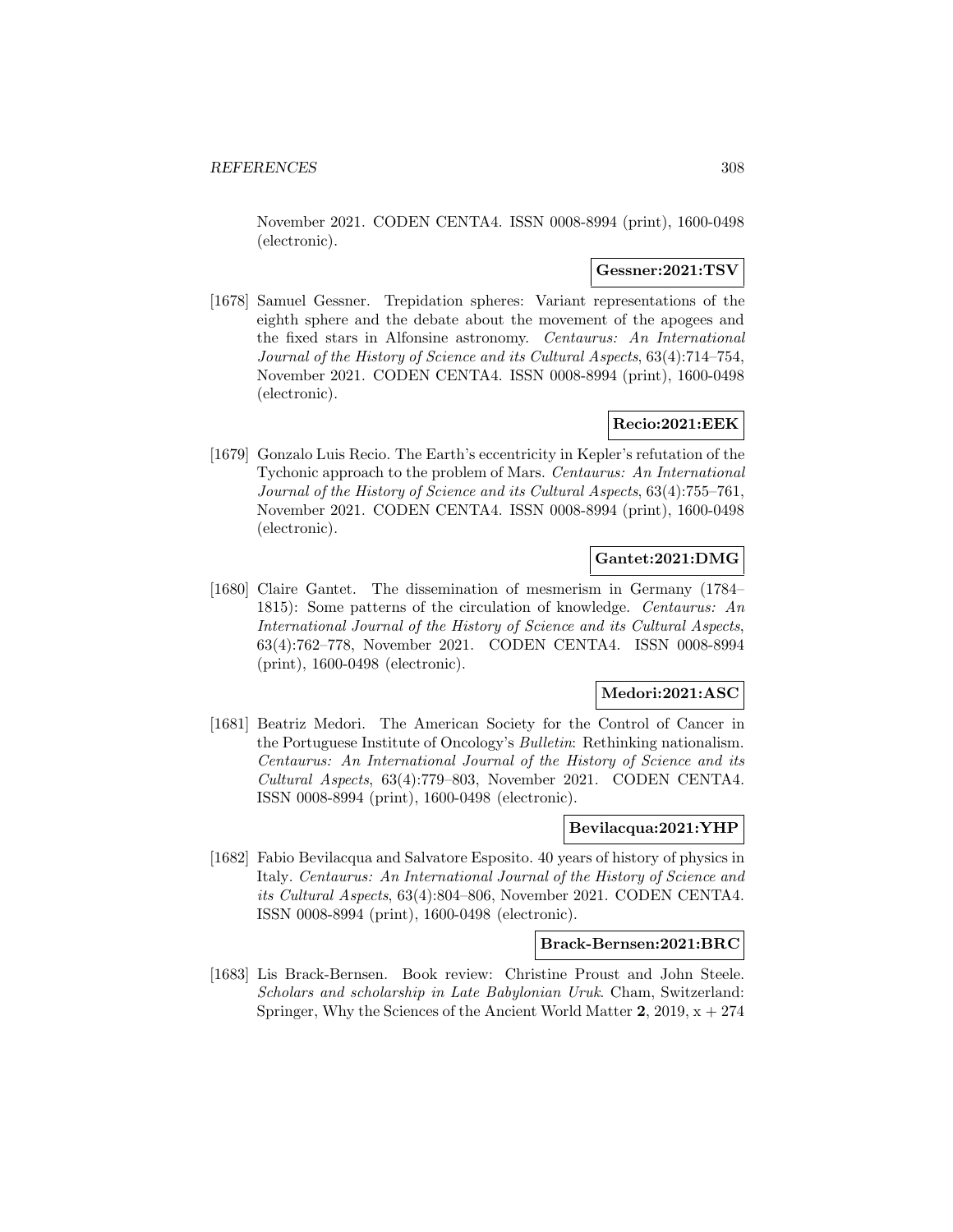pp. ISBN: 978-3-030-04175-5. Centaurus: An International Journal of the History of Science and its Cultural Aspects, 63(4):807–809, November 2021. CODEN CENTA4. ISSN 0008-8994 (print), 1600-0498 (electronic).

## **Wartenberg:2021:BRS**

[1684] Ilana Wartenberg. Book review: Stern, Sacha. The Jewish calendar controversy of 921/2 CE. Leiden, Boston: Brill, 2019, xxii, 576 pp. ISBN: 978-90-04-38866-6. Centaurus: An International Journal of the History of Science and its Cultural Aspects, 63(4):810–811, November 2021. CO-DEN CENTA4. ISSN 0008-8994 (print), 1600-0498 (electronic).

## **Burnett:2021:BRL**

[1685] Charles Burnett. Book review: Lawrence-Mathers, Anne. Medieval meteorology: Forecasting the weather from Aristotle to the Almanac. Cambridge, UK: Cambridge University Press, 2020, 224 pp., ISBN: 978-1- 108-40600-0. Centaurus: An International Journal of the History of Science and its Cultural Aspects, 63(4):811–814, November 2021. CODEN CENTA4. ISSN 0008-8994 (print), 1600-0498 (electronic).

## **Verwaal:2021:BRM**

[1686] Ruben E. Verwaal. Book review: Margócsy, Dániel Somos, Mark and Joffe, Stephen N.. The Fabrica of Andreas Vesalius: A worldwide descriptive census, ownership, and annotations of the 1543 and 1555 editions. Leiden, The Netherlands: Brill,  $2018$ ,  $x\dot{x} + 517$  pp. ISBN: 978-90-04-33629-2. Centaurus: An International Journal of the History of Science and its Cultural Aspects, 63(4):814–816, November 2021. CO-DEN CENTA4. ISSN 0008-8994 (print), 1600-0498 (electronic).

## **Tho:2021:BRM**

[1687] Tzuchien Tho. Book review: Mugnai, Massimo, Van Ruler, Han, Wilson, Martin. Leibniz: Dissertation on combinatorial art, Translated with introduction and commentary. Oxford, UK: Oxford University Press, 2020, 320 pp. ISBN: 978-0-19-883795-4. Centaurus: An International Journal of the History of Science and its Cultural Aspects, 63(4):816–818, November 2021. CODEN CENTA4. ISSN 0008-8994 (print), 1600-0498 (electronic).

#### **Mantovani:2021:BRR**

[1688] Mattia Mantovani. Book review: Raynaud, Dominique. Eye representation and ocular terminology from antiquity to Helmholtz. Amsterdam, The Netherlands: Wayenborgh. Hirschberg History of Ophthalmology — The Monographs. Volume 16, 2020, xvi + 636 pp. ISBN: 978-90-6299- 468-7. Centaurus: An International Journal of the History of Science and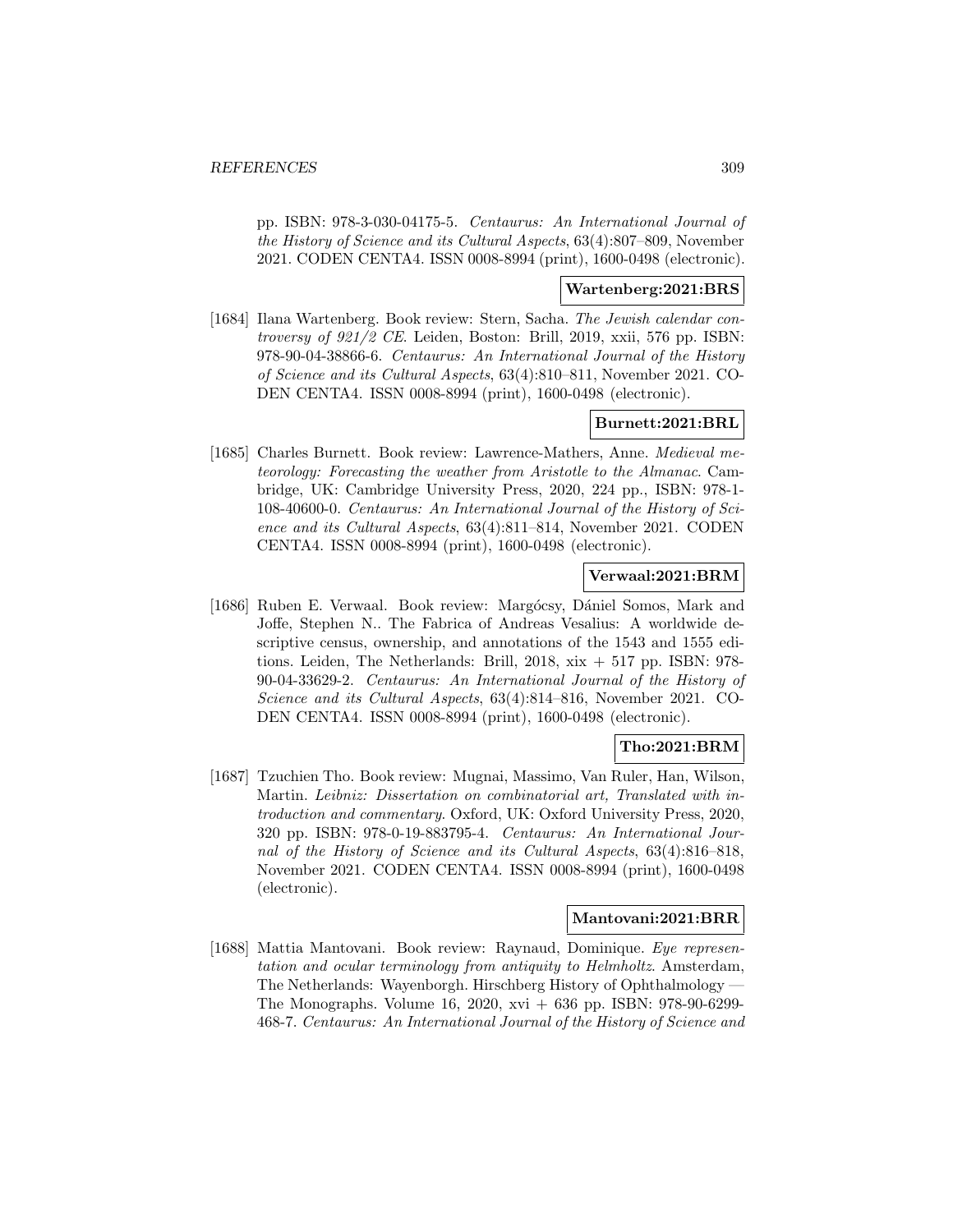its Cultural Aspects, 63(4):819–822, November 2021. CODEN CENTA4. ISSN 0008-8994 (print), 1600-0498 (electronic).

## **Naze:2021:BRA**

[1689] Yaël Nazé. Book review: Aubin, David. Femmes, vulgarisation et pratique des sciences au siècle des Lumières: Les Dialogues sur l'astronomie et la Lettre sur la figure de la Terre de César-François Cassini de Thury. Turnhout: Brepols, 310 pp. ISBN: 978-2-503-58603-8. Centaurus: An International Journal of the History of Science and its Cultural Aspects, 63(4):822–823, November 2021. CODEN CENTA4. ISSN 0008-8994 (print), 1600-0498 (electronic).

# **Simoes:2021:HRS**

[1690] Ana Simões and Maria Paula Diogo. Historiographical reflections on sciences in Europe: Perspectives from Centaurus. Centaurus: An International Journal of the History of Science and its Cultural Aspects, 63(4): 824–829, November 2021. CODEN CENTA4. ISSN 0008-8994 (print), 1600-0498 (electronic).

#### **Ackermann:2014:SID**

[1691] Silke Ackermann, Richard L. (Richard Lynn) Kremer, and Mara Miniati, editors. Scientific instruments on display, volume 46 / 4 of History of science and medicine library; Scientific instruments and collections. Brill, Leiden, The Netherlands, 2014. ISBN 90-04-26439-6 (hardcover), 90-04- 26440-X (e-book). ISSN 1872-0684. xxxiv + 231 pp. LCCN Q185 .S39 2014.

# **Appleby:2013:SKN**

[1692] Joyce Oldham Appleby. Shores of knowledge: new world discoveries and the scientific imagination. W. W. Norton & Co., New York, NY, USA, 2013. ISBN 0-393-23951-9 (hardcover). 308 pp. LCCN E101 .A66 2013.

# **Arianrhod:2012:SLE**

[1693] Robyn Arianrhod. Seduced by logic: Émilie du Châtelet, Mary Somerville, and the Newtonian revolution. Oxford University Press, Walton Street, Oxford OX2 6DP, UK, 2012. ISBN 0-19-993161-5, 0- 19-993162-3 (e-book). 338 pp. LCCN Q141 .A725 2012.

## **Ball:2013:SRS**

[1694] Philip Ball. Serving the Reich: the struggle for the soul of science under Hitler. The Bodley Head Ltd, London, UK, 2013. ISBN 1-84792-248-1.  $ix + 303$  pp. LCCN ????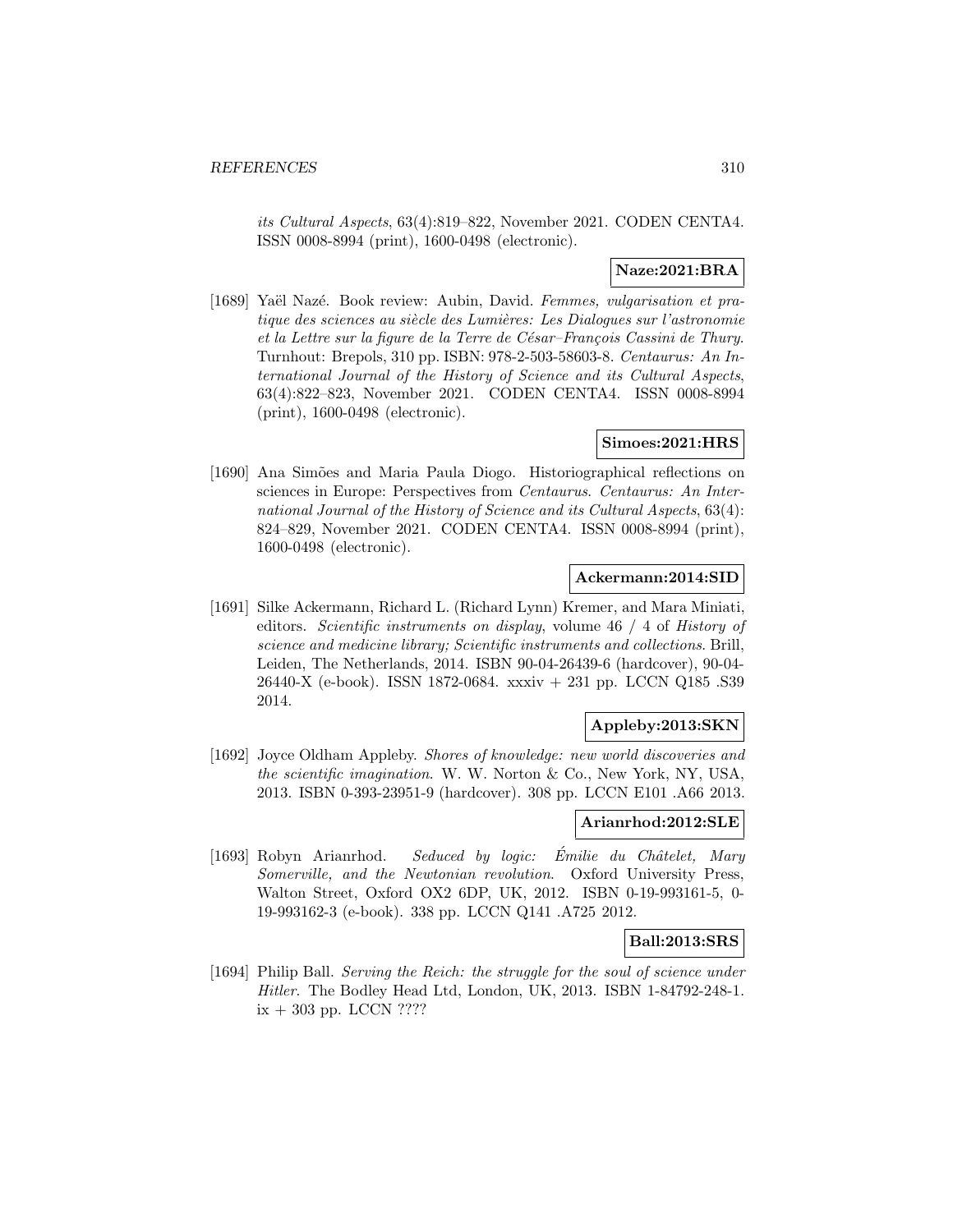#### **Boantza:2013:MML**

[1695] Victor D. Boantza. Matter and method in the long chemical revolution: laws of another order. Science, technology and culture. Ashgate, Farnham, Surrey, UK, 2013. ISBN 1-4094-1867-7 (hardcover), 1-4094-1868-5 (e-book), 1-4724-0398-3 (e-pub). ISSN 1700-1945. xiv + 266 pp. LCCN QD14 .B63 2013.

# **Boner:2013:KCS**

[1696] Patrick Boner. Kepler's cosmological synthesis: astrology, mechanism and the soul, volume 39 of History of science and medicine library, Medieval and early modern science (volume 20). Brill, Leiden, The Netherlands, 2013. ISBN 90-04-24608-8 (hardcover), 90-04-24609-6 (e-book). ISSN 1872-0684. x + 187 pp. LCCN QB36.K4 .B638 2013.

## **Brock:2016:HCV**

[1697] W. H. (William Hodson) Brock. The History of Chemistry: a Very Short Introduction, volume 456 of Very short introductions. Oxford University Press, Walton Street, Oxford OX2 6DP, UK, 2016. ISBN 0-19-871648-6 (paperback). xvi + 151 pp. LCCN QD11 .B758 2016.

### **Buckland:2013:NSF**

[1698] Adelene Buckland. Novel science: fiction and the invention of nineteenthcentury geology. University of Chicago Press, Chicago, IL, USA, 2013. ISBN 0-226-07968-6 (hardcover), 0-226-92363-0 (e-book). 377 pp. LCCN PR468.G38 B83 2013.

## **Camprubi:2014:EMF**

[1699] Lino Camprubí. *Engineers and the making of the Francoist regime.* Transformations: Studies in the history of science and technology. MIT Press, Cambridge, MA, USA, 2014. ISBN 0-262-02717-8 (hardcover). xiii + 298 pp. LCCN TA87 .C35 2014.

#### **Carson:2010:HAA**

[1700] Cathryn Carson. Heisenberg in the atomic age: science and the public sphere. Publications of the German Historical Institute. German Historical Institute, Washington, DC, USA, 2010. ISBN 0-521-82170-3 (hardcover).  $xvi + 541 + 8$  pp. LCCN QC16.H45 C37 2010.

#### **Chapman:2014:MSW**

[1701] Allan Chapman. Mary Somerville and the world of science. Springerbriefs in history of science and technology. Springer-Verlag, Berlin, Germany / Heidelberg, Germany / London, UK / etc., 2014. ISBN 3-319-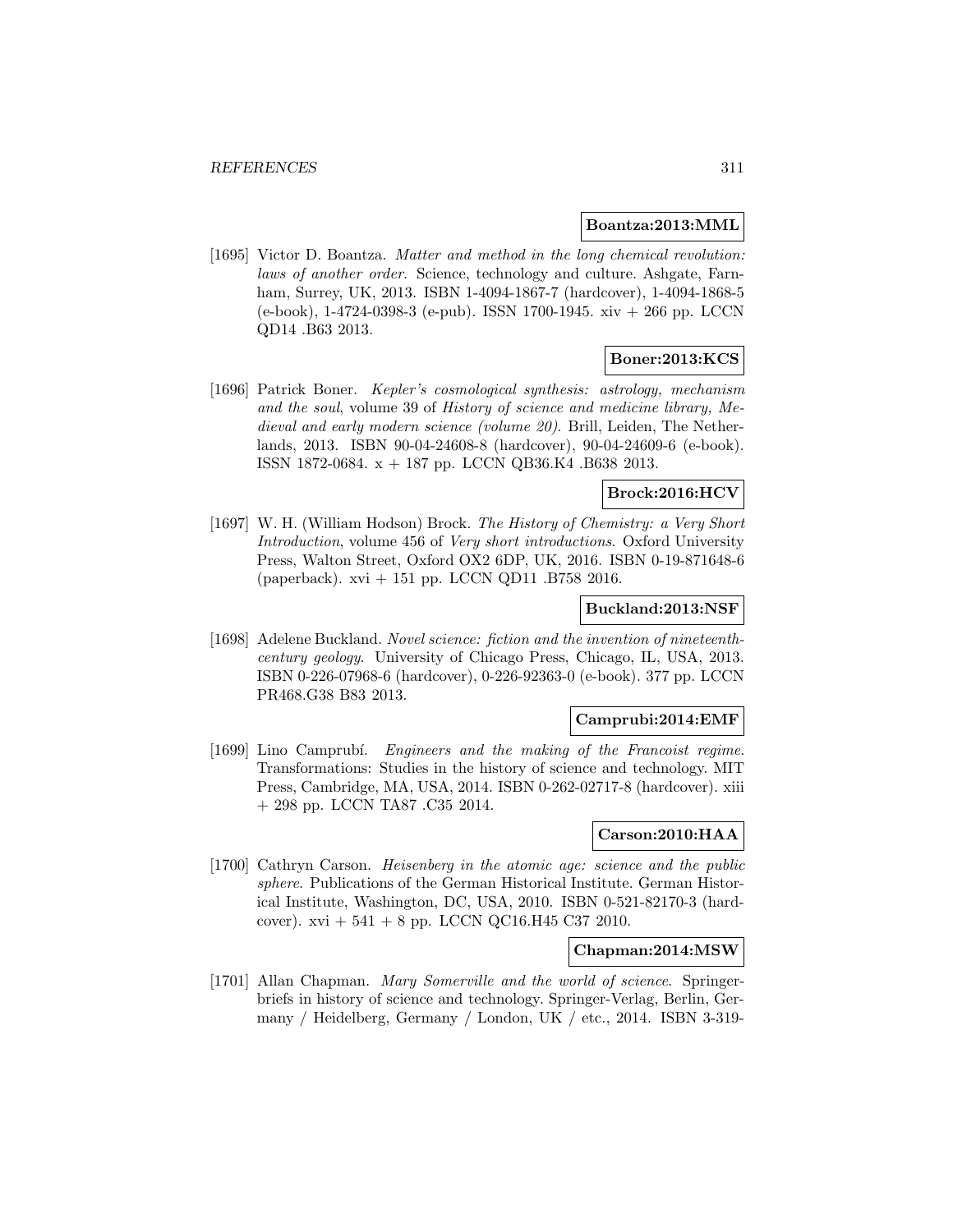09398-3, 3-319-09399-1 (e-book). ???? pp. LCCN Q143.S7. URL http: //www.loc.gov/catdir/enhancements/fy1412/2014947132-d.html; http://www.loc.gov/catdir/enhancements/fy1412/2014947132-t. html.

## **Coen:2013:EOD**

[1702] Deborah R. Coen. The earthquake observers: disaster science from Lisbon to Richter. University of Chicago Press, Chicago, IL, USA, 2013. ISBN 0-226-11181-4 (paperback), 0-226-11183-0 (e-book). 348 pp. LCCN QE539 .C64 2013.

# **Daipha:2015:MUW**

[1703] Phaedra Daipha. Masters of uncertainty: weather forecasters and the quest for ground truth. University of Chicago Press, Chicago, IL, USA, 2015. ISBN 0-226-29854-X (hardcover), 0-226-29868-X (paperback). 271 pp. LCCN QC983 .D26 2015.

## **Drucker:2014:CSA**

[1704] Donna J. Drucker. The classification of sex: Alfred Kinsey and the organization of knowledge. University of Pittsburgh Press, Pittsburgh, PA, USA, 2014. ISBN 0-8229-6303-5. ix + 244 pp. LCCN HQ18.32.K56.

## **Erickson:2013:HRA**

[1705] Paul Erickson, Judy L. Klein, Lorraine Daston, Rebecca M. (Rebecca Maura) Lemov, Thomas Sturm, and Michael D. Gordin. How reason almost lost its mind: the strange career of Cold War rationality. University of Chicago Press, Chicago, IL, USA, 2013. ISBN 0-226-04663- X (hardcover), 0-226-04677-X (e-book). 259 pp. LCCN D843 .E69 2013.

## **Finkelstein:2013:EDB**

[1706] Gabriel Ward Finkelstein. Emil du Bois-Reymond: neuroscience, self, and society in Nineteenth-Century Germany. Transformations: studies in the history of science and technology. MIT Press, Cambridge, MA, USA, 2013. ISBN 0-262-01950-7 (hardcover). xviii + 362 pp. LCCN QP26.D8 F56 2013. URL http://muse.jhu.edu/books/9780262314848/.

# **Fors:2015:LMC**

[1707] Hjalmar Fors. The limits of matter: chemistry, mining, and Enlightenment. Synthesis. University of Chicago Press, Chicago, IL, USA, 2015. ISBN 0-226-19499-X, 0-226-19504-X (e-book). LCCN BD646 .F67 2015. URL http://public.eblib.com/choice/publicfullrecord.aspx?p= 1835294; http://site.ebrary.com/id/10984129.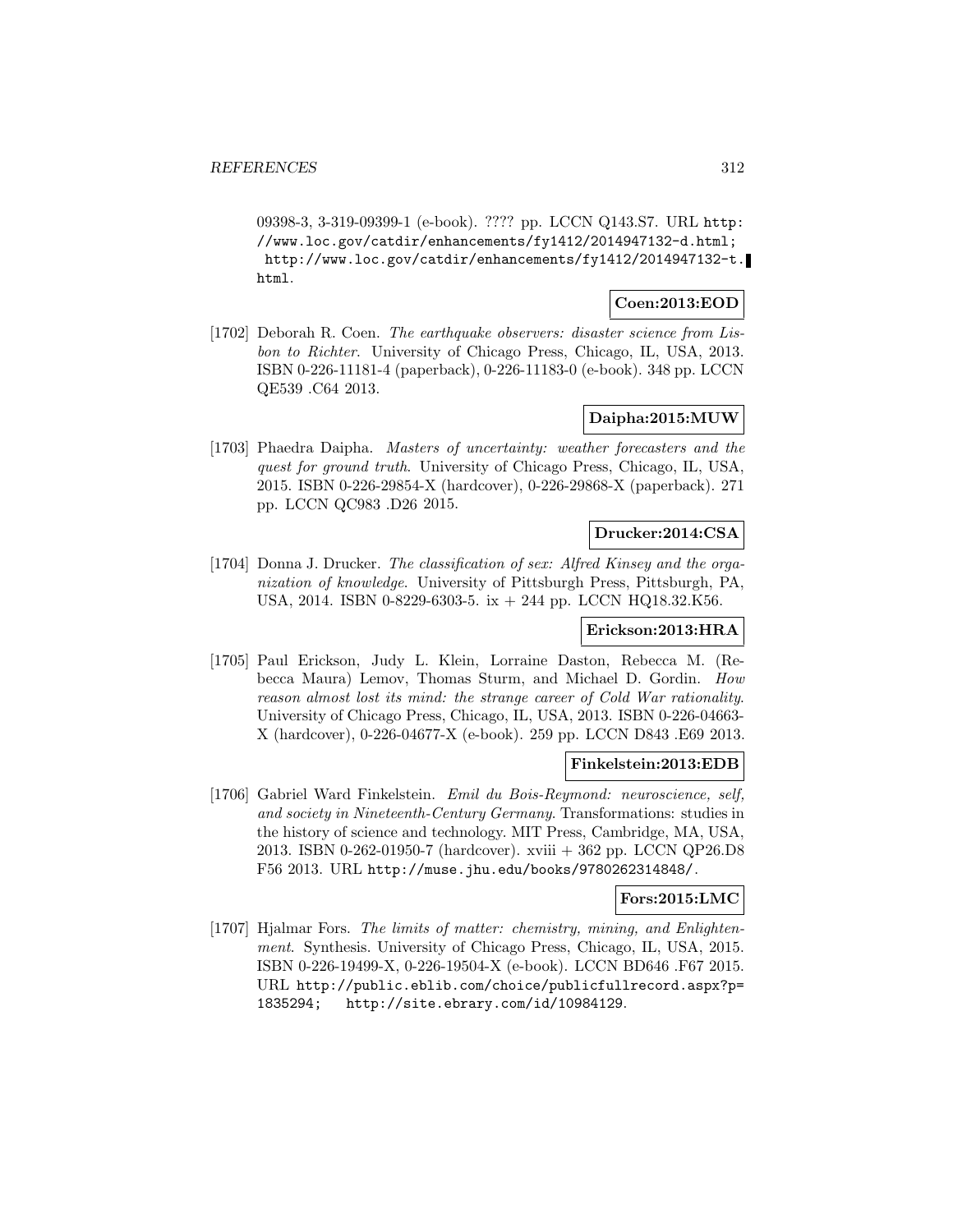## **Forstner:2007:QIK**

[1708] Christian Forstner. Quantenmechanik im Kalten Krieg: David Bohm und Richard Feynman. (German) [Quantum mechanics in the Cold War: David Bohm and Richard Feynman. Verl. für Geschichte der Naturwiss. und der Technik, Diepholz, Germany, 2007. ISBN 3-928186-81-7 (paperback). 244 pp. LCCN ???? EUR 30.00EUR 30.00. URL http://paperc. de/4165-quantenmechanik-im-kalten-krieg-9783928186810.

## **Fox:2016:SFC**

[1709] Robert Fox. Science Without Frontiers: Cosmopolitanism and National Interests in the World of Learning, 1870–1940. The OSU Press Horning Visiting Scholars publication series. Oregon State University Press, Corvallis, OR, USA, 2016. ISBN 0-87071-867-3 (paperback).  $xvi + 160$  pp. LCCN Q223 .F698 2016.

# **Gal:2013:BS**

[1710] Ofer Gal and Raz Chen-Morris. Baroque science. University of Chicago Press, Chicago, IL, USA, 2013. ISBN 0-226-92398-3 (hardcover), 0-226- 92399-1 (e-book). xiv + 333 pp. LCCN Q127.E85 G35 2013.

### **Greene:2014:GUM**

[1711] Jeremy A. Greene. Generic: the unbranding of modern medicine. The Johns Hopkins University Press, Baltimore, MD, USA, 2014. ISBN 1- 4214-1493-7 (hardcover), 1-4214-1494-5 (electronic). xii + 354 pp. LCCN RM301 .G74 2014.

# **Harman:2013:OSR**

[1712] Oren Solomon Harman and Michael R. Dietrich, editors. Outsider scientists: routes to innovation in biology. University of Chicago Press, Chicago, IL, USA, 2013. ISBN 0-226-07837-X (hardcover), 0-226-07840- X (paperback), 0-226-07854-X (e-book). 374 pp. LCCN QH26 .O98 2013.

## **Hayton:2015:CCA**

[1713] Darin Hayton. The crown and the cosmos: astrology and the politics of Maximilian I. University of Pittsburgh Press, Pittsburgh, PA, USA, 2015. ISBN 0-8229-4443-X. xiii + 312 pp. LCCN BF1676 .H39 2015.

## **Hoffmann:2013:EBF**

[1714] Dieter Hoffmann. Einstein's Berlin: in the footsteps of a genius. The Johns Hopkins University Press, Baltimore, MD, USA, 2013. ISBN 1- 4214-1040-0 (paperback). xiii + 175 pp. LCCN QC16.E5 H64413 2013.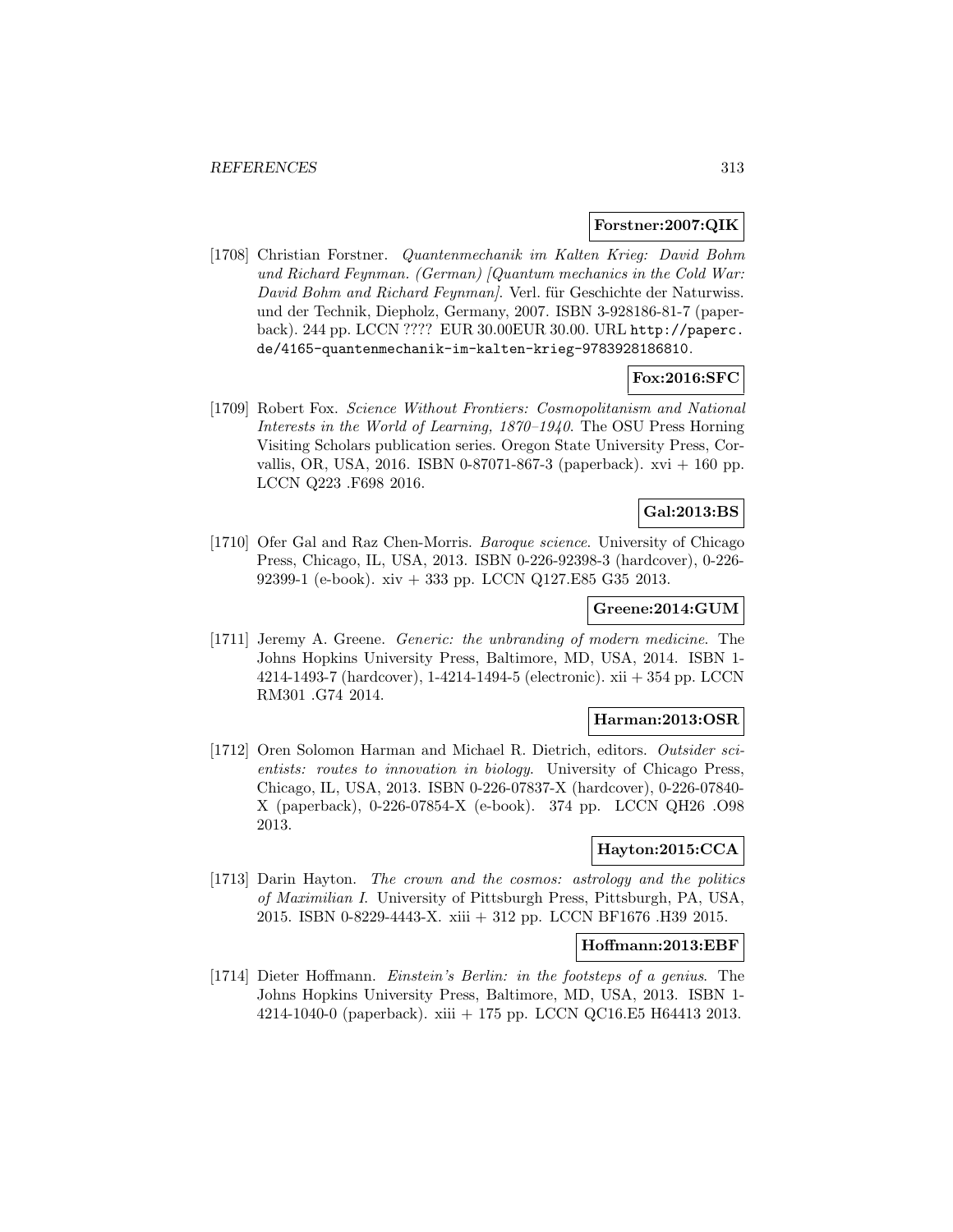#### **Jackson:2015:GGP**

[1715] Myles W. Jackson. The genealogy of a gene: patents, HIV/AIDS, and race. Transformations: studies in the history of science and technology. MIT Press, Cambridge, MA, USA, 2015. ISBN 0-262-02866-2 (hardcover). xii + 336 pp. LCCN RA643.8 .J34 2015.

## **Kargon:2015:WFE**

[1716] Robert H. (Robert Hugh) Kargon, Karen Fiss, Morris Low, and Arthur P. Molella. *World's fairs on the eve of war: science technology and moder*nity, 1937–1942. University of Pittsburgh Press, Pittsburgh, PA, USA, 2015. ISBN 0-8229-4444-8 (hardcover). viii + 206 pp. LCCN T395 .K37 2015.

## **Kisacky:2017:RMH**

[1717] Jeanne Susan Kisacky. Rise of the Modern Hospital: an Architectural History of Health and Healing, 1870–1940. University of Pittsburgh Press, Pittsburgh, PA, USA, 2017. ISBN 0-8229-4461-8 (hardcover). vii + 448 pp. LCCN RA967 .K53 2017.

#### **Krischel:2014:UNS**

[1718] M. Krischel. Urologie und Nationalsozialismus: eine Studie zu w Medizin und Politik als Ressourcen füreinander, volume 1 of Schriften zur Urologiegeschichte. Franz Steiner Verlag, Stuttgart, Germany, 2014. ISBN 3-515-10849-1 (paperback). 220 pp. LCCN RC870.8 .K75 2014.

#### **Lawlor:2012:MPH**

[1719] Clark Lawlor. From melancholia to prozac: a history of depression. Oxford University Press, Walton Street, Oxford OX2 6DP, UK, 2012. ISBN 0-19-958579-2 (hardcover). xi + 265 pp. LCCN RC537 .L392 2012.

#### **Lehoux:2012:WDR**

[1720] Daryn Lehoux. What did the Romans know?: an inquiry into science and worldmaking. University of Chicago Press, Chicago, IL, USA, 2012. ISBN 0-226-47114-4 (hardcover). xi + 275 pp. LCCN Q124.95 .L44 2012.

## **Malcolmson:2013:SSC**

[1721] Cristina Malcolmson. Studies of skin color in the early Royal Society: Boyle, Cavendish, Swift. Literary and scientific cultures of early modernity. Ashgate, Farnham, Surrey, UK, 2013. ISBN 0-7546-3778-6. xii  $+$ 233 pp. LCCN Q41.L86.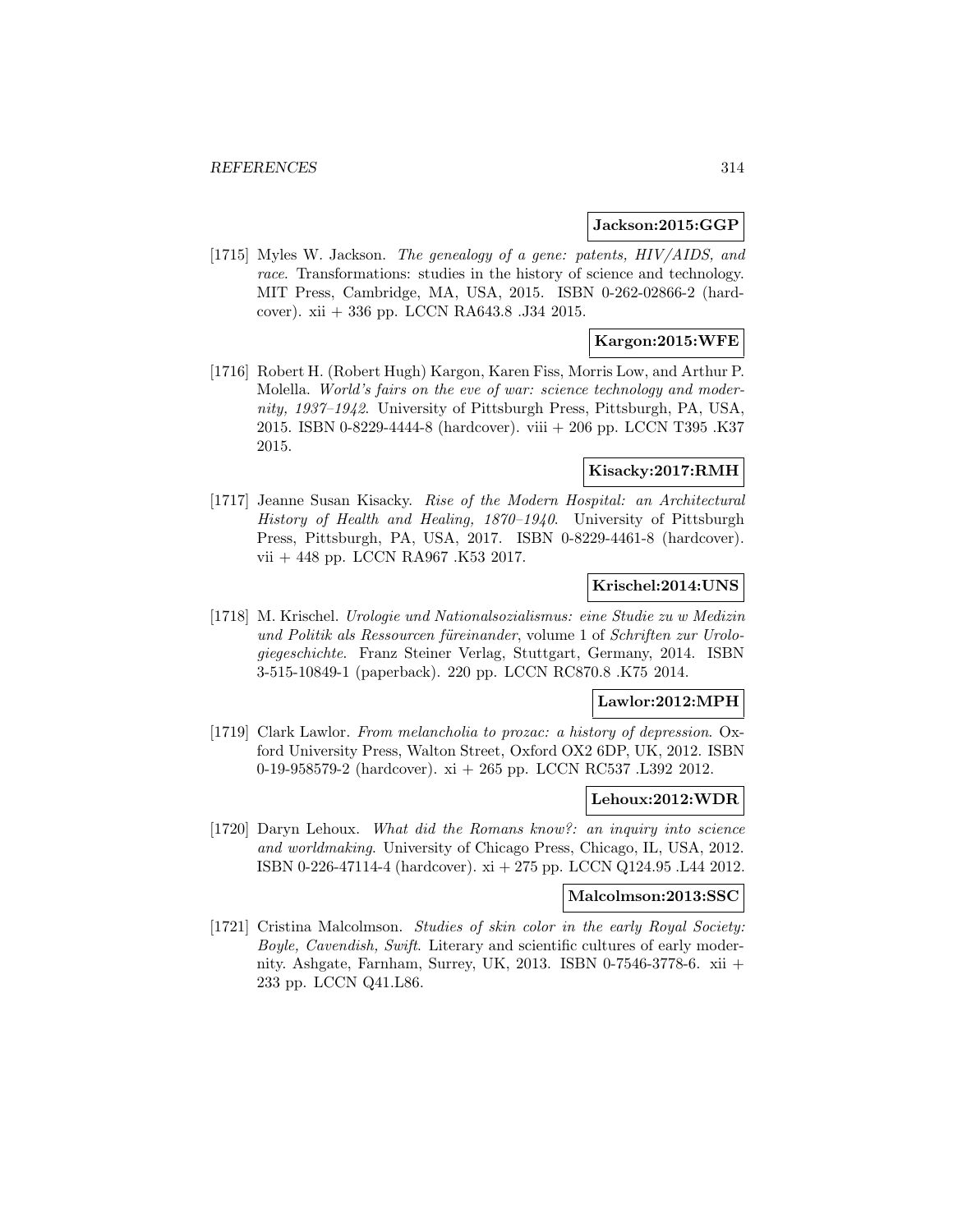### **Margocsy:2014:CVS**

[1722] Dániel Margócsy. Commercial visions: science, trade, and visual culture in the Dutch Golden Age. University of Chicago Press, Chicago, IL, USA, 2014. ISBN 0-226-11774-X (hardcover), 0-226-11788-X (e-book). x + 319 + 32 pp. LCCN Q127.N2 M37 2014.

## **Munns:2017:EEP**

[1723] David P. D. Munns. Engineering the Environment: Phytotrons and the Quest for Climate Control in the Cold War. University of Pittsburgh Press, Pittsburgh, PA, USA, 2017. ISBN 0-8229-4474-X (hardcover), 0- 8229-8276-5 (e-book). xxiii + 334 pp. LCCN QK715.5 .M86 2017. URL http://www.jstor.org/stable/10.2307/j.ctt1r33q5x.

#### **Nielsen:2012:SSF**

[1724] Kristian H. Nielsen, Michael Harbsmeier, and Christopher J. Ries. Scientists and scholars in the field: studies in the history of fieldwork and expeditions. Aarhus University Press, Aarhus, 2012. ISBN 87-7124-014-4. 476 pp. LCCN Q181 .S385 2012.

# **Nye:2011:MPH**

[1725] Mary Jo Nye. Michael Polanyi and his generation: origins of the social construction of science. University of Chicago Press, Chicago, IL, USA, 2011. ISBN 0-226-61063-2 (hardcover). xxi + 405 pp. LCCN B945.P584 N94 2011.

## **Pickering:2010:CBS**

[1726] Andrew Pickering. The cybernetic brain: sketches of another future. University of Chicago Press, Chicago, IL, USA, 2010. ISBN 0-226-66789- 8 (hardcover). x + 526 pp. LCCN Q310 .P53 2010.

## **Powers:2012:ICH**

[1727] John C. Powers. Inventing chemistry: Herman Boerhaave and the reform of the chemical arts. Synthesis. University of Chicago Press, Chicago, IL, USA, 2012. ISBN 0-226-67760-5, 1-280-12635-3, 0- 226-67762-1 (e-book). viii + 260 pp. LCCN QD15 .P69 2012eb. URL http://public.eblib.com/EBLPublic/PublicView.do?ptiID= 867815; http://search.ebscohost.com/login.aspx?direct=true\ %26scope=site\%26db=nlebk\%26db=nlabk\%26AN=438283; http:// site.ebrary.com/id/10537830; http://site.ebrary.com/lib/alltitles/ Doc?id=10537830; http://www.myilibrary.com?id=353021; http: //www.myilibrary.com?id=353021\%26ref=toc.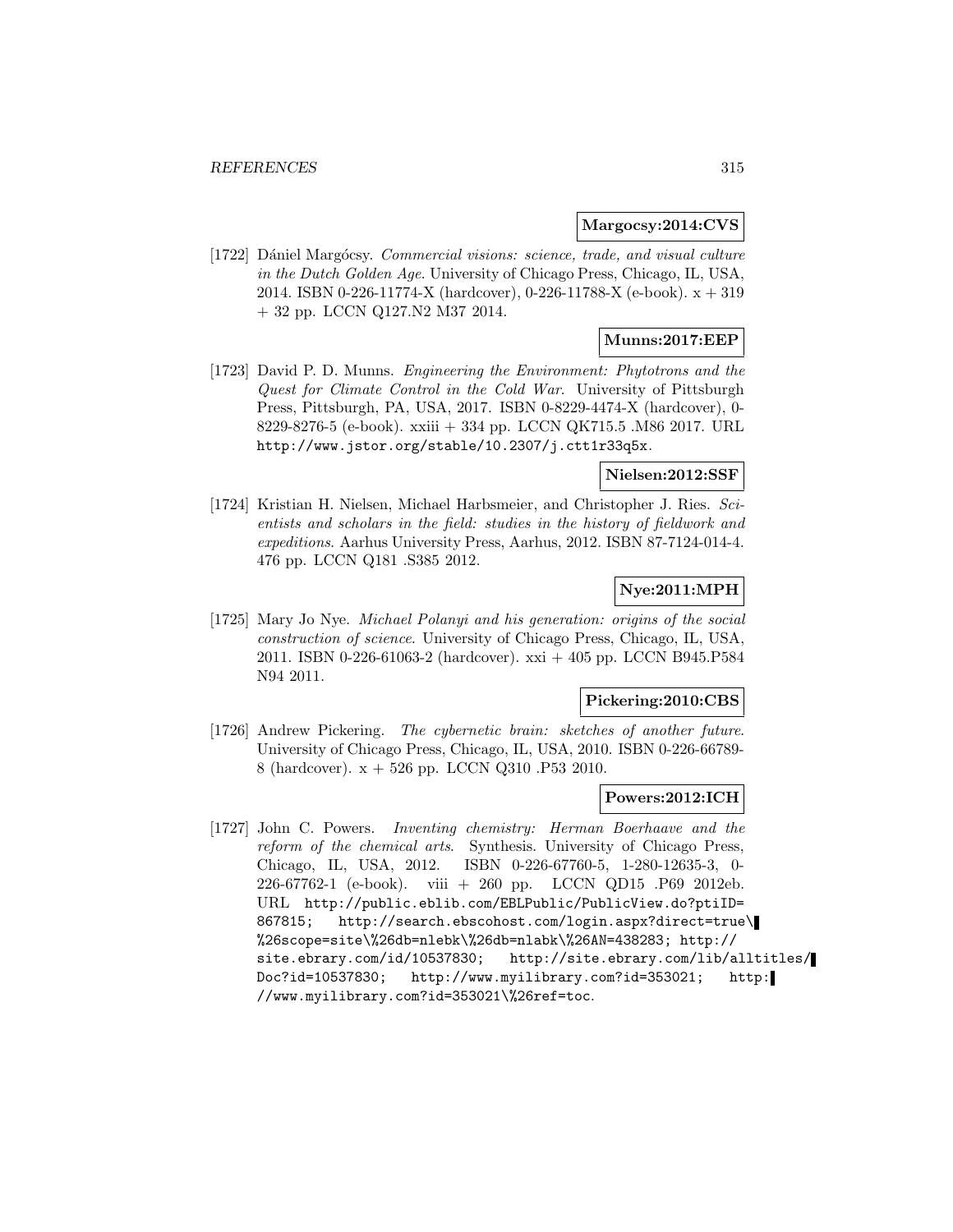## **Riordan:2015:TVR**

[1728] Michael Riordan, Lillian Hoddeson, and Adrienne W. Kolb. Tunnel visions: the rise and fall of the Superconducting Super Collider. University of Chicago Press, Chicago, IL, USA, 2015. ISBN 0-226-29479-X (hardcover), 0-226-30583-X (e-book). xiii + 448 pp. LCCN QC787.S83 .R56 2015.

## **Rossiter:2012:WSA**

[1729] Margaret W. Rossiter. Women scientists in America: forging a new world since 1972. The Johns Hopkins University Press, Baltimore, MD, USA, 2012. ISBN 1-4214-0233-5 (hardcover), 1-4214-0363-3 (paperback). xx + 426 pp. LCCN Q130 .R6835 2012.

## **Ruse:2013:GHS**

[1730] Michael Ruse. The Gaia Hypothesis: science on a pagan planet. Science.culture. University of Chicago Press, Chicago, IL, USA, 2013. ISBN 0-226-73170-7 (hardcover), 0-226-06039-X (e-book). xiv + 251 pp. LCCN QH331 .R8785 2013.

## **Schwartz:2012:WWR**

[1731] Janelle A. Schwartz. Worm work: recasting Romanticism. University of Minnesota Press, Minneapolis, MN, USA, 2012. ISBN 0-8166-7320-9 (hardcover), 0-8166-7321-7 (paperback). xxv + 277 pp. LCCN PN603 .S27 2012.

# **Smith:2015:SLP**

[1732] Albert Mark Smith. From sight to light: the passage from ancient to modern optics. University of Chicago Press, Chicago, IL, USA, onlineausg. edition, 2015. ISBN 0-226-17476-X (hardcover), 0-226-17493-X (e-book).  $xi + 457$  pp. LCCN QC352. URL http://site.ebrary.com/ lib/alltitles/Doc?id=10985877.

## **Sorlin:2013:SGC**

[1733] Sverker Sörlin, editor. Science, geopolitics and culture in the polar region: Norden beyond borders. The Nordic experience. Ashgate, Farnham, Surrey, UK, 2013. ISBN 1-4724-0969-8 (hardcover), 1-4724-0970-1 (e-book), 1-4724-0971-X (e-pub). xiv + 443 pp. LCCN G877 .S36 2013.

## **Terrall:2014:CNA**

[1734] Mary Terrall. *Catching nature in the act: Réaumur and the practice of* natural history in the Eighteenth Century. University of Chicago Press, Chicago, IL, USA, 2014. ISBN 0-226-08860-X (hardcover), 0-226-08874- X (e-book). 275 pp. LCCN QH15 .T47 2014.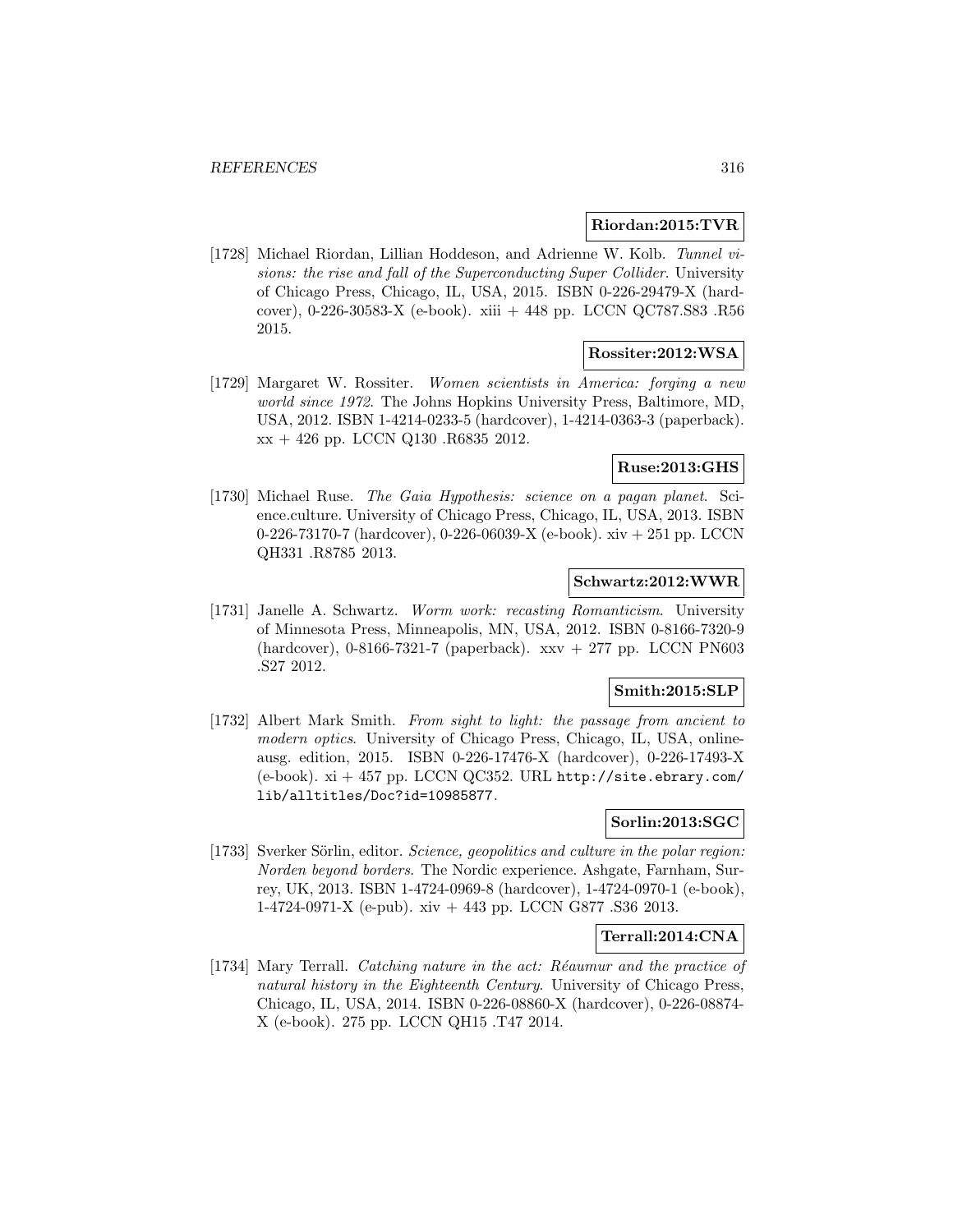#### **Tresch:2012:RMU**

[1735] John Tresch. The romantic machine: utopian science and technology after Napoleon. University of Chicago Press, Chicago, IL, USA, 2012. ISBN 0-226-81220-0. 449 pp. LCCN T26.F8 T74 2012.

## **Truitt:2015:MRM**

[1736] Elly Rachel Truitt. Medieval Robots: Mechanism, Magic, Nature, and Art. The Middle Ages series. University of Pennsylvania Press, Philadelphia, PA, USA, 2015. ISBN 0-8122-4697-7, 0-8122-2357-8. x + 255 + 24 pp. LCCN TJ211 .T74 2015.

## **Turchetti:2012:PAC**

[1737] Simone Turchetti. The Pontecorvo affair: a cold war defection and nuclear physics. University of Chicago Press, Chicago, IL, USA, 2012. ISBN 0-226-81664-8 (hardcover). 292 pp. LCCN QC774.P66 T8713 2012.

#### **Vertesi:2015:SLR**

[1738] Janet Vertesi. Seeing like a Rover: how robots, teams, and images craft knowledge of Mars. University of Chicago Press, Chicago, IL, USA, 2015. ISBN 0-226-15596-X (hardcover), 0-226-15601-X (e-book). xi + 318 pp. LCCN TL799.M3 V47 2015.

## **Vidal:2011:SSE**

[1739] Fernando Vidal and Saskia Brown. The sciences of the soul: the early modern origins of psychology. University of Chicago Press, Chicago, IL, USA, 2011. ISBN 0-226-85586-4. xiv + 413 pp. LCCN BF101 .V5313 2011.

## **Westman:2011:CQP**

[1740] Robert S. Westman. The Copernican question: prognostication, skepticism, and celestial order. University of California Press, Berkeley, CA, USA, 2011. ISBN 0-520-25481-3 (hardcover). xviii + 681 pp. LCCN QB29 .W47 2011.

# **Wilding:2014:GIG**

[1741] Nick Wilding. Galileo's idol: Gianfrancesco Sagredo and the politics of knowledge. University of Chicago Press, Chicago, IL, USA, 2014. ISBN 0-226-16697-X (hardcover). 200 pp. LCCN Q143.S17 W55 2014.

#### **Yalcinkaya:2015:LPD**

[1742] M. Alper Yalçınkaya. Learned patriots: debating science, state, and society in the nineteenth-century Ottoman Empire. University of Chicago